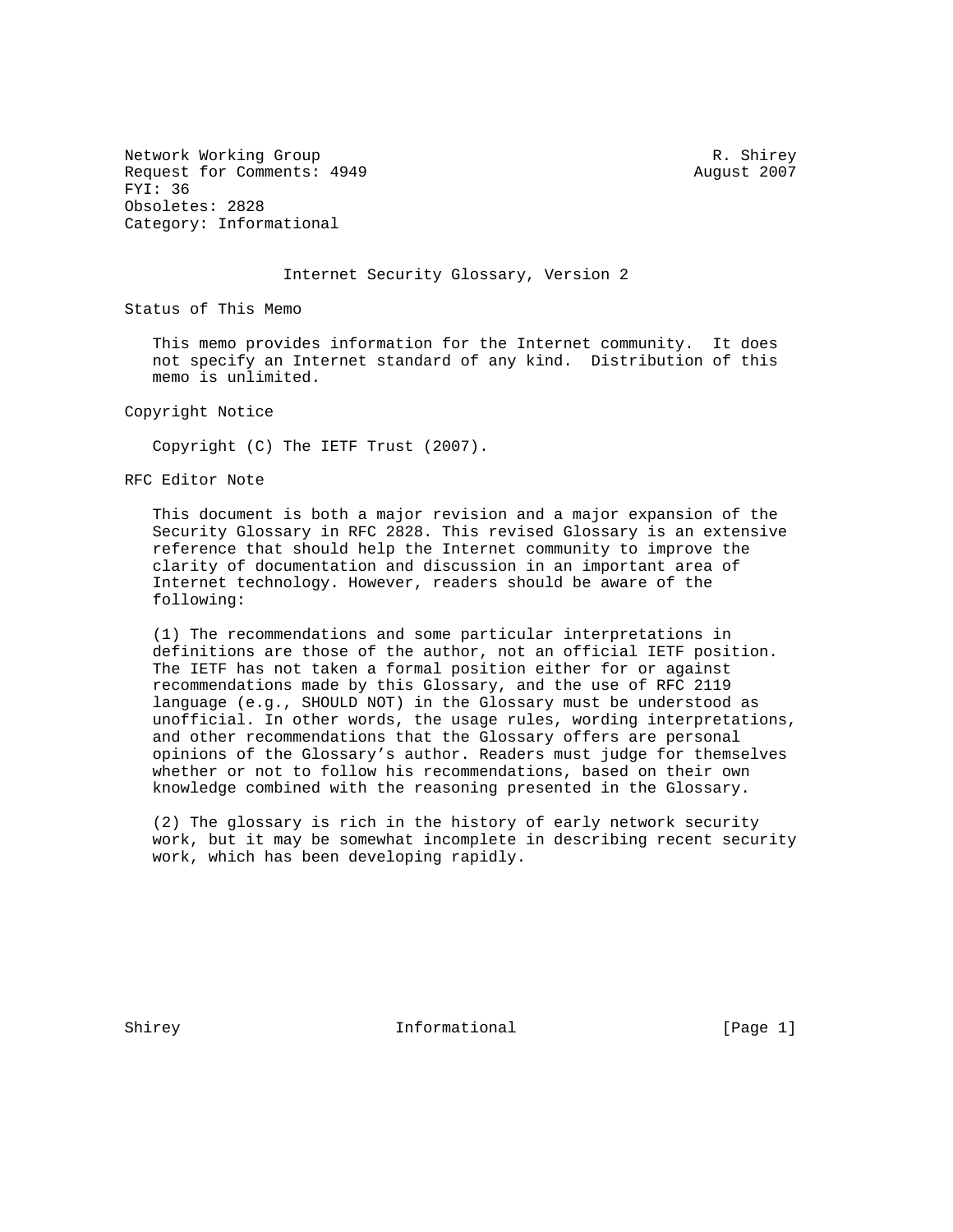# Abstract

 This Glossary provides definitions, abbreviations, and explanations of terminology for information system security. The 334 pages of entries offer recommendations to improve the comprehensibility of written material that is generated in the Internet Standards Process (RFC 2026). The recommendations follow the principles that such writing should (a) use the same term or definition whenever the same concept is mentioned; (b) use terms in their plainest, dictionary sense; (c) use terms that are already well-established in open publications; and (d) avoid terms that either favor a particular vendor or favor a particular technology or mechanism over other, competing techniques that already exist or could be developed.

# Table of Contents

|    | 3.1. Type "I": Recommended Definitions of Internet Origin 7     |
|----|-----------------------------------------------------------------|
|    | 3.2. Type "N": Recommended Definitions of Non-Internet Origin 8 |
|    | 3.3. Type "0": Other Terms and Definitions To Be Noted 8        |
|    | 3.4. Type "D": Deprecated Terms and Definitions  8              |
|    |                                                                 |
|    |                                                                 |
|    |                                                                 |
| б. |                                                                 |
| 7  |                                                                 |
|    |                                                                 |
|    |                                                                 |

Shirey **Informational** [Page 2]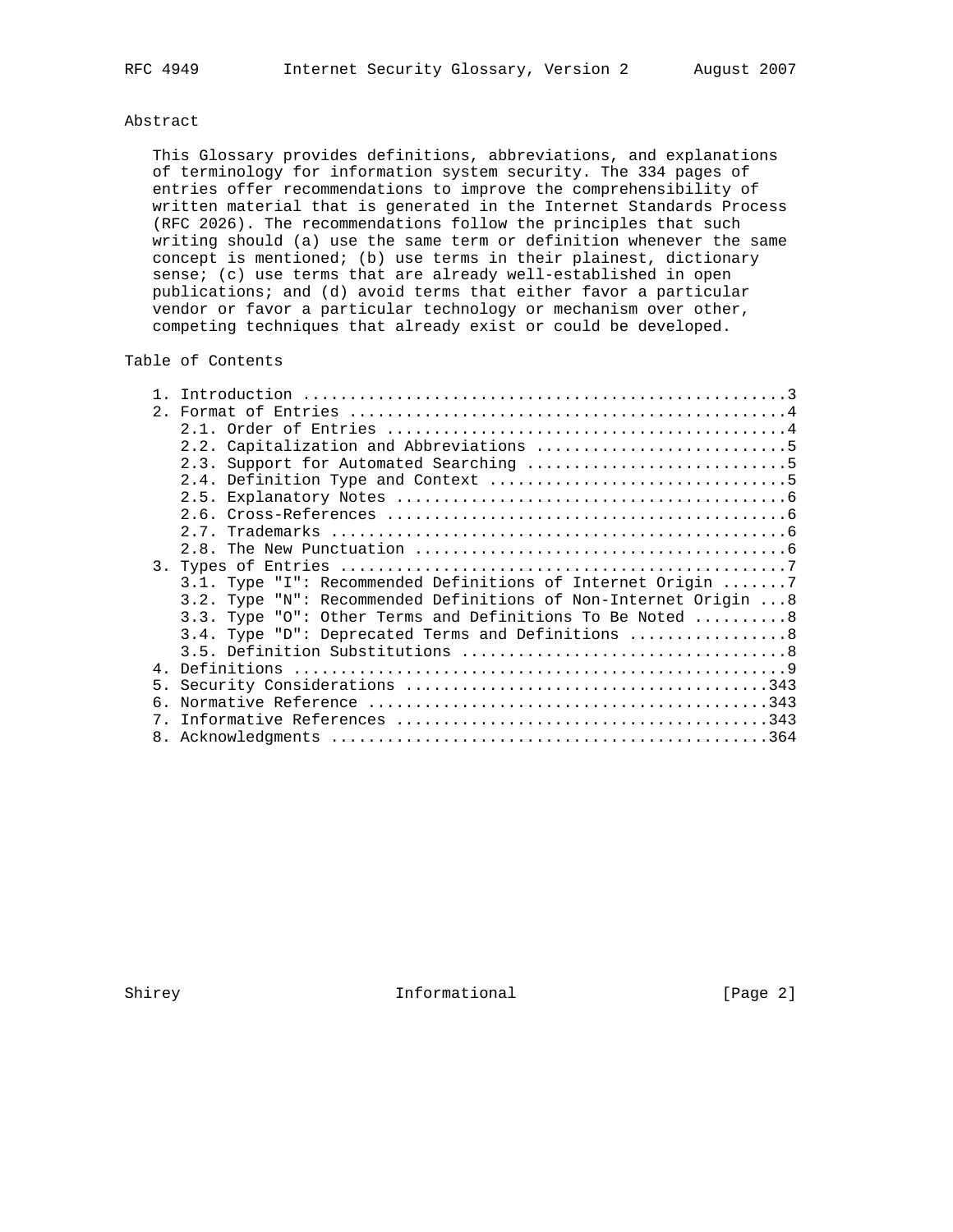### 1. Introduction

 This Glossary is \*not\* an Internet Standard, and its recommendations represent only the opinions of its author. However, this Glossary gives reasons for its recommendations -- especially for the SHOULD NOTs -- so that readers can judge for themselves what to do.

 This Glossary provides an internally consistent and self-contained set of terms, abbreviations, and definitions -- supported by explanations, recommendations, and references -- for terminology that concerns information system security. The intent of this Glossary is to improve the comprehensibility of written materials that are generated in the Internet Standards Process (RFC 2026) -- i.e., RFCs, Internet-Drafts, and other items of discourse -- which are referred to here as IDOCs. A few non-security, networking terms are included to make the Glossary self-contained, but more complete glossaries of such terms are available elsewhere [A1523, F1037, R1208, R1983].

This Glossary supports the goals of the Internet Standards Process:

o Clear, Concise, Easily Understood Documentation

 This Glossary seeks to improve comprehensibility of security related content of IDOCs. That requires wording to be clear and understandable, and requires the set of security-related terms and definitions to be consistent and self-supporting. Also, terminology needs to be uniform across all IDOCs; i.e., the same term or definition needs to be used whenever and wherever the same concept is mentioned. Harmonization of existing IDOCs need not be done immediately, but it is desirable to correct and standardize terminology when new versions are issued in the normal course of standards development and evolution.

o Technical Excellence

 Just as Internet Standard (STD) protocols should operate effectively, IDOCs should use terminology accurately, precisely, and unambiguously to enable standards to be implemented correctly.

o Prior Implementation and Testing

 Just as STD protocols require demonstrated experience and stability before adoption, IDOCs need to use well-established language; and the robustness principle for protocols -- "be liberal in what you accept, and conservative in what you send" - is also applicable to the language used in IDOCs that describe protocols. Using terms in their plainest, dictionary sense (when appropriate) helps to make them more easily understood by

Shirey **Informational** [Page 3]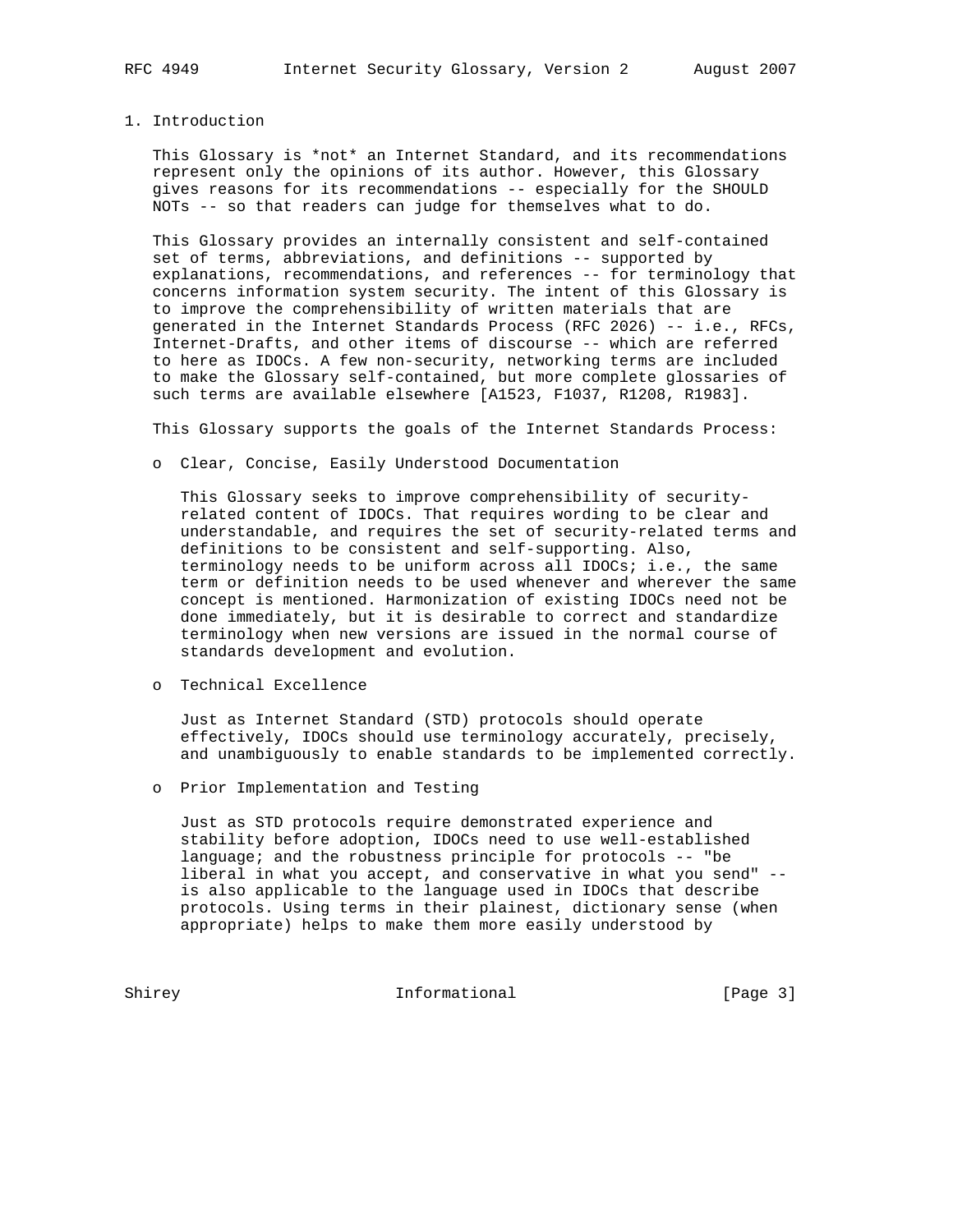international readers. IDOCs need to avoid using private, newly invented terms in place of generally accepted terms from open publications. IDOCs need to avoid substituting new definitions that conflict with established ones. IDOCs need to avoid using "cute" synonyms (e.g., "Green Book"), because no matter how popular a nickname may be in one community, it is likely to cause confusion in another.

 However, although this Glossary strives for plain, internationally understood English language, its terms and definitions are biased toward English as used in the United States of America (U.S.). Also, with regard to terminology used by national governments and in national defense areas, the glossary addresses only U.S. usage.

o Openness, Fairness, and Timeliness

 IDOCs need to avoid using proprietary and trademarked terms for purposes other than referring to those particular systems. IDOCs also need to avoid terms that either favor a particular vendor or favor a particular security technology or mechanism over other, competing techniques that already exist or might be developed in the future. The set of terminology used across the set of IDOCs needs to be flexible and adaptable as the state of Internet security art evolves.

 In support of those goals, this Glossary offers guidance by marking terms and definitions as being either endorsed or deprecated for use in IDOCs. The key words "SHOULD", "SHOULD NOT", "RECOMMENDED", "MAY", and "OPTIONAL" are intended to be interpreted the same way as in an Internet Standard (i.e., as specified in RFC 2119 [R2119]). Other glossaries (e.g., [Raym]) list additional terms that deal with Internet security but have not been included in this Glossary because they are not appropriate for IDOCs.

2. Format of Entries

Section 4 presents Glossary entries in the following manner:

2.1. Order of Entries

 Entries are sorted in lexicographic order, without regard to capitalization. Numeric digits are treated as preceding alphabetic characters, and special characters are treated as preceding digits. Blanks are treated as preceding non-blank characters, except that a hyphen or slash between the parts of a multiword entry (e.g., "RED/BLACK separation") is treated like a blank.

Shirey **Informational** [Page 4]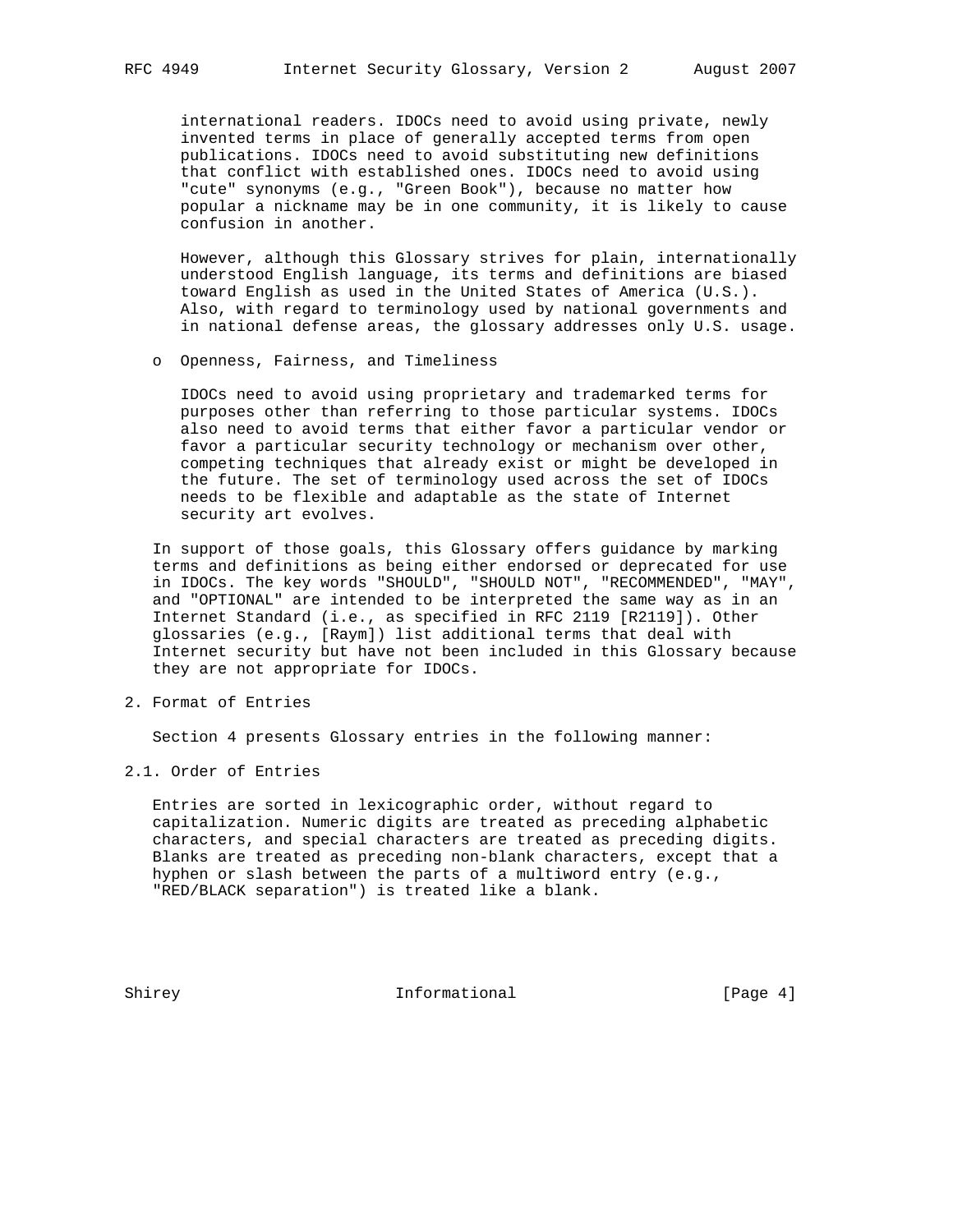If an entry has multiple definitions (e.g., "domain"), they are numbered beginning with "1", and any of those multiple definitions that are RECOMMENDED for use in IDOCs are presented before other definitions for that entry. If definitions are closely related (e.g., "threat"), they are denoted by adding letters to a number, such as "1a" and "1b".

## 2.2. Capitalization and Abbreviations

 Entries that are proper nouns are capitalized (e.g., "Data Encryption Algorithm"), as are other words derived from proper nouns (e.g., "Caesar cipher"). All other entries are not capitalized (e.g., "certification authority"). Each acronym or other abbreviation that appears in this Glossary, either as an entry or in a definition or explanation, is defined in this Glossary, except items of common English usage, such as "a.k.a.", "e.g.", "etc.", "i.e.", "vol.", "pp.", and "U.S.".

2.3. Support for Automated Searching

 Each entry is preceded by a dollar sign (\$) and a space. This makes it possible to find the defining entry for an item "X" by searching for the character string "\$ X", without stopping at other entries in which "X" is used in explanations.

2.4. Definition Type and Context

Each entry is preceded by a character  $--$  I, N, O, or D  $--$  enclosed in parentheses, to indicate the type of definition (as is explained further in Section 3):

- "I" for a RECOMMENDED term or definition of Internet origin.
- "N" if RECOMMENDED but not of Internet origin.
- "O" for a term or definition that is NOT recommended for use in IDOCs but is something that authors of Internet documents should know about.
- "D" for a term or definition that is deprecated and SHOULD NOT be used in Internet documents.

 If a definition is valid only in a specific context (e.g., "baggage"), that context is shown immediately following the definition type and is enclosed by a pair of slash symbols (/). If the definition is valid only for specific parts of speech, that is shown in the same way (e.g., "archive").

Shirey **Informational** [Page 5]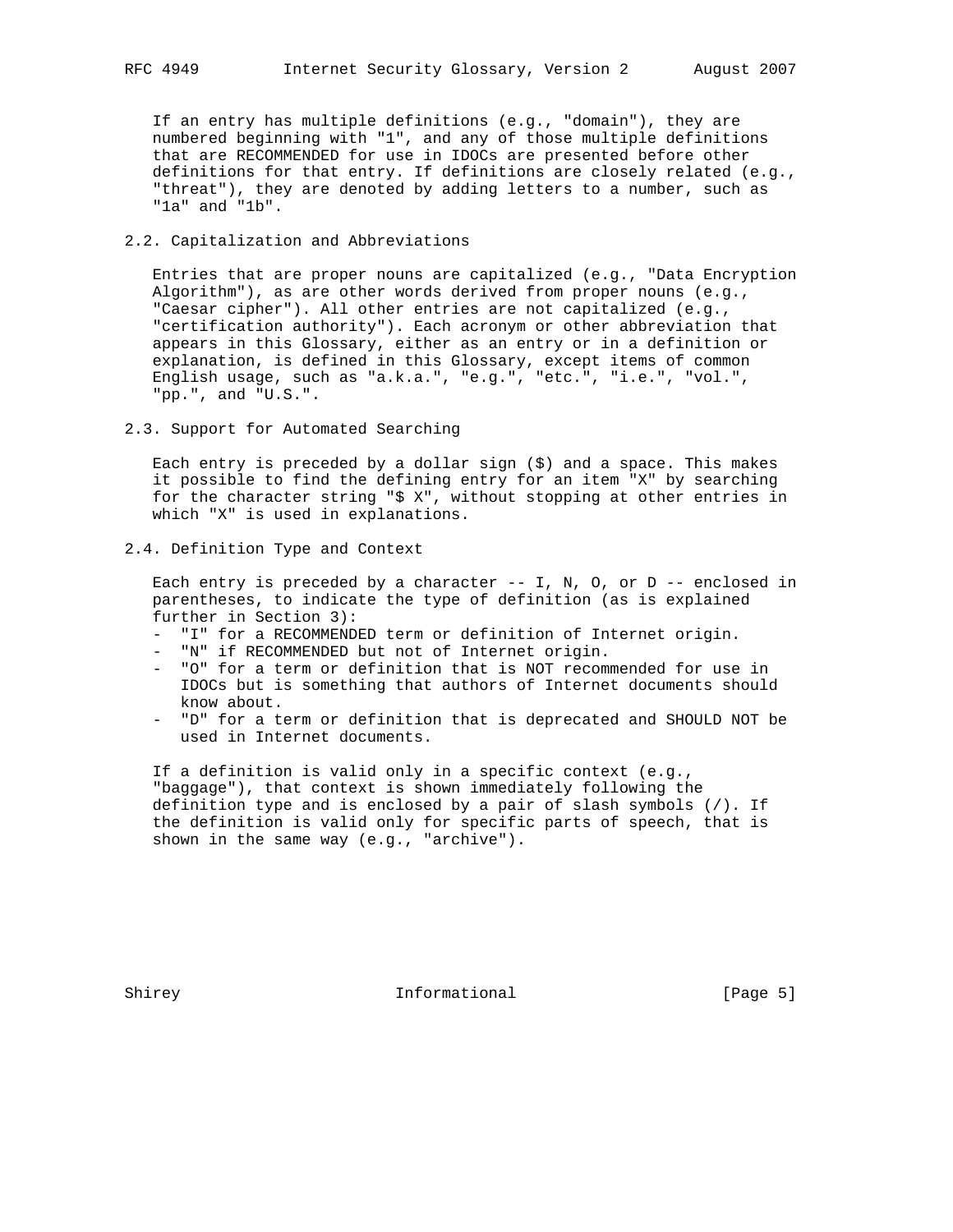### 2.5. Explanatory Notes

 Some entries have explanatory text that is introduced by one or more of the following keywords:

- Deprecated Abbreviation (e.g., "AA")
- Deprecated Definition (e.g., "digital certification")
- Deprecated Usage (e.g., "authenticate")
- Deprecated Term (e.g., "certificate authority")
- Pronunciation (e.g., "\*-property")
- Derivation (e.g., "discretionary access control")
- Tutorial (e.g., "accreditation")
- Example (e.g., "back door")
- Usage (e.g., "access")

 Explanatory text in this Glossary MAY be reused in IDOCs. However, this text is not intended to authoritatively supersede text of an IDOC in which the Glossary entry is already used.

# 2.6. Cross-References

 Some entries contain a parenthetical remark of the form "(See: X.)", where X is a list of other, related terms. Some entries contain a remark of the form "(Compare: X)", where X is a list of terms that either are antonyms of the entry or differ in some other manner worth noting.

# 2.7. Trademarks

 All servicemarks and trademarks that appear in this Glossary are used in an editorial fashion and to the benefit of the mark owner, without any intention of infringement.

# 2.8. The New Punctuation

 This Glossary uses the "new" or "logical" punctuation style favored by computer programmers, as described by Raymond [Raym]: Programmers use pairs of quotation marks the same way they use pairs of parentheses, i.e., as balanced delimiters. For example, if "Alice sends" is a phrase, and so are "Bill receives" and "Eve listens", then a programmer would write the following sentence:

"Alice sends", "Bill receives", and "Eve listens".

 According to standard American usage, the punctuation in that sentence is incorrect; the continuation commas and the final period should go inside the string quotes, like this:

"Alice sends," "Bill receives," and "Eve listens."

Shirey **Informational** Informational [Page 6]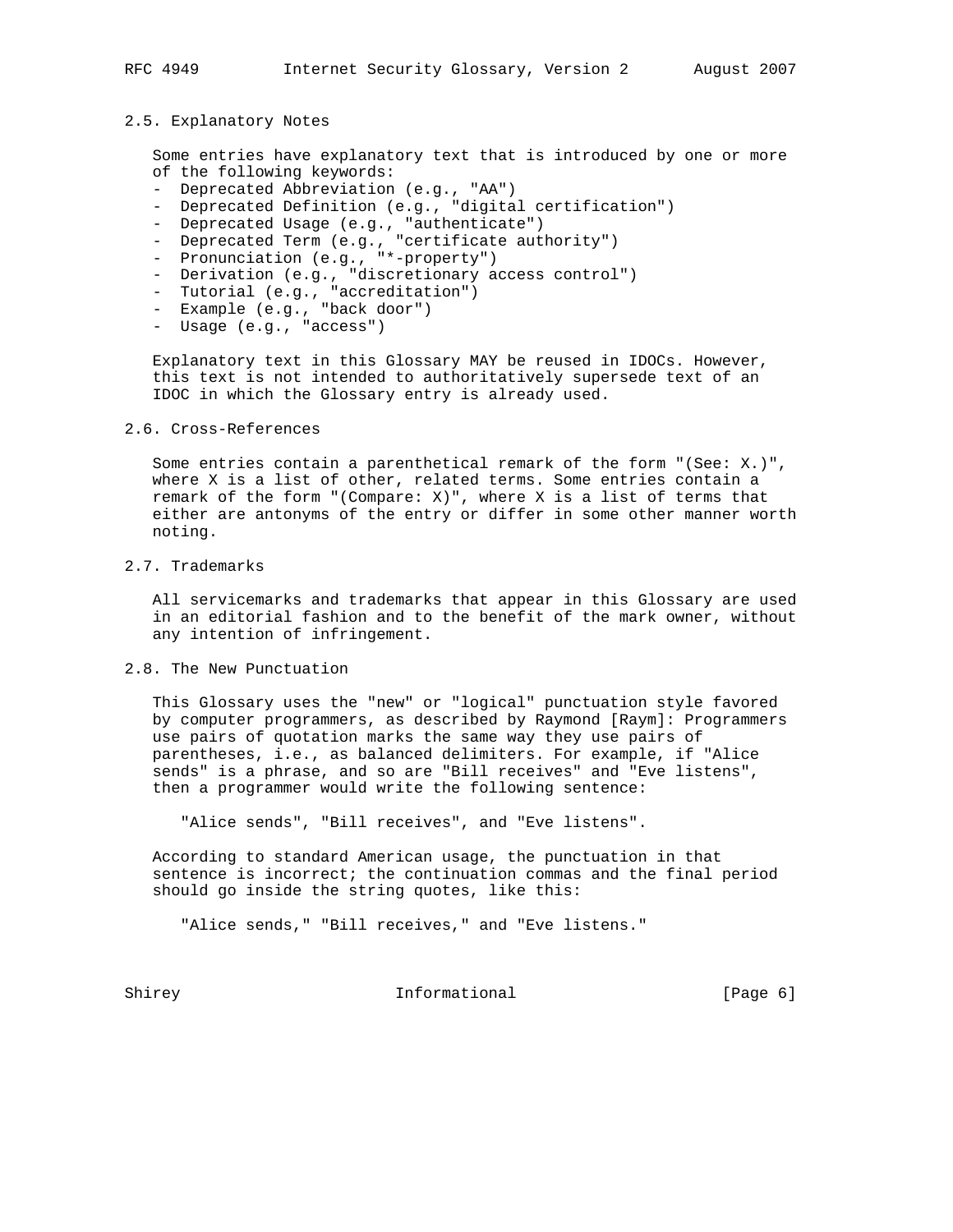However, a programmer would not include a character in a literal string if the character did not belong there, because that could cause an error. For example, suppose a sentence in a draft of a tutorial on the vi editing language looked like this:

Then delete one line from the file by typing "dd".

 A book editor following standard usage might change the sentence to look like this:

Then delete one line from the file by typing "dd."

 However, in the vi language, the dot character repeats the last command accepted. So, if a reader entered "dd.", two lines would be deleted instead of one.

 Similarly, use of standard American punctuation might cause misunderstanding in entries in this Glossary. Thus, the new punctuation is used here, and we recommend it for IDOCs.

3. Types of Entries

Each entry in this Glossary is marked as type I, N, O, or D:

3.1. Type "I": Recommended Definitions of Internet Origin

The marking "I" indicates two things:

- Origin: "I" (as opposed to "N") means either that the Internet Standards Process or Internet community is authoritative for the definition \*or\* that the term is sufficiently generic that this Glossary can freely state a definition without contradicting a non-Internet authority (e.g., "attack").
- Recommendation: "I" (as opposed to "O") means that the term and definition are RECOMMENDED for use in IDOCs. However, some "I" entries may be accompanied by a "Usage" note that states a limitation (e.g., "certification"), and IDOCs SHOULD NOT use the defined term outside that limited context.

 Many "I" entries are proper nouns (e.g., "Internet Protocol") for which the definition is intended only to provide basic information; i.e., the authoritative definition of such terms is found elsewhere. For a proper noun described as an "Internet protocol", please refer to the current edition of "Internet Official Protocol Standards" (Standard 1) for the standardization status of the protocol.

Shirey **Informational** [Page 7]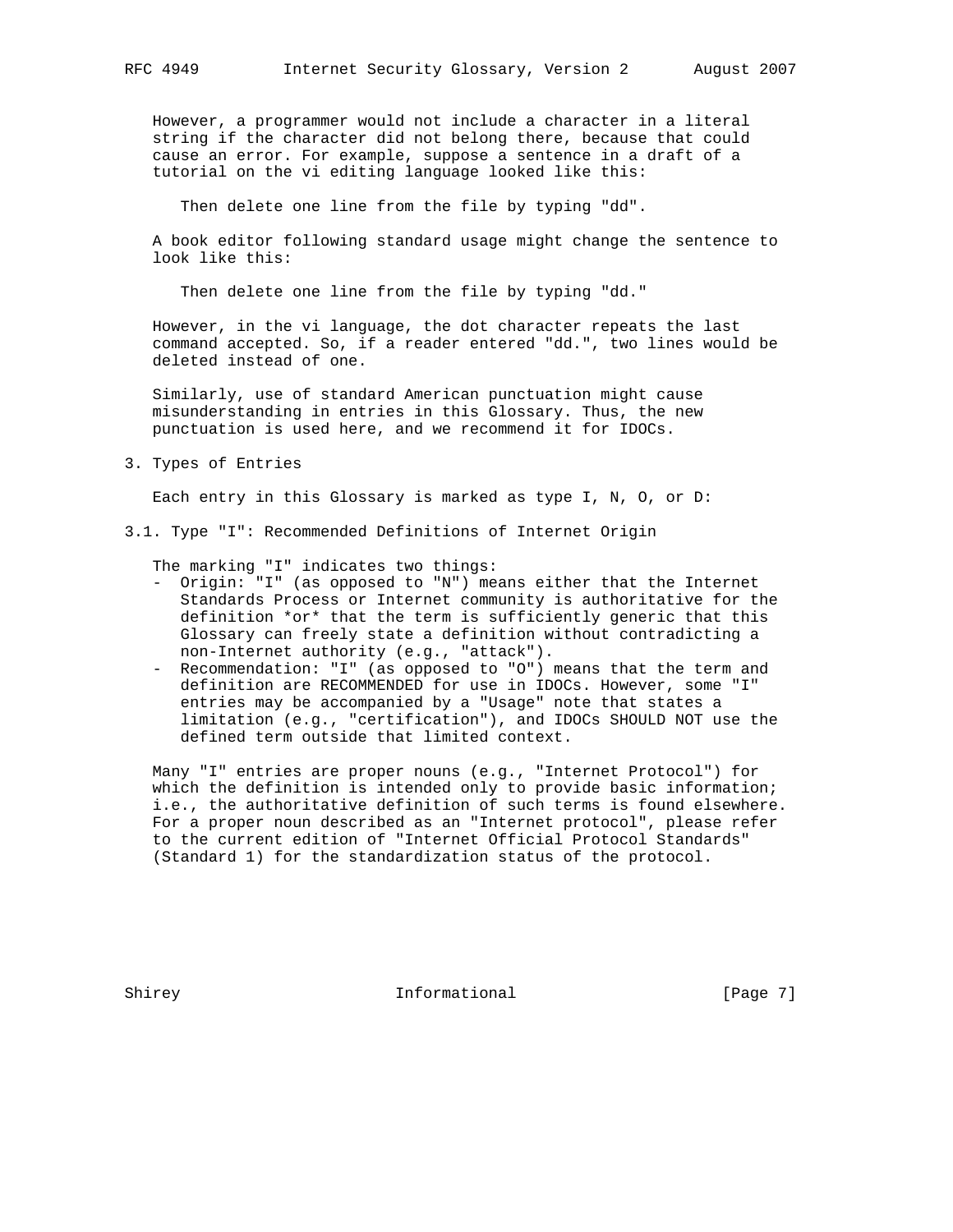3.2. Type "N": Recommended Definitions of Non-Internet Origin

The marking "N" indicates two things:

- Origin: "N" (as opposed to "I") means that the entry has a non- Internet basis or origin.
- Recommendation: "N" (as opposed to "O") means that the term and definition are RECOMMENDED for use in IDOCs, if they are needed at all in IDOCs. Many of these entries are accompanied by a label that states a context (e.g., "package") or a note that states a limitation (e.g., "data integrity"), and IDOCs SHOULD NOT use the defined term outside that context or limit. Some of the contexts are rarely if ever expected to occur in an IDOC (e.g., "baggage"). In those cases, the listing exists to make Internet authors aware of the non-Internet usage so that they can avoid conflicts with non-Internet documents.
- 3.3. Type "O": Other Terms and Definitions To Be Noted

 The marking "O" means that the definition is of non-Internet origin and SHOULD NOT be used in IDOCs \*except\* in cases where the term is specifically identified as non-Internet.

 For example, an IDOC might mention "BCA" (see: brand certification authority) or "baggage" as an example of some concept; in that case, the document should specifically say "SET(trademark) BCA" or "SET(trademark) baggage" and include the definition of the term.

3.4. Type "D": Deprecated Terms and Definitions

 If this Glossary recommends that a term or definition SHOULD NOT be used in IDOCs, then the entry is marked as type "D", and an explanatory note -- "Deprecated Term", "Deprecated Abbreviation", "Deprecated Definition", or "Deprecated Usage" -- is provided.

3.5. Definition Substitutions

 Some terms have a definition published by a non-Internet authority - a government (e.g., "object reuse"), an industry (e.g., "Secure Data Exchange"), a national authority (e.g., "Data Encryption Standard"), or an international body (e.g., "data confidentiality") -- that is suitable for use in IDOCs. In those cases, this Glossary marks the definition "N", recommending its use in Internet documents.

 Other such terms have definitions that are inadequate or inappropriate for IDOCs. For example, a definition might be outdated or too narrow, or it might need clarification by substituting more careful wording (e.g., "authentication exchange") or explanations, using other terms that are defined in this Glossary. In those cases,

Shirey Informational [Page 8]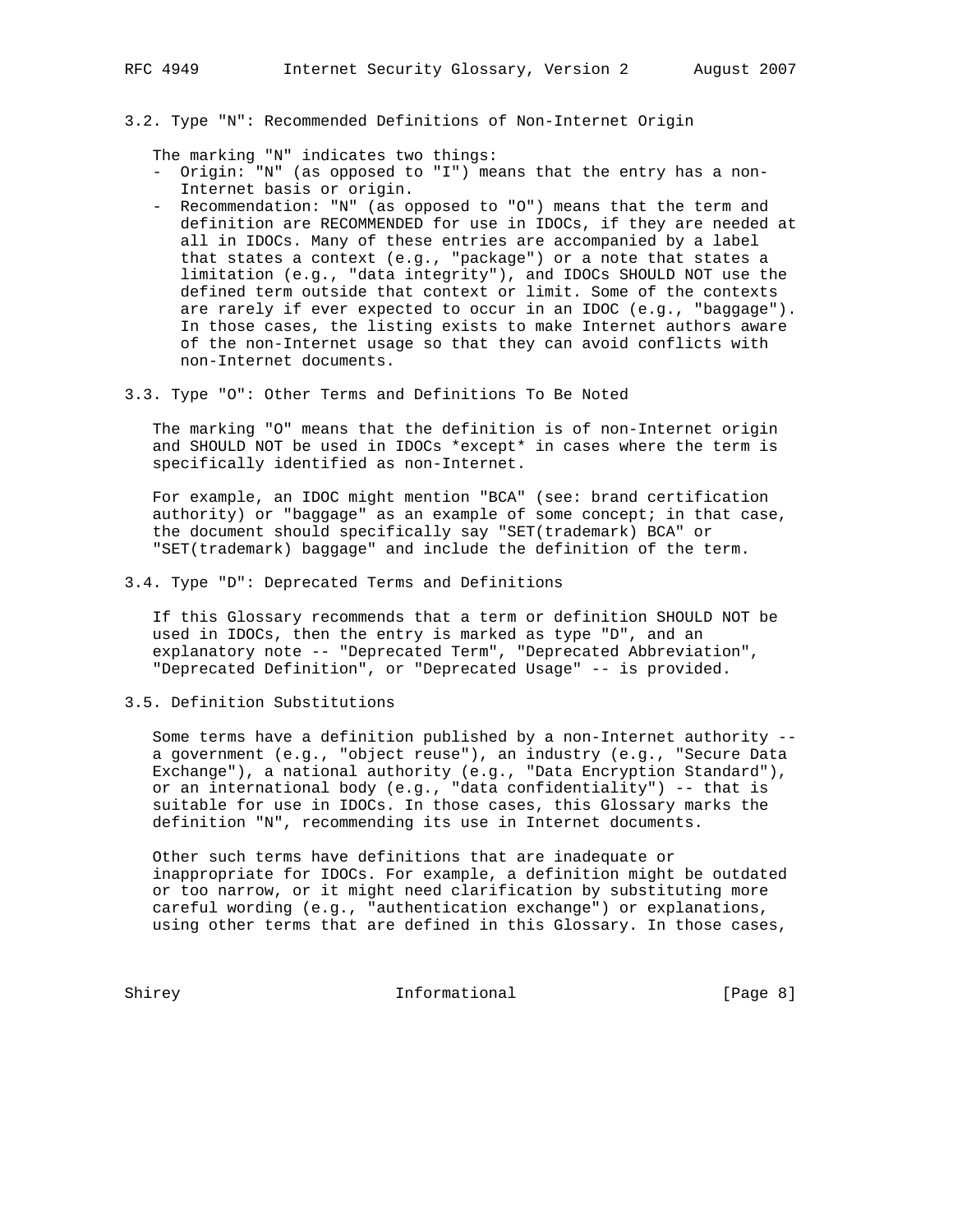this Glossary marks the entry "O", and provides an "I" or "N" entry that precedes, and is intended to supersede, the "O" entry.

 In some cases where this Glossary provides a definition to supersede an "O" definition, the substitute is intended to subsume the meaning of the "O" entry and not conflict with it. For the term "security service", for example, the "O" definition deals narrowly with only communication services provided by layers in the OSIRM and is inadequate for the full range of IDOC usage, while the new "I" definition provided by this Glossary can be used in more situations and for more kinds of service. However, the "O" definition is also listed so that IDOC authors will be aware of the context in which the term is used more narrowly.

 When making substitutions, this Glossary attempts to avoid contradicting any non-Internet authority. Still, terminology differs between authorities such as the American Bar Association, OSI, SET, the U.S. DoD, and other authorities; and this Glossary probably is not exactly aligned with any of them.

#### 4. Definitions

- \$ \*-property (N) Synonym for "confinement property" in the context of the Bell- LaPadula model. Pronunciation: star property.
- \$ 3DES (N) See: Triple Data Encryption Algorithm.
- \$ A1 computer system (O) /TCSEC/ See: Tutorial under "Trusted Computer System Evaluation Criteria". (Compare: beyond A1.)

# \$ AA

(D) See: Deprecated Usage under "attribute authority".

\$ ABA Guidelines

 (N) "American Bar Association (ABA) Digital Signature Guidelines" [DSG], a framework of legal principles for using digital signatures and digital certificates in electronic commerce.

 \$ Abstract Syntax Notation One (ASN.1) (N) A standard for describing data objects. [Larm, X680] (See: CMS.)

 Usage: IDOCs SHOULD use the term "ASN.1" narrowly to describe the notation or language called "Abstract Syntax Notation One". IDOCs MAY use the term more broadly to encompass the notation, its

Shirey **Informational Informational** [Page 9]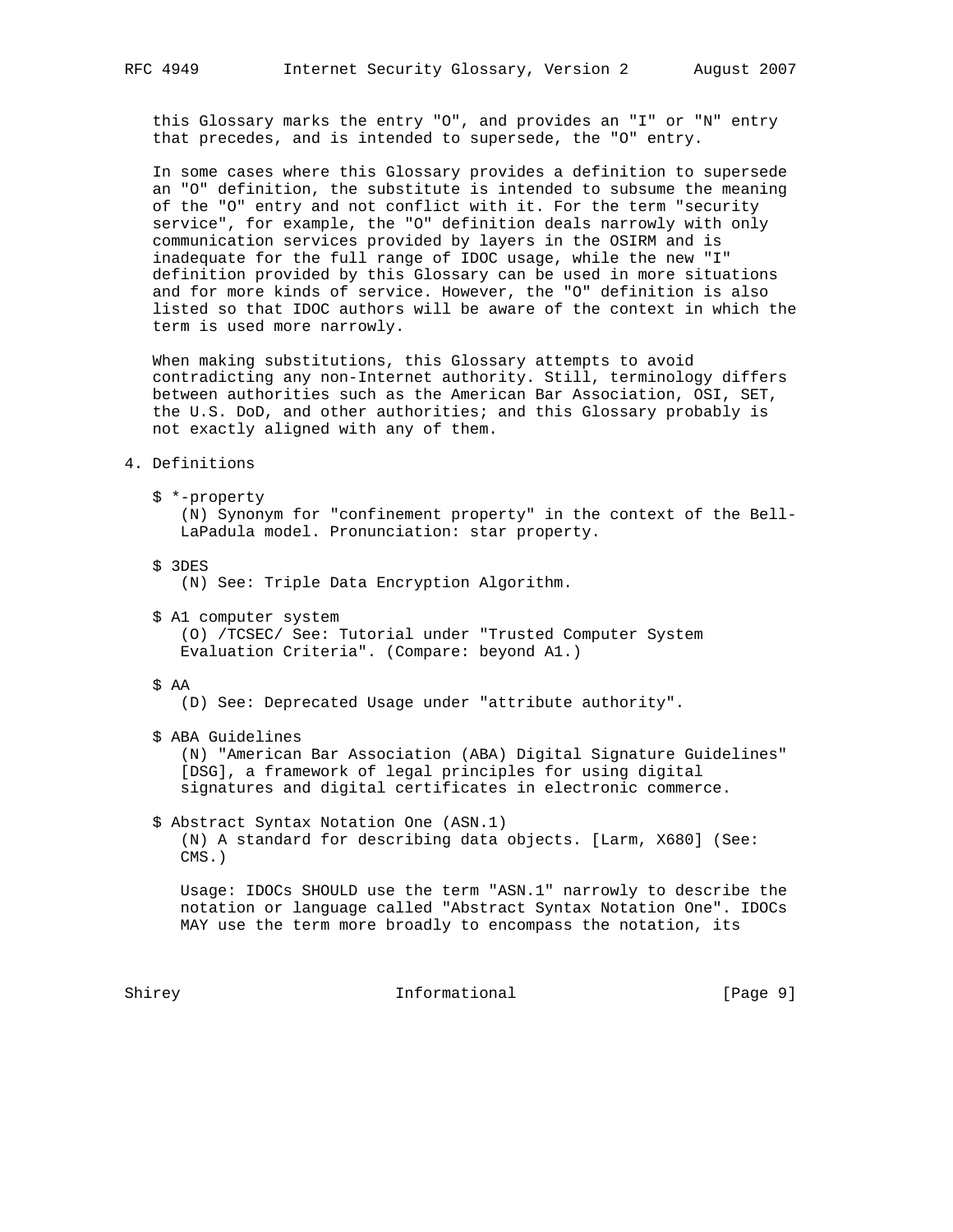associated encoding rules (see: BER), and software tools that assist in its use, when the context makes this meaning clear.

 Tutorial: OSIRM defines computer network functionality in layers. Protocols and data objects at higher layers are abstractly defined to be implemented using protocols and data objects from lower layers. A higher layer may define transfers of abstract objects between computers, and a lower layer may define those transfers concretely as strings of bits. Syntax is needed to specify data formats of abstract objects, and encoding rules are needed to transform abstract objects into bit strings at lower layers. OSI standards use ASN.1 for those specifications and use various encoding rules for those transformations. (See: BER.)

 In ASN.1, formal names are written without spaces, and separate words in a name are indicated by capitalizing the first letter of each word except the first word. For example, the name of a CRL is "certificateRevocationList".

#### \$ ACC

(I) See: access control center.

\$ acceptable risk

 (I) A risk that is understood and tolerated by a system's user, operator, owner, or accreditor, usually because the cost or difficulty of implementing an effective countermeasure for the associated vulnerability exceeds the expectation of loss. (See: adequate security, risk, "second law" under "Courtney's laws".)

\$ access

 1a. (I) The ability and means to communicate with or otherwise interact with a system to use system resources either to handle information or to gain knowledge of the information the system contains. (Compare: handle.)

 Usage: The definition is intended to include all types of communication with a system, including one-way communication in either direction. In actual practice, however, passive users might be treated as not having "access" and, therefore, be exempt from most requirements of the system's security policy. (See: "passive user" under "user".)

 1b. (O) "Opportunity to make use of an information system (IS) resource." [C4009]

 2. (O) /formal model/ "A specific type of interaction between a subject and an object that results in the flow of information from one to the other." [NCS04]

Shirey **Informational** [Page 10]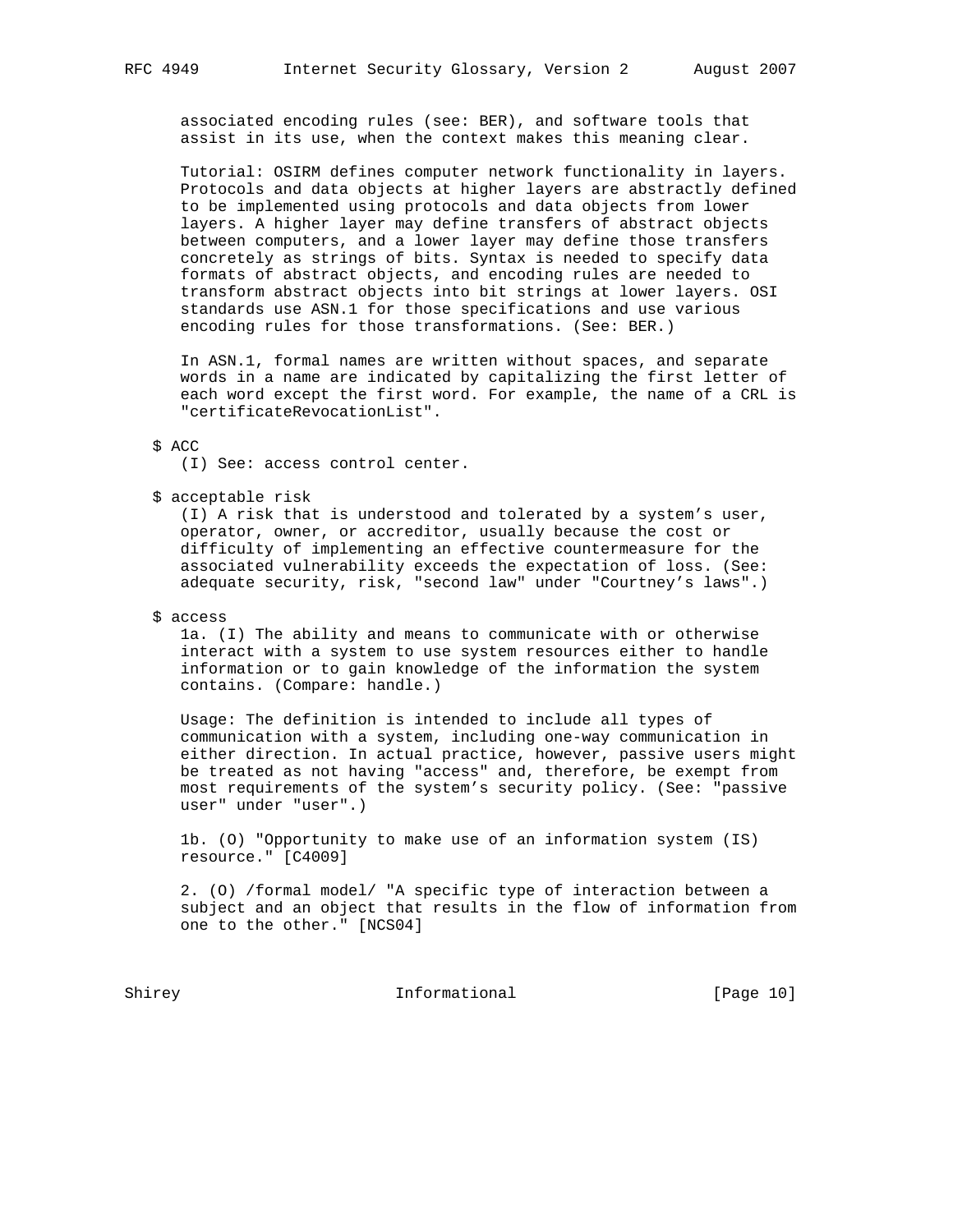\$ Access Certificate for Electronic Services (ACES) (O) A PKI operated by the U.S. Government's General Services Administration in cooperation with industry partners. (See: CAM.)

\$ access control

1. (I) Protection of system resources against unauthorized access.

 2. (I) A process by which use of system resources is regulated according to a security policy and is permitted only by authorized entities (users, programs, processes, or other systems) according to that policy. (See: access, access control service, computer security, discretionary access control, mandatory access control, role-based access control.)

 3. (I) /formal model/ Limitations on interactions between subjects and objects in an information system.

 4. (O) "The prevention of unauthorized use of a resource, including the prevention of use of a resource in an unauthorized manner." [I7498-2]

 5. (O) /U.S. Government/ A system using physical, electronic, or human controls to identify or admit personnel with properly authorized access to a SCIF.

\$ access control center (ACC)

 (I) A computer that maintains a database (possibly in the form of an access control matrix) defining the security policy for an access control service, and that acts as a server for clients requesting access control decisions.

 Tutorial: An ACC is sometimes used in conjunction with a key center to implement access control in a key-distribution system for symmetric cryptography. (See: BLACKER, Kerberos.)

\$ access control list (ACL)

 (I) /information system/ A mechanism that implements access control for a system resource by enumerating the system entities that are permitted to access the resource and stating, either implicitly or explicitly, the access modes granted to each entity. (Compare: access control matrix, access list, access profile, capability list.)

\$ access control matrix

 (I) A rectangular array of cells, with one row per subject and one column per object. The entry in a cell -- that is, the entry for a particular subject-object pair -- indicates the access mode that the subject is permitted to exercise on the object. Each column is

Shirey **Informational** [Page 11]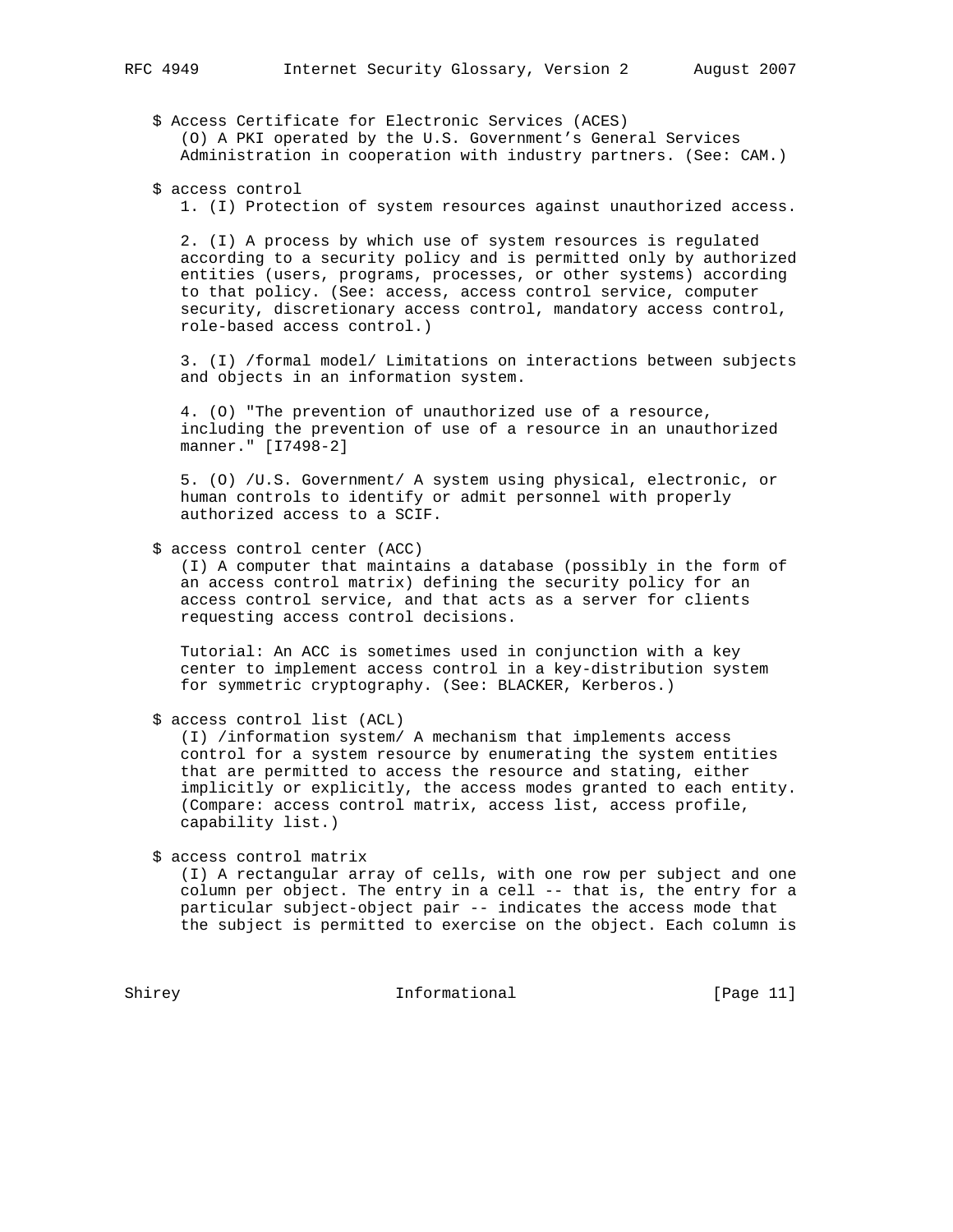equivalent to an "access control list" for the object; and each row is equivalent to an "access profile" for the subject.

\$ access control service

 (I) A security service that protects against a system entity using a system resource in a way not authorized by the system's security policy. (See: access control, discretionary access control, identity-based security policy, mandatory access control, rule based security policy.)

 Tutorial: This service includes protecting against use of a resource in an unauthorized manner by an entity (i.e., a principal) that is authorized to use the resource in some other manner. (See: insider.) The two basic mechanisms for implementing this service are ACLs and tickets.

```
 $ access level
```
 1. (D) Synonym for the hierarchical "classification level" in a security level. [C4009] (See: security level.)

2. (D) Synonym for "clearance level".

 Deprecated Definitions: IDOCs SHOULD NOT use this term with these definitions because they duplicate the meaning of more specific terms. Any IDOC that uses this term SHOULD provide a specific definition for it because access control may be based on many attributes other than classification level and clearance level.

\$ access list

 (I) /physical security/ Roster of persons who are authorized to enter a controlled area. (Compare: access control list.)

\$ access mode

 (I) A distinct type of data processing operation (e.g., read, write, append, or execute, or a combination of operations) that a subject can potentially perform on an object in an information system. [Huff] (See: read, write.)

- \$ access policy (I) A kind of "security policy". (See: access, access control.)
- \$ access profile (O) Synonym for "capability list".

 Usage: IDOCs that use this term SHOULD state a definition for it because the definition is not widely known.

Shirey **Informational** [Page 12]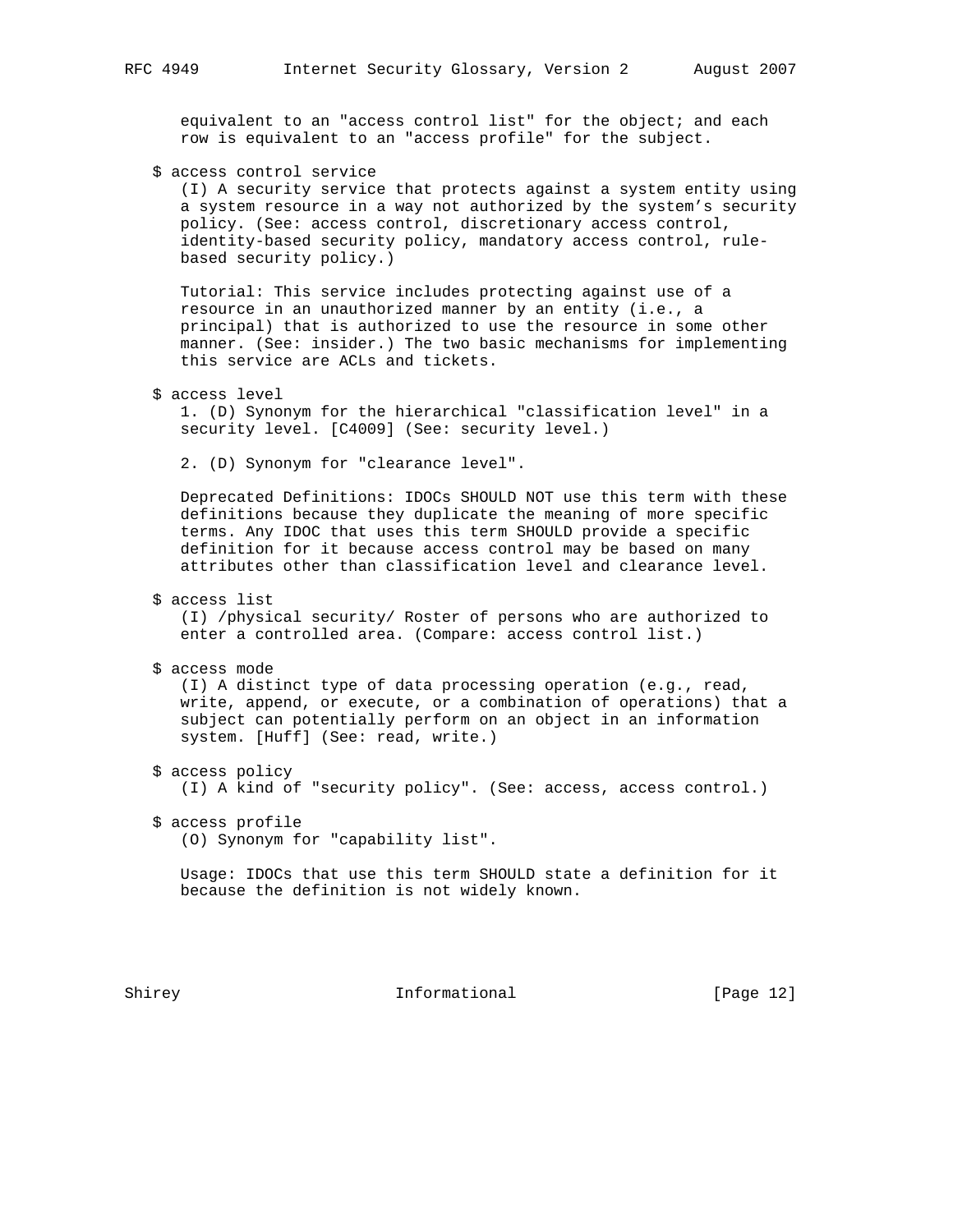\$ access right

 (I) Synonym for "authorization"; emphasizes the possession of the authorization by a system entity.

\$ accountability

 (I) The property of a system or system resource that ensures that the actions of a system entity may be traced uniquely to that entity, which can then be held responsible for its actions. [Huff] (See: audit service.)

 Tutorial: Accountability (a.k.a. individual accountability) typically requires a system ability to positively associate the identity of a user with the time, method, and mode of the user's access to the system. This ability supports detection and subsequent investigation of security breaches. Individual persons who are system users are held accountable for their actions after being notified of the rules of behavior for using the system and the penalties associated with violating those rules.

- \$ accounting See: COMSEC accounting.
- \$ accounting legend code (ALC)

 (O) /U.S. Government/ Numeric system used to indicate the minimum accounting controls required for items of COMSEC material within the CMCS. [C4009] (See: COMSEC accounting.)

\$ accreditation

 (N) An administrative action by which a designated authority declares that an information system is approved to operate in a particular security configuration with a prescribed set of safeguards. [FP102, SP37] (See: certification.)

 Tutorial: An accreditation is usually based on a technical certification of the system's security mechanisms. To accredit a system, the approving authority must determine that any residual risk is an acceptable risk. Although the terms "certification" and "accreditation" are used more in the U.S. DoD and other U.S. Government agencies than in commercial organizations, the concepts apply any place where managers are required to deal with and accept responsibility for security risks. For example, the American Bar Association is developing accreditation criteria for CAs.

- \$ accreditation boundary
	- (O) Synonym for "security perimeter". [C4009]

Shirey **Informational** [Page 13]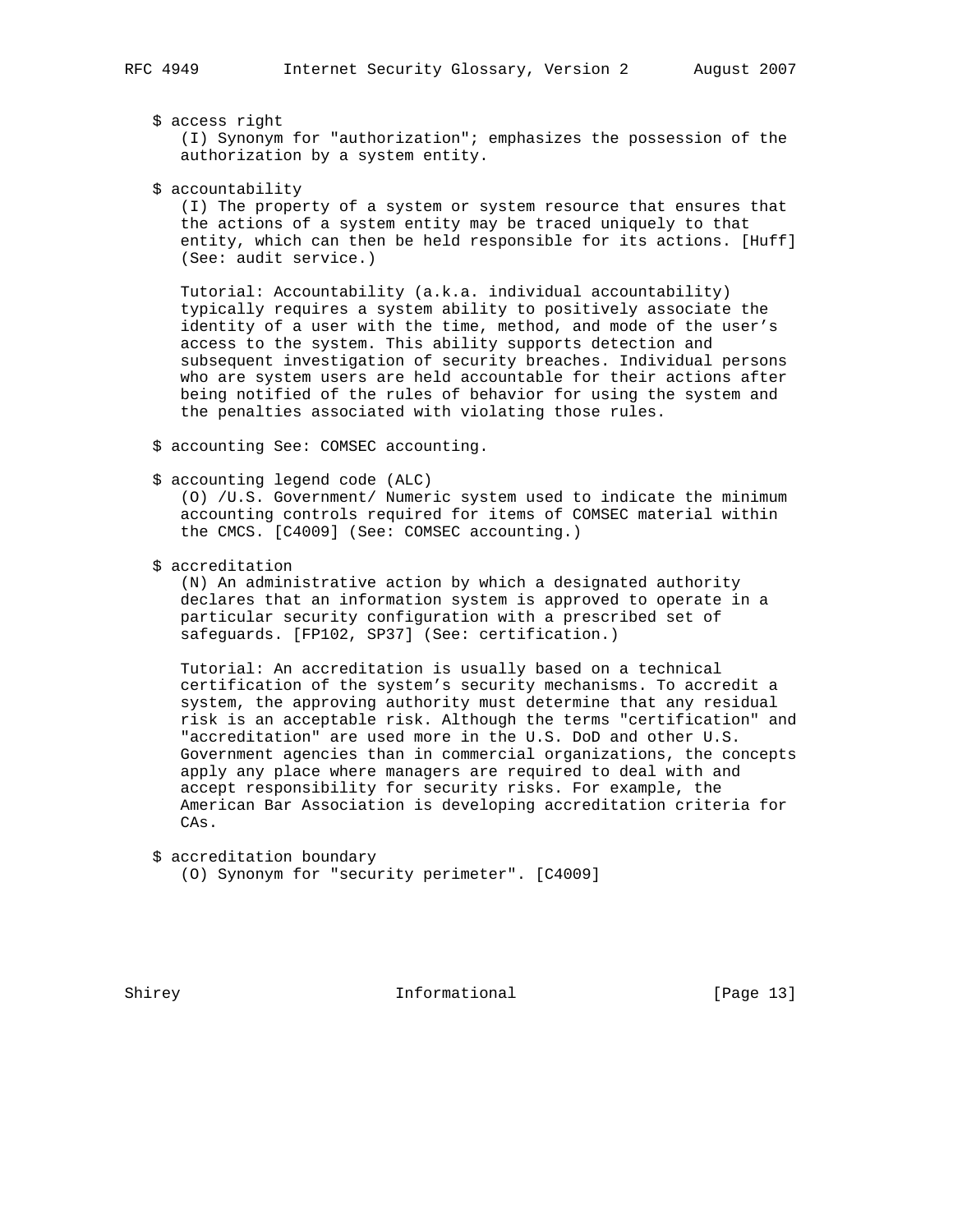\$ accreditor (N) A management official who has been designated to have the formal authority to "accredit" an information system, i.e., to authorize the operation of, and the processing of sensitive data in, the system and to accept the residual risk associated with the system. (See: accreditation, residual risk.) \$ ACES (O) See: Access Certificate for Electronic Services. \$ ACL (I) See: access control list. \$ acquirer 1. (O) /SET/ "The financial institution that establishes an account with a merchant and processes payment card authorizations and payments." [SET1] 2. (O) /SET/ "The institution (or its agent) that acquires from the card acceptor the financial data relating to the transaction and initiates that data into an interchange system." [SET2] \$ activation data (N) Secret data, other than keys, that is required to access a cryptographic module. (See: CIK. Compare: initialization value.) \$ active attack (I) See: secondary definition under "attack". \$ active content 1a. (I) Executable software that is bound to a document or other data file and that executes automatically when a user accesses the file, without explicit initiation by the user. (Compare: mobile code.) Tutorial: Active content can be mobile code when its associated file is transferred across a network. 1b. (O) "Electronic documents that can carry out or trigger actions automatically on a computer platform without the intervention of a user. [This technology enables] mobile code associated with a document to execute as the document is rendered." [SP28] \$ active user (I) See: secondary definition under "system user".

Shirey **Informational** [Page 14]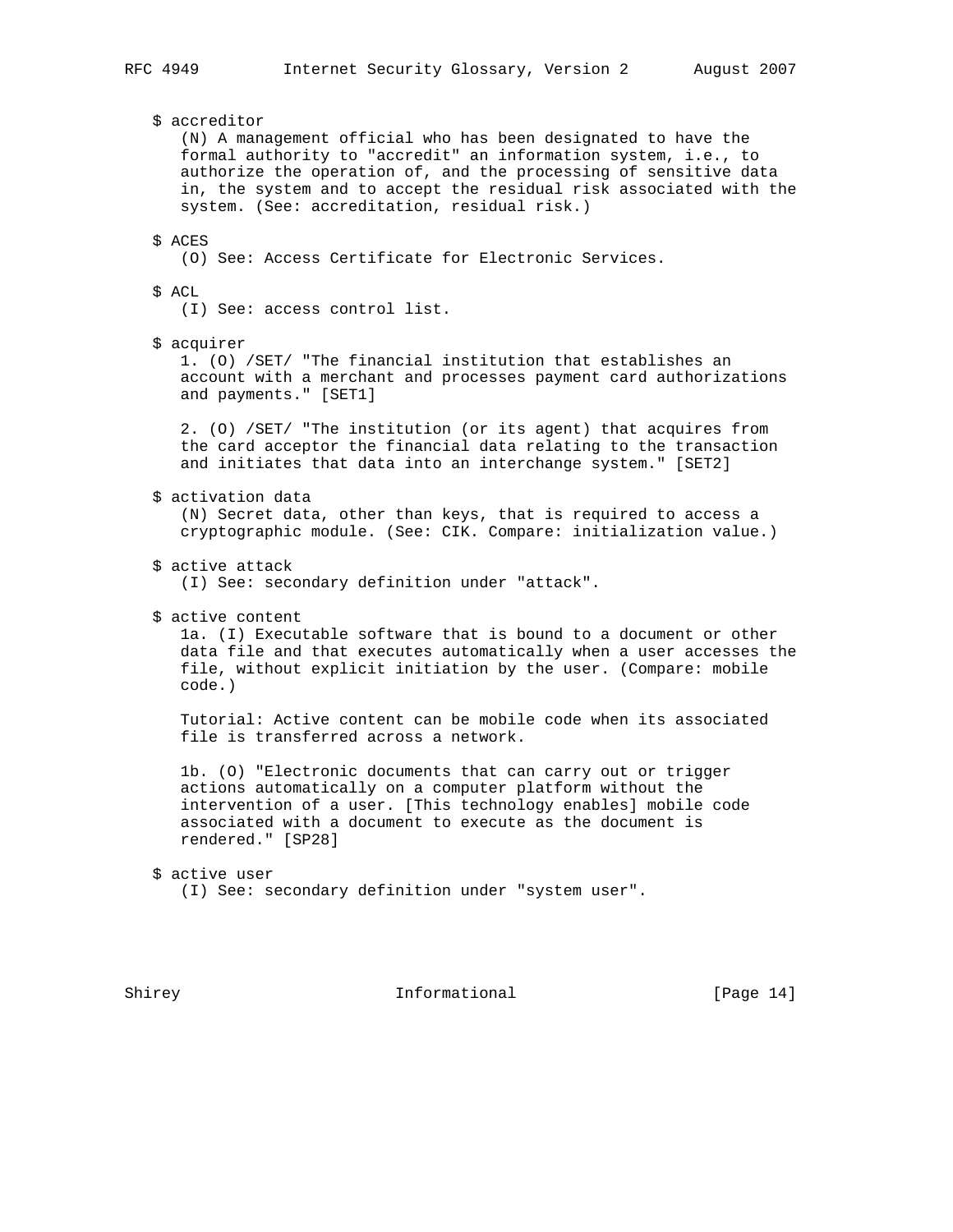\$ active wiretapping (I) A wiretapping attack that attempts to alter data being communicated or otherwise affect data flow. (See: wiretapping. Compare: active attack, passive wiretapping.)

\$ add-on security

 (N) The retrofitting of protection mechanisms, implemented by hardware or software, in an information system after the system has become operational. [FP039] (Compare: baked-in security.)

\$ adequate security

 (O) /U.S. DoD/ "Security commensurate with the risk and magnitude of harm resulting from the loss, misuse, or unauthorized access to or modification of information." (See: acceptable risk, residual risk.)

\$ administrative security

 1. (I) Management procedures and constraints to prevent unauthorized access to a system. (See: "third law" under "Courtney's laws", manager, operational security, procedural security, security architecture. Compare: technical security.)

 Examples: Clear delineation and separation of duties; configuration control.

 Usage: Administrative security is usually understood to consist of methods and mechanisms that are implemented and executed primarily by people, rather than by automated systems.

 2. (O) "The management constraints, operational procedures, accountability procedures, and supplemental controls established to provide an acceptable level of protection for sensitive data." [FP039]

\$ administrator

 1. (O) /Common Criteria/ A person that is responsible for configuring, maintaining, and administering the TOE in a correct manner for maximum security. (See: administrative security.)

 2. (O) /ITSEC/ A person in contact with the TOE, who is responsible for maintaining its operational capability.

\$ Advanced Encryption Standard (AES)

 (N) A U.S. Government standard [FP197] (the successor to DES) that (a) specifies "the AES algorithm", which is a symmetric block cipher that is based on Rijndael and uses key sizes of 128, 192, or 256 bits to operate on a 128-bit block, and (b) states policy for using that algorithm to protect unclassified, sensitive data.

Shirey Informational [Page 15]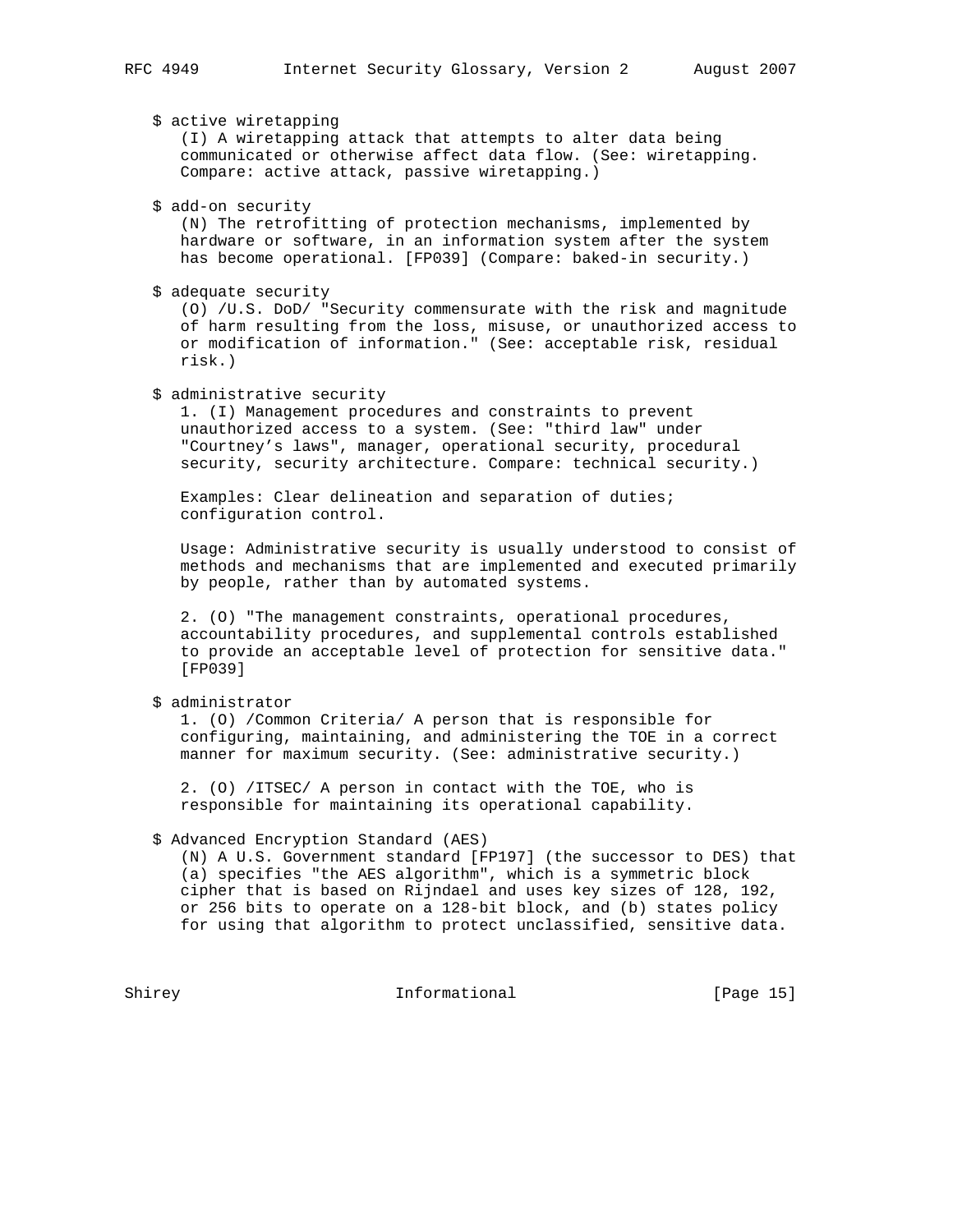Tutorial: Rijndael was designed to handle additional block sizes and key lengths that were not adopted in the AES. Rijndael was selected by NIST through a public competition that was held to find a successor to the DEA; the other finalists were MARS, RC6, Serpent, and Twofish.

### \$ adversary

 1. (I) An entity that attacks a system. (Compare: cracker, intruder, hacker.)

2. (I) An entity that is a threat to a system.

# \$ AES

(N) See: Advanced Encryption Standard.

#### \$ Affirm

 (O) A formal methodology, language, and integrated set of software tools developed at the University of Southern California's Information Sciences Institute for specifying, coding, and verifying software to produce correct and reliable programs. [Cheh]

\$ aggregation

 (I) A circumstance in which a collection of information items is required to be classified at a higher security level than any of the items is classified individually. (See: classification.)

## \$ AH

(I) See: Authentication Header

#### \$ air gap

 (I) An interface between two systems at which (a) they are not connected physically and (b) any logical connection is not automated (i.e., data is transferred through the interface only manually, under human control). (See: sneaker net. Compare: gateway.)

 Example: Computer A and computer B are on opposite sides of a room. To move data from A to B, a person carries a disk across the room. If A and B operate in different security domains, then moving data across the air gap may involve an upgrade or downgrade operation.

#### \$ ALC

(O) See: accounting legend code.

Shirey **Informational** [Page 16]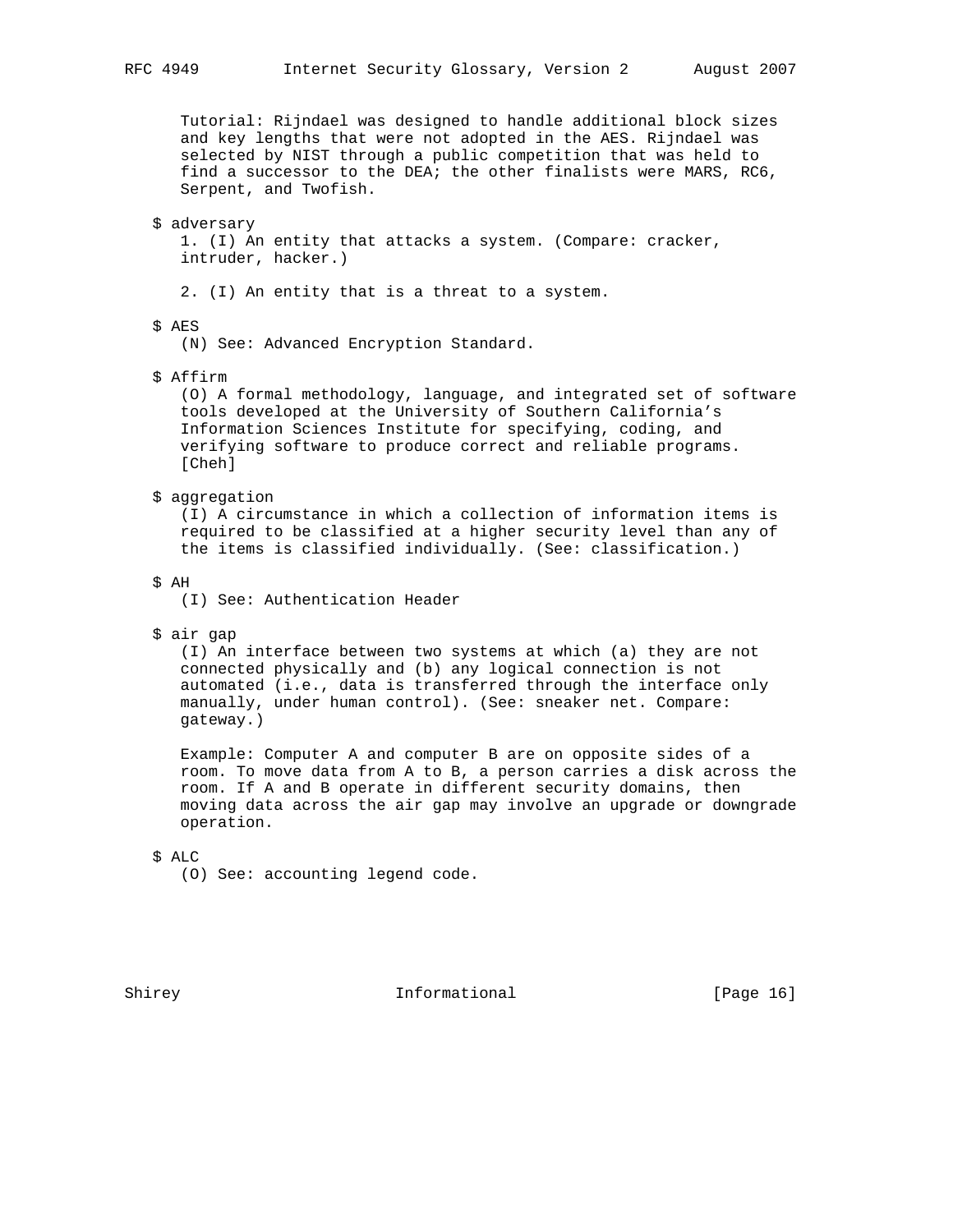\$ algorithm

 (I) A finite set of step-by-step instructions for a problem solving or computation procedure, especially one that can be implemented by a computer. (See: cryptographic algorithm.)

\$ alias

 (I) A name that an entity uses in place of its real name, usually for the purpose of either anonymity or masquerade.

\$ Alice and Bob

 (I) The parties that are most often called upon to illustrate the operation of bipartite security protocols. These and other dramatis personae are listed by Schneier [Schn].

 \$ American National Standards Institute (ANSI) (N) A private, not-for-profit association that administers U.S. private-sector voluntary standards.

 Tutorial: ANSI has approximately 1,000 member organizations, including equipment users, manufacturers, and others. These include commercial firms, governmental agencies, and other institutions and international entities.

 ANSI is the sole U.S. representative to (a) ISO and (b) (via the U.S. National Committee) the International Electrotechnical Commission (IEC), which are the two major, non-treaty, international standards organizations.

 ANSI provides a forum for ANSI-accredited standards development groups. Among those groups, the following are especially relevant to Internet security:

- International Committee for Information Technology Standardization (INCITS) (formerly X3): Primary U.S. focus of standardization in information and communications technologies, encompassing storage, processing, transfer, display, management, organization, and retrieval of information. Example: [A3092].
- Accredited Standards Committee X9: Develops, establishes, maintains, and promotes standards for the financial services industry. Example: [A9009].
- Alliance for Telecommunications Industry Solutions (ATIS): Develops standards, specifications, guidelines, requirements, technical reports, industry processes, and verification tests for interoperability and reliability of telecommunications networks, equipment, and software. Example: [A1523].

Shirey **Informational** [Page 17]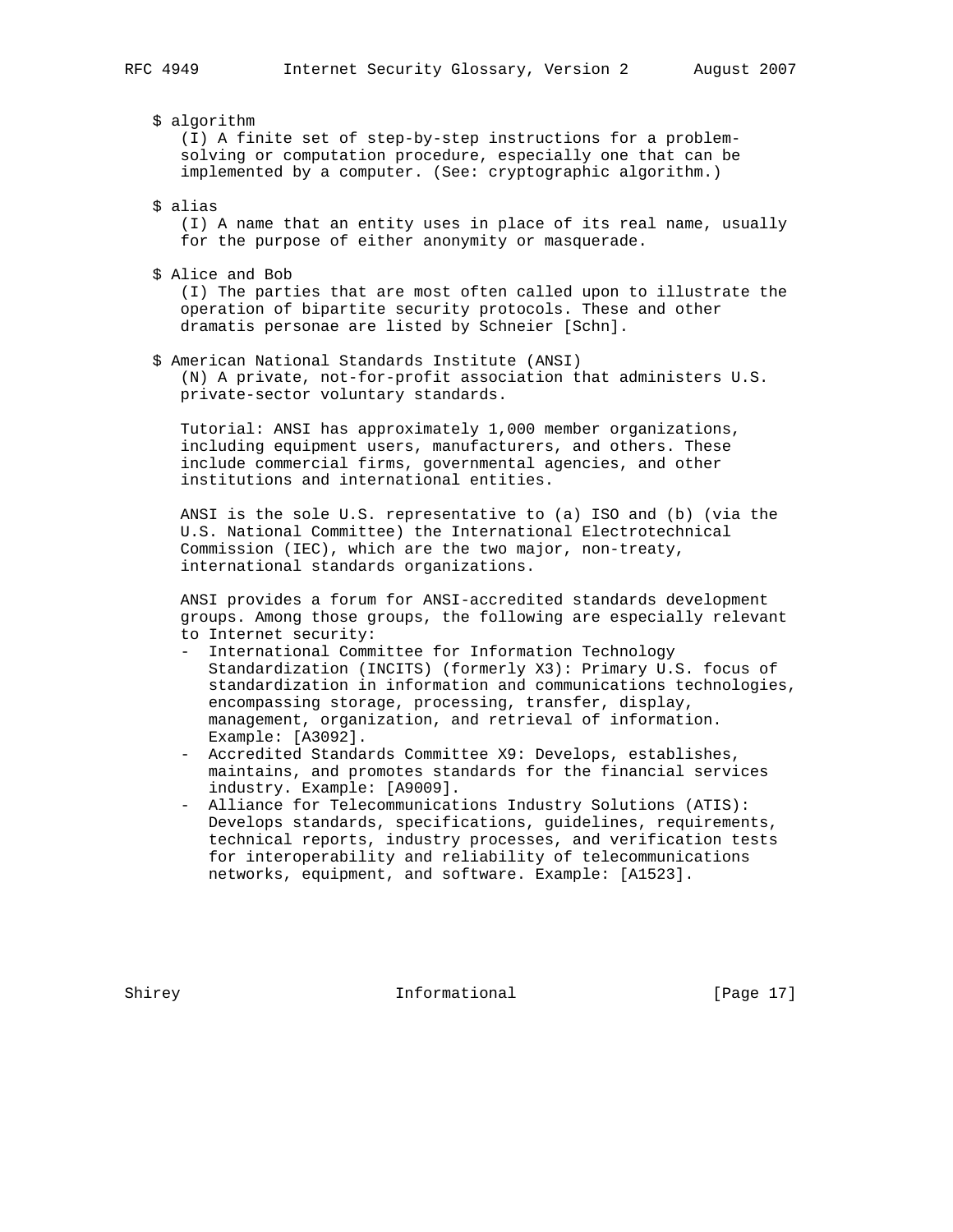- \$ American Standard Code for Information Interchange (ASCII) (N) A scheme that encodes 128 specified characters -- the numbers 0-9, the letters a-z and A-Z, some basic punctuation symbols, some control codes that originated with Teletype machines, and a blank space -- into the 7-bit binary integers. Forms the basis of the character set representations used in most computers and many Internet standards. [FP001] (See: code.)
- \$ Anderson report

 (O) A 1972 study of computer security that was written by James P. Anderson for the U.S. Air Force [Ande].

 Tutorial: Anderson collaborated with a panel of experts to study Air Force requirements for multilevel security. The study recommended research and development that was urgently needed to provide secure information processing for command and control systems and support systems. The report introduced the reference monitor concept and provided development impetus for computer and network security technology. However, many of the security problems that the 1972 report called "current" still plague information systems today.

\$ anomaly detection

 (I) An intrusion detection method that searches for activity that is different from the normal behavior of system entities and system resources. (See: IDS. Compare: misuse detection.)

\$ anonymity

 (I) The condition of an identity being unknown or concealed. (See: alias, anonymizer, anonymous credential, anonymous login, identity, onion routing, persona certificate. Compare: privacy.)

 Tutorial: An application may require security services that maintain anonymity of users or other system entities, perhaps to preserve their privacy or hide them from attack. To hide an entity's real name, an alias may be used; for example, a financial institution may assign account numbers. Parties to transactions can thus remain relatively anonymous, but can also accept the transactions as legitimate. Real names of the parties cannot be easily determined by observers of the transactions, but an authorized third party may be able to map an alias to a real name, such as by presenting the institution with a court order. In other applications, anonymous entities may be completely untraceable.

\$ anonymizer

 (I) An internetwork service, usually provided via a proxy server, that provides anonymity and privacy for clients. That is, the service enables a client to access servers (a) without allowing

Shirey Informational [Page 18]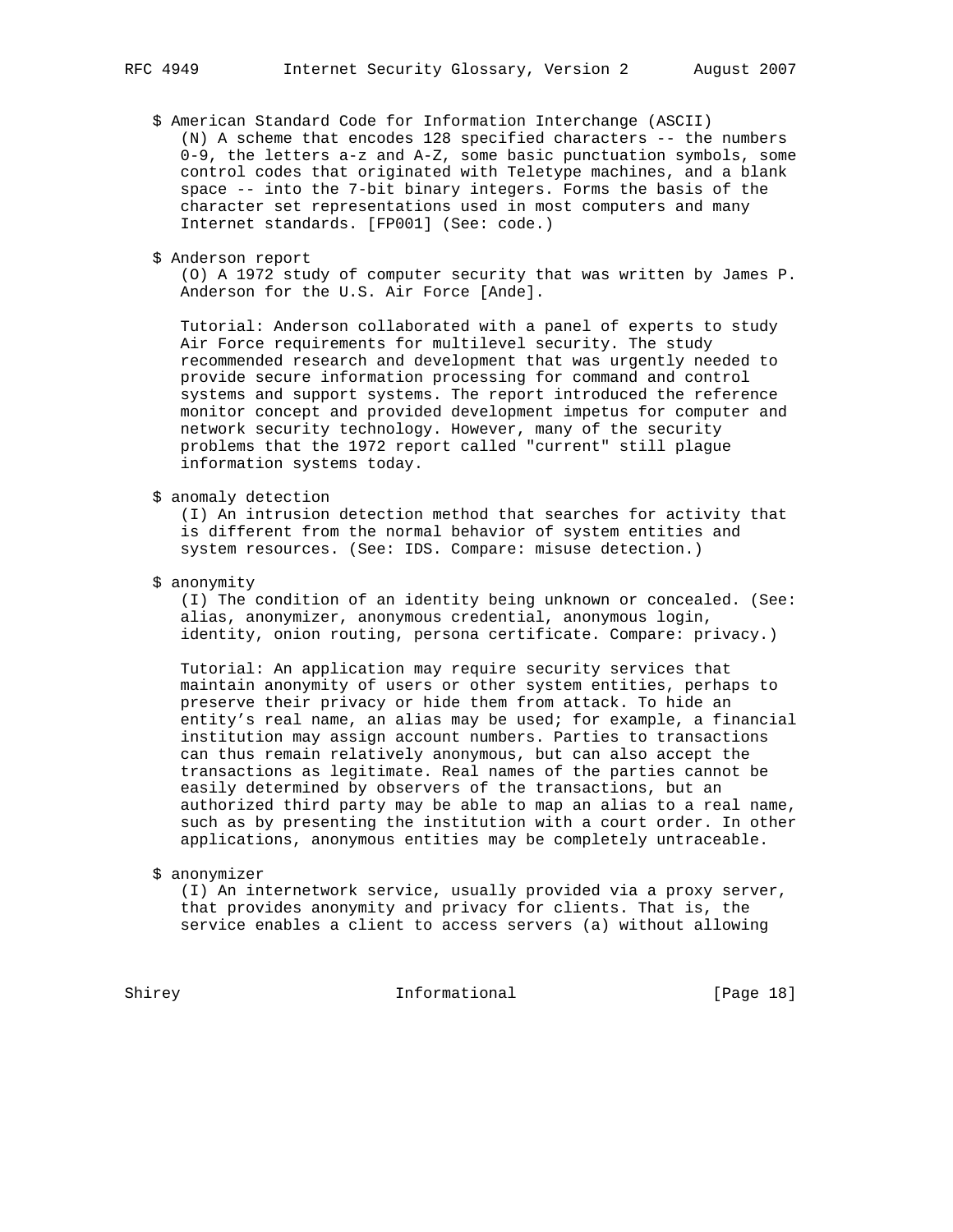anyone to gather information about which servers the client accesses and (b) without allowing the accessed servers to gather information about the client, such as its IP address.

\$ anonymous credential

 (D) /U.S. Government/ A credential that (a) can be used to authenticate a person as having a specific attribute or being a member of a specific group (e.g., military veterans or U.S. citizens) but (b) does not reveal the individual identity of the person that presents the credential. [M0404] (See: anonymity.)

 Deprecated Term: IDOCs SHOULD NOT use this term; it mixes concepts in a potentially misleading way. For example, when the credential is an X.509 certificate, the term could be misunderstood to mean that the certificate was signed by a CA that has a persona certificate. Instead, use "attribute certificate", "organizational certificate", or "persona certificate" depending on what is meant, and provide additional explanations as needed.

\$ anonymous login

 (I) An access control feature (actually, an access control vulnerability) in many Internet hosts that enables users to gain access to general-purpose or public services and resources of a host (such as allowing any user to transfer data using FTP) without having a pre-established, identity-specific account (i.e., user name and password). (See: anonymity.)

 Tutorial: This feature exposes a system to more threats than when all the users are known, pre-registered entities that are individually accountable for their actions. A user logs in using a special, publicly known user name (e.g., "anonymous", "guest", or "ftp"). To use the public login name, the user is not required to know a secret password and may not be required to input anything at all except the name. In other cases, to complete the normal sequence of steps in a login protocol, the system may require the user to input a matching, publicly known password (such as "anonymous") or may ask the user for an e-mail address or some other arbitrary character string.

(N) See: American National Standards Institute.

\$ anti-jam

 (N) "Measures ensuring that transmitted information can be received despite deliberate jamming attempts." [C4009] (See: electronic security, frequency hopping, jam, spread spectrum.)

Shirey Informational [Page 19]

 <sup>\$</sup> ANSI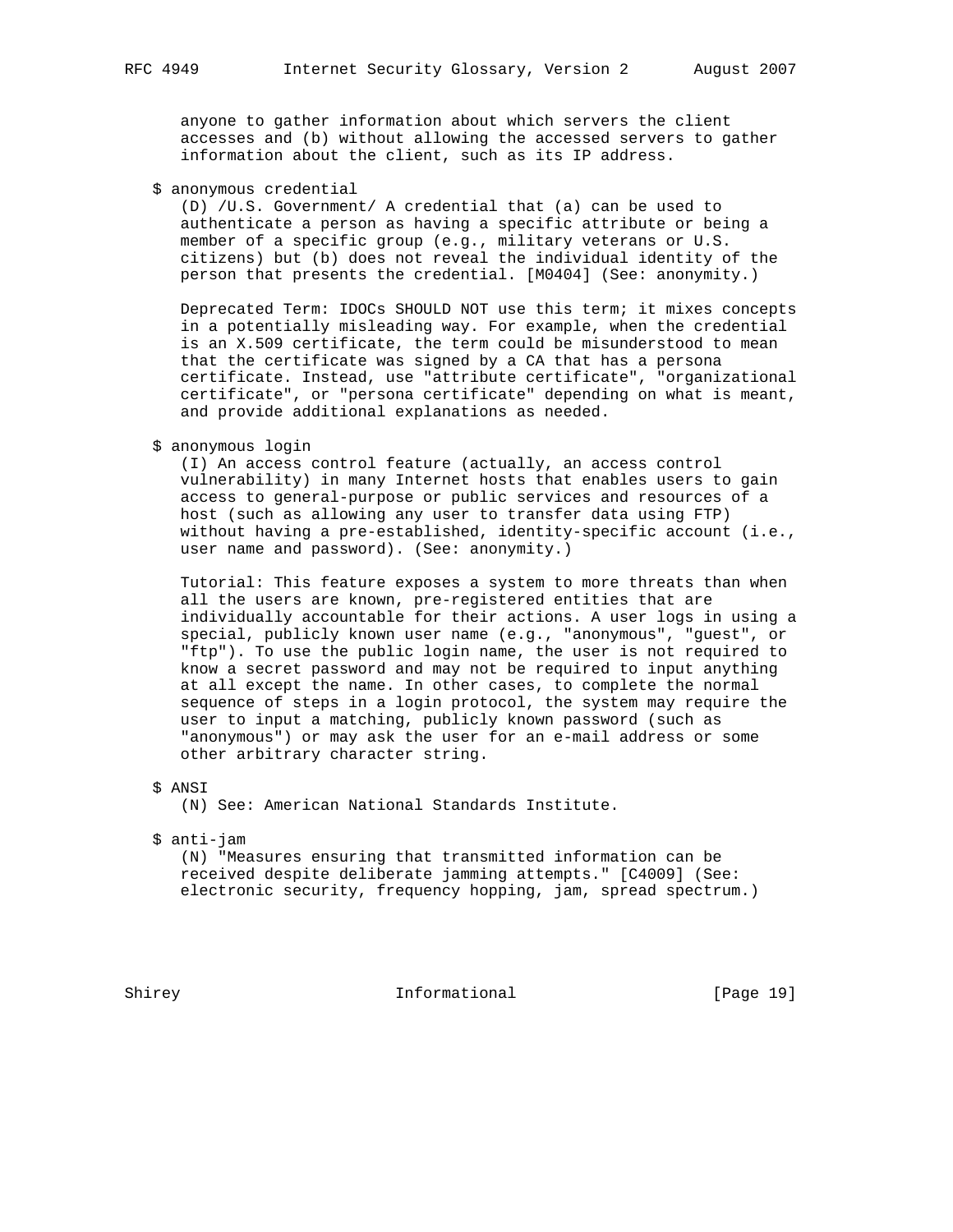\$ apex trust anchor (N) The trust anchor that is superior to all other trust anchors in a particular system or context. (See: trust anchor, top CA.) \$ API (I) See: application programming interface. \$ APOP (I) See: POP3 APOP. \$ Application Layer See: Internet Protocol Suite, OSIRM. \$ application program (I) A computer program that performs a specific function directly for a user (as opposed to a program that is part of a computer operating system and exists to perform functions in support of application programs). \$ architecture (I) See: security architecture, system architecture. \$ archive 1a. (I) /noun/ A collection of data that is stored for a relatively long period of time for historical and other purposes, such as to support audit service, availability service, or system integrity service. (Compare: backup, repository.) 1b. (I) /verb/ To store data in such a way as to create an archive. (Compare: back up.) Tutorial: A digital signature may need to be verified many years after the signing occurs. The CA -- the one that issued the certificate containing the public key needed to verify that signature -- may not stay in operation that long. So every CA needs to provide for long-term storage of the information needed to verify the signatures of those to whom it issues certificates. \$ ARPANET (I) Advanced Research Projects Agency (ARPA) Network, a pioneer packet-switched network that (a) was designed, implemented, operated, and maintained by BBN from January 1969 until July 1975 under contract to the U.S. Government; (b) led to the development of today's Internet; and (c) was decommissioned in June 1990.

\$ ASCII

[B4799, Hafn]

(N) See: American Standard Code for Information Interchange.

Shirey **Informational** [Page 20]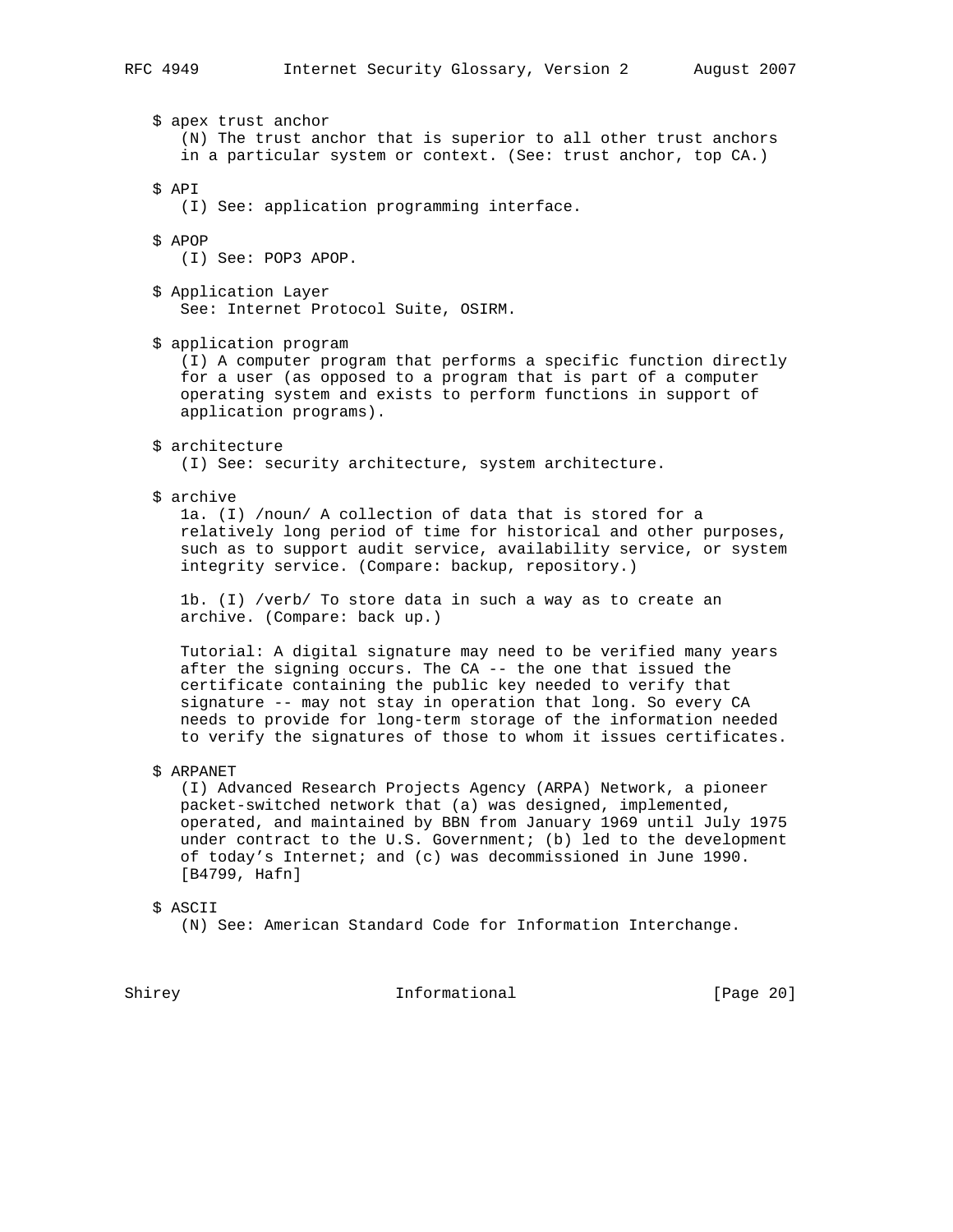\$ ASN.1

(N) See: Abstract Syntax Notation One.

\$ asset

 (I) A system resource that is (a) required to be protected by an information system's security policy, (b) intended to be protected by a countermeasure, or (c) required for a system's mission.

\$ association

 (I) A cooperative relationship between system entities, usually for the purpose of transferring information between them. (See: security association.)

- \$ assurance See: security assurance.
- \$ assurance level

 (N) A rank on a hierarchical scale that judges the confidence someone can have that a TOE adequately fulfills stated security requirements. (See: assurance, certificate policy, EAL, TCSEC.)

 Example: U.S. Government guidance [M0404] describes four assurance levels for identity authentication, where each level "describes the [U.S. Federal Government] agency's degree of certainty that the user has presented [a credential] that refers to [the user's] identity." In that guidance, assurance is defined as (a) "the degree of confidence in the vetting process used to establish the identity of the individual to whom the credential was issued" and (b) "the degree of confidence that the individual who uses the credential is the individual to whom the credential was issued."

The four levels are described as follows:

- Level 1: Little or no confidence in the asserted identity.
- Level 2: Some confidence in the asserted identity.
- Level 3: High confidence in the asserted identity.
- Level 4: Very high confidence in the asserted identity.

 Standards for determining these levels are provided in a NIST publication [SP12]. However, as noted there, an assurance level is "a degree of confidence, not a true measure of how secure the system actually is. This distinction is necessary because it is extremely difficult -- and in many cases, virtually impossible - to know exactly how secure a system is."

\$ asymmetric cryptography

 (I) A modern branch of cryptography (popularly known as "public key cryptography") in which the algorithms use a pair of keys (a public key and a private key) and use a different component of the pair for each of two counterpart cryptographic operations (e.g.,

Shirey **Informational** [Page 21]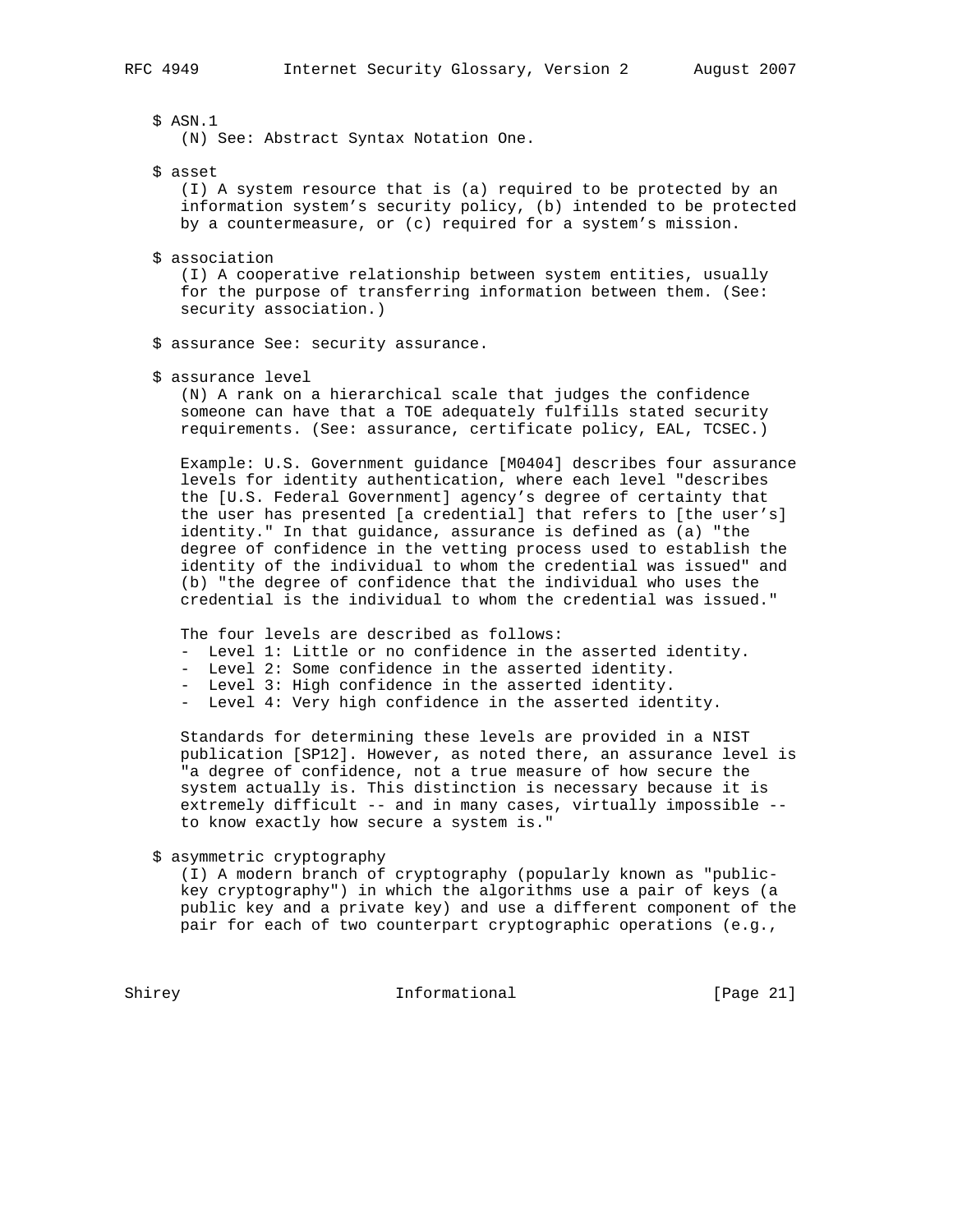encryption and decryption, or signature creation and signature verification). (See: key pair, symmetric cryptography.)

 Tutorial: Asymmetric algorithms have key management advantages over equivalently strong symmetric ones. First, one key of the pair need not be known by anyone but its owner; so it can more easily be kept secret. Second, although the other key is shared by all entities that use the algorithm, that key need not be kept secret from other, non-using entities; thus, the key-distribution part of key management can be done more easily.

 Asymmetric cryptography can be used to create algorithms for encryption, digital signature, and key agreement:

- In an asymmetric encryption algorithm (e.g., "RSA"), when Alice wants to ensure confidentiality for data she sends to Bob, she encrypts the data with a public key provided by Bob. Only Bob has the matching private key that is needed to decrypt the data. (Compare: seal.)
- In an asymmetric digital signature algorithm (e.g., "DSA"), when Alice wants to ensure data integrity or provide authentication for data she sends to Bob, she uses her private key to sign the data (i.e., create a digital signature based on the data). To verify the signature, Bob uses the matching public key that Alice has provided.
- In an asymmetric key-agreement algorithm (e.g., "Diffie- Hellman-Merkle"), Alice and Bob each send their own public key to the other party. Then each uses their own private key and the other's public key to compute the new key value.
- \$ asymmetric key

 (I) A cryptographic key that is used in an asymmetric cryptographic algorithm. (See: asymmetric cryptography, private key, public key.)

\$ ATIS

 (N) See: "Alliance for Telecommunications Industry Solutions" under "ANSI".

\$ attack

 1. (I) An intentional act by which an entity attempts to evade security services and violate the security policy of a system. That is, an actual assault on system security that derives from an intelligent threat. (See: penetration, violation, vulnerability.)

 2. (I) A method or technique used in an assault (e.g., masquerade). (See: blind attack, distributed attack.)

Shirey **Informational** [Page 22]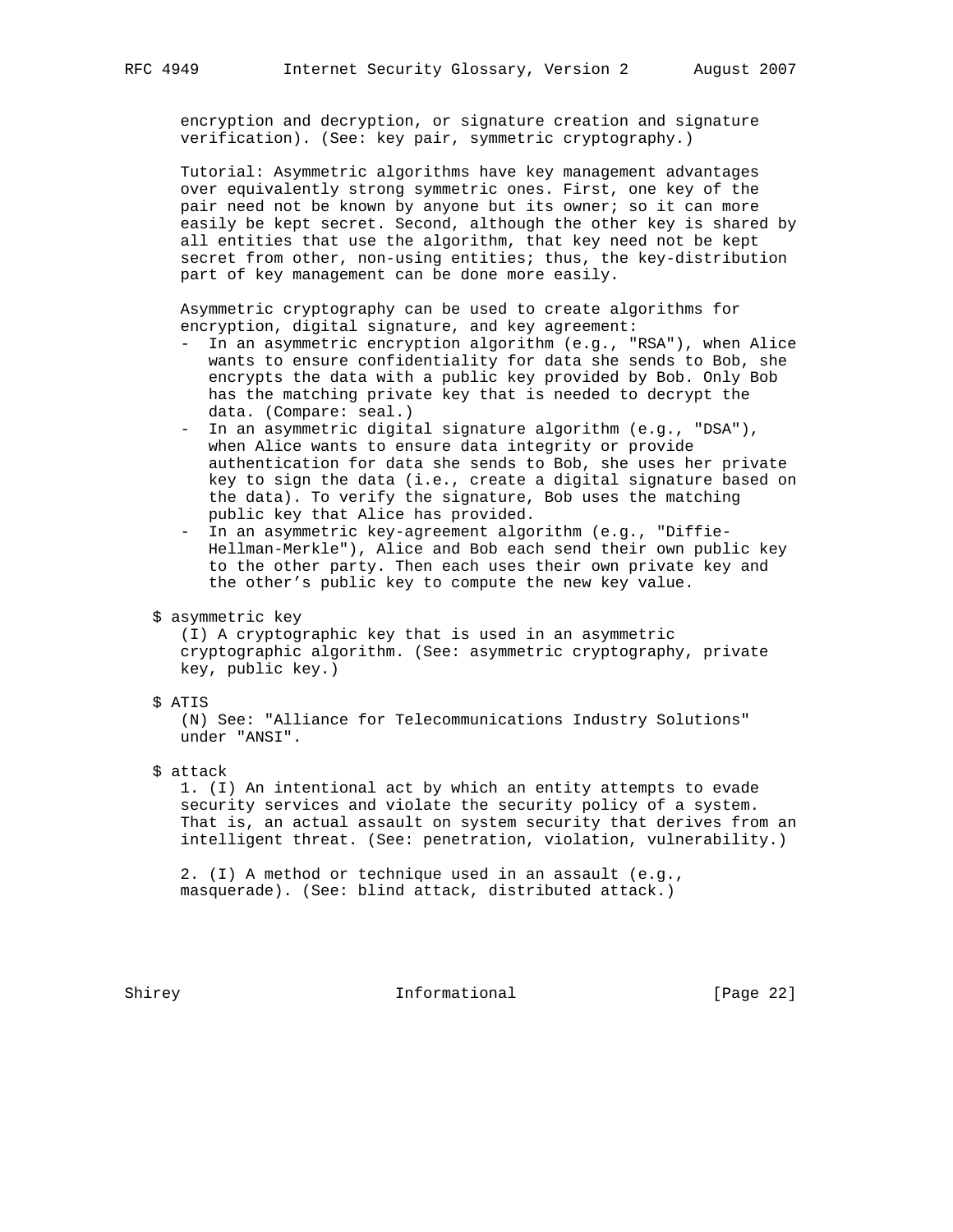Tutorial: Attacks can be characterized according to intent:

- An "active attack" attempts to alter system resources or affect their operation.
- A "passive attack" attempts to learn or make use of information from a system but does not affect system resources of that system. (See: wiretapping.)

 The object of a passive attack might be to obtain data that is needed for an off-line attack.

 - An "off-line attack" is one in which the attacker obtains data from the target system and then analyzes the data on a different system of the attacker's own choosing, possibly in preparation for a second stage of attack on the target.

Attacks can be characterized according to point of initiation:

- An "inside attack" is one that is initiated by an entity inside the security perimeter (an "insider"), i.e., an entity that is authorized to access system resources but uses them in a way not approved by the party that granted the authorization.
- An "outside attack" is initiated from outside the security perimeter, by an unauthorized or illegitimate user of the system (an "outsider"). In the Internet, potential outside attackers range from amateur pranksters to organized criminals, international terrorists, and hostile governments.

Attacks can be characterized according to method of delivery:

- In a "direct attack", the attacker addresses attacking packets to the intended victim(s).
- In an "indirect attack", the attacker addresses packets to a third party, and the packets either have the address(es) of the intended victim(s) as their source address(es) or indicate the intended victim(s) in some other way. The third party responds by sending one or more attacking packets to the intended victims. The attacker can use third parties as attack amplifiers by providing a broadcast address as the victim address (e.g., "smurf attack"). (See: reflector attack. Compare: reflection attack, replay attack.)

Shirey **Informational** [Page 23]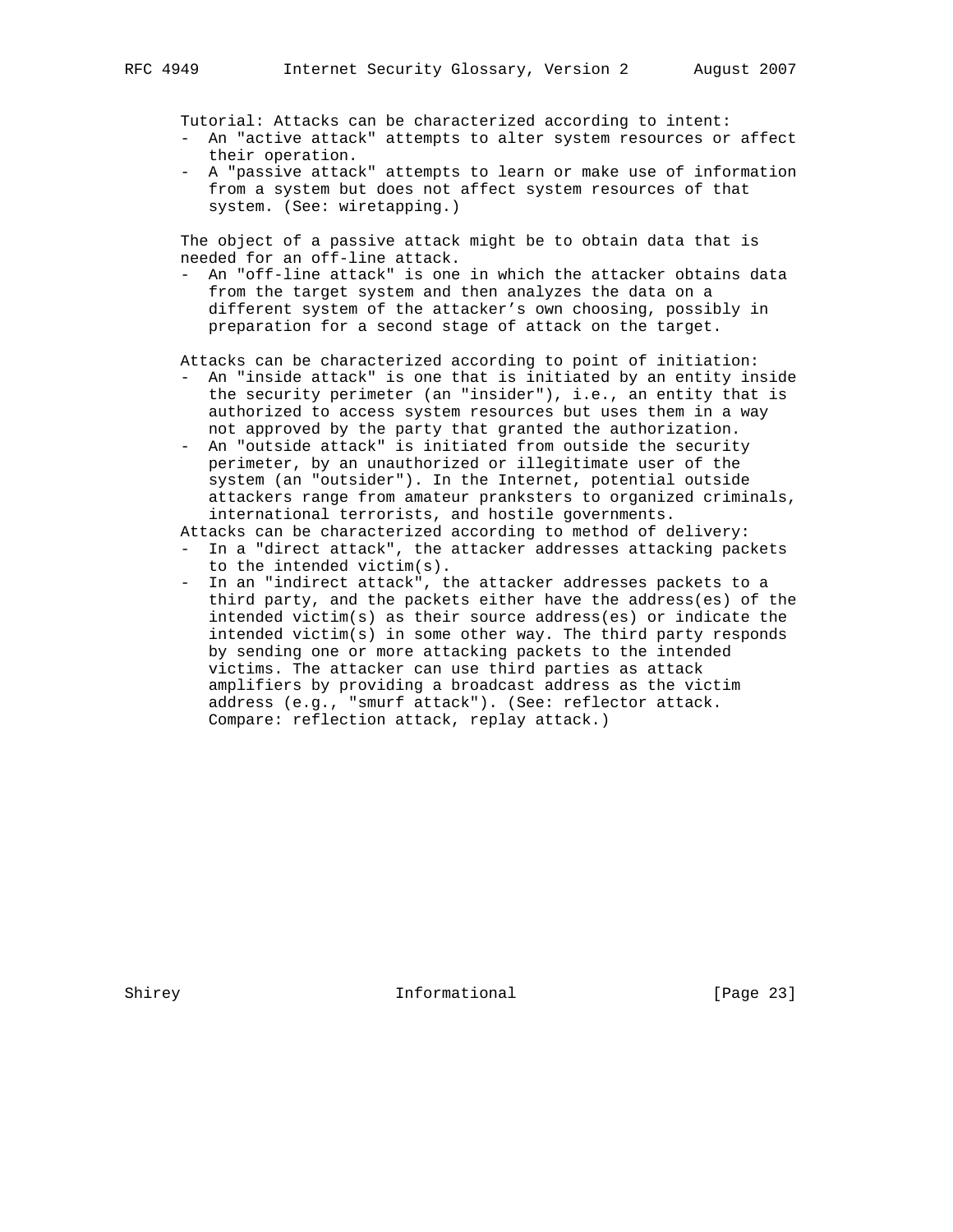The term "attack" relates to some other basic security terms as shown in the following diagram:

 + - - - - - - - - - - - - + + - - - - + + - - - - - - - - - - -+ | An Attack: | |Counter- | | A System Resource: | | i.e., A Threat Action | | measure | | Target of the Attack | | +----------+ | | | | +-----------------+ | | | Attacker |<==================||<========= | | | | i.e., | Passive | | | | | Vulnerability | | | A Threat  $|$  <================> | | <========> | | Agent | or Active | | | | +-------|||-------+ | | +----------+ Attack | | | | VVV | | | | | | Threat Consequences | + - - - - - - - - - - - - + + - - - - + + - - - - - - - - - - -+

\$ attack potential

 (I) The perceived likelihood of success should an attack be launched, expressed in terms of the attacker's ability (i.e., expertise and resources) and motivation. (Compare: threat, risk.)

#### \$ attack sensing, warning, and response

 (I) A set of security services that cooperate with audit service to detect and react to indications of threat actions, including both inside and outside attacks. (See: indicator.)

## \$ attack tree

 (I) A branching, hierarchical data structure that represents a set of potential approaches to achieving an event in which system security is penetrated or compromised in a specified way. [Moor]

 Tutorial: Attack trees are special cases of fault trees. The security incident that is the goal of the attack is represented as the root node of the tree, and the ways that an attacker could reach that goal are iteratively and incrementally represented as branches and subnodes of the tree. Each subnode defines a subgoal, and each subgoal may have its own set of further subgoals, etc. The final nodes on the paths outward from the root, i.e., the leaf nodes, represent different ways to initiate an attack. Each node other than a leaf is either an AND-node or an OR-node. To achieve the goal represented by an AND-node, the subgoals represented by all of that node's subnodes must be achieved; and for an OR-node, at least one of the subgoals must be achieved. Branches can be labeled with values representing difficulty, cost, or other attack attributes, so that alternative attacks can be compared.

Shirey **Informational** [Page 24]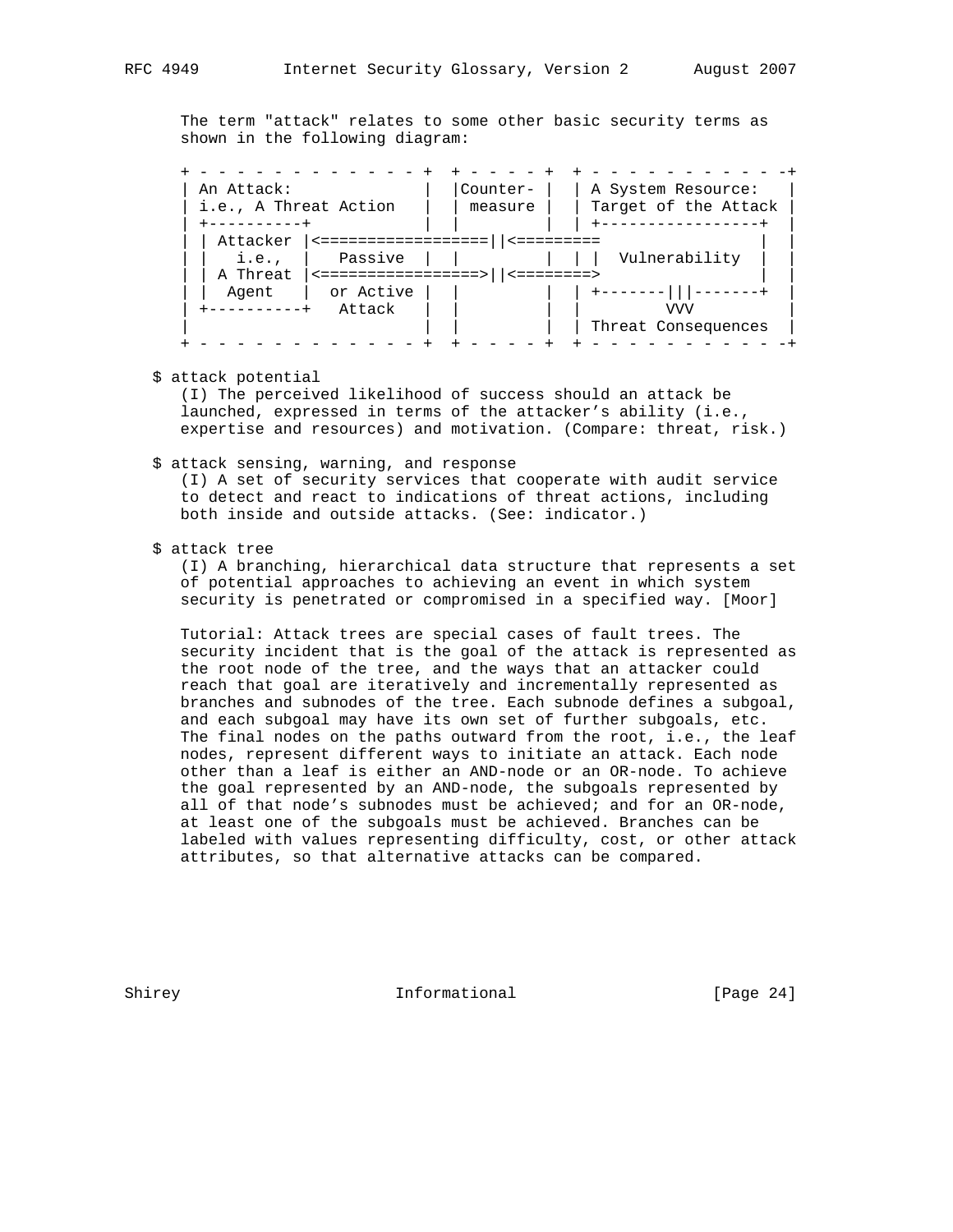# \$ attribute

 (N) Information of a particular type concerning an identifiable system entity or object. An "attribute type" is the component of an attribute that indicates the class of information given by the attribute; and an "attribute value" is a particular instance of the class of information indicated by an attribute type. (See: attribute certificate.)

\$ attribute authority (AA)

1. (N) A CA that issues attribute certificates.

 2. (O) "An authority [that] assigns privileges by issuing attribute certificates." [X509]

 Deprecated Usage: The abbreviation "AA" SHOULD NOT be used in an IDOC unless it is first defined in the IDOC.

\$ attribute certificate

 1. (I) A digital certificate that binds a set of descriptive data items, other than a public key, either directly to a subject name or to the identifier of another certificate that is a public-key certificate. (See: capability token.)

 2. (O) "A data structure, digitally signed by an [a]ttribute [a]uthority, that binds some attribute values with identification information about its holder." [X509]

 Tutorial: A public-key certificate binds a subject name to a public key value, along with information needed to perform certain cryptographic functions using that key. Other attributes of a subject, such as a security clearance, may be certified in a separate kind of digital certificate, called an attribute certificate. A subject may have multiple attribute certificates associated with its name or with each of its public-key certificates.

 An attribute certificate might be issued to a subject in the following situations:

- Different lifetimes: When the lifetime of an attribute binding is shorter than that of the related public-key certificate, or when it is desirable not to need to revoke a subject's public key just to revoke an attribute.
- Different authorities: When the authority responsible for the attributes is different than the one that issues the public-key certificate for the subject. (There is no requirement that an attribute certificate be issued by the same CA that issued the associated public-key certificate.)

Shirey **Informational** [Page 25]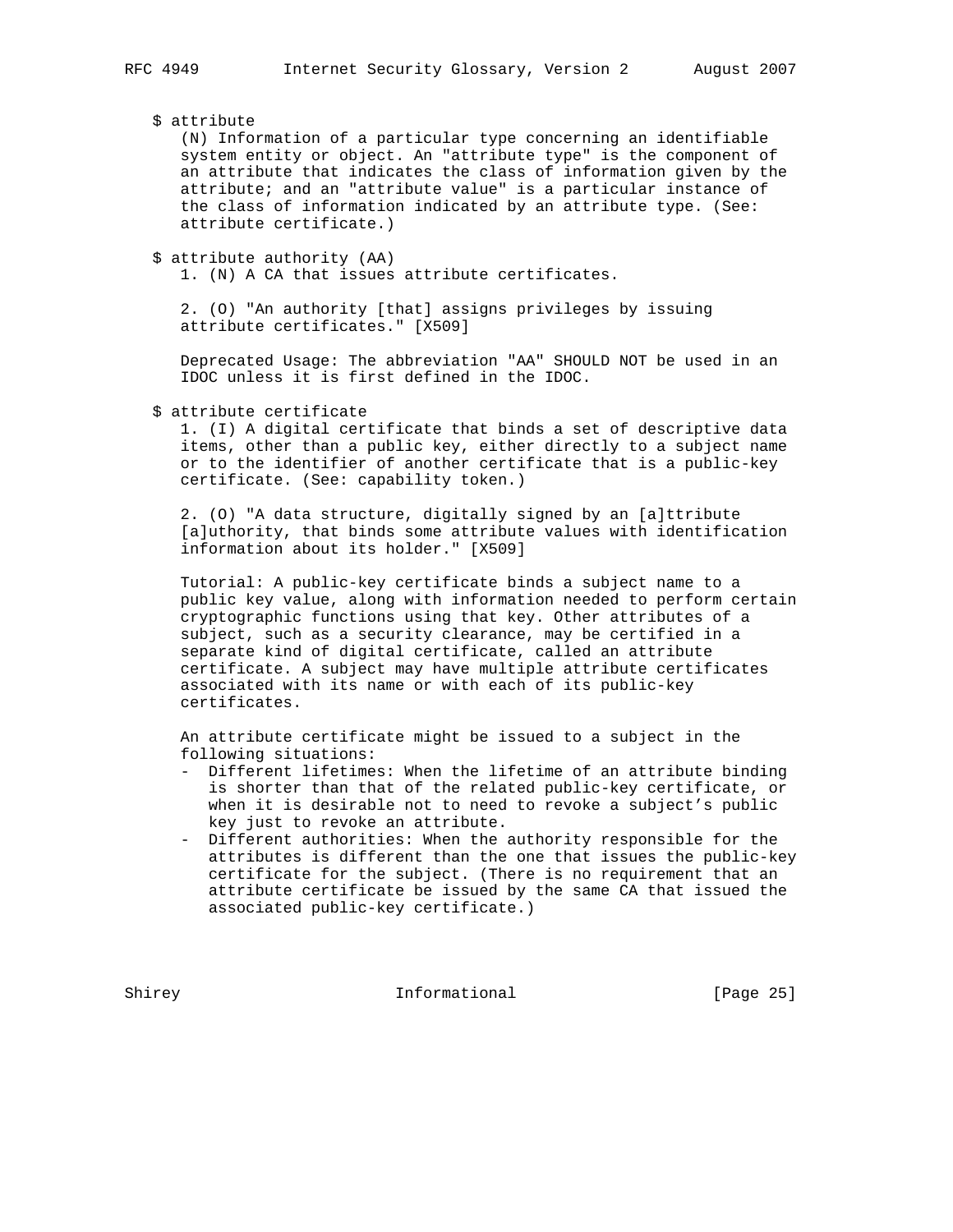\$ audit See: security audit. \$ audit log (I) Synonym for "security audit trail". \$ audit service (I) A security service that records information needed to establish accountability for system events and for the actions of system entities that cause them. (See: security audit.) \$ audit trail (I) See: security audit trail. \$ AUTH (I) See: POP3 AUTH. \$ authenticate (I) Verify (i.e., establish the truth of) an attribute value claimed by or for a system entity or system resource. (See: authentication, validate vs. verify, "relationship between data integrity service and authentication services" under "data integrity service".) Deprecated Usage: In general English usage, this term is used with the meaning "to prove genuine" (e.g., an art expert authenticates a Michelangelo painting); but IDOCs should restrict usage as follows: - IDOCs SHOULD NOT use this term to refer to proving or checking that data has not been changed, destroyed, or lost in an unauthorized or accidental manner. Instead, use "verify". - IDOCs SHOULD NOT use this term to refer to proving the truth or accuracy of a fact or value such as a digital signature. Instead, use "verify". - IDOCs SHOULD NOT use this term to refer to establishing the soundness or correctness of a construct, such as a digital certificate. Instead, use "validate". \$ authentication (I) The process of verifying a claim that a system entity or system resource has a certain attribute value. (See: attribute, authenticate, authentication exchange, authentication information, credential, data origin authentication, peer entity authentication, "relationship between data integrity service and authentication services" under "data integrity service", simple authentication, strong authentication, verification, X.509.)

Shirey **Informational** [Page 26]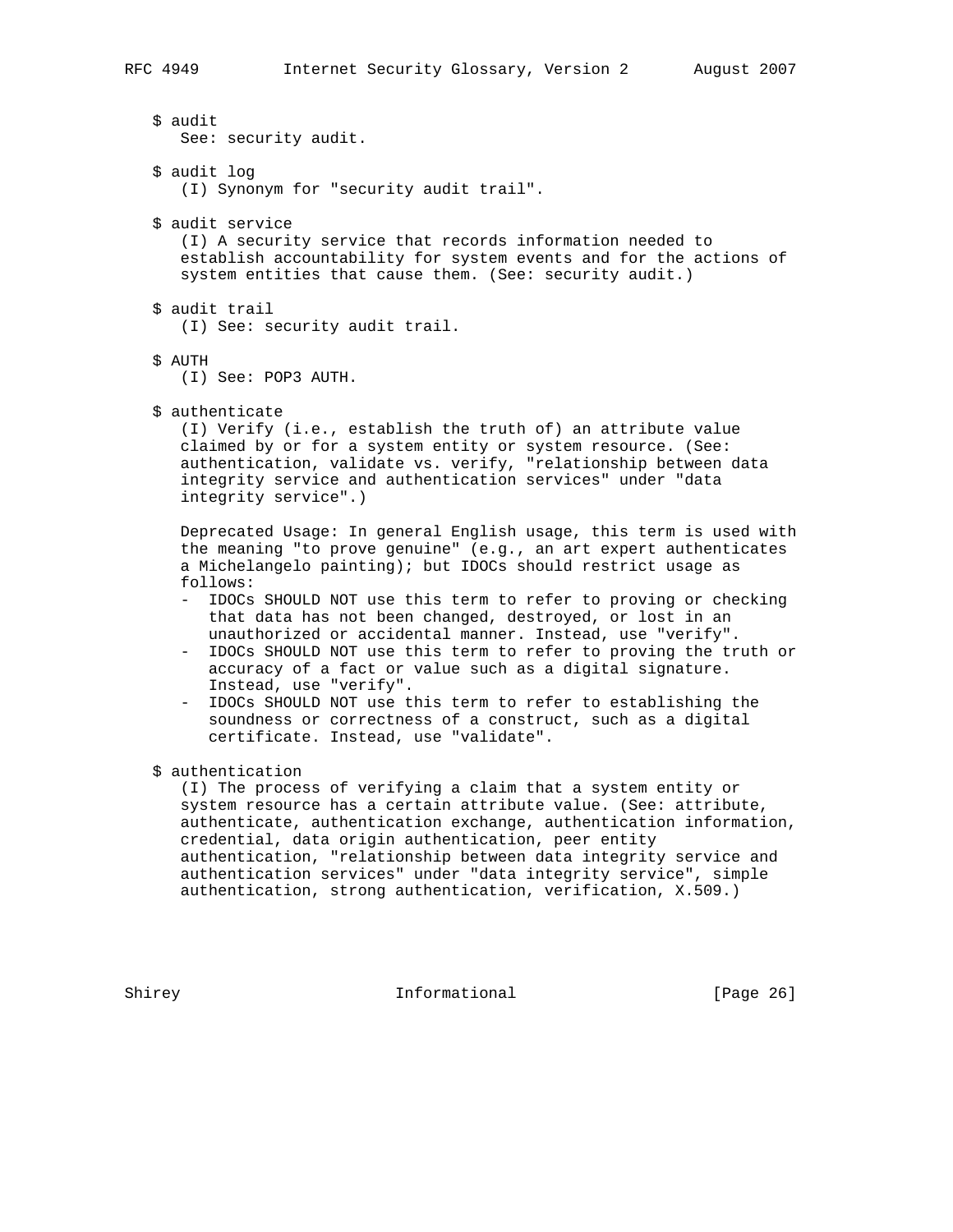Tutorial: Security services frequently depend on authentication of the identity of users, but authentication may involve any type of attribute that is recognized by a system. A claim may be made by a subject about itself (e.g., at login, a user typically asserts its identity) or a claim may be made on behalf of a subject or object by some other system entity (e.g., a user may claim that a data object originates from a specific source, or that a data object is classified at a specific security level).

An authentication process consists of two basic steps:

- Identification step: Presenting the claimed attribute value
- (e.g., a user identifier) to the authentication subsystem. - Verification step: Presenting or generating authentication information (e.g., a value signed with a private key) that acts
- as evidence to prove the binding between the attribute and that for which it is claimed. (See: verification.)
- \$ authentication code

 (D) Synonym for a checksum based on cryptography. (Compare: Data Authentication Code, Message Authentication Code.)

 Deprecated Term: IDOCs SHOULD NOT use this uncapitalized term as a synonym for any kind of checksum, regardless of whether or not the checksum is cryptographic. Instead, use "checksum", "Data Authentication Code", "error detection code", "hash", "keyed hash", "Message Authentication Code", "protected checksum", or some other recommended term, depending on what is meant.

 The term mixes concepts in a potentially misleading way. The word "authentication" is misleading because the checksum may be used to perform a data integrity function rather than a data origin authentication function.

\$ authentication exchange

 1. (I) A mechanism to verify the identity of an entity by means of information exchange.

 2. (O) "A mechanism intended to ensure the identity of an entity by means of information exchange." [I7498-2]

# \$ Authentication Header (AH)

 (I) An Internet protocol [R2402, R4302] designed to provide connectionless data integrity service and connectionless data origin authentication service for IP datagrams, and (optionally) to provide partial sequence integrity and protection against replay attacks. (See: IPsec. Compare: ESP.)

Shirey **Informational** [Page 27]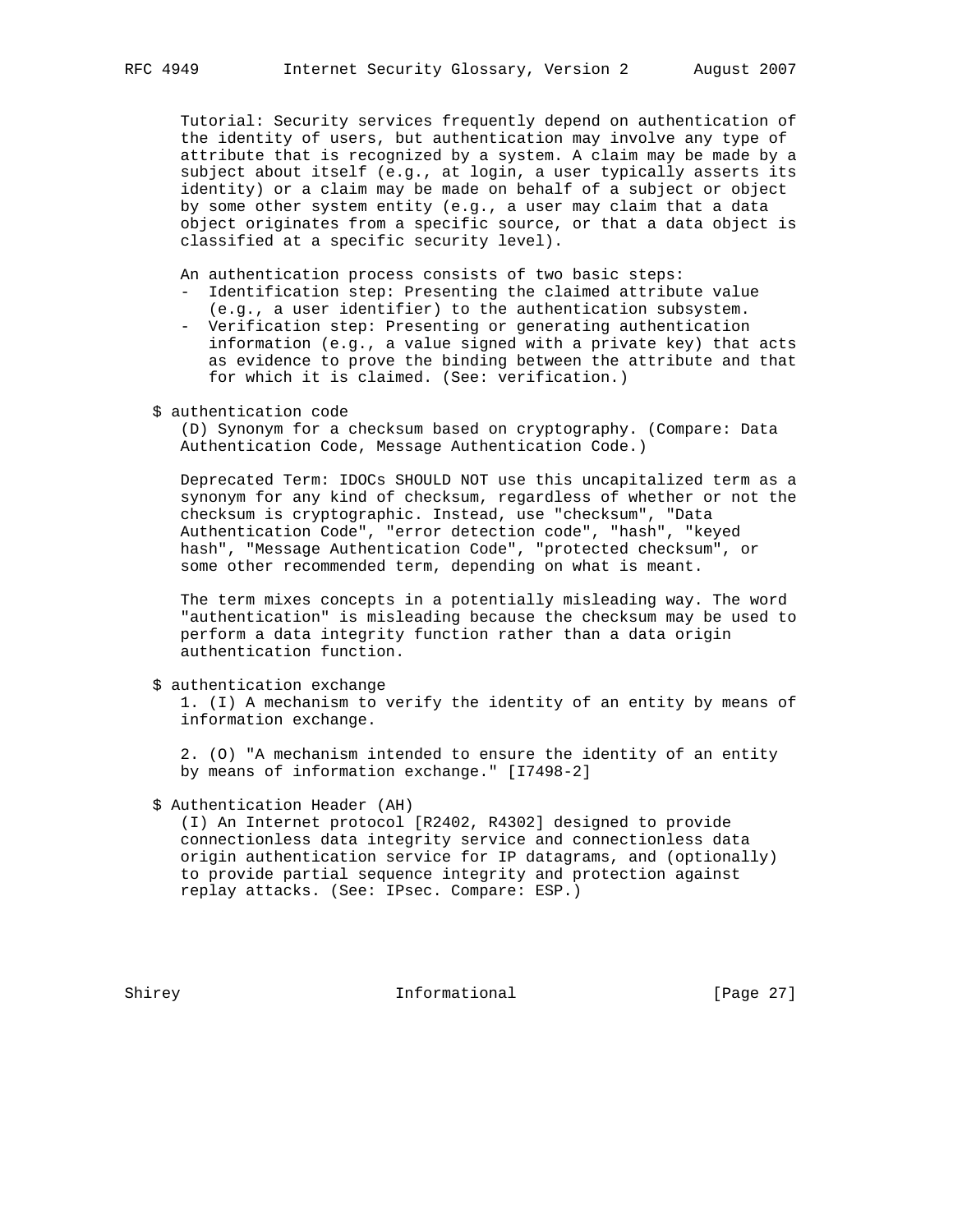Tutorial: Replay protection may be selected by the receiver when a security association is established. AH authenticates the upper layer PDU that is carried as an IP SDU, and also authenticates as much of the IP PCI (i.e., the IP header) as possible. However, some IP header fields may change in transit, and the value of these fields, when the packet arrives at the receiver, may not be predictable by the sender. Thus, the values of such fields cannot be protected end-to-end by AH; protection of the IP header by AH is only partial when such fields are present.

 AH may be used alone, or in combination with the ESP, or in a nested fashion with tunneling. Security services can be provided between a pair of communicating hosts, between a pair of communicating security gateways, or between a host and a gateway. ESP can provide nearly the same security services as AH, and ESP can also provide data confidentiality service. The main difference between authentication services provided by ESP and AH is the extent of the coverage; ESP does not protect IP header fields unless they are encapsulated by AH.

\$ authentication information

 (I) Information used to verify an identity claimed by or for an entity. (See: authentication, credential, user. Compare: identification information.)

 Tutorial: Authentication information may exist as, or be derived from, one of the following: (a) Something the entity knows (see: password); (b) something the entity possesses (see: token); (c) something the entity is (see: biometric authentication).

\$ authentication service

 (I) A security service that verifies an identity claimed by or for an entity. (See: authentication.)

 Tutorial: In a network, there are two general forms of authentication service: data origin authentication service and peer entity authentication service.

\$ authenticity

 (I) The property of being genuine and able to be verified and be trusted. (See: authenticate, authentication, validate vs. verify.)

\$ authority

 (D) /PKI/ "An entity [that is] responsible for the issuance of certificates." [X509]

Shirey **Informational** [Page 28]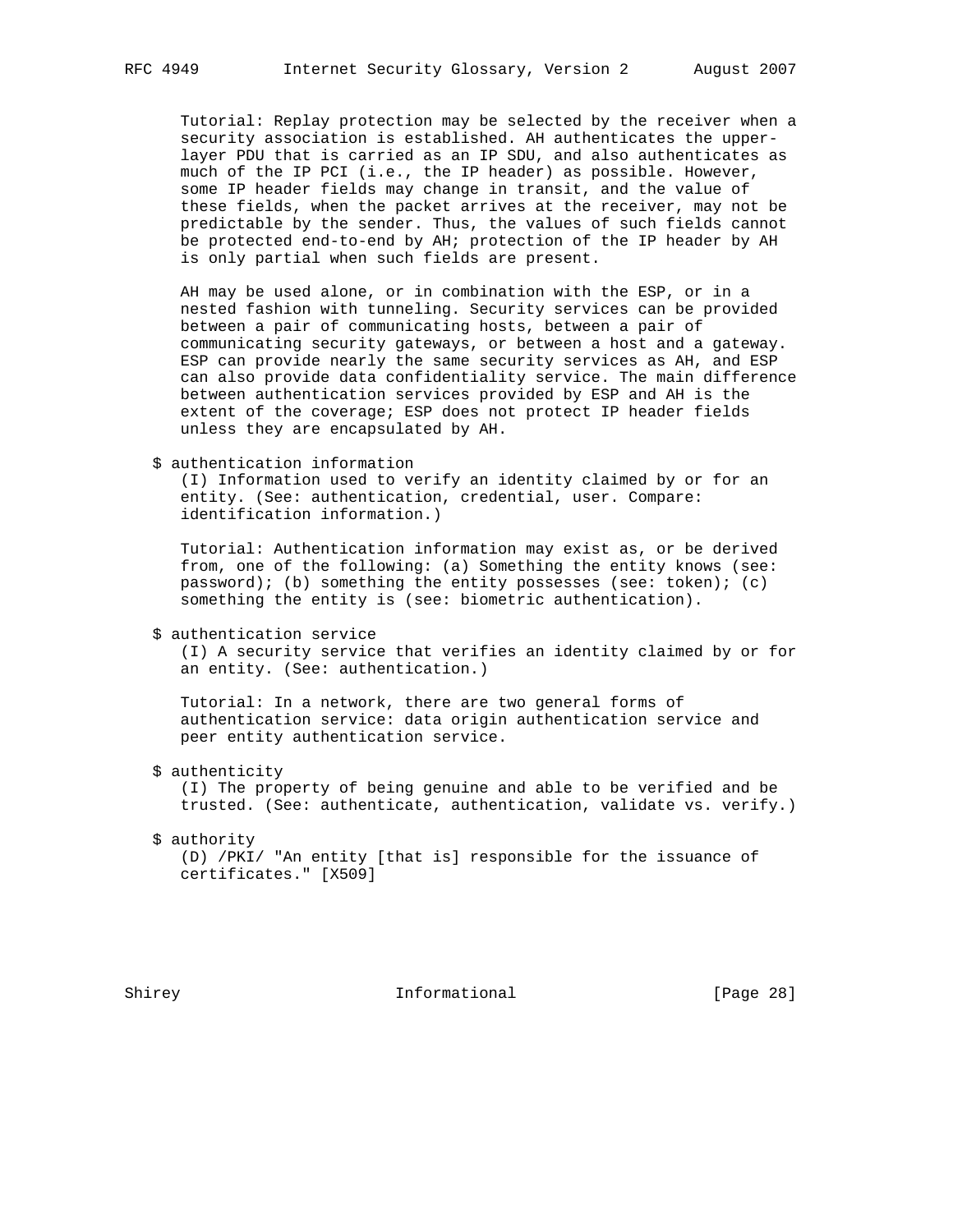Deprecated Usage: IDOCs SHOULD NOT use this term as a synonym for attribute authority, certification authority, registration authority, or similar terms; the shortened form may cause confusion. Instead, use the full term at the first instance of usage and then, if it is necessary to shorten text, use AA, CA, RA, and other abbreviations defined in this Glossary.

\$ authority certificate

 (D) "A certificate issued to an authority (e.g. either to a certification authority or to an attribute authority)." [X509] (See: authority.)

 Deprecated Term: IDOCs SHOULD NOT use this term because it is ambiguous. Instead, use the full term "certification authority certificate", "attribute authority certificate", "registration authority certificate", etc. at the first instance of usage and then, if it is necessary to shorten text, use AA, CA, RA, and other abbreviations defined in this Glossary.

\$ Authority Information Access extension

 (I) The private extension defined by PKIX for X.509 certificates to indicate "how to access CA information and services for the issuer of the certificate in which the extension appears. Information and services may include on-line validation services and CA policy data." [R3280] (See: private extension.)

\$ authorization

 1a. (I) An approval that is granted to a system entity to access a system resource. (Compare: permission, privilege.)

 Usage: Some synonyms are "permission" and "privilege". Specific terms are preferred in certain contexts:

- /PKI/ "Authorization" SHOULD be used, to align with "certification authority" in the standard [X509].
- /role-based access control/ "Permission" SHOULD be used, to align with the standard [ANSI].
- /computer operating systems/ "Privilege" SHOULD be used, to align with the literature. (See: privileged process, privileged user.)

 Tutorial: The semantics and granularity of authorizations depend on the application and implementation (see: "first law" under "Courtney's laws"). An authorization may specify a particular access mode -- such as read, write, or execute -- for one or more system resources.

 1b. (I) A process for granting approval to a system entity to access a system resource.

Shirey **Informational** [Page 29]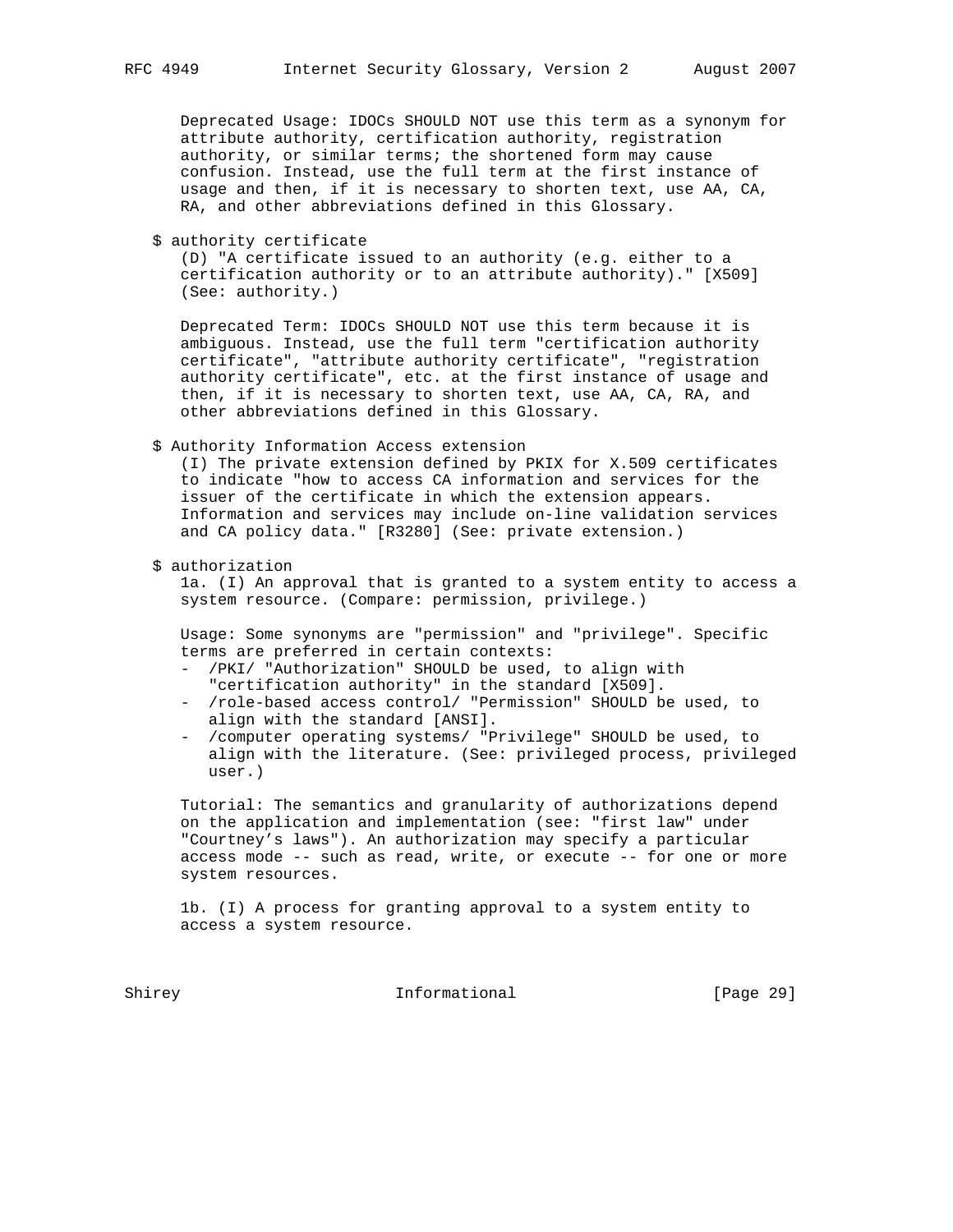2. (O) /SET/ "The process by which a properly appointed person or persons grants permission to perform some action on behalf of an organization. This process assesses transaction risk, confirms that a given transaction does not raise the account holder's debt above the account's credit limit, and reserves the specified amount of credit. (When a merchant obtains authorization, payment for the authorized amount is guaranteed -- provided, of course, that the merchant followed the rules associated with the authorization process.)" [SET2]

\$ authorization credential

(I) See: /access control/ under "credential".

\$ authorize

(I) Grant an authorization to a system entity.

\$ authorized user

 (I) /access control/ A system entity that accesses a system resource for which the entity has received an authorization. (Compare: insider, outsider, unauthorized user.)

 Deprecated Usage: IDOCs that use this term SHOULD state a definition for it because the term is used in many ways and could easily be misunderstood.

- \$ automated information system See: information system.
- \$ availability

 1. (I) The property of a system or a system resource being accessible, or usable or operational upon demand, by an authorized system entity, according to performance specifications for the system; i.e., a system is available if it provides services according to the system design whenever users request them. (See: critical, denial of service. Compare: precedence, reliability, survivability.)

 2. (O) "The property of being accessible and usable upon demand by an authorized entity." [I7498-2]

 3. (D) "Timely, reliable access to data and information services for authorized users." [C4009]

 Deprecated Definition: IDOCs SHOULD NOT use the term with definition 3; the definition mixes "availability" with "reliability", which is a different property. (See: reliability.)

Shirey **Informational** [Page 30]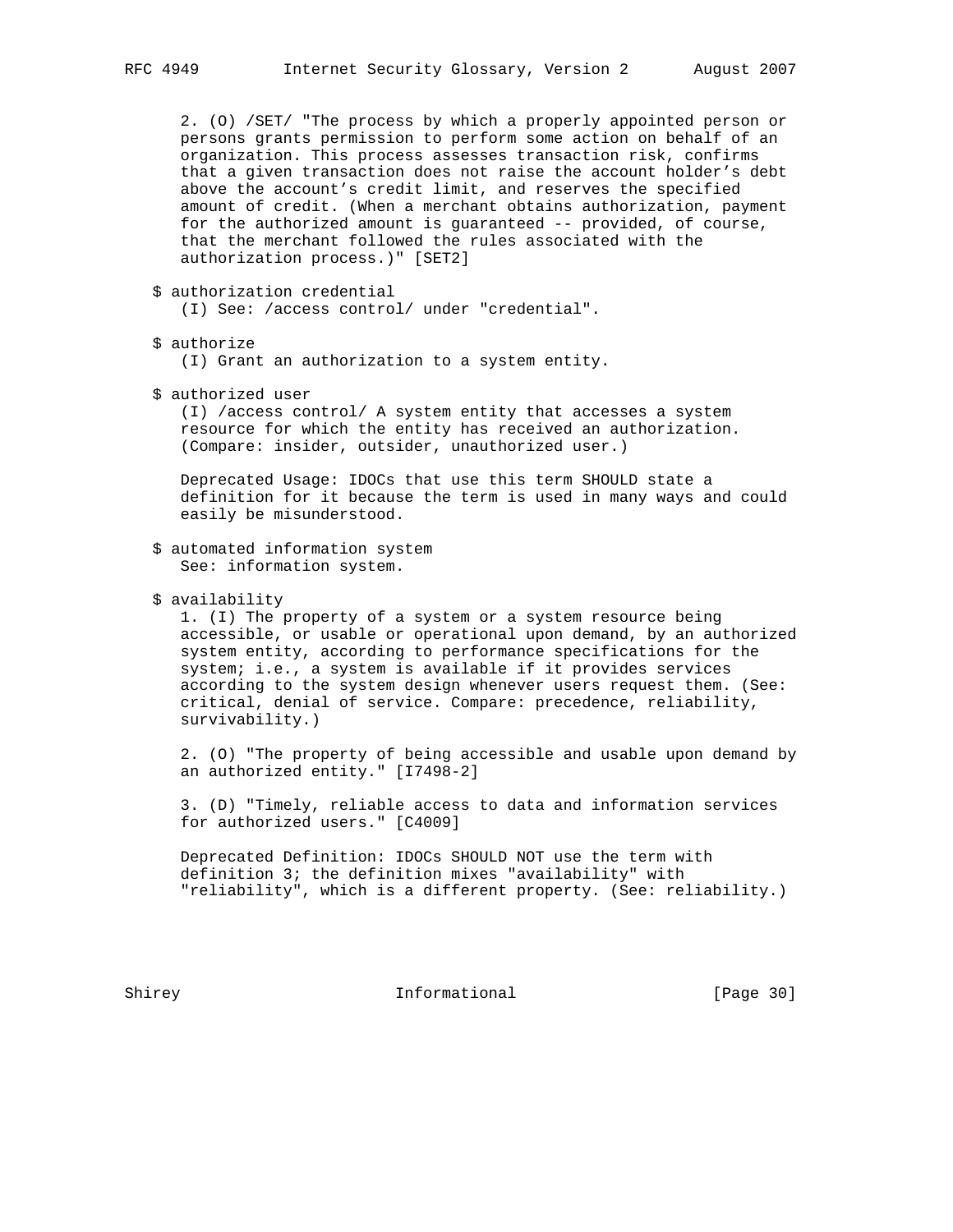Tutorial: Availability requirements can be specified by quantitative metrics, but sometimes are stated qualitatively, such as in the following:

- "Flexible tolerance for delay" may mean that brief system outages do not endanger mission accomplishment, but extended outages may endanger the mission.
- "Minimum tolerance for delay" may mean that mission accomplishment requires the system to provide requested services in a short time.
- \$ availability service

 (I) A security service that protects a system to ensure its availability.

 Tutorial: This service addresses the security concerns raised by denial-of-service attacks. It depends on proper management and control of system resources, and thus depends on access control service and other security services.

\$ avoidance

(I) See: secondary definition under "security".

\$ B1, B2, or B3 computer system

 (O) /TCSEC/ See: Tutorial under "Trusted Computer System Evaluation Criteria".

\$ back door

 1. (I) /COMPUSEC/ A computer system feature -- which may be (a) an unintentional flaw, (b) a mechanism deliberately installed by the system's creator, or (c) a mechanism surreptitiously installed by an intruder -- that provides access to a system resource by other than the usual procedure and usually is hidden or otherwise not well-known. (See: maintenance hook. Compare: Trojan Horse.)

 Example: A way to access a computer other than through a normal login. Such an access path is not necessarily designed with malicious intent; operating systems sometimes are shipped by the manufacturer with hidden accounts intended for use by field service technicians or the vendor's maintenance programmers.

 2. (I) /cryptography/ A feature of a cryptographic system that makes it easily possible to break or circumvent the protection that the system is designed to provide.

 Example: A feature that makes it possible to decrypt cipher text much more quickly than by brute-force cryptanalysis, without having prior knowledge of the decryption key.

Shirey **Informational** [Page 31]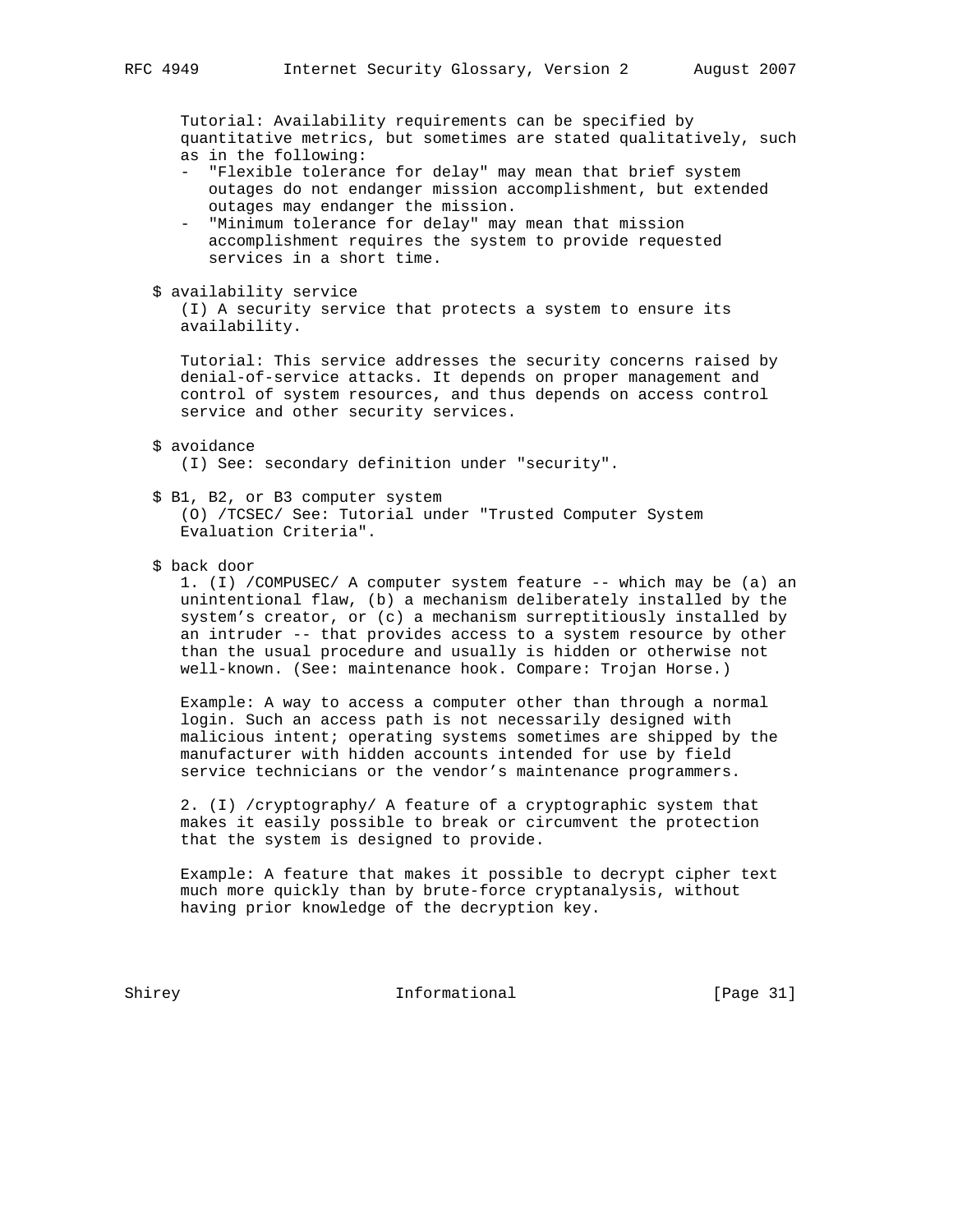#### \$ back up

 (I) /verb/ Create a reserve copy of data or, more generally, provide alternate means to perform system functions despite loss of system resources. (See: contingency plan. Compare: archive.)

\$ backup

 (I) /noun or adjective/ Refers to alternate means of performing system functions despite loss of system resources. (See: contingency plan).

 Example: A reserve copy of data, preferably one that is stored separately from the original, for use if the original becomes lost or damaged. (Compare: archive.)

\$ bagbiter

 (D) /slang/ "An entity, such as a program or a computer, that fails to work or that works in a remarkably clumsy manner. A person who has caused some trouble, inadvertently or otherwise, typically by failing to program the computer properly." [NCSSG] (See: flaw.)

 Deprecated Term: It is likely that other cultures use different metaphors for these concepts. Therefore, to avoid international misunderstanding, IDOCs SHOULD NOT use this term. (See: Deprecated Usage under "Green Book".)

\$ baggage

 (O) /SET/ An "opaque encrypted tuple, which is included in a SET message but appended as external data to the PKCS encapsulated data. This avoids superencryption of the previously encrypted tuple, but guarantees linkage with the PKCS portion of the message." [SET2]

 Deprecated Usage: IDOCs SHOULD NOT use this term to describe a data element, except in the form "SET(trademark) baggage" with the meaning given above.

\$ baked-in security

 (D) The inclusion of security mechanisms in an information system beginning at an early point in the system's lifecycle, i.e., during the design phase, or at least early in the implementation phase. (Compare: add-on security.)

 Deprecated Term: It is likely that other cultures use different metaphors for this concept. Therefore, to avoid international misunderstanding, IDOCs SHOULD NOT use this term (unless they also provide a definition like this one). (See: Deprecated Usage under "Green Book".)

Shirey **Informational** [Page 32]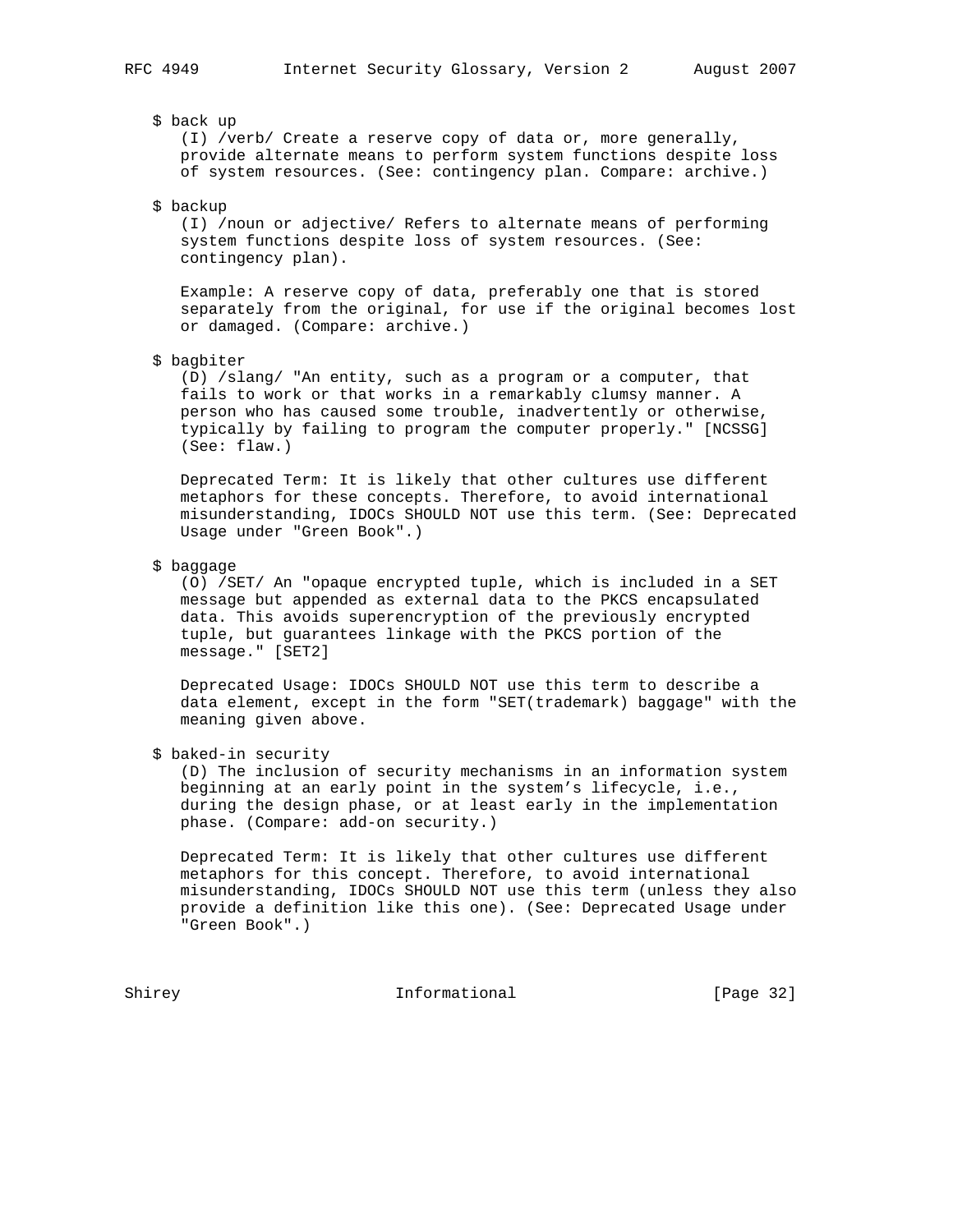|  | \$ bandwidth<br>(I) The total width of the frequency band that is available to or<br>used by a communication channel; usually expressed in Hertz (Hz).<br>(RFC 3753) (Compare: channel capacity.)                                                                                                                                                                                                                                                                                                                                                                                                                                                                                                                                                  |
|--|----------------------------------------------------------------------------------------------------------------------------------------------------------------------------------------------------------------------------------------------------------------------------------------------------------------------------------------------------------------------------------------------------------------------------------------------------------------------------------------------------------------------------------------------------------------------------------------------------------------------------------------------------------------------------------------------------------------------------------------------------|
|  | \$ bank identification number (BIN)<br>1. (0) The digits of a credit card number that identify the<br>issuing bank. (See: primary account number.)                                                                                                                                                                                                                                                                                                                                                                                                                                                                                                                                                                                                 |
|  | 2. (0) /SET/ The first six digits of a primary account number.                                                                                                                                                                                                                                                                                                                                                                                                                                                                                                                                                                                                                                                                                     |
|  | \$ Basic Encoding Rules (BER)<br>(I) A standard for representing ASN.1 data types as strings of<br>octets. [X690] (See: Distinguished Encoding Rules.)                                                                                                                                                                                                                                                                                                                                                                                                                                                                                                                                                                                             |
|  | Deprecated Usage: Sometimes incorrectly treated as part of ASN.1.<br>However, ASN.1 properly refers only to a syntax description<br>language, and not to the encoding rules for the language.                                                                                                                                                                                                                                                                                                                                                                                                                                                                                                                                                      |
|  | \$ Basic Security Option<br>(I) See: secondary definition under "IPSO".                                                                                                                                                                                                                                                                                                                                                                                                                                                                                                                                                                                                                                                                            |
|  | \$ bastion host<br>(I) A strongly protected computer that is in a network protected<br>by a firewall (or is part of a firewall) and is the only host (or<br>one of only a few) in the network that can be directly accessed<br>from networks on the other side of the firewall. (See: firewall.)                                                                                                                                                                                                                                                                                                                                                                                                                                                   |
|  | Tutorial: Filtering routers in a firewall typically restrict<br>traffic from the outside network to reaching just one host, the<br>bastion host, which usually is part of the firewall. Since only<br>this one host can be directly attacked, only this one host needs<br>to be very strongly protected, so security can be maintained more<br>easily and less expensively. However, to allow legitimate internal<br>and external users to access application resources through the<br>firewall, higher-layer protocols and services need to be relayed<br>and forwarded by the bastion host. Some services (e.g., DNS and<br>SMTP) have forwarding built in; other services (e.g., TELNET and<br>FTP) require a proxy server on the bastion host. |
|  | \$ BBN Technologies Corp. (BBN)<br>(0) The research-and-development company (originally called Bolt<br>Baranek and Newman, Inc.) that built the ARPANET.                                                                                                                                                                                                                                                                                                                                                                                                                                                                                                                                                                                           |
|  | \$ BCA<br>(0) See: brand certification authority.                                                                                                                                                                                                                                                                                                                                                                                                                                                                                                                                                                                                                                                                                                  |
|  |                                                                                                                                                                                                                                                                                                                                                                                                                                                                                                                                                                                                                                                                                                                                                    |

Shirey **Informational** [Page 33]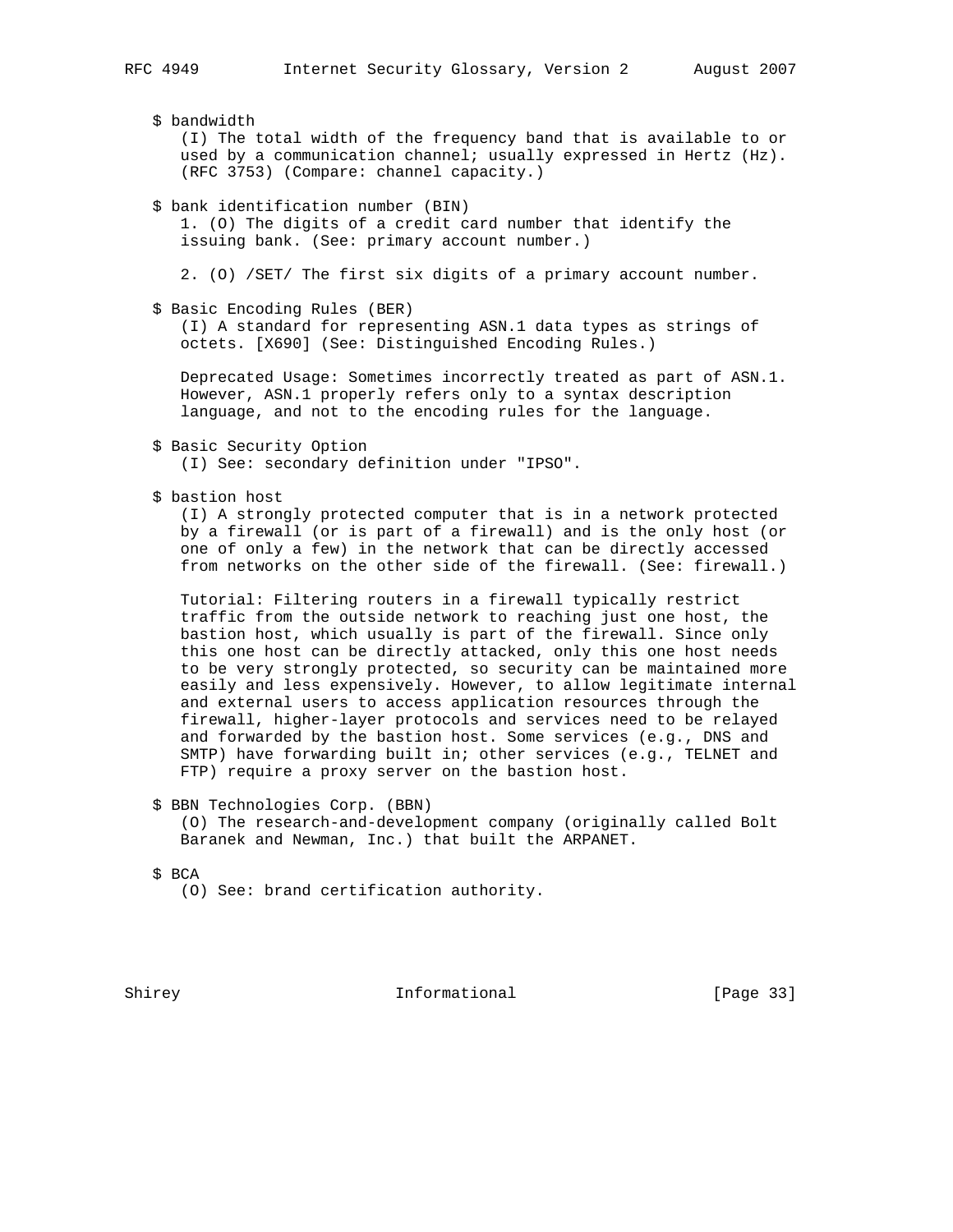\$ BCR

(O) See: BLACK/Crypto/RED.

\$ BCI

(O) See: brand CRL identifier.

\$ Bell-LaPadula model

 (N) A formal, mathematical, state-transition model of confidentiality policy for multilevel-secure computer systems [Bell]. (Compare: Biba model, Brewer-Nash model.)

 Tutorial: The model, devised by David Bell and Leonard LaPadula at The MITRE Corporation in 1973, characterizes computer system elements as subjects and objects. To determine whether or not a subject is authorized for a particular access mode on an object, the clearance of the subject is compared to the classification of the object. The model defines the notion of a "secure state", in which the only permitted access modes of subjects to objects are in accordance with a specified security policy. It is proven that each state transition preserves security by moving from secure state to secure state, thereby proving that the system is secure. In this model, a multilevel-secure system satisfies several rules, including the "confinement property" (a.k.a. the "\*-property"), the "simple security property", and the "tranquility property".

\$ benign

 1. (N) /COMSEC/ "Condition of cryptographic data [such] that [the data] cannot be compromised by human access [to the data]." [C4009]

2. (O) /COMPUSEC/ See: secondary definition under "trust".

\$ benign fill

 (N) Process by which keying material is generated, distributed, and placed into an ECU without exposure to any human or other system entity, except the cryptographic module that consumes and uses the material. (See: benign.)

\$ BER

(I) See: Basic Encoding Rules.

\$ beyond A1

 1. (O) /formal/ A level of security assurance that is beyond the highest level (level A1) of criteria specified by the TCSEC. (See: Tutorial under "Trusted Computer System Evaluation Criteria".)

Shirey **Informational** [Page 34]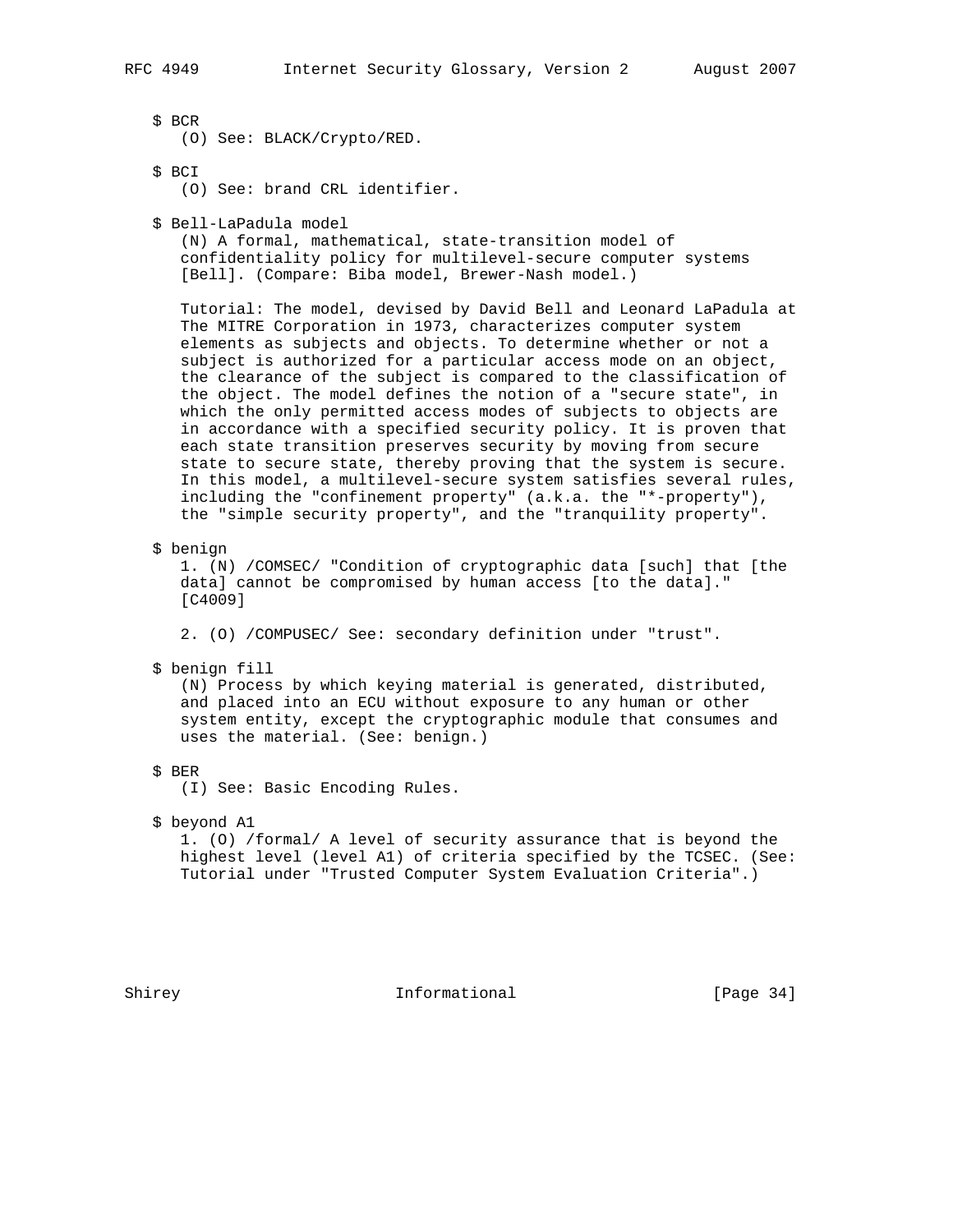2. (O) /informal/ A level of trust so high that it is beyond state-of-the-art technology; i.e., it cannot be provided or verified by currently available assurance methods, and especially not by currently available formal methods.

- \$ Biba integrity (N) Synonym for "source integrity".
- \$ Biba model

 (N) A formal, mathematical, state-transition model of integrity policy for multilevel-secure computer systems [Biba]. (See: source integrity. Compare: Bell-LaPadula model.)

 Tutorial: This model for integrity control is analogous to the Bell-LaPadula model for confidentiality control. Each subject and object is assigned an integrity level and, to determine whether or not a subject is authorized for a particular access mode on an object, the integrity level of the subject is compared to that of the object. The model prohibits the changing of information in an object by a subject with a lesser or incomparable level. The rules of the Biba model are duals of the corresponding rules in the Bell-LaPadula model.

\$ billet

 (N) "A personnel position or assignment that may be filled by one person." [JCP1] (Compare: principal, role, user.)

 Tutorial: In an organization, a "billet" is a populational position, of which there is exactly one instance; but a "role" is functional position, of which there can be multiple instances. System entities are in one-to-one relationships with their billets, but may be in many-to-one and one-to-many relationships with their roles.

### \$ BIN

(O) See: bank identification number.

\$ bind

(I) To inseparably associate by applying some security mechanism.

 Example: A CA creates a public-key certificate by using a digital signature to bind together (a) a subject name, (b) a public key, and usually (c) some additional data items (e.g., "X.509 public key certificate").

\$ biometric authentication

 (I) A method of generating authentication information for a person by digitizing measurements of a physical or behavioral

Shirey **Informational** [Page 35]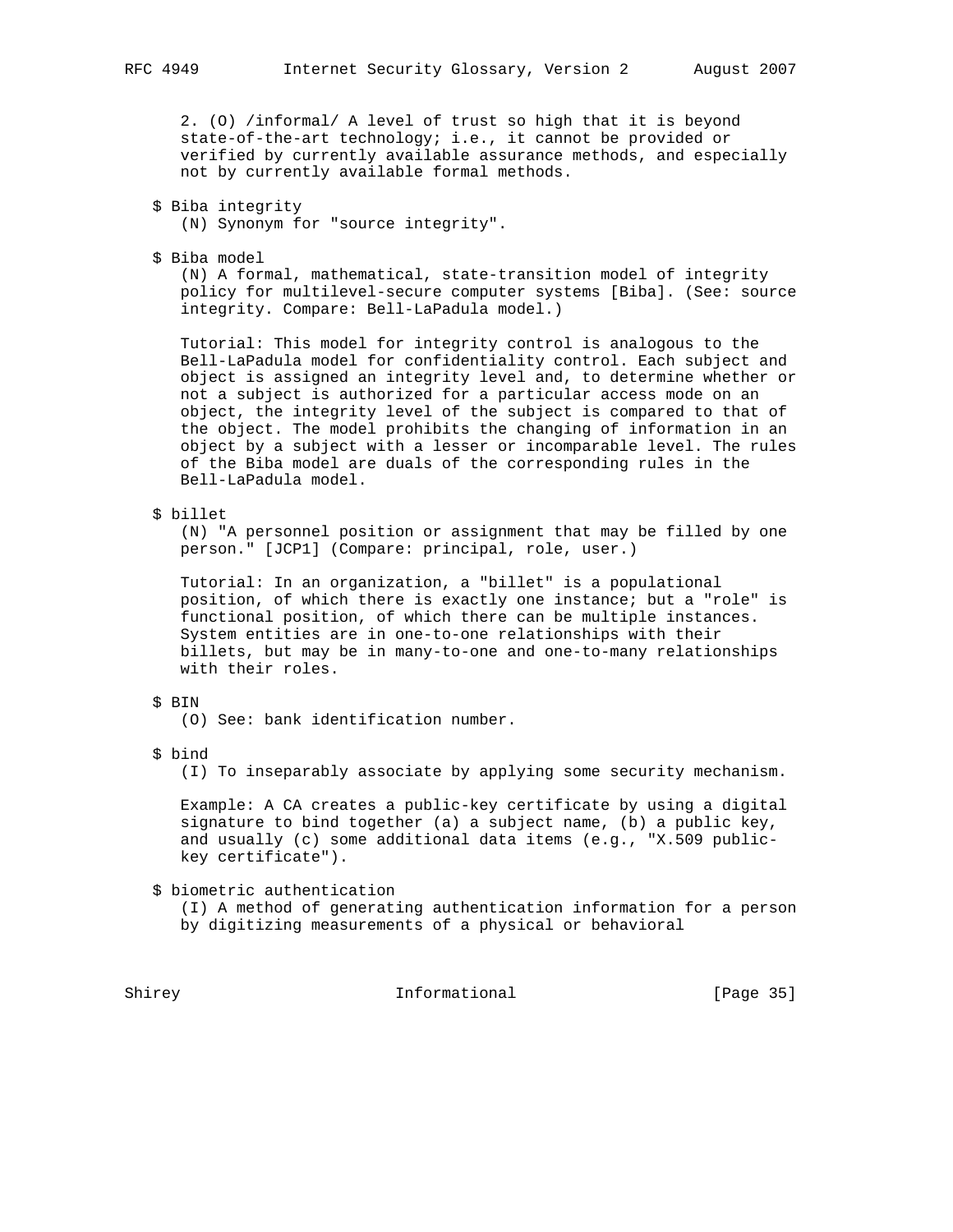characteristic, such as a fingerprint, hand shape, retina pattern, voiceprint, handwriting style, or face.

\$ birthday attack

 (I) A class of attacks against cryptographic functions, including both encryption functions and hash functions. The attacks take advantage of a statistical property: Given a cryptographic function having an N-bit output, the probability is greater than 1/2 that for 2\*\*(N/2) randomly chosen inputs, the function will produce at least two outputs that are identical. (See: Tutorial under "hash function".)

 Derivation: From the somewhat surprising fact (often called the "birthday paradox") that although there are 365 days in a year, the probability is greater than 1/2 that two of more people share the same birthday in any randomly chosen group of 23 people.

 Birthday attacks enable an adversary to find two inputs for which a cryptographic function produces the same cipher text (or find two inputs for which a hash functions produces the same hash result) much faster than a brute-force attack can; and a clever adversary can use such a capability to create considerable mischief. However, no birthday attack can enable an adversary to decrypt a given cipher text (or find a hash input that results in a given hash result) any faster than a brute-force attack can.

\$ bit

 (I) A contraction of the term "binary digit"; the smallest unit of information storage, which has two possible states or values. The values usually are represented by the symbols "0" (zero) and "1" (one). (See: block, byte, nibble, word.)

- \$ bit string (I) A sequence of bits, each of which is either "0" or "1".
- \$ BLACK

 1. (N) Designation for data that consists only of cipher text, and for information system equipment items or facilities that handle only cipher text. Example: "BLACK key". (See: BCR, color change, RED/BLACK separation. Compare: RED.)

 2. (O) /U.S. Government/ "Designation applied to information systems, and to associated areas, circuits, components, and equipment, in which national security information is encrypted or is not processed." [C4009]

3. (D) Any data that can be disclosed without harm.

Shirey **Informational** [Page 36]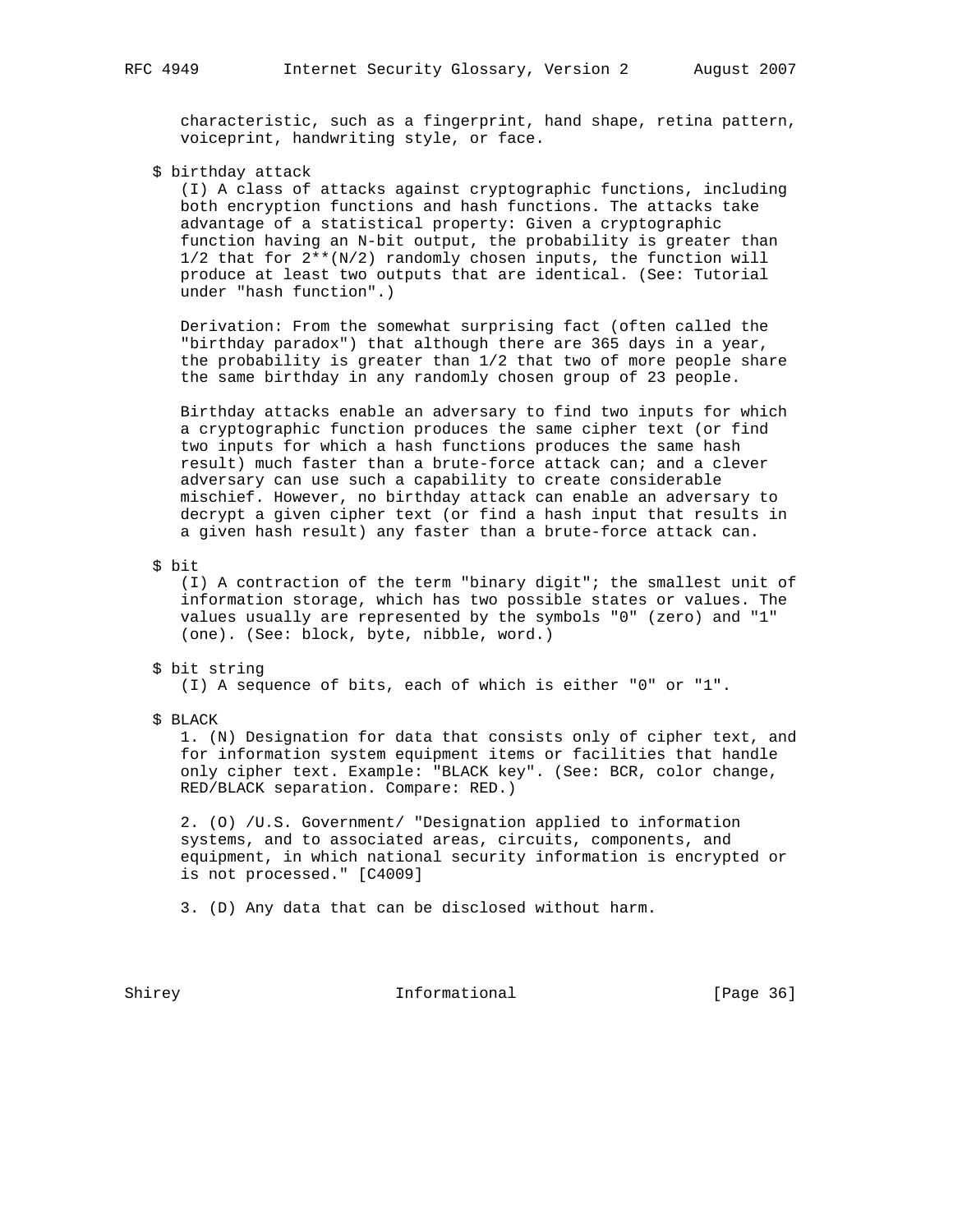Deprecated Definition: IDOCs SHOULD NOT use the term with definition 3 because the definition is ambiguous with regard to whether or not the data is protected.

\$ BLACK/Crypto/RED (BCR)

 (N) An experimental, end-to-end, network packet encryption system developed in a working prototype form by BBN and the Collins Radio division of Rockwell Corporation in the 1975-1980 time frame for the U.S. DoD. BCR was the first network security system to support TCP/IP traffic, and it incorporated the first DES chips that were validated by the U.S. National Bureau of Standards (now called NIST). BCR also was the first to use a KDC and an ACC to manage connections.

\$ BLACK key

 (N) A key that is protected with a key-encrypting key and that must be decrypted before use. (See: BLACK. Compare: RED key.)

\$ BLACKER

 (O) An end-to-end encryption system for computer data networks that was developed by the U.S. DoD in the 1980s to provide host to-host data confidentiality service for datagrams at OSIRM Layer 3. [Weis] (Compare: CANEWARE, IPsec.)

 Tutorial: Each user host connects to its own bump-in-the-wire encryption device called a BLACKER Front End (BFE, TSEC/KI-111), through which the host connects to the subnetwork. The system also includes two types of centralized devices: one or more KDCs connect to the subnetwork and communicate with assigned sets of BFEs, and one or more ACCs connect to the subnetwork and communicate with assigned KDCs. BLACKER uses only symmetric encryption. A KDC distributes session keys to BFE pairs as authorized by an ACC. Each ACC maintains a database for a set of BFEs, and the database determines which pairs from that set (i.e., which pairs of user hosts behind the BFEs) are authorized to communicate and at what security levels.

 The BLACKER system is MLS in three ways: (a) The BFEs form a security perimeter around a subnetwork, separating user hosts from the subnetwork, so that the subnetwork can operate at a different security level (possibly a lower, less expensive level) than the hosts. (b) The BLACKER components are trusted to separate datagrams of different security levels, so that each datagram of a given security level can be received only by a host that is authorized for that security level; and thus BLACKER can separate host communities that operate at different security levels. (c) The host side of a BFE is itself MLS and can recognize a security label on each packet, so that an MLS user host can be authorized

Shirey **Informational** [Page 37]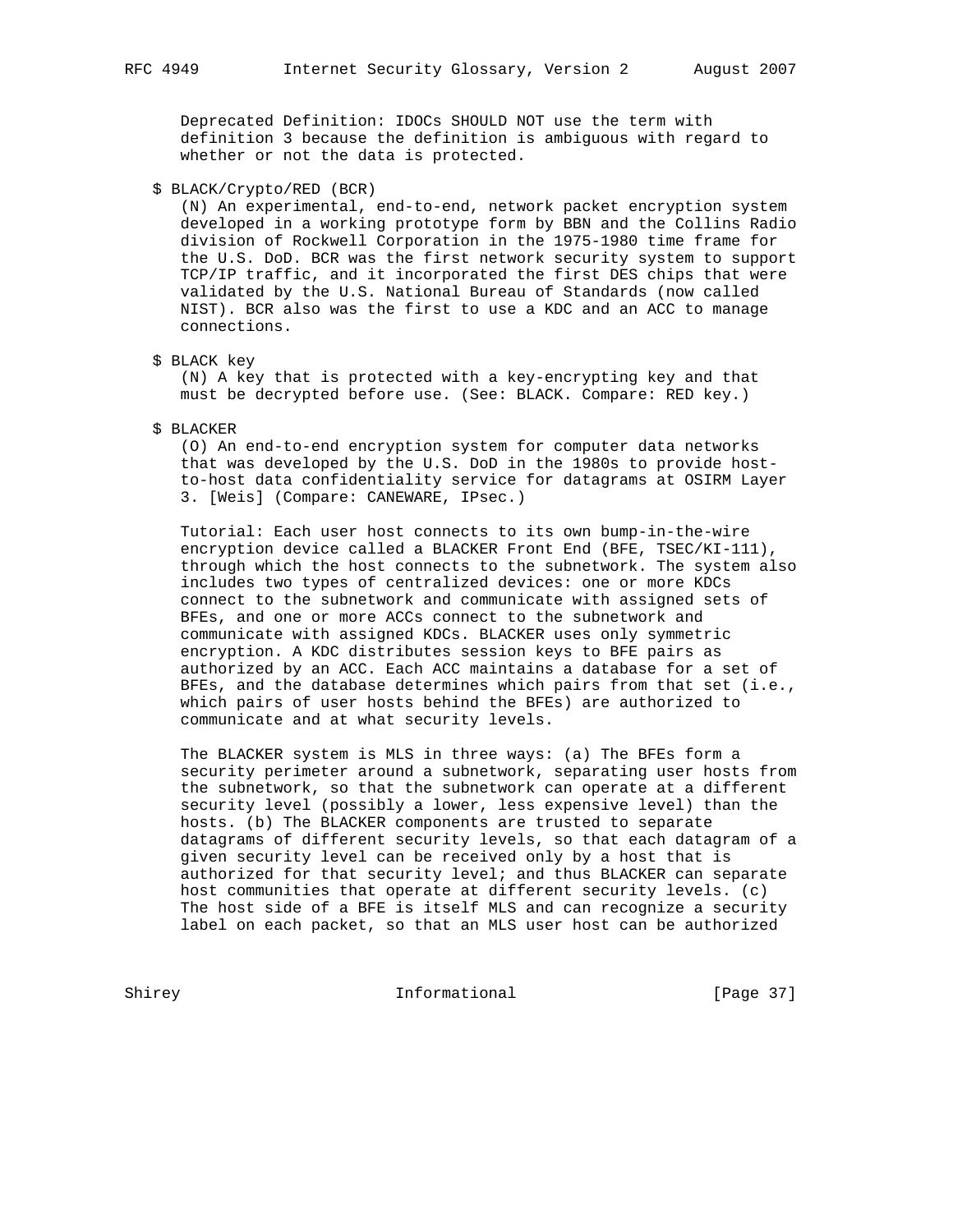to successively transmit datagrams that are labeled with different security levels.

\$ blind attack

 (I) A type of network-based attack method that does not require the attacking entity to receive data traffic from the attacked entity; i.e., the attacker does not need to "see" data packets sent by the victim. Example: SYN flood.

 Tutorial: If an attack method is blind, the attacker's packets can carry (a) a false IP source address (making it difficult for the victim to find the attacker) and (b) a different address on every packet (making it difficult for the victim to block the attack). If the attacker needs to receive traffic from the victim, the attacker must either (c) reveal its own IP address to the victim (which enables the victim to find the attacker or block the attack by filtering) or (d) provide a false address and also subvert network routing mechanisms to divert the returning packets to the attacker (which makes the attack more complex, more difficult, or more expensive). [R3552]

### \$ block

 (I) A bit string or bit vector of finite length. (See: bit, block cipher. Compare: byte, word.)

 Usage: An "N-bit block" contains N bits, which usually are numbered from left to right as 1, 2, 3, ..., N.

# \$ block cipher

 (I) An encryption algorithm that breaks plain text into fixed-size segments and uses the same key to transform each plaintext segment into a fixed-size segment of cipher text. Examples: AES, Blowfish, DEA, IDEA, RC2, and SKIPJACK. (See: block, mode. Compare: stream cipher.)

 Tutorial: A block cipher can be adapted to have a different external interface, such as that of a stream cipher, by using a mode of cryptographic operation to package the basic algorithm. (See: CBC, CCM, CFB, CMAC, CTR, DEA, ECB, OFB.)

# \$ Blowfish

 (N) A symmetric block cipher with variable-length key (32 to 448 bits) designed in 1993 by Bruce Schneier as an unpatented, license-free, royalty-free replacement for DES or IDEA. [Schn] (See: Twofish.)

Shirey **Informational** [Page 38]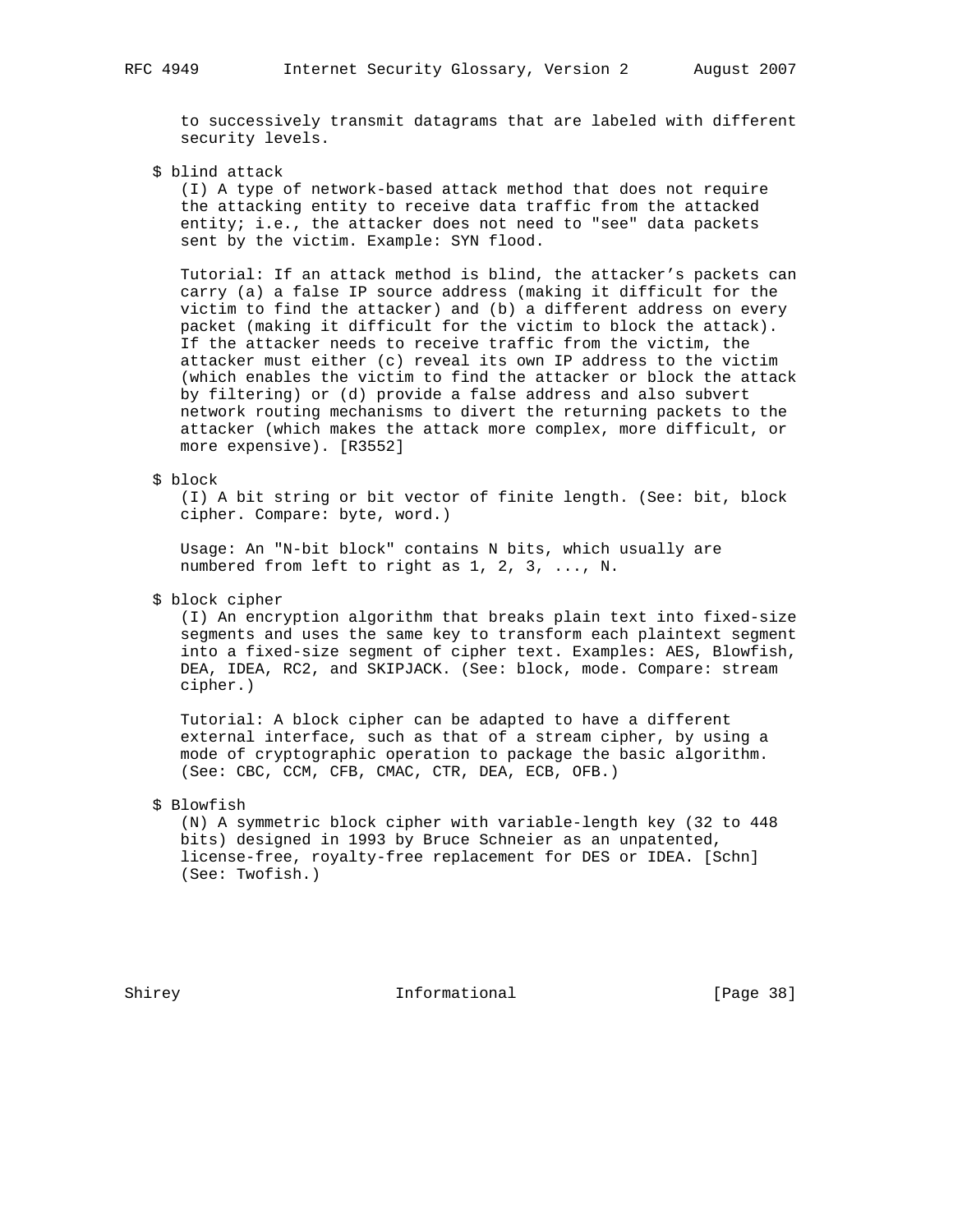# \$ brain-damaged

 (D) /slang/ "Obviously wrong: extremely poorly designed. Calling something brain-damaged is very extreme. The word implies that the thing is completely unusable, and that its failure to work is due to poor design, not accident." [NCSSG] (See: flaw.)

 Deprecated Term: It is likely that other cultures use different metaphors for this concept. Therefore, to avoid international misunderstanding, IDOCs SHOULD NOT use this term. (See: Deprecated Usage under "Green Book".)

# \$ brand

 1. (I) A distinctive mark or name that identifies a product or business entity.

2. (O) /SET/ The name of a payment card. (See: BCA.)

 Tutorial: Financial institutions and other companies have founded payment card brands, protect and advertise the brands, establish and enforce rules for use and acceptance of their payment cards, and provide networks to interconnect the financial institutions. These brands combine the roles of issuer and acquirer in interactions with cardholders and merchants. [SET1]

# \$ brand certification authority (BCA)

 (O) /SET/ A CA owned by a payment card brand, such as MasterCard, Visa, or American Express. [SET2] (See: certification hierarchy, SET.)

\$ brand CRL identifier (BCI)

 (O) /SET/ A digitally signed list, issued by a BCA, of the names of CAs for which CRLs need to be processed when verifying signatures in SET messages. [SET2]

# \$ break

 (I) /cryptography/ To successfully perform cryptanalysis and thus succeed in decrypting data or performing some other cryptographic function, without initially having knowledge of the key that the function requires. (See: penetrate, strength, work factor.)

 Usage: This term applies to encrypted data or, more generally, to a cryptographic algorithm or cryptographic system. Also, while the most common use is to refer to completely breaking an algorithm, the term is also used when a method is found that substantially reduces the work factor.

Shirey **Informational** [Page 39]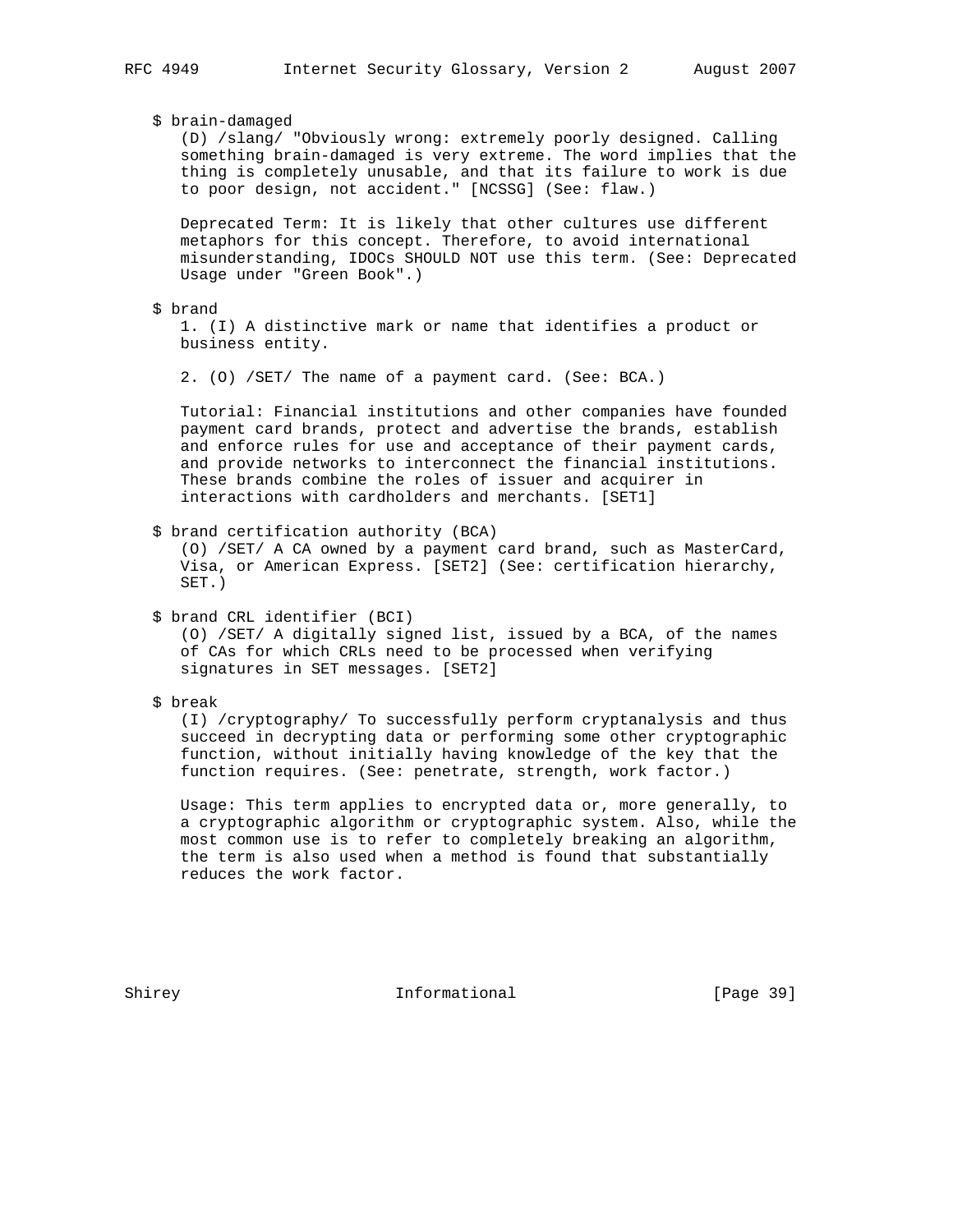# \$ Brewer-Nash model

 (N) A security model [BN89] to enforce the Chinese wall policy. (Compare: Bell-LaPadula model, Clark-Wilson model.)

 Tutorial: All proprietary information in the set of commercial firms  $F(1)$ ,  $F(2)$ , ...,  $F(N)$  is categorized into mutually exclusive conflict-of-interest classes  $I(1)$ ,  $I(2)$ , ...,  $I(M)$  that apply across all firms. Each firm belongs to exactly one class. The Brewer-Nash model has the following mandatory rules:

- Brewer-Nash Read Rule: Subject S can read information object O from firm F(i) only if either (a) O is from the same firm as some object previously read by S \*or\* (b) O belongs to a class I(i) from which S has not previously read any object. (See: object, subject.)
- Brewer-Nash Write Rule: Subject S can write information object O to firm F(i) only if (a) S can read O by the Brewer-Nash Read Rule \*and\* (b) no object can be read by S from a different firm  $F(j)$ , no matter whether  $F(j)$  belongs to the same class as  $F(i)$ or to a different class.
- \$ bridge

 (I) A gateway for traffic flowing at OSIRM Layer 2 between two networks (usually two LANs). (Compare: bridge CA, router.)

\$ bridge CA

 (I) A PKI consisting of only a CA that cross-certifies with CAs of some other PKIs. (See: cross-certification. Compare: bridge.)

 Tutorial: A bridge CA functions as a hub that enables a certificate user in any of the PKIs that attach to the bridge, to validate certificates issued in the other attached PKIs.

| For example, a bridge CA (BCA)                                | C <sub>A</sub> 1                                                                                                    |
|---------------------------------------------------------------|---------------------------------------------------------------------------------------------------------------------|
| could cross-certify with four                                 | ᄉ                                                                                                                   |
| PKIs that have the roots CA1,                                 |                                                                                                                     |
| CA2, CA3, and CA4. The cross-                                 | v                                                                                                                   |
| certificates that the roots                                   | $C A2 \leq -\geq BCA \leq -\geq CA3$                                                                                |
| exchange with the BCA enable an                               | $\lambda$                                                                                                           |
| end entity EE1 certified under                                |                                                                                                                     |
| under CA1 in PK1 to construct                                 | v                                                                                                                   |
| a certification path needed to<br>validate the certificate of | CA4                                                                                                                 |
| end entity EE2 under CA2,<br>or vice versa.                   | $CA1 \rightarrow BCA \rightarrow CA2 \rightarrow EE2$<br>$C A2 \rightarrow B C A \rightarrow C A1 \rightarrow E E1$ |
|                                                               |                                                                                                                     |

Shirey **Informational** [Page 40]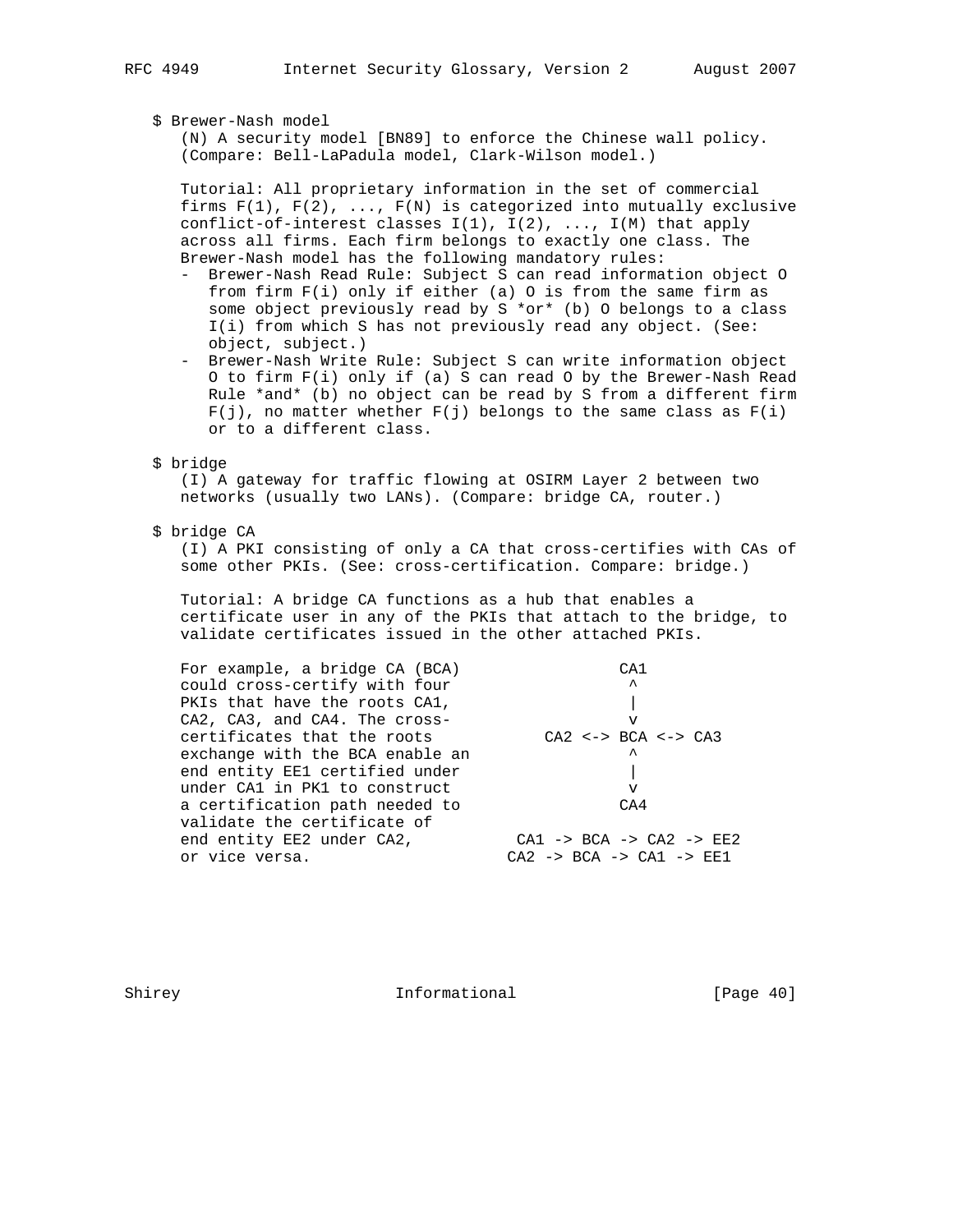# \$ British Standard 7799

 (N) Part 1 of the standard is a code of practice for how to secure an information system. Part 2 specifies the management framework, objectives, and control requirements for information security management systems. [BS7799] (See: ISO 17799.)

#### \$ browser

 (I) A client computer program that can retrieve and display information from servers on the World Wide Web. Examples: Netscape Navigator and Microsoft Internet Explorer.

# \$ brute force

 (I) A cryptanalysis technique or other kind of attack method involving an exhaustive procedure that tries a large number of possible solutions to the problem. (See: impossible, strength, work factor.)

 Tutorial: In some cases, brute force involves trying all of the possibilities. For example, for cipher text where the analyst already knows the decryption algorithm, a brute-force technique for finding matching plain text is to decrypt the message with every possible key. In other cases, brute force involves trying a large number of possibilities but substantially fewer than all of them. For example, given a hash function that produces an N-bit hash result, the probability is greater than 1/2 that the analyst will find two inputs that have the same hash result after trying only 2\*\*(N/2) randomly chosen inputs. (See: birthday attack.)

# \$ BS7799

(N) See: British Standard 7799.

\$ buffer overflow

 (I) Any attack technique that exploits a vulnerability resulting from computer software or hardware that does not check for exceeding the bounds of a storage area when data is written into a sequence of storage locations beginning in that area.

 Tutorial: By causing a normal system operation to write data beyond the bounds of a storage area, the attacker seeks to either disrupt system operation or cause the system to execute malicious software inserted by the attacker.

\$ buffer zone

 (I) A neutral internetwork segment used to connect other segments that each operate under a different security policy.

Shirey **Informational** [Page 41]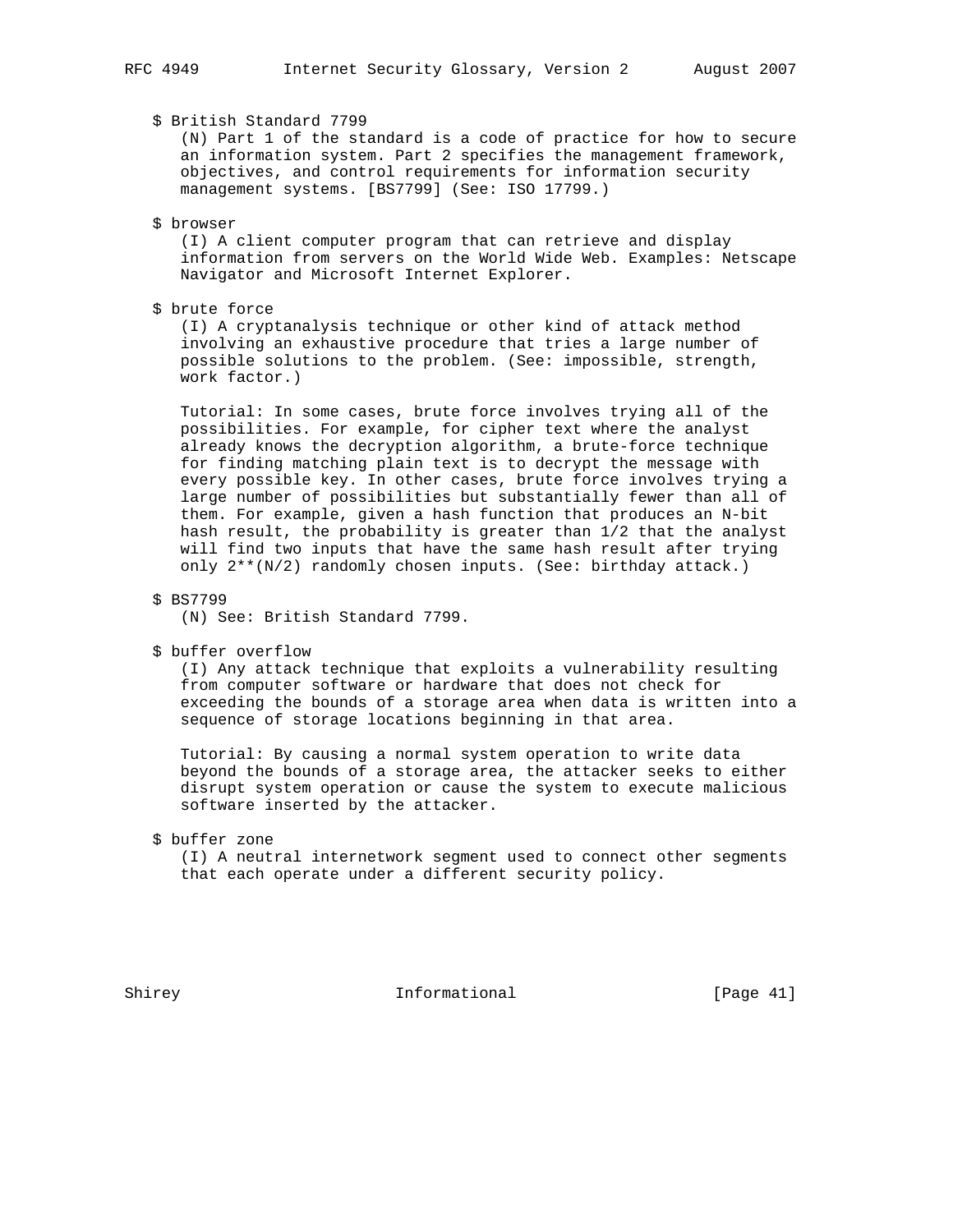Tutorial: To connect a private network to the Internet or some other relatively public network, one could construct a small, separate, isolated LAN and connect it to both the private network and the public network; one or both of the connections would implement a firewall to limit the traffic that could pass through the buffer zone.

\$ bulk encryption

 1. (I) Encryption of multiple channels by aggregating them into a single transfer path and then encrypting that path. (See: channel.)

 2. (O) "Simultaneous encryption of all channels of a multichannel telecommunications link." [C4009] (Compare: bulk keying material.)

 Usage: The use of "simultaneous" in definition 2 could be interpreted to mean that multiple channels are encrypted separately but at the same time. However, the common meaning of the term is that multiple data flows are combined into a single stream and then that stream is encrypted as a whole.

### \$ bulk key

 (D) In a few published descriptions of hybrid encryption for SSH, Windows 2000, and other applications, this term refers to a symmetric key that (a) is used to encrypt a relatively large amount of data and (b) is itself encrypted with a public key. (Compare: bulk keying material, session key.)

 Example: To send a large file to Bob, Alice (a) generates a symmetric key and uses it to encrypt the file (i.e., encrypt the bulk of the information that is to be sent) and then (b) encrypts that symmetric key (the "bulk key") with Bob's public key.

 Deprecated Term: IDOCs SHOULD NOT use this term or definition; the term is not well-established and could be confused with the established term "bulk keying material". Instead, use "symmetric key" and carefully explain how the key is applied.

\$ bulk keying material

 (N) Refers to handling keying material in large quantities, e.g., as a dataset that contains many items of keying material. (See: type 0. Compare: bulk key, bulk encryption.)

```
 $ bump-in-the-stack
```
 (I) An implementation approach that places a network security mechanism inside the system that is to be protected. (Compare: bump-in-the-wire.)

Shirey **Informational** [Page 42]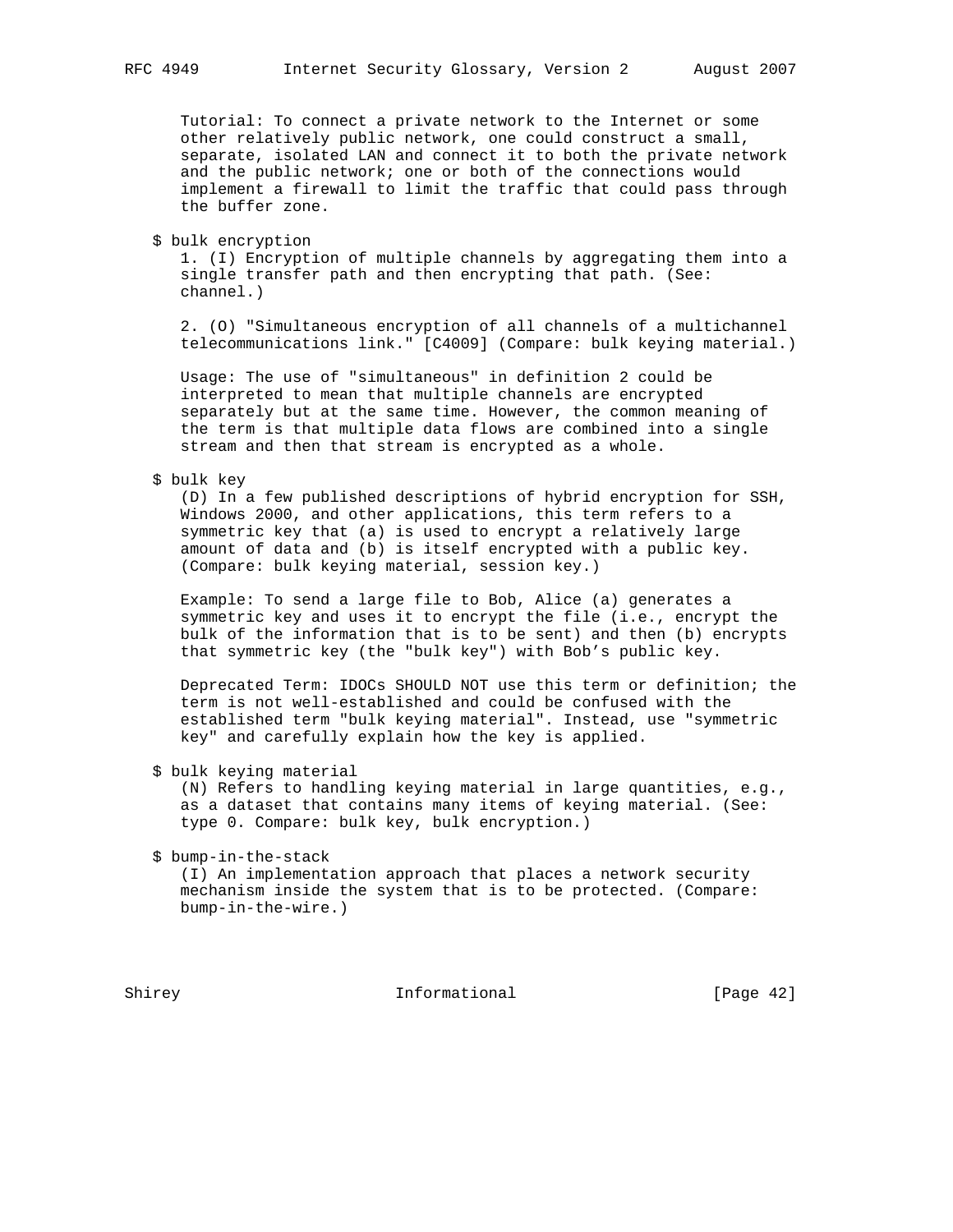Example: IPsec can be implemented inboard, in the protocol stack of an existing system or existing system design, by placing a new layer between the existing IP layer and the OSIRM Layer 3 drivers. Source code access for the existing stack is not required, but the system that contains the stack does need to be modified [R4301].

\$ bump-in-the-wire

 (I) An implementation approach that places a network security mechanism outside of the system that is to be protected. (Compare: bump-in-the-stack.)

 Example: IPsec can be implemented outboard, in a physically separate device, so that the system that receives the IPsec protection does not need to be modified at all [R4301]. Military grade link encryption has mainly been implemented as bump-in-the wire devices.

\$ business-case analysis

 (N) An extended form of cost-benefit analysis that considers factors beyond financial metrics, including security factors such as the requirement for security services, their technical and programmatic feasibility, their qualitative benefits, and associated risks. (See: risk analysis.)

\$ byte

 (I) A fundamental unit of computer storage; the smallest addressable unit in a computer's architecture. Usually holds one character of information and, today, usually means eight bits. (Compare: octet.)

 Usage: Understood to be larger than a "bit", but smaller than a "word". Although "byte" almost always means "octet" today, some computer architectures have had bytes in other sizes (e.g., six bits, nine bits). Therefore, an STD SHOULD state the number of bits in a byte where the term is first used in the STD.

\$ C field

(D) See: Compartments field.

 \$ C1 or C2 computer system (O) /TCSEC/ See: Tutorial under "Trusted Computer System Evaluation Criteria".

\$ CA

(I) See: certification authority.

Shirey **Informational** [Page 43]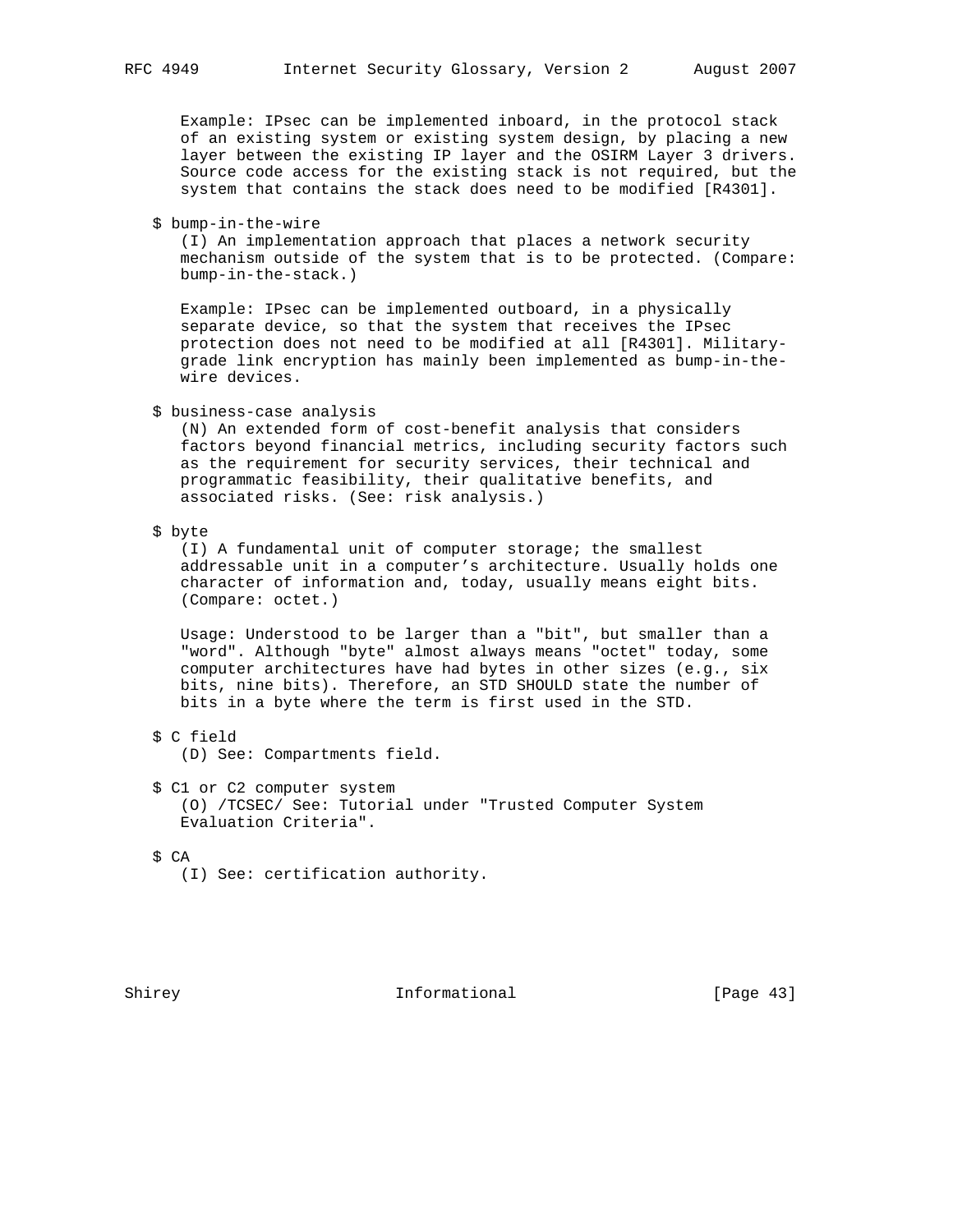# \$ CA certificate

 (D) "A [digital] certificate for one CA issued by another CA." [X509]

 Deprecated Definition: IDOCs SHOULD NOT use the term with this definition; the definition is ambiguous with regard to how the certificate is constructed and how it is intended to be used. IDOCs that use this term SHOULD provide a technical definition for it. (See: certificate profile.)

 Tutorial: There is no single, obvious choice for a technical definition of this term. Different PKIs can use different certificate profiles, and X.509 provides several choices of how to issue certificates to CAs. For example, one possible definition is the following: A v3 X.509 public-key certificate that has a "basicConstraints" extension containing a "cA" value of "TRUE". That would specifically indicate that "the certified public key may be used to verify certificate signatures", i.e., that the private key may be used by a CA.

 However, there also are other ways to indicate such usage. The certificate may have a "key Usage" extension that indicates the purposes for which the public key may be used, and one of the values that X.509 defines for that extension is "keyCertSign", to indicate that the certificate may be used for verifying a CA's signature on certificates. If "keyCertSign" is present in a certificate that also has a "basicConstraints" extension, then "cA" is set to "TRUE" in that extension. Alternatively, a CA could be issued a certificate in which "keyCertSign" is asserted without "basicConstraints" being present; and an entity that acts as a CA could be issued a certificate with "keyUsage" set to other values, either with or without "keyCertSign".

\$ CA domain

 (N) /PKI/ A security policy domain that "consists of a CA and its subjects [i.e., the entities named in the certificates issued by the CA]. Sometimes referred to as a PKI domain." [PAG] (See: domain.)

\$ Caesar cipher

 (I) A cipher that is defined for an alphabet of N characters,  $A(1)$ ,  $A(2)$ , ...,  $A(N)$ , and creates cipher text by replacing each plaintext character A(i) by A(i+K, mod N) for some 0<K<N+1. [Schn]

 Examples: (a) During the Gallic wars, Julius Caesar used a cipher with K=3. In a Caesar cipher with K=3 for the English alphabet, A is replaced by D, B by E, C by F, ..., W by Z, X by A, Y by B, Z

Shirey **Informational** [Page 44]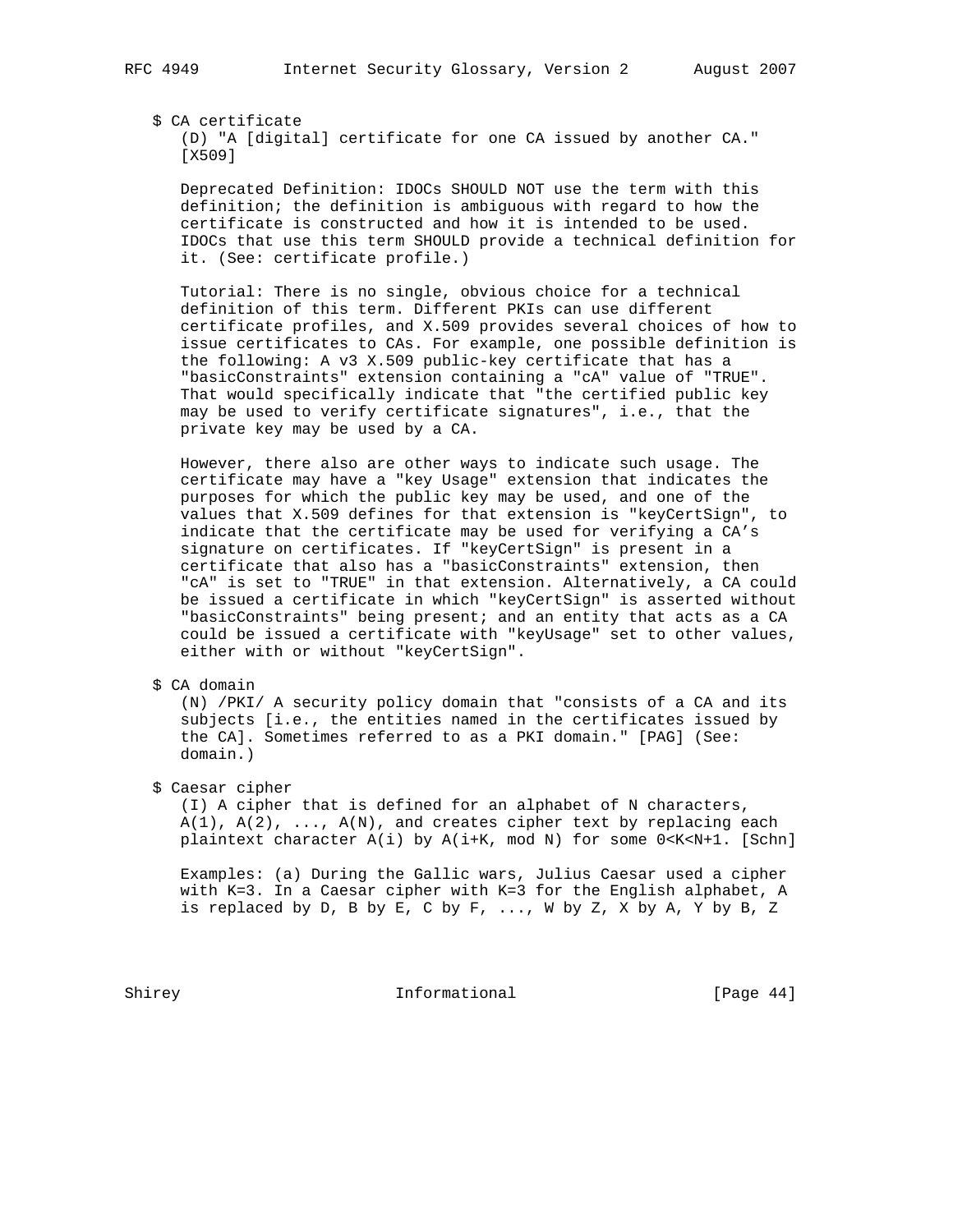by C. (b) UNIX systems sometimes include "ROT13" software that implements a Caesar cipher with K=13 (i.e., ROTate by 13).

\$ call back

 (I) An authentication technique for terminals that remotely access a computer via telephone lines; the host system disconnects the caller and then reconnects on a telephone number that was previously authorized for that terminal.

# \$ CAM

(O) See: Certificate Arbitrator Module.

### \$ CANEWARE

 (O) An end-to-end encryption system for computer data networks that was developed by the U.S. DoD in the 1980s to provide host to-host data confidentiality service for datagrams in OSIRM Layer 3. [Roge] (Compare: BLACKER, IPsec.)

 Tutorial: Each user host connects to its own bump-in-the-wire encryption device called a CANEWARE Front End (CFE), through which the host connects to the subnetwork. CANEWARE uses symmetric encryption for CFE-to-CFE traffic, but also uses FIREFLY to establish those session keys. The public-key certificates issued by the FIREFLY system include credentials for mandatory access control. For discretionary access control, the system also includes one or more centralized CANEWARE Control Processors (CCPs) that connect to the subnetwork, maintain a database for discretionary access control authorizations, and communicate those authorizations to assigned sets of CFEs.

 The CANEWARE system is MLS in only two of the three ways that BLACKER is MLS: (a) Like BLACKER BFEs, CFEs form a security perimeter around a subnetwork, separating user hosts from the subnetwork, so that the subnetwork can operate at a different security level than the hosts. (b) Like BLACKER, the CANEWARE components are trusted to separate datagrams of different security levels, so that each datagram of a given security level can be received only by a host that is authorized for that security level; and thus CANEWARE can separate host communities that operate at different security levels. (c) Unlike a BFE, the host side of a CFE is not MLS, and treats all packets received from a user host as being at the same mandatory security level.

\$ capability list

 (I) /information system/ A mechanism that implements access control for a system entity by enumerating the system resources that the entity is permitted to access and, either implicitly or explicitly, the access modes granted for each resource. (Compare:

Shirey **Informational** [Page 45]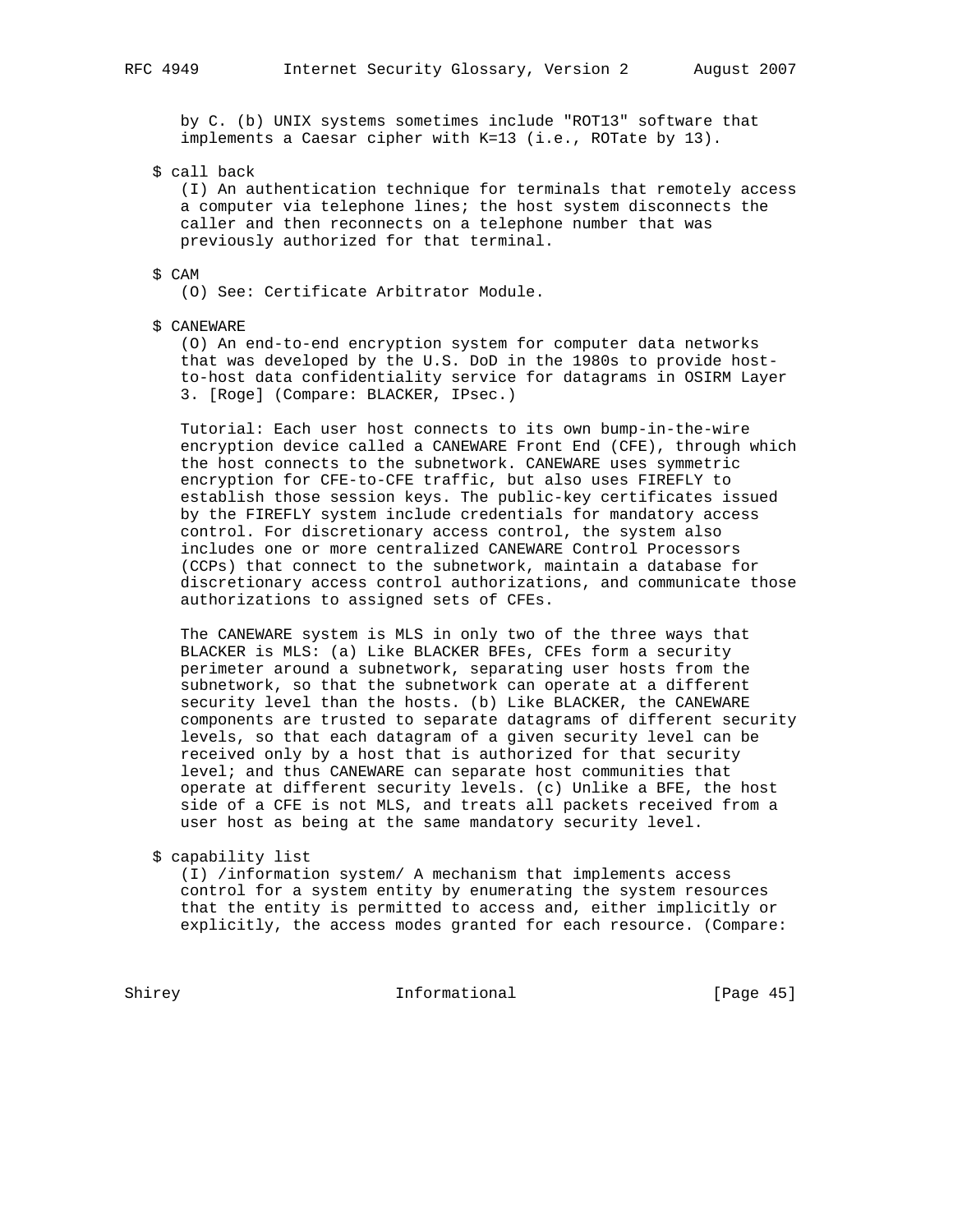access control list, access control matrix, access profile, capability token.)

\$ capability token

 (I) A token (usually an unforgeable data object) that gives the bearer or holder the right to access a system resource. Possession of the token is accepted by a system as proof that the holder has been authorized to access the resource indicated by the token. (See: attribute certificate, capability list, credential, digital certificate, ticket, token.)

\$ Capability Maturity Model (CMM)

 (N) Method for judging the maturity of software processes in an organization and for identifying crucial practices needed to increase process maturity. [Chris] (Compare: Common Criteria.)

 Tutorial: The CMM does not specify security evaluation criteria (see: assurance level), but its use may improve security assurance. The CMM describes principles and practices that can improve software processes in terms of evolving from ad hoc processes to disciplined processes. The CMM has five levels:

- Initial: Software processes are ad hoc or chaotic, and few are well-defined. Success depends on individual effort and heroics.
- Repeatable: Basic project management processes are established to track cost, schedule, and functionality. Necessary process discipline is in place to repeat earlier successes on projects with similar applications.
- Defined: Software process for both management and engineering activities is documented, standardized, and integrated into a standard software process for the organization. Each project uses an approved, tailored version of the organization's standard process for developing and maintaining software.
- Managed: Detailed measures of software process and product quality are collected. Both software process and products are quantitatively understood and controlled.
- Optimizing: Continuous process improvement is enabled by quantitative feedback from the process and from piloting innovative ideas and technologies.
- \$ CAPI

(I) See: cryptographic application programming interface.

\$ CAPSTONE

 (N) An integrated microcircuit (in MYK-8x series manufactured by Mykotronx, Inc.) that implements SKIPJACK, KEA, DSA, SHA, and basic mathematical functions needed to support asymmetric cryptography; has a non-deterministic random number generator; and supports key escrow. (See: FORTEZZA. Compare: CLIPPER.)

Shirey **Informational Informational** [Page 46]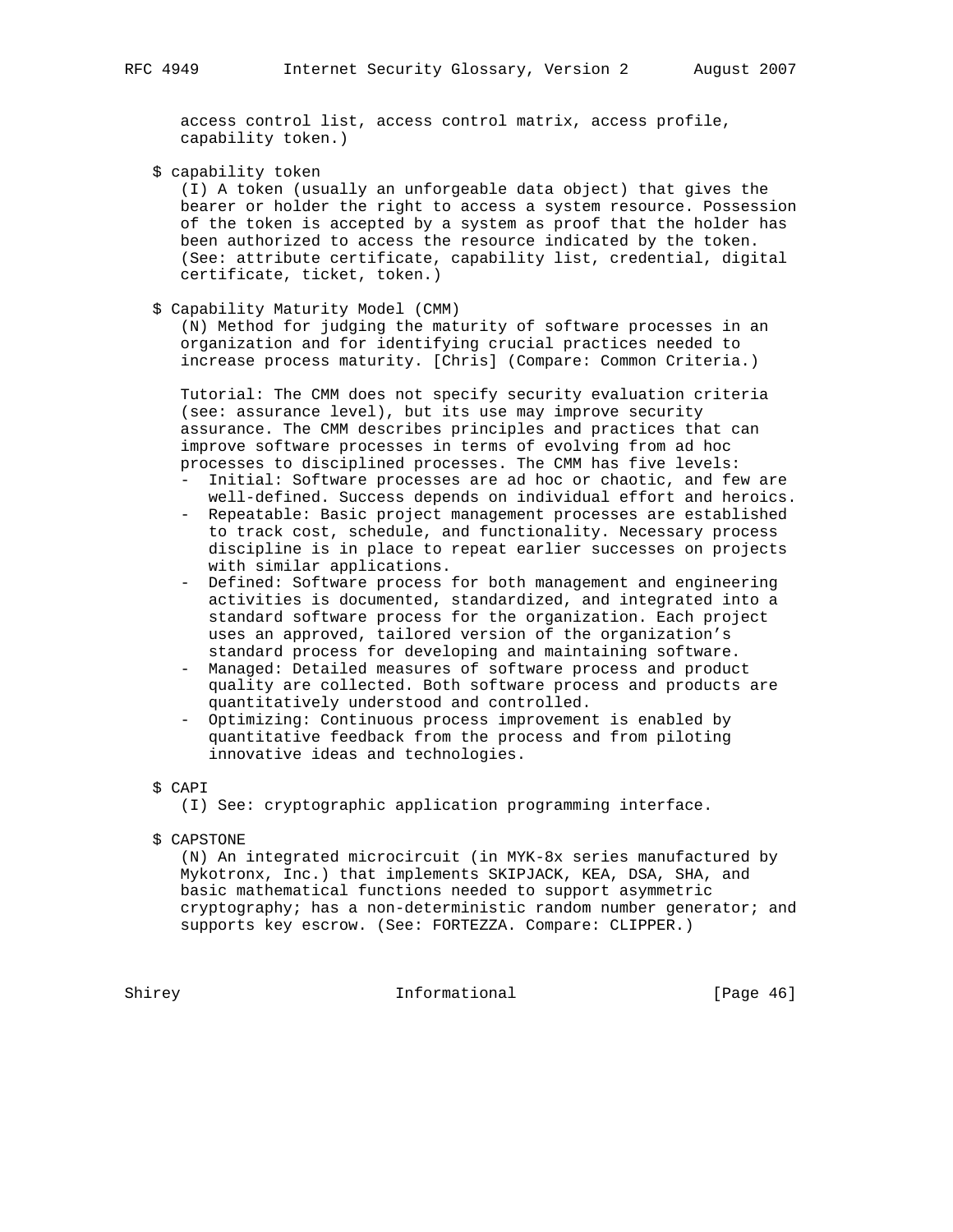\$ card See: cryptographic card, FORTEZZA, payment card, PC card, smart card, token.

- \$ card backup See: token backup.
- \$ card copy See: token copy.
- \$ card restore See: token restore.
- \$ cardholder

1. (I) An entity to whom or to which a card has been issued.

 Usage: Usually refers to a living human being, but might refer (a) to a position (see: billet, role) in an organization or (b) to an automated process. (Compare: user.)

 2. (O) /SET/ "The holder of a valid payment card account and user of software supporting electronic commerce." [SET2] A cardholder is issued a payment card by an issuer. SET ensures that in the cardholder's interactions with merchants, the payment card account information remains confidential. [SET1]

\$ cardholder certificate

 (O) /SET/ A digital certificate that is issued to a cardholder upon approval of the cardholder's issuing financial institution and that is transmitted to merchants with purchase requests and encrypted payment instructions, carrying assurance that the account number has been validated by the issuing financial institution and cannot be altered by a third party. [SET1]

\$ cardholder certification authority (CCA)

 (O) /SET/ A CA responsible for issuing digital certificates to cardholders and operated on behalf of a payment card brand, an issuer, or another party according to brand rules. A CCA maintains relationships with card issuers to allow for the verification of cardholder accounts. A CCA does not issue a CRL but does distribute CRLs issued by root CAs, brand CAs, geopolitical CAs, and payment gateway CAs. [SET2]

\$ CAST

 (N) A design procedure for symmetric encryption algorithms, and a resulting family of algorithms, invented by Carlisle Adams (C.A.) and Stafford Tavares (S.T.). [R2144, R2612]

Shirey **Informational** [Page 47]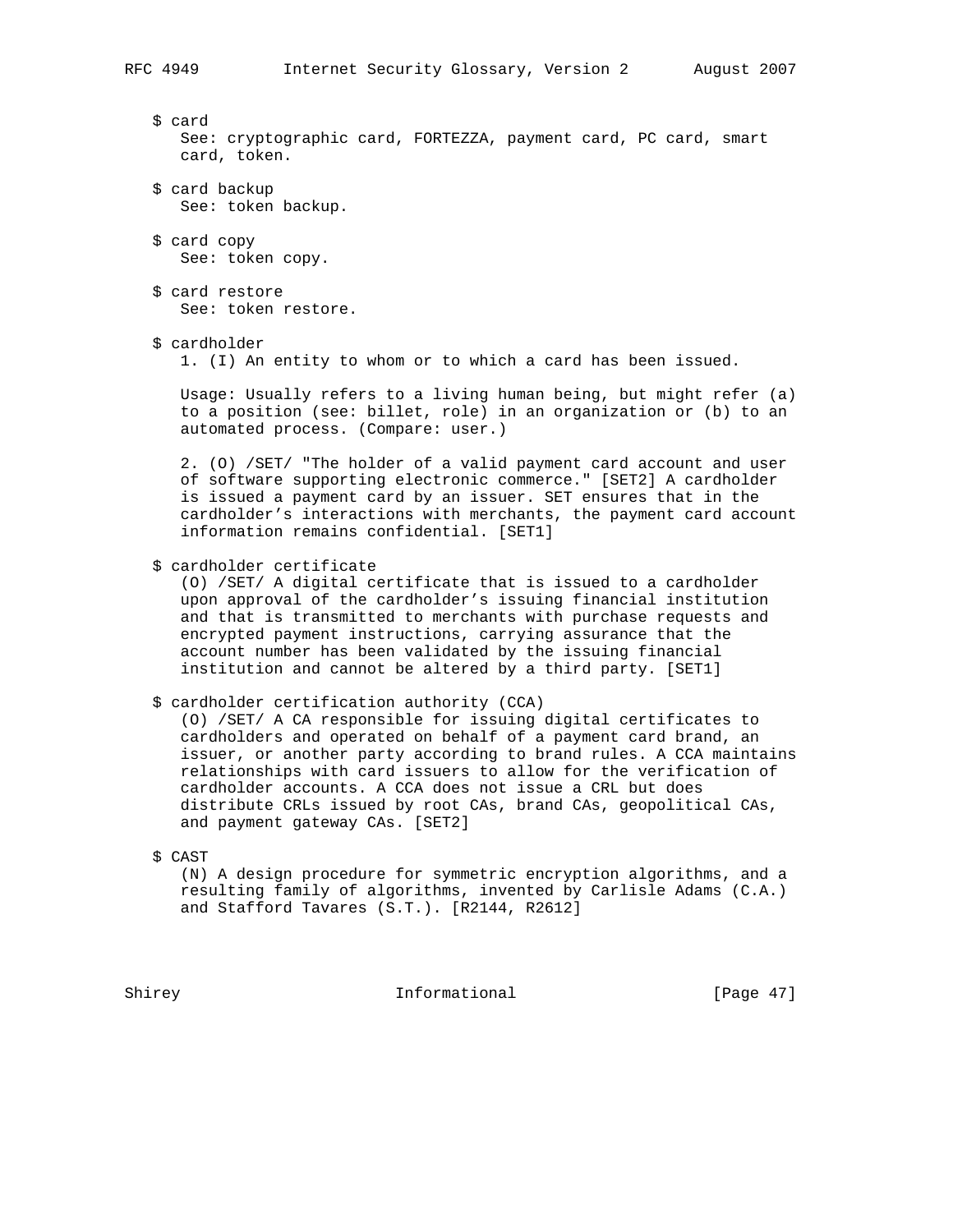\$ category (I) A grouping of sensitive information items to which a non hierarchical restrictive security label is applied to increase protection of the data. (See: formal access approval. Compare: compartment, classification.) \$ CAW (N) See: certification authority workstation. \$ CBC (N) See: cipher block chaining. \$ CCA (O) See: cardholder certification authority. \$ CCEP (O) See: Commercial COMSEC Endorsement Program. \$ CCI (O) See: Controlled Cryptographic Item. \$ CCITT (N) Acronym for French translation of International Telephone and Telegraph Consultative Committee. Now renamed ITU-T. \$ CCM (N) See: Counter with Cipher Block Chaining-Message Authentication Code. \$ CERIAS (O) Purdue University's Center for Education and Research in Information Assurance and Security, which includes faculty from multiple schools and departments and takes a multidisciplinary approach to security problems ranging from technical to ethical, legal, educational, communicational, linguistic, and economic. \$ CERT (I) See: computer emergency response team. \$ certificate 1. (I) /general English/ A document that attests to the truth of something or the ownership of something. 2. (I) /general security/ See: capability token, digital certificate. 3. (I) /PKI/ See: attribute certificate, public-key certificate.

Shirey **Informational** [Page 48]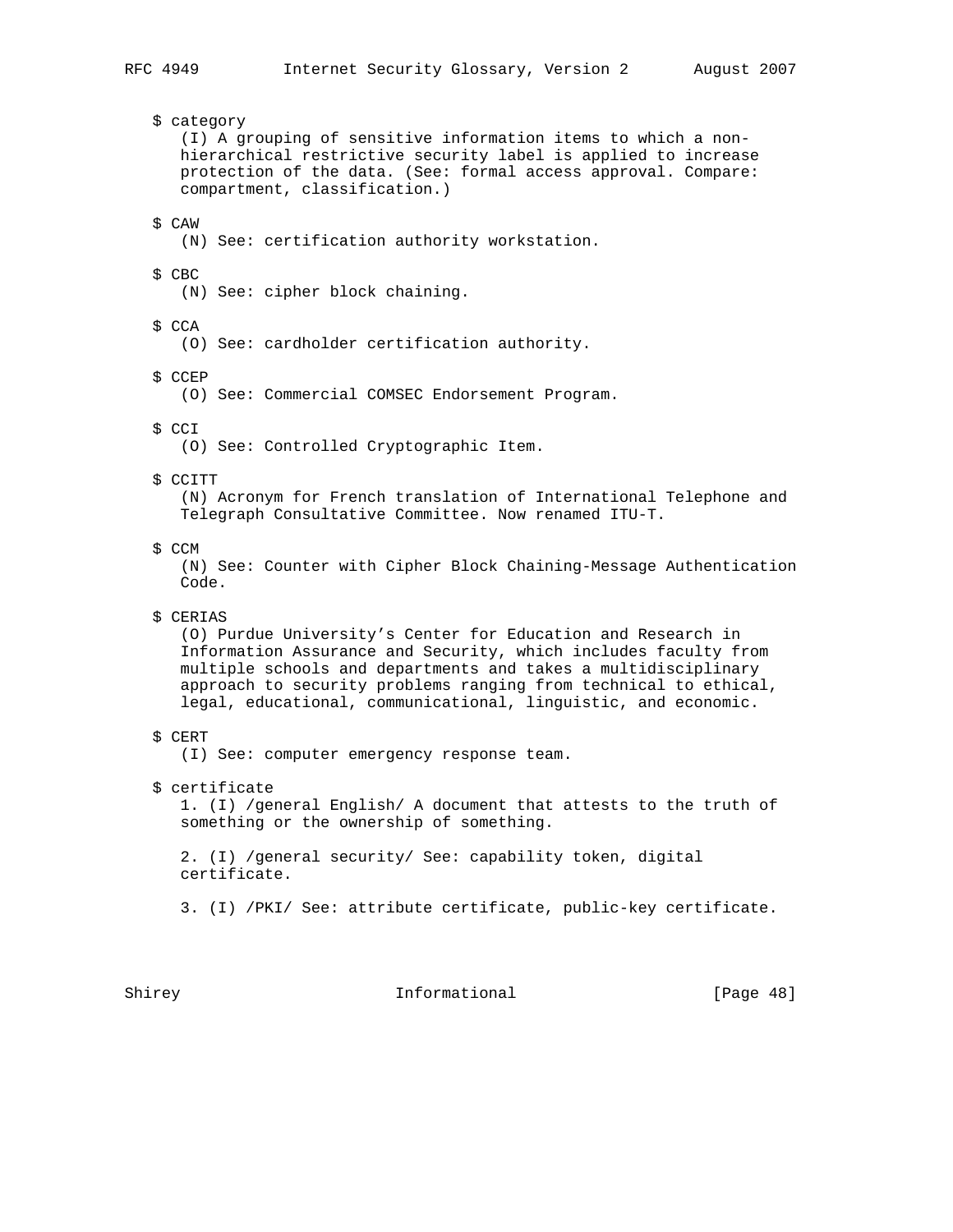\$ Certificate Arbitrator Module (CAM) (O) An open-source software module that is designed to be integrated with an application for routing, replying to, and otherwise managing and meditating certificate validation requests between that application and the CAs in the ACES PKI. \$ certificate authority (D) Synonym for "certification authority". Deprecated Term: IDOCs SHOULD NOT use this term; it suggests careless use of the term "certification authority", which is preferred in PKI standards (e.g., [X509, R3280]). \$ certificate chain (D) Synonym for "certification path". (See: trust chain.) Deprecated Term: IDOCs SHOULD NOT use this term; it duplicates the meaning of a standardized term. Instead, use "certification path". \$ certificate chain validation (D) Synonym for "certificate validation" or "path validation". Deprecated Term: IDOCs SHOULD NOT use this term; it duplicates the meaning of standardized terms and mixes concepts in a potentially misleading way. Instead, use "certificate validation" or "path validation", depending on what is meant. (See: validate vs. verify.) \$ certificate creation (I) The act or process by which a CA sets the values of a digital certificate's data fields and signs it. (See: issue.) \$ certificate expiration (I) The event that occurs when a certificate ceases to be valid because its assigned lifetime has been exceeded. (See: certificate revocation, expire.) Tutorial: The assigned lifetime of an X.509 certificate is stated in the certificate itself. (See: validity period.) \$ certificate extension (I) See: extension. \$ certificate holder (D) Synonym for the "subject" of a digital certificate. (Compare: certificate owner, certificate user.)

Shirey **Informational** [Page 49]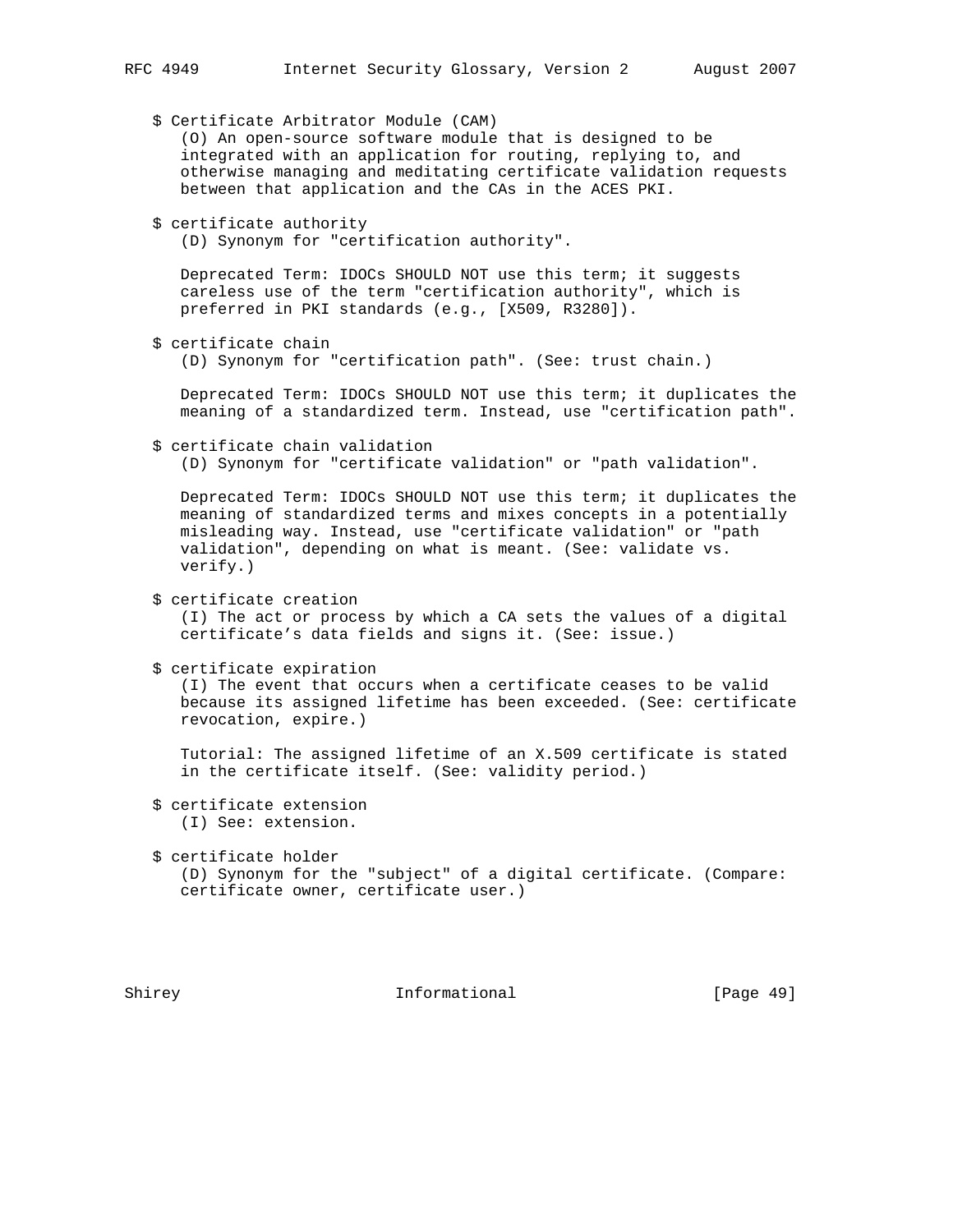Deprecated Definition: IDOCs SHOULD NOT use this term as a synonym for the subject of a digital certificate; the term is potentially ambiguous. For example, the term could be misunderstood as referring to a system entity or component, such as a repository, that simply has possession of a copy of the certificate.

\$ certificate management

 (I) The functions that a CA may perform during the lifecycle of a digital certificate, including the following:

- Acquire and verify data items to bind into the certificate.

- Encode and sign the certificate.
- Store the certificate in a directory or repository.
- Renew, rekey, and update the certificate.
- Revoke the certificate and issue a CRL.

 (See: archive management, certificate management, key management, security architecture, token management.)

- \$ certificate management authority (CMA)
	- (D) /U.S. DoD/ Used to mean either a CA or an RA. [DoD7, SP32]

 Deprecated Term: IDOCs SHOULD NOT use this term because it is potentially ambiguous, such as in a context involving ICRLs. Instead, use CA, RA, or both, depending on what is meant.

\$ certificate owner

 (D) Synonym for the "subject" of a digital certificate. (Compare: certificate holder, certificate user.)

 Deprecated Definition: IDOCs SHOULD NOT use this term as a synonym for the subject of a digital certificate; the term is potentially ambiguous. For example, the term could refer to a system entity, such as a corporation, that has purchased a certificate to operate equipment, such as a Web server.

\$ certificate path

(D) Synonym for "certification path".

 Deprecated Term: IDOCs SHOULD NOT use this term; it suggests careless use of "certification path", which is preferred in PKI standards (e.g., [X509, R3280]).

\$ certificate policy

 (I) "A named set of rules that indicates the applicability of a certificate to a particular community and/or class of application with common security requirements." [X509] (Compare: CPS, security policy.)

Shirey **Informational** [Page 50]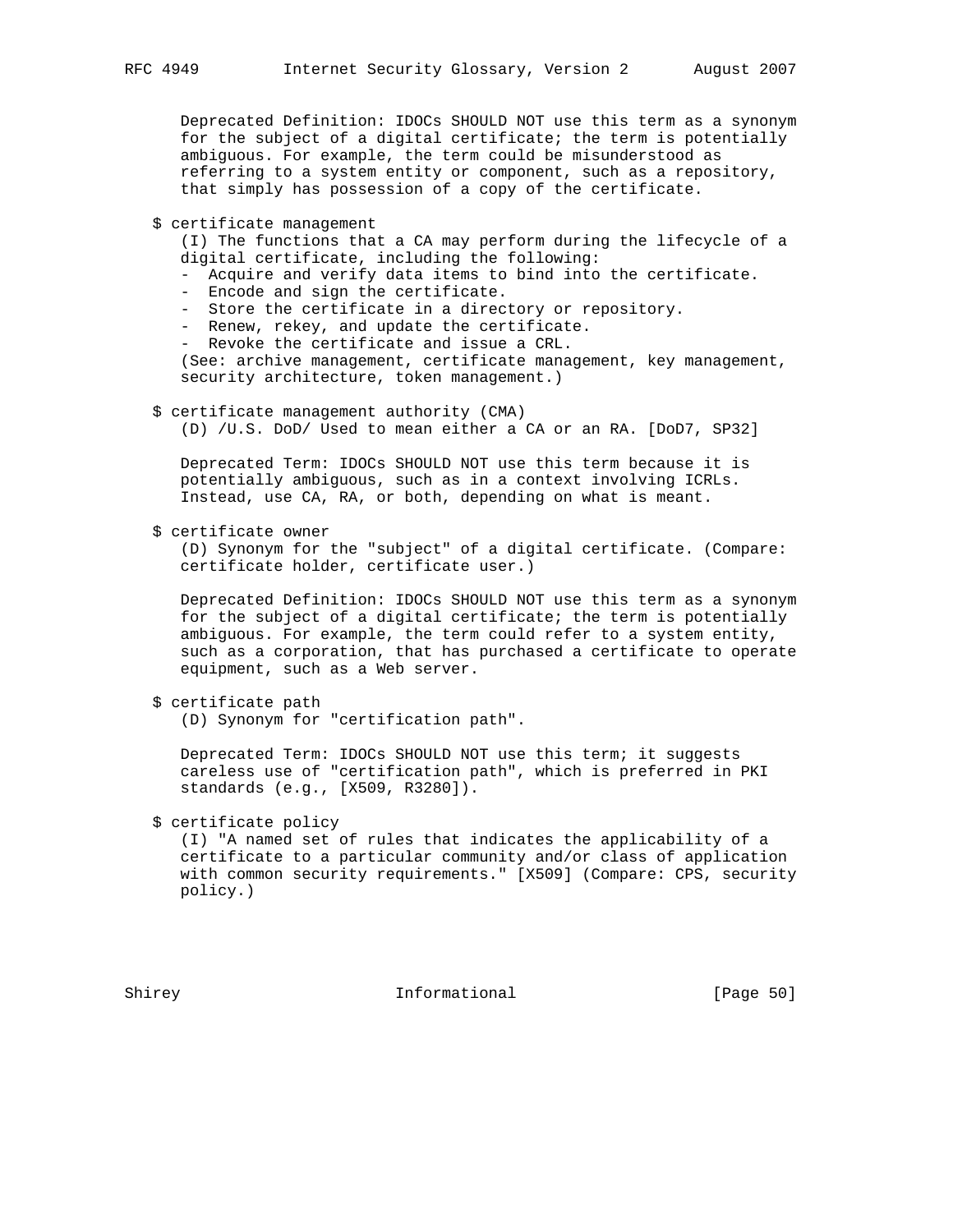Example: U.S. DoD's certificate policy [DoD7] defined four classes (i.e., assurance levels) for X.509 public-key certificates and defines the applicability of those classes. (See: class 2.)

 Tutorial: A certificate policy can help a certificate user to decide whether a certificate should be trusted in a particular application. "For example, a particular certificate policy might indicate applicability of a type of certificate for the authentication of electronic data interchange transactions for the trading of goods within a given price range." [R3647]

 A v3 X.509 public-key certificate may have a "certificatePolicies" extension that lists certificate policies, recognized by the issuing CA, that apply to the certificate and govern its use. Each policy is denoted by an object identifier and may optionally have certificate policy qualifiers. (See: certificate profile.)

 Each SET certificate specifies at least one certificate policy, that of the SET root CA. SET uses certificate policy qualifiers to point to the actual policy statement and to add qualifying policies to the root policy. (See: SET qualifier.)

\$ certificate policy qualifier

 (I) Information that pertains to a certificate policy and is included in a "certificatePolicies" extension in a v3 X.509 public-key certificate.

\$ certificate profile

 (I) A specification (e.g., [DoD7, R3280]) of the format and semantics of public-key certificates or attribute certificates, constructed for use in a specific application context by selecting from among options offered by a broader standard. (Compare: protection profile.)

\$ certificate reactivation

 (I) The act or process by which a digital certificate, that a CA has designated for revocation but not yet listed on a CRL, is returned to the valid state.

\$ certificate rekey

 1. (I) The act or process by which an existing public-key certificate has its key value changed by issuing a new certificate with a different (usually new) public key. (See: certificate renewal, certificate update, rekey.)

 Tutorial: For an X.509 public-key certificate, the essence of rekey is that the subject stays the same and a new public key is bound to that subject. Other changes are made, and the old

Shirey Informational [Page 51]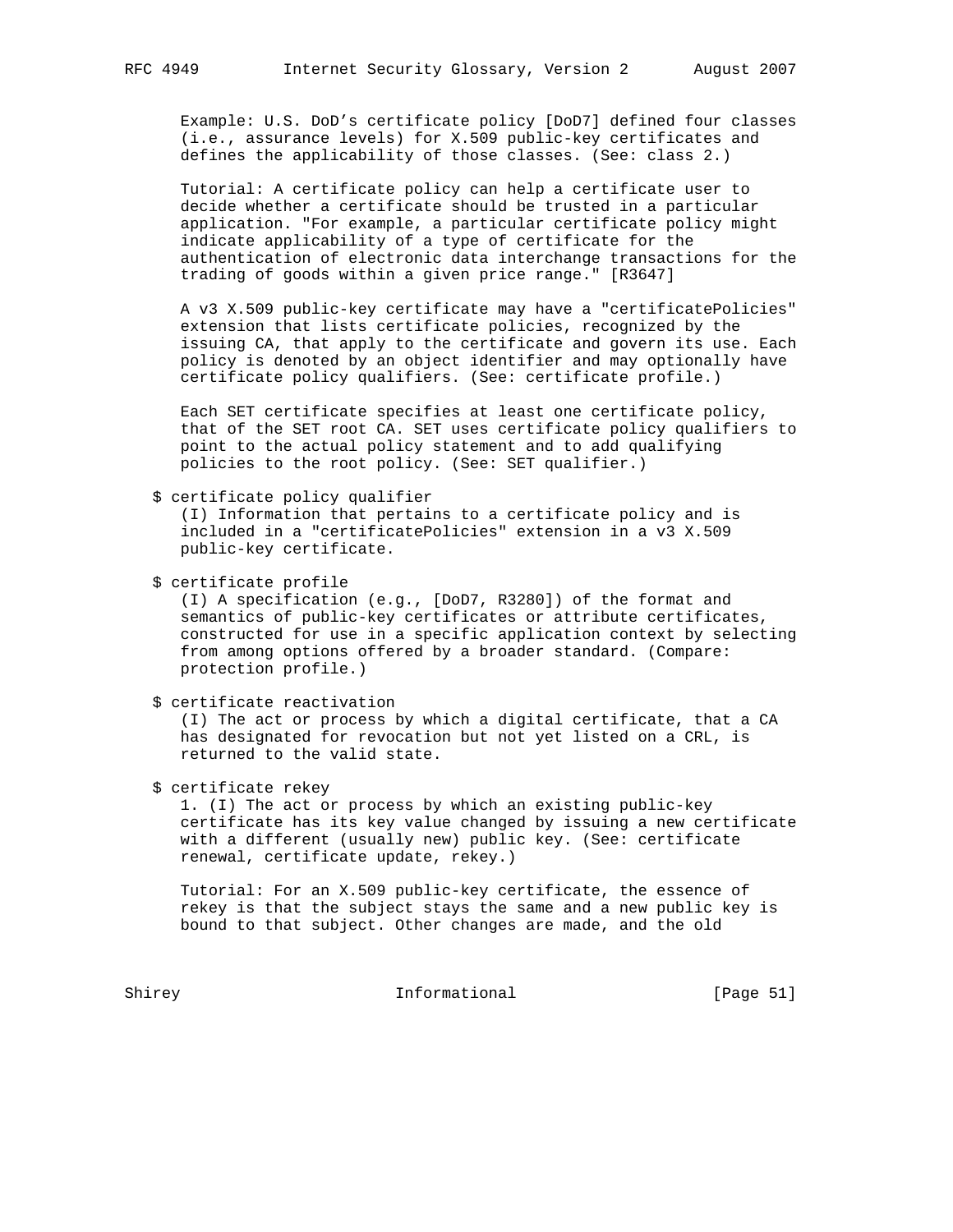certificate is revoked, only as required by the PKI and CPS in support of the rekey. If changes go beyond that, the process is a "certificate update".

 2. (O) /MISSI/ The act or process by which a MISSI CA creates a new X.509 public-key certificate that is identical to the old one, except the new one has (a) a new, different KEA key or (b) a new, different DSS key or (c) new, different KEA and DSS keys. The new certificate also has a different serial number and may have a different validity period. A new key creation date and maximum key lifetime period are assigned to each newly generated key. If a new KEA key is generated, that key is assigned a new KMID. The old certificate remains valid until it expires, but may not be further renewed, rekeyed, or updated.

\$ certificate renewal

 (I) The act or process by which the validity of the binding asserted by an existing public-key certificate is extended in time by issuing a new certificate. (See: certificate rekey, certificate update.)

 Tutorial: For an X.509 public-key certificate, this term means that the validity period is extended (and, of course, a new serial number is assigned) but the binding of the public key to the subject and to other data items stays the same. The other data items are changed, and the old certificate is revoked, only as required by the PKI and CPS to support the renewal. If changes go beyond that, the process is a "certificate rekey" or "certificate update".

(D) Synonym for "certification request".

 Deprecated Term: IDOCs SHOULD NOT use this term; it suggests careless use of the term "certification request", which is preferred in PKI standards (e.g., see PKCS #10).

\$ certificate revocation

 (I) The event that occurs when a CA declares that a previously valid digital certificate issued by that CA has become invalid; usually stated with an effective date.

 Tutorial: In X.509, a revocation is announced to potential certificate users by issuing a CRL that mentions the certificate. Revocation and listing on a CRL is only necessary prior to the certificate's scheduled expiration.

Shirey **Informational** [Page 52]

 <sup>\$</sup> certificate request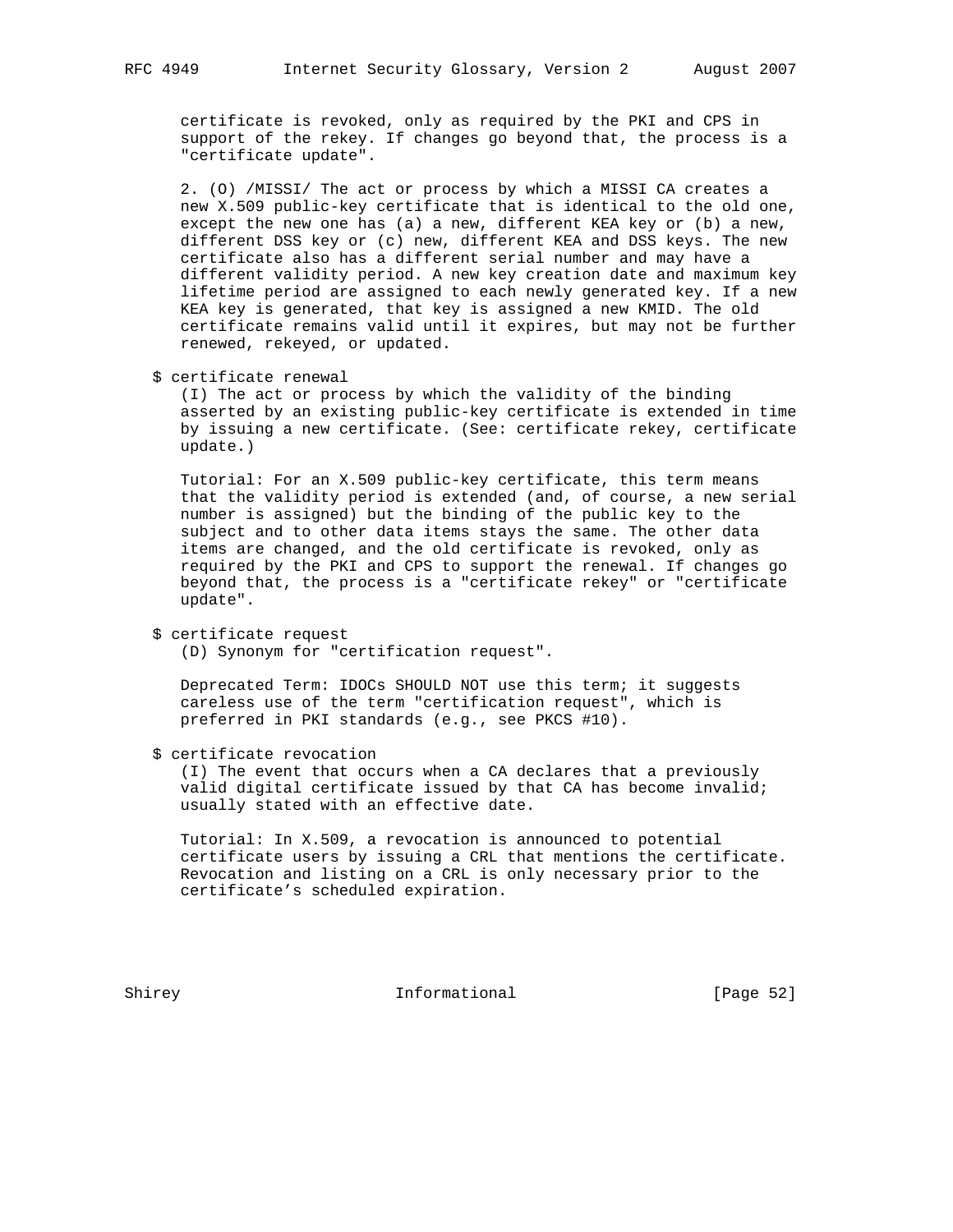\$ certificate revocation list (CRL)

 1. (I) A data structure that enumerates digital certificates that have been invalidated by their issuer prior to when they were scheduled to expire. (See: certificate expiration, delta CRL, X.509 certificate revocation list.)

 2. (O) "A signed list indicating a set of certificates that are no longer considered valid by the certificate issuer. In addition to the generic term CRL, some specific CRL types are defined for CRLs that cover particular scopes." [X509]

\$ certificate revocation tree

 (N) A mechanism for distributing notices of certificate revocations; uses a tree of hash results that is signed by the tree's issuer. Offers an alternative to issuing a CRL, but is not supported in X.509. (See: certificate status responder.)

\$ certificate serial number

 1. (I) An integer value that (a) is associated with, and may be carried in, a digital certificate; (b) is assigned to the certificate by the certificate's issuer; and  $(c)$  is unique among all the certificates produced by that issuer.

 2. (O) "An integer value, unique within the issuing CA, [that] is unambiguously associated with a certificate issued by that CA." [X509]

\$ certificate status authority

 (D) /U.S. DoD/ "A trusted entity that provides on-line verification to a Relying Party of a subject certificate's trustworthiness [should instead say 'validity'], and may also provide additional attribute information for the subject certificate." [DoD7]

 Deprecated Term: IDOCs SHOULD NOT use this term because it is not widely accepted; instead, use "certificate status responder" or "OCSP server", or otherwise explain what is meant.

\$ certificate status responder

 (N) /FPKI/ A trusted online server that acts for a CA to provide authenticated certificate status information to certificate users [FPKI]. Offers an alternative to issuing a CR. (See: certificate revocation tree, OCSP.)

\$ certificate update

 (I) The act or process by which non-key data items bound in an existing public-key certificate, especially authorizations granted

Shirey **Informational** [Page 53]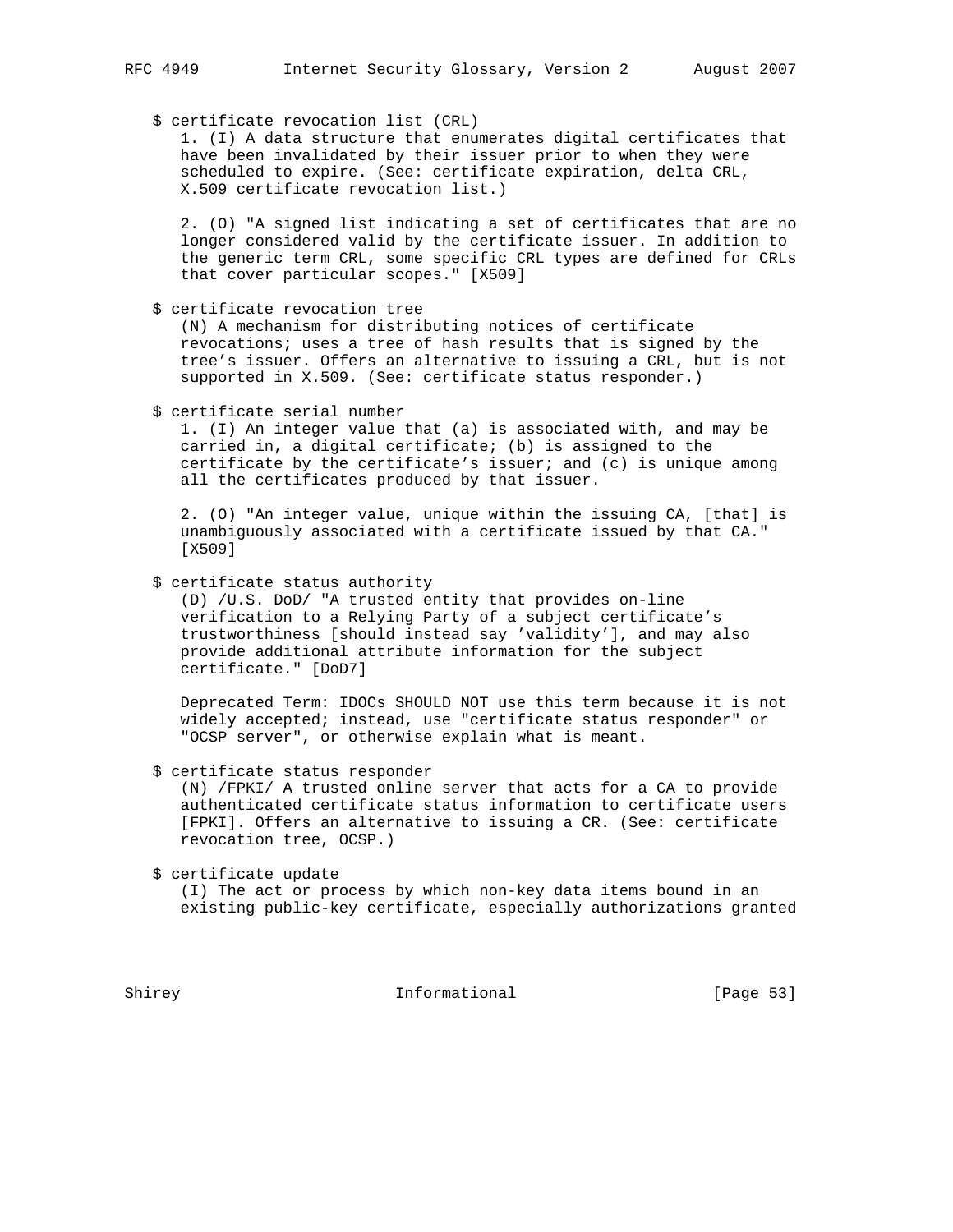to the subject, are changed by issuing a new certificate. (See: certificate rekey, certificate renewal.)

 Usage: For an X.509 public-key certificate, the essence of this process is that fundamental changes are made in the data that is bound to the public key, such that it is necessary to revoke the old certificate. (Otherwise, the process is only a "certificate rekey" or "certificate renewal".)

\$ certificate user

 1. (I) A system entity that depends on the validity of information (such as another entity's public key value) provided by a digital certificate. (See: relying party. Compare: /digital certificate/ subject.)

 Usage: The depending entity may be a human being or an organization, or a device or process controlled by a human or organization. (See: user.)

 2. (O) "An entity that needs to know, with certainty, the public key of another entity." [X509]

3. (D) Synonym for "subject" of a digital certificate.

 Deprecated Definition: IDOCs SHOULD NOT use this term with definition 3; the term could be confused with one of the other two definitions given above.

### \$ certificate validation

 1. (I) An act or process by which a certificate user establishes that the assertions made by a digital certificate can be trusted. (See: valid certificate, validate vs. verify.)

 2. (O) "The process of ensuring that a certificate was valid at a given time, including possibly the construction and processing of a certification path [R4158], and ensuring that all certificates in that path were valid (i.e. were not expired or revoked) at that given time." [X509]

 Tutorial: To validate a certificate, a certificate user checks that the certificate is properly formed and signed and is currently in force:

 - Checks the syntax and semantics: Parses the certificate's syntax and interprets its semantics, applying rules specified for and by its data fields, such as for critical extensions in an X.509 certificate.

Shirey **Informational** [Page 54]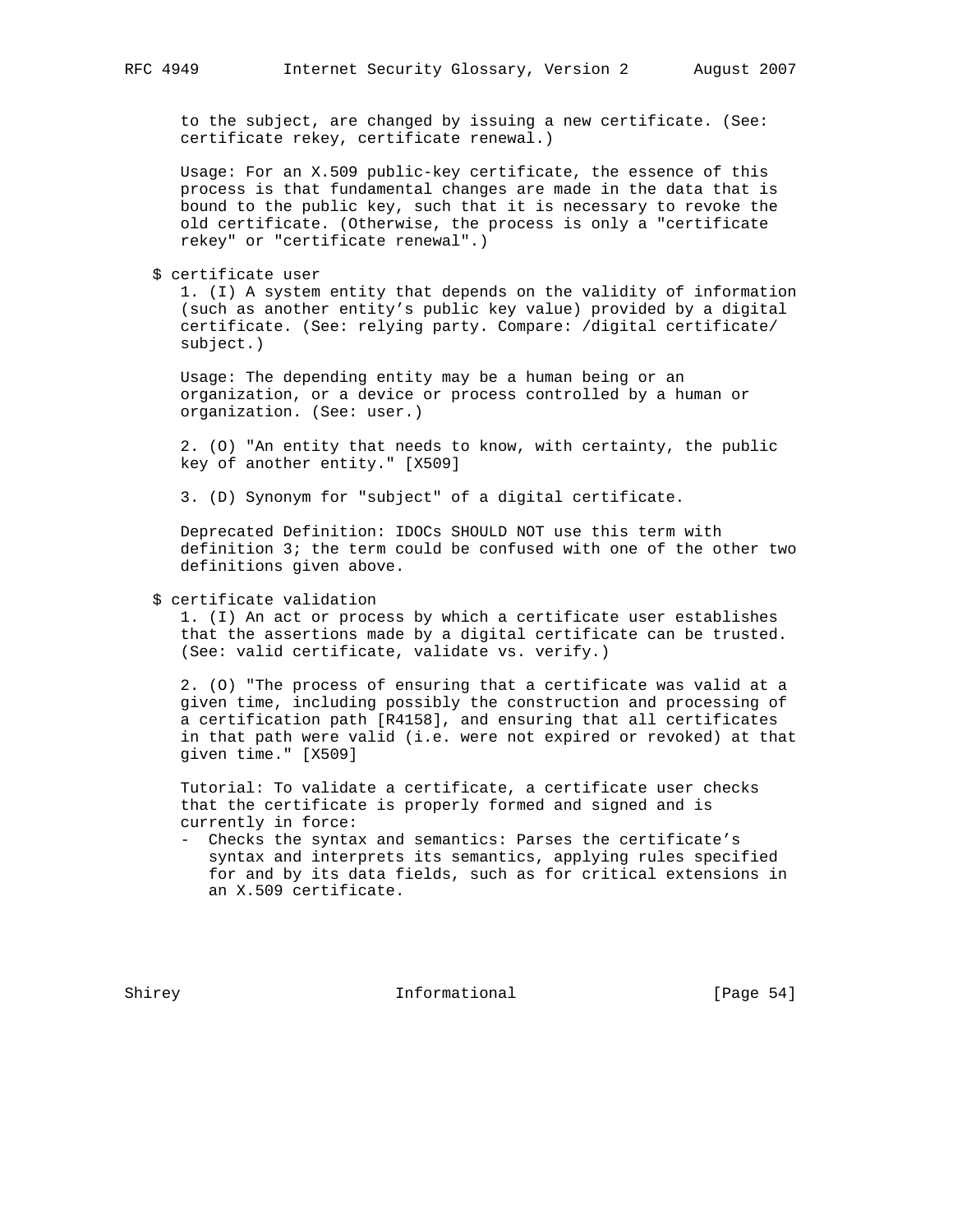- Checks the signature: Uses the issuer's public key to verify the digital signature of the CA who issued the certificate in question. If the verifier obtains the issuer's public key from the issuer's own public-key certificate, that certificate should be validated, too. That validation may lead to yet another certificate to be validated, and so on. Thus, in general, certificate validation involves discovering and validating a certification path.
- Checks currency and revocation: Verifies that the certificate is currently in force by checking that the current date and time are within the validity period (if that is specified in the certificate) and that the certificate is not listed on a CRL or otherwise announced as invalid. (The CRLs also must be checked by a similar validation process.)
- \$ certification

 1. (I) /information system/ Comprehensive evaluation (usually made in support of an accreditation action) of an information system's technical security features and other safeguards to establish the extent to which the system's design and implementation meet a set of specified security requirements. [C4009, FP102, SP37] (See: accreditation. Compare: evaluation.)

 2. (I) /digital certificate/ The act or process of vouching for the truth and accuracy of the binding between data items in a certificate. (See: certify.)

 3. (I) /PKI/ The act or process of vouching for the ownership of a public key by issuing a public-key certificate that binds the key to the name of the entity that possesses the matching private key. Besides binding a key with a name, a public-key certificate may bind those items with other restrictive or explanatory data items. (See: X.509 public-key certificate.)

 4. (O) /SET/ "The process of ascertaining that a set of requirements or criteria has been fulfilled and attesting to that fact to others, usually with some written instrument. A system that has been inspected and evaluated as fully compliant with the SET protocol by duly authorized parties and process would be said to have been certified compliant." [SET2]

\$ certification authority (CA)

 1. (I) An entity that issues digital certificates (especially X.509 certificates) and vouches for the binding between the data items in a certificate.

Shirey **Informational** [Page 55]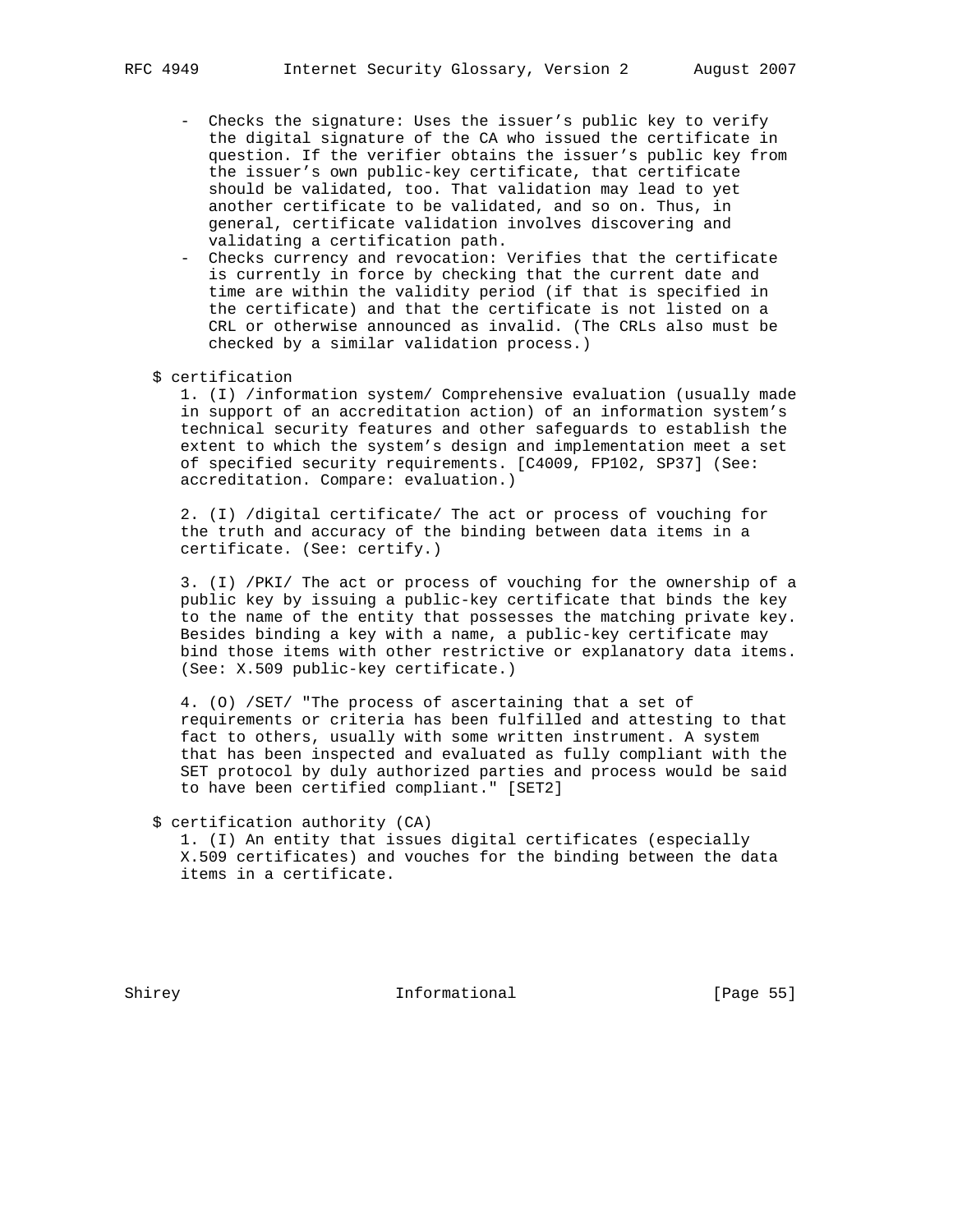2. (O) "An authority trusted by one or more users to create and assign certificates. Optionally the certification authority may create the user's keys." [X509]

 Tutorial: Certificate users depend on the validity of information provided by a certificate. Thus, a CA should be someone that certificate users trust and that usually holds an official position created and granted power by a government, a corporation, or some other organization. A CA is responsible for managing the life cycle of certificates (see: certificate management) and, depending on the type of certificate and the CPS that applies, may be responsible for the lifecycle of key pairs associated with the certificates (see: key management).

\$ certification authority workstation (CAW)

 (N) A computer system that enables a CA to issue digital certificates and supports other certificate management functions as required.

\$ certification hierarchy

 1. (I) A tree-structured (loop-free) topology of relationships between CAs and the entities to whom the CAs issue public-key certificates. (See: hierarchical PKI, hierarchy management.)

 Tutorial: In this structure, one CA is the top CA, the highest level of the hierarchy. (See: root, top CA.) The top CA may issue public-key certificates to one or more additional CAs that form the second-highest level. Each of these CAs may issue certificates to more CAs at the third-highest level, and so on. The CAs at the second-lowest level issue certificates only to non-CA entities that form the lowest level (see: end entity). Thus, all certification paths begin at the top CA and descend through zero or more levels of other CAs. All certificate users base path validations on the top CA's public key.

 2. (I) /PEM/ A certification hierarchy for PEM has three levels of CAs [R1422]:

- The highest level is the "Internet Policy Registration Authority".
- A CA at the second-highest level is a "policy certification authority".
- A CA at the third-highest level is a "certification authority".

 3. (O) /MISSI/ A certification hierarchy for MISSI has three or four levels of CAs:

 - A CA at the highest level, the top CA, is a "policy approving authority".

Shirey **Informational** [Page 56]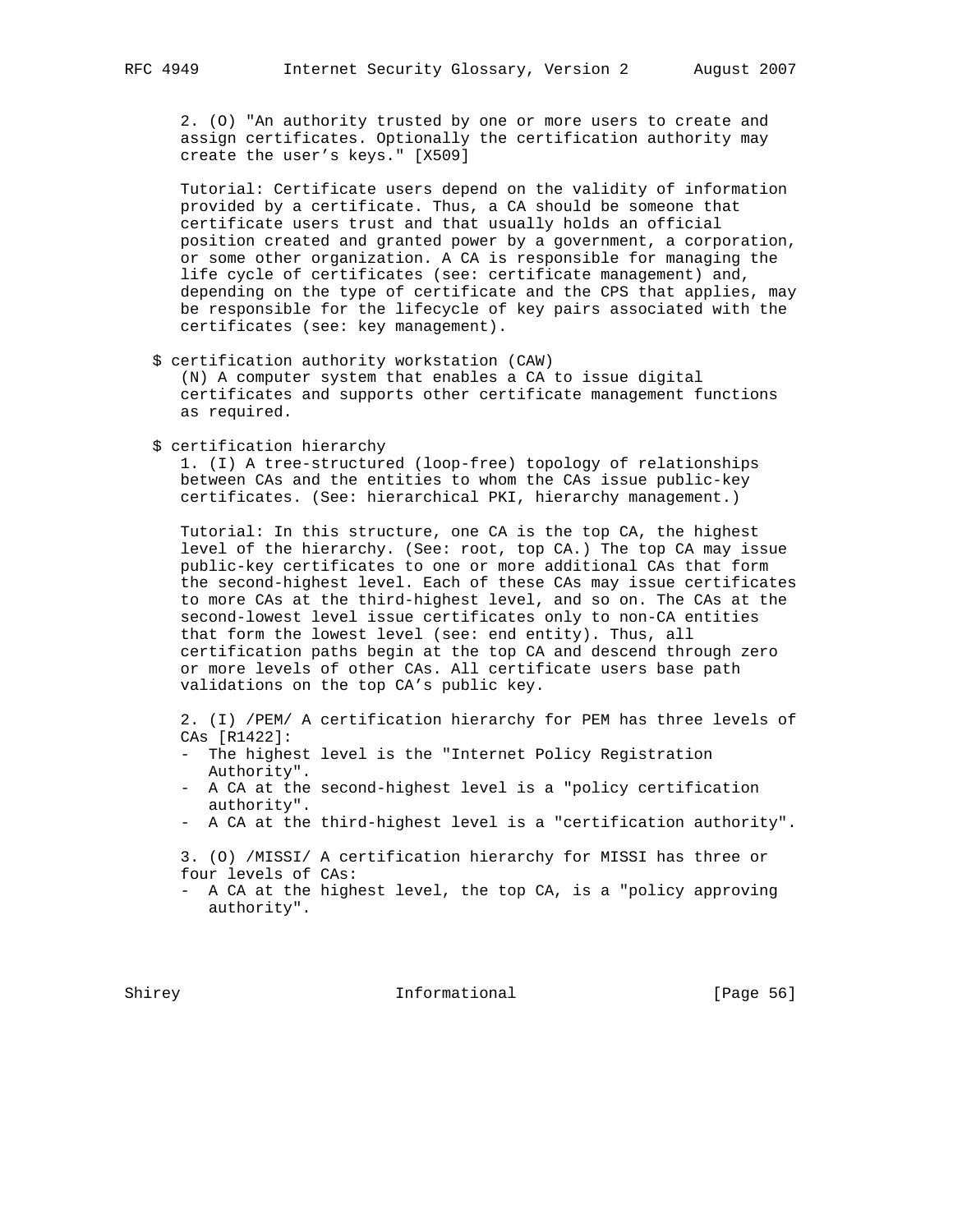- A CA at the second-highest level is a "policy creation authority".
- A CA at the third-highest level is a local authority called a "certification authority".
- A CA at the fourth-highest (optional) level is a "subordinate certification authority".

 4. (O) /SET/ A certification hierarchy for SET has three or four levels of CAs:

- The highest level is a "SET root CA".
- A CA at the second-highest level is a "brand certification authority".
- A CA at the third-highest (optional) level is a "geopolitical certification authority".
- A CA at the fourth-highest level is a "cardholder CA", a "merchant CA", or a "payment gateway CA".
- \$ certification path

 1. (I) A linked sequence of one or more public-key certificates, or one or more public-key certificates and one attribute certificate, that enables a certificate user to verify the signature on the last certificate in the path, and thus enables the user to obtain (from that last certificate) a certified public key, or certified attributes, of the system entity that is the subject of that last certificate. (See: trust anchor, certificate validation, valid certificate.)

 2. (O) "An ordered sequence of certificates of objects in the [X.500 Directory Information Tree] which, together with the public key of the initial object in the path, can be processed to obtain that of the final object in the path." [R3647, X509]

 Tutorial: The list is "linked" in the sense that the digital signature of each certificate (except possibly the first) is verified by the public key contained in the preceding certificate; i.e., the private key used to sign a certificate and the public key contained in the preceding certificate form a key pair that has previously been bound to the authority that signed.

 The path is the "list of certificates needed to [enable] a particular user to obtain the public key [or attributes] of another [user]." [X509] Here, the word "particular" points out that a certification path that can be validated by one certificate user might not be able to be validated by another. That is because either the first certificate needs to be a trusted certificate or the signature on the first certificate needs to be verifiable by a trusted key (e.g., a root key), but such trust is established only

Shirey **Informational** [Page 57]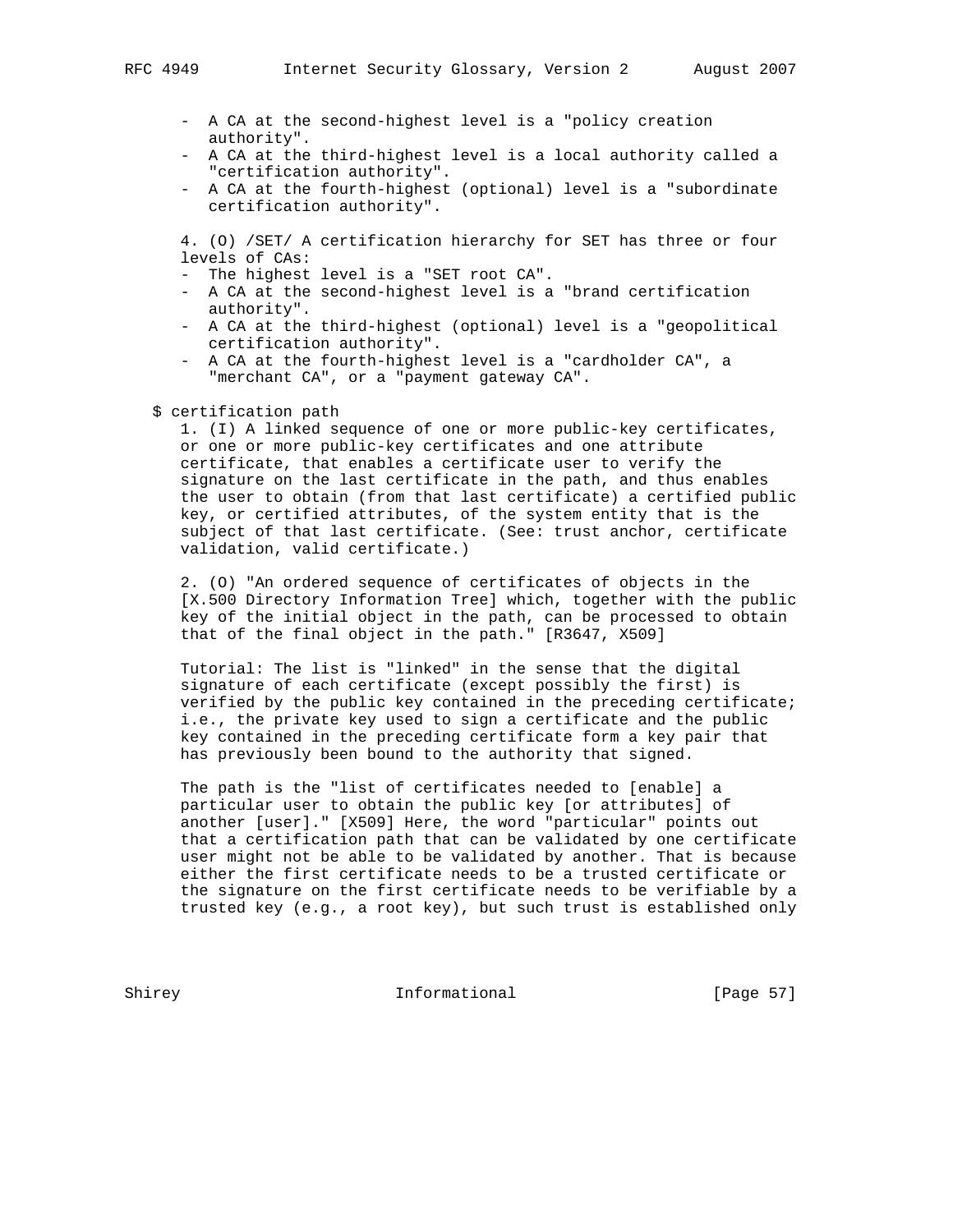relative to a "particular" (i.e., specific) user, not absolutely for all users.

 \$ certification policy (D) Synonym for either "certificate policy" or "certification practice statement".

 Deprecated Term: IDOCs SHOULD NOT use this term as a synonym for either of those terms; that would be duplicative and would mix concepts in a potentially misleading way. Instead, use either "certificate policy" or "certification practice statement", depending on what is meant.

\$ certification practice statement (CPS)

 (I) "A statement of the practices which a certification authority employs in issuing certificates." [DSG, R3647] (See: certificate policy.)

 Tutorial: A CPS is a published security policy that can help a certificate user to decide whether a certificate issued by a particular CA can be trusted enough to use in a particular application. A CPS may be (a) a declaration by a CA of the details of the system and practices it uses in its certificate management operations, (b) part of a contract between the CA and an entity to whom a certificate is issued, (c) a statute or regulation applicable to the CA, or (d) a combination of these types involving multiple documents. [DSG]

 A CPS is usually more detailed and procedurally oriented than a certificate policy. A CPS applies to a particular CA or CA community, while a certificate policy applies across CAs or communities. A CA with its single CPS may support multiple certificate policies, which may be used for different application purposes or by different user communities. On the other hand, multiple CAs, each with a different CPS, may support the same certificate policy. [R3647]

\$ certification request

 (I) An algorithm-independent transaction format (e.g., PKCS #10, RFC 4211) that contains a DN, and a public key or, optionally, a set of attributes, collectively signed by the entity requesting certification, and sent to a CA, which transforms the request to an X.509 public-key certificate or another type of certificate.

\$ certify

 1. (I) Issue a digital certificate and thus vouch for the truth, accuracy, and binding between data items in the certificate (e.g., "X.509 public-key certificate"), such as the identity of the

Shirey **Informational** [Page 58]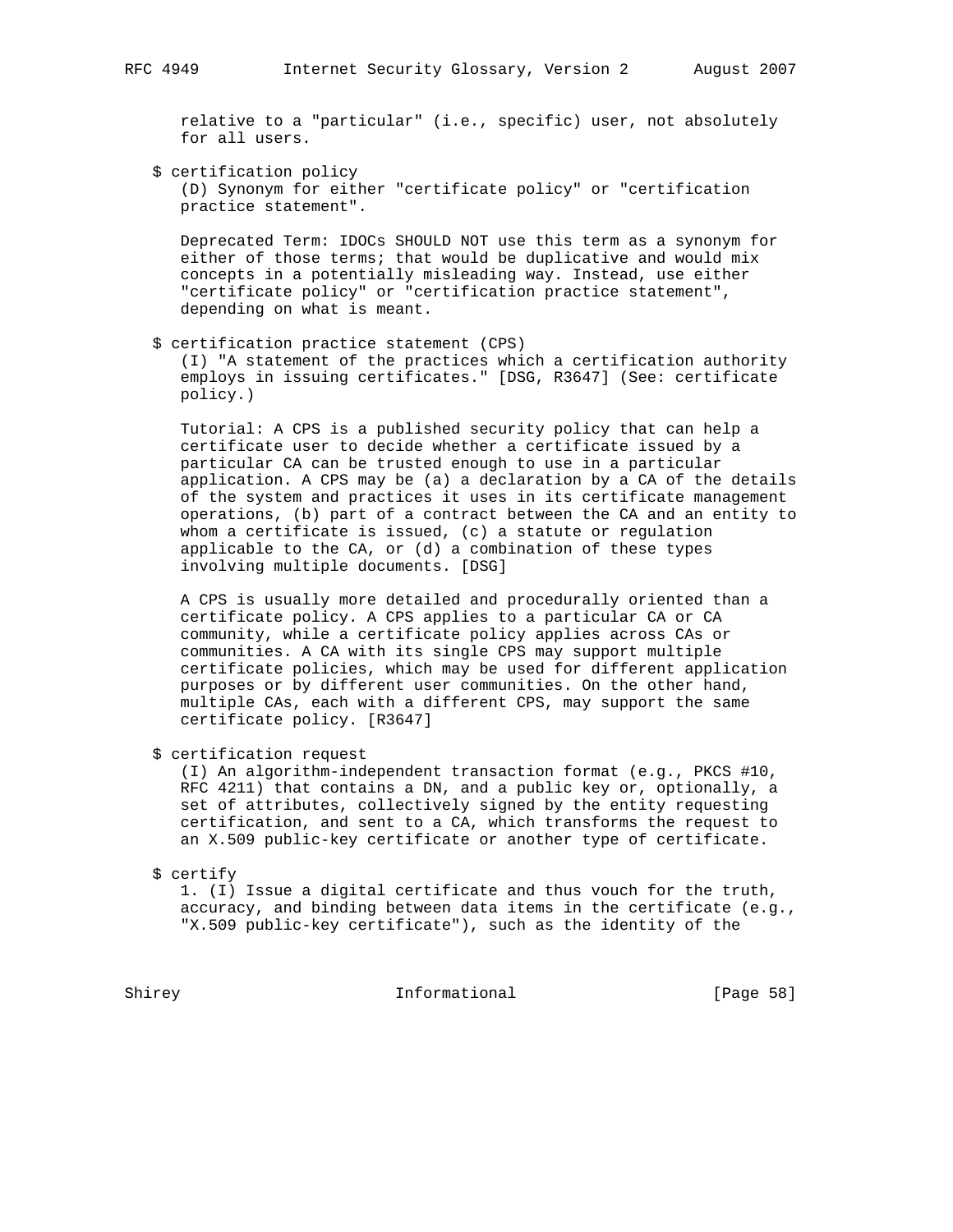certificate's subject and the ownership of a public key. (See: certification.)

 Usage: To "certify a public key" means to issue a public-key certificate that vouches for the binding between the certificate's subject and the key.

 2. (I) The act by which a CA uses measures to verify the truth, accuracy, and binding between data items in a digital certificate.

 Tutorial: A description of the measures used for verification should be included in the CA's CPS.

\$ CFB

(N) See: cipher feedback.

- \$ chain (D) See: trust chain.
- \$ Challenge Handshake Authentication Protocol (CHAP) (I) A peer entity authentication method (employed by PPP and other protocols, e.g., RFC 3720) that uses a randomly generated challenge and requires a matching response that depends on a cryptographic hash of some combination of the challenge and a secret key. [R1994] (See: challenge-response, PAP.)
- \$ challenge-response

 (I) An authentication process that verifies an identity by requiring correct authentication information to be provided in response to a challenge. In a computer system, the authentication information is usually a value that is required to be computed in response to an unpredictable challenge value, but it might be just a password.

# \$ Challenge-Response Authentication Mechanism (CRAM) (I) /IMAP4/ A mechanism [R2195], intended for use with IMAP4 AUTHENTICATE, by which an IMAP4 client uses a keyed hash [R2104] to authenticate itself to an IMAP4 server. (See: POP3 APOP.)

 Tutorial: The server includes a unique time stamp in its ready response to the client. The client replies with the client's name and the hash result of applying MD5 to a string formed from concatenating the time stamp with a shared secret that is known only to the client and the server.

\$ channel

 1. (I) An information transfer path within a system. (See: covert channel.)

Shirey **Informational** [Page 59]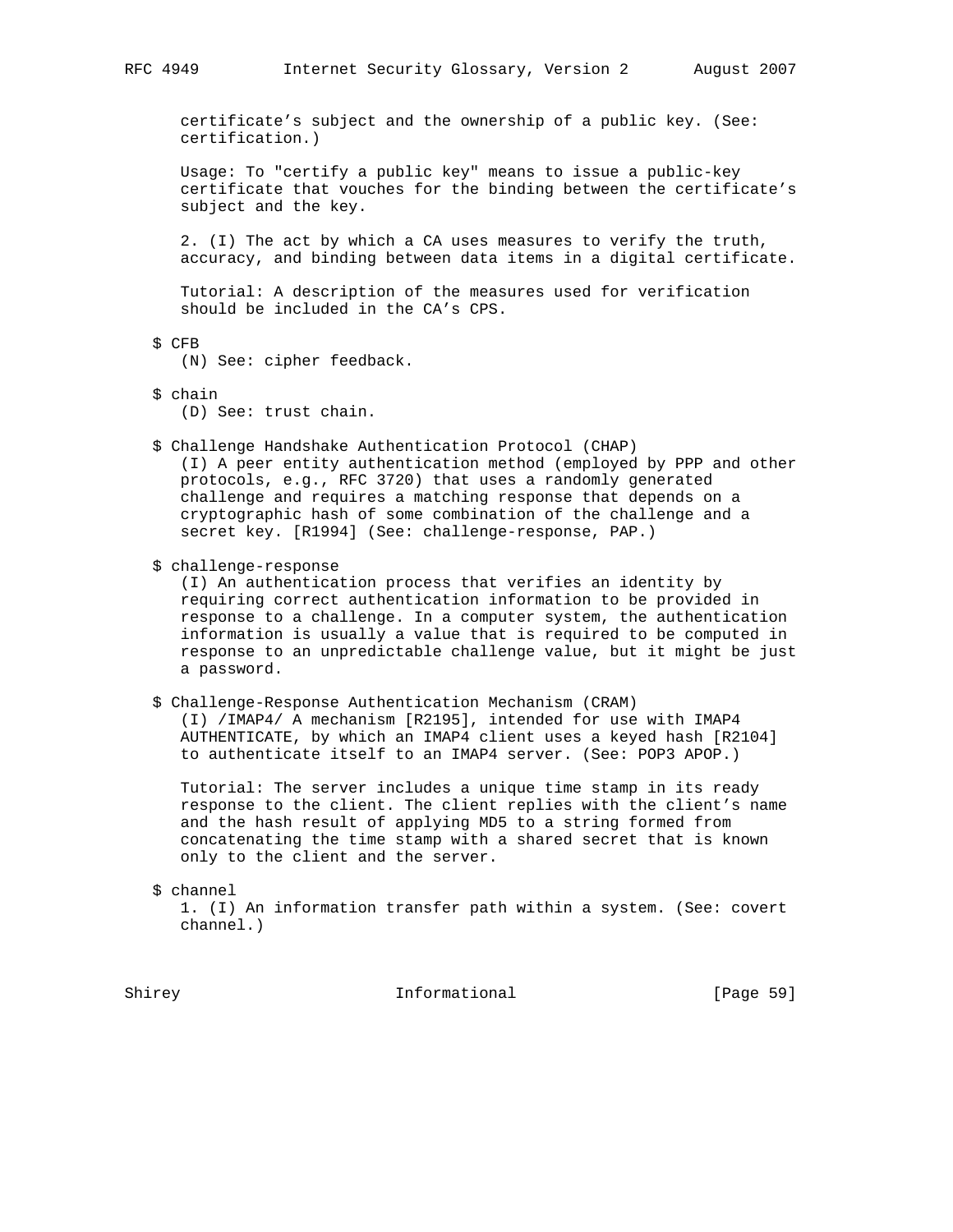2. (O) "A subdivision of the physical medium allowing possibly shared independent uses of the medium." (RFC 3753)

\$ channel capacity

 (I) The total capacity of a link to carry information; usually expressed in bits per second. (RFC 3753) (Compare: bandwidth.)

 Tutorial: Within a given bandwidth, the theoretical maximum channel capacity is given by Shannon's Law. The actual channel capacity is determined by the bandwidth, the coding system used, and the signal-to-noise ratio.

# \$ CHAP

(I) See: Challenge Handshake Authentication Protocol.

\$ checksum

 (I) A value that (a) is computed by a function that is dependent on the contents of a data object and (b) is stored or transmitted together with the object, for detecting changes in the data. (See: cyclic redundancy check, data integrity service, error detection code, hash, keyed hash, parity bit, protected checksum.)

 Tutorial: To gain confidence that a data object has not been changed, an entity that later uses the data can independently recompute the checksum value and compare the result with the value that was stored or transmitted with the object.

 Computer systems and networks use checksums (and other mechanisms) to detect accidental changes in data. However, active wiretapping that changes data could also change an accompanying checksum to match the changed data. Thus, some checksum functions by themselves are not good countermeasures for active attacks. To protect against active attacks, the checksum function needs to be well-chosen (see: cryptographic hash), and the checksum result needs to be cryptographically protected (see: digital signature, keyed hash).

\$ Chinese wall policy

 (I) A security policy to prevent conflict of interest caused by an entity (e.g., a consultant) interacting with competing firms. (See: Brewer-Nash model.)

 Tutorial: All information is categorized into mutually exclusive conflict-of-interest classes  $I(1)$ ,  $I(2)$ , ...,  $I(M)$ , and each firm  $F(1)$ ,  $F(2)$ , ...,  $F(N)$  belongs to exactly one class. The policy states that if a consultant has access to class I(i) information from a firm in that class, then the consultant may not access information from another firm in that same class, but may access

Shirey Informational [Page 60]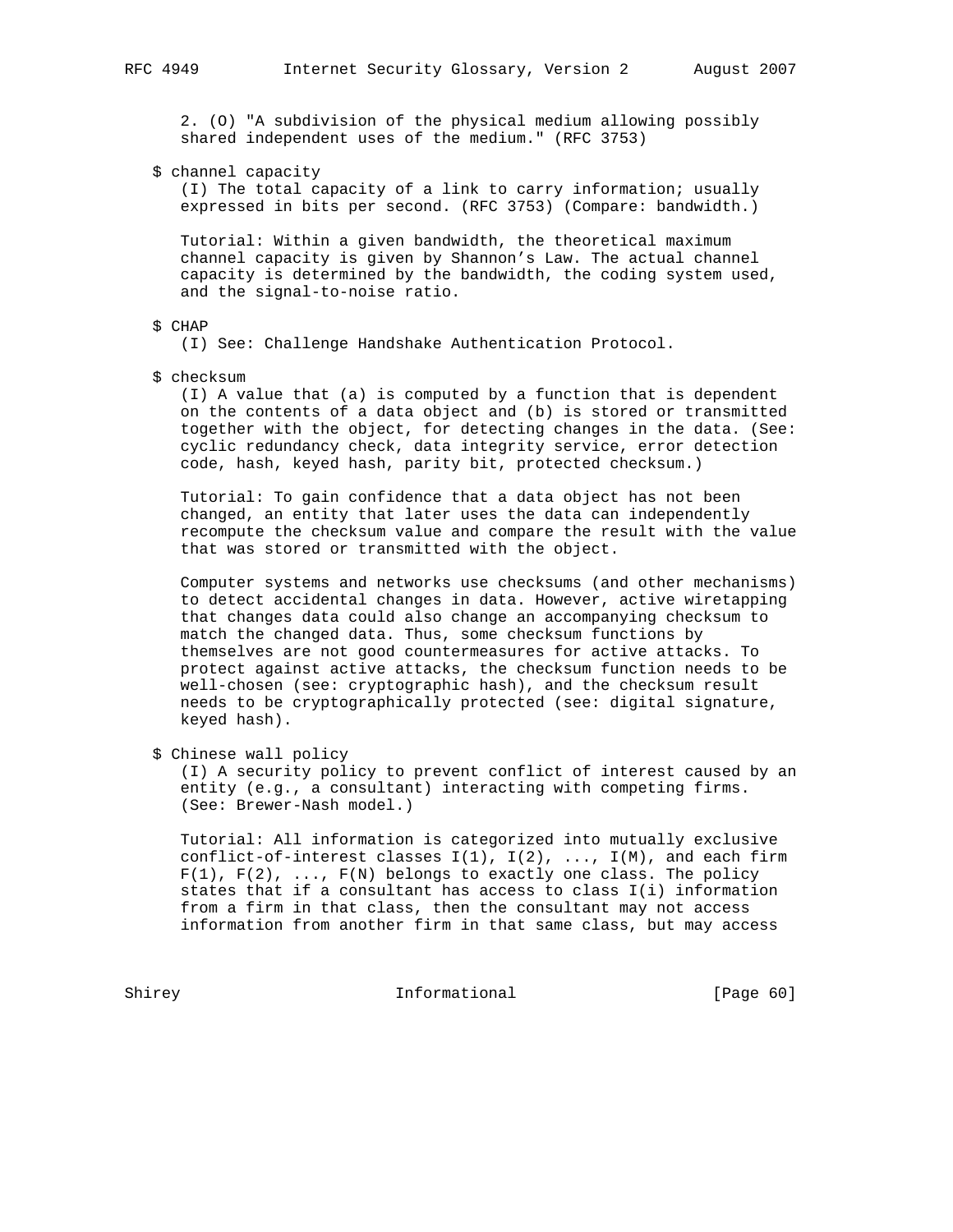information from another firm that is in a different class. Thus, the policy creates a barrier to communication between firms that are in the same conflict-of-interest class. Brewer and Nash modeled enforcement of this policy [BN89], including dealing with policy violations that could occur because two or more consultants work for the same firm.

\$ chosen-ciphertext attack

 (I) A cryptanalysis technique in which the analyst tries to determine the key from knowledge of plain text that corresponds to cipher text selected (i.e., dictated) by the analyst.

\$ chosen-plaintext attack

 (I) A cryptanalysis technique in which the analyst tries to determine the key from knowledge of cipher text that corresponds to plain text selected (i.e., dictated) by the analyst.

\$ CIAC

(O) See: Computer Incident Advisory Capability.

- \$ CIK
	- (N) See: cryptographic ignition key.
- \$ cipher (I) A cryptographic algorithm for encryption and decryption.
- \$ cipher block chaining (CBC)

 (N) A block cipher mode that enhances ECB mode by chaining together blocks of cipher text it produces. [FP081] (See: block cipher, [R1829], [R2405], [R2451], [SP38A].)

 Tutorial: This mode operates by combining (exclusive OR-ing) the algorithm's ciphertext output block with the next plaintext block to form the next input block for the algorithm.

\$ cipher feedback (CFB)

 (N) A block cipher mode that enhances ECB mode by chaining together the blocks of cipher text it produces and operating on plaintext segments of variable length less than or equal to the block length. [FP081] (See: block cipher, [SP38A].)

 Tutorial: This mode operates by using the previously generated ciphertext segment as the algorithm's input (i.e., by "feeding back" the cipher text) to generate an output block, and then combining (exclusive OR-ing) that output block with the next plaintext segment (block length or less) to form the next ciphertext segment.

Shirey **Informational** [Page 61]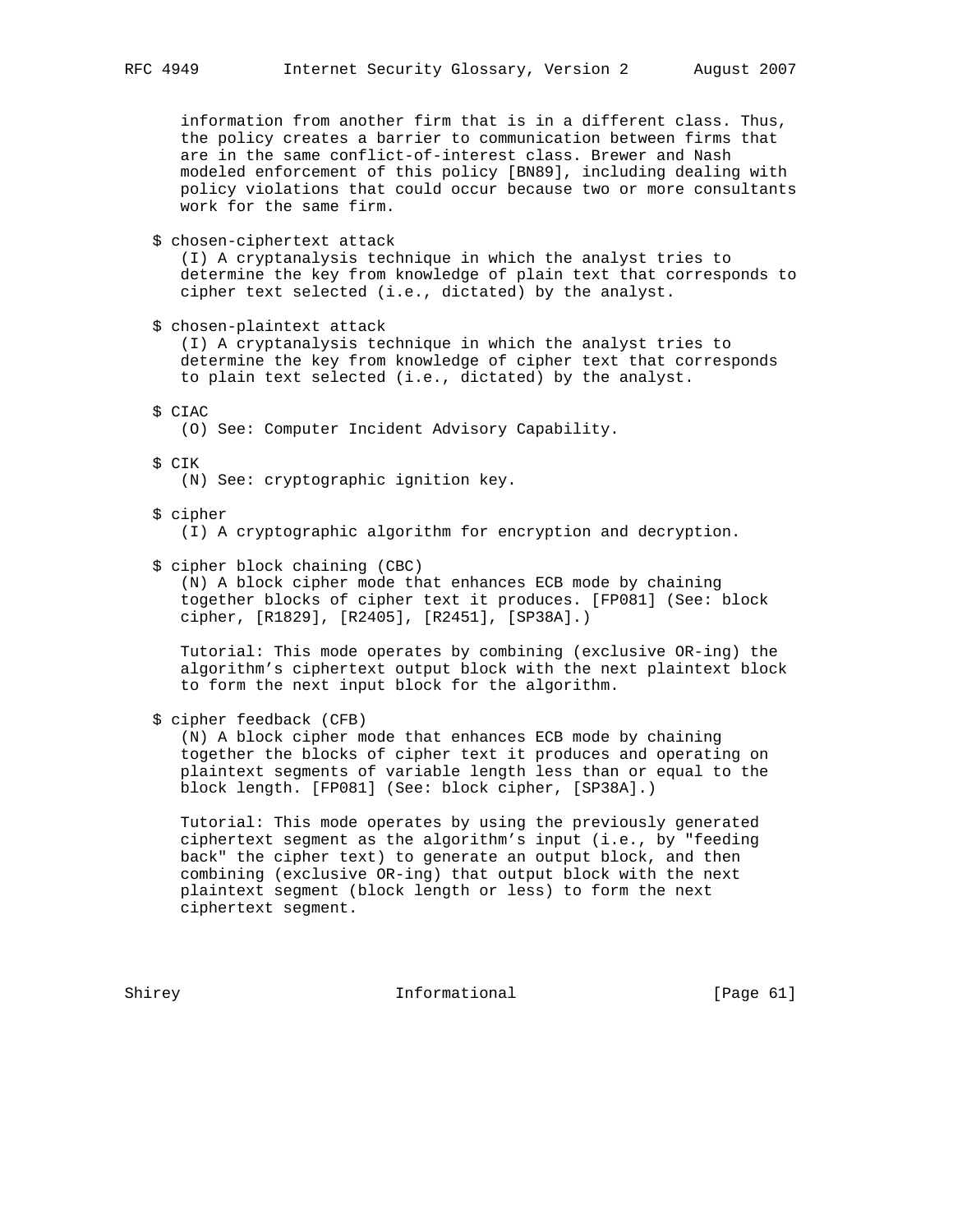\$ cipher text 1. (I) /noun/ Data that has been transformed by encryption so that its semantic information content (i.e., its meaning) is no longer intelligible or directly available. (See: ciphertext. Compare: clear text, plain text.) 2. (O) "Data produced through the use of encipherment. The semantic content of the resulting data is not available." [I7498-2] \$ ciphertext 1. (O) /noun/ Synonym for "cipher text" [I7498-2]. 2. (I) /adjective/ Referring to cipher text. Usage: Commonly used instead of "cipher-text". (Compare: cleartext, plaintext.) \$ ciphertext auto-key (CTAK) (D) "Cryptographic logic that uses previous cipher text to generate a key stream." [C4009, A1523] (See: KAK.) Deprecated Term: IDOCs SHOULD NOT use this term; it is neither well-known nor precisely defined. Instead, use terms associated with modes that are defined in standards, such as CBC, CFB, and OFB. \$ ciphertext-only attack (I) A cryptanalysis technique in which the analyst tries to determine the key solely from knowledge of intercepted cipher text (although the analyst may also know other clues, such as the cryptographic algorithm, the language in which the plain text was written, the subject matter of the plain text, and some probable plaintext words.) \$ ciphony (O) The process of encrypting audio information. \$ CIPSO (I) See: Common IP Security Option. \$ CKL (I) See: compromised key list. \$ Clark-Wilson model (N) A security model [Clark] to maintain data integrity in the commercial world. (Compare: Bell-LaPadula model.)

Shirey **Informational** [Page 62]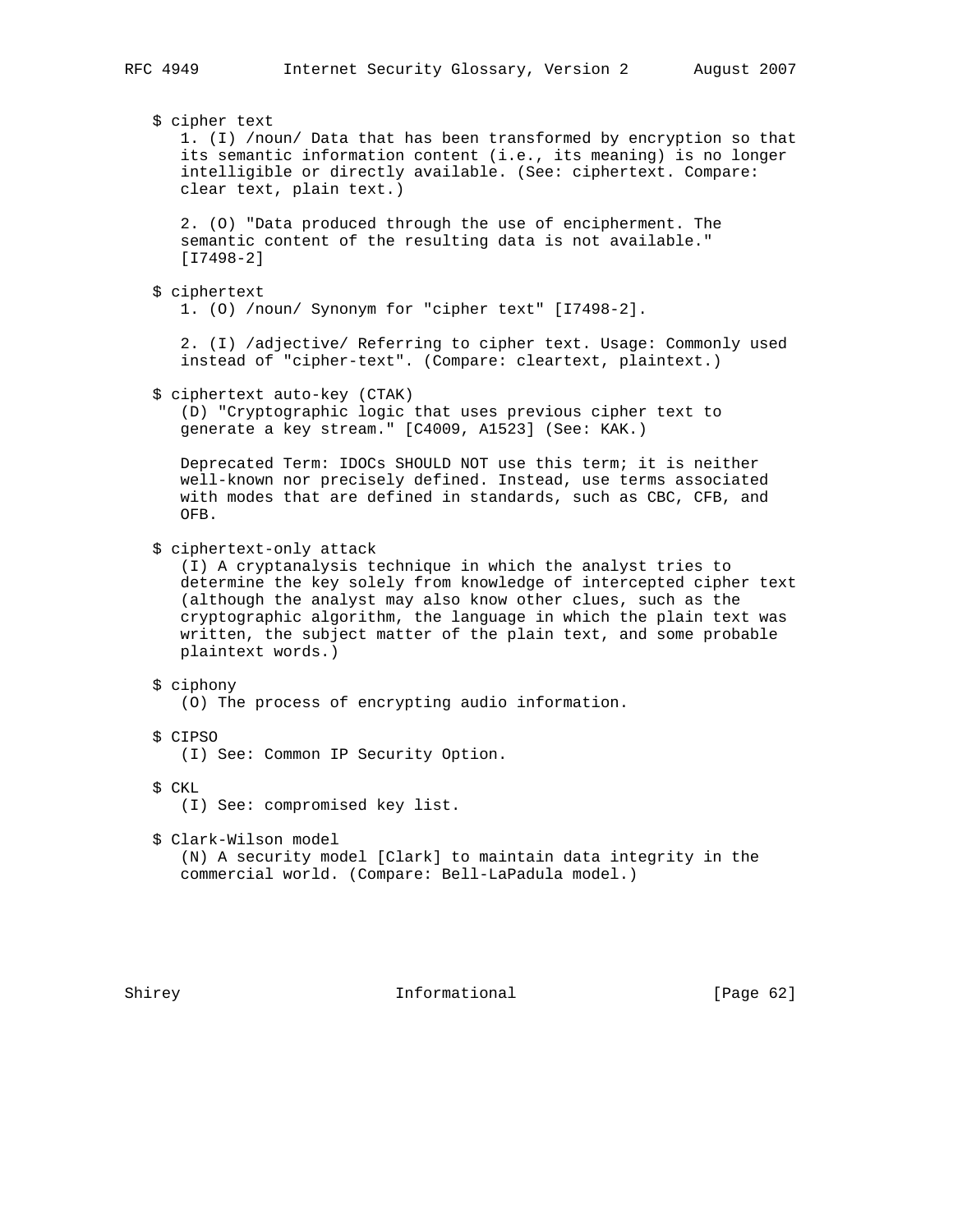\$ class 2, 3, 4, 5

 (O) /U.S. DoD/ Assurance levels for PKIs, and for X.509 public-key certificates issued by a PKI. [DoD7] (See: "first law" under "Courtney's laws".)

- "Class 2": Intended for applications handling unclassified, low-value data in minimally or moderately protected environments.
- "Class 3": Intended for applications handling unclassified, medium-value data in moderately protected environments, or handling unclassified or high-value data in highly protected environments, and for discretionary access control of classified data in highly protected environments.
- "Class 4": Intended for applications handling unclassified, high-value data in minimally protected environments.
- "Class 5": Intended for applications handling classified data in minimally protected environments, and for authentication of material that would affect the security of classified systems.

The environments are defined as follows:

- "Highly protected environment": Networks that are protected either with encryption devices approved by NSA for protection of classified data or via physical isolation, and that are certified for processing system-high classified data, where exposure of unencrypted data is limited to U.S. citizens holding appropriate security clearances.
- "Moderately protected environment":
	- -- Physically isolated unclassified, unencrypted networks in which access is restricted based on legitimate need.
	- -- Networks protected by NSA-approved, type 1 encryption, accessible by U.S.-authorized foreign nationals.
- "Minimally protected environments": Unencrypted networks connected to either the Internet or NIPRNET, either directly or via a firewall.
- \$ Class A1, B3, B2, B1, C2, or C1 computer system (O) /TCSEC/ See: Tutorial under "Trusted Computer System Evaluation Criteria".

\$ classification

 1. (I) A grouping of classified information to which a hierarchical, restrictive security label is applied to increase protection of the data from unauthorized disclosure. (See: aggregation, classified, data confidentiality service. Compare: category, compartment.)

 2. (I) An authorized process by which information is determined to be classified and assigned to a security level. (Compare: declassification.)

Shirey **Informational** [Page 63]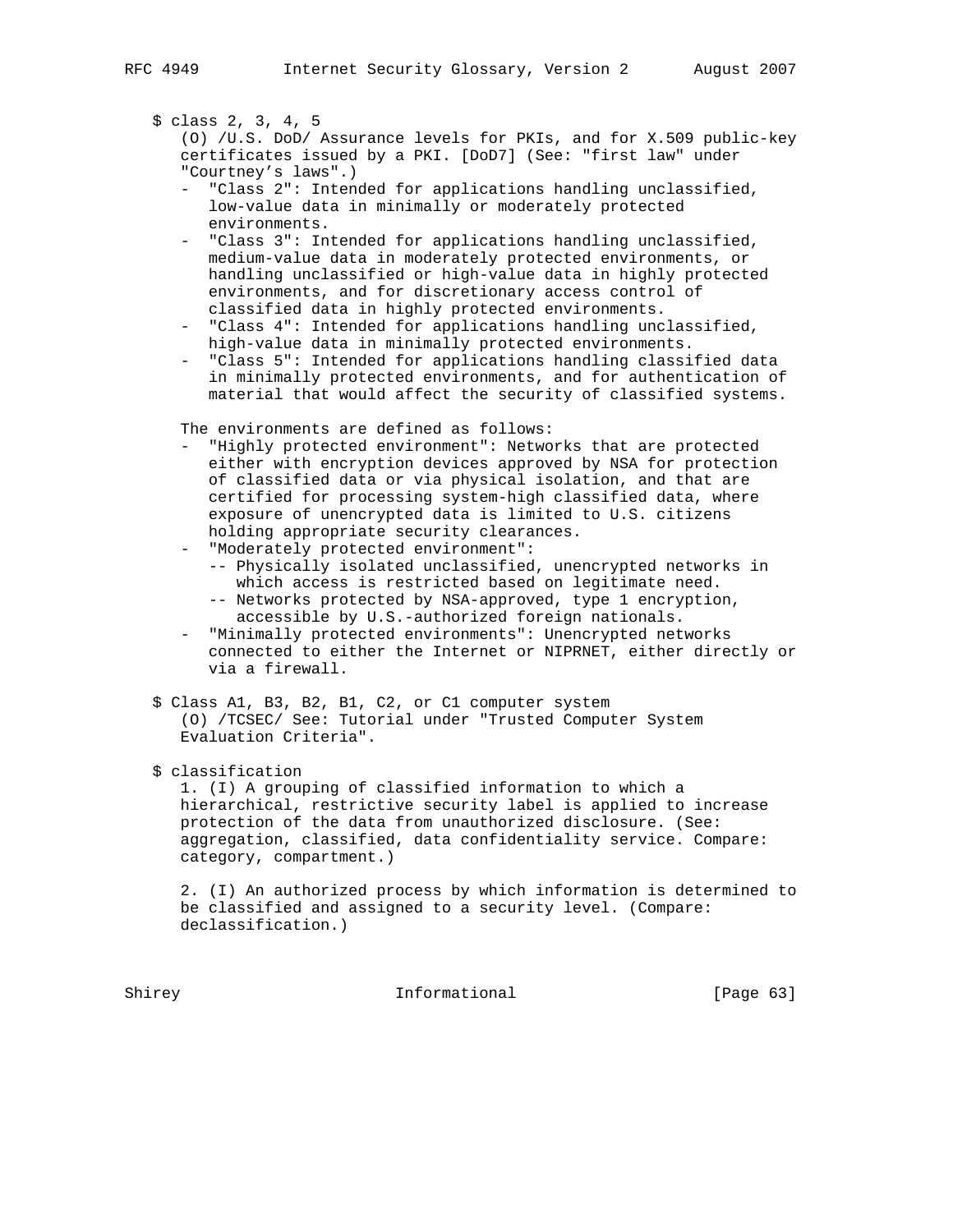Usage: Usually understood to involve data confidentiality, but IDOCs SHOULD make this clear when data also is sensitive in other ways and SHOULD use other terms for those other sensitivity concepts. (See: sensitive information, data integrity.)

\$ classification label

 (I) A security label that tells the degree of harm that will result from unauthorized disclosure of the labeled data, and may also tell what countermeasures are required to be applied to protect the data from unauthorized disclosure. Example: IPSO. (See: classified, data confidentiality service. Compare: integrity label.)

 Usage: Usually understood to involve data confidentiality, but IDOCs SHOULD make this clear when data also is sensitive in other ways and SHOULD use other terms for those other sensitivity concepts. (See: sensitive information, data integrity.)

# \$ classification level

 (I) A hierarchical level of protection (against unauthorized disclosure) that is required to be applied to certain classified data. (See: classified. Compare: security level.)

 Usage: Usually understood to involve data confidentiality, but IDOCs SHOULD make this clear when data also is sensitive in other ways and SHOULD use other terms for those other sensitivity concepts. (See: sensitive information, data integrity.)

# \$ classified

 1. (I) Refers to information (stored or conveyed, in any form) that is formally required by a security policy to receive data confidentiality service and to be marked with a security label (which, in some cases, might be implicit) to indicate its protected status. (See: classify, collateral information, SAP, security level. Compare: unclassified.)

 Usage: Usually understood to involve data confidentiality, but IDOCs SHOULD make this clear when data also is sensitive in other ways and SHOULD use other terms for those other sensitivity concepts. (See: sensitive information, data integrity.)

 Mainly used by national governments, especially by the military, but the underlying concept also applies outside of governments.

 2. (O) /U.S. Government/ "Information that has been determined pursuant to Executive Order 12958 or any predecessor Order, or by the Atomic Energy Act of 1954, as amended, to require protection

Shirey **Informational** [Page 64]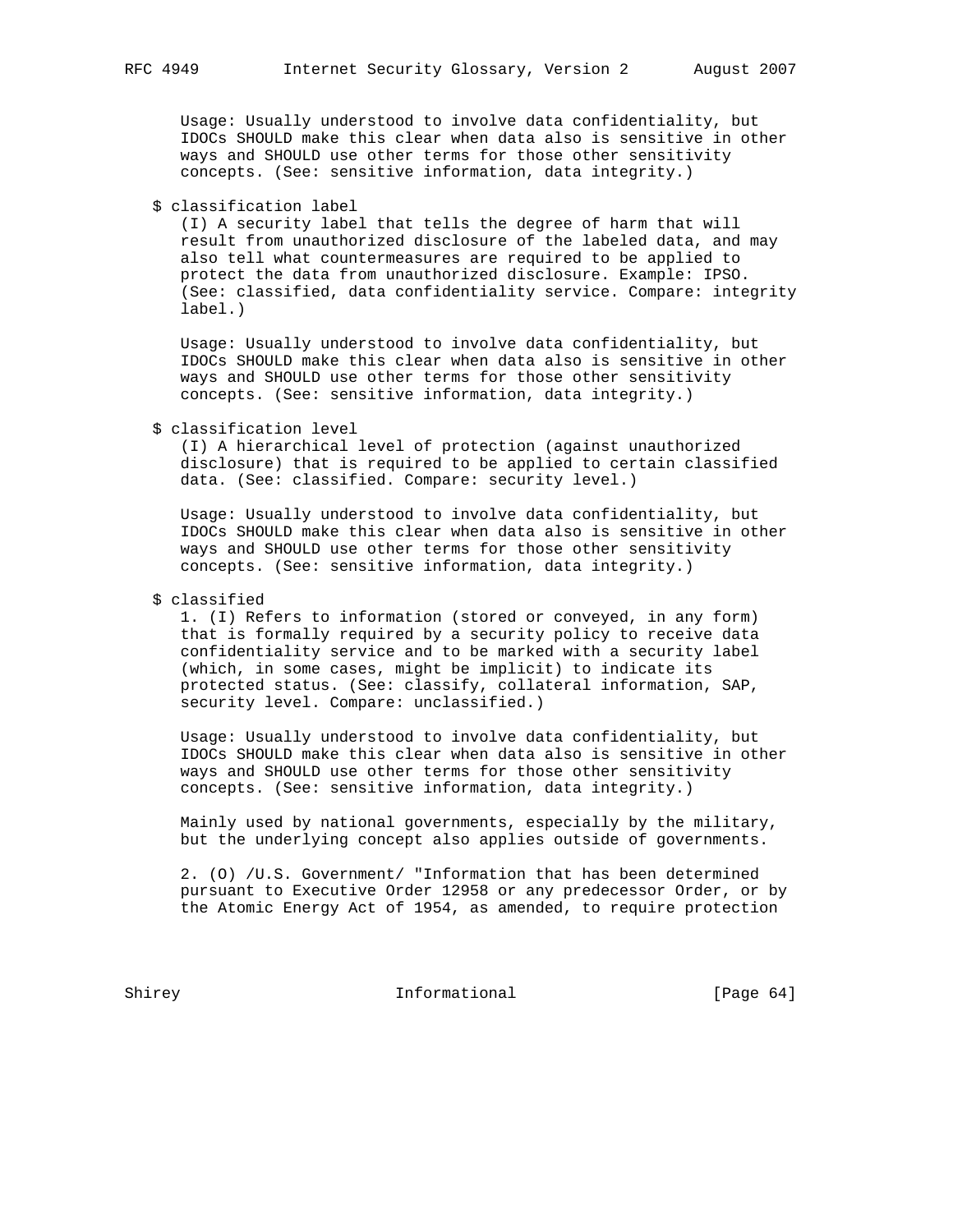against unauthorized disclosure and is marked to indicate its classified status." [C4009]

\$ classify

 (I) To officially designate an information item or type of information as being classified and assigned to a specific security level. (See: classified, declassify, security level.)

\$ clean system

 (I) A computer system in which the operating system and application system software and files have been freshly installed from trusted software distribution media. (Compare: secure state.)

\$ clear

(D) /verb/ Synonym for "erase". [C4009]

 Deprecated Definition: IDOCs SHOULD NOT use the term with this definition; that could be confused with "clear text" in which information is directly recoverable.

\$ clear text

 1. (I) /noun/ Data in which the semantic information content (i.e., the meaning) is intelligible or is directly available, i.e., not encrypted. (See: cleartext, in the clear. Compare: cipher text, plain text.)

 2. (O) /noun/ "Intelligible data, the semantic content of which is available." [I7498-2]

3. (D) /noun/ Synonym for "plain text".

 Deprecated Definition: IDOCs SHOULD NOT use this term as a synonym for "plain text", because the plain text that is input to an encryption operation may itself be cipher text that was output from a previous encryption operation. (See: superencryption.)

\$ clearance

See: security clearance.

\$ clearance level

 (I) The security level of information to which a security clearance authorizes a person to have access.

 \$ cleartext 1. (O) /noun/ Synonym for "clear text" [I7498-2].

 2. (I) /adjective/ Referring to clear text. Usage: Commonly used instead of "clear-text". (Compare: ciphertext, plaintext.)

Shirey **Informational** [Page 65]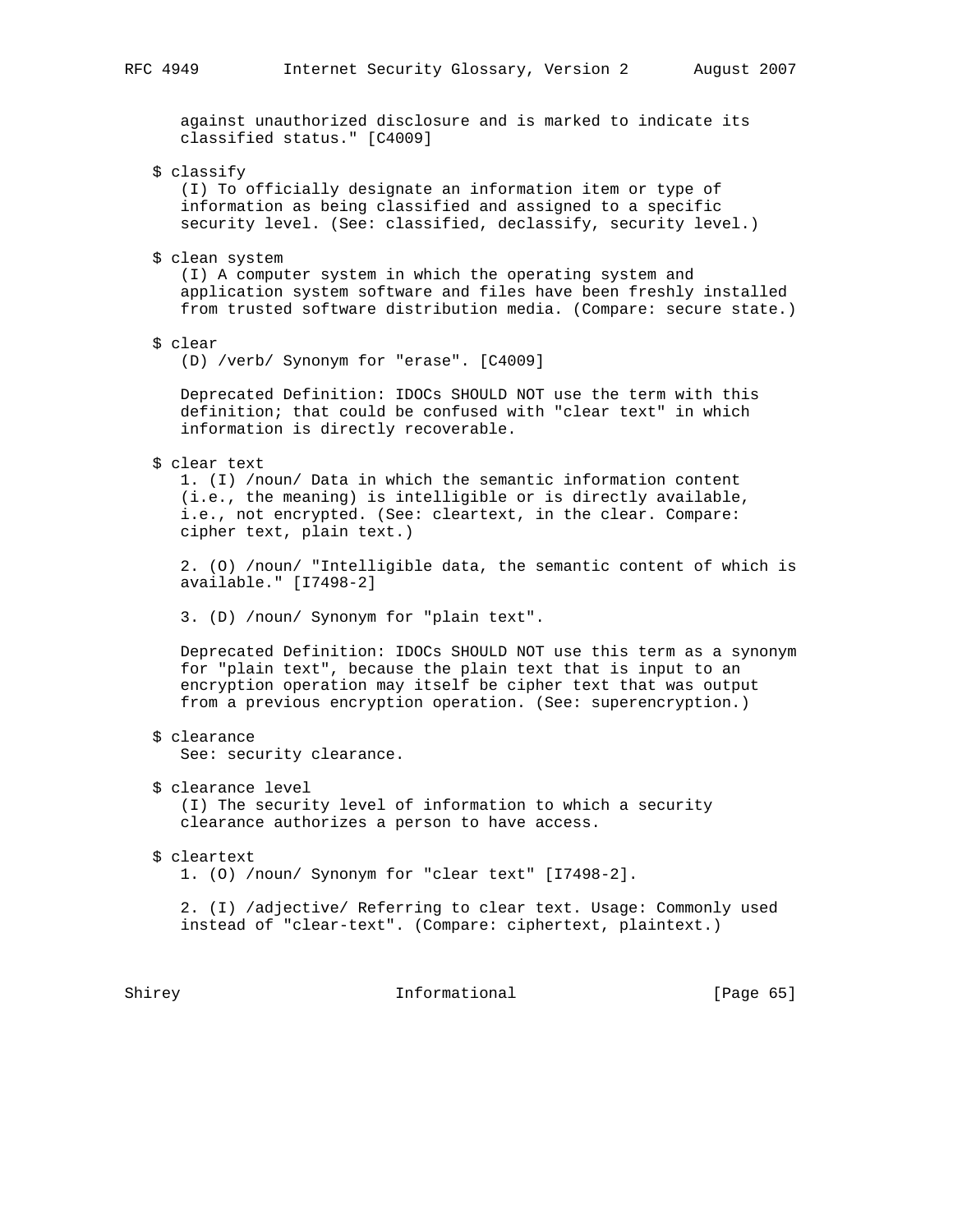3. (D) /adjective/ Synonym for "plaintext".

 Deprecated Definition: IDOCs SHOULD NOT use this term as a synonym for "plaintext", because the plaintext data that is input to an encryption operation may itself be ciphertext data that was output from a previous encryption operation. (See: superencryption.)

### \$ CLEF

(N) See: commercially licensed evaluation facility.

### \$ client

 (I) A system entity that requests and uses a service provided by another system entity, called a "server". (See: server.)

 Tutorial: Usually, it is understood that the client and server are automated components of the system, and the client makes the request on behalf of a human user. In some cases, the server may itself be a client of some other server.

#### \$ client-server system

 (I) A distributed system in which one or more entities, called clients, request a specific service from one or more other entities, called servers, that provide the service to the clients.

 Example: The Word Wide Web, in which component servers provide information that is requested by component clients called "browsers".

# \$ CLIPPER

 (N) An integrated microcircuit (in MYK-7x series manufactured by Mykotronx, Inc.) that implements SKIPJACK, has a non-deterministic random number generator, and supports key escrow. (See: Escrowed Encryption Standard. Compare: CLIPPER.)

 Tutorial: The chip was mainly intended for protecting telecommunications over the public switched network. The key escrow scheme for the chip involves a SKIPJACK key that is common to all chips and that protects the unique serial number of the chip, and a second SKIPJACK key unique to the chip that protects all data encrypted by the chip. The second key is escrowed as split key components held by NIST and the U.S. Treasury Department.

\$ closed security environment

 (O) /U.S. DoD/ A system environment that meets both of the following conditions: (a) Application developers (including maintainers) have sufficient clearances and authorizations to provide an acceptable presumption that they have not introduced

Shirey **Informational** [Page 66]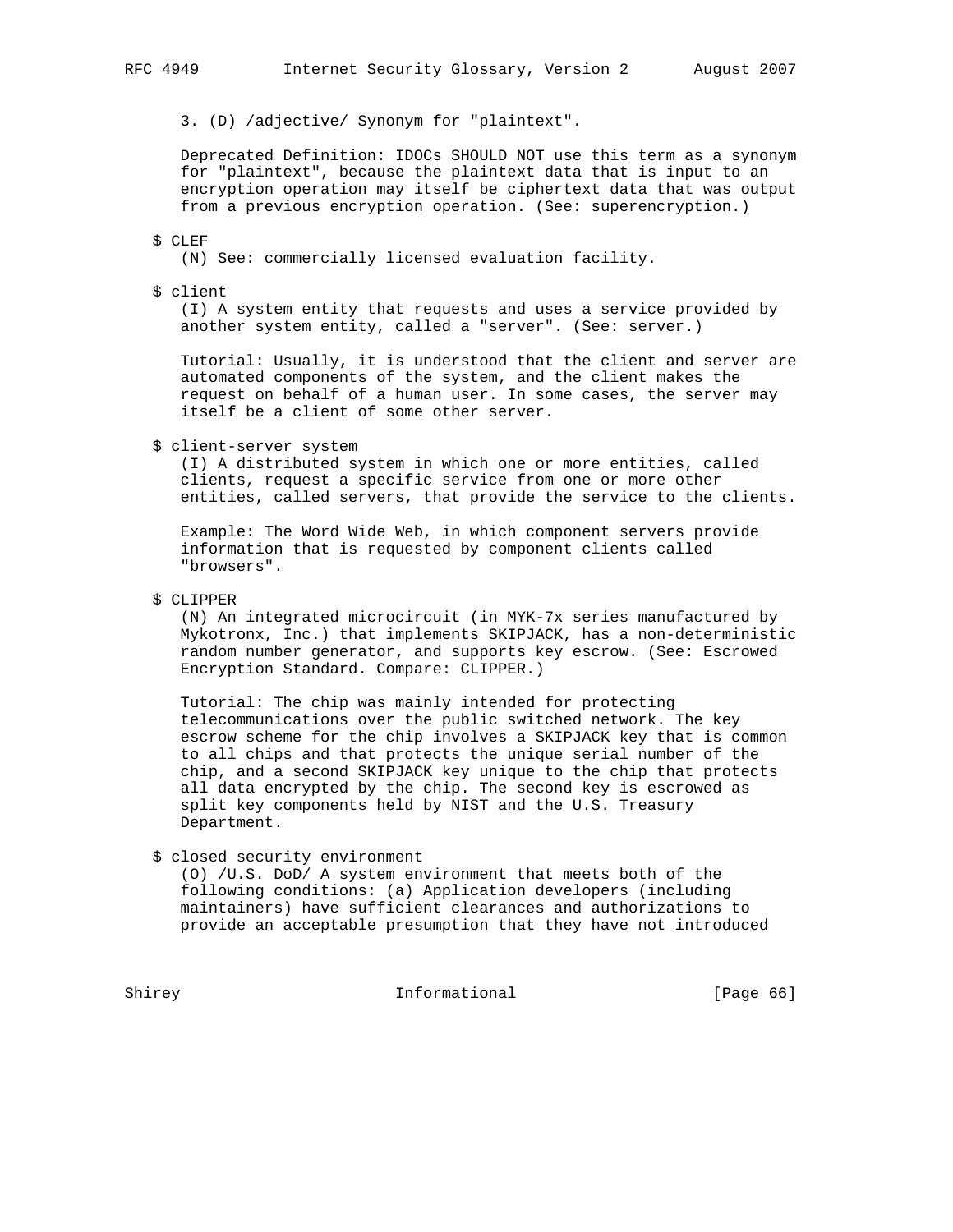malicious logic. (b) Configuration control provides sufficient assurance that system applications and the equipment they run on are protected against the introduction of malicious logic prior to and during the operation of applications. [NCS04] (See: "first law" under "Courtney's laws". Compare: open security environment.)

## \$ CMA

(D) See: certificate management authority.

#### \$ CMAC

 (N) A message authentication code [SP38B] that is based on a symmetric block cipher. (See: block cipher.)

Derivation: Cipher-based MAC. (Compare: HMAC.)

 Tutorial: Because CMAC is based on approved, symmetric-key block ciphers, such as AES, CMAC can be considered a mode of operation for those block ciphers. (See: mode of operation.)

#### \$ CMCS

(O) See: COMSEC Material Control System.

### \$ CMM

(N) See: Capability Maturity Model.

\$ CMS

(I) See: Cryptographic Message Syntax.

\$ code

 1. (I) A system of symbols used to represent information, which might originally have some other representation. Examples: ASCII, BER, country code, Morse code. (See: encode, object code, source code.)

 Deprecated Abbreviation: To avoid confusion with definition 1, IDOCs SHOULD NOT use "code" as an abbreviation of "country code", "cyclic redundancy code", "Data Authentication Code", "error detection code", or "Message Authentication Code". To avoid misunderstanding, use the fully qualified term in these other cases, at least at the point of first usage.

 2. (I) /cryptography/ An encryption algorithm based on substitution; i.e., a system for providing data confidentiality by using arbitrary groups (called "code groups") of letters, numbers, or symbols to represent units of plain text of varying length. (See: codebook, cryptography.)

Shirey **Informational** [Page 67]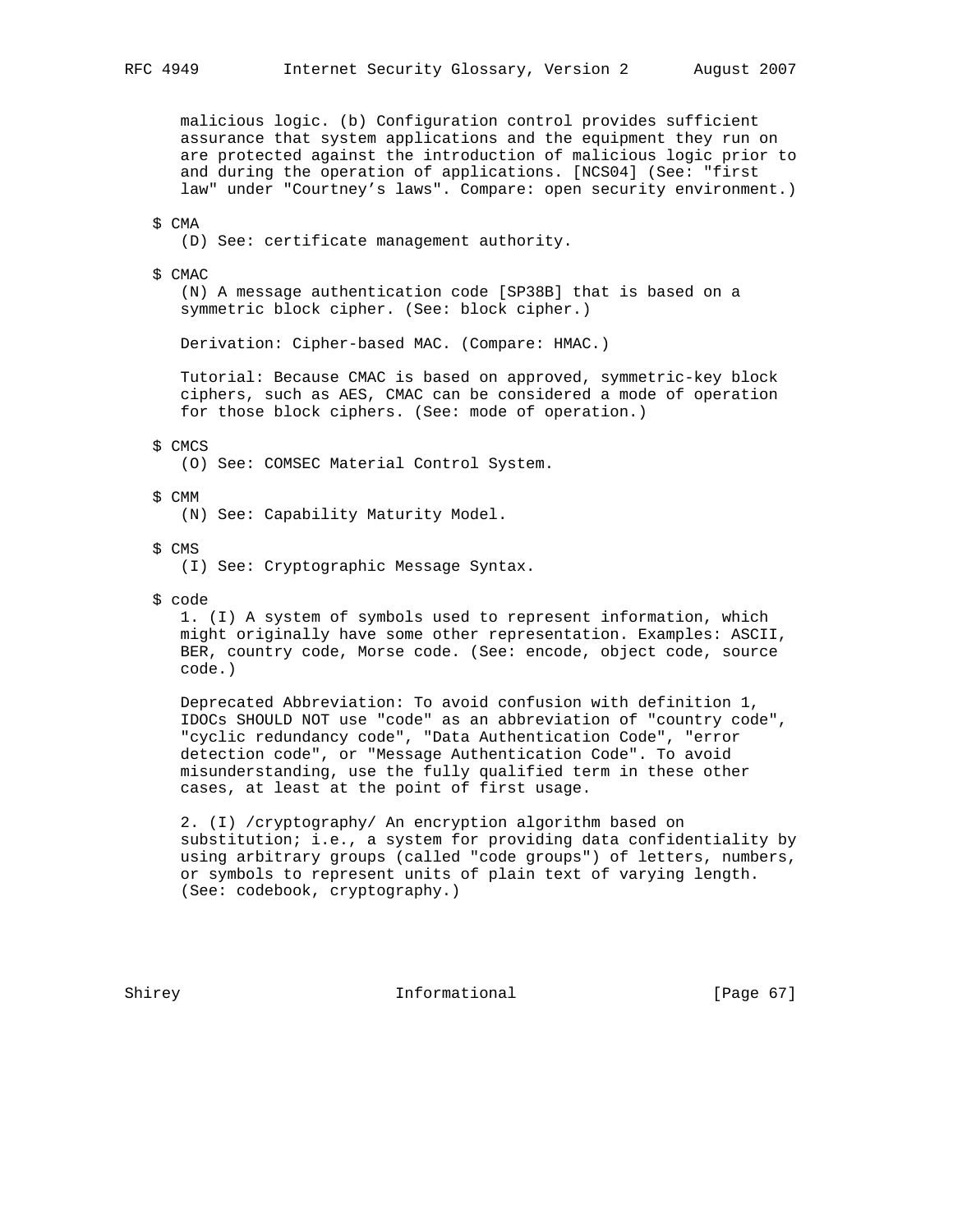Deprecated Usage: To avoid confusion with definition 1, IDOCs SHOULD NOT use "code" as a synonym for any of the following terms: (a) "cipher", "hash", or other words that mean "a cryptographic algorithm"; (b) "cipher text"; or (c) "encrypt", "hash", or other words that refer to applying a cryptographic algorithm.

 3. (I) An algorithm based on substitution, but used to shorten messages rather than to conceal their content.

 4. (I) /computer programming/ To write computer software. (See: object code, source code.)

 Deprecated Abbreviation: To avoid confusion with definition 1, IDOCs SHOULD NOT use "code" as an abbreviation of "object code" or "source code". To avoid misunderstanding, use the fully qualified term in these other cases, at least at the point of first usage.

\$ code book

 1. (I) Document containing a systematically arranged list of plaintext units and their ciphertext equivalents. [C4009]

 2. (I) An encryption algorithm that uses a word substitution technique. [C4009] (See: code, ECB.)

\$ code signing

 (I) A security mechanism that uses a digital signature to provide data integrity and data origin authentication for software that is being distributed for use. (See: mobile code, trusted distribution.)

 Tutorial: In some cases, the signature on a software module may imply some assertion that the signer makes about the software. For example, a signature may imply that the software has been designed, developed, or tested according to some criterion.

\$ code word

 (O) /U.S. Government/ A single word that is used as a security label (usually applied to classified information) but which itself has a classified meaning. (See: classified, /U.S. Government/ security label.)

\$ COI

(I) See: community of interest.

\$ cold start

 (N) /cryptographic module/ A procedure for initially keying cryptographic equipment. [C4009]

Shirey **Informational** [Page 68]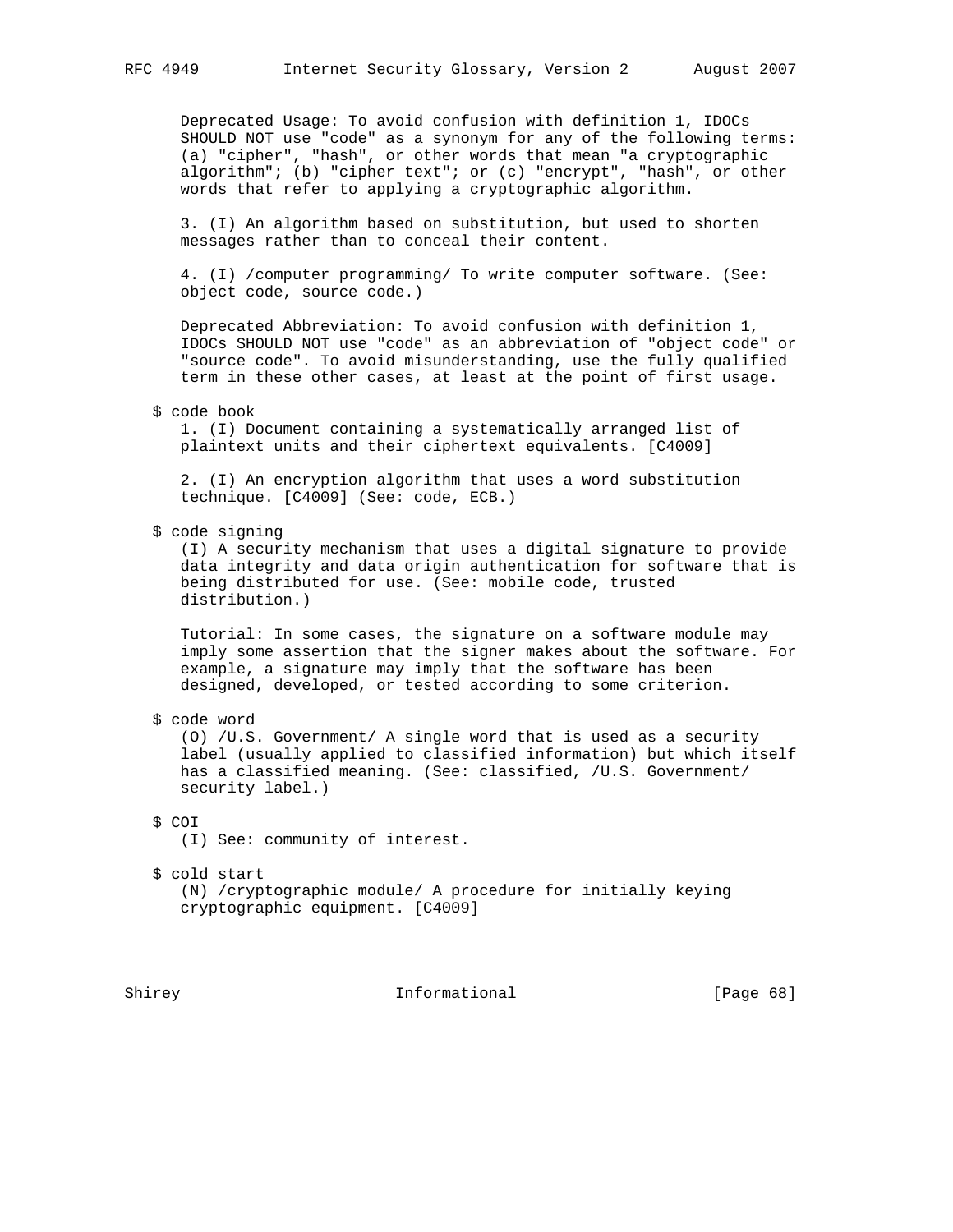\$ collateral information (O) /U.S. Government/ Information that is classified but is not required to be protected by an SAP. (See: /U.S. Government/ classified.)

 \$ color change (I) In a system being operated in periods-processing mode, the act of purging all information from one processing period and then changing over to the next processing period. (See: BLACK, RED.)

- \$ Commercial COMSEC Evaluation Program (CCEP) (O) "Relationship between NSA and industry in which NSA provides the COMSEC expertise (i.e., standards, algorithms, evaluations, and guidance) and industry provides design, development, and production capabilities to produce a type 1 or type 2 product." [C4009]
- \$ commercially licensed evaluation facility (CLEF) (N) An organization that has official approval to evaluate the security of products and systems under the Common Criteria, ITSEC, or some other standard. (Compare: KLIF.)
- \$ Committee on National Security Systems (CNSS) (O) /U.S. Government/ A Government, interagency, standing committee of the President's Critical Infrastructure Protection Board. The CNSS is chaired by the Secretary of Defense and provides a forum for the discussion of policy issues, sets national policy, and promulgates direction, operational procedures, and guidance for the security of national security systems. The Secretary of Defense and the Director of Central Intelligence are responsible for developing and overseeing the implementation of Government-wide policies, principles, standards, and guidelines for the security of systems that handle national security information.
- \$ Common Criteria for Information Technology Security (N) A standard for evaluating information technology (IT) products and systems. It states requirements for security functions and for assurance measures. [CCIB] (See: CLEF, EAL, packages, protection profile, security target, TOE. Compare: CMM.)

 Tutorial: Canada, France, Germany, the Netherlands, the United Kingdom, and the United States (NIST and NSA) began developing this standard in 1993, based on the European ITSEC, the Canadian Trusted Computer Product Evaluation Criteria (CTCPEC), and the U.S. "Federal Criteria for Information Technology Security" and its precursor, the TCSEC. Work was done in cooperation with ISO/IEC Joint Technical Committee 1 (Information Technology),

Shirey Informational [Page 69]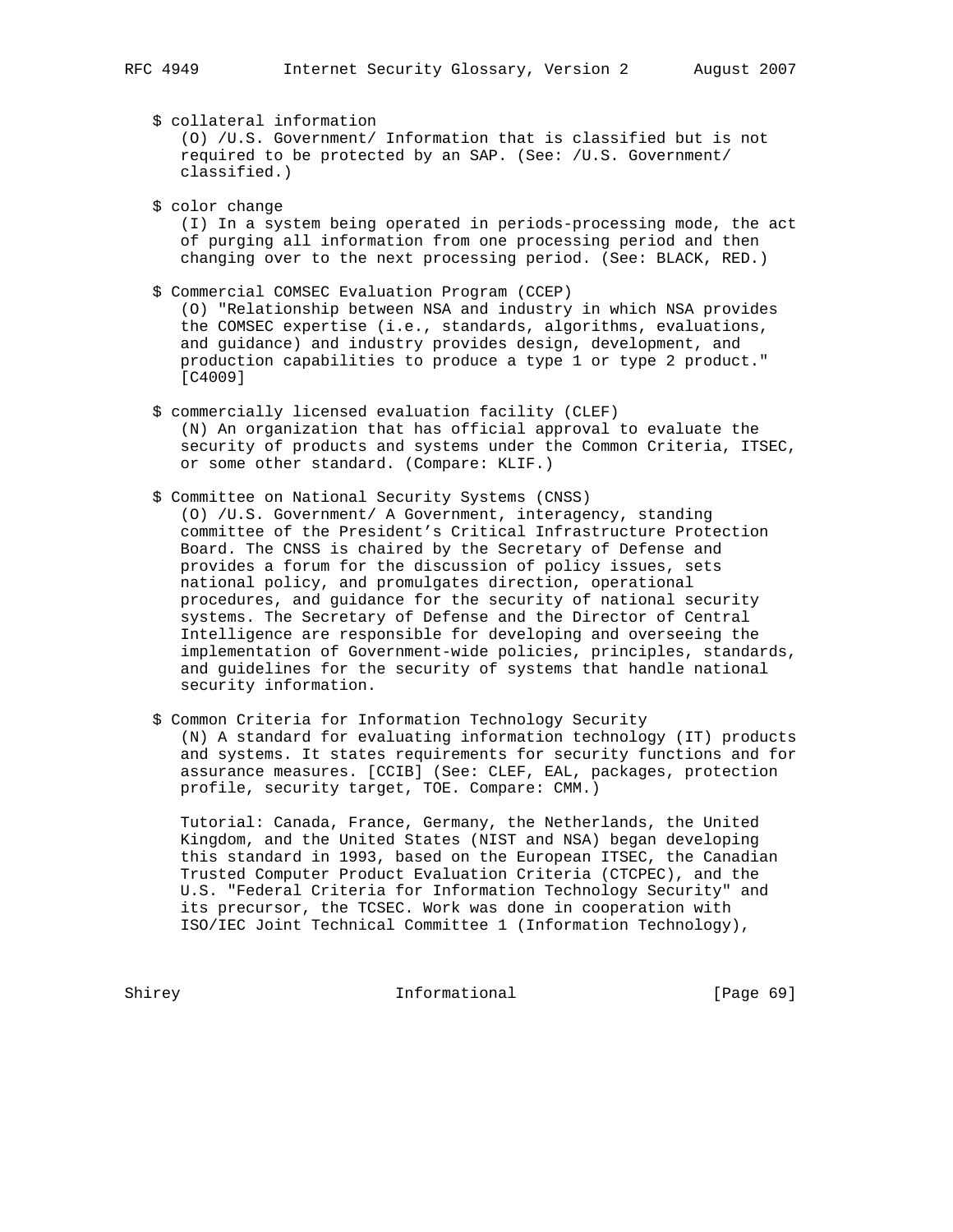Subcommittee 27 (Security Techniques), Working Group 3 (Security Criteria). Version 2.0 of the Criteria has been issued as ISO's International Standard 15408. The U.S. Government intends this standard to supersede both the TCSEC and FIPS PUB 140. (See: NIAP.)

 The standard addresses data confidentiality, data integrity, and availability and may apply to other aspects of security. It focuses on threats to information arising from human activities, malicious or otherwise, but may apply to non-human threats. It applies to security measures implemented in hardware, firmware, or software. It does not apply to (a) administrative security not related directly to technical security, (b) technical physical aspects of security such as electromagnetic emanation control, (c) evaluation methodology or administrative and legal framework under which the criteria may be applied, (d) procedures for use of evaluation results, or (e) assessment of inherent qualities of cryptographic algorithms.

 Part 1, Introduction and General Model, defines general concepts and principles of IT security evaluation; presents a general model of evaluation; and defines constructs for expressing IT security objectives, for selecting and defining IT security requirements, and for writing high-level specifications for products and systems.

 Part 2, Security Functional Requirements, contains a catalog of well-defined and well-understood functional requirement statements that are intended to be used as a standard way of expressing the security requirements for IT products and systems.

 Part 3, Security Assurance Requirements, contains a catalog of assurance components for use as a standard way of expressing such requirements for IT products and systems, and defines evaluation criteria for protection profiles and security targets.

- \$ Common IP Security Option (CIPSO) (I) See: secondary definition under "IPSO".
- \$ common name

 (N) A character string that (a) may be a part of the X.500 DN of a Directory object ("commonName" attribute), (b) is a (possibly ambiguous) name by which the object is commonly known in some limited scope (such as an organization), and (c) conforms to the naming conventions of the country or culture with which it is associated. [X520] (See: "subject" and "issuer" under "X.509 public-key certificate".)

Shirey **Informational** [Page 70]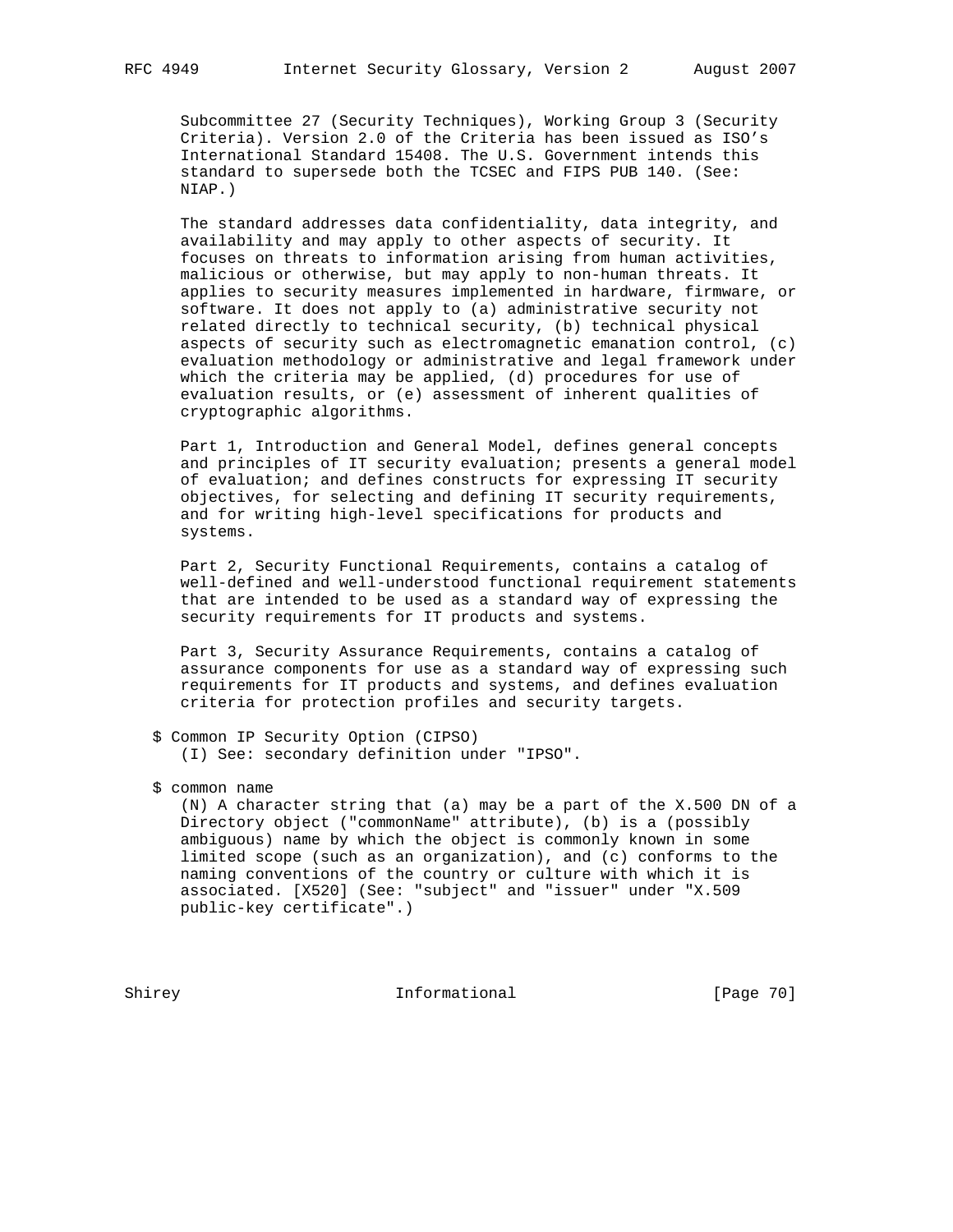Examples: "Dr. Albert Einstein", "The United Nations", and "12-th Floor Laser Printer".

\$ communications cover

 (N) "Concealing or altering of characteristic communications patterns to hide information that could be of value to an adversary." [C4009] (See: operations security, traffic-flow confidentiality, TRANSEC.)

\$ communication security (COMSEC)

 (I) Measures that implement and assure security services in a communication system, particularly those that provide data confidentiality and data integrity and that authenticate communicating entities.

 Usage: COMSEC is usually understood to include (a) cryptography and its related algorithms and key management methods and processes, devices that implement those algorithms and processes, and the lifecycle management of the devices and keying material. Also, COMSEC is sometimes more broadly understood as further including (b) traffic-flow confidentiality, (c) TRANSEC, and (d) steganography [Kahn]. (See: cryptology, signal security.)

\$ community of interest (COI)

 1. (I) A set of entities that operate under a common security policy. (Compare: domain.)

 2. (I) A set of entities that exchange information collaboratively for some purpose.

\$ community risk

 (N) Probability that a particular vulnerability will be exploited within an interacting population and adversely affect some members of that population. [C4009] (See: Morris worm, risk.)

\$ community string

 (I) A community name in the form of an octet string that serves as a cleartext password in SNMP version 1 (RFC 1157) and version 2 (RFC 1901). (See: password, Simple Network Management Protocol.)

 Tutorial: The SNMPv1 and SNMPv2 protocols have been declared "historic" and have been replaced by the more secure SNMPv3 standard (RFCs 3410-3418), which does not use cleartext passwords.

Shirey **Informational** [Page 71]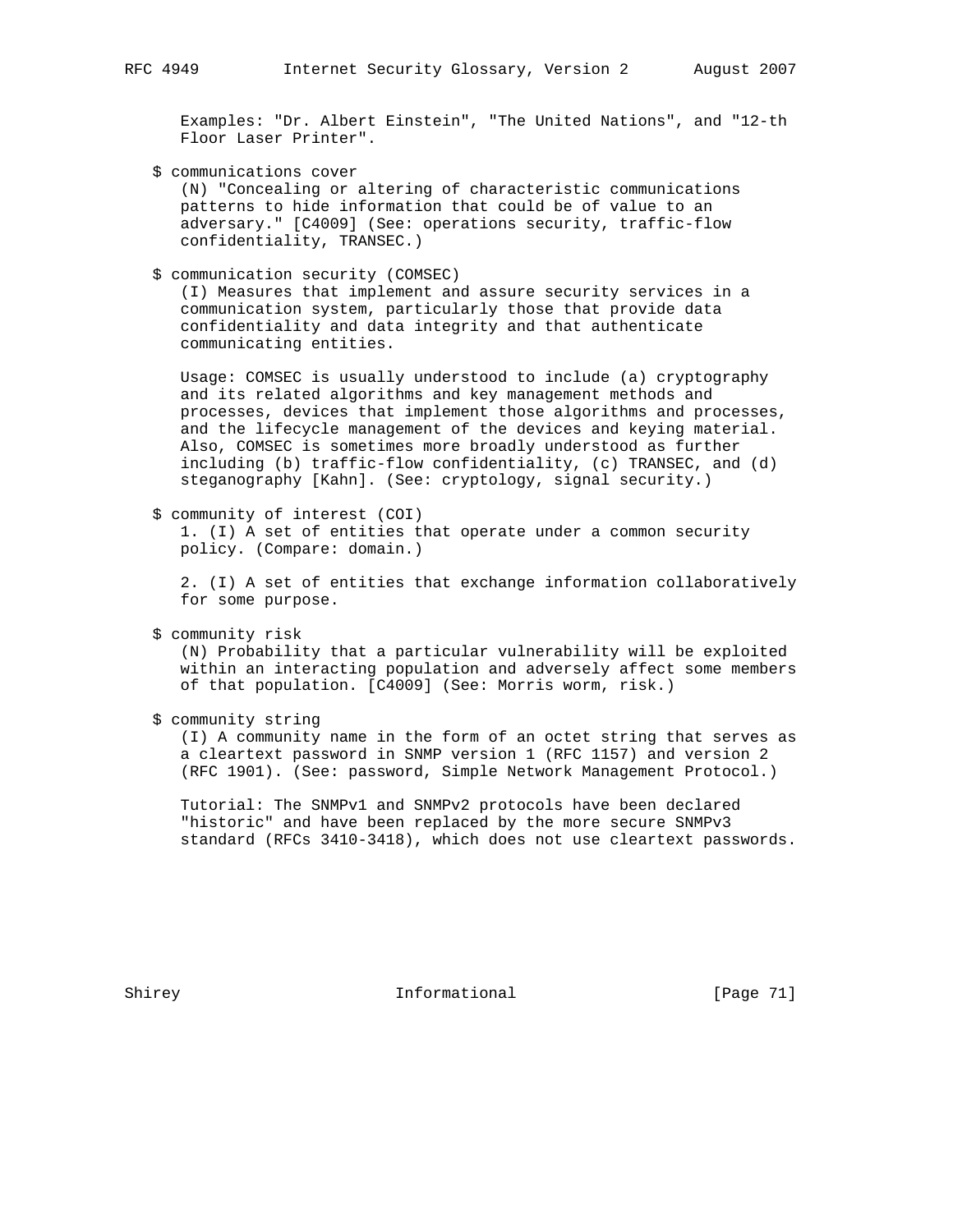# \$ compartment

 1. (I) A grouping of sensitive information items that require special access controls beyond those normally provided for the basic classification level of the information. (See: compartmented security mode. Compare: category, classification.)

 Usage: The term is usually understood to include the special handling procedures to be used for the information.

2. (I) Synonym for "category".

 Deprecated Usage: This Glossary defines "category" with a slightly narrower meaning than "compartment". That is, a security label is assigned to a category because the data owner needs to handle the data as a compartment. However, a compartment could receive special protection in a system without being assigned a category label.

### \$ compartmented security mode

 (N) A mode of system operation wherein all users having access to the system have the necessary security clearance for the single, hierarchical classification level of all data handled by the system, but some users do not have the clearance for a non hierarchical category of some data handled by the system. (See: category, /system operation/ under "mode", protection level, security clearance.)

 Usage: Usually abbreviated as "compartmented mode". This term was defined in U.S. Government policy on system accreditation. In this mode, a system may handle (a) a single hierarchical classification level and (b) multiple non-hierarchical categories within that level.

\$ Compartments field

 (I) A 16-bit field (the "C field") that specifies compartment values in the security option (option type 130) of version 4 IP's datagram header format. The valid field values are assigned by the U.S. Government, as specified in RFC 791.

 Deprecated Abbreviation: IDOCs SHOULD NOT use the abbreviation "C field"; the abbreviation is potentially ambiguous. Instead, use "Compartments field".

```
 $ component
```
See: system component.

Shirey **Informational** [Page 72]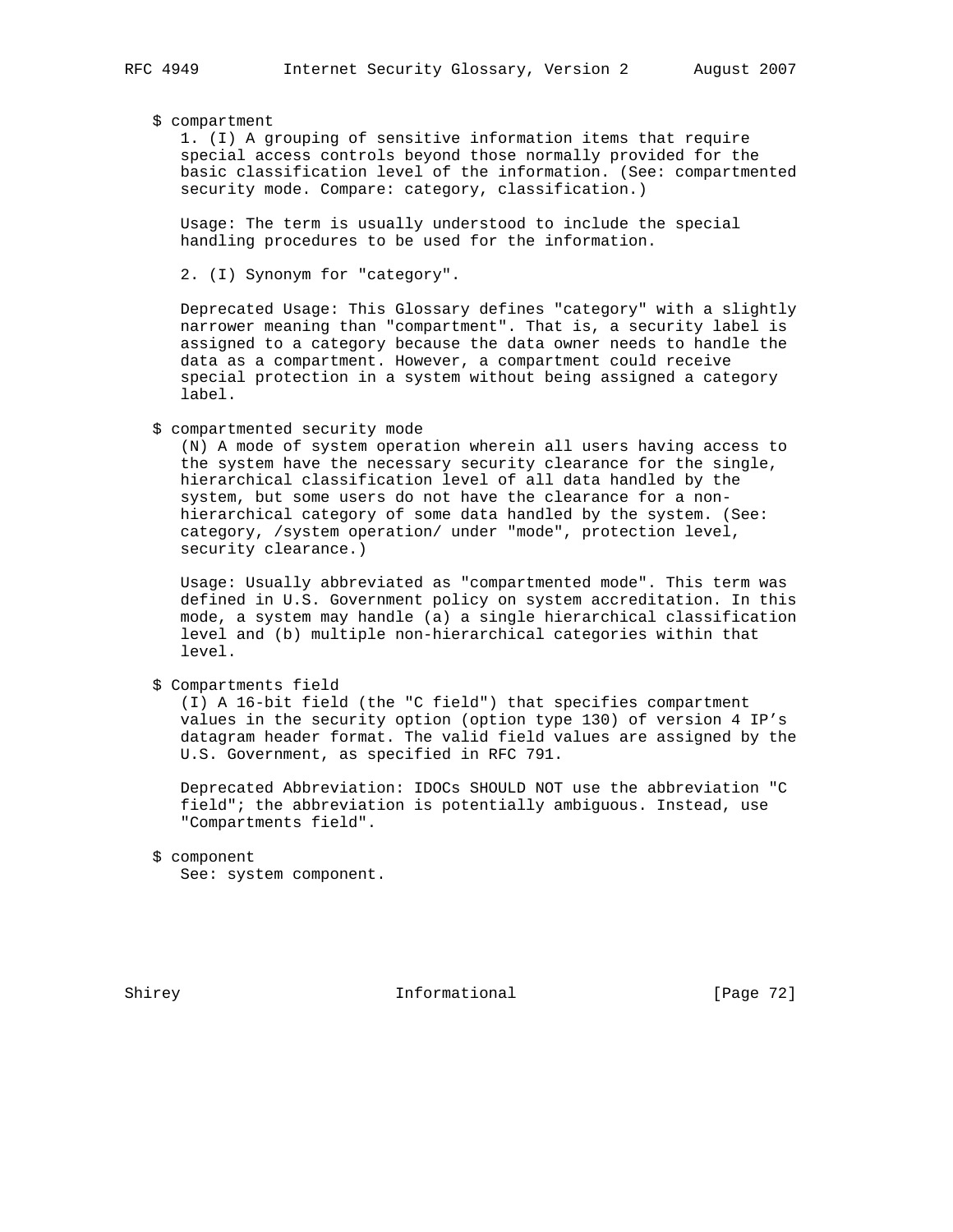\$ compression

 (I) A process that encodes information in a way that minimizes the number of resulting code symbols and thus reduces storage space or transmission time.

 Tutorial: A data compression algorithm may be "lossless", i.e., retain all information that was encoded in the data, so that decompression can recover all the information; or an algorithm may be "lossy". Text usually needs to be compressed losslessly, but images are often compressed with lossy schemes.

 Not all schemes that encode information losslessly for machine processing are efficient in terms of minimizing the number of output bits. For example, ASCII encoding is lossless, but ASCII data can often be losslessly reencoded in fewer bits with other schemes. These more efficient schemes take advantage of some sort of inherent imbalance, redundancy, or repetition in the data, such as by replacing a character string in which all characters are the same by a shorter string consisting of only the single character and a character count.

 Lossless compression schemes cannot effectively reduce the number of bits in cipher text produced by a strong encryption algorithm, because the cipher text is essentially a pseudorandom bit string that does not contain patterns susceptible to reencoding. Therefore, protocols that offer both encryption and compression services (e.g., SSL) need to perform the compression operation before the encryption operation.

- \$ compromise See: data compromise, security compromise.
- \$ compromise recovery (I) The process of regaining a secure state for a system after detecting that the system has experienced a security compromise.
- \$ compromised key list (CKL) (N) /MISSI/ A list that identifies keys for which unauthorized disclosure or alteration may have occurred. (See: compromise.)

 Tutorial: A CKL is issued by a CA, like a CRL is issued. But a CKL lists only KMIDs, not subjects that hold the keys, and not certificates in which the keys are bound.

 \$ COMPUSEC (I) See: computer security.

Shirey **Informational** [Page 73]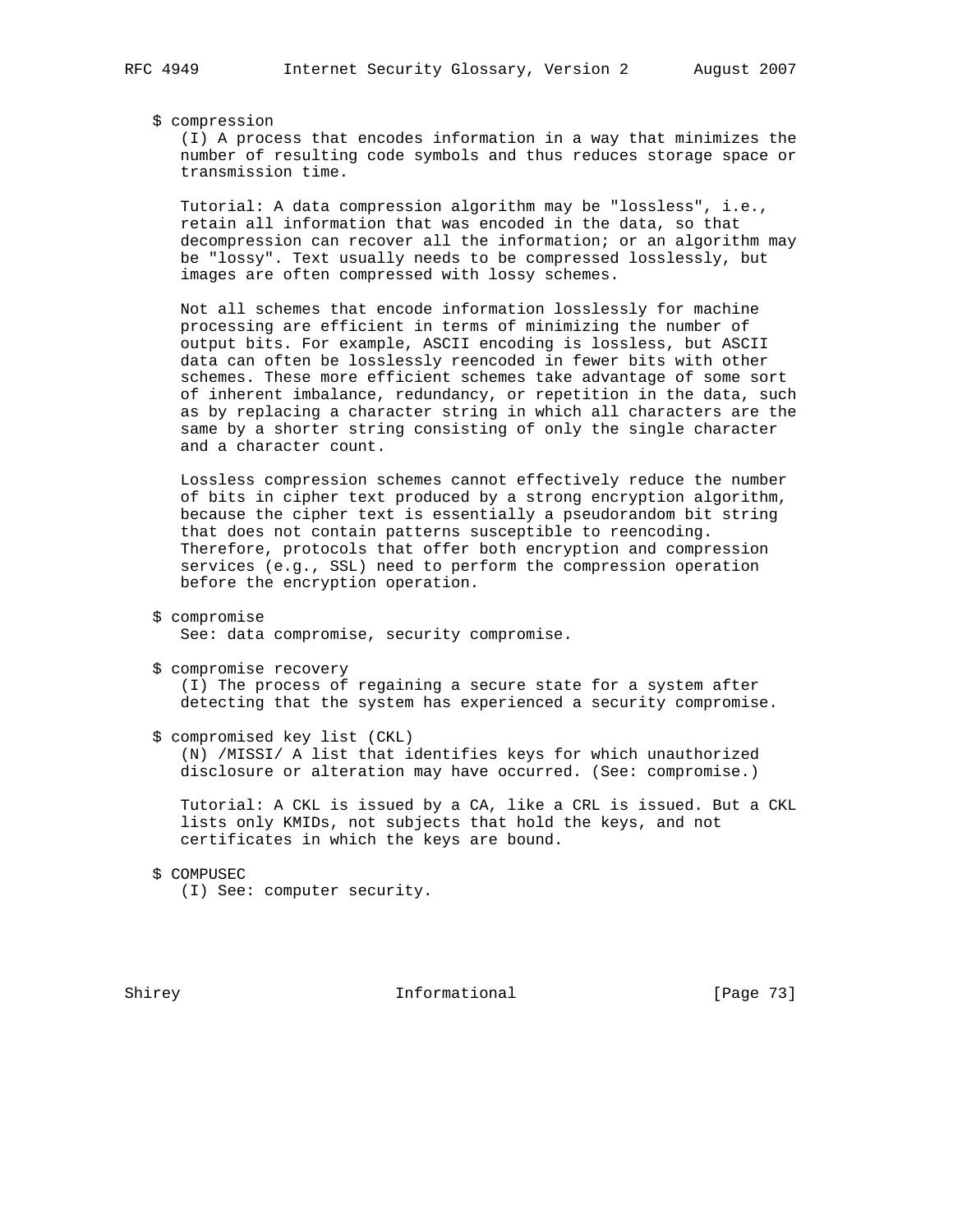\$ computer emergency response team (CERT)

 (I) An organization that studies computer and network INFOSEC in order to provide incident response services to victims of attacks, publish alerts concerning vulnerabilities and threats, and offer other information to help improve computer and network security. (See: CSIRT, security incident.)

 Examples: CERT Coordination Center at Carnegie Mellon University (sometimes called "the" CERT); CIAC.

- \$ Computer Incident Advisory Capability (CIAC) (O) The centralized CSIRT of the U.S. Department of Energy; a member of FIRST.
- \$ computer network

 (I) A collection of host computers together with the subnetwork or internetwork through which they can exchange data.

 Usage: This definition is intended to cover systems of all sizes and types, ranging from the complex Internet to a simple system composed of a personal computer dialing in as a remote terminal of another computer.

\$ computer platform

 (I) A combination of computer hardware and an operating system (which may consist of software, firmware, or both) for that hardware. (Compare: computer system.)

\$ computer security (COMPUSEC)

 1. (I) Measures to implement and assure security services in a computer system, particularly those that assure access control service.

 Usage: Usually refers to internal controls (functions, features, and technical characteristics) that are implemented in software (especially in operating systems); sometimes refers to internal controls implemented in hardware; rarely used to refer to external controls.

 2. (O) "The protection afforded to an automated information system in order to attain the applicable objectives of preserving the integrity, availability and confidentiality of information system resources (includes hardware, software, firmware, information/data, and telecommunications)." [SP12]

Shirey **Informational** [Page 74]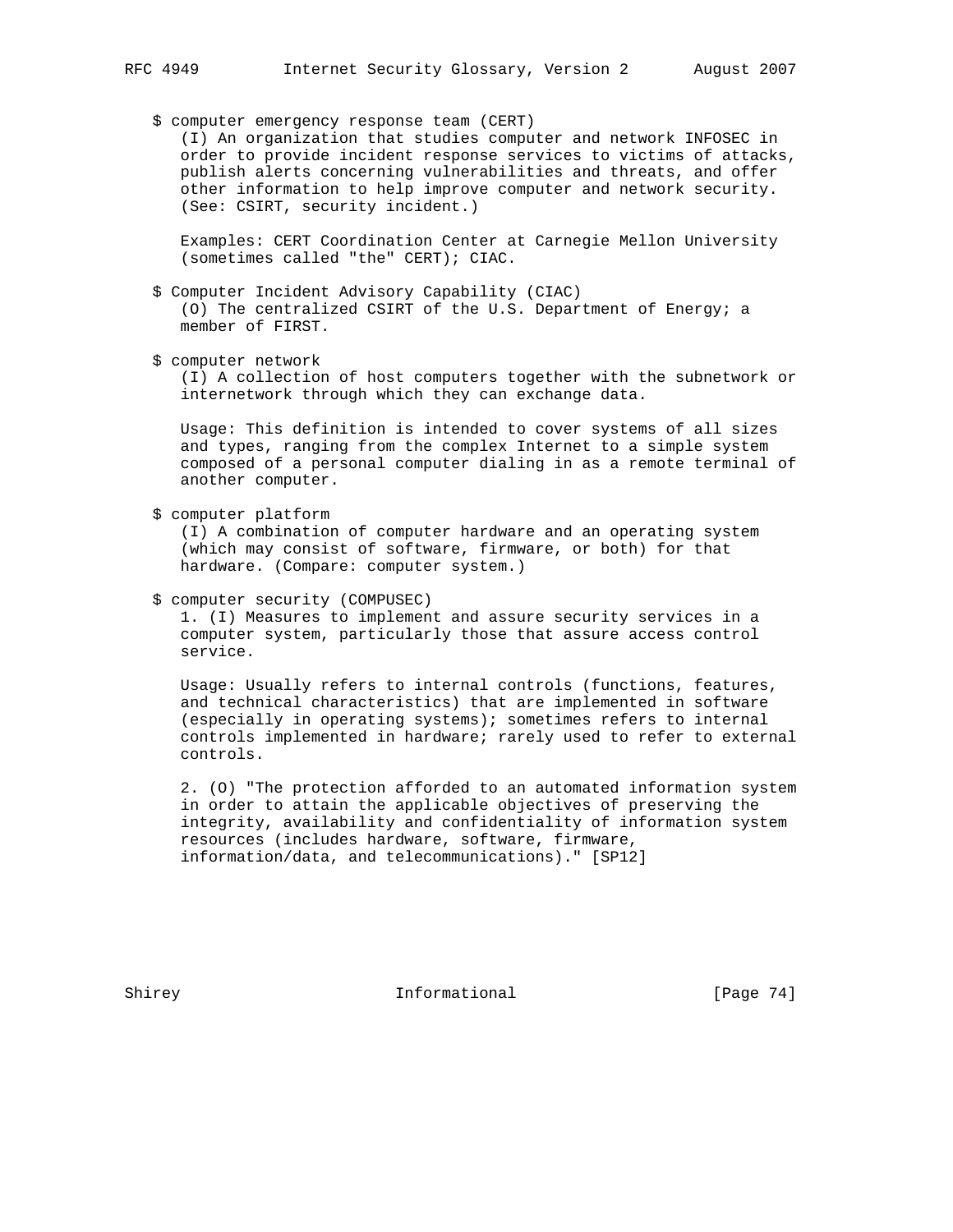\$ computer security incident response team (CSIRT) (I) An organization "that coordinates and supports the response to security incidents that involve sites within a defined constituency." [R2350] (See: CERT, FIRST, security incident.)

 Tutorial: To be considered a CSIRT, an organization must do as follows: (a) Provide a (secure) channel for receiving reports about suspected security incidents. (b) Provide assistance to members of its constituency in handling the incidents. (c) Disseminate incident-related information to its constituency and other involved parties.

\$ computer security object

 (I) The definition or representation of a resource, tool, or mechanism used to maintain a condition of security in computerized environments. Includes many items referred to in standards that are either selected or defined by separate user communities. [CSOR] (See: object identifier, Computer Security Objects Register.)

\$ Computer Security Objects Register (CSOR)

 (N) A service operated by NIST is establishing a catalog for computer security objects to provide stable object definitions identified by unique names. The use of this register will enable the unambiguous specification of security parameters and algorithms to be used in secure data exchanges. (See: object identifier.)

 Tutorial: The CSOR follows registration guidelines established by the international standards community and ANSI. Those guidelines establish minimum responsibilities for registration authorities and assign the top branches of an international registration hierarchy. Under that international registration hierarchy, the CSOR is responsible for the allocation of unique identifiers under the branch: {joint-iso-ccitt(2) country(16) us(840) organization $(1)$  gov $(101)$  csor $(3)$ .

\$ computer system

 (I) Synonym for "information system", or a component thereof. (Compare: computer platform.)

\$ Computers At Risk

 (O) The 1991 report [NRC91] of the System Security Study Committee, sponsored by the U.S. National Academy of Sciences and supported by the Defense Advanced Research Projects Agency of the U.S. DoD. It made many recommendations for industry and governments to improve computer security and trustworthiness. Some of the most important recommendations (e.g., establishing an

Shirey **Informational** [Page 75]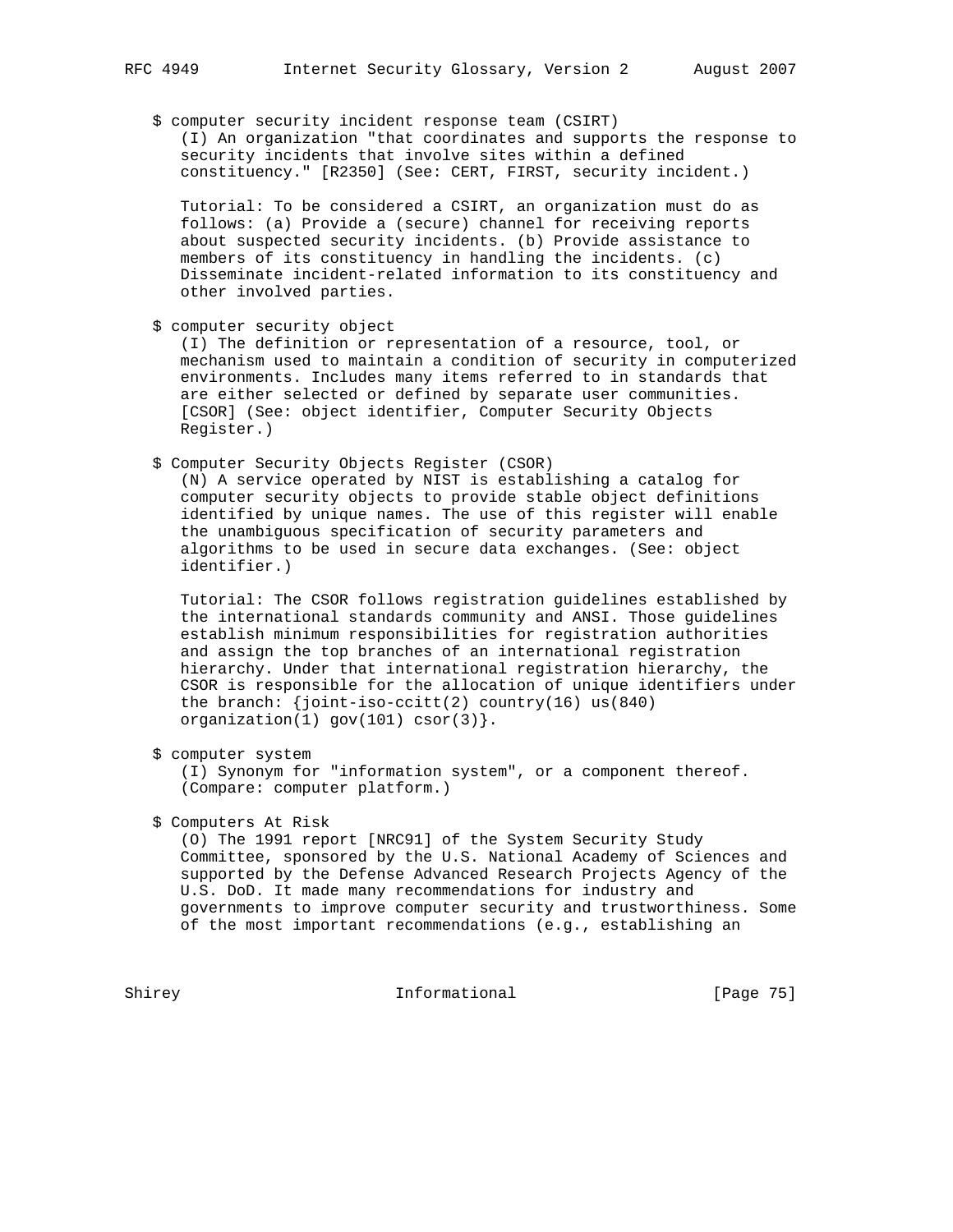Information Security Foundation chartered by the U.S. Government) have not been implemented at all, and others (e.g., codifying Generally Accepted System Security Principles similar to accounting principles) have been implemented but not widely adopted [SP14, SP27].

#### \$ COMSEC

(I) See: communication security.

\$ COMSEC account

 (O) /U.S. Government/ "Administrative entity, identified by an account number, used to maintain accountability, custody, and control of COMSEC material." [C4009] (See: COMSEC custodian.)

\$ COMSEC accounting

 (O) /U.S. Government/ The process of creating, collecting, and maintaining data records that describe the status and custody of designated items of COMSEC material. (See: accounting legend code.)

 Tutorial: Almost any secure information system needs to record a security audit trail, but a system that manages COMSEC material needs to record additional data about the status and custody of COMSEC items.

- COMSEC tracking: The process of automatically collecting, recording, and managing information that describes the status of designated items of COMSEC material at all times during each product's lifecycle.
- COMSEC controlling: The process of supplementing tracking data with custody data, which consists of explicit acknowledgements of system entities that they (a) have received specific COMSEC items and (b) are responsible for preventing exposure of those items.

 For example, a key management system that serves a large customer base needs to record tracking data for the same reasons that a national parcel delivery system does, i.e., to answer the question "Where is that thing now?". If keys are encrypted immediately upon generation and handled only in BLACK form between the point of generation and the point of use, then tracking may be all that is needed. However, in cases where keys are handled at least partly in RED form and are potentially subject to exposure, then tracking needs to be supplemented by controlling.

 Data that is used purely for tracking need be retained only temporarily, until an item's status changes. Data that is used for controlling is retained indefinitely to ensure accountability and support compromise recovery.

Shirey **Informational** [Page 76]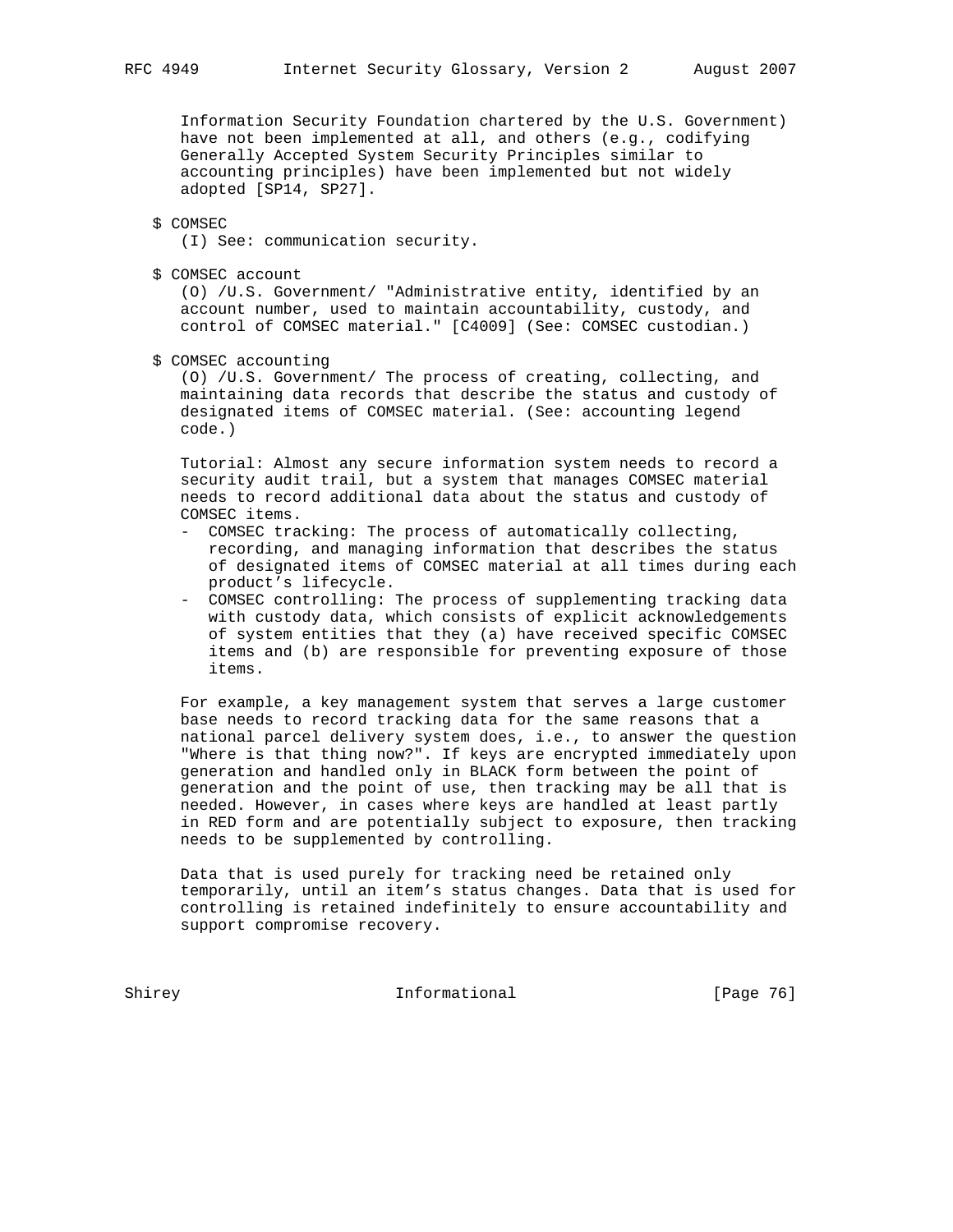\$ COMSEC boundary

 (N) "Definable perimeter encompassing all hardware, firmware, and software components performing critical COMSEC functions, such as key generation and key handling and storage." [C4009] (Compare: cryptographic boundary.)

\$ COMSEC custodian

 (O) /U.S. Government/ "Individual designated by proper authority to be responsible for the receipt, transfer, accounting, safeguarding, and destruction of COMSEC material assigned to a COMSEC account." [C4009]

\$ COMSEC material

 (N) /U.S. Government/ Items designed to secure or authenticate communications or information in general; these items include (but are not limited to) keys; equipment, devices, documents, firmware, and software that embodies or describes cryptographic logic; and other items that perform COMSEC functions. [C4009] (Compare: keying material.)

## \$ COMSEC Material Control System (CMCS)

 (O) /U.S. Government/ "Logistics and accounting system through which COMSEC material marked 'CRYPTO' is distributed, controlled, and safeguarded." [C4009] (See: COMSEC account, COMSEC custodian.)

- \$ confidentiality See: data confidentiality.
- \$ concealment system

 (O) "A method of achieving confidentiality in which sensitive information is hidden by embedding it in irrelevant data." [NCS04] (Compare: steganography.)

```
 $ configuration control
```
 (I) The process of regulating changes to hardware, firmware, software, and documentation throughout the development and operational life of a system. (See: administrative security, harden, trusted distribution.)

 Tutorial: Configuration control helps protect against unauthorized or malicious alteration of a system and thus provides assurance of system integrity. (See: malicious logic.)

\$ confinement property

 (N) /formal model/ Property of a system whereby a subject has write access to an object only if the classification of the object dominates the clearance of the subject. (See: \*-property, Bell- LaPadula model.)

Shirey **Informational Informational** [Page 77]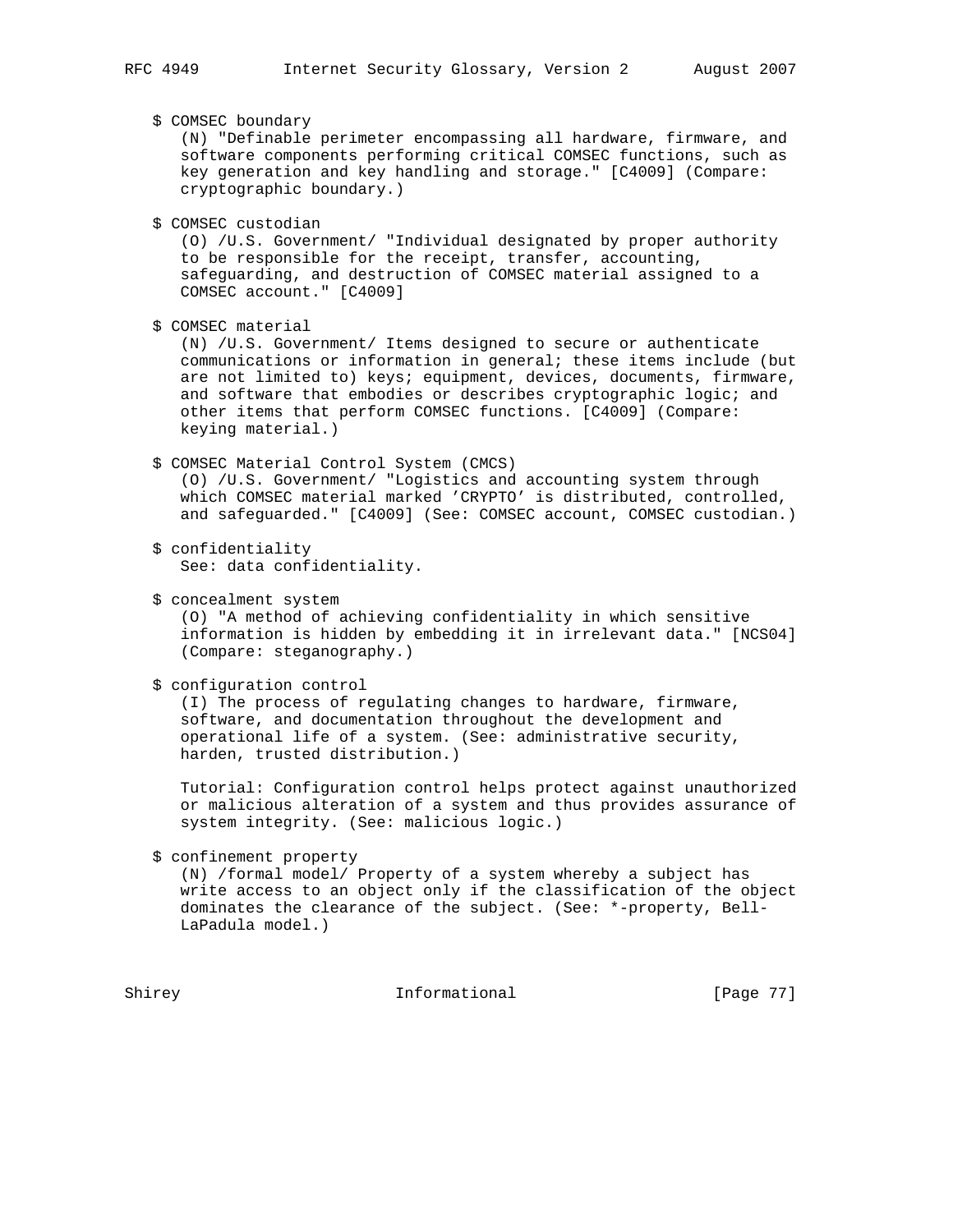#### \$ constraint

 (I) /access control/ A limitation on the function of an identity, role, or privilege. (See: rule-based access control.)

 Tutorial: In effect, a constraint is a form of security policy and may be either static or dynamic:

- "Static constraint": A constraint that must be satisfied at the time the policy is defined, and then continues to be satisfied until the constraint is removed.
- "Dynamic constraint": A constraint that may be defined to apply at various times that the identity, role, or other object of the constraint is active in the system.
- \$ content filter

 (I) /World Wide Web/ Application software used to prevent access to certain Web servers, such as by parents who do not want their children to access pornography. (See: filter, guard.)

 Tutorial: The filter is usually browser-based, but could be part of an intermediate cache server. The two basic content filtering techniques are (a) to block a specified list of URLs and (b) to block material that contains specified words and phrases.

\$ contingency plan

 (I) A plan for emergency response, backup operations, and post disaster recovery in a system as part of a security program to ensure availability of critical system resources and facilitate continuity of operations in a crisis. [NCS04] (See: availability.)

\$ control zone

 (O) "The space, expressed in feet of radius, surrounding equipment processing sensitive information, that is under sufficient physical and technical control to preclude an unauthorized entry or compromise." [NCSSG] (Compare: inspectable space, TEMPEST zone.)

\$ controlled access protection

 (O) /TCSEC/ The level of evaluation criteria for a C2 computer system.

 Tutorial: The major features of the C2 level are individual accountability, audit, access control, and object reuse.

 \$ controlled cryptographic item (CCI) (O) /U.S. Government/ "Secure telecommunications or information handling equipment, or associated cryptographic component, that is unclassified but governed by a special set of control requirements." [C4009] (Compare: EUCI.)

Shirey **Informational** [Page 78]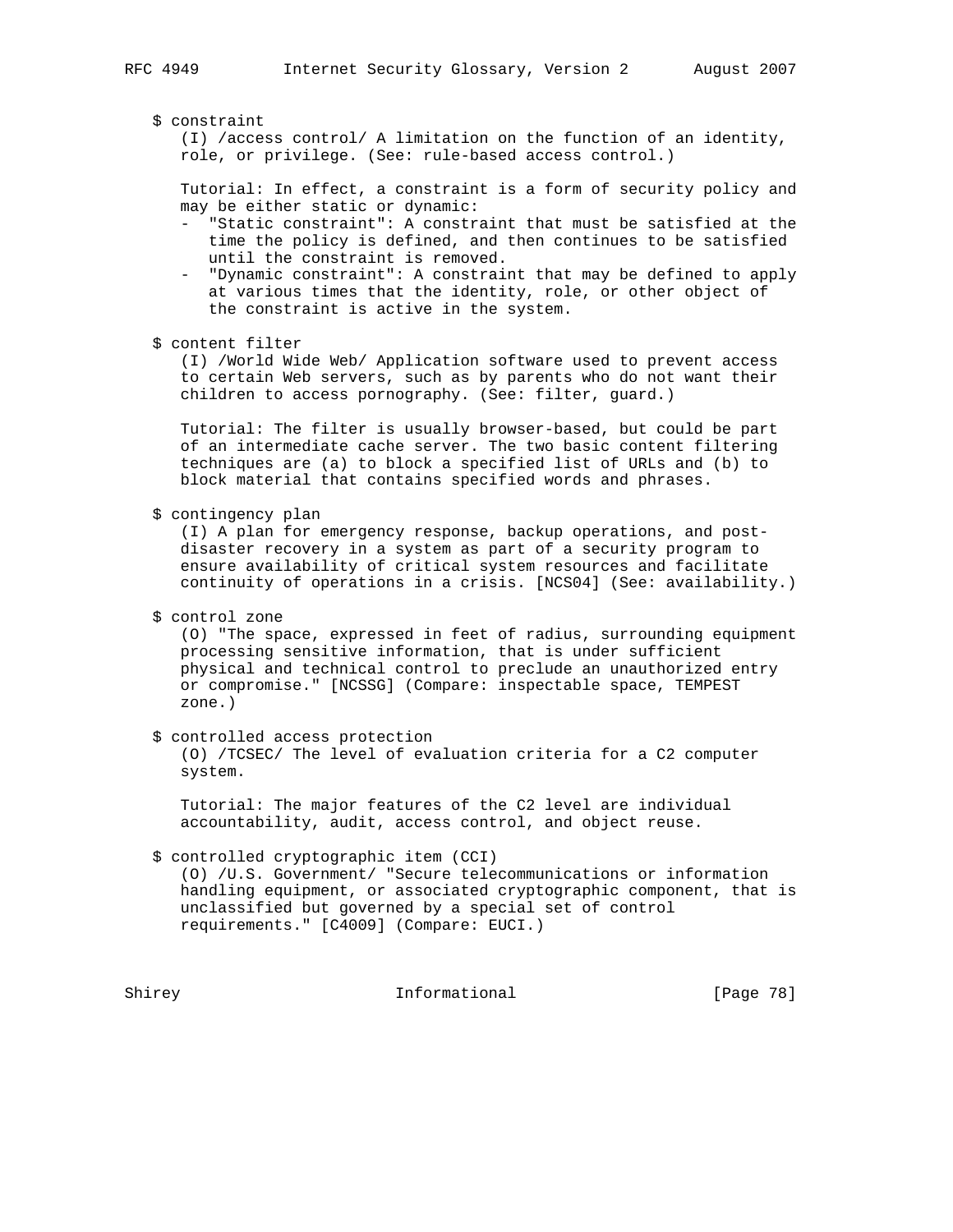Tutorial: This category of equipment was established in 1985 to promote broad use of secure equipment for protecting both classified and unclassified information in the national interest. CCI equipment uses a classified cryptographic logic, but the hardware or firmware embodiment of that logic is unclassified. Drawings, software implementations, and other descriptions of that logic remain classified. [N4001]

\$ controlled interface

 (I) A mechanism that facilitates the adjudication of the different security policies of interconnected systems. (See: domain, guard.)

\$ controlled security mode

 (D) /U.S. DoD/ A mode of system operation wherein (a) two or more security levels of information are allowed to be handled concurrently within the same system when some users having access to the system have neither a security clearance nor need-to-know for some of the data handled by the system, but (b) separation of the users and the classified material on the basis, respectively, of clearance and classification level are not dependent only on operating system control (like they are in multilevel security mode). (See: /system operation/ under "mode", protection level.)

 Deprecated Term: IDOCs SHOULD NOT use this term. It was defined in a U.S. Government policy regarding system accreditation and was subsumed by "partitioned security mode" in a later policy. Both terms were dropped in still later policies.

 Tutorial: Controlled mode was intended to encourage ingenuity in meeting data confidentiality requirements in ways less restrictive than "dedicated security mode" and "system-high security mode", but at a level of risk lower than that generally associated with true "multilevel security mode". This was intended to be accomplished by implementation of explicit augmenting measures to reduce or remove a substantial measure of system software vulnerability together with specific limitation of the security clearance levels of users having concurrent access to the system.

\$ controlling authority

 (O) /U.S. Government/ "Official responsible for directing the operation of a cryptonet and for managing the operational use and control of keying material assigned to the cryptonet." [C4009, N4006]

\$ cookie

 1. (I) /HTTP/ Data exchanged between an HTTP server and a browser (a client of the server) to store state information on the client side and retrieve it later for server use.

Shirey **Informational** [Page 79]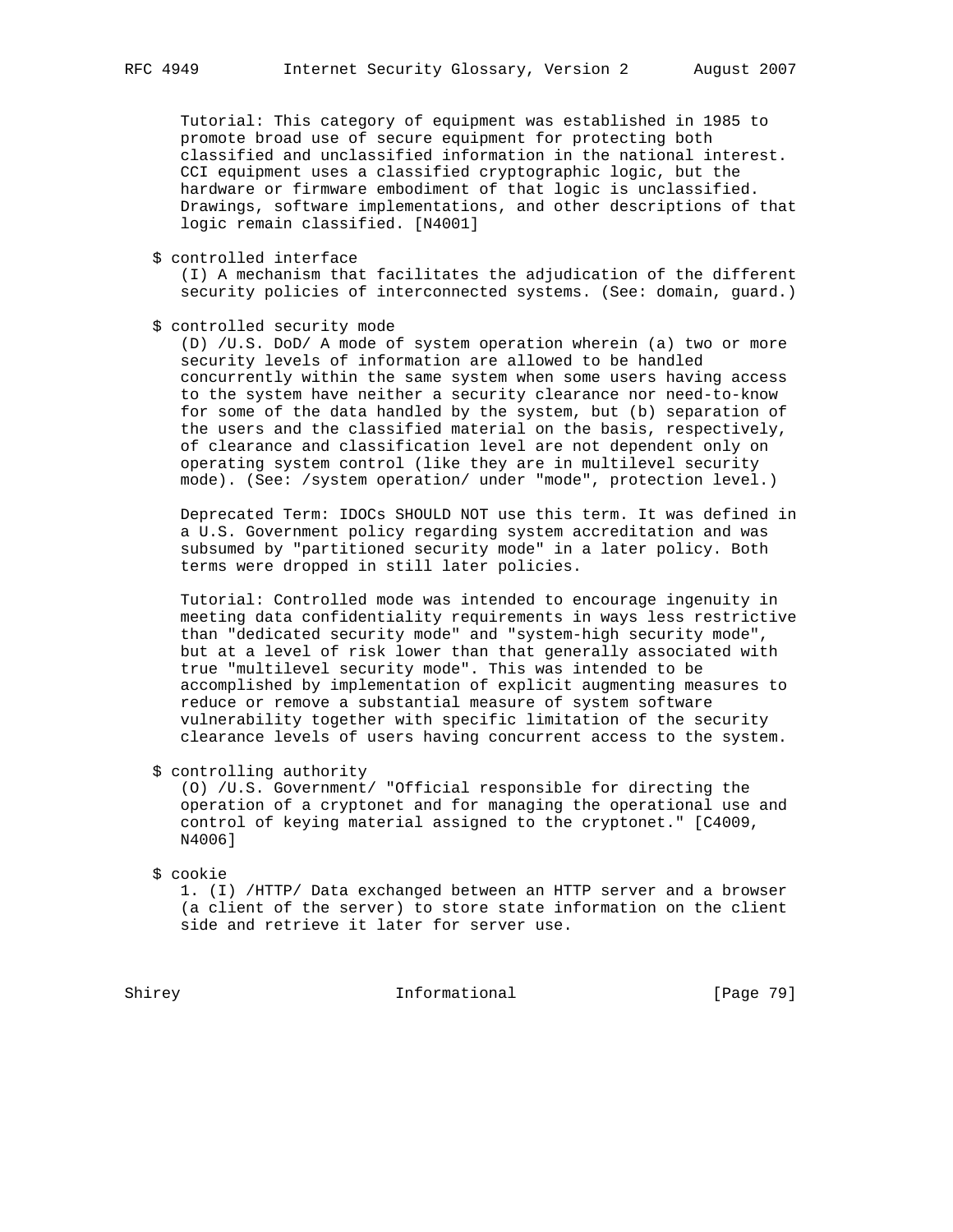Tutorial: An HTTP server, when sending data to a client, may send along a cookie, which the client retains after the HTTP connection closes. A server can use this mechanism to maintain persistent client-side state information for HTTP-based applications, retrieving the state information in later connections. A cookie may include a description of the range of URLs for which the state is valid. Future requests made by the client in that range will also send the current value of the cookie to the server. Cookies can be used to generate profiles of web usage habits, and thus may infringe on personal privacy.

 2. (I) /IPsec/ Data objects exchanged by ISAKMP to prevent certain denial-of-service attacks during the establishment of a security association.

 3. (D) /access control/ Synonym for "capability token" or "ticket".

 Deprecated Definition: IDOCs SHOULD NOT use this term with definition 3; that would duplicate the meaning of better established terms and mix concepts in a potentially misleading way.

\$ Coordinated Universal Time (UTC)

 (N) UTC is derived from International Atomic Time (TAI) by adding a number of leap seconds. The International Bureau of Weights and Measures computes TAI once each month by averaging data from many laboratories. (See: GeneralizedTime, UTCTime.)

\$ correction

 (I) /security/ A system change made to eliminate or reduce the risk of reoccurrence of a security violation or threat consequence. (See: secondary definition under "security".)

\$ correctness

 (I) "The property of a system that is guaranteed as the result of formal verification activities." [Huff] (See: correctness proof, verification.)

\$ correctness integrity

 (I) The property that the information represented by data is accurate and consistent. (Compare: data integrity, source integrity.)

 Tutorial: IDOCs SHOULD NOT use this term without providing a definition; the term is neither well-known nor precisely defined. Data integrity refers to the constancy of data values, and source integrity refers to confidence in data values. However,

Shirey **Informational** [Page 80]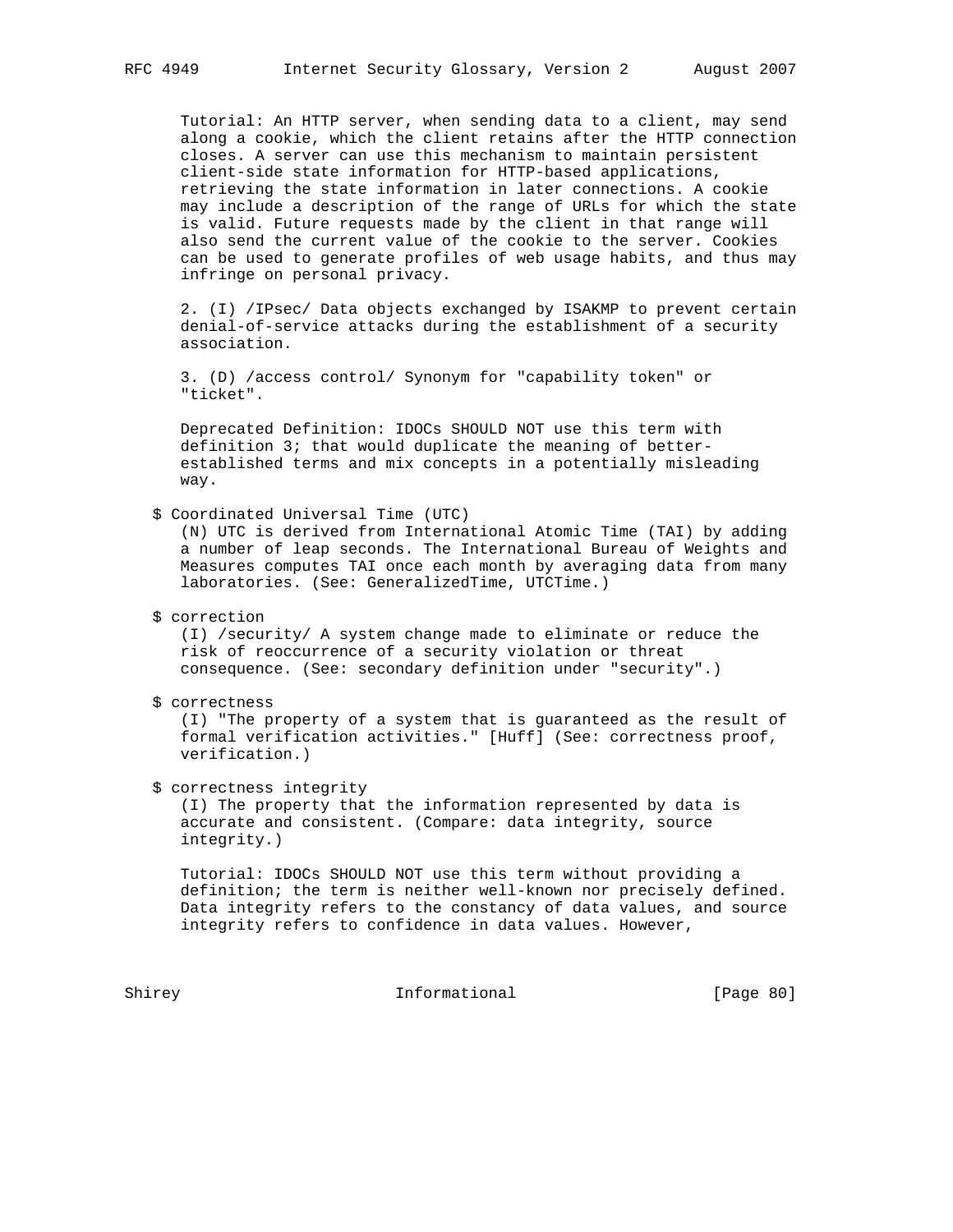correctness integrity refers to confidence in the underlying information that data values represent, and this property is closely related to issues of accountability and error handling.

\$ correctness proof

 (I) A mathematical proof of consistency between a specification for system security and the implementation of that specification. (See: correctness, formal specification.)

\$ corruption

 (I) A type of threat action that undesirably alters system operation by adversely modifying system functions or data. (See: disruption.)

Usage: This type of threat action includes the following subtypes:

- "Tampering": /corruption/ Deliberately altering a system's logic, data, or control information to interrupt or prevent correct operation of system functions. (See: misuse, main entry for "tampering".)
- "Malicious logic": /corruption/ Any hardware, firmware, or software (e.g., a computer virus) intentionally introduced into a system to modify system functions or data. (See: incapacitation, main entry for "malicious logic", masquerade, misuse.)
- "Human error": /corruption/ Human action or inaction that unintentionally results in the alteration of system functions or data.
- "Hardware or software error": /corruption/ Error that results in the alteration of system functions or data.
- "Natural disaster": /corruption/ Any "act of God" (e.g., power surge caused by lightning) that alters system functions or data. [FP031 Section 2]

## \$ counter

- 1. (N) /noun/ See: counter mode.
- 2. (I) /verb/ See: countermeasure.
- \$ counter-countermeasure

 (I) An action, device, procedure, or technique used by an attacker to offset a defensive countermeasure.

 Tutorial: For every countermeasure devised to protect computers and networks, some cracker probably will be able to devise a counter-countermeasure. Thus, systems must use "defense in depth".

Shirey **Informational** [Page 81]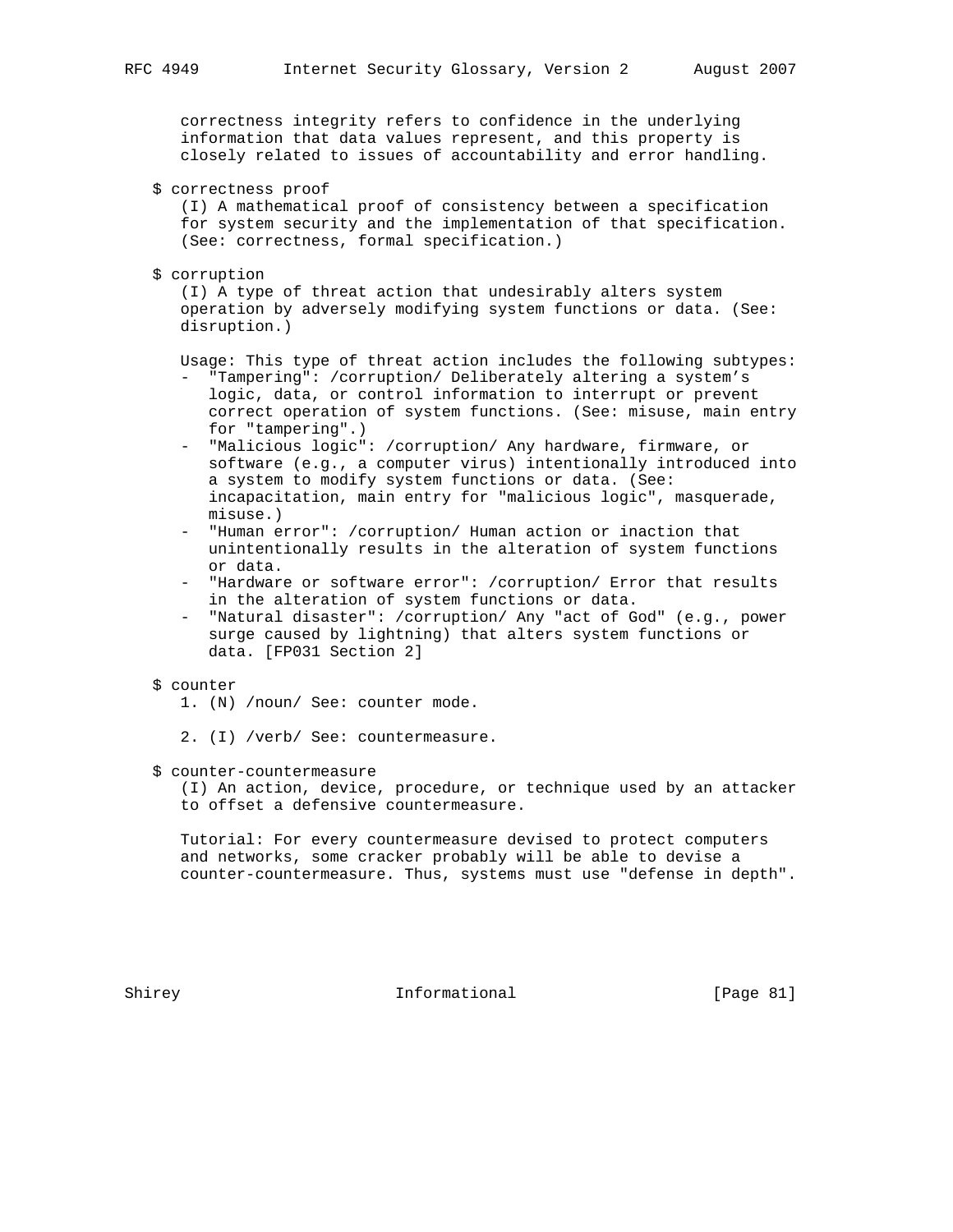\$ counter mode (CTR)

 (N) A block cipher mode that enhances ECB mode by ensuring that each encrypted block is different from every other block encrypted under the same key. [SP38A] (See: block cipher.)

 Tutorial: This mode operates by first encrypting a generated sequence of blocks, called "counters", that are separate from the input sequence of plaintext blocks which the mode is intended to protect. The resulting sequence of encrypted counters is exclusive-ORed with the sequence of plaintext blocks to produce the final ciphertext output blocks. The sequence of counters must have the property that each counter is different from every other counter for all of the plain text that is encrypted under the same key.

 \$ Counter with Cipher Block Chaining-Message Authentication Code (CCM) (N) A block cipher mode [SP38C] that provides both data

 confidentiality and data origin authentication, by combining the techniques of CTR and a CBC-based message authentication code. (See: block cipher.)

\$ countermeasure

 (I) An action, device, procedure, or technique that meets or opposes (i.e., counters) a threat, a vulnerability, or an attack by eliminating or preventing it, by minimizing the harm it can cause, or by discovering and reporting it so that corrective action can be taken.

 Tutorial: In an Internet protocol, a countermeasure may take the form of a protocol feature, a component function, or a usage constraint.

\$ country code

(I) An identifier that is defined for a nation by ISO. [I3166]

 Tutorial: For each nation, ISO Standard 3166 defines a unique two character alphabetic code, a unique three-character alphabetic code, and a three-digit code. Among many uses of these codes, the two-character codes are used as top-level domain names.

 \$ Courtney's laws (N) Principles for managing system security that were stated by Robert H. Courtney, Jr.

Shirey **Informational** [Page 82]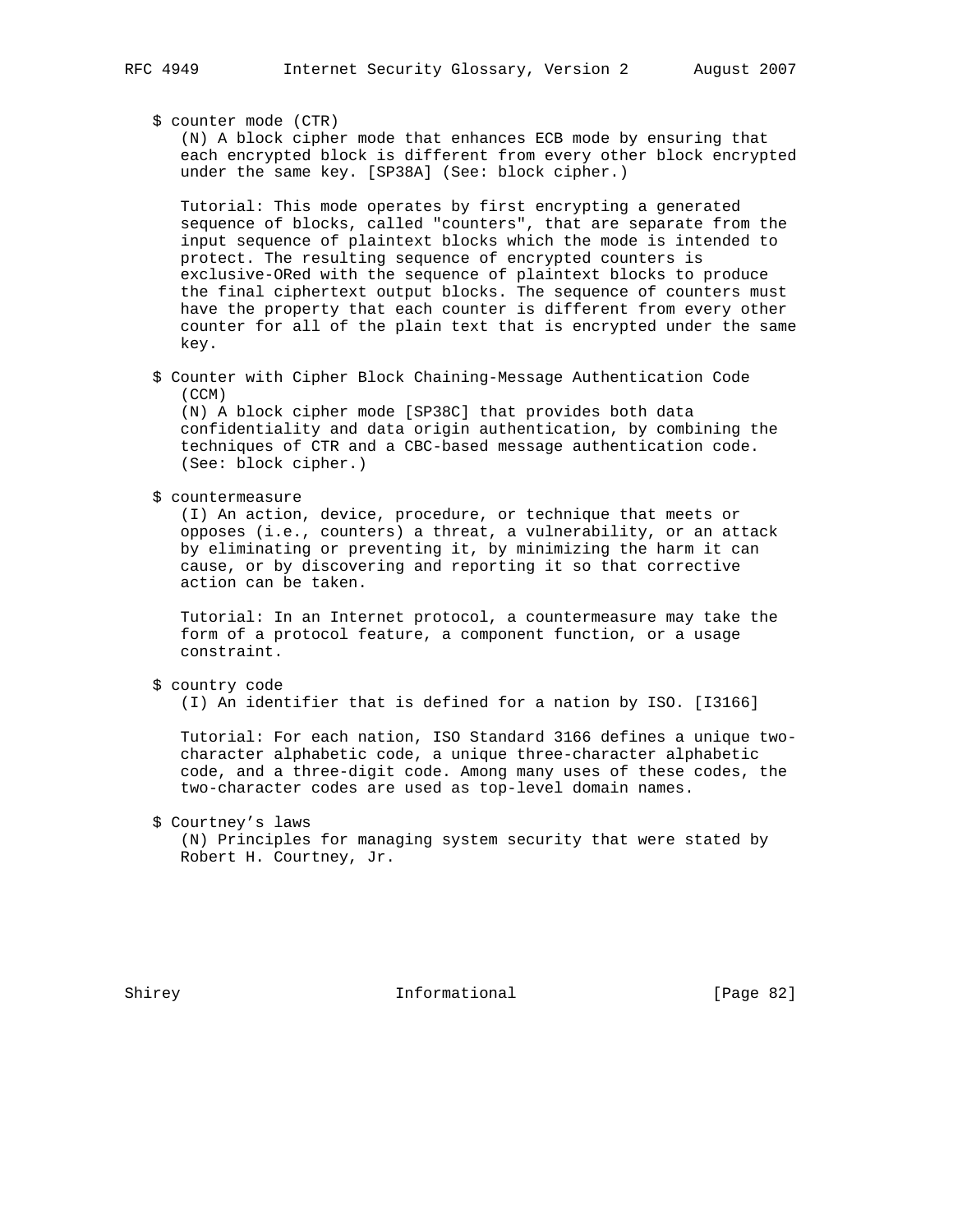Tutorial: Bill Murray codified Courtney's laws as follows: [Murr]

- Courtney's first law: You cannot say anything interesting (i.e., significant) about the security of a system except in the context of a particular application and environment.
- Courtney's second law: Never spend more money eliminating a security exposure than tolerating it will cost you. (See: acceptable risk, risk analysis.)
	- -- First corollary: Perfect security has infinite cost.
	- -- Second corollary: There is no such thing as zero risk.
- Courtney's third law: There are no technical solutions to management problems, but there are management solutions to technical problems.
- \$ covert action

 (I) An operation that is planned and executed in a way that conceals the identity of the operator.

\$ covert channel

 1. (I) An unintended or unauthorized intra-system channel that enables two cooperating entities to transfer information in a way that violates the system's security policy but does not exceed the entities' access authorizations. (See: covert storage channel, covert timing channel, out-of-band, tunnel.)

 2. (O) "A communications channel that allows two cooperating processes to transfer information in a manner that violates the system's security policy." [NCS04]

 Tutorial: The cooperating entities can be either two insiders or an insider and an outsider. Of course, an outsider has no access authorization at all. A covert channel is a system feature that the system architects neither designed nor intended for information transfer.

\$ covert storage channel

 (I) A system feature that enables one system entity to signal information to another entity by directly or indirectly writing a storage location that is later directly or indirectly read by the second entity. (See: covert channel.)

#### \$ covert timing channel

 (I) A system feature that enables one system entity to signal information to another by modulating its own use of a system resource in such a way as to affect system response time observed by the second entity. (See: covert channel.)

\$ CPS

(I) See: certification practice statement.

Shirey **Informational** [Page 83]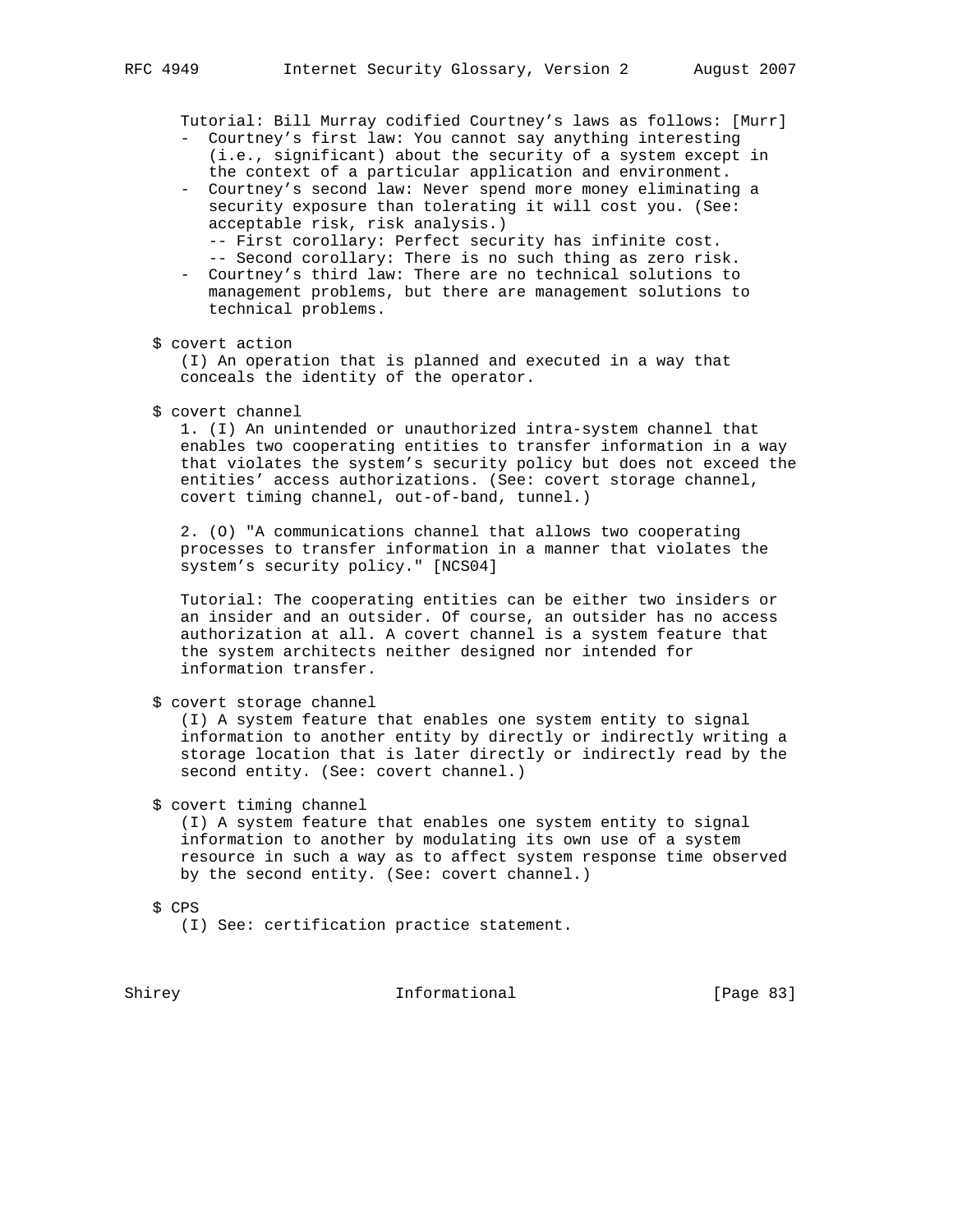\$ cracker (I) Someone who tries to break the security of, and gain unauthorized access to, someone else's system, often with malicious intent. (See: adversary, intruder, packet monkey, script kiddy. Compare: hacker.) Usage: Was sometimes spelled "kracker". [NCSSG]

\$ CRAM

(I) See: Challenge-Response Authentication Mechanism.

\$ CRC

(I) See: cyclic redundancy check.

\$ credential

 1. (I) /authentication/ "identifier credential": A data object that is a portable representation of the association between an identifier and a unit of authentication information, and that can be presented for use in verifying an identity claimed by an entity that attempts to access a system. Example: X.509 public-key certificate. (See: anonymous credential.)

 2. (I) /access control/ "authorization credential": A data object that is a portable representation of the association between an identifier and one or more access authorizations, and that can be presented for use in verifying those authorizations for an entity that attempts such access. Example: X.509 attribute certificate. (See: capability token, ticket.)

 3. (D) /OSIRM/ "Data that is transferred to establish the claimed identity of an entity." [I7498-2]

 Deprecated Definition: IDOCs SHOULD NOT use the term with definition 3. As explained in the tutorial below, an authentication process can involve the transfer of multiple data objects, and not all of those are credentials.

 4. (D) /U.S. Government/ "An object that is verified when presented to the verifier in an authentication transaction." [M0404]

 Deprecated Definition: IDOCs SHOULD NOT use the term with definition 4; it mixes concepts in a potentially misleading way. For example, in an authentication process, it is the identity that is "verified", not the credential; the credential is "validated". (See: validate vs. verify.)

Shirey **Informational** [Page 84]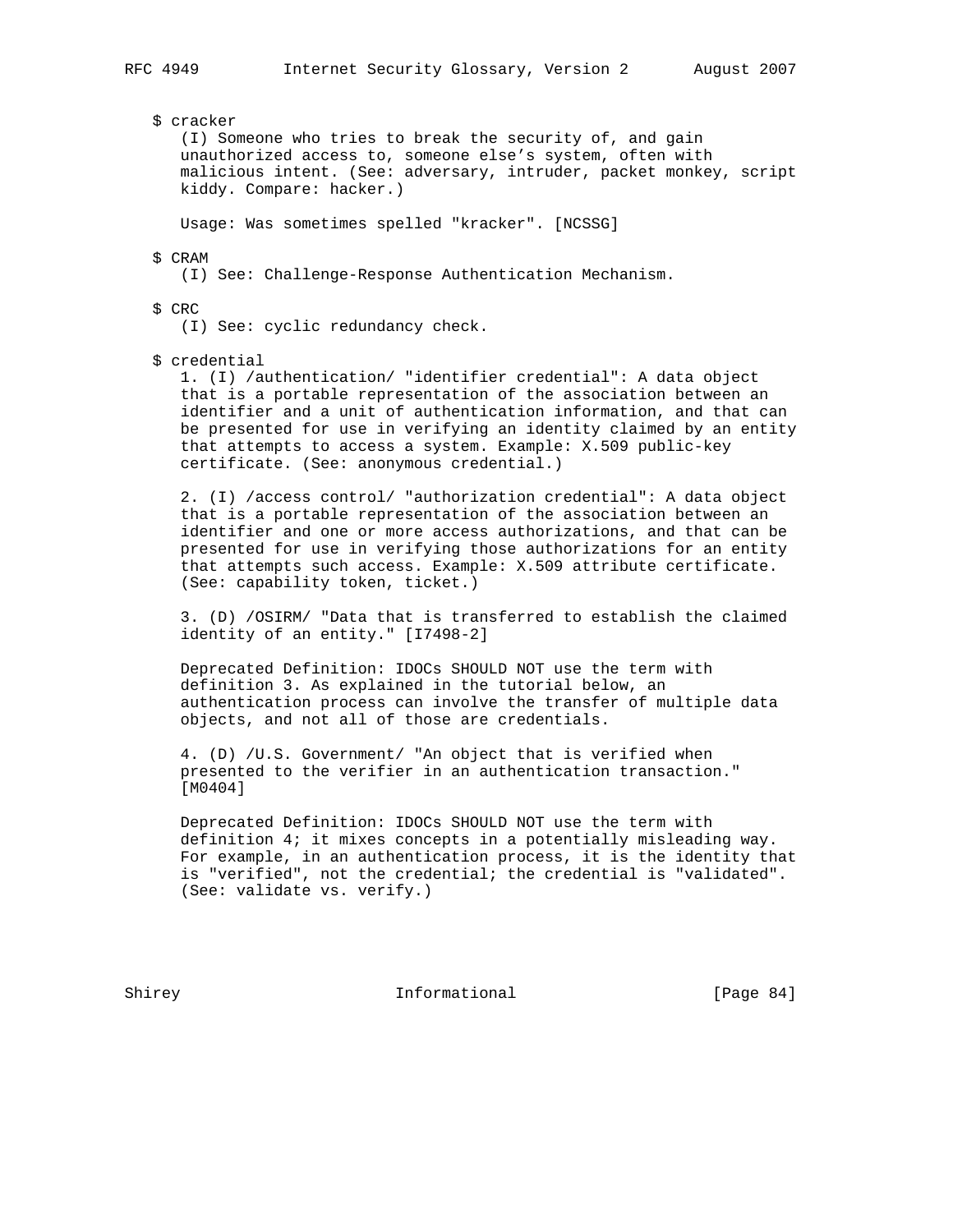Tutorial: In general English, "credentials" are evidence or testimonials that (a) support a claim of identity or authorization and (b) usually are intended to be used more than once (i.e., a credential's life is long compared to the time needed for one use). Some examples are a policeman's badge, an automobile driver's license, and a national passport. An authentication or access control process that uses a badge, license, or passport is outwardly simple: the holder just shows the thing.

 The problem with adopting this term in Internet security is that an automated process for authentication or access control usually requires multiple steps using multiple data objects, and it might not be immediately obvious which of those objects should get the name "credential".

 For example, if the verification step in a user authentication process employs public-key technology, then the process involves at least three data items: (a) the user's private key, (b) a signed value -- signed with that private key and passed to the system, perhaps in response to a challenge from the system -- and (c) the user's public-key certificate, which is validated by the system and provides the public key needed to verify the signature.

- Private key: The private key is \*not\* a credential, because it is never transferred or presented. Instead, the private key is "authentication information", which is associated with the user's identifier for a specified period of time and can be used in multiple authentications during that time.
- Signed value: The signed value is \*not\* a credential; the signed value is only ephemeral, not long lasting. The OSIRM definition could be interpreted to call the signed value a credential, but that would conflict with general English.
- Certificate: The user's certificate \*is\* a credential. It can be "transferred" or "presented" to any person or process that needs it at any time. A public-key certificate may be used as an "identity credential", and an attribute certificate may be used as an "authorization credential".
- \$ critical

 1. (I) /system resource/ A condition of a system resource such that denial of access to, or lack of availability of, that resource would jeopardize a system user's ability to perform a primary function or would result in other serious consequences, such as human injury or loss of life. (See: availability, precedence. Compare: sensitive.)

 2. (N) /extension/ An indication that an application is not permitted to ignore an extension. [X509]

Shirey **Informational** [Page 85]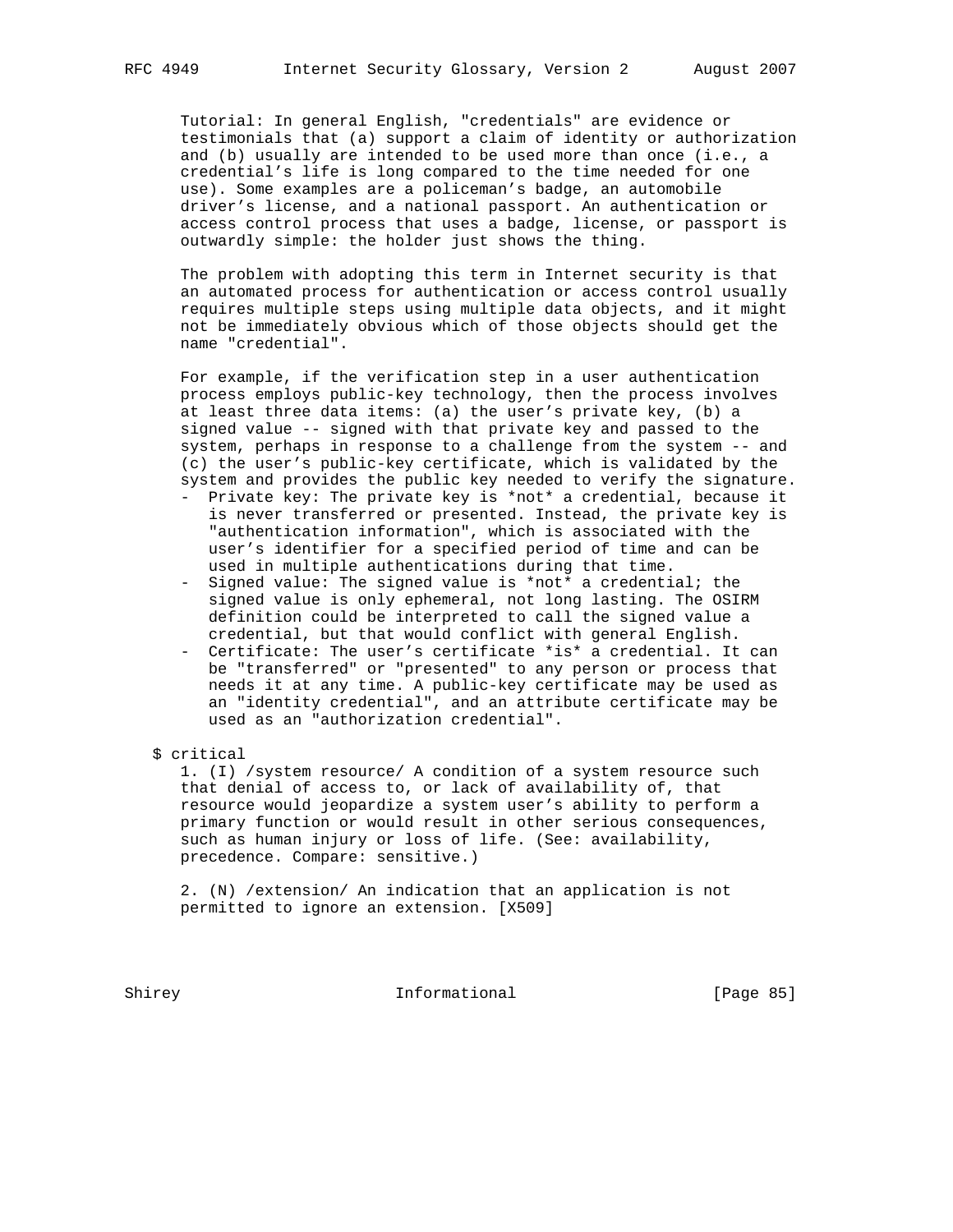Tutorial: Each extension of an X.509 certificate or CRL is flagged as either "critical" or "non-critical". In a certificate, if a computer program does not recognize an extension's type (i.e., does not implement its semantics), then if the extension is critical, the program is required to treat the certificate as invalid; but if the extension is non-critical, the program is permitted to ignore the extension.

 In a CRL, if a program does not recognize a critical extension that is associated with a specific certificate, the program is required to assume that the listed certificate has been revoked and is no longer valid, and then take whatever action is required by local policy.

 When a program does not recognize a critical extension that is associated with the CRL as a whole, the program is required to assume that all listed certificates have been revoked and are no longer valid. However, since failing to process the extension may mean that the list has not been completed, the program cannot assume that other certificates are valid, and the program needs to take whatever action is therefore required by local policy.

 \$ critical information infrastructure (I) Those systems that are so vital to a nation that their incapacity or destruction would have a debilitating effect on national security, the economy, or public health and safety.

\$ CRL

(I) See: certificate revocation list.

- \$ CRL distribution point (I) See: distribution point.
- \$ CRL extension (I) See: extension.
- \$ cross-certificate (I) A public-key certificate issued by a CA in one PKI to a CA in another PKI. (See: cross-certification.)
- \$ cross-certification

 (I) The act or process by which a CA in one PKI issues a public key certificate to a CA in another PKI. [X509] (See: bridge CA.)

 Tutorial: X.509 says that a CA (say, CA1) may issue a "cross certificate" in which the subject is another CA (say, CA2). X.509 calls CA2 the "subject CA" and calls CA1 an "intermediate CA", but

Shirey **Informational** [Page 86]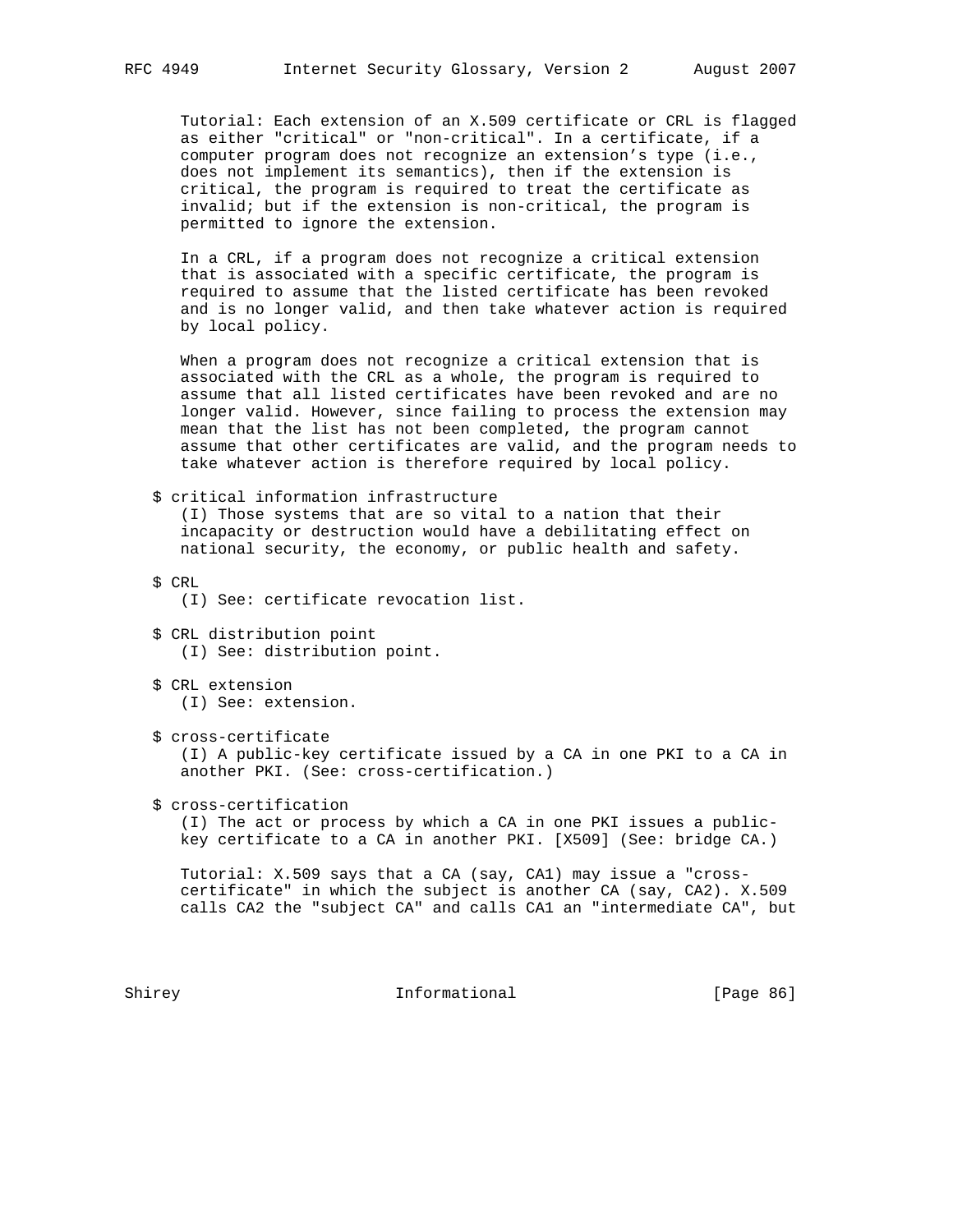this Glossary deprecates those terms. (See: intermediate CA, subject CA).

 Cross-certification of CA2 by CA1 appears similar to certification of a subordinate CA by a superior CA, but cross-certification involves a different concept. The "subordinate CA" concept applies when both CAs are in the same PKI, i.e., when either (a) CA1 and CA2 are under the same root or (b) CA1 is itself a root. The "cross-certification" concept applies in other cases:

 First, cross-certification applies when two CAs are in different PKIs, i.e., when CA1 and CA2 are under different roots, or perhaps are both roots themselves. Issuing the cross-certificate enables end entities certified under CA1 in PK1 to construct the certification paths needed to validate the certificates of end entities certified under CA2 in PKI2. Sometimes, a pair of cross certificates is issued -- by CA1 to CA2, and by CA2 to CA1 -- so that an end entity in either PKI can validate certificates issued in the other PKI.

 Second, X.509 says that two CAs in some complex, multi-CA PKI can cross-certify one another to shorten the certification paths constructed by end entities. Whether or not a CA may perform this or any other form of cross-certification, and how such certificates may be used by end entities, should be addressed by the local certificate policy and CPS.

\$ cross-domain solution

1. (D) Synonym for "guard".

 Deprecated Term: IDOCs SHOULD NOT use this term as a synonym for "guard"; this term unnecessarily (and verbosely) duplicates the meaning of the long-established "guard".

 2. (O) /U.S. Government/ A process or subsystem that provides a capability (which could be either manual or automated) to access two or more differing security domains in a system, or to transfer information between such domains. (See: domain, guard.)

\$ cryptanalysis

 1. (I) The mathematical science that deals with analysis of a cryptographic system to gain knowledge needed to break or circumvent the protection that the system is designed to provide. (See: cryptology, secondary definition under "intrusion".)

 2. (O) "The analysis of a cryptographic system and/or its inputs and outputs to derive confidential variables and/or sensitive data including cleartext." [I7498-2]

Shirey **Informational** [Page 87]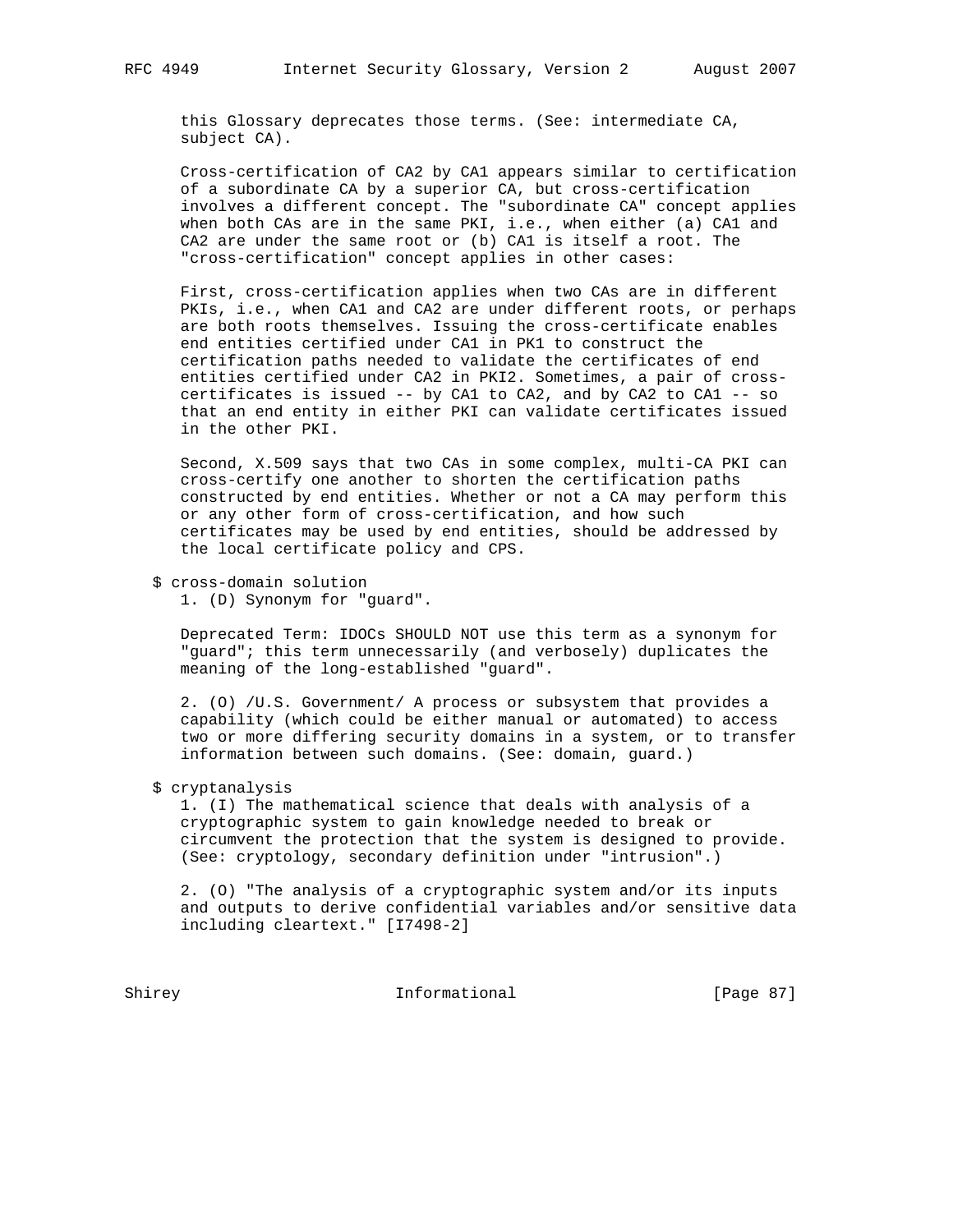Tutorial: Definition 2 states the traditional goal of cryptanalysis, i.e., convert cipher text to plain text (which usually is clear text) without knowing the key; but that definition applies only to encryption systems. Today, the term is used with reference to all kinds of cryptographic algorithms and key management, and definition 1 reflects that. In all cases, however, a cryptanalyst tries to uncover or reproduce someone else's sensitive data, such as clear text, a key, or an algorithm. The basic cryptanalytic attacks on encryption systems are ciphertext-only, known-plaintext, chosen-plaintext, and chosen ciphertext; and these generalize to the other kinds of cryptography.

```
 $ crypto, CRYPTO
```
1. (N) A prefix ("crypto-") that means "cryptographic".

 Usage: IDOCs MAY use this prefix when it is part of a term listed in this Glossary. Otherwise, IDOCs SHOULD NOT use this prefix; instead, use the unabbreviated adjective, "cryptographic".

 2. (D) In lower case, "crypto" is an abbreviation for the adjective "cryptographic", or for the nouns "cryptography" or "cryptographic component".

 Deprecated Abbreviation: IDOCs SHOULD NOT use this abbreviation because it could easily be misunderstood in some technical sense.

 3. (O) /U.S. Government/ In upper case, "CRYPTO" is a marking or designator that identifies "COMSEC keying material used to secure or authenticate telecommunications carrying classified or sensitive U.S. Government or U.S. Government-derived information." [C4009] (See: security label, security marking.)

# \$ cryptographic

(I) An adjective that refers to cryptography.

\$ cryptographic algorithm

 (I) An algorithm that uses the science of cryptography, including (a) encryption algorithms, (b) cryptographic hash algorithms, (c) digital signature algorithms, and (d) key-agreement algorithms.

 \$ cryptographic application programming interface (CAPI) (I) The source code formats and procedures through which an application program accesses cryptographic services, which are defined abstractly compared to their actual implementation. Example, see: PKCS #11, [R2628].

Shirey **Informational** [Page 88]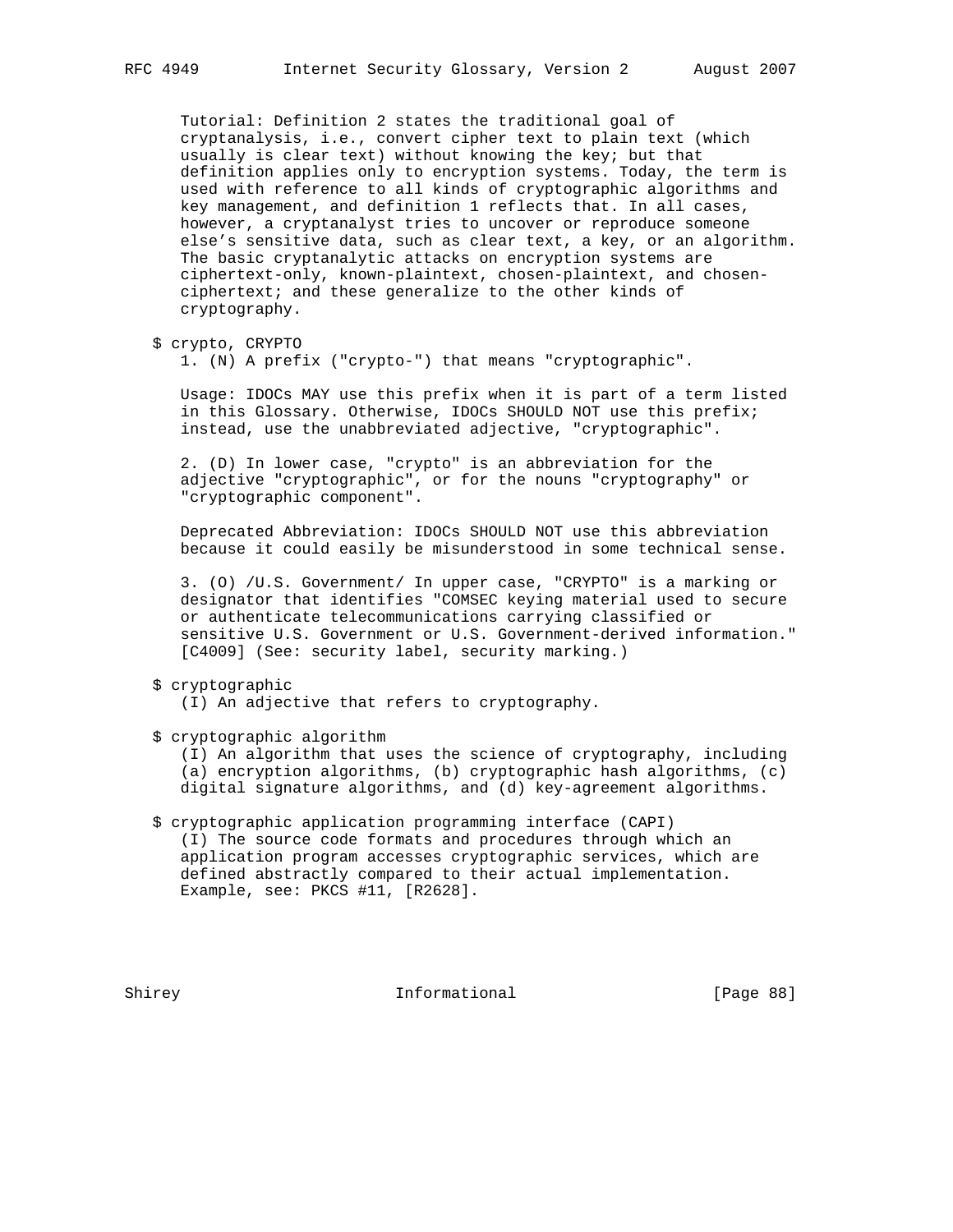- \$ cryptographic association (I) A security association that involves the use of cryptography to provide security services for data exchanged by the associated entities. (See: ISAKMP.) \$ cryptographic boundary (I) See: secondary definition under "cryptographic module". \$ cryptographic card (I) A cryptographic token in the form of a smart card or a PC card. \$ cryptographic component (I) A generic term for any system component that involves cryptography. (See: cryptographic module.) \$ cryptographic hash (I) See: secondary definition under "hash function". \$ cryptographic ignition key (CIK) 1. (N) A physical (usually electronic) token used to store, transport, and protect cryptographic keys and activation data. (Compare: dongle, fill device.) Tutorial: A key-encrypting key could be divided (see: split key) between a CIK and a cryptographic module, so that it would be necessary to combine the two to regenerate the key, use it to decrypt other keys and data contained in the module, and thus activate the module. 2. (O) "Device or electronic key used to unlock the secure mode of cryptographic equipment." [C4009] Usage: Abbreviated as "crypto ignition key". \$ cryptographic key
	- (I) See: key. Usage: Usually shortened to just "key".
- \$ Cryptographic Message Syntax (CMS) (I) An encapsulation syntax (RFC 3852) for digital signatures, hashes, and encryption of arbitrary messages.

 Tutorial: CMS derives from PKCS #7. CMS values are specified with ASN.1 and use BER encoding. The syntax permits multiple encapsulation with nesting, permits arbitrary attributes to be signed along with message content, and supports a variety of architectures for digital certificate-based key management.

Shirey **Informational** [Page 89]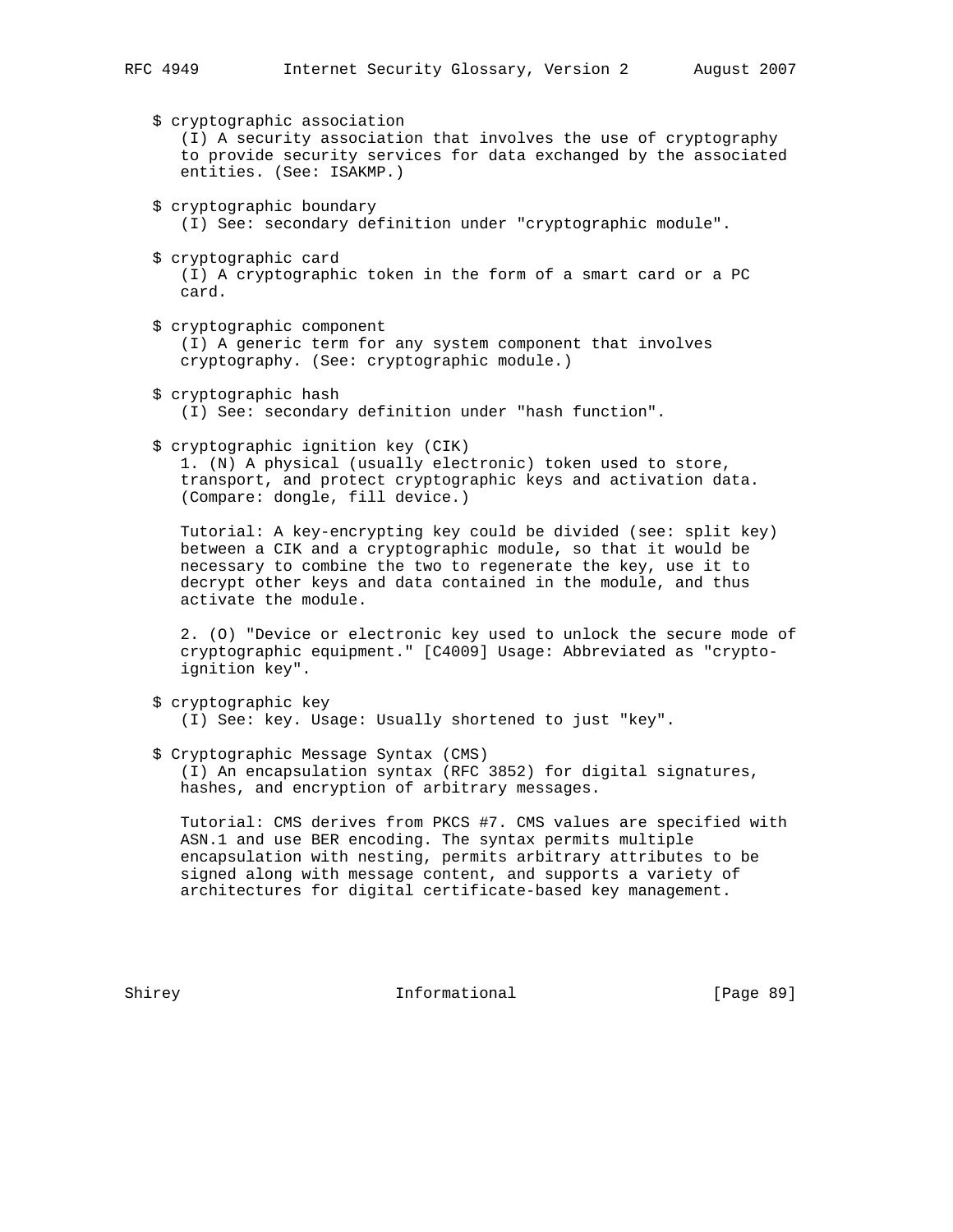# \$ cryptographic module

 (I) A set of hardware, software, firmware, or some combination thereof that implements cryptographic logic or processes, including cryptographic algorithms, and is contained within the module's "cryptographic boundary", which is an explicitly defined contiguous perimeter that establishes the physical bounds of the module. [FP140]

\$ cryptographic system

 1. (I) A set of cryptographic algorithms together with the key management processes that support use of the algorithms in some application context.

 Usage: IDOCs SHOULD use definition 1 because it covers a wider range of algorithms than definition 2.

 2. (O) "A collection of transformations from plain text into cipher text and vice versa [which would exclude digital signature, cryptographic hash, and key-agreement algorithms], the particular transformation(s) to be used being selected by keys. The transformations are normally defined by a mathematical algorithm." [X509]

\$ cryptographic token

 1. (I) A portable, user-controlled, physical device (e.g., smart card or PCMCIA card) used to store cryptographic information and possibly also perform cryptographic functions. (See: cryptographic card, token.)

 Tutorial: A smart token might implement some set of cryptographic algorithms and might incorporate related key management functions, such as a random number generator. A smart cryptographic token may contain a cryptographic module or may not be explicitly designed that way.

\$ cryptography

 1. (I) The mathematical science that deals with transforming data to render its meaning unintelligible (i.e., to hide its semantic content), prevent its undetected alteration, or prevent its unauthorized use. If the transformation is reversible, cryptography also deals with restoring encrypted data to intelligible form. (See: cryptology, steganography.)

 2. (O) "The discipline which embodies principles, means, and methods for the transformation of data in order to hide its information content, prevent its undetected modification and/or prevent its unauthorized use.... Cryptography determines the methods used in encipherment and decipherment." [I7498-2]

Shirey Informational [Page 90]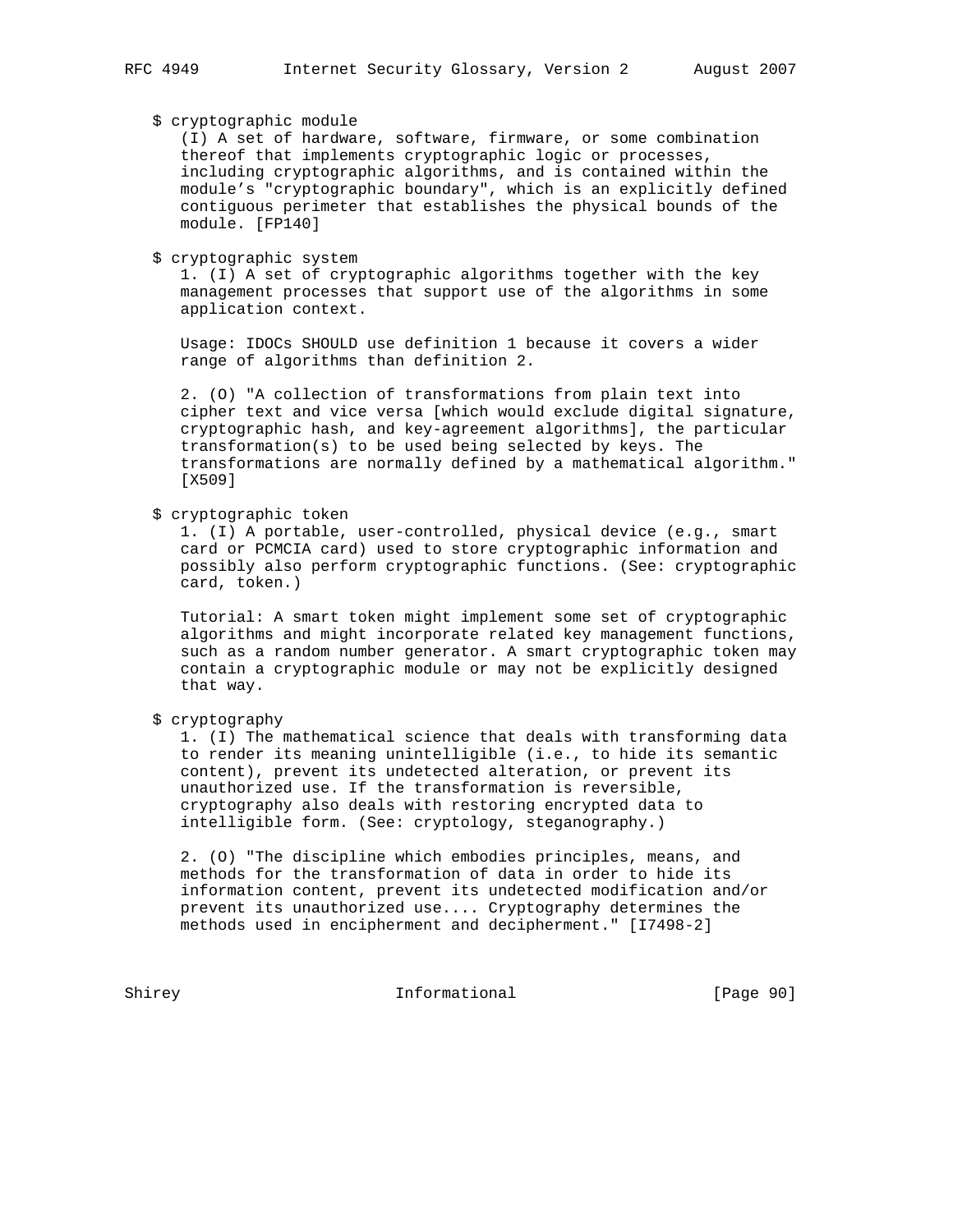Tutorial: Comprehensive coverage of applied cryptographic protocols and algorithms is provided by Schneier [Schn]. Businesses and governments use cryptography to make data incomprehensible to outsiders; to make data incomprehensible to both outsiders and insiders, the data is sent to lawyers for a rewrite.

#### \$ Cryptoki

 (N) A CAPI defined in PKCS #11. Pronunciation: "CRYPTO-key". Derivation: Abbreviation of "cryptographic token interface".

\$ cryptology

 (I) The science of secret communication, which includes both cryptography and cryptanalysis.

 Tutorial: Sometimes the term is used more broadly to denote activity that includes both rendering signals secure (see: signal security) and extracting information from signals (see: signal intelligence) [Kahn].

\$ cryptonet

 (I) A network (i.e., a communicating set) of system entities that share a secret cryptographic key for a symmetric algorithm. (See: controlling authority.)

(O) "Stations holding a common key." [C4009]

\$ cryptoperiod

 (I) The time span during which a particular key value is authorized to be used in a cryptographic system. (See: key management.)

 Usage: This term is long-established in COMPUSEC usage. In the context of certificates and public keys, "key lifetime" and "validity period" are often used instead.

 Tutorial: A cryptoperiod is usually stated in terms of calendar or clock time, but sometimes is stated in terms of the maximum amount of data permitted to be processed by a cryptographic algorithm using the key. Specifying a cryptoperiod involves a tradeoff between the cost of rekeying and the risk of successful cryptoanalysis.

 \$ cryptosystem (I) Contraction of "cryptographic system".

 \$ cryptovariable (D) Synonym for "key".

Shirey **Informational** [Page 91]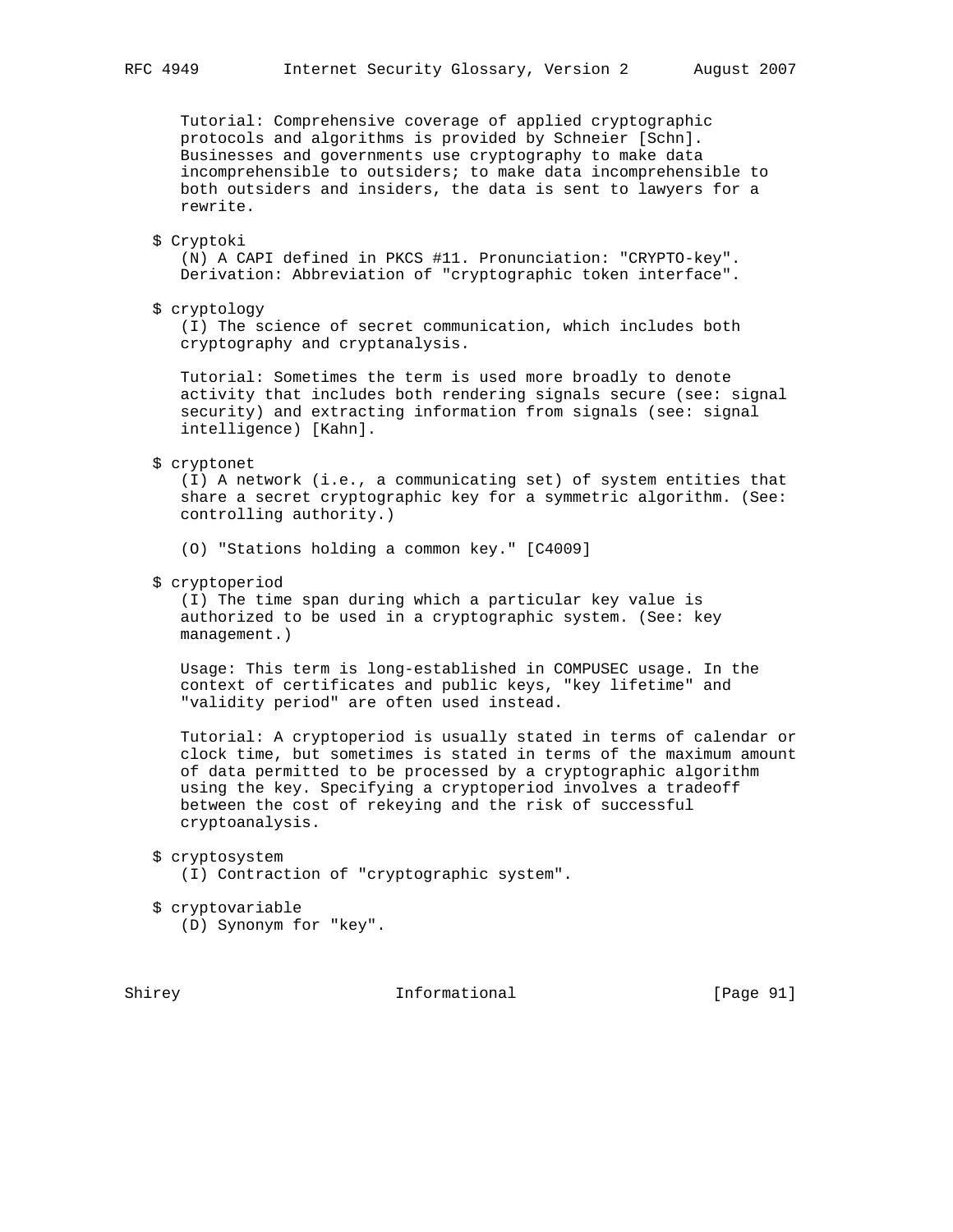Deprecated Usage: In contemporary COMSEC usage, the term "key" has replaced the term "cryptovariable".

\$ CSIRT

(I) See: computer security incident response team.

\$ CSOR

(N) See: Computer Security Objects Register.

\$ CTAK

(D) See: ciphertext auto-key.

\$ CTR

(N) See: counter mode.

\$ cut-and-paste attack

 (I) An active attack on the data integrity of cipher text, effected by replacing sections of cipher text with other cipher text, such that the result appears to decrypt correctly but actually decrypts to plain text that is forged to the satisfaction of the attacker.

### \$ cyclic redundancy check (CRC)

 (I) A type of checksum algorithm that is not a cryptographic hash but is used to implement data integrity service where accidental changes to data are expected. Sometimes called "cyclic redundancy code".

#### \$ DAC

(N) See: Data Authentication Code, discretionary access control.

 Deprecated Usage: IDOCs that use this term SHOULD state a definition for it because this abbreviation is ambiguous.

\$ daemon

 (I) A computer program that is not invoked explicitly but waits until a specified condition occurs, and then runs with no associated user (principal), usually for an administrative purpose. (See: zombie.)

# \$ dangling threat

 (O) A threat to a system for which there is no corresponding vulnerability and, therefore, no implied risk.

#### \$ dangling vulnerability

 (O) A vulnerability of a system for which there is no corresponding threat and, therefore, no implied risk.

Shirey **Informational** [Page 92]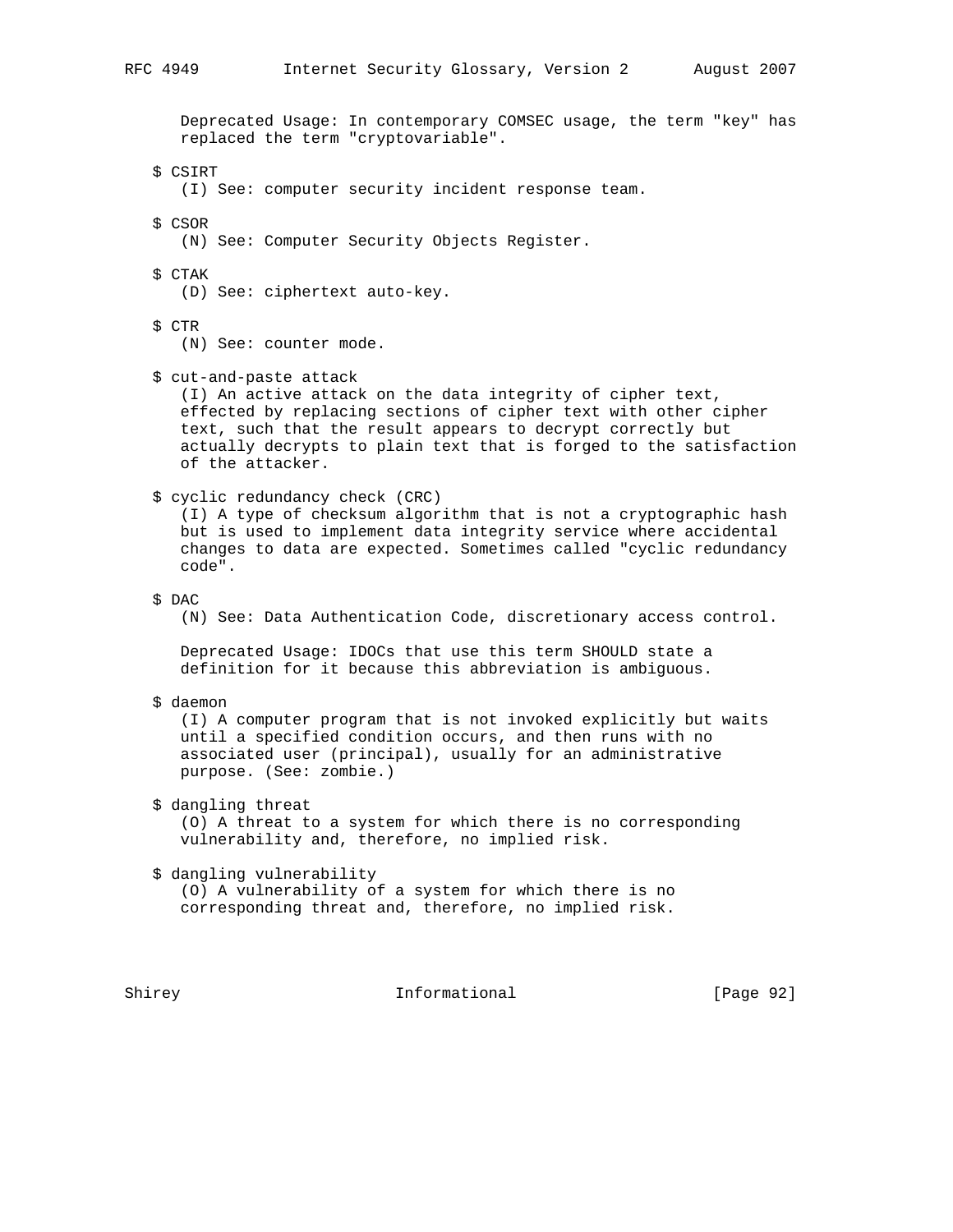\$ DASS (I) See: Distributed Authentication Security Service.

\$ data

 (I) Information in a specific representation, usually as a sequence of symbols that have meaning.

 Usage: Refers to both (a) representations that can be recognized, processed, or produced by a computer or other type of machine, and (b) representations that can be handled by a human.

- \$ Data Authentication Algorithm, data authentication algorithm 1. (N) /capitalized/ The ANSI standard for a keyed hash function that is equivalent to DES cipher block chaining with IV = 0. [A9009]
	- 2. (D) /not capitalized/ Synonym for some kind of "checksum".

 Deprecated Term: IDOCs SHOULD NOT use the uncapitalized form "data authentication algorithm" as a synonym for any kind of checksum, regardless of whether or not the checksum is based on a hash. Instead, use "checksum", "Data Authentication Code", "error detection code", "hash", "keyed hash", "Message Authentication Code", "protected checksum", or some other specific term, depending on what is meant.

 The uncapitalized term can be confused with the Data Authentication Code and also mixes concepts in a potentially misleading way. The word "authentication" is misleading because the checksum may be used to perform a data integrity function rather than a data origin authentication function.

 \$ Data Authentication Code, data authentication code 1. (N) /capitalized/ A specific U.S. Government standard [FP113] for a checksum that is computed by the Data Authentication Algorithm. Usage: a.k.a. Message Authentication Code [A9009].) (See: DAC.)

2. (D) /not capitalized/ Synonym for some kind of "checksum".

 Deprecated Term: IDOCs SHOULD NOT use the uncapitalized form "data authentication code" as a synonym for any kind of checksum, regardless of whether or not the checksum is based on the Data Authentication Algorithm. The uncapitalized term can be confused with the Data Authentication Code and also mixes concepts in a potentially misleading way (see: authentication code).

Shirey **Informational** [Page 93]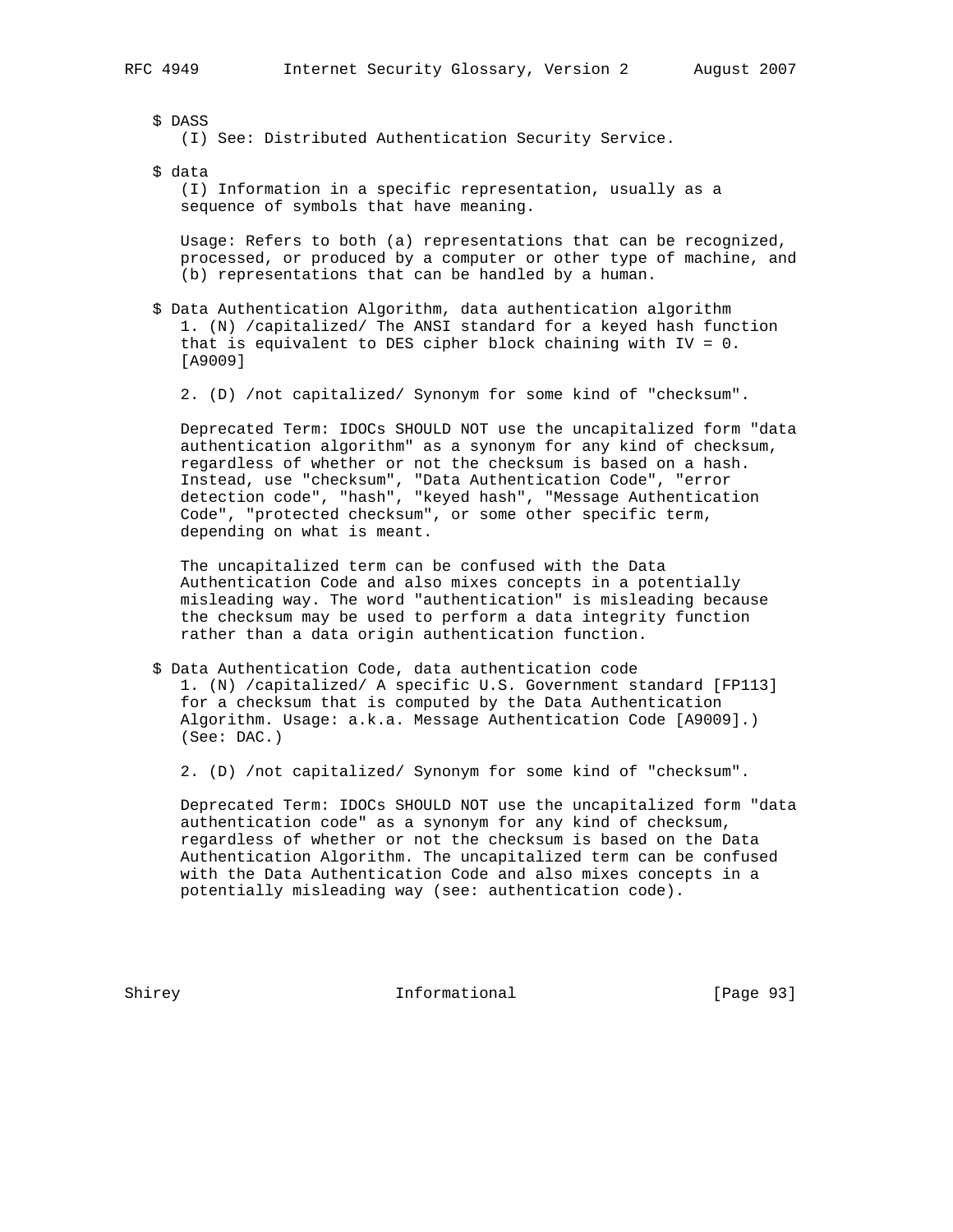## \$ data compromise

 1. (I) A security incident in which information is exposed to potential unauthorized access, such that unauthorized disclosure, alteration, or use of the information might have occurred. (Compare: security compromise, security incident.)

 2. (O) /U.S. DoD/ A "compromise" is a "communication or physical transfer of information to an unauthorized recipient." [DoD5]

 3. (O) /U.S. Government/ "Type of [security] incident where information is disclosed to unauthorized individuals or a violation of the security policy of a system in which unauthorized intentional or unintentional disclosure, modification, destruction, or loss of an object may have occurred." [C4009]

\$ data confidentiality

 1. (I) The property that data is not disclosed to system entities unless they have been authorized to know the data. (See: Bell- LaPadula model, classification, data confidentiality service, secret. Compare: privacy.)

 2. (D) "The property that information is not made available or disclosed to unauthorized individuals, entities, or processes [i.e., to any unauthorized system entity]." [I7498-2].

 Deprecated Definition: The phrase "made available" might be interpreted to mean that the data could be altered, and that would confuse this term with the concept of "data integrity".

## \$ data confidentiality service

 (I) A security service that protects data against unauthorized disclosure. (See: access control, data confidentiality, datagram confidentiality service, flow control, inference control.)

 Deprecated Usage: IDOCs SHOULD NOT use this term as a synonym for "privacy", which is a different concept.

\$ Data Encryption Algorithm (DEA)

 (N) A symmetric block cipher, defined in the U.S. Government's DES. DEA uses a 64-bit key, of which 56 bits are independently chosen and 8 are parity bits, and maps a 64-bit block into another 64-bit block. [FP046] (See: AES, symmetric cryptography.)

 Usage: This algorithm is usually referred to as "DES". The algorithm has also been adopted in standards outside the Government (e.g., [A3092]).

Shirey **Informational** [Page 94]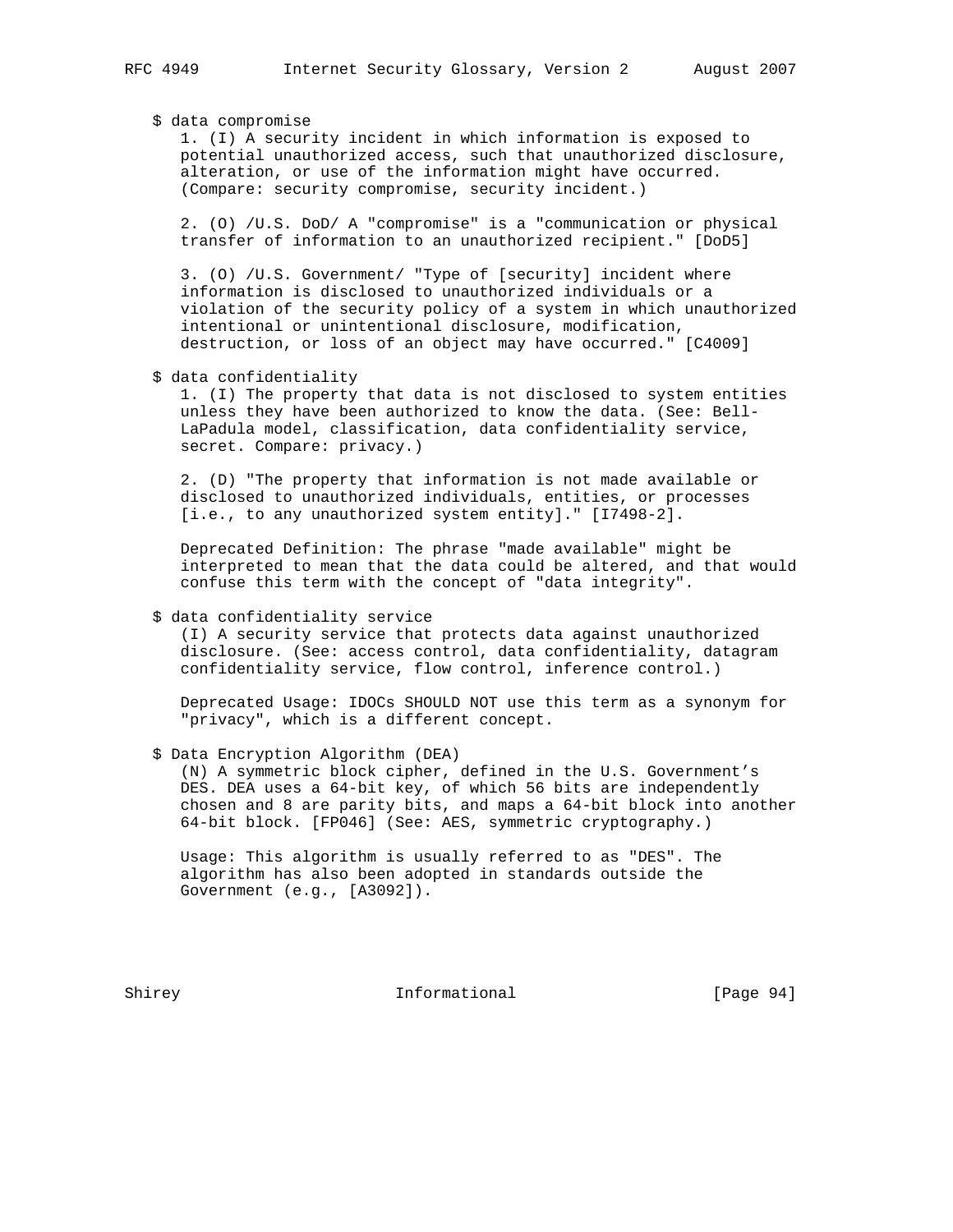\$ data encryption key (DEK) (I) A cryptographic key that is used to encipher application data. (Compare: key-encrypting key.)

- \$ Data Encryption Standard (DES) (N) A U.S. Government standard [FP046] that specifies the DEA and states policy for using the algorithm to protect unclassified, sensitive data. (See: AES.)
- \$ data integrity

 1. (I) The property that data has not been changed, destroyed, or lost in an unauthorized or accidental manner. (See: data integrity service. Compare: correctness integrity, source integrity.)

 2. (O) "The property that information has not been modified or destroyed in an unauthorized manner." [I7498-2]

 Usage: Deals with (a) constancy of and confidence in data values, and not with either (b) information that the values represent (see: correctness integrity) or (c) the trustworthiness of the source of the values (see: source integrity).

\$ data integrity service

 (I) A security service that protects against unauthorized changes to data, including both intentional change or destruction and accidental change or loss, by ensuring that changes to data are detectable. (See: data integrity, checksum, datagram integrity service.)

 Tutorial: A data integrity service can only detect a change and report it to an appropriate system entity; changes cannot be prevented unless the system is perfect (error-free) and no malicious user has access. However, a system that offers data integrity service might also attempt to correct and recover from changes.

 The ability of this service to detect changes is limited by the technology of the mechanisms used to implement the service. For example, if the mechanism were a one-bit parity check across each entire SDU, then changes to an odd number of bits in an SDU would be detected, but changes to an even number of bits would not.

 Relationship between data integrity service and authentication services: Although data integrity service is defined separately from data origin authentication service and peer entity authentication service, it is closely related to them. Authentication services depend, by definition, on companion data integrity services. Data origin authentication service provides

Shirey **Informational** [Page 95]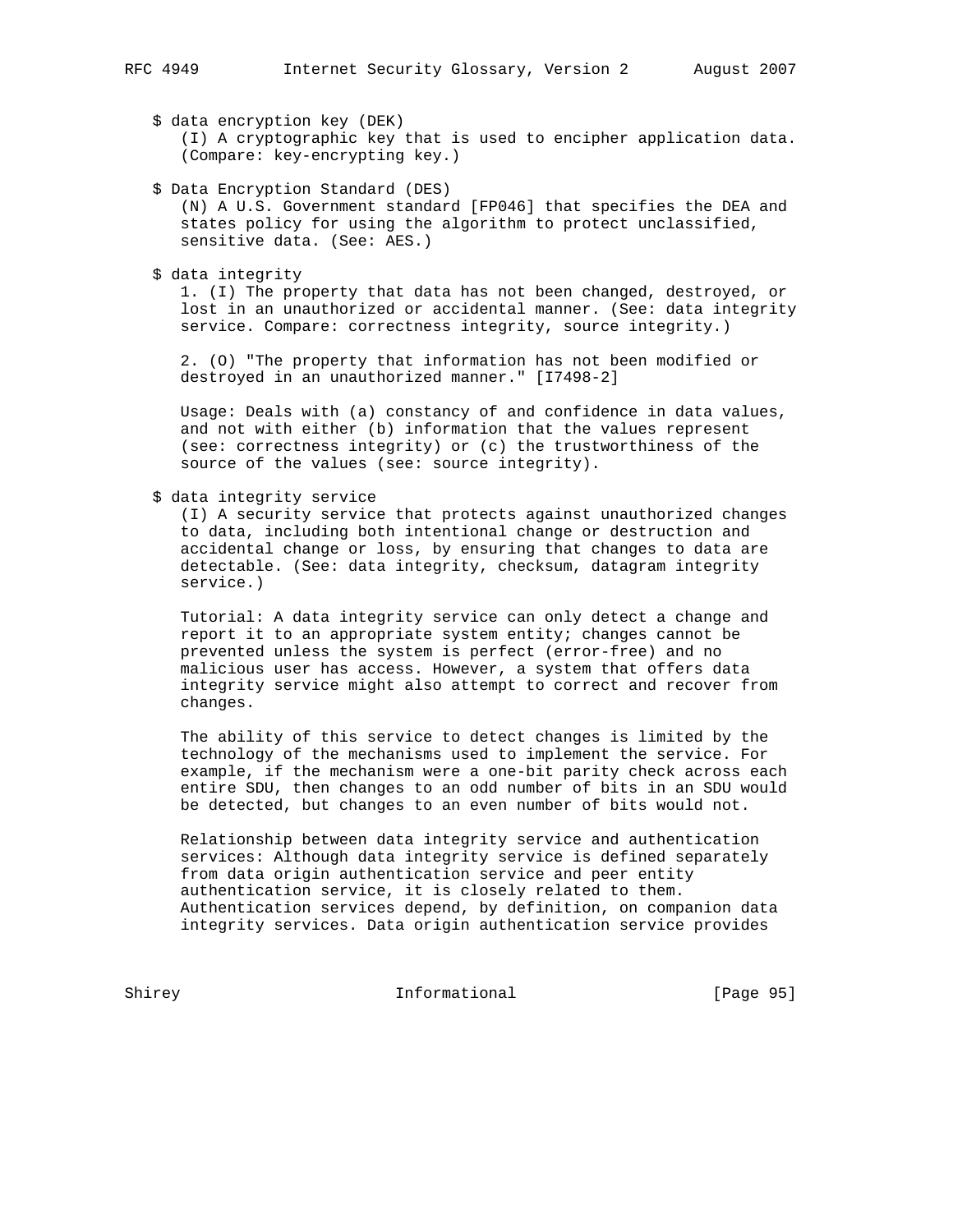verification that the identity of the original source of a received data unit is as claimed; there can be no such verification if the data unit has been altered. Peer entity authentication service provides verification that the identity of a peer entity in a current association is as claimed; there can be no such verification if the claimed identity has been altered.

\$ data origin authentication

 (I) "The corroboration that the source of data received is as claimed." [I7498-2] (See: authentication.)

\$ data origin authentication service

 (I) A security service that verifies the identity of a system entity that is claimed to be the original source of received data. (See: authentication, authentication service.)

 Tutorial: This service is provided to any system entity that receives or holds the data. Unlike peer entity authentication service, this service is independent of any association between the originator and the recipient, and the data in question may have originated at any time in the past.

 A digital signature mechanism can be used to provide this service, because someone who does not know the private key cannot forge the correct signature. However, by using the signer's public key, anyone can verify the origin of correctly signed data.

 This service is usually bundled with connectionless data integrity service. (See: "relationship between data integrity service and authentication services" under "data integrity service".

\$ data owner

 (N) The organization that has the final statutory and operational authority for specified information.

\$ data privacy

(D) Synonym for "data confidentiality".

 Deprecated Term: IDOCs SHOULD NOT use this term; it mixes concepts in a potentially misleading way. Instead, use either "data confidentiality" or "privacy" or both, depending on what is meant.

\$ data recovery

 1. (I) /cryptanalysis/ A process for learning, from some cipher text, the plain text that was previously encrypted to produce the cipher text. (See: recovery.)

Shirey **Informational** [Page 96]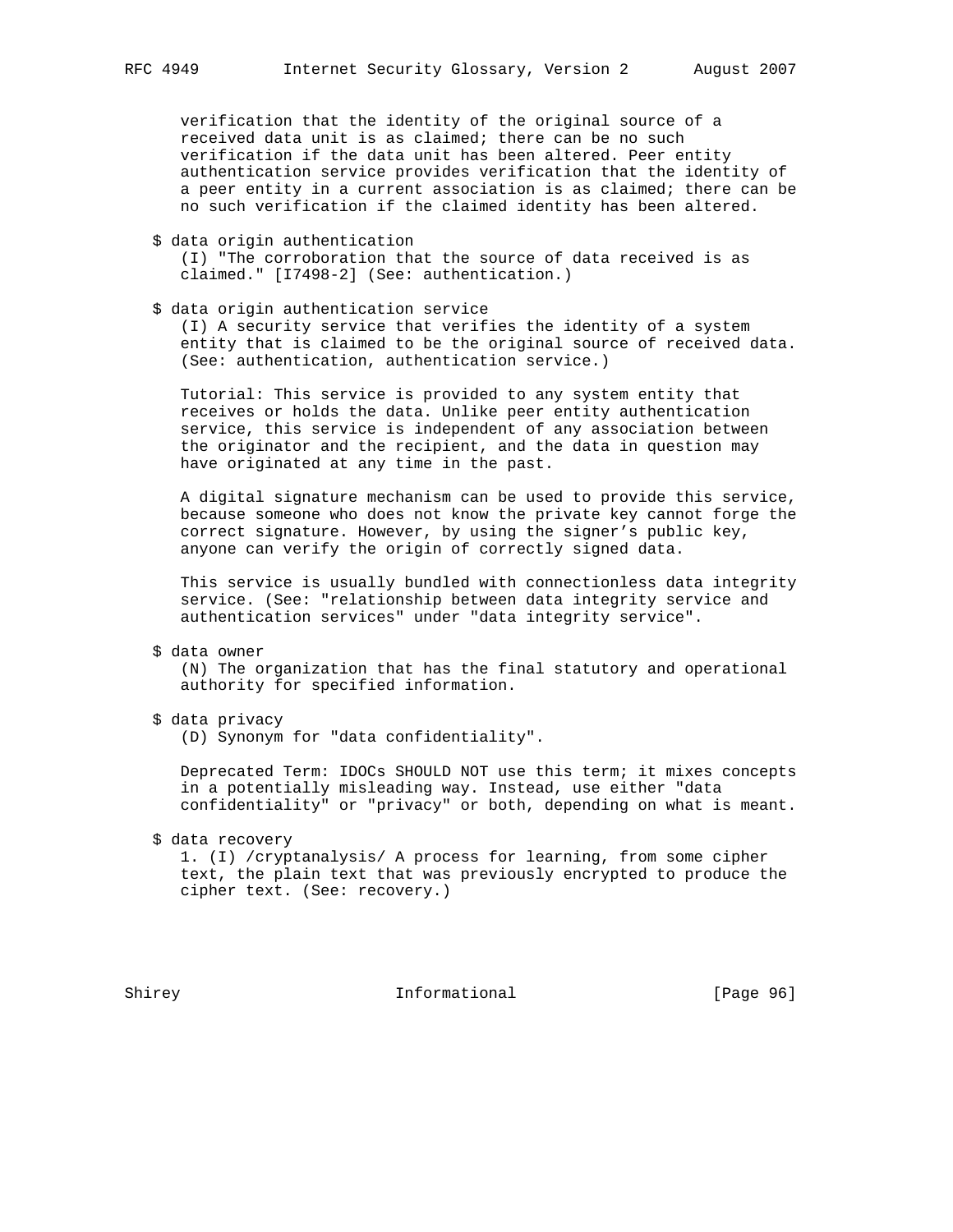2. (I) /system integrity/ The process of restoring information following damage or destruction.

\$ data security

 (I) The protection of data from disclosure, alteration, destruction, or loss that either is accidental or is intentional but unauthorized.

 Tutorial: Both data confidentiality service and data integrity service are needed to achieve data security.

\$ datagram

 (I) "A self-contained, independent entity of data [i.e., a packet] carrying sufficient information to be routed from the source [computer] to the destination computer without reliance on earlier exchanges between this source and destination computer and the transporting network." [R1983] Example: A PDU of IP.

## \$ datagram confidentiality service

 (I) A data confidentiality service that preserves the confidentiality of data in a single, independent, packet; i.e., the service applies to datagrams one-at-a-time. Example: ESP. (See: data confidentiality.)

 Usage: When a protocol is said to provide data confidentiality service, this is usually understood to mean that only the SDU is protected in each packet. IDOCs that use the term to mean that the entire PDU is protected should include a highlighted definition.

 Tutorial: This basic form of network confidentiality service suffices for protecting the data in a stream of packets in both connectionless and connection-oriented protocols. Except perhaps for traffic flow confidentiality, nothing further is needed to protect the confidentiality of data carried by a packet stream. The OSIRM distinguishes between connection confidentiality and connectionless confidentiality. The IPS need not make that distinction, because those services are just instances of the same service (i.e., datagram confidentiality) being offered in two different protocol contexts. (For data integrity service, however, additional effort is needed to protect a stream, and the IPS does need to distinguish between "datagram integrity service" and "stream integrity service".)

\$ datagram integrity service

 (I) A data integrity service that preserves the integrity of data in a single, independent, packet; i.e., the service applies to datagrams one-at-a-time. (See: data integrity. Compare: stream integrity service.)

Shirey **Informational** [Page 97]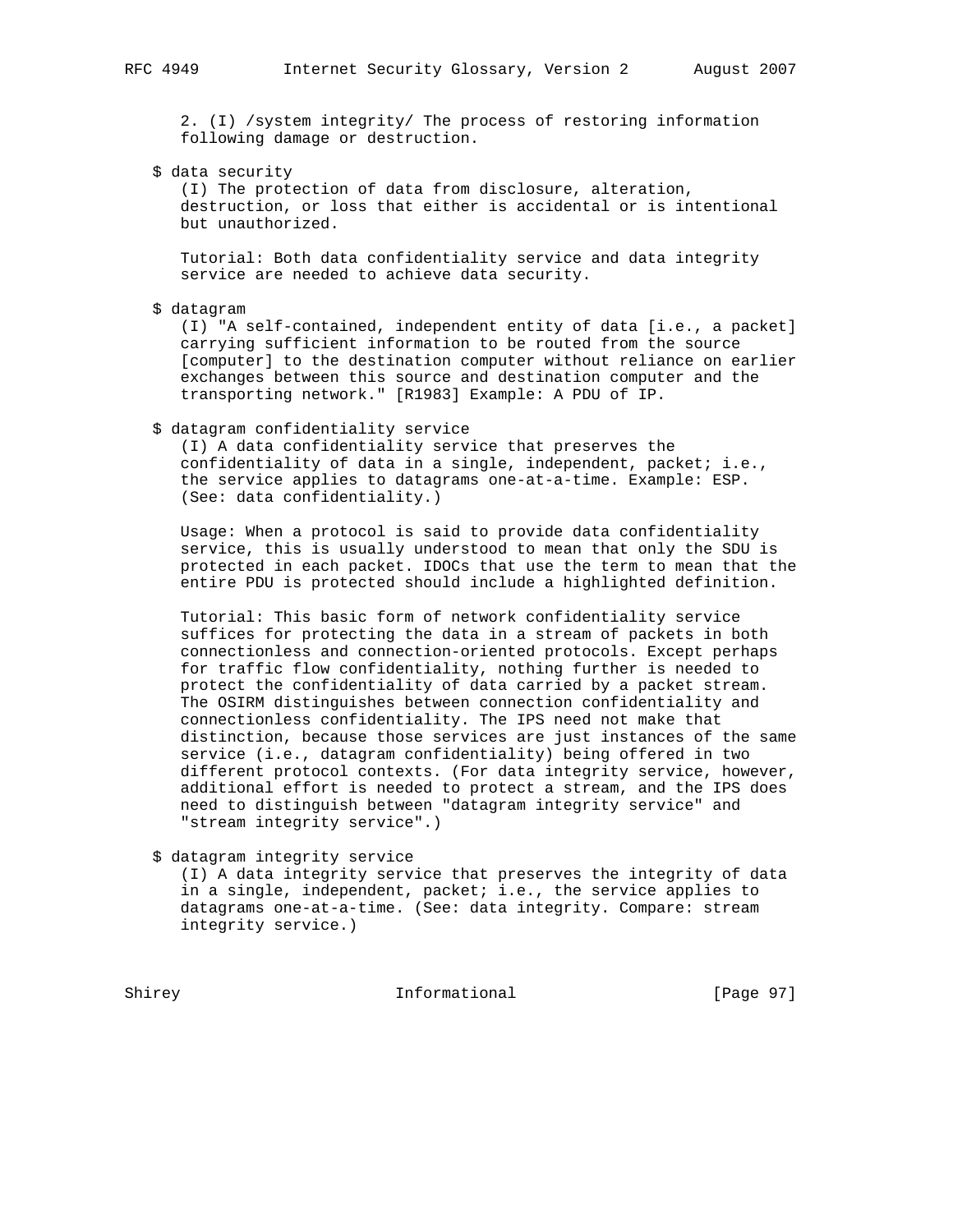Tutorial: The ability to provide appropriate data integrity is important in many Internet security situations, and so there are different kinds of data integrity services suited to different applications. This service is the simplest kind; it is suitable for connectionless data transfers.

 Datagram integrity service usually is designed only to attempt to detect changes to the SDU in each packet, but it might also attempt to detect changes to some or all of the PCI in each packet (see: selective field integrity). In contrast to this simple, one-at-a-time service, some security situations demand a more complex service that also attempts to detect deleted, inserted, or reordered datagrams within a stream of datagrams (see: stream integrity service).

## \$ DEA

(N) See: Data Encryption Algorithm.

\$ deception

 (I) A circumstance or event that may result in an authorized entity receiving false data and believing it to be true. (See: authentication.)

 Tutorial: This is a type of threat consequence, and it can be caused by the following types of threat actions: masquerade, falsification, and repudiation.

\$ decipher

(D) Synonym for "decrypt".

 Deprecated Definition: IDOCs SHOULD NOT use this term as a synonym for "decrypt". However, see usage note under "encryption".

#### \$ decipherment

(D) Synonym for "decryption".

 Deprecated Definition: IDOCs SHOULD NOT use this term as a synonym for "decryption". However, see the Usage note under "encryption".

\$ declassification

 (I) An authorized process by which information is declassified. (Compare: classification.)

#### \$ declassify

 (I) To officially remove the security level designation of a classified information item or information type, such that the information is no longer classified (i.e., becomes unclassified). (See: classified, classify, security level. Compare: downgrade.)

# Shirey **Informational** [Page 98]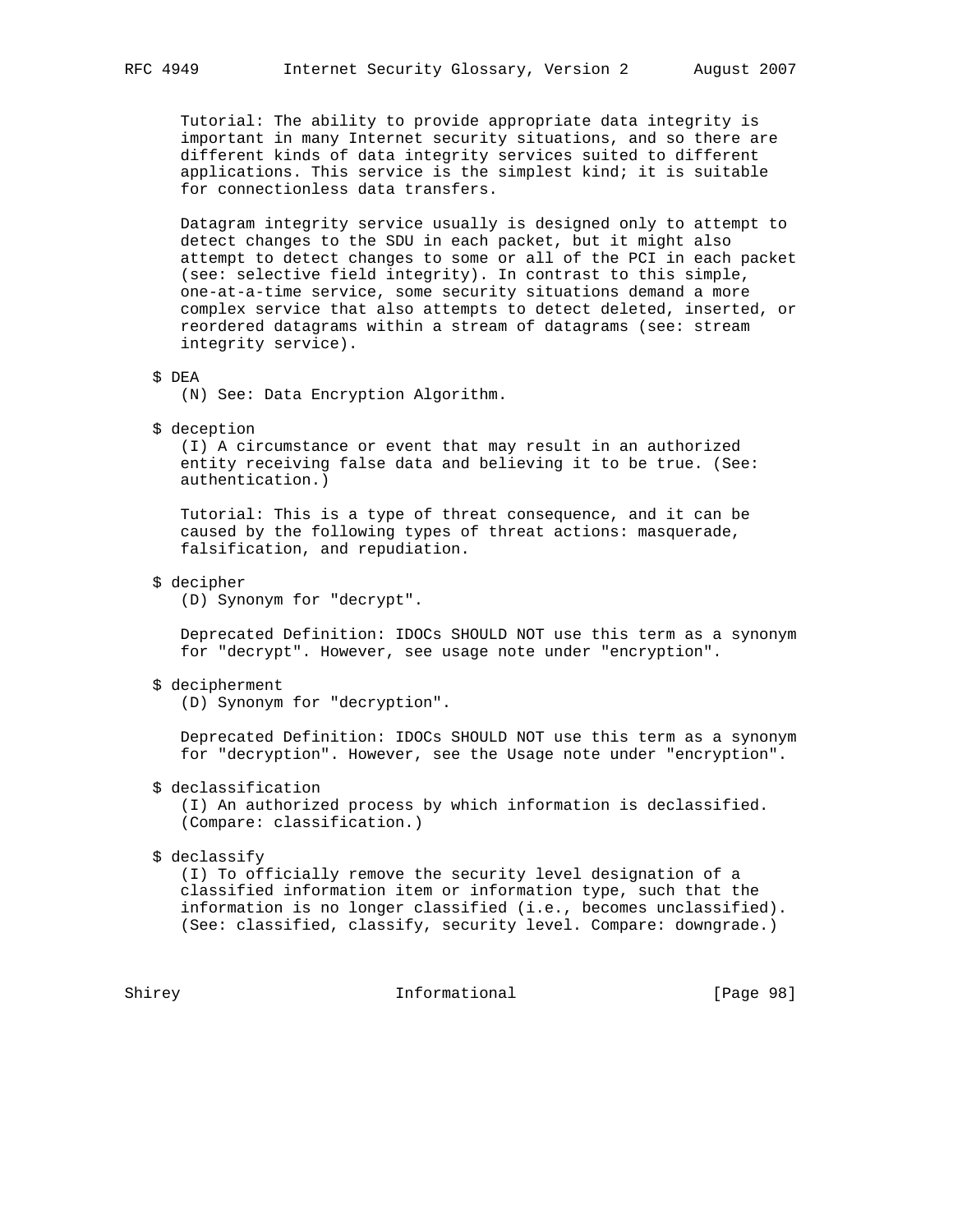\$ decode

 1. (I) Convert encoded data back to its original form of representation. (Compare: decrypt.)

2. (D) Synonym for "decrypt".

 Deprecated Definition: Encoding is not usually meant to conceal meaning. Therefore, IDOCs SHOULD NOT use this term as a synonym for "decrypt", because that would mix concepts in a potentially misleading way.

\$ decrypt

 (I) Cryptographically restore cipher text to the plaintext form it had before encryption.

\$ decryption

(I) See: secondary definition under "encryption".

\$ dedicated security mode

 (I) A mode of system operation wherein all users having access to the system possess, for all data handled by the system, both (a) all necessary authorizations (i.e., security clearance and formal access approval) and (b) a need-to-know. (See: /system operation/ under "mode", formal access approval, need to know, protection level, security clearance.)

 Usage: Usually abbreviated as "dedicated mode". This mode was defined in U.S. Government policy on system accreditation, but the term is also used outside the Government. In this mode, the system may handle either (a) a single classification level or category of information or (b) a range of levels and categories.

\$ default account

 (I) A system login account (usually accessed with a user identifier and password) that has been predefined in a manufactured system to permit initial access when the system is first put into service. (See: harden.)

 Tutorial: A default account becomes a serious vulnerability if not properly administered. Sometimes, the default identifier and password are well-known because they are the same in each copy of the system. In any case, when a system is put into service, any default password should immediately be changed or the default account should be disabled.

\$ defense in depth

 (N) "The siting of mutually supporting defense positions designed to absorb and progressively weaken attack, prevent initial

Shirey **Informational** [Page 99]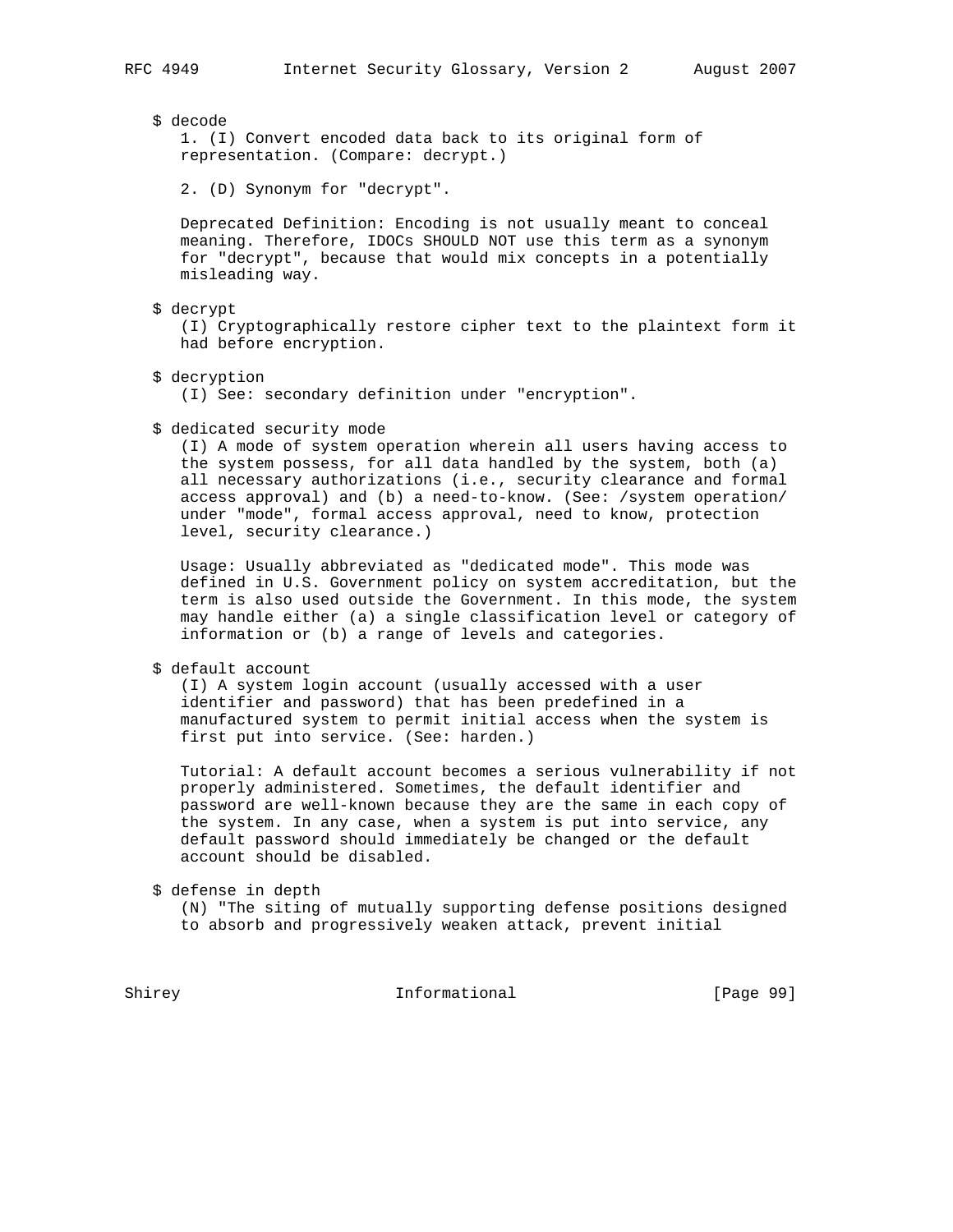observations of the whole position by the enemy, and [enable] the commander to maneuver the reserve." [JP1]

 Tutorial: In information systems, defense in depth means constructing a system's security architecture with layered and complementary security mechanisms and countermeasures, so that if one security mechanism is defeated, one or more other mechanisms (which are "behind" or "beneath" the first mechanism) still provide protection.

 This architectural concept is appealing because it aligns with traditional warfare doctrine, which applies defense in depth to physical, geospatial structures; but applying the concept to logical, cyberspace structures of computer networks is more difficult. The concept assumes that networks have a spatial or topological representation. It also assumes that there can be implemented -- from the "outer perimeter" of a network, through its various "layers" of components, to its "center" (i.e., to the subscriber application systems supported by the network) -- a varied series of countermeasures that together provide adequate protection. However, it is more difficult to map the topology of networks and make certain that no path exists by which an attacker could bypass all defensive layers.

\$ Defense Information Infrastructure (DII)

 (O) /U.S. DoD/ The U.S. DoD's shared, interconnected system of computers, communications, data, applications, security, people, training, and support structures, serving information needs worldwide. (See: DISN.) Usage: Has evolved to be called the GIG.

 Tutorial: The DII connects mission support, command and control, and intelligence computers and users through voice, data, imagery, video, and multimedia services, and provides information processing and value-added services to subscribers over the DISN. Users' own data and application software are not considered part of the DII.

\$ Defense Information Systems Network (DISN)

 (O) /U.S. DoD/ The U.S. DoD's consolidated, worldwide, enterprise level telecommunications infrastructure that provides end-to-end information transfer for supporting military operations; a part of the DII. (Compare: GIG.)

# \$ degauss

 1a. (N) Apply a magnetic field to permanently remove data from a magnetic storage medium, such as a tape or disk [NCS25]. (Compare: erase, purge, sanitize.)

Shirey **Informational** [Page 100]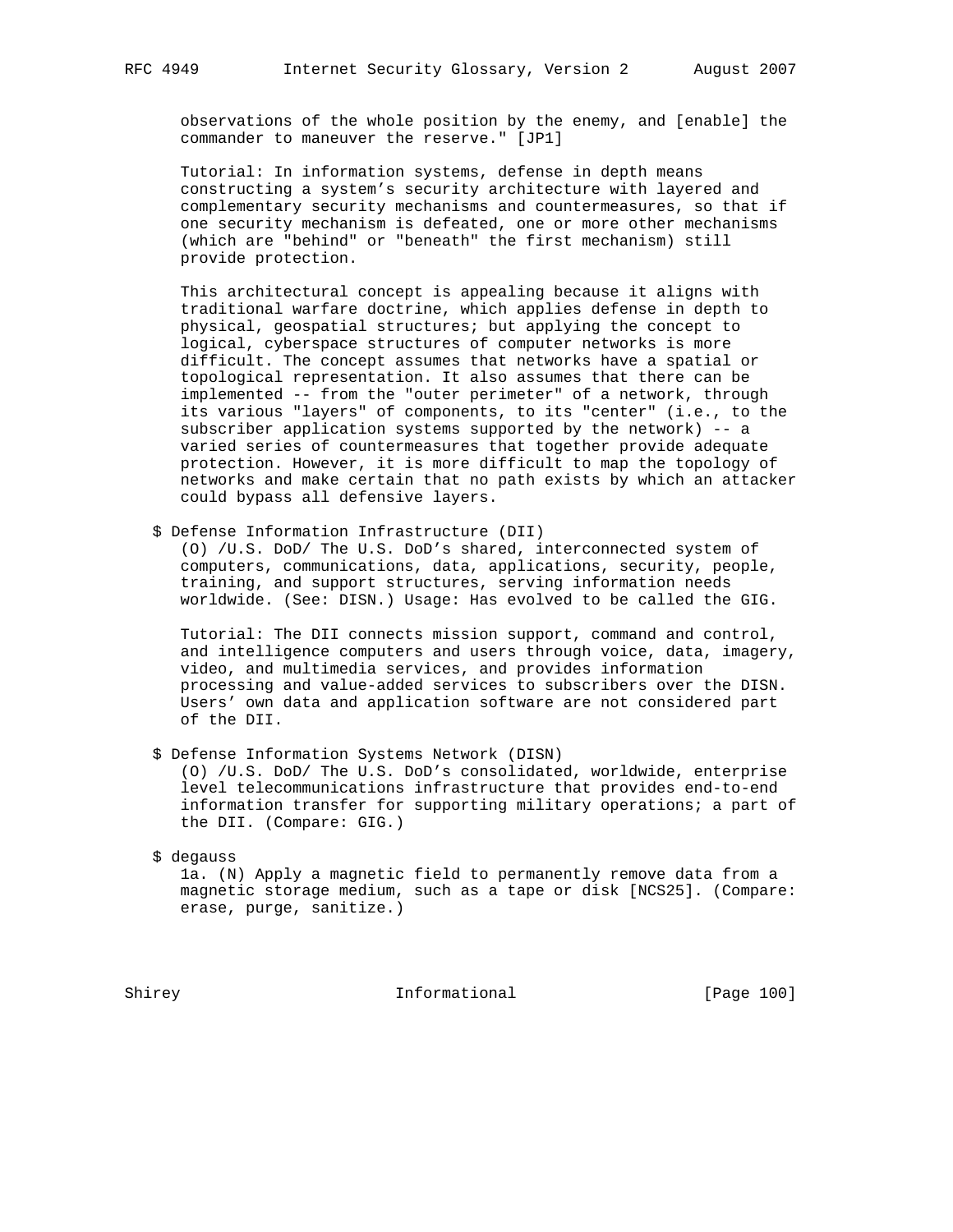1b. (N) Reduce magnetic flux density to zero by applying a reversing magnetic field. (See: magnetic remanence.) \$ degausser (N) An electrical device that can degauss magnetic storage media. \$ DEK (I) See: data encryption key. \$ delay (I) /packet/ See: secondary definition under "stream integrity service". \$ deletion (I) /packet/ See: secondary definition under "stream integrity service". \$ deliberate exposure (I) /threat action/ See: secondary definition under "exposure". \$ delta CRL (I) A partial CRL that only contains entries for certificates that have been revoked since the issuance of a prior, base CRL [X509]. This method can be used to partition CRLs that become too large and unwieldy. (Compare: CRL distribution point.) \$ demilitarized zone (DMZ) (D) Synonym for "buffer zone". Deprecated Term: IDOCs SHOULD NOT use this term because it mixes concepts in a potentially misleading way. (See: Deprecated Usage under "Green Book".) \$ denial of service (I) The prevention of authorized access to a system resource or the delaying of system operations and functions. (See: availability, critical, flooding.) Tutorial: A denial-of-service attack can prevent the normal conduct of business on the Internet. There are four types of solutions to this security problem: - Awareness: Maintaining cognizance of security threats and vulnerabilities. (See: CERT.) - Detection: Finding attacks on end systems and subnetworks. (See: intrusion detection.)

 - Prevention: Following defensive practices on network-connected systems. (See: [R2827].)

Shirey 1011 Informational [Page 101]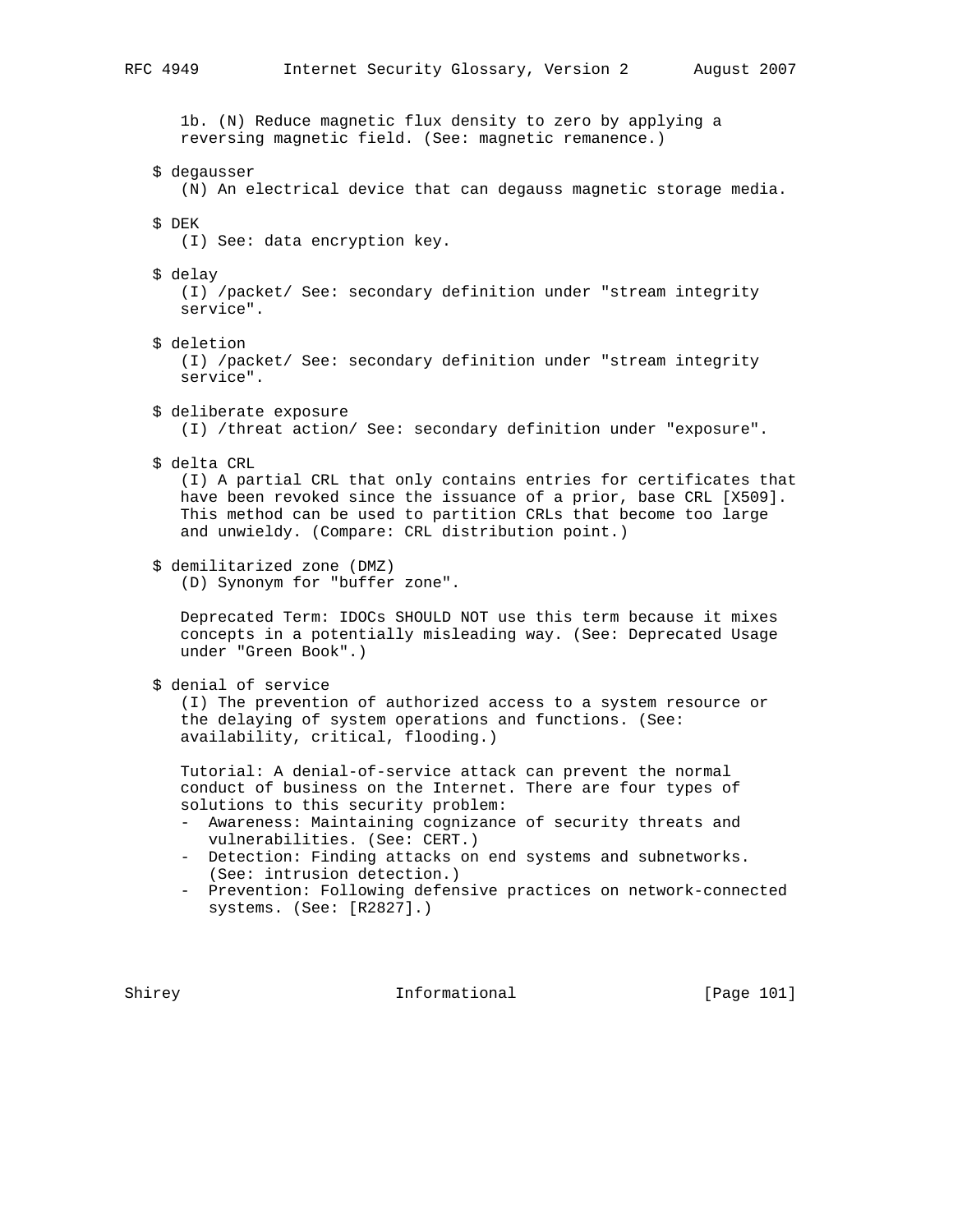- Response: Reacting effectively when attacks occur. (See: CSIRT, contingency plan.)
- \$ DES
	- (N) See: Data Encryption Standard.
- \$ designated approving authority (DAA) (O) /U.S. Government/ Synonym for "accreditor".
- \$ detection
	- (I) See: secondary definition under "security".
- \$ deterrence

(I) See: secondary definition under "security".

\$ dictionary attack

 (I) An attack that uses a brute-force technique of successively trying all the words in some large, exhaustive list.

 Examples: Attack an authentication service by trying all possible passwords. Attack an encryption service by encrypting some known plaintext phrase with all possible keys so that the key for any given encrypted message containing that phrase may be obtained by lookup.

- \$ Diffie-Hellman
- \$ Diffie-Hellman-Merkle

 (N) A key-agreement algorithm published in 1976 by Whitfield Diffie and Martin Hellman [DH76, R2631].

 Usage: The algorithm is most often called "Diffie-Hellman". However, in the November 1978 issue of "IEEE Communications Magazine", Hellman wrote that the algorithm "is a public key distribution system, a concept developed by [Ralph C.] Merkle, and hence should be called 'Diffie-Hellman-Merkle' ... to recognize Merkle's equal contribution to the invention of public key cryptography."

 Tutorial: Diffie-Hellman-Merkle does key establishment, not encryption. However, the key that it produces may be used for encryption, for further key management operations, or for any other cryptography.

 The algorithm is described in [R2631] and [Schn]. In brief, Alice and Bob together pick large integers that satisfy certain mathematical conditions, and then use the integers to each separately compute a public-private key pair. They send each other their public key. Each person uses their own private key and the

Shirey **Informational** [Page 102]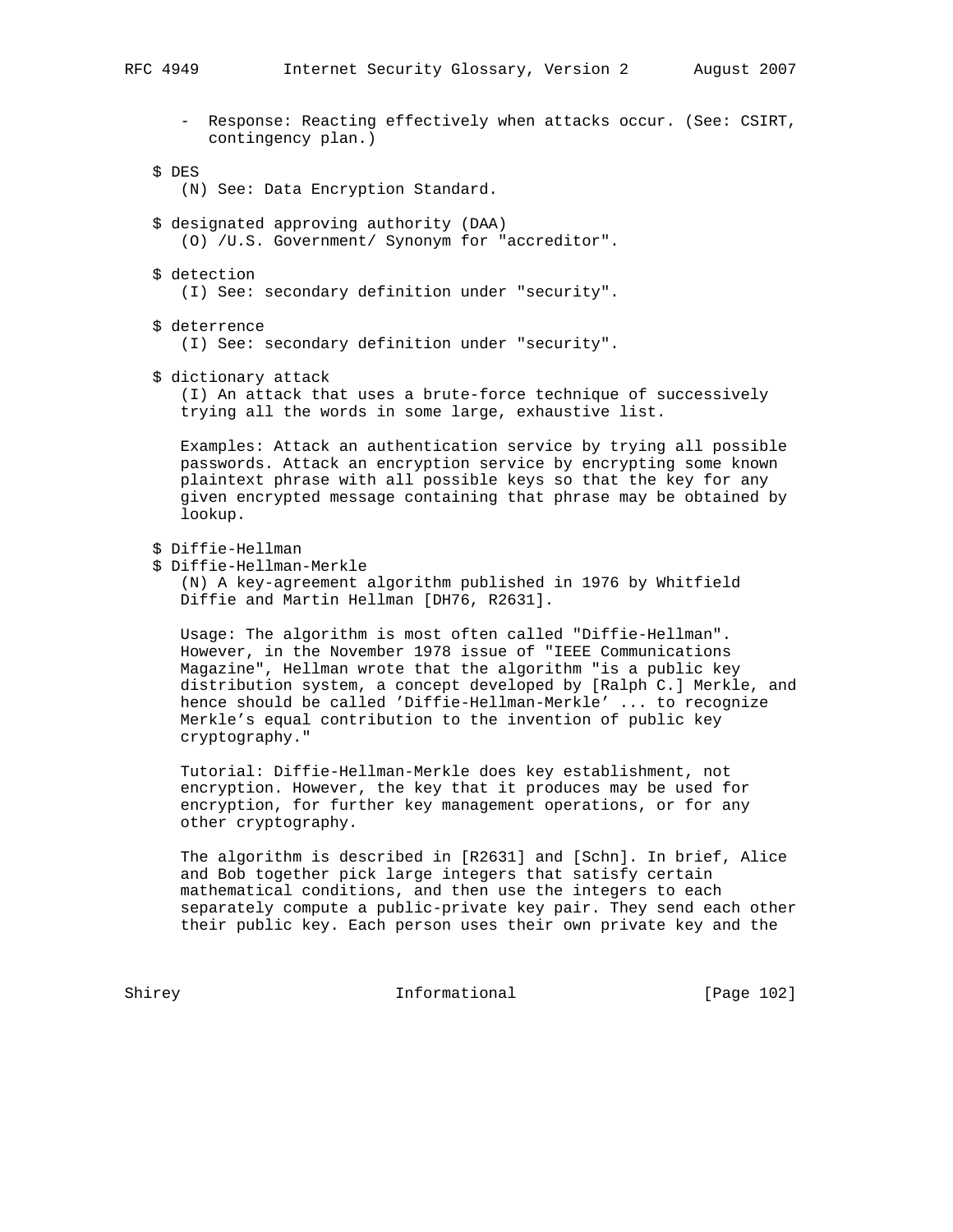other person's public key to compute a key, k, that, because of the mathematics of the algorithm, is the same for each of them. Passive wiretapping cannot learn the shared k, because k is not transmitted, and neither are the private keys needed to compute k.

 The difficulty of breaking Diffie-Hellman-Merkle is considered to be equal to the difficulty of computing discrete logarithms modulo a large prime. However, without additional mechanisms to authenticate each party to the other, a protocol based on the algorithm may be vulnerable to a man-in-the-middle attack.

\$ digest

See: message digest.

\$ digital certificate

 (I) A certificate document in the form of a digital data object (a data object used by a computer) to which is appended a computed digital signature value that depends on the data object. (See: attribute certificate, public-key certificate.)

 Deprecated Usage: IDOCs SHOULD NOT use this term to refer to a signed CRL or CKL. Although the recommended definition can be interpreted to include other signed items, the security community does not use the term with those meanings.

\$ digital certification

(D) Synonym for "certification".

 Deprecated Definition: IDOCs SHOULD NOT use this definition unless the context is not sufficient to distinguish between digital certification and another kind of certification, in which case it would be better to use "public-key certification" or another phrase that indicates what is being certified.

```
 $ digital document
```
 (I) An electronic data object that represents information originally written in a non-electronic, non-magnetic medium (usually ink on paper) or is an analogue of a document of that type.

# \$ digital envelope

 (I) A combination of (a) encrypted content data (of any kind) intended for a recipient and (b) the content encryption key in an encrypted form that has been prepared for the use of the recipient.

Shirey **Informational** [Page 103]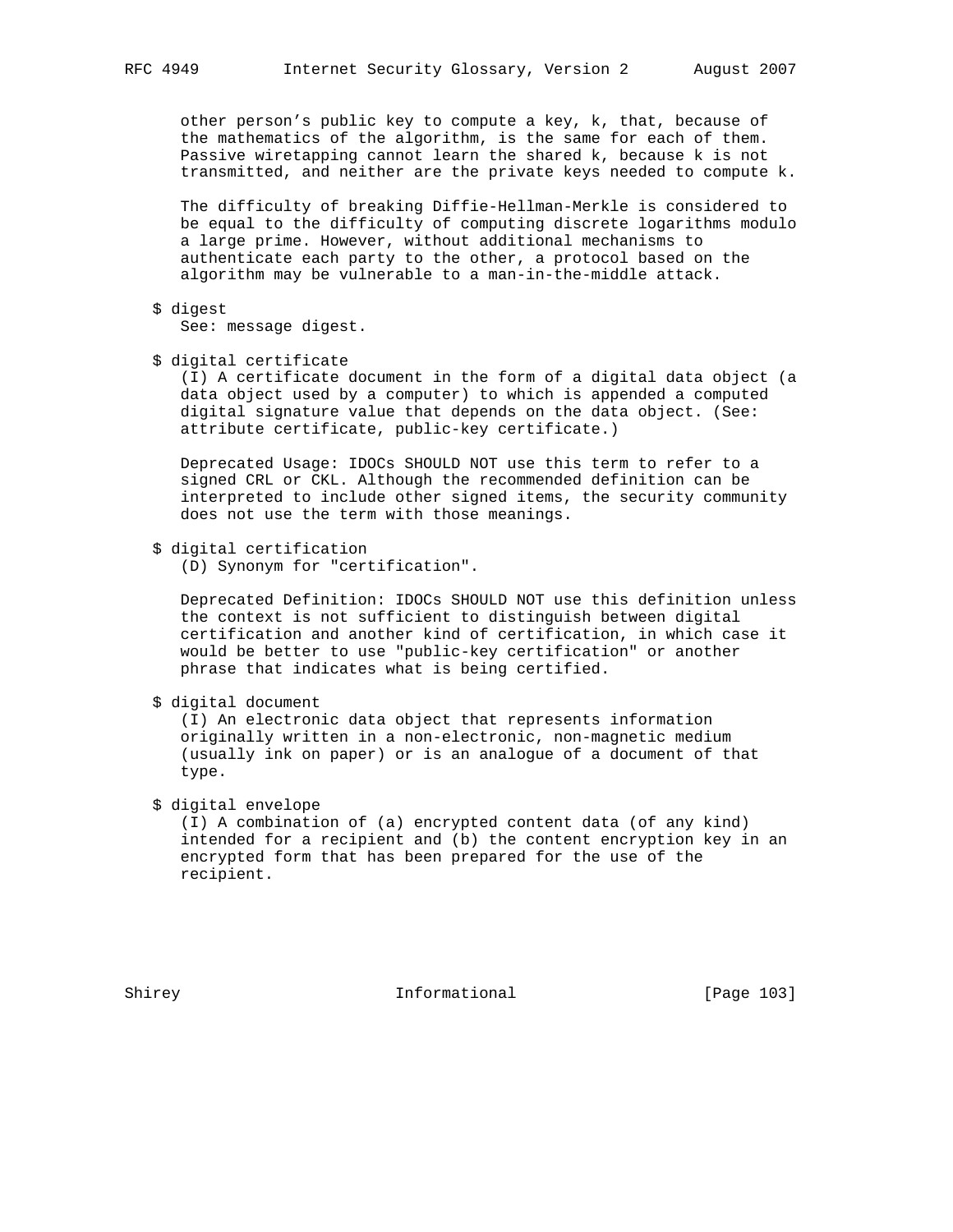Usage: In IDOCs, the term SHOULD be defined at the point of first use because, although the term is defined in PKCS #7 and used in S/MIME, it is not widely known.

 Tutorial: Digital enveloping is not simply a synonym for implementing data confidentiality with encryption; digital enveloping is a hybrid encryption scheme to "seal" a message or other data, by encrypting the data and sending both it and a protected form of the key to the intended recipient, so that no one other than the intended recipient can "open" the message. In PKCS #7, it means first encrypting the data using a symmetric encryption algorithm and a secret key, and then encrypting the secret key using an asymmetric encryption algorithm and the public key of the intended recipient. In S/MIME, additional methods are defined for encrypting the content encryption key.

(D) Synonym for "digital certificate".

 Deprecated Term: IDOCs SHOULD NOT use this term. It is a service mark of a commercial firm, and it unnecessarily duplicates the meaning of a better-established term. (See: credential.)

\$ digital key

 (D) Synonym for an input parameter of a cryptographic algorithm or other process. (See: key.)

 Deprecated Usage: The adjective "digital" need not be used with "key" or "cryptographic key", unless the context is insufficient to distinguish the digital key from another kind of key, such as a metal key for a door lock.

\$ digital notary

 (I) An electronic functionary analogous to a notary public. Provides a trusted timestamp for a digital document, so that someone can later prove that the document existed at that point in time; verifies the signature(s) on a signed document before applying the stamp. (See: notarization.)

\$ digital signature

 1. (I) A value computed with a cryptographic algorithm and associated with a data object in such a way that any recipient of the data can use the signature to verify the data's origin and integrity. (See: data origin authentication service, data integrity service, signer. Compare: digitized signature, electronic signature.)

Shirey **Informational** [Page 104]

 <sup>\$</sup> Digital ID(service mark)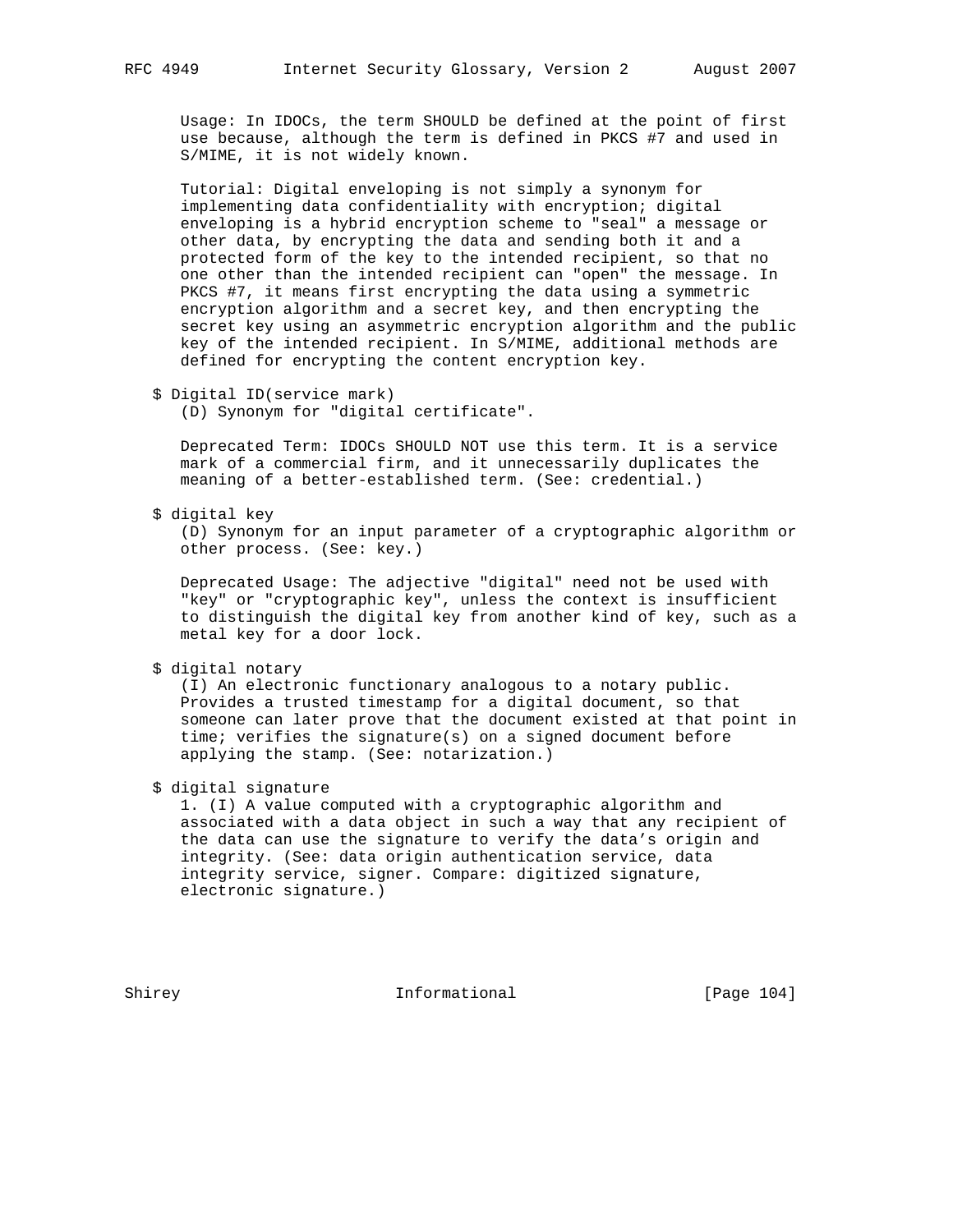2. (O) "Data appended to, or a cryptographic transformation of, a data unit that allows a recipient of the data unit to prove the source and integrity of the data unit and protect against forgery, e.g. by the recipient." [I7498-2]

Tutorial: A digital signature should have these properties:

- Be capable of being verified. (See: validate vs. verify.)
- Be bound to the signed data object in such a way that if the data is changed, then when an attempt is made to verify the signature, it will be seen as not authentic. (In some schemes, the signature is appended to the signed object as stated by definition 2, but in other it, schemes is not.)
- Uniquely identify a system entity as being the signer.
- Be under the signer's sole control, so that it cannot be created by any other entity.

 To achieve these properties, the data object is first input to a hash function, and then the hash result is cryptographically transformed using a private key of the signer. The final resulting value is called the digital signature of the data object. The signature value is a protected checksum, because the properties of a cryptographic hash ensure that if the data object is changed, the digital signature will no longer match it. The digital signature is unforgeable because one cannot be certain of correctly creating or changing the signature without knowing the private key of the supposed signer.

 Some digital signature schemes use an asymmetric encryption algorithm (e.g., "RSA") to transform the hash result. Thus, when Alice needs to sign a message to send to Bob, she can use her private key to encrypt the hash result. Bob receives both the message and the digital signature. Bob can use Alice's public key to decrypt the signature, and then compare the plaintext result to the hash result that he computes by hashing the message himself. If the values are equal, Bob accepts the message because he is certain that it is from Alice and has arrived unchanged. If the values are not equal, Bob rejects the message because either the message or the signature was altered in transit.

 Other digital signature schemes (e.g., "DSS") transform the hash result with an algorithm (e.g., "DSA", "El Gamal") that cannot be directly used to encrypt data. Such a scheme creates a signature value from the hash and provides a way to verify the signature value, but does not provide a way to recover the hash result from the signature value. In some countries, such a scheme may improve exportability and avoid other legal constraints on usage. Alice sends the signature value to Bob along with both the message and its hash result. The algorithm enables Bob to use Alice's public

Shirey **Informational** [Page 105]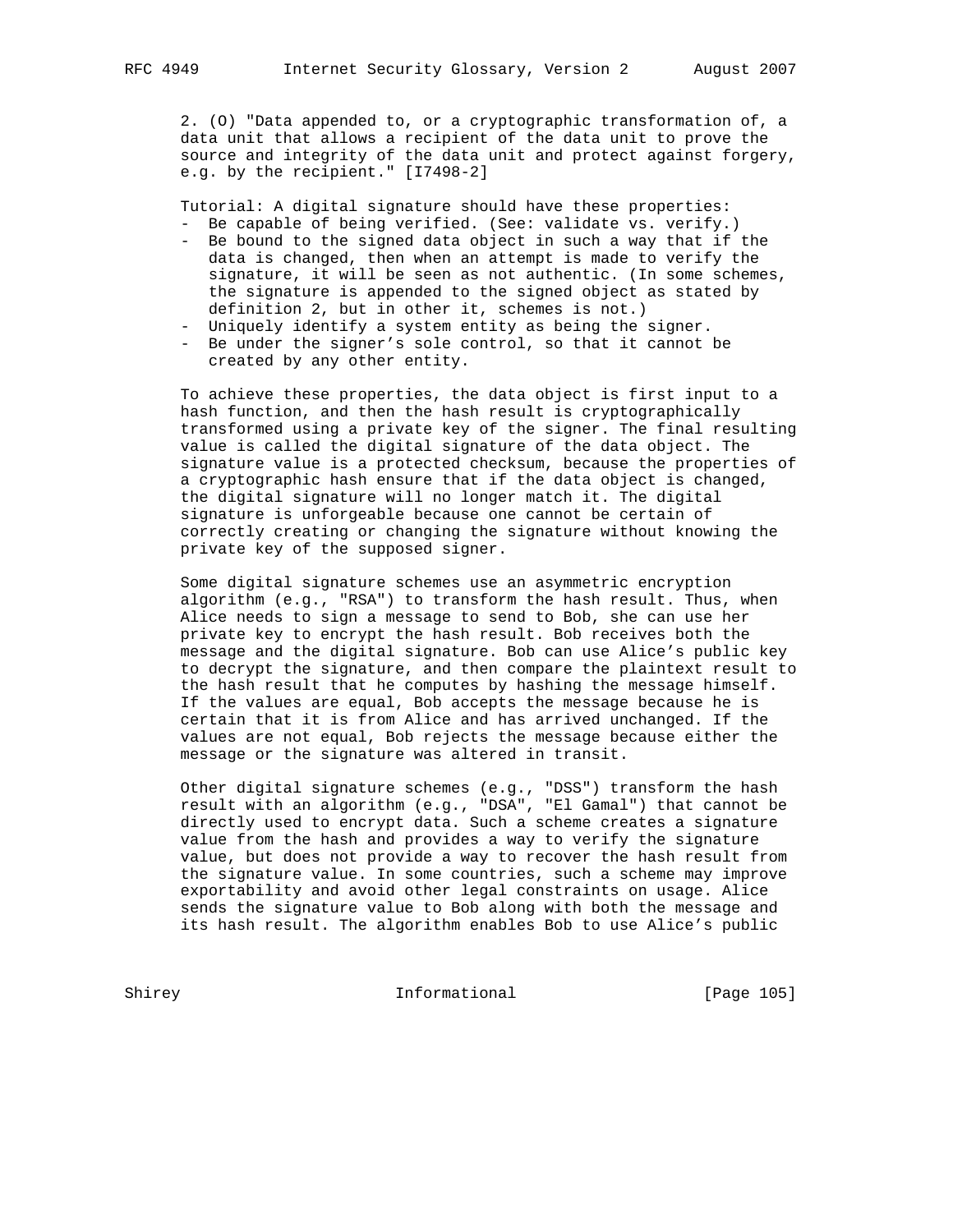signature key and the signature value to verify the hash result he receives. Then, as before, he compares that hash result she sent to the one that he computes by hashing the message himself.

- \$ Digital Signature Algorithm (DSA) (N) An asymmetric cryptographic algorithm for a digital signature in the form of a pair of large numbers. The signature is computed using rules and parameters such that the identity of the signer and the integrity of the signed data can be verified. (See: DSS.)
- \$ Digital Signature Standard (DSS) (N) The U.S. Government standard [FP186] that specifies the DSA.

\$ digital watermarking

 (I) Computing techniques for inseparably embedding unobtrusive marks or labels as bits in digital data -- text, graphics, images, video, or audio -- and for detecting or extracting the marks later.

 Tutorial: A "digital watermark", i.e., the set of embedded bits, is sometimes hidden, usually imperceptible, and always intended to be unobtrusive. Depending on the particular technique that is used, digital watermarking can assist in proving ownership, controlling duplication, tracing distribution, ensuring data integrity, and performing other functions to protect intellectual property rights. [ACM]

\$ digitized signature

 (D) Denotes various forms of digitized images of handwritten signatures. (Compare: digital signature).

 Deprecated Term: IDOCs SHOULD NOT use this term without including this definition. This term suggests careless use of "digital signature", which is the term standardized by [I7498-2]. (See: electronic signature.)

# \$ DII

(O) See: Defense Information Infrastructure.

\$ direct attack

 (I) See: secondary definition under "attack". (Compare: indirect attack.)

\$ directory, Directory

 1. (I) /not capitalized/ Refers generically to a database server or other system that stores and provides access to values of descriptive or operational data items that are associated with the components of a system. (Compare: repository.)

Shirey **Informational** [Page 106]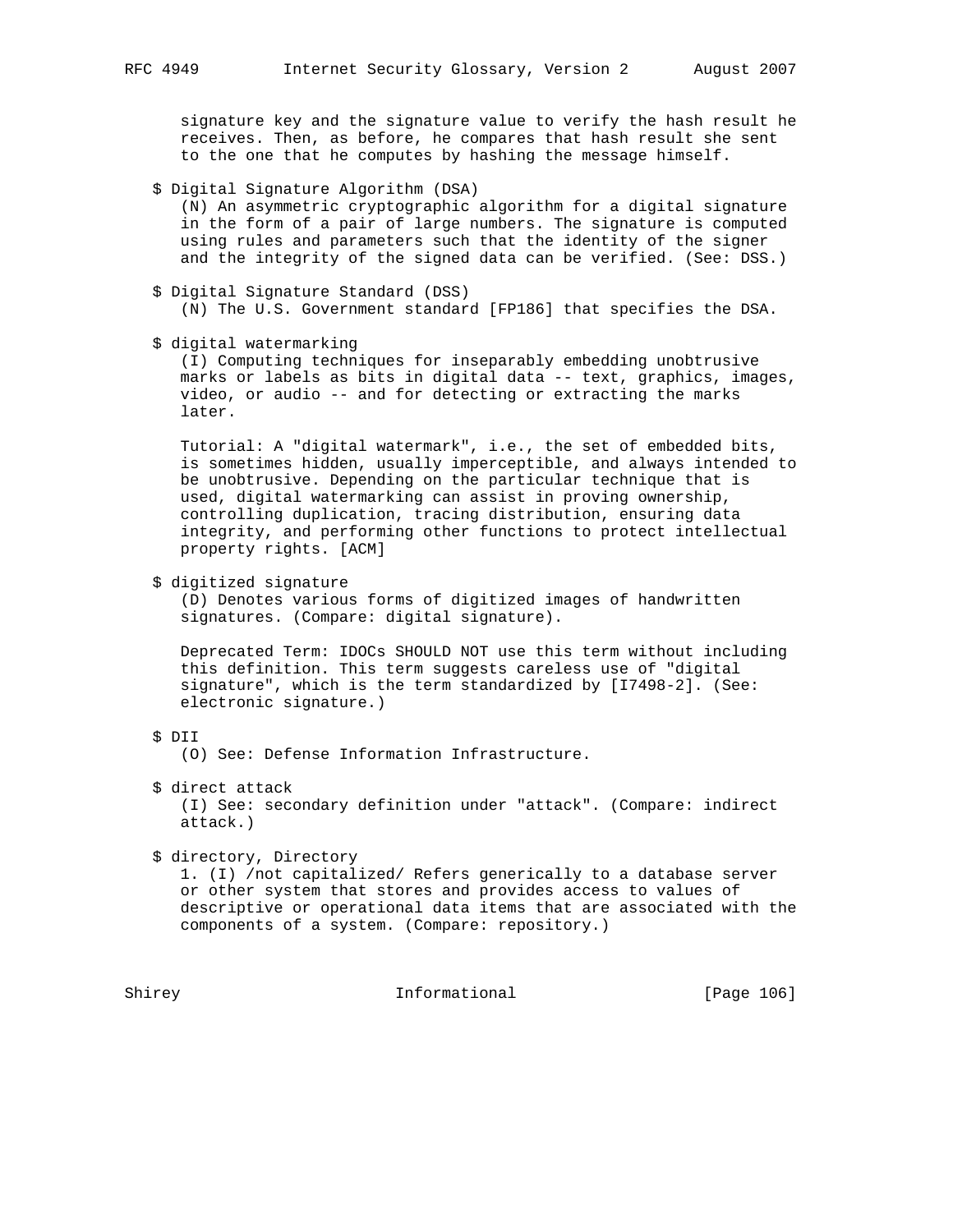2. (N) /capitalized/ Refers specifically to the X.500 Directory. (See: DN, X.500.)

\$ Directory Access Protocol (DAP)

 (N) An OSI protocol [X519] for communication between a Directory User Agent (a type of X.500 client) and a Directory System Agent (a type of X.500 server). (See: LDAP.)

\$ disaster plan

(O) Synonym for "contingency plan".

 Deprecated Term: IDOCs SHOULD NOT use this term; instead, for consistency and neutrality of language, IDOCs SHOULD use "contingency plan".

\$ disclosure

See: unauthorized disclosure. Compare: exposure.

\$ discretionary access control

 1a. (I) An access control service that (a) enforces a security policy based on the identity of system entities and the authorizations associated with the identities and (b) incorporates a concept of ownership in which access rights for a system resource may be granted and revoked by the entity that owns the resource. (See: access control list, DAC, identity-based security policy, mandatory access control.)

 Derivation: This service is termed "discretionary" because an entity can be granted access rights to a resource such that the entity can by its own volition enable other entities to access the resource.

 1b. (O) /formal model/ "A means of restricting access to objects based on the identity of subjects and/or groups to which they belong. The controls are discretionary in the sense that a subject with a certain access permission is capable of passing that permission (perhaps indirectly) on to any other subject." [DoD1]

\$ DISN

(O) See: Defense Information Systems Network (DISN).

\$ disruption

 (I) A circumstance or event that interrupts or prevents the correct operation of system services and functions. (See: availability, critical, system integrity, threat consequence.)

Shirey **Informational** [Page 107]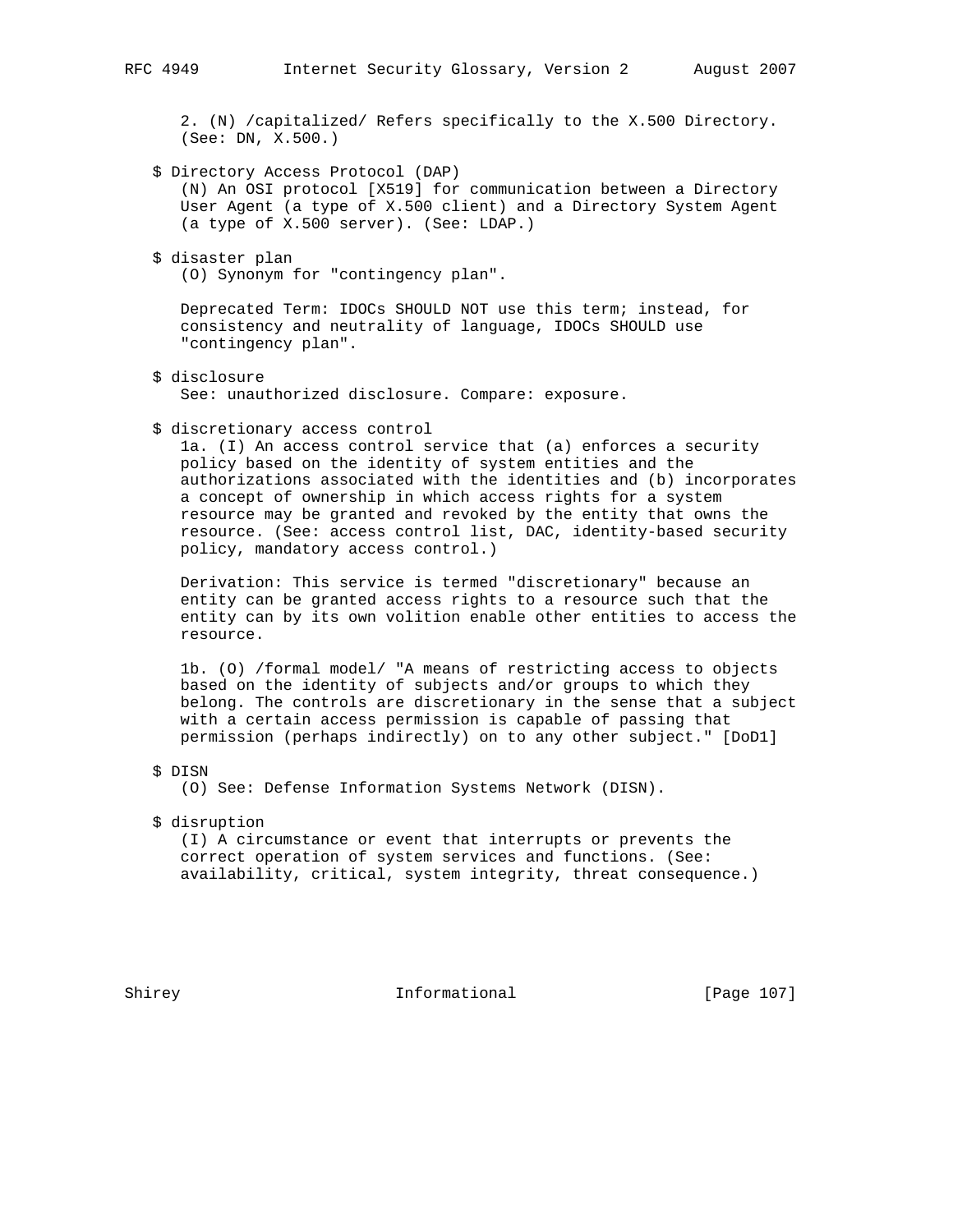Tutorial: Disruption is a type of threat consequence; it can be caused by the following types of threat actions: incapacitation, corruption, and obstruction.

\$ Distinguished Encoding Rules (DER)

 (N) A subset of the Basic Encoding Rules that always provides only one way to encode any data structure defined by ASN.1. [X690].

 Tutorial: For a data structure defined abstractly in ASN.1, BER often provides for encoding the structure into an octet string in more than one way, so that two separate BER implementations can legitimately produce different octet strings for the same ASN.1 definition. However, some applications require all encodings of a structure to be the same, so that encodings can be compared for equality. Therefore, DER is used in applications in which unique encoding is needed, such as when a digital signature is computed on a structure defined by ASN.1.

\$ distinguished name (DN)

 (N) An identifier that uniquely represents an object in the X.500 Directory Information Tree (DIT) [X501]. (Compare: domain name, identity, naming authority.)

 Tutorial: A DN is a set of attribute values that identify the path leading from the base of the DIT to the object that is named. An X.509 public-key certificate or CRL contains a DN that identifies its issuer, and an X.509 attribute certificate contains a DN or other form of name that identifies its subject.

\$ distributed attack

 1a. (I) An attack that is implemented with distributed computing. (See: zombie.)

1b. (I) An attack that deploys multiple threat agents.

 \$ Distributed Authentication Security Service (DASS) (I) An experimental Internet protocol [R1507] that uses cryptographic mechanisms to provide strong, mutual authentication services in a distributed environment.

### \$ distributed computing

 (I) A technique that disperses a single, logically related set of tasks among a group of geographically separate yet cooperating computers. (See: distributed attack.)

Shirey **Informational** [Page 108]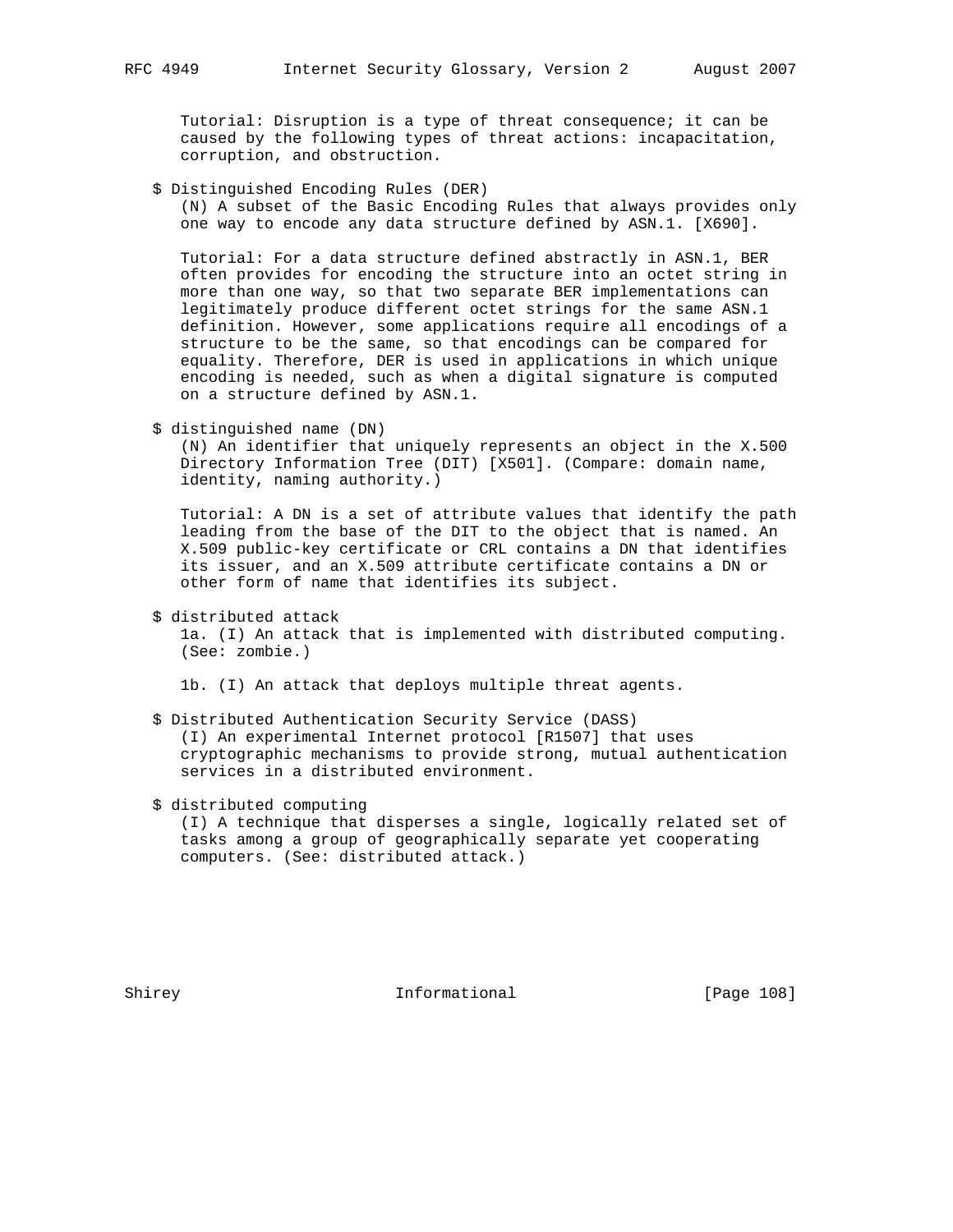# \$ distribution point

 (I) An X.500 Directory entry or other information source that is named in a v3 X.509 public-key certificate extension as a location from which to obtain a CRL that may list the certificate.

 Tutorial: A v3 X.509 public-key certificate may have a "cRLDistributionPoints" extension that names places to get CRLs on which the certificate might be listed. (See: certificate profile.) A CRL obtained from a distribution point may (a) cover either all reasons for which a certificate might be revoked or only some of the reasons, (b) be issued by either the authority that signed the certificate or some other authority, and (c) contain revocation entries for only a subset of the full set of certificates issued by one CA or (d) contain revocation entries for multiple CAs.

\$ DKIM

(I) See: Domain Keys Identified Mail.

#### \$ DMZ

(D) See: demilitarized zone.

# \$ DN

(N) See: distinguished name.

# \$ DNS

- (I) See: Domain Name System.
- \$ doctrine See: security doctrine.
- \$ DoD
	- (N) Department of Defense.

 Usage: To avoid international misunderstanding, IDOCs SHOULD use this abbreviation only with a national qualifier (e.g., U.S. DoD).

# \$ DOI

(I) See: Domain of Interpretation.

#### \$ domain

 1a. (I) /general security/ An environment or context that (a) includes a set of system resources and a set of system entities that have the right to access the resources and (b) usually is defined by a security policy, security model, or security architecture. (See: CA domain, domain of interpretation, security perimeter. Compare: COI, enclave.)

Shirey **Informational** [Page 109]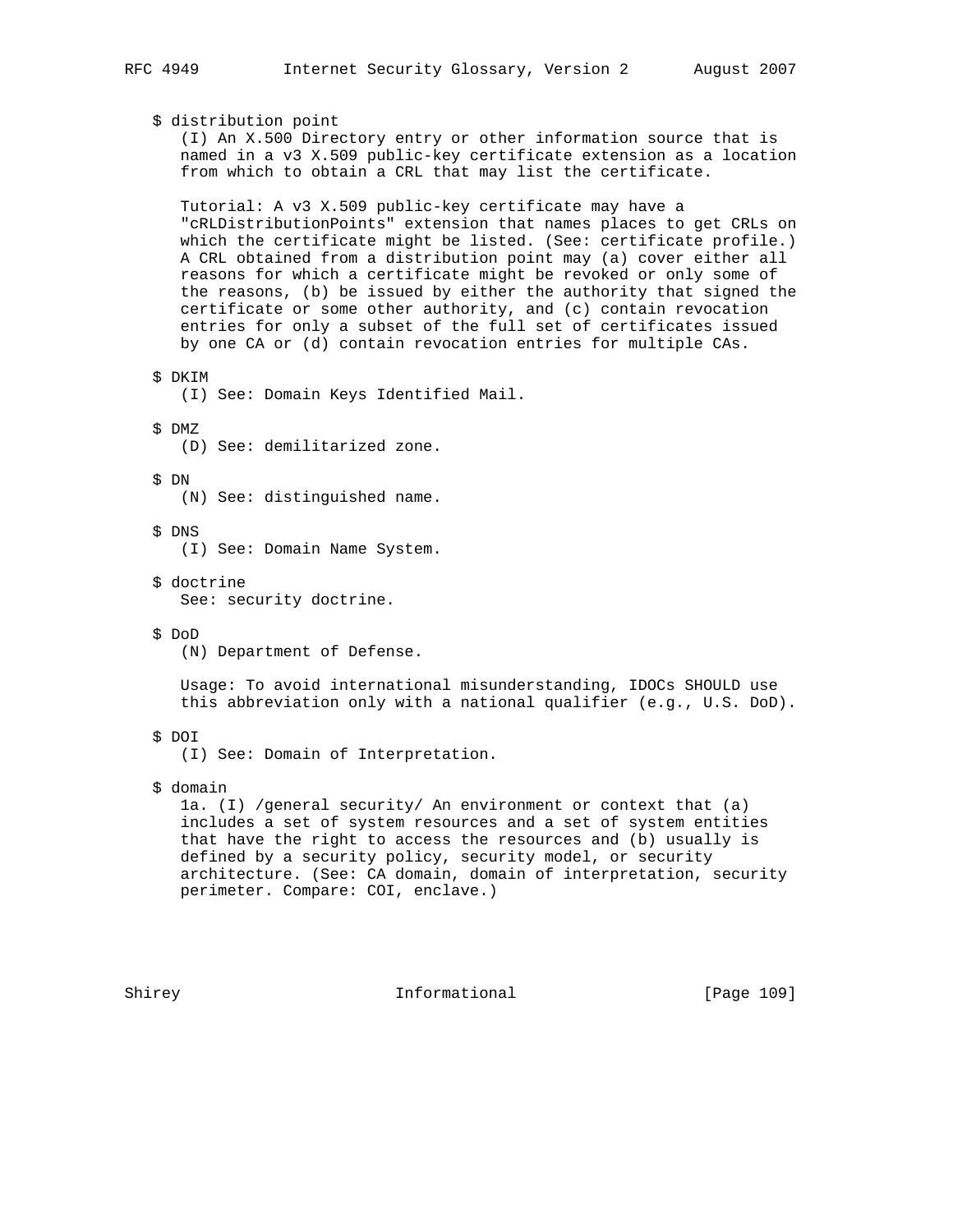Tutorial: A "controlled interface" or "guard" is required to transfer information between network domains that operate under different security policies.

 1b. (O) /security policy/ A set of users, their information objects, and a common security policy. [DoD6, SP33]

 1c. (O) /security policy/ A system or collection of systems that (a) belongs to a community of interest that implements a consistent security policy and (b) is administered by a single authority.

 2. (O) /COMPUSEC/ An operating state or mode of a set of computer hardware.

 Tutorial: Most computers have at least two hardware operating modes [Gass]:

- "Privileged" mode: a.k.a. "executive", "master", "system", "kernel", or "supervisor" mode. In this mode, software can execute all machine instructions and access all storage locations.
- "Unprivileged" mode: a.k.a. "user", "application", or "problem" mode. In this mode, software is restricted to a subset of the instructions and a subset of the storage locations.

 3. (O) "A distinct scope within which certain common characteristics are exhibited and common rules are observed." [CORBA]

 4. (O) /MISSI/ The domain of a MISSI CA is the set of MISSI users whose certificates are signed by the CA.

 5. (I) /Internet/ That part of the tree-structured name space of the DNS that is at or below the name that specifies the domain. A domain is a subdomain of another domain if it is contained within that domain. For example, D.C.B.A is a subdomain of C.B.A

 6. (O) /OSI/ An administrative partition of a complex distributed OSI system.

\$ Domain Keys Identified Mail (DKIM)

 (I) A protocol, which is being specified by the IETF working group of the same name, to provide data integrity and domain-level (see: DNS, domain name) data origin authentication for Internet mail messages. (Compare: PEM.)

 Tutorial: DKIM employs asymmetric cryptography to create a digital signature for an Internet email message's body and selected

Shirey **Informational** [Page 110]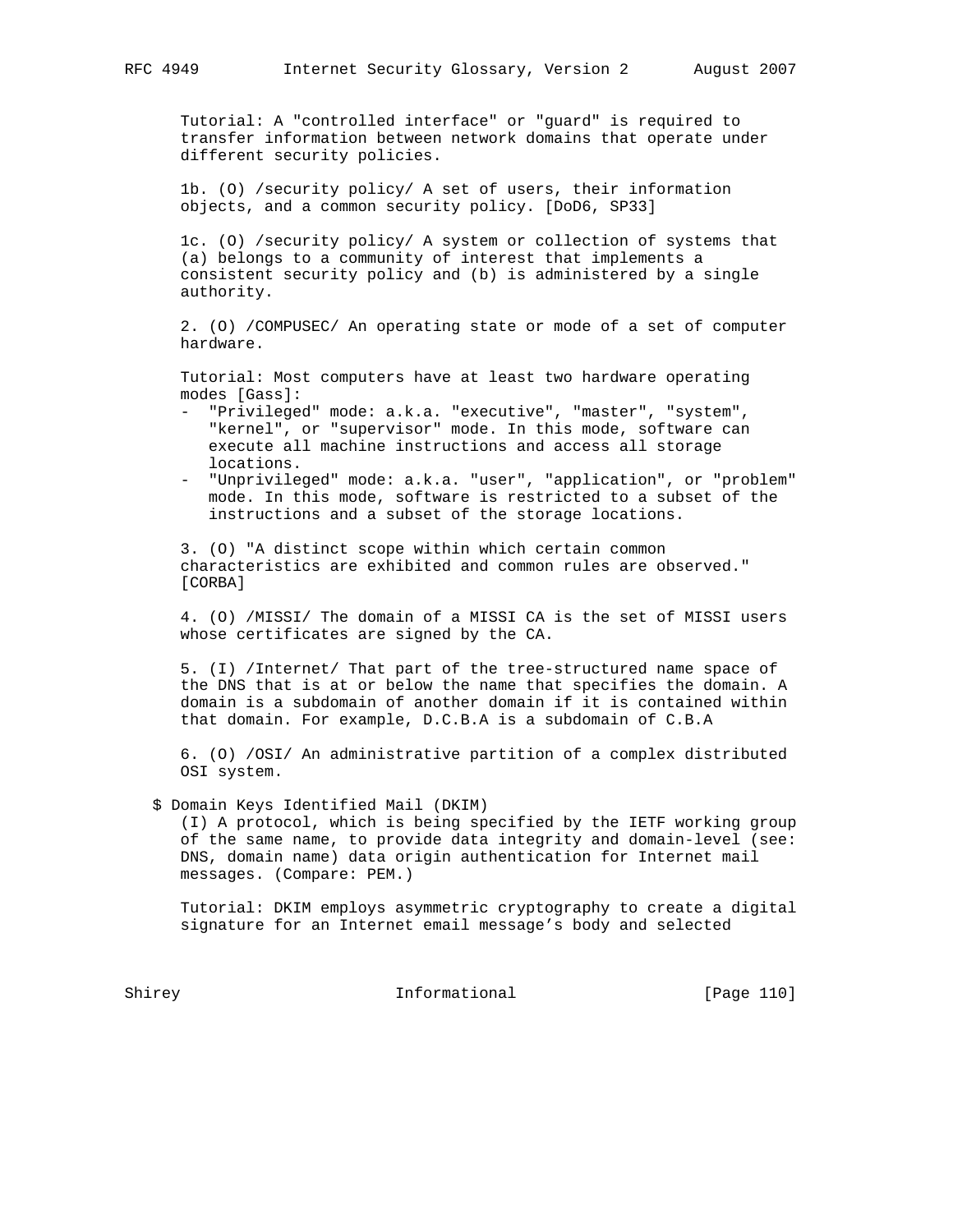headers (see RFC 1822), and the signature is then carried in a header of the message. A recipient of the message can verify the signature and, thereby, authenticate the identity of the originating domain and the integrity of the signed content, by using a public key belonging to the domain. The key can be obtained from the DNS.

\$ domain name

 (I) The style of identifier that is defined for subtrees in the Internet DNS -- i.e., a sequence of case-insensitive ASCII labels separated by dots (e.g., "bbn.com") -- and also is used in other types of Internet identifiers, such as host names (e.g., "rosslyn.bbn.com"), mailbox names (e.g., "rshirey@bbn.com") and URLs (e.g., "http://www.rosslyn.bbn.com/foo"). (See: domain. Compare: DN.)

 Tutorial: The name space of the DNS is a tree structure in which each node and leaf holds records describing a resource. Each node has a label. The domain name of a node is the list of labels on the path from the node to the root of the tree. The labels in a domain name are printed or read left to right, from the most specific (lowest, farthest from the root) to the least specific (highest, closest to the root), but the root's label is the null string. (See: country code.)

#### \$ Domain Name System (DNS)

 (I) The main Internet operations database, which is distributed over a collection of servers and used by client software for purposes such as (a) translating a domain name-style host name into an IP address (e.g., "rosslyn.bbn.com" translates to "192.1.7.10") and (b) locating a host that accepts mail for a given mailbox address. (RFC 1034) (See: domain name.)

Tutorial: The DNS has three major components:

- Domain name space and resource records: Specifications for the tree-structured domain name space, and data associated with the names.
- Name servers: Programs that hold information about a subset of the tree's structure and data holdings, and also hold pointers to other name servers that can provide information from any part of the tree.
- Resolvers: Programs that extract information from name servers in response to client requests; typically, system routines directly accessible to user programs.

 Extensions to the DNS [R4033, R4034, R4035] support (a) key distribution for public keys needed for the DNS and for other protocols, (b) data origin authentication service and data

Shirey **Informational** [Page 111]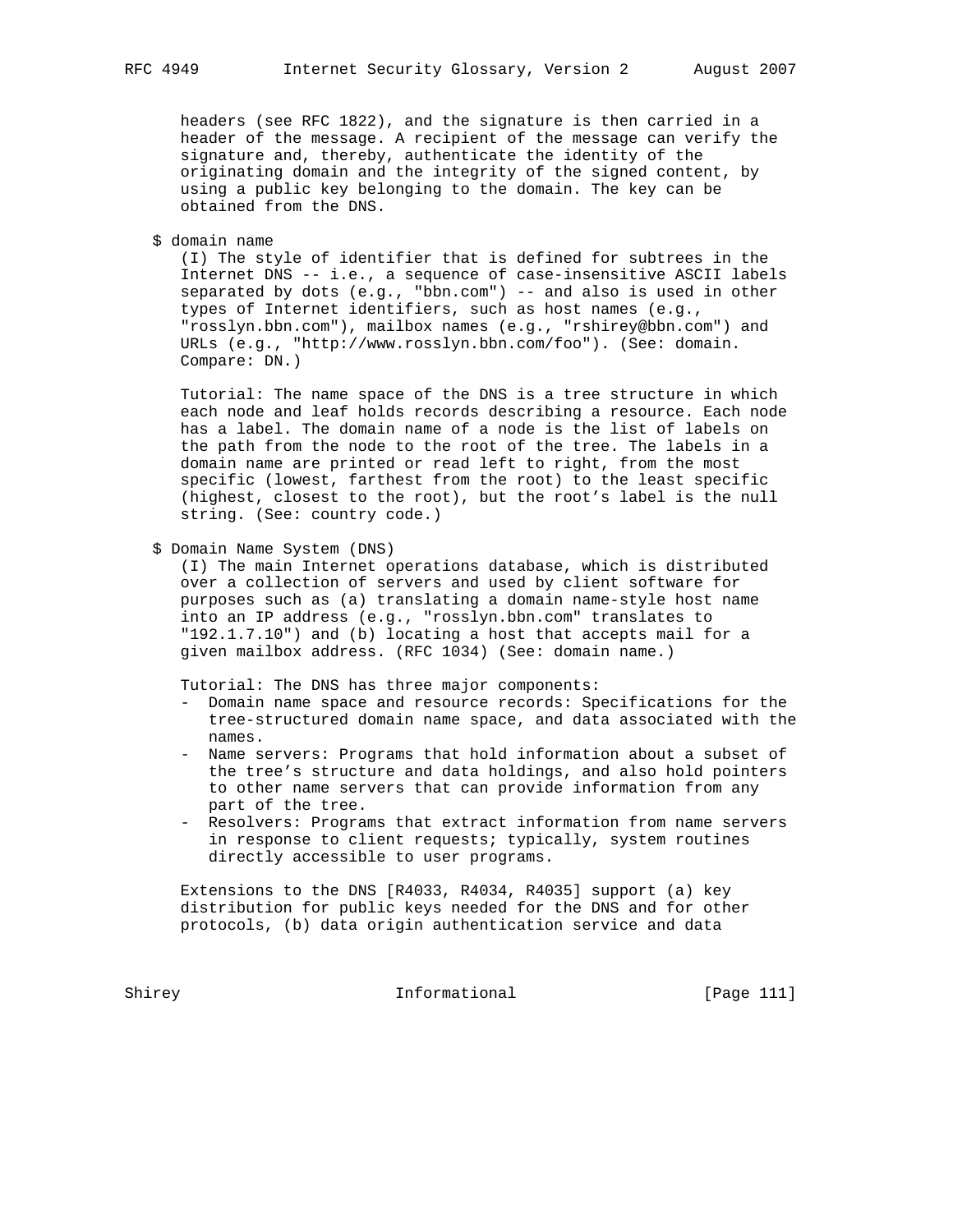integrity service for resource records, (c) data origin authentication service for transactions between resolvers and servers, and (d) access control of records.

#### \$ domain of interpretation (DOI)

 (I) /IPsec/ A DOI for ISAKMP or IKE defines payload formats, exchange types, and conventions for naming security-relevant information such as security policies or cryptographic algorithms and modes. Example: See [R2407].

 Derivation: The DOI concept is based on work by the TSIG's CIPSO Working Group.

\$ dominate

 (I) Security level A is said to "dominate" security level B if the (hierarchical) classification level of A is greater (higher) than or equal to that of B, and A's (nonhierarchical) categories include (as a subset) all of B's categories. (See: lattice, lattice model.)

\$ dongle

 (I) A portable, physical, usually electronic device that is required to be attached to a computer to enable a particular software program to run. (See: token.)

 Tutorial: A dongle is essentially a physical key used for copy protection of software; that is, the program will not run unless the matching dongle is attached. When the software runs, it periodically queries the dongle and quits if the dongle does not reply with the proper authentication information. Dongles were originally constructed as an EPROM (erasable programmable read only memory) to be connected to a serial input-output port of a personal computer.

# \$ downgrade

 (I) /data security/ Reduce the security level of data (especially the classification level) without changing the information content of the data. (Compare: downgrade.)

\$ downgrade attack

 (I) A type of man-in-the-middle attack in which the attacker can cause two parties, at the time they negotiate a security association, to agree on a lower level of protection than the highest level that could have been supported by both of them. (Compare: downgrade.)

Shirey **Informational** [Page 112]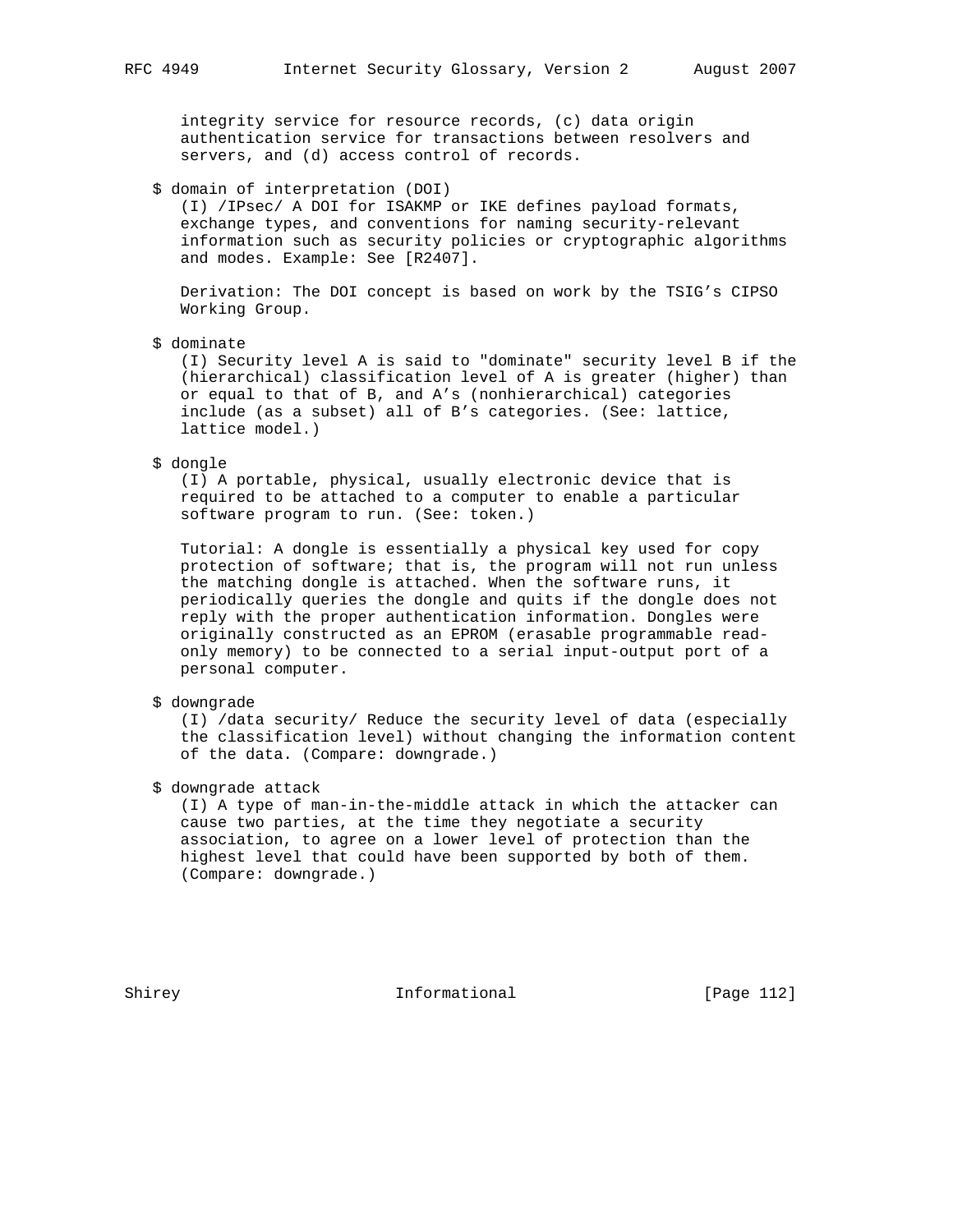# \$ draft RFC

 (D) A preliminary, temporary version of a document that is intended to become an RFC. (Compare: Internet-Draft.)

 Deprecated Term: IDOCs SHOULD NOT use this term. The RFC series is archival in nature and consists only of documents in permanent form. A document that is intended to become an RFC usually needs to be published first as an Internet-Draft (RFC 2026). (See: "Draft Standard" under "Internet Standard".)

\$ Draft Standard

(I) See: secondary definition under "Internet Standard".

\$ DSA

(N) See: Digital Signature Algorithm.

\$ DSS

(N) See: Digital Signature Standard.

\$ dual control

 (I) A procedure that uses two or more entities (usually persons) operating in concert to protect a system resource, such that no single entity acting alone can access that resource. (See: no-lone zone, separation of duties, split knowledge.)

\$ dual signature

 (O) /SET/ A single digital signature that protects two separate messages by including the hash results for both sets in a single encrypted value. [SET2]

 Deprecated Usage: IDOCs SHOULD NOT use this term except when qualified as "SET(trademark) dual signature" with this definition.

 Tutorial: Generated by hashing each message separately, concatenating the two hash results, and then hashing that value and encrypting the result with the signer's private key. Done to reduce the number of encryption operations and to enable verification of data integrity without complete disclosure of the data.

#### \$ dual-use certificate

 (O) A certificate that is intended for use with both digital signature and data encryption services. [SP32]

 Usage: IDOCs that use this term SHOULD state a definition for it by identifying the intended uses of the certificate, because there are more than just these two uses mentioned in the NIST publication. A v3 X.509 public-key certificate may have a "key

Shirey **Informational** [Page 113]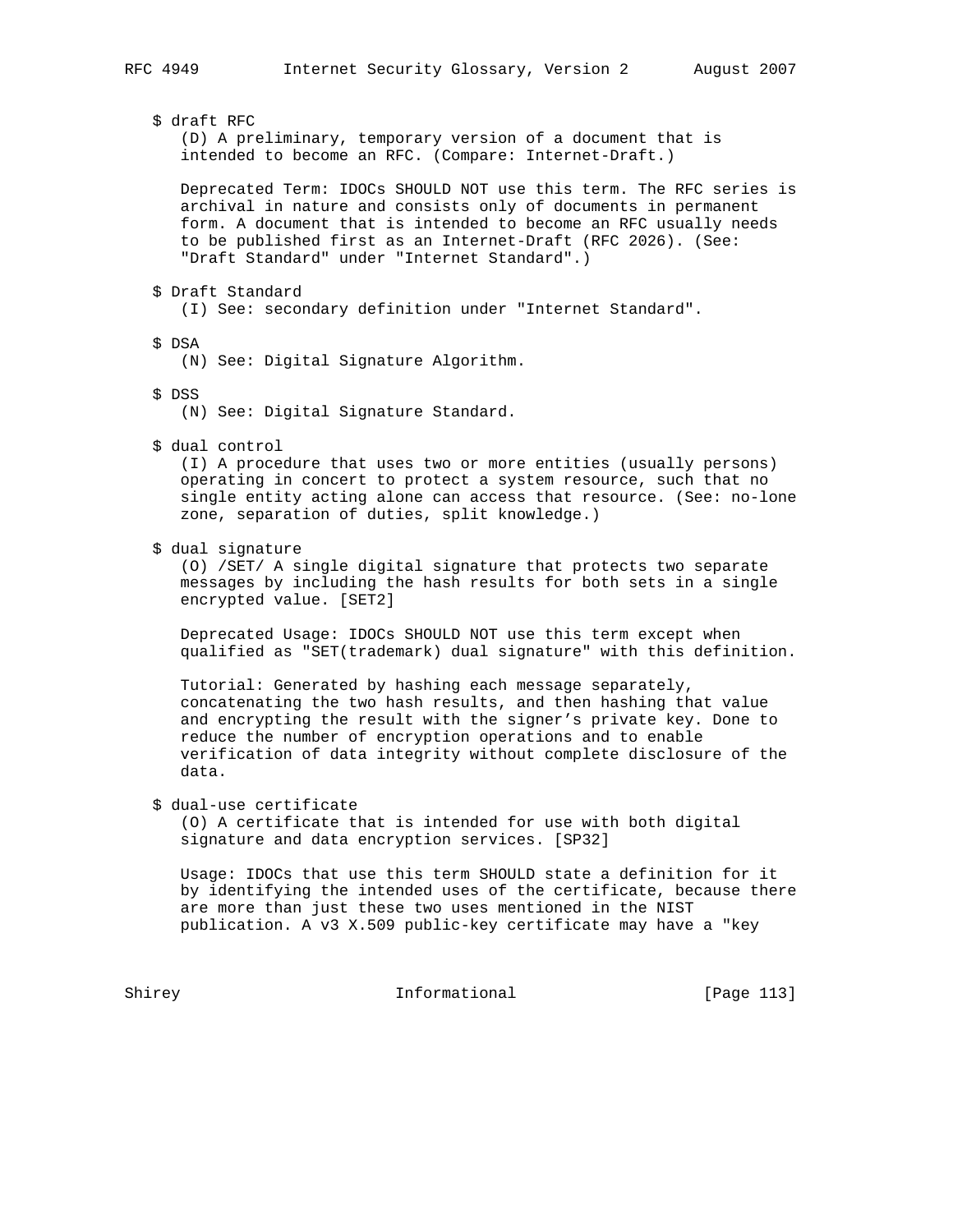Usage" extension, which indicates the purposes for which the public key may be used. (See: certificate profile.)

\$ duty

 (I) An attribute of a role that obligates an entity playing the role to perform one or more tasks, which usually are essential for the functioning of the system. [Sand] (Compare authorization, privilege. See: role, billet.)

\$ e-cash

 (O) Electronic cash; money that is in the form of data and can be used as a payment mechanism on the Internet. (See: IOTP.)

 Usage: IDOCs that use this term SHOULD state a definition for it because many different types of electronic cash have been devised with a variety of security mechanisms.

\$ EAP

(I) See: Extensible Authentication Protocol.

\$ EAL

(O) See: evaluation assurance level.

\$ Easter egg

 (O) "Hidden functionality within an application program, which becomes activated when an undocumented, and often convoluted, set of commands and keystrokes is entered. Easter eggs are typically used to display the credits for the development team and [are] intended to be non-threatening" [SP28], but Easter eggs have the potential to contain malicious code.

 Deprecated Usage: It is likely that other cultures use different metaphors for this concept. Therefore, to avoid international misunderstanding, IDOCs SHOULD NOT use this term. (See: Deprecated Usage under "Green Book".)

\$ eavesdropping

 (I) Passive wiretapping done secretly, i.e., without the knowledge of the originator or the intended recipients of the communication.

\$ ECB

(N) See: electronic codebook.

\$ ECDSA

(N) See: Elliptic Curve Digital Signature Algorithm.

Shirey **Informational** [Page 114]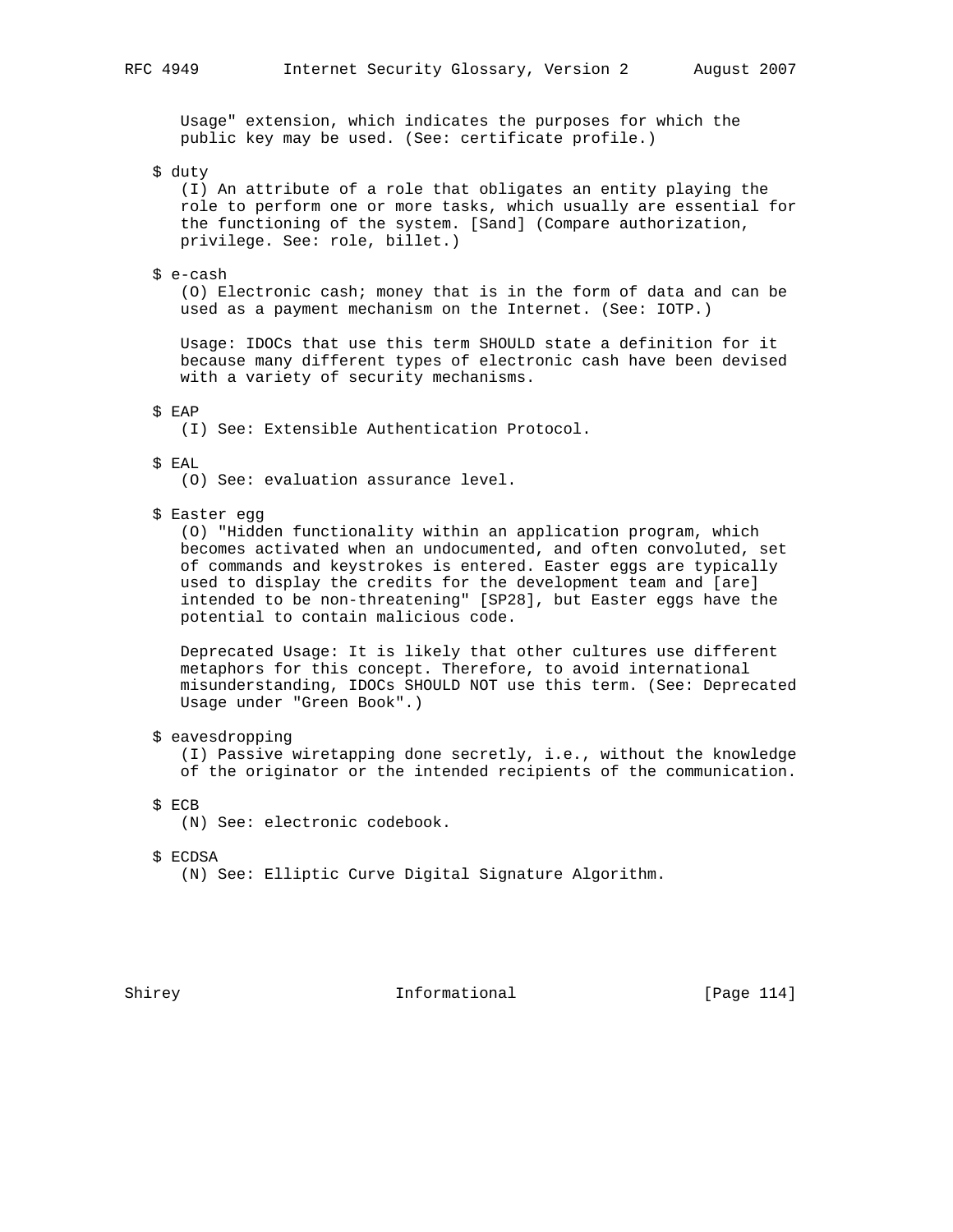\$ economy of alternatives (I) The principle that a security mechanism should be designed to minimize the number of alternative ways of achieving a service. (Compare: economy of mechanism.) \$ economy of mechanism (I) The principle that a security mechanism should be designed to be as simple as possible, so that (a) the mechanism can be correctly implemented and (b) it can be verified that the operation of the mechanism enforces the system's security policy. (Compare: economy of alternatives, least privilege.) \$ ECU (N) See: end cryptographic unit. \$ EDI (I) See: electronic data interchange. \$ EDIFACT (N) See: secondary definition under "electronic data interchange". \$ EE (D) Abbreviation of "end entity" and other terms. Deprecated Abbreviation: IDOCs SHOULD NOT use this abbreviation; there could be confusion among "end entity", "end-to-end encryption", "escrowed encryption standard", and other terms. \$ EES (O) See: Escrowed Encryption Standard. \$ effective key length (O) "A measure of strength of a cryptographic algorithm, regardless of actual key length." [IATF] (See: work factor.) \$ effectiveness (O) /ITSEC/ A property of a TOE representing how well it provides security in the context of its actual or proposed operational use. \$ El Gamal algorithm (N) An algorithm for asymmetric cryptography, invented in 1985 by Taher El Gamal, that is based on the difficulty of calculating discrete logarithms and can be used for both encryption and digital signatures. [ElGa]

Shirey 115 Informational [Page 115]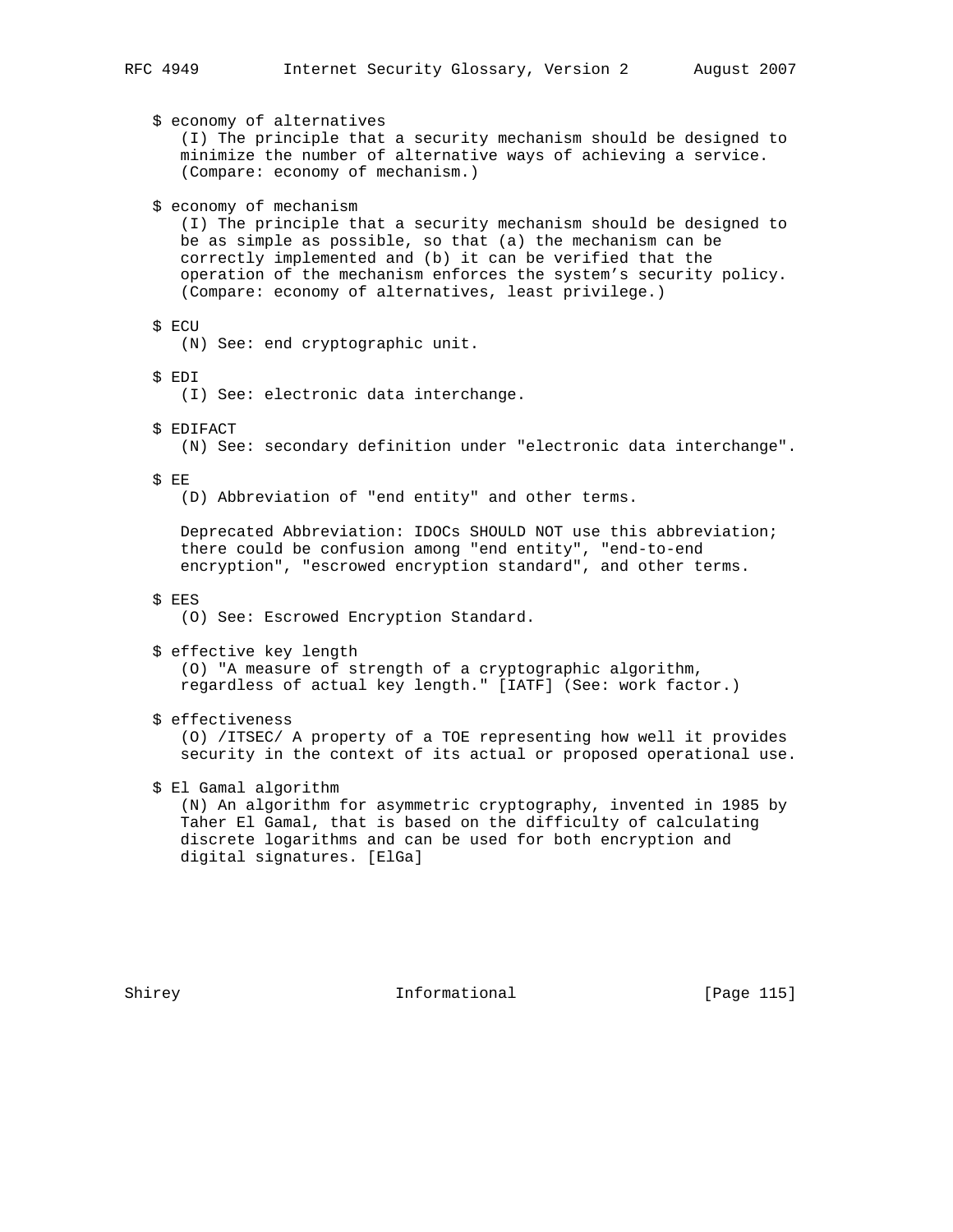\$ electronic codebook (ECB)

 (N) A block cipher mode in which a plaintext block is used directly as input to the encryption algorithm and the resultant output block is used directly as cipher text [FP081]. (See: block cipher, [SP38A].)

\$ electronic commerce

 1. (I) Business conducted through paperless exchanges of information, using electronic data interchange, electronic funds transfer (EFT), electronic mail, computer bulletin boards, facsimile, and other paperless technologies.

 2. (O) /SET/ "The exchange of goods and services for payment between the cardholder and merchant when some or all of the transaction is performed via electronic communication." [SET2]

\$ electronic data interchange (EDI)

 (I) Computer-to-computer exchange, between trading partners, of business data in standardized document formats.

 Tutorial: EDI formats have been standardized primarily by ANSI X12 and by EDIFACT (EDI for Administration, Commerce, and Transportation), which is an international, UN-sponsored standard primarily used in Europe and Asia. X12 and EDIFACT are aligning to create a single, global EDI standard.

\$ Electronic Key Management System (EKMS)

 (O) "Interoperable collection of systems developed by ... the U.S. Government to automate the planning, ordering, generating, distributing, storing, filling, using, and destroying of electronic keying material and the management of other types of COMSEC material." [C4009]

\$ electronic signature

(D) Synonym for "digital signature" or "digitized signature".

 Deprecated Term: IDOCs SHOULD NOT use this term; there is no current consensus on its definition. Instead, use "digital signature", if that is what was intended

\$ electronic wallet

 (D) A secure container to hold, in digitized form, some sensitive data objects that belong to the owner, such as electronic money, authentication material, and various types of personal information. (See: IOTP.)

 Deprecated Term: IDOCs SHOULD NOT use this term. There is no current consensus on its definition; and some uses and definitions

Shirey **Informational** [Page 116]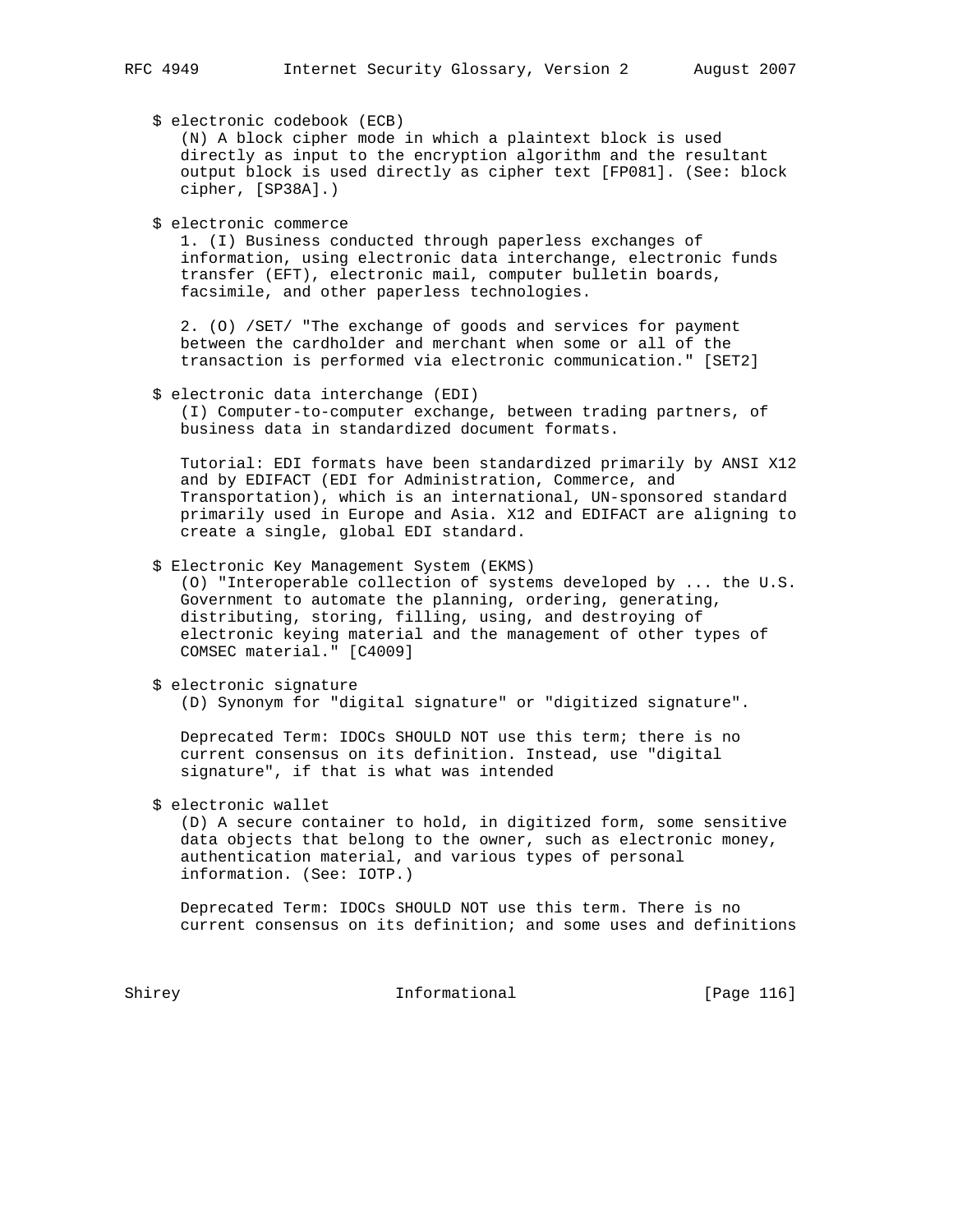may be proprietary. Meanings range from virtual wallets implemented by data structures to physical wallets implemented by cryptographic tokens. (See: Deprecated Usage under "Green Book".)

\$ elliptic curve cryptography (ECC)

 (I) A type of asymmetric cryptography based on mathematics of groups that are defined by the points on a curve, where the curve is defined by a quadratic equation in a finite field. [Schn]

 Tutorial: ECC is based on mathematics different than that originally used to define the Diffie-Hellman-Merkle algorithm and the DSA, but ECC can be used to define an algorithm for key agreement that is an analog of Diffie-Hellman-Merkle [A9063] and an algorithm for digital signature that is an analog of DSA [A9062]. The mathematical problem upon which ECC is based is believed to be more difficult than the problem upon which Diffie- Hellman-Merkle is based and, therefore, that keys for ECC can be shorter for a comparable level of security. (See: ECDSA.)

- \$ Elliptic Curve Digital Signature Algorithm (ECDSA) (N) A standard [A9062] that is the analog, in elliptic curve cryptography, of the Digital Signature Algorithm.
- \$ emanation (I) A signal (e.g., electromagnetic or acoustic) that is emitted by a system (e.g., through radiation or conductance) as a consequence (i.e., byproduct) of the system's operation, and that may contain information. (See: emanations security.)
	- \$ emanations analysis (I) /threat action/ See: secondary definition under "interception".
	- \$ emanations security (EMSEC)

 (I) Physical security measures to protect against data compromise that could occur because of emanations that might be received and read by an unauthorized party. (See: emanation, TEMPEST.)

 Usage: Refers either to preventing or limiting emanations from a system and to preventing or limiting the ability of unauthorized parties to receive the emissions.

 \$ embedded cryptography (N) "Cryptography engineered into an equipment or system whose basic function is not cryptographic." [C4009]

 \$ emergency plan (D) Synonym for "contingency plan".

Shirey **Informational** [Page 117]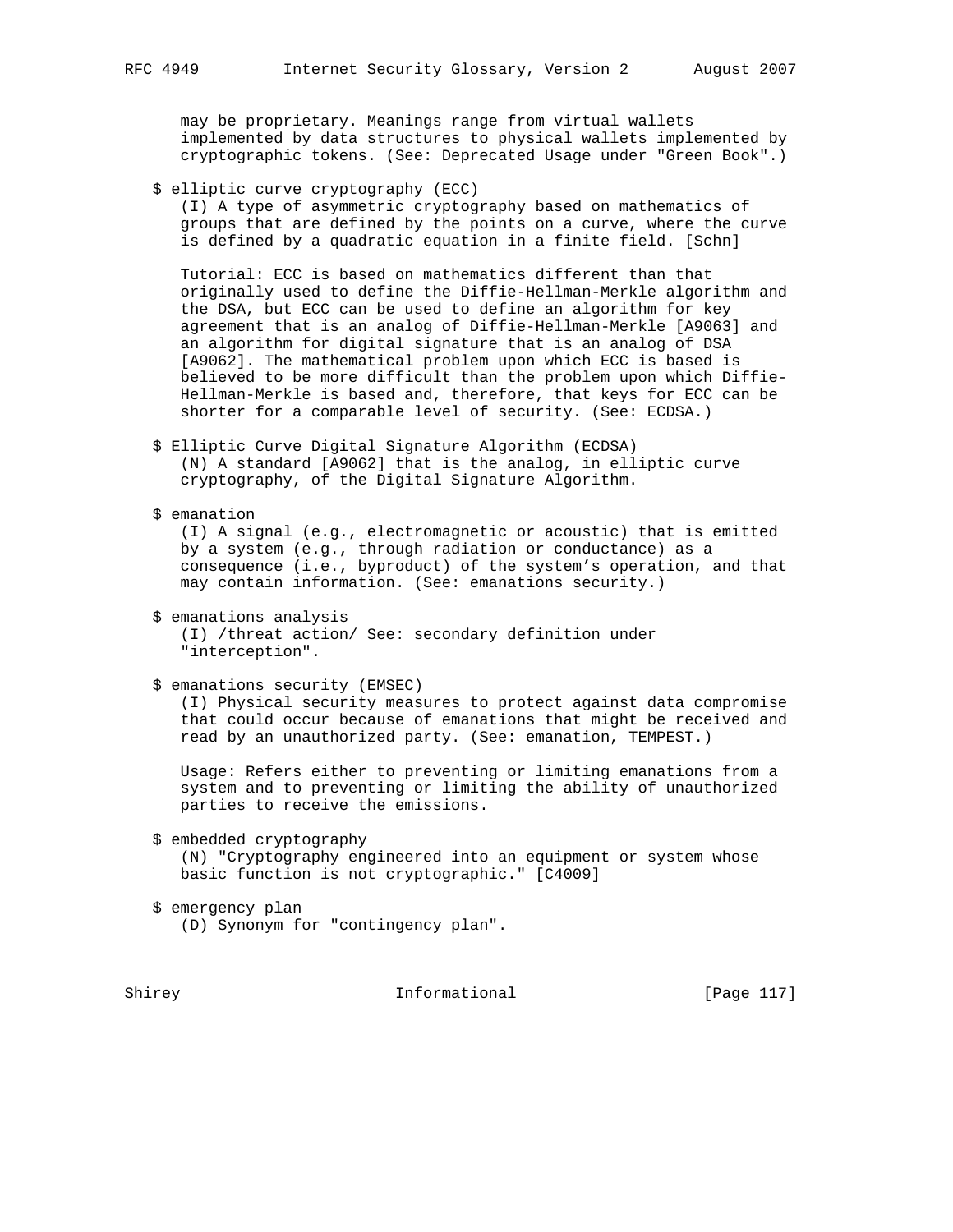Deprecated Term: IDOCs SHOULD NOT use this term. Instead, for neutrality and consistency of language, use "contingency plan".

\$ emergency response

 (O) An urgent response to a fire, flood, civil commotion, natural disaster, bomb threat, or other serious situation, with the intent of protecting lives, limiting damage to property, and minimizing disruption of system operations. [FP087] (See: availability, CERT, emergency plan.)

# \$ EMSEC

(I) See: emanations security.

\$ EMV

 (N) Abbreviation of "Europay, MasterCard, Visa". Refers to a specification for smart cards that are used as payment cards, and for related terminals and applications. [EMV1, EMV2, EMV3]

\$ Encapsulating Security Payload (ESP)

 (I) An Internet protocol [R2406, R4303] designed to provide data confidentiality service and other security services for IP datagrams. (See: IPsec. Compare: AH.)

 Tutorial: ESP may be used alone, or in combination with AH, or in a nested fashion with tunneling. Security services can be provided between a pair of communicating hosts, between a pair of communicating security gateways, or between a host and a gateway. The ESP header is encapsulated by the IP header, and the ESP header encapsulates either the upper-layer protocol header (transport mode) or an IP header (tunnel mode). ESP can provide data confidentiality service, data origin authentication service, connectionless data integrity service, an anti-replay service, and limited traffic-flow confidentiality. The set of services depends on the placement of the implementation and on options selected when the security association is established.

\$ encipher

(D) Synonym for "encrypt".

 Deprecated Definition: IDOCs SHOULD NOT use this term as a synonym for "encrypt". However, see Usage note under "encryption".

\$ encipherment

(D) Synonym for "encryption".

 Deprecated Definition: IDOCs SHOULD NOT use this term as a synonym for "encryption". However, see Usage note under "encryption".

Shirey **Informational** [Page 118]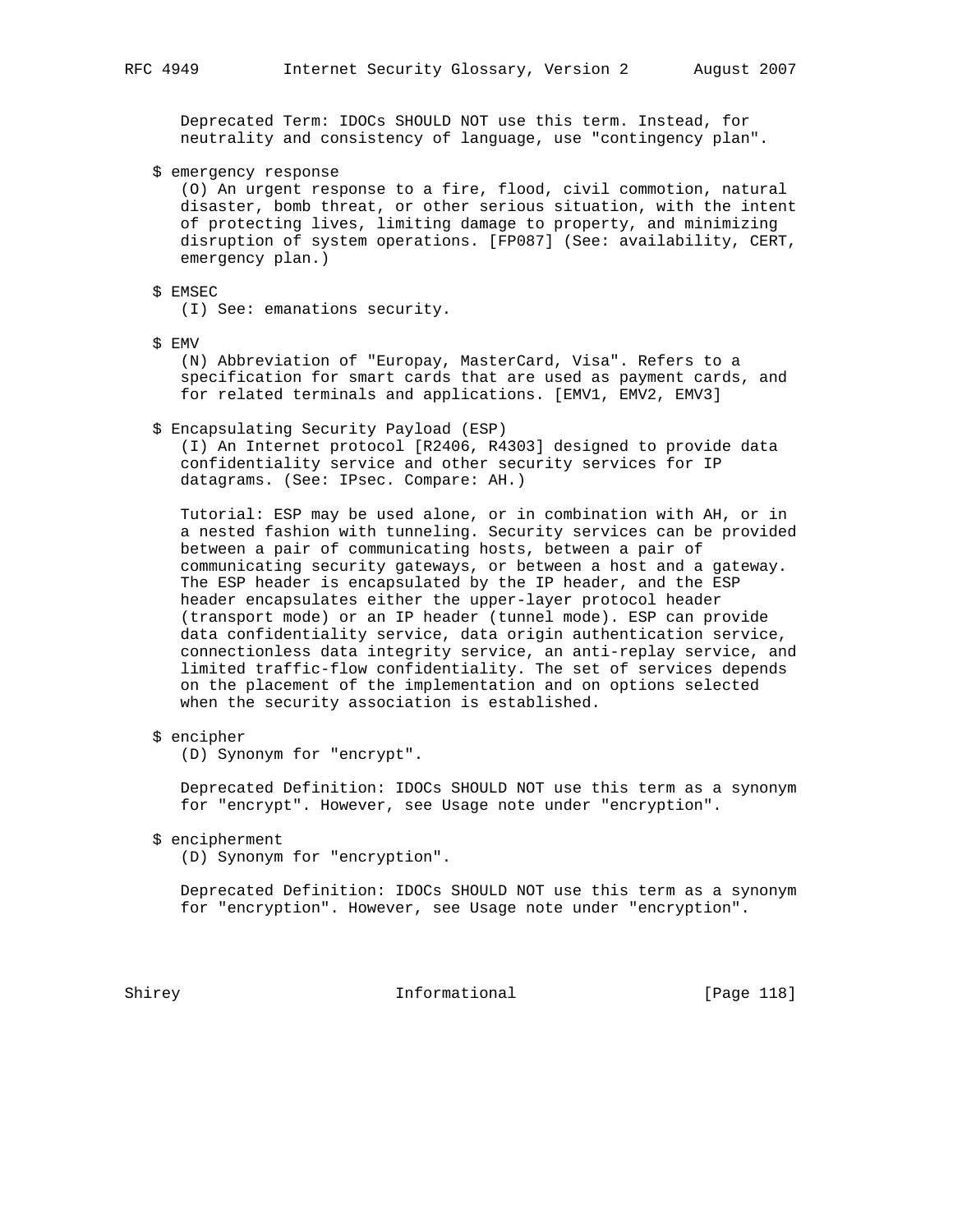# \$ enclave

 1. (I) A set of system resources that operate in the same security domain and that share the protection of a single, common, continuous security perimeter. (Compare: domain.)

 2. (D) /U.S. Government/ "Collection of computing environments connected by one or more internal networks under the control of a single authority and security policy, including personnel and physical security." [C4009]

 Deprecated Definition: IDOCs SHOULD NOT use this term with definition 2 because the definition applies to what is usually called a "security domain". That is, a security domain is a set of one or more security enclaves.

\$ encode

 1. (I) Use a system of symbols to represent information, which might originally have some other representation. Example: Morse code. (See: ASCII, BER.) (See: code, decode.)

2. (D) Synonym for "encrypt".

 Deprecated Definition: IDOCs SHOULD NOT use this term as a synonym for "encrypt"; encoding is not always meant to conceal meaning.

\$ encrypt

 (I) Cryptographically transform data to produce cipher text. (See: encryption. Compare: seal.)

\$ encryption

 1. (I) Cryptographic transformation of data (called "plain text") into a different form (called "cipher text") that conceals the data's original meaning and prevents the original form from being used. The corresponding reverse process is "decryption", a transformation that restores encrypted data to its original form. (See: cryptography.)

 2. (O) "The cryptographic transformation of data to produce ciphertext." [I7498-2]

 Usage: For this concept, IDOCs SHOULD use the verb "to encrypt" (and related variations: encryption, decrypt, and decryption). However, because of cultural biases involving human burial, some international documents (particularly ISO and CCITT standards) avoid "to encrypt" and instead use the verb "to encipher" (and related variations: encipherment, decipher, decipherment).

Shirey **Informational** [Page 119]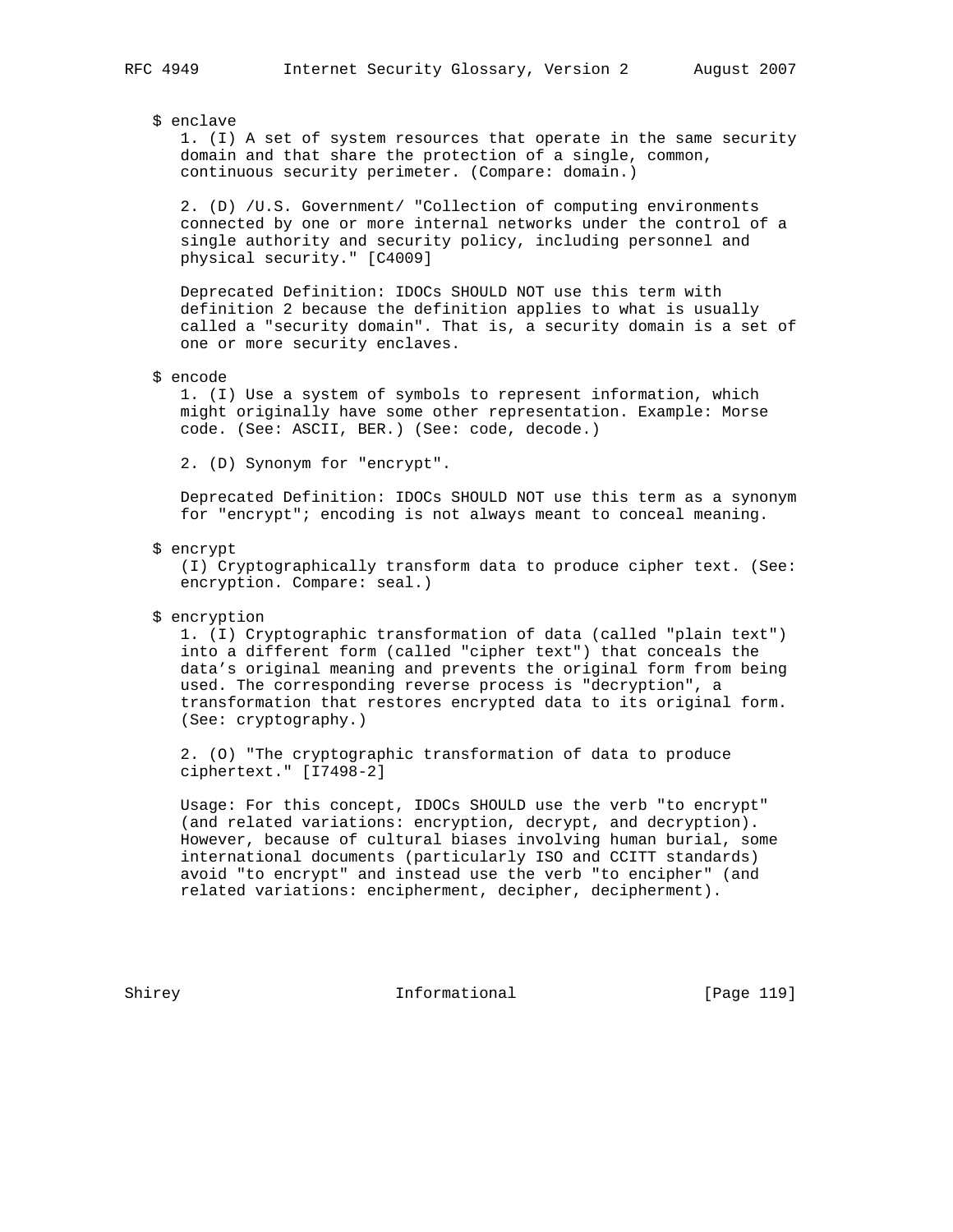Tutorial: Usually, the plaintext input to an encryption operation is clear text. But in some cases, the plain text may be cipher text that was output from another encryption operation. (See: superencryption.)

 Encryption and decryption involve a mathematical algorithm for transforming data. Besides the data to be transformed, the algorithm has one or more inputs that are control parameters: (a) a key that varies the transformation and, in some cases, (b) an IV that establishes the starting state of the algorithm.

\$ encryption certificate

 (I) A public-key certificate that contains a public key that is intended to be used for encrypting data, rather than for verifying digital signatures or performing other cryptographic functions.

 Tutorial: A v3 X.509 public-key certificate may have a "keyUsage" extension that indicates the purpose for which the certified public key is intended. (See: certificate profile.)

\$ end cryptographic unit (ECU)

 1. (N) Final destination device into which a key is loaded for operational use.

 2. (N) A device that (a) performs cryptographic functions, (b) typically is part of a larger system for which the device provides security services, and (c), from the viewpoint of a supporting security infrastructure such as a key management system, is the lowest level of identifiable component with which a management transaction can be conducted

\$ end entity

 1. (I) A system entity that is the subject of a public-key certificate and that is using, or is permitted and able to use, the matching private key only for purposes other than signing a digital certificate; i.e., an entity that is not a CA.

 2. (O) "A certificate subject [that] uses its public [sic] key for purposes other than signing certificates." [X509]

 Deprecated Definition: IDOCs SHOULD NOT use definition 2, which is misleading and incomplete. First, that definition should have said "private key" rather than "public key" because certificates are not usefully signed with a public key. Second, the X.509 definition is ambiguous regarding whether an end entity may or may not use the private key to sign a certificate, i.e., whether the subject may be a CA. The intent of X.509's authors was that an end entity certificate is not valid for use in verifying a signature

Shirey **Informational** [Page 120]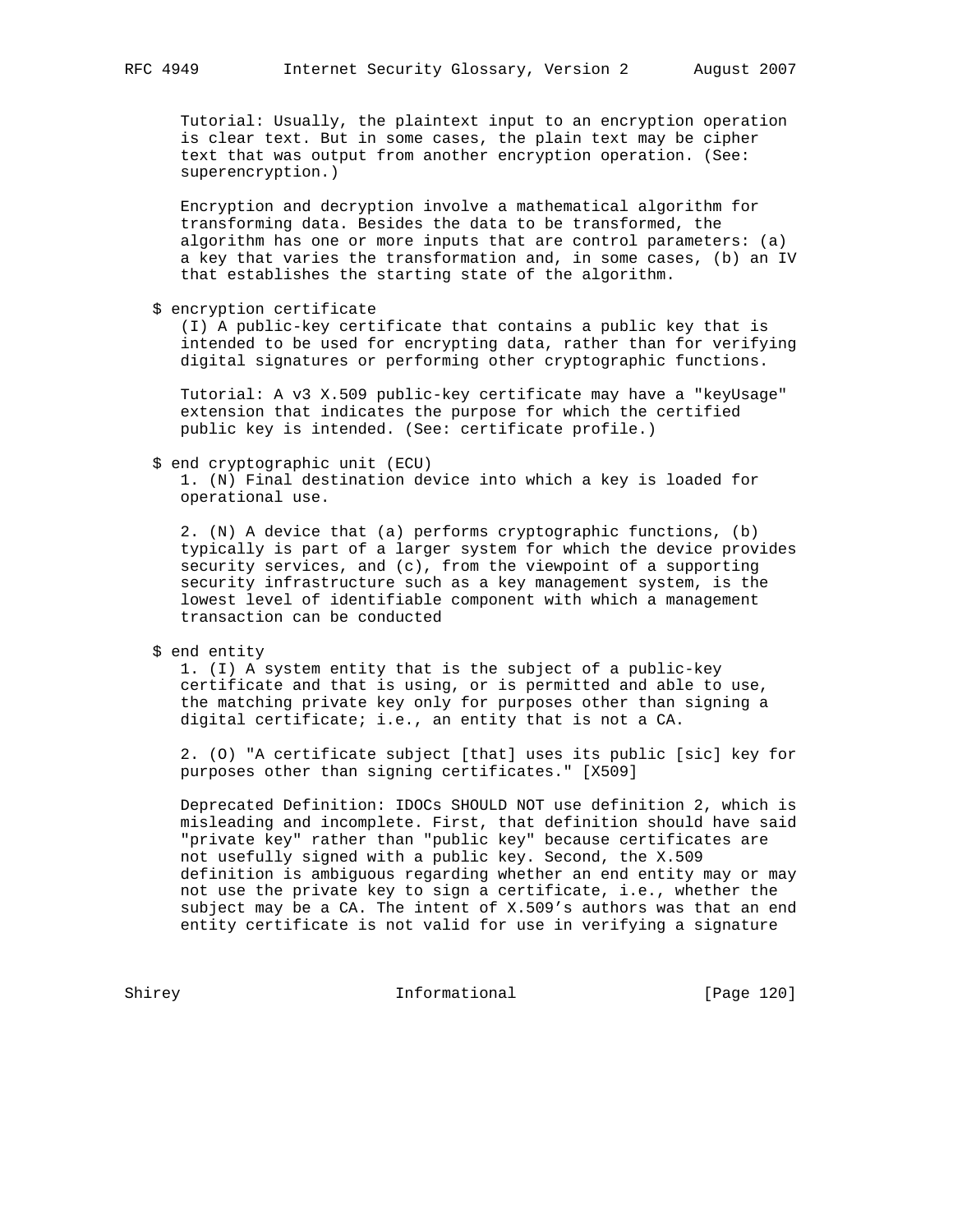on an X.509 certificate or X.509 CRL. Thus, it would have been better for the X.509 definition to have said "only for purposes other than signing certificates".

 Usage: Despite the problems in the X.509 definition, the term itself is useful in describing applications of asymmetric cryptography. The way the term is used in X.509 implies that it was meant to be defined, as we have done here, relative to roles that an entity (which is associated with an OSI end system) is playing or is permitted to play in applications of asymmetric cryptography other than the PKI that supports applications.

 Tutorial: Whether a subject can play both CA and non-CA roles, with either the same or different certificates, is a matter of policy. (See: CPS.) A v3 X.509 public-key certificate may have a "basicConstraints" extension containing a "cA" value that specifically "indicates whether or not the public key may be used to verify certificate signatures". (See: certificate profile.)

\$ end system

 (N) /OSIRM/ A computer that implements all seven layers of the OSIRM and may attach to a subnetwork. Usage: In the IPS context, an end system is called a "host".

\$ end-to-end encryption

 (I) Continuous protection of data that flows between two points in a network, effected by encrypting data when it leaves its source, keeping it encrypted while it passes through any intermediate computers (such as routers), and decrypting it only when it arrives at the intended final destination. (See: wiretapping. Compare: link encryption.)

 Examples: A few are BLACKER, CANEWARE, IPLI, IPsec, PLI, SDNS, SILS, SSH, SSL, TLS.

 Tutorial: When two points are separated by multiple communication links that are connected by one or more intermediate relays, end to-end encryption enables the source and destination systems to protect their communications without depending on the intermediate systems to provide the protection.

\$ end user

 1. (I) /information system/ A system entity, usually a human individual, that makes use of system resources, primarily for application purposes as opposed to system management purposes.

2. (D) /PKI/ Synonym for "end entity".

Shirey **Informational** [Page 121]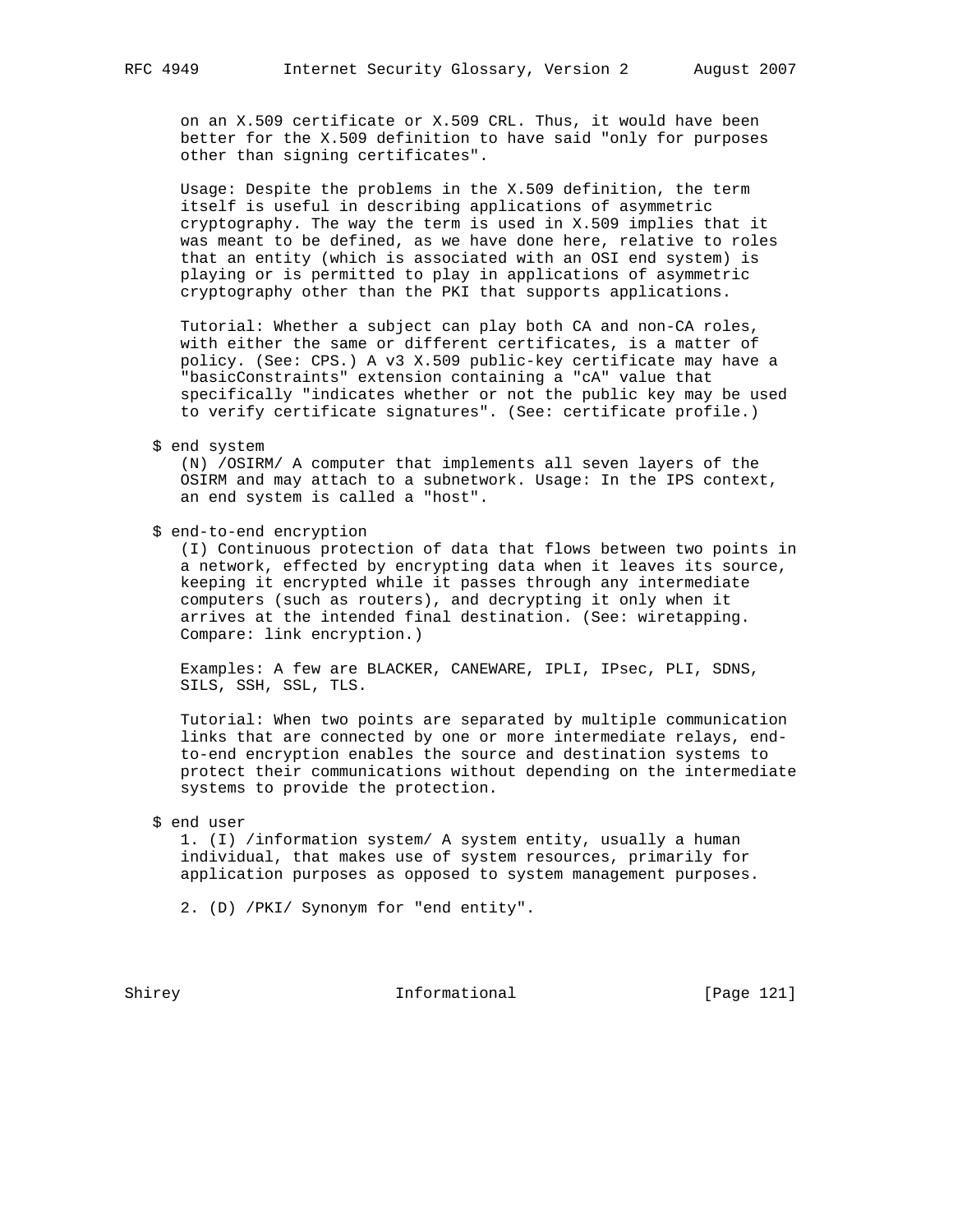Deprecated Definition: IDOCs SHOULD NOT use "end user" as a synonym for "end entity", because that would mix concepts in a potentially misleading way.

 \$ endorsed-for-unclassified cryptographic item (EUCI) (O) /U.S. Government/ "Unclassified cryptographic equipment that embodies a U.S. Government classified cryptographic logic and is endorsed by NSA for the protection of national security information." [C4009] (Compare: CCI, type 2 product.)

# \$ entity

See: system entity.

#### \$ entrapment

 (I) "The deliberate planting of apparent flaws in a system for the purpose of detecting attempted penetrations or confusing an intruder about which flaws to exploit." [FP039] (See: honey pot.)

\$ entropy

 1. (I) An information-theoretic measure (usually stated as a number of bits) of the amount of uncertainty that an attacker faces to determine the value of a secret. [SP63] (See: strength.)

 Example: If a password is said to contain at least 20 bits of entropy, that means that it must be as hard to find the password as to guess a 20-bit random number.

 2. (I) An information-theoretic measure (usually stated as a number of bits) of the amount of information in a message; i.e., the minimum number of bits needed to encode all possible meanings of that message. [Schn] (See: uncertainty.)

#### \$ ephemeral

 (I) /adjective/ Refers to a cryptographic key or other cryptographic parameter or data object that is short-lived, temporary, or used one time. (See: session key. Compare: static.)

\$ erase

1. (I) Delete stored data. (See: sanitize, zeroize.)

 2. (O) /U.S. Government/ Delete magnetically stored data in such a way that the data cannot be recovered by ordinary means, but might be recoverable by laboratory methods. [C4009] (Compare: /U.S. Government/ purge.)

\$ error detection code

 (I) A checksum designed to detect, but not correct, accidental (i.e., unintentional) changes in data.

Shirey **Informational** [Page 122]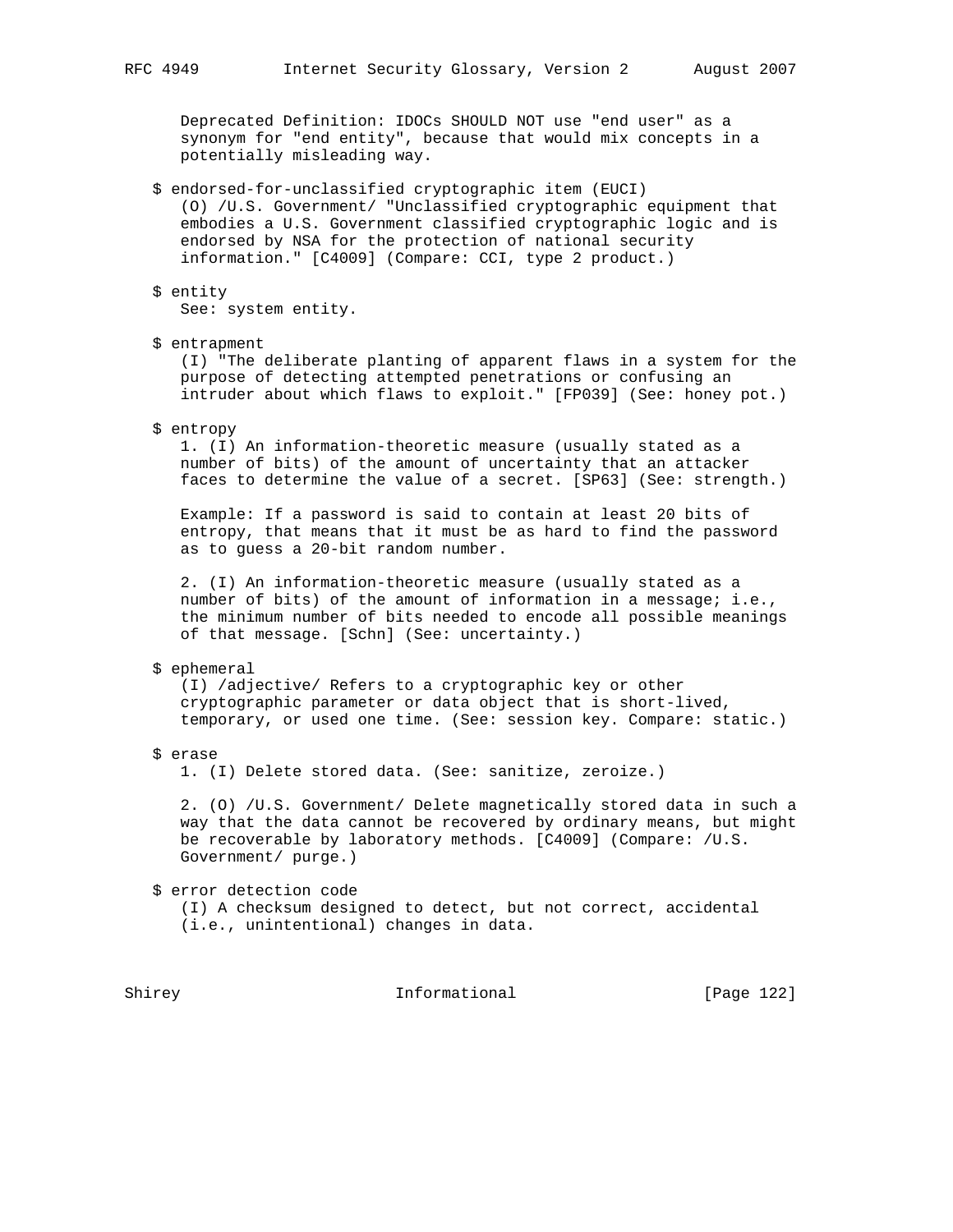\$ Escrowed Encryption Standard (EES)

 (N) A U.S. Government standard [FP185] that specifies how to use a symmetric encryption algorithm (SKIPJACK) and create a Law Enforcement Access Field (LEAF) for implementing part of a key escrow system that enables decryption of telecommunications when interception is lawfully authorized.

 Tutorial: Both SKIPJACK and the LEAF are intended for use in equipment used to encrypt and decrypt sensitive, unclassified, telecommunications data.

\$ ESP

(I) See: Encapsulating Security Payload.

\$ Estelle

 (N) A language (ISO 9074-1989) for formal specification of computer network protocols.

\$ ETSI

(N) See: European Telecommunication Standards Institute.

- \$ EUCI
	- (O) See: endorsed-for-unclassified cryptographic item.

\$ European Telecommunication Standards Institute (ETSI)

 (N) An independent, non-profit organization, based in France, that is officially recognized by the European Commission and responsible for standardization of information and communication technologies within Europe.

 Tutorial: ETSI maintains the standards for a number of security algorithms, including encryption algorithms for mobile telephone systems in Europe.

\$ evaluated system

 (I) A system that has been evaluated against security criteria (for example, against the TCSEC or against a profile based on the Common Criteria).

\$ evaluation

 (I) Assessment of an information system against defined security criteria (for example, against the TCSEC or against a profile based on the Common Criteria). (Compare: certification.)

\$ evaluation assurance level (EAL)

 (N) A predefined package of assurance components that represents a point on the Common Criteria's scale for rating confidence in the security of information technology products and systems.

Shirey **Informational** [Page 123]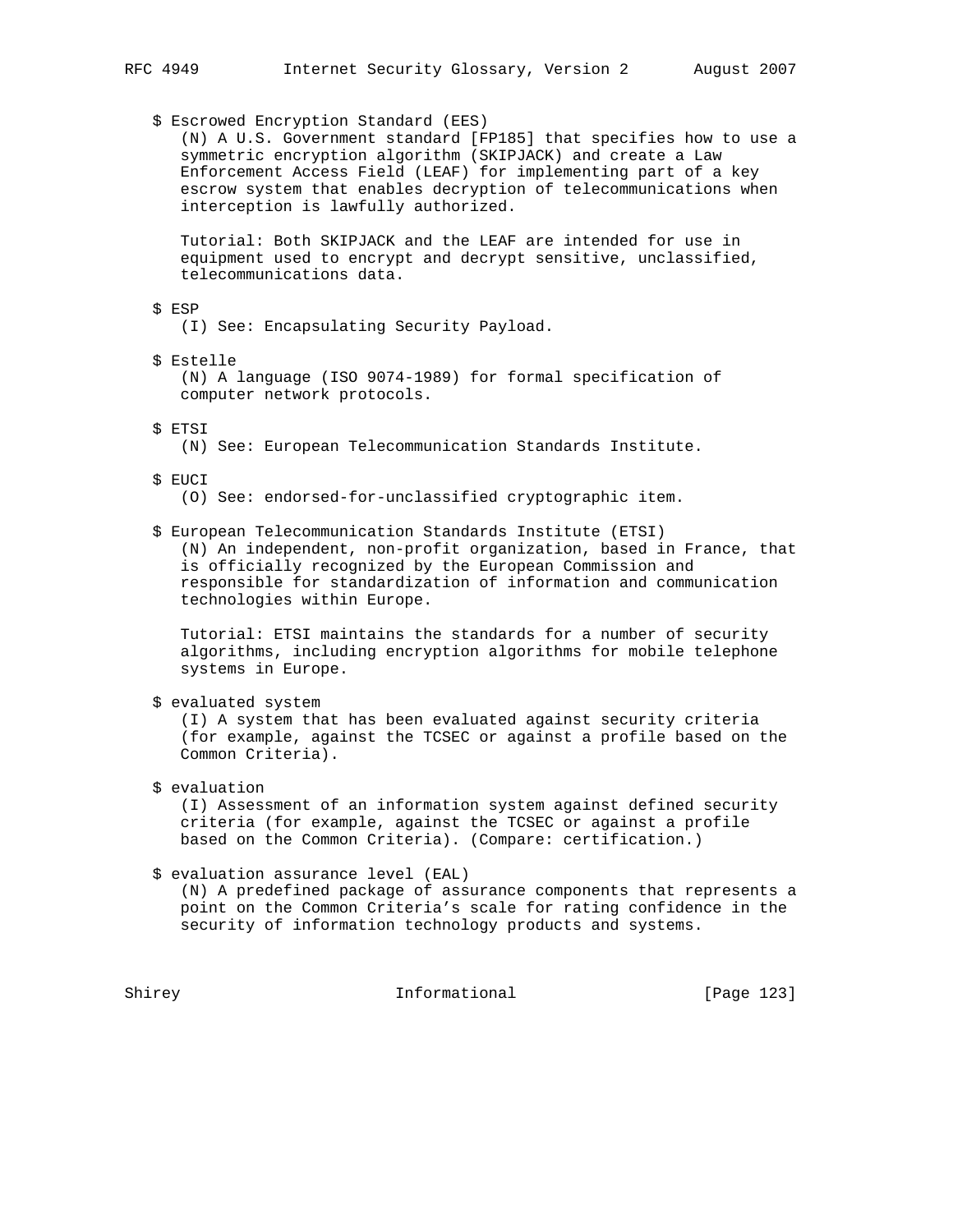Tutorial: The Common Criteria defines a scale of seven, hierarchically ordered EALs for rating a TOE. From highest to lowest, they are as follows:

- EAL7. Formally verified design and tested.
- EAL6. Semiformally verified design and tested.
- EAL5. Semiformally designed and tested.
- EAL4. Methodically designed, tested, and reviewed.
- EAL3. Methodically tested and checked.
- EAL2. Structurally tested.
- EAL1. Functionally tested.

 An EAL is a consistent, baseline set of requirements. The increase in assurance from EAL to EAL is accomplished by substituting higher assurance components (i.e., criteria of increasing rigor, scope, or depth) from seven assurance classes: (a) configuration management, (b) delivery and operation, (c) development, (d) guidance documents, (e) lifecycle support, (f) tests, and (g) vulnerability assessment.

 The EALs were developed with the goal of preserving concepts of assurance that were adopted from earlier criteria, so that results of previous evaluations would remain relevant. For example, EALs levels 2-7 are generally equivalent to the assurance portions of the TCSEC C2-A1 scale. However, this equivalency should be used with caution. The levels do not derive assurance in the same manner, and exact mappings do not exist.

\$ expire

 (I) /credential/ Cease to be valid (i.e., change from being valid to being invalid) because its assigned lifetime has been exceeded. (See: certificate expiration.)

\$ exposure

 (I) A type of threat action whereby sensitive data is directly released to an unauthorized entity. (See: unauthorized disclosure.)

Usage: This type of threat action includes the following subtypes:

- "Deliberate Exposure": Intentional release of sensitive data to an unauthorized entity.
- "Scavenging": Searching through data residue in a system to gain unauthorized knowledge of sensitive data.
- "Human error": /exposure/ Human action or inaction that unintentionally results in an entity gaining unauthorized knowledge of sensitive data. (Compare: corruption, incapacitation.)
- "Hardware or software error": /exposure/ System failure that unintentionally results in an entity gaining unauthorized

Shirey **Informational** [Page 124]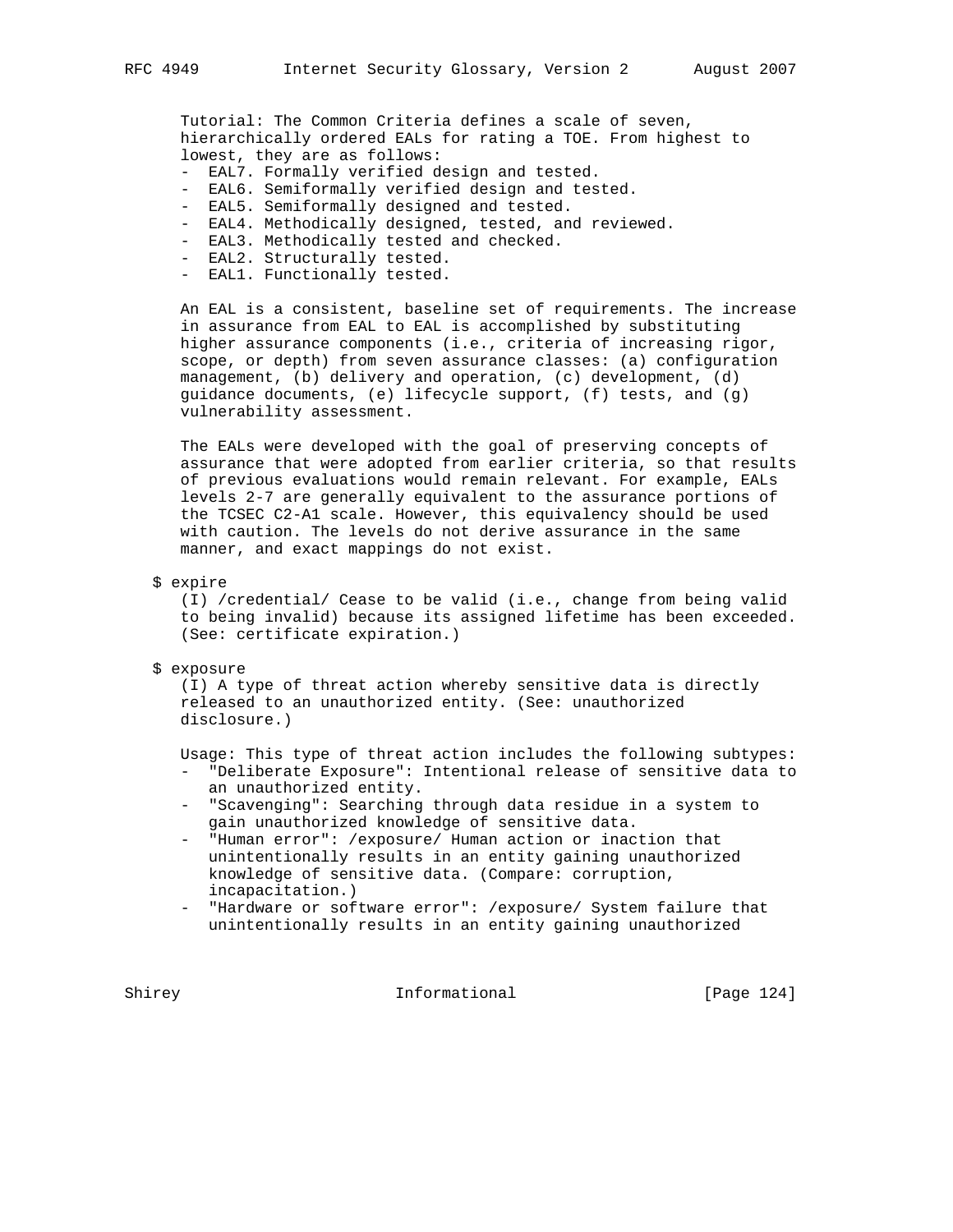knowledge of sensitive data. (Compare: corruption, incapacitation.)

\$ Extended Security Option

(I) See: secondary definition under "IPSO".

\$ Extensible Authentication Protocol (EAP)

 (I) An extension framework for PPP that supports multiple, optional authentication mechanisms, including cleartext passwords, challenge-response, and arbitrary dialog sequences. [R3748] (Compare: GSS-API, SASL.)

 Tutorial: EAP typically runs directly over IPS data link protocols or OSIRM Layer 2 protocols, i.e., without requiring IP. Originally, EAP was developed for use in PPP, by a host or router that connects to a network server via switched circuits or dial-up lines. Today, EAP's domain of applicability includes other areas of network access control; it is used in wired and wireless LANs with IEEE 802.1X, and in IPsec with IKEv2. EAP is conceptually related to other authentication mechanism frameworks, such as SASL and GSS-API.

\$ Extensible Markup Language (XML)

 (N) A version of Standard Generalized Markup Language (ISO 8879) that separately represents a document's content and its structure. XML was designed by W3C for use on the World Wide Web.

\$ extension

 (I) /protocol/ A data item or a mechanism that is defined in a protocol to extend the protocol's basic or original functionality.

 Tutorial: Many protocols have extension mechanisms, and the use of these extension is usually optional. IP and X.509 are two examples of protocols that have optional extensions. In IP version 4, extensions are called "options", and some of the options have security purposes (see: IPSO).

 In X.509, certificate and CRL formats can be extended to provide methods for associating additional attributes with subjects and public keys and for managing a certification hierarchy:

- A "certificate extension": X.509 defines standard extensions that may be included in v3 certificates to provide additional key and security policy information, subject and issuer attributes, and certification path constraints.
- A "CRL extension": X.509 defines extensions that may be included in v2 CRLs to provide additional issuer key and name information, revocation reasons and constraints, and information about distribution points and delta CRLs.

Shirey **Informational** [Page 125]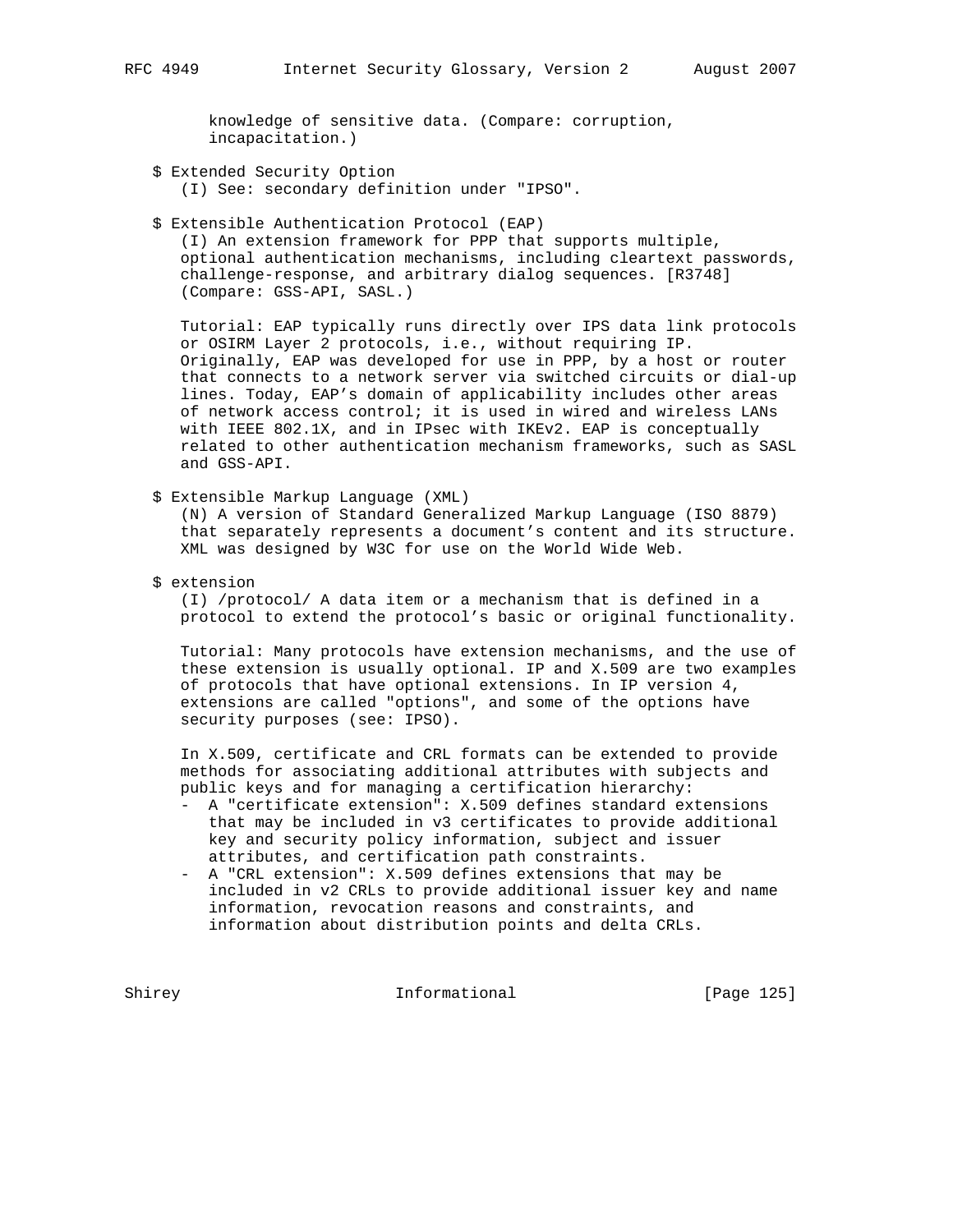- A "private extension": Additional extensions, each named by an OID, can be locally defined as needed by applications or communities. (See: Authority Information Access extension, SET private extensions.)
- \$ external controls

 (I) /COMPUSEC/ Refers to administrative security, personnel security, and physical security. (Compare: internal controls.)

\$ extranet

 (I) A computer network that an organization uses for application data traffic between the organization and its business partners. (Compare: intranet.)

 Tutorial: An extranet can be implemented securely, either on the Internet or using Internet technology, by constructing the extranet as a VPN.

\$ extraction resistance

 (O) Ability of cryptographic equipment to resist efforts to extract keying material directly from the equipment (as opposed to gaining knowledge of keying material by cryptanalysis). [C4009]

\$ extrusion detection

 (I) Monitoring for unauthorized transfers of sensitive information and other communications that originate inside a system's security perimeter and are directed toward the outside; i.e., roughly the opposite of "intrusion detection".

\$ fail-safe

1. (I) Synonym for "fail-secure".

 2. (I) A mode of termination of system functions that prevents damage to specified system resources and system entities (i.e., specified data, property, and life) when a failure occurs or is detected in the system (but the failure still might cause a security compromise). (See: failure control.)

 Tutorial: Definitions 1 and 2 are opposing design alternatives. Therefore, IDOCs SHOULD NOT use this term without providing a definition for it. If definition 1 is intended, IDOCs can avoid ambiguity by using "fail-secure" instead.

\$ fail-secure

 (I) A mode of termination of system functions that prevents loss of secure state when a failure occurs or is detected in the system (but the failure still might cause damage to some system resource or system entity). (See: failure control. Compare: fail-safe.)

Shirey **Informational** [Page 126]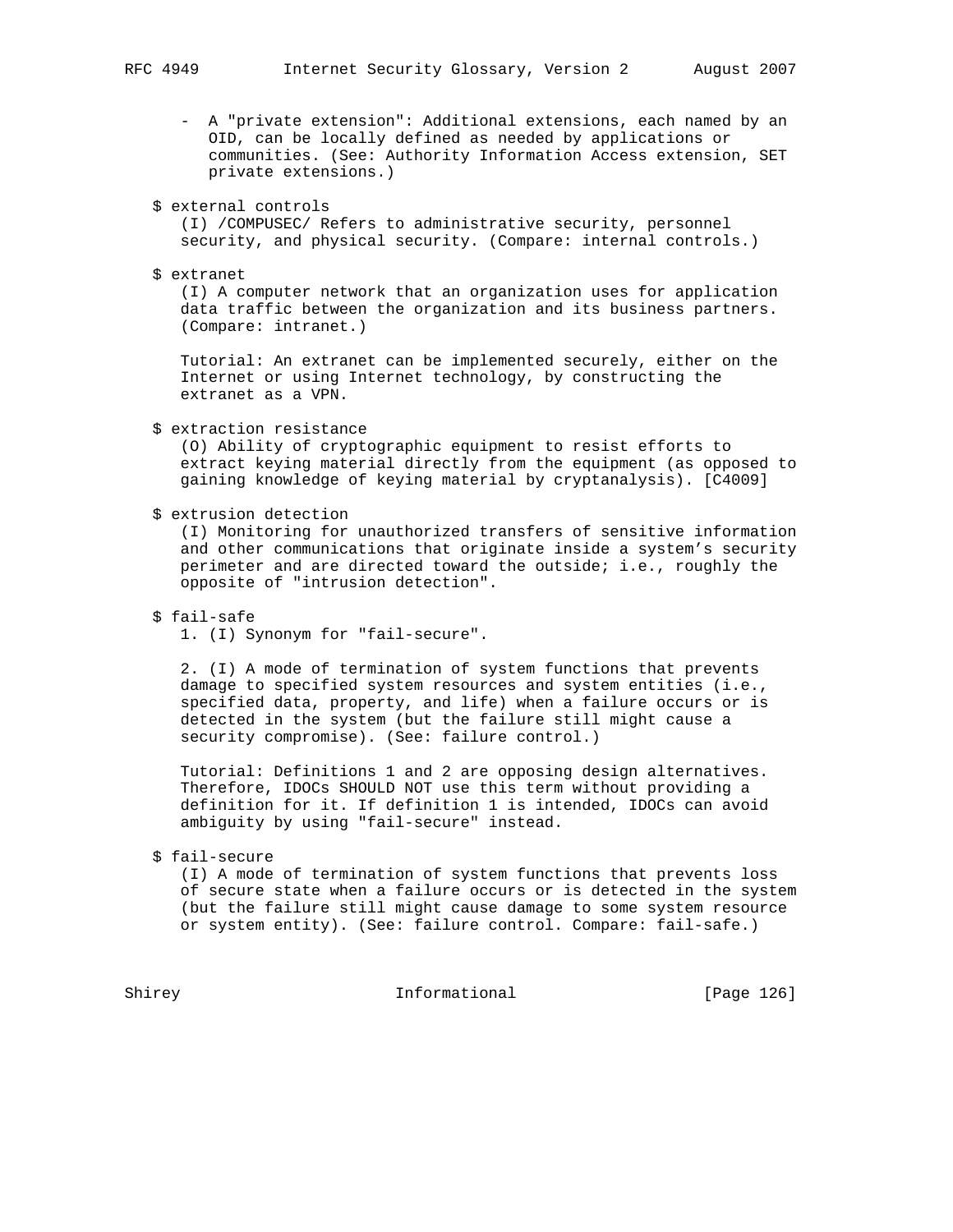# \$ fail-soft

 (I) Selective termination of affected, non-essential system functions when a failure occurs or is detected in the system. (See: failure control.)

\$ failure control

 (I) A methodology used to provide fail-safe, fail-secure or fail soft termination and recovery of system functions. [FP039]

\$ fairness

 (I) A property of an access protocol for a system resource whereby the resource is made equitably or impartially available to all eligible users. (RFC 3753)

 Tutorial: Fairness can be used to defend against some types of denial-of-service attacks on a system connected to a network. However, this technique assumes that the system can properly receive and process inputs from the network. Therefore, the technique can mitigate flooding but is ineffective against jamming.

# \$ falsification

 (I) A type of threat action whereby false data deceives an authorized entity. (See: active wiretapping, deception.)

Usage: This type of threat action includes the following subtypes:

- "Substitution": Altering or replacing valid data with false data that serves to deceive an authorized entity.
- "Insertion": Introducing false data that serves to deceive an authorized entity.
- \$ fault tree

 (I) A branching, hierarchical data structure that is used to represent events and to determine the various combinations of component failures and human acts that could result in a specified undesirable system event. (See: attack tree, flaw hypothesis methodology.)

 Tutorial: "Fault-tree analysis" is a technique in which an undesired state of a system is specified and the system is studied in the context of its environment and operation to find all credible ways in which the event could occur. The specified fault event is represented as the root of the tree. The remainder of the tree represents AND or OR combinations of subevents, and sequential combinations of subevents, that could cause the root event to occur. The main purpose of a fault-tree analysis is to calculate the probability of the root event, using statistics or other analytical methods and incorporating actual or predicted

Shirey **Informational** [Page 127]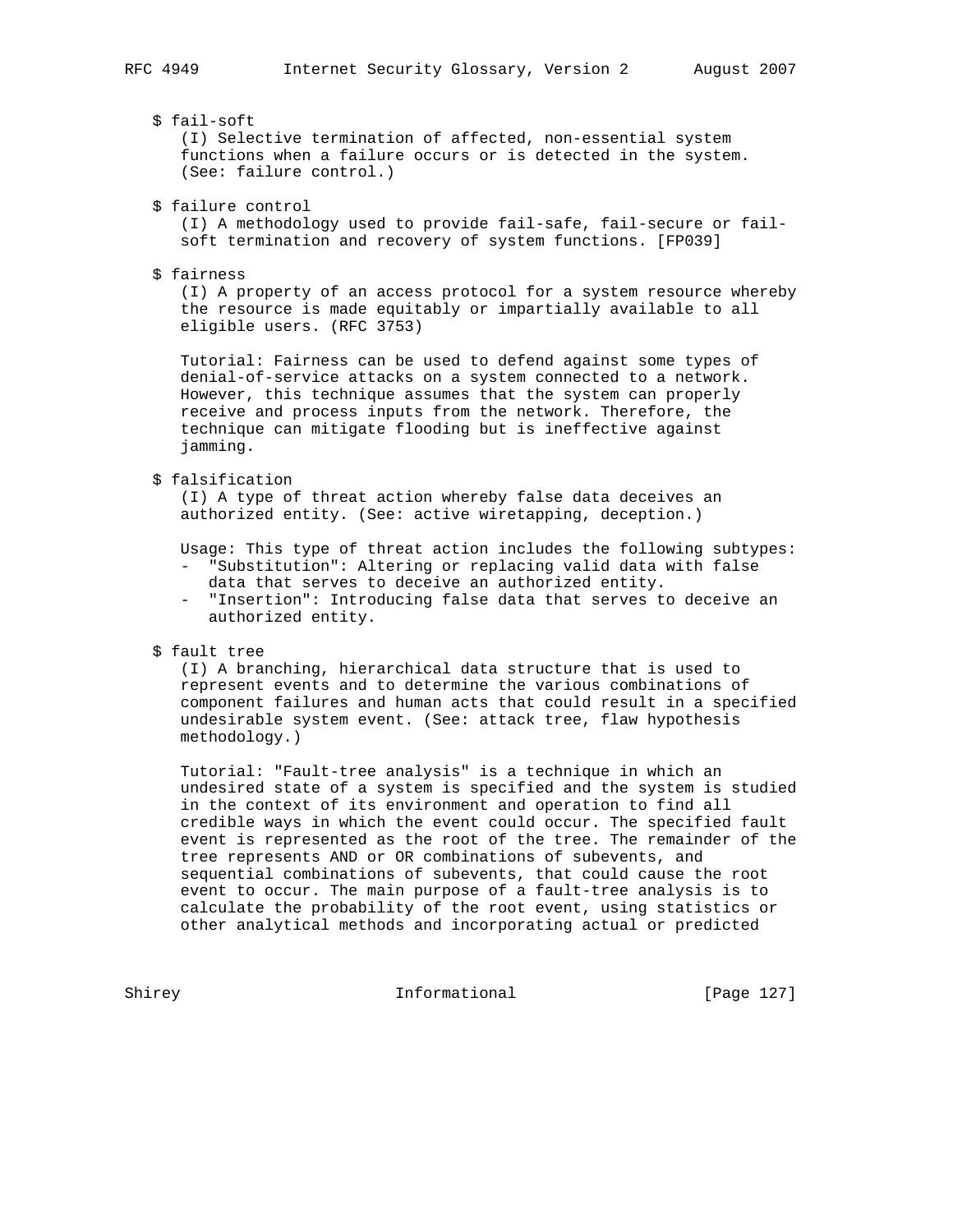quantitative reliability and maintainability data. When the root event is a security violation, and some of the subevents are deliberate acts intended to achieve the root event, then the fault tree is an attack tree.

\$ FEAL

 (O) A family of symmetric block ciphers that was developed in Japan; uses a 64-bit block, keys of either 64 or 128 bits, and a variable number of rounds; and has been successfully attacked by cryptanalysts. [Schn]

\$ Federal Information Processing Standards (FIPS)

 (N) The Federal Information Processing Standards Publication (FIPS PUB) series issued by NIST under the provisions of Section 111(d) of the Federal Property and Administrative Services Act of 1949 as amended by the Computer Security Act of 1987 (Public Law 100-235) as technical guidelines for U.S. Government procurements of information processing system equipment and services. (See: "[FPxxx]" items in Section 7, Informative References.)

\$ Federal Public-key Infrastructure (FPKI)

 (O) A PKI being planned to establish facilities, specifications, and policies needed by the U.S. Government to use public-key certificates in systems involving unclassified but sensitive applications and interactions between Federal agencies as well as with entities of state and local governments, the business community, and the public. [FPKI]

\$ Federal Standard 1027

 (N) An U.S. Government document defining emanation, anti-tamper, security fault analysis, and manual key management criteria for DES encryption devices, primary for OSIRM Layer 2. Was renamed "FIPS PUB 140" when responsibility for protecting unclassified, sensitive information was transferred from NSA to NIST, and has since been superseded by newer versions of that standard [FP140].

\$ File Transfer Protocol (FTP)

 (I) A TCP-based, Application-Layer, Internet Standard protocol (RFC 959) for moving data files from one computer to another.

\$ fill device

 (N) /COMSEC/ A device used to transfer or store keying material in electronic form or to insert keying material into cryptographic equipment.

\$ filter

 1. (I) /noun/ Synonym for "guard". (Compare: content filter, filtering router.)

Shirey **Informational** [Page 128]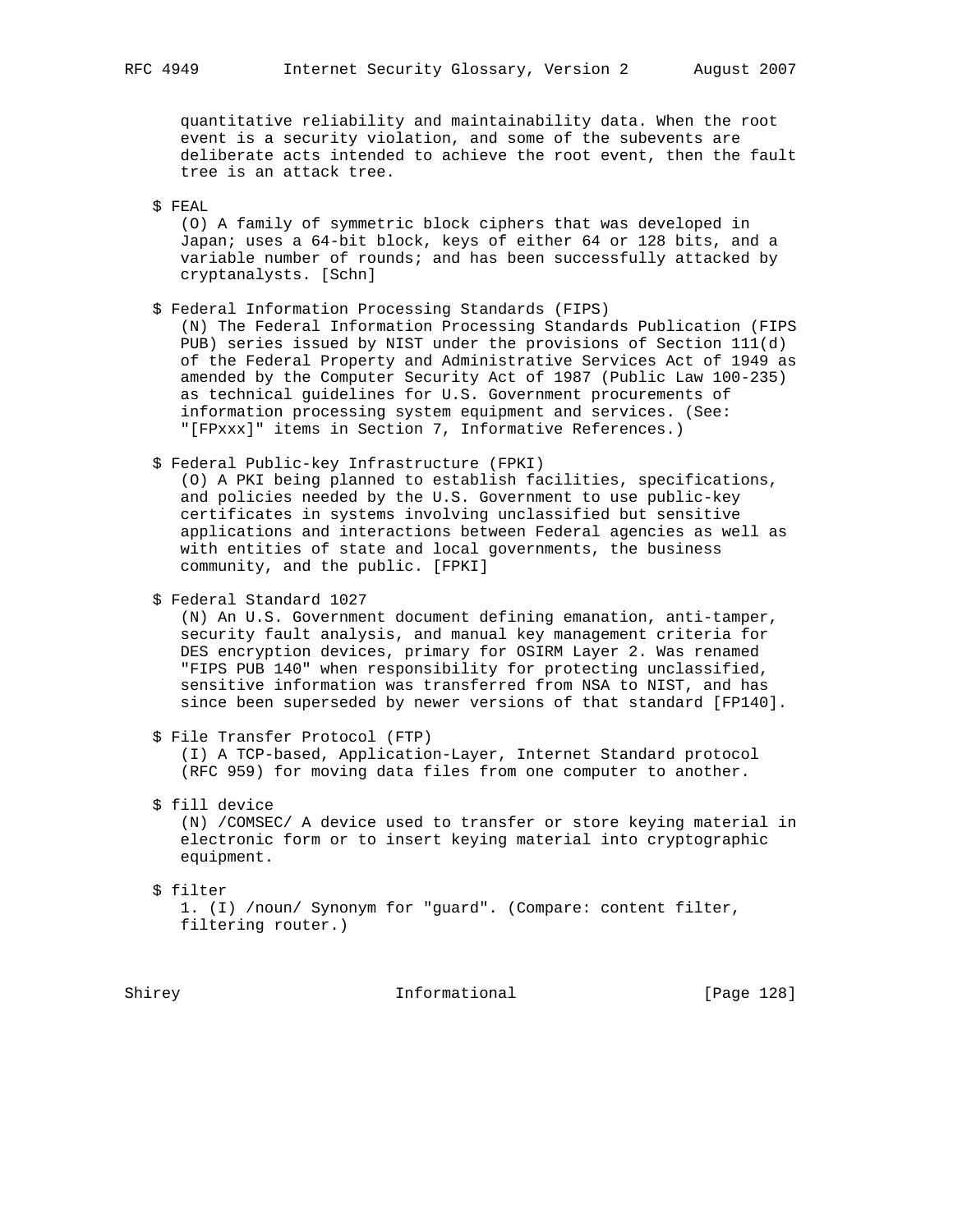2. (I) /verb/ To process a flow of data and selectively block passage or permit passage of individual data items according to a security policy.

# \$ filtering router

 (I) An internetwork router that selectively prevents the passage of data packets according to a security policy. (See: guard.)

 Tutorial: A router usually has two or more physical connections to networks or other systems; and when the router receives a packet on one of those connections, it forwards the packet on a second connection. A filtering router does the same; but it first decides, according to some security policy, whether the packet should be forwarded at all. The policy is implemented by rules (packet filters) loaded into the router. The rules mostly involve values of data packet control fields (especially IP source and destination addresses and TCP port numbers) [R2179]. A filtering router may be used alone as a simple firewall or be used as a component of a more complex firewall.

#### \$ financial institution

 (N) "An establishment responsible for facilitating customer initiated transactions or transmission of funds for the extension of credit or the custody, loan, exchange, or issuance of money." [SET2]

\$ fingerprint

 1. (I) A pattern of curves formed by the ridges on a fingertip. (See: biometric authentication. Compare: thumbprint.)

 2. (D) /PGP/ A hash result ("key fingerprint") used to authenticate a public key or other data. [PGP]

 Deprecated Definition: IDOCs SHOULD NOT use this term with definition 2, and SHOULD NOT use this term as a synonym for "hash result" of \*any\* kind. Either use would mix concepts in a potentially misleading way.

\$ FIPS

(N) See: Federal Information Processing Standards.

# \$ FIPS PUB 140

 (N) The U.S. Government standard [FP140] for security requirements to be met by a cryptographic module when the module is used to protect unclassified information in computer and communication systems. (See: Common Criteria, FIPS, Federal Standard 1027.)

Shirey **Informational** [Page 129]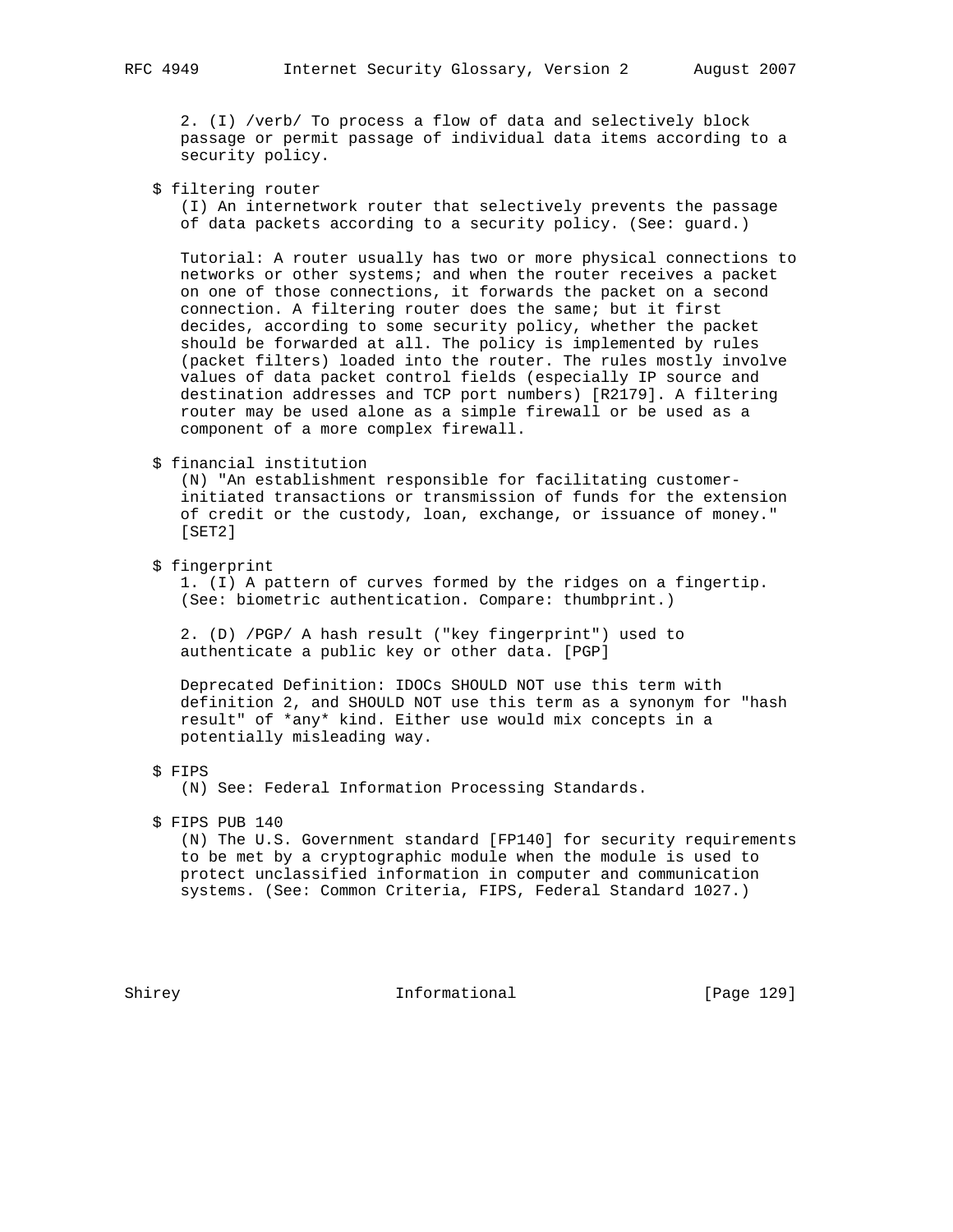Tutorial: The standard specifies four increasing levels (from "Level 1" to "Level 4") of requirements to cover a wide range of potential applications and environments. The requirements address basic design and documentation, module interfaces, authorized roles and services, physical security, software security, operating system security, key management, cryptographic algorithms, electromagnetic interference and electromagnetic compatibility (EMI/EMC), and self-testing. NIST and the Canadian Communication Security Establishment jointly certify modules.

\$ FIREFLY

 (O) /U.S. Government/ "Key management protocol based on public-key cryptography." [C4009]

\$ firewall

 1. (I) An internetwork gateway that restricts data communication traffic to and from one of the connected networks (the one said to be "inside" the firewall) and thus protects that network's system resources against threats from the other network (the one that is said to be "outside" the firewall). (See: guard, security gateway.)

 2. (O) A device or system that controls the flow of traffic between networks using differing security postures. [SP41]

 Tutorial: A firewall typically protects a smaller, secure network (such as a corporate LAN, or even just one host) from a larger network (such as the Internet). The firewall is installed at the point where the networks connect, and the firewall applies policy rules to control traffic that flows in and out of the protected network.

 A firewall is not always a single computer. For example, a firewall may consist of a pair of filtering routers and one or more proxy servers running on one or more bastion hosts, all connected to a small, dedicated LAN (see: buffer zone) between the two routers. The external router blocks attacks that use IP to break security (IP address spoofing, source routing, packet fragments), while proxy servers block attacks that would exploit a vulnerability in a higher-layer protocol or service. The internal router blocks traffic from leaving the protected network except through the proxy servers. The difficult part is defining criteria by which packets are denied passage through the firewall, because a firewall not only needs to keep unauthorized traffic (i.e., intruders) out, but usually also needs to let authorized traffic pass both in and out.

Shirey **Informational** [Page 130]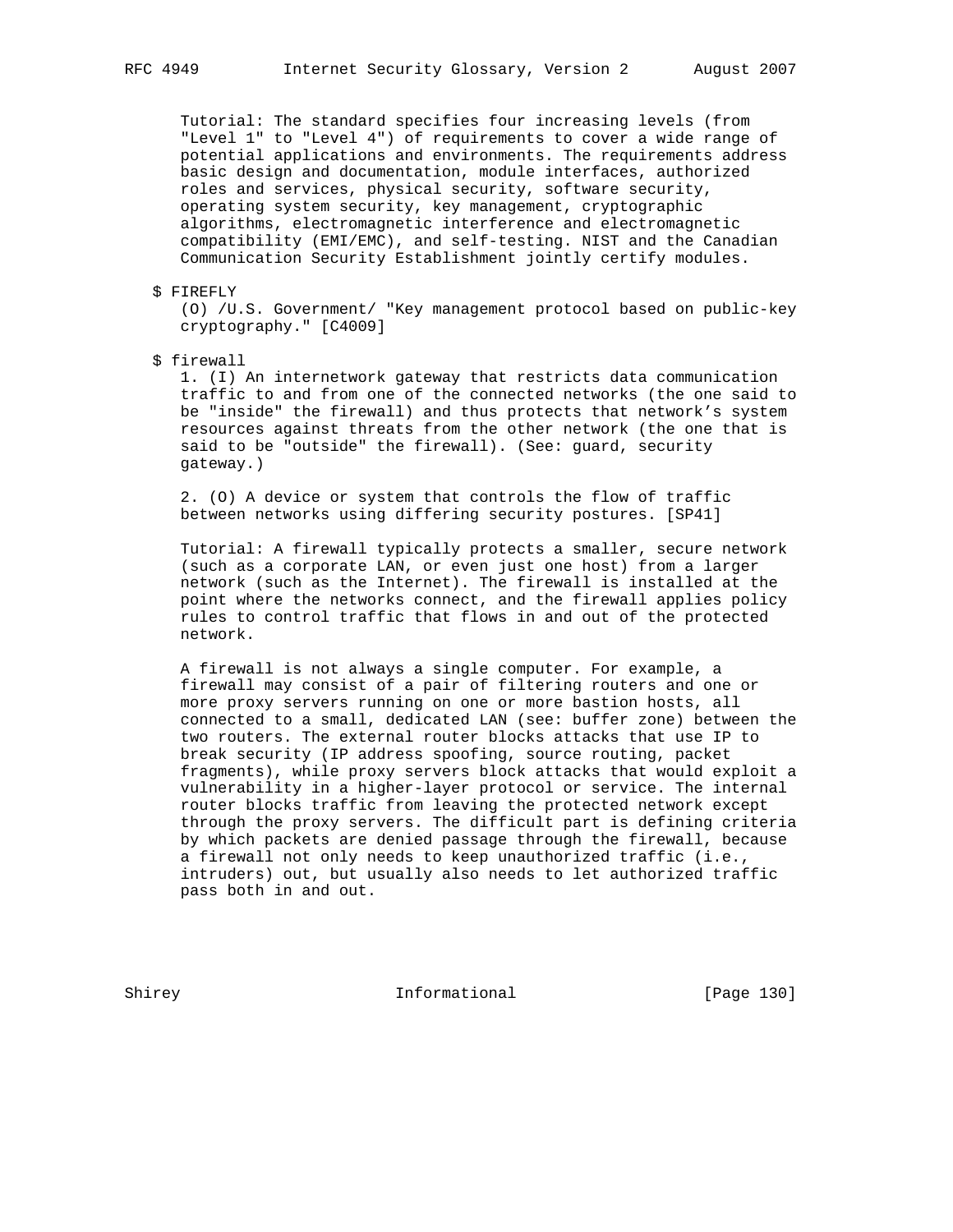# \$ firmware

 (I) Computer programs and data stored in hardware -- typically in read-only memory (ROM) or programmable read-only memory (PROM) - such that the programs and data cannot be dynamically written or modified during execution of the programs. (See: hardware, software.)

# \$ FIRST

(N) See: Forum of Incident Response and Security Teams.

#### \$ flaw

 1. (I) An error in the design, implementation, or operation of an information system. A flaw may result in a vulnerability. (Compare: vulnerability.)

 2. (D) "An error of commission, omission, or oversight in a system that allows protection mechanisms to be bypassed." [NCSSG] (Compare: vulnerability. See: brain-damaged.)

 Deprecated Definition: IDOCs SHOULD NOT use this term with definition 2; not every flaw is a vulnerability.

# \$ flaw hypothesis methodology

 (I) An evaluation or attack technique in which specifications and documentation for a system are analyzed to hypothesize flaws in the system. The list of hypothetical flaws is prioritized on the basis of the estimated probability that a flaw exists and, assuming it does, on the ease of exploiting it and the extent of control or compromise it would provide. The prioritized list is used to direct a penetration test or attack against the system. [NCS04] (See: fault tree, flaw.)

\$ flooding

 1. (I) An attack that attempts to cause a failure in a system by providing more input than the system can process properly. (See: denial of service, fairness. Compare: jamming.)

 Tutorial: Flooding uses "overload" as a type of "obstruction" intended to cause "disruption".

 2. (I) The process of delivering data or control messages to every node of a network. (RFC 3753)

\$ flow analysis

 (I) An analysis performed on a nonprocedural, formal, system specification that locates potential flows of information between system variables. By assigning security levels to the variables, the analysis can find some types of covert channels. [Huff]

Shirey **Informational** [Page 131]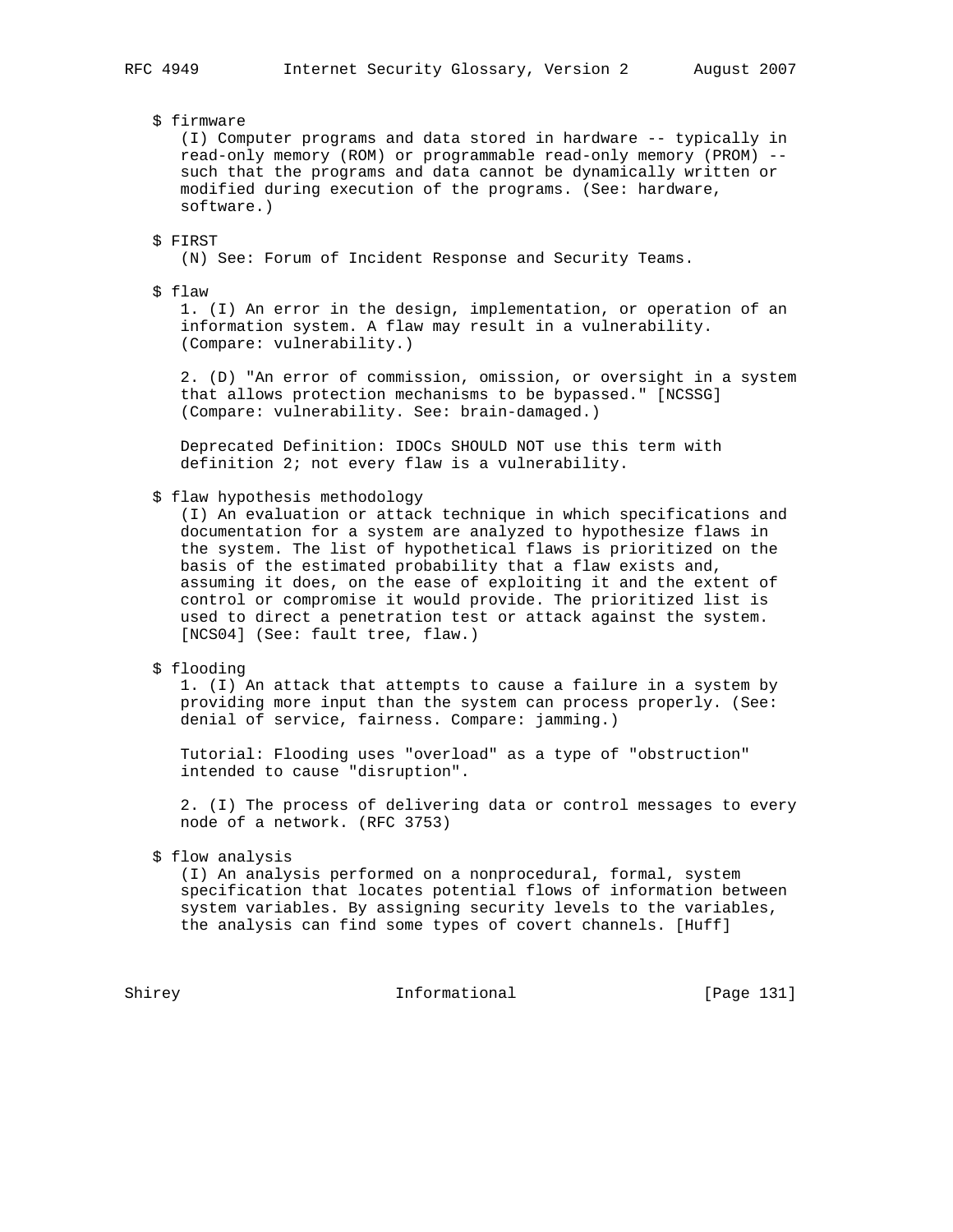#### \$ flow control

 1. (I) /data security/ A procedure or technique to ensure that information transfers within a system are not made from one security level to another security level, and especially not from a higher level to a lower level. [Denns] (See: covert channel, confinement property, information flow policy, simple security property.)

 2. (O) /data security/ "A concept requiring that information transfers within a system be controlled so that information in certain types of objects cannot, via any channel within the system, flow to certain other types of objects." [NCSSG]

\$ For Official Use Only (FOUO)

 (O) /U.S. DoD/ A U.S. Government designation for information that has not been given a security classification pursuant to the criteria of an Executive Order dealing with national security, but which may be withheld from the public because disclosure would cause a foreseeable harm to an interest protected by one of the exemptions stated in the Freedom of Information Act (Section 552 of title 5, United States Code). (See: security label, security marking. Compare: classified.)

\$ formal

 (I) Expressed in a restricted syntax language with defined semantics based on well-established mathematical concepts. [CCIB] (Compare: informal, semiformal.)

\$ formal access approval

 (O) /U.S. Government/ Documented approval by a data owner to allow access to a particular category of information in a system. (See: category.)

- \$ Formal Development Methodology (O) See: Ina Jo.
- \$ formal model

 (I) A security model that is formal. Example: Bell-LaPadula model. [Land] (See: formal, security model.)

# \$ formal proof

 (I) "A complete and convincing mathematical argument, presenting the full logical justification for each step in the proof, for the truth of a theorem or set of theorems." [NCSSG]

\$ formal specification

 (I) A precise description of the (intended) behavior of a system, usually written in a mathematical language, sometimes for the

Shirey **Informational** [Page 132]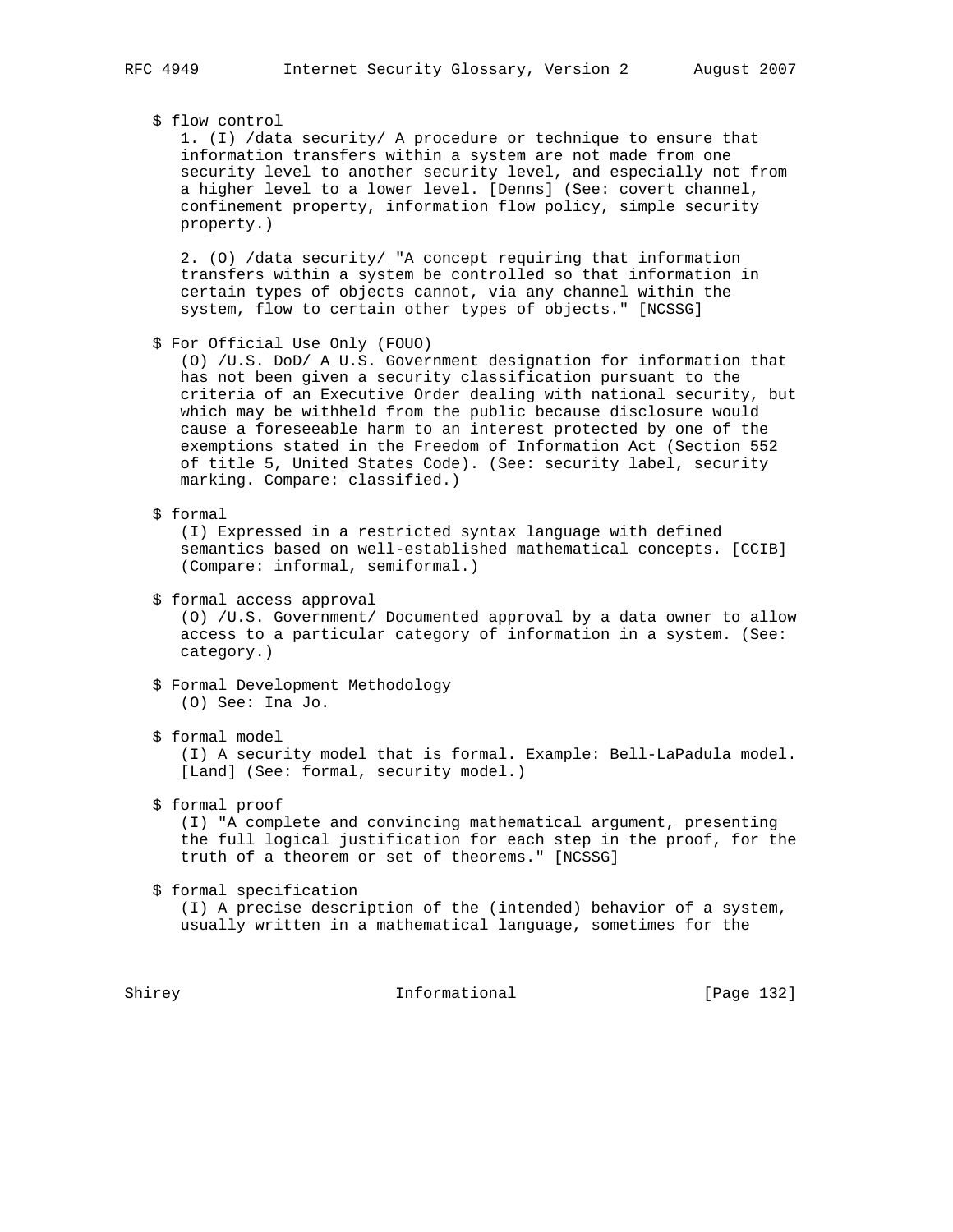purpose of supporting formal verification through a correctness proof. [Huff] (See: Affirm, Gypsy, HDM, Ina Jo.) (See: formal.)

 Tutorial: A formal specification can be written at any level of detail but is usually a top-level specification.

\$ formal top-level specification

 (I) "A top-level specification that is written in a formal mathematical language to allow theorems showing the correspondence of the system specification to its formal requirements to be hypothesized and formally proven." [NCS04] (See: formal specification.)

\$ formulary

 (I) A technique for enabling a decision to grant or deny access to be made dynamically at the time the access is attempted, rather than earlier when an access control list or ticket is created.

\$ FORTEZZA(trademark)

 (O) A registered trademark of NSA, used for a family of interoperable security products that implement a NIST/NSA-approved suite of cryptographic algorithms for digital signature, hash, encryption, and key exchange. The products include a PC card (which contains a CAPSTONE chip), and compatible serial port modems, server boards, and software implementations.

\$ Forum of Incident Response and Security Teams (FIRST)

 (N) An international consortium of CSIRTs (e.g., CIAC) that work together to handle computer security incidents and promote preventive activities. (See: CSIRT, security incident.)

 Tutorial: FIRST was founded in 1990 and, as of July 2004, had more than 100 members spanning the globe. Its mission includes:

- Provide members with technical information, tools, methods, assistance, and guidance.
- Coordinate proactive liaison activities and analytical support.
- Encourage development of quality products and services.
- Improve national and international information security for governments, private industry, academia, and the individual.
- Enhance the image and status of the CSIRT community.
- \$ forward secrecy
	- (I) See: perfect forward secrecy.
- \$ FOUO
	- (O) See: For Official Use Only.

Shirey **Informational** [Page 133]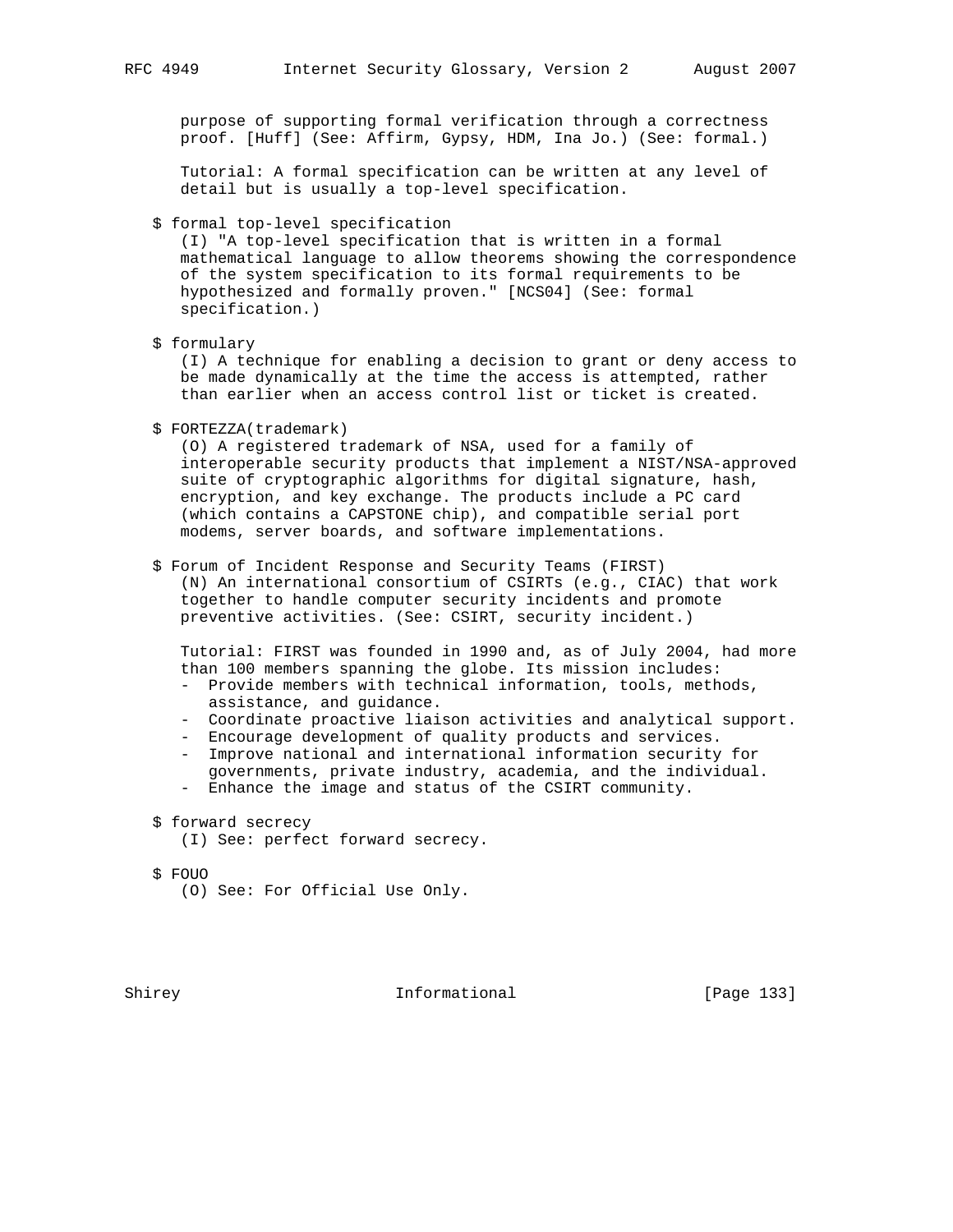# \$ FPKI

- (O) See: Federal Public-Key Infrastructure.
- \$ fraggle attack

(D) /slang/ A synonym for "smurf attack".

 Deprecated Term: It is likely that other cultures use different metaphors for this concept. Therefore, to avoid international misunderstanding, IDOCs SHOULD NOT use this term.

 Derivation: The Fraggles are a fictional race of small humanoids (represented as hand puppets in a children's television series, "Fraggle Rock") that live underground.

\$ frequency hopping

 (N) Repeated switching of frequencies during radio transmission according to a specified algorithm. [C4009] (See: spread spectrum.)

 Tutorial: Frequency hopping is a TRANSEC technique to minimize the potential for unauthorized interception or jamming.

#### \$ fresh

 (I) Recently generated; not replayed from some earlier interaction of the protocol.

 Usage: Describes data contained in a PDU that is received and processed for the first time. (See: liveness, nonce, replay attack.)

# \$ FTP

(I) See: File Transfer Protocol.

#### \$ gateway

 (I) An intermediate system (interface, relay) that attaches to two (or more) computer networks that have similar functions but dissimilar implementations and that enables either one-way or two way communication between the networks. (See: bridge, firewall, guard, internetwork, proxy server, router, and subnetwork.)

 Tutorial: The networks may differ in any of several aspects, including protocols and security mechanisms. When two computer networks differ in the protocol by which they offer service to hosts, a gateway may translate one protocol into the other or otherwise facilitate interoperation of hosts (see: Internet Protocol). In theory, gateways between computer networks are conceivable at any OSIRM layer. In practice, they usually operate

Shirey **Informational** [Page 134]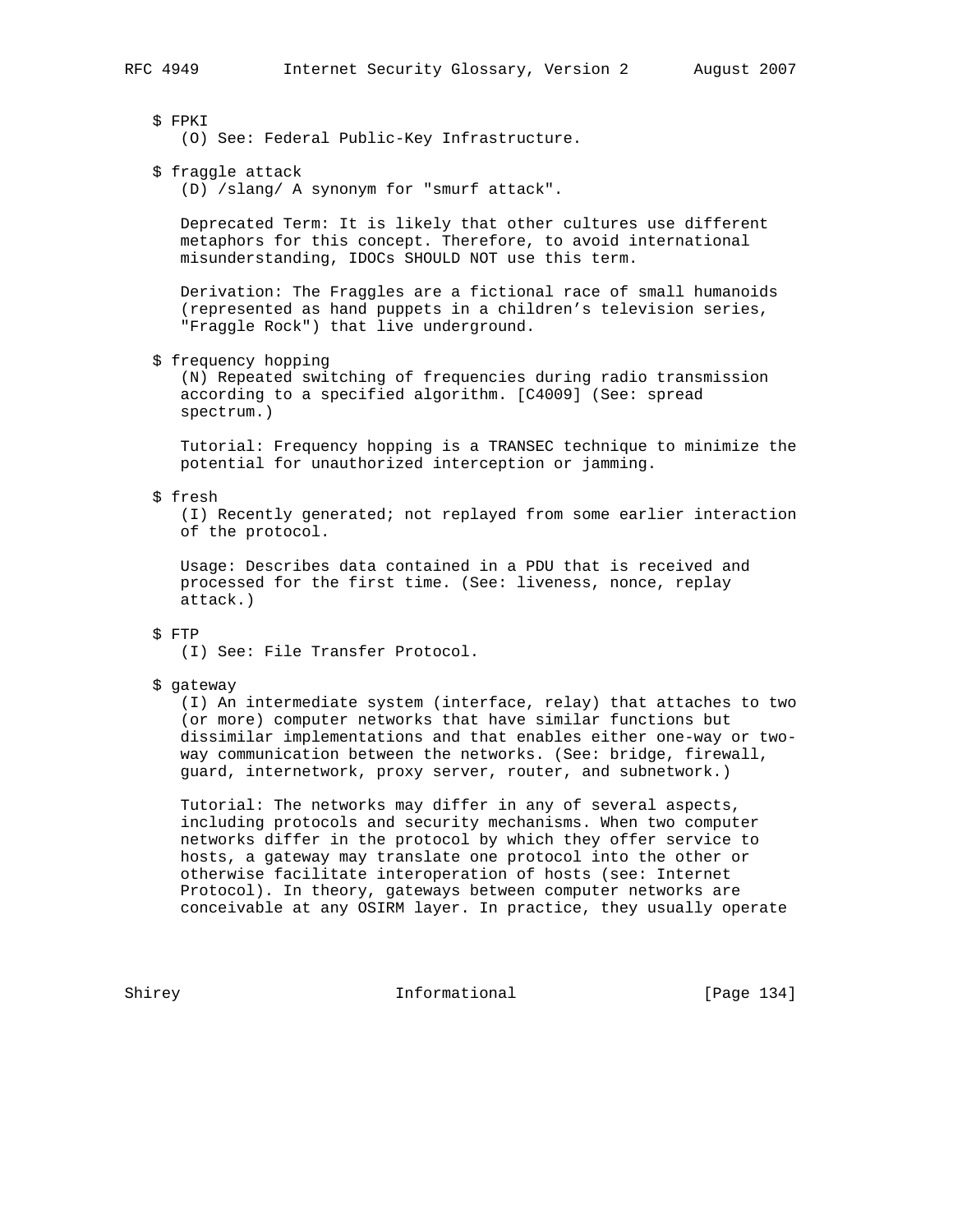at OSIRM Layer 2 (see: bridge), 3 (see: router), or 7 (see: proxy server).

- \$ GCA
	- (O) See: geopolitical certificate authority.
- \$ GDOI

(O) See: Group Domain of Interpretation.

\$ GeldKarte

 (O) A smartcard-based, electronic money system that is maintained by the German banking industry, incorporates cryptography, and can be used to make payments via the Internet. (See: IOTP.)

\$ GeneralizedTime

 (N) The ASN.1 data type "GeneralizedTime" (ISO 8601) contains a calendar date (YYYYMMDD) and a time of day, which is either (a) the local time, (b) the Coordinated Universal Time, or (c) both the local time and an offset that enables Coordinated Universal Time to be calculated. (See: Coordinated Universal Time. Compare: UTCTime.)

 \$ Generic Security Service Application Program Interface (GSS-API) (I) An Internet Standard protocol [R2743] that specifies calling conventions by which an application (typically another communication protocol) can obtain authentication, integrity, and confidentiality security services independently of the underlying security mechanisms and technologies, thus enabling the application source code to be ported to different environments. (Compare: EAP, SASL.)

 Tutorial: "A GSS-API caller accepts tokens provided to it by its local GSS-API implementation and transfers the tokens to a peer on a remote system; that peer passes the received tokens to its local GSS-API implementation for processing. The security services available through GSS-API in this fashion are implementable (and have been implemented) over a range of underlying mechanisms based on [symmetric] and [asymmetric cryptography]." [R2743]

\$ geopolitical certificate authority (GCA)

 (O) /SET/ In a SET certification hierarchy, an optional level that is certified by a BCA and that may certify cardholder CAs, merchant CAs, and payment gateway CAs. Using GCAs enables a brand to distribute responsibility for managing certificates to geographic or political regions, so that brand policies can vary between regions as needed.

Shirey **Informational** [Page 135]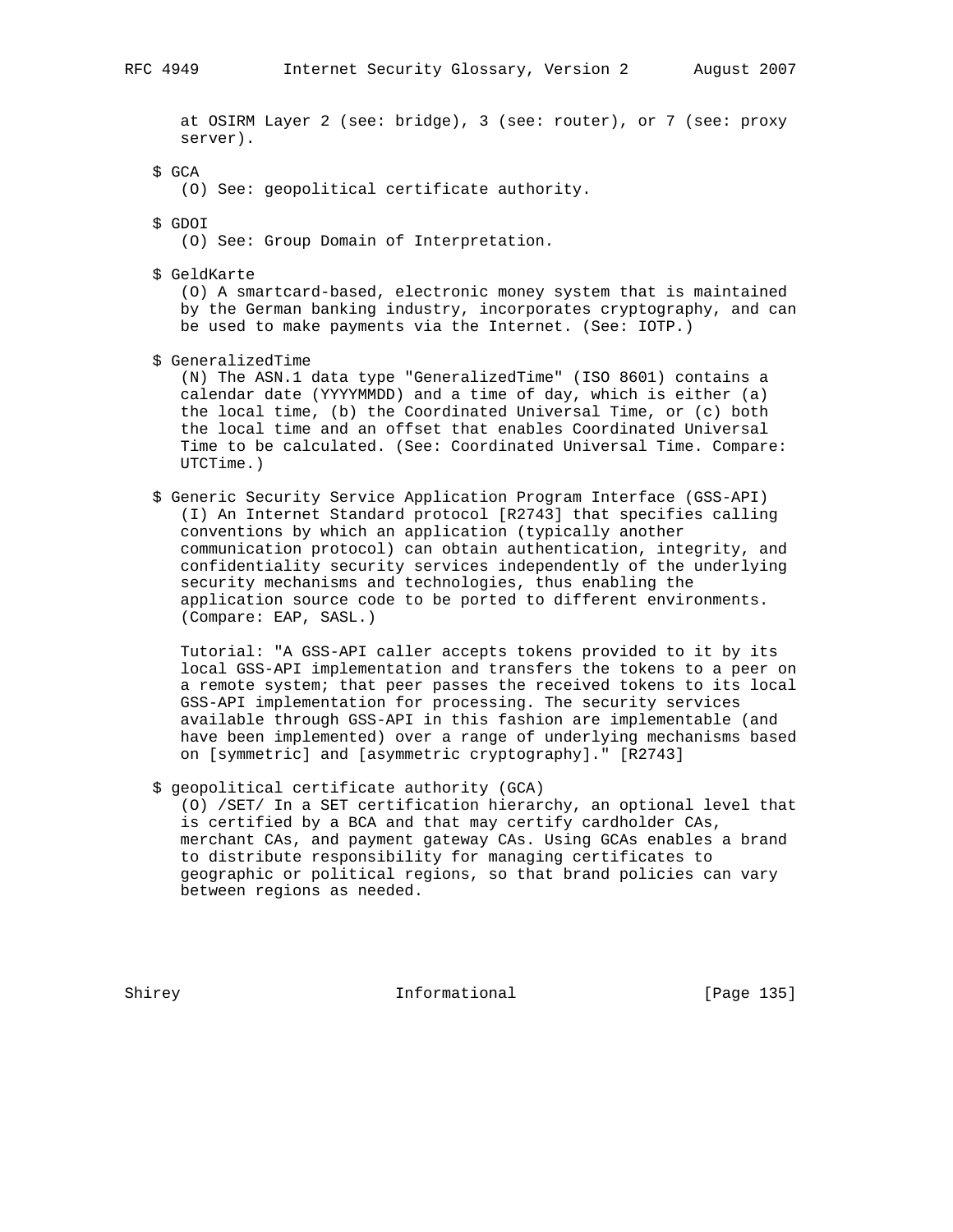\$ GIG

- (O) See: Global Information Grid.
- \$ Global Information Grid (GIG)

 (O) /U.S. DoD/ The GIG is "a globally interconnected, end-to-end set of information capabilities, associated processes and personnel for collecting, processing, storing, disseminating, and managing information on demand to war fighters, policy makers, and support personnel." [IATF] Usage: Formerly referred to as the DII.

\$ good engineering practice(s)

 (N) A term used to specify or characterize design, implementation, installation, or operating practices for an information system, when a more explicit specification is not possible. Generally understood to refer to the state of the engineering art for commercial systems that have problems and solutions equivalent to the system in question.

#### \$ granularity

 1. (N) /access control/ Relative fineness to which an access control mechanism can be adjusted.

 2. (N) /data security/ "The size of the smallest protectable unit of information" in a trusted system. [Huff]

\$ Green Book

 (D) /slang/ Synonym for "Defense Password Management Guideline" [CSC2].

 Deprecated Term: Except as an explanatory appositive, IDOCs SHOULD NOT use this term, regardless of the associated definition. Instead, use the full proper name of the document or, in subsequent references, a conventional abbreviation. (See: Rainbow Series.)

 Deprecated Usage: To improve international comprehensibility of Internet Standards and the Internet Standards Process, IDOCs SHOULD NOT use "cute" synonyms. No matter how clearly understood or popular a nickname may be in one community, it is likely to cause confusion or offense in others. For example, several other information system standards also are called "the Green Book"; the following are some examples:

- Each volume of 1992 ITU-T (known at that time as CCITT) standards.
- "PostScript Language Program Design", Adobe Systems, Addison- Wesley, 1988.
- IEEE 1003.1 POSIX Operating Systems Interface.

Shirey **Informational** [Page 136]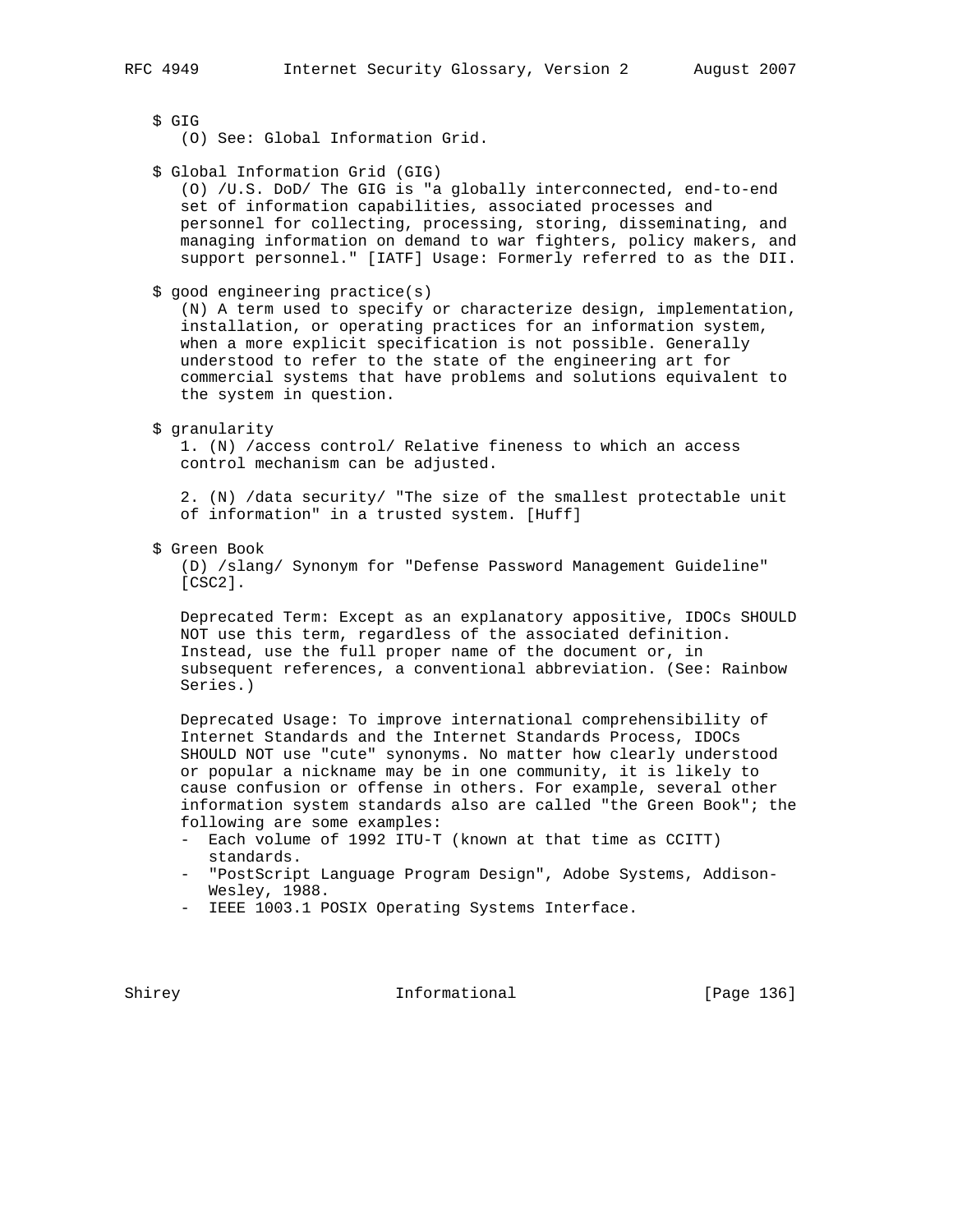- "Smalltalk-80: Bits of History, Words of Advice", Glenn Krasner, Addison-Wesley, 1983.
- "X/Open Compatibility Guide".
- A particular CD-ROM format developed by Phillips.
- \$ Group Domain of Interpretation (GDOI)

 (I) An ISAKMP/IKE domain of interpretation for group key management; i.e., a phase 2 protocol in ISAKMP. [R3547] (See: secure multicast.)

 Tutorial: In this group key management model that extends the ISAKMP standard, the protocol is run between a group member and a "group controller/key server", which establishes security associations [R4301] among authorized group members. The GDOI protocol is itself protected by an ISAKMP phase 1 association.

 For example, multicast applications may use ESP to protect their data traffic. GDOI carries the needed security association parameters for ESP. In this way, GDOI supports multicast ESP with group authentication of ESP packets using a shared, group key.

\$ group identity

(I) See: secondary definition under "identity".

\$ group security association

 (I) "A bundling of [security associations] (SAs) that together define how a group communicates securely. The [group SA] may include a registration protocol SA, a rekey protocol SA, and one or more data security protocol SAs." [R3740]

\$ GSS-API

(I) See: Generic Security Service Application Program Interface.

\$ guard

 (I) A computer system that (a) acts as gateway between two information systems operating under different security policies and (b) is trusted to mediate information data transfers between the two. (See: controlled interface, cross-domain solution, domain, filter. Compare: firewall.)

 Usage: Frequently understood to mean that one system is operating at a higher security level than the other, and that the gateway's purpose is to prevent unauthorized disclosure of data from the higher system to the lower. However, the purpose might also be to protect the data integrity, availability, or general system integrity of one system from threats posed by connecting to the other system. The mediation may be entirely automated or may involve "reliable human review".

Shirey **Informational** [Page 137]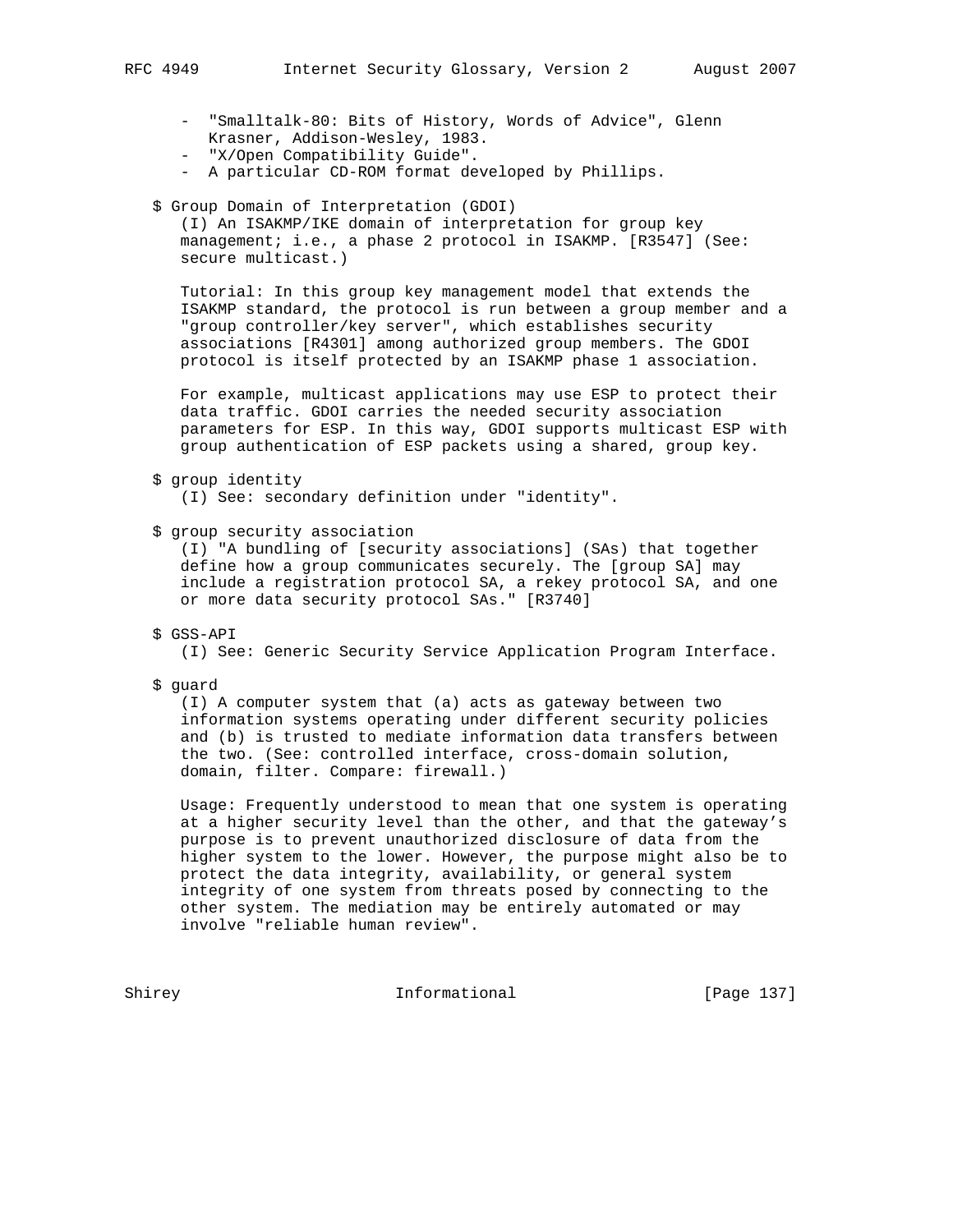\$ guest login (I) See: anonymous login.

\$ GULS

 (I) Generic Upper Layer Security service element (ISO 11586), a five-part standard for the exchange of security information and security-transformation functions that protect confidentiality and integrity of application data.

#### \$ Gypsy verification environment

 (O) A methodology, language, and integrated set of software tools developed at the University of Texas for specifying, coding, and verifying software to produce correct and reliable programs. [Cheh]

\$ H field

(D) See: Deprecated Usage under "Handling Restrictions field".

\$ hack

 1a. (I) /verb/ To work on something, especially to program a computer. (See: hacker.)

 1b. (I) /verb/ To do some kind of mischief, especially to play a prank on, or penetrate, a system. (See: hacker, cracker.)

 2. (I) /noun/ An item of completed work, or a solution for a problem, that is non-generalizable, i.e., is very specific to the application area or problem being solved.

 Tutorial: Often, the application area or problem involves computer programming or other use of a computer. Characterizing something as a hack can be a compliment, such as when the solution is minimal and elegant; or it can be derogatory, such as when the solution fixes the problem but leaves the system in an unmaintainable state.

 See [Raym] for several other meanings of this term and also definitions of several derivative terms.

\$ hacker

 1. (I) Someone with a strong interest in computers, who enjoys learning about them, programming them, and experimenting and otherwise working with them. (See: hack. Compare: adversary, cracker, intruder.)

 Usage: This first definition is the original meaning of the term (circa 1960); it then had a neutral or positive connotation of "someone who figures things out and makes something cool happen".

Shirey **Informational** [Page 138]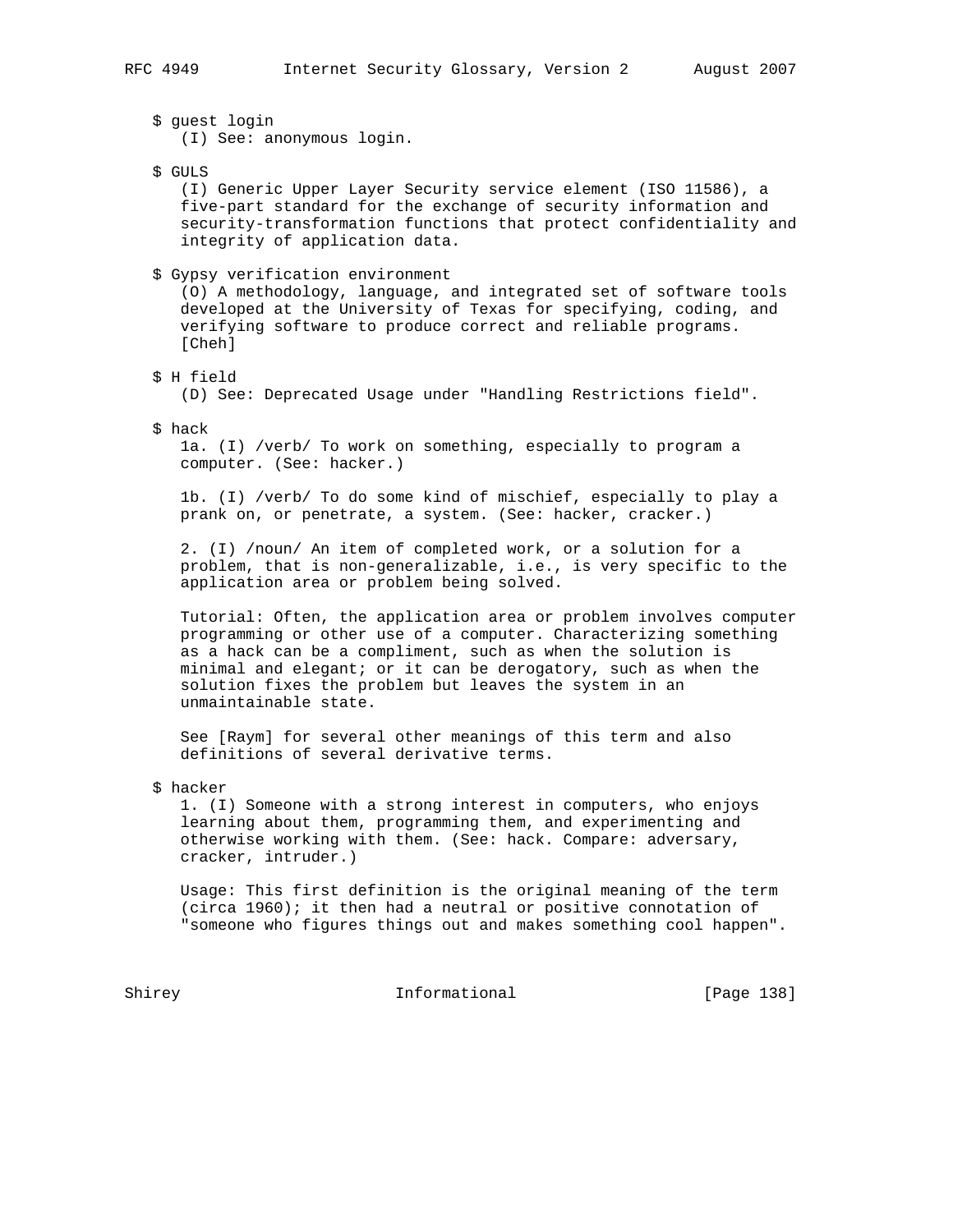2. (O) "An individual who spends an inordinate amount of time working on computer systems for other than professional purposes." [NCSSG]

3. (D) Synonym for "cracker".

 Deprecated Usage: Today, the term is frequently (mis)used (especially by journalists) with definition 3.

### \$ handle

 1. (I) /verb/ Perform processing operations on data, such as receive and transmit, collect and disseminate, create and delete, store and retrieve, read and write, and compare. (See: access.)

 2. (I) /noun/ An online pseudonym, particularly one used by a cracker; derived from citizens' band radio culture.

\$ handling restriction

 (I) A type of access control other than (a) the rule-based protections of mandatory access control and (b) the identity-based protections of discretionary access control; usually involves administrative security.

\$ Handling Restrictions field

 (I) A 16-bit field that specifies a control and release marking in the security option (option type 130) of IP's datagram header format. The valid field values are alphanumeric digraphs assigned by the U.S. Government, as specified in RFC 791.

 Deprecated Abbreviation: IDOCs SHOULD NOT use the abbreviation "H field" because it is potentially ambiguous. Instead, use "Handling Restrictions field".

\$ handshake

 (I) Protocol dialogue between two systems for identifying and authenticating themselves to each other, or for synchronizing their operations with each other.

\$ Handshake Protocol

 (I) /TLS/ The TLS Handshake Protocol consists of three parts (i.e., subprotocols) that enable peer entities to agree upon security parameters for the record layer, authenticate themselves to each other, instantiate negotiated security parameters, and report error conditions to each other. [R4346]

Shirey **Informational** [Page 139]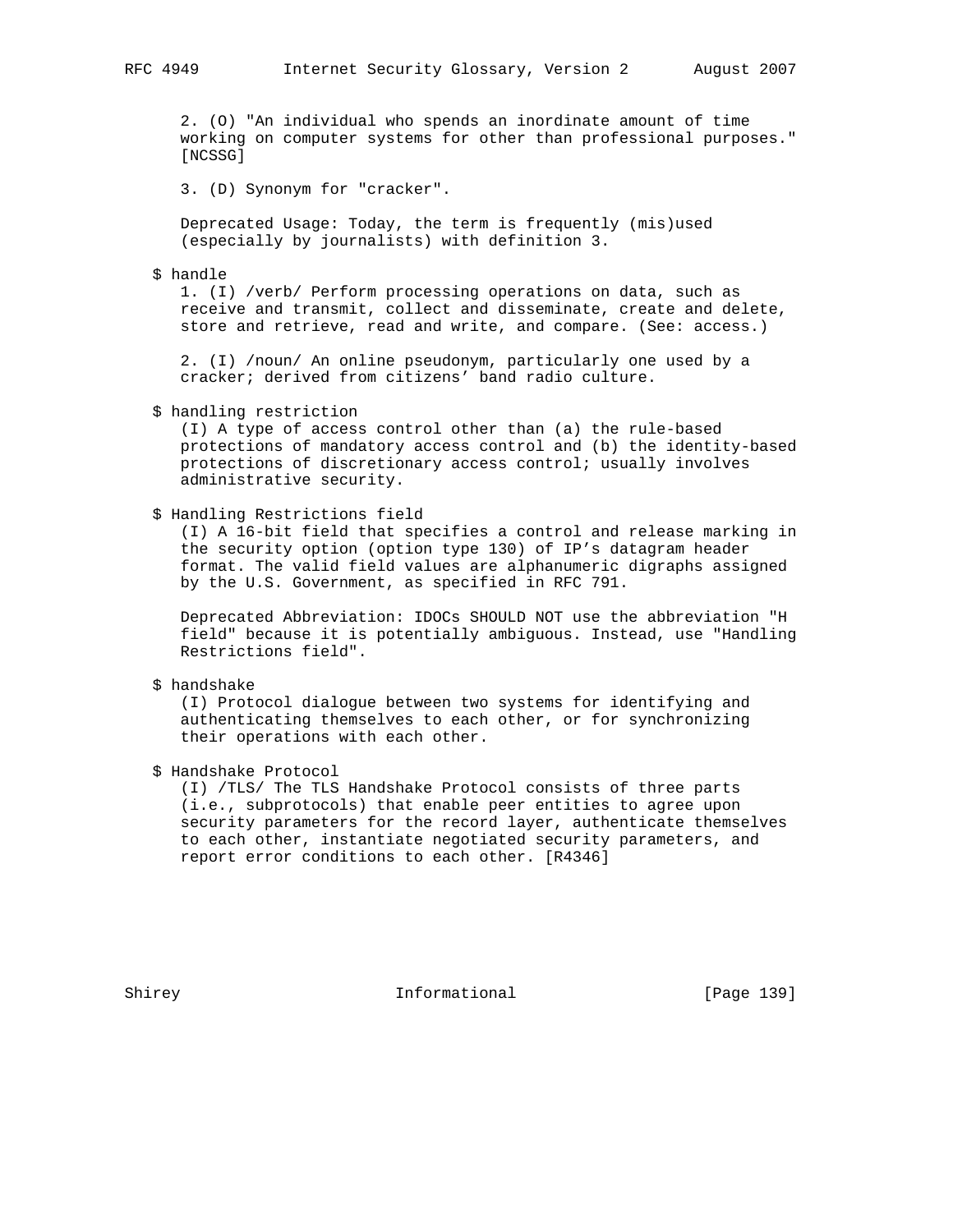\$ harden

 (I) To protect a system by configuring it to operate in a way that eliminates or mitigates known vulnerabilities. Example: [RSCG]. (See: default account.)

\$ hardware

 (I) The material physical components of an information system. (See: firmware, software.)

\$ hardware error

 (I) /threat action/ See: secondary definitions under "corruption", "exposure", and "incapacitation".

- \$ hardware token See: token.
- \$ hash code

(D) Synonym for "hash result" or "hash function".

 Deprecated Term: IDOCs SHOULD NOT use this term; it mixes concepts in a potentially misleading way. A hash result is not a "code", and a hash function does not "encode" in any sense defined by this glossary. (See: hash value, message digest.)

\$ hash function

 1. (I) A function H that maps an arbitrary, variable-length bit string, s, into a fixed-length string, h = H(s) (called the "hash result"). For most computing applications, it is desirable that given a string s with  $H(s) = h$ , any change to s that creates a different string s' will result in an unpredictable hash result H(s') that is, with high probability, not equal to H(s).

 2. (O) "A (mathematical) function which maps values from a large (possibly very large) domain into a smaller range. A 'good' hash function is such that the results of applying the function to a (large) set of values in the domain will be evenly distributed (and apparently at random) over the range." [X509]

 Tutorial: A hash function operates on variable-length input (e.g., a message or a file) and outputs a fixed-length output, which typically is much shorter than most input values. If the algorithm is "good" as described in the "O" definition, then the hash function may be a candidate for use in a security mechanism to detect accidental changes in data, but not necessarily for a mechanism to detect changes made by active wiretapping. (See: Tutorial under "checksum".)

Shirey **Informational** [Page 140]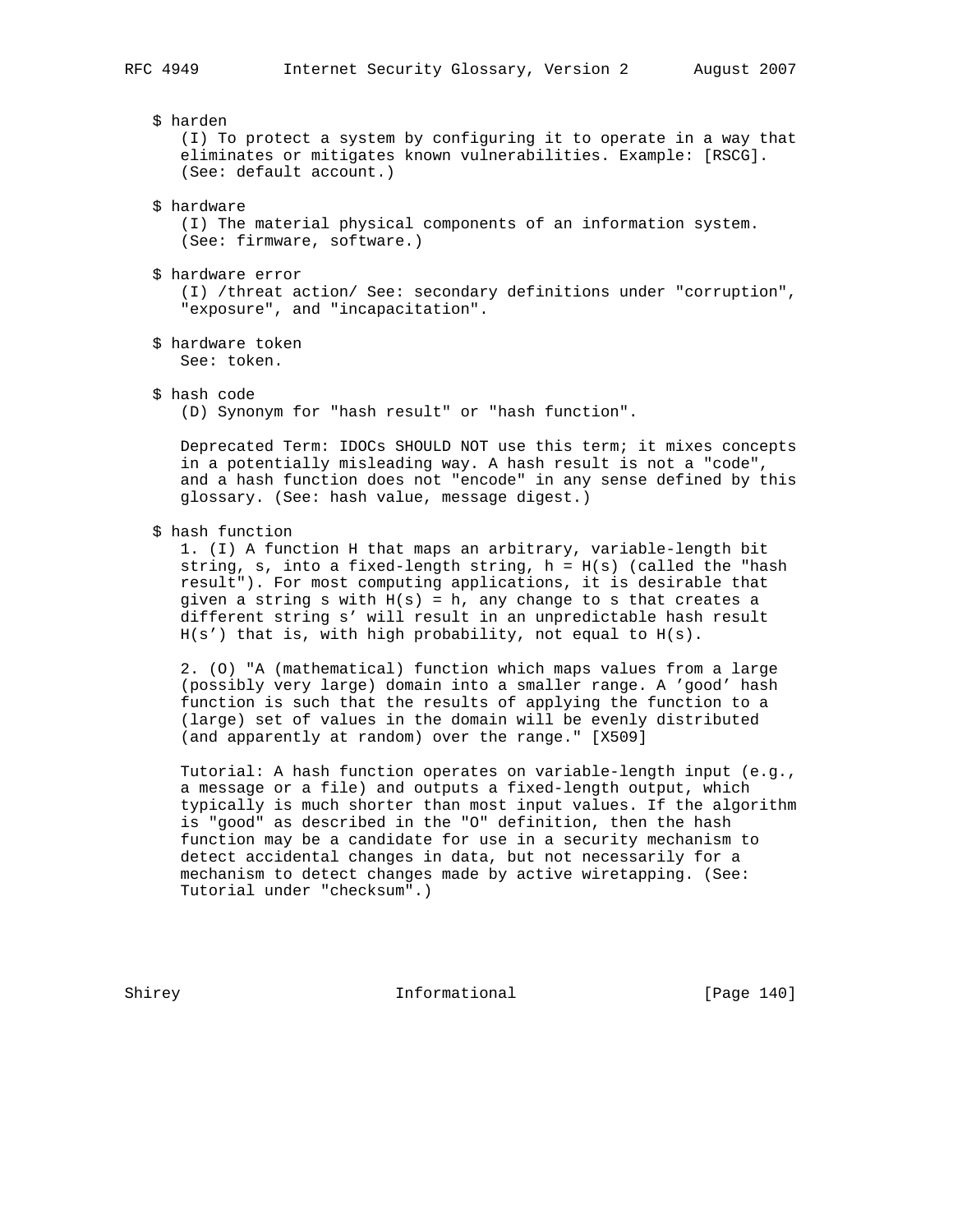Security mechanisms require a "cryptographic hash function" (e.g., MD2, MD4, MD5, SHA-1, Snefru), i.e., a good hash function that also has the one-way property and one of the two collision-free properties:

- "One-way property": Given H and a hash result h = H(s), it is hard (i.e., computationally infeasible, "impossible") to find s. (Of course, given H and an input s, it must be relatively easy to compute the hash result H(s).)
- "Weakly collision-free property": Given H and an input s, it is hard (i.e., computationally infeasible, "impossible") to find a different input,  $s'$ , such that  $H(s) = H(s')$ .
- "Strongly collision-free property": Given H, it is hard to find any pair of inputs s and s' such that  $H(s) = H(s')$ .

 If H produces a hash result N bits long, then to find an s' where  $H(s') = H(s)$  for a specific given s, the amount of computation required is  $O(2^{*n})$ ; i.e., it is necessary to try on the order of 2 to the power n values of s' before finding a collision. However, to simply find any pair of values s and s' that collide, the amount of computation required is only  $O(2^{**}(n/2))$ ; i.e., after computing  $H(s)$  for 2 to the power  $n/2$  randomly chosen values of s, the probability is greater than 1/2 that two of those values have the same hash result. (See: birthday attack.)

\$ hash result

 1. (I) The output of a hash function. (See: hash code, hash value. Compare: hash value.)

 2. (O) "The output produced by a hash function upon processing a message" (where "message" is broadly defined as "a digital representation of data"). [DSG]

 Usage: IDOCs SHOULD avoid the unusual usage of "message" that is seen in the "O" definition.

\$ hash value

(D) Synonym for "hash result".

 Deprecated Term: IDOCs SHOULD NOT use this term for the output of a hash function; the term could easily be confused with "hashed value", which means the input to a hash function. (See: hash code, hash result, message digest.)

\$ HDM

(O) See: Hierarchical Development Methodology.

Shirey **Informational** [Page 141]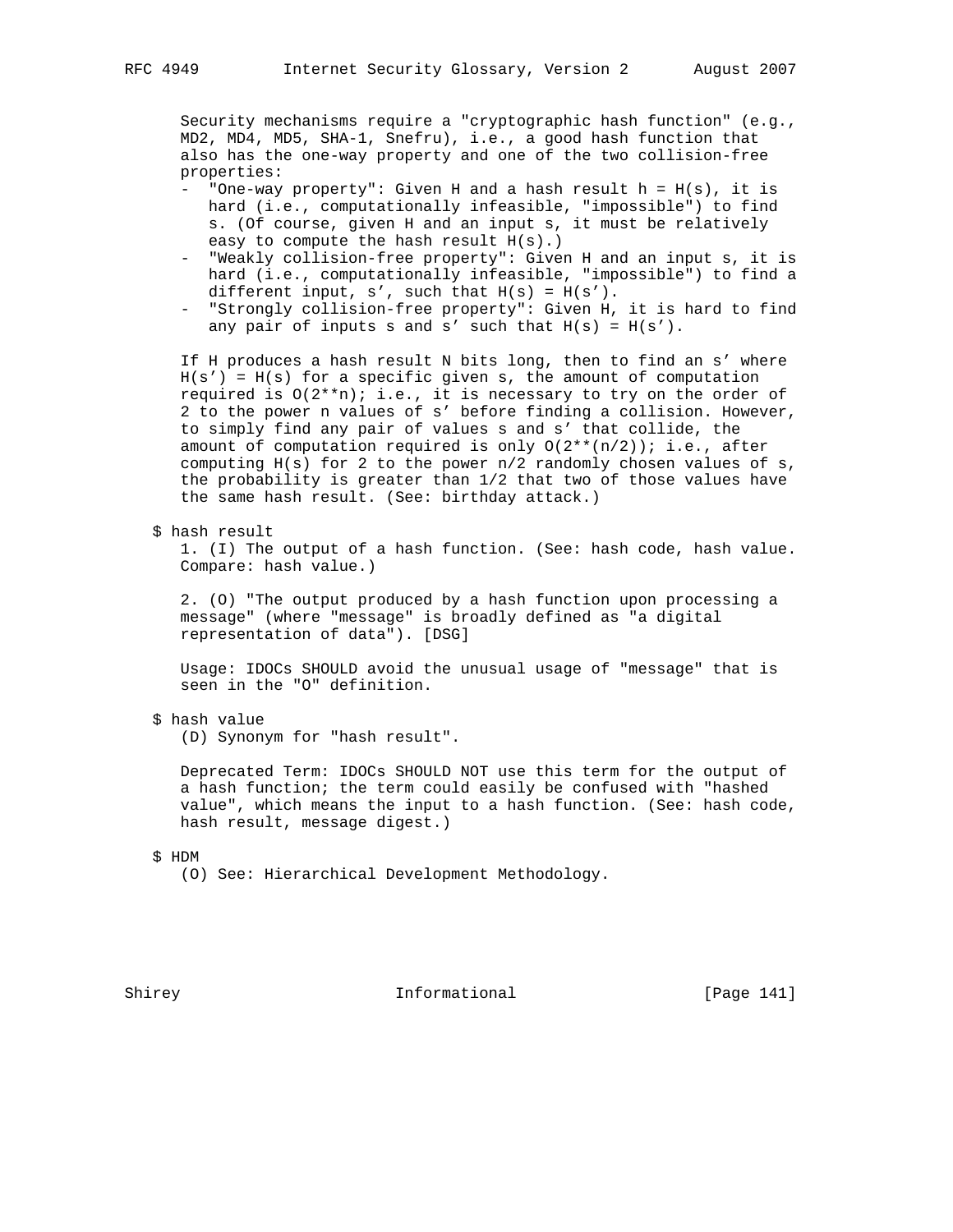\$ Hierarchical Development Methodology (HDM) (O) A methodology, language, and integrated set of software tools developed at SRI International for specifying, coding, and verifying software to produce correct and reliable programs. [Cheh] \$ hierarchical PKI (I) A PKI architecture based on a certification hierarchy. (Compare: mesh PKI, trust-file PKI.) \$ hierarchy management (I) The process of generating configuration data and issuing public-key certificates to build and operate a certification hierarchy. (See: certificate management.) \$ hierarchy of trust (D) Synonym for "certification hierarchy". Deprecated Term: IDOCs SHOULD NOT use this term; it mixes concepts in a potentially misleading way. (See: certification hierarchy, trust, web of trust.) \$ high-assurance guard (O) "An oxymoron," said Lt. Gen. William H. Campbell, former U.S. Army chief information officer, speaking at an Armed Forces Communications and Electronics Association conference. Usage: IDOCs that use this term SHOULD state a definition for it because the term mixes concepts and could easily be misunderstood. \$ hijack attack (I) A form of active wiretapping in which the attacker seizes control of a previously established communication association. (See: man-in-the-middle attack, pagejacking, piggyback attack.) \$ HIPAA (N) Health Information Portability and Accountability Act of 1996, a U.S. law (Public Law 104-191) that is intended to protect the privacy of patients' medical records and other health information in all forms, and mandates security for that information, including for its electronic storage and transmission. \$ HMAC (I) A keyed hash [R2104] that can be based on any iterated cryptographic hash (e.g., MD5 or SHA-1), so that the cryptographic strength of HMAC depends on the properties of the selected cryptographic hash. (See: [R2202, R2403, R2404].)

Shirey **Informational** [Page 142]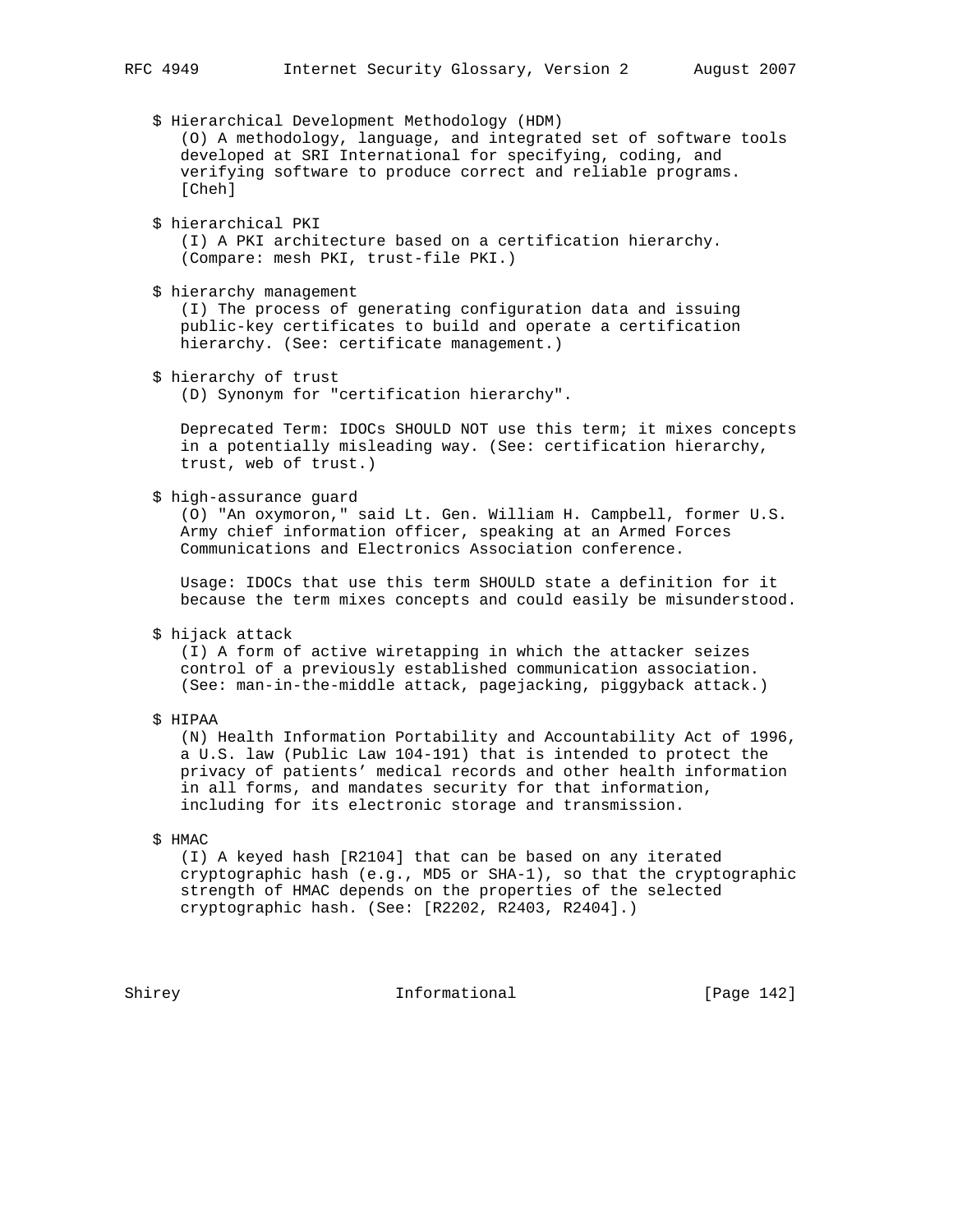Derivation: Hash-based MAC. (Compare: CMAC.)

 Tutorial: Assume that H is a generic cryptographic hash in which a function is iterated on data blocks of length B bytes. L is the length of the of hash result of H. K is a secret key of length L <= K <= B. The values IPAD and OPAD are fixed strings used as inner and outer padding and defined as follows: IPAD = the byte 0x36 repeated B times, and OPAD = the byte 0x5C repeated B times. HMAC is computed by H(K XOR OPAD, H(K XOR IPAD, inputdata)).

HMAC has the following goals:

- To use available cryptographic hash functions without modification, particularly functions that perform well in software and for which software is freely and widely available.
- To preserve the original performance of the selected hash without significant degradation.
- To use and handle keys in a simple way.
- To have a well-understood cryptographic analysis of the strength of the mechanism based on reasonable assumptions about the underlying hash function.
- To enable easy replacement of the hash function in case a faster or stronger hash is found or required.

# \$ honey pot

 (N) A system (e.g., a web server) or system resource (e.g., a file on a server) that is designed to be attractive to potential crackers and intruders, like honey is attractive to bears. (See: entrapment.)

 Usage: It is likely that other cultures use different metaphors for this concept. Therefore, to avoid international misunderstanding, an IDOC SHOULD NOT use this term without providing a definition for it. (See: Deprecated Usage under "Green Book".)

# \$ host

 1. (I) /general/ A computer that is attached to a communication subnetwork or internetwork and can use services provided by the network to exchange data with other attached systems. (See: end system. Compare: server.)

 2. (I) /IPS/ A networked computer that does not forward IP packets that are not addressed to the computer itself. (Compare: router.)

 Derivation: As viewed by its users, a host "entertains" them, providing Application-Layer services or access to other computers attached to the network. However, even though some traditional peripheral service devices, such as printers, can now be

Shirey **Informational** [Page 143]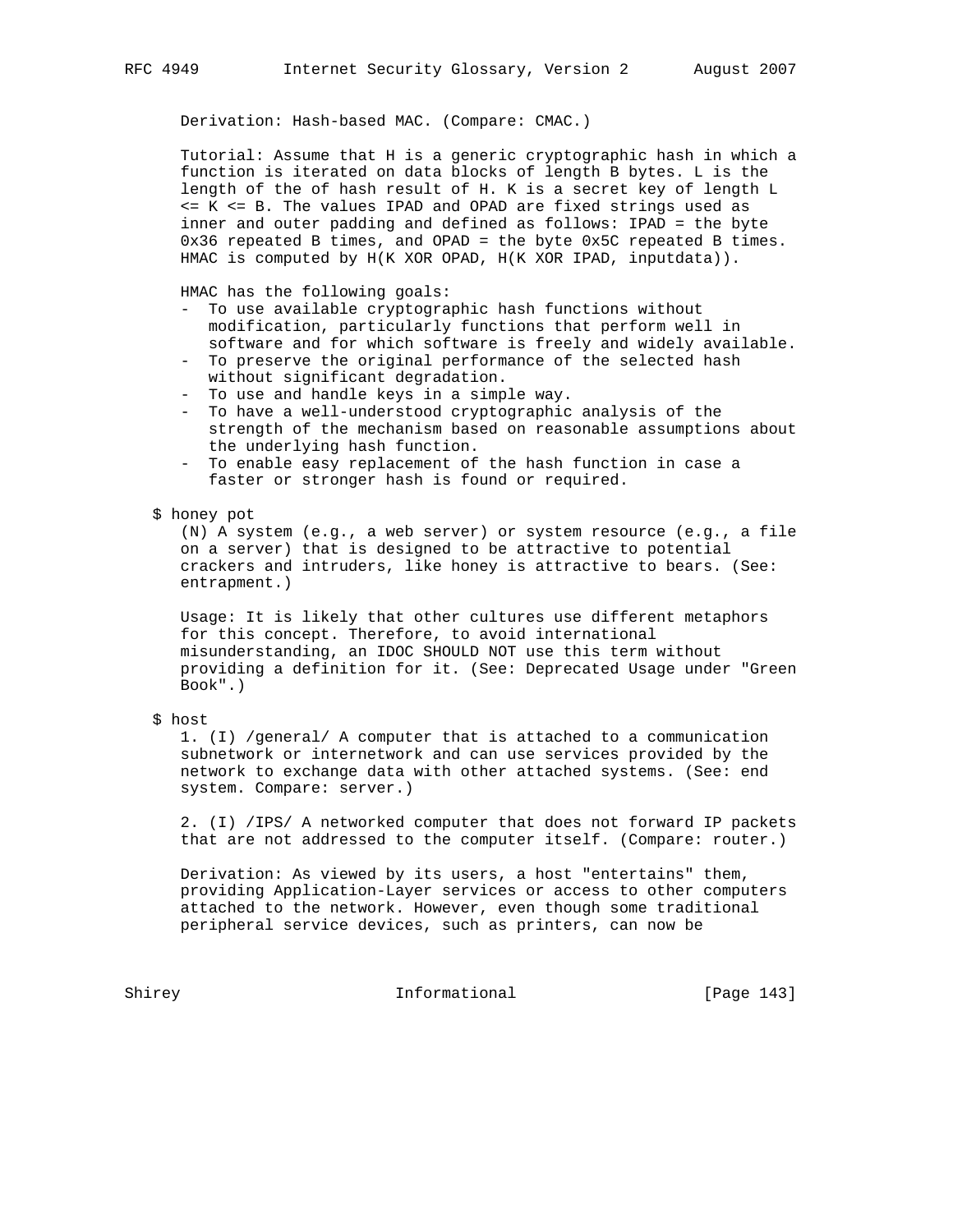independently connected to networks, they are not usually called hosts.

\$ HTML

(I) See: Hypertext Markup Language.

\$ HTTP

(I) See: Hypertext Transfer Protocol.

\$ https

 (I) When used in the first part of a URL (the part that precedes the colon and specifies an access scheme or protocol), this term specifies the use of HTTP enhanced by a security mechanism, which is usually SSL. (Compare: S-HTTP.)

\$ human error

 (I) /threat action/ See: secondary definitions under "corruption", "exposure", and "incapacitation".

\$ hybrid encryption

 (I) An application of cryptography that combines two or more encryption algorithms, particularly a combination of symmetric and asymmetric encryption. Examples: digital envelope, MSP, PEM, PGP. (Compare: superencryption.)

 Tutorial: Asymmetric algorithms require more computation than equivalently strong symmetric ones. Thus, asymmetric encryption is not normally used for data confidentiality except to distribute a symmetric key in a hybrid encryption scheme, where the symmetric key is usually very short (in terms of bits) compared to the data file it protects. (See: bulk key.)

\$ hyperlink

 (I) In hypertext or hypermedia, an information object (such as a word, a phrase, or an image, which usually is highlighted by color or underscoring) that points (i.e., indicates how to connect) to related information that is located elsewhere and can be retrieved by activating the link (e.g., by selecting the object with a mouse pointer and then clicking).

\$ hypermedia

 (I) A generalization of hypertext; any media that contain hyperlinks that point to material in the same or another data object.

Shirey 1992 Informational The Informational [Page 144]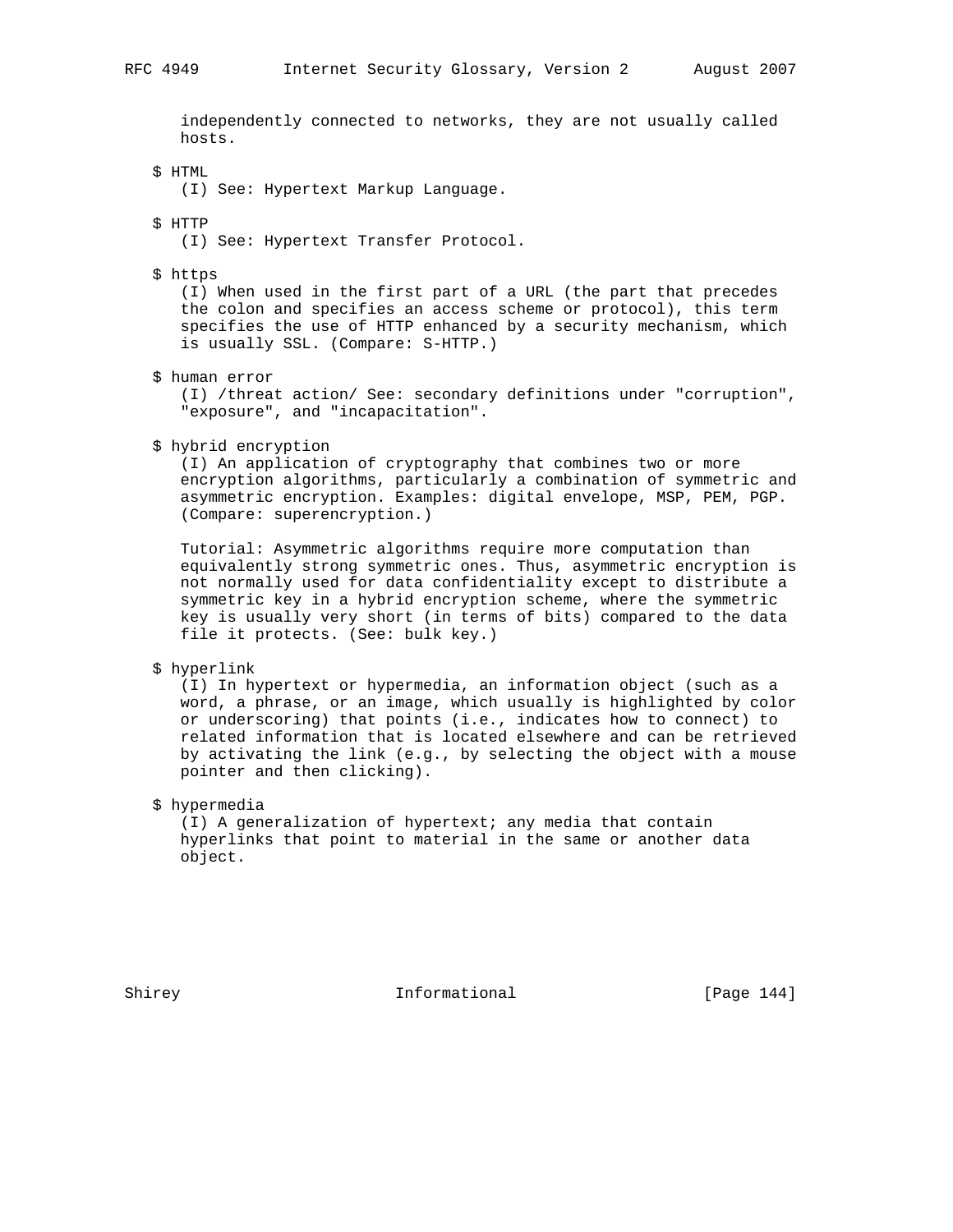\$ hypertext (I) A computer document, or part of a document, that contains hyperlinks to other documents; i.e., text that contains active pointers to other text. Usually written in HTML and accessed using a web browser. (See: hypermedia.) \$ Hypertext Markup Language (HTML) (I) A platform-independent system of syntax and semantics (RFC 1866) for adding characters to data files (particularly text files) to represent the data's structure and to point to related data, thus creating hypertext for use in the World Wide Web and other applications. (Compare: XML.) \$ Hypertext Transfer Protocol (HTTP) (I) A TCP-based, Application-Layer, client-server, Internet protocol (RFC 2616) that is used to carry data requests and responses in the World Wide Web. (See: hypertext.) \$ IAB (I) See: Internet Architecture Board. \$ IANA (I) See: Internet Assigned Numbers Authority. \$ IATF (O) See: Information Assurance Technical Framework. \$ ICANN (I) See: Internet Corporation for Assigned Names and Numbers. \$ ICMP (I) See: Internet Control Message Protocol. \$ ICMP flood (I) A denial-of-service attack that sends a host more ICMP echo request ("ping") packets than the protocol implementation can handle. (See: flooding, smurf.) \$ ICRL (N) See: indirect certificate revocation list. \$ IDEA (N) See: International Data Encryption Algorithm. \$ identification (I) An act or process that presents an identifier to a system so that the system can recognize a system entity and distinguish it from other entities. (See: authentication.)

Shirey **Informational** [Page 145]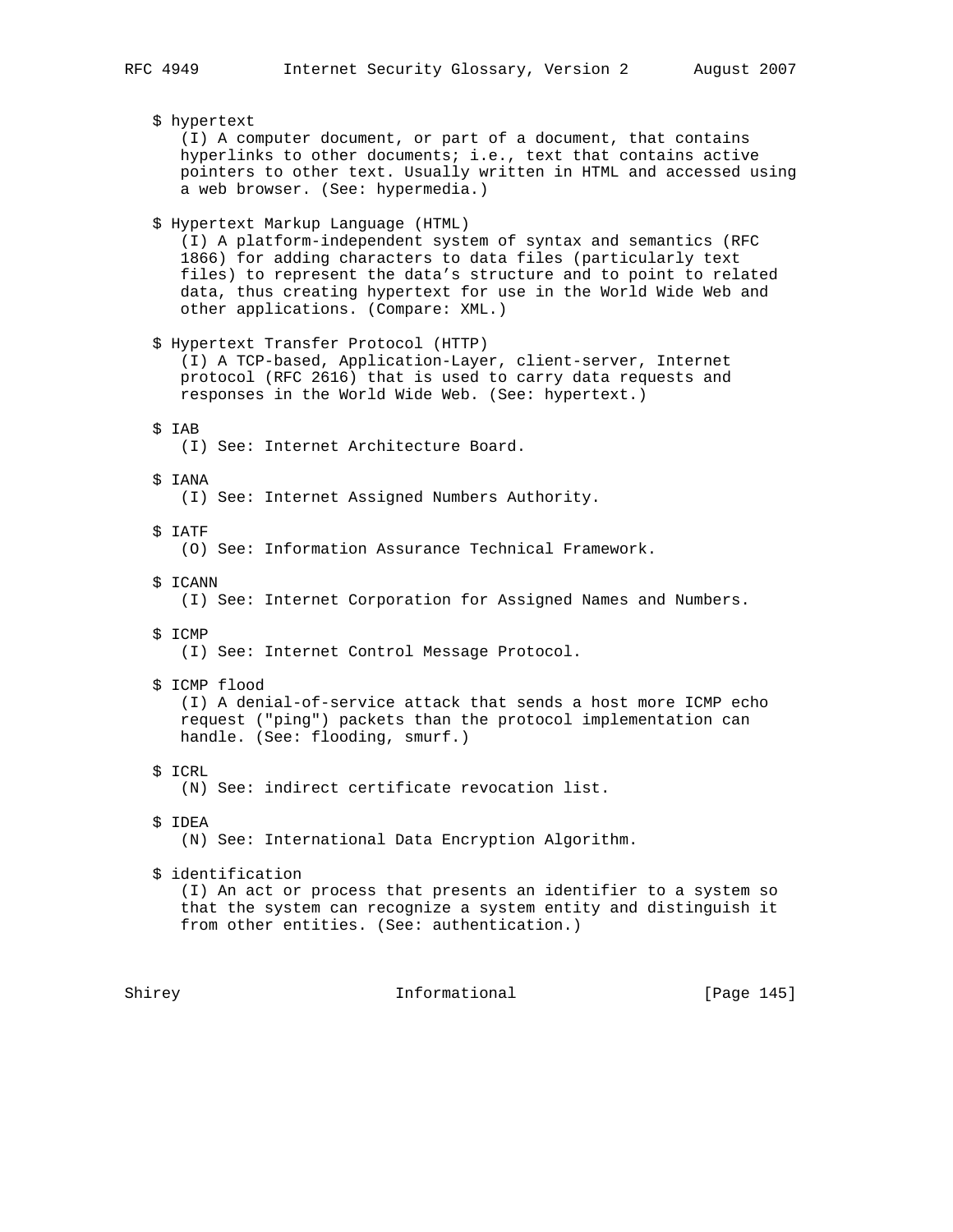# \$ identification information

 (D) Synonym for "identifier"; synonym for "authentication information". (See: authentication, identifying information.)

 Deprecated Term: IDOCs SHOULD NOT use this term as a synonym for either of those terms; this term (a) is not as precise as they are and (b) mixes concepts in a potentially misleading way. Instead, use "identifier" or "authentication information", depending on what is meant.

\$ Identification Protocol

 (I) A client-server Internet protocol [R1413] for learning the identity of a user of a particular TCP connection.

 Tutorial: Given a TCP port number pair, the server returns a character string that identifies the owner of that connection on the server's system. The protocol does not provide an authentication service and is not intended for authorization or access control. At best, it provides additional auditing information with respect to TCP.

\$ identifier

 (I) A data object -- often, a printable, non-blank character string -- that definitively represents a specific identity of a system entity, distinguishing that identity from all others. (Compare: identity.)

 Tutorial: Identifiers for system entities must be assigned very carefully, because authenticated identities are the basis for other security services, such as access control service.

```
 $ identifier credential
```
1. (I) See: /authentication/ under "credential".

2. (D) Synonym for "signature certificate".

 Usage: IDOCs that use this term SHOULD state a definition for it because the term is used in many ways and could easily be misunderstood.

#### \$ identifying information

 (D) Synonym for "identifier"; synonym for "authentication information". (See: authentication, identification information.)

 Deprecated Term: IDOCs SHOULD NOT use this term as a synonym for either of those terms; this term (a) is not as precise as they are and (b) mixes concepts in a potentially misleading way. Instead,

Shirey **Informational** [Page 146]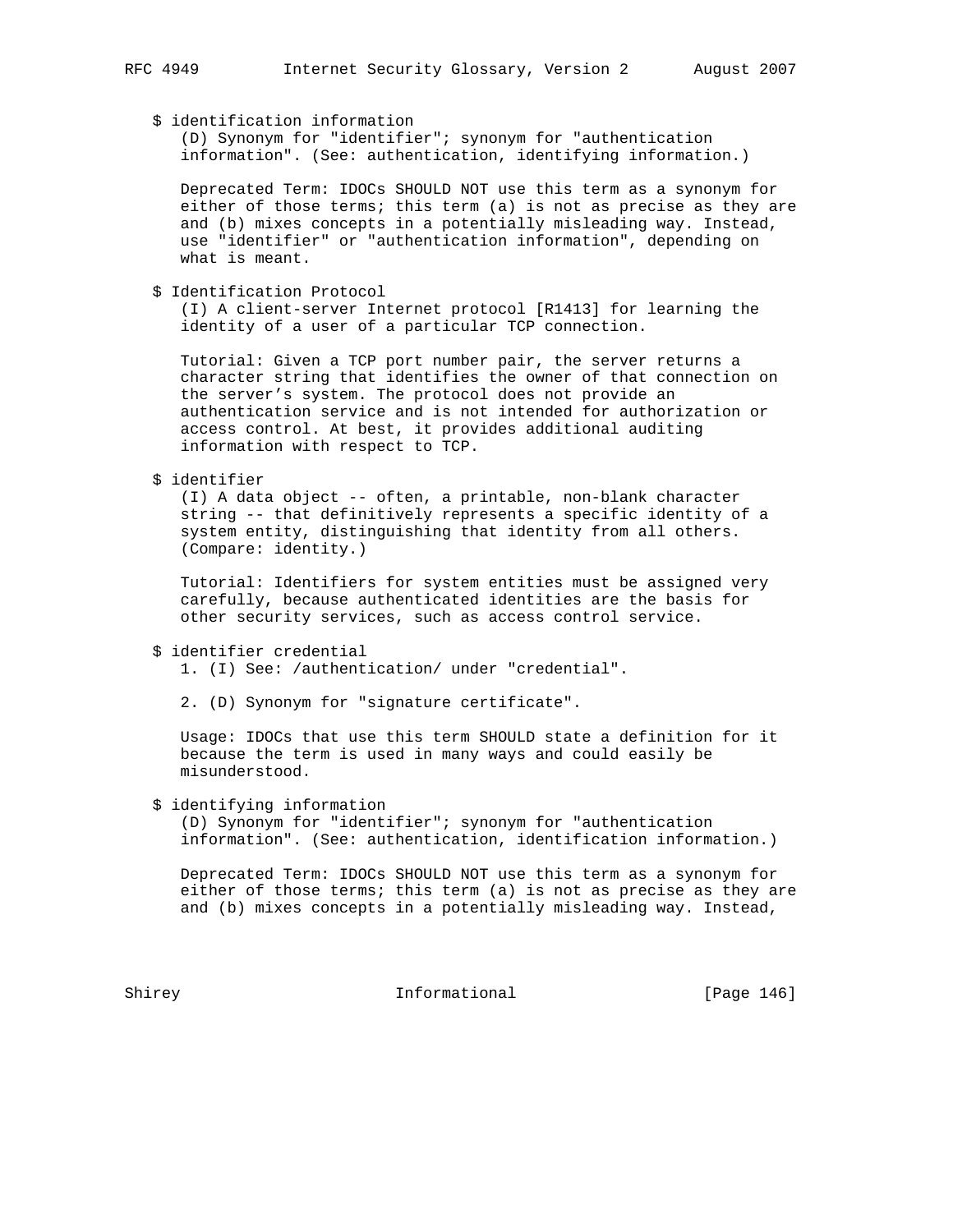use "identifier" or "authentication information", depending on what is meant.

\$ identity

 (I) The collective aspect of a set of attribute values (i.e., a set of characteristics) by which a system user or other system entity is recognizable or known. (See: authenticate, registration. Compare: identifier.)

 Usage: An IDOC MAY apply this term to either a single entity or a set of entities. If an IDOC involves both meanings, the IDOC SHOULD use the following terms and definitions to avoid ambiguity:

- "Singular identity": An identity that is registered for an entity that is one person or one process.
- "Shared identity": An identity that is registered for an entity that is a set of singular entities (1) in which each member is authorized to assume the identity individually and (2) for which the registering system maintains a record of the singular entities that comprise the set. In this case, we would expect each member entity to be registered with a singular identity before becoming associated with the shared identity.
- "Group identity": An identity that is registered for an entity (1) that is a set of entities (2) for which the registering system does not maintain a record of singular entities that comprise the set.

 Tutorial: When security services are based on identities, two properties are desirable for the set of attributes used to define identities:

- The set should be sufficient to distinguish each entity from all other entities, i.e., to represent each entity uniquely.
- The set should be sufficient to distinguish each identity from any other identities of the same entity.

 The second property is needed if a system permits an entity to register two or more concurrent identities. Having two or more identities for the same entity implies that the entity has two separate justifications for registration. In that case, the set of attributes used for identities must be sufficient to represent multiple identities for a single entity.

 Having two or more identities registered for the same entity is different from concurrently associating two different identifiers with the same identity, and also is different from a single identity concurrently accessing the system in two different roles. (See: principal, role-based access control.)

Shirey **Informational** [Page 147]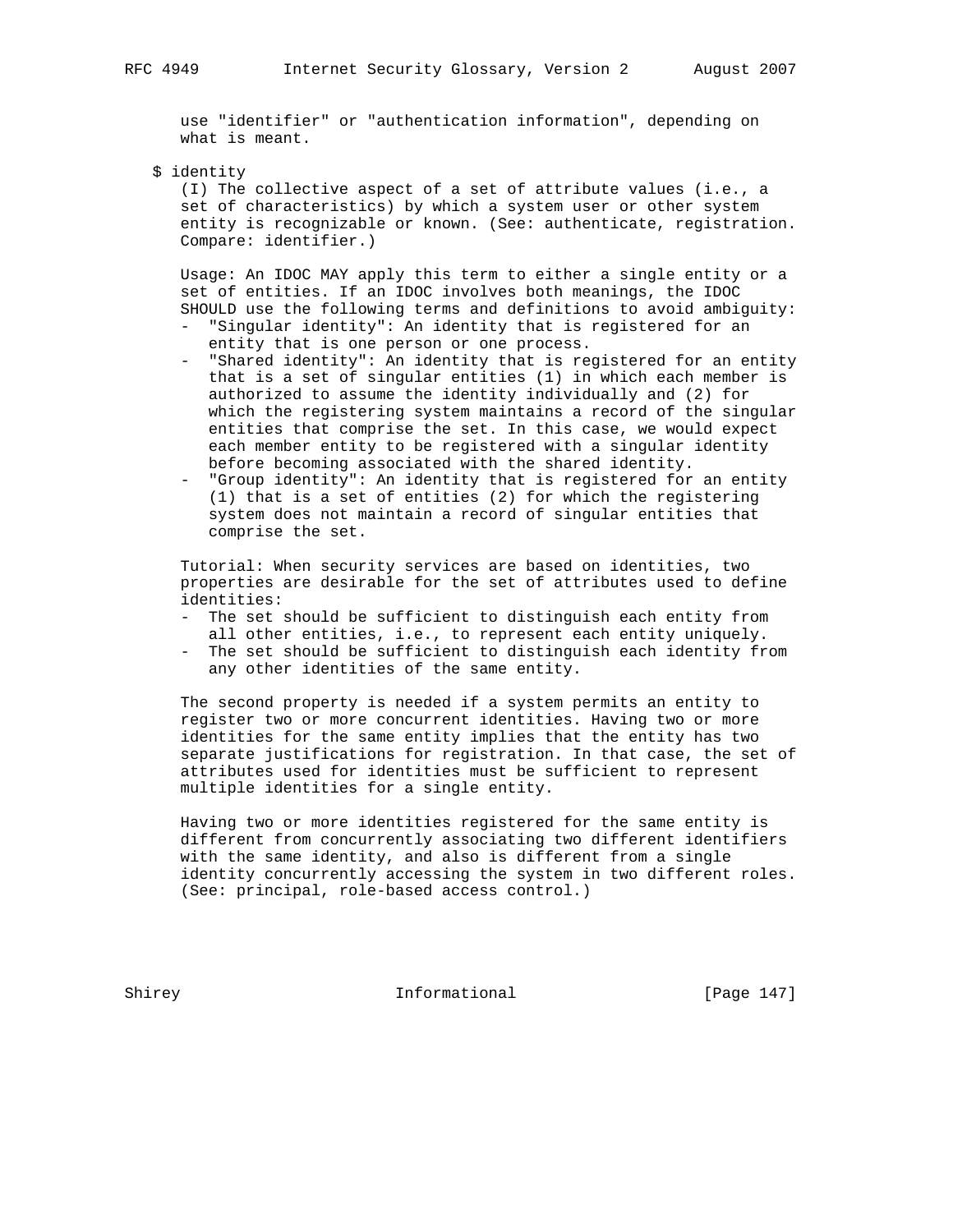When an identity of a user is being registered in a system, the system may require presentation of evidence that proves the identity's authenticity (i.e., that the user has the right to claim or use the identity) and its eligibility (i.e., that the identity is qualified to be registered and needs to be registered).

 The following diagram illustrates how this term relates to some other terms in a PKI system: authentication information, identifier, identifier credential, registration, registered user, subscriber, and user.

 Relationships: === one-to-one, ==> one-to-many, <=> many-to-many. +- - - - - - - - - - - - - - - - - - - - - - - - - - +

| User,         | Subscriber, i.e.,<br>Identity of Subscriber                      |  |  |  |  |  |  |
|---------------|------------------------------------------------------------------|--|--|--|--|--|--|
| i.e., one     | Registered User,<br>is system-unique                             |  |  |  |  |  |  |
| of the        | is system-unique<br>. _ _ _ _ _ _ _ _ _ _ _ _ _ _ _ _ _          |  |  |  |  |  |  |
| following     | Subscriber<br>-------------+                                     |  |  |  |  |  |  |
|               | Identity's<br>User's core                                        |  |  |  |  |  |  |
|               | Registration<br>Registration data<br>$=$ $=$ $=$<br>$=$ $\ge$    |  |  |  |  |  |  |
| human         | data, $i.e.,$<br>____________                                    |  |  |  |  |  |  |
| being         | an entity's<br>same core data                                    |  |  |  |  |  |  |
| $- - - - - +$ | distinguishing =========   for all Identities                    |  |  |  |  |  |  |
| or            | attribute<br>     of the same User                               |  |  |  |  |  |  |
| $- - - - - +$ | values<br>  +=== +-------------------+                           |  |  |  |  |  |  |
| $auto-$       | +--------------------<br>------------+                           |  |  |  |  |  |  |
| mated         |                                                                  |  |  |  |  |  |  |
| pro-          | $+ = = = = = = = +$                                              |  |  |  |  |  |  |
| cess          | --------------------- ------<br>$-----V---$                      |  |  |  |  |  |  |
| $- - - - - +$ | $+ - - - - - - - - - - +$<br>$+ - - - - - - - - - - - - - - - -$ |  |  |  |  |  |  |
| or            | Authentication   <===>   Identifier of Identity                  |  |  |  |  |  |  |
|               | Information<br>is system-unique                                  |  |  |  |  |  |  |
| a set         | +---------------------<br>------------+                          |  |  |  |  |  |  |
| оf            | Identifier Credential that associates unit of                    |  |  |  |  |  |  |
| either        | Authentication Information with the Identifier                   |  |  |  |  |  |  |
|               | ____________________________                                     |  |  |  |  |  |  |

# \$ identity-based security policy

 (I) "A security policy based on the identities and/or attributes of users, a group of users, or entities acting on behalf of the users and the resources/objects being accessed." [I7498-2] (See: rule-based security policy.)

Shirey **Informational** [Page 148]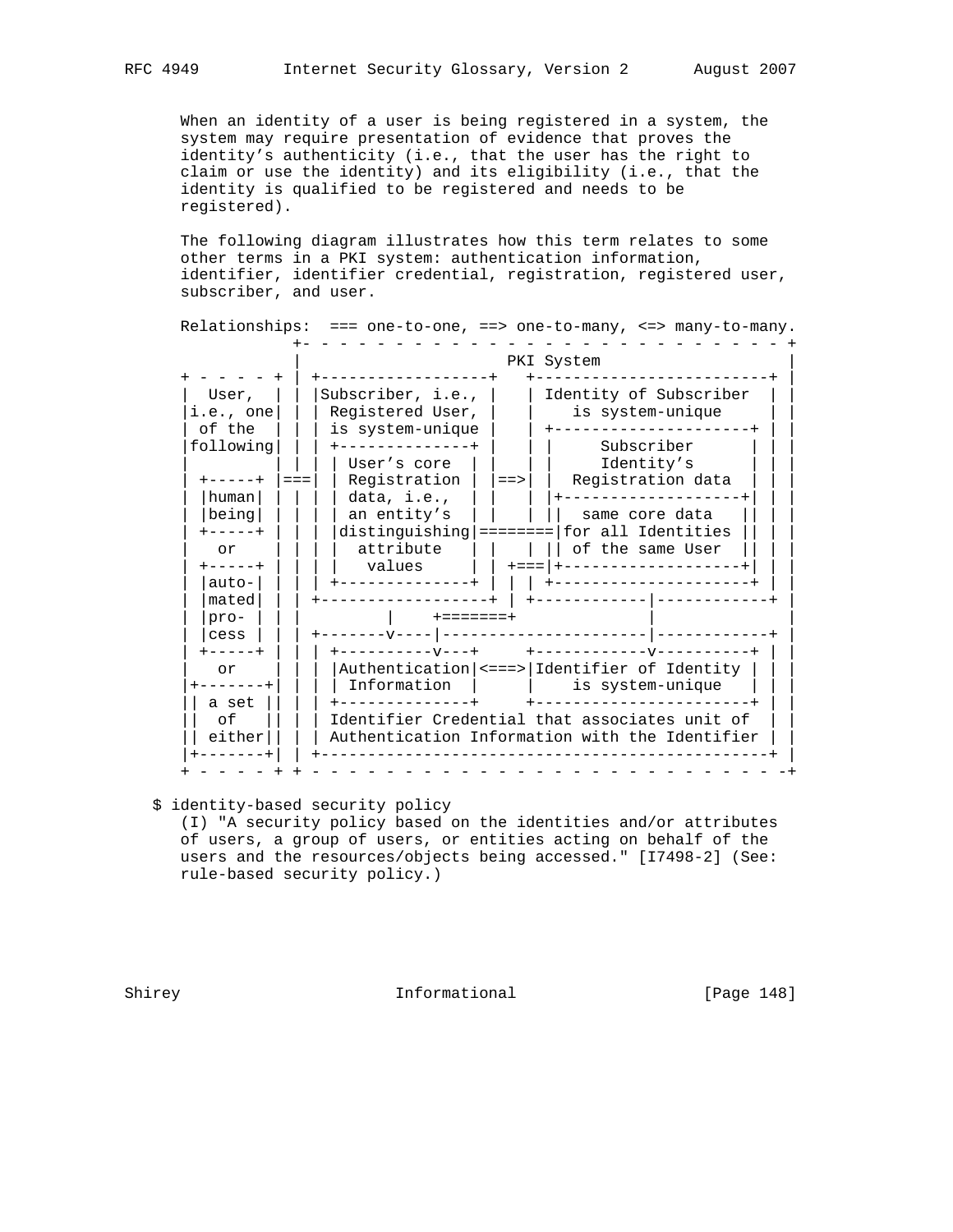\$ identity proofing (I) A process that vets and verifies the information that is used to establish the identity of a system entity. (See: registration.) \$ IDOC (I) An abbreviation used in this Glossary to refer to a document or other item of written material that is generated in the Internet Standards Process (RFC 2026), i.e., an RFC, an Internet- Draft, or some other item of discourse. Deprecated Usage: This abbreviation SHOULD NOT be used in an IDOC unless it is first defined in the IDOC because the abbreviation was invented for this Glossary and is not widely known. \$ IDS (I) See: intrusion detection system. \$ IEEE (N) See: Institute of Electrical and Electronics Engineers, Inc. \$ IEEE 802.10 (N) An IEEE committee developing security standards for LANs. (See: SILS.) \$ IEEE P1363 (N) An IEEE working group, Standard for Public-Key Cryptography, engaged in developing a comprehensive reference standard for asymmetric cryptography. Covers discrete logarithm (e.g., DSA), elliptic curve, and integer factorization (e.g., RSA); and covers key agreement, digital signature, and encryption. \$ IESG (I) See: Internet Engineering Steering Group. \$ IETF (I) See: Internet Engineering Task Force. \$ IKE (I) See: IPsec Key Exchange. \$ IMAP4 (I) See: Internet Message Access Protocol, version 4. \$ IMAP4 AUTHENTICATE (I) An IMAP4 command (better described as a transaction type, or subprotocol) by which an IMAP4 client optionally proposes a mechanism to an IMAP4 server to authenticate the client to the server and provide other security services. (See: POP3.)

Shirey **Informational** [Page 149]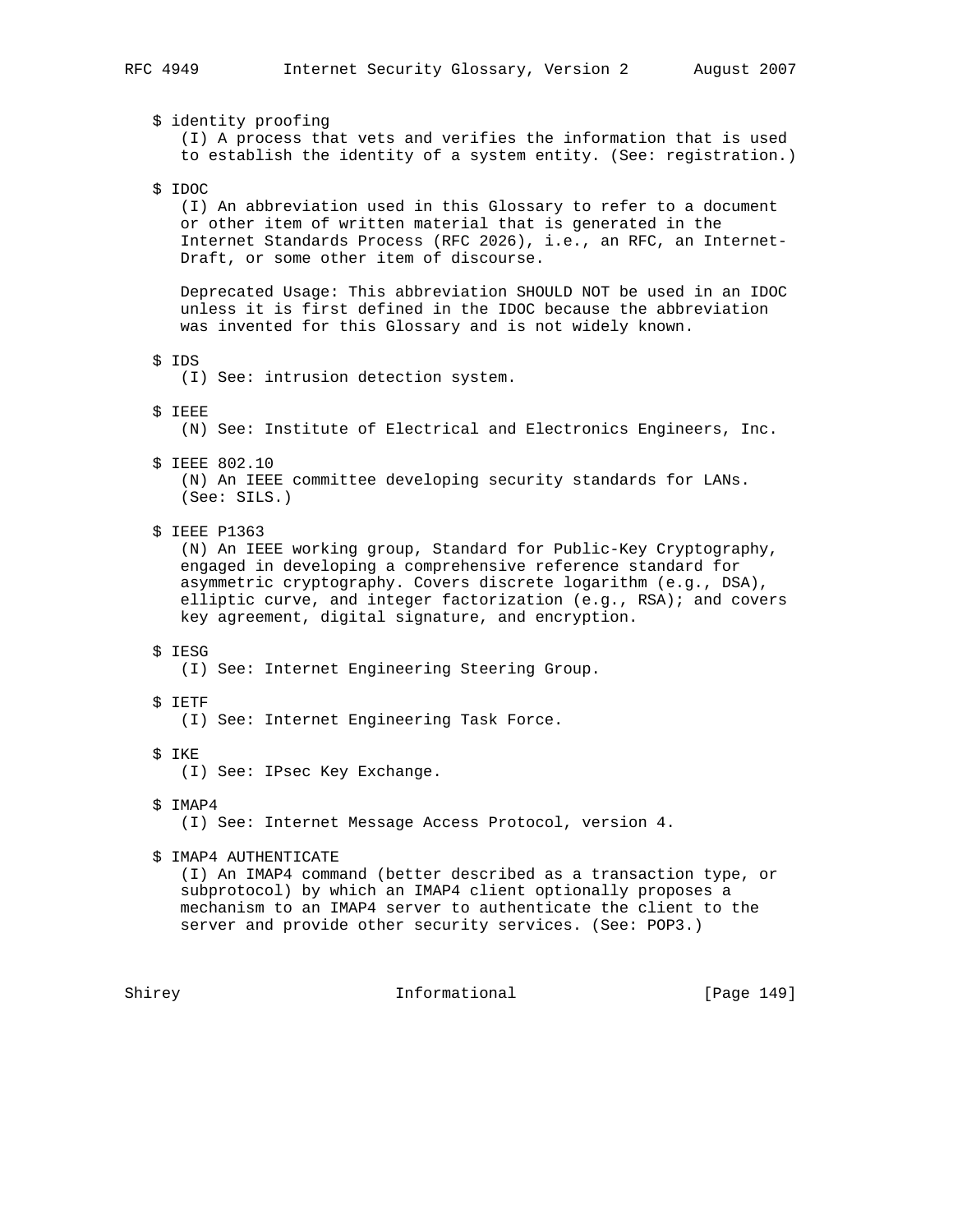Tutorial: If the server accepts the proposal, the command is followed by performing a challenge-response authentication protocol and, optionally, negotiating a protection mechanism for subsequent POP3 interactions. The security mechanisms that are used by IMAP4 AUTHENTICATE -- including Kerberos, GSS-API, and S/Key -- are described in [R1731].

#### \$ impossible

 (O) Cannot be done in any reasonable amount of time. (See: break, brute force, strength, work factor.)

- \$ in the clear (I) Not encrypted. (See: clear text.)
- \$ Ina Jo

 (O) A methodology, language, and integrated set of software tools developed at the System Development Corporation for specifying, coding, and verifying software to produce correct and reliable programs. Usage: a.k.a. the Formal Development Methodology. [Cheh]

\$ incapacitation

 (I) A type of threat action that prevents or interrupts system operation by disabling a system component. (See: disruption.)

Usage: This type of threat action includes the following subtypes:

- "Malicious logic": In context of incapacitation, any hardware, firmware, or software (e.g., logic bomb) intentionally introduced into a system to destroy system functions or resources. (See: corruption, main entry for "malicious logic", masquerade, misuse.)
- "Physical destruction": Deliberate destruction of a system component to interrupt or prevent system operation.
- "Human error": /incapacitation/ Action or inaction that unintentionally disables a system component. (See: corruption, exposure.)
- "Hardware or software error": /incapacitation/ Error that unintentionally causes failure of a system component and leads to disruption of system operation. (See: corruption, exposure.)
- "Natural disaster": /incapacitation/ Any "act of God" (e.g., fire, flood, earthquake, lightning, or wind) that disables a system component. [FP031 Section 2]

#### \$ incident

See: security incident.

#### \$ INCITS

 (N) See: "International Committee for Information Technology Standardization" under "ANSI".

Shirey **Informational** [Page 150]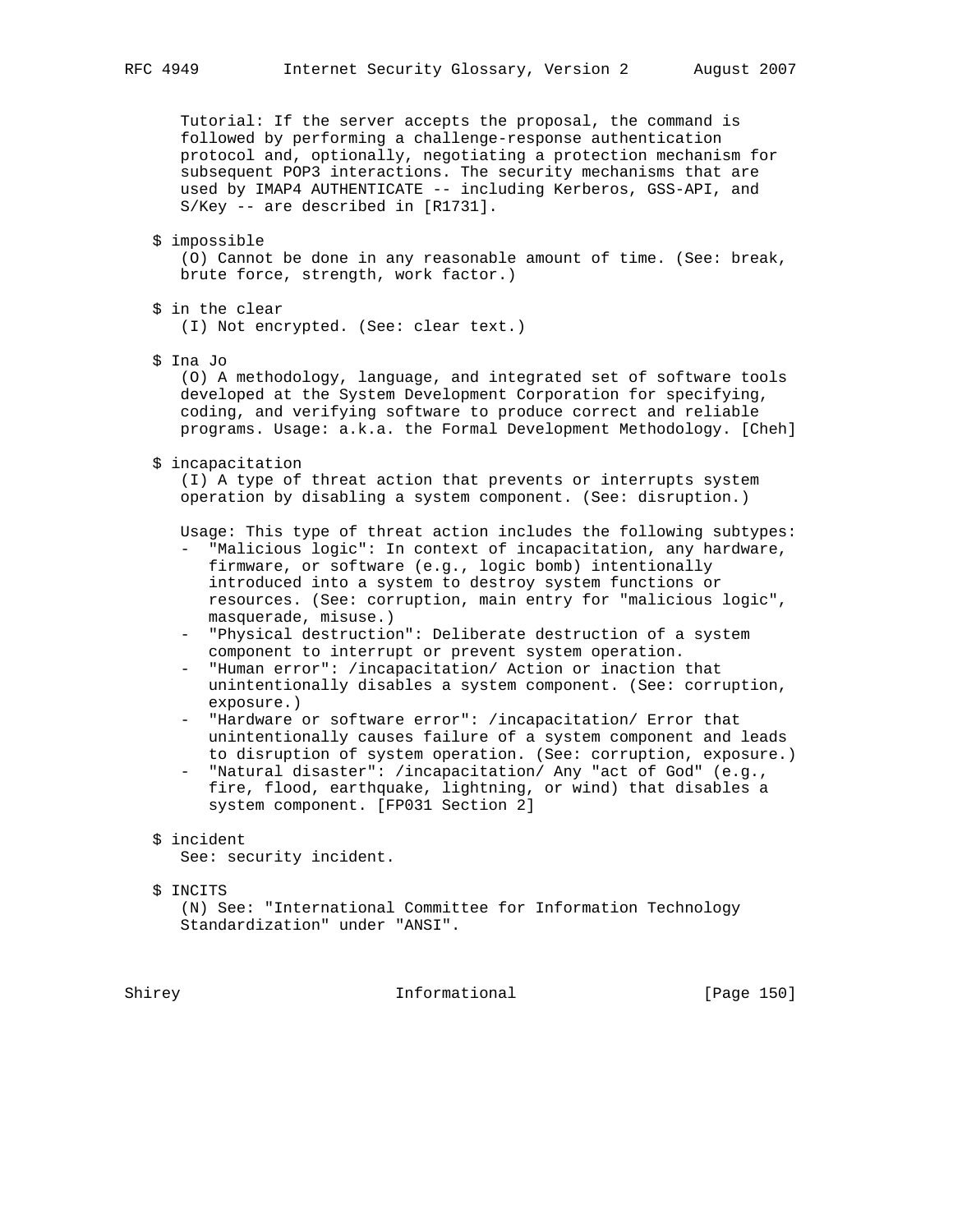\$ indicator

 (N) An action -- either specific, generalized, or theoretical - that an adversary might be expected to take in preparation for an attack. [C4009] (See: "attack sensing, warning, and response". Compare: message indicator.)

\$ indirect attack

 (I) See: secondary definition under "attack". Compare: direct attack.

 \$ indirect certificate revocation list (ICRL) (N) In X.509, a CRL that may contain certificate revocation notifications for certificates issued by CAs other than the issuer (i.e., signer) of the ICRL.

\$ indistinguishability

 (I) An attribute of an encryption algorithm that is a formalization of the notion that the encryption of some string is indistinguishable from the encryption of an equal-length string of nonsense. (Compare: semantic security.)

\$ inference

 1. (I) A type of threat action that reasons from characteristics or byproducts of communication and thereby indirectly accesses sensitive data, but not necessarily the data contained in the communication. (See: traffic analysis, signal analysis.)

 2. (I) A type of threat action that indirectly gains unauthorized access to sensitive information in a database management system by correlating query responses with information that is already known.

\$ inference control

 (I) Protection of data confidentiality against inference attack. (See: traffic-flow confidentiality.)

 Tutorial: A database management system containing N records about individuals may be required to provide statistical summaries about subsets of the population, while not revealing sensitive information about a single individual. An attacker may try to obtain sensitive information about an individual by isolating a desired record at the intersection of a set of overlapping queries. A system can attempt to prevent this by restricting the size and overlap of query sets, distorting responses by rounding or otherwise perturbing database values, and limiting queries to random samples. However, these techniques may be impractical to implement or use, and no technique is totally effective. For example, restricting the minimum size of a query set -- that is,

Shirey **Informational** [Page 151]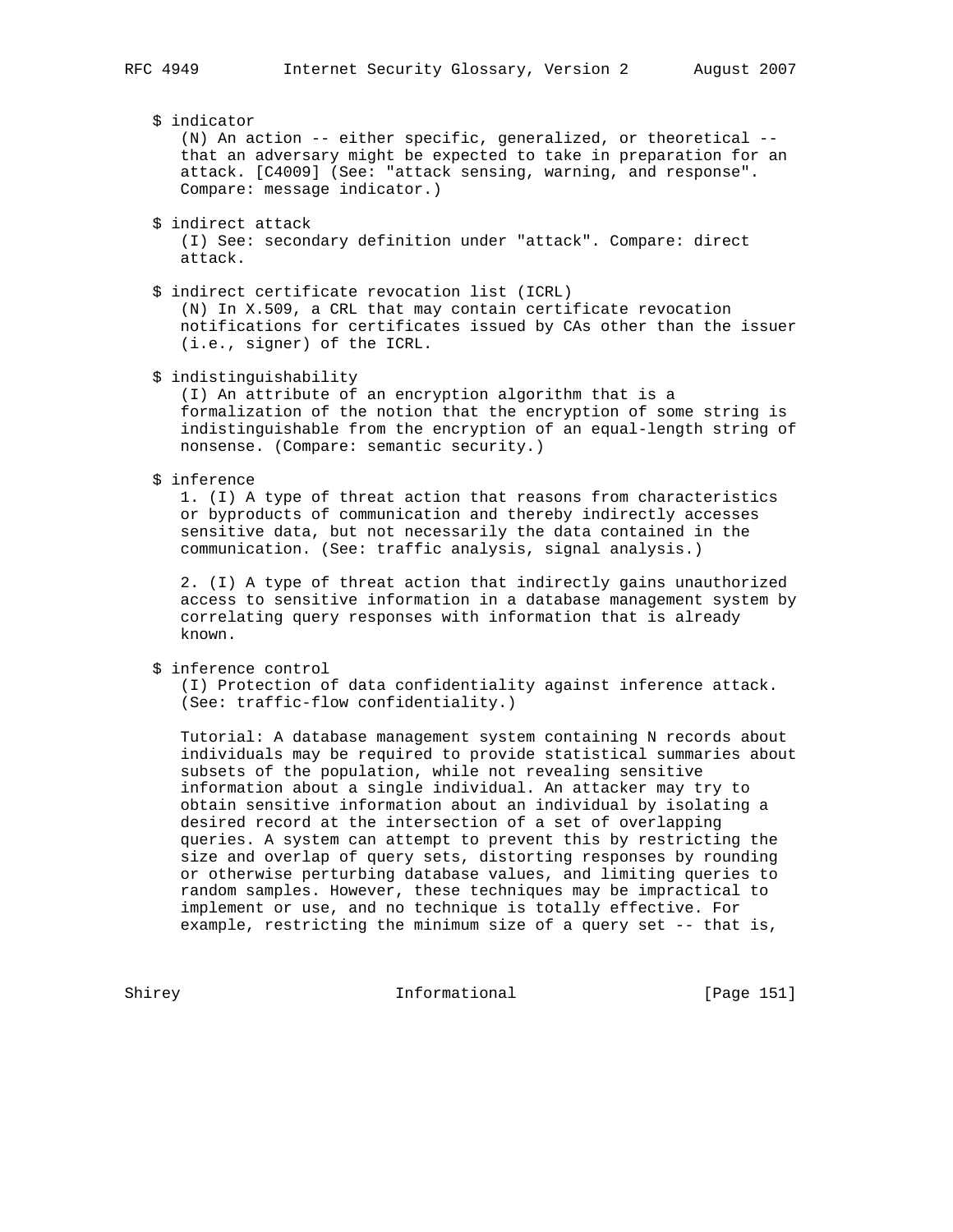not responding to queries for which there are fewer than K or more than N-K records that satisfy the query -- usually cannot prevent unauthorized disclosure. An attacker can pad small query sets with extra records, and then remove the effect of the extra records. The formula for identifying the extra records is called the "tracker". [Denns]

#### \$ INFOCON

(O) See: information operations condition

\$ informal

 (N) Expressed in natural language. [CCIB] (Compare: formal, semiformal.)

\$ information

 1. (I) Facts and ideas, which can be represented (encoded) as various forms of data.

 2. (I) Knowledge -- e.g., data, instructions -- in any medium or form that can be communicated between system entities.

 Tutorial: Internet security could be defined simply as protecting information in the Internet. However, the perceived need to use different protective measures for different types of information (e.g., authentication information, classified information, collateral information, national security information, personal information, protocol control information, sensitive compartmented information, sensitive information) has led to the diversity of terminology listed in this Glossary.

\$ information assurance

 (N) /U.S. Government/ "Measures that protect and defend information and information systems by ensuring their availability integrity, authentication, confidentiality, and non-repudiation. These measures include providing for restoration of information systems by incorporating protection, detection, and reaction capabilities." [C4009]

\$ Information Assurance Technical Framework (IATF)

 (O) A publicly available document [IATF], developed through a collaborative effort by organizations in the U.S. Government and industry, and issued by NSA. Intended for security managers and system security engineers as a tutorial and reference document about security problems in information systems and networks, to improve awareness of tradeoffs among available technology solutions and of desired characteristics of security approaches for particular problems. (See: ISO 17799, [SP14].)

Shirey **Informational** [Page 152]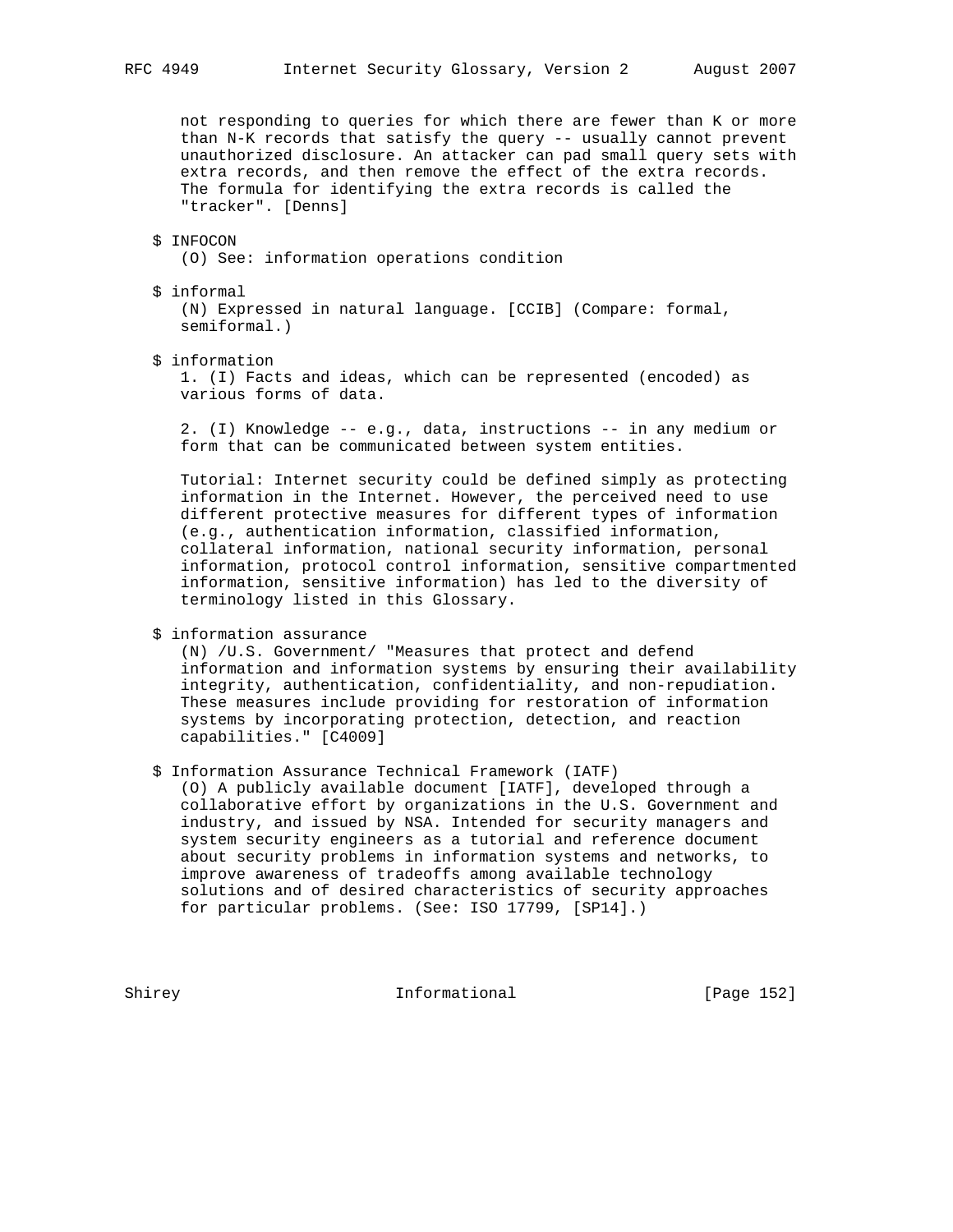- \$ information domain (O) See: secondary definition under "domain".
- \$ information domain security policy (O) See: secondary definition under "domain".
- \$ information flow policy

 (N) /formal model/ A triple consisting of a set of security levels (or their equivalent security labels), a binary operator that maps each pair of security levels into a security level, and a binary relation on the set that selects a set of pairs of levels such that information is permitted to flow from an object of the first level to an object of the second level. (See: flow control, lattice model.)

\$ information operations condition (INFOCON)

 (O) /U.S. DoD/ A comprehensive defense posture and response based on the status of information systems, military operations, and intelligence assessments of adversary capabilities and intent. (See: threat)

Derivation: From DEFCON, i.e., defense condition.

 Tutorial: The U.S. DoD defines five INFOCON levels: NORMAL (normal activity), ALPHA (increased risk of attack), BRAVO (specific risk of attack), CHARLIE (limited attack), and DELTA (general attack).

\$ information security (INFOSEC)

 (N) Measures that implement and assure security services in information systems, including in computer systems (see: COMPUSEC) and in communication systems (see: COMSEC).

\$ information system

 (I) An organized assembly of computing and communication resources and procedures -- i.e., equipment and services, together with their supporting infrastructure, facilities, and personnel -- that create, collect, record, process, store, transport, retrieve, display, disseminate, control, or dispose of information to accomplish a specified set of functions. (See: system entity, system resource. Compare: computer platform.)

 \$ Information Technology Security Evaluation Criteria (ITSEC) (N) A Standard [ITSEC] jointly developed by France, Germany, the Netherlands, and the United Kingdom for use in the European Union; accommodates a wider range of security assurance and functionality combinations than the TCSEC. Superseded by the Common Criteria.

Shirey **Informational** [Page 153]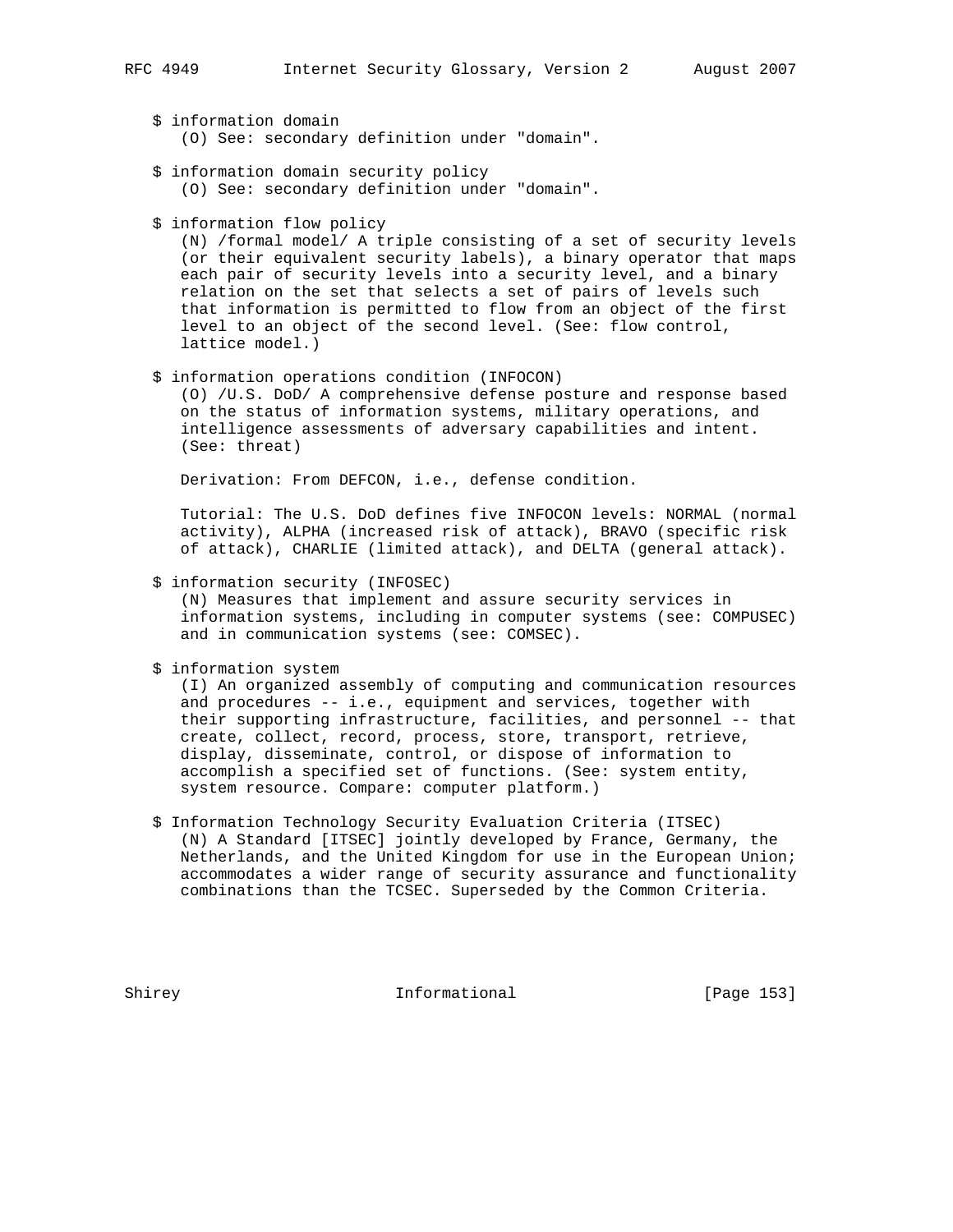(I) See: information security.

\$ ingress filtering

 (I) A method [R2827] for countering attacks that use packets with false IP source addresses, by blocking such packets at the boundary between connected networks.

 Tutorial: Suppose network A of an internet service provider (ISP) includes a filtering router that is connected to customer network B, and an attacker in B at IP source address "foo" attempts to send packets with false source address "bar" into A. The false address may be either fixed or randomly changing, and it may either be unreachable or be a forged address that legitimately exists within either B or some other network C. In ingress filtering, the ISP's router blocks all inbound packet that arrive from B with a source address that is not within the range of legitimately advertised addresses for B. This method does not prevent all attacks that can originate from B, but the actual source of such attacks can be more easily traced because the originating network is known.

\$ initialization value (IV)

 (I) /cryptography/ An input parameter that sets the starting state of a cryptographic algorithm or mode. (Compare: activation data.)

 Tutorial: An IV can be used to synchronize one cryptographic process with another; e.g., CBC, CFB, and OFB use IVs. An IV also can be used to introduce cryptographic variance (see: salt) besides that provided by a key.

```
 $ initialization vector
```
(D) /cryptography/ Synonym for "initialization value".

 Deprecated Term: To avoid international misunderstanding, IDOCs SHOULD NOT use this term in the context of cryptography because most dictionary definitions of "vector" includes a concept of direction or magnitude, which are irrelevant to cryptographic use.

\$ insertion

 1. (I) /packet/ See: secondary definition under "stream integrity service".

 2. (I) /threat action/ See: secondary definition under "falsification".

- \$ inside attack
	- (I) See: secondary definition under "attack". Compare: insider.

Shirey **Informational** [Page 154]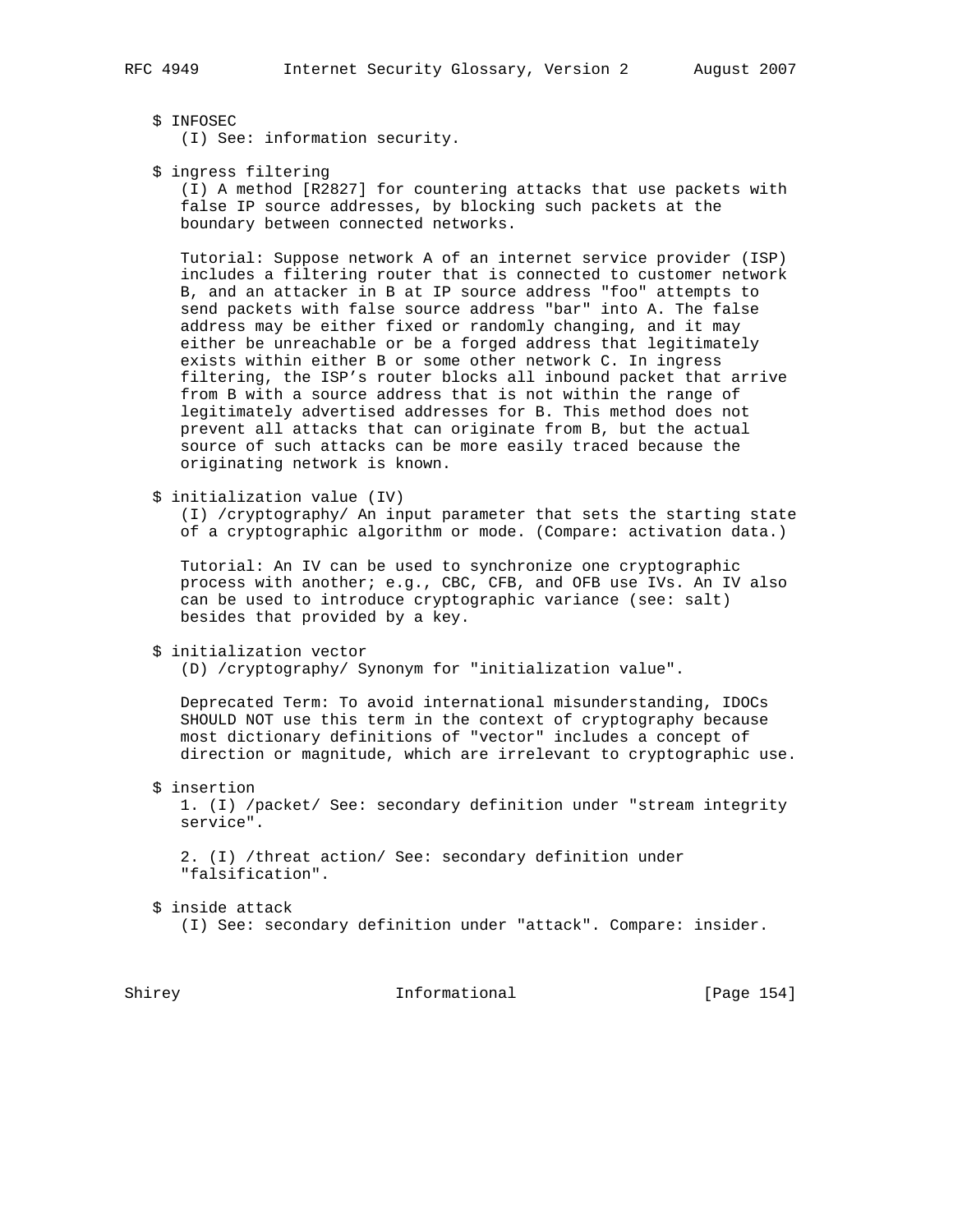# \$ insider

 1. (I) A user (usually a person) that accesses a system from a position that is inside the system's security perimeter. (Compare: authorized user, outsider, unauthorized user.)

 Tutorial: An insider has been assigned a role that has more privileges to access system resources than do some other types of users, or can access those resources without being constrained by some access controls that are applied to outside users. For example, a salesclerk is an insider who has access to the cash register, but a store customer is an outsider.

 The actions performed by an insider in accessing the system may be either authorized or unauthorized; i.e., an insider may act either as an authorized user or as an unauthorized user.

 2. (O) A person with authorized physical access to the system. Example: In this sense, an office janitor is an insider, but a burglar or casual visitor is not. [NRC98]

 3. (O) A person with an organizational status that causes the system or members of the organization to view access requests as being authorized. Example: In this sense, a purchasing agent is an insider but a vendor is not. [NRC98]

\$ inspectable space

 (O) /EMSEC/ "Three-dimensional space surrounding equipment that process classified and/or sensitive information within which TEMPEST exploitation is not considered practical or where legal authority to identify and/or remove a potential TEMPEST exploitation exists." [C4009] (Compare: control zone, TEMPEST zone.)

 \$ Institute of Electrical and Electronics Engineers, Inc. (IEEE) (N) The IEEE is a not-for-profit association of approximately 300,000 individual members in 150 countries. The IEEE produces nearly one third of the world's published literature in electrical engineering, computers, and control technology; holds hundreds of major, annual conferences; and maintains more than 800 active standards, with many more under development. (See: SILS.)

 \$ integrity See: data integrity, datagram integrity service, correctness integrity, source integrity, stream integrity service, system integrity.

Shirey **Informational** [Page 155]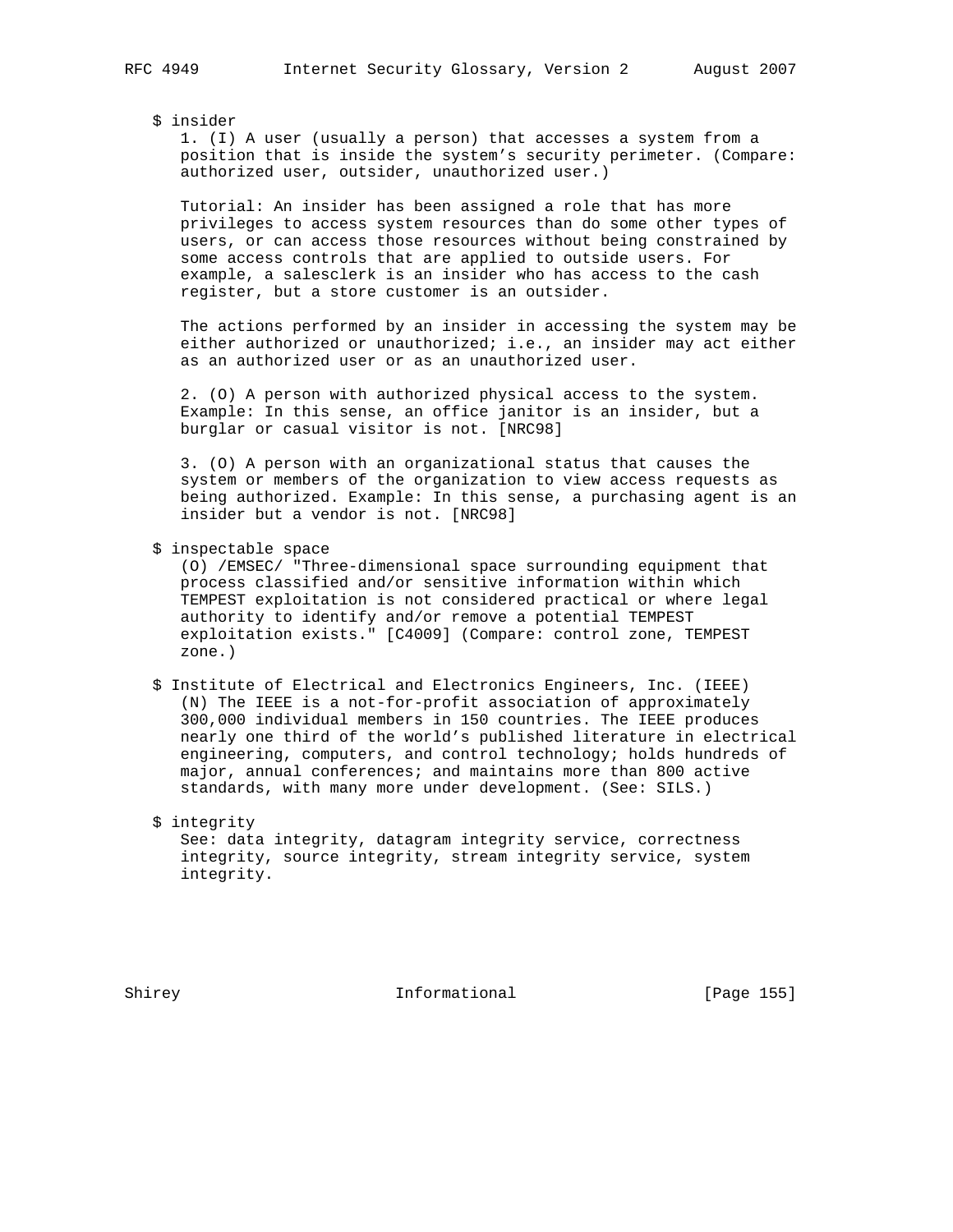\$ integrity check

 (D) A computation that is part of a mechanism to provide data integrity service or data origin authentication service. (Compare: checksum.)

 Deprecated Term: IDOCs SHOULD NOT use this term as a synonym for "cryptographic hash" or "protected checksum". This term unnecessarily duplicates the meaning of other, well-established terms; this term only mentions integrity, even though the intended service may be data origin authentication; and not every checksum is cryptographically protected.

\$ integrity label

 (I) A security label that tells the degree of confidence that may be placed in the data, and may also tell what countermeasures are required to be applied to protect the data from alteration and destruction. (See: integrity. Compare: classification label.)

\$ intelligent threat

 (I) A circumstance in which an adversary has the technical and operational ability to detect and exploit a vulnerability and also has the demonstrated, presumed, or inferred intent to do so. (See: threat.)

\$ interception

 (I) A type of threat action whereby an unauthorized entity directly accesses sensitive data while the data is traveling between authorized sources and destinations. (See: unauthorized disclosure.)

Usage: This type of threat action includes the following subtypes:

- "Theft": Gaining access to sensitive data by stealing a shipment of a physical medium, such as a magnetic tape or disk, that holds the data.
- "Wiretapping (passive)": Monitoring and recording data that is flowing between two points in a communication system. (See: wiretapping.)
- "Emanations analysis": Gaining direct knowledge of communicated data by monitoring and resolving a signal that is emitted by a system and that contains the data but was not intended to communicate the data. (See: emanation.)

\$ interference

(I) /threat action/ See: secondary definition under "obstruction".

\$ intermediate CA

 (D) The CA that issues a cross-certificate to another CA. [X509] (See: cross-certification.)

Shirey **Informational** [Page 156]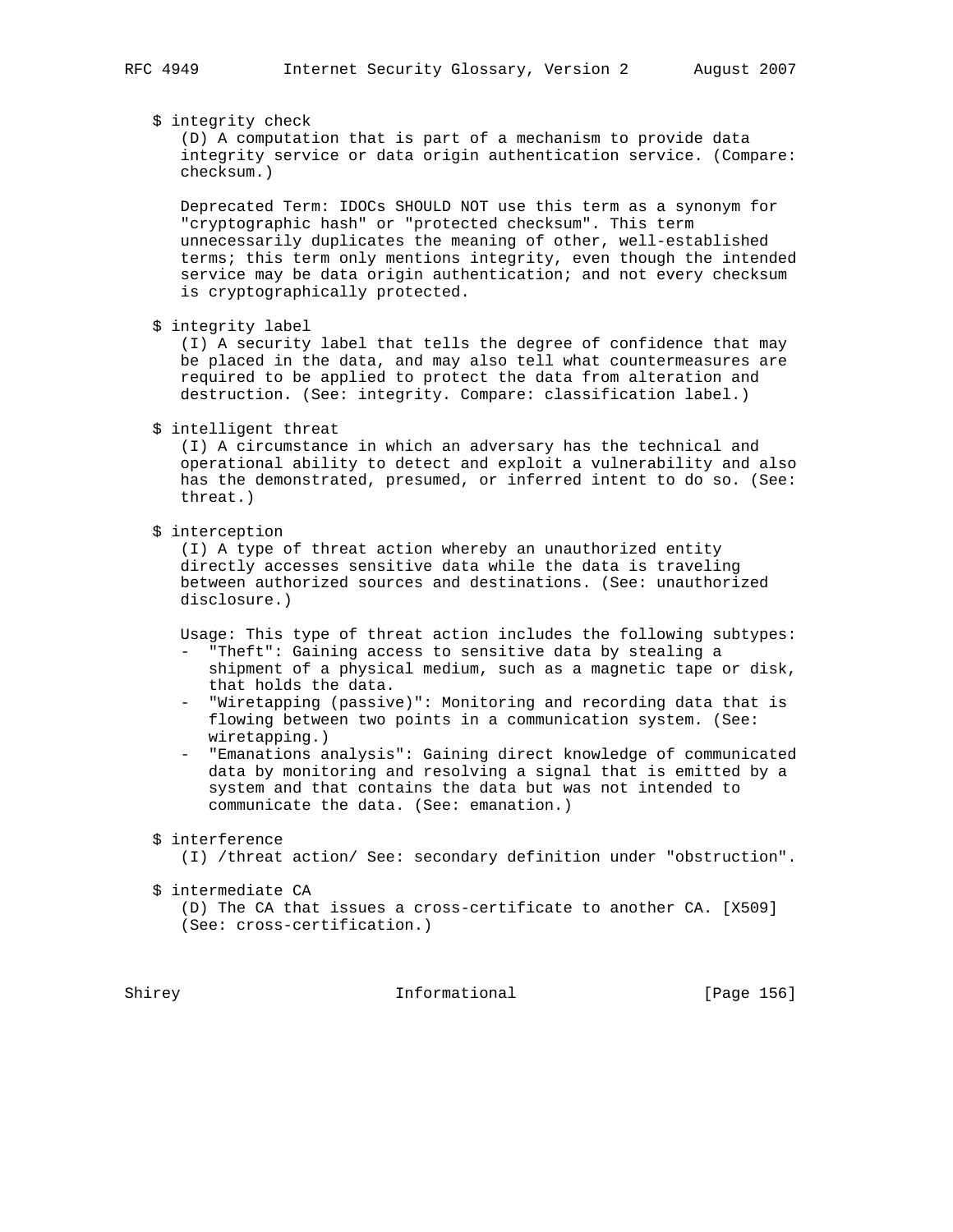Deprecated Term: IDOCs SHOULD NOT use this term because it is not widely known and mixes concepts in a potentially misleading way. For example, suppose that end entity 1 ("EE1) is in one PKI ("PKI1"), end entity 2 ("EE2) is in another PKI ("PKI2"), and the root in PKI1 ("CA1") cross-certifies the root CA in PKI2 ("CA2"). Then, if EE1 constructs the certification path CA1-to-CA2-to-EE2 to validate a certificate of EE2, conventional English usage would describe CA2 as being in the "intermediate" position in that path, not CA1.

\$ internal controls

 (I) /COMPUSEC/ Functions, features, and technical characteristics of computer hardware and software, especially of operating systems. Includes mechanisms to regulate the operation of a computer system with regard to access control, flow control, and inference control. (Compare: external controls.)

- \$ International Data Encryption Algorithm (IDEA) (N) A patented, symmetric block cipher that uses a 128-bit key and operates on 64-bit blocks. [Schn] (See: symmetric cryptography.)
- \$ International Standard (N) See: secondary definition under "ISO".
- \$ International Traffic in Arms Regulations (ITAR)
	- (O) Rules issued by the U.S. State Department, by authority of the Arms Export Control Act (22 U.S.C. 2778), to control export and import of defense articles and defense services, including information security systems, such as cryptographic systems, and TEMPEST suppression technology. (See: type 1 product, Wassenaar Arrangement.)
- \$ internet, Internet
	- 1. (I) /not capitalized/ Abbreviation of "internetwork".

 2. (I) /capitalized/ The Internet is the single, interconnected, worldwide system of commercial, governmental, educational, and other computer networks that share (a) the protocol suite specified by the IAB (RFC 2026) and (b) the name and address spaces managed by the ICANN. (See: Internet Layer, Internet Protocol Suite.)

 Usage: Use with definite article ("the") when using as a noun. For example, say "My LAN is small, but the Internet is large." Don't say "My LAN is small, but Internet is large."

Shirey **Informational** [Page 157]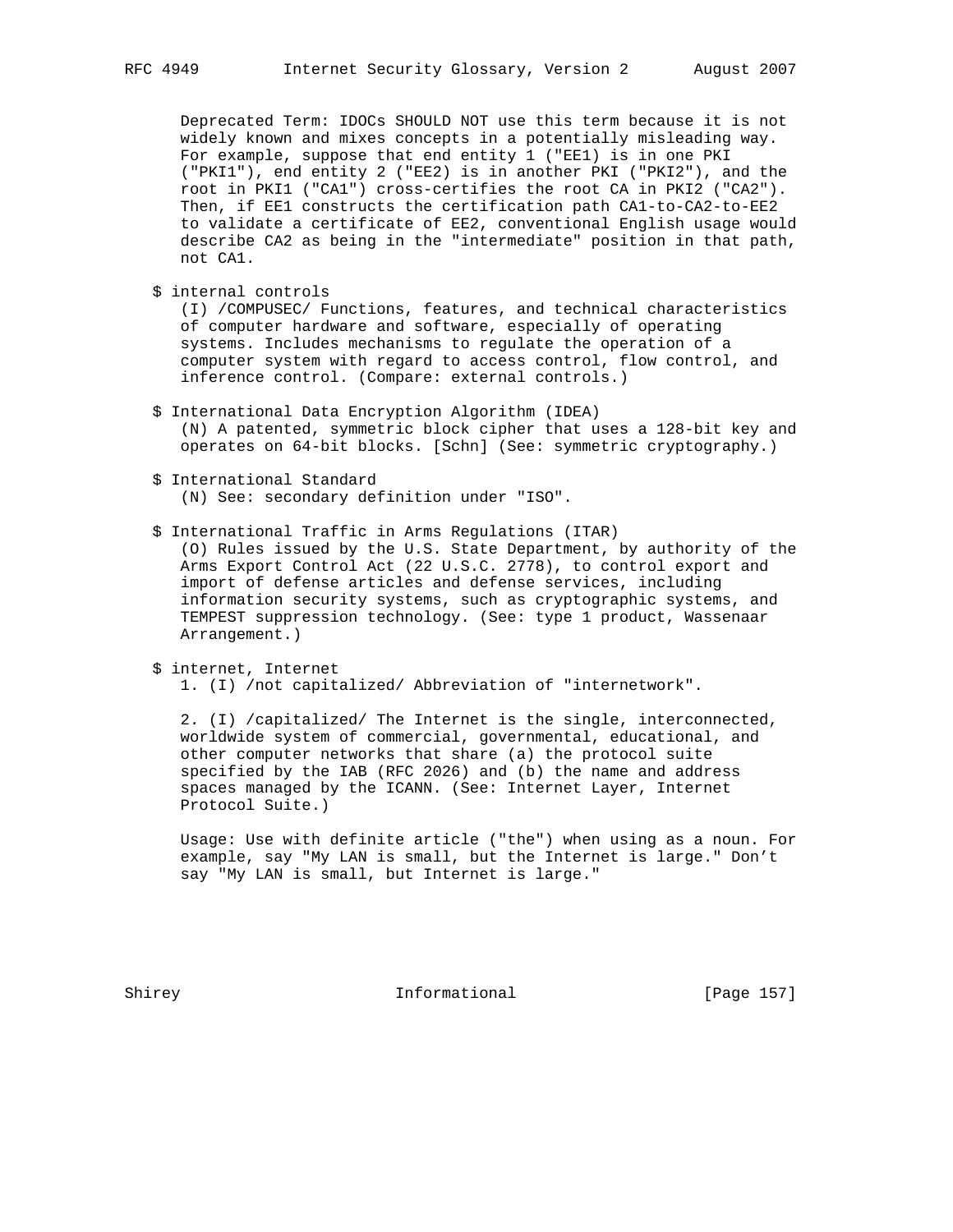\$ Internet Architecture Board (IAB)

 (I) A technical advisory group of the ISOC, chartered by the ISOC Trustees to provide oversight of Internet architecture and protocols and, in the context of Internet Standards, a body to which decisions of the IESG may be appealed. Responsible for approving appointments to the IESG from among nominees submitted by the IETF nominating committee. (RFC 2026)

- \$ Internet Assigned Numbers Authority (IANA) (I) From the early days of the Internet, the IANA was chartered by the ISOC and the U.S. Government's Federal Network Council to be the central coordination, allocation, and registration body for parameters for Internet protocols. Superseded by ICANN.
- \$ Internet Control Message Protocol (ICMP) (I) An Internet Standard protocol (RFC 792) that is used to report error conditions during IP datagram processing and to exchange other information concerning the state of the IP network.
- \$ Internet Corporation for Assigned Names and Numbers (ICANN) (I) The non-profit, private corporation that has assumed responsibility for the IP address space allocation, protocol parameter assignment, DNS management, and root server system management functions formerly performed under U.S. Government contract by IANA and other entities.

 Tutorial: The IPS, as defined by the IETF and the IESG, contains numerous parameters, such as Internet addresses, domain names, autonomous system numbers, protocol numbers, port numbers, management information base OIDs, including private enterprise numbers, and many others. The Internet community requires that the values used in these parameter fields be assigned uniquely. ICANN makes those assignments as requested and maintains a registry of the current values.

 ICANN was formed in October 1998, by a coalition of the Internet's business, technical, and academic communities. The U.S. Government designated ICANN to serve as the global consensus entity with responsibility for coordinating four key functions for the Internet: allocation of IP address space, assignment of protocol parameters, management of the DNS, and management of the DNS root server system.

 \$ Internet-Draft (I) A working document of the IETF, its areas, and its working groups. (RFC 2026) (Compare: RFC.)

Shirey **Informational** [Page 158]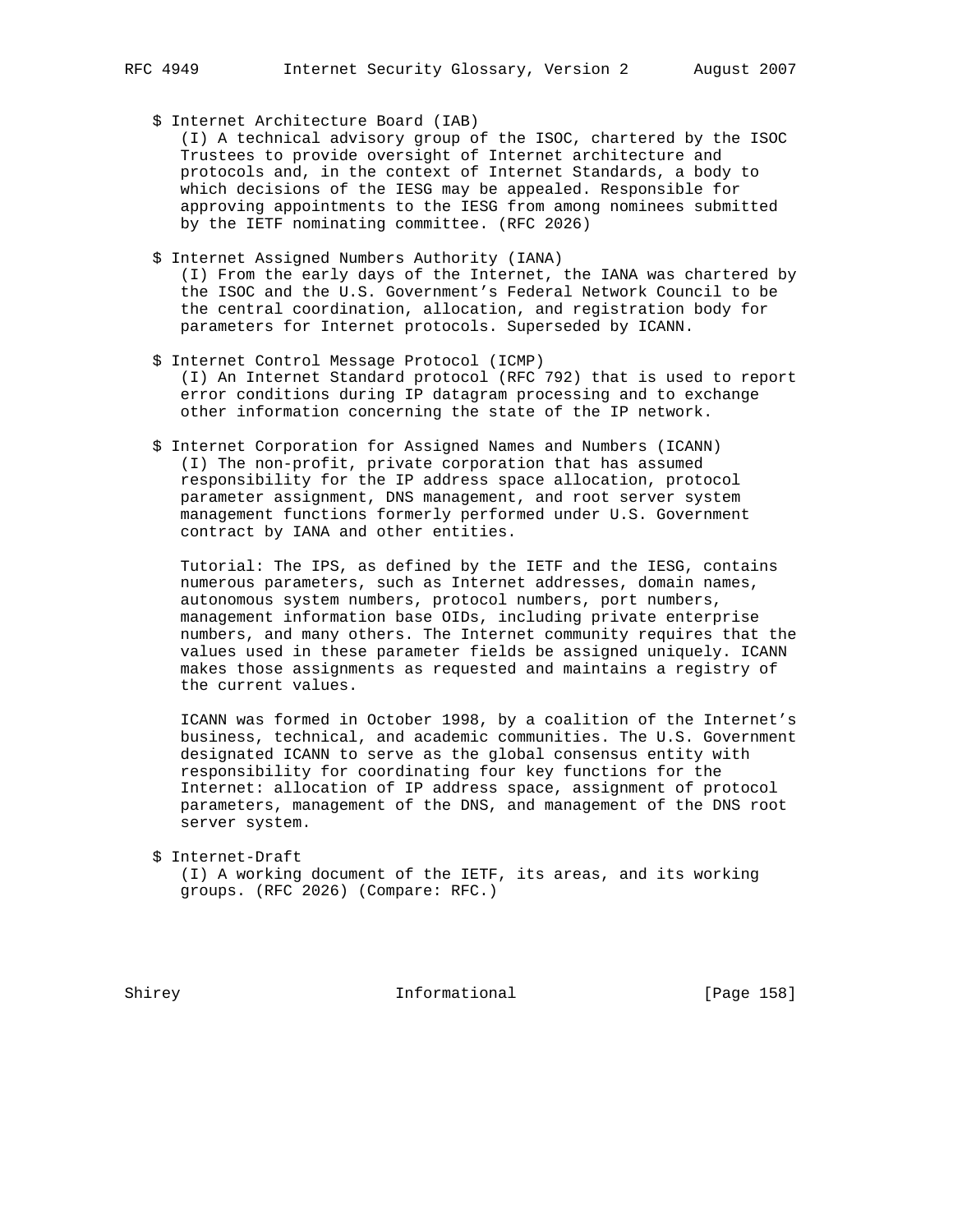Usage: The term is customarily hyphenated when used either as a adjective or a noun, even though the latter is not standard English punctuation.

 Tutorial: An Internet-Draft is not an archival document like an RFC is. Instead, an Internet-Draft is a preliminary or working document that is valid for a maximum of six months and may be updated, replaced, or made obsolete by other documents at any time. It is inappropriate to use an Internet-Draft as reference material or to cite it other than as a "work in progress". Although most of the Internet-Drafts are produced by the IETF, any interested organization may request to have its working documents published as Internet-Drafts.

\$ Internet Engineering Steering Group (IESG)

 (I) The part of the ISOC responsible for technical management of IETF activities and administration of the Internet Standards Process according to procedures approved by the ISOC Trustees. Directly responsible for actions along the "standards track", including final approval of specifications as Internet Standards. Composed of IETF Area Directors and the IETF chairperson, who also chairs the IESG. (RFC 2026)

\$ Internet Engineering Task Force (IETF)

 (I) A self-organized group of people who make contributions to the development of Internet technology. The principal body engaged in developing Internet Standards, although not itself a part of the ISOC. Composed of Working Groups, which are arranged into Areas (such as the Security Area), each coordinated by one or more Area Directors. Nominations to the IAB and the IESG are made by a committee selected at random from regular IETF meeting attendees who have volunteered. (RFCs 2026, 3935) [R2323]

\$ Internet Key Exchange (IKE)

 (I) An Internet, IPsec, key-establishment protocol [R4306] for putting in place authenticated keying material (a) for use with ISAKMP and (b) for other security associations, such as in AH and ESP.

 Tutorial: IKE is based on three earlier protocol designs: ISAKMP, OAKLEY, and SKEME.

\$ Internet Layer

(I) See: Internet Protocol Suite.

 \$ Internet Message Access Protocol, version 4 (IMAP4) (I) An Internet protocol (RFC 2060) by which a client workstation

can dynamically access a mailbox on a server host to manipulate

Shirey **Informational** [Page 159]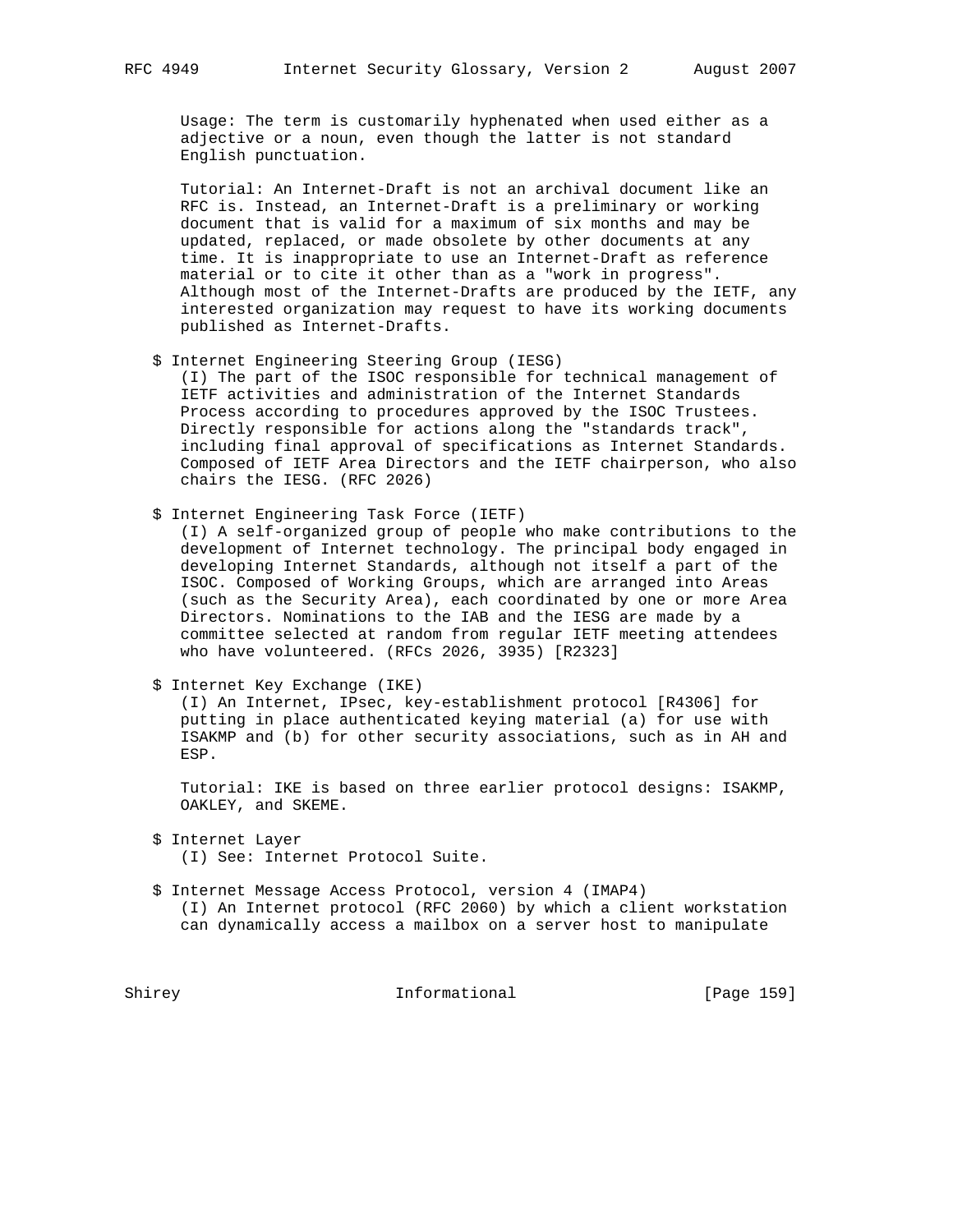and retrieve mail messages that the server has received and is holding for the client. (See: POP3.)

 Tutorial: IMAP4 has mechanisms for optionally authenticating a client to a server and providing other security services. (See: IMAP4 AUTHENTICATE.)

\$ Internet Open Trading Protocol (IOTP)

 (I) An Internet protocol [R2801] proposed as a general framework for Internet commerce, able to encapsulate transactions of various proprietary payment systems (e.g., GeldKarte, Mondex, SET, Visa Cash). Provides optional security services by incorporating various Internet security mechanisms (e.g., MD5) and protocols (e.g., TLS).

- \$ Internet Policy Registration Authority (IPRA) (I) An X.509-compliant CA that is the top CA of the Internet certification hierarchy operated under the auspices of the ISOC [R1422]. (See: /PEM/ under "certification hierarchy".)
- \$ Internet Private Line Interface (IPLI) (O) A successor to the PLI, updated to use TCP/IP and newer military-grade COMSEC equipment (TSEC/KG-84). The IPLI was a portable, modular system that was developed for use in tactical,

packet-radio networks. (See: end-to-end encryption.)

\$ Internet Protocol (IP)

 (I) An Internet Standard, Internet-Layer protocol that moves datagrams (discrete sets of bits) from one computer to another across an internetwork but does not provide reliable delivery, flow control, sequencing, or other end-to-end services that TCP provides. IP version 4 (IPv4) is specified in RFC 791, and IP version 6 (IPv6) is specified in RFC 2460. (See: IP address, TCP/IP.)

 Tutorial: If IP were used in an OSIRM stack, IP would be placed at the top of Layer 3, above other Layer 3 protocols in the stack.

 In any IPS stack, IP is always present in the Internet Layer and is always placed at the top of that layer, on top of any other protocols that are used in that layer. In some sense, IP is the only protocol specified for the IPS Internet Layer; other protocols used there, such as AH and ESP, are just IP variations.

Shirey **Informational** [Page 160]

 <sup>\$</sup> Internet Protocol security See: IP Security Protocol.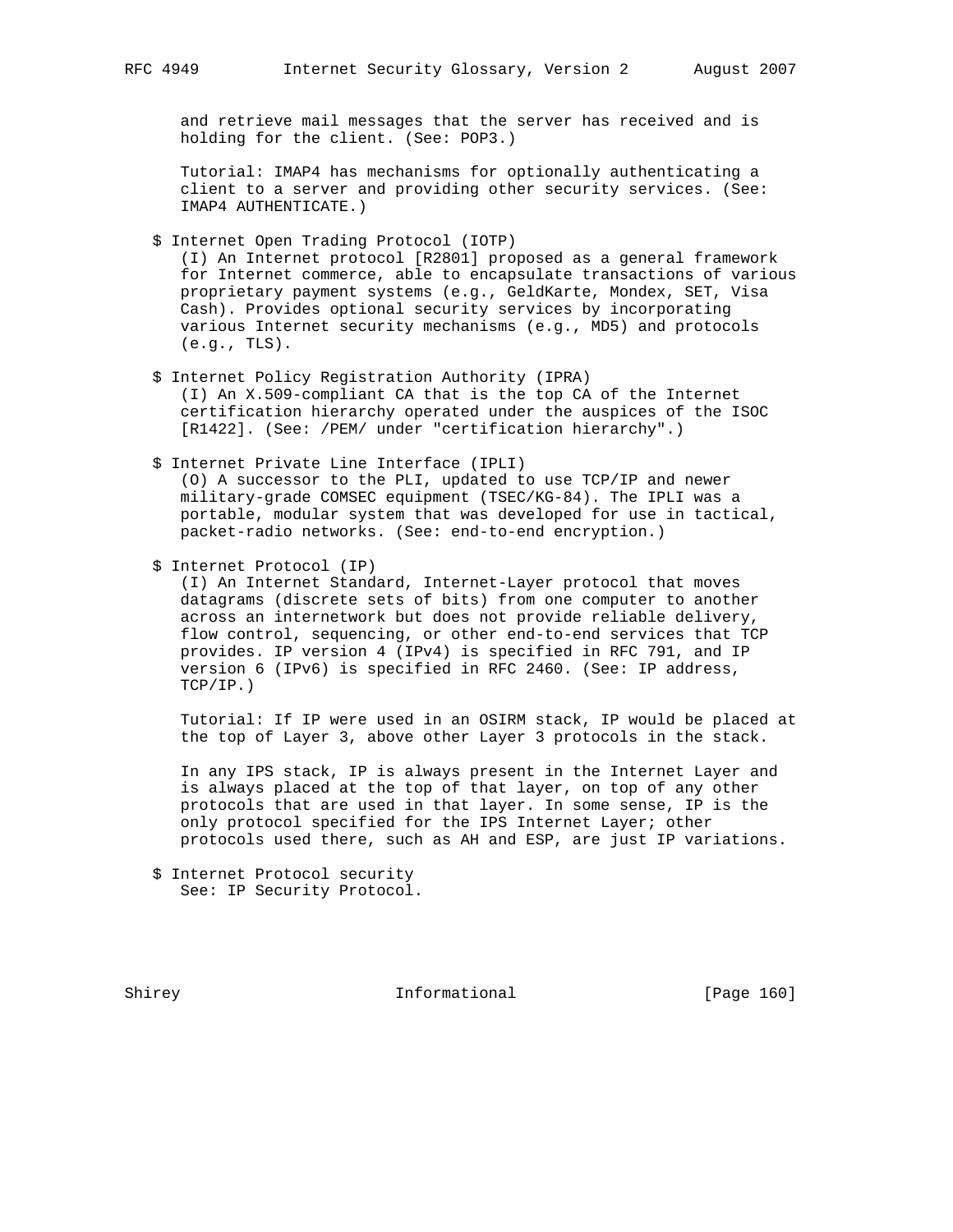- - \$ Internet Protocol Security Option (IPSO)

 (I) Refers to one of three types of IP security options, which are fields that may be added to an IP datagram for carrying security information about the datagram. (Compare: IPsec.)

 Deprecated Usage: IDOCs SHOULD NOT use this term without a modifier to indicate which of the following three types is meant:

- "DoD Basic Security Option" (IP option type 130): Defined for use on U.S. DoD common-use data networks. Identifies the DoD classification level at which the datagram is to be protected and the protection authorities whose rules apply to the datagram. (A "protection authority" is a National Access Program (e.g., GENSER, SIOP-ESI, SCI, NSA, Department of Energy) or Special Access Program that specifies protection rules for transmission and processing of the information contained in the datagram.) [R1108]
- "DoD Extended Security Option" (IP option type 133): Permits additional security labeling information, beyond that present in the Basic Security Option, to be supplied in the datagram to meet the needs of registered authorities. [R1108]
- "Common IP Security Option" (CIPSO) (IP option type 134): Designed by TSIG to carry hierarchic and non-hierarchic security labels. (Formerly called "Commercial IP Security Option"; a version 2.3 draft was published 9 March 1993 as an Internet-Draft but did not advance to RFC form.) [CIPSO]
- \$ Internet Protocol Suite (IPS)

 (I) The set of network communication protocols that are specified by the IETF, and approved as Internet Standards by the IESG, within the oversight of the IAB. (See: OSIRM Security Architecture. Compare: OSIRM.)

 Usage: This set of protocols is popularly known as "TCP/IP" because TCP and IP are its most basic and important components.

 For clarity, this Glossary refers to IPS protocol layers by name and capitalizes those names, and refers to OSIRM protocol layers by number.

 Tutorial: The IPS does have architectural principles [R1958], but there is no Internet Standard that defines a layered IPS reference model like the OSIRM. Still, Internet community literature has referred (inconsistently) to IPS layers since early in the Internet's development [Padl].

Shirey **Informational** [Page 161]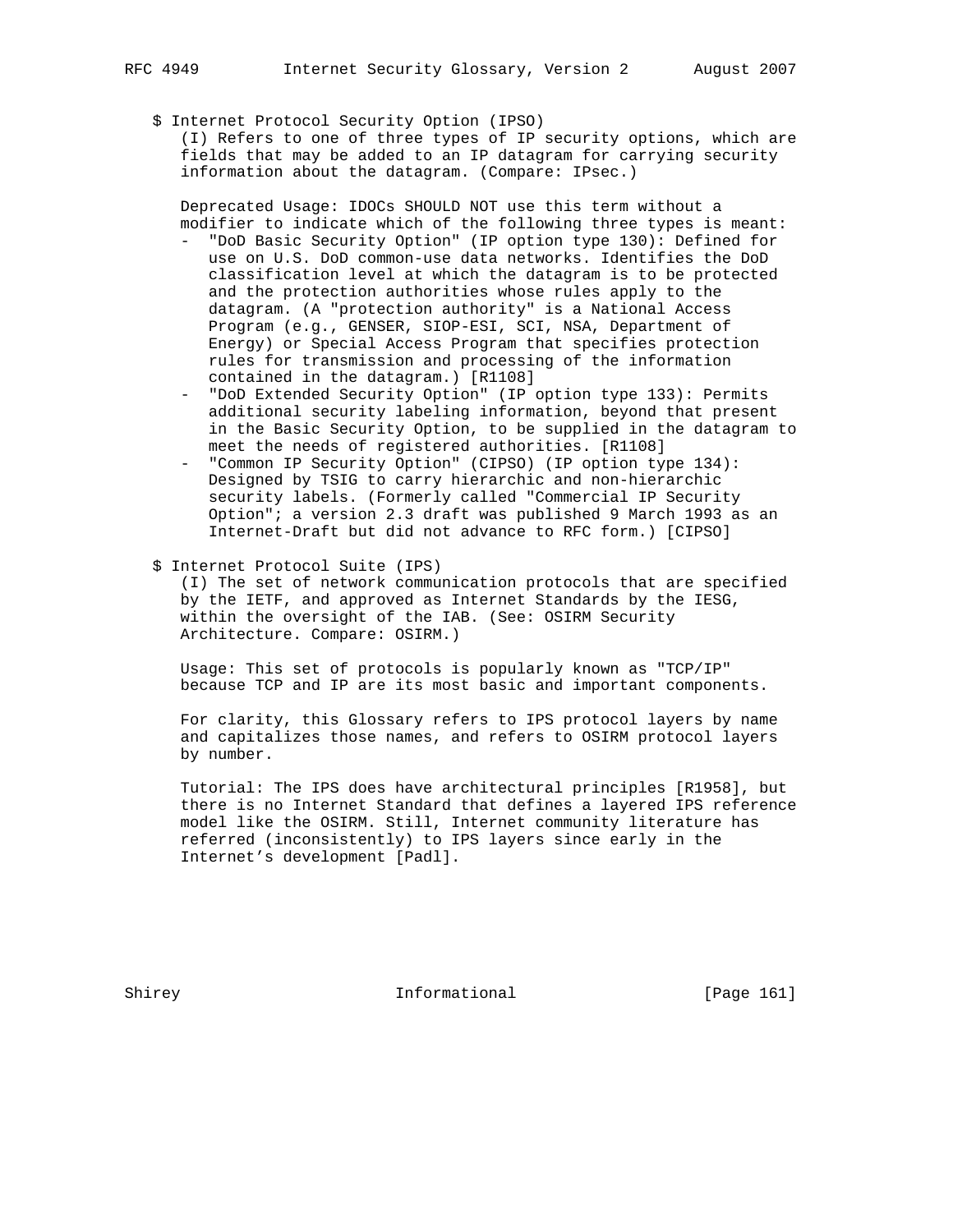This Glossary treats the IPS as having five protocol layers -- Application, Transport, Internet, Network Interface, and Network Hardware (or Network Substrate) -- which are illustrated in the following diagram:

|  | OSIRM Layers                                    |                              | Examples                       |                                   | IPS Layers Examples |                                                                      |               |               |  |  |
|--|-------------------------------------------------|------------------------------|--------------------------------|-----------------------------------|---------------------|----------------------------------------------------------------------|---------------|---------------|--|--|
|  | Message Format: P2 [X420]<br>+----------------+ |                              |                                |                                   |                     | Message Format: ARPA (RFC 822)                                       |               |               |  |  |
|  | 7. Application   P1 [X419]                      |                              |                                |                                   |                     | Application   SMTP (RFC 821)                                         |               |               |  |  |
|  | 6.Presentation                                  |                              | [I8823]                        |                                   |                     |                                                                      |               |               |  |  |
|  | 5.Session                                       |                              | [I8327]                        |                                   |                     |                                                                      |               |               |  |  |
|  | ------------+<br>4. Transport                   |                              | TP4 [I8073]                    |                                   |                     | Transport                                                            |               | TCP (RFC 793) |  |  |
|  | 3.Network                                       |                              | CLNP [18473]                   |                                   | Internet            |                                                                      |               | IP (RFC 791)  |  |  |
|  | 2. Data Link                                    |                              |                                |                                   |                     | Network  <br>Interface $  802$ (RFC 1042)                            | IP over IEEE  |               |  |  |
|  |                                                 |                              | LLC [18802-2]<br>MAC [I8802-3] |                                   |                     | Network  – The IPS does<br>Hardware<br>- (or Network - standards for | - not include |               |  |  |
|  | 1. Physical                                     | Baseband<br>Signaling [Stal] |                                | - Substrate) - this layer.<br>$+$ |                     |                                                                      |               |               |  |  |

 The diagram approximates how the five IPS layers align with the seven OSIRM layers, and it offers examples of protocol stacks that provide roughly equivalent electronic mail service over a private LAN that uses baseband signaling.

- IPS Application Layer: The user runs an application program. The program selects the data transport service it needs - either a sequence of data messages or a continuous stream of data -- and hands application data to the Transport Layer for delivery.
- IPS Transport Layer: This layer divides application data into packets, adds a destination address to each, and communicates them end-to-end -- from one application program to another - optionally regulating the flow and ensuring reliable (error free and sequenced) delivery.
- IPS Internet Layer: This layer carries transport packets in IP datagrams. It moves each datagram independently, from its source computer to its addressed destination computer, routing

Shirey **Informational** [Page 162]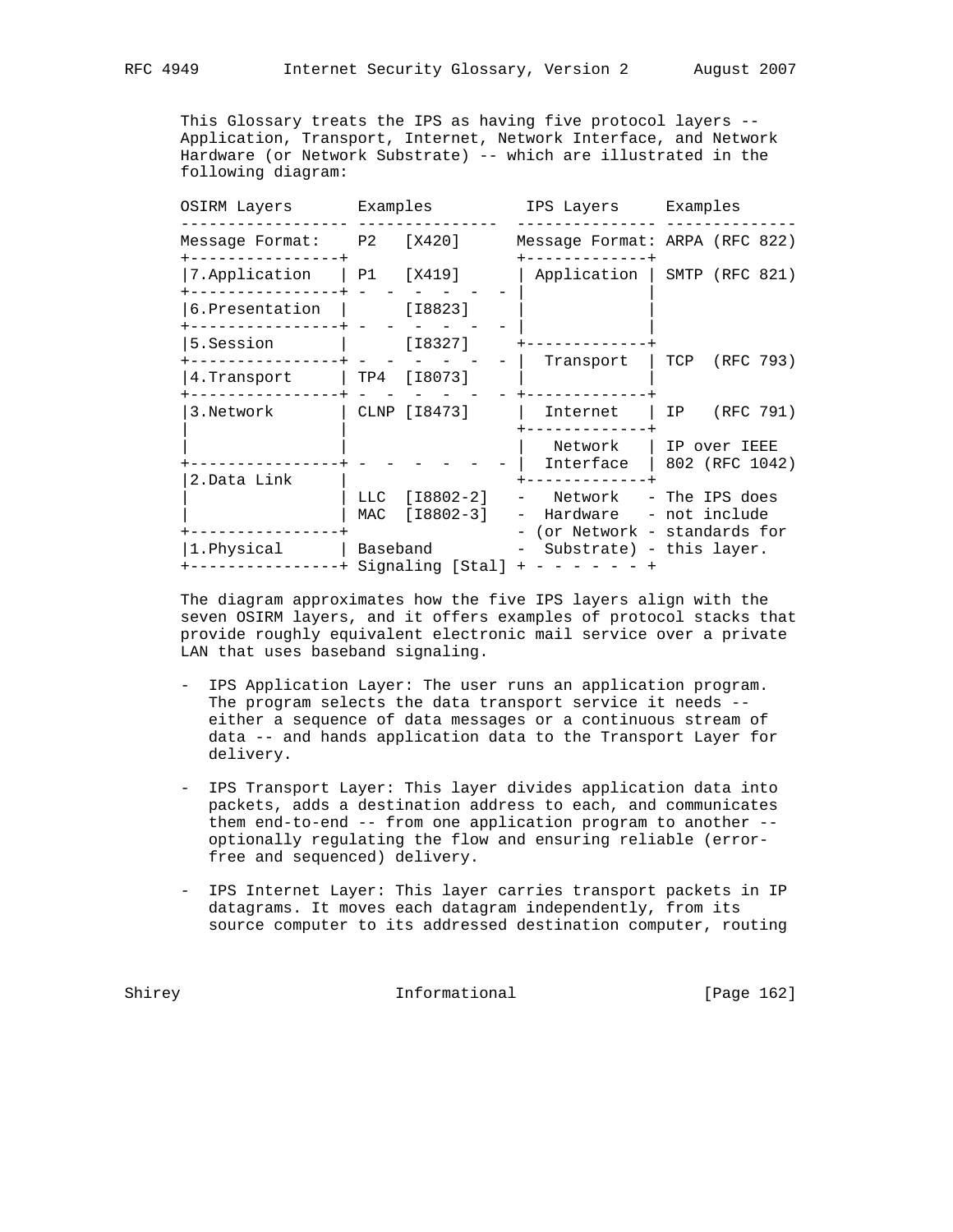the datagram through a sequence of networks and relays and selecting appropriate network interfaces en route.

- IPS Network Interface Layer: This layer accepts datagrams for transmission over a specific network. This layer specifies interface conventions for carrying IP over OSIRM Layer 3 protocols and over Media Access Control sublayer protocols of OSIRM Layer 2. An example is IP over IEEE 802 (RFD 1042).
- IPS Network Hardware Layer: This layer consists of specific, physical communication media. However, the IPS does not specify its own peer-to-peer protocols in this layer. Instead, the layering conventions specified by the Network Interface Layer use Layer 2 and Layer 3 protocols that are specified by bodies other than the IETF. That is, the IPS addresses \*inter\*-network functions and does not address \*intra\*-network functions.

 The two models are most dissimilar in the upper layers, where the IPS model does not include Session and Presentation layers. However, this omission causes fewer functional differences between the models than might be imagined, and the differences have relatively few security implications:

- Formal separation of OSIRM Layers 5, 6, and 7 is not needed in implementations; the functions of these layers sometimes are mixed in a single software unit, even in protocols in the OSI suite.
- Some OSIRM Layer 5 services -- for example, connection termination -- are built into TCP, and the remaining Layer 5 and 6 functions are built into IPS Application-Layer protocols where needed.
- The OSIRM does not place any security services in Layer 5 (see: OSIRM Security Architecture).
- The lack of an explicit Presentation Layer in the IPS sometimes makes it simpler to implement security in IPS applications. For example, a primary function of Layer 6 is to convert data between internal and external forms, using a transfer syntax to unambiguously encode data for transmission. If an OSIRM application encrypts data to protect against disclosure during transmission, the transfer encoding must be done before the encryption. If an application does encryption, as is done in OSI message handling and directory service protocols, then Layer 6 functions must be replicated in Layer 7. [X400, X500].

Shirey **Informational** [Page 163]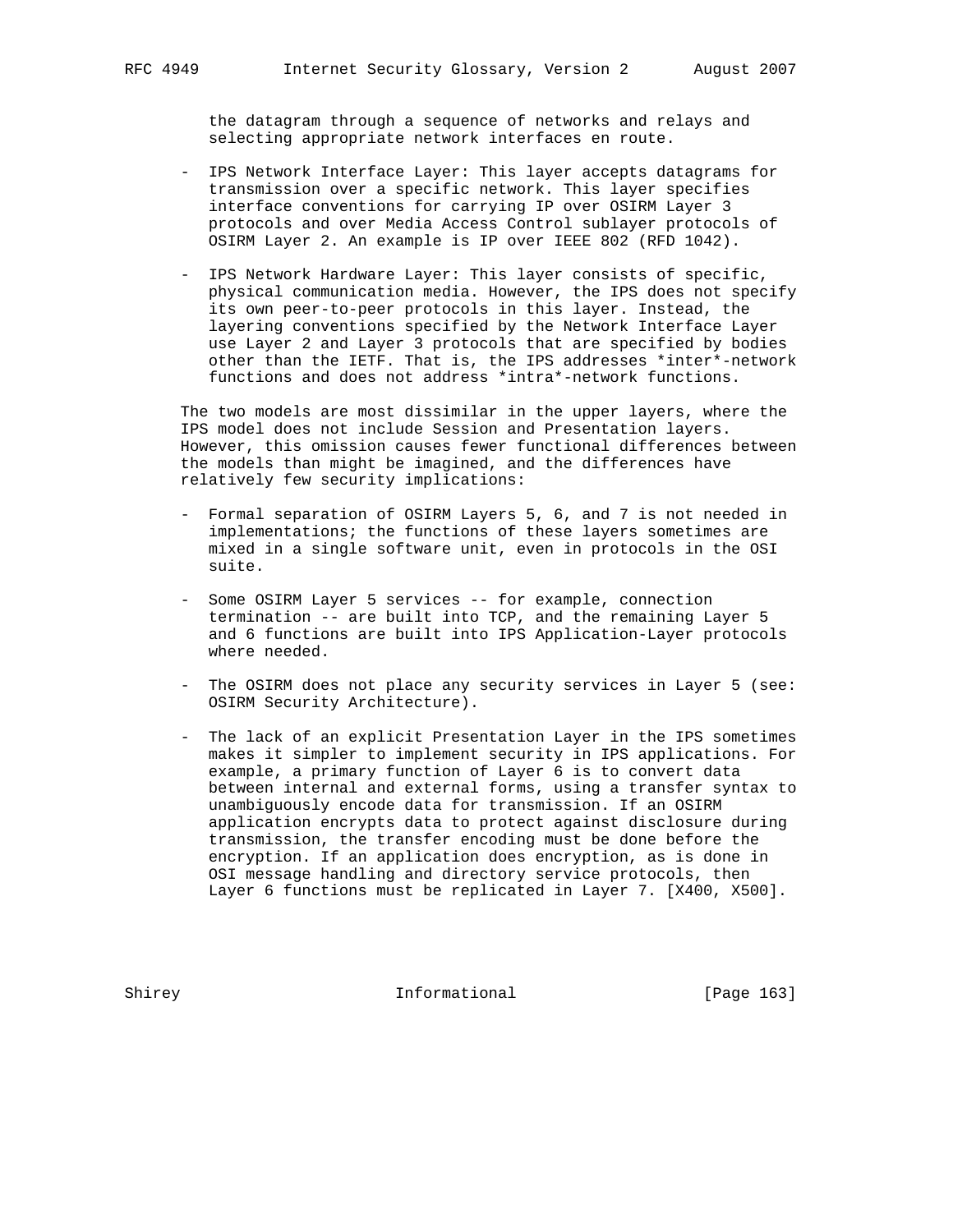The two models are most alike at the top of OSIRM Layer 3, where the OSI Connectionless Network Layer Protocol (CLNP) and the IPS IP are quite similar. Connection-oriented security services offered in OSIRM Layer 3 are inapplicable in the IPS, because the IPS Internet Layer lacks the explicit, connection-oriented service offered in the OSIRM.

 \$ Internet Security Association and Key Management Protocol (ISAKMP) (I) An Internet IPsec protocol [R2408] to negotiate, establish, modify, and delete security associations, and to exchange key generation and authentication data, independent of the details of any specific key generation technique, key establishment protocol, encryption algorithm, or authentication mechanism.

 Tutorial: ISAKMP supports negotiation of security associations for protocols at all IPS layers. By centralizing management of security associations, ISAKMP reduces duplicated functionality within each protocol. ISAKMP can also reduce connection setup time, by negotiating a whole stack of services at once. Strong authentication is required on ISAKMP exchanges, and a digital signature algorithm based on asymmetric cryptography is used within ISAKMP's authentication component.

ISAKMP negotiations are conducted in two "phases":

- "Phase 1 negotiation". A phase 1 negotiation establishes a security association to be used by ISAKMP to protect its own protocol operations.
- "Phase 2 negotiation". A phase 2 negotiation (which is protected by a security association that was established by a phase 1 negotiation) establishes a security association to be used to protect the operations of a protocol other than ISAKMP, such as ESP.
- \$ Internet Society (ISOC)

 (I) A professional society concerned with Internet development (including technical Internet Standards); with how the Internet is and can be used; and with social, political, and technical issues that result. The ISOC Board of Trustees approves appointments to the IAB from among nominees submitted by the IETF nominating committee. (RFC 2026)

# \$ Internet Standard

 (I) A specification, approved by the IESG and published as an RFC, that is stable and well-understood, is technically competent, has multiple, independent, and interoperable implementations with substantial operational experience, enjoys significant public support, and is recognizably useful in some or all parts of the Internet. (RFC 2026) (Compare: RFC.)

Shirey Informational [Page 164]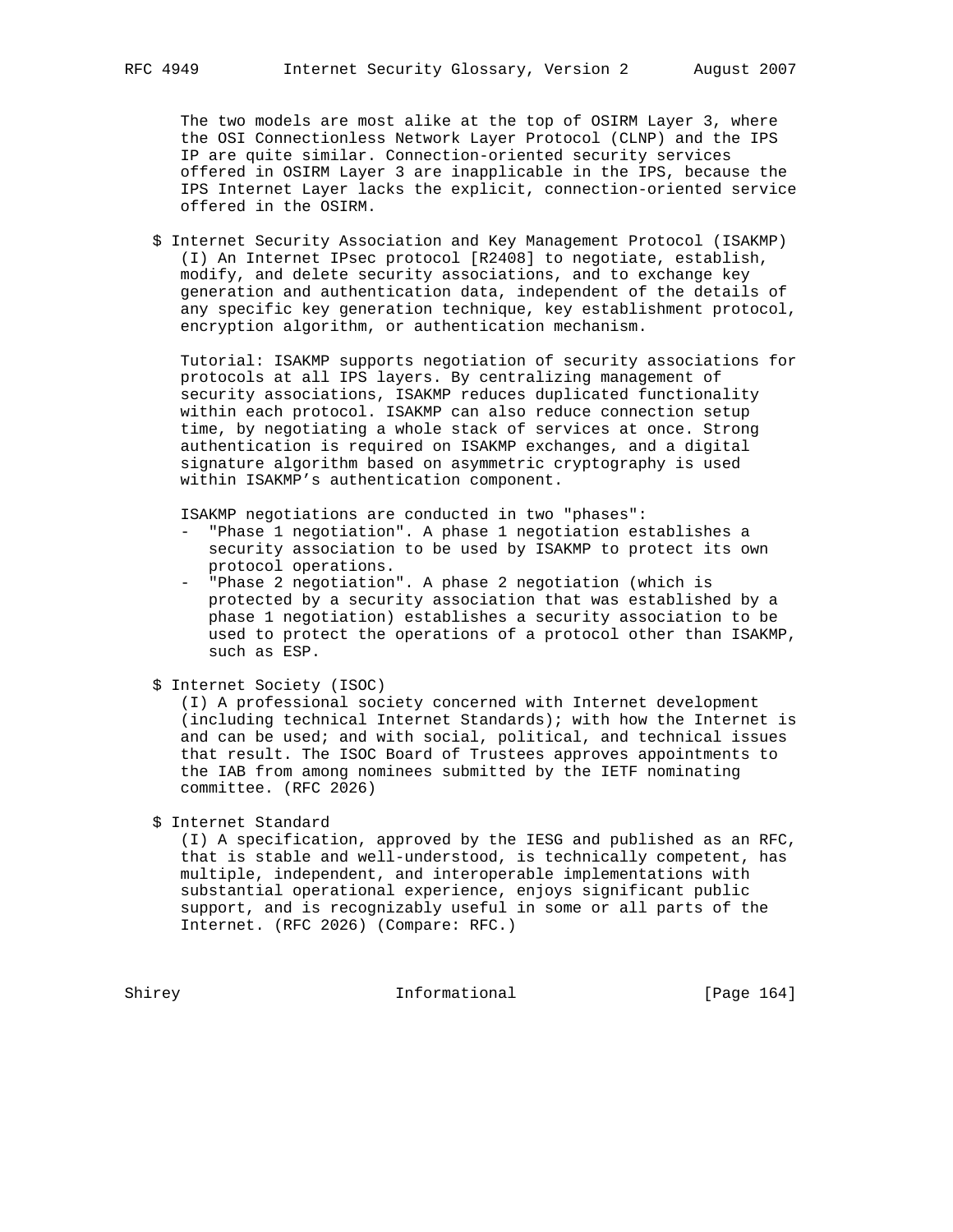Tutorial: The "Internet Standards Process" is an activity of the ISOC and is organized and managed by the IAB and the IESG. The process is concerned with all protocols, procedures, and conventions used in or by the Internet, whether or not they are part of the IPS. The "Internet Standards Track" has three levels of increasing maturity: Proposed Standard, Draft Standard, and Standard. (Compare: ISO, W3C.)

\$ internetwork

 (I) A system of interconnected networks; a network of networks. Usually shortened to "internet". (See: internet, Internet.)

 Tutorial: An internet can be built using OSIRM Layer 3 gateways to implement connections between a set of similar subnetworks. With dissimilar subnetworks, i.e., subnetworks that differ in the Layer 3 protocol service they offer, an internet can be built by implementing a uniform internetwork protocol (e.g., IP) that operates at the top of Layer 3 and hides the underlying subnetworks' heterogeneity from hosts that use communication services provided by the internet. (See: router.)

#### \$ intranet

 (I) A computer network, especially one based on Internet technology, that an organization uses for its own internal (and usually private) purposes and that is closed to outsiders. (See: extranet, VPN.)

\$ intruder

 (I) An entity that gains or attempts to gain access to a system or system resource without having authorization to do so. (See: intrusion. Compare: adversary, cracker, hacker.)

\$ intrusion

 1. (I) A security event, or a combination of multiple security events, that constitutes a security incident in which an intruder gains, or attempts to gain, access to a system or system resource without having authorization to do so. (See: IDS.)

 2. (I) A type of threat action whereby an unauthorized entity gains access to sensitive data by circumventing a system's security protections. (See: unauthorized disclosure.)

Usage: This type of threat action includes the following subtypes:

- "Trespass": Gaining physical access to sensitive data by circumventing a system's protections.
- "Penetration": Gaining logical access to sensitive data by circumventing a system's protections.

Shirey **Informational** [Page 165]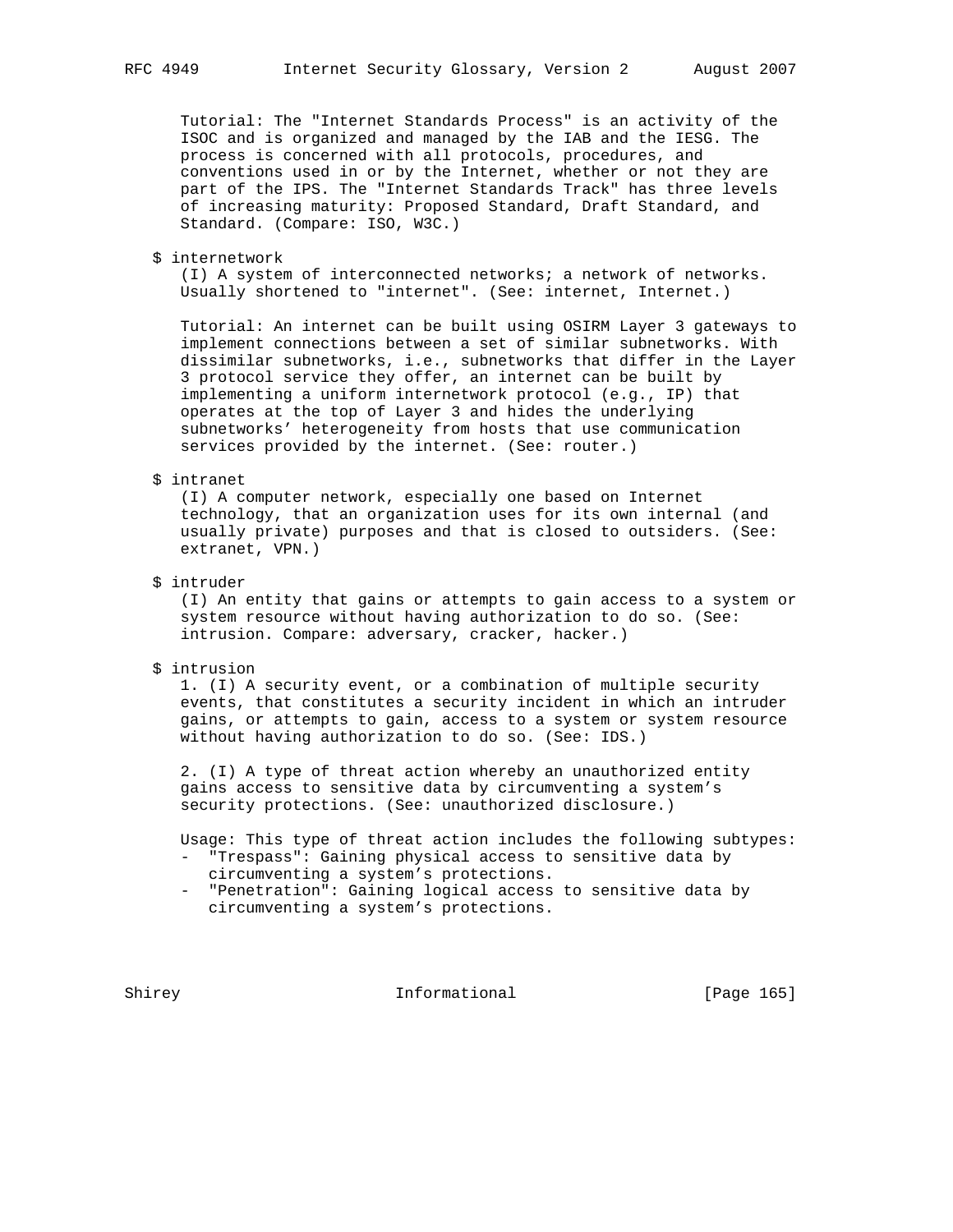- "Reverse engineering": Acquiring sensitive data by disassembling and analyzing the design of a system component.
- "Cryptanalysis": Transforming encrypted data into plain text without having prior knowledge of encryption parameters or processes. (See: main entry for "cryptanalysis".)
- \$ intrusion detection

 (I) Sensing and analyzing system events for the purpose of noticing (i.e., becoming aware of) attempts to access system resources in an unauthorized manner. (See: anomaly detection, IDS, misuse detection. Compare: extrusion detection.) [IDSAN, IDSSC, IDSSE, IDSSY]

Usage: This includes the following subtypes:

- "Active detection": Real-time or near-real-time analysis of system event data to detect current intrusions, which result in an immediate protective response.
- "Passive detection": Off-line analysis of audit data to detect past intrusions, which are reported to the system security officer for corrective action. (Compare: security audit.)
- \$ intrusion detection system (IDS)

 1. (N) A process or subsystem, implemented in software or hardware, that automates the tasks of (a) monitoring events that occur in a computer network and (b) analyzing them for signs of security problems. [SP31] (See: intrusion detection.)

 2. (N) A security alarm system to detect unauthorized entry. [DC6/9].

 Tutorial: Active intrusion detection processes can be either host based or network-based:

- "Host-based": Intrusion detection components -- traffic sensors and analyzers -- run directly on the hosts that they are intended to protect.
- "Network-based": Sensors are placed on subnetwork components, and analysis components run either on subnetwork components or hosts.

\$ invalidity date

 (N) An X.509 CRL entry extension that "indicates the date at which it is known or suspected that the [revoked certificate's private key] was compromised or that the certificate should otherwise be considered invalid." [X509].

 Tutorial: This date may be earlier than the revocation date in the CRL entry, and may even be earlier than the date of issue of earlier CRLs. However, the invalidity date is not, by itself,

Shirey **Informational** [Page 166]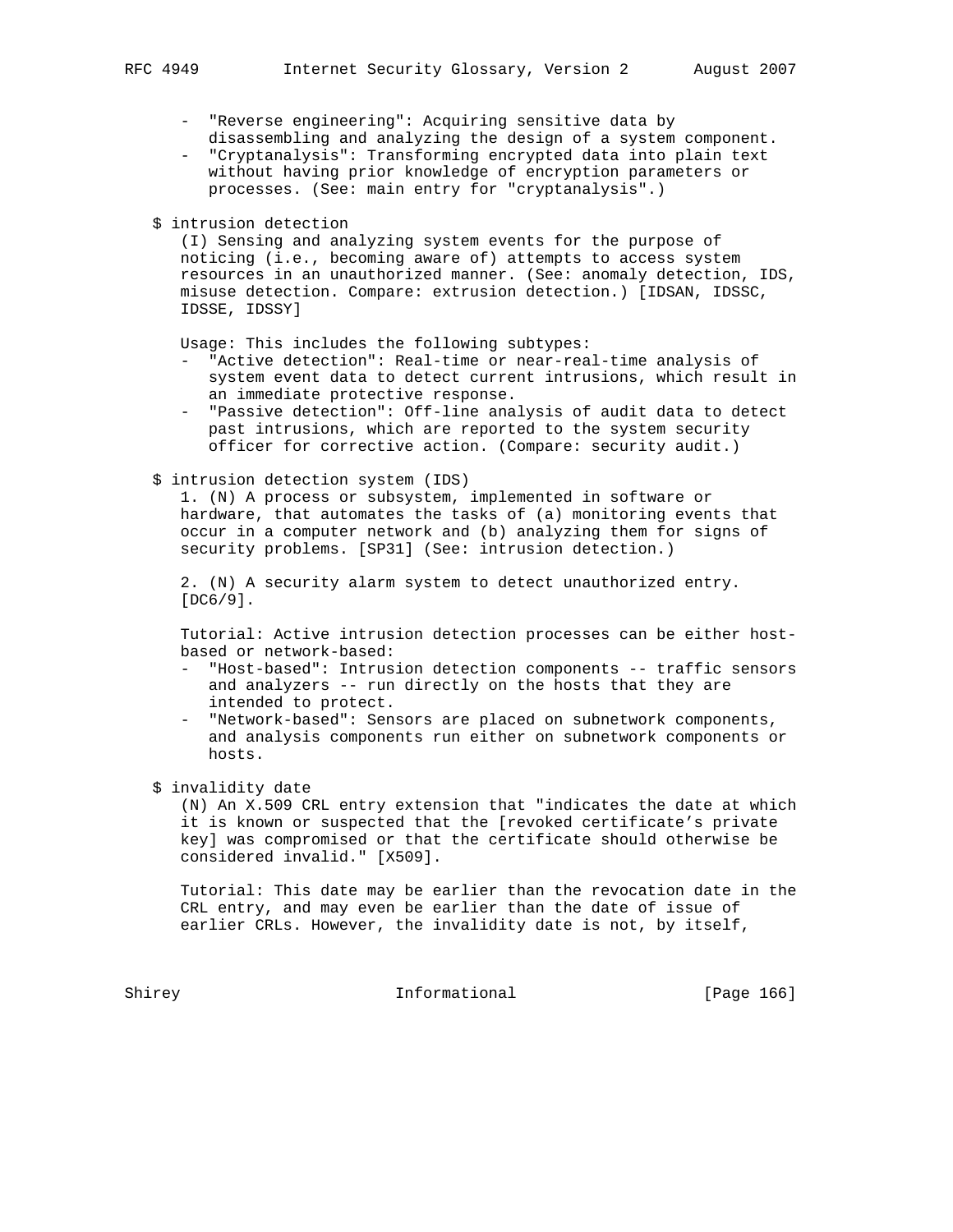sufficient for purposes of non-repudiation service. For example, to fraudulently repudiate a validly generated signature, a private key holder may falsely claim that the key was compromised at some time in the past.

 \$ IOTP (I) See: Internet Open Trading Protocol.

\$ IP

(I) See: Internet Protocol.

\$ IP address

 (I) A computer's internetwork address that is assigned for use by IP and other protocols.

 Tutorial: An IP version 4 address (RFC 791) has four 8-bit parts and is written as a series of four decimal numbers separated by periods. Example: The address of the host named "rosslyn.bbn.com" is 192.1.7.10.

 An IP version 6 address (RFC 2373) has eight 16-bit parts and is written as eight hexadecimal numbers separated by colons. Examples: 1080:0:0:0:8:800:200C:417A and FEDC:BA98:7654:3210:FEDC:BA98:7654:3210.

- \$ IP Security Option (I) See: Internet Protocol Security Option.
- \$ IP Security Protocol (IPsec) 1a. (I) The name of the IETF working group that is specifying an architecture [R2401, R4301] and set of protocols to provide security services for IP traffic. (See: AH, ESP, IKE, SAD, SPD. Compare: IPSO.)

 1b. (I) A collective name for the IP security architecture [R4301] and associated set of protocols (primarily AH, ESP, and IKE).

 Usage: In IDOCs that use the abbreviation "IPsec", the letters "IP" SHOULD be in uppercase, and the letters "sec" SHOULD NOT.

 Tutorial: The security services provided by IPsec include access control service, connectionless data integrity service, data origin authentication service, protection against replays (detection of the arrival of duplicate datagrams, within a constrained window), data confidentiality service, and limited traffic-flow confidentiality. IPsec specifies (a) security protocols (AH and ESP), (b) security associations (what they are, how they work, how they are managed, and associated processing),

Shirey **Informational** [Page 167]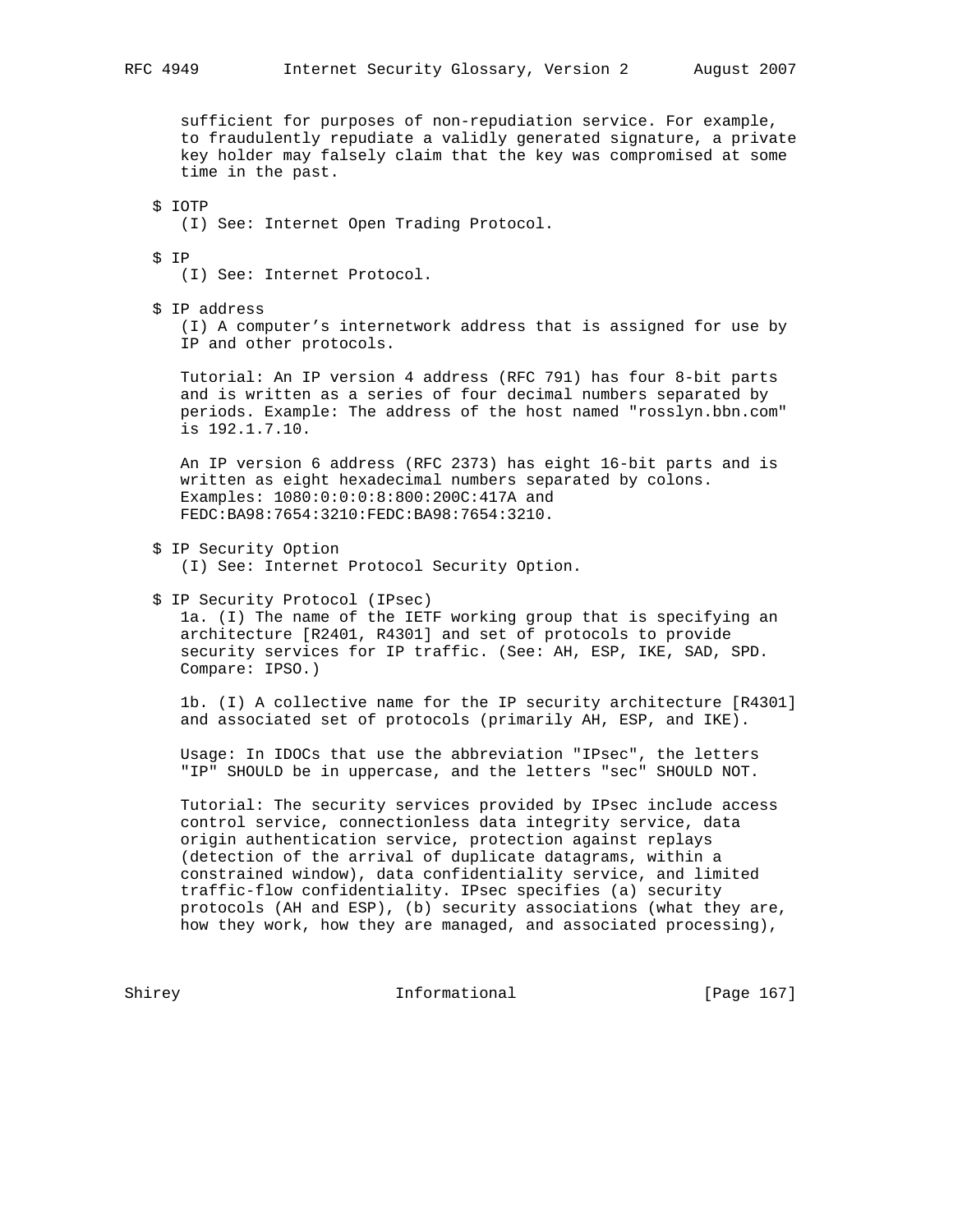(c) key management (IKE), and (d) algorithms for authentication and encryption. Implementation of IPsec is optional for IP version 4, but mandatory for IP version 6. (See: transport mode, tunnel mode.)

 \$ IPLI (I) See: Internet Private Line Interface.

\$ IPRA

(I) See: Internet Policy Registration Authority.

 \$ IPS (I) See: Internet Protocol Suite.

 \$ IPsec (I) See: IP Security Protocol.

\$ IPSO

(I) See: Internet Protocol Security Option.

\$ ISAKMP

 (I) See: Internet Security Association and Key Management Protocol.

# \$ ISO

 (I) International Organization for Standardization, a voluntary, non-treaty, non-governmental organization, established in 1947, with voting members that are designated standards bodies of participating nations and non-voting observer organizations. (Compare: ANSI, IETF, ITU-T, W3C.)

 Tutorial: Legally, ISO is a Swiss, non-profit, private organization. ISO and the IEC (the International Electrotechnical Commission) form the specialized system for worldwide standardization. National bodies that are members of ISO or IEC participate in developing international standards through ISO and IEC technical committees that deal with particular fields of activity. Other international governmental and non-governmental organizations, in liaison with ISO and IEC, also take part. (ANSI is the U.S. voting member of ISO. ISO is a class D member of ITU- T.)

 The ISO standards development process has four levels of increasing maturity: Working Draft (WD), Committee Draft (CD), Draft International Standard (DIS), and International Standard (IS). (Compare: "Internet Standards Track" under "Internet Standard".) In information technology, ISO and IEC have a joint technical committee, ISO/IEC JTC 1. DISs adopted by JTC 1 are

Shirey **Informational** [Page 168]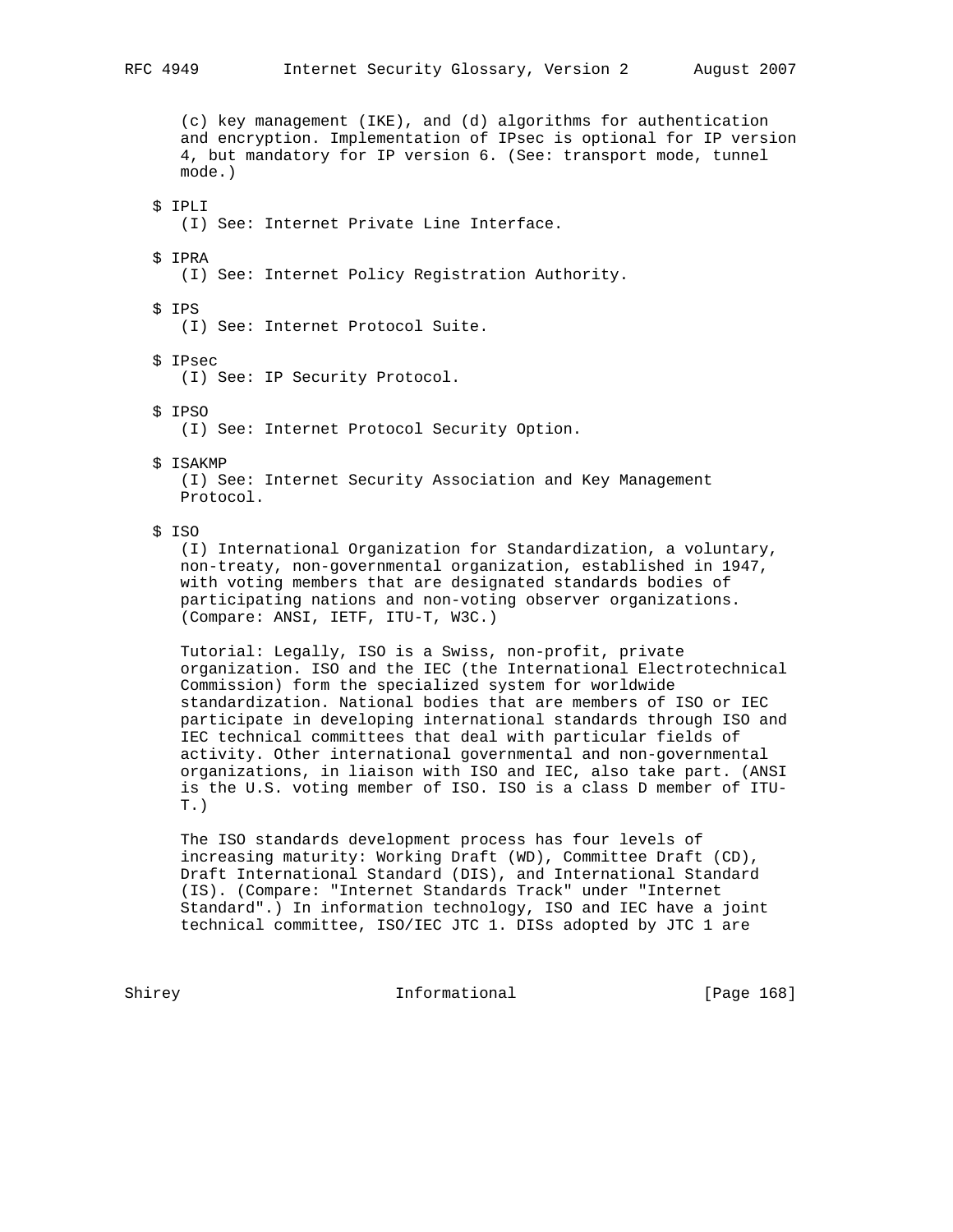circulated to national bodies for voting, and publication as an IS requires approval by at least 75% of the national bodies casting a vote.

\$ ISO 17799

 (N) An International Standard that is a code of practice, derived from Part 1 of British Standard 7799, for managing the security of information systems in an organization. This standard does not provide definitive or specific material on any security topic. It provides general guidance on a wide variety of topics, but typically does not go into depth. (See: IATF, [SP14].)

# \$ ISOC

(I) See: Internet Society.

\$ issue

 (I) /PKI/ Generate and sign a digital certificate (or a CRL) and, usually, distribute it and make it available to potential certificate users (or CRL users). (See: certificate creation.)

 Usage: The term "issuing" is usually understood to refer not only to creating a digital certificate (or a CRL) but also to making it available to potential users, such as by storing it in a repository or other directory or otherwise publishing it. However, the ABA [DSG] explicitly limits this term to the creation process and excludes any related publishing or distribution process.

#### \$ issuer

 1. (I) /certificate, CRL/ The CA that signs a digital certificate or CRL.

 Tutorial: An X.509 certificate always includes the issuer's name. The name may include a common name value.

 2. (O) /payment card, SET/ "The financial institution or its agent that issues the unique primary account number to the cardholder for the payment card brand." [SET2]

 Tutorial: The institution that establishes the account for a cardholder and issues the payment card also guarantees payment for authorized transactions that use the card in accordance with card brand regulations and local legislation. [SET1]

#### \$ ITAR

(O) See: International Traffic in Arms Regulations.

\$ ITSEC

(N) See: Information Technology System Evaluation Criteria.

Shirey **Informational** [Page 169]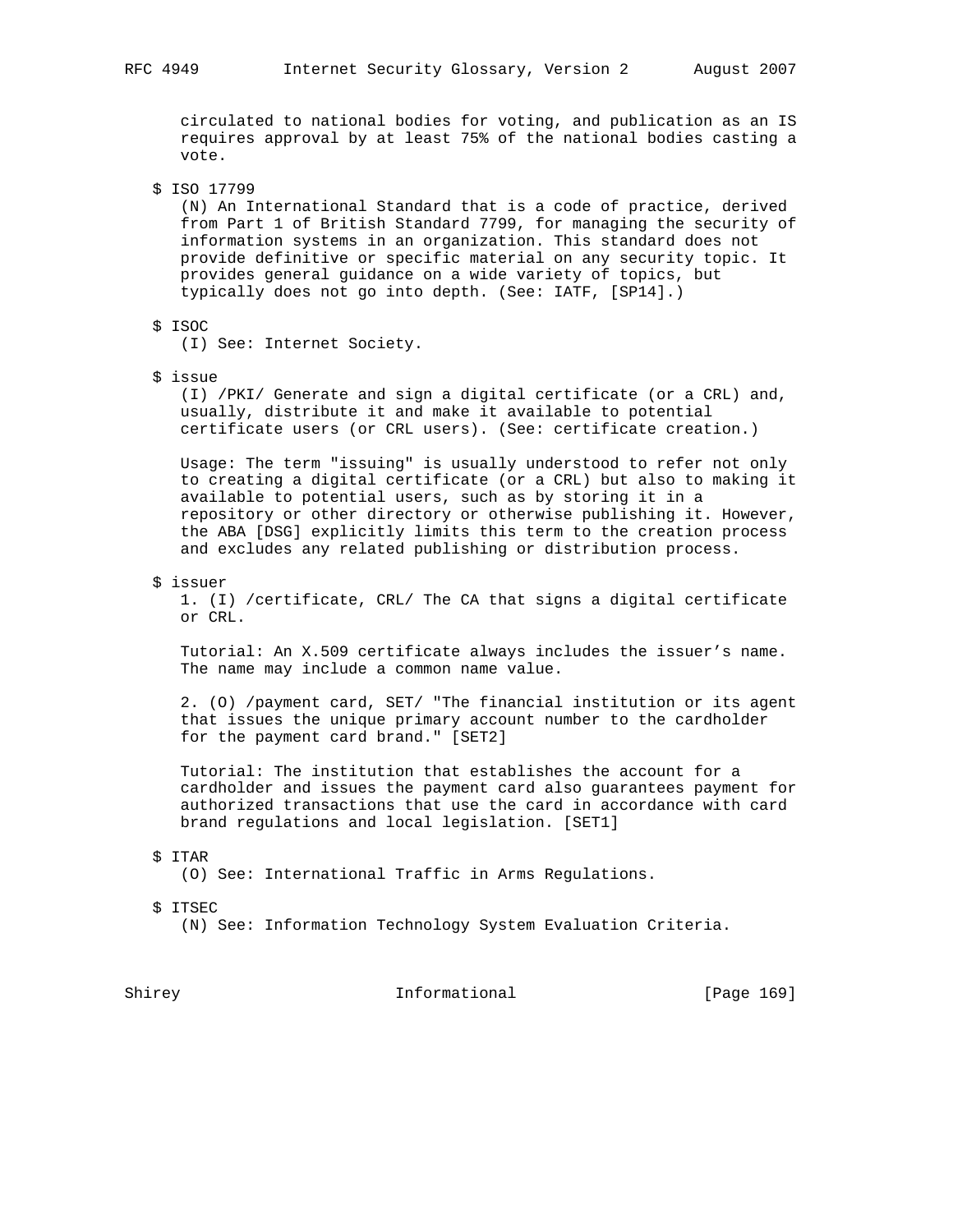# \$ ITU-T

 (N) International Telecommunications Union, Telecommunication Standardization Sector (formerly "CCITT"), a United Nations treaty organization that is composed mainly of postal, telephone, and telegraph authorities of the member countries and that publishes standards called "Recommendations". (See: X.400, X.500.)

 Tutorial: The Department of State represents the United States. ITU-T works on many kinds of communication systems. ITU-T cooperates with ISO on communication protocol standards, and many Recommendations in that area are also published as an ISO standard with an ISO name and number.

\$ IV

(I) See: initialization value.

\$ jamming

 (N) An attack that attempts to interfere with the reception of broadcast communications. (See: anti-jam, denial of service. Compare: flooding.)

 Tutorial: Jamming uses "interference" as a type of "obstruction" intended to cause "disruption". Jamming a broadcast signal is typically done by broadcasting a second signal that receivers cannot separate from the first one. Jamming is mainly thought of in the context of wireless communication, but also can be done in some wired technologies, such as LANs that use contention techniques to share a broadcast medium.

\$ KAK

(D) See: key-auto-key. (Compare: KEK.)

\$ KDC

- (I) See: Key Distribution Center.
- \$ KEA
	- (N) See: Key Exchange Algorithm.
- \$ KEK

(I) See: key-encrypting key. (Compare: KAK.)

\$ Kerberos

 (I) A system developed at the Massachusetts Institute of Technology that depends on passwords and symmetric cryptography (DES) to implement ticket-based, peer entity authentication service and access control service distributed in a client-server network environment. [R4120, Stei] (See: realm.)

Shirey **Informational** [Page 170]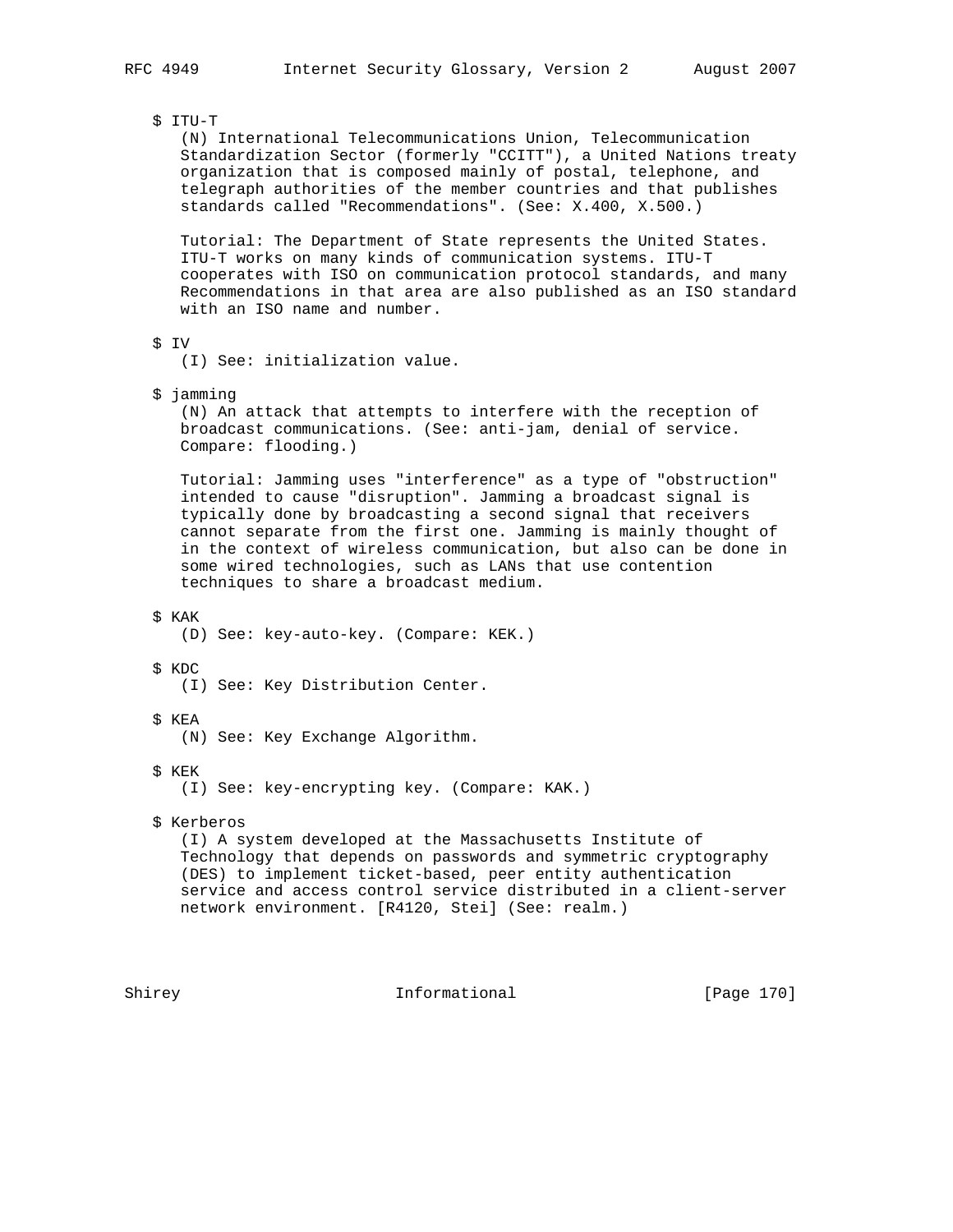Tutorial: Kerberos was originally developed by Project Athena and is named for the mythical three-headed dog that guards Hades. The system architecture includes authentication servers and ticket granting servers that function as an ACC and a KDC.

 RFC 4556 describes extensions to the Kerberos specification that modify the initial authentication exchange between a client and the KDC. The extensions employ public-key cryptography to enable the client and KDC to mutually authenticate and establish shared, symmetric keys that are used to complete the exchange. (See: PKINIT.)

\$ kernel

 (I) A small, trusted part of a system that provides services on which the other parts of the system depend. (See: security kernel.)

\$ Kernelized Secure Operating System (KSOS)

 (O) An MLS computer operating system, designed to be a provably secure replacement for UNIX Version 6, and consisting of a security kernel, non-kernel security-related utility programs, and optional UNIX application development and support environments. [Perr]

 Tutorial: KSOS-6 was the implementation on a SCOMP. KSOS-11 was the implementation by Ford Aerospace and Communications Corporation on the DEC PDP-11/45 and PDP-11/70 computers.

# \$ key

 1a. (I) /cryptography/ An input parameter used to vary a transformation function performed by a cryptographic algorithm. (See: private key, public key, storage key, symmetric key, traffic key. Compare: initialization value.)

 1b. (O) /cryptography/ Used in singular form as a collective noun referring to keys or keying material. Example: A fill device can be used transfer key between two cryptographic devices.

 2. (I) /anti-jam/ An input parameter used to vary a process that determines patterns for an anti-jam measure. (See: frequency hopping, spread spectrum.)

 Tutorial: A key is usually specified as a sequence of bits or other symbols. If a key value needs to be kept secret, the sequence of symbols that comprise it should be random, or at least pseudorandom, because that makes the key harder for an adversary to guess. (See: brute-force attack, cryptanalysis, strength.)

Shirey **Informational** [Page 171]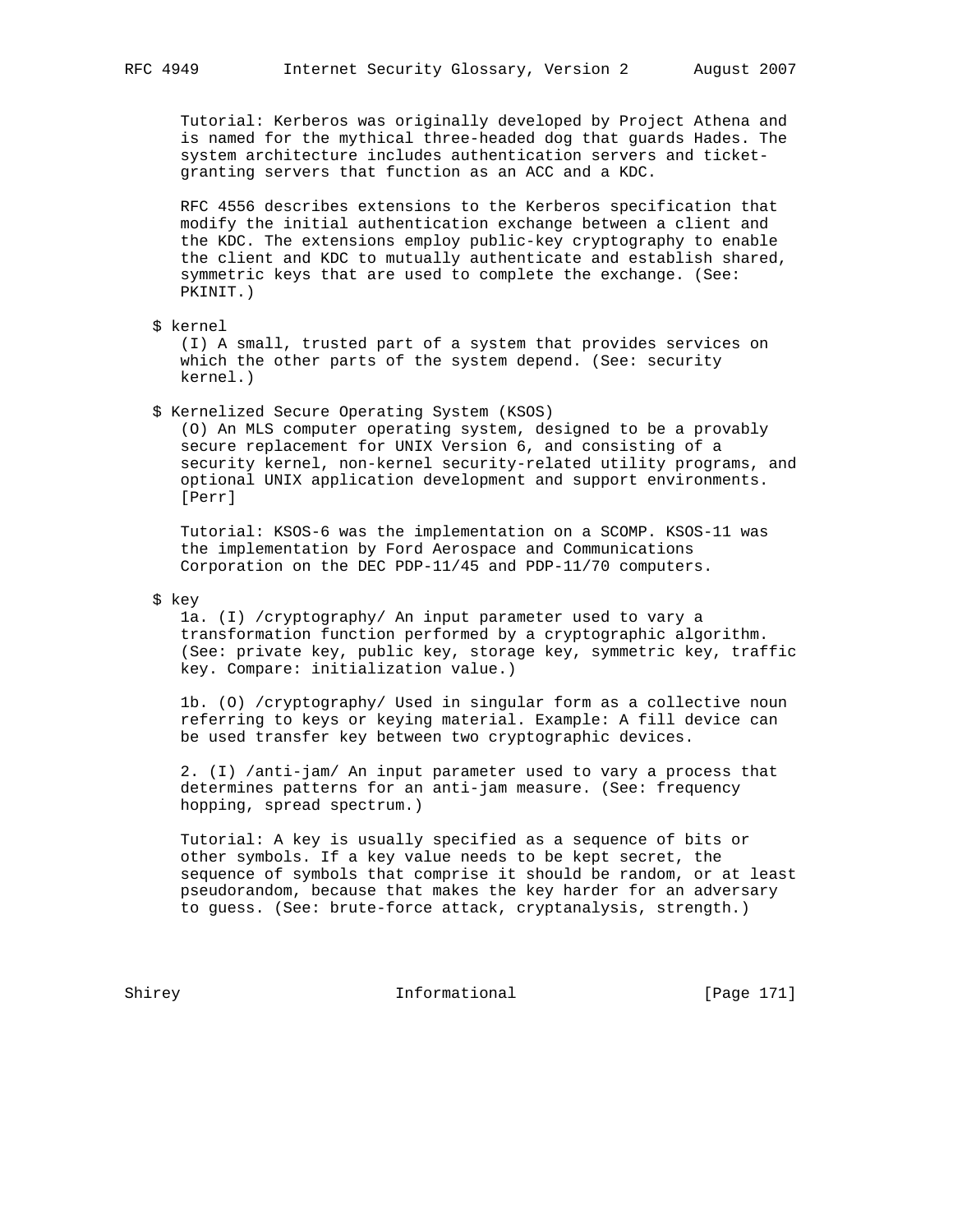\$ key agreement (algorithm or protocol)

 1. (I) A key establishment method (especially one involving asymmetric cryptography) by which two or more entities, without prior arrangement except a public exchange of data (such as public keys), each can generate the same key value. That is, the method does not send a secret from one entity to the other; instead, both entities, without prior arrangement except a public exchange of data, can compute the same secret value, but that value cannot be computed by other, unauthorized entities. (See: Diffie-Hellman- Merkle, key establishment, KEA, MQV. Compare: key transport.)

 2. (O) "A method for negotiating a key value on line without transferring the key, even in an encrypted form, e.g., the Diffie- Hellman technique." [X509] (See: Diffie-Hellman-Merkle.)

 3. (O) "The procedure whereby two different parties generate shared symmetric keys such that any of the shared symmetric keys is a function of the information contributed by all legitimate participants, so that no party [alone] can predetermine the value of the key." [A9042]

 Example: A message originator and the intended recipient can each use their own private key and the other's public key with the Diffie-Hellman-Merkle algorithm to first compute a shared secret value and, from that value, derive a session key to encrypt the message.

\$ key authentication

 (N) "The assurance of the legitimate participants in a key agreement [i.e., in a key-agreement protocol] that no non legitimate party possesses the shared symmetric key." [A9042]

\$ key-auto-key (KAK)

 (D) "Cryptographic logic [i.e., a mode of operation] using previous key to produce key." [C4009, A1523] (See: CTAK, /cryptographic operation/ under "mode".)

 Deprecated Term: IDOCs SHOULD NOT use this term; it is neither well-known nor precisely defined. Instead, use terms associated with modes that are defined in standards, such as CBC, CFB, and OFB.

\$ key center

 (I) A centralized, key-distribution process (used in symmetric cryptography), usually a separate computer system, that uses master keys (i.e., KEKs) to encrypt and distribute session keys needed by a community of users.

Shirey **Informational** [Page 172]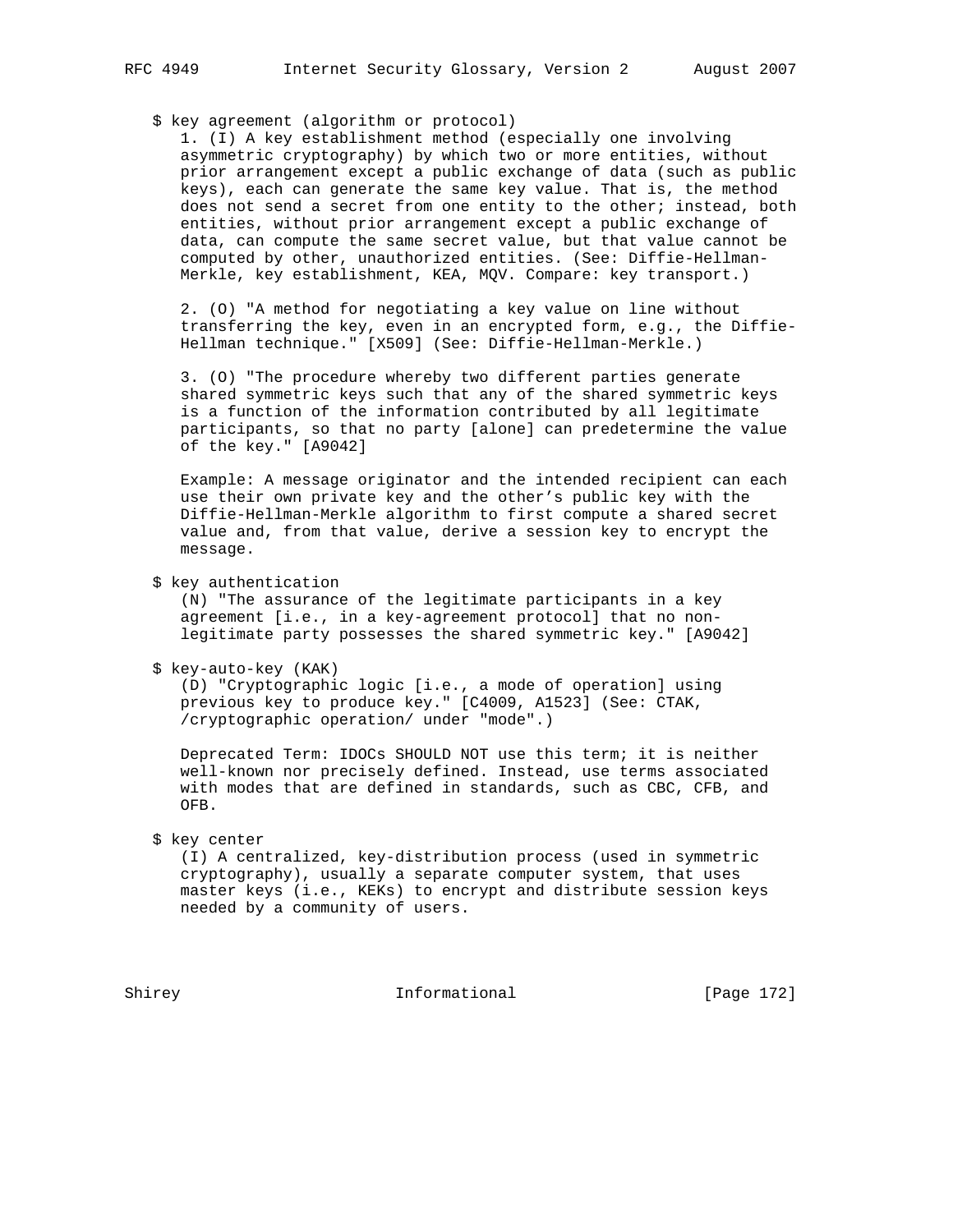Tutorial: An ANSI standard [A9017] defines two types of key center: "key distribution center" and "key translation center".

\$ key confirmation

 (N) "The assurance [provided to] the legitimate participants in a key establishment protocol that the [parties that are intended to share] the symmetric key actually possess the shared symmetric key." [A9042]

\$ key distribution

 (I) A process that delivers a cryptographic key from the location where it is generated to the locations where it is used in a cryptographic algorithm. (See: key establishment, key management.)

\$ key distribution center (KDC)

 1. (I) A type of key center (used in symmetric cryptography) that implements a key-distribution protocol to provide keys (usually, session keys) to two (or more) entities that wish to communicate securely. (Compare: key translation center.)

 2. (N) "COMSEC facility generating and distributing key in electrical form." [C4009]

 Tutorial: A KDC distributes keys to Alice and Bob, who (a) wish to communicate with each other but do not currently share keys, (b) each share a KEK with the KDC, and (c) may not be able to generate or acquire keys by themselves. Alice requests the keys from the KDC. The KDC generates or acquires the keys and makes two identical sets. The KDC encrypts one set in the KEK it shares with Alice, and sends that encrypted set to Alice. The KDC encrypts the second set in the KEK it shares with Bob, and either (a) sends that encrypted set to Alice for her to forward to Bob or (b) sends it directly to Bob (although the latter option is not supported in the ANSI standard [A9017]).

\$ key encapsulation

 (N) A key recovery technique for storing knowledge of a cryptographic key by encrypting it with another key and ensuring that only certain third parties called "recovery agents" can perform the decryption operation to retrieve the stored key. Key encapsulation typically permits direct retrieval of a secret key used to provide data confidentiality. (Compare: key escrow.)

\$ key-encrypting key (KEK)

 (I) A cryptographic key that (a) is used to encrypt other keys (either DEKs or other TEKs) for transmission or storage but (b) (usually) is not used to encrypt application data. Usage: Sometimes called "key-encryption key".

Shirey **Informational** [Page 173]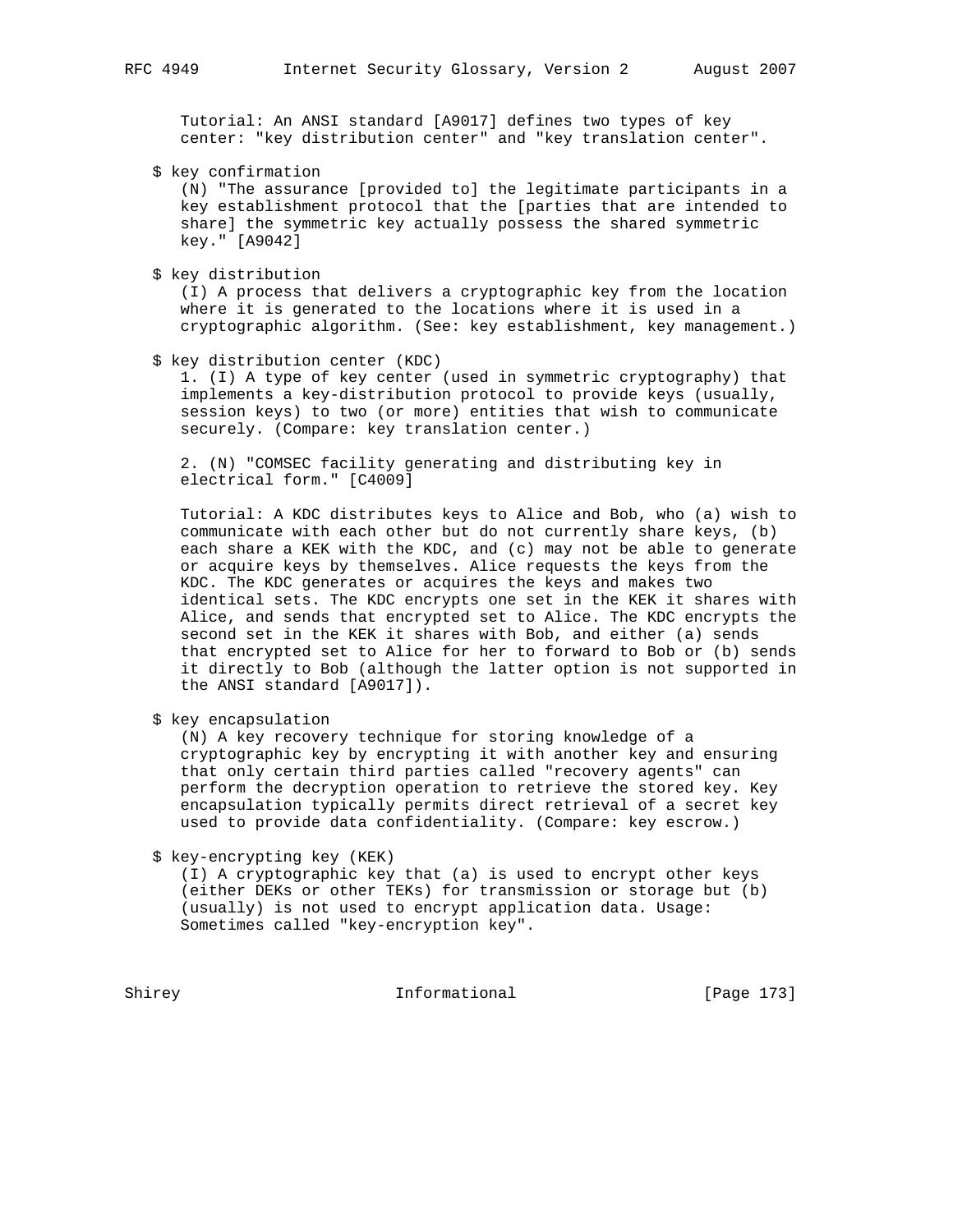# \$ key escrow

 (N) A key recovery technique for storing knowledge of a cryptographic key or parts thereof in the custody of one or more third parties called "escrow agents", so that the key can be recovered and used in specified circumstances. (Compare: key encapsulation.)

 Tutorial: Key escrow is typically implemented with split knowledge techniques. For example, the Escrowed Encryption Standard [FP185] entrusts two components of a device-unique split key to separate escrow agents. The agents provide the components only to someone legally authorized to conduct electronic surveillance of telecommunications encrypted by that specific device. The components are used to reconstruct the device-unique key, and it is used to obtain the session key needed to decrypt communications.

\$ key establishment (algorithm or protocol)

 1. (I) A procedure that combines the key-generation and key distribution steps needed to set up or install a secure communication association.

 2. (I) A procedure that results in keying material being shared among two or more system entities. [A9042, SP56]

 Tutorial: The two basic techniques for key establishment are "key agreement" and "key transport".

#### \$ Key Exchange Algorithm (KEA)

 (N) A key-agreement method [SKIP, R2773] that is based on the Diffie-Hellman-Merkle algorithm and uses 1024-bit asymmetric keys. (See: CAPSTONE, CLIPPER, FORTEZZA, SKIPJACK.)

 Tutorial: KEA was developed by NSA and formerly classified at the U.S. DoD "Secret" level. On 23 June 1998, the NSA announced that KEA had been declassified.

\$ key generation

 (I) A process that creates the sequence of symbols that comprise a cryptographic key. (See: key management.)

\$ key generator

 1. (I) An algorithm that uses mathematical rules to deterministically produce a pseudorandom sequence of cryptographic key values.

 2. (I) An encryption device that incorporates a key-generation mechanism and applies the key to plain text to produce cipher text

Shirey **Informational** [Page 174]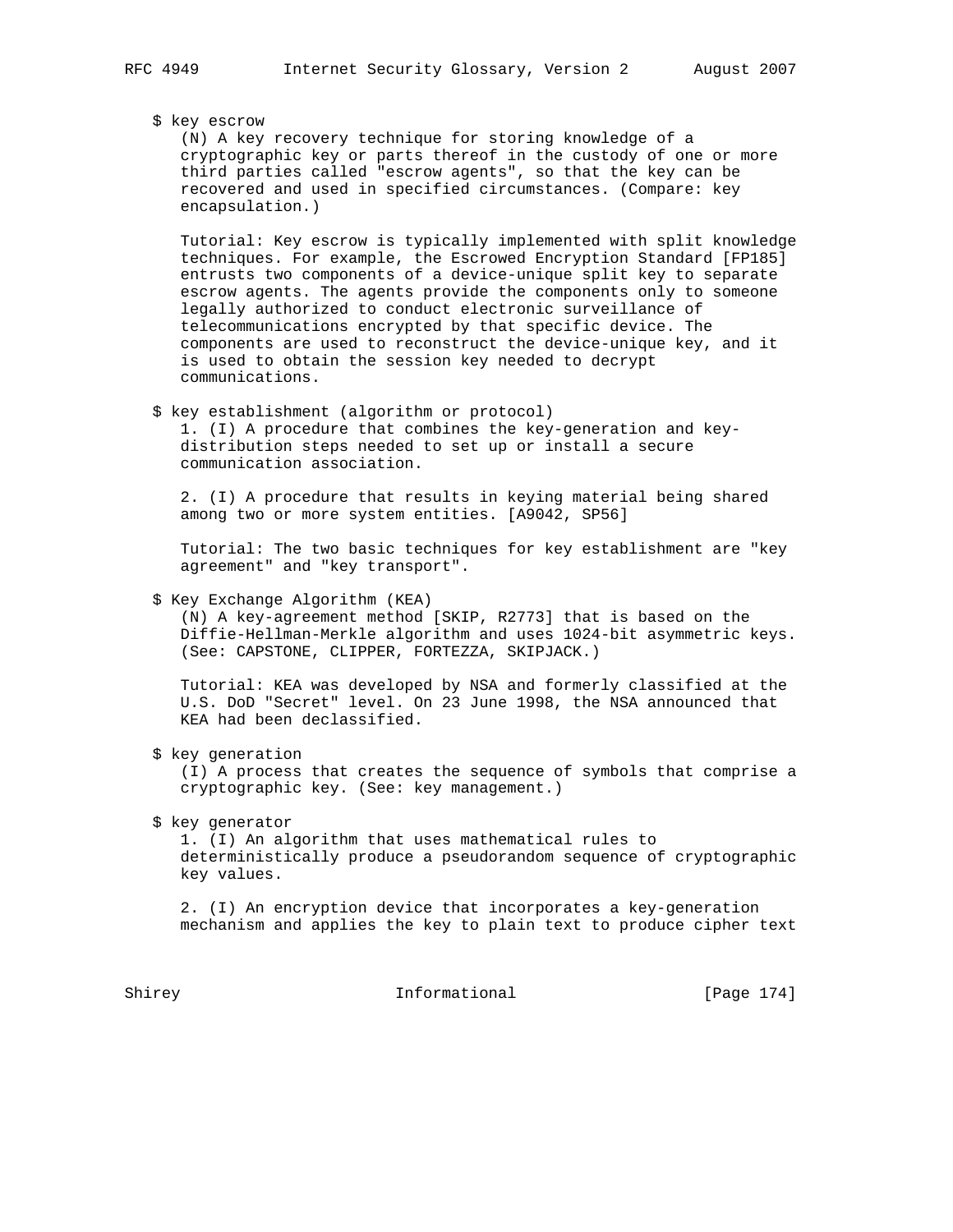(e.g., by exclusive OR-ing (a) a bit-string representation of the key with (b) a bit-string representation of the plaintext).

\$ key length

 (I) The number of symbols (usually stated as a number of bits) needed to be able to represent any of the possible values of a cryptographic key. (See: key space.)

\$ key lifetime

1. (D) Synonym for "cryptoperiod".

 Deprecated Definition: IDOCs SHOULD NOT use this term with definition 1 because a key's cryptoperiod may be only a part of the key's lifetime. A key could be generated at some time prior to when its cryptoperiod begins and might not be destroyed (i.e., zeroized) until some time after its cryptoperiod ends.

 2. (O) /MISSI/ An attribute of a MISSI key pair that specifies a time span that bounds the validity period of any MISSI X.509 public-key certificate that contains the public component of the pair. (See: cryptoperiod.)

- \$ key loader (N) Synonym for "fill device".
- \$ key loading and initialization facility (KLIF) (N) A place where ECU hardware is activated after being fabricated. (Compare: CLEF.)

 Tutorial: Before going to its KLIF, an ECU is not ready to be fielded, usually because it is not yet able to receive DEKs. The KLIF employs trusted processes to complete the ECU by installing needed data such as KEKs, seed values, and, in some cases, cryptographic software. After KLIF processing, the ECU is ready for deployment.

\$ key management

 1a. (I) The process of handling keying material during its life cycle in a cryptographic system; and the supervision and control of that process. (See: key distribution, key escrow, keying material, public-key infrastructure.)

 Usage: Usually understood to include ordering, generating, storing, archiving, escrowing, distributing, loading, destroying, auditing, and accounting for the material.

 1b. (O) /NIST/ "The activities involving the handling of cryptographic keys and other related security parameters (e.g.,

Shirey **Informational** [Page 175]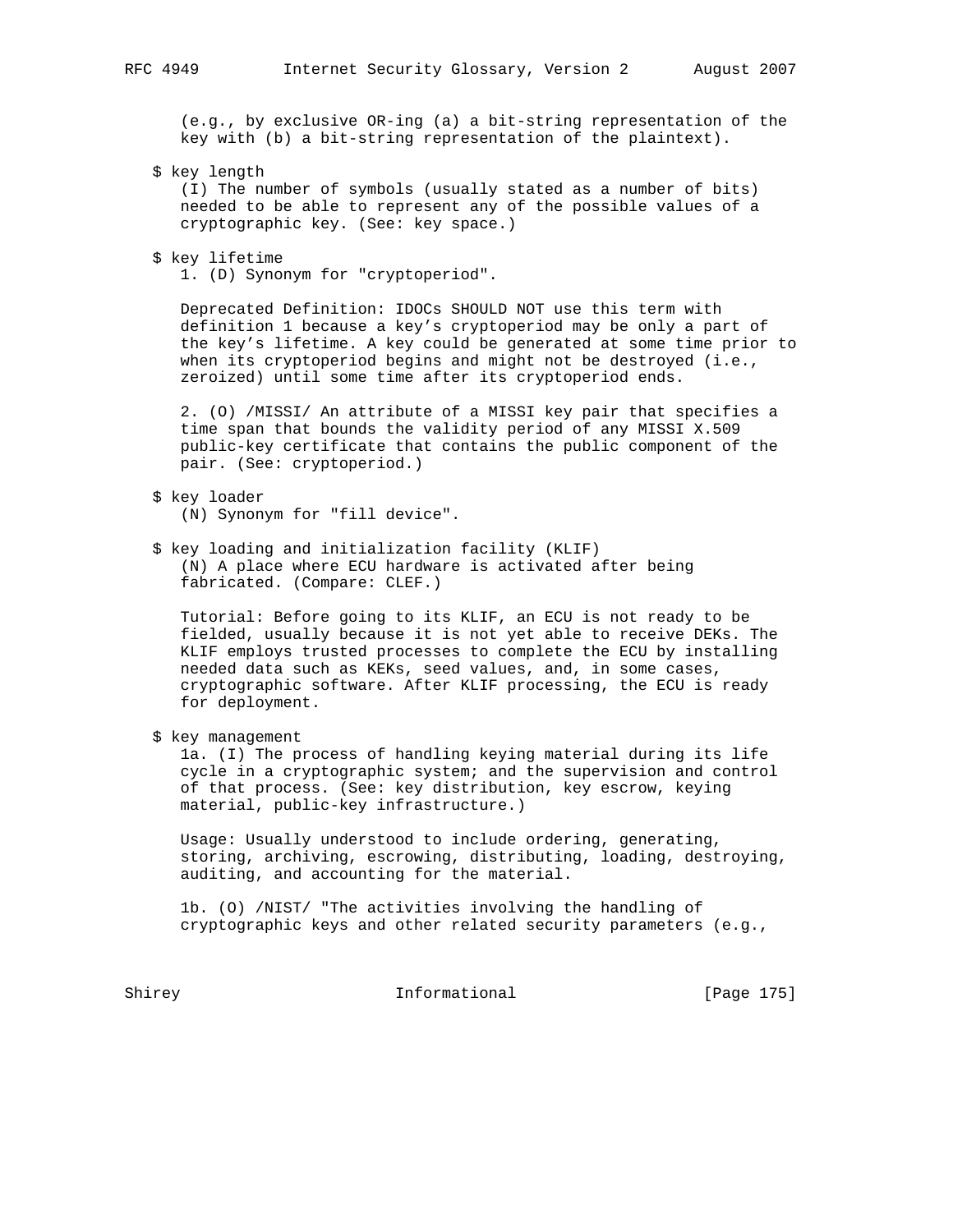IVs, counters) during the entire life cycle of the keys, including their generation, storage, distribution, entry and use, deletion or destruction, and archiving." [FP140, SP57]

 2. (O) /OSIRM/ "The generation, storage, distribution, deletion, archiving and application of keys in accordance with a security policy." [I7498-2]

\$ Key Management Protocol (KMP)

 (N) A protocol to establish a shared symmetric key between a pair (or a group) of users. (One version of KMP was developed by SDNS, and another by SILS.) Superseded by ISAKMP and IKE.

\$ key material

(D) Synonym for "keying material".

 Deprecated Usage: IDOCs SHOULD NOT use this term as a synonym for "keying material".

\$ key pair

 (I) A set of mathematically related keys -- a public key and a private key -- that are used for asymmetric cryptography and are generated in a way that makes it computationally infeasible to derive the private key from knowledge of the public key. (See: Diffie-Hellman-Merkle, RSA.)

 Tutorial: A key pair's owner discloses the public key to other system entities so they can use the key to (a) encrypt data, (b) verify a digital signature, or (c) generate a key with a key agreement algorithm. The matching private key is kept secret by the owner, who uses it to (a') decrypt data, (b') generate a digital signature, or (c') generate a key with a key-agreement algorithm.

\$ key recovery

 1. (I) /cryptanalysis/ A process for learning the value of a cryptographic key that was previously used to perform some cryptographic operation. (See: cryptanalysis, recovery.)

 2. (I) /backup/ Techniques that provide an intentional, alternate means to access the key used for data confidentiality service in an encrypted association. [DoD4] (Compare: recovery.)

 Tutorial: It is assumed that the cryptographic system includes a primary means of obtaining the key through a key-establishment algorithm or protocol. For the secondary means, there are two classes of key recovery techniques: key encapsulation and key escrow.

Shirey **Informational** [Page 176]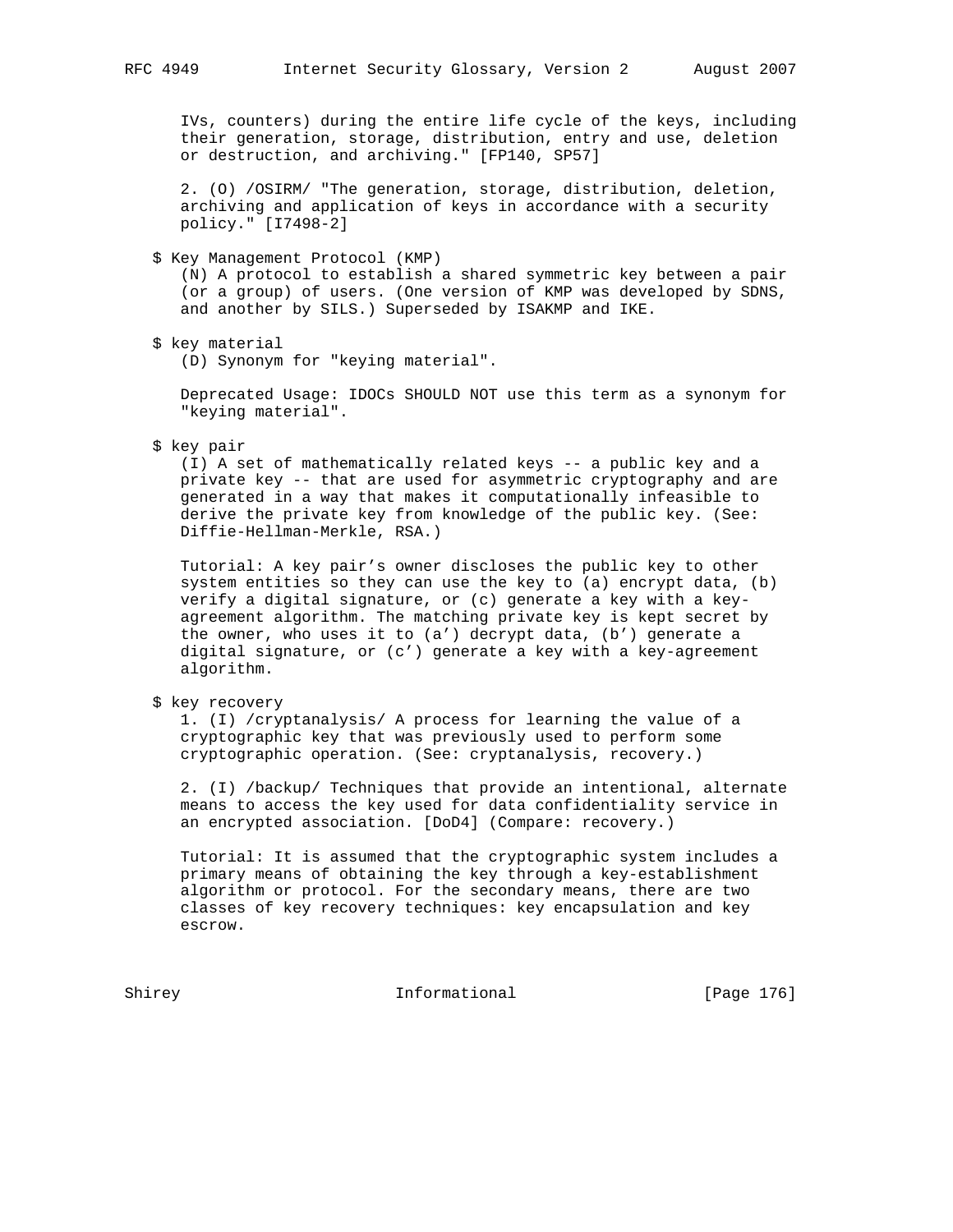\$ key space

 (I) The range of possible values of a cryptographic key; or the number of distinct transformations supported by a particular cryptographic algorithm. (See: key length.)

\$ key translation center

 (I) A type of key center that implements a key-distribution protocol (based on symmetric cryptography) to convey keys between two (or more) parties who wish to communicate securely. (Compare: key distribution center.)

 Tutorial: A key translation center transfers keys for future communication between Bob and Alice, who (a) wish to communicate with each other but do not currently share keys, (b) each share a KEK with the center, and (c) have the ability to generate or acquire keys by themselves. Alice generates or acquires a set of keys for communication with Bob. Alice encrypts the set in the KEK she shares with the center and sends the encrypted set to the center. The center decrypts the set, reencrypts the set in the KEK it shares with Bob, and either (a) sends that reencrypted set to Alice for her to forward to Bob or (b) sends it directly to Bob (although direct distribution is not supported in the ANSI standard [A9017]).

\$ key transport (algorithm or protocol)

 1. (I) A key establishment method by which a secret key is generated by a system entity in a communication association and securely sent to another entity in the association. (Compare: key agreement.)

 Tutorial: Either (a) one entity generates a secret key and securely sends it to the other entity, or (b) each entity generates a secret value and securely sends it to the other entity, where the two values are combined to form a secret key. For example, a message originator can generate a random session key and then use the RSA algorithm to encrypt that key with the public key of the intended recipient.

 2. (O) "The procedure to send a symmetric key from one party to other parties. As a result, all legitimate participants share a common symmetric key in such a way that the symmetric key is determined entirely by one party." [A9042]

- \$ key update
	- 1. (I) Derive a new key from an existing key. (Compare: rekey.)

 2. (O) Irreversible cryptographic process that modifies a key to produce a new key. [C4009]

Shirey **Informational** [Page 177]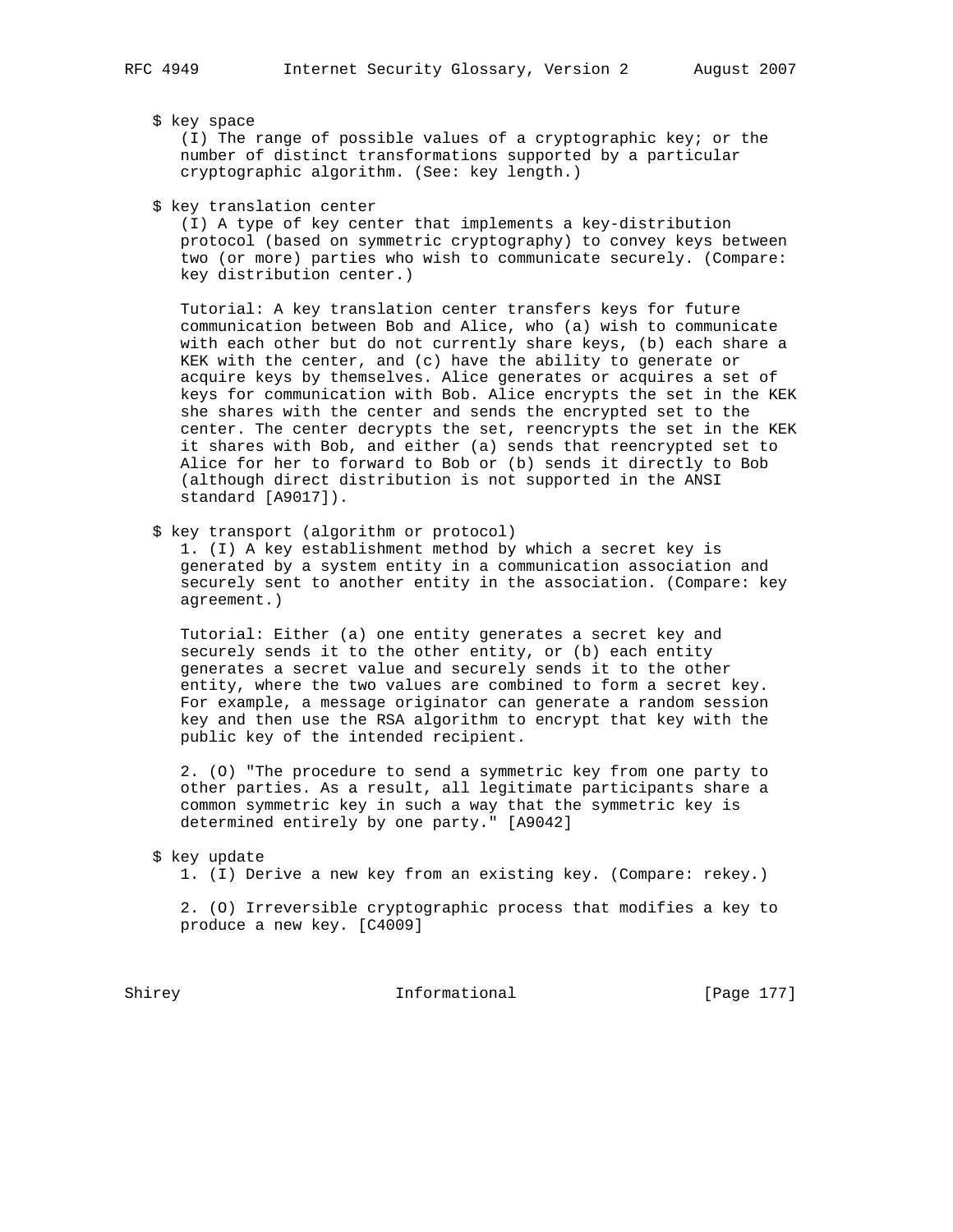\$ key validation

 1. (I) "The procedure for the receiver of a public key to check that the key conforms to the arithmetic requirements for such a key in order to thwart certain types of attacks." [A9042] (See: weak key)

2. (D) Synonym for "certificate validation".

 Deprecated Usage: IDOCs SHOULD NOT use the term as a synonym for "certificate validation"; that would unnecessarily duplicate the meaning of the latter term and mix concepts in a potentially misleading way. In validating an X.509 public-key certificate, the public key contained in the certificate is normally treated as an opaque data object.

\$ keyed hash

 (I) A cryptographic hash (e.g., [R1828]) in which the mapping to a hash result is varied by a second input parameter that is a cryptographic key. (See: checksum.)

 Tutorial: If the input data object is changed, a new, corresponding hash result cannot be correctly computed without knowledge of the secret key. Thus, the secret key protects the hash result so it can be used as a checksum even when there is a threat of an active attack on the data. There are two basic types of keyed hash:

- A function based on a keyed encryption algorithm. Example: Data Authentication Code.
- A function based on a keyless hash that is enhanced by combining (e.g., by concatenating) the input data object parameter with a key parameter before mapping to the hash result. Example: HMAC.
- \$ keying material

 1. (I) Data that is needed to establish and maintain a cryptographic security association, such as keys, key pairs, and IVs.

 2. (O) "Key, code, or authentication information in physical or magnetic form." [C4009] (Compare: COMSEC material.)

# \$ keying material identifier (KMID)

1. (I) An identifier assigned to an item of keying material.

 2. (O) /MISSI/ A 64-bit identifier that is assigned to a key pair when the public key is bound in a MISSI X.509 public-key certificate.

Shirey **Informational** [Page 178]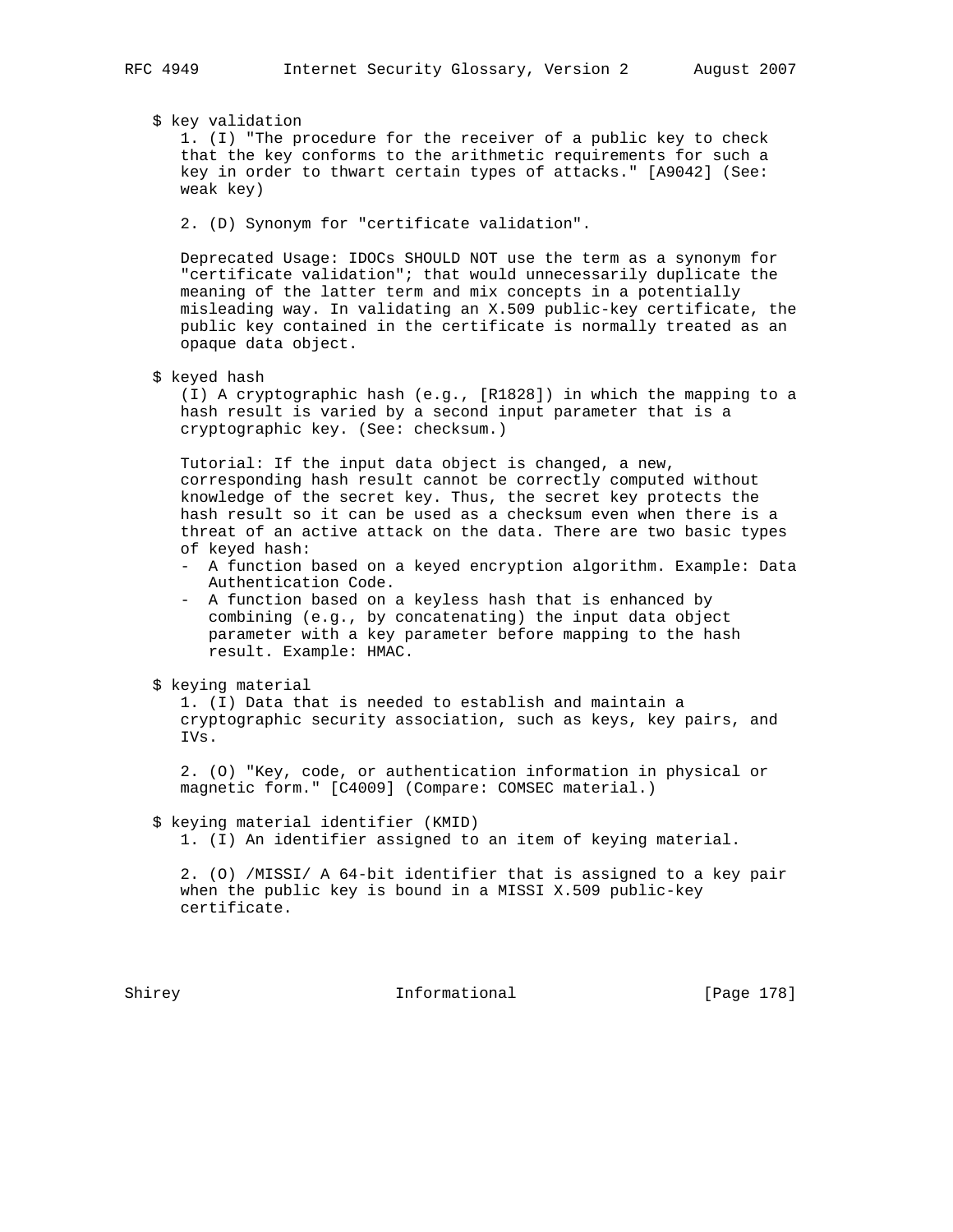\$ Khafre

 (N) A patented, symmetric block cipher designed by Ralph C. Merkle as a plug-in replacement for DES. [Schn]

 Tutorial: Khafre was designed for efficient encryption of small amounts of data. However, because Khafre does not precompute tables used for encryption, it is slower than Khufu for large amounts of data.

# \$ Khufu

 (N) A patented, symmetric block cipher designed by Ralph C. Merkle as a plug-in replacement for DES. [Schn]

 Tutorial: Khufu was designed for fast encryption of large amounts of data. However, because Khufu precomputes tables used in encryption, it is less efficient than Khafre for small amounts of data.

# \$ KLIF

(N) See: key loading and initialization facility.

# \$ KMID

(I) See: keying material identifier.

\$ known-plaintext attack

 (I) A cryptanalysis technique in which the analyst tries to determine the key from knowledge of some plaintext-ciphertext pairs (although the analyst may also have other clues, such as knowing the cryptographic algorithm).

- \$ kracker
	- (O) Old spelling for "cracker".
- \$ KSOS, KSOS-6, KSOS-11 (O) See: Kernelized Secure Operating System.
- \$ L2F
	- (N) See: Layer 2 Forwarding Protocol.
- \$ L2TP
	- (N) See: Layer 2 Tunneling Protocol.
- \$ label See: time stamp, security label.

Shirey **Informational** [Page 179]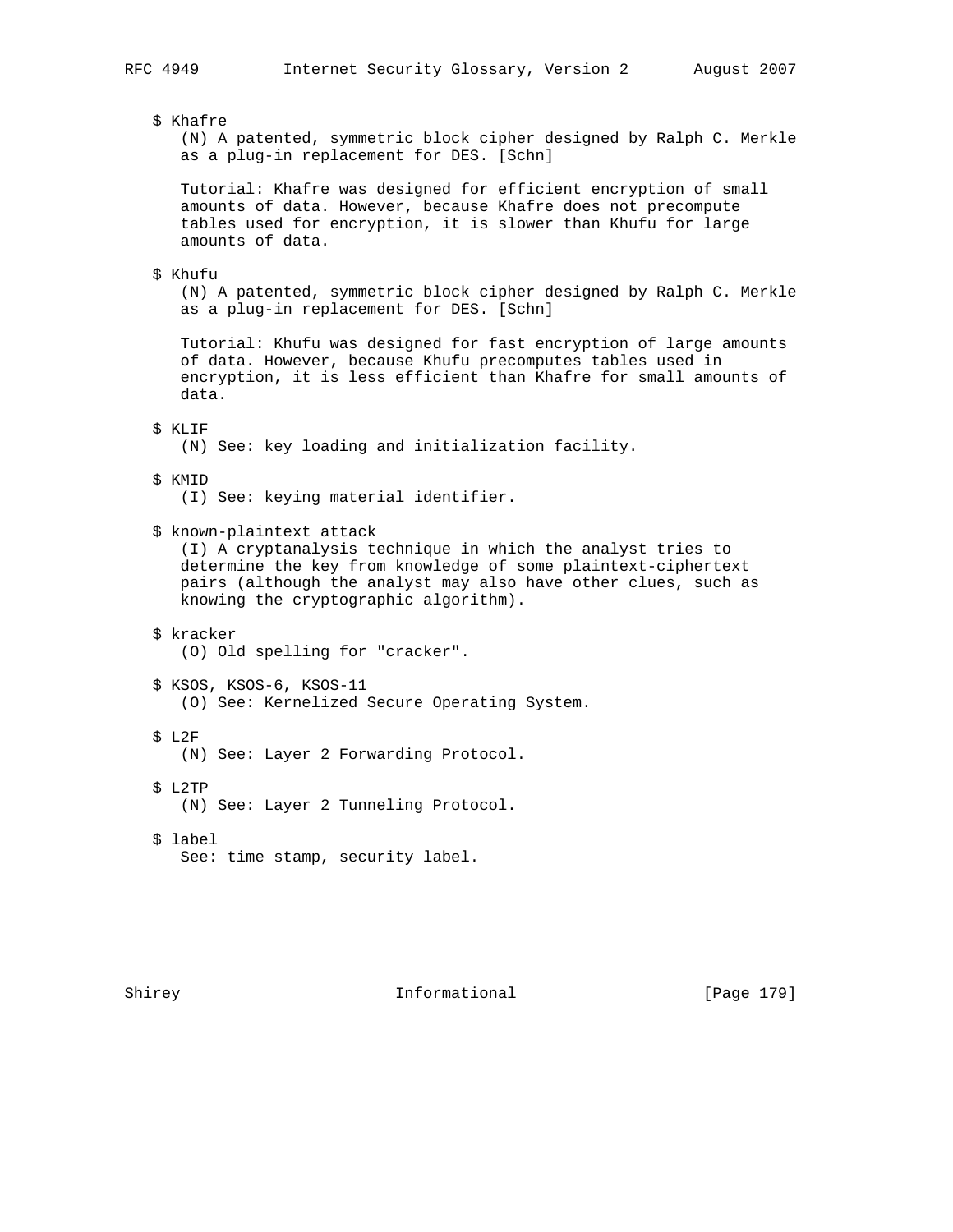\$ laboratory attack

 (O) "Use of sophisticated signal recovery equipment in a laboratory environment to recover information from data storage media." [C4009]

\$ LAN

(I) Abbreviation for "local area network" [R1983]. (See: [FP191].)

\$ land attack

 (I) A denial-of-service attack that sends an IP packet that (a) has the same address in both the Source Address and Destination Address fields and (b) contains a TCP SYN packet that has the same port number in both the Source Port and Destination Port fields.

 Derivation: This single-packet attack was named for "land", the program originally published by the cracker who invented this exploit. Perhaps that name was chosen because the inventor thought of multi-packet (i.e., flooding) attacks as arriving by sea.

 \$ Language of Temporal Ordering Specification (LOTOS) (N) A language (ISO 8807-1990) for formal specification of computer network protocols; describes the order in which events occur.

\$ lattice

 (I) A finite set together with a partial ordering on its elements such that for every pair of elements there is a least upper bound and a greatest lower bound.

 Example: A lattice is formed by a finite set S of security levels -- i.e., a set S of all ordered pairs (x,c), where x is one of a finite set X of hierarchically ordered classification levels  $X(1)$ , non-hierarchical categories  $C(1)$ , ...,  $C(M)$  -- together with the "dominate" relation. Security level (x,c) is said to "dominate" (x',c') if and only if (a) x is greater (higher) than or equal to x' and (b) c includes at least all of the elements of c'. (See: dominate, lattice model.)

 Tutorial: Lattices are used in some branches of cryptography, both as a basis for hard computational problems upon which cryptographic algorithms can be defined, and also as a basis for attacks on cryptographic algorithms.

\$ lattice model

 1. (I) A description of the semantic structure formed by a finite set of security levels, such as those used in military organizations. (See: dominate, lattice, security model.)

Shirey **Informational** [Page 180]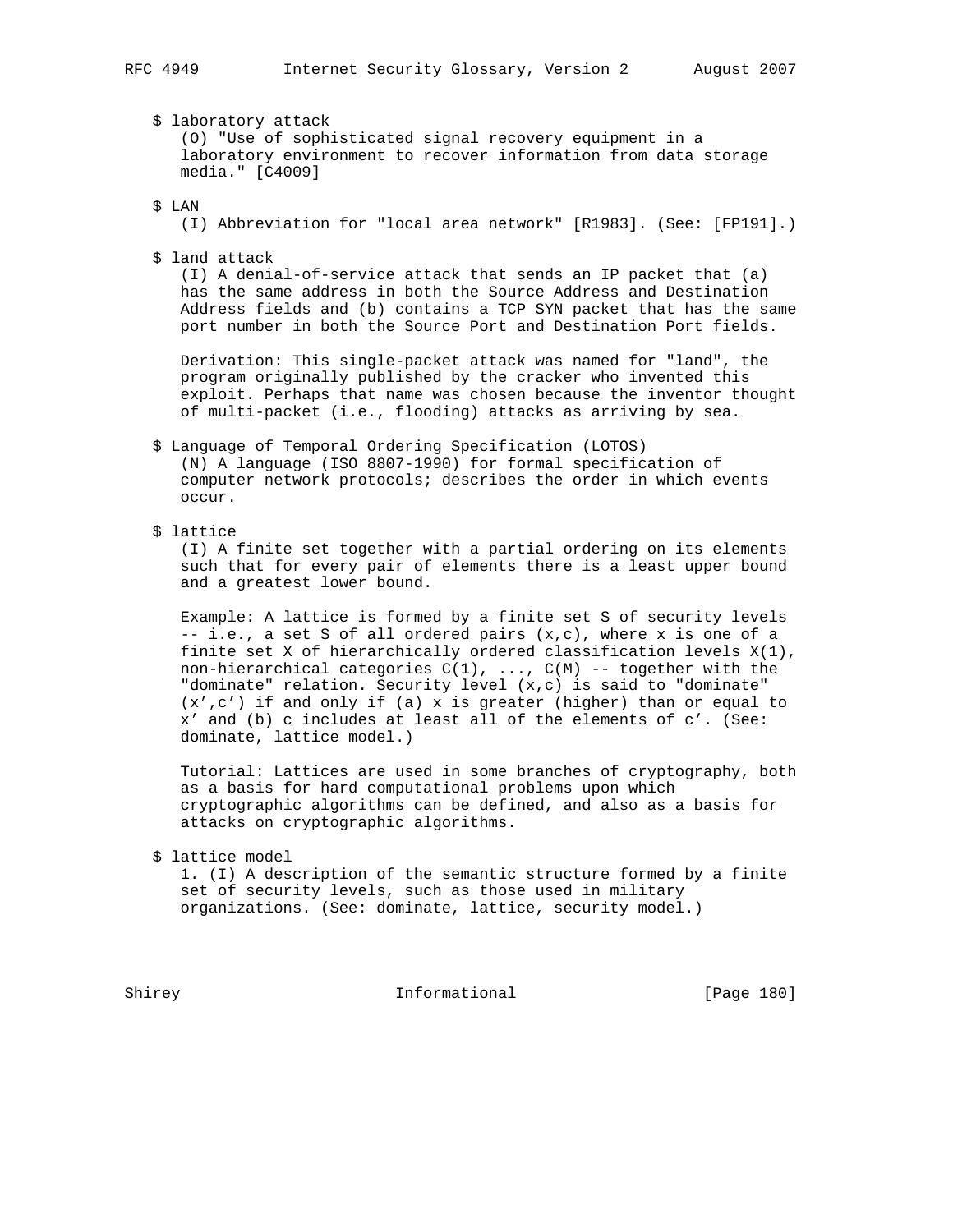2. (I) /formal model/ A model for flow control in a system, based on the lattice that is formed by the finite security levels in a system and their partial ordering. [Denn]

- \$ Law Enforcement Access Field (LEAF) (N) A data item that is automatically embedded in data encrypted by devices (e.g., CLIPPER chip) that implement the Escrowed Encryption Standard.
- \$ Layer 1, 2, 3, 4, 5, 6, 7 (N) See: OSIRM.
- \$ Layer 2 Forwarding Protocol (L2F) (N) An Internet protocol (originally developed by Cisco Corporation) that uses tunneling of PPP over IP to create a virtual extension of a dial-up link across a network, initiated by the dial-up server and transparent to the dial-up user. (See: L2TP.)
- \$ Layer 2 Tunneling Protocol (L2TP) (N) An Internet client-server protocol that combines aspects of PPTP and L2F and supports tunneling of PPP over an IP network or over frame relay or other switched network. (See: VPN.)

 Tutorial: PPP can in turn encapsulate any OSIRM Layer 3 protocol. Thus, L2TP does not specify security services; it depends on protocols layered above and below it to provide any needed security.

\$ LDAP

(I) See: Lightweight Directory Access Protocol.

\$ least common mechanism

 (I) The principle that a security architecture should minimize reliance on mechanisms that are shared by many users.

 Tutorial: Shared mechanisms may include cross-talk paths that permit a breach of data security, and it is difficult to make a single mechanism operate in a correct and trusted manner to the satisfaction of a wide range of users.

\$ least privilege

 (I) The principle that a security architecture should be designed so that each system entity is granted the minimum system resources and authorizations that the entity needs to do its work. (Compare: economy of mechanism, least trust.)

Shirey 1992 Informational The Informational [Page 181]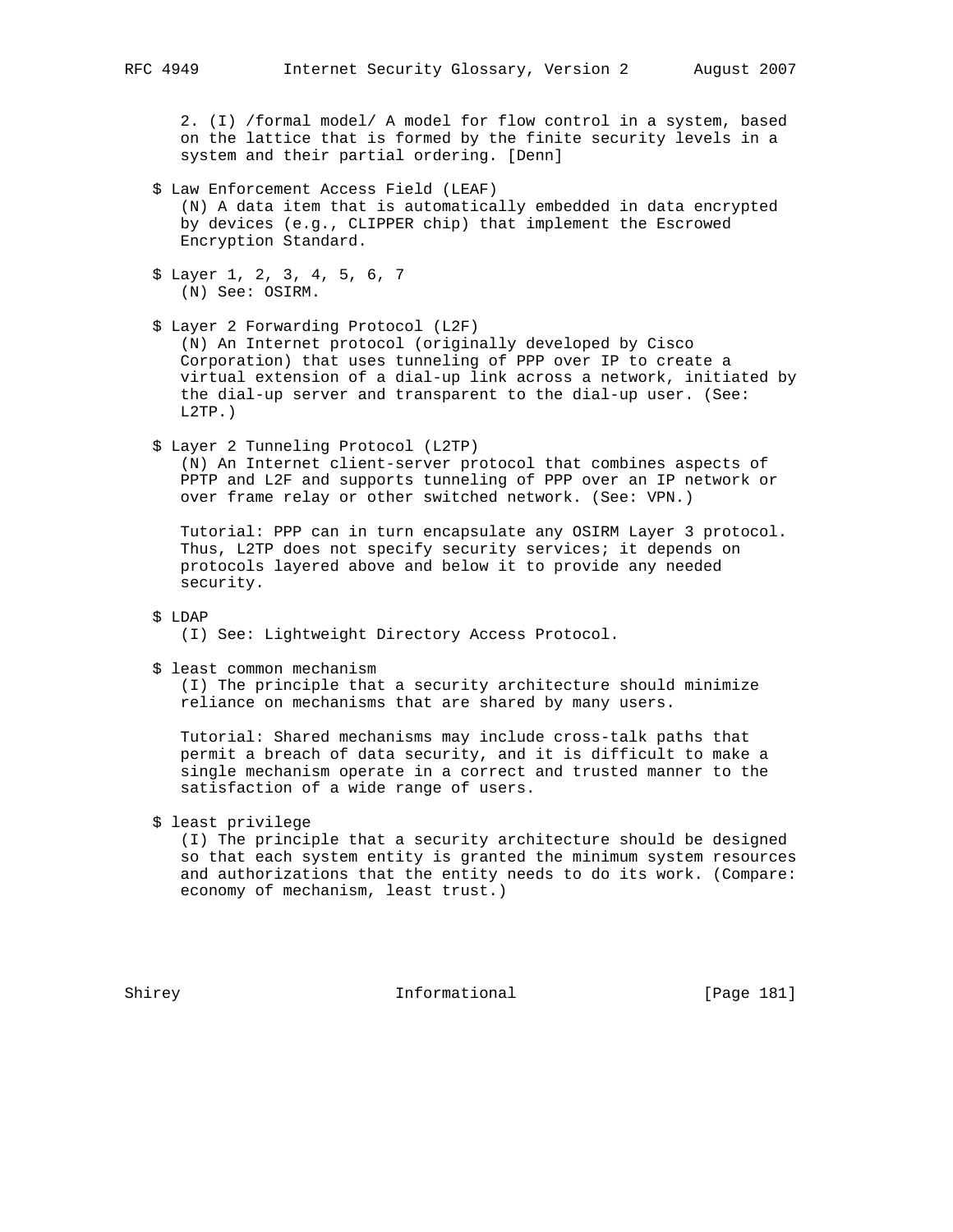Tutorial: This principle tends to limit damage that can be caused by an accident, error, or unauthorized act. This principle also tends to reduce complexity and promote modularity, which can make certification easier and more effective. This principle is similar to the principle of protocol layering, wherein each layer provides specific, limited communication services, and the functions in one layer are independent of those in other layers.

\$ least trust

 (I) The principle that a security architecture should be designed in a way that minimizes (a) the number of components that require trust and (b) the extent to which each component is trusted. (Compare: least privilege, trust level.)

\$ legacy system

 (I) A system that is in operation but will not be improved or expanded while a new system is being developed to supersede it.

\$ legal non-repudiation

(I) See: secondary definition under "non-repudiation".

\$ leap of faith

 1. (I) /general security/ Operating a system as though it began operation in a secure state, even though it cannot be proven that such a state was established (i.e., even though a security compromise might have occurred at or before the time when operation began).

 2. (I) /COMSEC/ The initial part, i.e., the first communication step, or steps, of a protocol that is vulnerable to attack (especially a man-in-the-middle attack) during that part but, if that part is completed without being attacked, is subsequently not vulnerable in later steps (i.e., results in a secure communication association for which no man-in-the-middle attack is possible).

 Usage: This term is listed in English dictionaries, but their definitions are broad and can be interpreted in many ways in Internet contexts. Similarly, the definition stated here can be interpreted in several ways. Therefore, IDOCs that use this term (especially IDOCs that are protocol specifications) SHOULD state a more specific definition for it.

 Tutorial: In a protocol, a leap of faith typically consists of accepting a claim of peer identity, data origin, or data integrity without authenticating that claim. When a protocol includes such a step, the protocol might also be designed so that if a man-in the-middle attack succeeds during the vulnerable first part, then the attacker must remain in the middle for all subsequent

Shirey **Informational** [Page 182]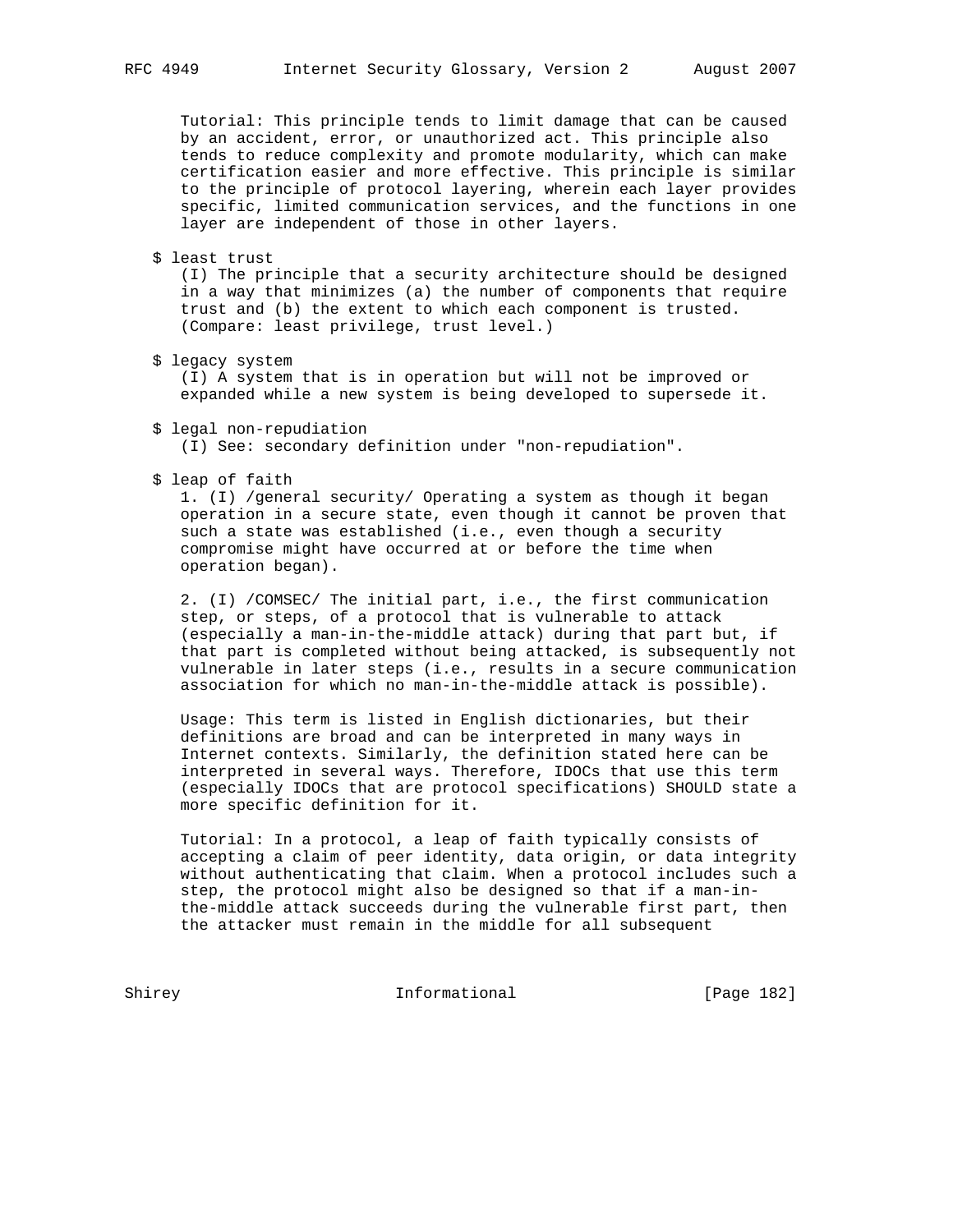exchanges or else one of the legitimate parties will be able to detect the attack.

\$ level of concern

 (N) /U.S. DoD/ A rating assigned to an information system that indicates the extent to which protective measures, techniques, and procedures must be applied. (See: critical, sensitive, level of robustness.)

\$ level of robustness

 (N) /U.S. DoD/ A characterization of (a) the strength of a security function, mechanism, service, or solution and (b) the assurance (or confidence) that it is implemented and functioning. [Cons, IATF] (See: level of concern.)

\$ Liberty Alliance

 (O) An international consortium of more than 150 commercial, nonprofit, and governmental organizations that was created in 2001 to address technical, business, and policy problems of identity and identity-based Web services and develop a standard for federated network identity that supports current and emerging network devices.

\$ Lightweight Directory Access Protocol (LDAP)

 (I) An Internet client-server protocol (RFC 3377) that supports basic use of the X.500 Directory (or other directory servers) without incurring the resource requirements of the full Directory Access Protocol (DAP).

 Tutorial: Designed for simple management and browser applications that provide simple read/write interactive directory service. Supports both simple authentication and strong authentication of the client to the directory server.

\$ link

 1a. (I) A communication facility or physical medium that can sustain data communications between multiple network nodes, in the protocol layer immediately below IP. (RFC 3753)

 1b. (I) /subnetwork/ A communication channel connecting subnetwork relays (especially one between two packet switches) that is implemented at OSIRM Layer 2. (See: link encryption.)

 Tutorial: The relay computers assume that links are logically passive. If a computer at one end of a link sends a sequence of bits, the sequence simply arrives at the other end after a finite time, although some bits may have been changed either accidentally (errors) or by active wiretapping.

Shirey **Informational** [Page 183]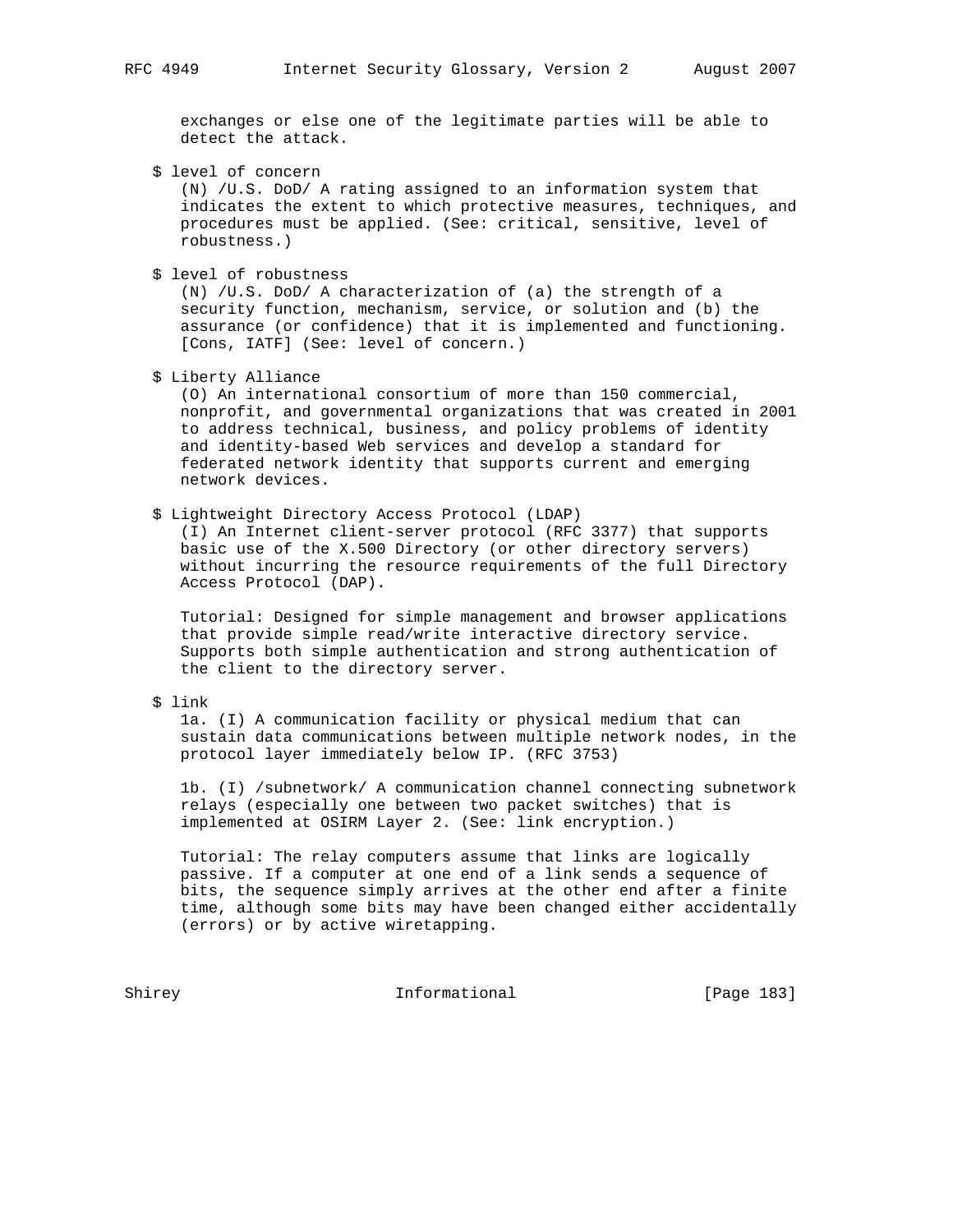2. (I) /World Wide Web/ See: hyperlink.

\$ link encryption

 (I) Stepwise (link-by-link) protection of data that flows between two points in a network, provided by encrypting data separately on each network link, i.e., by encrypting data when it leaves a host or subnetwork relay and decrypting when it arrives at the next host or relay. Each link may use a different key or even a different algorithm. [R1455] (Compare: end-to-end encryption.)

\$ liveness

 (I) A property of a communication association or a feature of a communication protocol that provides assurance to the recipient of data that the data is being freshly transmitted by its originator, i.e., that the data is not being replayed, by either the originator or a third party, from a previous transmission. (See: fresh, nonce, replay attack.)

# \$ logic bomb

 (I) Malicious logic that activates when specified conditions are met. Usually intended to cause denial of service or otherwise damage system resources. (See: Trojan horse, virus, worm.)

\$ login

 1a. (I) An act by which a system entity establishes a session in which the entity can use system resources. (See: principal, session.)

 1b. (I) An act by which a system user has its identity authenticated by the system. (See: principal, session.)

 Usage: Usually understood to be accomplished by providing an identifier and matching authentication information (e.g., a password) to a security mechanism that authenticates the user's identity; but sometimes refers to establishing a connection with a server when no authentication or specific authorization is involved.

 Derivation: Refers to "log" file, a security audit trail that records (a) security events, such as the beginning of a session, and (b) the names of the system entities that initiate events.

### \$ long title

 (O) /U.S. Government/ "Descriptive title of [an item of COMSEC material]." [C4009] (Compare: short title.)

Shirey **Informational** [Page 184]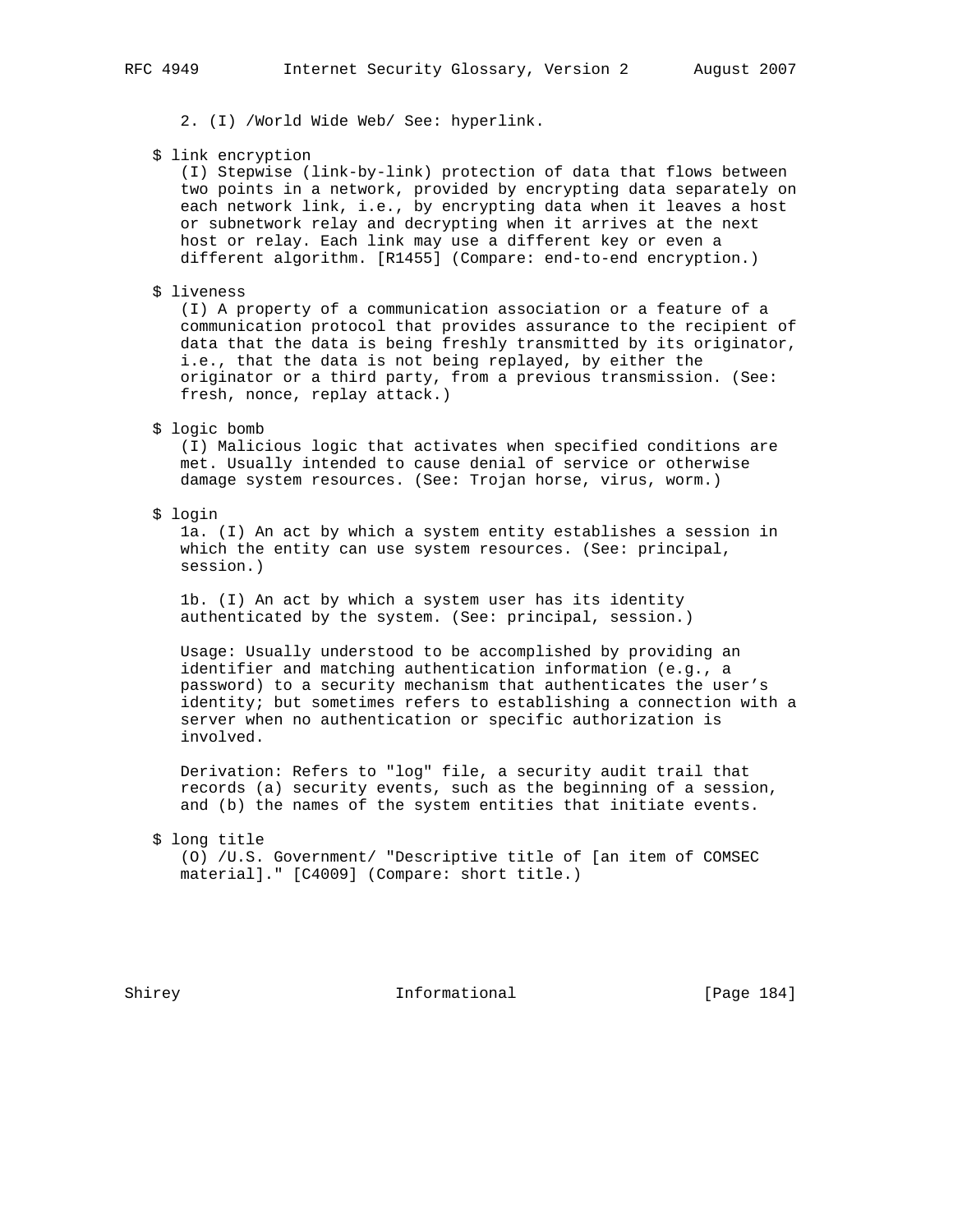# RFC 4949 Internet Security Glossary, Version 2 August 2007

 \$ low probability of detection (I) Result of TRANSEC measures used to hide or disguise a communication. \$ low probability of intercept (I) Result of TRANSEC measures used to prevent interception of a communication. \$ LOTOS (N) See: Language of Temporal Ordering Specification. \$ MAC (N) See: mandatory access control, Message Authentication Code. Deprecated Usage: IDOCs that use this term SHOULD state a definition for it because this abbreviation is ambiguous. \$ magnetic remanence (N) Magnetic representation of residual information remaining on a magnetic medium after the medium has been cleared. [NCS25] (See: clear, degauss, purge.) \$ main mode (I) See: /IKE/ under "mode". \$ maintenance hook (N) "Special instructions (trapdoors) in software allowing easy maintenance and additional feature development. Since maintenance hooks frequently allow entry into the code without the usual checks, they are a serious security risk if they are not removed prior to live implementation." [C4009] (See: back door.) \$ malicious logic (I) Hardware, firmware, or software that is intentionally included or inserted in a system for a harmful purpose. (See: logic bomb, Trojan horse, spyware, virus, worm. Compare: secondary definitions under "corruption", "incapacitation", "masquerade", and "misuse".) \$ malware (D) A contraction of "malicious software". (See: malicious logic.) Deprecated Term: IDOCs SHOULD NOT use this term; it is not listed in most dictionaries and could confuse international readers. \$ MAN (I) metropolitan area network.

Shirey **Informational** [Page 185]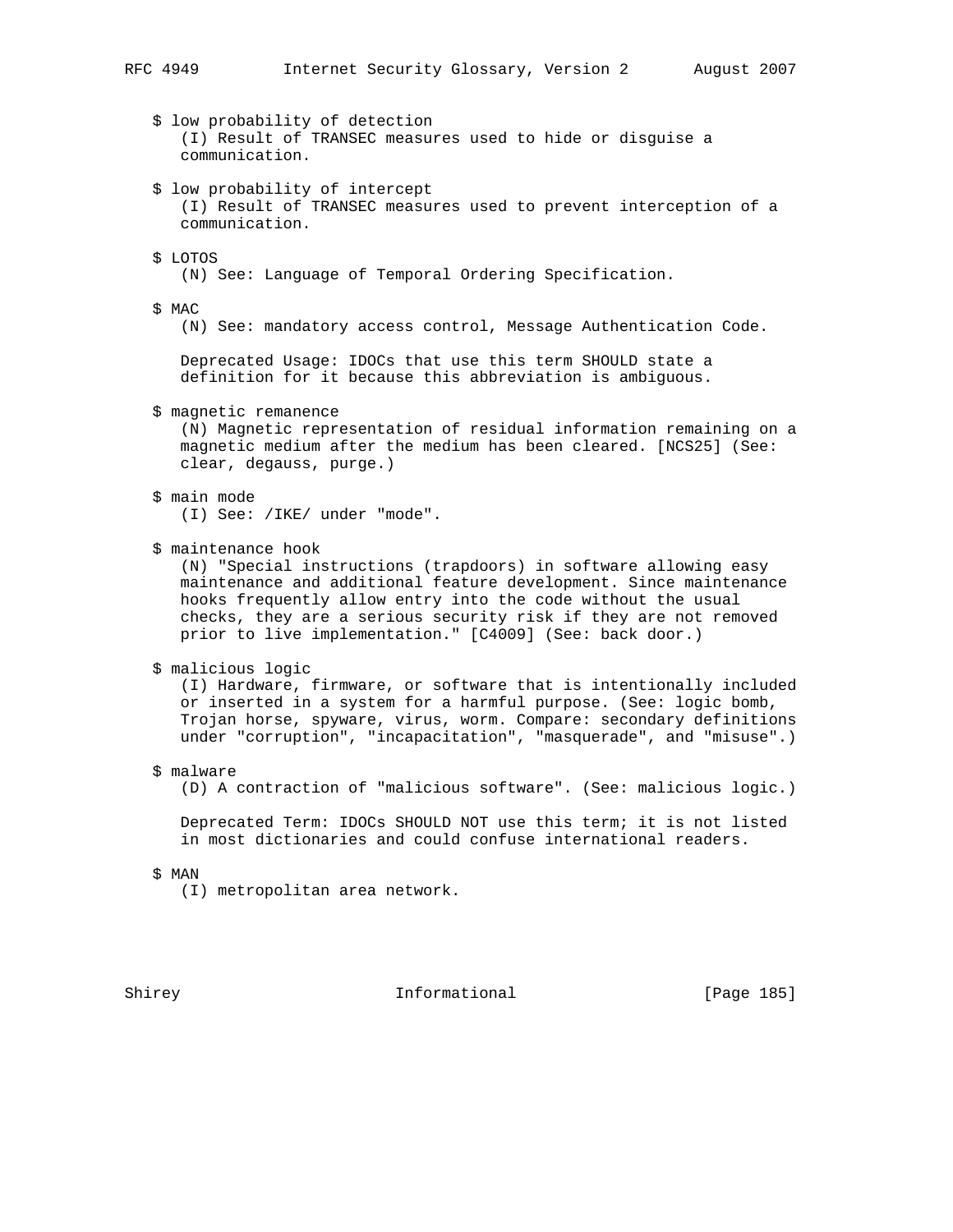# \$ man-in-the-middle attack

 (I) A form of active wiretapping attack in which the attacker intercepts and selectively modifies communicated data to masquerade as one or more of the entities involved in a communication association. (See: hijack attack, piggyback attack.)

 Tutorial: For example, suppose Alice and Bob try to establish a session key by using the Diffie-Hellman-Merkle algorithm without data origin authentication service. A "man in the middle" could (a) block direct communication between Alice and Bob and then (b) masquerade as Alice sending data to Bob, (c) masquerade as Bob sending data to Alice, (d) establish separate session keys with each of them, and (e) function as a clandestine proxy server between them to capture or modify sensitive information that Alice and Bob think they are sending only to each other.

#### \$ manager

 (I) A person who controls the service configuration of a system or the functional privileges of operators and other users. (See: administrative security. Compare: operator, SSO, user.)

# \$ mandatory access control

 1. (I) An access control service that enforces a security policy based on comparing (a) security labels, which indicate how sensitive or critical system resources are, with (b) security clearances, which indicate that system entities are eligible to access certain resources. (See: discretionary access control, MAC, rule-based security policy.)

 Derivation: This kind of access control is called "mandatory" because an entity that has clearance to access a resource is not permitted, just by its own volition, to enable another entity to access that resource.

 2. (O) "A means of restricting access to objects based on the sensitivity (as represented by a label) of the information contained in the objects and the formal authorization (i.e., clearance) of subjects to access information of such sensitivity." [DoD1]

# \$ manipulation detection code

(D) Synonym for "checksum".

 Deprecated Term: IDOCs SHOULD NOT use this term as a synonym for "checksum"; the word "manipulation" implies protection against active attacks, which an ordinary checksum might not provide. Instead, if such protection is intended, use "protected checksum" or some particular type thereof, depending on which is meant. If

Shirey **Informational** [Page 186]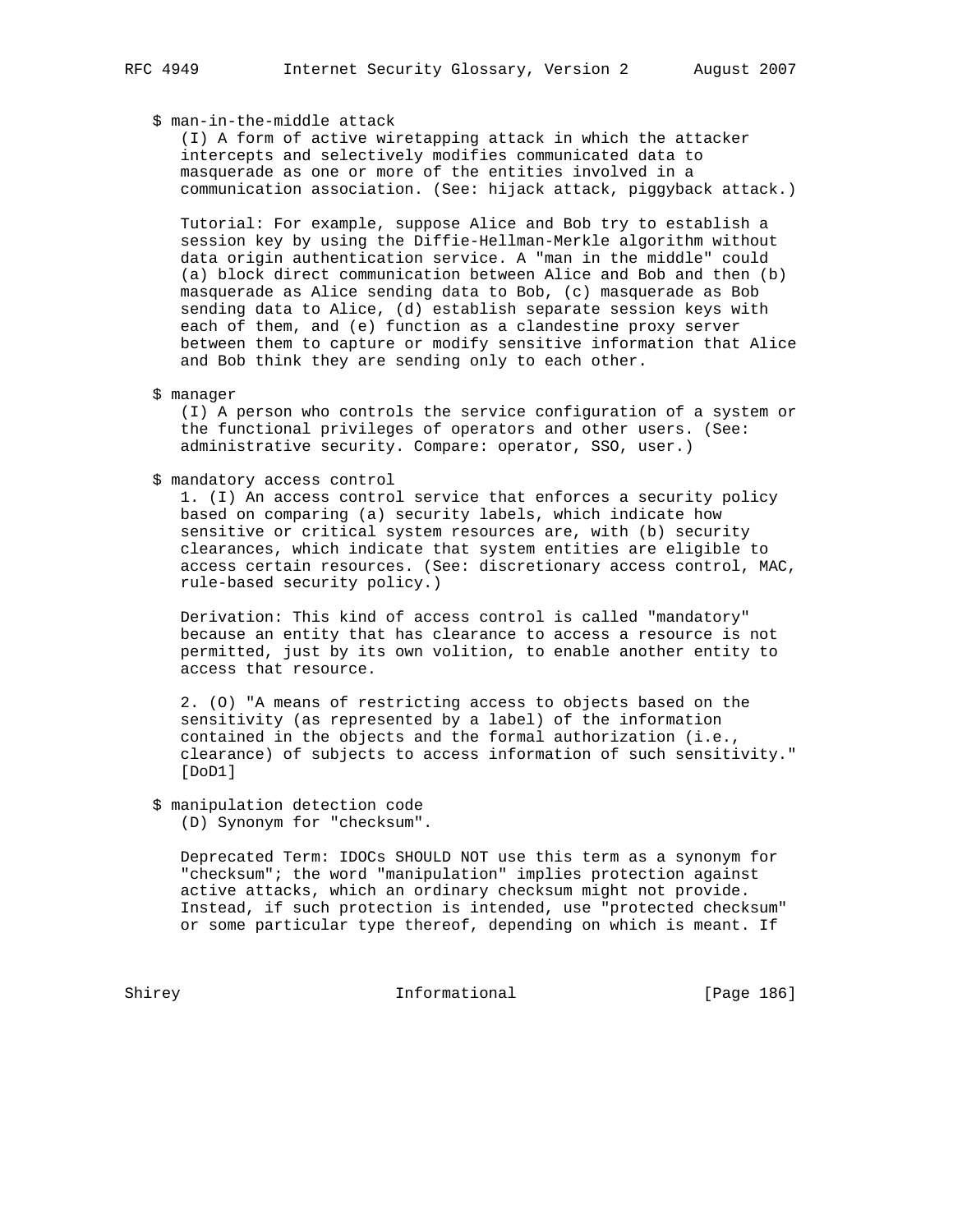such protection is not intended, use "error detection code" or some specific type of checksum that is not protected.

\$ marking

See: time stamp, security marking.

\$ MARS

 (O) A symmetric, 128-bit block cipher with variable key length (128 to 448 bits), developed by IBM as a candidate for the AES.

\$ Martian

 (D) /slang/ A packet that arrives unexpectedly at the wrong address or on the wrong network because of incorrect routing or because it has a non-registered or ill-formed IP address. [R1208]

 Deprecated Term: It is likely that other cultures use different metaphors for this concept. Therefore, to avoid international misunderstanding, IDOCs SHOULD NOT use this term. (See: Deprecated Usage under "Green Book".)

\$ masquerade

 (I) A type of threat action whereby an unauthorized entity gains access to a system or performs a malicious act by illegitimately posing as an authorized entity. (See: deception.)

 Usage: This type of threat action includes the following subtypes: - "Spoof": Attempt by an unauthorized entity to gain access to a system by posing as an authorized user.

- "Malicious logic": In context of masquerade, any hardware, firmware, or software (e.g., Trojan horse) that appears to perform a useful or desirable function, but actually gains unauthorized access to system resources or tricks a user into executing other malicious logic. (See: corruption, incapacitation, main entry for "malicious logic", misuse.)
- \$ MCA

(O) See: merchant certification authority.

\$ MD2

 (N) A cryptographic hash [R1319] that produces a 128-bit hash result, was designed by Ron Rivest, and is similar to MD4 and MD5 but slower.

 Derivation: Apparently, an abbreviation of "message digest", but that term is deprecated by this Glossary.

Shirey **Informational** [Page 187]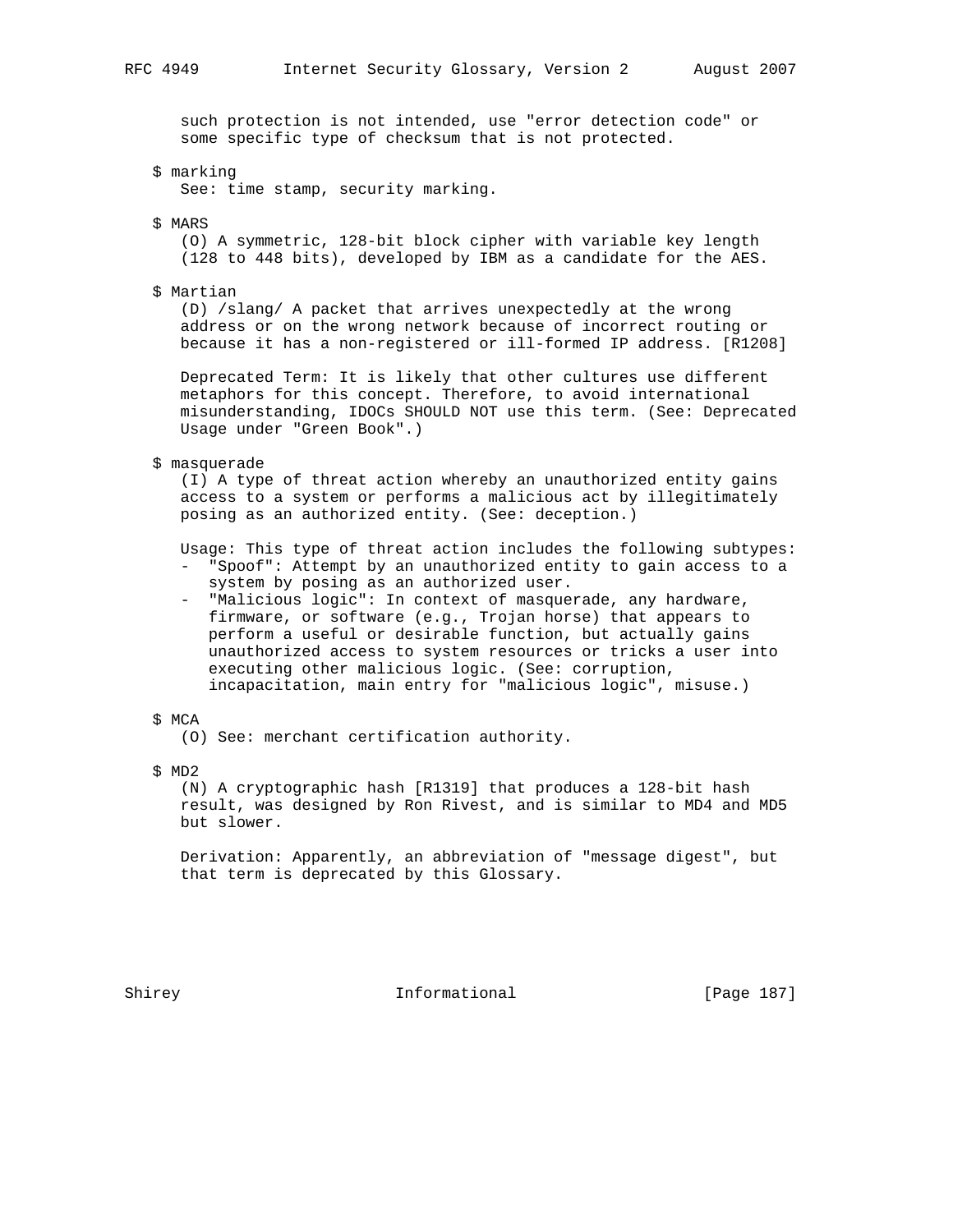\$ MD4

 (N) A cryptographic hash [R1320] that produces a 128-bit hash result and was designed by Ron Rivest. (See: Derivation under "MD2", SHA-1.)

\$ MD5

 (N) A cryptographic hash [R1321] that produces a 128-bit hash result and was designed by Ron Rivest to be an improved version of MD4. (See: Derivation under "MD2".)

\$ merchant

 (O) /SET/ "A seller of goods, services, and/or other information who accepts payment for these items electronically." [SET2] A merchant may also provide electronic selling services and/or electronic delivery of items for sale. With SET, the merchant can offer its cardholders secure electronic interactions, but a merchant that accepts payment cards is required to have a relationship with an acquirer. [SET1, SET2]

\$ merchant certificate

 (O) /SET/ A public-key certificate issued to a merchant. Sometimes used to refer to a pair of such certificates where one is for digital signature use and the other is for encryption.

\$ merchant certification authority (MCA)

 (O) /SET/ A CA that issues digital certificates to merchants and is operated on behalf of a payment card brand, an acquirer, or another party according to brand rules. Acquirers verify and approve requests for merchant certificates prior to issuance by the MCA. An MCA does not issue a CRL, but does distribute CRLs issued by root CAs, brand CAs, geopolitical CAs, and payment gateway CAs. [SET2]

\$ mesh PKI

 (I) A non-hierarchical PKI architecture in which there are several trusted CAs rather than a single root. Each certificate user bases path validations on the public key of one of the trusted CAs, usually the one that issued that user's own public-key certificate. Rather than having superior-to-subordinate relationships between CAs, the relationships are peer-to-peer, and CAs issue cross-certificates to each other. (Compare: hierarchical PKI, trust-file PKI.)

 \$ Message Authentication Code (MAC), message authentication code 1. (N) /capitalized/ A specific ANSI standard for a checksum that is computed with a keyed hash that is based on DES. [A9009] Usage: a.k.a. Data Authentication Code, which is a U.S. Government standard. [FP113] (See: MAC.)

Shirey **Informational** [Page 188]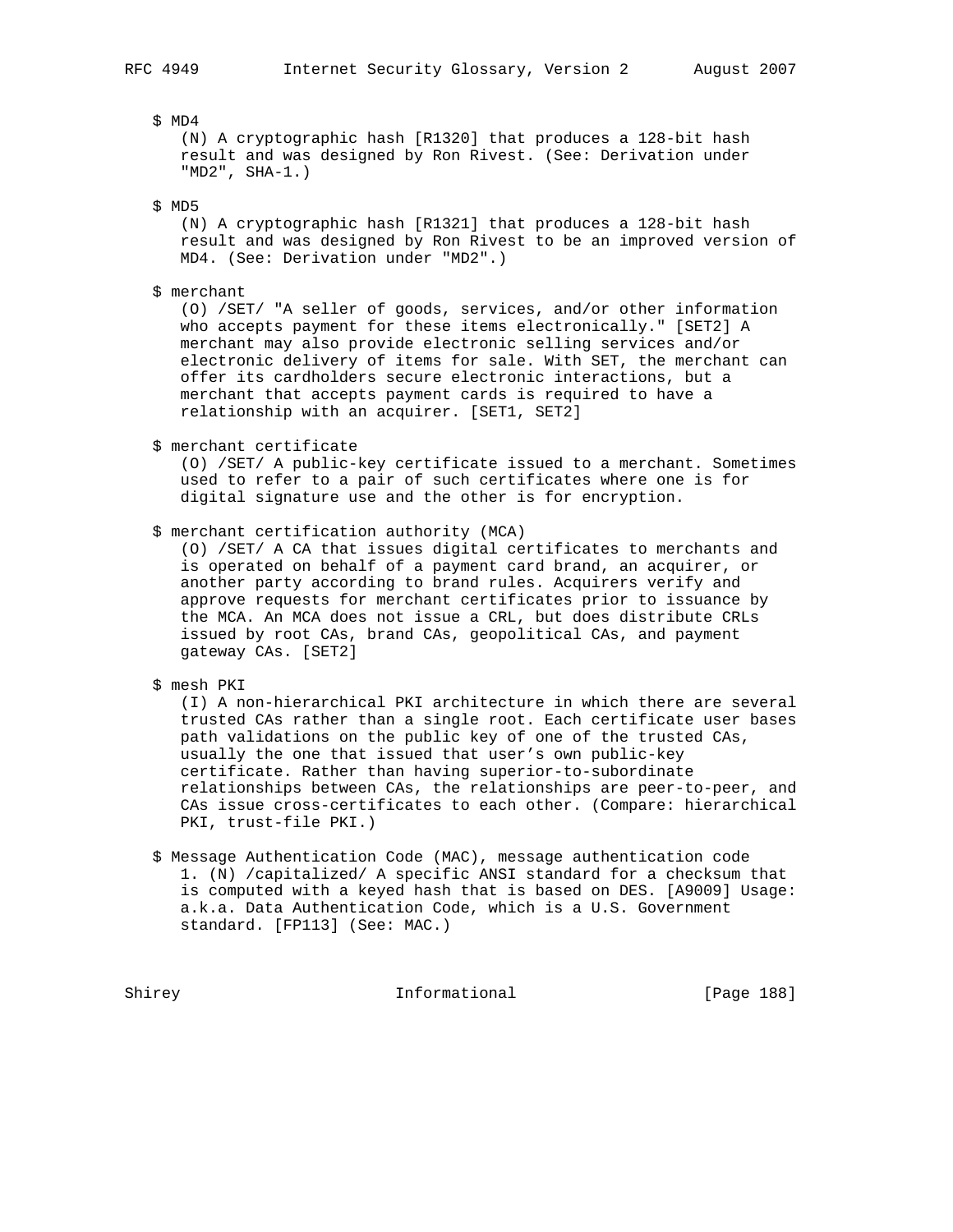2. (D) /not capitalized/ Synonym for "error detection code".

 Deprecated Term: IDOCs SHOULD NOT use the uncapitalized form "message authentication code". Instead, use "checksum", "error detection code", "hash", "keyed hash", "Message Authentication Code", or "protected checksum", depending on what is meant. (See: authentication code.)

 The uncapitalized form mixes concepts in a potentially misleading way. The word "message" is misleading because it implies that the mechanism is particularly suitable for or limited to electronic mail (see: Message Handling Systems). The word "authentication" is misleading because the mechanism primarily serves a data integrity function rather than an authentication function. The word "code" is misleading because it implies that either encoding or encryption is involved or that the term refers to computer software.

\$ message digest

(D) Synonym for "hash result". (See: cryptographic hash.)

 Deprecated Term: IDOCs SHOULD NOT use this term as a synonym for "hash result"; this term unnecessarily duplicates the meaning of the other, more general term and mixes concepts in a potentially misleading way. The word "message" is misleading because it implies that the mechanism is particularly suitable for or limited to electronic mail (see: Message Handling Systems).

\$ message handling system

(D) Synonym for the Internet electronic mail system.

 Deprecated Term: IDOCs SHOULD NOT use this term, because it could be confused with Message Handling System. Instead, use "Internet electronic mail" or some other, more specific term.

\$ Message Handling System

 (O) An ITU-T system concept that encompasses the notion of electronic mail but defines more comprehensive OSI systems and services that enable users to exchange messages on a store-and forward basis. (The ISO equivalent is "Message Oriented Text Interchange System".) (See: X.400.)

\$ message indicator

 1. (D) /cryptographic function/ Synonym for "initialization value". (Compare: indicator.)

 2. (D) "Sequence of bits transmitted over a communications system for synchronizing cryptographic equipment." [C4009]

Shirey Informational [Page 189]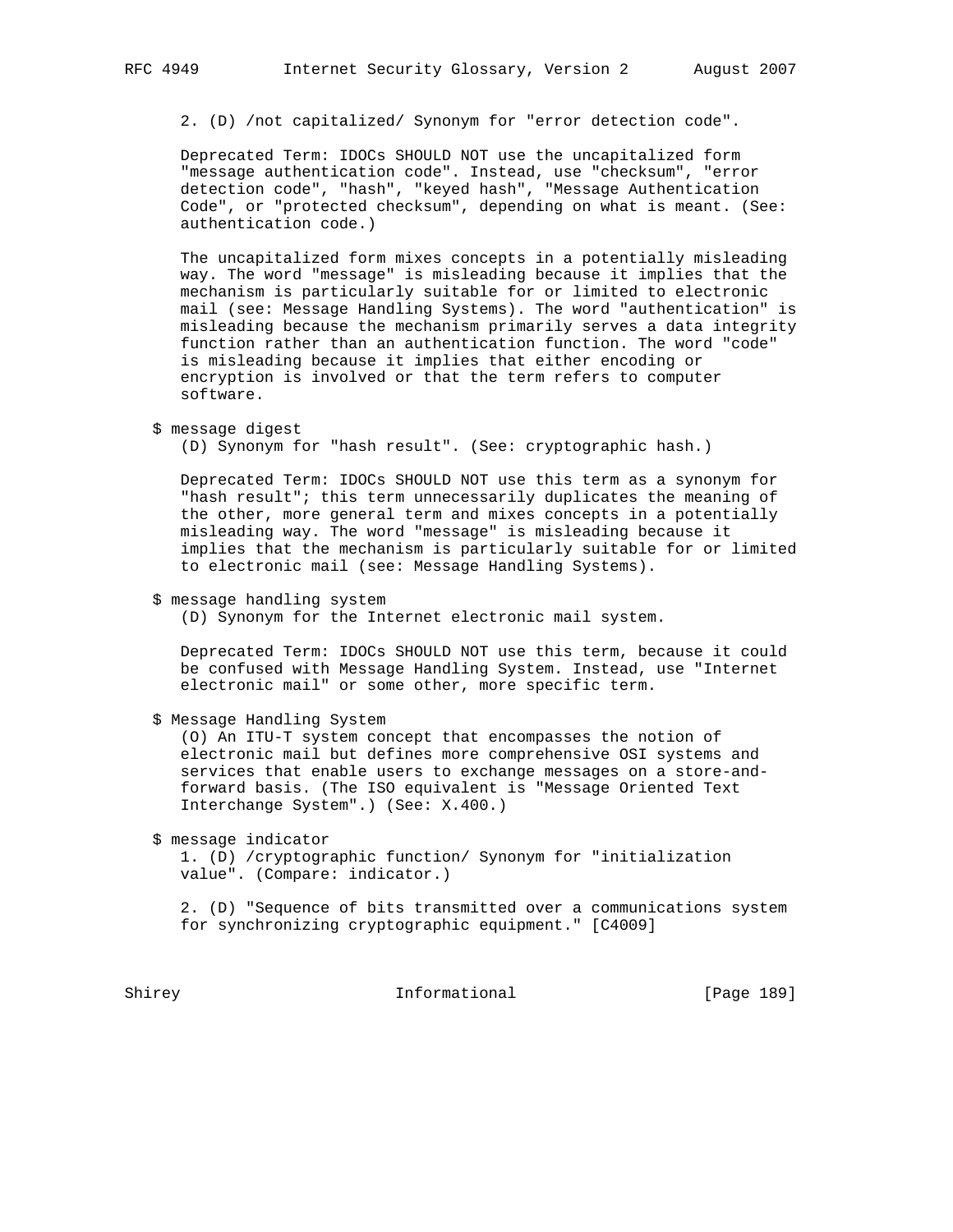Deprecated Term: IDOCs SHOULD NOT use this term as a synonym for "initialization value"; the term mixes concepts in a potentially misleading way. The word "message" is misleading because it suggests that the mechanism is specific to electronic mail. (See: Message Handling System.)

\$ message integrity check

 \$ message integrity code (MIC) (D) Synonyms for some form of "checksum".

 Deprecated Term: IDOCs SHOULD NOT use these terms for any form of checksum. Instead, use "checksum", "error detection code", "hash", "keyed hash", "Message Authentication Code", or "protected checksum", depending on what is meant.

 These two terms mix concepts in potentially misleading ways. The word "message" is misleading because it suggests that the mechanism is particularly suitable for or limited to electronic mail. The word "integrity" is misleading because the checksum may be used to perform a data origin authentication function rather than an integrity function. The word "code" is misleading because it suggests either that encoding or encryption is involved or that the term refers to computer software.

\$ Message Security Protocol (MSP)

 (N) A secure message handling protocol [SDNS7] for use with X.400 and Internet mail protocols. Developed by NSA's SDNS program and used in the U.S. DoD's Defense Message System.

\$ meta-data

 (I) Descriptive information about a data object; i.e., data about data, or data labels that describe other data. (See: security label. Compare: metadata)

Tutorial: Meta-data can serve various management purposes:

- System management: File name, type, size, creation date.
- Application management: Document title, version, author.
- Usage management: Data categories, keywords, classifications.

Meta-data can be associated with a data object in two basic ways:

- Explicitly: Be part of the data object (e.g., a header field of a data file or packet) or be linked to the object.
- Implicitly: Be associated with the data object because of some other, explicit attribute of the object.

\$ metadata, Metadata(trademark), METADATA(trademark)

(D) Proprietary variants of "meta-data". (See: SPAM(trademark).)

Shirey **Informational** [Page 190]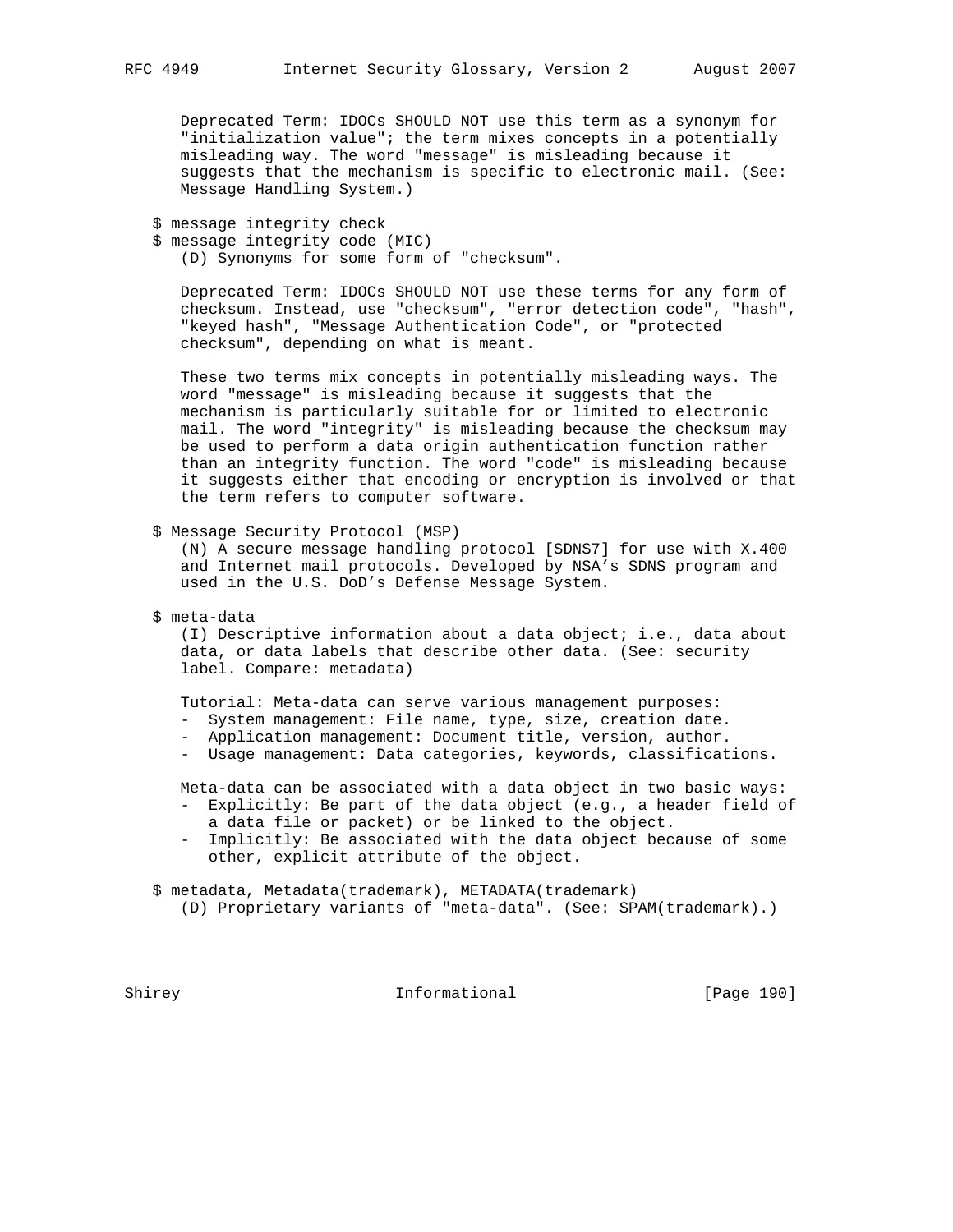Deprecated Usage: IDOCs SHOULD NOT use these unhypenated forms; IDOCs SHOULD use only the uncapitalized, hyphenated "meta-data". The terms "Metadata" and "METADATA" are claimed as registered trademarks (numbers 1,409,260 and 2,185,504) owned by The Metadata Company, originally known as Metadata Information Partners, a company founded by Jack Myers. The status of "metadata" is unclear.

 \$ MHS (N) See: message handling system.

\$ MIC

(D) See: message integrity code.

\$ MIME

(I) See: Multipurpose Internet Mail Extensions.

\$ MIME Object Security Services (MOSS)

 (I) An Internet protocol [R1848] that applies end-to-end encryption and digital signature to MIME message content, using symmetric cryptography for encryption and asymmetric cryptography for key distribution and signature. MOSS is based on features and specifications of PEM. (See: S/MIME.)

 \$ Minimum Interoperability Specification for PKI Components (MISPC) (N) A technical description to provide a basis for interoperation between PKI components from different vendors; consists primarily of a profile of certificate and CRL extensions and a set of transactions for PKI operation. [SP15]

\$ misappropriation

 (I) A type of threat action whereby an entity assumes unauthorized logical or physical control of a system resource. (See: usurpation.)

 Usage: This type of threat action includes the following subtypes: - Theft of data: Unauthorized acquisition and use of data

- contained in a system.
- Theft of service: Unauthorized use of a system service.
- Theft of functionality: Unauthorized acquisition of actual hardware, firmware, or software of a system component.

 (N) See: Minimum Interoperability Specification for PKI Components.

Shirey 1911 Informational [Page 191]

 <sup>\$</sup> MISPC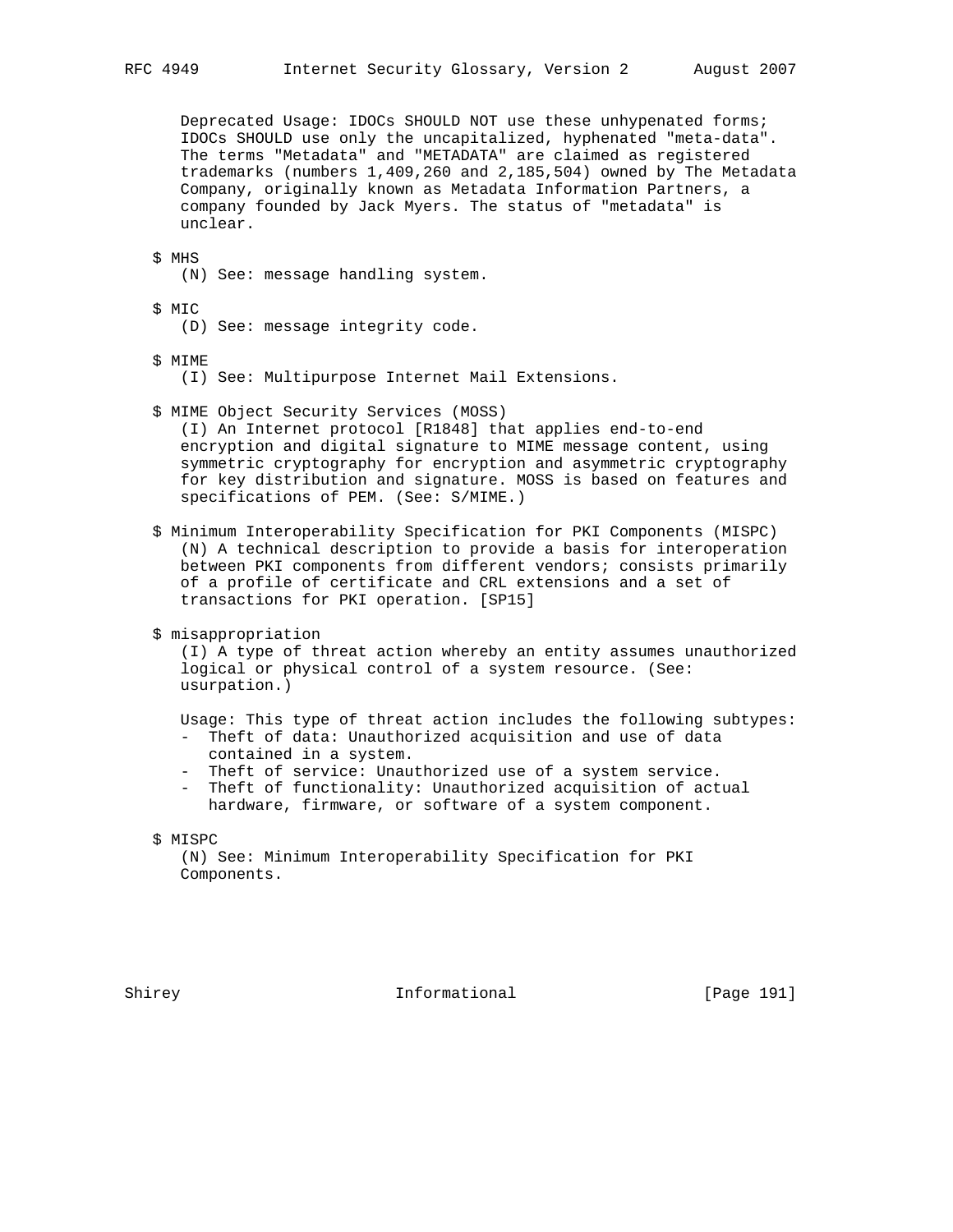# \$ MISSI

 (O) Multilevel Information System Security Initiative, an NSA program to encourage development of interoperable, modular products for constructing secure network information systems in support of a wide variety of U.S. Government missions. (See: MSP, SP3, SP4.)

# \$ MISSI user

 (O) /MISSI/ A system entity that is the subject of one or more MISSI X.509 public-key certificates issued under a MISSI certification hierarchy. (See: personality.)

 Tutorial: MISSI users include both end users and the authorities that issue certificates. A MISSI user is usually a person but may be a machine or other automated process. Machines that are required to operate nonstop may be issued their own certificates to avoid downtime needed to exchange the FORTEZZA cards of machine operators at shift changes.

### \$ mission

 (I) A statement of a (relatively long-term) duty or (relatively short-term) task that is assigned to an organization or system, indicates the purpose and objectives of the duty or task, and may indicate the actions to be taken to achieve it.

\$ mission critical

 (I) A condition of a system service or other system resource such that denial of access to, or lack of availability of, the resource would jeopardize a system user's ability to perform a primary mission function or would result in other serious consequences. (See: Critical. Compare: mission essential.)

#### \$ mission essential

 (O) /U.S. DoD/ Refers to materiel that is authorized and available to combat, combat support, combat service support, and combat readiness training forces to accomplish their assigned missions. [JP1] (Compare: mission critical.)

\$ misuse

 1. (I) The intentional use (by authorized users) of system resources for other than authorized purposes. Example: An authorized system administrator creates an unauthorized account for a friend. (See: misuse detection.)

 2. (I) A type of threat action that causes a system component to perform a function or service that is detrimental to system security. (See: usurpation.)

Shirey **Informational** [Page 192]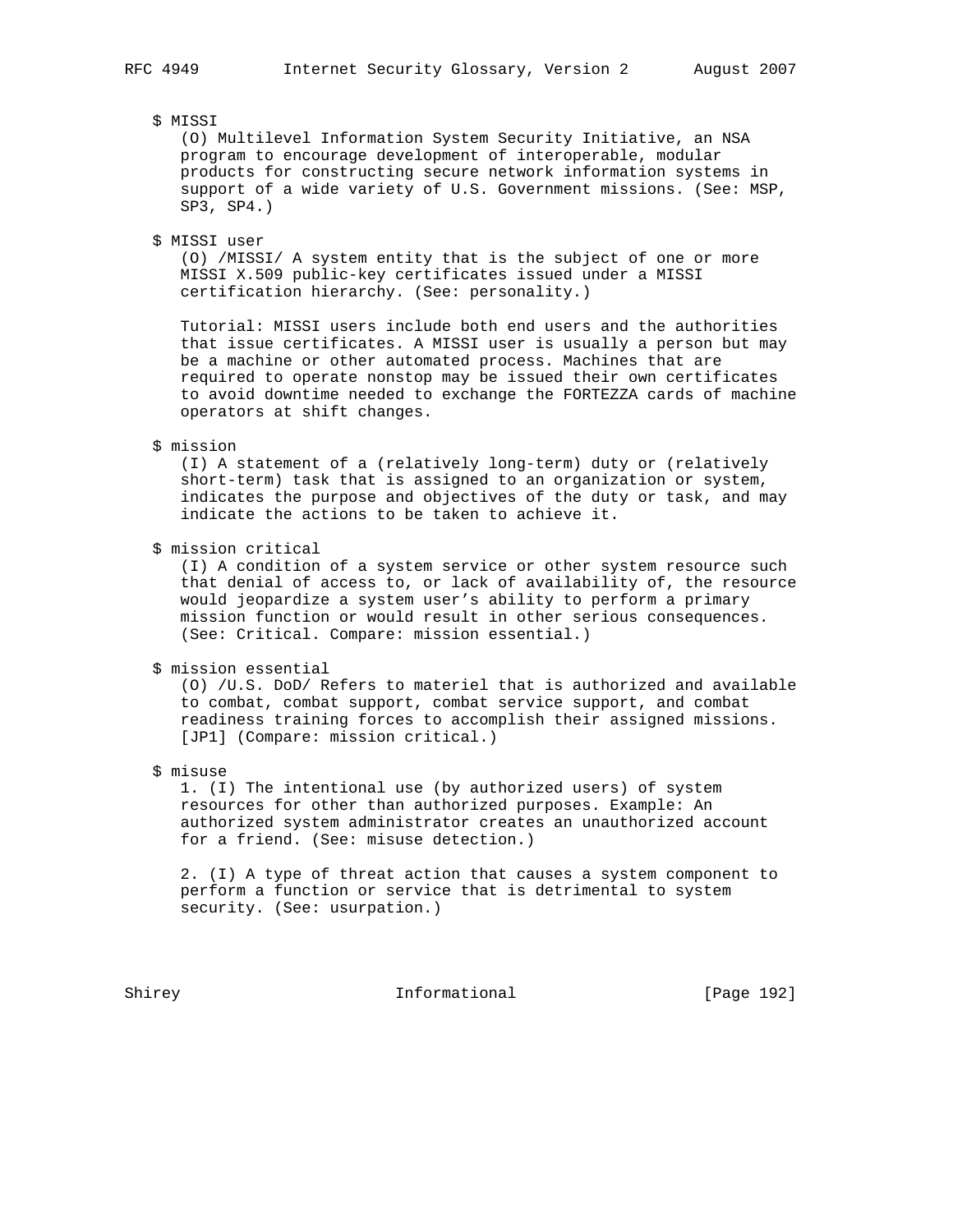Usage: This type of threat action includes the following subtypes:

- "Tampering": /misuse/ Deliberately altering a system's logic, data, or control information to cause the system to perform unauthorized functions or services. (See: corruption, main entry for "tampering".)
- "Malicious logic": /misuse/ Any hardware, firmware, or software intentionally introduced into a system to perform or control execution of an unauthorized function or service. (See: corruption, incapacitation, main entry for "malicious logic", masquerade.)
- "Violation of authorizations": Action by an entity that exceeds the entity's system privileges by executing an unauthorized function. (See: authorization.)
- \$ misuse detection

 (I) An intrusion detection method that is based on rules that specify system events, sequences of events, or observable properties of a system that are believed to be symptomatic of security incidents. (See: IDS, misuse. Compare: anomaly detection.)

# \$ MLS

(I) See: multilevel secure

\$ mobile code

 1a. (I) Software that originates from a remote server, is transmitted across a network, and is loaded onto and executed on a local client system without explicit initiation by the client's user and, in some cases, without that user's knowledge. (Compare: active content.)

 Tutorial: One form of mobile code is active content in a file that is transferred across a network.

 1b. (O) /U.S. DoD/ "Software modules obtained from remote systems, transferred across a network, and then downloaded and executed on local systems without explicit installation or execution by the recipient." [JP1]

 2a. (O) /U.S. DoD/ Technology that enables the creation of executable information that can be delivered to an information system and directly executed on any hardware/software architecture that has an appropriate host execution environment.

 2b. (O) "Programs (e.g., script, macro, or other portable instruction) that can be shipped unchanged to a heterogeneous collection of platforms and executed with identical semantics" [SP28]. (See: active content.)

Shirey **Informational** [Page 193]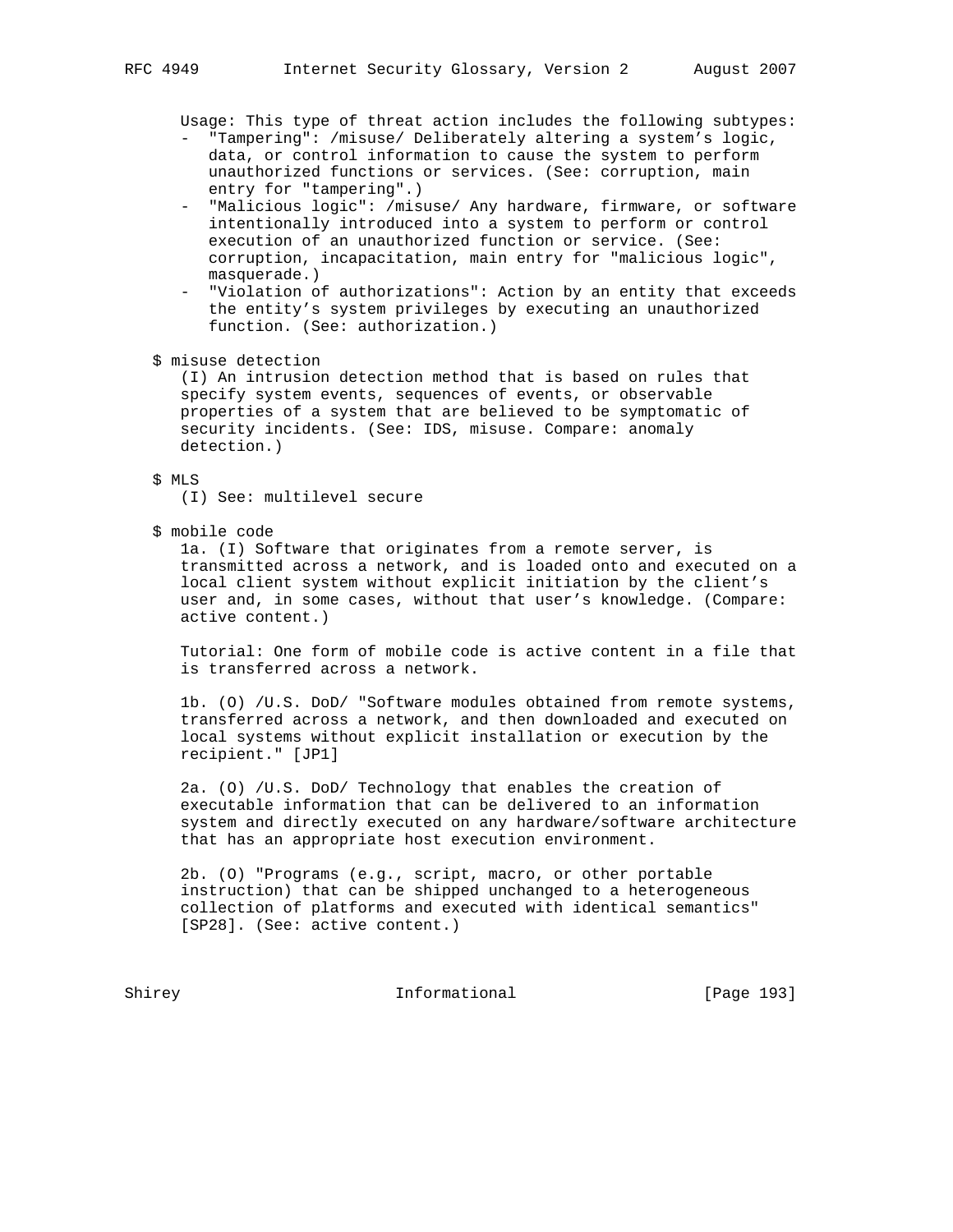Tutorial: Mobile code might be malicious. Using techniques such as "code signing" and a "sandbox" can reduce the risks of receiving and executing mobile code.

```
 $ mode
```
\$ mode of operation

 1. (I) /cryptographic operation/ A technique for enhancing the effect of a cryptographic algorithm or adapting the algorithm for an application, such as applying a block cipher to a sequence of data blocks or a data stream. (See: CBC, CCM, CMAC, CFB, CTR, ECB, OFB.)

 2. (I) /system operation/ A type of security policy that states the range of classification levels of information that a system is permitted to handle and the range of clearances and authorizations of users who are permitted to access the system. (See: compartmented security mode, controlled security mode, dedicated security mode, multilevel security mode, partitioned security mode, system-high security mode. Compare: protection level.)

 3. (I) /IKE/ IKE refers to its various types of ISAKMP-scripted exchanges of messages as "modes". Among these are the following: - "Main mode": One of IKE's two phase 1 modes. (See: ISAKMP.) - "Quick mode": IKE's only phase 2 mode. (See: ISAKMP.)

\$ model

See: formal model, security model.

\$ modulus

 (I) The defining constant in modular arithmetic, and usually a part of the public key in asymmetric cryptography that is based on modular arithmetic. (See: Diffie-Hellman-Merkle, RSA.)

#### \$ Mondex

 (O) A smartcard-based electronic money system that incorporates cryptography and can be used to make payments via the Internet. (See: IOTP.)

\$ Morris Worm

 (I) A worm program that flooded the ARPANET in November 1988, causing problems for thousands of hosts. [R1135] (See: community risk, worm)

### \$ MOSS

(I) See: MIME Object Security Services.

Shirey **Informational** [Page 194]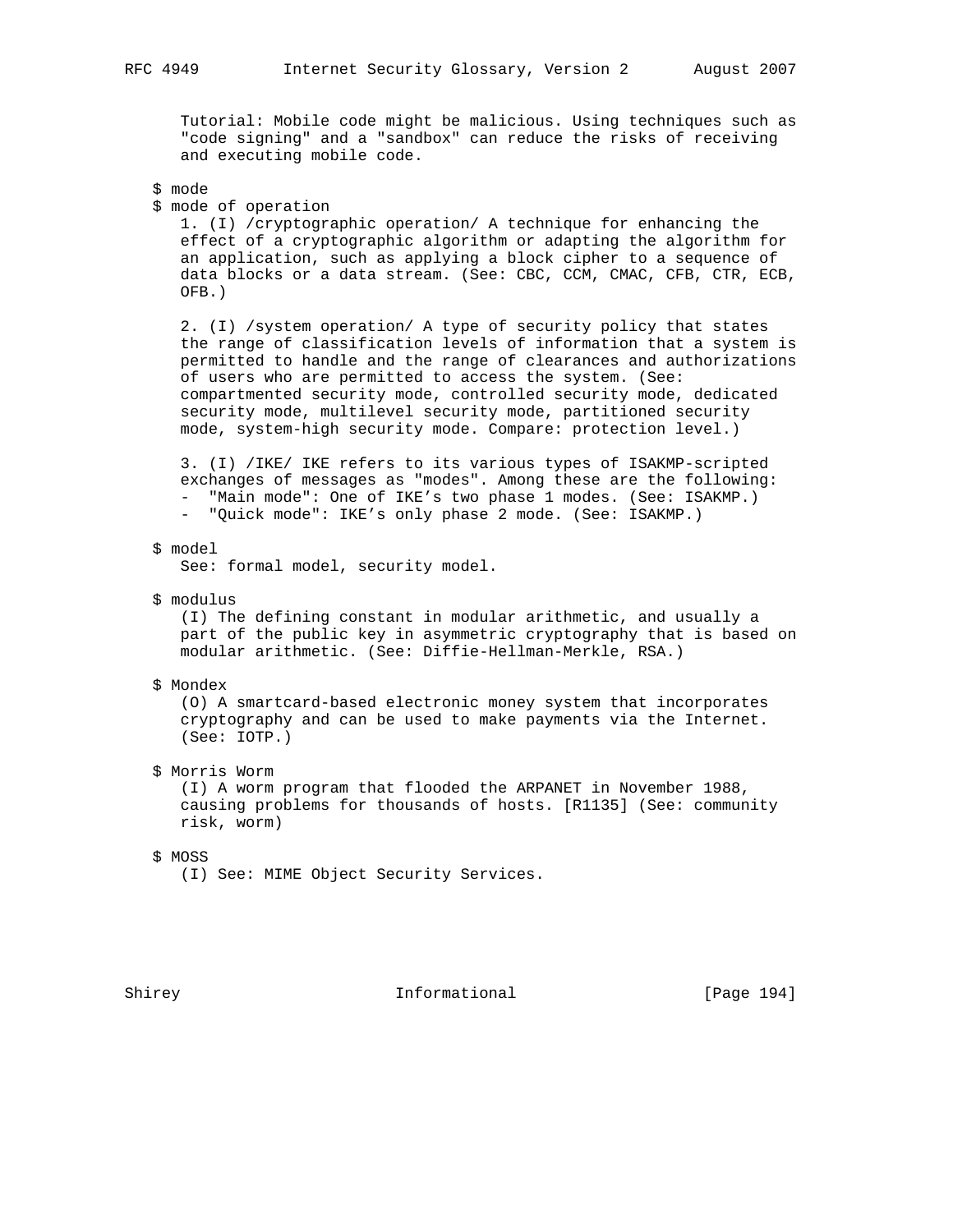\$ MQV

 (N) A key-agreement protocol [Mene] that was proposed by A.J. Menezes, M. Qu, and S.A. Vanstone in 1995 and is based on the Diffie-Hellman-Merkle algorithm.

\$ MSP

(N) See: Message Security Protocol.

- \$ multicast security See: secure multicast
- \$ Multics

 (N) MULTiplexed Information and Computing Service, an MLS computer timesharing system designed and implemented during 1965-69 by a consortium including Massachusetts Institute of Technology, General Electric, and Bell Laboratories, and later offered commercially by Honeywell.

 Tutorial: Multics was one of the first large, general-purpose, operating systems to include security as a primary goal from the inception of the design and development and was rated in TCSEC Class B2. Its many innovative hardware and software security mechanisms (e.g., protection ring) were adopted by later systems.

\$ multilevel secure (MLS)

 (I) Describes an information system that is trusted to contain, and maintain separation between, resources (particularly stored data) of different security levels. (Examples: BLACKER, CANEWARE, KSOS, Multics, SCOMP.)

 Usage: Usually understood to mean that the system permits concurrent access by users who differ in their access authorizations, while denying users access to resources for which they lack authorization.

\$ multilevel security mode

 1. (N) A mode of system operation wherein (a) two or more security levels of information are allowed to be to be handled concurrently within the same system when some users having access to the system have neither a security clearance nor need-to-know for some of the data handled by the system and (b) separation of the users and the classified material on the basis, respectively, of clearance and classification level are dependent on operating system control. (See: /system operation/ under "mode", need to know, protection level, security clearance. Compare: controlled mode.)

Shirey **Informational** [Page 195]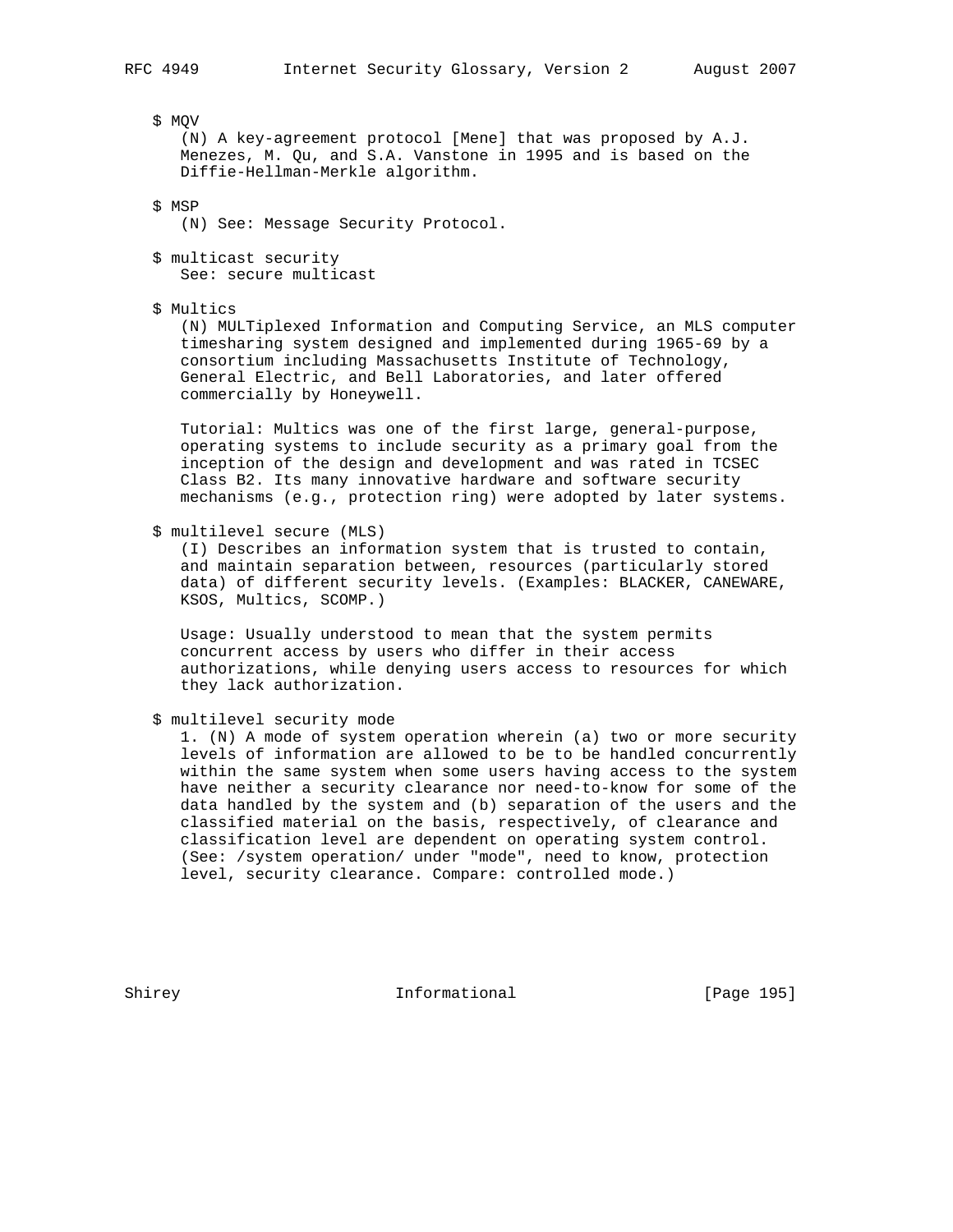Usage: Usually abbreviated as "multilevel mode". This term was defined in U.S. Government policy regarding system accreditation, but the term is also used outside the Government.

 2. (O) A mode of system operation in which all three of the following statements are true: (a) Some authorized users do not have a security clearance for all the information handled in the system. (b) All authorized users have the proper security clearance and appropriate specific access approval for the information to which they have access. (c) All authorized users have a need-to-know only for information to which they have access. [C4009] (See: formal access approval, protection level.)

\$ Multipurpose Internet Mail Extensions (MIME)

 (I) An Internet protocol (RFC 2045) that enhances the basic format of Internet electronic mail messages (RFC 822) (a) to enable character sets other than U.S. ASCII to be used for textual headers and content and (b) to carry non-textual and multi-part content. (See: S/MIME.)

\$ mutual suspicion

 (I) The state that exists between two interacting system entities in which neither entity can trust the other to function correctly with regard to some security requirement.

\$ name

(I) Synonym for "identifier".

\$ naming authority

 (O) /U.S. DoD/ An organizational entity responsible for assigning DNs and for assuring that each DN is meaningful and unique within its domain. [DoD9]

\$ National Computer Security Center (NCSC)

 (O) A U.S. DoD organization, housed in NSA, that has responsibility for encouraging widespread availability of trusted systems throughout the U.S. Federal Government. It has established criteria for, and performed evaluations of, computer and network systems that have a TCB. (See: Rainbow Series, TCSEC.)

 \$ National Information Assurance Partnership (NIAP) (N) A joint initiative of NIST and NSA to enhance the quality of commercial products for information security and increase consumer confidence in those products through objective evaluation and testing methods.

Shirey **Informational** [Page 196]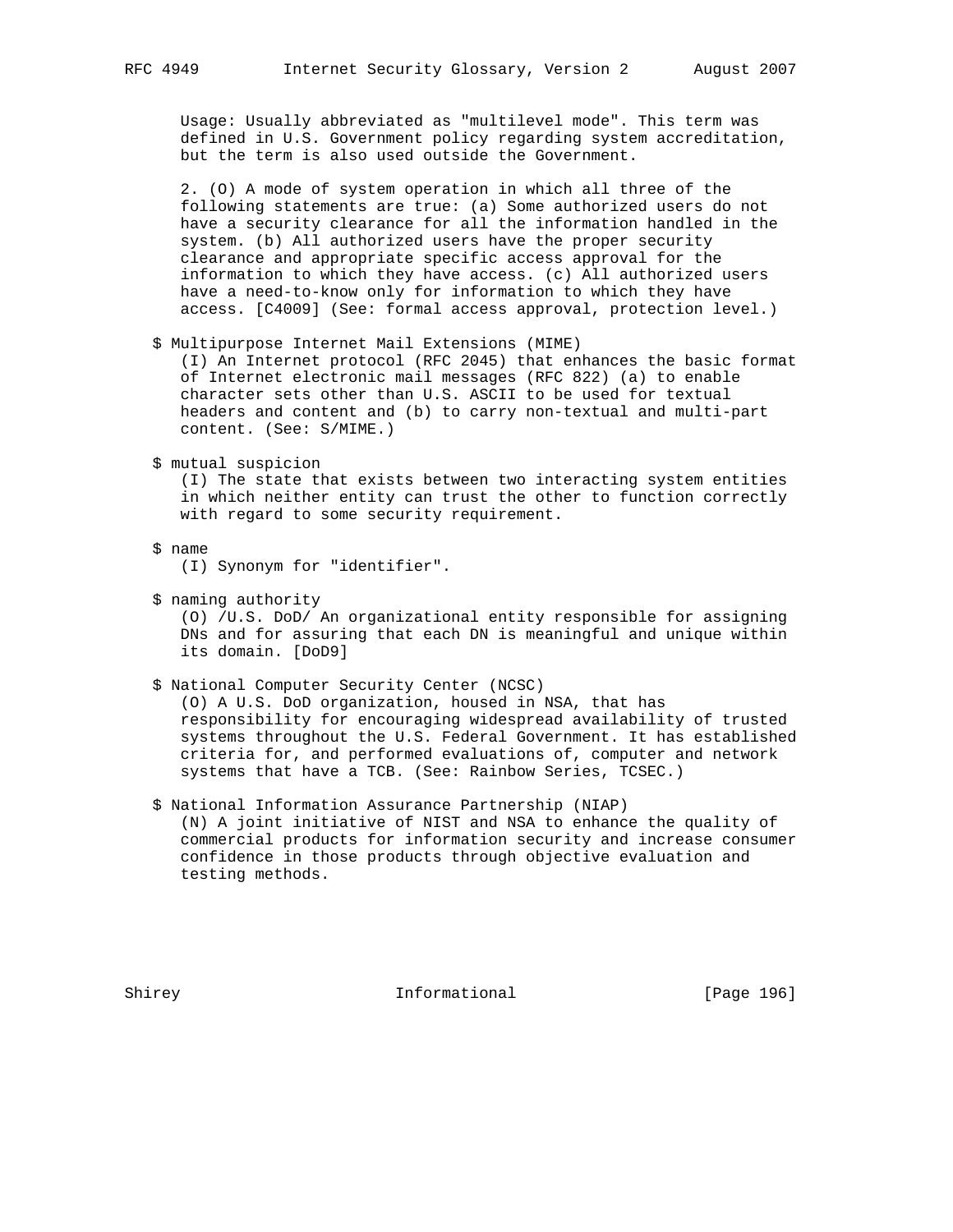Tutorial: NIAP is registered, through the U.S. DoD, as a National Performance Review Reinvention Laboratory. NIAP functions include the following:

- Developing tests, test methods, and other tools that developers and testing laboratories may use to improve and evaluate security products.
- Collaborating with industry and others on research and testing programs.
- Using the Common Criteria to develop protection profiles and associated test sets for security products and systems.
- Cooperating with the NIST National Voluntary Laboratory Accreditation Program to develop a program to accredit private sector laboratories for the testing of information security products using the Common Criteria.
- Working to establish a formal, international mutual recognition scheme for a Common Criteria-based evaluation.
- \$ National Institute of Standards and Technology (NIST) (N) A U.S. Department of Commerce organization that promotes U.S. economic growth by working with industry to develop and apply technology, measurements, and standards. Has primary U.S. Government responsibility for INFOSEC standards for sensitive unclassified information. (See: ANSI, DES, DSA, DSS, FIPS, NIAP, NSA.)
- \$ National Reliability and Interoperability Council (NRIC) (N) An advisory committee chartered by the U.S. Federal Communications Commission (FCC), with participation by network service providers and vendors, to provide recommendations to the FCC for assuring reliability, interoperability, robustness, and security of wireless, wireline, satellite, cable, and public data communication networks.

 (O) /U.S. Government/ The national defense or foreign relations of the United States of America.

\$ National Security Agency (NSA)

 (N) A U.S. DoD organization that has primary U.S. Government responsibility for INFOSEC standards for classified information and for sensitive unclassified information handled by national security systems. (See: FORTEZZA, KEA, MISSI, national security system, NIAP, NIST, SKIPJACK.)

\$ national security information

 (O) /U.S. Government/ Information that has been determined, pursuant to Executive Order 12958 or any predecessor order, to require protection against unauthorized disclosure. [C4009]

Shirey **Informational** [Page 197]

 <sup>\$</sup> national security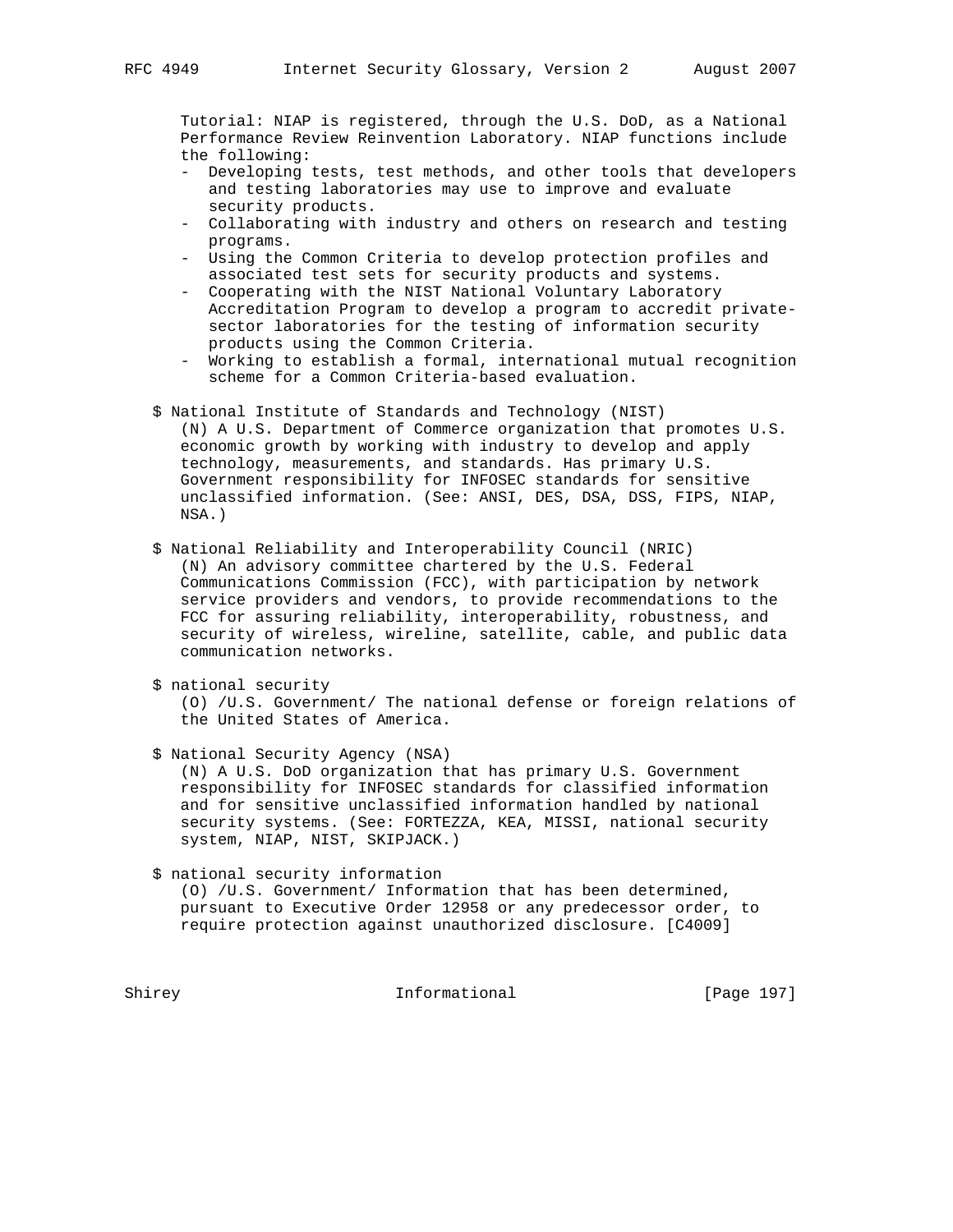# \$ national security system

 (O) /U.S. Government/ Any Government-operated information system for which the function, operation, or use (a) involves intelligence activities; (b) involves cryptologic activities related to national security; (c) involves command and control of military forces; (d) involves equipment that is an integral part of a weapon or weapon system; or (e) is critical to the direct fulfillment of military or intelligence missions and does not include a system that is to be used for routine administrative and business applications (including payroll, finance, logistics, and personnel management applications). [Title 40 U.S.C. Section 1552, Information Technology Management Reform Act of 1996.] (See: type 2 product.)

\$ natural disaster

 (I) /threat action/ See: secondary definitions under "corruption" and "incapacitation".

\$ NCSC

(O) See: National Computer Security Center.

\$ need to know, need-to-know

 (I) The necessity for access to, knowledge of, or possession of specific information required to carry out official duties.

 Usage: The compound "need-to-know" is commonly used as either an adjective or a noun.

 Tutorial: The need-to-know criterion is used in security procedures that require a custodian of sensitive information, prior to disclosing the information to someone else, to establish that the intended recipient has proper authorization to access the information.

# \$ network

 (I) An information system comprised of a collection of interconnected nodes. (See: computer network.)

- \$ Network Hardware Layer (I) See: Internet Protocol Suite.
- \$ Network Interface Layer (I) See: Internet Protocol Suite.
- \$ Network Layer Security Protocol (NLSP). (N) An OSI protocol (IS0 11577) for end-to-end encryption services at the top of OSIRM Layer 3. NLSP is derived from SP3 but is more complex. (Compare: IPsec.)

Shirey **Informational** [Page 198]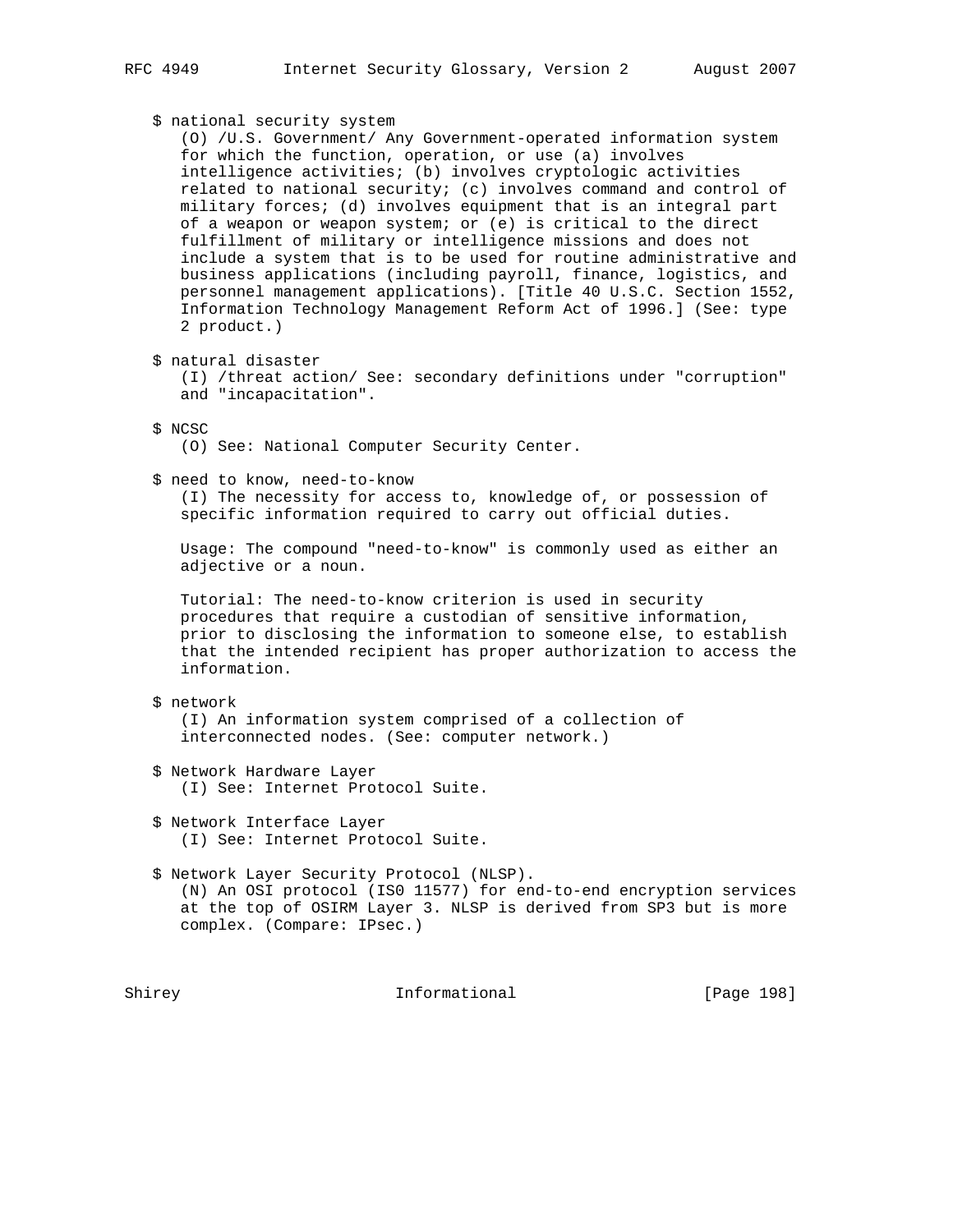\$ Network Substrate Layer (I) Synonym for "Network Hardware Layer". \$ network weaving (I) A penetration technique in which an intruder avoids detection and traceback by using multiple, linked, communication networks to access and attack a system. [C4009] \$ NIAP (N) See: National Information Assurance Partnership. \$ nibble (D) Half of a byte (i.e., usually, 4 bits). Deprecated Term: To avoid international misunderstanding, IDOCs SHOULD NOT use this term; instead, state the size of the block explicitly (e.g., "4-bit block"). (See: Deprecated Usage under "Green Book".) \$ NIPRNET (O) The U.S. DoD's common-use Non-Classified Internet Protocol Router Network; the part of the Internet that is wholly controlled by the U.S. DoD and is used for official DoD business. \$ NIST (N) See: National Institute of Standards and Technology. \$ NLSP (N) See: Network Layer Security Protocol \$ no-lone zone (I) A room or other space or area to which no person may have unaccompanied access and that, when occupied, is required to be occupied by two or more appropriately authorized persons. [C4009] (See: dual control.) \$ no-PIN ORA (NORA) (O) /MISSI/ An organizational RA that operates in a mode in which the ORA performs no card management functions and, therefore, does not require knowledge of either the SSO PIN or user PIN for an end user's FORTEZZA PC card. \$ node (I) A collection of related subsystems located on one or more computer platforms at a single site. (See: site.)

Shirey **Informational** [Page 199]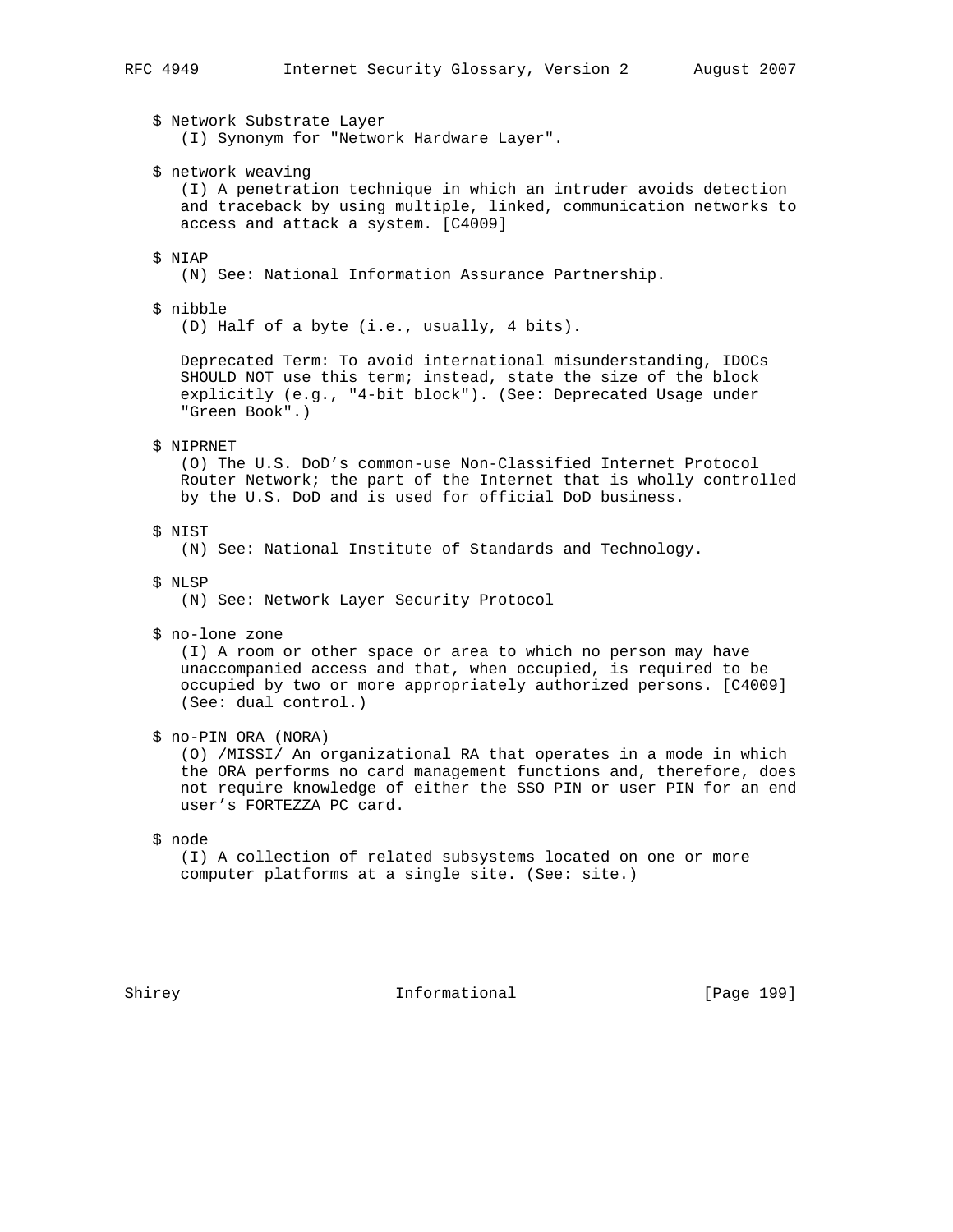\$ nonce (I) A random or non-repeating value that is included in data exchanged by a protocol, usually for the purpose of guaranteeing liveness and thus detecting and protecting against replay attacks. (See: fresh.)

```
 $ non-critical
See: critical.
```
\$ non-repudiation service

 1. (I) A security service that provide protection against false denial of involvement in an association (especially a communication association that transfers data). (See: repudiation, time stamp.)

 Tutorial: Two separate types of denial are possible -- an entity can deny that it sent a data object, or it can deny that it received a data object -- and, therefore, two separate types of non-repudiation service are possible. (See: non-repudiation with proof of origin, non-repudiation with proof of receipt.)

 2. (D) "Assurance [that] the sender of data is provided with proof of delivery and the recipient is provided with proof of the sender's identity, so neither can later deny having processed the data." [C4009]

 Deprecated Definition: IDOCs SHOULD NOT use definition 2 because it bundles two security services -- non-repudiation with proof of origin, and non-repudiation with proof of receipt -- that can be provided independently of each other.

 Usage: IDOCs SHOULD distinguish between the technical aspects and the legal aspects of a non-repudiation service:

- "Technical non-repudiation": Refers to the assurance a relying party has that if a public key is used to validate a digital signature, then that signature had to have been made by the corresponding private signature key. [SP32]
- "Legal non-repudiation": Refers to how well possession or control of the private signature key can be established. [SP32]

 Tutorial: Non-repudiation service does not prevent an entity from repudiating a communication. Instead, the service provides evidence that can be stored and later presented to a third party to resolve disputes that arise if and when a communication is repudiated by one of the entities involved.

Shirey **Informational** [Page 200]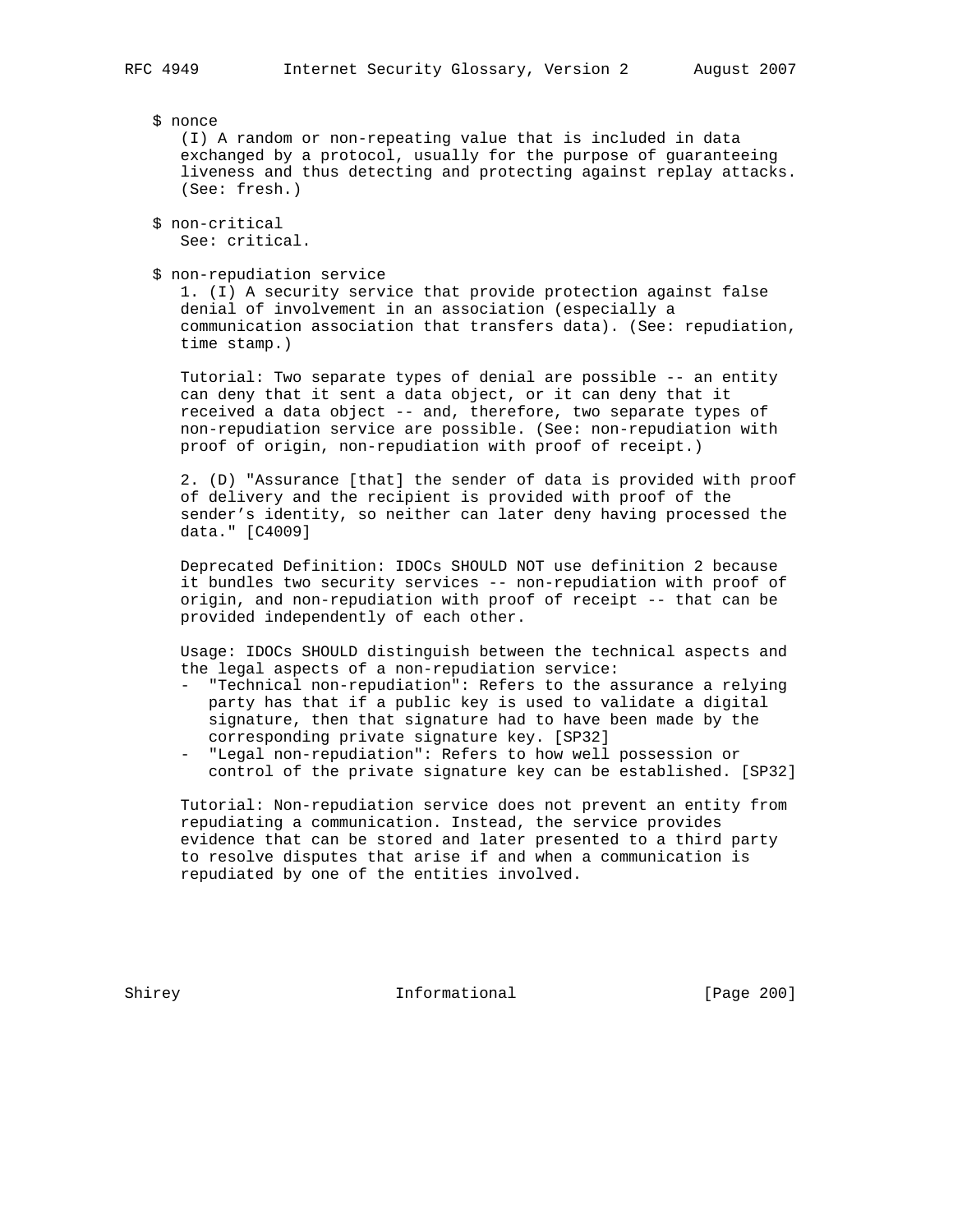Ford describes the six phases of a complete non-repudiation service and uses "critical action" to refer to the act of communication that is the subject of the service [For94, For97]:

| Phase $1$ :<br>Request | Phase $2:$<br>Generate                        | Phase 3:<br>Transfer | Phase $4:$<br>Verify | Phase $5:$<br>Retain                           | . Phase $6:$<br>. Resolve |
|------------------------|-----------------------------------------------|----------------------|----------------------|------------------------------------------------|---------------------------|
| Service                | Evidence                                      | Evidence             | Evidence             | Evidence                                       | . Dispute                 |
|                        |                                               |                      |                      |                                                |                           |
| Service                | Critical                                      | Evidence Evidence    |                      | Archive                                        | . Evidence                |
|                        | Request => Action => Stored => Is => Evidence |                      |                      |                                                | . Is                      |
| Is Made                | Occurs                                        | For Later Tested     |                      | In Case                                        | . Verified                |
|                        | and                                           | Use                  | $\lambda$            | Critical                                       | ᄉ                         |
|                        | Evidence                                      | $\overline{V}$       |                      | Action Is                                      |                           |
|                        | Τs                                            |                      |                      | +-------------------+ Repudiated .             |                           |
|                        | Generated                                     |                      |                      | $ Vert$ i verifiable Evidence $ -----$ . ----+ |                           |
|                        |                                               |                      | ---------------+     |                                                |                           |

Phase / Explanation

-------------------

- 1. Request service: Before the critical action, the service requester asks, either implicitly or explicitly, to have evidence of the action be generated.
- 2. Generate evidence: When the critical action occurs, evidence is generated by a process involving the potential repudiator and possibly also a trusted third party.
- 3. Transfer evidence: The evidence is transferred to the requester or stored by a third party, for later use (if needed).
- 4. Verify evidence: The entity that holds the evidence tests it to be sure that it will suffice if a dispute arises.
- 5. Retain evidence: The evidence is retained for possible future retrieval and use.
- 6. Resolve dispute: In this phase, which occurs only if the critical action is repudiated, the evidence is retrieved from storage, presented, and verified to resolve the dispute.
- \$ non-repudiation with proof of origin

 (I) A security service that provides the recipient of data with evidence that proves the origin of the data, and thus protects the recipient against an attempt by the originator to falsely deny sending the data. (See: non-repudiation service.)

 Tutorial: This service is a strong version of data origin authentication service. This service can not only verify the identity of a system entity that is the original source of received data; it can also provide proof of that identity to a third party.

Shirey **Informational** [Page 201]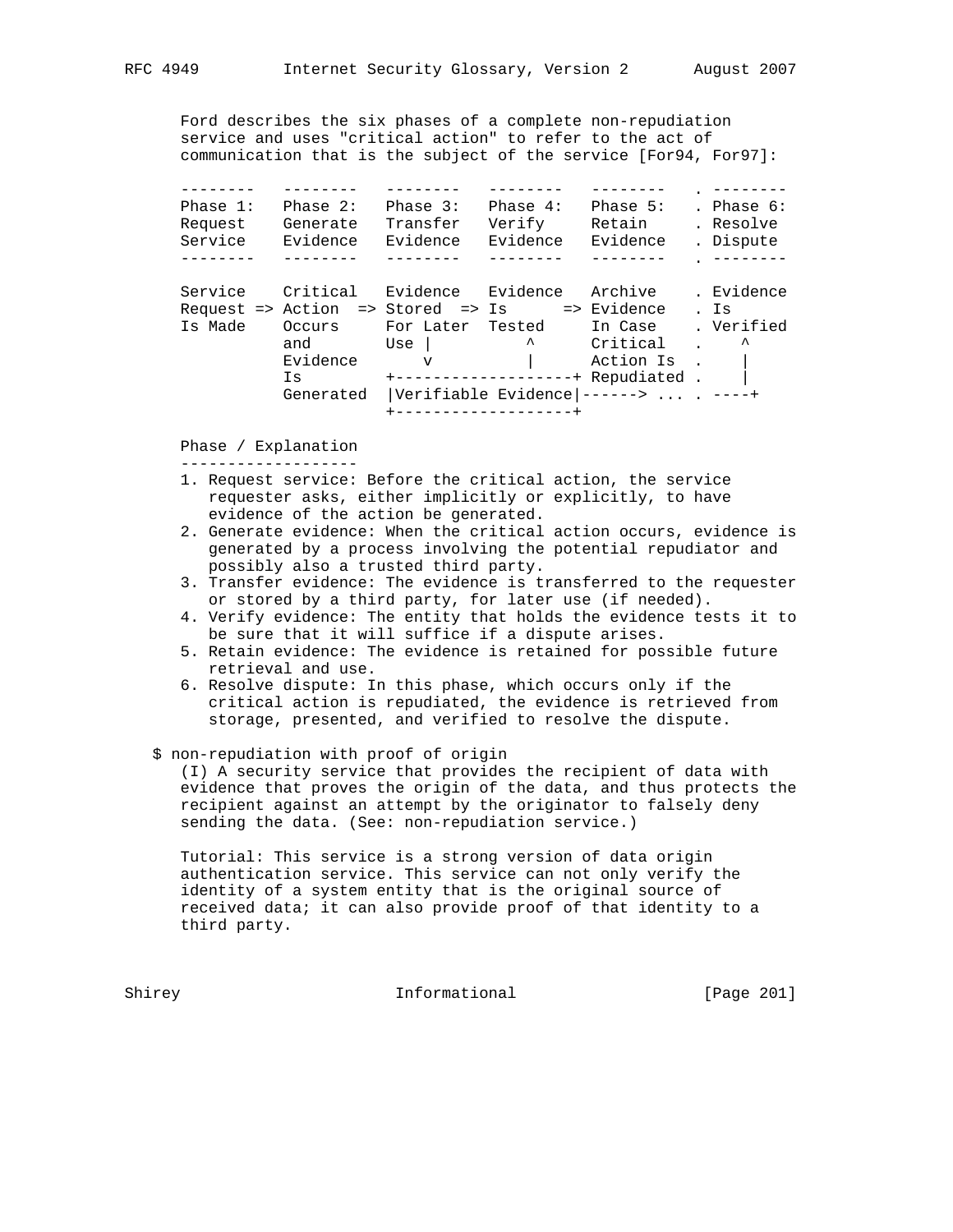\$ non-repudiation with proof of receipt (I) A security service that provides the originator of data with evidence that proves the data was received as addressed, and thus protects the originator against an attempt by the recipient to falsely deny receiving the data. (See: non-repudiation service.) \$ non-volatile media (I) Storage media that, once written into, provide stable storage of information without an external power supply. (Compare: permanent storage, volatile media.) \$ NORA (O) See: no-PIN ORA. \$ notarization (I) Registration of data under the authority or in the care of a trusted third party, thus making it possible to provide subsequent assurance of the accuracy of characteristics claimed for the data, such as content, origin, time of existence, and delivery. [I7498-2] (See: digital notary.) \$ NRIC (N) See: Network Reliability and Interoperability Council. \$ NSA (N) See: National Security Agency \$ null (N) /encryption/ "Dummy letter, letter symbol, or code group inserted into an encrypted message to delay or prevent its decryption or to complete encrypted groups for transmission or transmission security purposes." [C4009] \$ NULL encryption algorithm (I) An algorithm [R2410] that is specified as doing nothing to transform plaintext data; i.e., a no-op. It originated because ESP always specifies the use of an encryption algorithm for confidentiality. The NULL encryption algorithm is a convenient way

\$ OAKLEY

 (I) A key establishment protocol (proposed for IPsec but superseded by IKE) based on the Diffie-Hellman-Merkle algorithm and designed to be a compatible component of ISAKMP. [R2412]

 to represent the option of not applying encryption in ESP (or in any other context where a no-op is needed). (Compare: null.)

 Tutorial: OAKLEY establishes a shared key with an assigned identifier and associated authenticated identities for parties;

Shirey **Informational** [Page 202]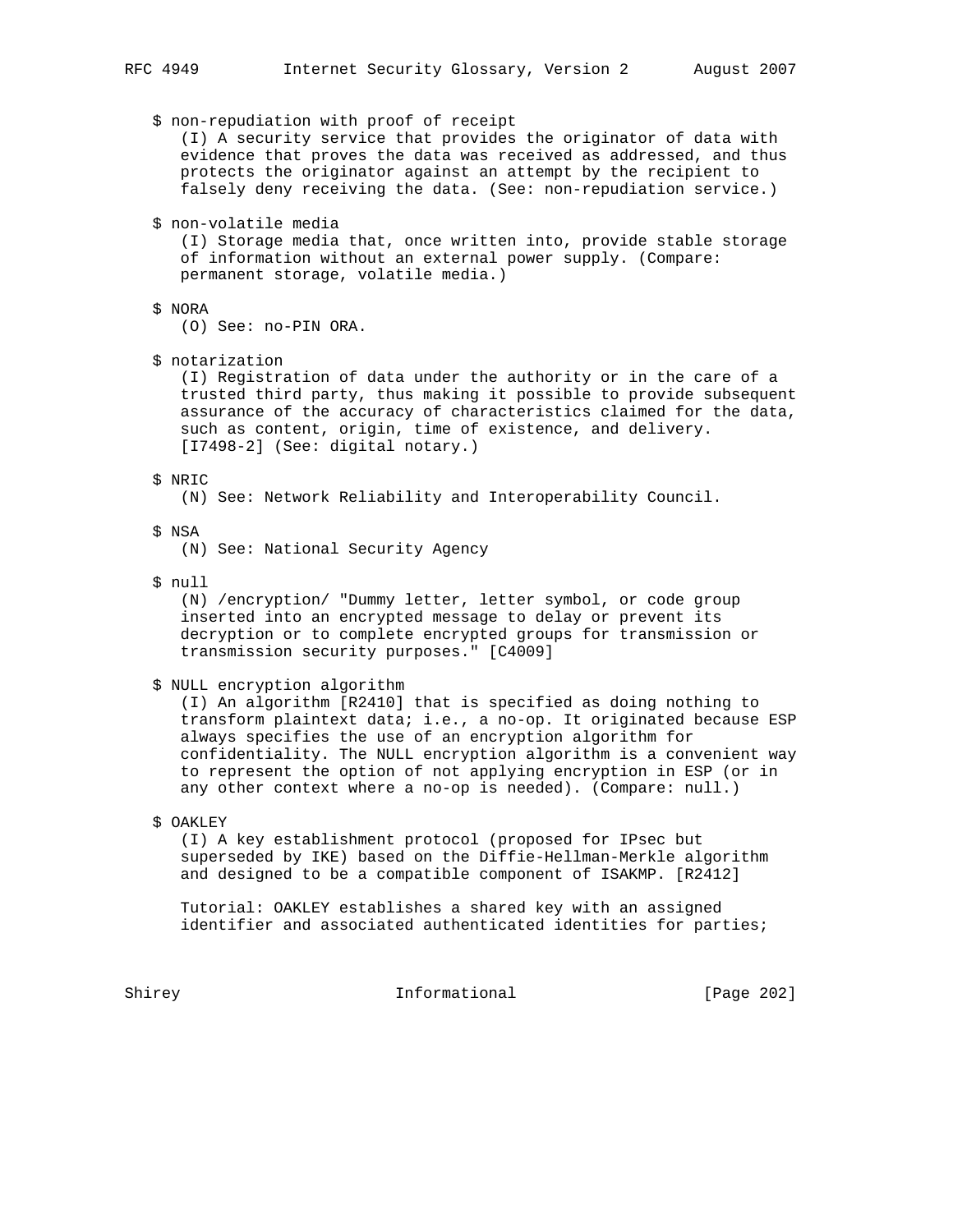i.e., OAKLEY provides authentication service to ensure the entities of each other's identity, even if the Diffie-Hellman- Merkle exchange is threatened by active wiretapping. Also, it provides public-key forward secrecy for the shared key and supports key updates, incorporation of keys distributed by out-of band mechanisms, and user-defined abstract group structures for use with Diffie-Hellman-Merkle.

\$ object

 (I) /formal model/ Trusted-system modeling usage: A system component that contains or receives information. (See: Bell- LaPadula model, object reuse, trusted system.)

\$ object identifier (OID)

 1. (N) An official, globally unique name for a thing, written as a sequence of integers (which are formed and assigned as defined in the ASN.1 standard) and used to reference the thing in abstract specifications and during negotiation of security services in a protocol.

 2. (O) "A value (distinguishable from all other such values) [that] is associated with an object." [X680]

 Tutorial: Objects named by OIDs are leaves of the object identifier tree (which is similar to but different from the X.500 Directory Information Tree). Each arc (i.e., each branch of the tree) is labeled with a non-negative integer. An OID is the sequence of integers on the path leading from the root of the tree to a named object.

The OID tree has three arcs immediately below the root:  $\{0\}$  for use by ITU-T, {1} for use by ISO, and {2} for use by both jointly. Below ITU-T are four arcs, where  $\{0\ 0\}$  is for ITU-T recommendations. Below  $\{0\ 0\}$  are 26 arcs, one for each series of recommendations starting with the letters A to Z, and below these are arcs for each recommendation. Thus, the OID for ITU-T Recommendation X.509 is  $\{0$  0 24 509}. Below ISO are four arcs, where  $\{1\ 0\ \}$ is for ISO standards, and below these are arcs for each ISO standard. Thus, the OID for ISO/IEC 9594-8 (the ISO number for X.509) is {1 0 9594 8}.

 ANSI registers organization names below the branch {joint-iso ccitt(2) country(16) US(840) organization(1) gov(101) csor(3) }. The NIST CSOR records PKI objects below the branch {joint-iso-itu t(2) country(16) us(840) organization (1) gov(101) csor(3). The U.S. DoD registers INFOSEC objects below the branch {joint-iso itu-t(2) country(16) us(840) organization(1) gov(101) dod(2)  $infosec(1)$ .

Shirey **Informational** [Page 203]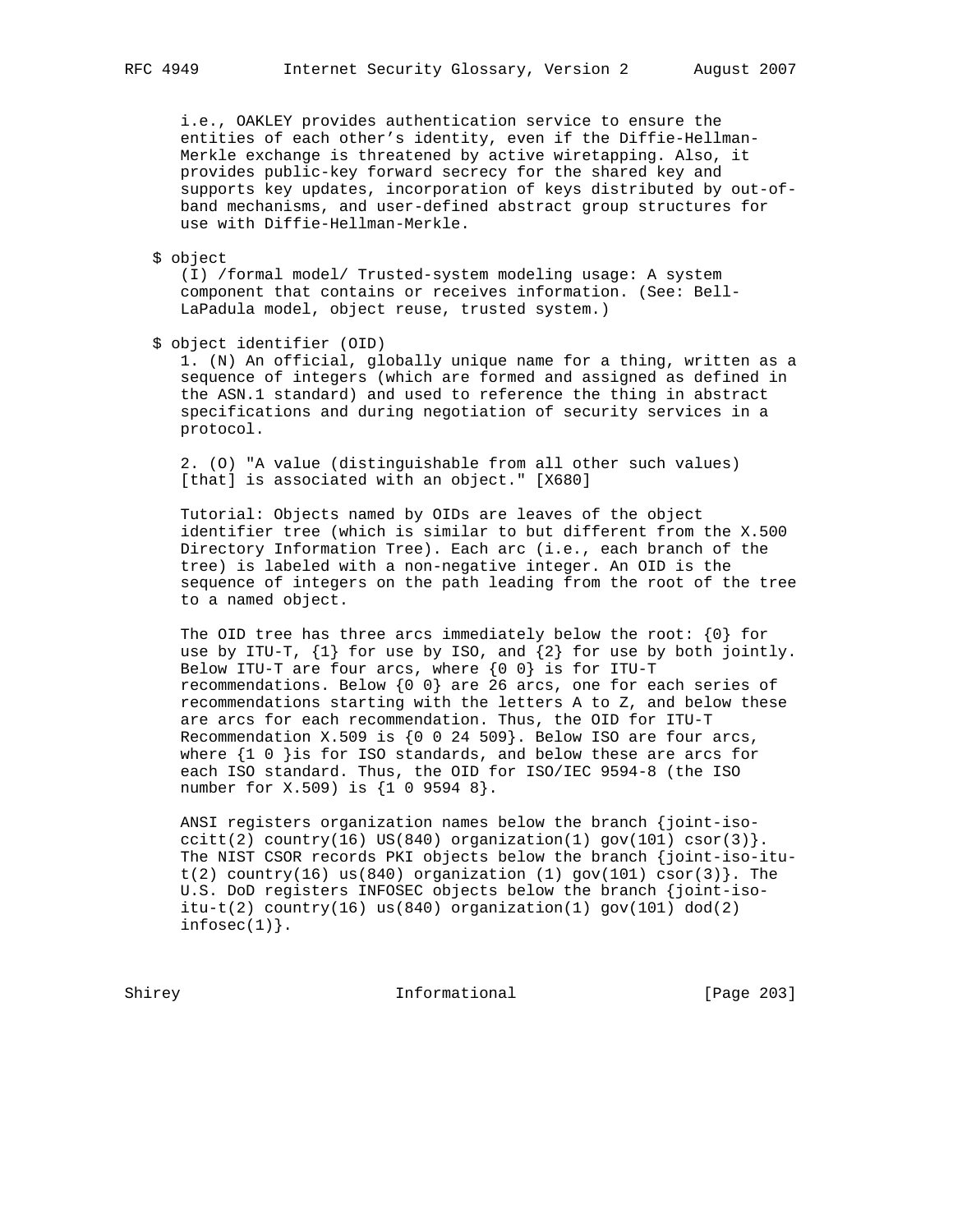The IETF's Public-Key Infrastructure (pkix) Working Group registers PKI objects below the branch {iso(1) identified organization(3) dod(6) internet(1) security(5) mechanisms(5) pkix(7)}. [R3280]

\$ object reuse

 (N) /COMPUSEC/ Reassignment and reuse of an area of a storage medium (e.g., random-access memory, floppy disk, magnetic tape) that once contained sensitive data objects. Before being reassigned for use by a new subject, the area needs to be erased or, in some cases, purged. [NCS04] (See: object.)

\$ obstruction

 (I) A type of threat action that interrupts delivery of system services by hindering system operations. (See: disruption.)

 Tutorial: This type of threat action includes the following subtypes:

- "Interference": Disruption of system operations by blocking communication of user data or control information. (See: jamming.)
- "Overload": Hindrance of system operation by placing excess burden on the performance capabilities of a system component. (See: flooding.)
- \$ OCSP

(I) See: Online Certificate Status Protocol.

\$ octet

(I) A data unit of eight bits. (Compare: byte.)

 Usage: This term is used in networking (especially in OSI standards) in preference to "byte", because some systems use "byte" for data storage units of a size other than eight bits.

# \$ OFB

(N) See: output feedback.

\$ off-line attack

(I) See: secondary definition under "attack".

\$ ohnosecond

 (D) That minuscule fraction of time in which you realize that your private key has been compromised.

 Deprecated Usage: IDOCs SHOULD NOT use this term; it is a joke for English speakers. (See: Deprecated Usage under "Green Book".)

Shirey 1nformational [Page 204]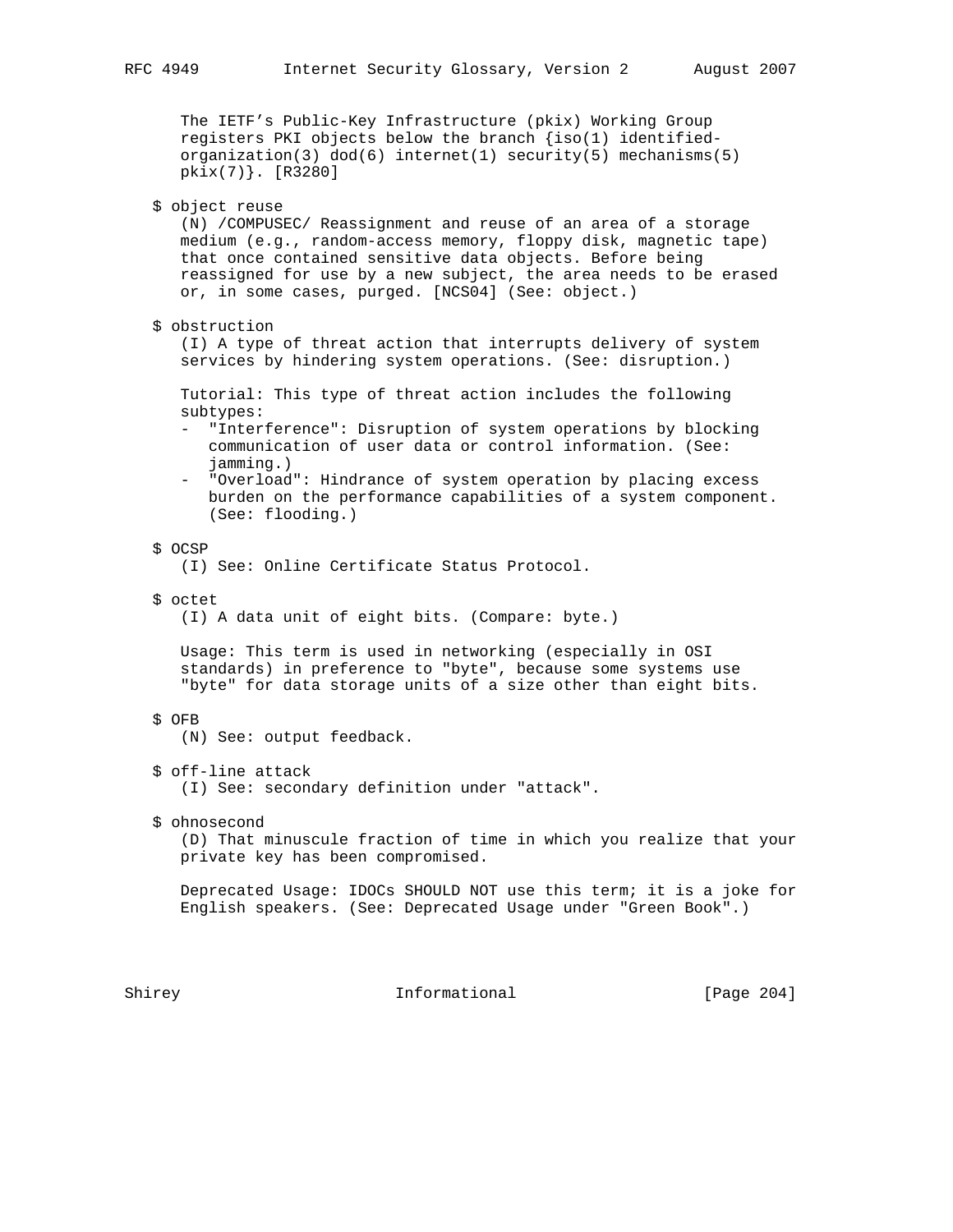\$ OID

(N) See: object identifier.

### \$ Online Certificate Status Protocol (OCSP)

 (I) An Internet protocol [R2560] used by a client to obtain from a server the validity status and other information about a digital certificate. (Mentioned in [X509] but not specified there.)

 Tutorial: In some applications, such as those involving high-value commercial transactions, it may be necessary either (a) to obtain certificate revocation status that is timelier than is possible with CRLs or (b) to obtain other kinds of status information. OCSP may be used to determine the current revocation status of a digital certificate, in lieu of or as a supplement to checking against a periodic CRL. An OCSP client issues a status request to an OCSP server and suspends acceptance of the certificate in question until the server provides a response.

\$ one-time pad

 1. (N) A manual encryption system in the form of a paper pad for one-time use.

 2. (I) An encryption algorithm in which the key is a random sequence of symbols and each symbol is used for encryption only one time -- i.e., used to encrypt only one plaintext symbol and thus produce only one ciphertext symbol -- and a copy of the key is used similarly for decryption.

 Tutorial: To ensure one-time use, the copy of the key used for encryption is destroyed after use, as is the copy used for decryption. This is the only encryption algorithm that is truly unbreakable, even given unlimited resources for cryptanalysis [Schn], but key management costs and synchronization problems make it impractical except in special situations.

# \$ one-time password, One-Time Password (OTP)

 1. (I) /not capitalized/ A "one-time password" is a simple authentication technique in which each password is used only once as authentication information that verifies an identity. This technique counters the threat of a replay attack that uses passwords captured by wiretapping.

 2. (I) /capitalized/ "One-Time Password" is an Internet protocol [R2289] that is based on S/KEY and uses a cryptographic hash function to generate one-time passwords for use as authentication information in system login and in other processes that need protection against replay attacks.

Shirey **Informational** [Page 205]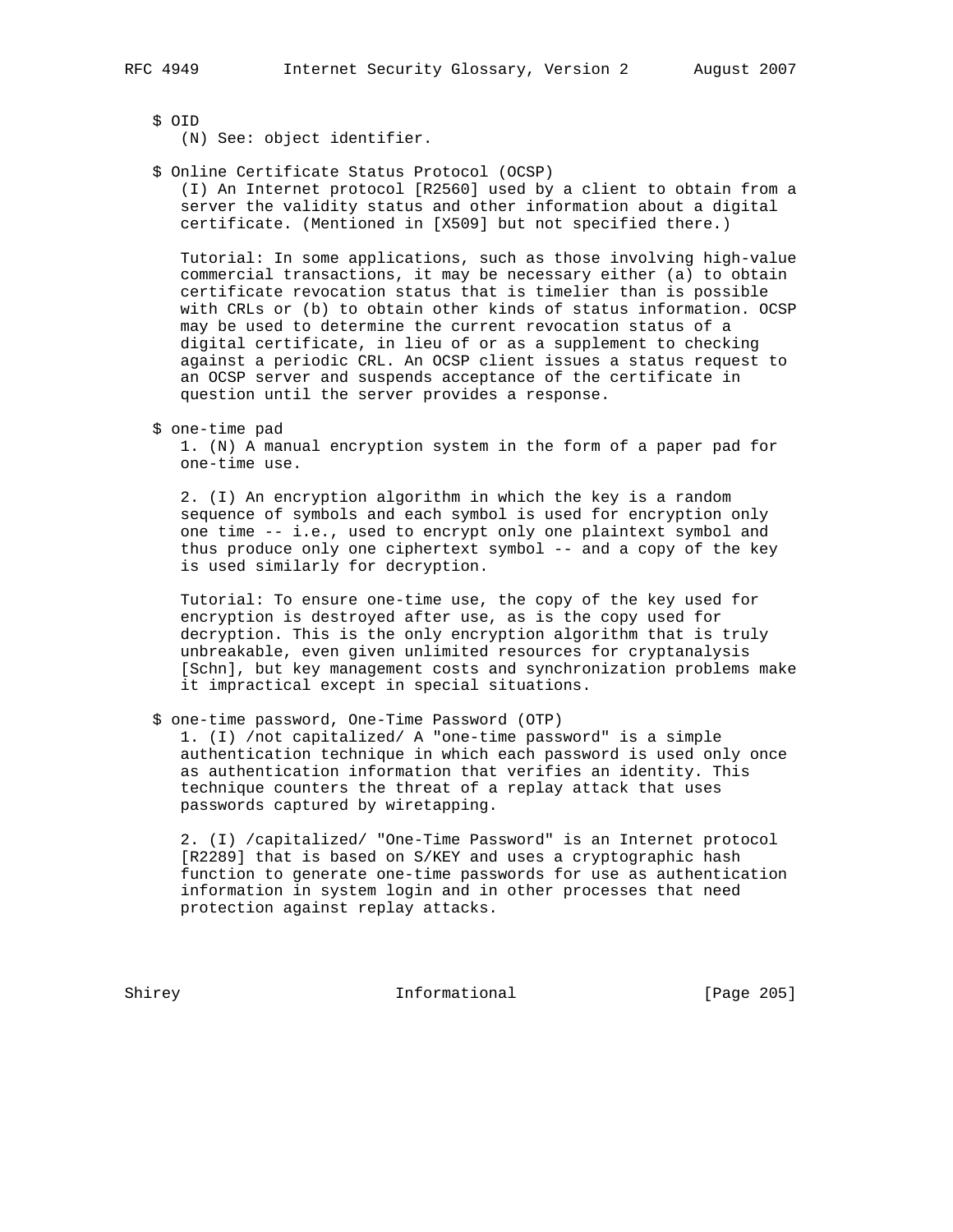# \$ one-way encryption

 (I) Irreversible transformation of plain text to cipher text, such that the plain text cannot be recovered from the cipher text by other than exhaustive procedures even if the cryptographic key is known. (See: brute force, encryption.)

### \$ one-way function

 (I) "A (mathematical) function, f, [that] is easy to compute, but which for a general value y in the range, it is computationally difficult to find a value x in the domain such that  $f(x) = y$ . There may be a few values of y for which finding x is not computationally difficult." [X509]

 Deprecated Usage: IDOCs SHOULD NOT use this term as a synonym for "cryptographic hash".

# \$ onion routing

 (I) A system that can be used to provide both (a) data confidentiality and (b) traffic-flow confidentiality for network packets, and also provide (c) anonymity for the source of the packets.

 Tutorial: The source, instead of sending a packet directly to the intended destination, sends it to an "onion routing proxy" that builds an anonymous connection through several other "onion routers" to the destination. The proxy defines a route through the "onion routing network" by encapsulating the original payload in a layered data packet called an "onion", in which each layer defines the next hop in the route and each layer is also encrypted. Along the route, each onion router that receives the onion peels off one layer; decrypts that layer and reads from it the address of the next onion router on the route; pads the remaining onion to some constant size; and sends the padded onion to that next router.

### \$ open security environment

 (O) /U.S. DoD/ A system environment that meets at least one of the following two conditions: (a) Application developers (including maintainers) do not have sufficient clearance or authorization to provide an acceptable presumption that they have not introduced malicious logic. (b) Configuration control does not provide sufficient assurance that applications and the equipment are protected against the introduction of malicious logic prior to and during the operation of system applications. [NCS04] (See: "first law" under "Courtney's laws". Compare: closed security environment.)

Shirey **Informational** [Page 206]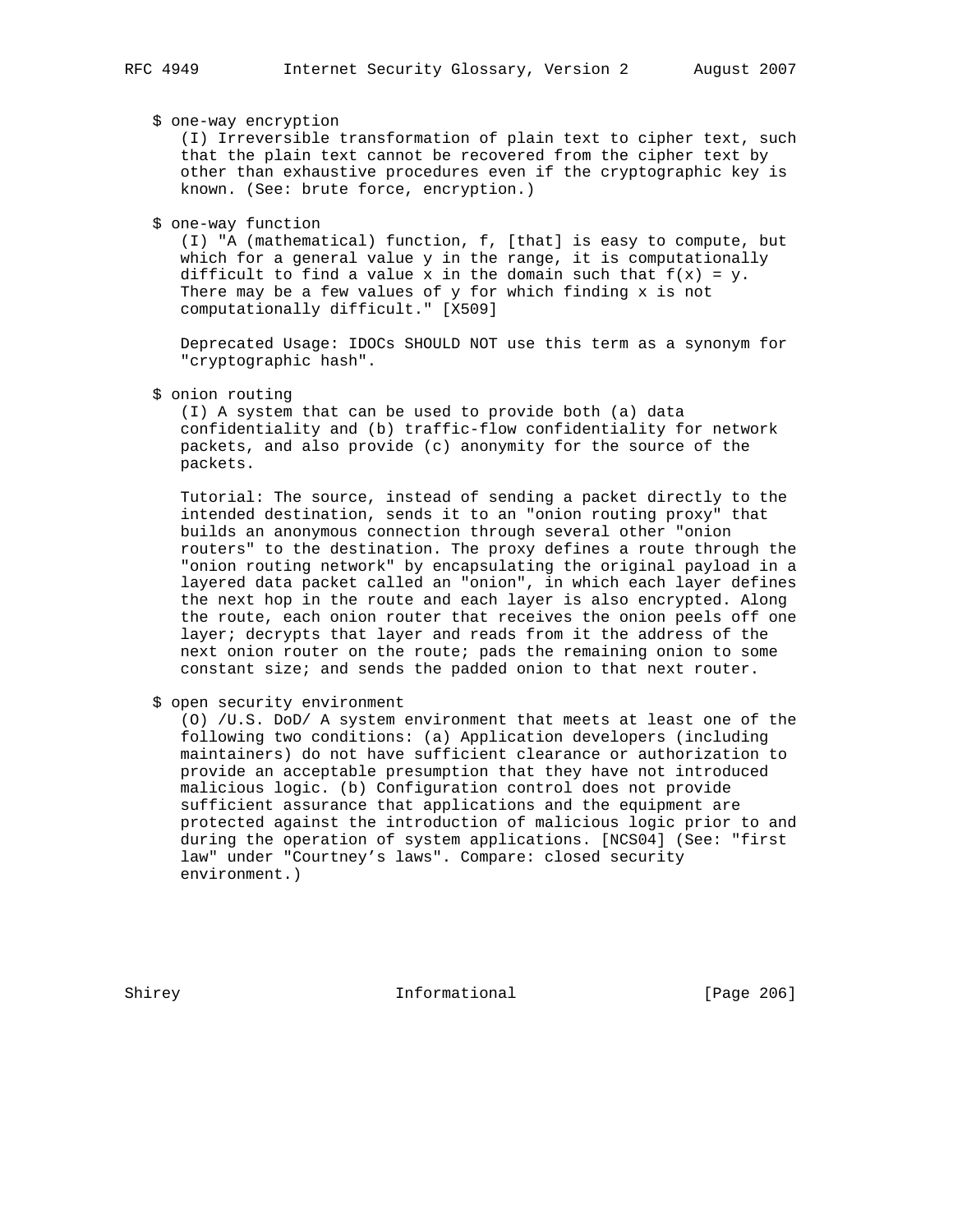\$ open storage

 (N) /U.S. Government/ "Storage of classified information within an accredited facility, but not in General Services Administration approved secure containers, while the facility is unoccupied by authorized personnel." [C4009]

 \$ Open Systems Interconnection (OSI) Reference Model (OSIRM) (N) A joint ISO/ITU-T standard [I7498-1] for a seven-layer, architectural communication framework for interconnection of computers in networks. (See: OSIRM Security Architecture. Compare: Internet Protocol Suite.)

 Tutorial: OSIRM-based standards include communication protocols that are mostly incompatible with the IPS, but also include security models, such as X.509, that are used in the Internet.

 The OSIRM layers, from highest to lowest, are (7) Application, (6) Presentation, (5) Session, (4) Transport, (3) Network, (2) Data Link, and (1) Physical.

 Usage: This Glossary refers to OSIRM layers by number to avoid confusing them with IPS layers, which are referred to by name.

 Some unknown person described how the OSIRM layers correspond to the seven deadly sins:

- 7. Wrath: Application is always angry with the mess it sees below itself. (Hey! Who is it to be pointing fingers?)
- 6. Sloth: Presentation is too lazy to do anything productive by itself.
- 5. Lust: Session is always craving and demanding what truly belongs to Application's functionality.
- 4. Avarice: Transport wants all of the end-to-end functionality. (Of course, it deserves it, but life isn't fair.)
- 3. Gluttony: (Connection-Oriented) Network is overweight and overbearing after trying too often to eat Transport's lunch.
- 2. Envy: Poor Data Link is always starved for attention. (With Asynchronous Transfer Mode, maybe now it is feeling less neglected.)
- 1. Pride: Physical has managed to avoid much of the controversy, and nearly all of the embarrassment, suffered by the others.

 John G. Fletcher described how the OSIRM layers correspond to Snow White's dwarf friends:

 7. Doc: Application acts as if it is in charge, but sometimes muddles its syntax.

Shirey **Informational** [Page 207]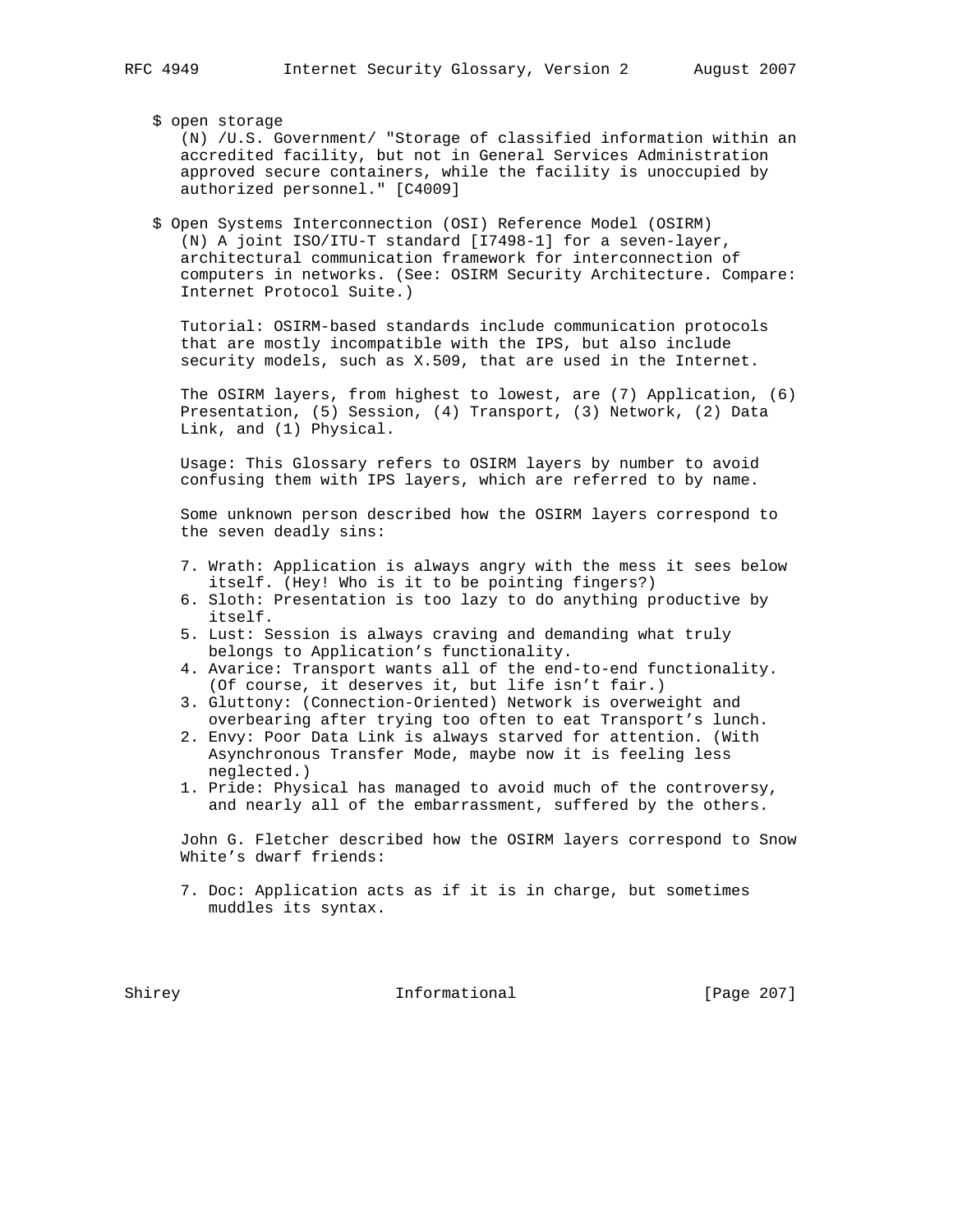- 6. Sleepy: Presentation is indolent, being guilty of the sin of Sloth.
- 5. Dopey: Session is confused because its charter is not very clear.
- 4. Grumpy: Transport is irritated because Network has encroached on Transport's turf.
- 3. Happy: Network smiles for the same reason that Transport is irritated.
- 2. Sneezy: Data Link makes loud noises in the hope of attracting attention.
- 1. Bashful: Physical quietly does its work, unnoticed by the others.
- \$ operational integrity

 (I) Synonym for "system integrity"; this synonym emphasizes the actual performance of system functions rather than just the ability to perform them.

\$ operational security

 1. (I) System capabilities, or performance of system functions, that are needed either (a) to securely manage a system or (b) to manage security features of a system. (Compare: operations security (OPSEC).)

 Usage: IDOCs that use this term SHOULD state a definition because (a) the definition provided here is general and vague and (b) the term could easily be confused with "operations security", which is a different concept.

 Tutorial: For example, in the context of an Internet service provider, the term could refer to capabilities to manage network devices in the event of attacks, simplify troubleshooting, keep track of events that affect system integrity, help analyze sources of attacks, and provide administrators with control over network addresses and protocols to help mitigate the most common attacks and exploits. [R3871]

2. (D) Synonym for "administrative security".

 Deprecated Definition: IDOCs SHOULD NOT use this term as a synonym for "administrative security". Any type of security may affect system operations; therefore, the term may be misleading. Instead, use "administrative security", "communication security", "computer security", "emanations security", "personnel security", "physical security", or whatever specific type is meant. (See: security architecture. Compare: operational integrity, OPSEC.)

Shirey **Informational** [Page 208]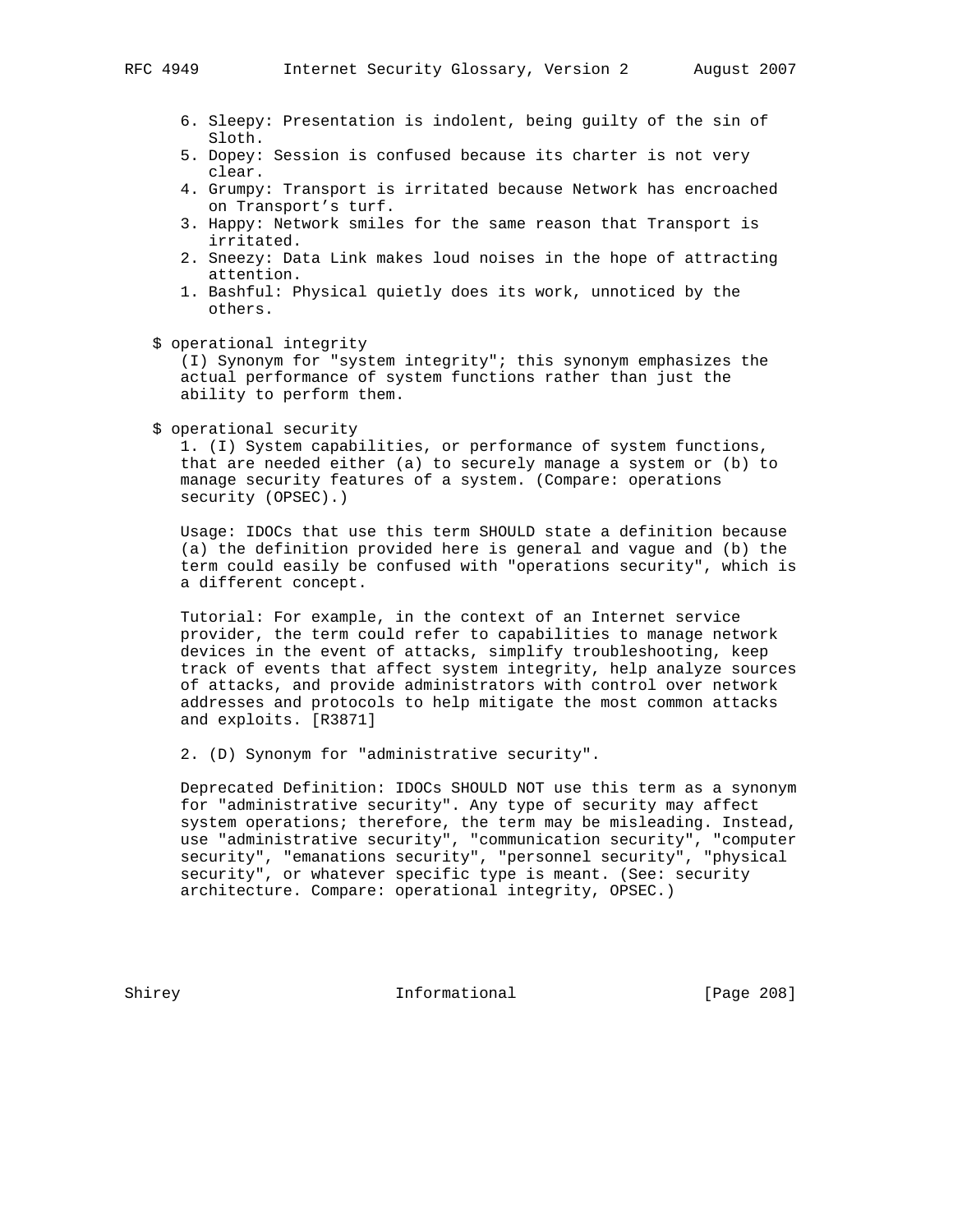\$ operations security (OPSEC)

 (I) A process to identify, control, and protect evidence of the planning and execution of sensitive activities and operations, and thereby prevent potential adversaries from gaining knowledge of capabilities and intentions. (See: communications cover. Compare: operational security.)

#### \$ operator

 (I) A person who has been authorized to direct selected functions of a system. (Compare: manager, user.)

 Usage: IDOCs that use this term SHOULD state a definition for it because a system operator may or may not be treated as a "user".

\$ OPSEC

1. (I) Abbreviation for "operations security".

2. (D) Abbreviation for "operational security".

 Deprecated Usage: IDOCs SHOULD NOT use this abbreviation for "operational security" (as defined in this Glossary), because its use for "operations security" has been well established for many years, particular in the military community.

# \$ ORA

See: organizational registration authority.

\$ Orange Book

 (D) /slang/ Synonym for "Trusted Computer System Evaluation Criteria" [CSC1, DoD1].

 Deprecated Usage: IDOCs SHOULD NOT use this term as a synonym for "Trusted Computer System Evaluation Criteria" [CSC1, DoD1]. Instead, use the full, proper name of the document or, in subsequent references, the abbreviation "TCSEC". (See: Deprecated Usage under "Green Book".)

\$ organizational certificate

 1. (I) An X.509 public-key certificate in which the "subject" field contains the name of an institution or set (e.g., a business, government, school, labor union, club, ethnic group, nationality, system, or group of individuals playing the same role), rather than the name of an individual person or device. (Compare: persona certificate, role certificate.)

 Tutorial: Such a certificate might be issued for one of the following purposes:

Shirey **Informational** [Page 209]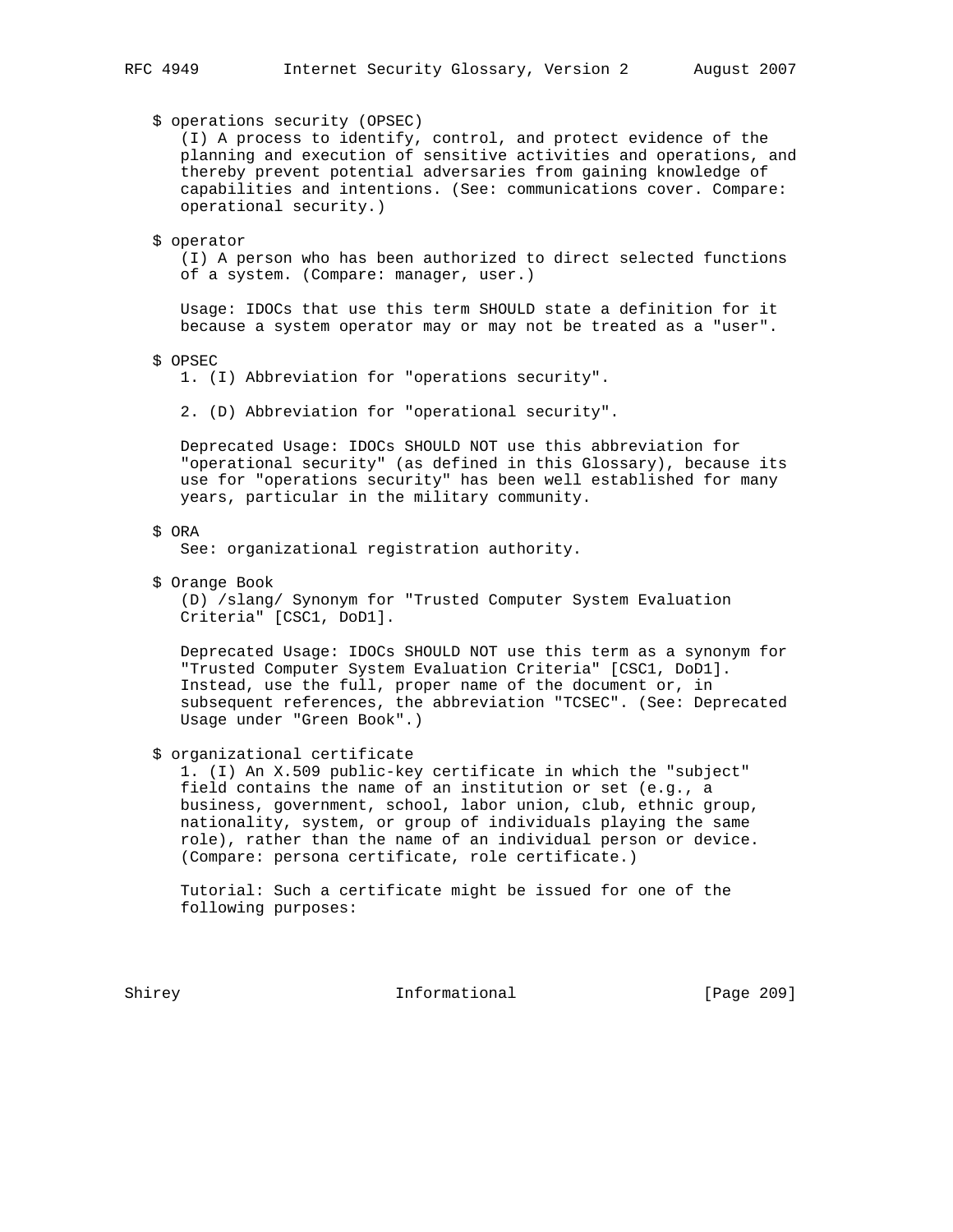- To enable an individual to prove membership in the organization.
- To enable an individual to represent the organization, i.e., to act in its name and with its powers or permissions.

 2. (O) /MISSI/ A type of MISSI X.509 public-key certificate that is issued to support organizational message handling for the U.S. DoD's Defense Message System.

 \$ organizational registration authority (ORA) 1. (I) /PKI/ An RA for an organization.

 2. (O) /MISSI/ An end entity that (a) assists a PCA, CA, or SCA to register other end entities, by gathering, verifying, and entering data and forwarding it to the signing authority and (b) may also assist with card management functions. An ORA is a local administrative authority, and the term refers both to the role and to the person who plays that role. An ORA does not sign certificates, CRLs, or CKLs. (See: no-PIN ORA, SSO-PIN ORA, user- PIN ORA.)

\$ origin authentication

 (D) Synonym for "data origin authentication". (See: authentication, data origin authentication.)

 Deprecated Term: IDOCs SHOULD NOT use this term; it suggests careless use of the internationally standardized term "data origin authentication" and also could be confused with "peer entity authentication."

\$ origin authenticity

 (D) Synonym for "data origin authentication". (See: authenticity, data origin authentication.)

 Deprecated Term: IDOCs SHOULD NOT use this term; it suggests careless use of the internationally standardized term "data origin authentication" and mixes concepts in a potentially misleading way.

\$ OSI, OSIRM

(N) See: Open Systems Interconnection Reference Model.

\$ OSIRM Security Architecture

 (N) The part of the OSIRM [I7498-2] that specifies the security services and security mechanisms that can be applied to protect communications between two systems. (See: security architecture.)

Shirey **Informational** [Page 210]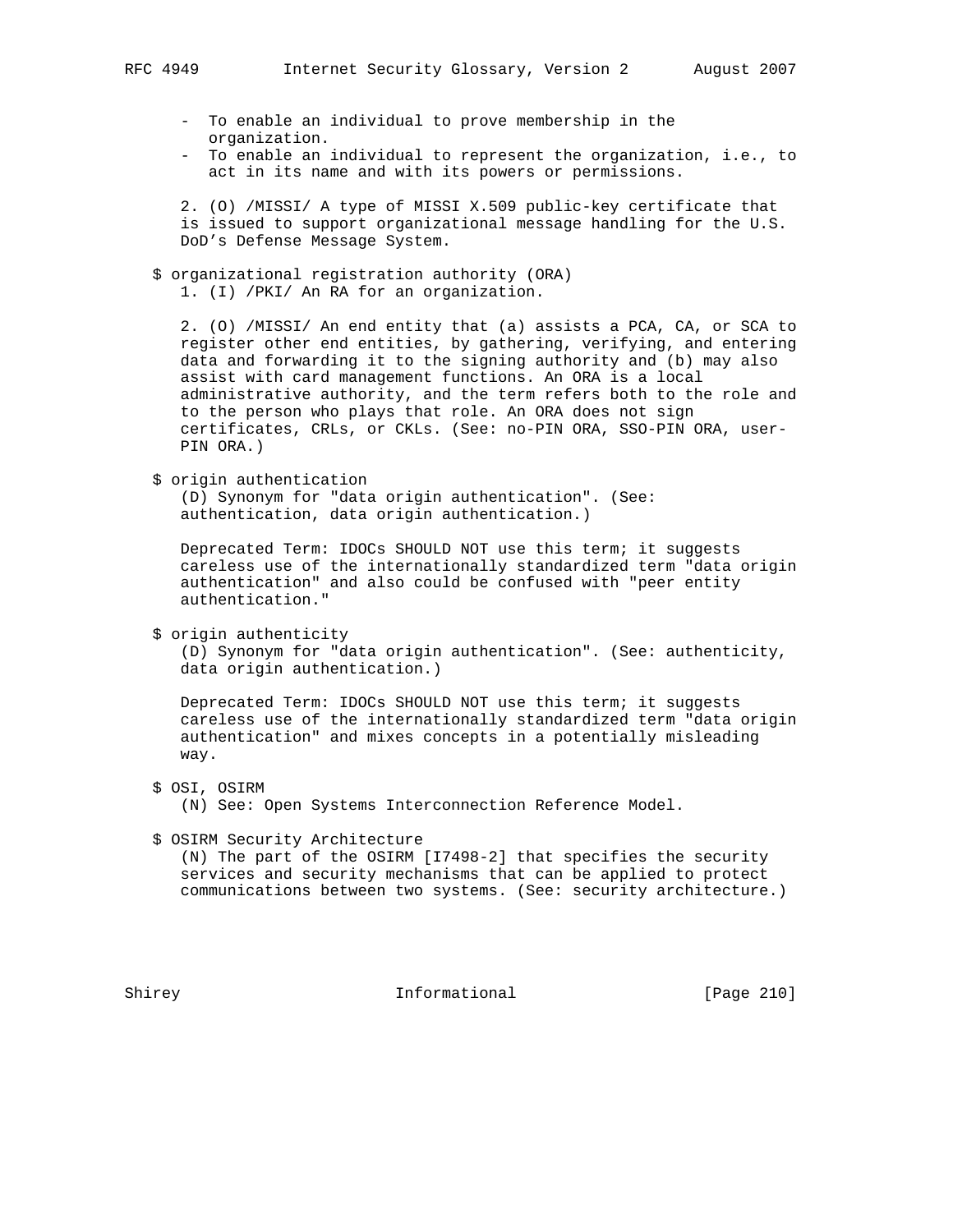Tutorial: This part of the OSIRM includes an allocation of security services to protocol layers. The following table shows which security services (see definitions in this Glossary) are permitted by the OSIRM in each of its layers. (Also, an application process that operates above the Application Layer may itself provide security services.) Similarly, the table suggests which services are suitable for each IPS layer. However, explaining and justifying these allocations is beyond the scope of this Glossary.

Legend for Table Entries:

O = Yes, [I7498-2] permits the service in this OSIRM layer.

I = Yes, the service can be incorporated in this IPS layer.

\* = This layer subsumed by Application Layer in IPS.

| IPS Protocol Layers   |                |               |                                     |                          |   |                     |               |  |  |
|-----------------------|----------------|---------------|-------------------------------------|--------------------------|---|---------------------|---------------|--|--|
|                       | Network<br>H/W | Net           | $In-$<br>Inter   ter<br>$-face net$ | Trans<br>-port           |   | Application         |               |  |  |
| OSIRM Protocol Layers | 1              | 2             | 3                                   | 4                        | 5 | 6                   | 7             |  |  |
| Confidentiality       |                |               |                                     |                          |   |                     |               |  |  |
| Datagram              | T<br>O         | $\Omega$<br>T | T<br>$\Omega$                       | $\Omega$<br>T            |   | $\star$<br>$\Omega$ | $\Omega$<br>I |  |  |
| Selective Field       |                |               |                                     |                          |   | $\Omega$<br>$\star$ | $\Omega$<br>Τ |  |  |
| Traffic Flow          | $\circ$        |               | $\Omega$                            |                          |   |                     | $\Omega$      |  |  |
| $--$ Full             | I              |               |                                     |                          |   |                     |               |  |  |
| -- Partial            |                | I             | т                                   |                          |   |                     | Ι             |  |  |
| Integrity             |                |               |                                     |                          |   |                     |               |  |  |
| Datagram              | T              |               | $\Omega$<br>T                       | $\Omega$<br>I            |   |                     | I<br>$\Omega$ |  |  |
| Selective Field       |                |               |                                     |                          |   |                     | $\Omega$<br>I |  |  |
| Stream                |                |               | I<br>$\Omega$                       | $\Omega$<br>$\mathsf{T}$ |   |                     | $\Omega$      |  |  |
| Authentication        |                |               |                                     |                          |   |                     |               |  |  |
| Peer Entity           |                |               | Ω                                   | Ο<br>T                   |   |                     | $\Omega$<br>I |  |  |
| Data Origin           |                |               | $\Omega$<br>$\top$                  | $\Omega$<br>T            |   |                     | $\Omega$      |  |  |
| Access Control        |                |               |                                     |                          |   |                     |               |  |  |
| type as appropriate   |                | I.            | O<br>I                              | $\circ$<br>I             |   |                     | 0<br>I        |  |  |
| Non-Repudiation       |                |               |                                     |                          |   |                     |               |  |  |
| of Origin             |                |               |                                     |                          |   |                     | O<br>Ι        |  |  |
| of Receipt            |                |               |                                     |                          |   |                     | ∩             |  |  |
|                       |                |               |                                     |                          |   |                     |               |  |  |

# \$ OTAR

(N) See: over-the-air rekeying.

\$ OTP

(I) See: One-Time Password.

Shirey **Informational** [Page 211]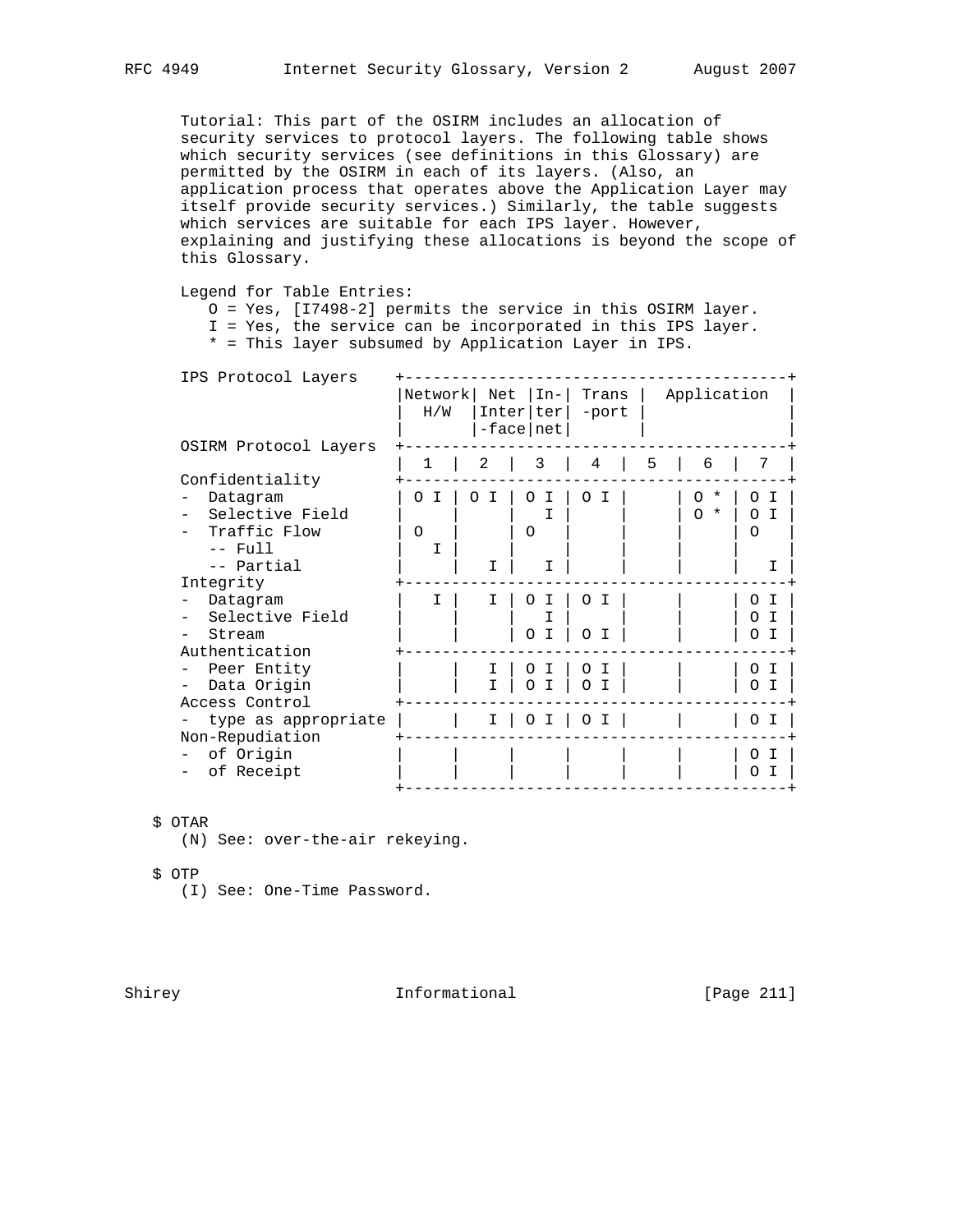\$ out-of-band

 (I) /adjective, adverb/ Information transfer using a channel or method that is outside (i.e., separate from or different from) the main channel or normal method.

 Tutorial: Out-of-band mechanisms are often used to distribute shared secrets (e.g., a symmetric key) or other sensitive information items (e.g., a root key) that are needed to initialize or otherwise enable the operation of cryptography or other security mechanisms. Example: Using postal mail to distribute printed or magnetic media containing symmetric cryptographic keys for use in Internet encryption devices. (See: key distribution.)

```
 $ output feedback (OFB)
```
 (N) A block cipher mode that modifies ECB mode to operate on plaintext segments of variable length less than or equal to the block length. [FP081] (See: block cipher, [SP38A].)

 Tutorial: This mode operates by directly using the algorithm's previously generated output block as the algorithm's next input block (i.e., by "feeding back" the output block) and combining (exclusive OR-ing) the output block with the next plaintext segment (of block length or less) to form the next ciphertext segment.

\$ outside attack

(I) See: secondary definition under "attack". Compare: outsider.)

\$ outsider

 (I) A user (usually a person) that accesses a system from a position that is outside the system's security perimeter. (Compare: authorized user, insider, unauthorized user.)

 Tutorial: The actions performed by an outsider in accessing the system may be either authorized or unauthorized; i.e., an outsider may act either as an authorized user or as an unauthorized user.

\$ over-the-air rekeying (OTAR)

 (N) Changing a key in a remote cryptographic device by sending a new key directly to the device via a channel that the device is protecting. [C4009]

(I) /threat action/ See: secondary definition under "obstruction".

\$ P1363

(N) See: IEEE P1363.

Shirey **Informational** [Page 212]

 <sup>\$</sup> overload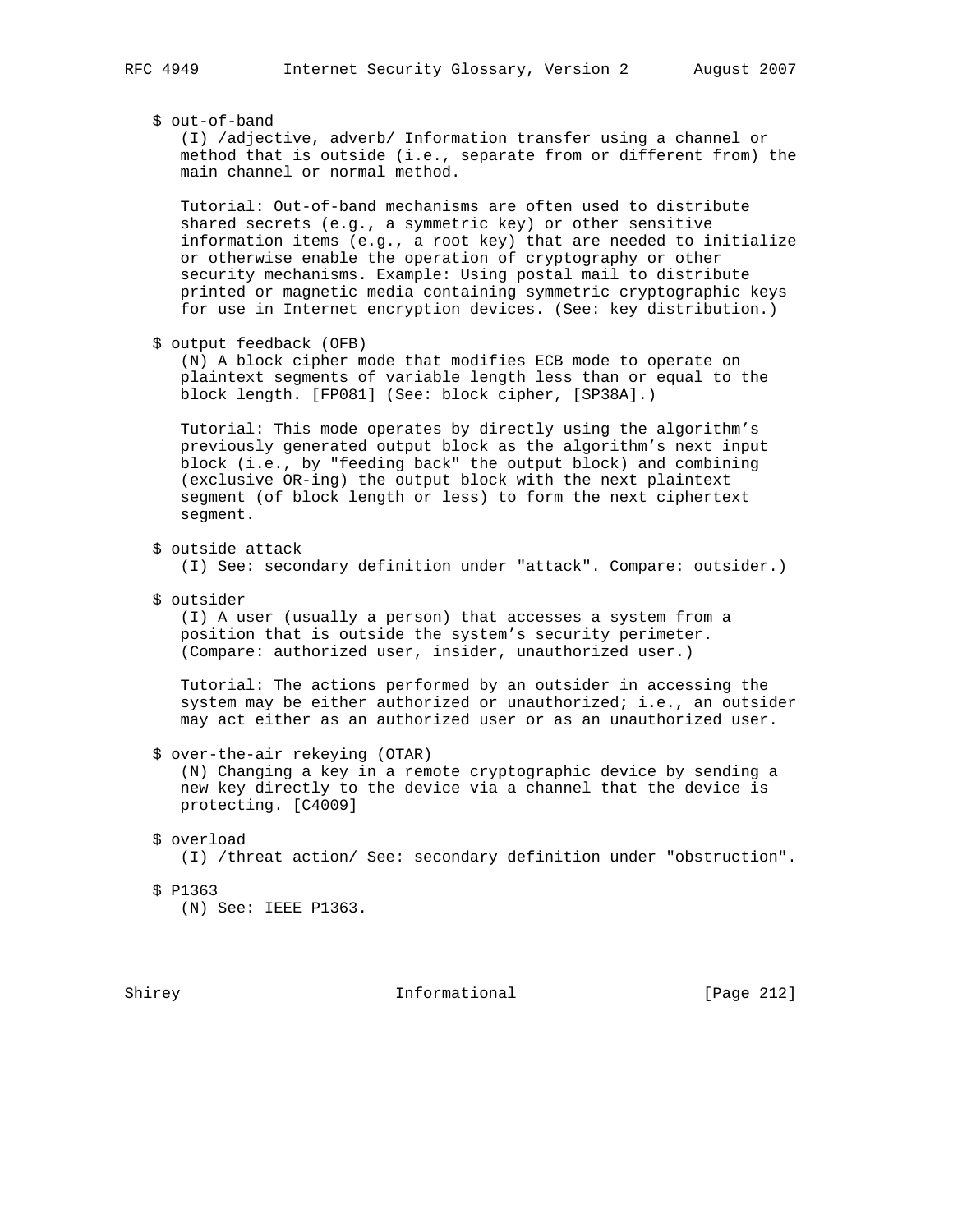\$ PAA

(O) See: policy approving authority.

\$ package

 (N) /Common Criteria/ A reusable set of either functional or assurance components, combined in a single unit to satisfy a set of identified security objectives. (Compare: protection profile.)

 Example: The seven EALs defined in Part 3 of the Common Criteria are predefined assurance packages.

 Tutorial: A package is a combination of security requirement components and is intended to be reusable in the construction of either more complex packages or protection profiles and security targets. A package expresses a set of either functional or assurance requirements that meet some particular need, expressed as a set of security objectives.

### \$ packet

 (I) A block of data that is carried from a source to a destination through a communication channel or, more generally, across a network. (Compare: datagram, PDU.)

\$ packet filter

(I) See: secondary definition under "filtering router".

\$ packet monkey

 (D) /slang/ Someone who floods a system with packets, creating a denial-of-service condition for the system's users. (See: cracker.)

 Deprecated Term: It is likely that other cultures use different metaphors for this concept. Therefore, to avoid international misunderstanding, IDOCs SHOULD NOT use this term. (See: Deprecated Usage under "Green Book".)

\$ pagejacking

 (D) /slang/ A contraction of "Web page hijacking". A masquerade attack in which the attacker copies (steals) a home page or other material from the target server, rehosts the page on a server the attacker controls, and causes the rehosted page to be indexed by the major Web search services, thereby diverting browsers from the target server to the attacker's server.

 Deprecated Term: IDOCs SHOULD NOT use this contraction. The term is not listed in most dictionaries and could confuse international readers. (See: Deprecated Usage under "Green Book".)

Shirey **Informational** [Page 213]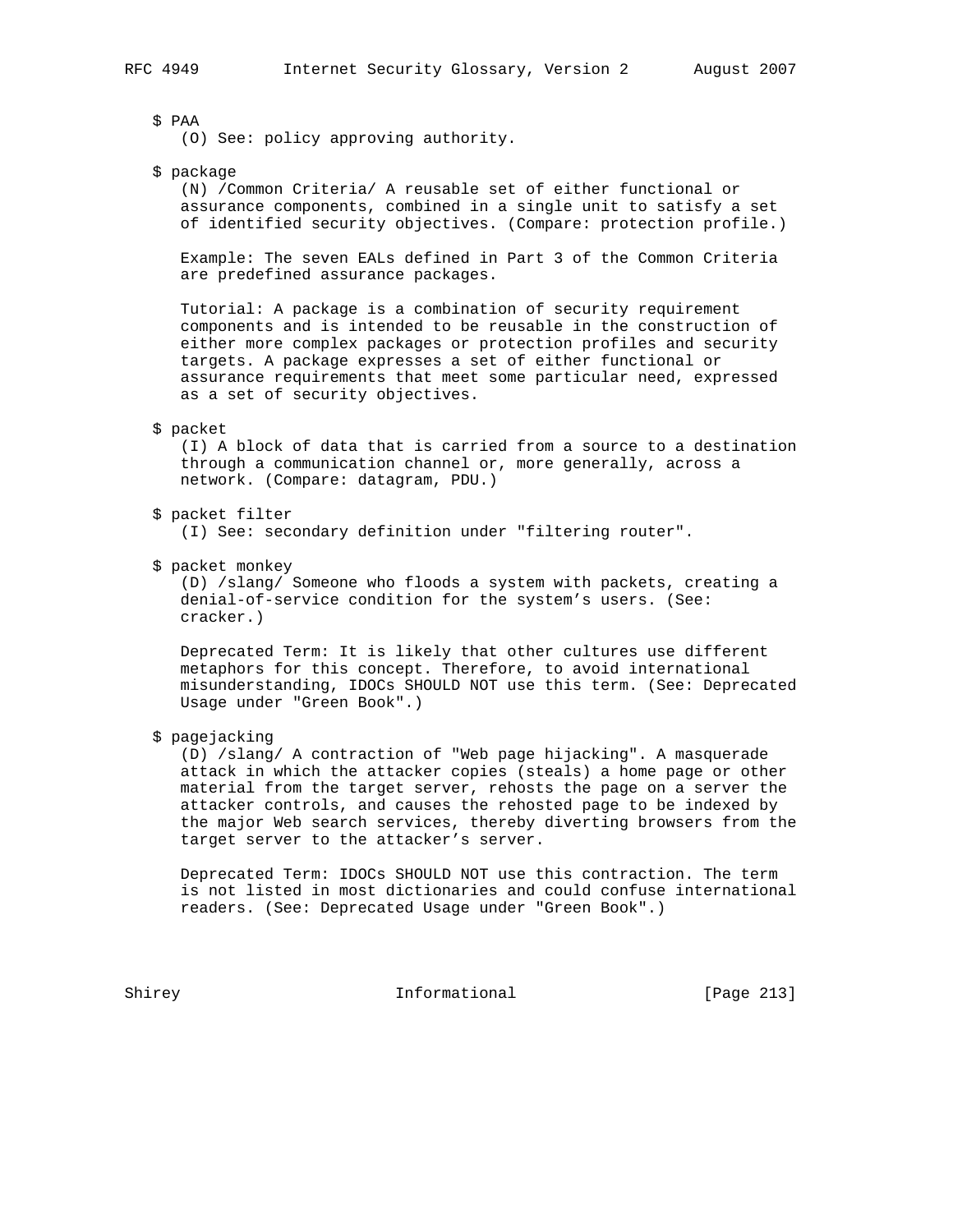\$ PAN (O) See: primary account number. \$ PAP (I) See: Password Authentication Protocol. \$ parity bit (I) A checksum that is computed on a block of bits by computing the binary sum of the individual bits in the block and then discarding all but the low-order bit of the sum. (See: checksum.) \$ partitioned security mode (N) A mode of system operation wherein all users having access to the system have the necessary security clearances for all data handled by the system, but some users might not have either formal access approval or need-to-know for all the data. (See: /system operation/ under "mode", formal access approval, need to know, protection level, security clearance.) Usage: Usually abbreviated as "partitioned mode". This term was defined in U.S. Government policy on system accreditation. \$ PASS (N) See: personnel authentication system string. \$ passive attack (I) See: secondary definition under "attack". \$ passive user (I) See: secondary definition under "system user". \$ passive wiretapping (I) A wiretapping attack that attempts only to observe a communication flow and gain knowledge of the data it contains, but does not alter or otherwise affect that flow. (See: wiretapping.

\$ password

 1a. (I) A secret data value, usually a character string, that is presented to a system by a user to authenticate the user's identity. (See: authentication information, challenge-response, PIN, simple authentication.)

Compare: passive attack, active wiretapping.)

 1b. (O) "A character string used to authenticate an identity." [CSC2]

Shirey 10 Informational [Page 214]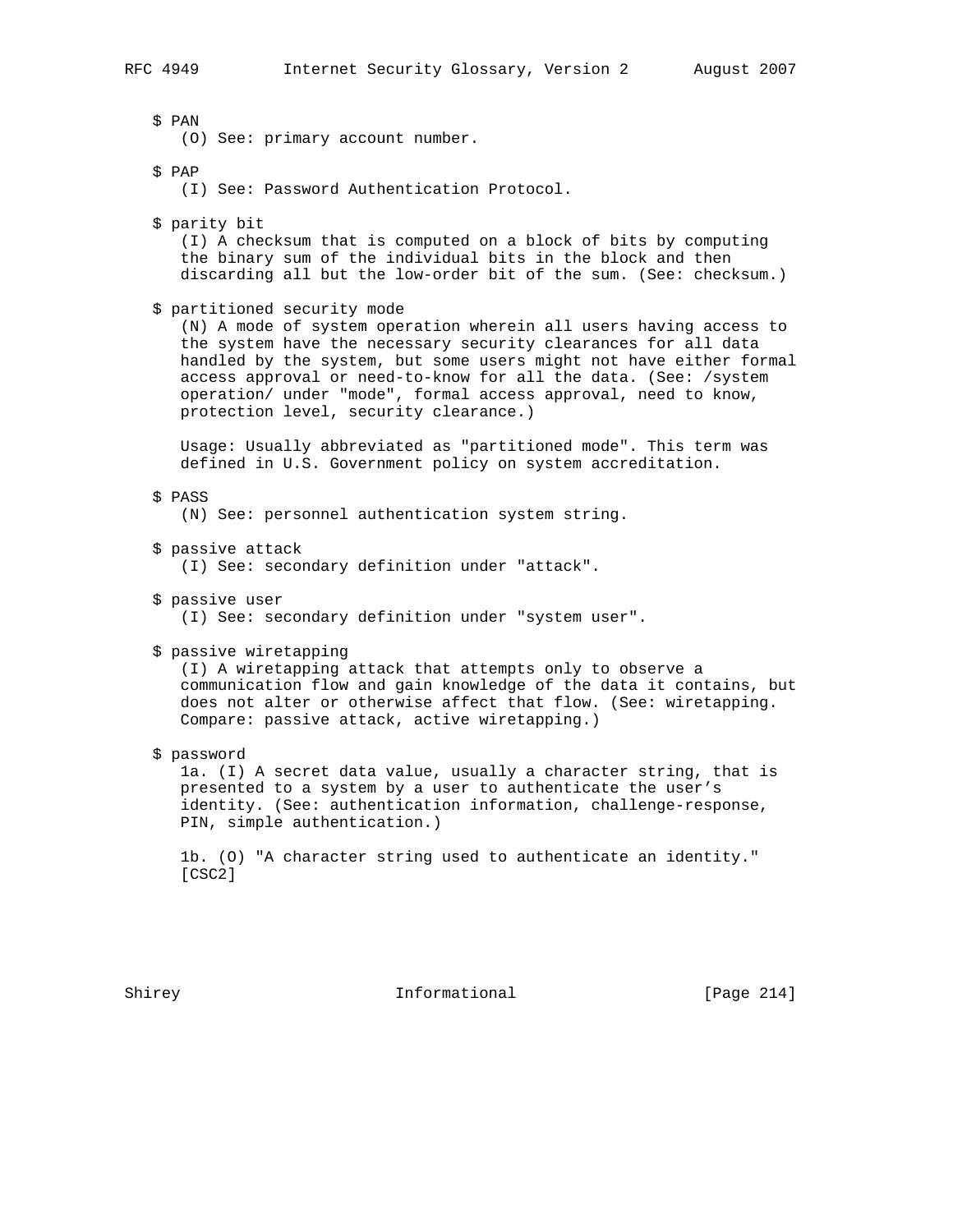1c. (O) "A string of characters (letters, numbers, and other symbols) used to authenticate an identity or to verify access authorization." [FP140]

 1d. (O) "A secret that a claimant memorizes and uses to authenticate his or her identity. Passwords are typically character strings." [SP63]

 Tutorial: A password is usually paired with a user identifier that is explicit in the authentication process, although in some cases the identifier may be implicit. A password is usually verified by matching it to a stored value held by the access control system for that identifier.

 Using a password as authentication information is based on assuming that the password is known only by the system entity for which the identity is being authenticated. Therefore, in a network environment where wiretapping is possible, simple authentication that relies on transmission of static (i.e., repetitively used) passwords in cleartext form is inadequate. (See: one-time password, strong authentication.)

\$ Password Authentication Protocol (PAP)

 (I) A simple authentication mechanism in PPP. In PAP, a user identifier and password are transmitted in cleartext form. [R1334] (See: CHAP.)

\$ password sniffing

 (D) /slang/ Passive wiretapping to gain knowledge of passwords. (See: Deprecated Usage under "sniffing".)

\$ path discovery

 (I) For a digital certificate, the process of finding a set of public-key certificates that comprise a certification path from a trusted key to that specific certificate.

\$ path validation

 (I) The process of validating (a) all of the digital certificates in a certification path and (b) the required relationships between those certificates, thus validating the contents of the last certificate on the path. (See: certificate validation.)

 Tutorial: To promote interoperable PKI applications in the Internet, RFC 3280 specifies a detailed algorithm for validation of a certification path.

Shirey **Informational** [Page 215]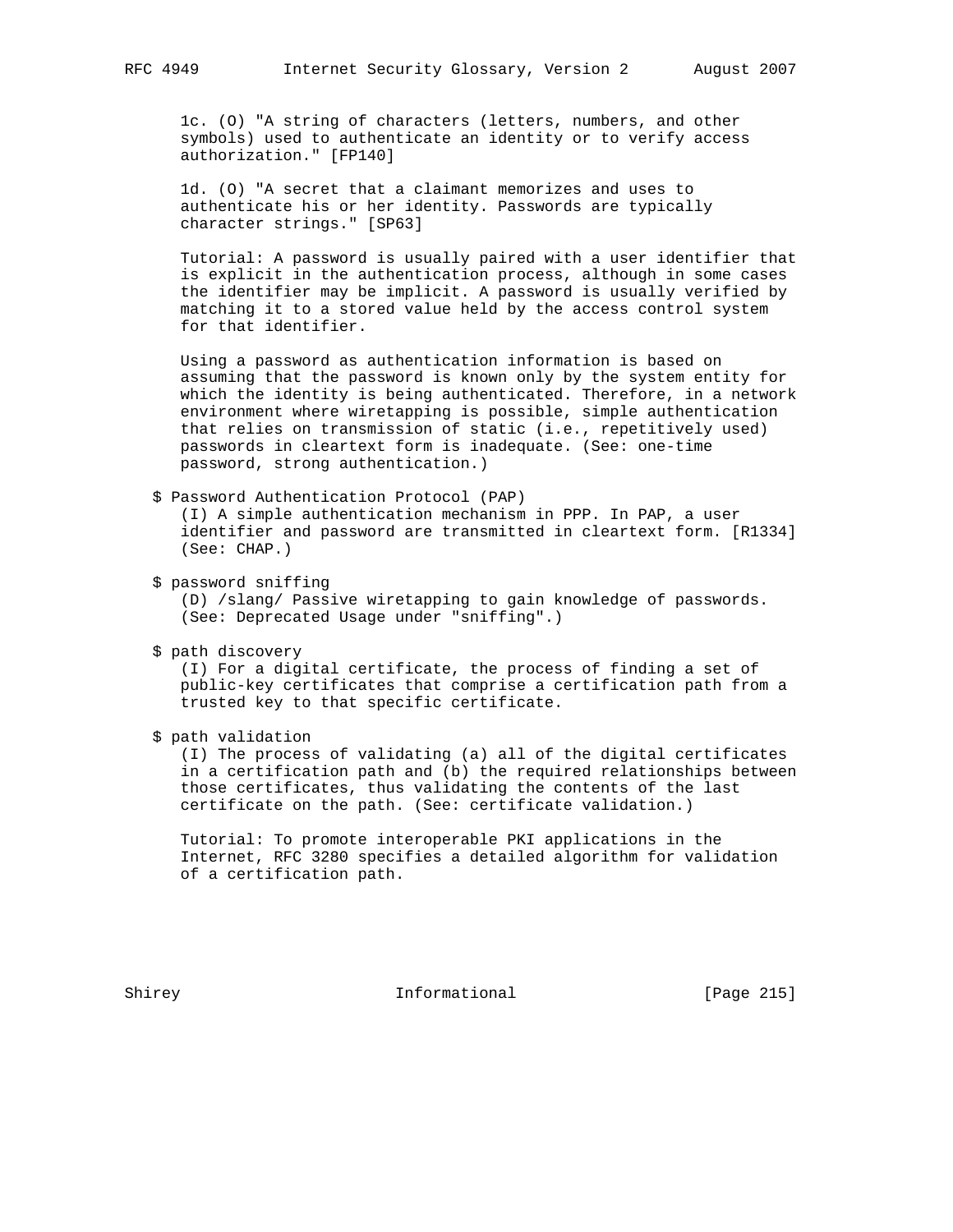\$ payment card

 (N) /SET/ Collectively refers "to credit cards, debit cards, charge cards, and bank cards issued by a financial institution and which reflects a relationship between the cardholder and the financial institution." [SET2]

\$ payment gateway

 (O) /SET/ A system operated by an acquirer, or a third party designated by an acquirer, to provide electronic commerce services to the merchants in support of the acquirer, and which interfaces to the acquirer to support the authorization, capture, and processing of merchant payment messages, including payment instructions from cardholders. [SET1, SET2]

\$ payment gateway certification authority (SET PCA)

 (O) /SET/ A CA that issues digital certificates to payment gateways and is operated on behalf of a payment card brand, an acquirer, or another party according to brand rules. A SET PCA issues a CRL for compromised payment gateway certificates. [SET2] (See: PCA.)

\$ PC card

 (N) A type of credit card-sized, plug-in peripheral device that was originally developed to provide memory expansion for portable computers, but is also used for other kinds of functional expansion. (See: FORTEZZA, PCMCIA.)

 Tutorial: The international PC Card Standard defines a non proprietary form factor in three sizes -- Types I, II, and III - each of which have a 68-pin interface between the card and the socket into which it plugs. All three types have the same length and width, roughly the size of a credit card, but differ in their thickness from 3.3 to 10.5 mm. Examples include storage modules, modems, device interface adapters, and cryptographic modules.

\$ PCA

 (D) Abbreviation of various kinds of "certification authority". (See: Internet policy certification authority, (MISSI) policy creation authority, (SET) payment gateway certification authority.)

 Deprecated Usage: An IDOC that uses this abbreviation SHOULD define it at the point of first use.

\$ PCI

 (N) See: "protocol control information" under "protocol data unit".

Shirey **Informational** [Page 216]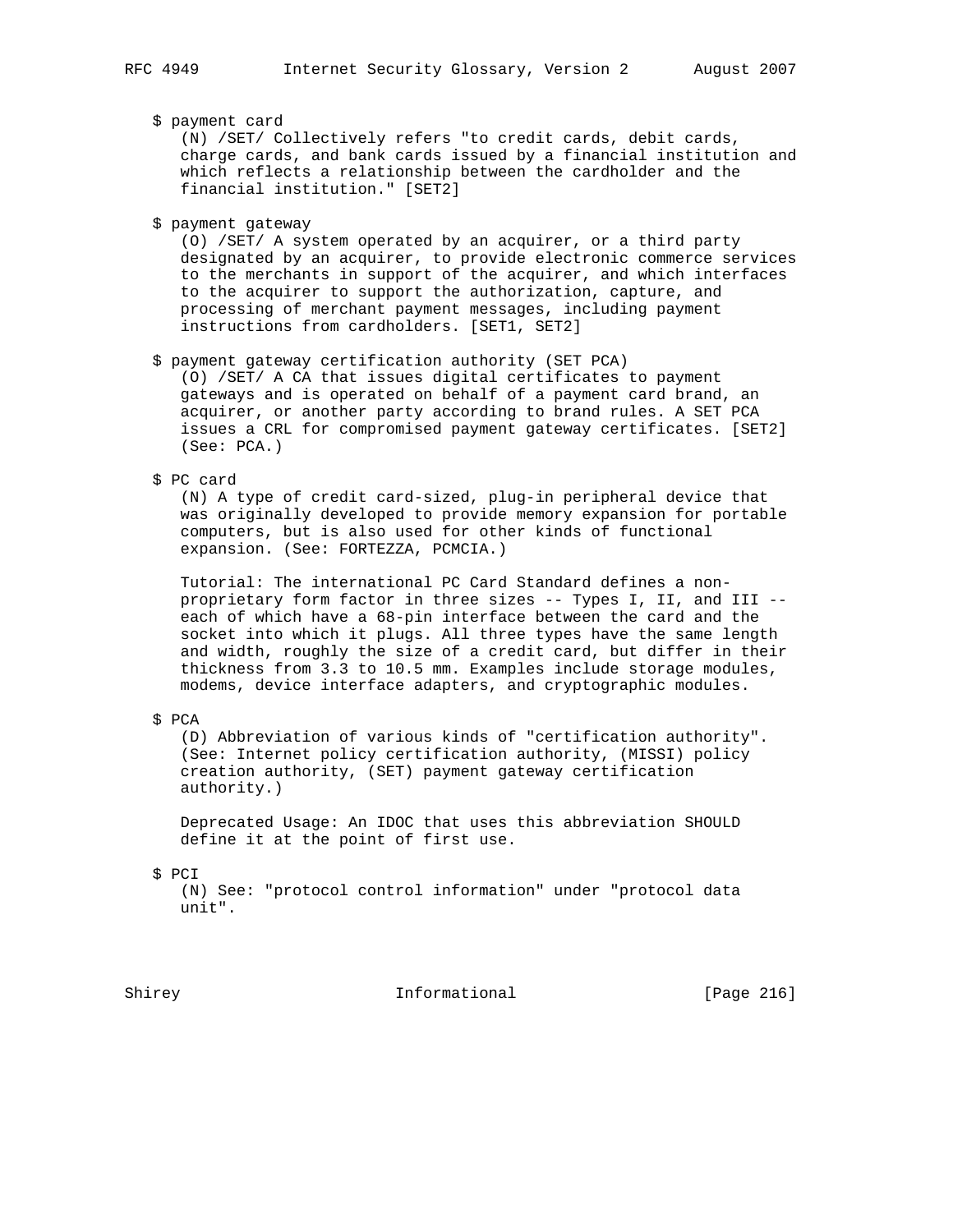\$ PCMCIA

 (N) Personal Computer Memory Card International Association, a group of manufacturers, developers, and vendors, founded in 1989 to standardize plug-in peripheral memory cards for personal computers and now extended to deal with any technology that works in the PC Card form factor. (See: PC card.)

\$ PDS

- (N) See: protective distribution system.
- \$ PDU
	- (N) See: protocol data unit.

\$ peer entity authentication

 (I) "The corroboration that a peer entity in an association is the one claimed." [I7498-2] (See: authentication.)

\$ peer entity authentication service

 (I) A security service that verifies an identity claimed by or for a system entity in an association. (See: authentication, authentication service.)

 Tutorial: This service is used at the establishment of, or at times during, an association to confirm the identity of one entity to another, thus protecting against a masquerade by the first entity. However, unlike data origin authentication service, this service requires an association to exist between the two entities, and the corroboration provided by the service is valid only at the current time that the service is provided. (See: "relationship between data integrity service and authentication services" under "data integrity service").

#### \$ PEM

- (I) See: Privacy Enhanced Mail.
- \$ penetrate

 1a. (I) Circumvent a system's security protections. (See: attack, break, violation.)

 1b. (I) Successfully and repeatedly gain unauthorized access to a protected system resource. [Huff]

- \$ penetration
	- (I) /threat action/ See: secondary definition under "intrusion".

Shirey 10 Informational [Page 217]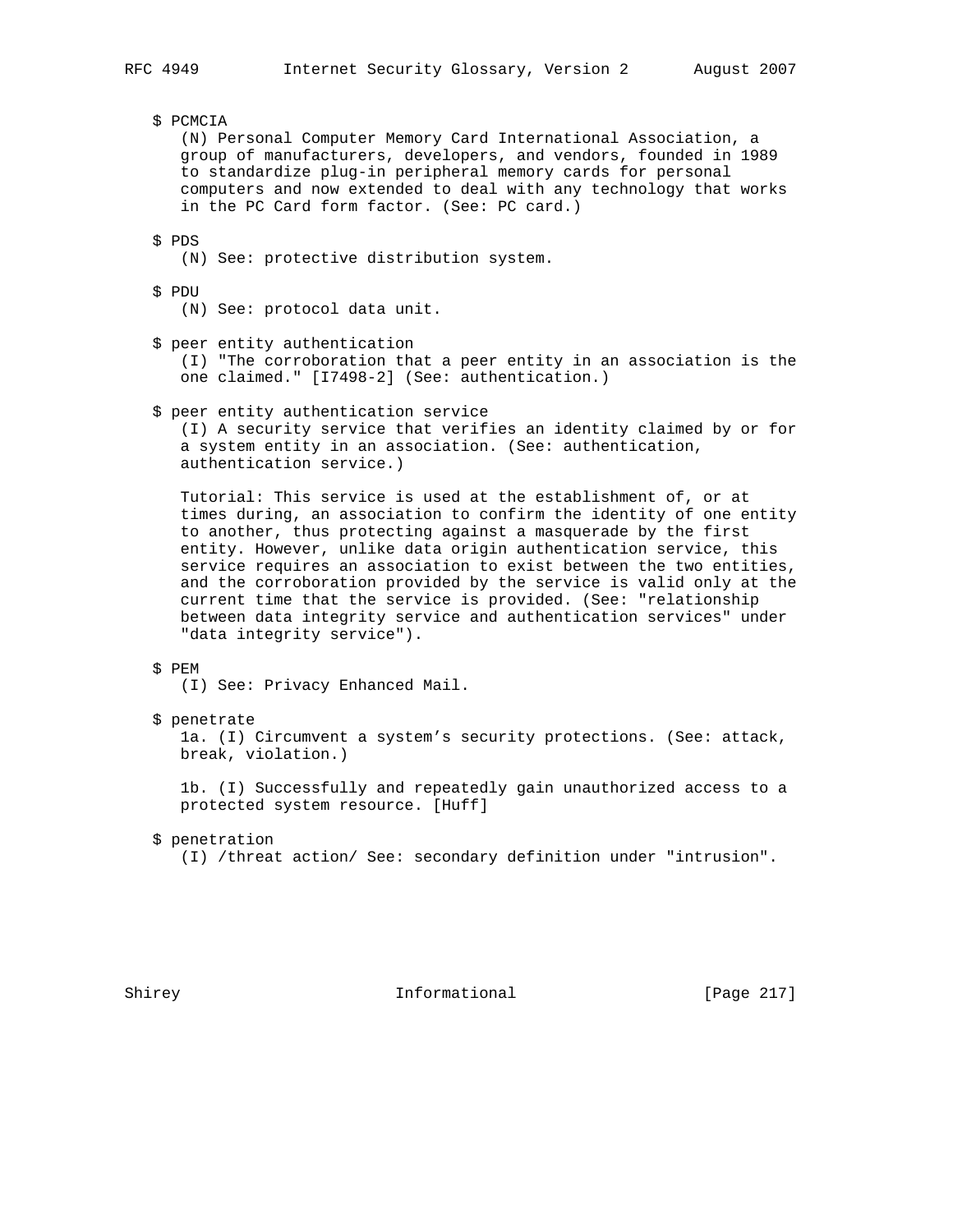#### \$ penetration test

 (I) A system test, often part of system certification, in which evaluators attempt to circumvent the security features of a system. [NCS04, SP42] (See: tiger team.)

 Tutorial: Penetration testing evaluates the relative vulnerability of a system to attacks and identifies methods of gaining access to a system by using tools and techniques that are available to adversaries. Testing may be performed under various constraints and conditions, including a specified level of knowledge of the system design and implementation. For a TCSEC evaluation, testers are assumed to have all system design and implementation documentation, including source code, manuals, and circuit diagrams, and to work under no greater constraints than those applied to ordinary users.

\$ perfect forward secrecy

 (I) For a key agreement protocol, the property that compromises long-term keying material does not compromise session keys that were previously derived from the long-term material. (Compare: public-key forward secrecy.)

 Usage: Some existing RFCs use this term but either do not define it or do not define it precisely. While preparing this Glossary, we found this to be a muddled area. Experts did not agree. For all practical purposes, the literature defines "perfect forward secrecy" by stating the Diffie-Hellman-Merkle algorithm. The term "public-key forward secrecy" (suggested by Hilarie Orman) and the definition stated for it in this Glossary were crafted to be compatible with current Internet documents, yet be narrow and leave room for improved terminology.

 Challenge to the Internet security community: We need a taxonomy of terms and definitions to cover the basic properties discussed here for the full range of cryptographic algorithms and protocols used in Internet Standards:

 Involvement of session keys vs. long-term keys: Experts disagree about the basic ideas involved:

- One concept of "forward secrecy" is that, given observations of the operation of a key establishment protocol up to time t, and given some of the session keys derived from those protocol runs, you cannot derive unknown past session keys or future session keys.
- A related property is that, given observations of the protocol and knowledge of the derived session keys, you cannot derive one or more of the long-term private keys.

Shirey **Informational** [Page 218]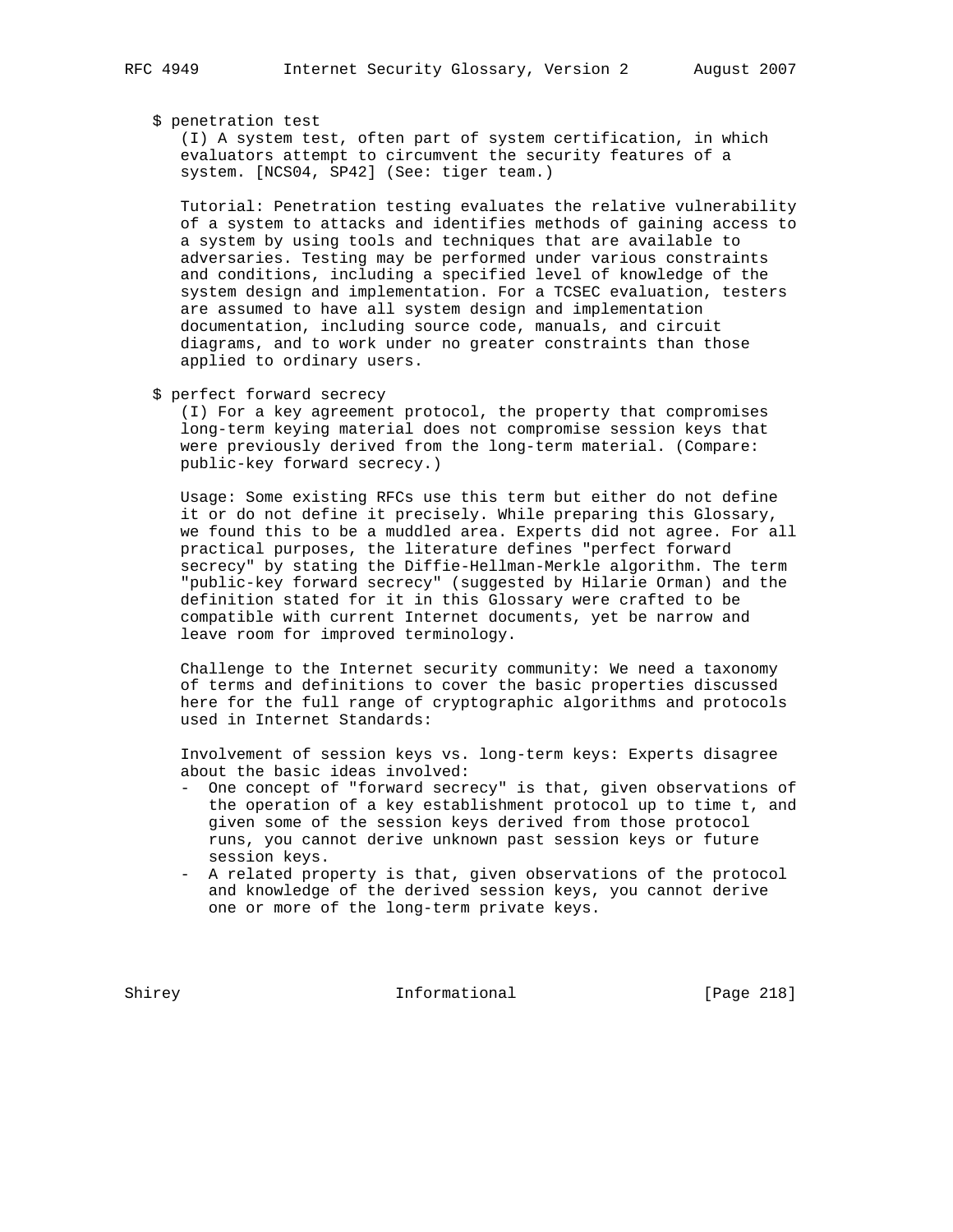- The "I" definition presented above involves a third concept of "forward secrecy" that refers to the effect of the compromise of long-term keys.
- All three concepts involve the idea that a compromise of "this" encryption key is not supposed to compromise the "next" one. There also is the idea that compromise of a single key will compromise only the data protected by the single key. In Internet literature, the focus has been on protection against decryption of back traffic in the event of a compromise of secret key material held by one or both parties to a communication.

 Forward vs. backward: Experts are unhappy with the word "forward", because compromise of "this" encryption key also is not supposed to compromise the "previous" one, which is "backward" rather than forward. In S/KEY, if the key used at time t is compromised, then all keys used prior to that are compromised. If the "long-term" key (i.e., the base of the hashing scheme) is compromised, then all keys past and future are compromised; thus, you could say that S/KEY has neither forward nor backward secrecy.

 Asymmetric cryptography vs. symmetric: Experts disagree about forward secrecy in the context of symmetric cryptographic systems. In the absence of asymmetric cryptography, compromise of any long term key seems to compromise any session key derived from the long-term key. For example, Kerberos isn't forward secret, because compromising a client's password (thus compromising the key shared by the client and the authentication server) compromises future session keys shared by the client and the ticket-granting server.

 Ordinary forward secrecy vs. "perfect" forward secret: Experts disagree about the difference between these two. Some say there is no difference, and some say that the initial naming was unfortunate and suggest dropping the word "perfect". Some suggest using "forward secrecy" for the case where one long-term private key is compromised, and adding "perfect" for when both private keys (or, when the protocol is multi-party, all private keys) are compromised.

 Acknowledgements: Bill Burr, Burt Kaliski, Steve Kent, Paul Van Oorschot, Jonathan Trostle, Michael Wiener, and, especially, Hilarie Orman contributed ideas to this discussion.

```
 $ perimeter
See: security perimeter.
```
Shirey **Informational** [Page 219]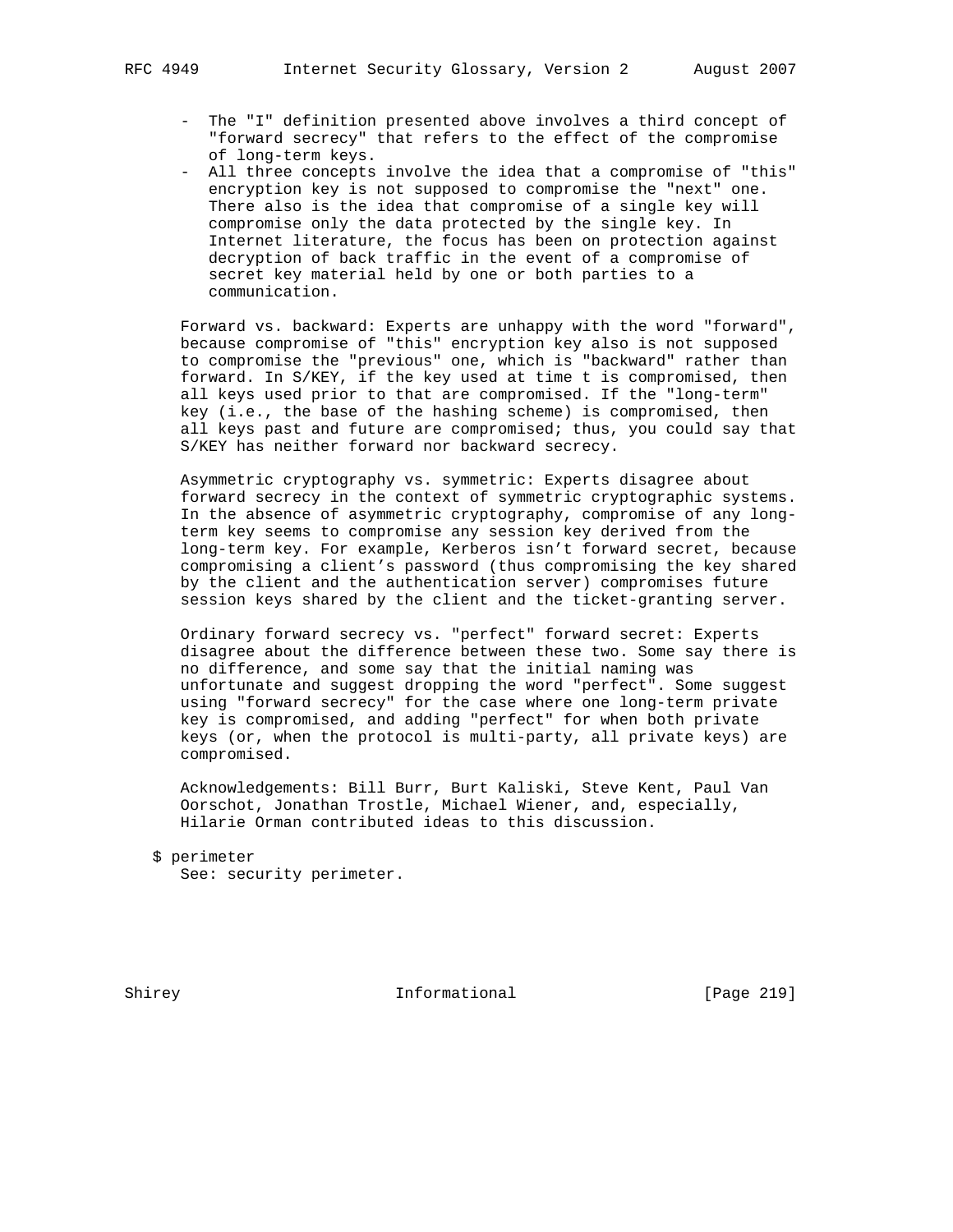# \$ periods processing

 (I) A mode of system operation in which information of different sensitivities is processed at distinctly different times by the same system, with the system being properly purged or sanitized between periods. (See: color change.)

 Tutorial: The security mode of operation and maximum classification of data handled by the system is established for an interval of time and then is changed for the following interval of time. A period extends from the secure initialization of the system to the completion of any purging of sensitive data handled by the system during the period.

\$ permanent storage

 (I) Non-volatile media that, once written into, can never be completely erased.

\$ permission

1a. (I) Synonym for "authorization". (Compare: privilege.)

 1b. (N) An authorization or set of authorizations to perform security-relevant functions in the context of role-based access control. [ANSI]

 Tutorial: A permission is a positively stated authorization for access that (a) can be associated with one or more roles and (b) enables a user in a role to access a specified set of system resources by causing a specific set of system actions to be performed on the resources.

### \$ persona certificate

 (I) An X.509 certificate issued to a system entity that wishes to use a persona to conceal its true identity when using PEM or other Internet services that depend on PKI support. (See: anonymity.) [R1422]

 Tutorial: PEM designers intended that (a) a CA issuing persona certificates would explicitly not be vouching for the identity of the system entity to whom the certificate is issued, (b) such certificates would be issued only by CAs subordinate to a policy CA having a policy stating that purpose (i.e., that would warn relying parties that the "subject" field DN represented only a persona and not a true, vetted user identity), and (c) the CA would not need to maintain records binding the true identity of the subject to the certificate.

Shirey **Informational** [Page 220]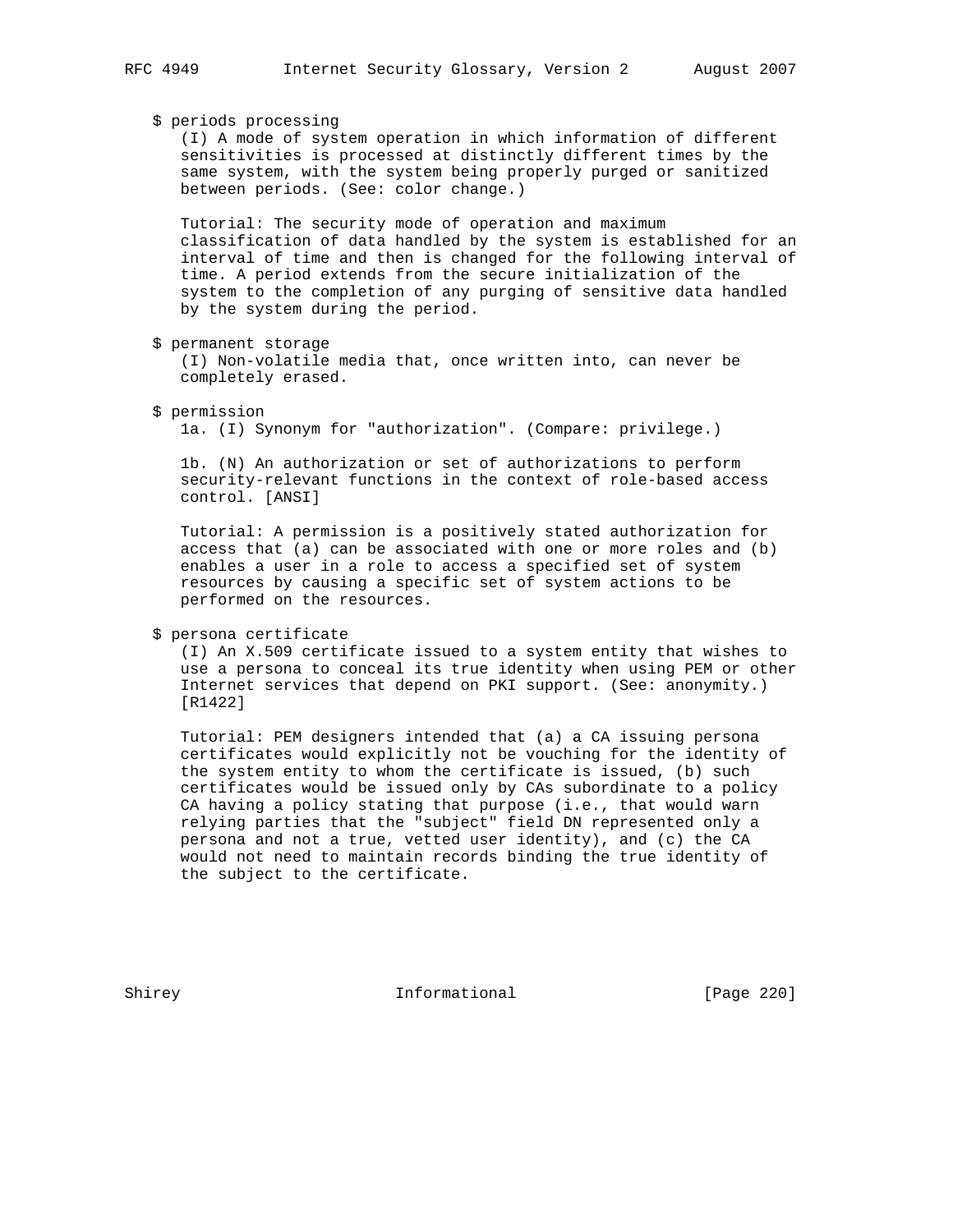However, the PEM designers also intended that a CA issuing persona certificates would establish procedures (d) to enable "the holder of a PERSONA certificate to request that his certificate be revoked" and (e) to ensure that it did not issue the same subject DN to multiple users. The latter condition implies that a persona certificate is not an organizational certificate unless the organization has just one member or representative.

#### \$ personal identification number (PIN)

 1a. (I) A character string used as a password to gain access to a system resource. (See: authentication information.)

 Example: A cryptographic token typically requires its user to enter a PIN in order to access information stored in the token and invoke the token's cryptographic functions.

 1b. (O) An alphanumeric code or password used to authenticate an identity.

 Tutorial: Despite the words "identification" and "number", a PIN seldom serves as a user identifier, and a PIN's characters are not necessarily all numeric. Retail banking applications use 4-digit numeric user PINs, but the FORTEZZA PC card uses 12-character alphanumeric SSO PINs. (See: SSO PIN, user PIN.)

 A better name for this concept would have been "personnel authentication system string" (PASS), in which case, an alphanumeric character string for this purpose would have been called, obviously, a "PASSword".

### \$ personal information

 (I) Information about a particular person, especially information of an intimate or critical nature, that could cause harm or pain to that person if disclosed to unauthorized parties. Examples: medical record, arrest record, credit report, academic transcript, training report, job application, credit card number, Social Security number. (See: privacy.)

#### \$ personality

1. (I) Synonym for "principal".

 2. (O) /MISSI/ A set of MISSI X.509 public-key certificates that have the same subject DN, together with their associated private keys and usage specifications, that is stored on a FORTEZZA PC card to support a role played by the card's user.

 Tutorial: When a card's user selects a personality to use in a FORTEZZA-aware application, the data determines behavior traits

Shirey **Informational** [Page 221]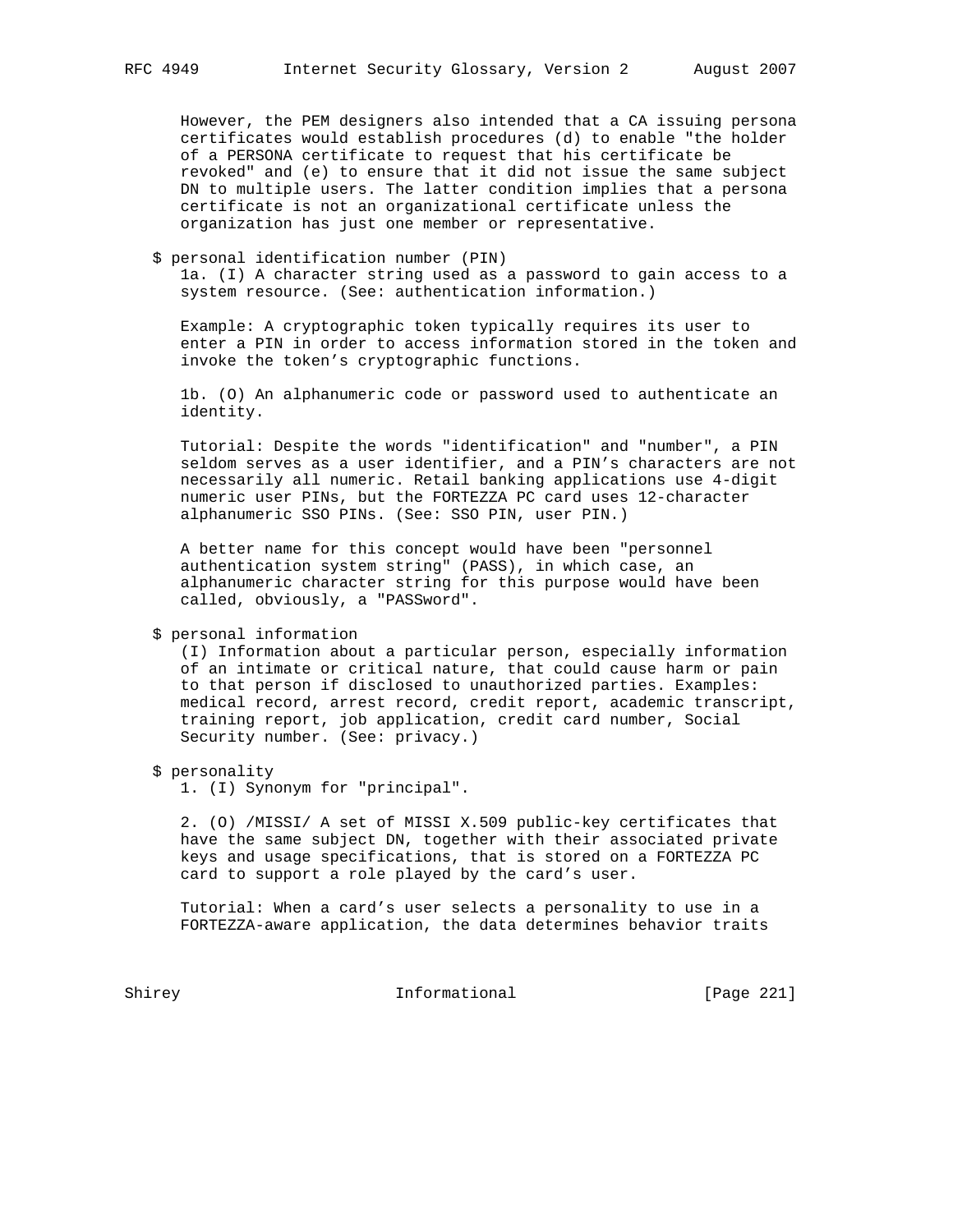(the personality) of the application. A card's user may have multiple personalities on the card. Each has a "personality label", a user-friendly character string that applications can display to the user for selecting or changing the personality to be used. For example, a military user's card might contain three personalities: GENERAL HALFTRACK, COMMANDER FORT SWAMPY, and NEW YEAR'S EVE PARTY CHAIRMAN. Each personality includes one or more certificates of different types (such as DSA versus RSA), for different purposes (such as digital signature versus encryption), or with different authorizations.

- \$ personnel authentication system string (PASS) (N) See: Tutorial under "personal identification number".
- \$ personnel security

 (I) Procedures to ensure that persons who access a system have proper clearance, authorization, and need-to-know as required by the system's security policy. (See: security architecture.)

 \$ PGP(trademark) (O) See: Pretty Good Privacy(trademark).

# \$ phase 1 negotiation

\$ phase 2 negotiation

 (I) /ISAKMP/ See: secondary definition under "Internet Security Association and Key Management Protocol".

\$ phishing

 (D) /slang/ A technique for attempting to acquire sensitive data, such as bank account numbers, through a fraudulent solicitation in email or on a Web site, in which the perpetrator masquerades as a legitimate business or reputable person. (See: social engineering.)

 Derivation: Possibly from "phony fishing"; the solicitation usually involves some kind of lure or bait to hook unwary recipients. (Compare: phreaking.)

 Deprecated Term: IDOCs SHOULD NOT use this term; it is not listed in most dictionaries and could confuse international readers. (See: Deprecated Usage under "Green Book".)

\$ Photuris

 (I) A UDP-based, key establishment protocol for session keys, designed for use with the IPsec protocols AH and ESP. Superseded by IKE.

Shirey **Informational** [Page 222]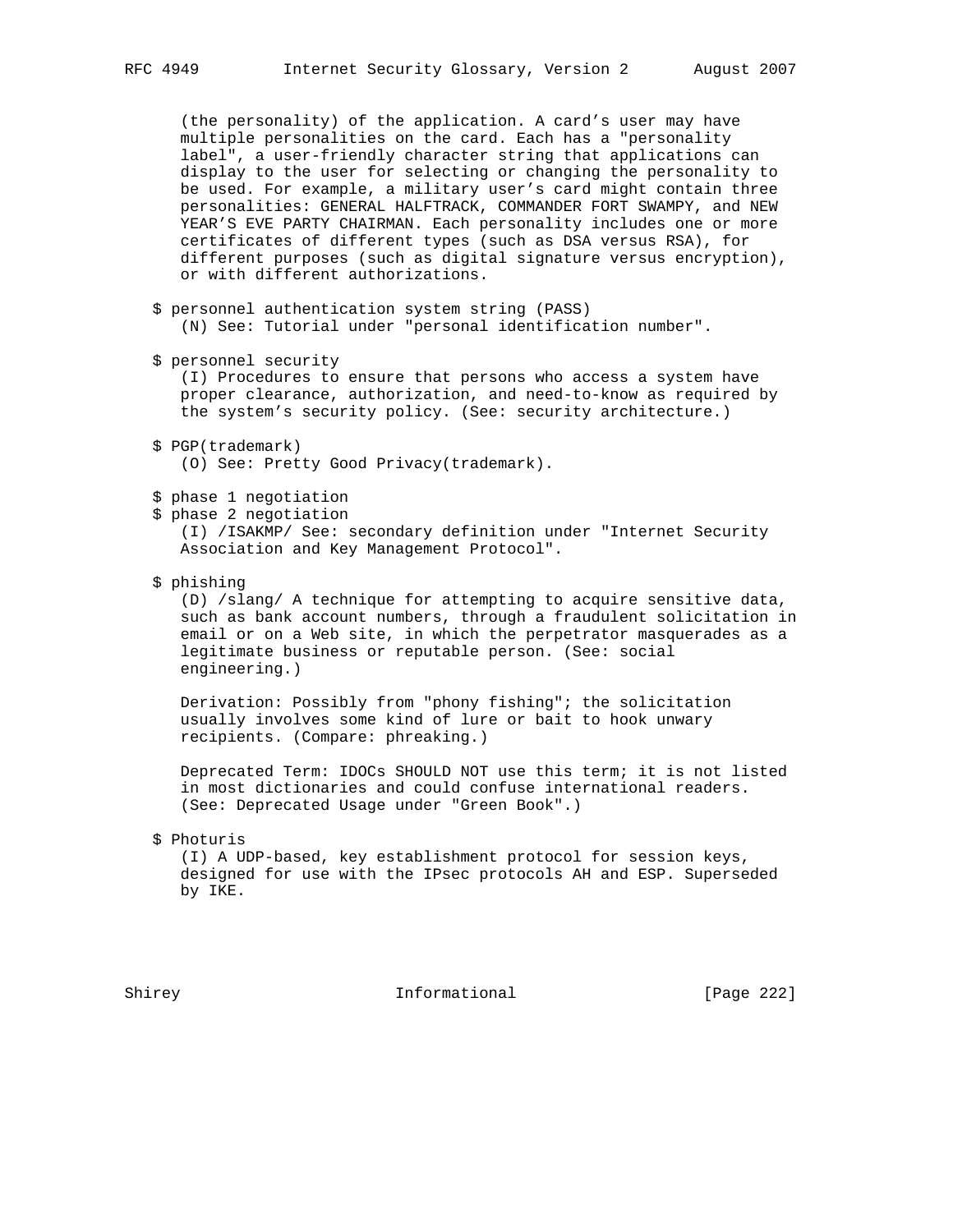\$ phreaking

 (D) A contraction of "telephone breaking". An attack on or penetration of a telephone system or, by extension, any other communication or information system. [Raym]

 Deprecated Term: IDOCs SHOULD NOT use this contraction; it is not listed in most dictionaries and could confuse international readers. (See: Deprecated Usage under "Green Book".)

\$ physical destruction

 (I) /threat action/ See: secondary definition under "incapacitation".

\$ physical security

 (I) Tangible means of preventing unauthorized physical access to a system. Examples: Fences, walls, and other barriers; locks, safes, and vaults; dogs and armed guards; sensors and alarm bells. [FP031, R1455] (See: security architecture.)

\$ piggyback attack

 (I) A form of active wiretapping in which the attacker gains access to a system via intervals of inactivity in another user's legitimate communication connection. Sometimes called a "between the-lines" attack. (See: hijack attack, man-in-the-middle attack.)

 Deprecated Usage: IDOCs that use this term SHOULD state a definition for it because the term could confuse international readers.

\$ PIN

(I) See: personal identification number.

\$ ping of death

 (D) A denial-of-service attack that sends an improperly large ICMP echo request packet (a "ping") with the intent of causing the destination system to fail. (See: ping sweep, teardrop.)

 Deprecated Term: IDOCs SHOULD NOT use this term; instead, use "ping packet overflow attack" or some other term that is specific with regard to the attack mechanism.

 Tutorial: This attack seeks to exploit an implementation vulnerability. The IP specification requires hosts to be prepared to accept datagrams of up to 576 octets, but also permits IP datagrams to be up to 65,535 octets long. If an IP implementation does not properly handle very long IP packets, the ping packet may overflow the input buffer and cause a fatal system error.

Shirey **Informational** [Page 223]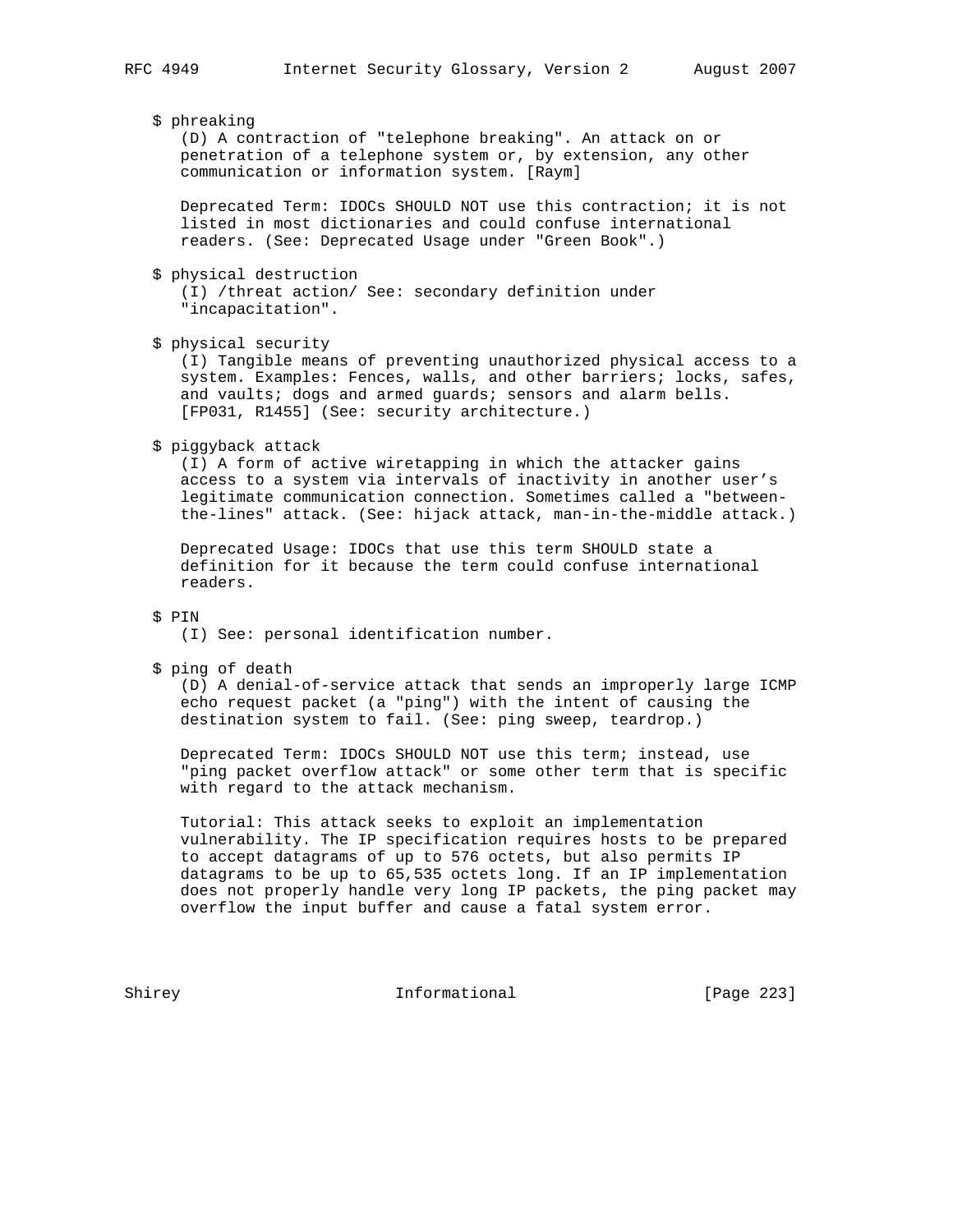\$ ping sweep

 (I) An attack that sends ICMP echo requests ("pings") to a range of IP addresses, with the goal of finding hosts that can be probed for vulnerabilities. (See: ping of death. Compare: port scan.)

\$ PKCS

(N) See: Public-Key Cryptography Standards.

\$ PKCS #5

 (N) A standard [PKC05] (see: RFC 2898) from the PKCS series; defines a method for encrypting an octet string with a secret key derived from a password.

 Tutorial: Although the method can be used for arbitrary octet strings, its intended primary application in public-key cryptography is for encrypting private keys when transferring them from one computer system to another, as described in PKCS #8.

\$ PKCS #7

 (N) A standard [PKC07] (see: RFC 2315) from the PKCS series; defines a syntax for data that may have cryptography applied to it, such as for digital signatures and digital envelopes. (See: CMS.)

\$ PKCS #10

 (N) A standard [PKC10] (see: RFC 2986) from the PKCS series; defines a syntax for certification requests. (See: certification request.)

 Tutorial: A PKCS #10 request contains a DN and a public key, and may contain other attributes, and is signed by the entity making the request. The request is sent to a CA, who converts it to an X.509 public-key certificate (or some other form), and returns it, possibly in PKCS #7 format.

\$ PKCS #11

 (N) A standard [PKC11] from the PKCS series; defines CAPI called "Cryptoki" for devices that hold cryptographic information and perform cryptographic functions.

\$ PKI

(I) See: public-key infrastructure.

#### \$ PKINIT

 (I) Abbreviation for "Public Key Cryptography for Initial Authentication in Kerberos" (RFC 4556). (See: Tutorial under "Kerberos".)

Shirey **Informational** [Page 224]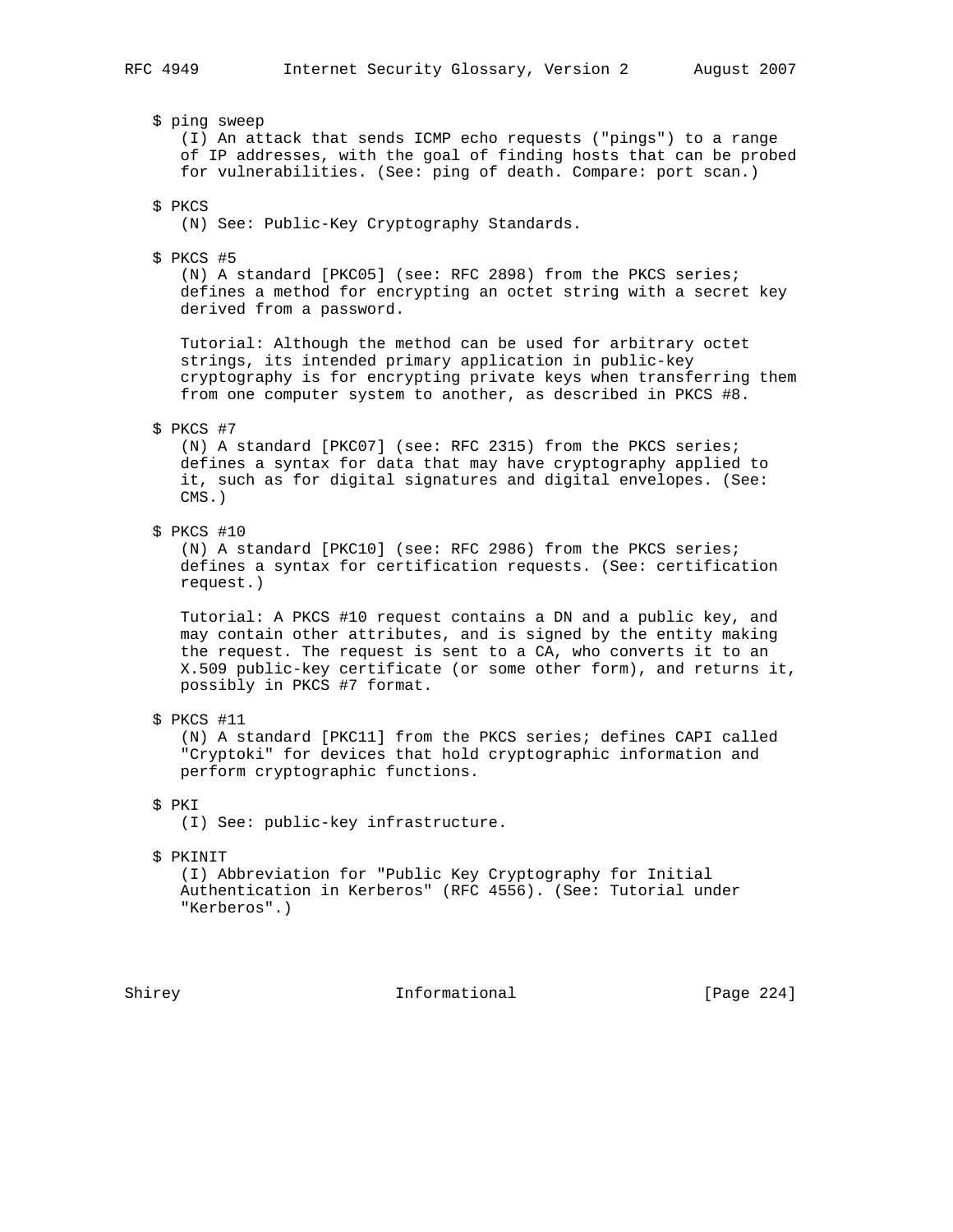\$ PKIX

 1a. (I) A contraction of "Public-Key Infrastructure (X.509)", the name of the IETF working group that is specifying an architecture [R3280] and set of protocols [R4210] to provide X.509-based PKI services for the Internet.

 1b. (I) A collective name for that Internet PKI architecture and associated set of protocols.

 Tutorial: The goal of PKIX is to facilitate the use of X.509 public-key certificates in multiple Internet applications and to promote interoperability between different implementations that use those certificates. The resulting PKI is intended to provide a framework that supports a range of trust and hierarchy environments and a range of usage environments. PKIX specifies (a) profiles of the v3 X.509 public-key certificate standards and the v2 X.509 CRL standards for the Internet, (b) operational protocols used by relying parties to obtain information such as certificates or certificate status, (c) management protocols used by system entities to exchange information needed for proper management of the PKI, and (d) information about certificate policies and CPSs, covering the areas of PKI security not directly addressed in the rest of PKIX.

\$ plain text

 1. (I) /noun/ Data that is input to an encryption process. (See: plaintext. Compare: cipher text, clear text.)

2. (D) /noun/ Synonym for "clear text".

 Deprecated Definition: IDOCs SHOULD NOT use this term as a synonym for "clear text". Sometimes plain text that is input to an encryption operation is clear text, but other times plain text is cipher text that was output from a previous encryption operation. (See: superencryption.)

## \$ plaintext

1. (O) /noun/ Synonym for "plain text".

 2. (I) /adjective/ Referring to plain text. Usage: Commonly used instead of "plain-text". (Compare: ciphertext, cleartext.)

3. (D) /noun/ Synonym for "cleartext".

 Deprecated Definition: IDOCs SHOULD NOT use this term as a synonym for "cleartext". Cleartext data is, by definition, not encrypted; but plaintext data that is input to an encryption operation may be

Shirey **Informational** [Page 225]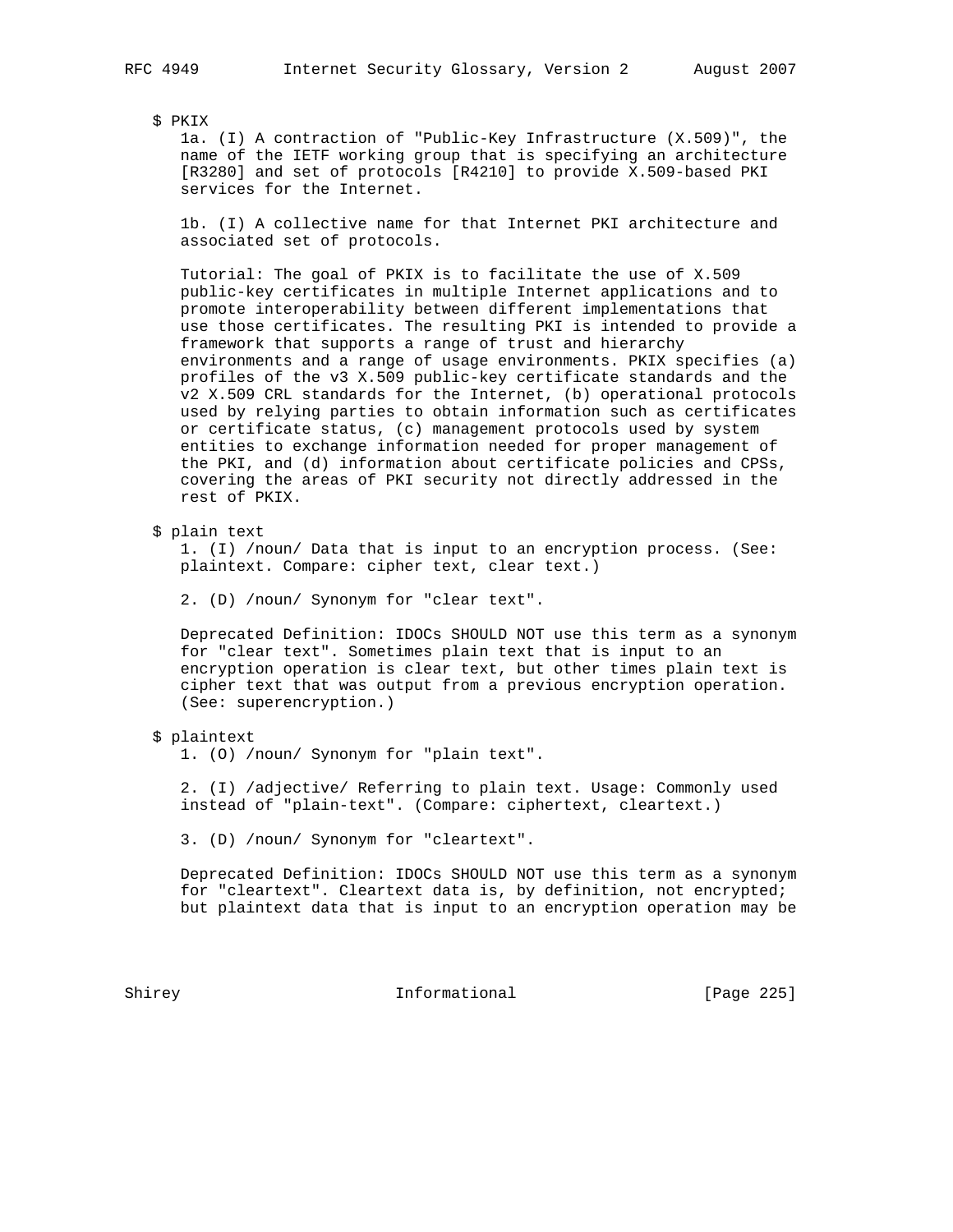cleartext data or may be ciphertext data that was output from a previous encryption operation. (See: superencryption.)

- \$ PLI
	- (I) See: Private Line Interface.
- \$ PMA
	- (N) See: policy management authority.
- \$ Point-to-Point Protocol (PPP)

 (I) An Internet Standard protocol (RFC 1661) for encapsulation and full-duplex transportation of protocol data packets in OSIRM Layer 3 over an OSIRM Layer 2 link between two peers, and for multiplexing different Layer 3 protocols over the same link. Includes optional negotiation to select and use a peer entity authentication protocol to authenticate the peers to each other before they exchange Layer 3 data. (See: CHAP, EAP, PAP.)

\$ Point-to-Point Tunneling Protocol (PPTP)

 (I) An Internet client-server protocol (RFC 2637) (originally developed by Ascend and Microsoft) that enables a dial-up user to create a virtual extension of the dial-up link across a network by tunneling PPP over IP. (See: L2TP.)

 Tutorial: PPP can encapsulate any IPS Network Interface Layer protocol or OSIRM Layer 3 protocol. Therefore, PPTP does not specify security services; it depends on protocols above and below it to provide any needed security. PPTP makes it possible to divorce the location of the initial dial-up server (i.e., the PPTP Access Concentrator, the client, which runs on a special-purpose host) from the location at which the dial-up protocol (PPP) connection is terminated and access to the network is provided (i.e., at the PPTP Network Server, which runs on a general-purpose host).

\$ policy

 1a. (I) A plan or course of action that is stated for a system or organization and is intended to affect and direct the decisions and deeds of that entity's components or members. (See: security policy.)

 1b. (O) A definite goal, course, or method of action to guide and determine present and future decisions, that is implemented or executed within a particular context, such as within a business unit. [R3198]

 Deprecated Abbreviation: IDOCs SHOULD NOT use "policy" as an abbreviation of either "security policy" or "certificate policy".

Shirey **Informational** [Page 226]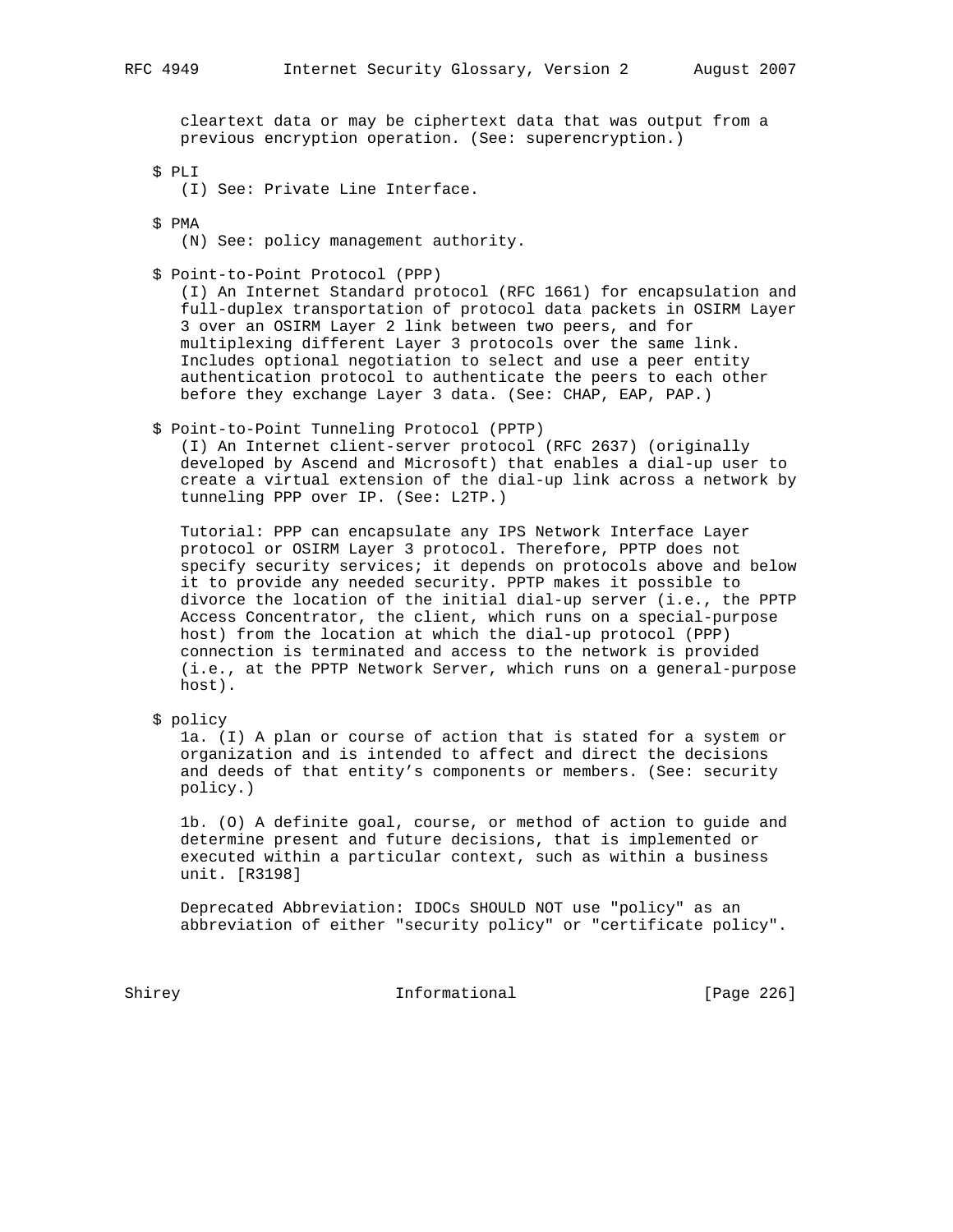Instead, to avoid misunderstanding, use a fully qualified term, at least at the point of first usage.

 Tutorial: The introduction of new technology to replace traditional systems can result in new systems being deployed without adequate policy definition and before the implications of the new technology are fully understand. In some cases, it can be difficult to establish policies for new technology before the technology has been operationally tested and evaluated. Thus, policy changes tend to lag behind technological changes, such that either old policies impede the technical innovation, or the new technology is deployed without adequate policies to govern its use.

 When new technology changes the ways that things are done, new "procedures" must be defined to establish operational guidelines for using the technology and achieving satisfactory results, and new "practices" must be established for managing new systems and monitoring results. Practices and procedures are more directly coupled to actual systems and business operations than are polices, which tend to be more abstract.

- "Practices" define how a system is to be managed and what controls are in place to monitor the system and detect abnormal behavior or quality problems. Practices are established to ensure that a system is managed in compliance with stated policies. System audits are primarily concerned with whether or not practices are being followed. Auditors evaluate the controls to make sure they conform to accepted industry standards, and then confirm that controls are in place and that control measurements are being gathered. Audit trails are examples of control measurements that are recorded as part of system operations.
- "Procedures" define how a system is operated, and relate closely to issues of what technology is used, who the operators are, and how the system is deployed physically. Procedures define both normal and abnormal operating circumstances.
- For every control defined by a practice statement, there should be corresponding procedures to implement the control and provide ongoing measurement of the control parameters. Conversely, procedures require management practices to insure consistent and correct operational behavior.

\$ policy approval authority

(D) /PKI/ Synonym for "policy management authority". [PAG]

 Deprecated Term: IDOCs SHOULD NOT use this term as synonym for "policy management authority". The term suggests a limited, passive role that is not typical of PMAs.

Shirey **Informational** [Page 227]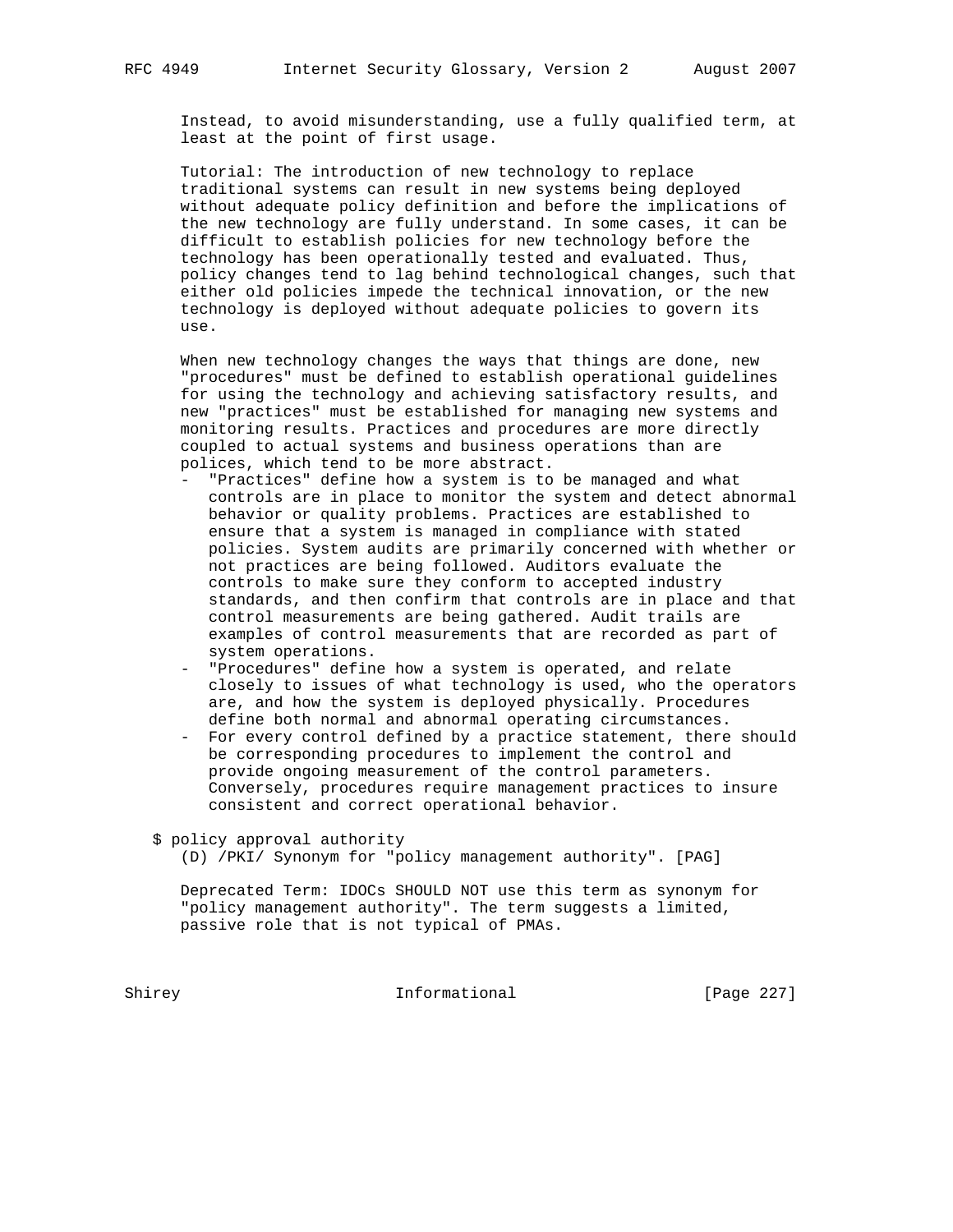\$ policy approving authority (PAA)

 (O) /MISSI/ The top-level signing authority of a MISSI certification hierarchy. The term refers both to that authoritative office or role and to the person who plays that role. (See: policy management authority, root registry.)

 Tutorial: A MISSI PAA (a) registers MISSI PCAs and signs their X.509 public-key certificates, (b) issues CRLs but does not issue a CKL, and (c) may issue cross-certificates to other PAAs.

\$ policy authority

(D) /PKI/ Synonym for "policy management authority". [PAG]

 Deprecated Term: IDOCs SHOULD NOT use this term as synonym for "policy management authority". The term is unnecessarily vague and thus may be confused with other PKI entities, such as CAs and RAs, that enforce of apply various aspects of PKI policy.

\$ policy certification authority (Internet PCA)

 (I) An X.509-compliant CA at the second level of the Internet certification hierarchy, under the IPRA. Each PCA operates under its published security policy (see: certificate policy, CPS) and within constraints established by the IPRA for all PCAs. [R1422]. (See: policy creation authority.)

\$ policy creation authority (MISSI PCA)

 (O) /MISSI/ The second level of a MISSI certification hierarchy; the administrative root of a security policy domain of MISSI users and other, subsidiary authorities. The term refers both to that authoritative office or role and to the person who fills that office. (See: policy certification authority.)

 Tutorial: A MISSI PCA's certificate is issued by a PAA. The PCA registers the CAs in its domain, defines their configurations, and issues their X.509 public-key certificates. (The PCA may also issue certificates for SCAs, ORAs, and other end entities, but a PCA does not usually do this.) The PCA periodically issues CRLs and CKLs for its domain.

\$ policy management authority (PMA)

 (I) /PKI/ A person, role, or organization within a PKI that is responsible for (a) creating or approving the content of the certificate policies and CPSs that are used in the PKI; (b) ensuring the administration of those policies; and (c) approving any cross-certification or interoperability agreements with CAs external to the PKI and any related policy mappings. The PMA may also be the accreditor for the PKI as a whole or for some of its

Shirey **Informational** [Page 228]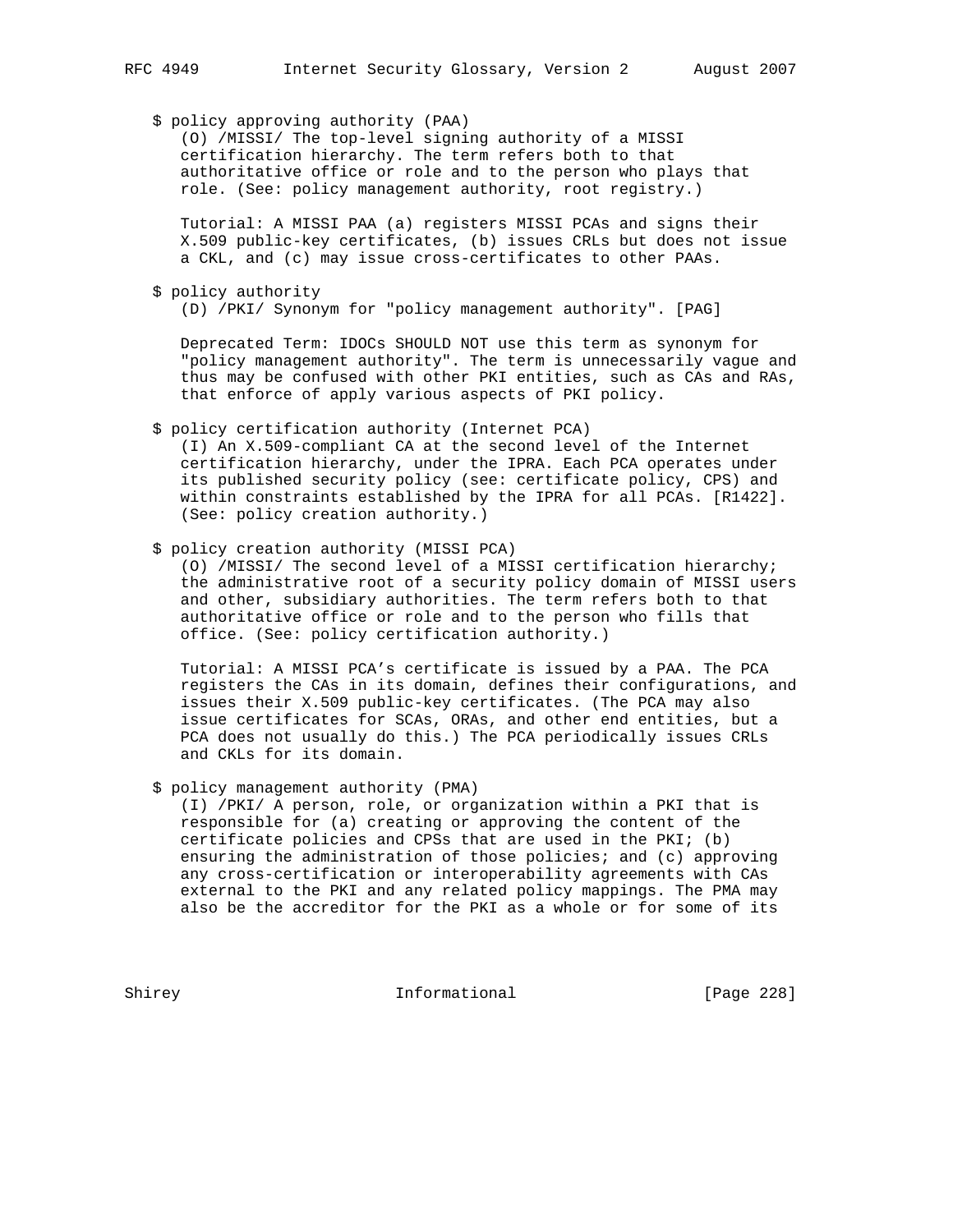components or applications. [DoD9, PAG] (See: policy approving authority.)

 Example: In the U.S. Department of Defense, an organization called the Policy Management Authority is responsible for DoD PKI [DoD9].

# \$ policy mapping

 (I) "Recognizing that, when a CA in one domain certifies a CA in another domain, a particular certificate policy in the second domain may be considered by the authority of the first domain to be equivalent (but not necessarily identical in all respects) to a particular certificate policy in the first domain." [X509]

#### \$ policy rule

 (I) A building block of a security policy; it (a) defines a set of system conditions and (b) specifies a set of system actions that are to be performed if those conditions occur. [R3198]

#### \$ POP3

(I) See: Post Office Protocol, version 3.

\$ POP3 APOP

 (I) A POP3 command (better described as a transaction type, or subprotocol) by which a POP3 client optionally uses a keyed hash (based on MD5) to authenticate itself to a POP3 server and, depending on the server implementation, to protect against replay attacks. (See: CRAM, POP3 AUTH, IMAP4 AUTHENTICATE.)

 Tutorial: The server includes a unique time stamp in its greeting to the client. The subsequent APOP command sent by the client to the server contains the client's name and the hash result of applying MD5 to a string formed from both the time stamp and a shared secret value that is known only to the client and the server. APOP was designed to provide an alternative to using POP3's USER and PASS (i.e., password) command pair, in which the client sends a cleartext password to the server.

\$ POP3 AUTH

 (I) A POP3 command [R1734] (better described as a transaction type, or subprotocol) by which a POP3 client optionally proposes a mechanism to a POP3 server to authenticate the client to the server and provide other security services. (See: POP3 APOP, IMAP4 AUTHENTICATE.)

 Tutorial: If the server accepts the proposal, the command is followed by performing a challenge-response authentication protocol and, optionally, negotiating a protection mechanism for

Shirey **Informational** [Page 229]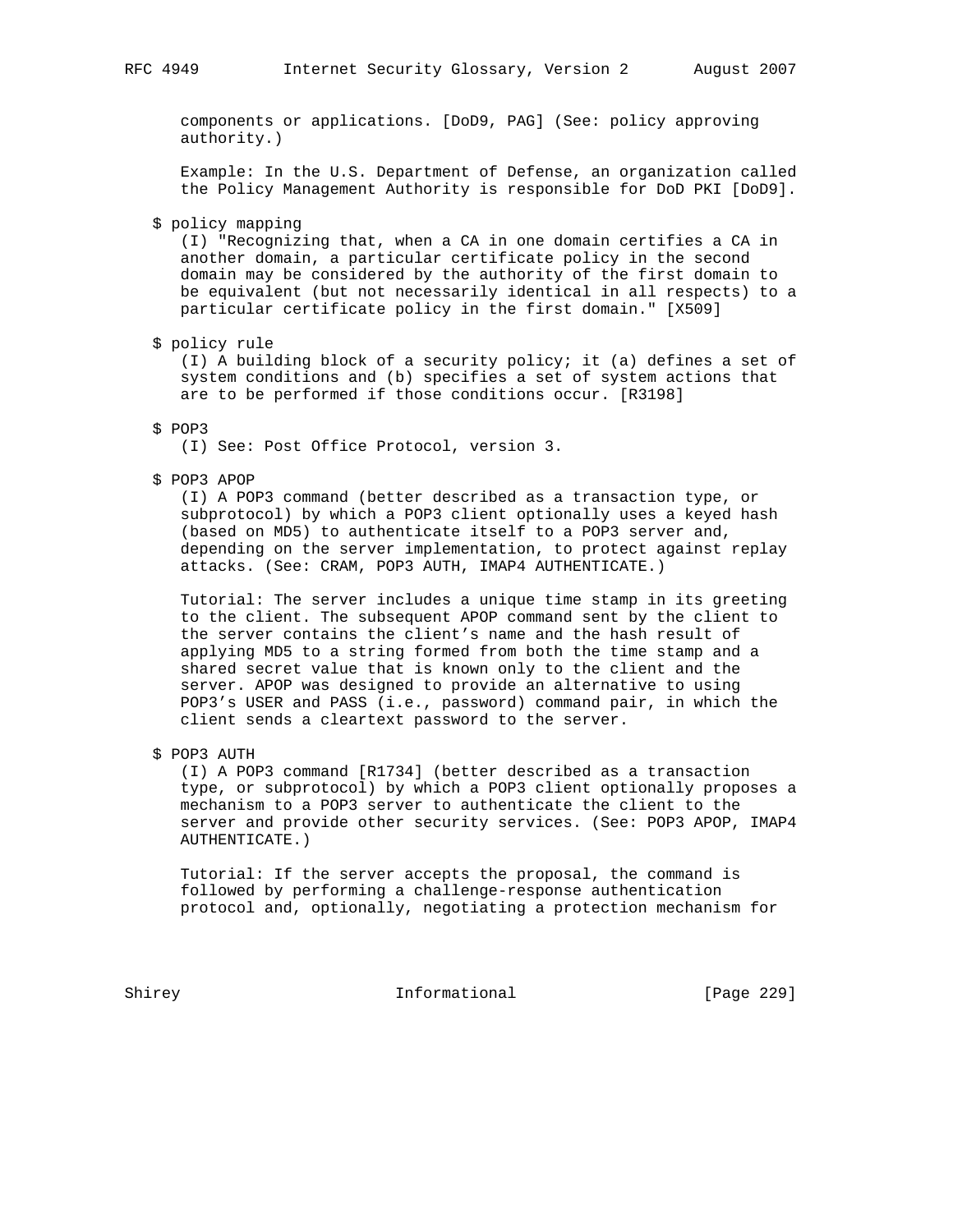subsequent POP3 interactions. The security mechanisms used by POP3 AUTH are those used by IMAP4.

\$ port scan

 (I) A technique that sends client requests to a range of service port addresses on a host. (See: probe. Compare: ping sweep.)

 Tutorial: A port scan can be used for pre-attack surveillance, with the goal of finding an active port and subsequently exploiting a known vulnerability of that port's service. A port scan can also be used as a flooding attack.

\$ positive authorization

 (I) The principle that a security architecture should be designed so that access to system resources is permitted only when explicitly granted; i.e., in the absence of an explicit authorization that grants access, the default action shall be to refuse access. (See: authorization, access.)

\$ POSIX

 (N) Portable Operating System Interface for Computer Environments, a standard [FP151, I9945] (originally IEEE Standard P1003.1) that defines an operating system interface and environment to support application portability at the source code level. It is intended to be used by both application developers and system implementers.

 Tutorial: P1003.1 supports security functionality like that on most UNIX systems, including discretionary access control and privileges. IEEE Draft Standard P1003.6 specifies additional functionality not provided in the base standard, including (a) discretionary access control, (b) audit trail mechanisms, (c) privilege mechanisms, (d) mandatory access control, and (e) information label mechanisms.

\$ Post Office Protocol, version 3 (POP3)

 (I) An Internet Standard protocol (RFC 1939) by which a client workstation can dynamically access a mailbox on a server host to retrieve mail messages that the server has received and is holding for the client. (See: IMAP4.)

 Tutorial: POP3 has mechanisms for optionally authenticating a client to a server and providing other security services. (See: POP3 APOP, POP3 AUTH.)

\$ PPP

(I) See: Point-to-Point Protocol.

Shirey **Informational** [Page 230]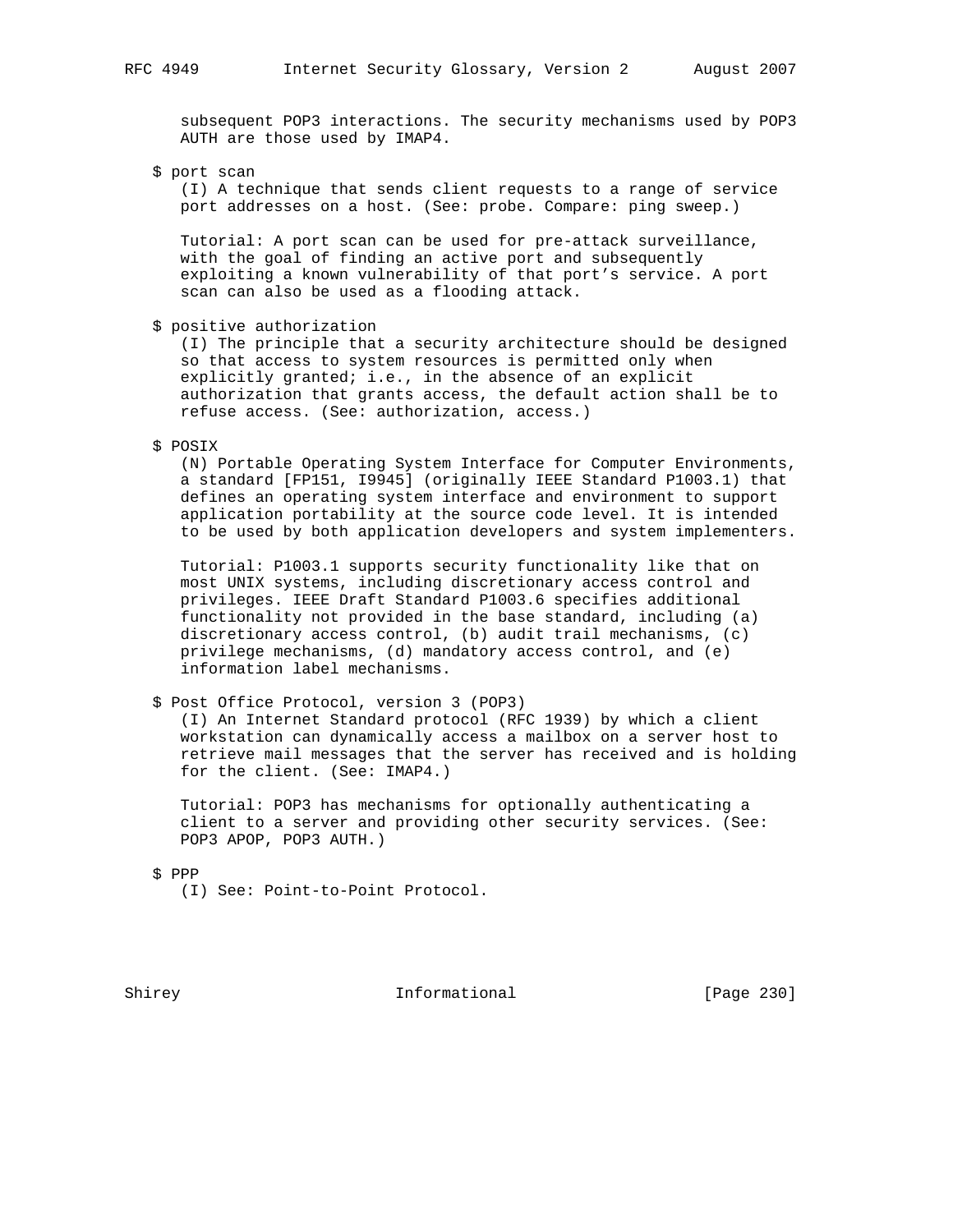### \$ PPTP

(I) See: Point-to-Point Tunneling Protocol.

#### \$ preauthorization

 (N) /PKI/ A CAW feature that enables certification requests to be automatically validated against data provided in advance to the CA by an authorizing entity.

#### \$ precedence

 1. (I) /information system/ A ranking assigned to events or data objects that determines the relative order in which they are processed.

 2. (N) /communication system/ A designation assigned to a communication (i.e., packet, message, data stream, connection, etc.) by the originator to state the importance or urgency of that communication versus other communications, and thus indicate to the transmission system the relative order of handling, and indicate to the receiver the order in which the communication is to be noted. [F1037] (See: availability, critical, preemption.)

 Example: The "Precedence" subfield of the "Type of Service" field of the IPv4 header supports the following designations (in descending order of importance): 111 Network Control, 110 Internetwork Control, 101 CRITIC/ECP (Critical Intelligence Communication/Emergency Command Precedence), 100 Flash Override, 011 Flash, 010 Immediate, 001 Priority, and 000 Routine. These designations were adopted from U.S. DoD systems that existed before ARPANET.

\$ preemption

 (N) The seizure, usually automatic, of system resources that are being used to serve a lower-precedence communication, in order to serve immediately a higher-precedence communication. [F1037]

\$ Pretty Good Privacy(trademark) (PGP(trademark))

 (O) Trademarks of Network Associates, Inc., referring to a computer program (and related protocols) that uses cryptography to provide data security for electronic mail and other applications on the Internet. (Compare: DKIM, MOSS, MSP, PEM, S/MIME.)

 Tutorial: PGP encrypts messages with a symmetric algorithm (originally, IDEA in CFB mode), distributes the symmetric keys by encrypting them with an asymmetric algorithm (originally, RSA), and creates digital signatures on messages with a cryptographic hash and an asymmetric encryption algorithm (originally, MD5 and RSA). To establish ownership of public keys, PGP depends on the "web of trust".

Shirey **Informational** [Page 231]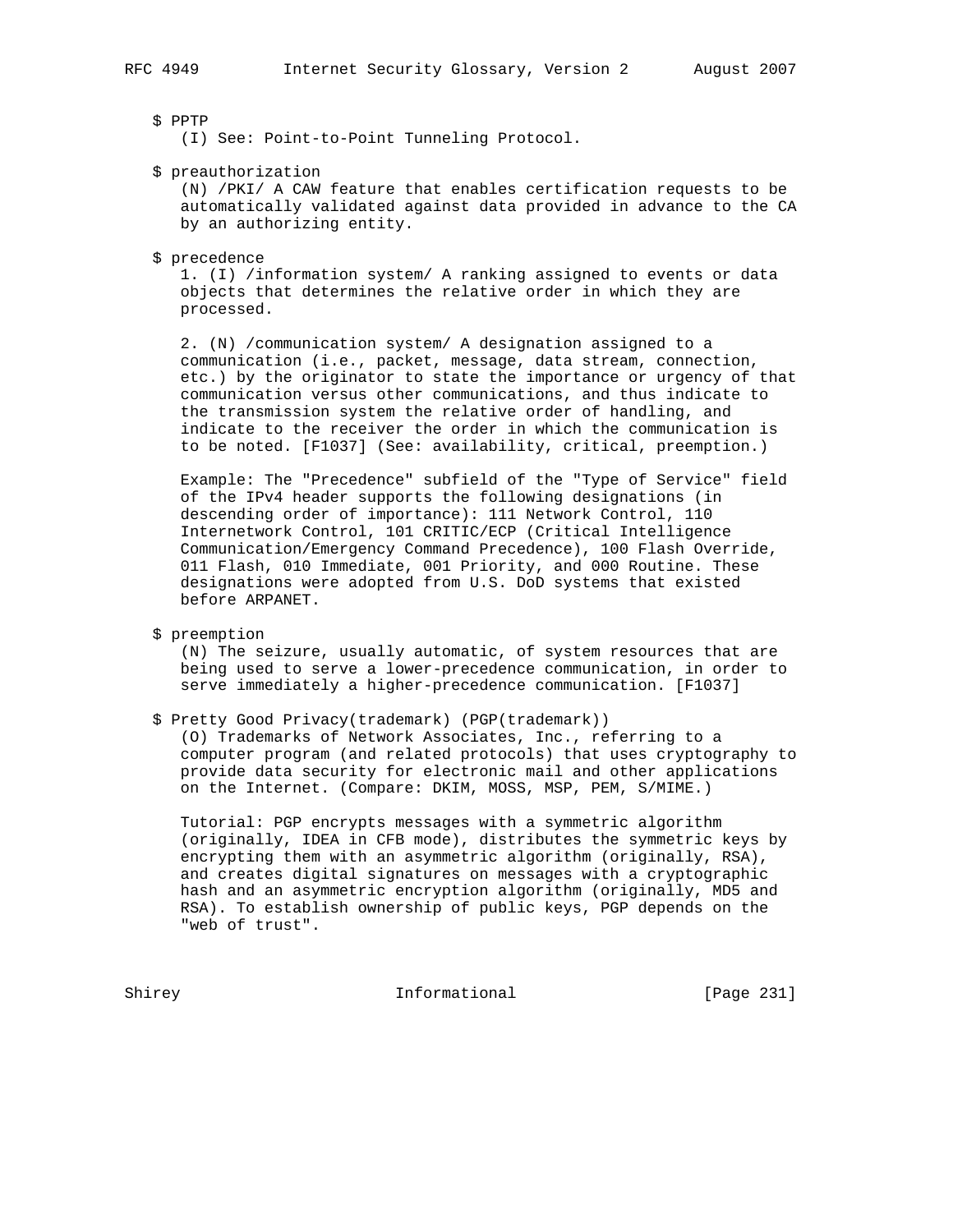## \$ prevention

(I) See: secondary definition under "security".

# \$ primary account number (PAN)

 (O) /SET/ "The assigned number that identifies the card issuer and cardholder. This account number is composed of an issuer identification number, an individual account number identification, and an accompanying check digit as defined by ISO 7812-1985." [SET2, I7812] (See: bank identification number.)

 Tutorial: The PAN is embossed, encoded, or both on a magnetic strip-based credit card. The PAN identifies the issuer to which a transaction is to be routed and the account to which it is to be applied unless specific instructions indicate otherwise. The authority that assigns the BIN part of the PAN is the American Bankers Association.

## \$ principal

(I) A specific identity claimed by a user when accessing a system.

 Usage: Usually understood to be an identity that is registered in and authenticated by the system; equivalent to the notion of login account identifier. Each principal is normally assigned to a single user, but a single user may be assigned (or attempt to use) more than one principal. Each principal can spawn one or more subjects, but each subject is associated with only one principal. (Compare: role, subject, user.)

 (I) /Kerberos/ A uniquely identified (i.e., uniquely named) client or server instance that participates in a network communication.

#### \$ priority

 (I) /information system/ Precedence for processing an event or data object, determined by security importance or other factors. (See: precedence.)

## \$ privacy

 1. (I) The right of an entity (normally a person), acting in its own behalf, to determine the degree to which it will interact with its environment, including the degree to which the entity is willing to share its personal information with others. (See: HIPAA, personal information, Privacy Act of 1974. Compare: anonymity, data confidentiality.) [FP041]

 2. (O) "The right of individuals to control or influence what information related to them may be collected and stored and by whom and to whom that information may be disclosed." [I7498-2]

Shirey **Informational** [Page 232]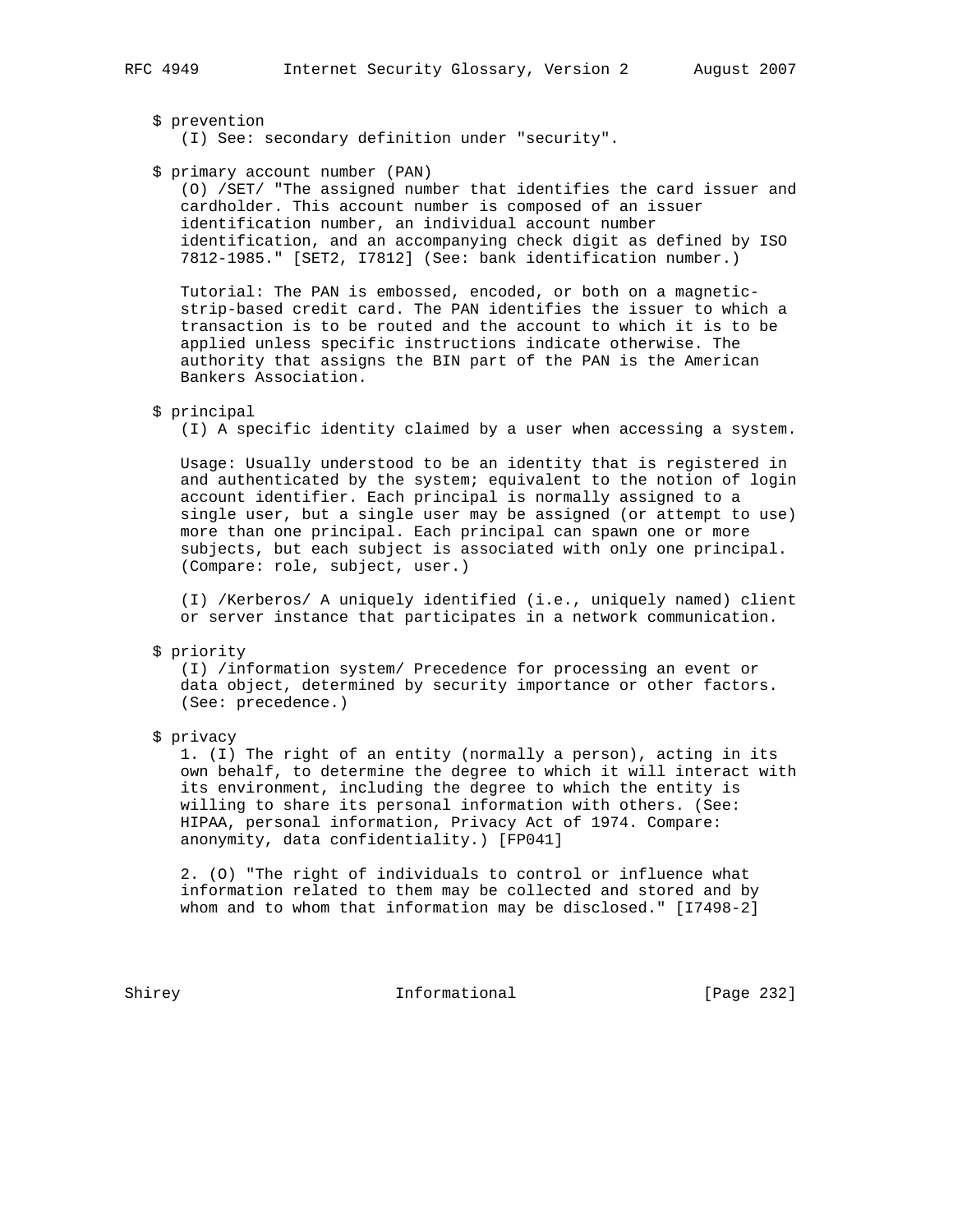3. (D) Synonym for "data confidentiality".

 Deprecated Definition: IDOCs SHOULD NOT use this term as a synonym for "data confidentiality" or "data confidentiality service", which are different concepts. Privacy is a reason for security rather than a kind of security. For example, a system that stores personal data needs to protect the data to prevent harm, embarrassment, inconvenience, or unfairness to any person about whom data is maintained, and to protect the person's privacy. For that reason, the system may need to provide data confidentiality service.

 Tutorial: The term "privacy" is used for various separate but related concepts, including bodily privacy, territorial privacy, personal information privacy, and communication privacy. IDOCs are expected to address only communication privacy, which in this Glossary is defined primarily by "data confidentiality" and secondarily by "data integrity".

 IDOCs are not expected to address information privacy, but this Glossary provides definition 1 for that concept because personal information privacy is often confused with communication privacy. IDOCs are not expected to address bodily privacy or territorial privacy, and this Glossary does not define those concepts because they are not easily confused with communication privacy.

 (O) A U.S. Federal law (Section 552a of Title 5, United States Code) that seeks to balance the U.S. Government's need to maintain data about individuals with the rights of individuals to be protected against unwarranted invasions of their privacy stemming from federal agencies' collection, maintenance, use, and disclosure of personal data. (See: privacy.)

 Tutorial: In 1974, the U.S. Congress was concerned with the potential for abuses that could arise from the Government's increasing use of computers to store and retrieve personal data. Therefore, the Act has four basic policy objectives:

- To restrict disclosure of personally identifiable records maintained by Federal agencies.
- To grant individuals increased rights of access to Federal agency records maintained on themselves.
- To grant individuals the right to seek amendment of agency records maintained on themselves upon a showing that the records are not accurate, relevant, timely, or complete.
- To establish a code of "fair information practices" that requires agencies to comply with statutory norms for collection, maintenance, and dissemination of records.

Shirey **Informational** [Page 233]

 <sup>\$</sup> Privacy Act of 1974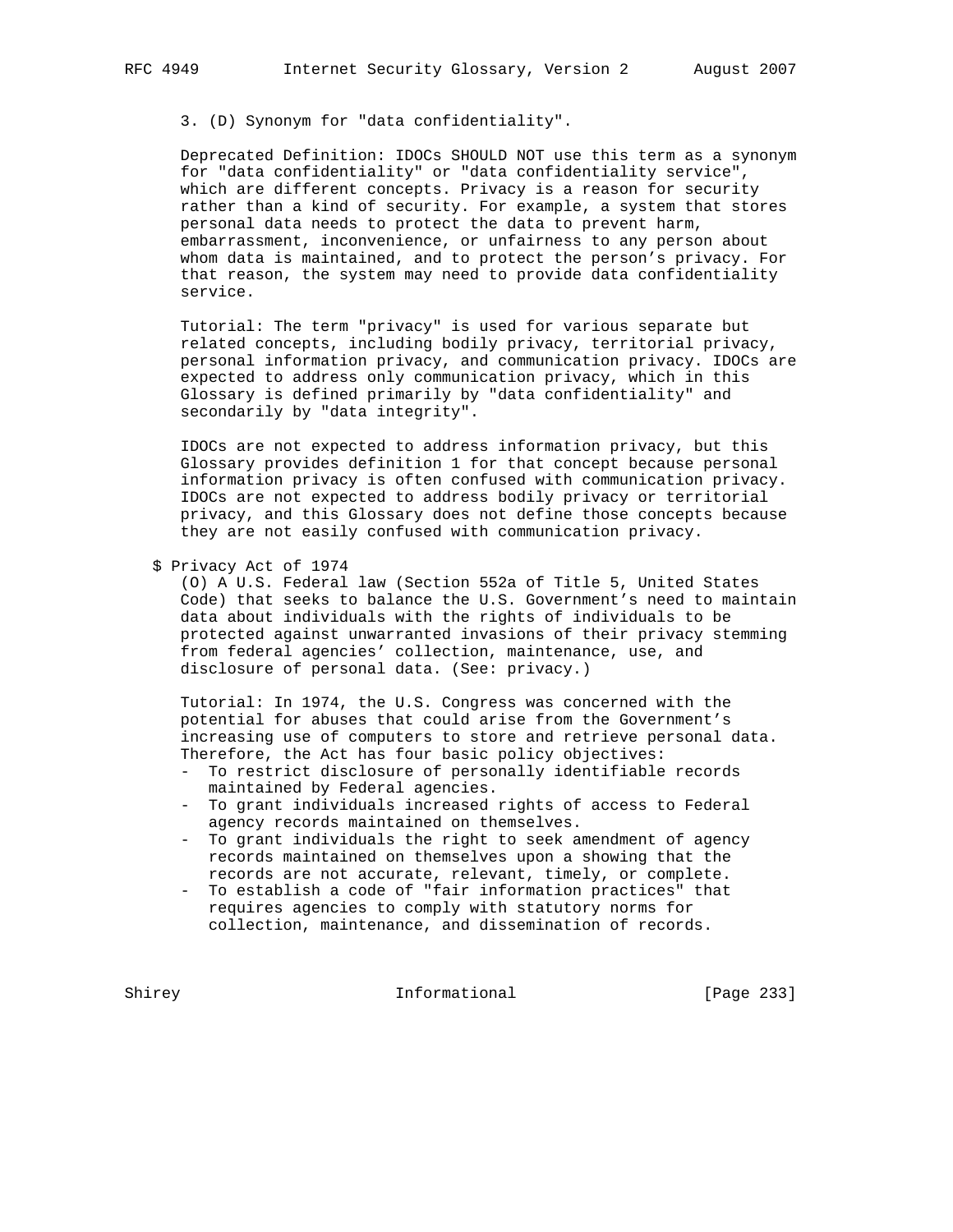# \$ Privacy Enhanced Mail (PEM)

 (I) An Internet protocol to provide data confidentiality, data integrity, and data origin authentication for electronic mail. [R1421, R1422]. (Compare: DKIM, MOSS, MSP, PGP, S/MIME.)

 Tutorial: PEM encrypts messages with a symmetric algorithm (originally, DES in CBC mode), provides distribution for the symmetric keys by encrypting them with an asymmetric algorithm (originally, RSA), and signs messages with an asymmetric encryption algorithm over a cryptographic hash (originally, RSA over either MD2 or MD5). To establish ownership of public keys, PEM uses a certification hierarchy, with X.509 public-key certificates and X.509 CRLs that are signed with an asymmetric encryption algorithm over a cryptographic hash (originally, RSA over MD2).

 PEM is designed to be compatible with a wide range of key management methods, but is limited to specifying security services only for text messages and, like MOSS, has not been widely implemented in the Internet.

\$ private component

(I) Synonym for "private key".

 Deprecated Usage: In most cases, IDOCs SHOULD NOT use this term; instead, to avoid confusing readers, use "private key". However, the term MAY be used when discussing a key pair; e.g., "A key pair has a public component and a private component."

- \$ private extension (I) See: secondary definition under "extension".
- \$ private key

 1. (I) The secret component of a pair of cryptographic keys used for asymmetric cryptography. (See: key pair, public key, secret key.)

 2. (O) In a public key cryptosystem, "that key of a user's key pair which is known only by that user." [X509]

# \$ Private Line Interface (PLI)

 (I) The first end-to-end packet encryption system for a computer network, developed by BBN starting in 1975 for the U.S. DoD, incorporating U.S. Government-furnished, military-grade COMSEC equipment (TSEC/KG-34). [B1822] (Compare: IPLI.)

Shirey **Informational** [Page 234]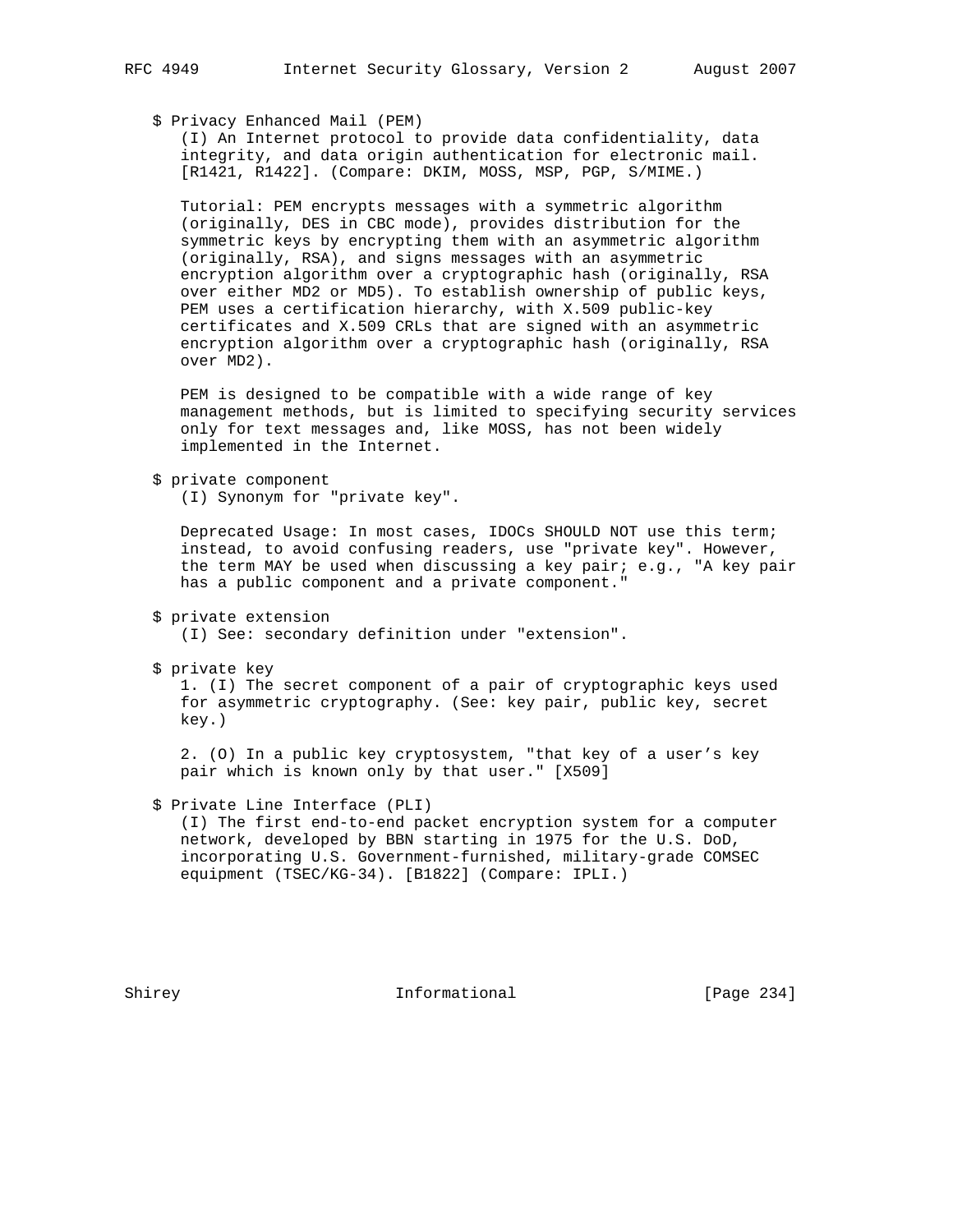\$ privilege

 1a. (I) /access control/ A synonym for "authorization". (See authorization. Compare: permission.)

 1b. (I) /computer platform/ An authorization to perform a security-relevant function in the context of a computer's operating system.

\$ privilege management infrastructure

 (O) "The infrastructure able to support the management of privileges in support of a comprehensive authorization service and in relationship with a" PKI; i.e., processes concerned with attribute certificates. [X509]

 Deprecated Usage: IDOCs SHOULD NOT use this term with this definition. This definition is vague, and there is no consensus on a more specific one.

\$ privileged process

 (I) A computer process that is authorized (and, therefore, trusted) to perform some security-relevant functions that ordinary processes are not. (See: privilege, trusted process.)

\$ privileged user

 (I) An user that has access to system control, monitoring, or administration functions. (See: privilege, /UNIX/ under "root", superuser, user.)

Tutorial: Privileged users include the following types:

- Users with near or complete control of a system, who are authorized to set up and administer user accounts, identifiers, and authentication information, or are authorized to assign or change other users' access to system resources.
- Users that are authorized to change control parameters (e.g., network addresses, routing tables, processing priorities) on routers, multiplexers, and other important equipment.
- Users that are authorized to monitor or perform troubleshooting for a system's security functions, typically using special tools and features that are not available to ordinary users.

\$ probe

 (I) /verb/ A technique that attempts to access a system to learn something about the system. (See: port scan.)

 Tutorial: The purpose of a probe may be offensive, e.g., an attempt to gather information for circumventing the system's protections; or the purpose may be defensive, e.g., to verify that the system is working properly.

Shirey **Informational** [Page 235]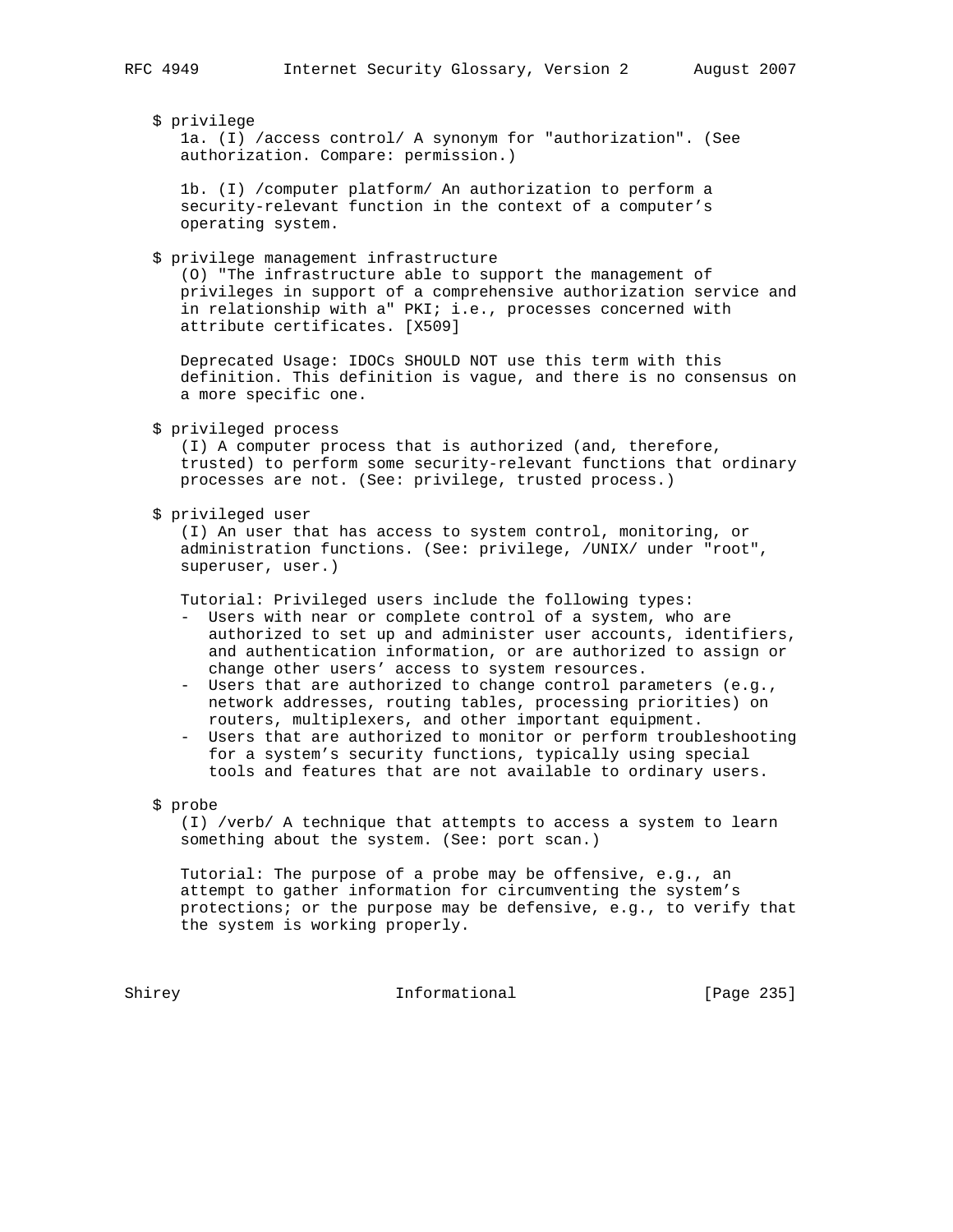\$ procedural security

(D) Synonym for "administrative security".

 Deprecated Term: IDOCs SHOULD NOT use this term as a synonym for "administrative security". The term may be misleading because any type of security may involve procedures, and procedures may be either external to the system or internal. Instead, use "administrative security", "communication security", "computer security", "emanations security", "personnel security", "physical security", or whatever specific type is meant. (See: security architecture.)

\$ profile

See: certificate profile, protection profile.

\$ proof-of-possession protocol

 (I) A protocol whereby a system entity proves to another that it possesses and controls a cryptographic key or other secret information. (See: zero-knowledge proof.)

\$ proprietary

 (I) Refers to information (or other property) that is owned by an individual or organization and for which the use is restricted by that entity.

\$ protected checksum

 (I) A checksum that is computed for a data object by means that protect against active attacks that would attempt to change the checksum to make it match changes made to the data object. (See: digital signature, keyed hash, Tutorial under "checksum".)

\$ protective packaging

 (N) "Packaging techniques for COMSEC material that discourage penetration, reveal a penetration has occurred or was attempted, or inhibit viewing or copying of keying material prior to the time it is exposed for use." [C4009] (See: tamper-evident, tamper resistant. Compare: QUADRANT.)

\$ protection authority

 (I) See: secondary definition under "Internet Protocol Security Option".

\$ protection level

 (N) /U.S. Government/ An indication of the trust that is needed in a system's technical ability to enforce security policy for confidentiality. (Compare: /system operation/ under "mode of operation".)

Shirey **Informational** [Page 236]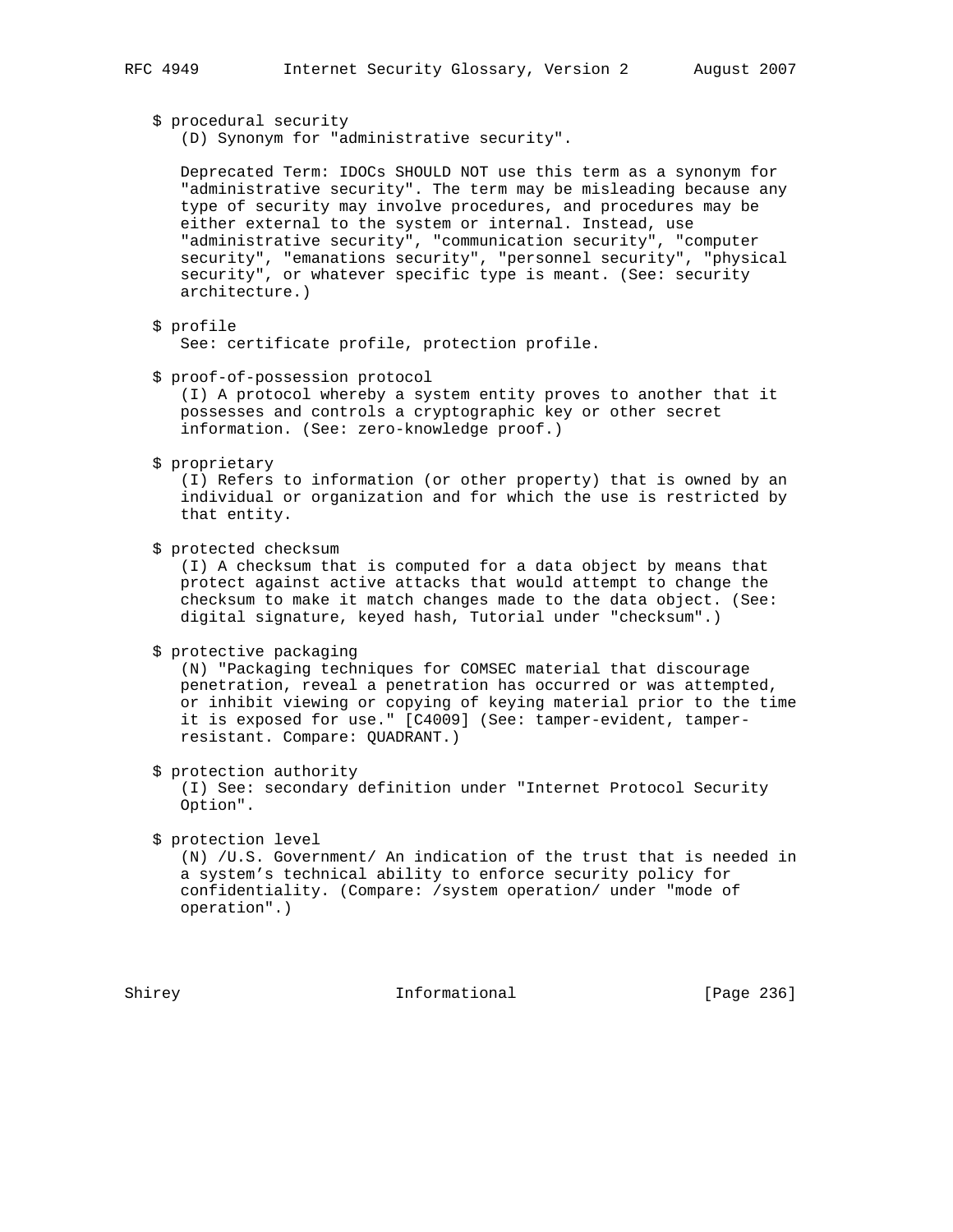Tutorial: An organization's security policy could define protection levels that are based on comparing (a) the sensitivity of information handled by a system to (b) the authorizations of users that receive information from the system without manual intervention and reliable human review. For each level, the policy could specify security features and assurances that must be included in any system that was intended to operate at that level.

 Example: Given some set of data objects that are classified at one or more hierarchical levels and in one or more non-hierarchical categories, the following table defines five protection levels for systems that would handle that data. Beginning with PL1 and evolving to PL5, each successive level would require stronger features and assurances to handle the dataset. (See: clearance, formal access approval, and need-to-know.)

|             | Lowest Clearance<br>Among All Users   | Formal Access<br>Approval of Users of Users | Need-To-Know                            |
|-------------|---------------------------------------|---------------------------------------------|-----------------------------------------|
| PL5<br>High | Some user has no<br>clearance at all. |                                             | [Does not matter.]  [Does not matter.]  |
| PL4         | All are cleared<br>for some data.     |                                             | [Does not matter.]   [Does not matter.] |
| PL3         | All are cleared<br>for all data.      | Some not approved<br>for all data.          | [Does not matter.]                      |
| PL2         | All are cleared<br>for all data.      | All are approved<br>for all data.           | Some don't need to<br>to know all data. |
| PT.1<br>Low | All are cleared<br>for all data.      | All are approved<br>for all data.           | All have a need<br>to know all data.    |

 Each of these protection levels can be viewed as being equivalent to one or more modes of system operation defined in this Glossary:

- PL5 is equivalent to multilevel security mode.
- PL4 is equivalent to either multilevel or compartmented security mode, depending on the details of users' clearances.
- PL3 is equivalent to partitioned security mode.
- PL2 is equivalent to system-high security mode.
- PL1 is equivalent to dedicated security mode.

\$ protection profile

 (N) /Common Criteria/ An implementation-independent set of security requirements for a category of targets of evaluation that

Shirey **Informational** [Page 237]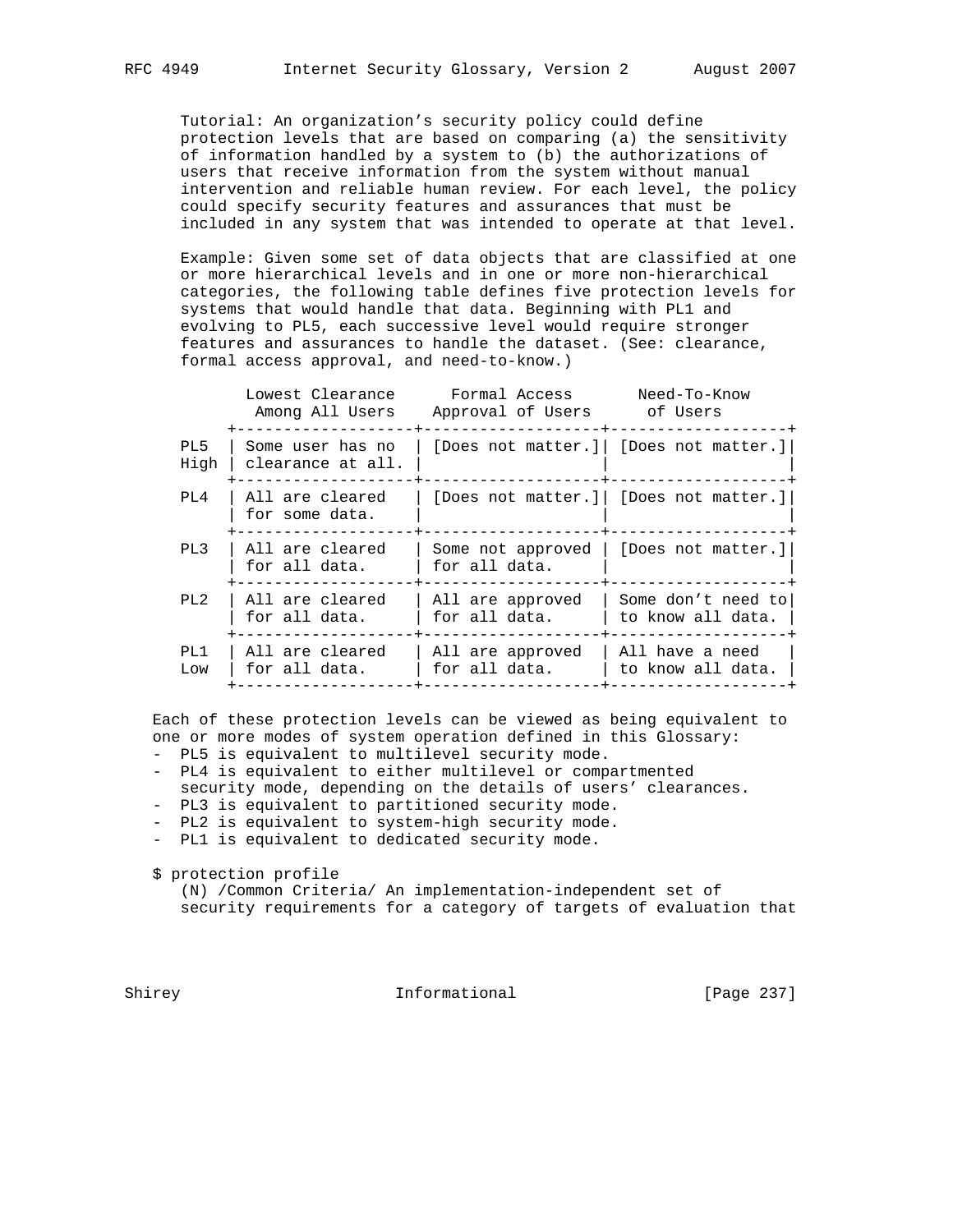meet specific consumer needs. [CCIB] Example: [IDSAN]. (See: target of evaluation. Compare: certificate profile, package.)

 Tutorial: A protection profile (PP) is the kind of document used by consumers to specify functional requirements they want in a product, and a security target (ST) is the kind of document used by vendors to make functional claims about a product.

 A PP is intended to be a reusable statement of product security needs, which are known to be useful and effective, for a set of information technology security products that could be built. A PP contains a set of security requirements, preferably taken from the catalogs in Parts 2 and 3 of the Common Criteria, and should include an EAL. A PP could be developed by user communities, product developers, or any other parties interested in defining a common set of requirements.

\$ protection ring

 (I) One of a hierarchy of privileged operation modes of a system that gives certain access rights to processes authorized to operate in that mode. (See: Multics.)

 \$ protective distribution system (PDS) (N) A wireline or fiber-optic communication system used to

 transmit cleartext classified information through an area of lesser classification or control. [N7003]

\$ protocol

 1a. (I) A set of rules (i.e., formats and procedures) to implement and control some type of association (e.g., communication) between systems. Example: Internet Protocol.

 1b. (I) A series of ordered computing and communication steps that are performed by two or more system entities to achieve a joint objective. [A9042]

- \$ protocol control information (PCI) (N) See: secondary definition under "protocol data unit".
- \$ protocol data unit (PDU) (N) A data packet that is defined for peer-to-peer transfers in a protocol layer.

 Tutorial: A PDU consists of two disjoint subsets of data: the SDU and the PCI. (Although these terms -- PDU, SDU, and PCI - originated in the OSIRM, they are also useful and permissible in an IPS context.)

Shirey **Informational** [Page 238]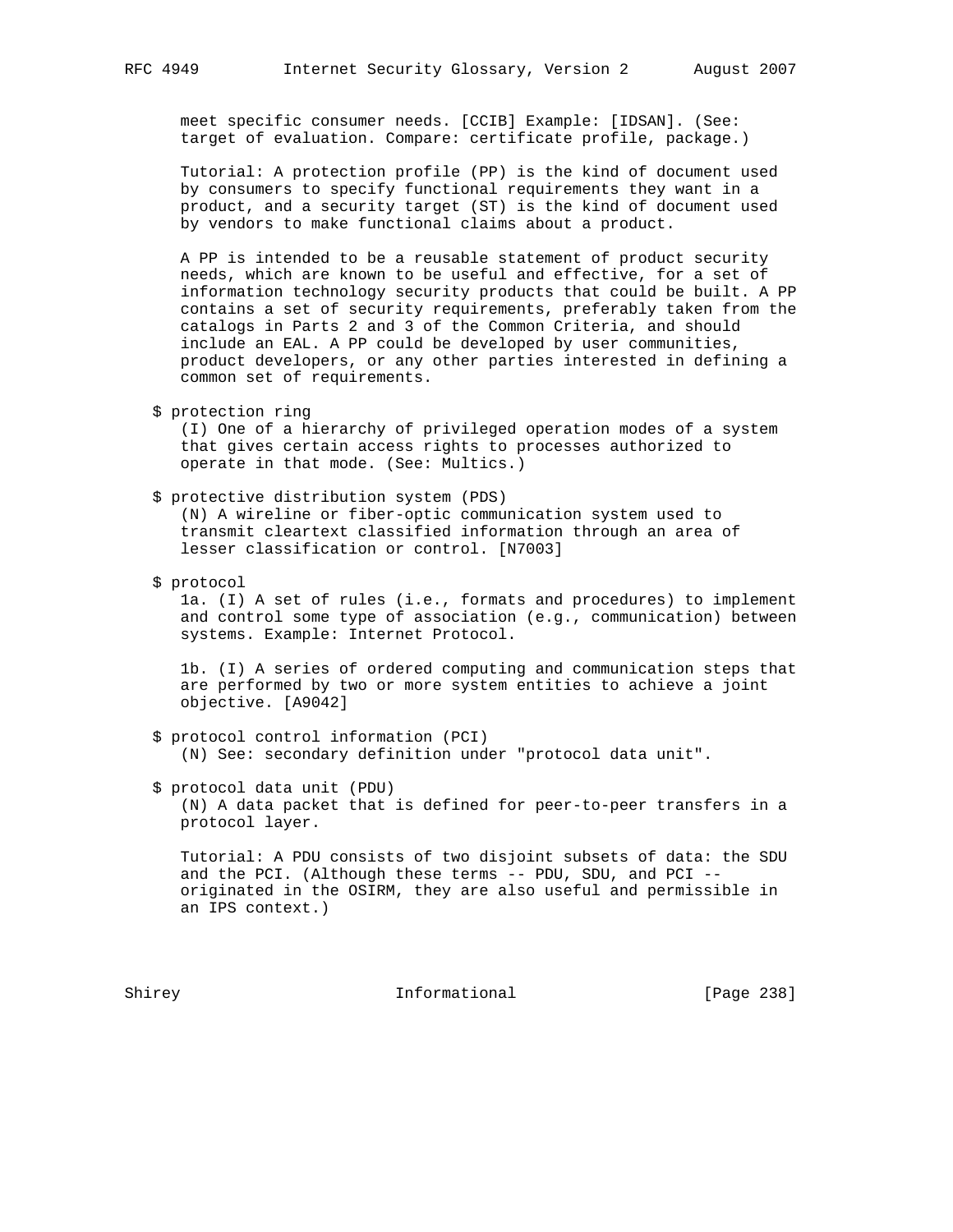- The "service data unit" (SDU) in a packet is data that the protocol transfers between peer protocol entities on behalf of the users of that layer's services. For Layers 1 through 6, the layer's users are peer protocol entities at a higher layer; for Layer 7, the users are application entities outside the scope of the OSIRM.
- The "protocol control information" (PCI) in a packet is data that peer protocol entities exchange between themselves to control their joint operation of the layer.
- \$ protocol suite

 (I) A complementary collection of communication protocols used in a computer network. (See: IPS, OSI.)

\$ proxy

1. (I) A computer process that acts on behalf of a user or client.

 2. (I) A computer process -- often used as, or as part of, a firewall -- that relays application transactions or a protocol between client and server computer systems, by appearing to the client to be the server and appearing to the server to be the client. (See: SOCKS.)

 Tutorial: In a firewall, a proxy server usually runs on a bastion host, which may support proxies for several applications and protocols (e.g., FTP, HTTP, and TELNET). Instead of a client in the protected enclave connecting directly to an external server, the internal client connects to the proxy server, which in turn connects to the external server. The proxy server waits for a request from inside the firewall, forwards the request to the server outside the firewall, gets the response, then sends the response back to the client. The proxy may be transparent to the clients, or they may need to connect first to the proxy server, and then use that association to also initiate a connection to the real server.

 Proxies are generally preferred over SOCKS for their ability to perform caching, high-level logging, and access control. A proxy can provide security service beyond that which is normally part of the relayed protocol, such as access control based on peer entity authentication of clients, or peer entity authentication of servers when clients do not have that ability. A proxy at OSIRM Layer 7 can also provide finer-grained security service than can a filtering router at Layer 3. For example, an FTP proxy could permit transfers out of, but not into, a protected network.

Shirey **Informational** [Page 239]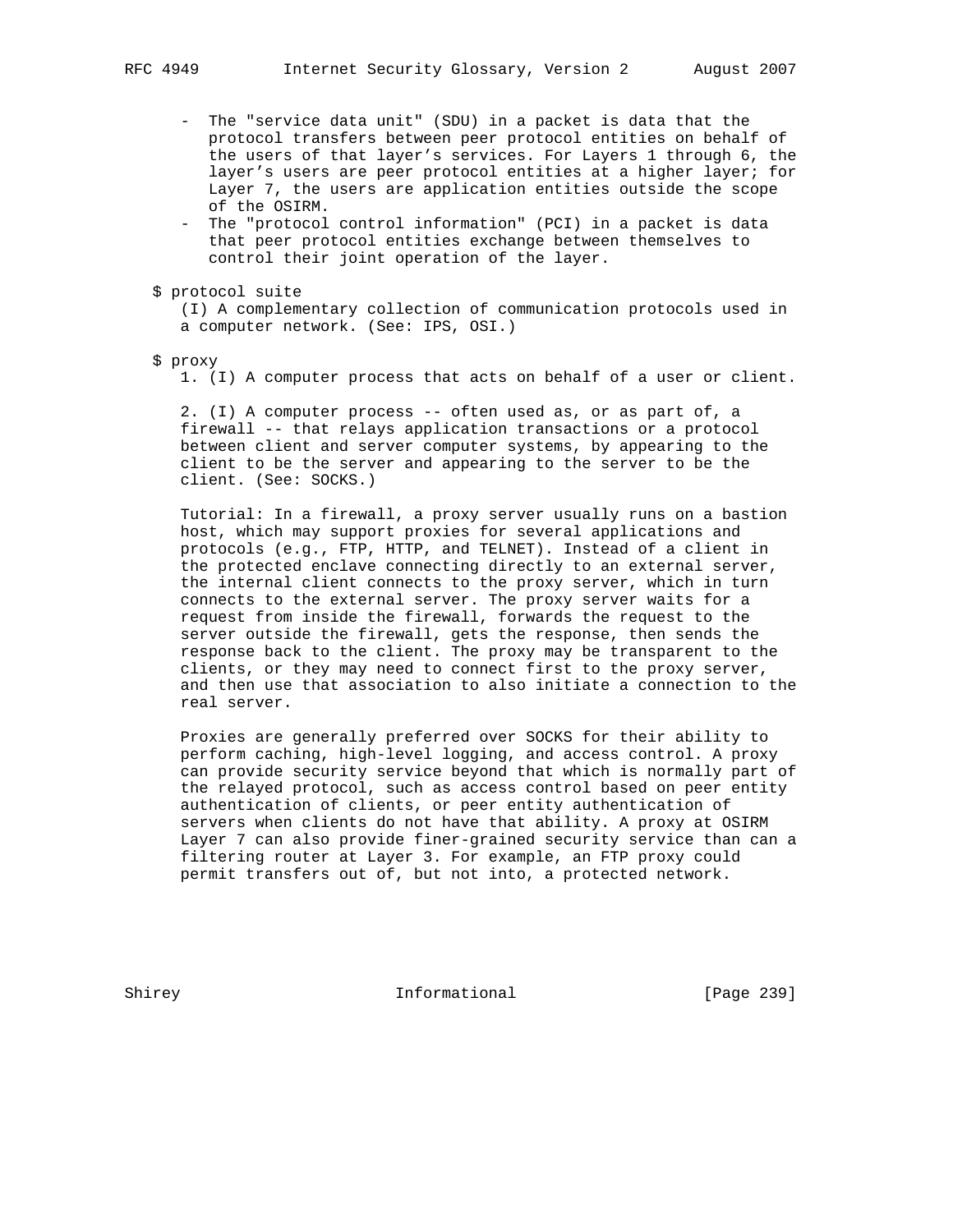## \$ proxy certificate

 (I) An X.509 public-key certificate derived from an end-entity certificate, or from another proxy certificate, for the purpose of establishing proxies and delegating authorizations in the context of a PKI-based authentication system. [R3820]

Tutorial: A proxy certificate has the following properties:

- It contains a critical extension that (a) identifies it as a proxy certificate and (b) may contain a certification path length constraint and policy constraints.
- It contains the public component of a key pair that is distinct from that associated with any other certificate.
- It is signed by the private component of a key pair that is associated with an end-entity certificate or another proxy certificate.
- Its associated private key can be used to sign only other proxy certificates (not end-entity certificates).
- Its "subject" DN is derived from its "issuer" DN and is unique.
- Its "issuer" DN is the "subject" DN of an end-entity certificate or another proxy certificate.
- \$ pseudorandom

 (I) A sequence of values that appears to be random (i.e., unpredictable) but is actually generated by a deterministic algorithm. (See: compression, random, random number generator.)

- \$ pseudorandom number generator (I) See: secondary definition under "random number generator".
- \$ public component

(I) Synonym for "public key".

 Deprecated Usage: In most cases, IDOCs SHOULD NOT use this term; to avoid confusing readers, use "private key" instead. However, the term MAY be used when discussing a key pair; e.g., "A key pair has a public component and a private component."

\$ public key

 1. (I) The publicly disclosable component of a pair of cryptographic keys used for asymmetric cryptography. (See: key pair. Compare: private key.)

 2. (O) In a public key cryptosystem, "that key of a user's key pair which is publicly known." [X509]

Shirey **Informational** [Page 240]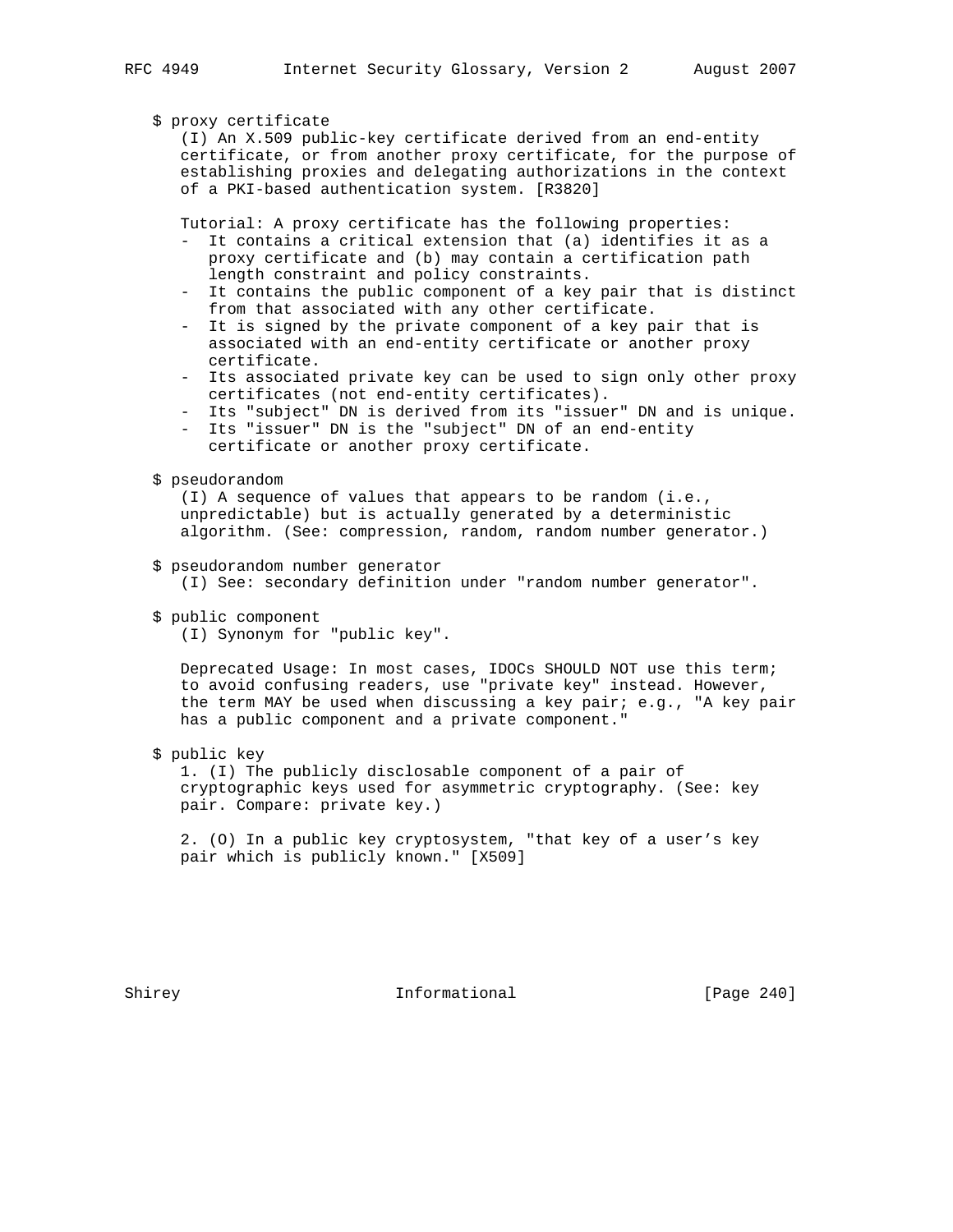# \$ public-key certificate

 1. (I) A digital certificate that binds a system entity's identifier to a public key value, and possibly to additional, secondary data items; i.e., a digitally signed data structure that attests to the ownership of a public key. (See: X.509 public-key certificate.)

 2. (O) "The public key of a user, together with some other information, rendered unforgeable by encipherment with the private key of the certification authority which issued it." [X509]

 Tutorial: The digital signature on a public-key certificate is unforgeable. Thus, the certificate can be published, such as by posting it in a directory, without the directory having to protect the certificate's data integrity.

\$ public-key cryptography

(I) Synonym for "asymmetric cryptography".

\$ Public-Key Cryptography Standards (PKCS)

 (N) A series of specifications published by RSA Laboratories for data structures and algorithms used in basic applications of asymmetric cryptography. [PKCS] (See: PKCS #5 through PKCS #11.)

 Tutorial: The PKCS were begun in 1991 in cooperation with industry and academia, originally including Apple, Digital, Lotus, Microsoft, Northern Telecom, Sun, and MIT. Today, the specifications are widely used, but they are not sanctioned by an official standards organization, such as ANSI, ITU-T, or IETF. RSA Laboratories retains sole decision-making authority over the PKCS.

#### \$ public-key forward secrecy (PFS)

 (I) For a key-agreement protocol based on asymmetric cryptography, the property that ensures that a session key derived from a set of long-term public and private keys will not be compromised if one of the private keys is compromised in the future. (See: Usage note and other discussion under "perfect forward secrecy".)

\$ public-key Kerberos

(I) See: Tutorial under "Kerberos", PKINIT.

\$ public-key infrastructure (PKI)

 1. (I) A system of CAs (and, optionally, RAs and other supporting servers and agents) that perform some set of certificate management, archive management, key management, and token management functions for a community of users in an application of asymmetric cryptography. (See: hierarchical PKI, mesh PKI, security management infrastructure, trust-file PKI.)

Shirey **Informational** [Page 241]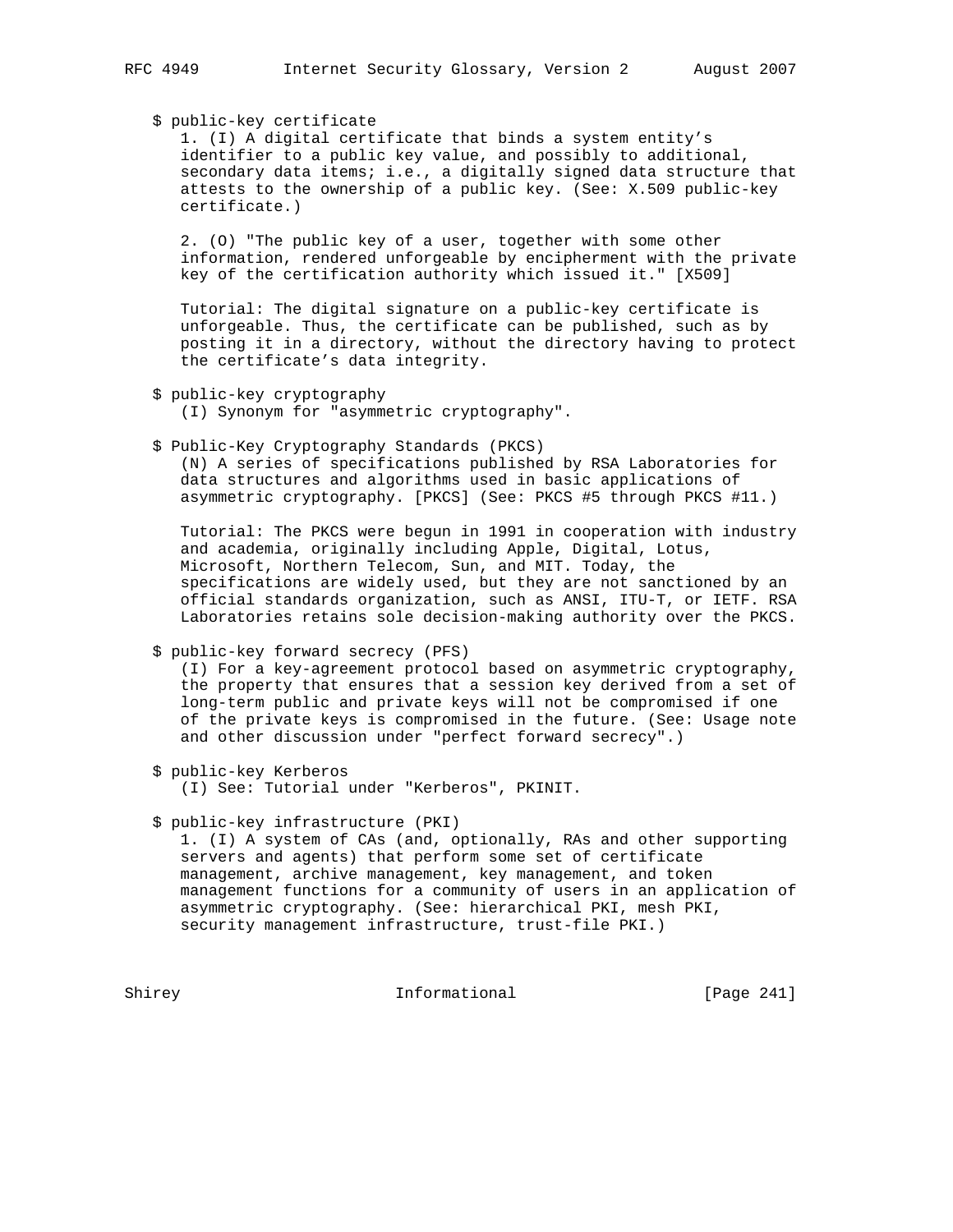2. (I) /PKIX/ The set of hardware, software, people, policies, and procedures needed to create, manage, store, distribute, and revoke digital certificates based on asymmetric cryptography.

 Tutorial: The core PKI functions are (a) to register users and issue their public-key certificates, (b) to revoke certificates when required, and (c) to archive data needed to validate certificates at a much later time. Key pairs for data confidentiality may be generated (and perhaps escrowed) by CAs or RAs, but requiring a PKI client to generate its own digital signature key pair helps maintain system integrity of the cryptographic system, because then only the client ever possesses the private key it uses. Also, an authority may be established to approve or coordinate CPSs, which are security policies under which components of a PKI operate.

 A number of other servers and agents may support the core PKI, and PKI clients may obtain services from them, such as certificate validation services. The full range of such services is not yet fully understood and is evolving, but supporting roles may include archive agent, certified delivery agent, confirmation agent, digital notary, directory, key escrow agent, key generation agent, naming agent who ensures that issuers and subjects have unique identifiers within the PKI, repository, ticket-granting agent, time-stamp agent, and validation agent.

\$ purge

1. (I) Synonym for "erase".

 2. (O) /U.S. Government/ Use degaussing or other methods to render magnetically stored data unusable and irrecoverable by any means, including laboratory methods. [C4009] (Compare: /U.S. Government/ erase.)

# \$ QUADRANT

 (O) /U.S. Government/ Short name for technology and methods that protect cryptographic equipment by making the equipment tamper resistant. [C4009] (Compare: protective packaging, TEMPEST.)

 Tutorial: Equipment cannot be made completely tamper-proof, but it can be made tamper-resistant or tamper-evident.

\$ qualified certificate

 (I) A public-key certificate that has the primary purpose of identifying a person with a high level of assurance, where the certificate meets some qualification requirements defined by an applicable legal framework, such as the European Directive on Electronic Signature. [R3739]

Shirey **Informational** [Page 242]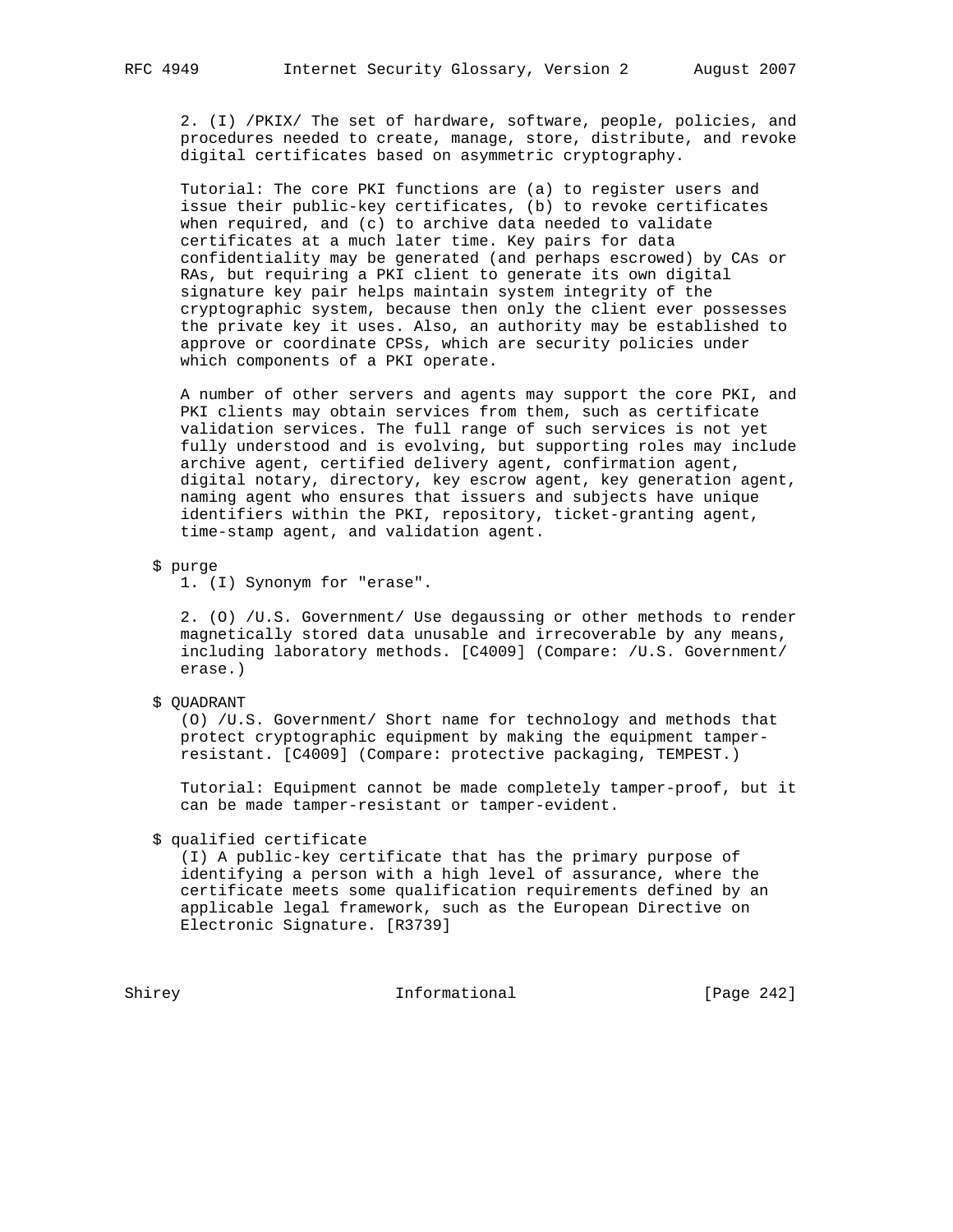\$ quick mode (I) See: /IKE/ under "mode".

\$ RA

(I) See: registration authority.

\$ RA domains

 (I) A feature of a CAW that allows a CA to divide the responsibility for certificate requests among multiple RAs.

 Tutorial: This ability might be used to restrict access to private authorization data that is provided with a certificate request, and to distribute the responsibility to review and approve certificate requests in high-volume environments. RA domains might segregate certificate requests according to an attribute of the certificate's subject, such as an organizational unit.

## \$ RADIUS

(I) See: Remote Authentication Dial-In User Service.

\$ Rainbow Series

 (O) /COMPUSEC/ A set of more than 30 technical and policy documents with colored covers, issued by the NCSC, that discuss in detail the TCSEC and provide guidance for meeting and applying the criteria. (See: Green Book, Orange Book, Red Book, Yellow Book.)

#### \$ random

 (I) In essence, "random" means "unpredictable". [SP22, Knut, R4086] (See: cryptographic key, pseudorandom.)

- "Random sequence": A sequence in which each successive value is obtained merely by chance and does not depend on the preceding values of the sequence. In a random sequence of bits, each bit is unpredictable; i.e., (a) the probability of each bit being a "0" or "1" is 1/2, and (b) the value of each bit is independent of any other bit in the sequence.
- "Random value": An individual value that is unpredictable; i.e., each value in the total population of possibilities has equal probability of being selected.

\$ random number generator

 (I) A process that is invoked to generate a random sequence of values (usually a sequence of bits) or an individual random value.

Tutorial: There are two basic types of generators. [SP22]

 - "(True) random number generator": It uses one or more non deterministic bit sources (e.g., electrical circuit noise, timing of human processes such as key strokes or mouse movements, semiconductor quantum effects, and other physical

Shirey **Informational** [Page 243]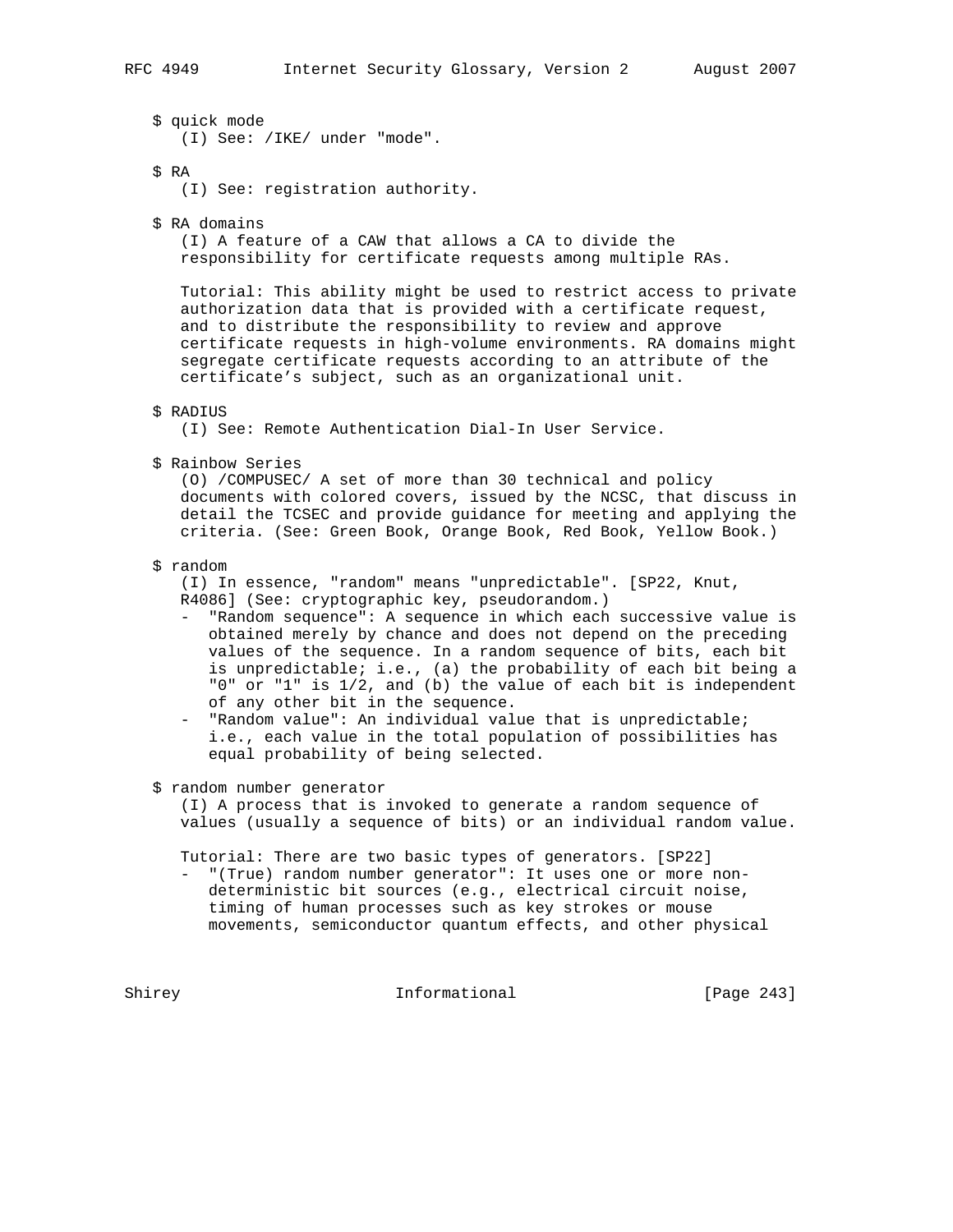phenomena) and a processing function that formats the bits, and it outputs a sequence of values that is unpredictable and uniformly distributed.

 - "Pseudorandom number generator": It uses a deterministic computational process (usually implemented by software) that has one or more inputs called "seeds", and it outputs a sequence of values that appears to be random according to specified statistical tests.

#### \$ RBAC

(N) See: role-based access control, rule-based access control.

 Deprecated Usage: IDOCs that use this term SHOULD state a definition for it because the abbreviation is ambiguous.

\$ RC2, RC4, RC6

(N) See: Rivest Cipher #2, #4, #6.

\$ read

 (I) /security model/ A system operation that causes a flow of information from an object to a subject. (See: access mode. Compare: write.)

\$ realm

 (I) /Kerberos/ A domain consisting of a set of Kerberized clients, Kerberized application servers, and one or more Kerberos authentication servers and ticket-granting servers that support the clients and applications, all operating under the same security policy. (See: domain.)

\$ recovery

 1. (I) /cryptography/ The process of learning or obtaining cryptographic data or plain text through cryptanalysis. (See: key recovery, data recovery.)

 2a. (I) /system integrity/ The process of restoring a secure state in a system after there has been an accidental failure or a successful attack. (See: secondary definition under "security", system integrity.)

 2b. (I) /system integrity/ The process of restoring an information system's assets and operation following damage or destruction. (See: contingency plan.)

\$ RED

 1. (N) Designation for data that consists only of clear text, and for information system equipment items and facilities that handle

Shirey **Informational** [Page 244]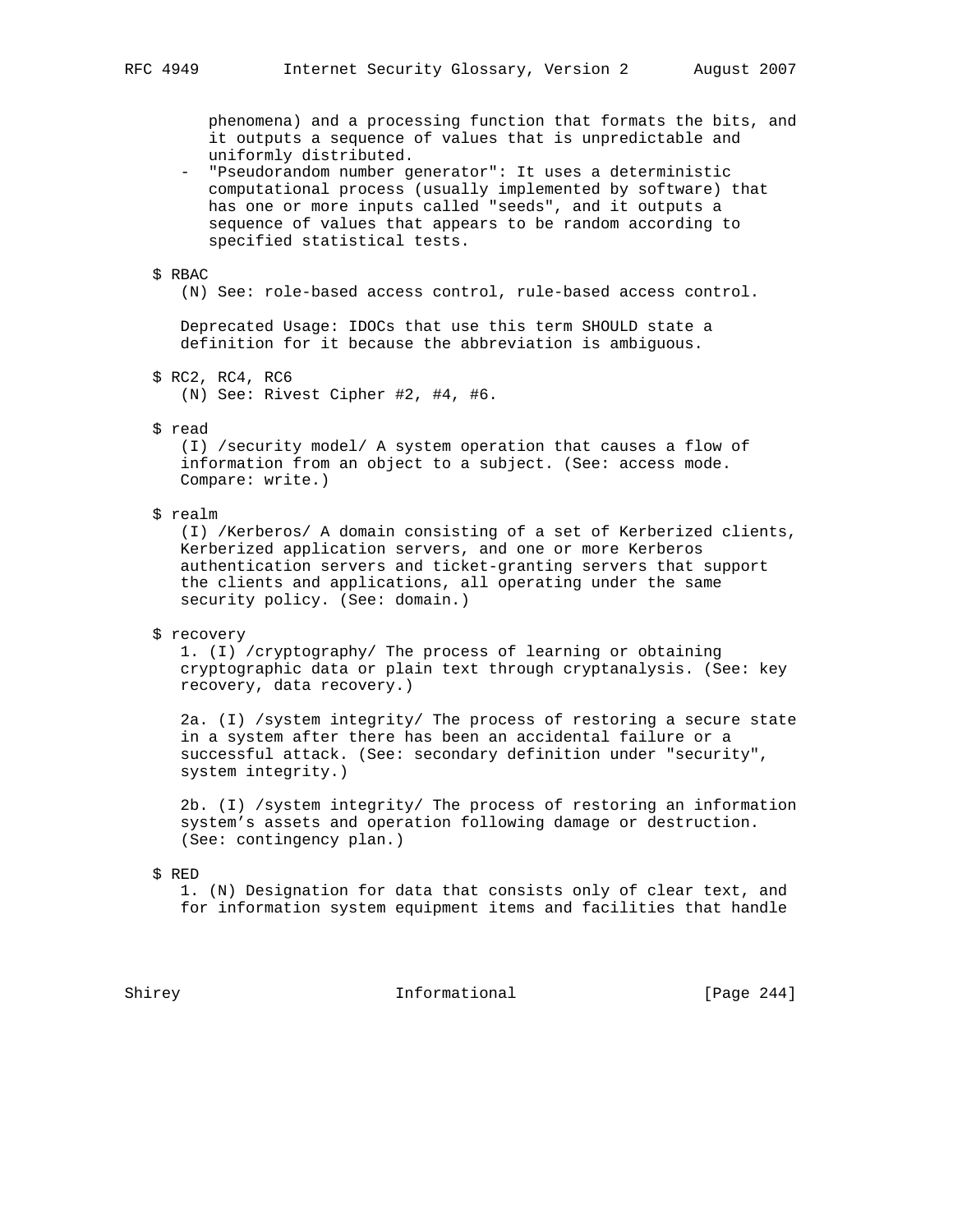clear text. Example: "RED key". (See: BCR, color change, RED/BLACK separation. Compare: BLACK.)

 Derivation: From the practice of marking equipment with colors to prevent operational errors.

 2. (O) /U.S. Government/ Designation applied to information systems, and to associated areas, circuits, components, and equipment, "in which unencrypted national security information is being processed." [C4009]

\$ RED/BLACK separation

 (N) An architectural concept for cryptographic systems that strictly separates the parts of a system that handle plain text (i.e., RED information) from the parts that handle cipher text (i.e., BLACK information). (See: BLACK, RED.)

\$ Red Book

 (D) /slang/ Synonym for "Trusted Network Interpretation of the Trusted Computer System Evaluation Criteria" [NCS05].

 Deprecated Term: IDOCs SHOULD NOT use this term. Instead, use the full proper name of the document or, in subsequent references, a more conventional abbreviation, e.g., TNI-TCSEC. (See: TCSEC, Rainbow Series, Deprecated Usage under "Green Book".)

\$ RED key

 (N) A cleartext key, which is usable in its present form (i.e., it does not need to be decrypted before being used). (See: RED. Compare: BLACK key.)

\$ reference monitor

 (I) "An access control concept that refers to an abstract machine that mediates all accesses to objects by subjects." [NCS04] (See: security kernel.)

 Tutorial: This concept was described in the Anderson report. A reference monitor should be (a) complete (i.e., it mediates every access), (b) isolated (i.e., it cannot be modified by other system entities), and (c) verifiable (i.e., small enough to be subjected to analysis and tests to ensure that it is correct).

\$ reflection attack

 (I) An attack in which a valid data transmission is replayed to the originator by an attacker who intercepts the original transmission. (Compare: indirect attack, replay attack.)

Shirey **Informational** [Page 245]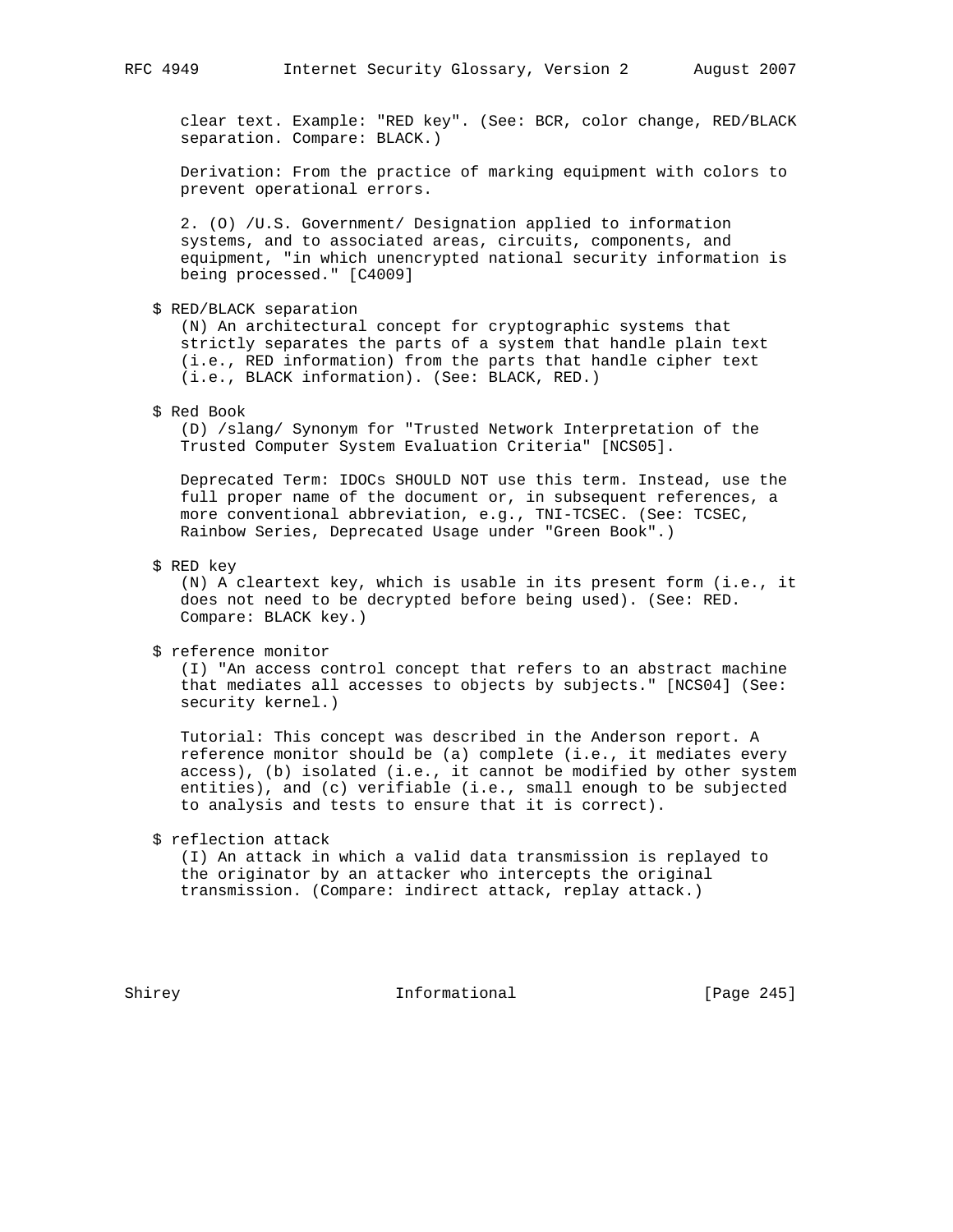\$ reflector attack

(D) Synonym for "indirect attack".

 Deprecated Term: IDOCs SHOULD NOT use this term; it could be confused with "reflection attack", which is a different concept.

\$ registered user

 (I) A system entity that is authorized to receive a system's products and services or otherwise access system resources. (See: registration, user.)

\$ registration

 1. (I) /information system/ A system process that (a) initializes an identity (of a system entity) in the system, (b) establishes an identifier for that identity, (c) may associate authentication information with that identifier, and (d) may issue an identifier credential (depending on the type of authentication mechanism being used). (See: authentication information, credential, identifier, identity, identity proofing.)

 2. (I) /PKI/ An administrative act or process whereby an entity's name and other attributes are established for the first time at a CA, prior to the CA issuing a digital certificate that has the entity's name as the subject. (See: registration authority.)

 Tutorial: Registration may be accomplished either directly, by the CA, or indirectly, by a separate RA. An entity is presented to the CA or RA, and the authority either records the name(s) claimed for the entity or assigns the entity's name(s). The authority also determines and records other attributes of the entity that are to be bound in a certificate (such as a public key or authorizations) or maintained in the authority's database (such as street address and telephone number). The authority is responsible, possibly assisted by an RA, for verifying the entity's identity and vetting the other attributes, in accordance with the CA's CPS.

 Among the registration issues that a CPS may address are the following [R3647]:

- How a claimed identity and other attributes are verified.
- How organization affiliation or representation is verified.
- What forms of names are permitted, such as X.500 DN, domain name, or IP address.
- Whether names are required to be meaningful or unique, and within what domain.
- How naming disputes are resolved, including the role of trademarks.
- Whether certificates are issued to entities that are not persons.

Shirey **Informational** [Page 246]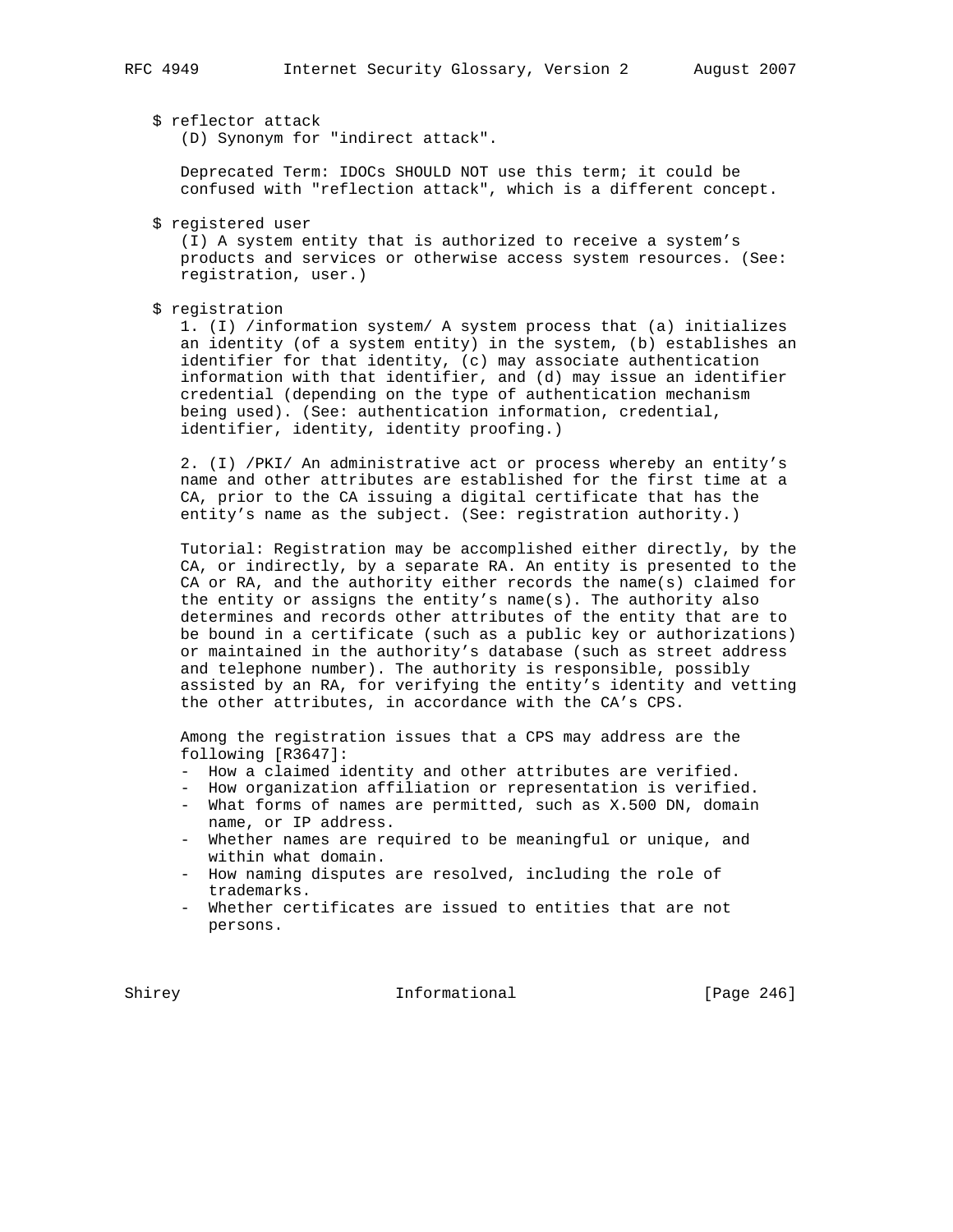- Whether a person is required to appear before the CA or RA, or can instead be represented by an agent.
- Whether and how an entity proves possession of the private key matching a public key.
- \$ registration authority (RA)

 1. (I) An optional PKI entity (separate from the CAs) that does not sign either digital certificates or CRLs but has responsibility for recording or verifying some or all of the information (particularly the identities of subjects) needed by a CA to issue certificates and CRLs and to perform other certificate management functions. (See: ORA, registration.)

 2. (I) /PKIX/ An optional PKI component, separate from the CA(s). The functions that the RA performs will vary from case to case but may include identity authentication and name assignment, key generation and archiving of key pairs, token distribution, and revocation reporting. [R4210]

 Tutorial: Sometimes, a CA may perform all certificate management functions for all end users for which the CA signs certificates. Other times, such as in a large or geographically dispersed community, it may be necessary or desirable to offload secondary CA functions and delegate them to an assistant, while the CA retains the primary functions (signing certificates and CRLs). The tasks that are delegated to an RA by a CA may include personal authentication, name assignment, token distribution, revocation reporting, key generation, and archiving.

 An RA is an optional PKI entity, separate from the CA, that is assigned secondary functions. The duties assigned to RAs vary from case to case but may include the following:

- Verifying a subject's identity, i.e., performing personal authentication functions.
- Assigning a name to a subject. (See: distinguished name.)
- Verifying that a subject is entitled to have the attributes requested for a certificate.
- Verifying that a subject possesses the private key that matches the public key requested for a certificate.
- Performing functions beyond mere registration, such as generating key pairs, distributing tokens, handling revocation reports, and archiving data. (Such functions may be assigned to a PKI component that is separate from both the CA and the RA.)

 3. (O) /SET/ "An independent third-party organization that processes payment card applications for multiple payment card brands and forwards applications to the appropriate financial institutions." [SET2]

Shirey **Informational** [Page 247]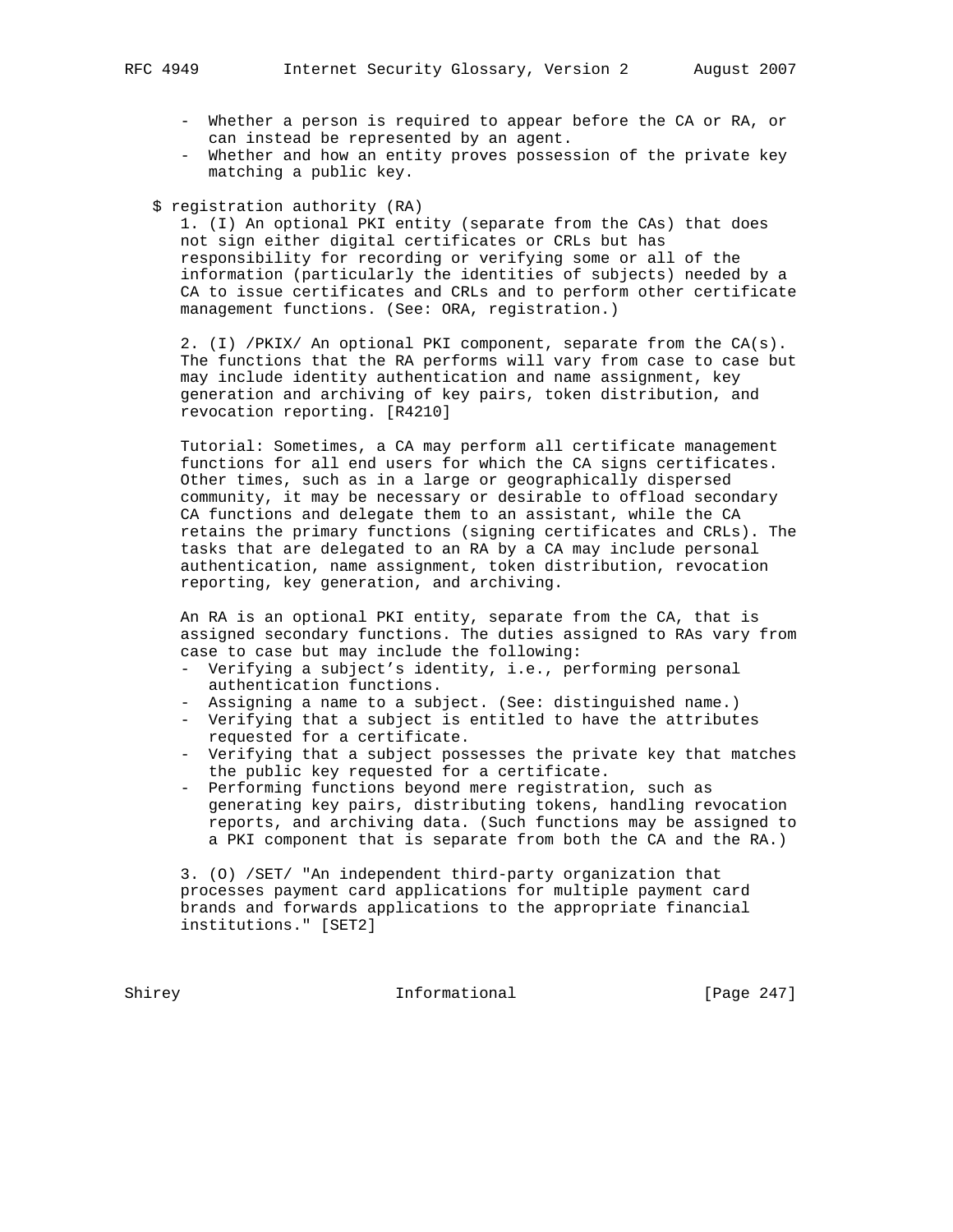\$ regrade (I) Deliberately change the security level (especially the hierarchical classification level) of information in an authorized manner. (See: downgrade, upgrade.) \$ rekey (I) Change the value of a cryptographic key that is being used in an application of a cryptographic system. (See: certificate rekey.) Tutorial: Rekey is required at the end of a cryptoperiod or key lifetime. \$ reliability (I) The ability of a system to perform a required function under stated conditions for a specified period of time. (Compare: availability, survivability.) \$ reliable human review (I) Any manual, automated, or hybrid process or procedure that ensures that a human examines a digital object, such as text or an image, to determine whether the object may be permitted, according to some security policy, to be transferred across a controlled interface. (See: guard.) \$ relying party (I) Synonym for "certificate user". Usage: Used in a legal context to mean a recipient of a certificate who acts in reliance on that certificate. (See: ABA Guidelines.) \$ remanence (I) Residual information that can be recovered from a storage medium after clearing. (See: clear, magnetic remanence, purge.) \$ Remote Authentication Dial-In User Service (RADIUS) (I) An Internet protocol [R2865] for carrying dial-in users' authentication information and configuration information between a shared, centralized authentication server (the RADIUS server) and a network access server (the RADIUS client) that needs to authenticate the users of its network access ports. (See: TACACS.) User presents authentication and possibly other information to the RADIUS client (e.g., health information regarding the user device).

Shirey **Informational** [Page 248]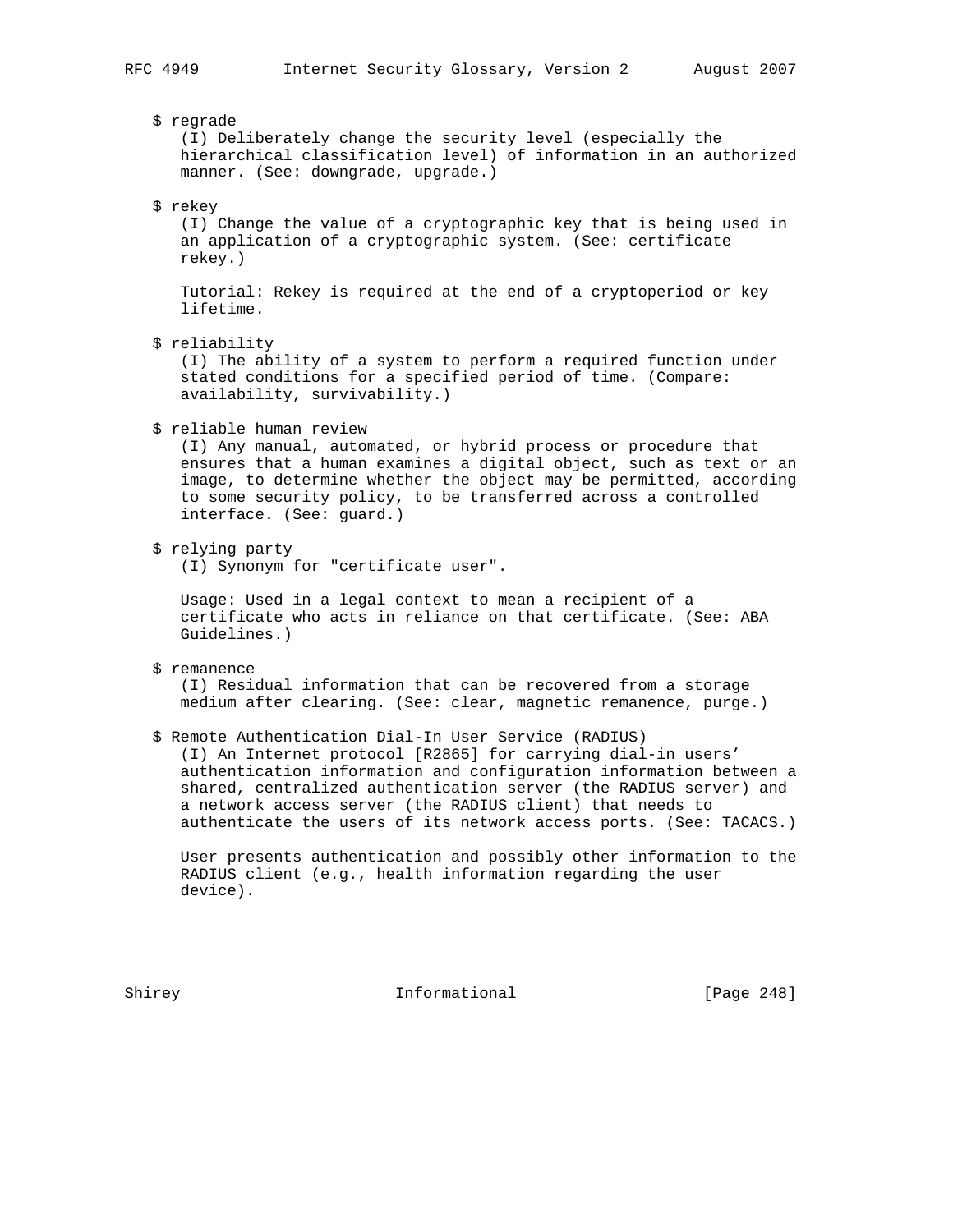Tutorial: A user presents authentication information and possibly other information to the RADIUS client, and the client passes that information to the RADIUS server. The server authenticates the client using a shared secret value and checks the presented information, and then returns to the client all authorization and configuration information needed by the client to serve the user.

## \$ renew

See: certificate renewal.

\$ reordering

 (I) /packet/ See: secondary definition under "stream integrity service".

\$ replay attack

 (I) An attack in which a valid data transmission is maliciously or fraudulently repeated, either by the originator or by a third party who intercepts the data and retransmits it, possibly as part of a masquerade attack. (See: active wiretapping, fresh, liveness, nonce. Compare: indirect attack, reflection attack.)

\$ repository

 1. (I) A system for storing and distributing digital certificates and related information (including CRLs, CPSs, and certificate policies) to certificate users. (Compare: archive, directory.)

 2. (O) "A trustworthy system for storing and retrieving certificates or other information relevant to certificates." [DSG]

 Tutorial: A certificate is published to those who might need it by putting it in a repository. The repository usually is a publicly accessible, on-line server. In the FPKI, for example, the expected repository is a directory that uses LDAP, but also may be an X.500 Directory that uses DAP, or an HTTP server, or an FTP server that permits anonymous login.

\$ repudiation

 1. (I) Denial by a system entity that was involved in an association (especially a communication association that transfers data) of having participated in the relationship. (See: accountability, non-repudiation service.)

 2. (I) A type of threat action whereby an entity deceives another by falsely denying responsibility for an act. (See: deception.)

Shirey **Informational** [Page 249]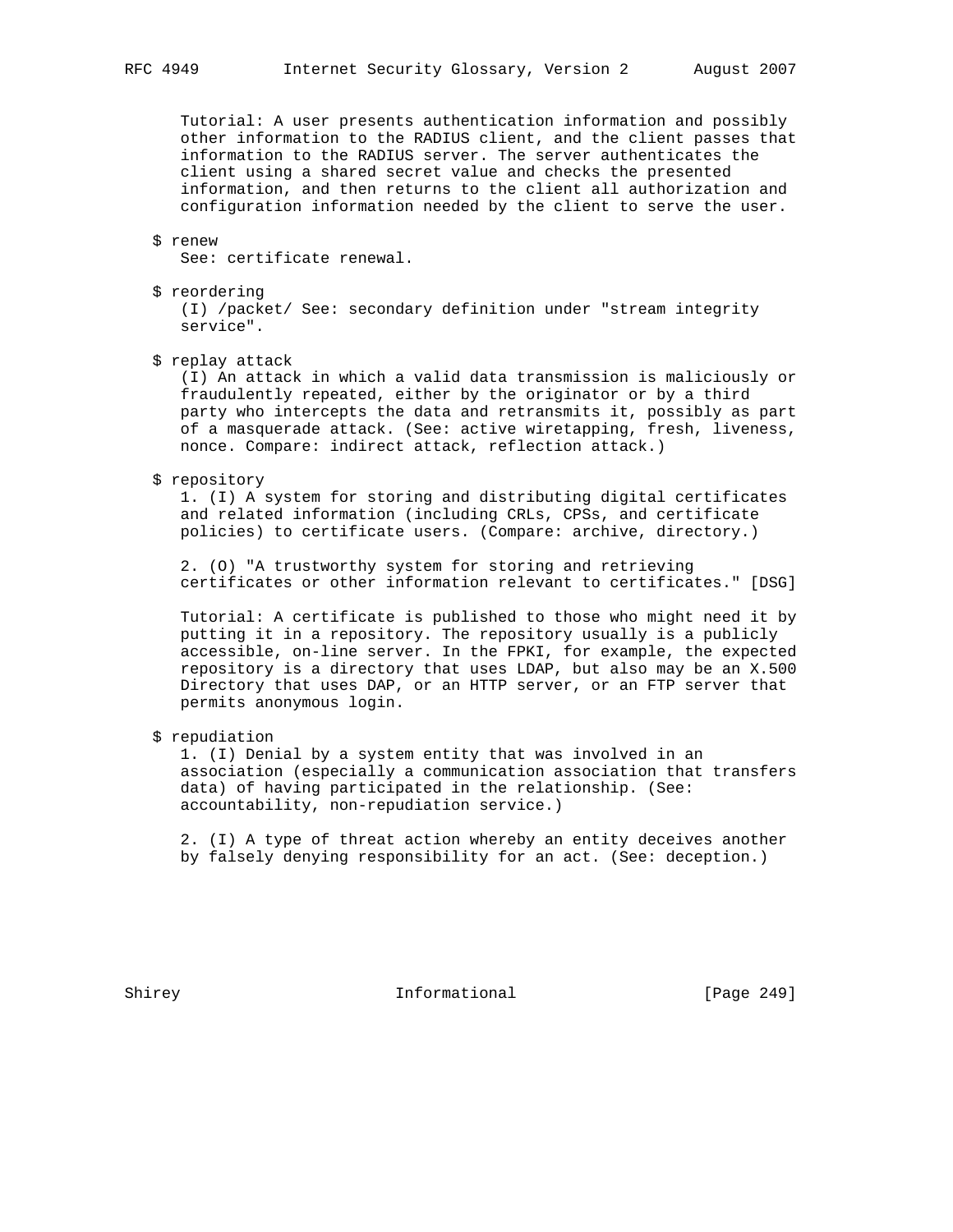- False denial of origin: Action whereby an originator denies responsibility for sending data. - False denial of receipt: Action whereby a recipient denies receiving and possessing data. 3. (O) /OSIRM/ "Denial by one of the entities involved in a communication of having participated in all or part of the communication." [I7498-2] 1. (I) One of the documents in the archival series that is the Standard.) 2. (D) A popularly misused synonym for a document on the Internet Standards Track, i.e., an Internet Standard, Draft Standard, or Proposed Standard. (See: Internet Standard.) Deprecated Definition: IDOCs SHOULD NOT use this term with definition 2 because many other types of documents also are published as RFCs. after countermeasures have been applied. (Compare: acceptable risk, risk analysis.) See: card restore. \$ reverse engineering (I) /threat action/ See: secondary definition under "intrusion".

 \$ revocation See: certificate revocation.

\$ revocation date

 (N) /X.509/ In a CRL entry, a date-time field that states when the certificate revocation occurred, i.e., when the CA declared the digital certificate to be invalid. (See: invalidity date.)

 Tutorial: The revocation date may not resolve some disputes because, in the worst case, all signatures made during the validity period of the certificate may have to be considered invalid. However, it may be desirable to treat a digital signature

Shirey **Informational** [Page 250]

Usage: This type of threat action includes the following subtypes:

\$ Request for Comment (RFC)

 official channel for IDOCs and other publications of the Internet Engineering Steering Group, the Internet Architecture Board, and the Internet community in general. (RFC 2026, 2223) (See: Internet

\$ residual risk

(I) The portion of an original risk or set of risks that remains

- \$ restore
-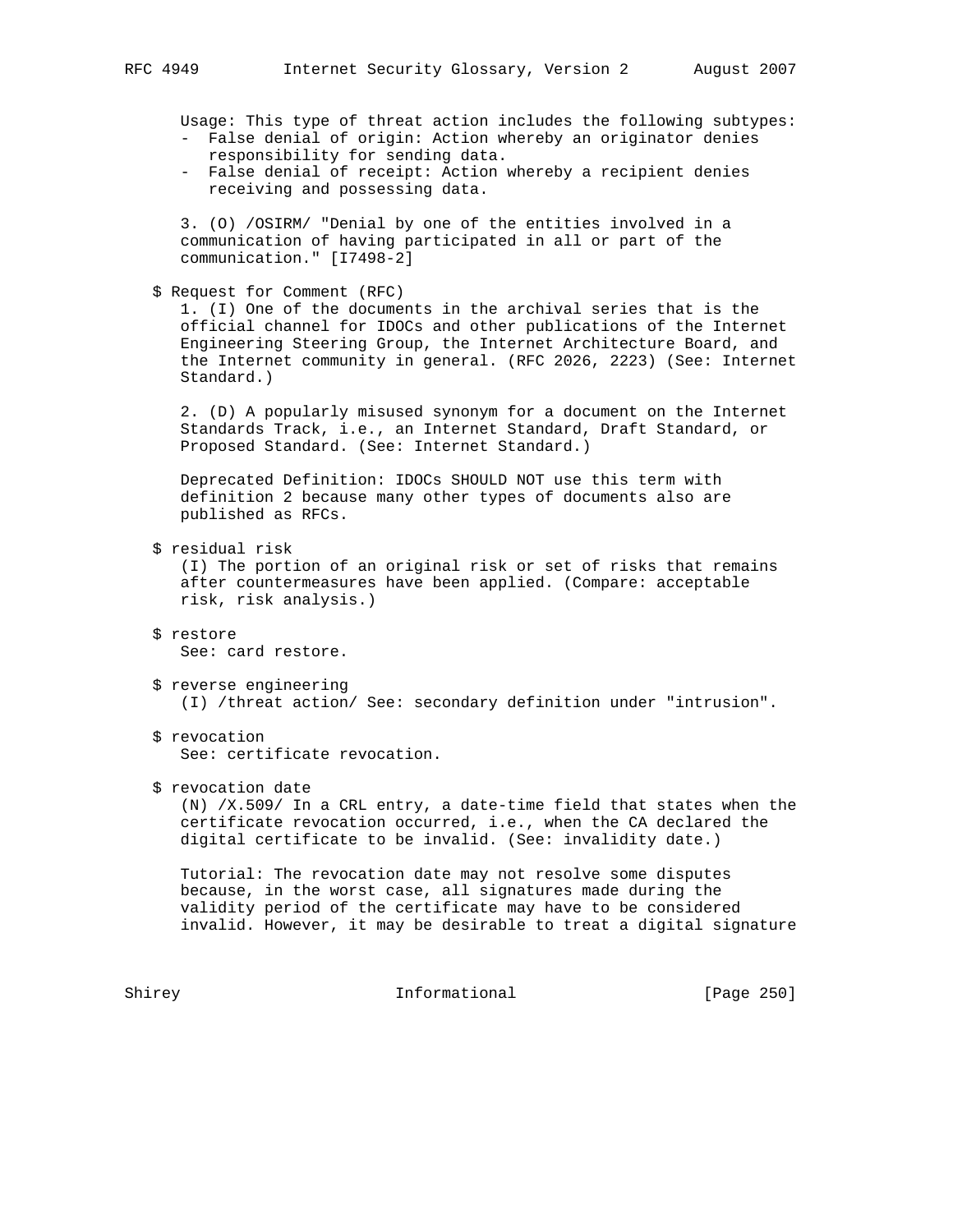as valid even though the private key used to sign was compromised after the signing. If more is known about when the compromise actually occurred, a second date-time, an "invalidity date", can be included in an extension of the CRL entry.

 \$ revocation list See: certificate revocation list.

 \$ revoke (I) See: certificate revocation.

 \$ RFC (I) See: Request for Comment.

\$ Rijndael

 (N) A symmetric, block cipher that was designed by Joan Daemen and Vincent Rijmen as a candidate for the AES, and that won that competition. [Daem] (See: Advanced Encryption Standard.)

\$ risk

 1. (I) An expectation of loss expressed as the probability that a particular threat will exploit a particular vulnerability with a particular harmful result. (See: residual risk.)

 2. (O) /SET/ "The possibility of loss because of one or more threats to information (not to be confused with financial or business risk)." [SET2]

Tutorial: There are four basic ways to deal with a risk [SP30]:

- "Risk avoidance": Eliminate the risk by either countering the threat or removing the vulnerability. (Compare: "avoidance" under "security".)
- "Risk transference": Shift the risk to another system or entity; e.g., buy insurance to compensate for potential loss.
- "Risk limitation": Limit the risk by implementing controls that minimize resulting loss.
- "Risk assumption": Accept the potential for loss and continue operating the system.

\$ risk analysis

 (I) An assessment process that systematically (a) identifies valuable system resources and threats to those resources, (b) quantifies loss exposures (i.e., loss potential) based on estimated frequencies and costs of occurrence, and (c) (optionally) recommends how to allocate available resources to countermeasures so as to minimize total exposure. (See: risk management, business-case analysis. Compare: threat analysis.)

Shirey **Informational** [Page 251]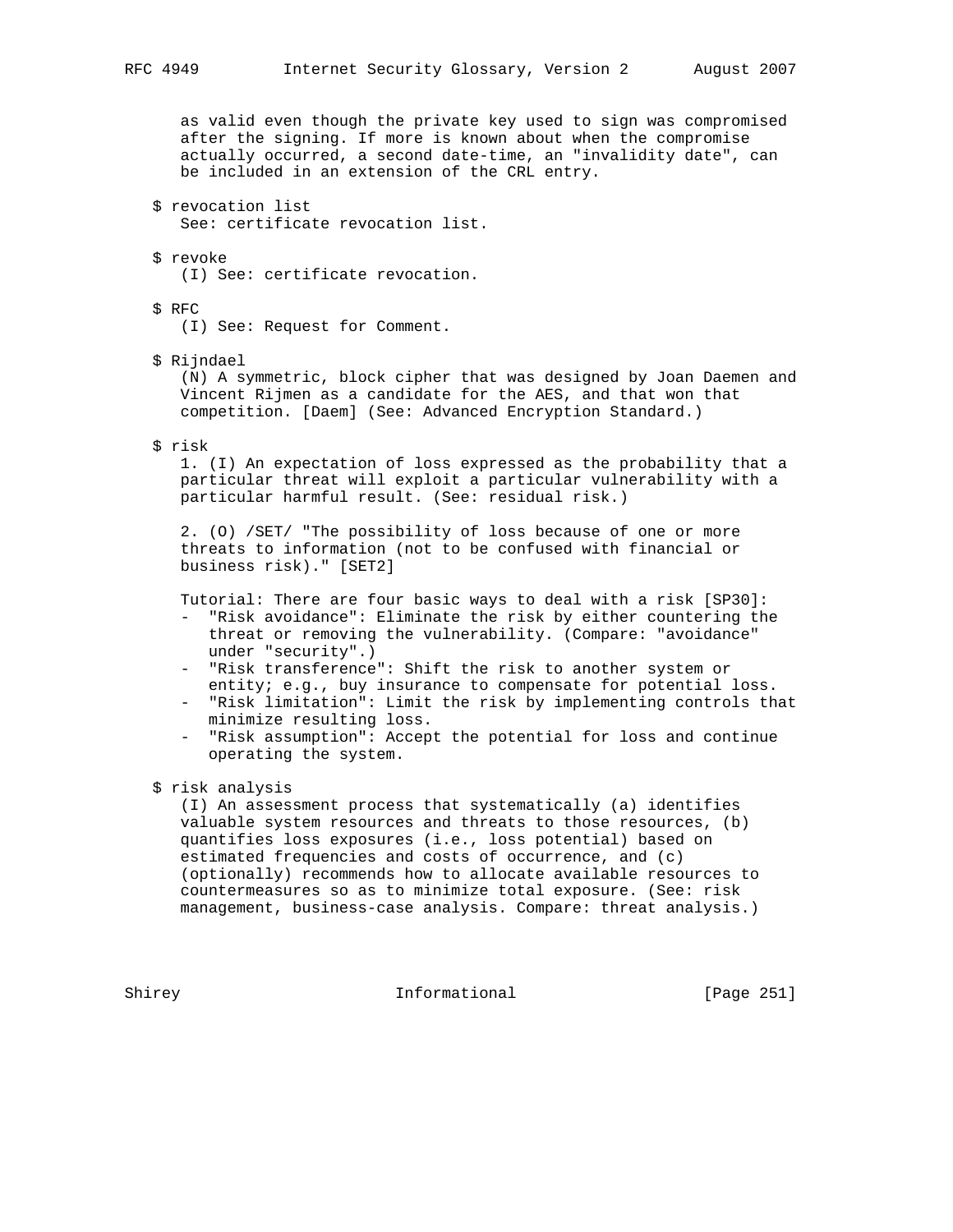Tutorial: Usually, it is financially and technically infeasible to avoid or transfer all risks (see: "first corollary" of "second law" under "Courtney's laws"), and some residual risks will remain, even after all available countermeasures have been deployed (see: "second corollary" of "second law" under "Courtney's laws"). Thus, a risk analysis typically lists risks in order of cost and criticality, thereby determining where countermeasures should be applied first. [FP031, R2196]

 In some contexts, it is infeasible or inadvisable to attempt a complete or quantitative risk analysis because needed data, time, and expertise are not available. Instead, basic answers to questions about threats and risks may be already built into institutional security policies. For example, U.S. DoD policies for data confidentiality "do not explicitly itemize the range of expected threats" but instead "reflect an operational approach ... by stating the particular management controls that must be used to achieve [confidentiality] ... Thus, they avoid listing threats, which would represent a severe risk in itself, and avoid the risk of poor security design implicit in taking a fresh approach to each new problem". [NRC91]

- \$ risk assumption (I) See: secondary definition under "risk".
- \$ risk avoidance
	- (I) See: secondary definition under "risk".
- \$ risk limitation
	- (I) See: secondary definition under "risk".
- \$ risk management

 1. (I) The process of identifying, measuring, and controlling (i.e., mitigating) risks in information systems so as to reduce the risks to a level commensurate with the value of the assets protected. (See: risk analysis.)

 2. (I) The process of controlling uncertain events that may affect information system resources.

 3. (O) "The total process of identifying, controlling, and mitigating information system-related risks. It includes risk assessment; cost-benefit analysis; and the selection, implementation, test, and security evaluation of safeguards. This overall system security review considers both effectiveness and efficiency, including impact on the mission and constraints due to policy, regulations, and laws." [SP30]

Shirey **Informational** [Page 252]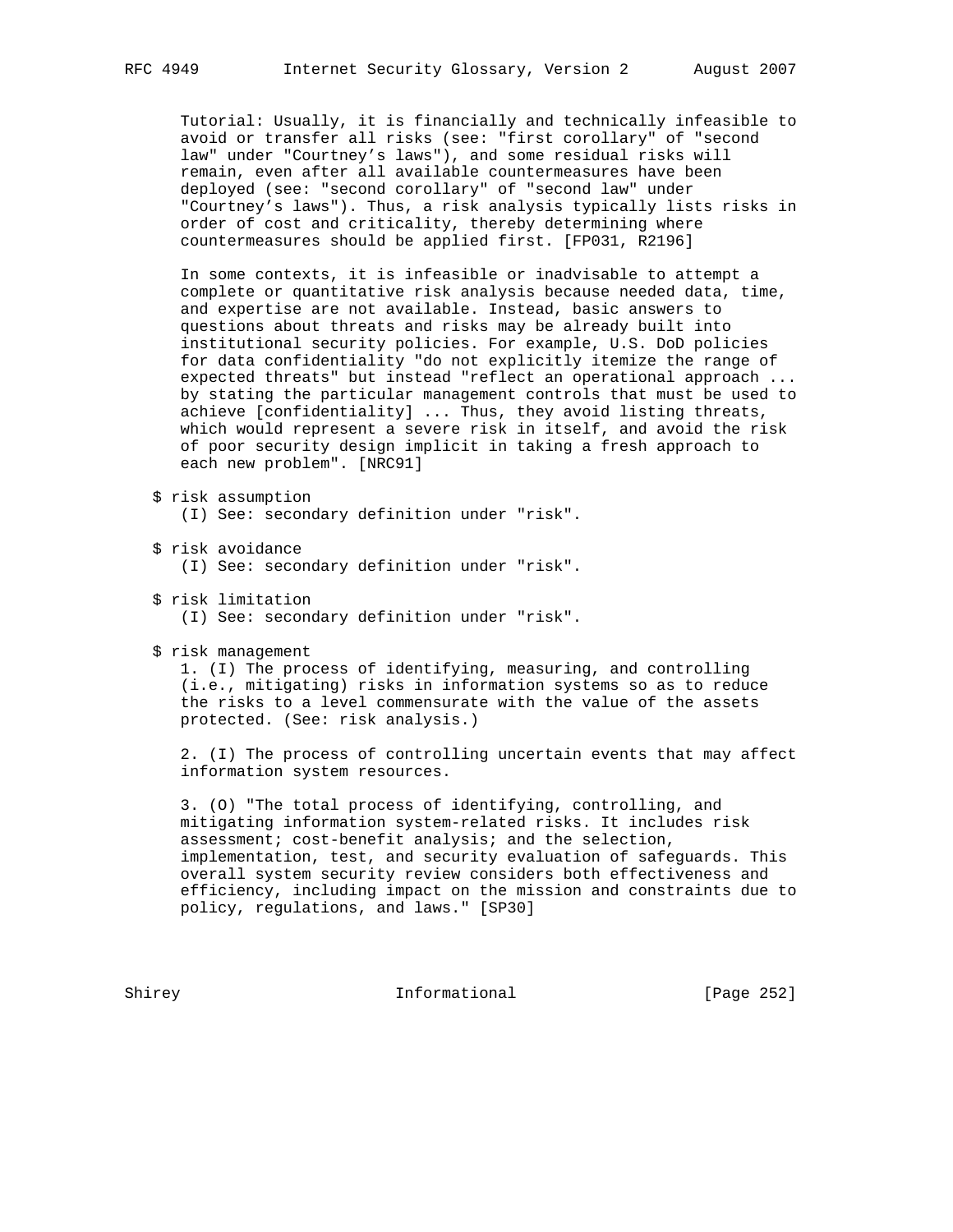\$ risk transference (I) See: secondary definition under "risk".

- \$ Rivest Cipher #2 (RC2) (N) A proprietary, variable-key-length block cipher invented by Ron Rivest for RSA Data Security, Inc.
- \$ Rivest Cipher #4 (RC4) (N) A proprietary, variable-key-length stream cipher invented by Ron Rivest for RSA Data Security, Inc.

 \$ Rivest Cipher #6 (RC6) (N) A symmetric, block cipher with 128-bit or longer key length, developed by Ron Rivest for RSA Data Security, Inc. as a candidate for the AES.

\$ Rivest-Shamir-Adleman (RSA)

 (N) An algorithm for asymmetric cryptography, invented in 1977 by Ron Rivest, Adi Shamir, and Leonard Adleman [RSA78].

 Tutorial: RSA uses exponentiation modulo the product of two large prime numbers. The difficulty of breaking RSA is believed to be equivalent to the difficulty of factoring integers that are the product of two large prime numbers of approximately equal size.

 To create an RSA key pair, randomly choose two large prime numbers, p and q, and compute the modulus, n = pq. Randomly choose a number e, the public exponent, that is less than n and relatively prime to  $(p-1)(q-1)$ . Choose another number d, the private exponent, such that ed-1 evenly divides  $(p-1)(q-1)$ . The public key is the set of numbers (n,e), and the private key is the set (n,d).

It is assumed to be difficult to compute the private key  $(n,d)$  from the public key (n,e). However, if n can be factored into p and q, then the private key d can be computed easily. Thus, RSA security depends on the assumption that it is computationally difficult to factor a number that is the product of two large prime numbers. (Of course, p and q are treated as part of the private key, or else are destroyed after computing n.)

 For encryption of a message, m, to be sent to Bob, Alice uses Bob's public key  $(n,e)$  to compute  $m**e$  (mod n) = c. She sends c to Bob. Bob computes  $c^{**}d$  (mod n) = m. Only Bob knows  $d$ , so only Bob can compute c\*\*d (mod n) to recover m.

 To provide data origin authentication of a message, m, to be sent to Bob, Alice computes  $m**d \pmod{n} = s$ , where  $(d,n)$  is Alice's

Shirey **Informational** [Page 253]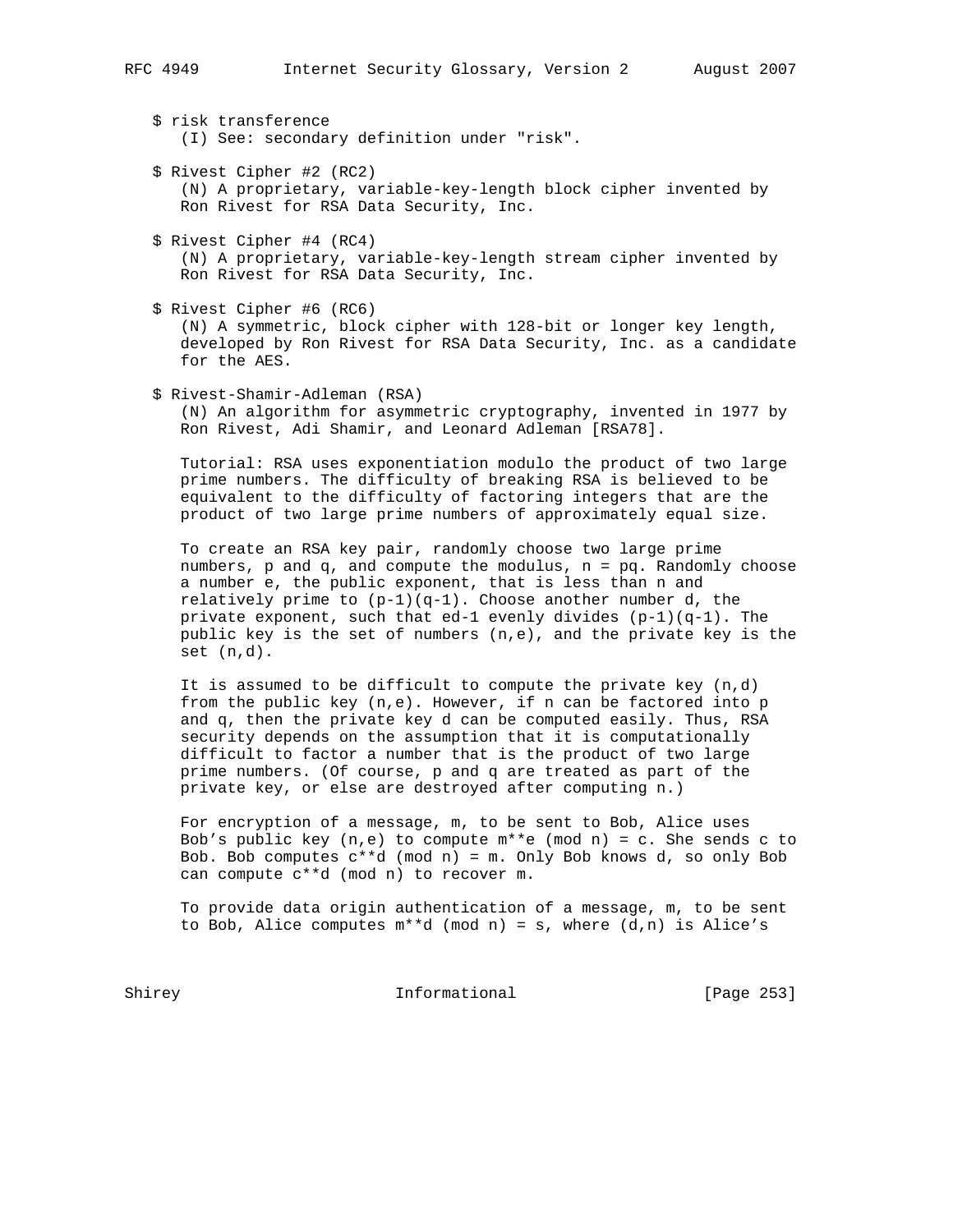private key. She sends m and s to Bob. To recover the message that only Alice could have sent, Bob computes  $s**e$  (mod n) = m, where (e,n) is Alice's public key.

 To ensure data integrity in addition to data origin authentication requires extra computation steps in which Alice and Bob use a cryptographic hash function h (see: digital signature). Alice computes the hash value  $h(m) = v$ , and then encrypts v with her private key to get s. She sends m and s. Bob receives m' and s', either of which might have been changed from the m and s that Alice sent. To test this, he decrypts s' with Alice's public key to get v'. He then computes  $h(m') = v''$ . If v' equals v", Bob is assured that m' is the same m that Alice sent.

\$ robustness

(N) See: level of robustness.

\$ role

 1. (I) A job function or employment position to which people or other system entities may be assigned in a system. (See: role based access control. Compare: duty, billet, principal, user.)

 2. (O) /Common Criteria/ A pre-defined set of rules establishing the allowed interactions between a user and the TOE.

#### \$ role-based access control

 (I) A form of identity-based access control wherein the system entities that are identified and controlled are functional positions in an organization or process. [Sand] (See: authorization, constraint, identity, principal, role.)

 Tutorial: Administrators assign permissions to roles as needed to perform functions in the system. Administrators separately assign user identities to roles. When a user accesses the system in an identity (for which the user has been registered) and initiates a session using a role (to which the user has been assigned), then the permissions that have been assigned to the role are available to be exercised by the user.

 The following diagram shows that role-based access control involves five different relationships: (a) administrators assign identities to roles, (b) administrators assign permissions to roles, (c) administrators assign roles to roles, (d) users select identities in sessions, and (e) users select roles in sessions. Security policies may define constraints on these assignments and selections.

Shirey **Informational** [Page 254]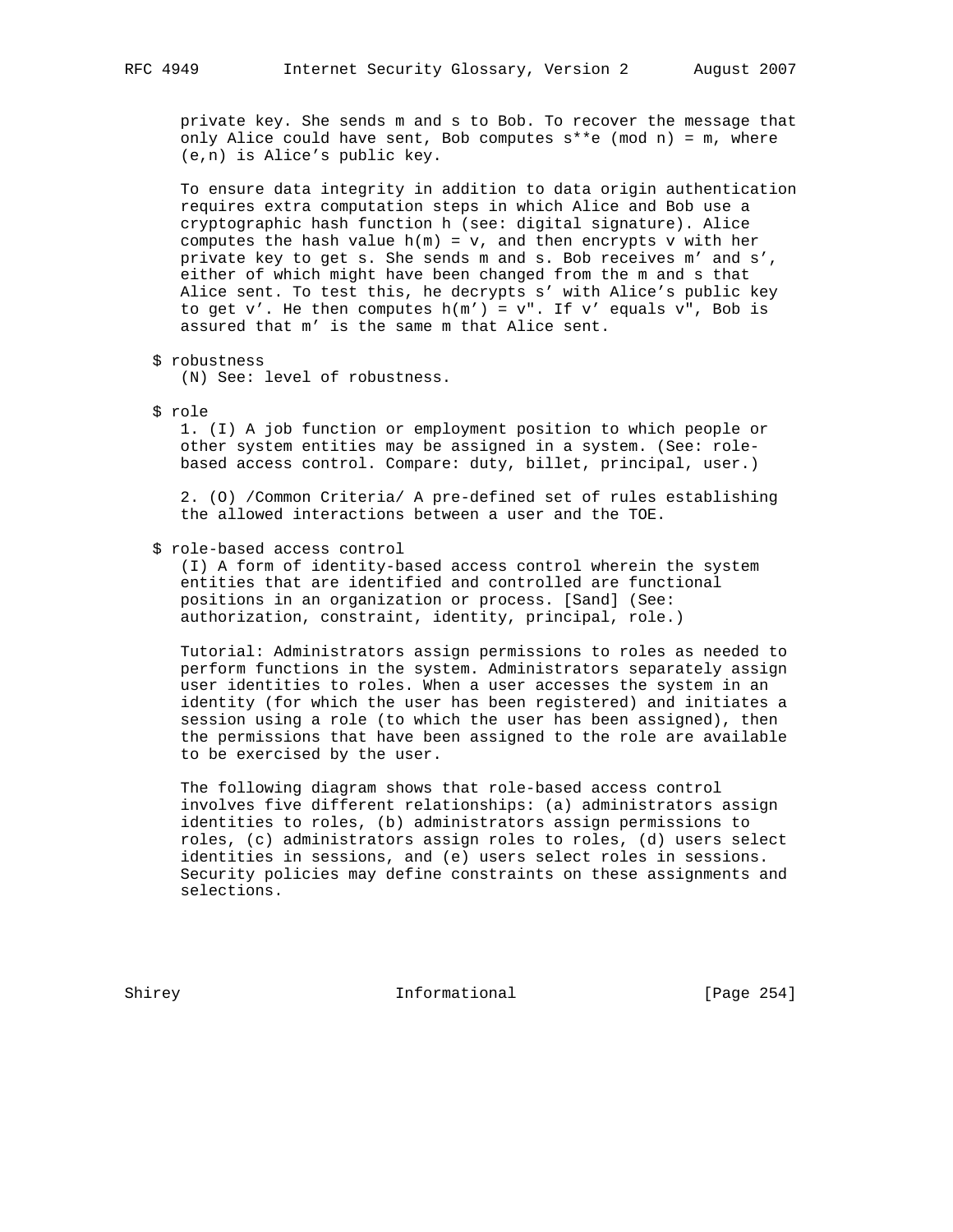

\$ role certificate

 (I) An organizational certificate that is issued to a system entity that is a member of the set of users that have identities that are assigned to the same role. (See: role-based access control.)

\$ root, root CA

 1. (I) /PKI/ A CA that is directly trusted by an end entity. (See: trust anchor, trusted CA.)

 2. (I) /hierarchical PKI/ The CA that is the highest level (most trusted) CA in a certification hierarchy; i.e., the authority upon whose public key all certificate users base their validation of certificates, CRLs, certification paths, and other constructs. (See: top CA.)

 Tutorial: The root CA in a certification hierarchy issues public key certificates to one or more additional CAs that form the second-highest level. Each of these CAs may issue certificates to more CAs at the third-highest level, and so on. To initialize operation of a hierarchical PKI, the root's initial public key is securely distributed to all certificate users in a way that does not depend on the PKI's certification relationships, i.e., by an out-of-band procedure. The root's public key may be distributed simply as a numerical value, but typically is distributed in a self-signed certificate in which the root is the subject. The

Shirey **Informational** [Page 255]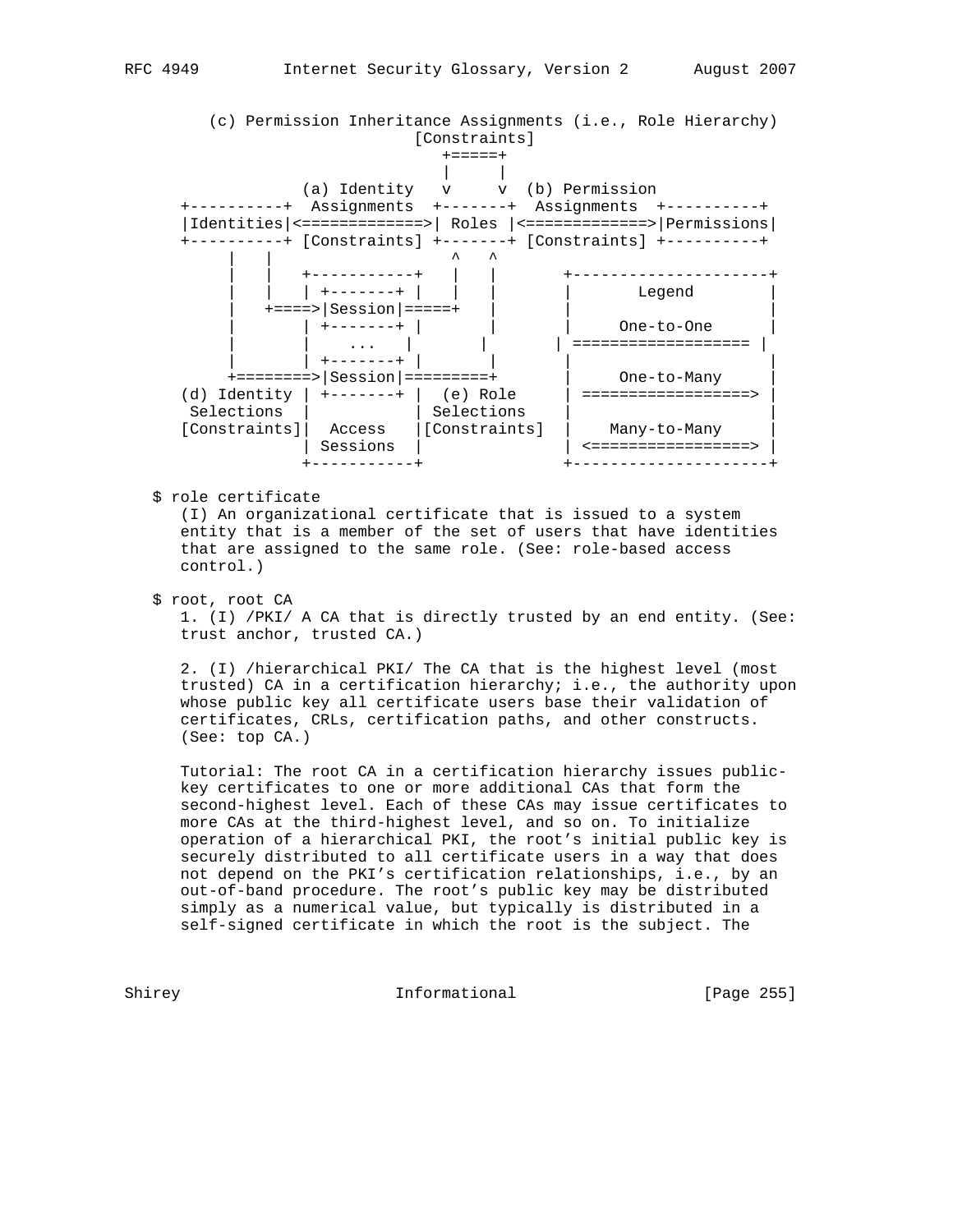root's certificate is signed by the root itself because there is no higher authority in a certification hierarchy. The root's certificate is then the first certificate in every certification path.

 3. (I) /DNS/ The base of the tree structure that defines the name space for the Internet DNS. (See: domain name.)

 4. (O) /MISSI/ A name previously used for a MISSI policy creation authority, which is not a root as defined above for general usage, but is a CA at the second level of the MISSI hierarchy, immediately subordinate to a MISSI policy approving authority.

 5. (O) /UNIX/ A user account (a.k.a. "superuser") that has all privileges (including all security-related privileges) and thus can manage the system and its other user accounts.

#### \$ root certificate

 1. (I) /PKI/ A certificate for which the subject is a root. (See: trust anchor certificate, trusted certificate.)

 2. (I) /hierarchical PKI/ The self-signed public-key certificate at the top of a certification hierarchy.

#### \$ root key

 (I) /PKI/ A public key for which the matching private key is held by a root. (See: trust anchor key, trusted key.)

\$ root registry

(O) /MISSI/ A name previously used for a MISSI PAA.

\$ ROT13

(I) See: secondary definition under "Caesar cipher".

\$ router

 1a. (I) /IP/ A networked computer that forwards IP packets that are not addressed to the computer itself. (Compare: host.)

 1b. (I) /IPS/ A gateway that operates in the IPS Internet Layer to connect two or more subnetworks.

 1c. (N) /OSIRM/ A computer that is a gateway between two networks at OSIRM Layer 3 and that relays and directs data packets through that internetwork. (Compare: bridge, proxy.)

### \$ RSA

(N) See: Rivest-Shamir-Adleman.

Shirey **Informational** [Page 256]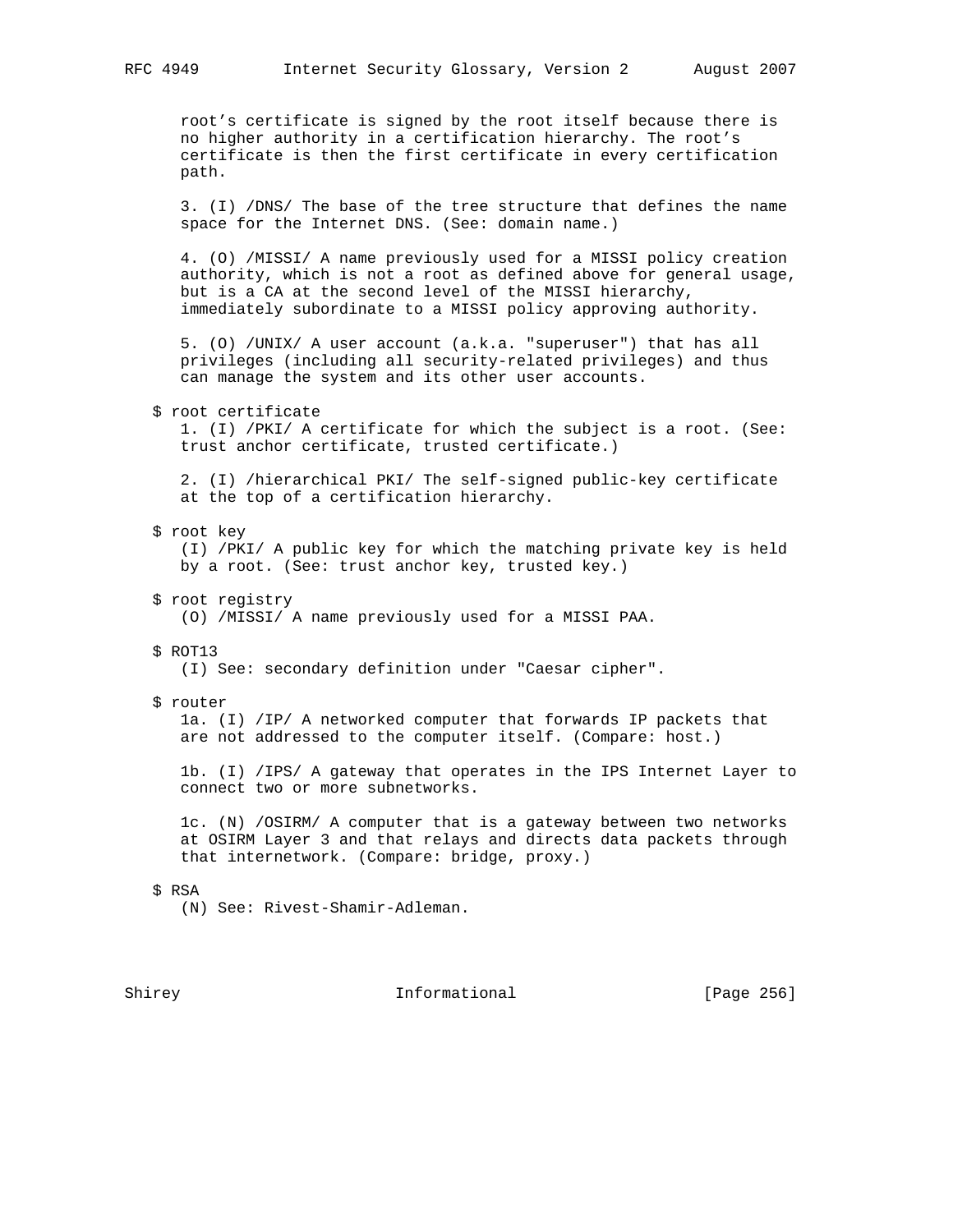\$ rule

See: policy rule.

```
 $ rule-based security policy
```
 (I) "A security policy based on global rules [i.e., policy rules] imposed for all users. These rules usually rely on comparison of the sensitivity of the resource being accessed and the possession of corresponding attributes of users, a group of users, or entities acting on behalf of users." [I7498-2] (Compare: identity based security policy, policy rule, RBAC.)

\$ rules of behavior

 (I) A body of security policy that has been established and implemented concerning the responsibilities and expected behavior of entities that have access to a system. (Compare: [R1281].)

 Tutorial: For persons employed by a corporation or government, the rules might cover such matters as working at home, remote access, use of the Internet, use of copyrighted works, use of system resources for unofficial purpose, assignment and limitation of system privileges, and individual accountability.

\$ S field

(D) See: Security Level field.

\$ S-BGP

(I) See: Secure BGP.

\$ S-HTTP

(I) See: Secure Hypertext Transfer Protocol.

\$ S/Key

 (I) A security mechanism that uses a cryptographic hash function to generate a sequence of 64-bit, one-time passwords for remote user login. [R1760]

 Tutorial: The client generates a one-time password by applying the MD4 cryptographic hash function multiple times to the user's secret key. For each successive authentication of the user, the number of hash applications is reduced by one. (Thus, an intruder using wiretapping cannot compute a valid password from knowledge of one previously used.) The server verifies a password by hashing the currently presented password (or initialization value) one time and comparing the hash result with the previously presented password.

\$ S/MIME

(I) See: Secure/MIME.

Shirey **Informational** [Page 257]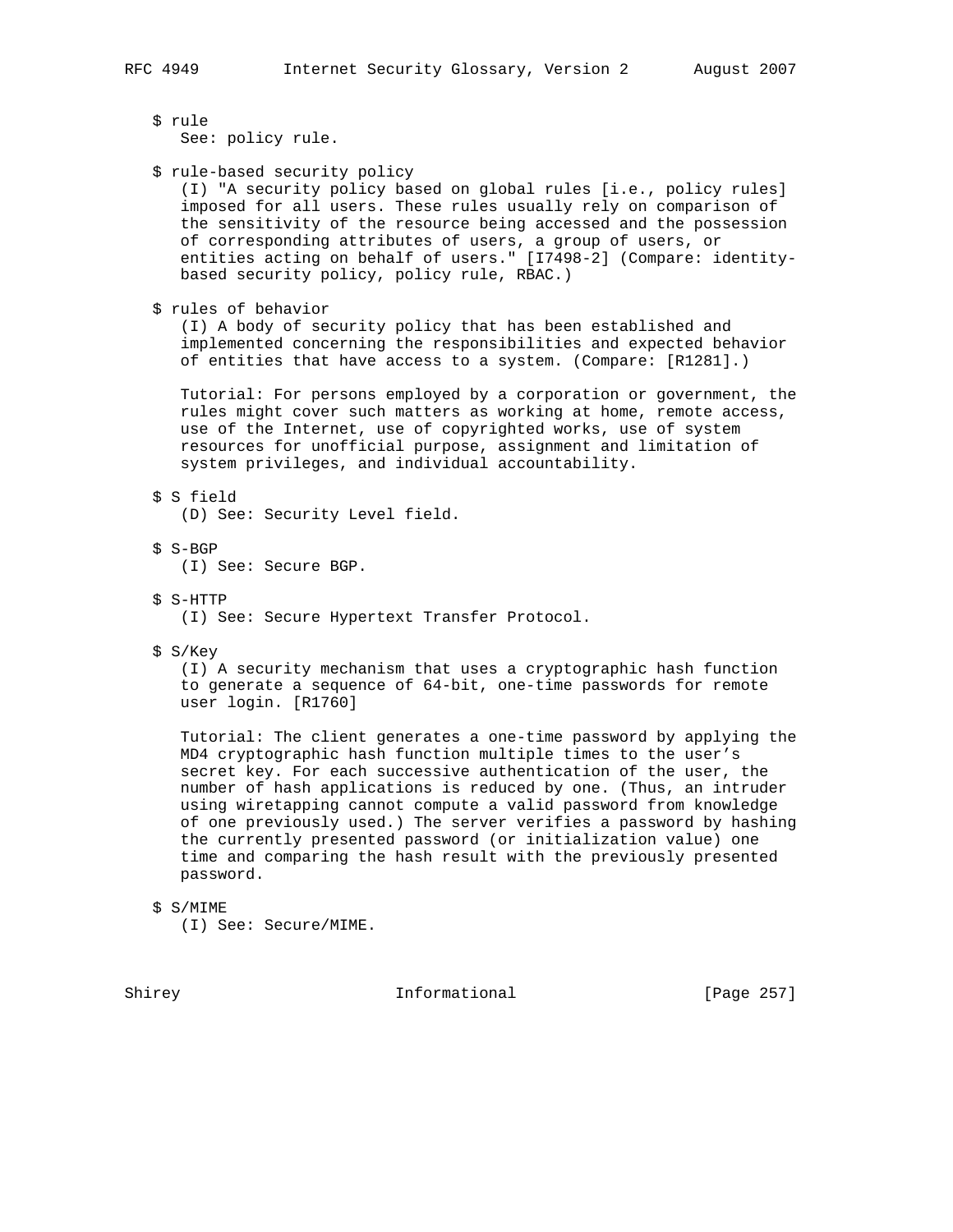\$ SAD

(I) See: Security Association Database.

\$ safety

 (I) The property of a system being free from risk of causing harm (especially physical harm) to its system entities. (Compare: security.)

\$ SAID

(I) See: security association identifier.

\$ salami swindle

 (D) /slang/ "Slicing off a small amount from each transaction. This kind of theft was made worthwhile by automation. Given a high transaction flow, even rounding down to the nearest cent and putting the 'extra' in a bogus account can be very profitable." [NCSSG]

 Deprecated Term: It is likely that other cultures use different metaphors for this concept. Therefore, to avoid international misunderstanding, IDOCs SHOULD NOT use this term. (See: Deprecated Usage under "Green Book".)

\$ salt

 (I) A data value used to vary the results of a computation in a security mechanism, so that an exposed computational result from one instance of applying the mechanism cannot be reused by an attacker in another instance. (Compare: initialization value.)

 Example: A password-based access control mechanism might protect against capture or accidental disclosure of its password file by applying a one-way encryption algorithm to passwords before storing them in the file. To increase the difficulty of off-line, dictionary attacks that match encrypted values of potential passwords against a copy of the password file, the mechanism can concatenate each password with its own random salt value before applying the one-way function.

\$ SAML

(N) See: Security Assertion Markup Language (SAML).

\$ sandbox

 (I) A restricted, controlled execution environment that prevents potentially malicious software, such as mobile code, from accessing any system resources except those for which the software is authorized.

Shirey **Informational** [Page 258]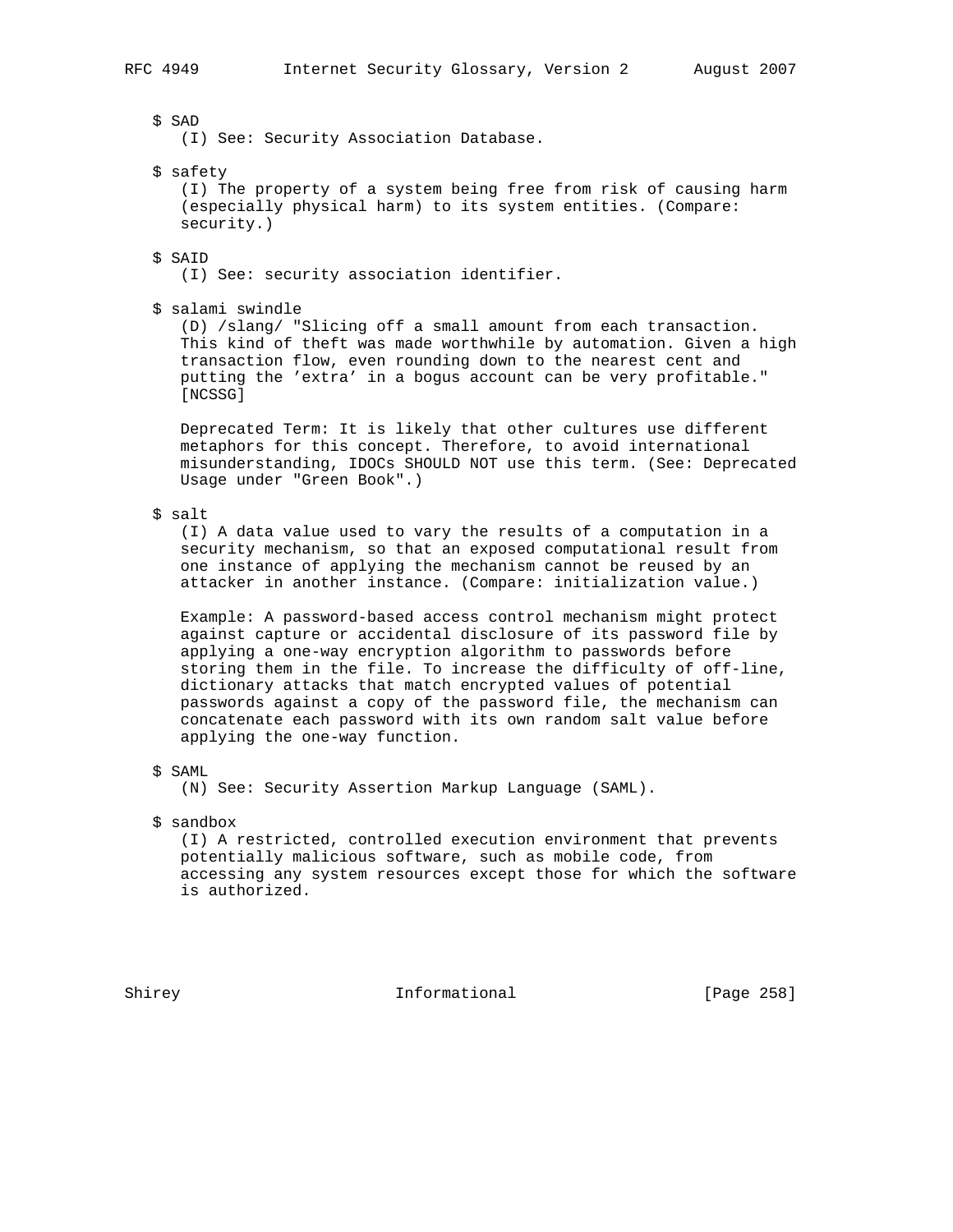\$ sanitize 1. (I) Delete sensitive data from a file, device, or system. (See: erase, zeroize.) 2. (I) Modify data so as to be able either (a) to completely declassify it or (b) to downgrade it to a lower security level. \$ SAP (O) See: special access program. \$ SASL (I) See: Simple Authentication and Security Layer. \$ SCA (I) See: subordinate certification authority. \$ scavenging (I) /threat action/ See: secondary definition under "exposure". \$ SCI (O) See: sensitive compartmented information. \$ SCIF (O) See: sensitive compartmented information facility. \$ SCOMP (N) Secure COMmunications Processor; an enhanced, MLS version of the Honeywell Level 6 minicomputer. It was the first system to be rated in TCSEC Class A1. (See: KSOS.) \$ screen room (D) /slang/ Synonym for "shielded enclosure" in the context of electromagnetic emanations. (See: EMSEC, TEMPEST.) Deprecated Term: To avoid international misunderstanding, IDOCs SHOULD NOT use this term. \$ screening router (I) Synonym for "filtering router". \$ script kiddy (D) /slang/ A cracker who is able to use existing attack techniques (i.e., to read scripts) and execute existing attack software, but is unable to invent new exploits or manufacture the tools to perform them; pejoratively, an immature or novice cracker.

Shirey **Informational** [Page 259]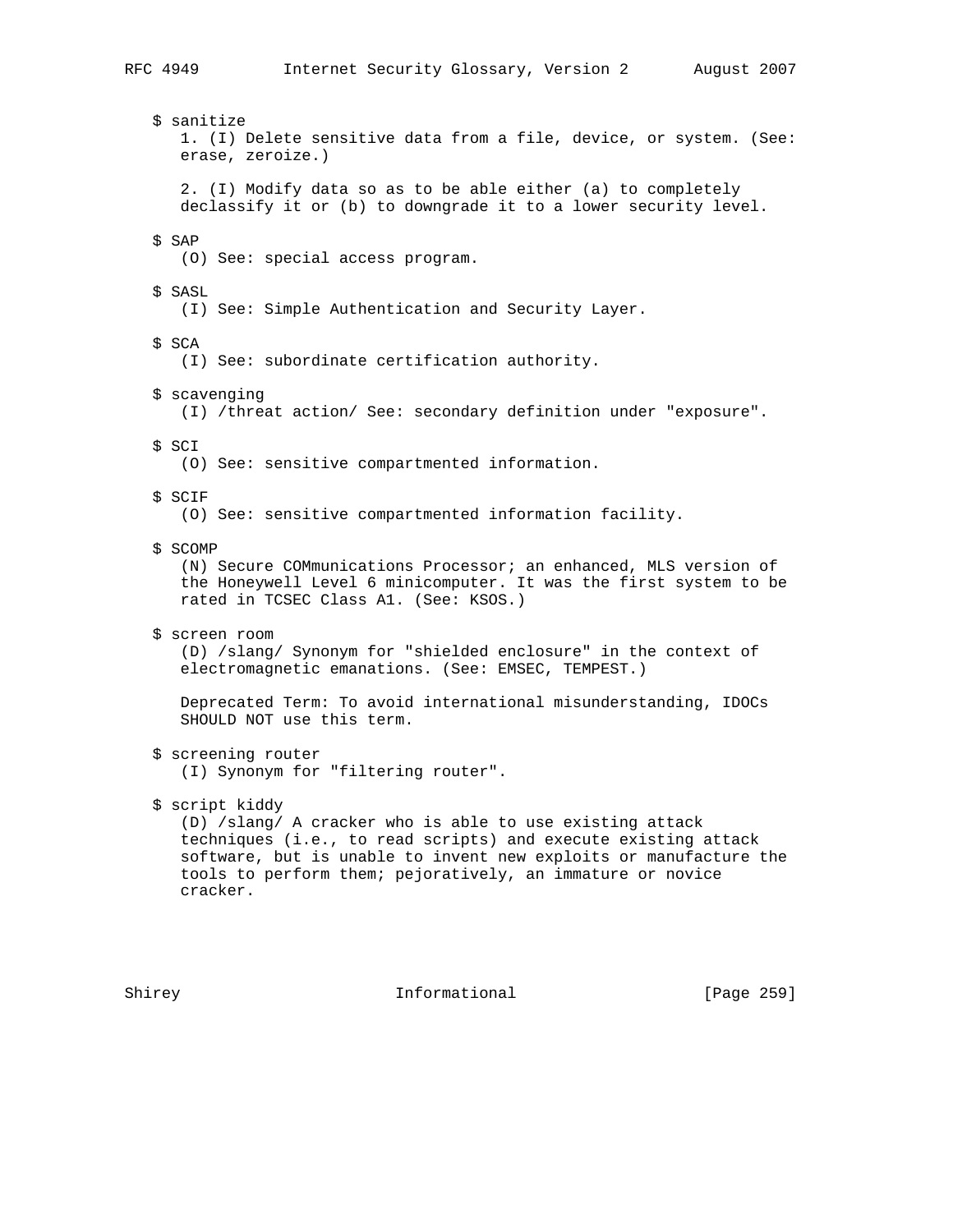Deprecated Term: It is likely that other cultures use different metaphors for this concept. Therefore, to avoid international misunderstanding, IDOCs SHOULD NOT use this term. (See: Deprecated Usage under "Green Book".)

 \$ SDE (N) See: Secure Data Exchange.

 \$ SDNS (O) See: Secure Data Network System.

 \$ SDU (N) See: "service data unit" under "protocol data unit".

\$ seal

 1. (I) To use asymmetric cryptography to encrypt plain text with a public key in such a way that only the holder of the matching private key can learn what was the plain text. [Chau] (Compare: shroud, wrap.)

 Deprecated Usage: An IDOC SHOULD NOT use this term with definition 1 unless the IDOC includes the definition, because the definition is not widely known and the concept can be expressed by using other, standard terms. Instead, use "salt and encrypt" or other terminology that is specific with regard to the mechanism being used.

 Tutorial: The definition does \*not\* say "only the holder of the matching private key can decrypt the ciphertext to learn what was the plaintext"; sealing is stronger than that. If Alice simply encrypts a plaintext P with a public key K to produce ciphertext C  $= K(P)$ , then if Bob guesses that  $P = X$ , Bob could verify the guess by checking whether  $K(P) = K(X)$ . To "seal" P and block Bob's guessing attack, Alice could attach a long string R of random bits to P before encrypting to produce  $C = K(P,R)$ ; if Bob guesses that P = X, Bob can only test the guess by also guessing R. (See: salt.)

 2. (D) To use cryptography to provide data integrity service for a data object. (See: sign.)

 Deprecated Definition: IDOCs SHOULD NOT use this term with definition 2. Instead, use a term that is more specific with regard to the mechanism used to provide the data integrity service; e.g., use "sign" when the mechanism is digital signature.

Shirey **Informational** [Page 260]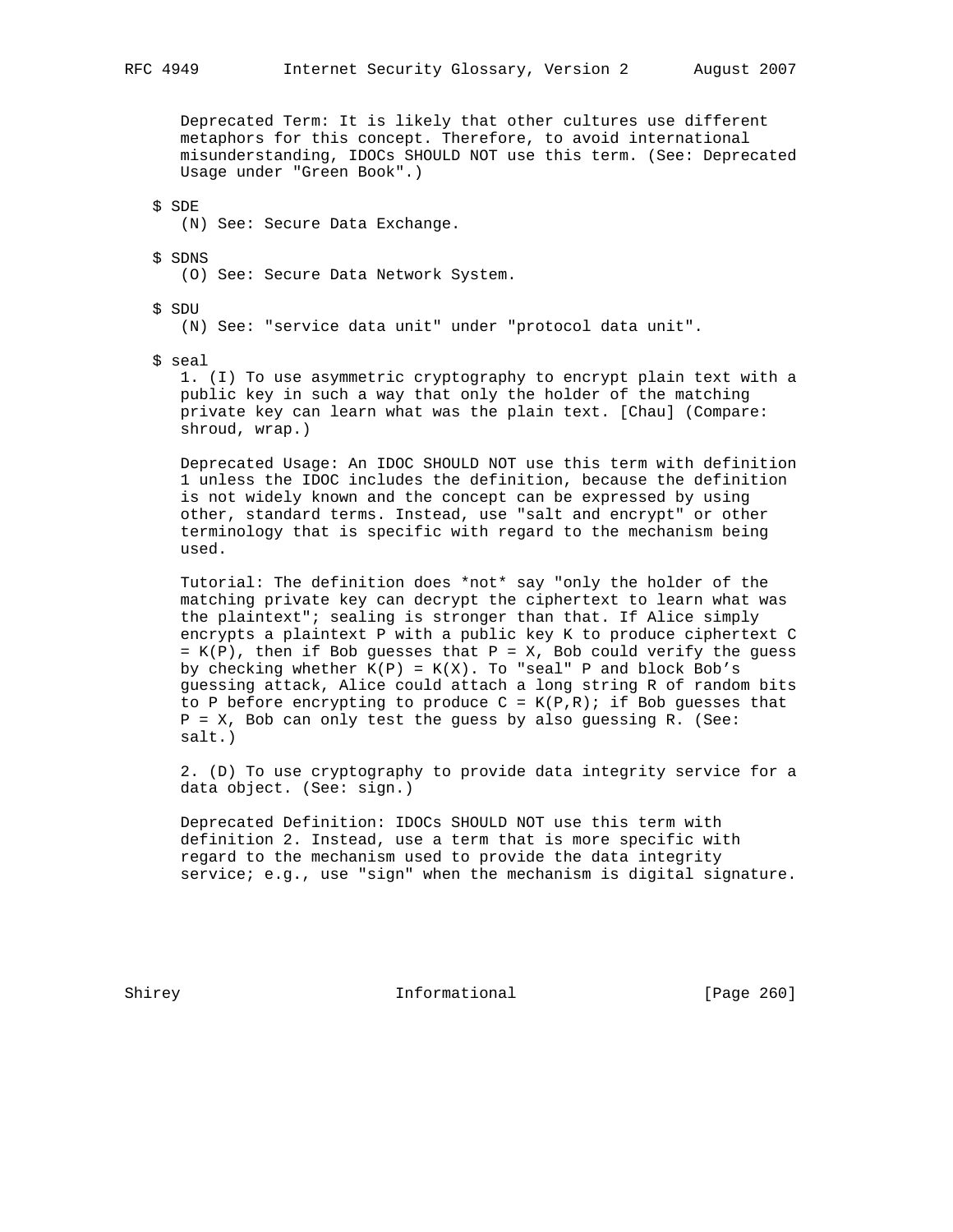## \$ secret

 1a. (I) /adjective/ The condition of information being protected from being known by any system entities except those that are intended to know it. (See: data confidentiality.)

1b. (I) /noun/ An item of information that is protected thusly.

 Usage: This term applies to symmetric keys, private keys, and passwords.

\$ secret key

(D) A key that is kept secret or needs to be kept secret.

 Deprecated Term: IDOCs SHOULD NOT use this term; it mixes concepts in a potentially misleading way. In the context of asymmetric cryptography, IDOCs SHOULD use "private key". In the context of symmetric cryptography, the adjective "secret" is unnecessary because all keys must be kept secret.

#### \$ secret-key cryptography

(D) Synonym for "symmetric cryptography".

 Deprecated Term: IDOCs SHOULD NOT use this term; it could be confused with "asymmetric cryptography", in which the private key is kept secret.

 Derivation: Symmetric cryptography is sometimes called "secret-key cryptography" because entities that share the key, such as the originator and the recipient of a message, need to keep the key secret from other entities.

\$ Secure BGP (S-BGP)

 (I) A project of BBN Technologies, sponsored by the U.S. DoD's Defense Advanced Research Projects Agency, to design and demonstrate an architecture to secure the Border Gateway Protocol (RFC 1771) and to promote deployment of that architecture in the Internet.

Tutorial: S-BGP incorporates three security mechanisms:

- A PKI supports authentication of ownership of IP address blocks, autonomous system (AS) numbers, an AS's identity, and a BGP router's identity and its authorization to represent an AS. This PKI parallels and takes advantage of the Internet's existing IP address and AS number assignment system.
- A new, optional, BGP transitive path attribute carries digital signatures (in "attestations") covering the routing information in a BGP UPDATE. These signatures along with certificates from the S-BGP PKI enable the receiver of a BGP routing UPDATE to

Shirey **Informational** [Page 261]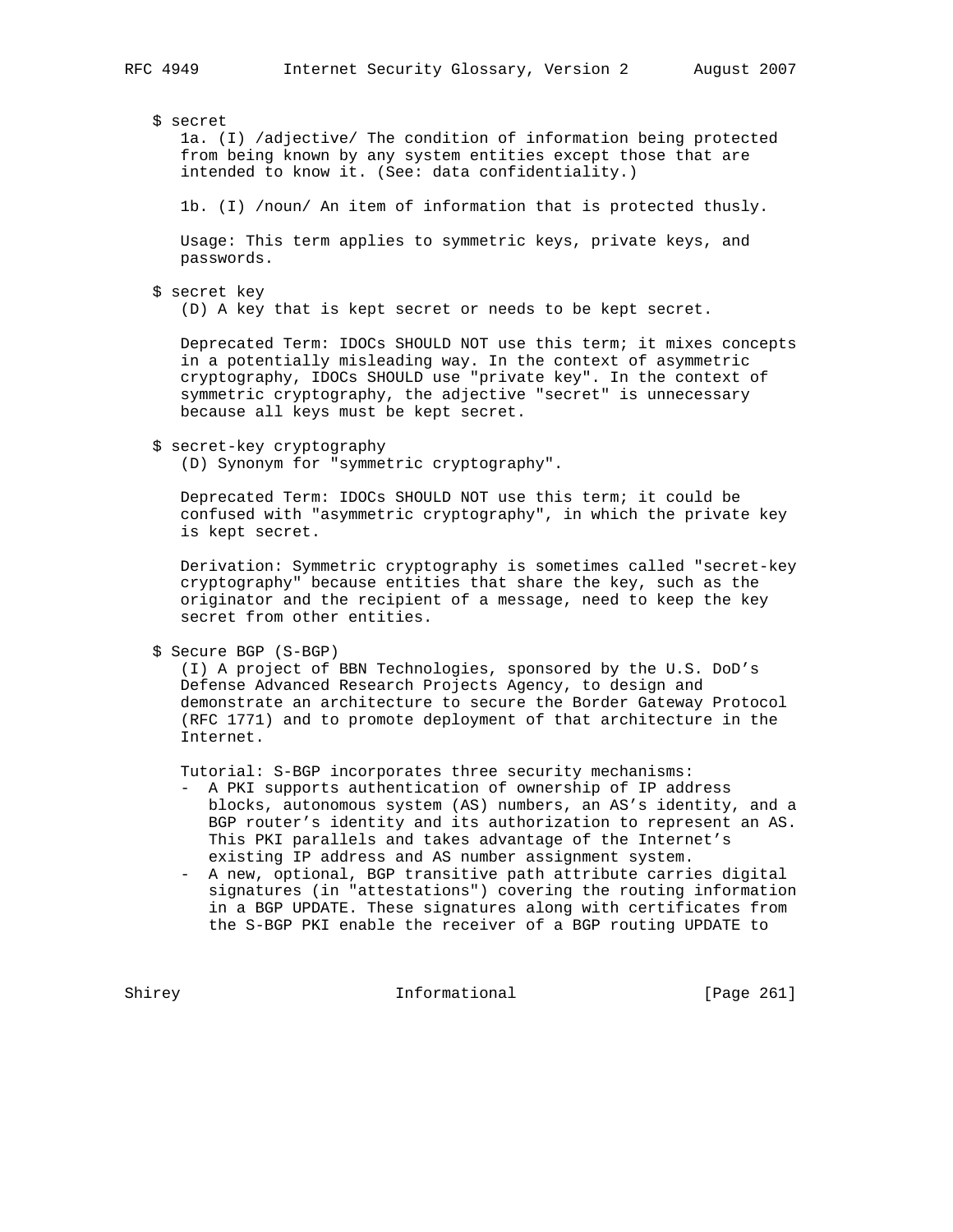validate the attribute and gain trust in the address prefixes and path information that it contains.

- IPsec provides data and partial sequence integrity, and enables BGP routers to authenticate each other for exchanges of BGP control traffic.
- \$ Secure Data Exchange (SDE) (N) A LAN security protocol defined by the IEEE 802.10 standard.
- \$ Secure Data Network System (SDNS) (O) An NSA program that developed security protocols for electronic mail (see: MSP), OSIRM Layer 3 (see: SP3), OSIRM Layer 4 (see: SP4), and key establishment (see: KMP).
- \$ secure distribution (I) See: trusted distribution.
- \$ Secure Hash Algorithm (SHA) (N) A cryptographic hash function (specified in SHS) that produces an output (see: "hash result") -- of selectable length of either 160, 224, 256, 384, or 512 bits -- for input data of any length < 2\*\*64 bits.
- \$ Secure Hash Standard (SHS) (N) The U.S. Government standard [FP180] that specifies SHA.

## \$ Secure Hypertext Transfer Protocol (S-HTTP)

 (I) An Internet protocol [R2660] for providing client-server security services for HTTP communications. (Compare: https.)

 Tutorial: S-HTTP was originally specified by CommerceNet, a coalition of businesses interested in developing the Internet for commercial uses. Several message formats may be incorporated into S-HTTP clients and servers, particularly CMS and MOSS. S-HTTP supports choice of security policies, key management mechanisms, and cryptographic algorithms through option negotiation between parties for each transaction. S-HTTP supports modes of operation for both asymmetric and symmetric cryptography. S-HTTP attempts to avoid presuming a particular trust model, but it attempts to facilitate multiply rooted, hierarchical trust and anticipates that principals may have many public-key certificates.

\$ Secure/MIME (S/MIME)

 (I) Secure/Multipurpose Internet Mail Extensions, an Internet protocol [R3851] to provide encryption and digital signatures for Internet mail messages.

Shirey **Informational** [Page 262]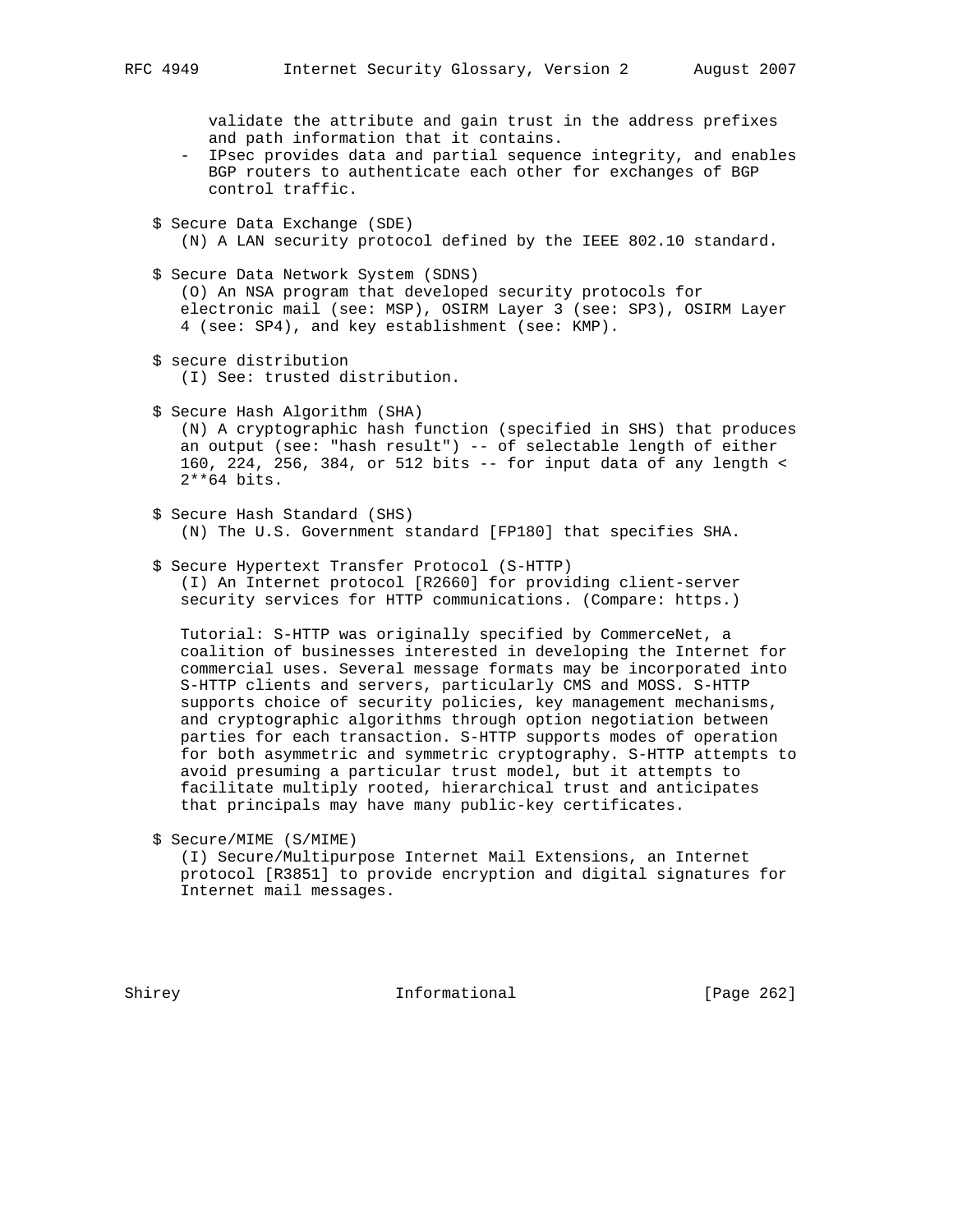#### \$ secure multicast

 (I) Refers generally to providing security services for multicast groups of various types (e.g., 1-to-N and M-to-N) and to classes of protocols used to protect multicast packets.

 Tutorial: Multicast applications include video broadcast and multicast file transfer, and many of these applications require network security services. The Multicast Security Reference Framework [R3740] covers three functional areas:

- Multicast data handling: Security-related treatment of multicast data by the sender and the receiver.
- Group key management: Secure distribution and refreshment of keying material. (See: Group Domain of Interpretation.)
- Multicast security policy: Policy translation and interpretation across the multiple administrative domains that typically are spanned by a multicast application.
- \$ Secure Shell(trademark) (SSH(trademark))

 (N) Refers to a protocol for secure remote login and other secure network services.

 Usage: On the Web site of SSH Communication Security Corporation, at http://www.ssh.com/legal\_notice.html, it says, "SSH [and] the SSH logo ... are either trademarks or registered trademarks of SSH." This Glossary seeks to make readers aware of this trademark claim but takes no position on its validity.

Tutorial: SSH has three main parts:

- Transport layer protocol: Provides server authentication, confidentiality, and integrity; and can optionally provide compression. This layer typically runs over a TCP connection, but might also run on top of any other reliable data stream.
- User authentication protocol: Authenticates the client-side user to the server. It runs over the transport layer protocol.
- Connection protocol: Multiplexes the encrypted tunnel into several logical channels. It runs over the user authentication protocol.
- \$ Secure Sockets Layer (SSL)

 (N) An Internet protocol (originally developed by Netscape Communications, Inc.) that uses connection-oriented end-to-end encryption to provide data confidentiality service and data integrity service for traffic between a client (often a web browser) and a server, and that can optionally provide peer entity authentication between the client and the server. (See: Transport Layer Security.)

Shirey **Informational** [Page 263]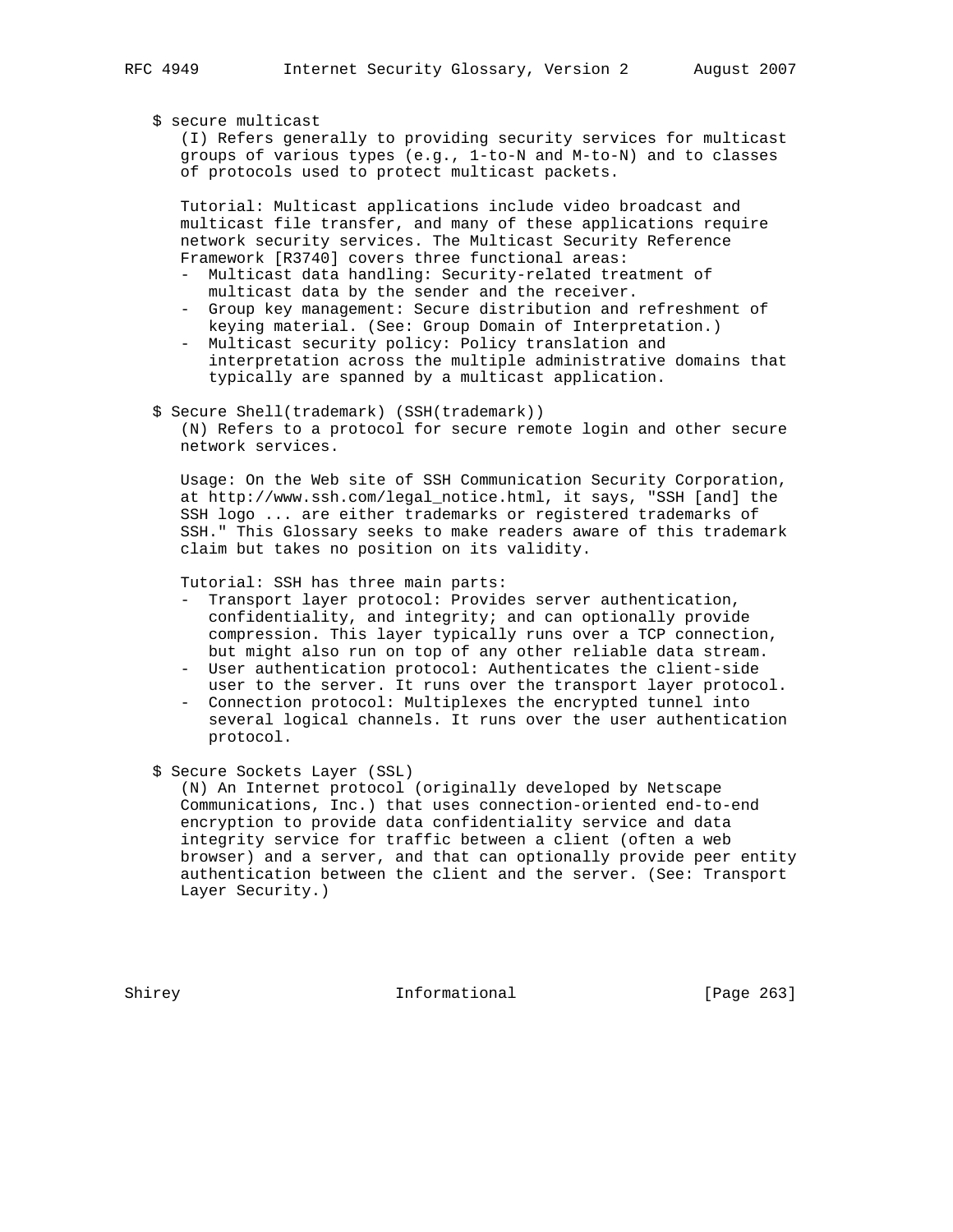Tutorial: SSL has two layers; SSL's lower layer, the SSL Record Protocol, is layered on top of an IPS Transport-Layer protocol and encapsulates protocols that run in the upper layer. The upper layer protocols are the three SSL management protocols -- SSL Handshake Protocol, SSL Change Cipher Spec Protocol, or SSL Alert Protocol -- and some Application-Layer protocol (e.g., HTTP).

 The SSL management protocols provide asymmetric cryptography for server authentication (verifying the server's identity to the client) and optional client authentication (verifying the client's identity to the server), and also enable them, before the application protocol transmits or receives data, to negotiate a symmetric encryption algorithm and secret session key (to use for data confidentiality service) and a keyed hash (to use for data integrity service).

 SSL is independent of the application it encapsulates, and any application can layer on top of SSL transparently. However, many Internet applications might be better served by IPsec.

\$ secure state

 1a. (I) A system condition in which the system is in conformance with the applicable security policy. (Compare: clean system, transaction.)

 1b. (I) /formal model/ A system condition in which no subject can access any object in an unauthorized manner. (See: secondary definition under "Bell-LaPadula model".)

\$ security

 1a. (I) A system condition that results from the establishment and maintenance of measures to protect the system.

 1b. (I) A system condition in which system resources are free from unauthorized access and from unauthorized or accidental change, destruction, or loss. (Compare: safety.)

2. (I) Measures taken to protect a system.

 Tutorial: Parker [Park] suggests that providing a condition of system security may involve the following six basic functions, which overlap to some extent:

- "Deterrence": Reducing an intelligent threat by discouraging action, such as by fear or doubt. (See: attack, threat action.)
- "Avoidance": Reducing a risk by either reducing the value of the potential loss or reducing the probability that the loss will occur. (See: risk analysis. Compare: "risk avoidance" under "risk".)

Shirey **Informational** [Page 264]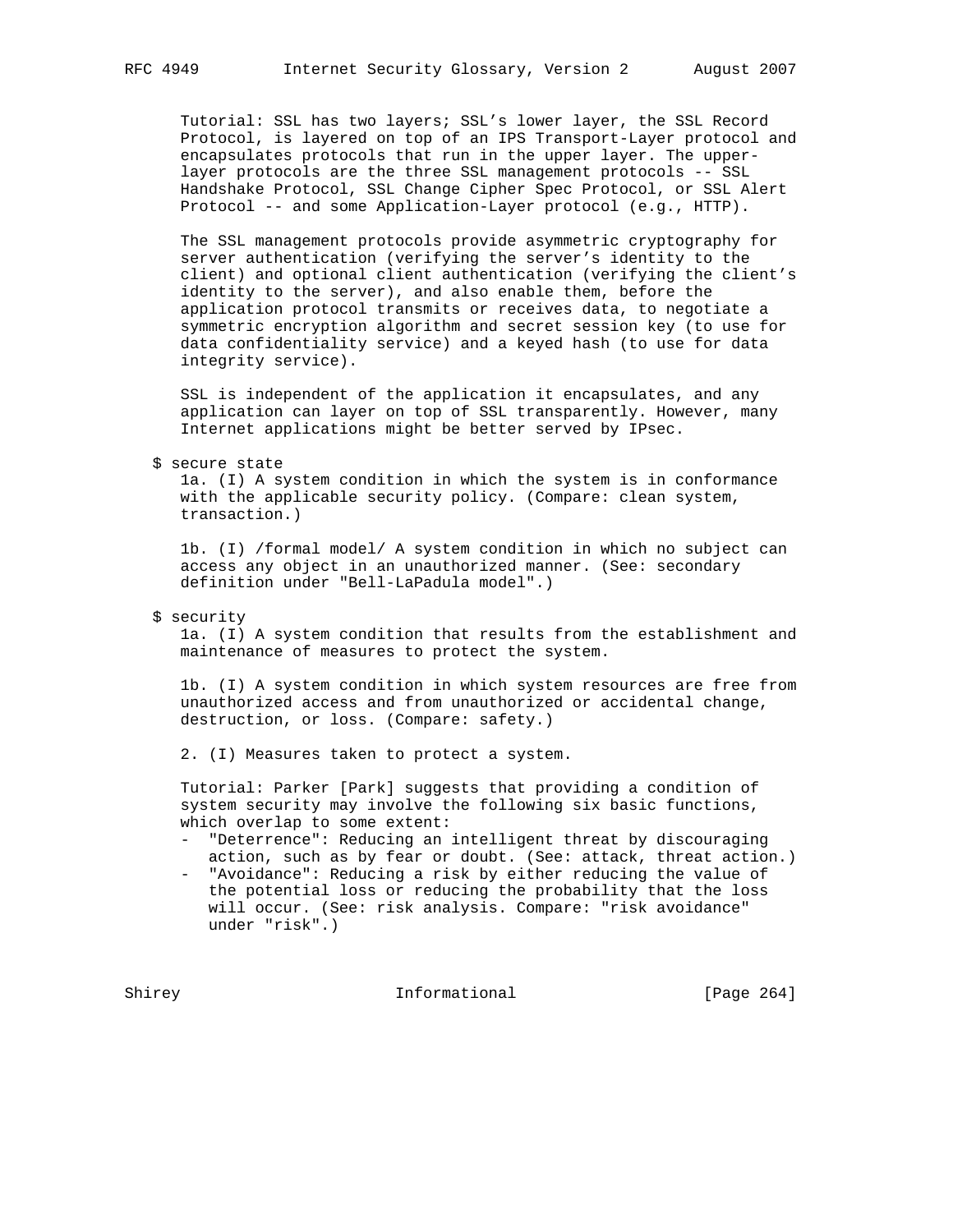- "Prevention": Impeding or thwarting a potential security violation by deploying a countermeasure.
- "Detection": Determining that a security violation is impending, is in progress, or has recently occurred, and thus make it possible to reduce the potential loss. (See: intrusion detection.)
- "Recovery": Restoring a normal state of system operation by compensating for a security violation, possibly by eliminating or repairing its effects. (See: contingency plan, main entry for "recovery".)
- "Correction": Changing a security architecture to eliminate or reduce the risk of reoccurrence of a security violation or threat consequence, such as by eliminating a vulnerability.
- \$ security architecture

 (I) A plan and set of principles that describe (a) the security services that a system is required to provide to meet the needs of its users, (b) the system components required to implement the services, and (c) the performance levels required in the components to deal with the threat environment (e.g., [R2179]). (See: defense in depth, IATF, OSIRM Security Architecture, security controls, Tutorial under "security policy".)

 Tutorial: A security architecture is the result of applying the system engineering process. A complete system security architecture includes administrative security, communication security, computer security, emanations security, personnel security, and physical security. A complete security architecture needs to deal with both intentional, intelligent threats and accidental threats.

\$ Security Assertion Markup Language (SAML)

 (N) A protocol consisting of XML-based request and response message formats for exchanging security information, expressed in the form of assertions about subjects, between on-line business partners. [SAML]

\$ security association

 1. (I) A relationship established between two or more entities to enable them to protect data they exchange. (See: association, ISAKMP, SAD. Compare: session.)

 Tutorial: The relationship is represented by a set of data that is shared between the entities and is agreed upon and considered a contract between them. The data describes how the associated entities jointly use security services. The relationship is used to negotiate characteristics of security mechanisms, but the

Shirey **Informational** [Page 265]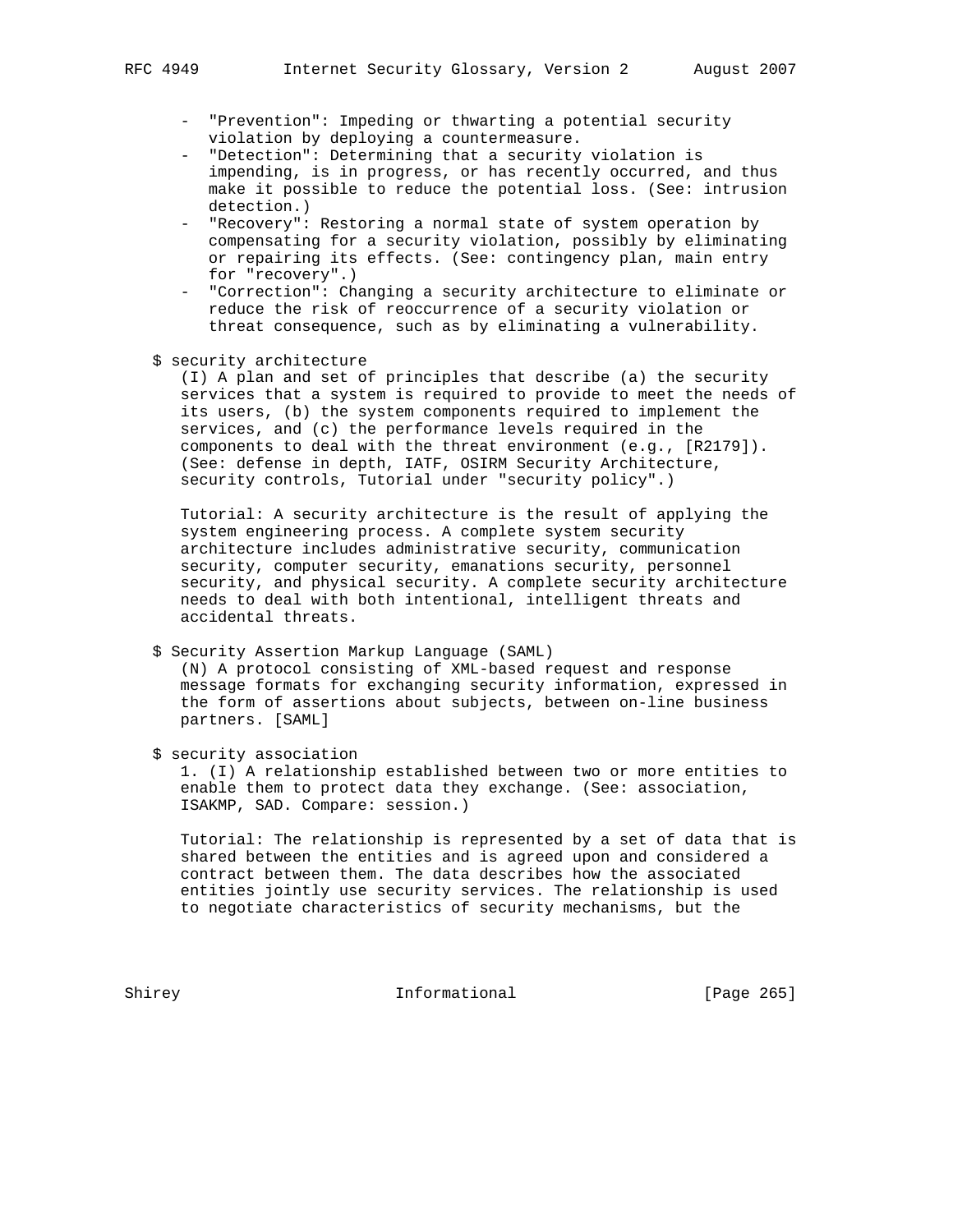relationship is usually understood to exclude the mechanisms themselves.

 2. (I) /IPsec/ A simplex (uni-directional) logical connection created for security purposes and implemented with either AH or ESP (but not both). The security services offered by a security association depend on the protocol (AH or ESP), the IPsec mode (transport or tunnel), the endpoints, and the election of optional services within the protocol. A security association is identified by a triple consisting of (a) a destination IP address, (b) a protocol (AH or ESP) identifier, and (c) a Security Parameter Index.

 3. (O) "A set of policy and cryptographic keys that provide security services to network traffic that matches that policy". [R3740] (See: cryptographic association, group security association.)

 4. (O) "The totality of communications and security mechanisms and functions (e.g., communications protocols, security protocols, security mechanisms and functions) that securely binds together two security contexts in different end systems or relay systems supporting the same information domain." [DoD6]

\$ Security Association Database (SAD)

 (I) /IPsec/ In an IPsec implementation that operates in a network node, a database that contains parameters to describe the status and operation of each of the active security associations that the node has established with other nodes. Separate inbound and outbound SADs are needed because of the directionality of IPsec security associations. [R4301] (Compare: SPD.)

\$ security association identifier (SAID)

 (I) A data field in a security protocol (such as NLSP or SDE), used to identify the security association to which a PDU is bound. The SAID value is usually used to select a key for decryption or authentication at the destination. (See: Security Parameter Index.)

\$ security assurance

 1. (I) An attribute of an information system that provides grounds for having confidence that the system operates such that the system's security policy is enforced. (Compare: trust.)

 2. (I) A procedure that ensures a system is developed and operated as intended by the system's security policy.

Shirey **Informational** [Page 266]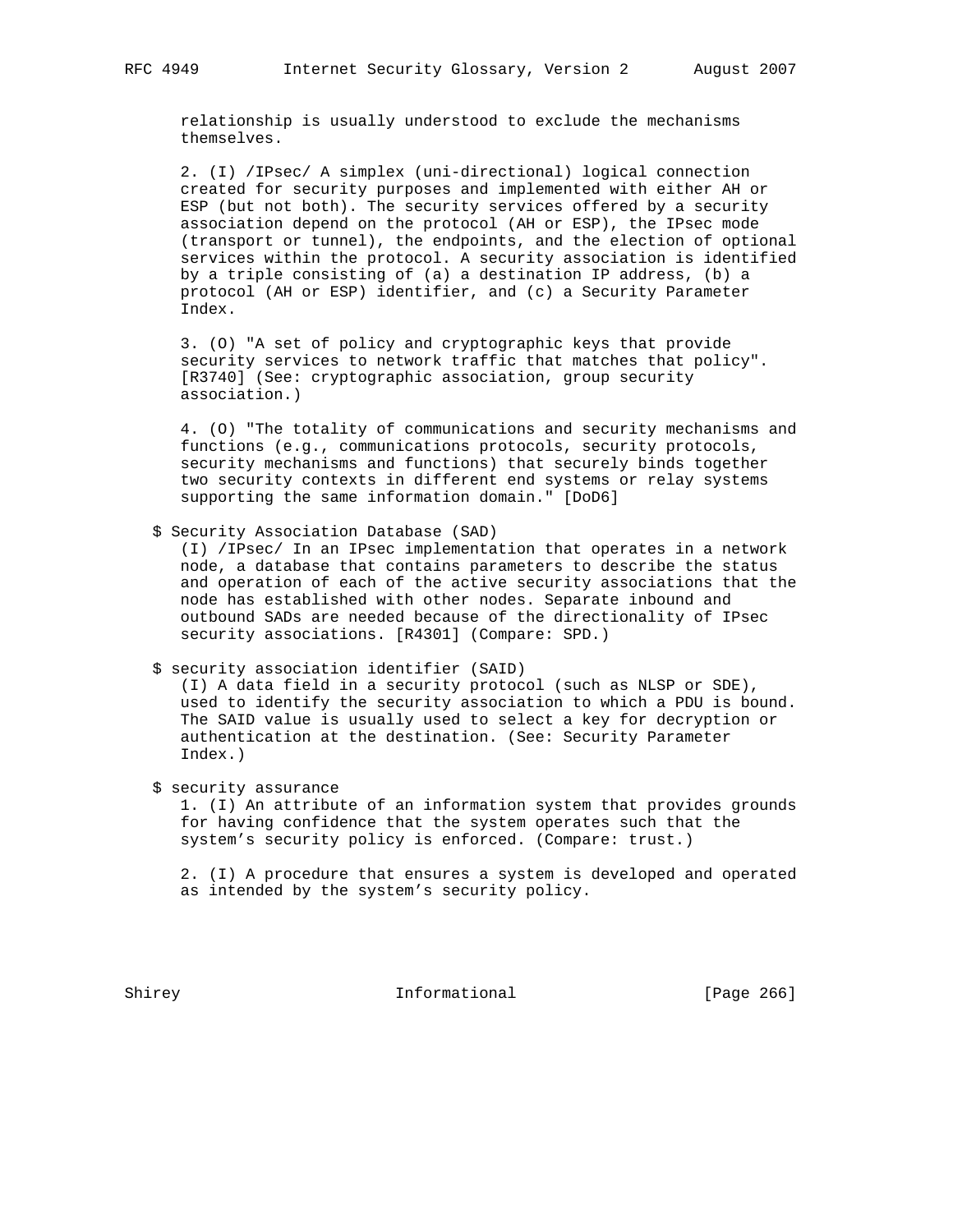3. (D) "The degree of confidence one has that the security controls operate correctly and protect the system as intended." [SP12]

 Deprecated Definition: IDOCs SHOULD NOT use definition 3; it is a definition for "assurance level" rather than for "assurance".

 4. (D) /U.S. Government, identity authentication/ The (a) "degree of confidence in the vetting process used to establish the identity of the individual to whom the [identity] credential was issued" and the (b) "degree of confidence that the individual who uses the credential is the individual to whom the credential was issued". [M0404]

 Deprecated Definition: IDOCs SHOULD NOT use definition 4; it mixes concepts in a potentially misleading way. Part "a" is a definition for "assurance level" (rather than "security assurance") of an identity registration process; and part "b" is a definition for "assurance level" (rather than "security assurance") of an identity authentication process. Also, the processes of registration and authentication should be defined and designed separately to ensure clarity in certification.

\$ security audit

 (I) An independent review and examination of a system's records and activities to determine the adequacy of system controls, ensure compliance with established security policy and procedures, detect breaches in security services, and recommend any changes that are indicated for countermeasures. [I7498-2, NCS01] (Compare: accounting, intrusion detection.)

 Tutorial: The basic audit objective is to establish accountability for system entities that initiate or participate in security relevant events and actions. Thus, means are needed to generate and record a security audit trail and to review and analyze the audit trail to discover and investigate security violations.

\$ security audit trail

 (I) A chronological record of system activities that is sufficient to enable the reconstruction and examination of the sequence of environments and activities surrounding or leading to an operation, procedure, or event in a security-relevant transaction from inception to final results. [NCS04] (See: security audit.)

\$ security by obscurity

 (O) Attempting to maintain or increase security of a system by keeping secret the design or construction of a security mechanism.

Shirey **Informational** [Page 267]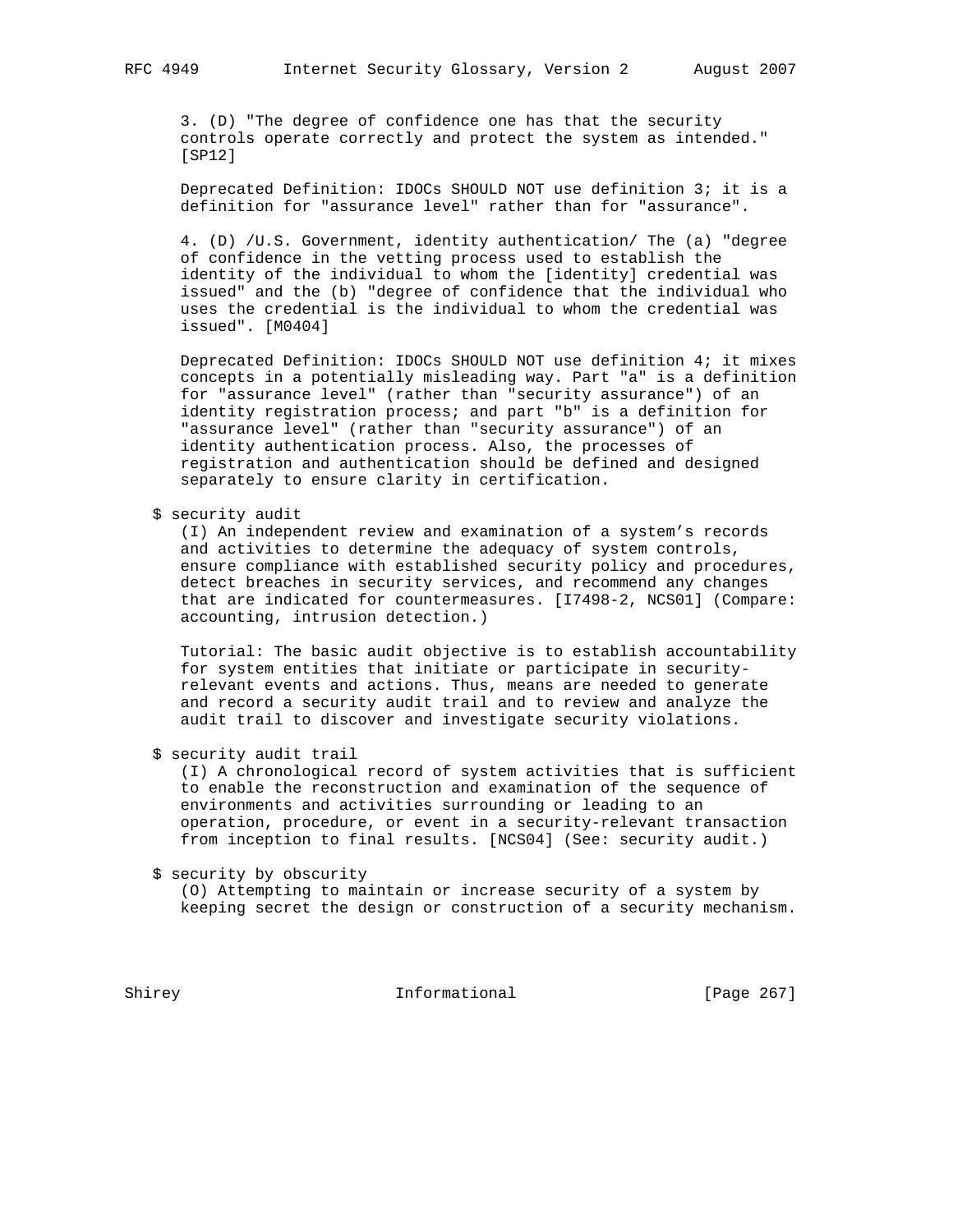Tutorial: This approach has long been discredited in cryptography, where the phrase refers to trying to keep an algorithm secret, rather than just concealing the keys [Schn]. One must assume that mass-produced or widely fielded cryptographic devices eventually will be lost or stolen and, therefore, that the algorithms will be reverse engineered and become known to the adversary. Thus, one should rely on only those algorithms and protocols that are strong enough to have been published widely, and have been peer reviewed for long enough that their flaws have been found and removed. For example, NIST used a long, public process to select AES to replace DES.

 In computer and network security, the principle of "no security by obscurity" also applies to security mechanisms other than cryptography. For example, if the design and implementation of a protocol for access control are strong, then reading the protocol's source code should not enable you to find a way to evade the protection and penetrate the system.

#### \$ security class

(D) Synonym for "security level".

 Deprecated Term: IDOCs SHOULD NOT use this term. Instead, use "security level", which is more widely established and understood.

\$ security clearance

 (I) A determination that a person is eligible, under the standards of a specific security policy, for authorization to access sensitive information or other system resources. (See: clearance level.)

\$ security compromise

 (I) A security violation in which a system resource is exposed, or is potentially exposed, to unauthorized access. (Compare: data compromise, exposure, violation.)

\$ security controls

 (N) The management, operational, and technical controls (safeguards or countermeasures) prescribed for an information system which, taken together, satisfy the specified security requirements and adequately protect the confidentiality, integrity, and availability of the system and its information. [FP199] (See: security architecture.)

\$ security doctrine

 (I) A specified set of procedures or practices that direct or provide guidance for how to comply with security policy. (Compare: security mechanism, security policy.)

Shirey **Informational** [Page 268]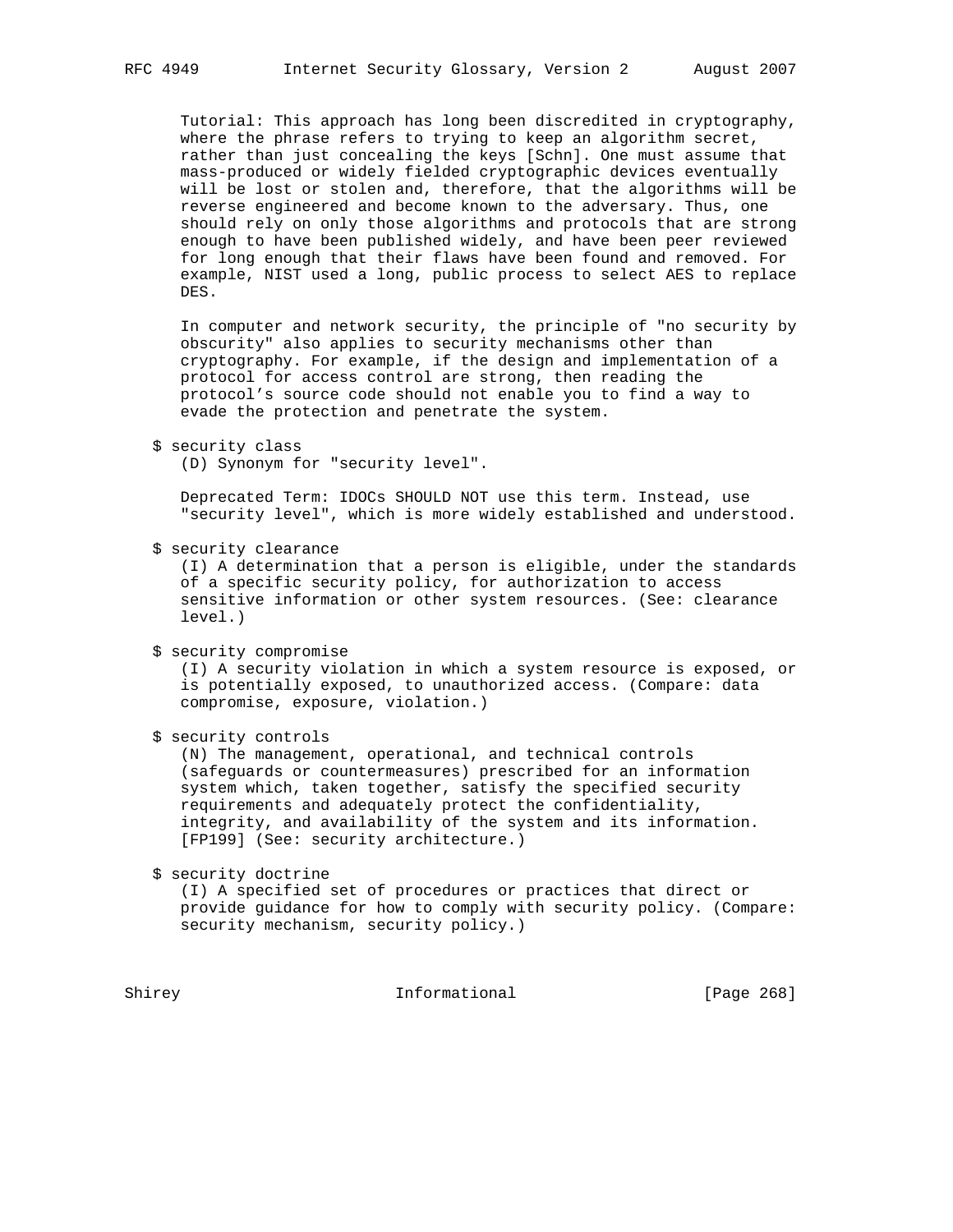Tutorial: Security policy and security doctrine are closely related. However, policy deals mainly with strategy, and doctrine deals with tactics.

 Security doctrine is often understood to refer mainly to administrative security, personnel security, and physical security. For example, security mechanisms and devices that implement them are normally designed to operate in a limited range of environmental and administrative conditions, and these conditions must be met to complement and ensure the technical protection afforded by the hardware, firmware, and software in the devices. Security doctrine specifies how to achieve those conditions. (See: "first law" under "Courtney's laws".)

- \$ security domain (I) See: domain.
- \$ security environment

 (I) The set of external entities, procedures, and conditions that affect secure development, operation, and maintenance of a system. (See: "first law" under "Courtney's laws".)

\$ security event

 (I) An occurrence in a system that is relevant to the security of the system. (See: security incident.)

 Tutorial: The term covers both events that are security incidents and those that are not. In a CA workstation, for example, a list of security events might include the following:

- Logging an operator into or out of the system.
- Performing a cryptographic operation, e.g., signing a digital certificate or CRL.
- Performing a cryptographic card operation: creation, insertion, removal, or backup.
- Performing a digital certificate lifecycle operation: rekey, renewal, revocation, or update.
- Posting a digital certificate to an X.500 Directory.
- Receiving a key compromise notification.
- Receiving an improper certification request.
- Detecting an alarm condition reported by a cryptographic module.
- Failing a built-in hardware self-test or a software system integrity check.

\$ security fault analysis

 (I) A security analysis, usually performed on hardware at the level of gate logic, gate-by-gate, to determine the security properties of a device when a hardware fault is encountered.

Shirey **Informational** [Page 269]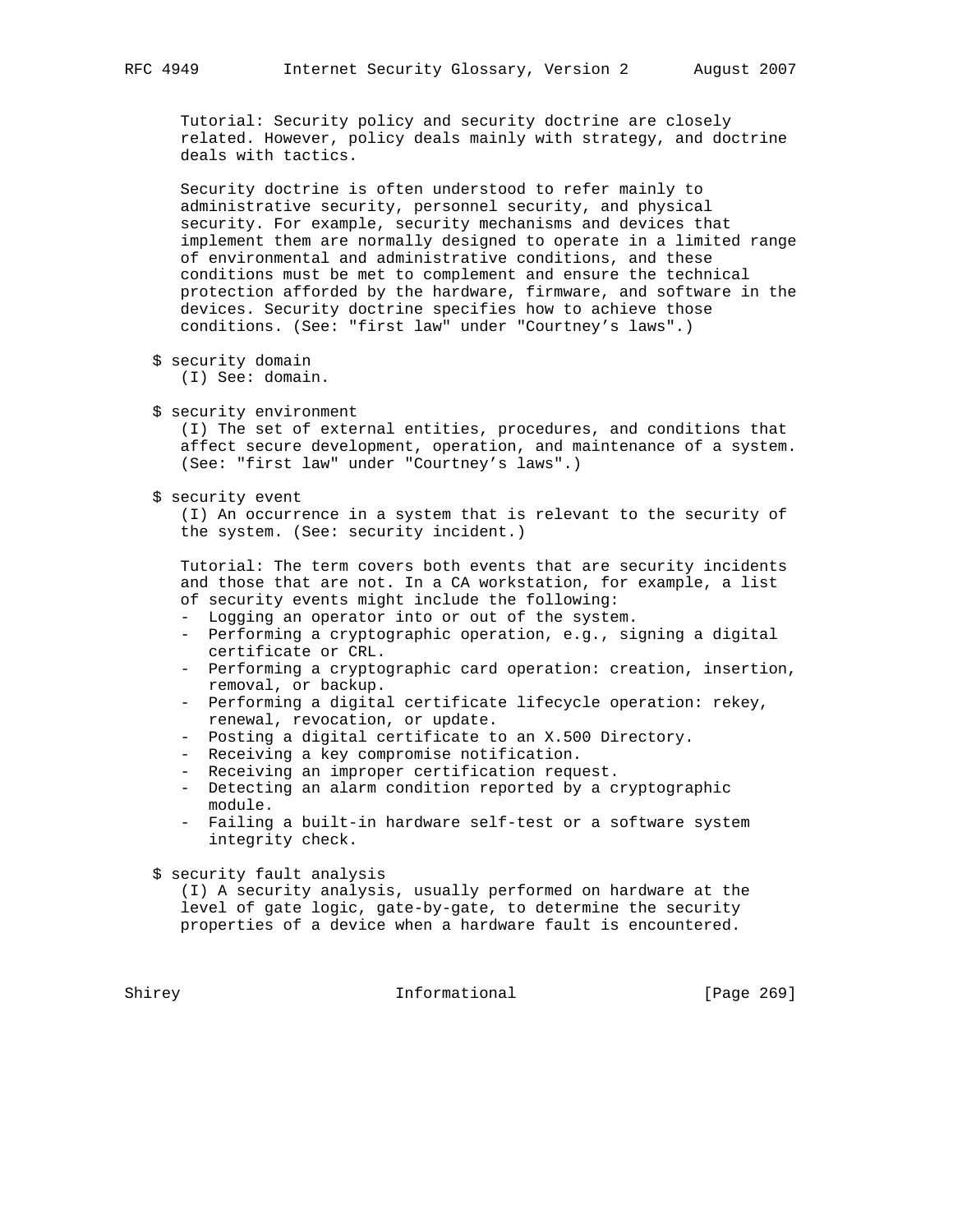\$ security function

 (I) A function in a system that is relevant to the security of the system; i.e., a system function that must operate correctly to ensure adherence to the system's security policy.

\$ security gateway

 1. (I) An internetwork gateway that separates trusted (or relatively more trusted) hosts on one side from untrusted (or less trusted) hosts on the other side. (See: firewall and guard.)

 2. (O) /IPsec/ "An intermediate system that implements IPsec protocols." [R4301]

 Tutorial: IPsec's AH or ESP can be implemented on a gateway between a protected network and an unprotected network, to provide security services to the protected network's hosts when they communicate across the unprotected network to other hosts and gateways.

\$ security incident

 1. (I) A security event that involves a security violation. (See: CERT, security event, security intrusion, security violation.)

 Tutorial: In other words, a security event in which the system's security policy is disobeyed or otherwise breached.

 2. (D) "Any adverse event [that] compromises some aspect of computer or network security." [R2350]

 Deprecated Definition: IDOCs SHOULD NOT use definition 2 because (a) a security incident may occur without actually being harmful (i.e., adverse) and because (b) this Glossary defines "compromise" more narrowly in relation to unauthorized access.

 3. (D) "A violation or imminent threat of violation of computer security policies, acceptable use policies, or standard computer security practices." [SP61]

 Deprecated Definition: IDOCs SHOULD NOT use definition 3 because it mixes concepts in way that does not agree with common usage; a security incident is commonly thought of as involving a realization of a threat (see: threat action), not just a threat.

\$ security intrusion

 (I) A security event, or a combination of multiple security events, that constitutes a security incident in which an intruder gains, or attempts to gain, access to a system or system resource without having authorization to do so.

Shirey Informational [Page 270]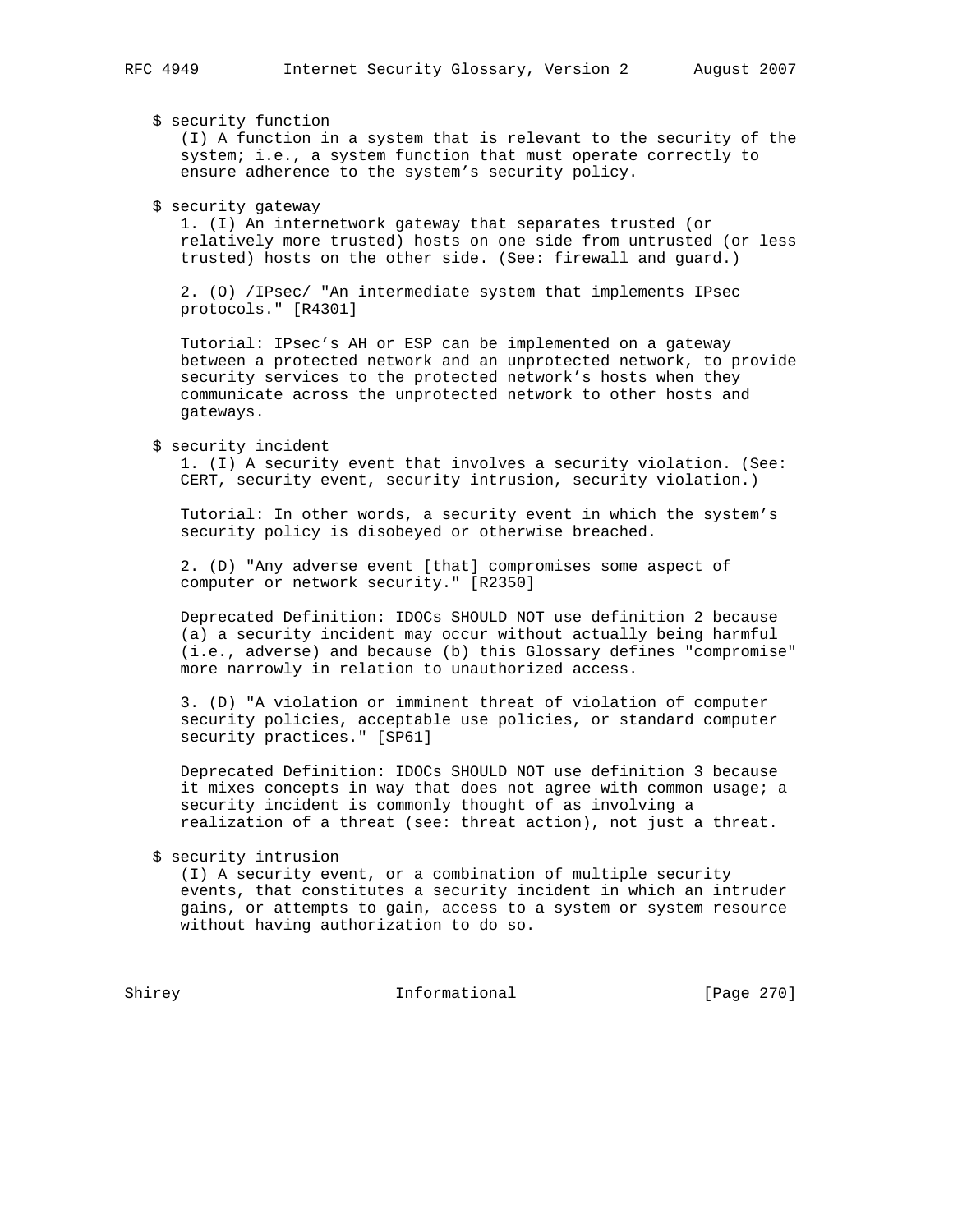### \$ security kernel

 (I) "The hardware, firmware, and software elements of a trusted computing base that implement the reference monitor concept. It must mediate all accesses, be protected from modification, and be verifiable as correct." [NCS04] (See: kernel, TCB.)

 Tutorial: A security kernel is an implementation of a reference monitor for a given hardware base. [Huff]

\$ security label

 (I) An item of meta-data that designates the value of one or more security-relevant attributes (e.g., security level) of a system resource. (See: [R1457]. Compare: security marking.)

 Deprecated usage: To avoid confusion, IDOCs SHOULD NOT use "security label" for "security marking", or vice versa, even though that is commonly done (including in some national and international standards that should know better).

 Tutorial: Humans and automated security mechanisms use a security label of a system resource to determine, according to applicable security policy, how to control access to the resource (and they affix appropriate, matching security markings to physical instances of the resource). Security labels are most often used to support data confidentiality policy, and sometimes used to support data integrity policy.

 As explained in [R1457], the form that is taken by security labels of a protocol's packets varies depending on the OSIRM layer in which the protocol operates. Like meta-data generally, a security label of a data packet may be either explicit (e.g., IPSO) or implicit (e.g., Alice treats all messages received from Bob as being labeled "Not For Public Release"). In a connectionless protocol, every packet might have an explicit label; but in a connection-oriented protocol, all packets might have the same implicit label that is determined at the time the connection is established.

 Both classified and unclassified system resources may require a security label. (See: FOUO.)

 (I) The combination of a hierarchical classification level and a set of non-hierarchical category designations that represents how sensitive a specified type or item of information is. (See: dominate, lattice model. Compare: classification level.)

Shirey **Informational** [Page 271]

 <sup>\$</sup> security level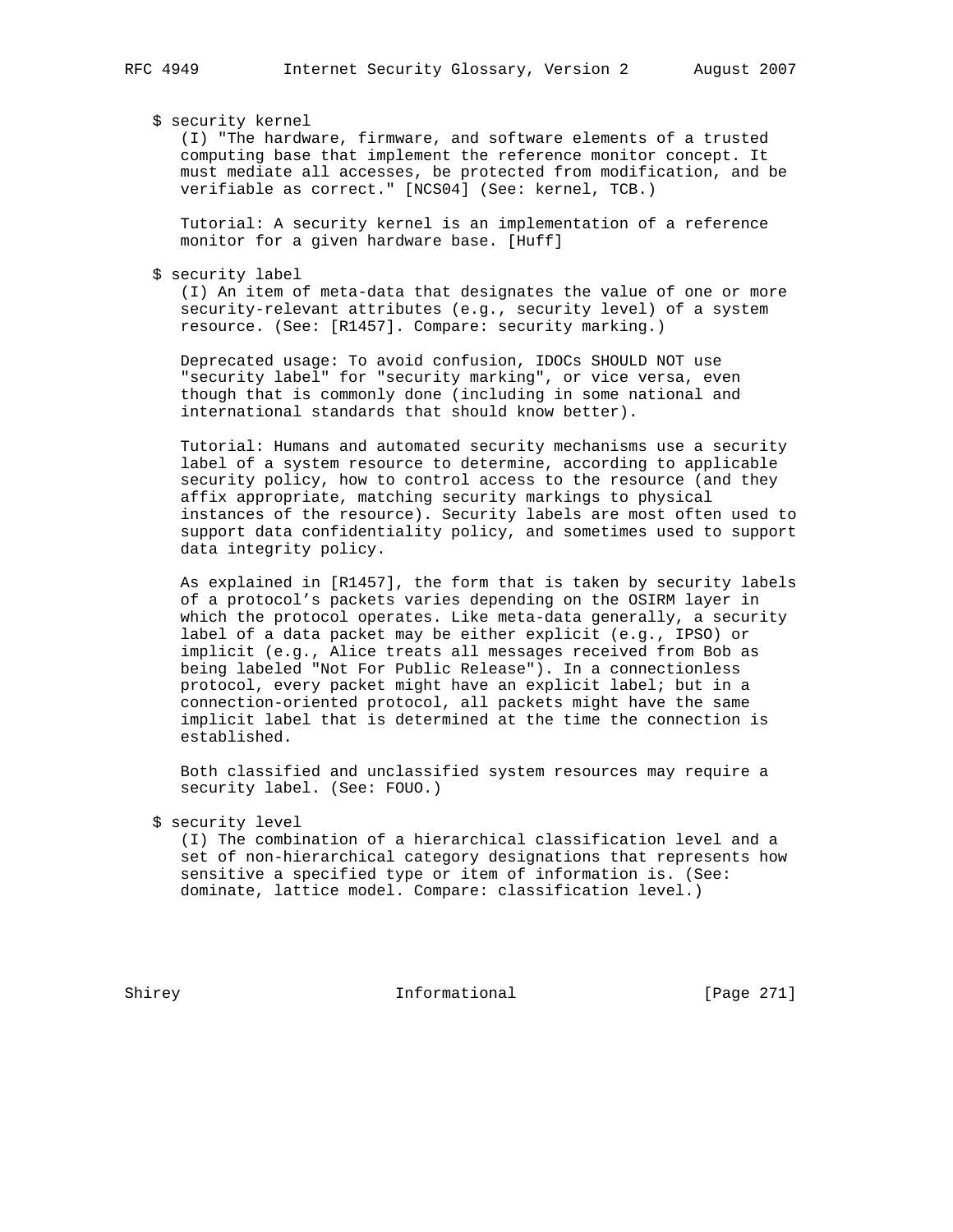Usage: IDOCs that use this term SHOULD state a definition for it. The term is usually understood to involve sensitivity to disclosure, but it also is used in many other ways and could easily be misunderstood.

\$ Security Level field

 (I) A 16-bit field that specifies a security level value in the security option (option type 130) of version 4 IP's datagram header format.

 Deprecated Abbreviation: IDOCs SHOULD NOT use the abbreviation "S field", which is potentially ambiguous.

\$ security management infrastructure (SMI)

 (I) System components and activities that support security policy by monitoring and controlling security services and mechanisms, distributing security information, and reporting security events.

Tutorial: The associated functions are as follows [I7498-4]:

- Controlling (granting or restricting) access to system resources: This includes verifying authorizations and identities, controlling access to sensitive security data, and modifying access priorities and procedures in the event of attacks.
- Retrieving (gathering) and archiving (storing) security information: This includes logging security events and analyzing the log, monitoring and profiling usage, and reporting security violations.
- Managing and controlling the encryption process: This includes performing the functions of key management and reporting on key management problems. (See: PKI.)
- \$ security marking

 (I) A physical marking that is bound to an instance of a system resource and that represents a security label of the resource, i.e., that names or designates the value of one or more security relevant attributes of the resource. (Compare: security label.)

 Tutorial: A security label may be represented by various equivalent markings depending on the physical form taken by the labeled resource. For example, a document could have a marking composed of a bit pattern [FP188] when the document is stored electronically as a file in a computer, and also a marking of printed alphabetic characters when the document is in paper form.

Shirey **Informational** [Page 272]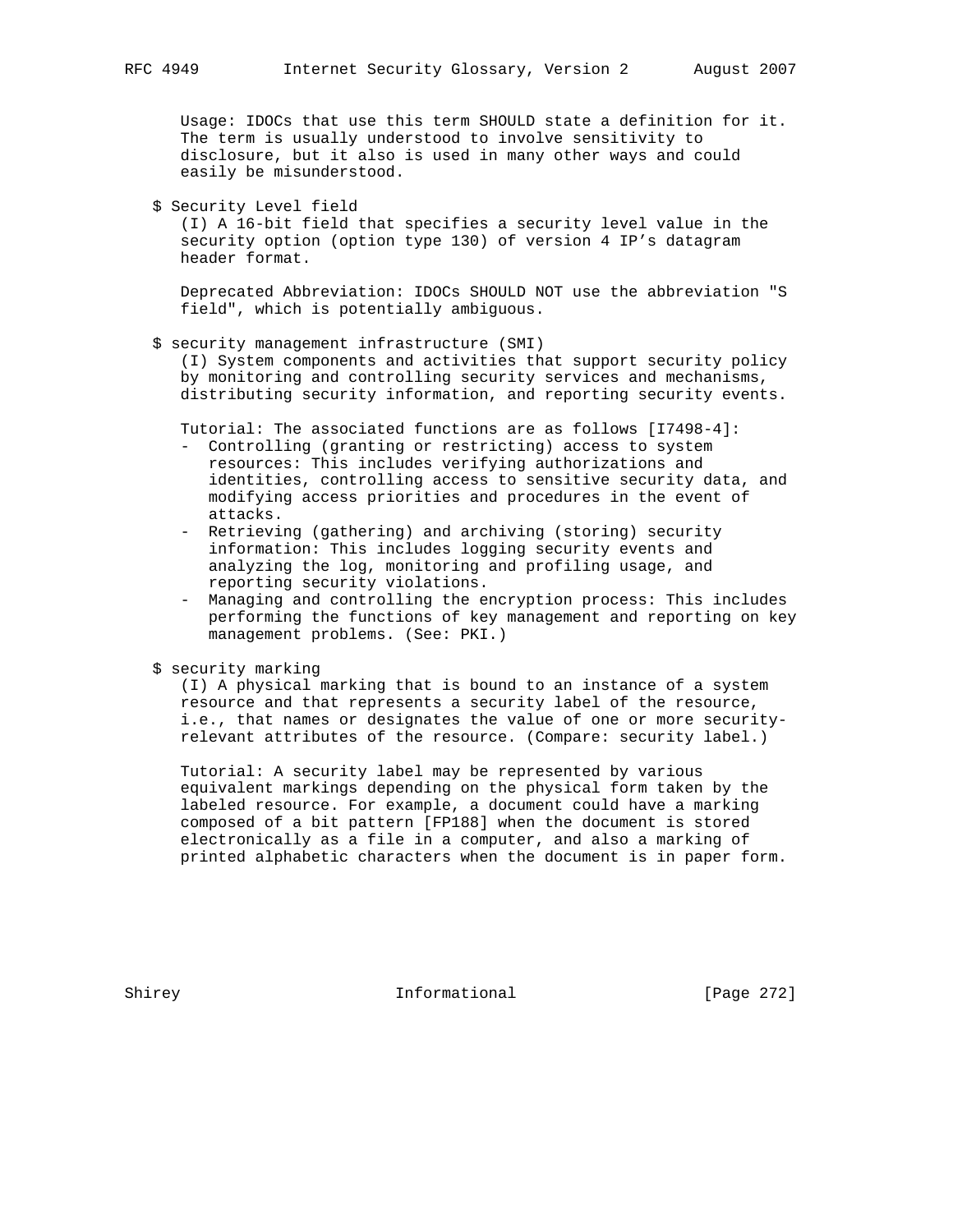### \$ security mechanism

 (I) A method or process (or a device incorporating it) that can be used in a system to implement a security service that is provided by or within the system. (See: Tutorial under "security policy". Compare: security doctrine.)

 Usage: Usually understood to refer primarily to components of communication security, computer security, and emanation security.

 Examples: Authentication exchange, checksum, digital signature, encryption, and traffic padding.

\$ security model

 (I) A schematic description of a set of entities and relationships by which a specified set of security services are provided by or within a system. Example: Bell-LaPadula model, OSIRM. (See: Tutorial under "security policy".)

\$ security parameters index (SPI)

 1. (I) /IPsec/ A 32-bit identifier used to distinguish among security associations that terminate at the same destination (IP address) and use the same security protocol (AH or ESP). Carried in AH and ESP to enable the receiving system to determine under which security association to process a received packet.

 2. (I) /mobile IP/ A 32-bit index identifying a security association from among the collection of associations that are available between a pair of nodes, for application to mobile IP protocol messages that the nodes exchange.

\$ security perimeter

 (I) A physical or logical boundary that is defined for a domain or enclave and within which a particular security policy or security architecture applies. (See: insider, outsider.)

\$ security policy

 1. (I) A definite goal, course, or method of action to guide and determine present and future decisions concerning security in a system. [NCS03, R3198] (Compare: certificate policy.)

 2a. (I) A set of policy rules (or principles) that direct how a system (or an organization) provides security services to protect sensitive and critical system resources. (See: identity-based security policy, policy rule, rule-based security policy, rules of behavior. Compare: security architecture, security doctrine, security mechanism, security model, [R1281].)

Shirey **Informational** [Page 273]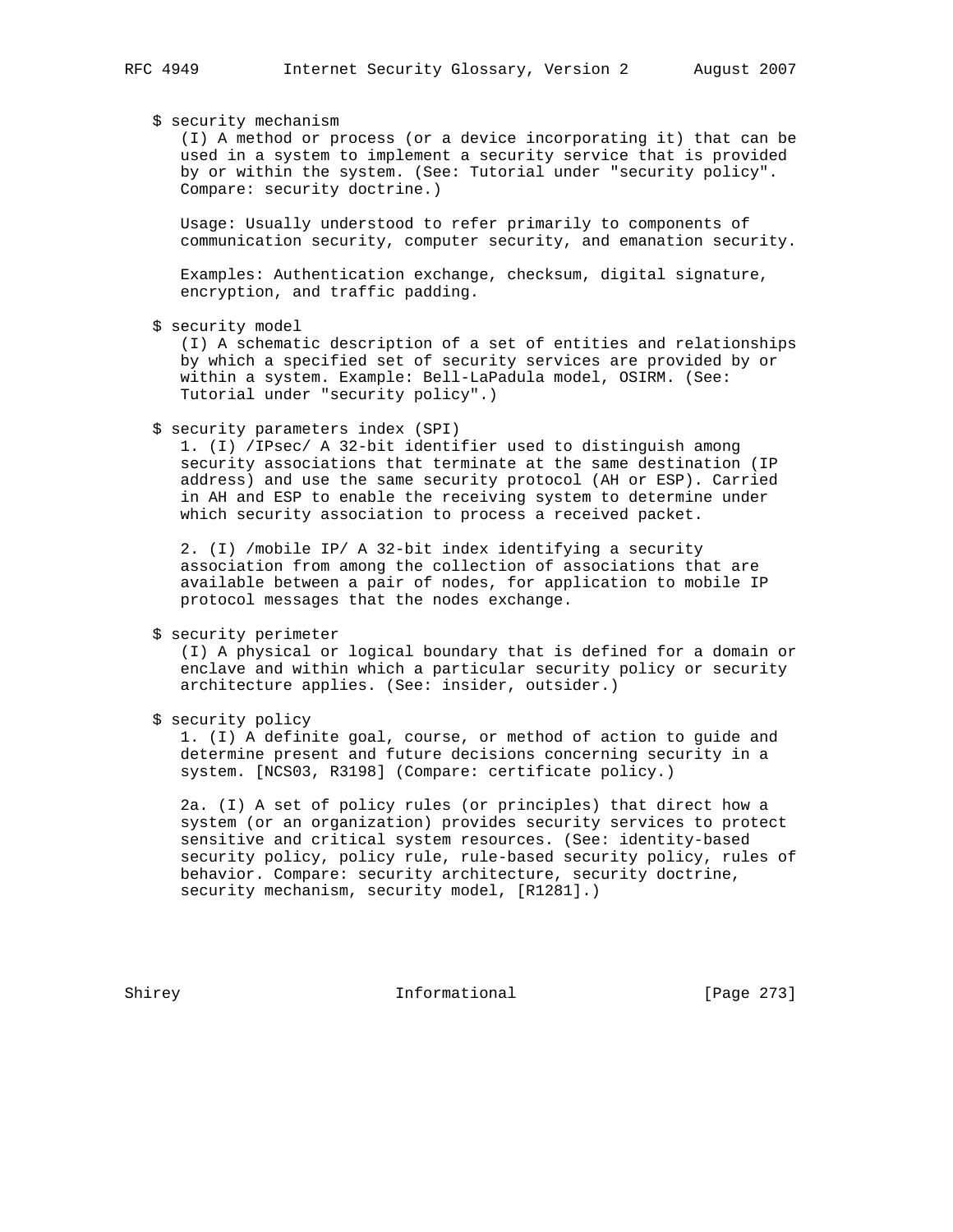2b. (O) A set of rules to administer, manage, and control access to network resources. [R3060, R3198]

 2c. (O) /X.509/ A set of rules laid down by an authority to govern the use and provision of security services and facilities.

 2d. (O) /Common Criteria/ A set of rules that regulate how assets are managed, protected, and distributed within a TOE.

 Tutorial: Ravi Sandhu suggests that security policy is one of four layers of the security engineering process (as shown in the following diagram). Each layer provides a different view of security, ranging from what services are needed to how services are implemented.

```
 What Security Services
       Should Be Provided? + - - - - - - - - - - - - - +^{\sim} +- - - - - - - - - - - - | Mission Functions View |
         | | Security Policy |- - - - - - - - - - - - -+
          | +- - - - - - - - - - - -| Domain Practices View |
          | | Security Model |- - - - - - - - - - - - -+
         | +- - - - - - - - - - - -| Enclave Services View |
         | | Security Architecture |- - - - - - - - - - - - -+
          | +- - - - - - - - - - - -| Agent Mechanisms View |
        | | Security Mechanism |- - - - - - - - - - - - -+
       v + - - - - - - - - - - - - Platform Devices View |
How Are Security +- - - - - - - - - - - - -+
Services Implemented?
```
 We suggest that each of Sandhu's four layers is a mapping between two points of view that differ in their degree of abstraction, according to the perspectives of various participants in system design, development, and operation activities, as follows:.

- Mission functions view: The perspective of a user of system resources. States time-phased protection needs for resources and identifies sensitive and critical resources -- networks, hosts, applications, and databases. Independent of rules and practices used to achieve protection.
- Domain practices view: The perspective of an enterprise manager who sets protection standards for resources. States rules and practices for protection. Identifies domain members; i.e., entities (users/providers) and resources (including data objects). Independent of system topology. Not required to be hierarchical.
- Enclave services view: The perspective of a system designer who allocates security functions to major components. Assigns security services to system topology structures and their

Shirey **Informational** [Page 274]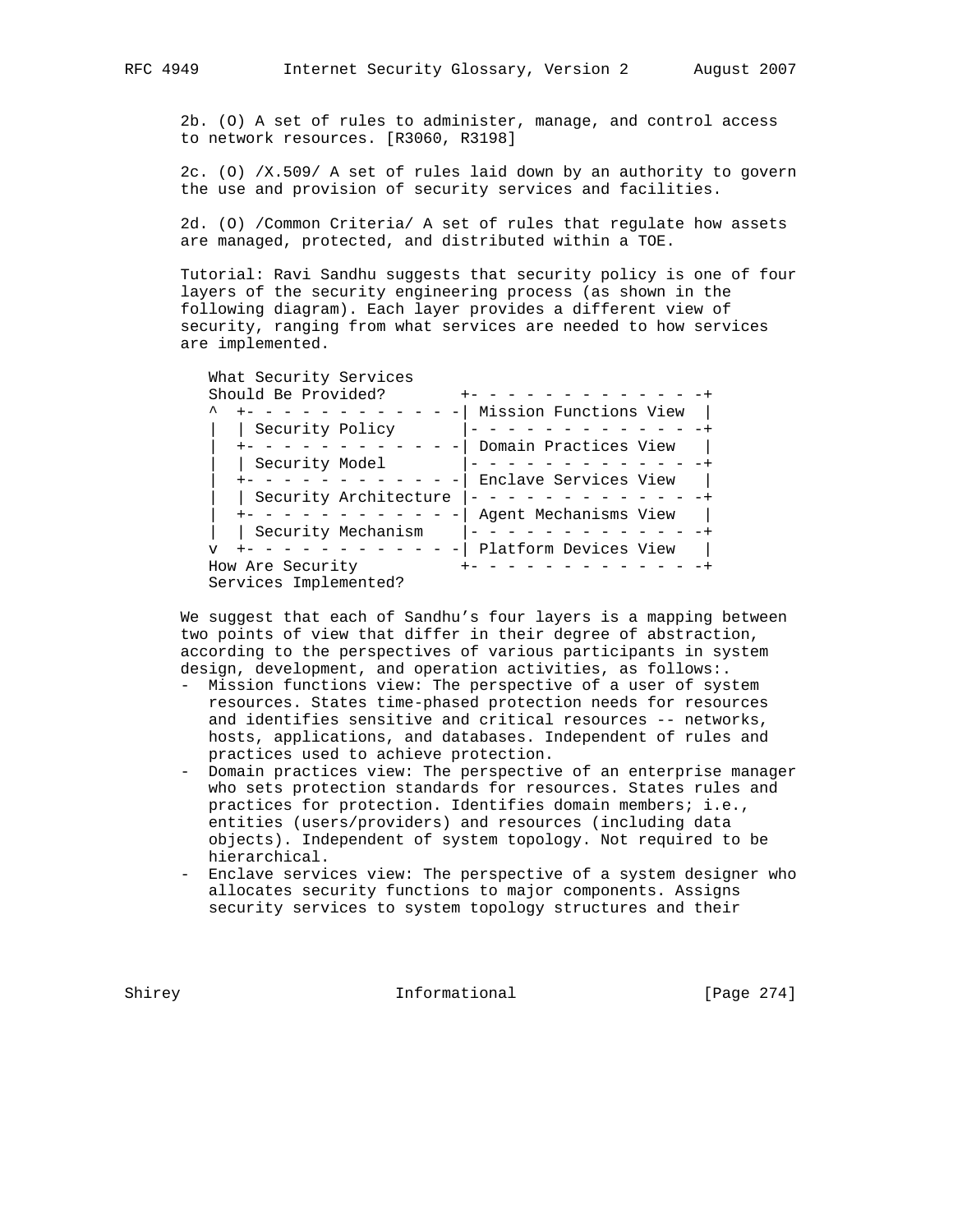contents. Independent of security mechanisms. Hierarchical across all domains.

- Agent mechanisms view: The perspective of a system engineer who specifies security mechanisms to implement security services. Specifies mechanisms to be used by protocol, database, and application engines. Independent of type and manufacture of platforms and other physical devices.
- Platform devices view: The perspective of an as-built description of the system in operation. Specifies exactly how to build or assemble the system, and also specifies procedures for operating the system.
- \$ Security Policy Database (SPD)

 (I) /IPsec/ In an IPsec implementation operating in a network node, a database that contains parameters that specify policies set by a user or administrator to determine what IPsec services, if any, are to be provided to IP datagrams sent or received by the node, and in what fashion they are provided. For each datagram, the SPD specifies one of three choices: discard the datagram, apply IPsec services (e.g., AH or ESP), or bypass IPsec. Separate inbound and outbound SPDs are needed because of the directionality of IPsec security associations. [R4301] (Compare: SAD.)

\$ Security Protocol 3 (SP3)

 (O) A protocol [SDNS3] developed by SDNS to provide connectionless data security at the top of OSIRM Layer 3. (Compare: IPsec, NLSP.)

\$ Security Protocol 4 (SP4)

 (O) A protocol [SDNS4] developed by SDNS to provide either connectionless or end-to-end connection-oriented data security at the bottom of OSIRM Layer 4. (See: TLSP.)

 \$ security-relevant event (D) Synonym for "security event".

Deprecated Term: IDOCs SHOULD NOT use this term; it is wordy.

 \$ security-sensitive function (D) Synonym for "security function".

Deprecated Term: IDOCs SHOULD NOT use this term; it is wordy.

\$ security service

 1. (I) A processing or communication service that is provided by a system to give a specific kind of protection to system resources. (See: access control service, audit service, availability service, data confidentiality service, data integrity service, data origin

Shirey **Informational** [Page 275]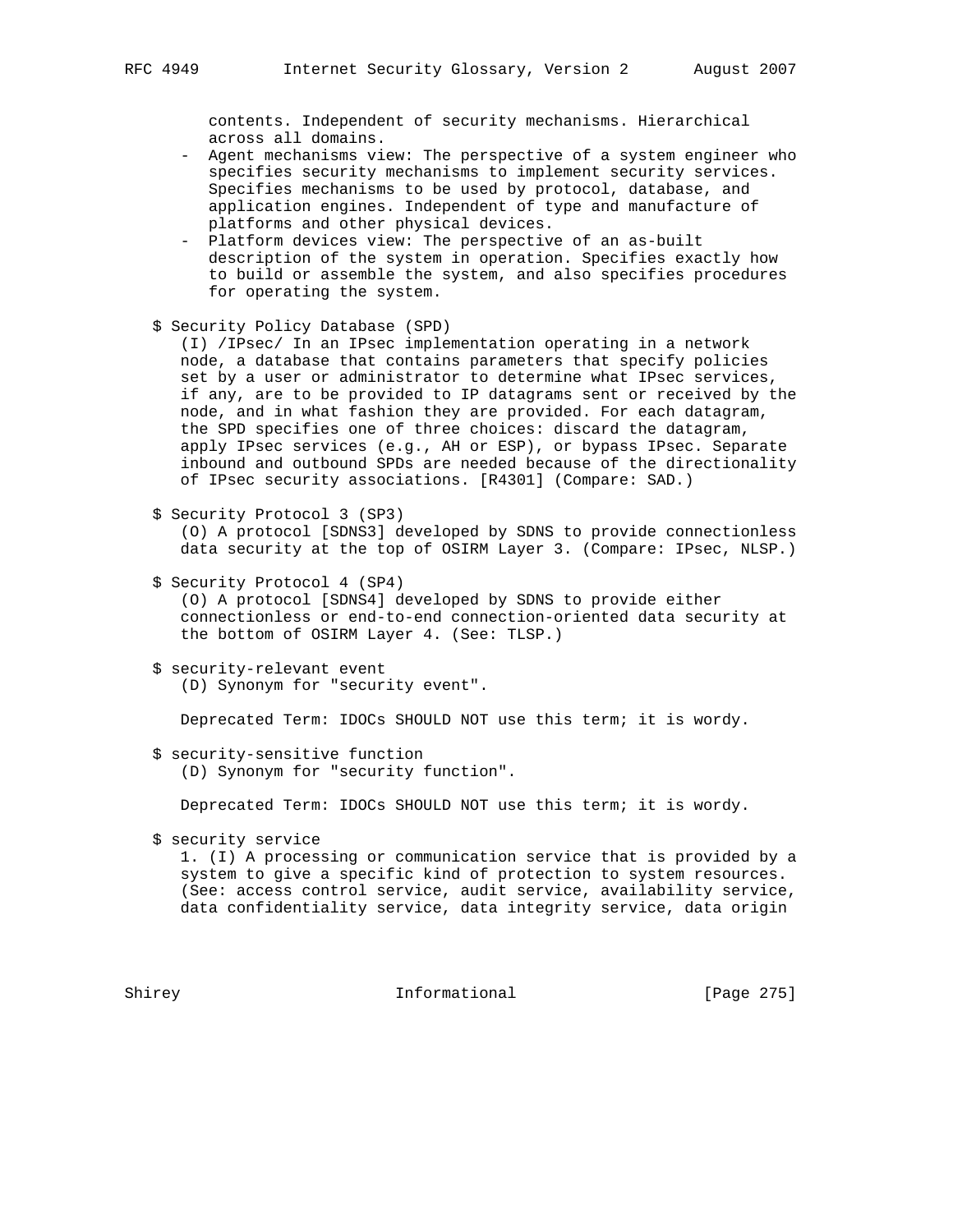authentication service, non-repudiation service, peer entity authentication service, system integrity service.)

 Tutorial: Security services implement security policies, and are implemented by security mechanisms.

 2. (O) "A service, provided by a layer of communicating open systems, [that] ensures adequate security of the systems or the data transfers." [I7498-2]

\$ security situation

 (I) /ISAKMP/ The set of all security-relevant information (e.g., network addresses, security classifications, manner of operation such as normal or emergency) that is needed to decide the security services that are required to protect the association that is being negotiated.

\$ security target

 (N) /Common Criteria/ A set of security requirements and specifications to be used as the basis for evaluation of an identified TOE.

 Tutorial: A security target (ST) is a statement of security claims for a particular information technology security product or system, and is the basis for agreement among all parties as to what security the product or system offers. An ST parallels the structure of a protection profile, but has additional elements that include product-specific detailed information. An ST contains a summary specification, which defines the specific measures taken in the product or system to meet the security requirements.

```
 $ security token
  (I) See: token.
```

```
 $ security violation
   (I) An act or event that disobeys or otherwise breaches security
  policy. (See: compromise, penetration, security incident.)
```
\$ seed

(I) A value that is an input to a pseudorandom number generator.

\$ selective-field confidentiality

 (I) A data confidentiality service that preserves confidentiality for one or more parts (i.e., fields) of each packet. (See: selective-field integrity.)

 Tutorial: Data confidentiality service usually is applied to entire SDUs, but some situations might require protection of only

Shirey **Informational** [Page 276]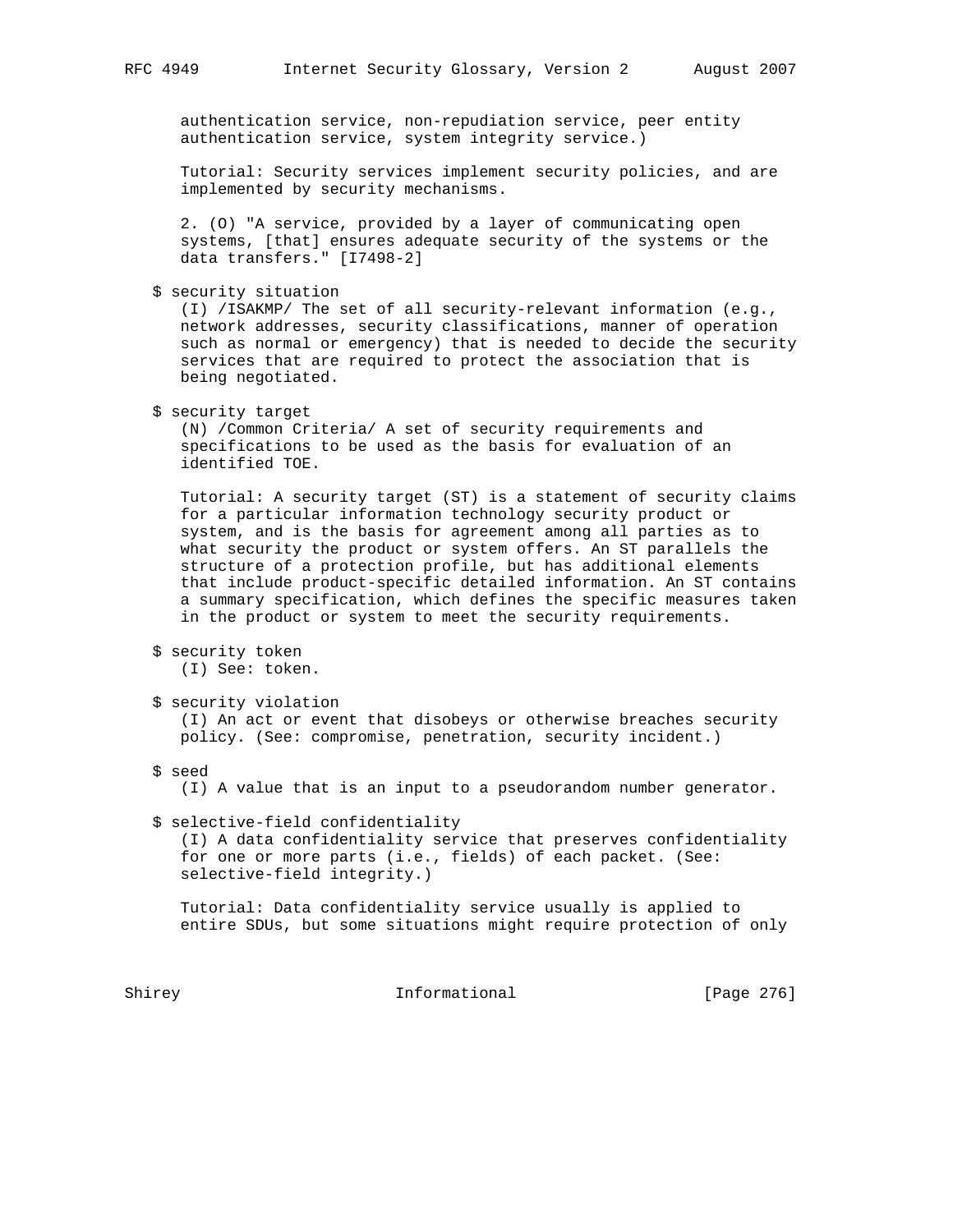part of each packet. For example, when Alice uses a debit card at an automated teller machine (ATM), perhaps only her PIN is enciphered for confidentiality when her transaction request is transmitted from the ATM to her bank's computer.

 In any given operational situation, there could be many different reasons for using selective field confidentiality. In the ATM example, there are at least four possibilities: The service may provide a fail-safe mode of operation, ensuring that the bank can still process transactions (although with some risk) even when the encryption system fails. It may make messages easier to work with when doing system fault isolation. It may avoid problems with laws that prevent shipping enciphered data across international borders. It may improve efficiency by reducing processing load at a central computer site.

\$ selective-field integrity

 (I) A data integrity service that preserves integrity for one or more parts (i.e., fields) of each packet. (See: selective-field confidentiality.)

 Tutorial: Data integrity service may be implemented in a protocol to protect the SDU part of packets, the PCI part, or both.

- SDU protection: When service is provided for SDUs, it usually is applied to entire SDUs, but it might be applied only to parts of SDUs in some situations. For example, an IPS Application-Layer protocol might need protection of only part of each packet, and this might enable faster processing.
- PCI protection: To prevent active wiretapping, it might be desirable to apply data integrity service to the entire PCI, but some PCI fields in some protocols need to be mutable in transit. For example, the "Time to Live" field in IPv4 is changed each time a packet passes through a router in the Internet Layer. Thus, the value that the field will have when the packet arrives at its destination is not predictable by the sender and cannot be included in a checksum computed by the sender. (See: Authentication Header.)

\$ self-signed certificate

 (I) A public-key certificate for which the public key bound by the certificate and the private key used to sign the certificate are components of the same key pair, which belongs to the signer. (Compare: root certificate.)

 Tutorial: In a self-signed X.509 public-key certificate, the issuer's DN is the same as the subject's DN.

Shirey **Informational** [Page 277]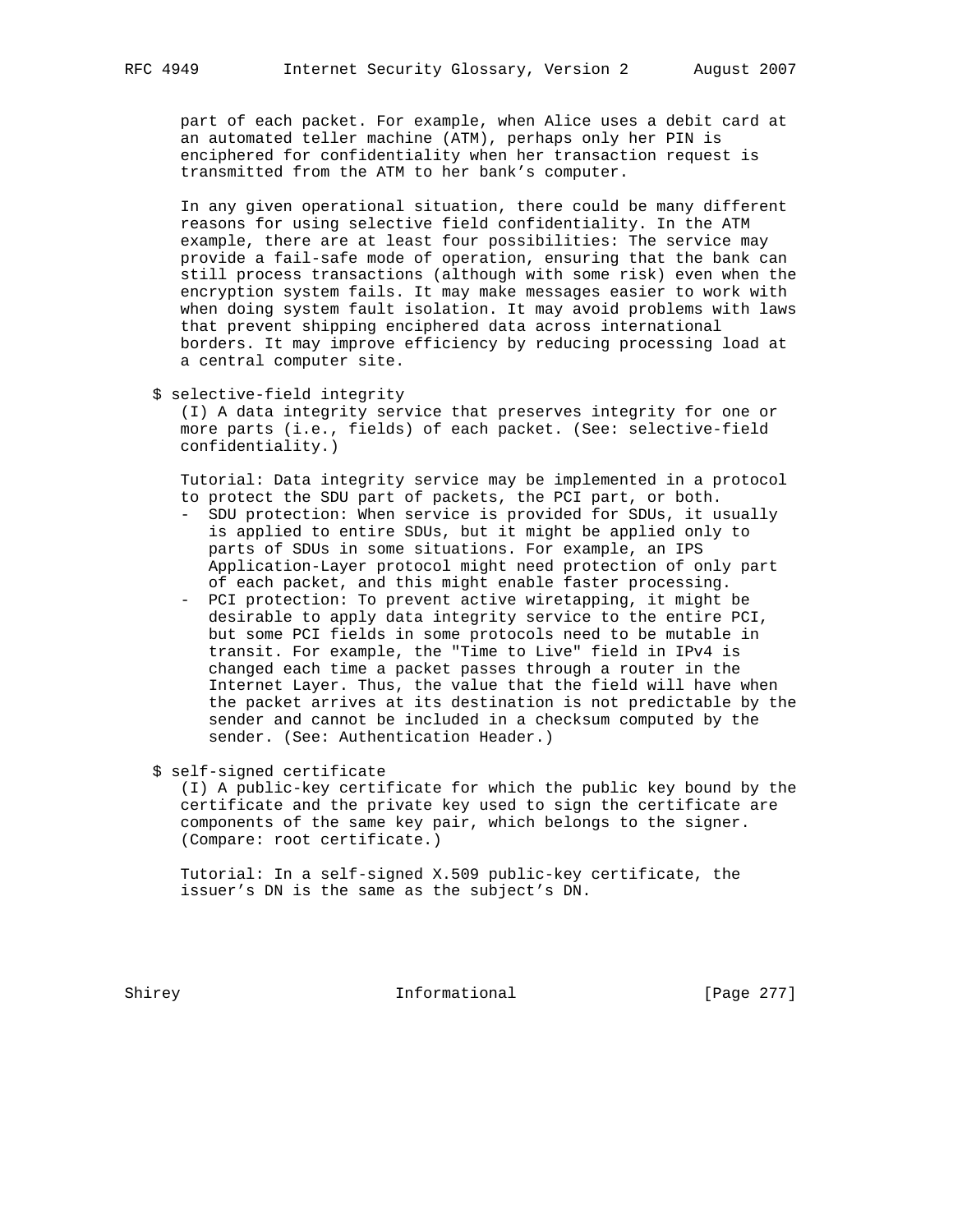\$ semantic security

 (I) An attribute of an encryption algorithm that is a formalization of the notion that the algorithm not only hides the plain text but also reveals no partial information about the plain text; i.e., whatever is computable about the plain text when given the cipher text, is also computable without the cipher text. (Compare: indistinguishability.)

\$ semiformal

 (I) Expressed in a restricted syntax language with defined semantics. [CCIB] (Compare: formal, informal.)

\$ sensitive

 (I) A condition of a system resource such that the loss of some specified property of that resource, such as confidentiality or integrity, would adversely affect the interests or business of its owner or user. (See: sensitive information. Compare: critical.)

\$ sensitive compartmented information (SCI)

 (O) /U.S. Government/ Classified information concerning or derived from intelligence sources, methods, or analytical processes, which is required to be handled within formal control systems established by the Director of Central Intelligence. [C4009] (See: compartment, SAP, SCIF. Compare: collateral information.)

#### \$ sensitive compartmented information facility (SCIF)

 (O) /U.S. Government/ "An accredited area, room, group of rooms, building, or installation where SCI may be stored, used, discussed, and/or processed." [C4009] (See: SCI. Compare: shielded enclosure.)

\$ sensitive information

 1. (I) Information for which (a) disclosure, (b) alteration, or (c) destruction or loss could adversely affect the interests or business of its owner or user. (See: data confidentiality, data integrity, sensitive. Compare: classified, critical.)

 2. (O) /U.S. Government/ Information for which (a) loss, (b) misuse, (c) unauthorized access, or (d) unauthorized modification could adversely affect the national interest or the conduct of federal programs, or the privacy to which individuals are entitled under the Privacy Act of 1974, but that has not been specifically authorized under criteria established by an Executive Order or an Act of Congress to be kept classified in the interest of national defense or foreign policy.

 Tutorial: Systems that are not U.S. national security systems, but contain sensitive U.S. Federal Government information, must be

Shirey **Informational** [Page 278]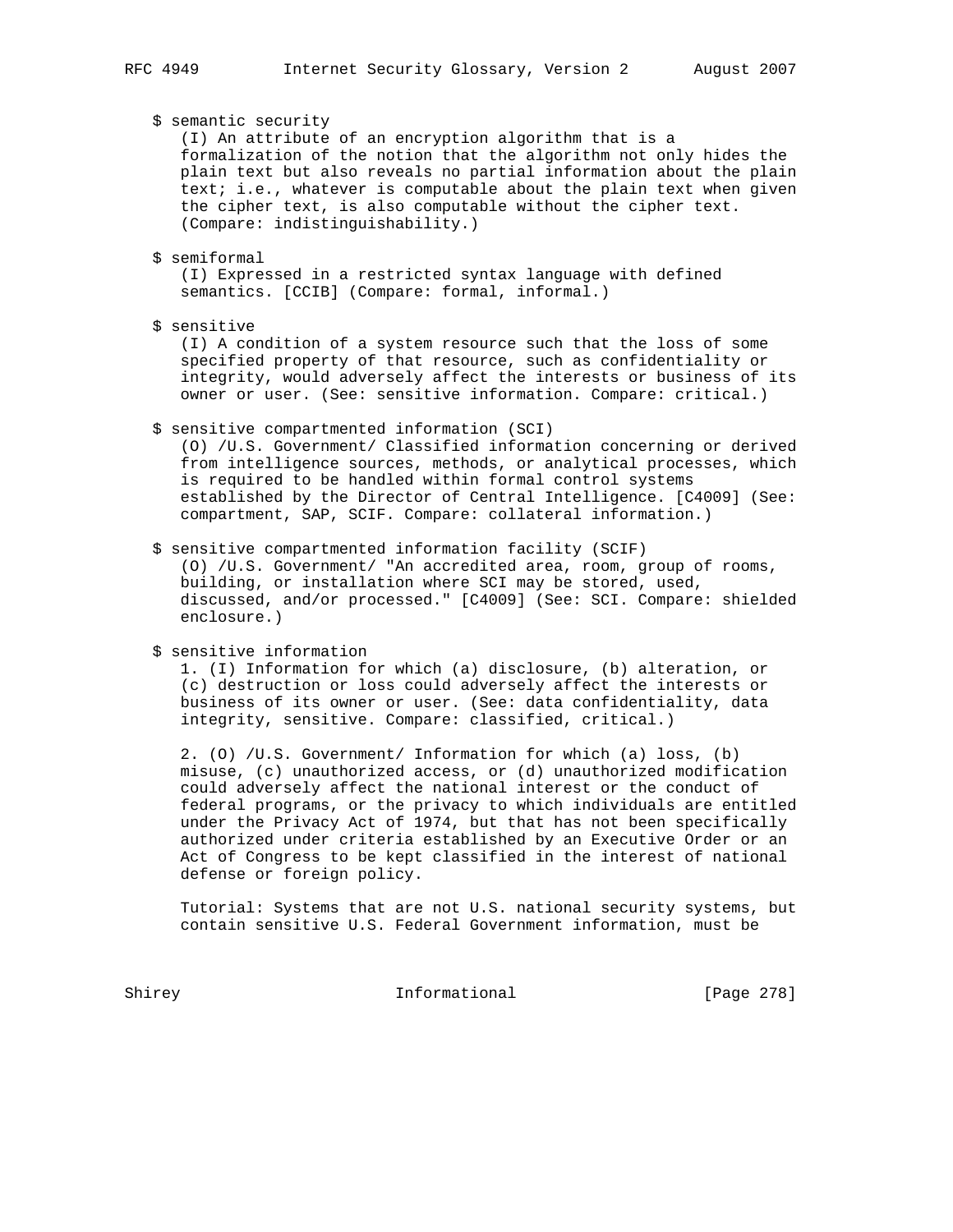protected according to the Computer Security Act of 1987 (Public Law 100-235). (See: national security.)

\$ sensitivity label

(D) Synonym for "classification label".

 Deprecated term: IDOCs SHOULD NOT use this term because the definition of "sensitive" involves not only data confidentiality, but also data integrity.

\$ sensitivity level

(D) Synonym for "classification level".

 Deprecated term: IDOCs SHOULD NOT use this term because the definition of "sensitive" involves not only data confidentiality, but also data integrity.

\$ separation of duties

 (I) The practice of dividing the steps in a system process among different individual entities (i.e., different users or different roles) so as to prevent a single entity acting alone from being able to subvert the process. Usage: a.k.a. "separation of privilege". (See: administrative security, dual control.)

\$ serial number

See: certificate serial number.

\$ Serpent

 (O) A symmetric, 128-bit block cipher designed by Ross Anderson, Eli Biham, and Lars Knudsen as a candidate for the AES.

\$ server

 (I) A system entity that provides a service in response to requests from other system entities called clients.

- \$ service data unit (SDU) (N) See: secondary definition under "protocol data unit".
- \$ session

 1a. (I) /computer usage/ A continuous period of time, usually initiated by a login, during which a user accesses a computer system.

 1b. (I) /computer activity/ The set of transactions or other computer activities that are performed by or for a user during a period of computer usage.

Shirey **Informational** [Page 279]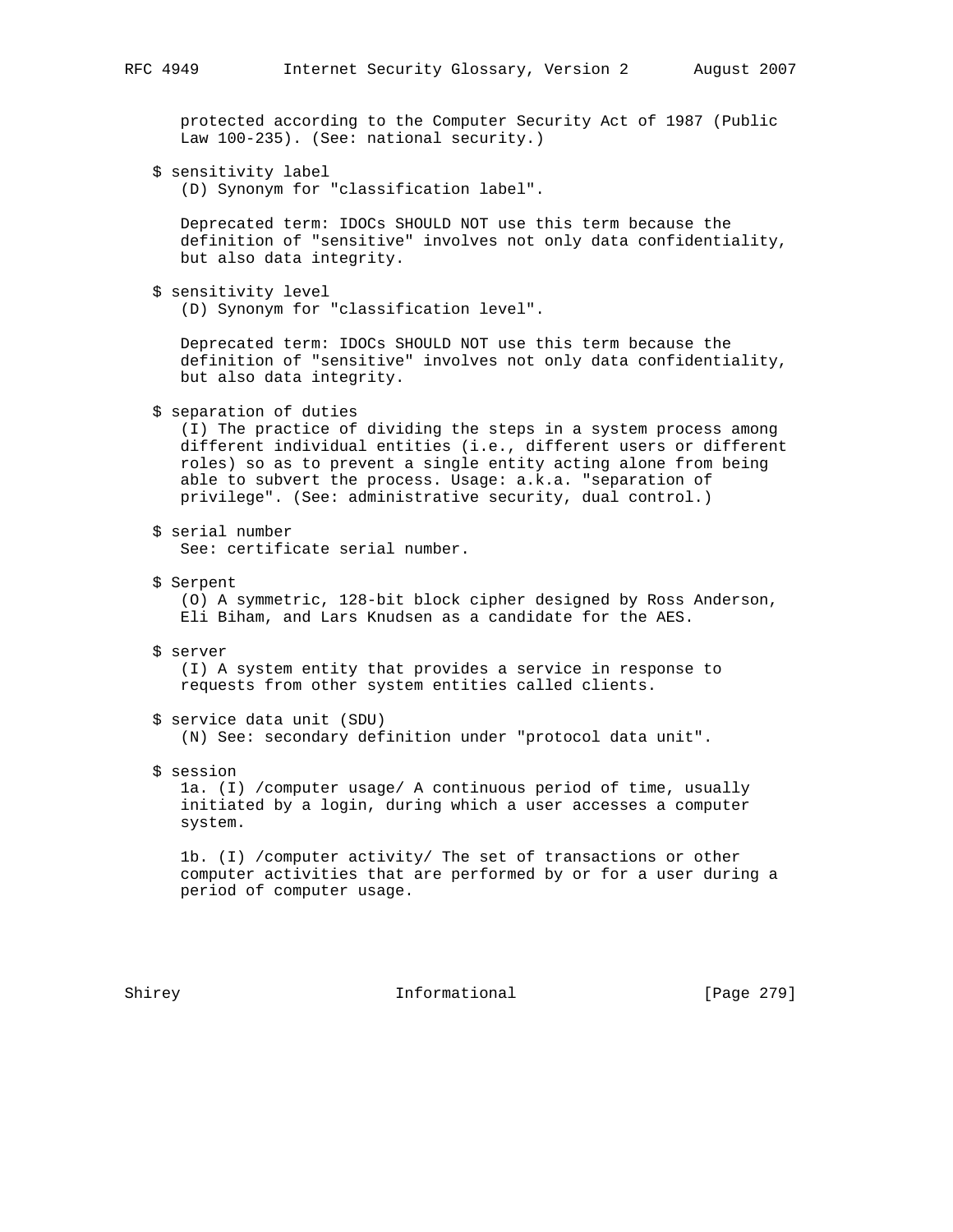2. (I) /access control/ A temporary mapping of a principal to one or more roles. (See: role-based access control.)

 Tutorial: A user establishes a session as a principal and activates some subset of roles to which the principal has been assigned. The authorizations available to the principal in the session are the union of the permissions of all the roles activated in the session. Each session is associated with a single principal and, therefore, with a single user. A principal may have multiple, concurrent sessions and may activate a different set of roles in each session.

 3. (I) /computer network/ A persistent but (normally) temporary association between a user agent (typically a client) and a second process (typically a server). The association may persist across multiple exchanges of data, including multiple connections. (Compare: security association.)

## \$ session key

 (I) In the context of symmetric encryption, a key that is temporary or is used for a relatively short period of time. (See: ephemeral, KDC, session. Compare: master key.)

 Tutorial: A session key is used for a defined period of communication between two system entities or components, such as for the duration of a single connection or transaction set; or the key is used in an application that protects relatively large amounts of data and, therefore, needs to be rekeyed frequently.

```
 $ SET(trademark)
```
(O) See: SET Secure Electronic Transaction(trademark).

\$ SET private extension

 (O) One of the private extensions defined by SET for X.509 certificates. Carries information about hashed root key, certificate type, merchant data, cardholder certificate requirements, encryption support for tunneling, or message support for payment instructions.

\$ SET qualifier

 (O) A certificate policy qualifier that provides information about the location and content of a SET certificate policy.

 Tutorial: Besides the policies and qualifiers inherited from its own certificate, each CA in the SET certification hierarchy may add one qualifying statement to the root policy when the CA issues a certificate. The additional qualifier is a certificate policy for that CA. Each policy in a SET certificate may have these

Shirey **Informational** [Page 280]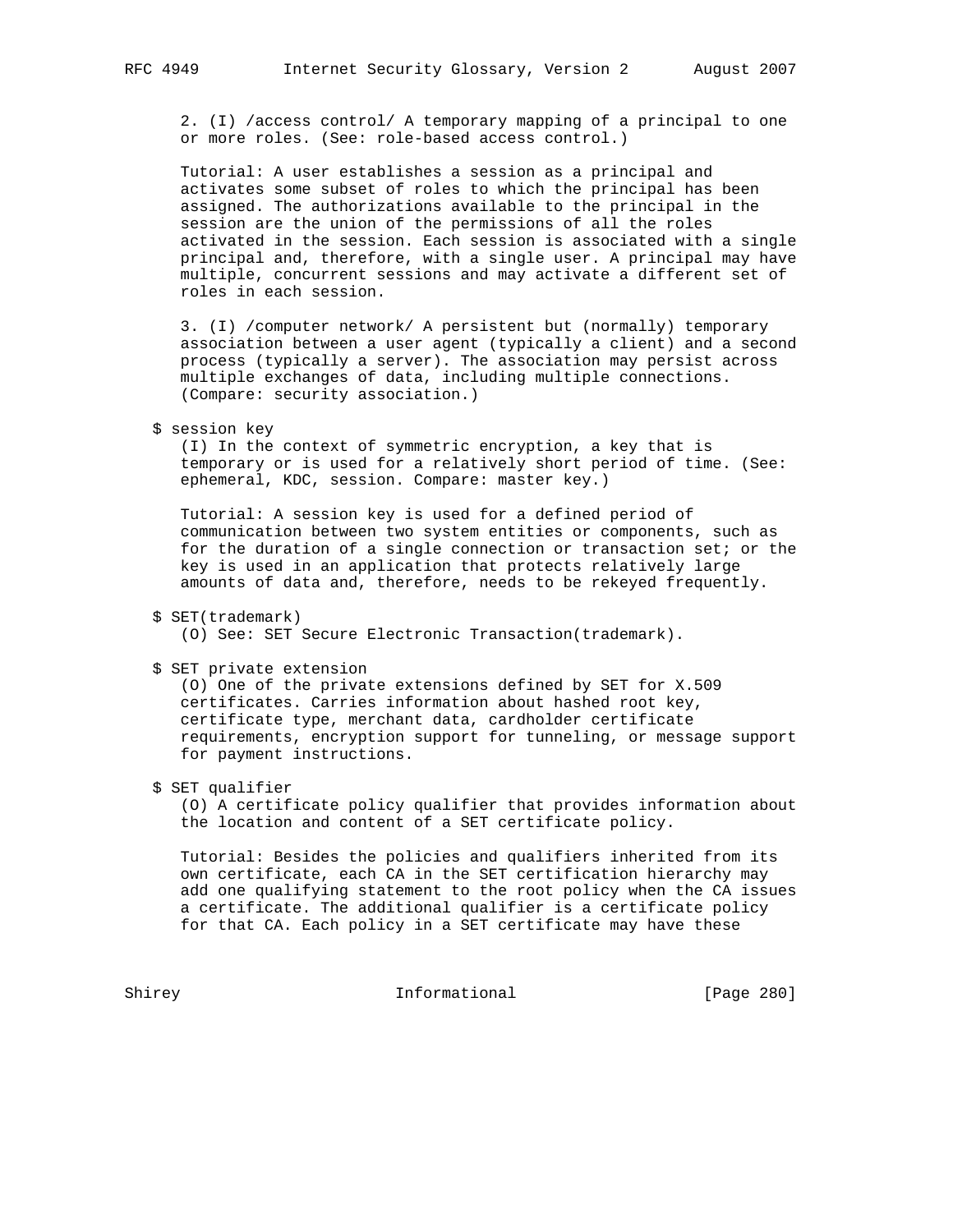qualifiers: (a) a URL where a copy of the policy statement may be found; (b) an electronic mail address where a copy of the policy statement may be found; (c) a hash result of the policy statement, computed using the indicated algorithm; and (d) a statement declaring any disclaimers associated with the issuing of the certificate.

 \$ SET Secure Electronic Transaction(trademark) or SET(trademark) (N) A protocol developed jointly by MasterCard International and Visa International and published as an open standard to provide confidentiality of transaction information, payment integrity, and authentication of transaction participants for payment card transactions over unsecured networks, such as the Internet. [SET1] (See: acquirer, brand, cardholder, dual signature, electronic commerce, IOTP, issuer, merchant, payment gateway, third party.)

 Tutorial: This term and acronym are trademarks of SETCo. MasterCard and Visa announced the SET standard on 1 February 1996.

\$ SETCo

 (O) Abbreviation of "SET Secure Electronic Transaction LLC", formed on 19 December 1997 by MasterCard and Visa for implementing the SET Secure Electronic Transaction(trademark) standard. A later memorandum of understanding added American Express and JCB Credit Card Company as co-owners of SETCo.

- \$ SHA, SHA-1, SHA-2 (N) See: Secure Hash Algorithm.
- \$ shared identity (I) See: secondary definition under "identity".
- \$ shared secret (D) Synonym for "cryptographic key" or "password".

 Deprecated Usage: IDOCs that use this term SHOULD state a definition for it because the term is used in many ways and could easily be misunderstood.

\$ shielded enclosure

 (O) "Room or container designed to attenuate electromagnetic radiation, acoustic signals, or emanations." [C4009] (See: emanation. Compare: SCIF.)

\$ short title

 (O) "Identifying combination of letters and numbers assigned to certain items of COMSEC material to facilitate handling, accounting, and controlling." [C4009] (Compare: KMID, long title.)

Shirey **Informational** [Page 281]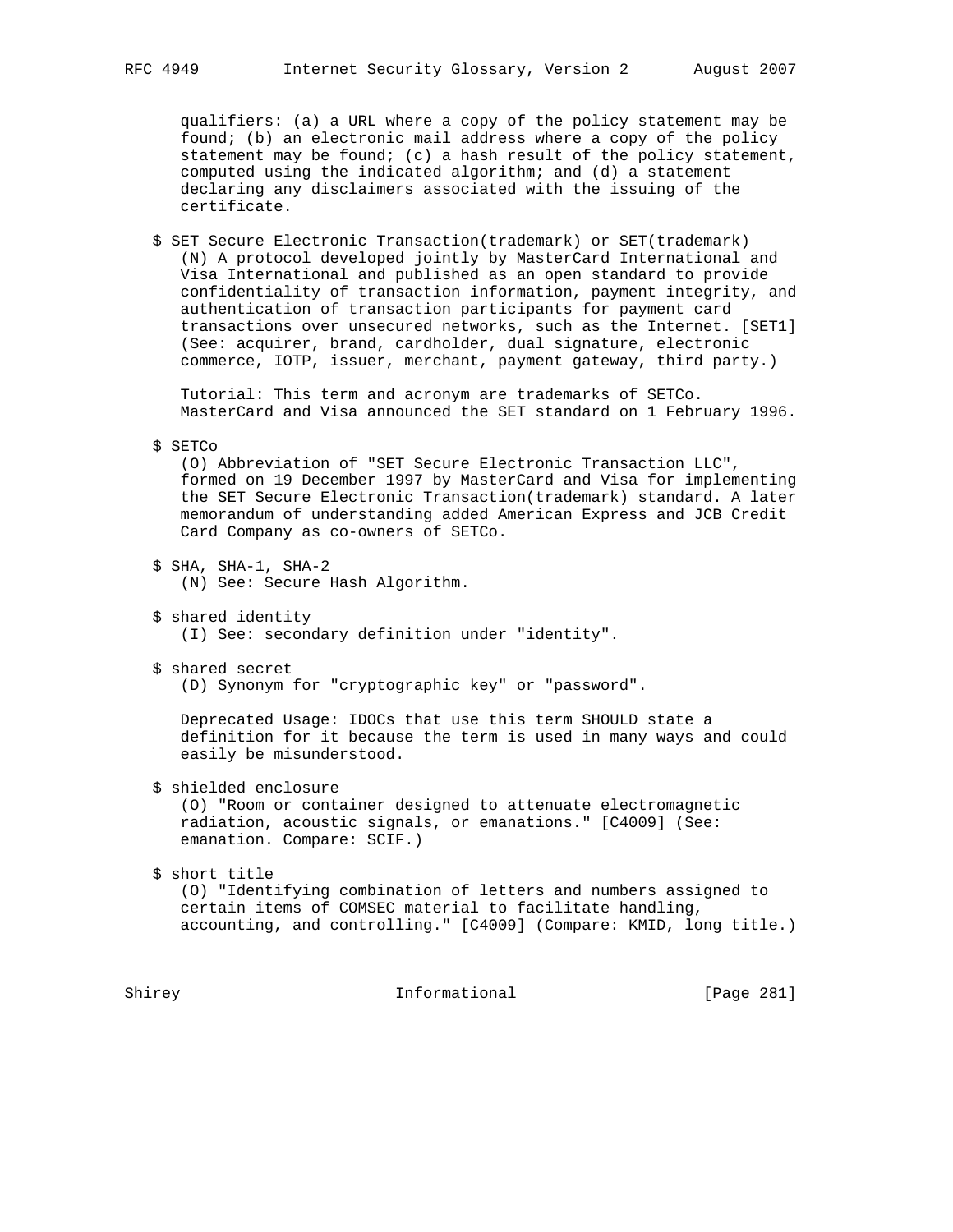\$ shroud (D) /verb/ To encrypt a private key, possibly in concert with a policy that prevents the key from ever being available in cleartext form beyond a certain, well-defined security perimeter. [PKC12] (See: encrypt. Compare: seal, wrap.) Deprecated Term: IDOCs SHOULD NOT use this term as defined here; the definition duplicates the meaning of other, standard terms. Instead, use "encrypt" or other terminology that is specific with regard to the mechanism being used. \$ SHS (N) See: Secure Hash Standard. \$ sign (I) Create a digital signature for a data object. (See: signer.) \$ signal analysis (I) Gaining indirect knowledge (inference) of communicated data by monitoring and analyzing a signal that is emitted by a system and that contains the data but is not intended to communicate the data. (See: emanation. Compare: traffic analysis.) \$ signal intelligence (I) The science and practice of extracting information from signals. (See: signal security.) \$ signal security (N) (I) The science and practice of protecting signals. (See: cryptology, security.) Tutorial: The term "signal" denotes (a) communication in almost any form and also (b) emanations for other purposes, such as radar. Signal security is opposed by signal intelligence, and each discipline includes opposed sub-disciplines as follows [Kahn]: Signal Security Signal Intelligence ------------------------------ --------------------------------- 1. Communication Security 1. Communication Intelligence 1a. Cryptography 1a. Cryptanalysis 1b. Traffic Security 1b. Traffic Analysis 1c. Steganography 1c. Detection and Interception 2. Electronic Security 2. Electronic Intelligence 2a. Emission Security 2a. Electronic Reconnaissance 2b. Counter-Countermeasures 2b. Countermeasures ------------------------------ ---------------------------------

Shirey **Informational** [Page 282]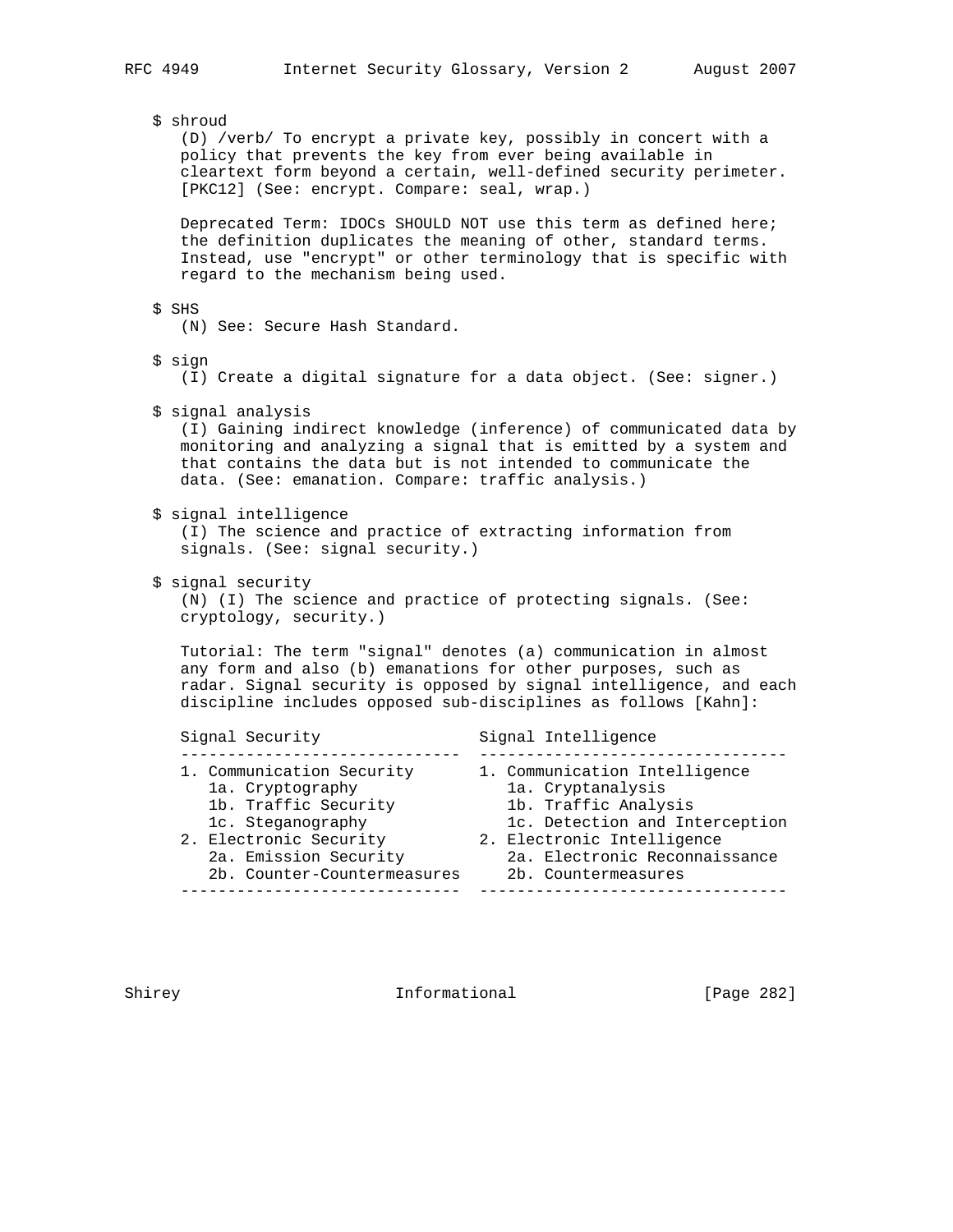## \$ signature

 (O) A symbol or process adopted or executed by a system entity with present intention to declare that a data object is genuine. (See: digital signature, electronic signature.)

\$ signature certificate

 (I) A public-key certificate that contains a public key that is intended to be used for verifying digital signatures, rather than for encrypting data or performing other cryptographic functions.

 Tutorial: A v3 X.509 public-key certificate may have a "keyUsage" extension that indicates the purpose for which the certified public key is intended. (See: certificate profile.)

\$ signed receipt

 (I) An S/MIME service [R2634] that (a) provides, to the originator of a message, proof of delivery of the message and (b) enables the originator to demonstrate to a third party that the recipient was able to verify the signature of the original message.

 Tutorial: The receipt is bound to the original message by a signature; consequently, the service may be requested only for a message that is signed. The receipt sender may optionally also encrypt the receipt to provide confidentiality between the receipt sender and the receipt recipient.

## \$ signer

 (N) A human being or organization entity that uses a private key to sign (i.e., create a digital signature on) a data object. [DSG]

## \$ SILS

(N) See: Standards for Interoperable LAN/MAN Security.

\$ simple authentication

 1. (I) An authentication process that uses a password as the information needed to verify an identity claimed for an entity. (Compare: strong authentication.)

 2. (O) "Authentication by means of simple password arrangements." [X509]

# \$ Simple Authentication and Security Layer (SASL)

 (I) An Internet specification [R2222, R4422] for adding authentication service to connection-based protocols. (Compare: EAP, GSS-API.)

Shirey **Informational** [Page 283]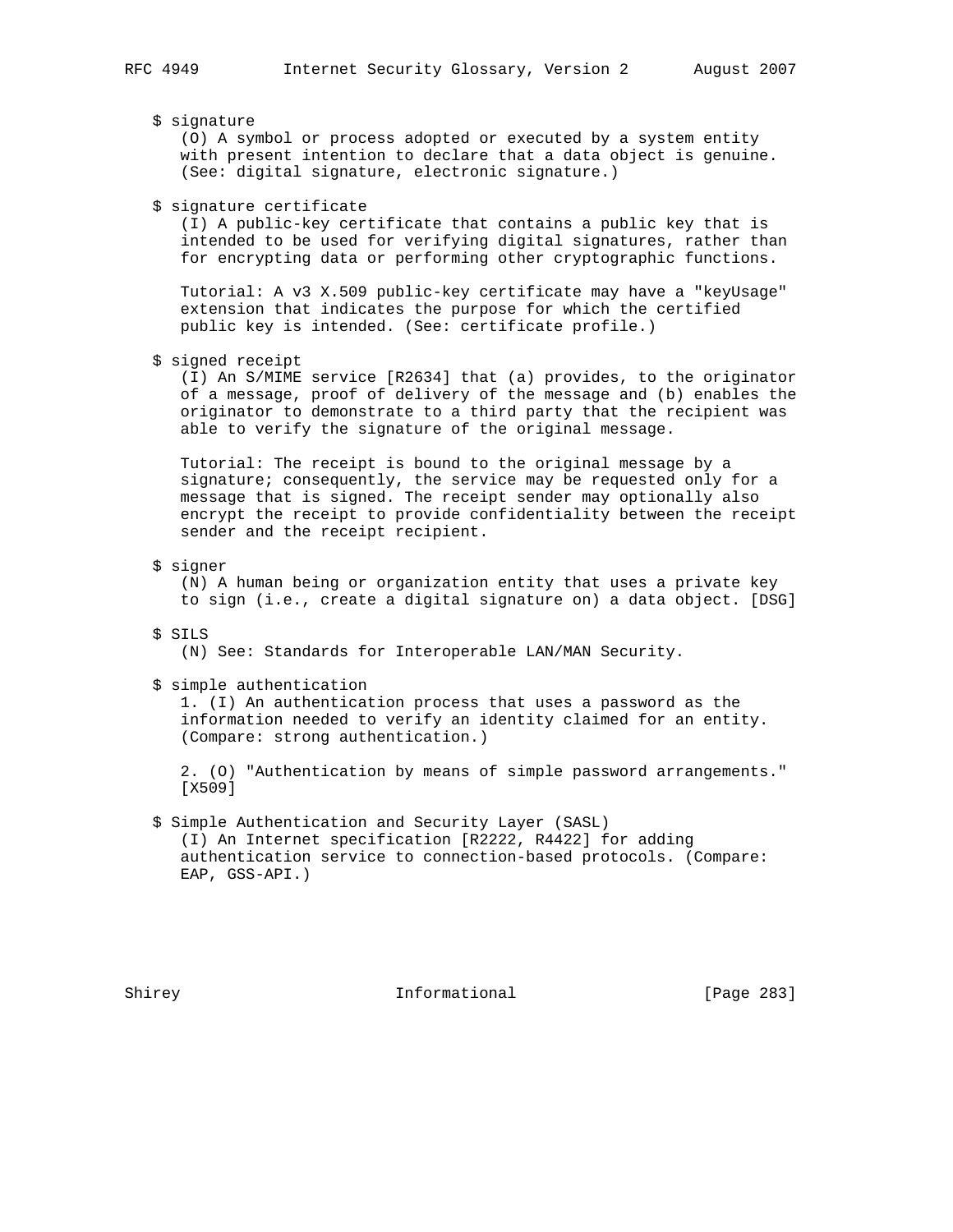Tutorial: To use SASL, a protocol includes a command for authenticating a user to a server and for optionally negotiating protection of subsequent protocol interactions. The command names a registered security mechanism. SASL mechanisms include Kerberos, GSS-API, S/KEY, and others. Some protocols that use SASL are IMAP4 and POP3.

 \$ Simple Key Management for Internet Protocols (SKIP) (I) A key-distribution protocol that uses hybrid encryption to convey session keys that are used to encrypt data in IP packets. (See: SKIP reference in [R2356].)

 Tutorial: SKIP was designed by Ashar Aziz and Whitfield Diffie at Sun Microsystems and proposed as the standard key management protocol for IPsec, but IKE was chosen instead. Although IKE is mandatory for an IPsec implementation, the use of SKIP is not excluded.

 SKIP uses the Diffie-Hellman-Merkle algorithm (or could use another key-agreement algorithm) to generate a key-encrypting key for use between two entities. A session key is used with a symmetric algorithm to encrypt data in one or more IP packets that are to be sent from one entity to the other. A symmetric KEK is established and used to encrypt the session key, and the encrypted session key is placed in a SKIP header that is added to each IP packet that is encrypted with that session key.

- \$ Simple Mail Transfer Protocol (SMTP) (I) A TCP-based, Application-Layer, Internet Standard protocol (RFC 821) for moving electronic mail messages from one computer to another.
- \$ Simple Network Management Protocol (SNMP) (I) A (usually) UDP-based, Application-Layer, Internet Standard protocol (RFCs 3410-3418) for conveying management information between system components that act as managers and agents.
- \$ Simple Public Key Infrastructure (SPKI) (I) A set of experimental concepts (RFCs 2692, 2693) that were proposed as alternatives to the concepts standardized in PKIX.
- \$ simple security property

 (N) /formal model/ Property of a system whereby a subject has read access to an object only if the clearance of the subject dominates the classification of the object. See: Bell-LaPadula model.

Shirey **Informational** [Page 284]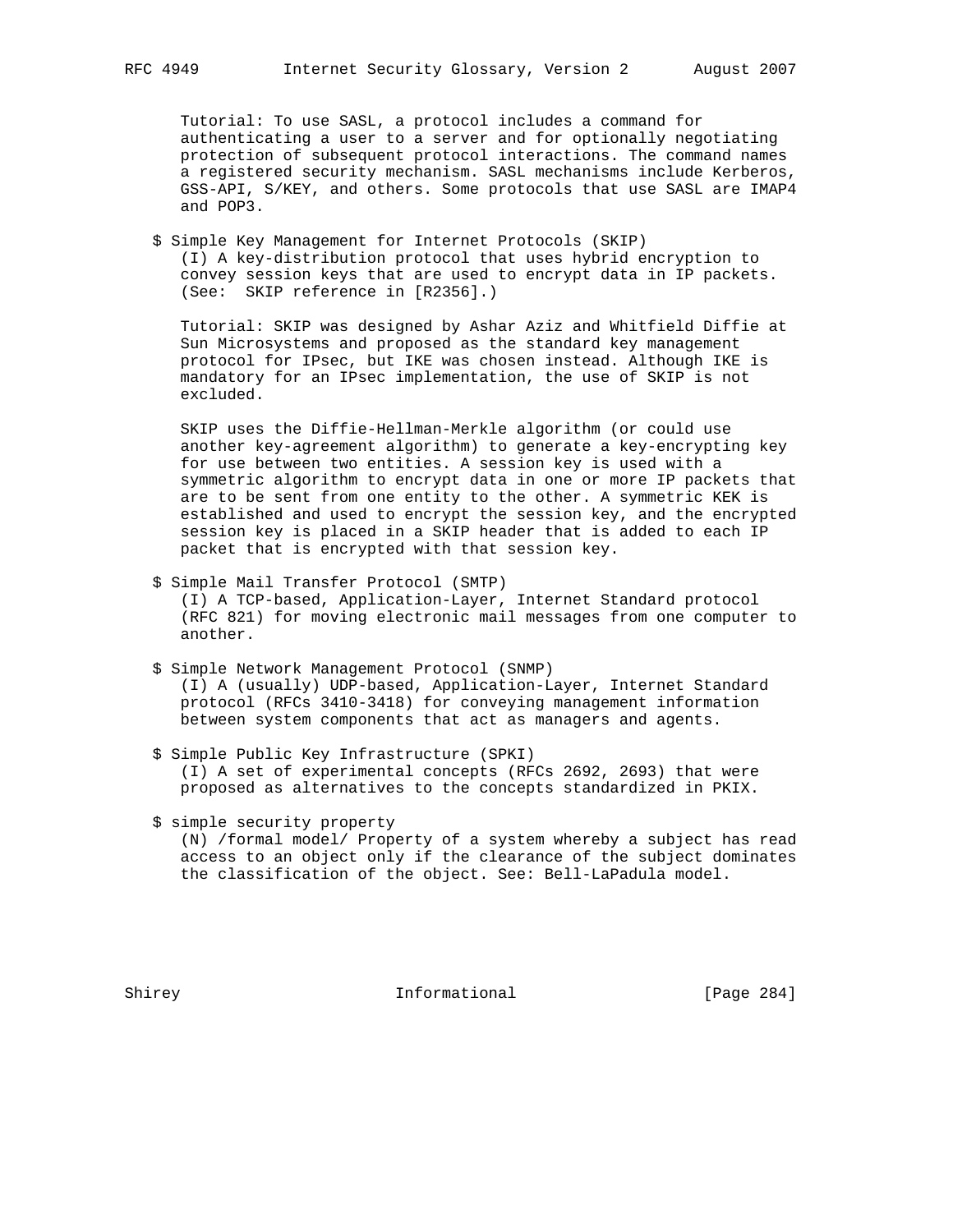\$ single sign-on

 1. (I) An authentication subsystem that enables a user to access multiple, connected system components (such as separate hosts on a network) after a single login at only one of the components. (See: Kerberos.)

 2. (O) /Liberty Alliance/ A security subsystem that enables a user identity to be authenticated at an identity provider -- i.e., at a service that authenticates and asserts the user's identity -- and then have that authentication be honored by other service providers.

 Tutorial: A single sign-on subsystem typically requires a user to log in once at the beginning of a session, and then during the session transparently grants access by the user to multiple, separately protected hosts, applications, or other system resources, without further login action by the user (unless, of course, the user logs out). Such a subsystem has the advantages of being user friendly and enabling authentication to be managed consistently across an entire enterprise. Such a subsystem also has the disadvantage of requiring all the accessed components to depend on the security of the same authentication information.

\$ singular identity

(I) See: secondary definition under "identity".

\$ site

 (I) A facility -- i.e., a physical space, room, or building together with its physical, personnel, administrative, and other safeguards -- in which system functions are performed. (See: node.)

- \$ situation (I) See: security situation.
- \$ SKEME

 (I) A key-distribution protocol from which features were adapted for IKE. [SKEME]

\$ SKIP

(I) See: Simple Key Management for Internet Protocols.

\$ SKIPJACK

 (N) A type 2, 64-bit block cipher [SKIP, R2773] with a key size of 80 bits. (See: CAPSTONE, CLIPPER, FORTEZZA, Key Exchange Algorithm.)

Shirey **Informational** [Page 285]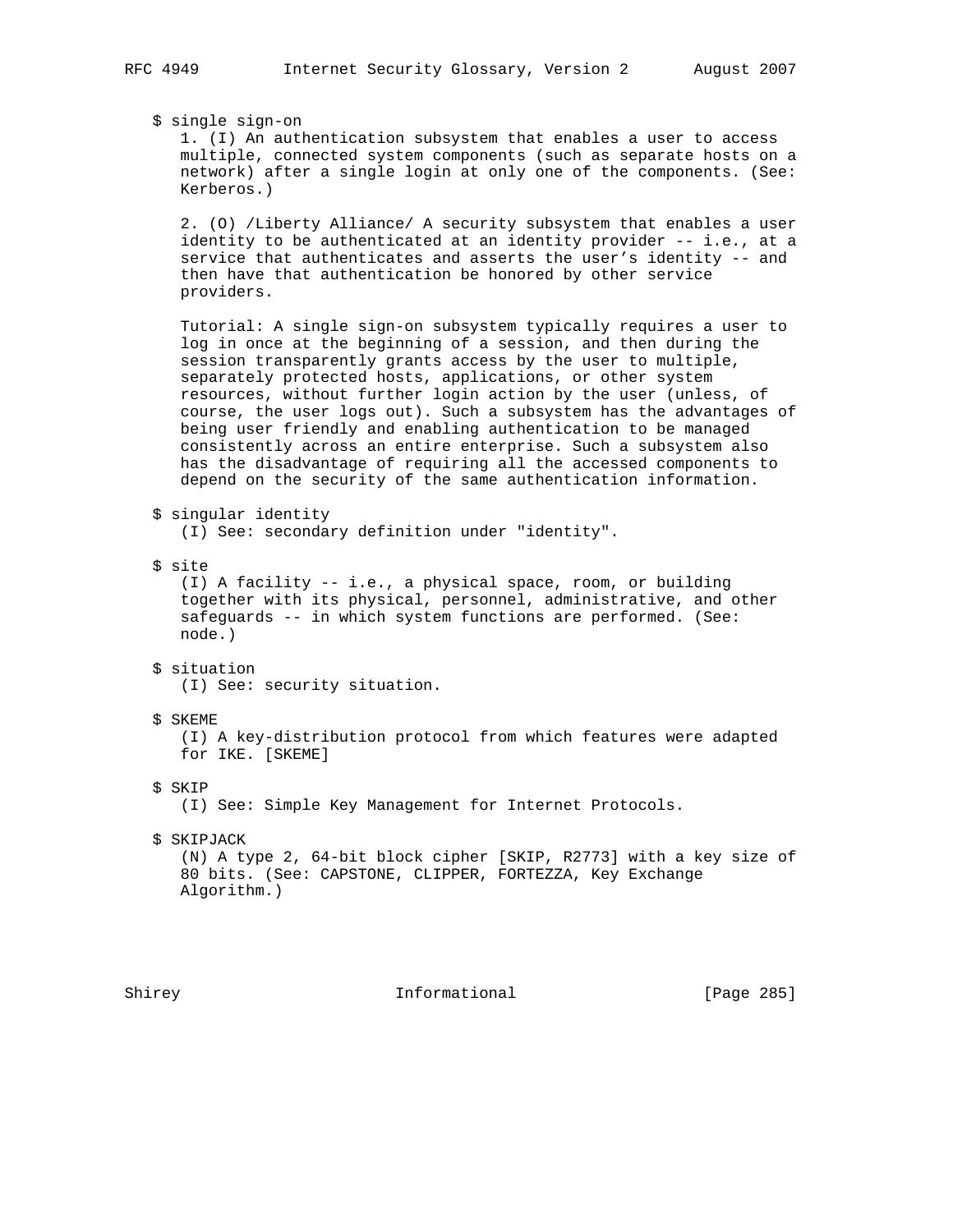Tutorial: SKIPJACK was developed by NSA and formerly classified at the U.S. DoD "Secret" level. On 23 June 1998, NSA announced that SKIPJACK had been declassified.

\$ slot

 (O) /MISSI/ One of the FORTEZZA PC card storage areas that are each able to hold an X.509 certificate plus other data, including the private key that is associated with a public-key certificate.

\$ smart card

 (I) A credit-card sized device containing one or more integrated circuit chips that perform the functions of a computer's central processor, memory, and input/output interface. (See: PC card, smart token.)

 Usage: Sometimes this term is used rather strictly to mean a card that closely conforms to the dimensions and appearance of the kind of plastic credit card issued by banks and merchants. At other times, the term is used loosely to include cards that are larger than credit cards, especially cards that are thicker, such as PC cards.

\$ smart token

 (I) A device that conforms to the definition of "smart card" except that rather than having the standard dimensions of a credit card, the token is packaged in some other form, such as a military dog tag or a door key. (See: smart card, cryptographic token.)

\$ SMI

(I) See: security management infrastructure.

\$ SMTP

(I) See: Simple Mail Transfer Protocol.

\$ smurf attack

 (D) /slang/ A denial-of-service attack that uses IP broadcast addressing to send ICMP ping packets with the intent of flooding a system. (See: fraggle attack, ICMP flood.)

 Deprecated Term: It is likely that other cultures use different metaphors for this concept. Therefore, to avoid international misunderstanding, IDOCs SHOULD NOT use this term.

 Derivation: The Smurfs are a fictional race of small, blue creatures that were created by a cartoonist. Perhaps the inventor of this attack thought that a swarm of ping packets resembled a gang of smurfs. (See: Deprecated Usage under "Green Book".)

Shirey **Informational** [Page 286]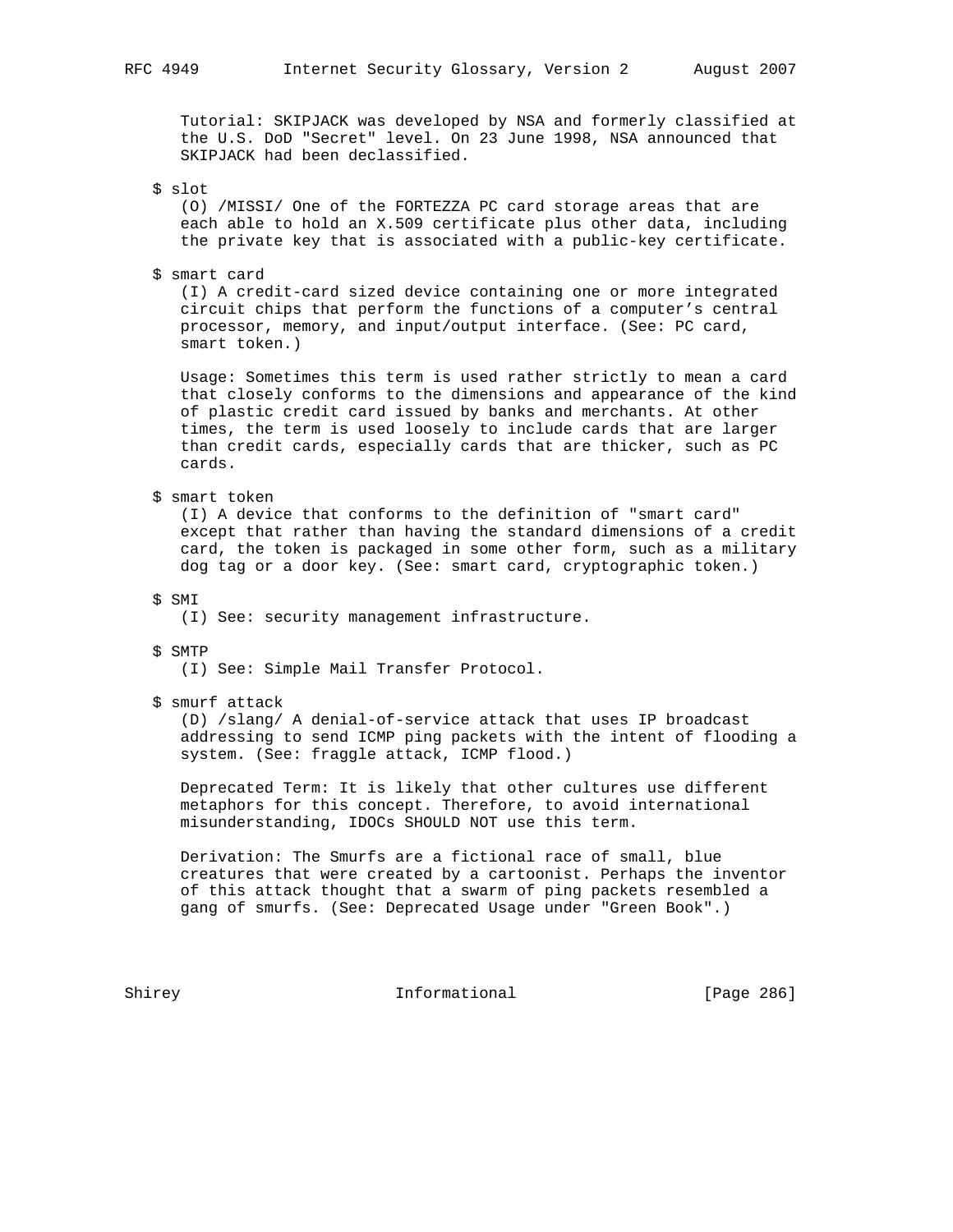Tutorial: The attacker sends ICMP echo request ("ping") packets that appear to originate not from the attacker's own IP address, but from the address of the host or router that is the target of the attack. Each packet is addressed to an IP broadcast address, e.g., to all IP addresses in a given network. Thus, each echo request that is sent by the attacker results in many echo responses being sent to the target address. This attack can disrupt service at a particular host, at the hosts that depend on a particular router, or in an entire network.

\$ sneaker net

 (D) /slang/ A process that transfers data between systems only manually, under human control; i.e., a data transfer process that involves an air gap.

 Deprecated Term: It is likely that other cultures use different metaphors for this concept. Therefore, to avoid international misunderstanding, IDOCs SHOULD NOT use this term.

#### \$ Snefru

 (N) A public-domain, cryptographic hash function (a.k.a. "The Xerox Secure Hash Function") designed by Ralph C. Merkle at Xerox Corporation. Snefru can produce either a 128-bit or 256-bit output (i.e., hash result). [Schn] (See: Khafre, Khufu.)

\$ sniffing

 (D) /slang/ Synonym for "passive wiretapping"; most often refers to capturing and examining the data packets carried on a LAN. (See: password sniffing.)

 Deprecated Term: IDOCs SHOULD NOT use this term; it unnecessarily duplicates the meaning of a term that is better established. (See: Deprecated Usage under "Green Book".

#### \$ SNMP

(I) See: Simple Network Management Protocol.

\$ social engineering

 (D) Euphemism for non-technical or low-technology methods, often involving trickery or fraud, that are used to attack information systems. Example: phishing.

 Deprecated Term: IDOCs SHOULD NOT use this term; it is too vague. Instead, use a term that is specific with regard to the means of attack, e.g., blackmail, bribery, coercion, impersonation, intimidation, lying, or theft.

Shirey **Informational** [Page 287]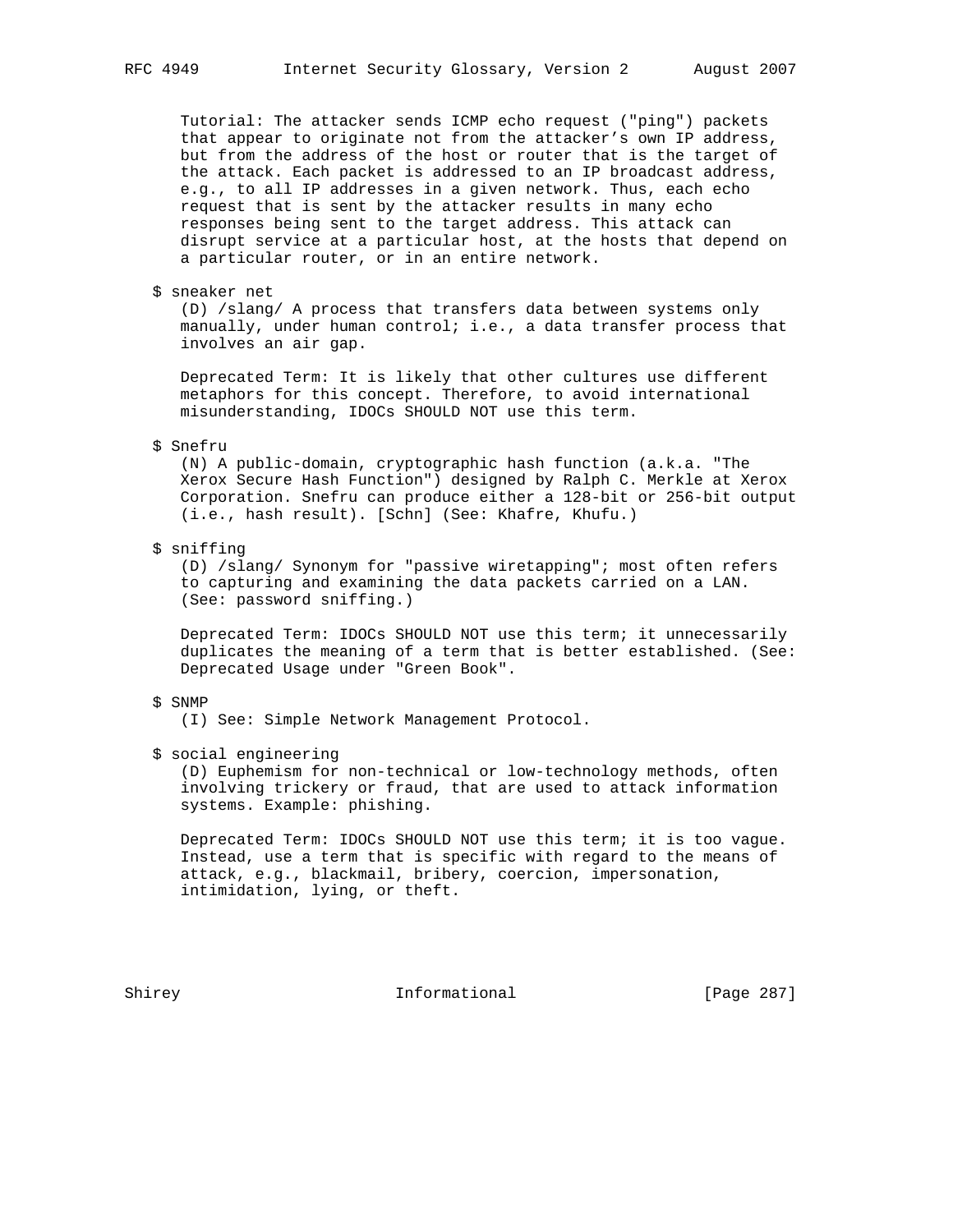\$ SOCKS

 (I) An Internet protocol [R1928] that provides a generalized proxy server that enables client-server applications (e.g., TELNET, FTP, or HTTP; running over either TCP or UDP) to use the services of a firewall.

 Tutorial: SOCKS is layered under the IPS Application Layer and above the Transport Layer. When a client inside a firewall wishes to establish a connection to an object that is reachable only through the firewall, it uses TCP to connect to the SOCKS server, negotiates with the server for the authentication method to be used, authenticates with the chosen method, and then sends a relay request. The SOCKS server evaluates the request, typically based on source and destination addresses, and either establishes the appropriate connection or denies it.

\$ soft TEMPEST

 (O) The use of software techniques to reduce the radio frequency information leakage from computer displays and keyboards. [Kuhn] (See: TEMPEST.)

\$ soft token

 (D) A data object that is used to control access or authenticate authorization. (See: token.)

 Deprecated Term: IDOCs SHOULD NOT use this term as defined here; the definition duplicates the meaning of other, standard terms. Instead, use "attribute certificate" or another term that is specific with regard to the mechanism being used.

#### \$ software

 (I) Computer programs (which are stored in and executed by computer hardware) and associated data (which also is stored in the hardware) that may be dynamically written or modified during execution. (Compare: firmware.)

\$ software error

 (I) /threat action/ See: secondary definitions under "corruption", "exposure", and "incapacitation".

\$ SORA

(O) See: SSO-PIN ORA.

\$ source authentication

 (D) Synonym for "data origin authentication" or "peer entity authentication". (See: data origin authentication, peer entity authentication).

Shirey **Informational** [Page 288]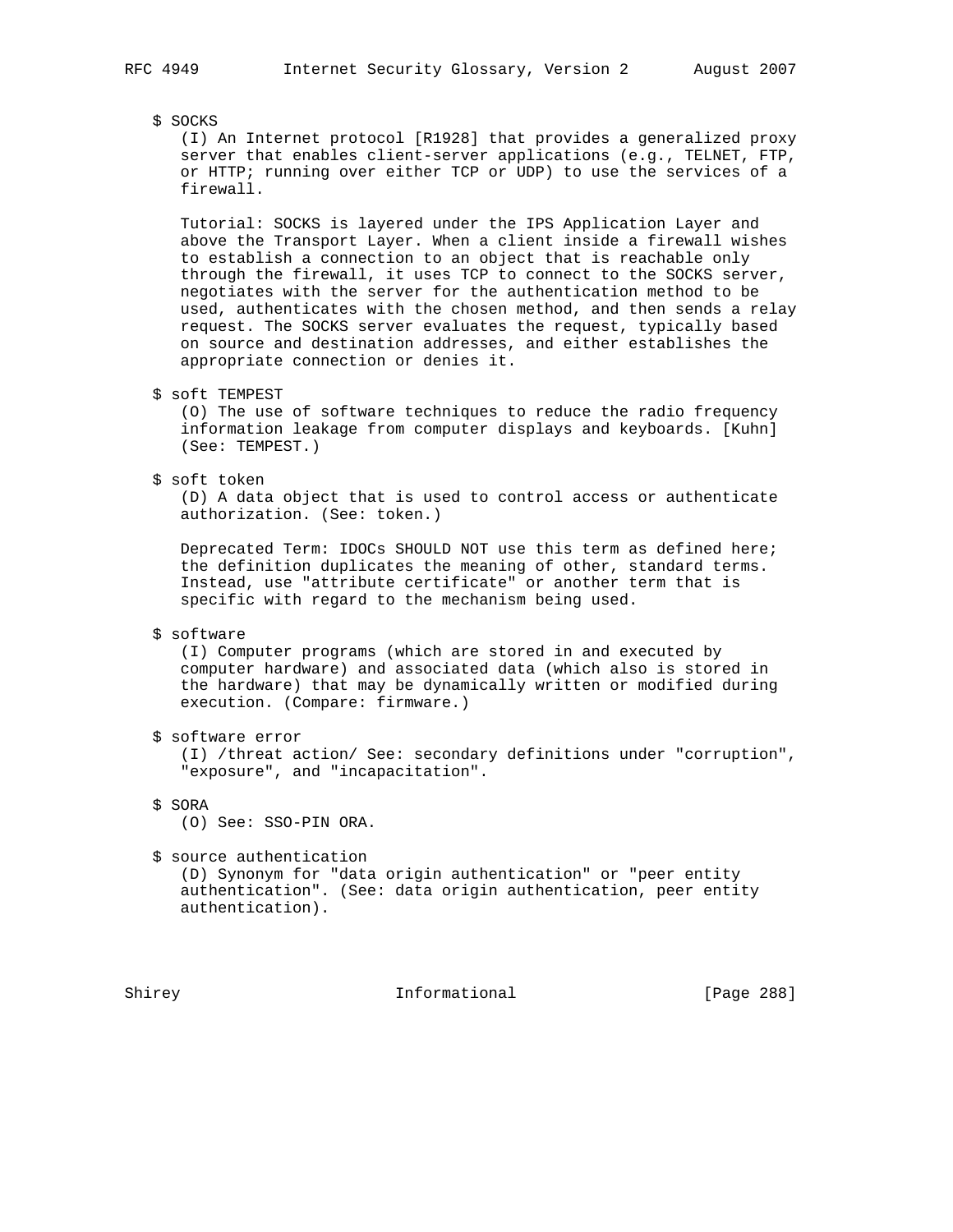Deprecated Term: IDOCs SHOULD NOT use this term because it is ambiguous and, in either meaning, duplicates the meaning of internationally standardized terms. If the intent is to authenticate the original creator or packager of data received, then use "data origin authentication". If the intent is to authenticate the identity of the sender of data in the current instance, then use "peer entity authentication".

\$ source integrity

 (I) The property that data is trustworthy (i.e., worthy of reliance or trust), based on the trustworthiness of its sources and the trustworthiness of any procedures used for handling data in the system. Usage: a.k.a. Biba integrity. (See: integrity. Compare: correctness integrity, data integrity.)

 Tutorial: For this kind of integrity, there are formal models of unauthorized modification (see: Biba model) that logically complement the more familiar models of unauthorized disclosure (see: Bell-LaPadula model). In these models, objects are labeled to indicate the credibility of the data they contain, and there are rules for access control that depend on the labels.

\$ SP3

(O) See: Security Protocol 3.

\$ SP4

(O) See: Security Protocol 4.

\$ spam

 1a. (I) /slang verb/ To indiscriminately send unsolicited, unwanted, irrelevant, or inappropriate messages, especially commercial advertising in mass quantities.

1b. (I) /slang noun/ Electronic "junk mail". [R2635]

 Deprecated Usage: IDOCs SHOULD NOT use this term in uppercase letters, because SPAM(trademark) is a trademark of Hormel Foods Corporation. Hormel says, "We do not object to use of this slang term [spam] to describe [unsolicited advertising email], although we do object to the use of our product image in association with that term. Also, if the term is to be used, it SHOULD be used in all lower-case letters to distinguish it from our trademark SPAM, which SHOULD be used with all uppercase letters." (See: metadata.)

 Tutorial: In sufficient volume, spam can cause denial of service. (See: flooding.) According to Hormel, the term was adopted as a result of a Monty Python skit in which a group of Vikings sang a chorus of 'SPAM, SPAM, SPAM ...' in an increasing crescendo,

Shirey **Informational** [Page 289]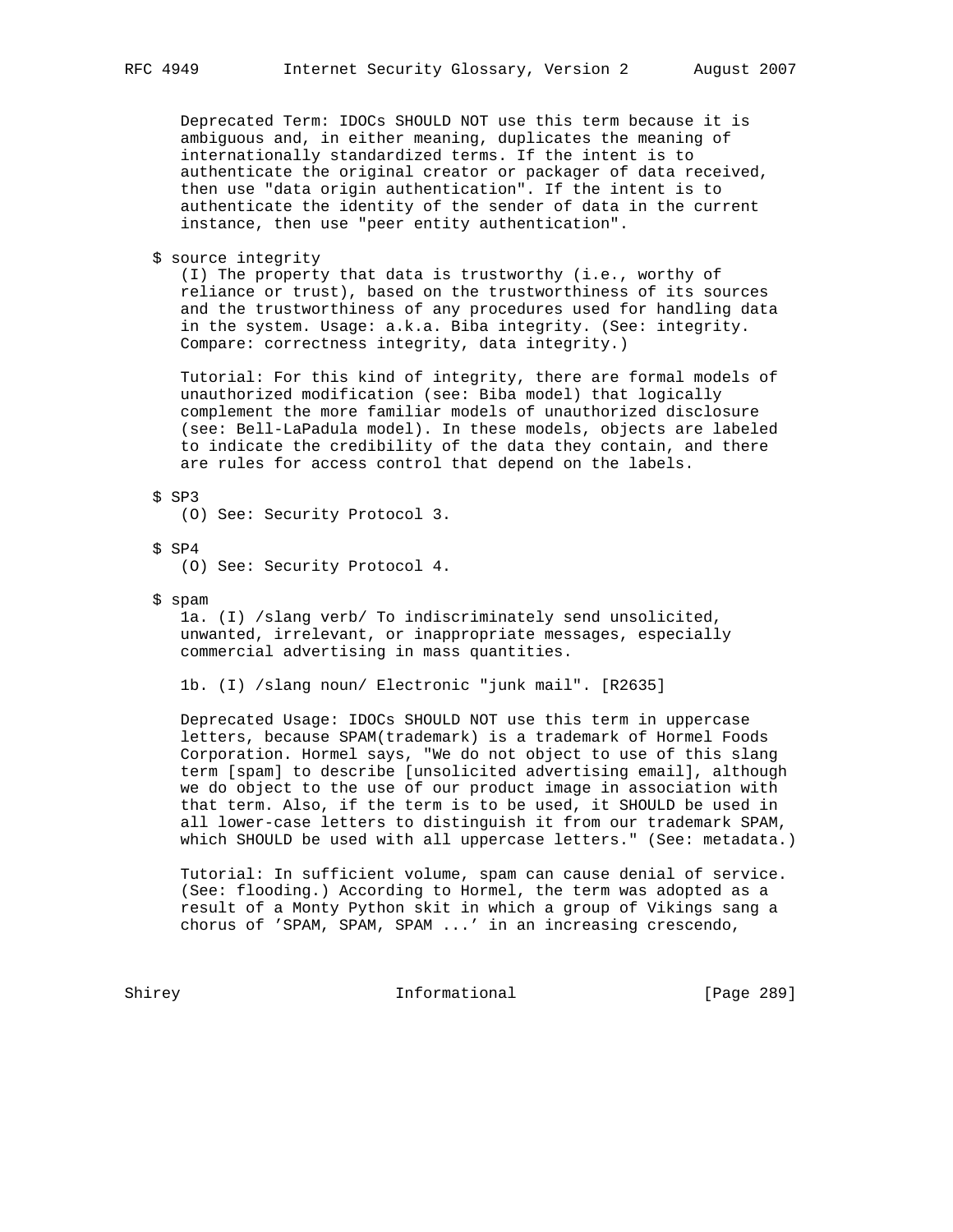drowning out other conversation. This lyric became a metaphor for the unsolicited advertising messages that threaten to overwhelm other discourse on the Internet.

\$ SPD

- (I) See: Security Policy Database.
- \$ special access program (SAP)

 (O) /U.S. Government/ "Sensitive program, [that is] approved in writing by a head of agency with [i.e., who has] original top secret classification authority, [and] that imposes need-to-know and access controls beyond those normally provided for access to Confidential, Secret, or Top Secret information. The level of controls is based on the criticality of the program and the assessed hostile intelligence threat. The program may be an acquisition program, an intelligence program, or an operations and support program." [C4009] (See: formal access approval, SCI. Compare: collateral information.)

#### \$ SPI

(I) See: Security Parameters Index.

### \$ SPKI

(I) See: Simple Public Key Infrastructure.

#### \$ split key

 (I) A cryptographic key that is generated and distributed as two or more separate data items that individually convey no knowledge of the whole key that results from combining the items. (See: dual control, split knowledge.)

\$ split knowledge

 1. (I) A security technique in which two or more entities separately hold data items that individually do not convey knowledge of the information that results from combining the items. (See: dual control, split key.)

 2. (O) "A condition under which two or more entities separately have key components [that] individually convey no knowledge of the plaintext key [that] will be produced when the key components are combined in the cryptographic module." [FP140]

#### \$ spoof

(I) /threat action/ See: secondary definition under "masquerade".

- \$ spoofing attack
	- (I) Synonym for "masquerade attack".

Shirey **Informational** [Page 290]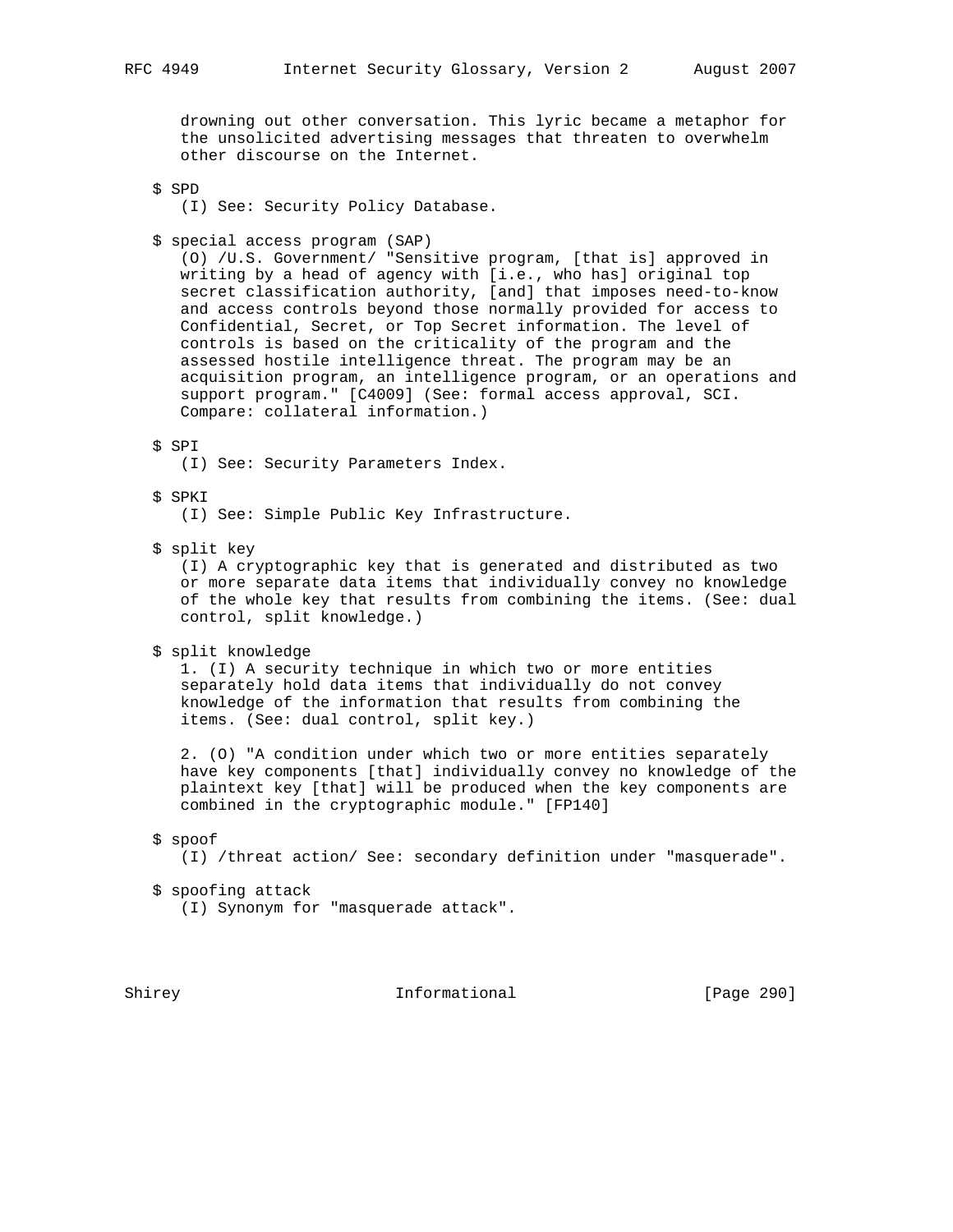# \$ spread spectrum

 (N) A TRANSEC technique that transmits a signal in a bandwidth much greater than the transmitted information needs. [F1037] Example: frequency hopping.

 Tutorial: Usually uses a sequential, noise-like signal structure to spread the normally narrowband information signal over a relatively wide band of frequencies. The receiver correlates the signals to retrieve the original information signal. This technique decreases potential interference to other receivers, while achieving data confidentiality and increasing immunity of spread spectrum receivers to noise and interference.

#### \$ spyware

 (D) /slang/ Software that an intruder has installed surreptitiously on a networked computer to gather data from that computer and send it through the network to the intruder or some other interested party. (See: malicious logic, Trojan horse.)

 Deprecated Usage: IDOCs that use this term SHOULD state a definition for it because the term is used in many ways and could easily be misunderstood.

 Tutorial: Some examples of the types of data that might be gathered by spyware are application files, passwords, email addresses, usage histories, and keystrokes. Some examples of motivations for gathering the data are blackmail, financial fraud, identity theft, industrial espionage, market research, and voyeurism.

```
 $ SSH(trademark)
```
(N) See: Secure Shell(trademark).

# \$ SSL

(I) See: Secure Sockets Layer.

\$ SSO

(I) See: system security officer.

\$ SSO PIN

 (O) /MISSI/ One of two PINs that control access to the functions and stored data of a FORTEZZA PC card. Knowledge of the SSO PIN enables a card user to perform the FORTEZZA functions intended for use by an end user and also the functions intended for use by a MISSI CA. (See: user PIN.)

Shirey 1nformational [Page 291]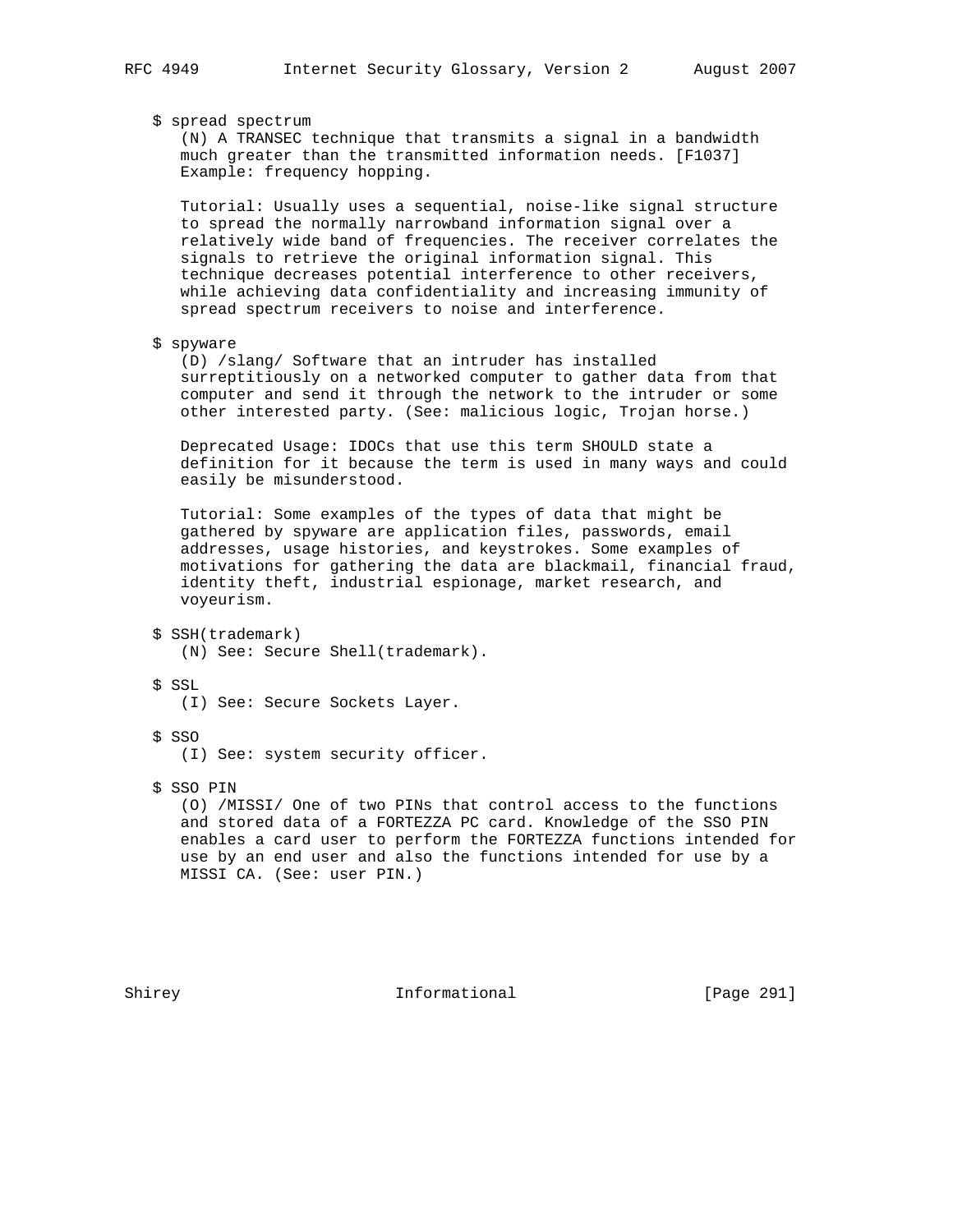\$ SSO-PIN ORA (SORA) (O) /MISSI/ A MISSI organizational RA that operates in a mode in which the ORA performs all card management functions and, therefore, requires knowledge of the SSO PIN for FORTEZZA PC cards issued to end users. \$ Standards for Interoperable LAN/MAN Security (SILS) 1. (N) The IEEE 802.10 standards committee. (See: [FP191].) 2. (N) A set of IEEE standards, which has eight parts: (a) Model, including security management, (b) Secure Data Exchange protocol, (c) Key Management, (d) [has been incorporated in (a)], (e) SDE Over Ethernet 2.0, (f) SDE Sublayer Management, (g) SDE Security Labels, and (h) SDE PICS Conformance. Parts b, e, f, g, and h are incorporated in IEEE Standard 802.10-1998. \$ star property (N) See: \*-property. \$ Star Trek attack (D) /slang/ An attack that penetrates your system where no attack has ever gone before. Deprecated Usage: IDOCs SHOULD NOT use this term; it is a joke for Trekkies. (See: Deprecated Usage under "Green Book".) \$ static (I) /adjective/ Refers to a cryptographic key or other parameter that is relatively long-lived. (Compare: ephemeral.) \$ steganography (I) Methods of hiding the existence of a message or other data. This is different than cryptography, which hides the meaning of a message but does not hide the message itself. Examples: For classic, physical methods, see [Kahn]; for modern, digital methods, see [John]. (See: cryptology. Compare: concealment system, digital watermarking.) \$ storage channel (I) See: covert storage channel. \$ storage key (I) A cryptographic key used by a device for protecting information that is being maintained in the device, as opposed to protecting information that is being transmitted between devices. (See: cryptographic token, token copy. Compare: traffic key.)

Shirey **Informational** [Page 292]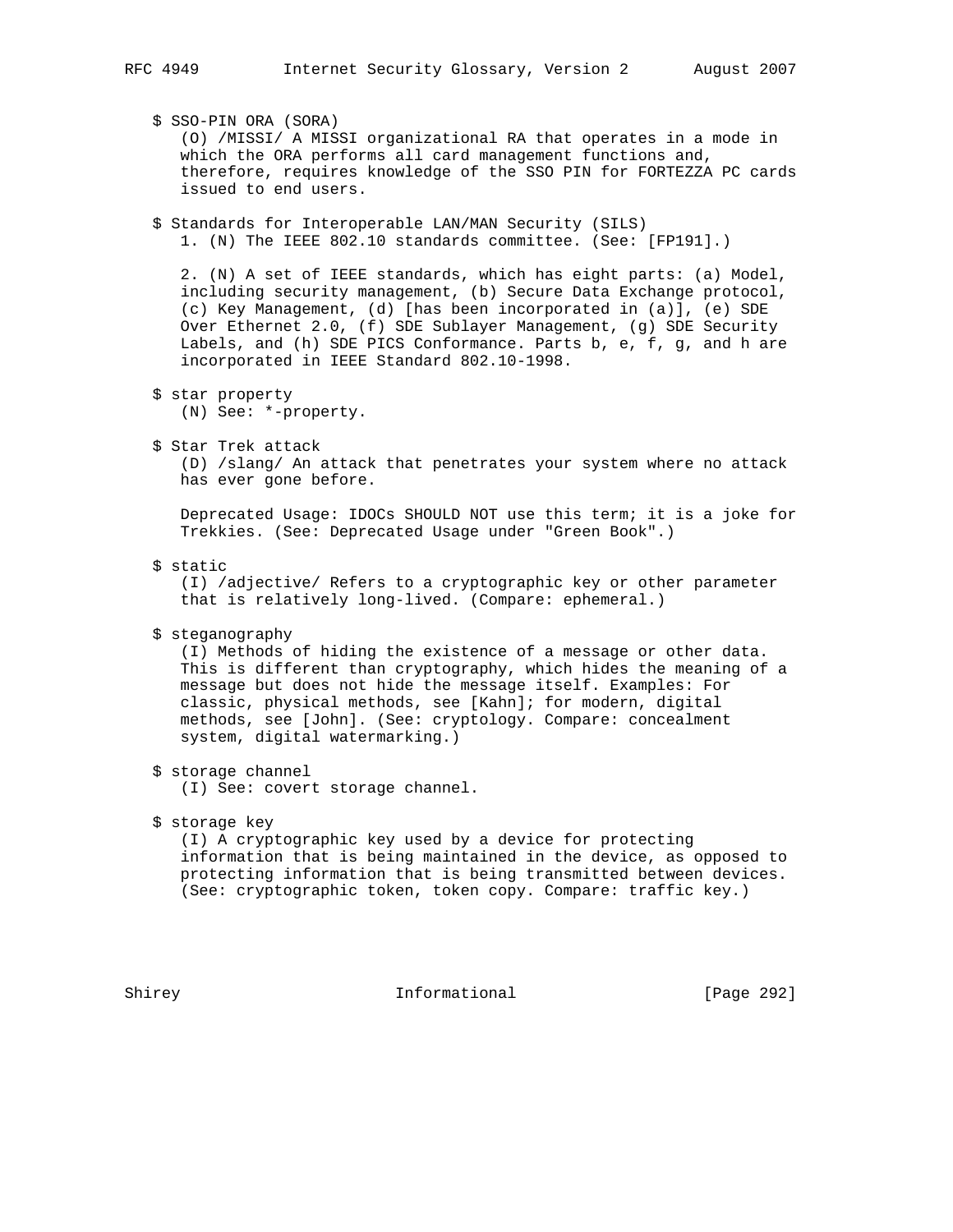\$ stream cipher

 (I) An encryption algorithm that breaks plain text into a stream of successive elements (usually, bits) and encrypts the n-th plaintext element with the n-th element of a parallel key stream, thus converting the plaintext stream into a ciphertext stream. [Schn] (See: block cipher.)

\$ stream integrity service

 (I) A data integrity service that preserves integrity for a sequence of data packets, including both (a) bit-by-bit datagram integrity of each individual packet in the set and (b) packet-by packet sequential integrity of the set as a whole. (See: data integrity. Compare: datagram integrity service.)

 Tutorial: Some internetwork applications need only datagram integrity, but others require that an entire stream of packets be protected against insertion, reordering, deletion, and delay:

- "Insertion": The destination receives an additional packet that was not sent by the source.
- "Reordering": The destination receives packets in a different order than that in which they were sent by the source.
- "Deletion": A packet sent by the source is not ever delivered to the intended destination.
- "Delay": A packet is detained for some period of time at a relay, thus hampering and postponing the packet's normal timely delivery from source to destination.
- \$ strength

 1. (I) /cryptography/ A cryptographic mechanism's level of resistance to attacks [R3766]. (See: entropy, strong, work factor.)

 2. (N) /Common Criteria/ "Strength of function" is a "qualification of a TOE security function expressing the minimum efforts assumed necessary to defeat its expected security behavior by directly attacking its underlying security mechanisms": (See: strong.)

- Basic: "A level of the TOE strength of function where analysis shows that the function provides adequate protection against casual breach of TOE security by attackers possessing a low attack potential."
- Medium: "... against straightforward or intentional breach ... by attackers possessing a moderate attack potential."
- High: "... against deliberately planned or organized breach ... by attackers possessing a high attack potential."

Shirey **Informational** [Page 293]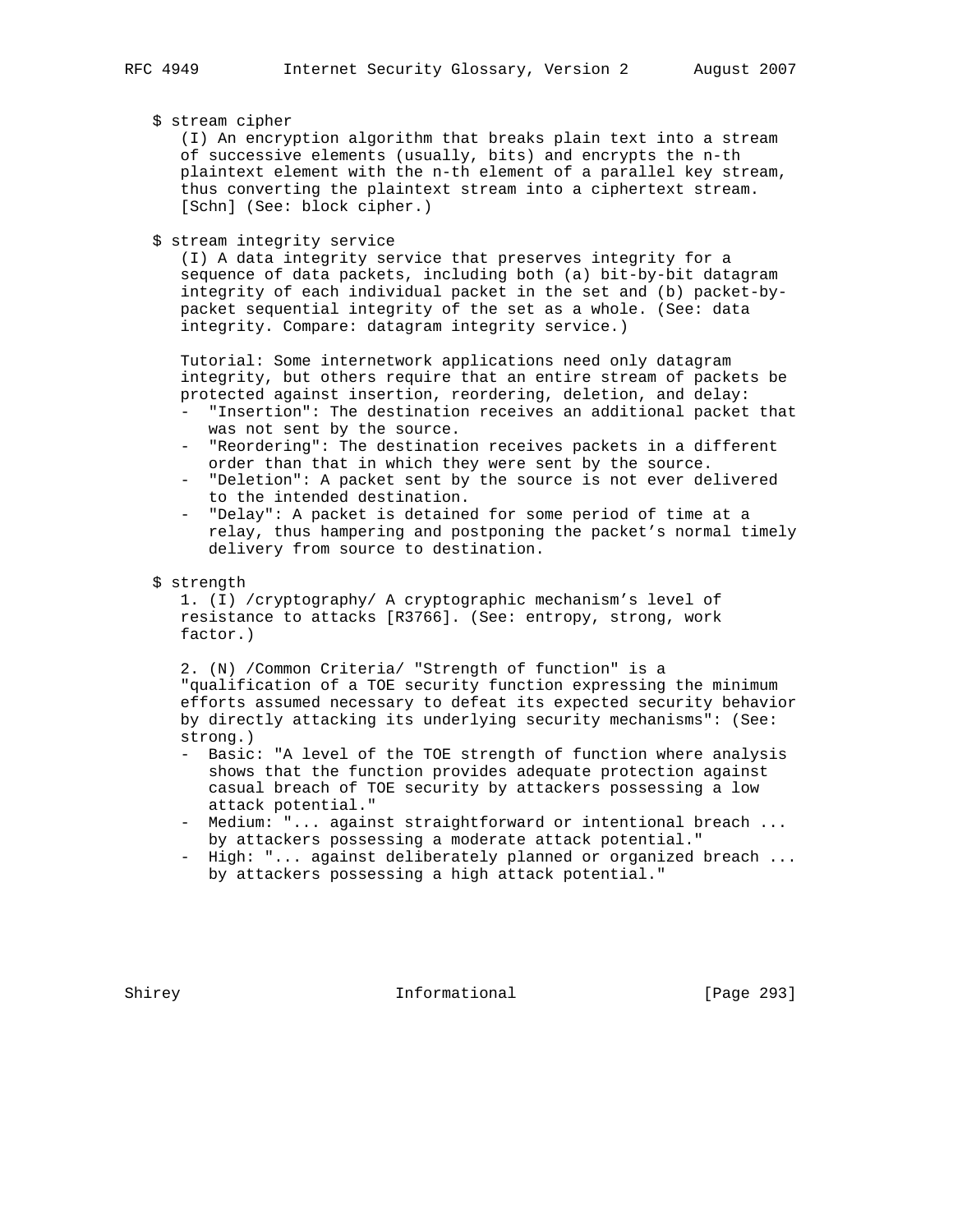\$ strong

 1. (I) /cryptography/ Used to describe a cryptographic algorithm that would require a large amount of computational power to defeat it. (See: strength, work factor, weak key.)

 2. (I) /COMPUSEC/ Used to describe a security mechanism that would be difficult to defeat. (See: strength, work factor.)

\$ strong authentication

 1. (I) An authentication process that uses a cryptographic security mechanism -- particularly public-key certificates -- to verify the identity claimed for an entity. (Compare: simple authentication.)

 2. (O) "Authentication by means of cryptographically derived credentials." [X509]

\$ subject

 1a. (I) A process in a computer system that represents a principal and that executes with the privileges that have been granted to that principal. (Compare: principal, user.)

 1b. (I) /formal model/ A system entity that causes information to flow among objects or changes the system state; technically, a process-domain pair. A subject may itself be an object relative to some other subject; thus, the set of subjects in a system is a subset of the set of objects. (See: Bell-LaPadula model, object.)

 2. (I) /digital certificate/ The name (of a system entity) that is bound to the data items in a digital certificate; e.g., a DN that is bound to a key in a public-key certificate. (See: X.509.)

\$ subject CA

 (D) The CA that is the subject of a cross-certificate issued by another CA. [X509] (See: cross-certification.)

 Deprecated Term: IDOCs SHOULD NOT use this term because it is not widely known and could be misunderstood. Instead, say "the CA that is the subject of the cross-certificate".

\$ subnetwork

 (N) An OSI term for a system of packet relays and connecting links that implement OSIRM layer 2 or 3 to provide a communication service that interconnects attached end systems. Usually, the relays are all of the same type (e.g., X.25 packet switches, or interface units in an IEEE 802.3 LAN). (See: gateway, internet, router.)

Shirey 1nformational [Page 294]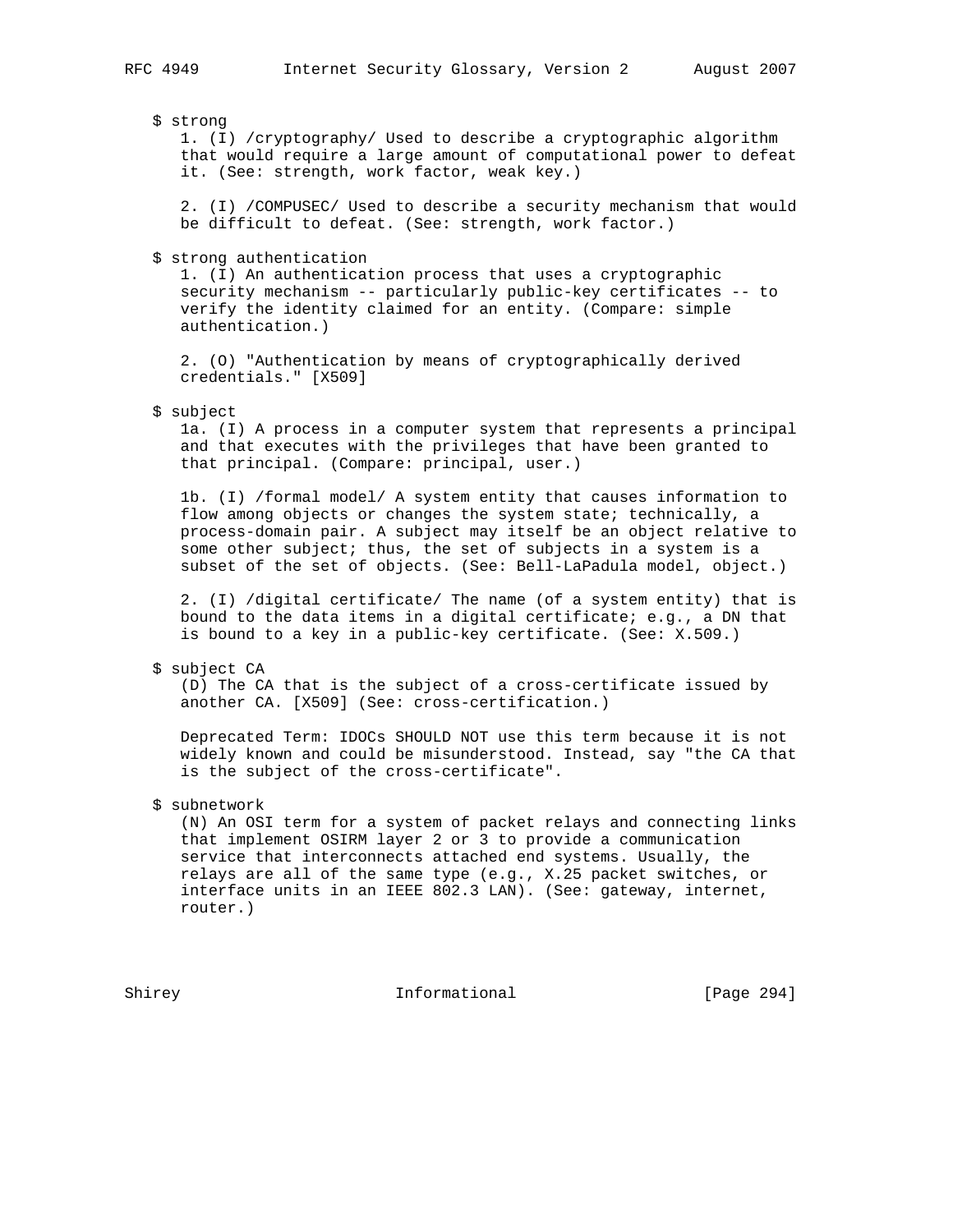\$ subordinate CA (SCA)

 1. (I) A CA whose public-key certificate is issued by another (superior) CA. (See: certification hierarchy. Compare: cross certification.)

 2. (O) /MISSI/ The fourth-highest (i.e., bottom) level of a MISSI certification hierarchy; a MISSI CA whose public-key certificate is signed by a MISSI CA rather than by a MISSI PCA. A MISSI SCA is the administrative authority for a subunit of an organization, established when it is desirable to organizationally distribute or decentralize the CA service. The term refers both to that authoritative office or role, and to the person who fills that office. A MISSI SCA registers end users and issues their certificates and may also register ORAs, but may not register other CAs. An SCA periodically issues a CRL.

\$ subordinate DN

 (I) An X.500 DN is subordinate to another X.500 DN if it begins with a set of attributes that is the same as the entire second DN except for the terminal attribute of the second DN (which is usually the name of a CA). For example, the DN <C=FooLand, O=Gov, OU=Treasurer, CN=DukePinchpenny> is subordinate to the DN <C=FooLand, O=Gov, CN=KingFooCA>.

\$ subscriber

 (I) /PKI/ A user that is registered in a PKI and, therefore, can be named in the "subject" field of a certificate issued by a CA in that PKI. (See: registration, user.)

 Usage: This term is needed to distinguish registered users from two other kinds of PKI users:

- Users that access the PKI but are not identified to it: For example, a relying party may access a PKI repository to obtain the certificate of some other party. (See: access.)
- Users that do not access the PKI: For example, a relying party (see: certificate user) may use a digital certificate that was obtained from a database that is not part of the PKI that issued the certificate.

\$ substitution

 1. (I) /cryptography/ A method of encryption in which elements of the plain text retain their sequential position but are replaced by elements of cipher text. (Compare: transposition.)

 2. (I) /threat action/ See: secondary definition under "falsification".

Shirey **Informational** [Page 295]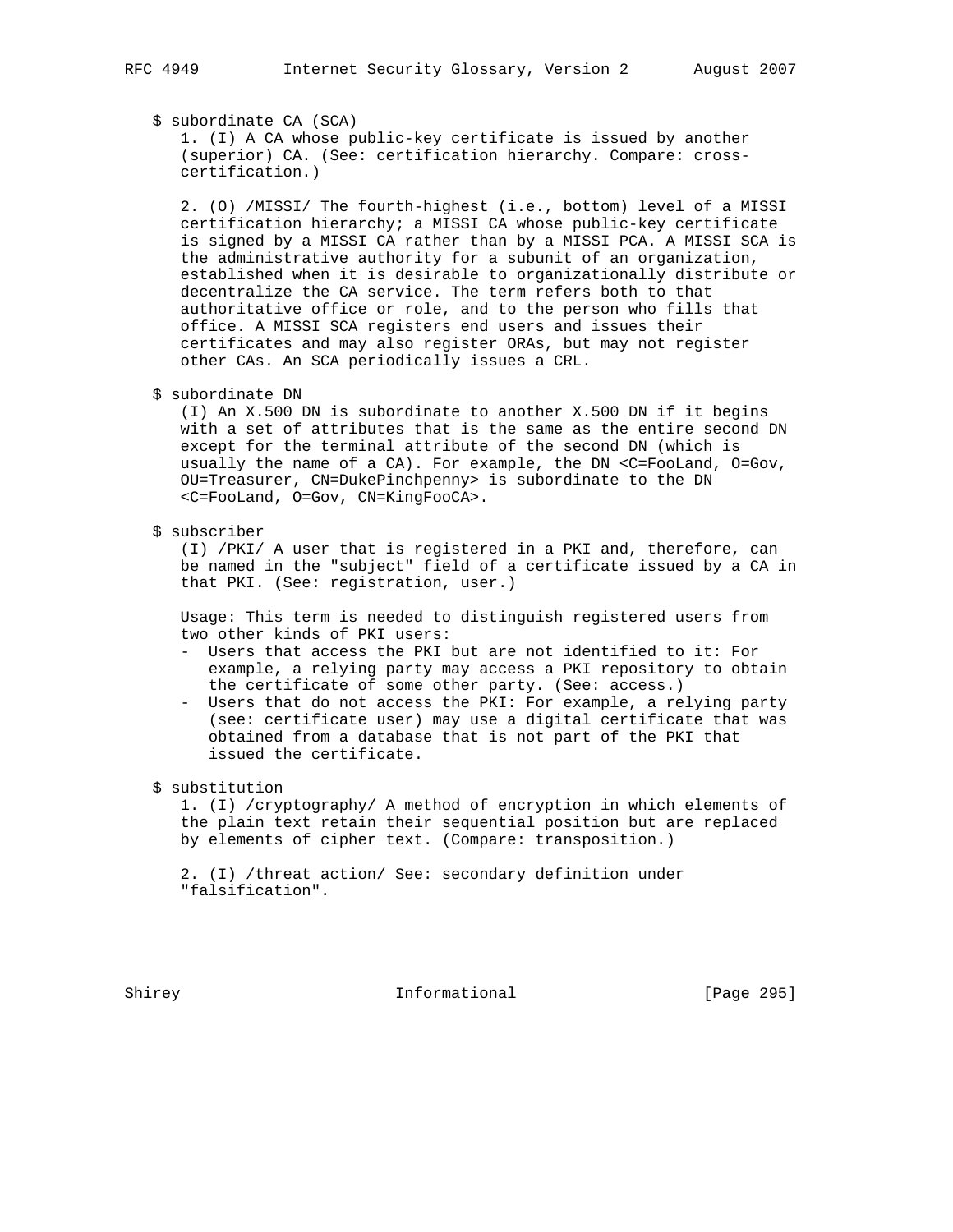# \$ subsystem

 (I) A collection of related system components that together perform a system function or deliver a system service.

\$ superencryption

 (I) An encryption operation for which the plaintext input to be transformed is the ciphertext output of a previous encryption operation. (Compare: hybrid encryption.)

# \$ superuser

(I) /UNIX/ Synonym for "root".

#### \$ survivability

 (I) The ability of a system to remain in operation or existence despite adverse conditions, including natural occurrences, accidental actions, and attacks. (Compare: availability, reliability.)

### \$ swIPe

 (I) An encryption protocol for IP that provides confidentiality, integrity, and authentication and can be used for both end-to-end and intermediate-hop security. [Ioan] (Compare: IPsec.)

 Tutorial: The swIPe protocol is an IP predecessor that is concerned only with encryption mechanisms; policy and key management are handled outside the protocol.

# \$ syllabary

 (N) /encryption/ A list of individual letters, combinations of letters, or syllables, with their equivalent code groups, used for spelling out proper names or other unusual words that are not present in the basic vocabulary (i.e., are not in the codebook) of a code used for encryption.

## \$ symmetric cryptography

 (I) A branch of cryptography in which the algorithms use the same key for both of two counterpart cryptographic operations (e.g., encryption and decryption). (See: asymmetric cryptography. Compare: secret-key cryptography.)

 Tutorial: Symmetric cryptography has been used for thousands of years [Kahn]. A modern example is AES.

 Symmetric cryptography has a disadvantage compared to asymmetric cryptography with regard to key distribution. For example, when Alice wants to ensure confidentiality for data she sends to Bob, she encrypts the data with a key, and Bob uses the same key to decrypt. However, keeping the shared key secret entails both cost

Shirey **Informational** [Page 296]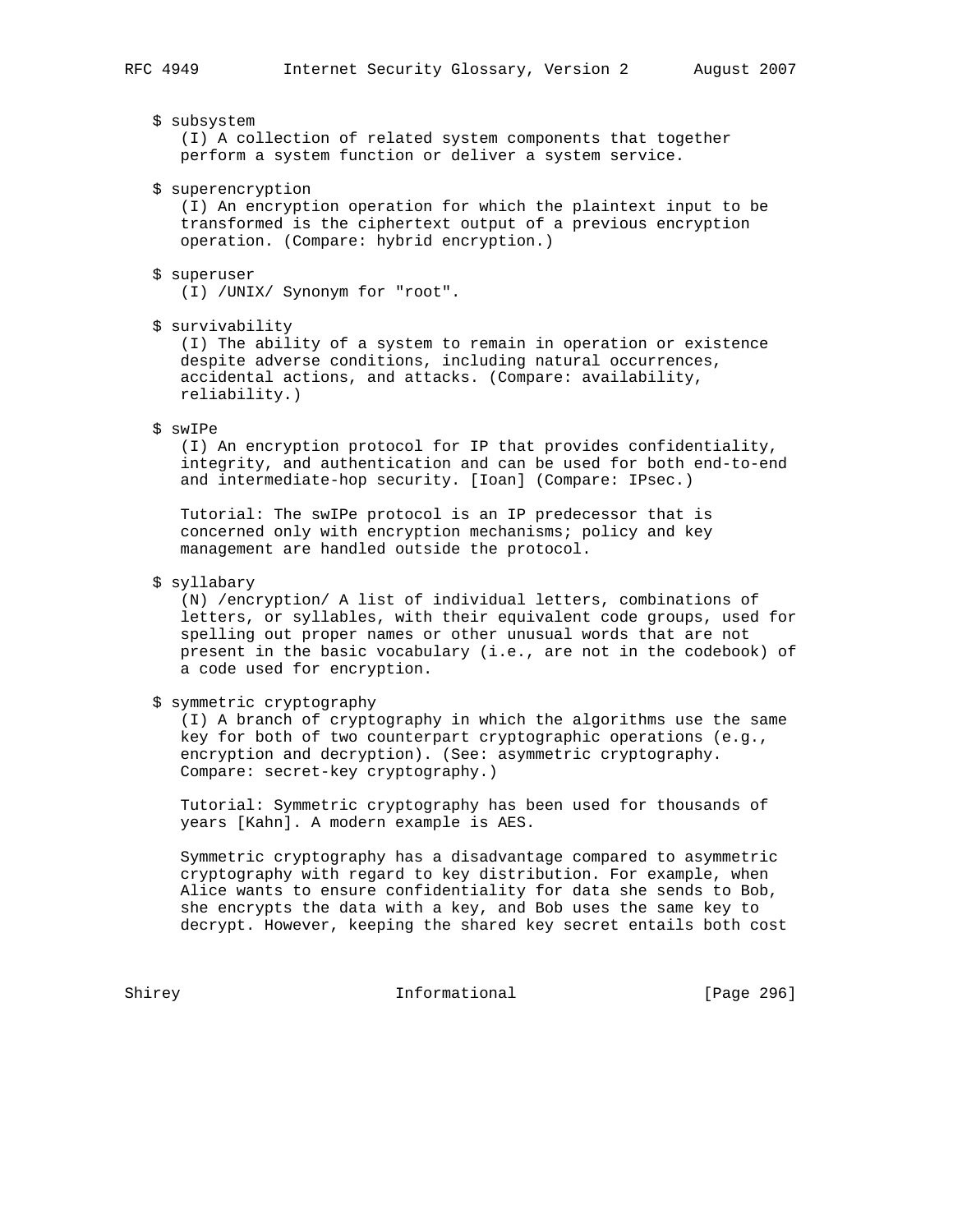and risk when the key is distributed to both Alice and Bob. (See: key distribution, key management.)

\$ symmetric key

 (I) A cryptographic key that is used in a symmetric cryptographic algorithm. (See: symmetric cryptography.)

### \$ SYN flood

 (I) A denial-of-service attack that sends a large number of TCP SYN (synchronize) packets to a host with the intent of disrupting the operation of that host. (See: blind attack, flooding.)

 Tutorial: This attack seeks to exploit a vulnerability in the TCP specification or in a TCP implementation. Normally, two hosts use a three-way exchange of packets to establish a TCP connection: (a) host 1 requests a connection by sending a SYN packet to host 2; (b) host 2 replies by sending a SYN-ACK (acknowledgement) packet to host 1; and (c) host 1 completes the connection by sending an ACK packet to host 2. To attack host 2, host 1 can send a series of TCP SYNs, each with a different phony source address. ([R2827] discusses how to use packet filtering to prevent such attacks from being launched from behind an Internet service provider's aggregation point.) Host 2 treats each SYN as a request from a separate host, replies to each with a SYN-ACK, and waits to receive the matching ACKs. (The attacker can use random or unreachable sources addresses in the SYN packets, or can use source addresses that belong to third parties, that then become secondary victims.)

 For each SYN-ACK that is sent, the TCP process in host 2 needs some memory space to store state information while waiting for the matching ACK to be returned. If the matching ACK never arrives at host 2, a timer associated with the pending SYN-ACK will eventually expire and release the space. But if host 1 (or a cooperating group of hosts) can rapidly send many SYNs to host 2, host 2 will need to store state information for many pending SYN- ACKs and may run out of space. This can prevent host 2 from responding to legitimate connection requests from other hosts or even, if there are flaws in host 2's TCP implementation, crash when the available space is exhausted.

# \$ synchronization

 (I) Any technique by which a receiving (decrypting) cryptographic process attains an internal state that matches the transmitting (encrypting) process, i.e., has the appropriate keying material to process the cipher text and is correctly initialized to do so.

Shirey **Informational** [Page 297]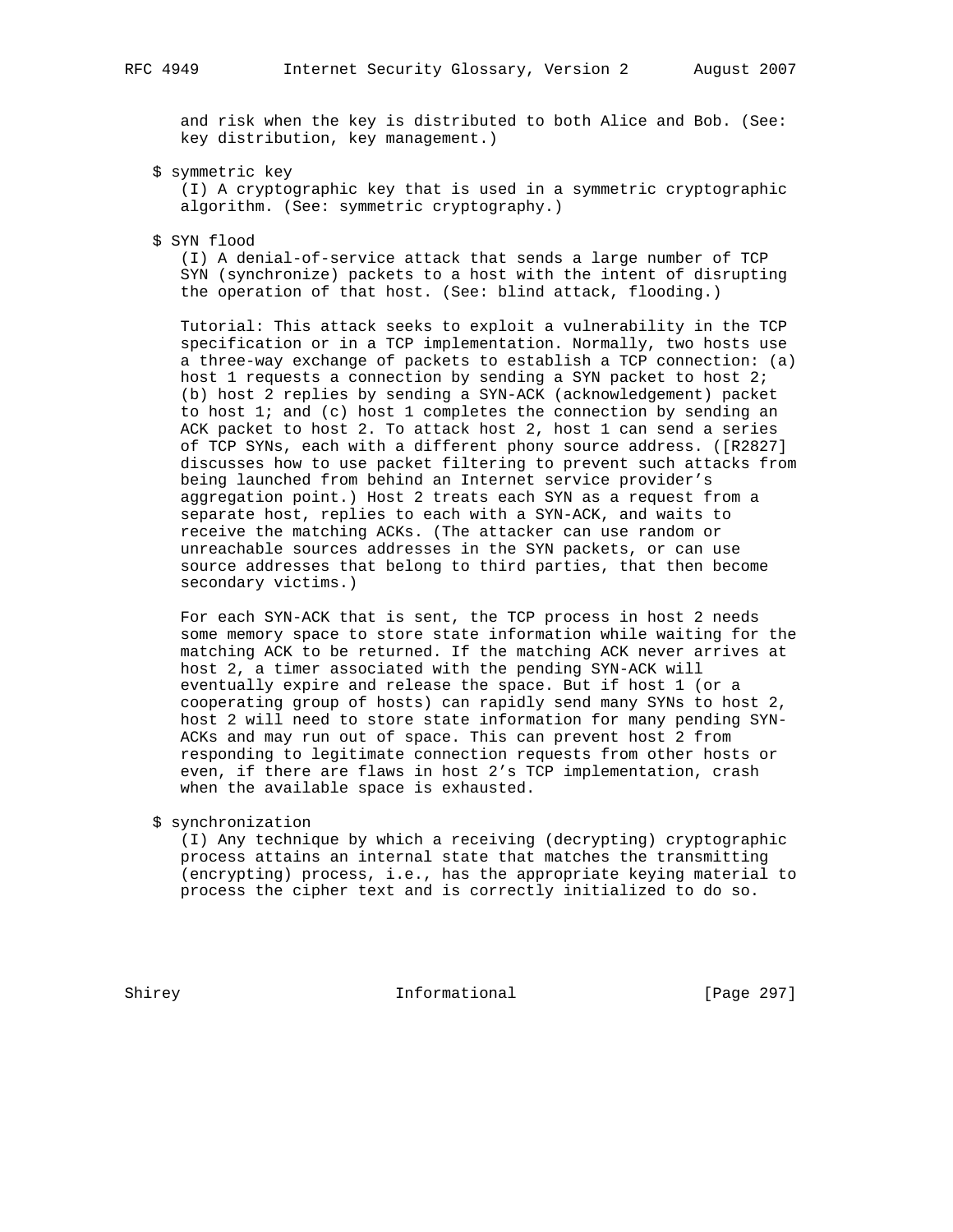# \$ system

(I) Synonym for "information system".

 Usage: This is a generic definition, and is the one with which the term is used in this Glossary. However, IDOCs that use the term, especially IDOCs that are protocol specifications, SHOULD state a more specific definition. Also, IDOCs that specify security features, services, and assurances need to define which system components and system resources are inside the applicable security perimeter and which are outside. (See: security architecture.)

\$ system architecture

 (N) The structure of system components, their relationships, and the principles and guidelines governing their design and evolution over time. [DoD10] (Compare: security architecture.)

\$ system component

 1. (I) A collection of system resources that (a) forms a physical or logical part of the system, (b) has specified functions and interfaces, and (c) is treated (e.g., by policies or specifications) as existing independently of other parts of the system. (See: subsystem.)

2. (O) /ITSEC/ An identifiable and self-contained part of a TOE.

 Usage: Component is a relative term because components may be nested; i.e., one component of a system may be a part of another component of that system.

Tutorial: Components can be characterized as follows:

- A "physical component" has mass and takes up space.
- A "logical component" is an abstraction used to manage and coordinate aspects of the physical environment, and typically represents a set of states or capabilities of the system.
- \$ system entity

 (I) An active part of a system -- a person, a set of persons (e.g., some kind of organization), an automated process, or a set of processes (see: subsystem) -- that has a specific set of capabilities. (Compare: subject, user.)

# \$ system high

 (I) The highest security level at which a system operates, or is capable of operating, at a particular time or in a particular environment. (See: system-high security mode.)

Shirey **Informational** [Page 298]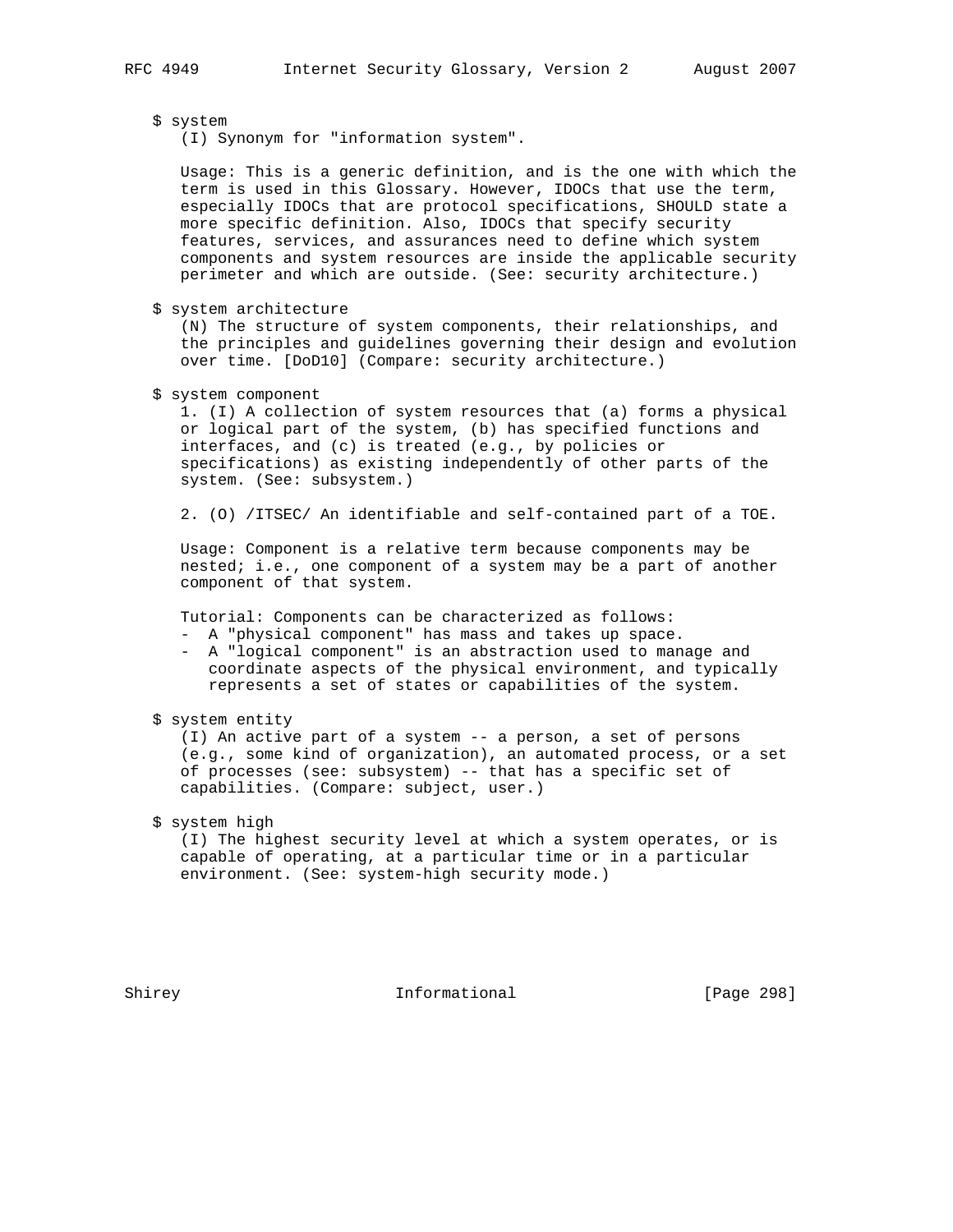# \$ system-high security mode

 (I) A mode of system operation wherein all users having access to the system possess all necessary authorizations (both security clearance and formal access approval) for all data handled by the system, but some users might not have need-to-know for all the data. (See: /system operation/ under "mode", formal access approval, protection level, security clearance.)

 Usage: Usually abbreviated as "system-high mode". This mode was defined in U.S. DoD policy that applied to system accreditation, but the term is widely used outside the Government.

\$ system integrity

 1. (I) An attribute or quality "that a system has when it can perform its intended function in a unimpaired manner, free from deliberate or inadvertent unauthorized manipulation." [C4009, NCS04] (See: recovery, system integrity service.)

 2. (D) "Quality of an [information system] reflecting the logical correctness and reliability of the operating system; the logical completeness of the hardware and software implementing the protection mechanisms; and the consistency of the data structures and occurrence of the stored data." [from an earlier version of C4009]

 Deprecated Definition: IDOCs SHOULD NOT use definition 2 because it mixes several concepts in a potentially misleading way. Instead, IDOCs should use the term with definition 1 and, depending on what is meant, couple the term with additional, more specifically descriptive and informative terms, such as "correctness", "reliability", and "data integrity".

#### \$ system integrity service

 (I) A security service that protects system resources in a verifiable manner against unauthorized or accidental change, loss, or destruction. (See: system integrity.)

\$ system low

 (I) The lowest security level supported by a system at a particular time or in a particular environment. (Compare: system high.)

\$ system resource

 (I) Data contained in an information system; or a service provided by a system; or a system capacity, such as processing power or communication bandwidth; or an item of system equipment (i.e.,

Shirey **Informational** [Page 299]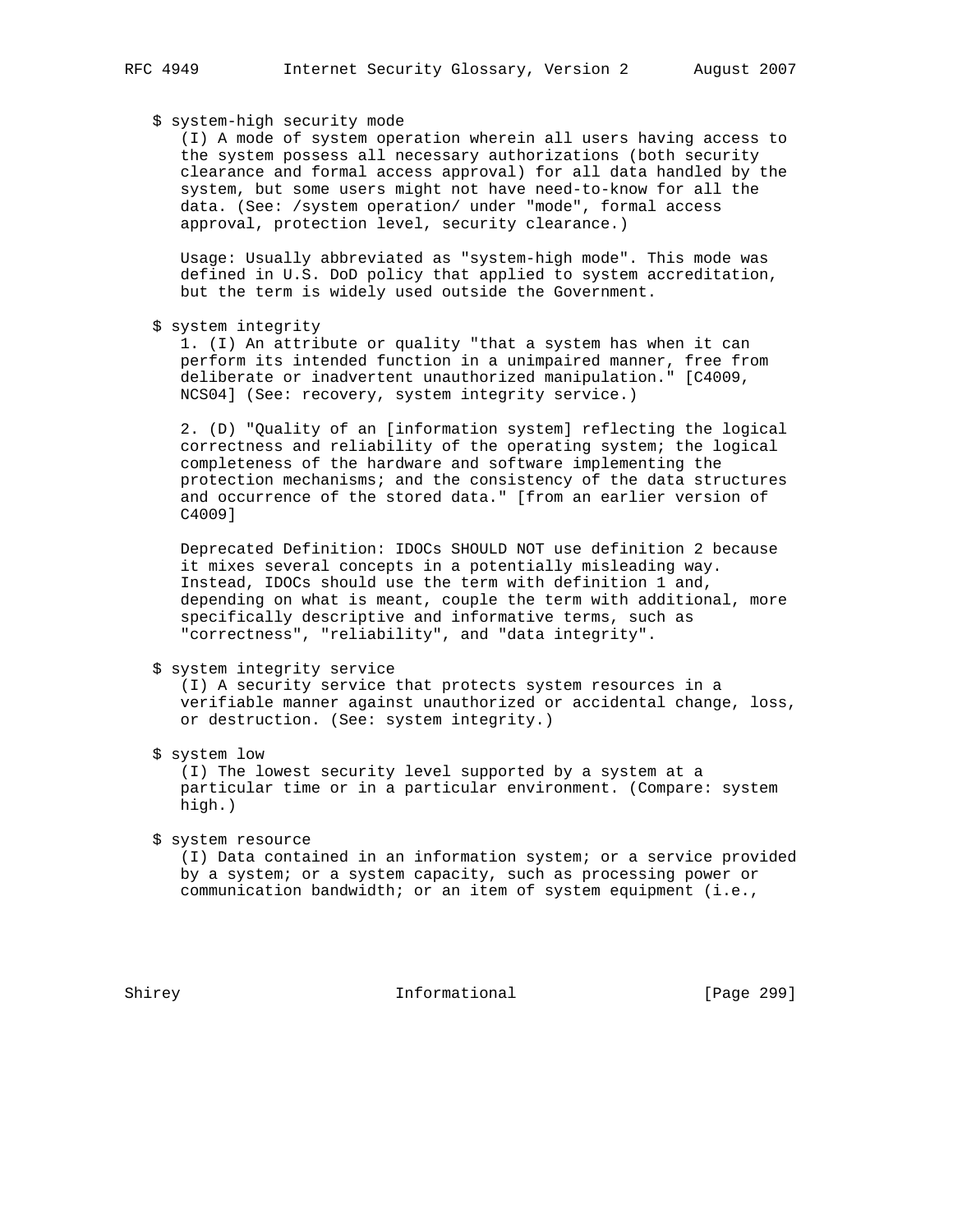hardware, firmware, software, or documentation); or a facility that houses system operations and equipment. (See: system component.)

\$ system security officer (SSO)

 (I) A person responsible for enforcement or administration of the security policy that applies to a system. (Compare: manager, operator.)

\$ system user

 (I) A system entity that consumes a product or service provided by the system, or that accesses and employs system resources to produce a product or service of the system. (See: access, [R2504]. Compare: authorized user, manager, operator, principal, privileged user, subject, subscriber, system entity, unauthorized user.)

 Usage: IDOCs that use this term SHOULD state a definition for it because the term is used in many ways and could easily be misunderstood:

- This term usually refers to an entity that has been authorized to access the system, but the term sometimes is used without regard for whether access is authorized.
- This term usually refers to a living human being acting either personally or in an organizational role. However, the term also may refer to an automated process in the form of hardware, software, or firmware; to a set of persons; or to a set of processes.
- IDOCs SHOULD NOT use the term to refer to a mixed set containing both persons and processes. This exclusion is intended to prevent situations that might cause a security policy to be interpreted in two different and conflicting ways.

A system user can be characterized as direct or indirect:

- "Passive user": A system entity that is (a) outside the system's security perimeter \*and\* (b) can receive output from the system but cannot provide input or otherwise interact with the system.
- "Active user": A system entity that is (a) inside the system's security perimeter \*or\* (b) can provide input or otherwise interact with the system.
- \$ TACACS

(I) See: Terminal Access Controller (TAC) Access Control System.

\$ TACACS+

 (I) A TCP-based protocol that improves on TACACS by separating the functions of authentication, authorization, and accounting and by encrypting all traffic between the network access server and

Shirey **Informational** [Page 300]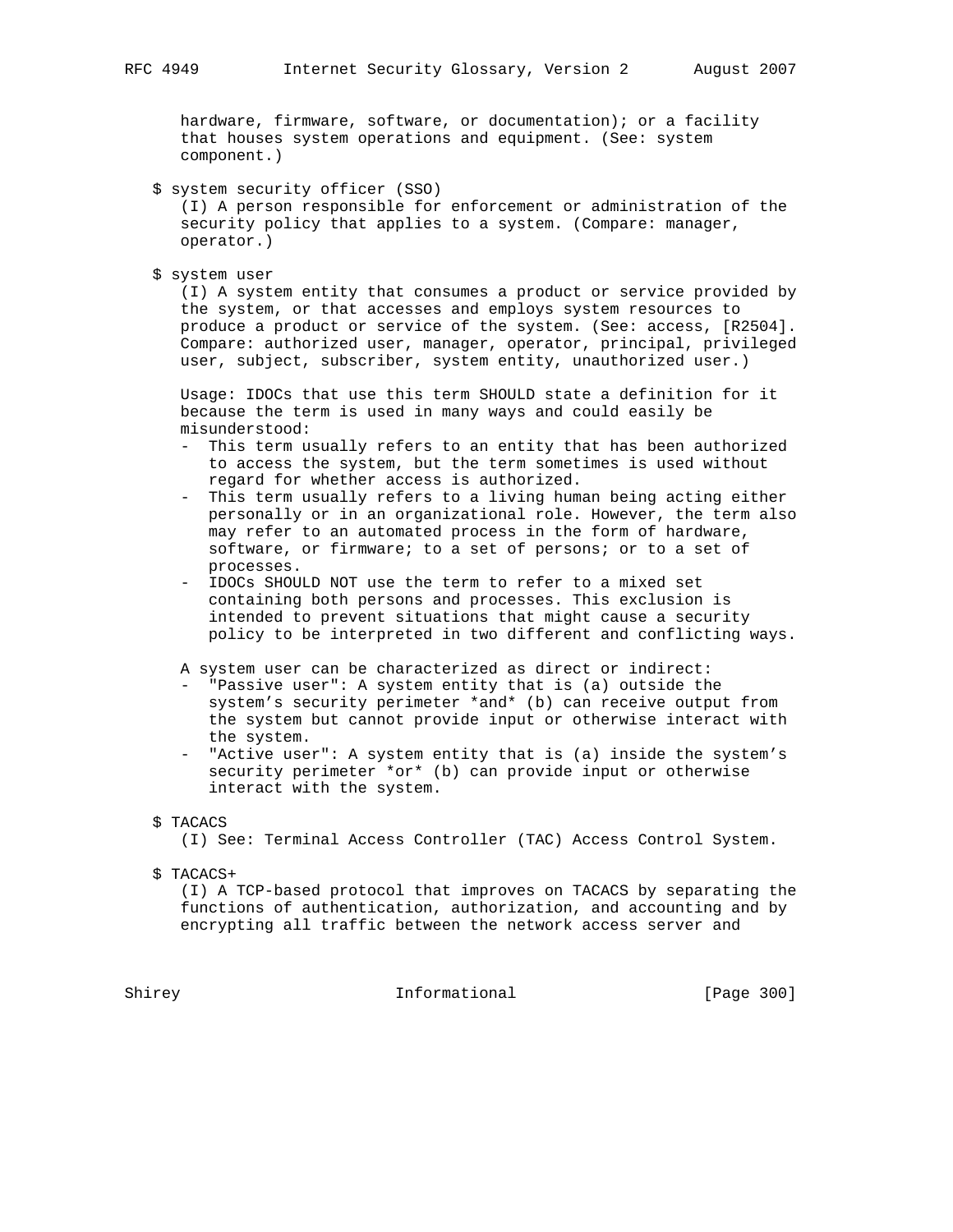authentication server. TACACS+ is extensible to allow any authentication mechanism to be used with TACACS+ clients.

\$ tamper

 (I) Make an unauthorized modification in a system that alters the system's functioning in a way that degrades the security services that the system was intended to provide. (See: QUADRANT. Compare: secondary definitions under "corruption" and "misuse".)

\$ tamper-evident

 (I) A characteristic of a system component that provides evidence that an attack has been attempted on that component or system.

Usage: Usually involves physical evidence. (See: tamper.)

\$ tamper-resistant

 (I) A characteristic of a system component that provides passive protection against an attack. (See: tamper.)

Usage: Usually involves physical means of protection.

\$ tampering

 (I) /threat action/ See: secondary definitions under "corruption" and "misuse".

\$ target of evaluation (TOE)

 (N) /Common Criteria/ An information technology product or system that is the subject of a security evaluation, together with the product's associated administrator and user documentation. (Compare: protection profile.)

 Tutorial: The security characteristics of the target of evaluation (TOE) are described in specific terms by a corresponding security target, or in more general terms by a protection profile. In Common Criteria philosophy, it is important that a TOE be evaluated against the specific set of criteria expressed in the target. This evaluation consists of rigorous analysis and testing performed by an accredited, independent laboratory. The scope of a TOE evaluation is set by the EAL and other requirements specified in the target. Part of this process is an evaluation of the target itself, to ensure that it is correct, complete, and internally consistent and can be used as the baseline for the TOE evaluation.

```
 $ TCB
```
(N) See: trusted computing base.

 \$ TCC field (I) See: Transmission Control Code field.

Shirey **Informational** [Page 301]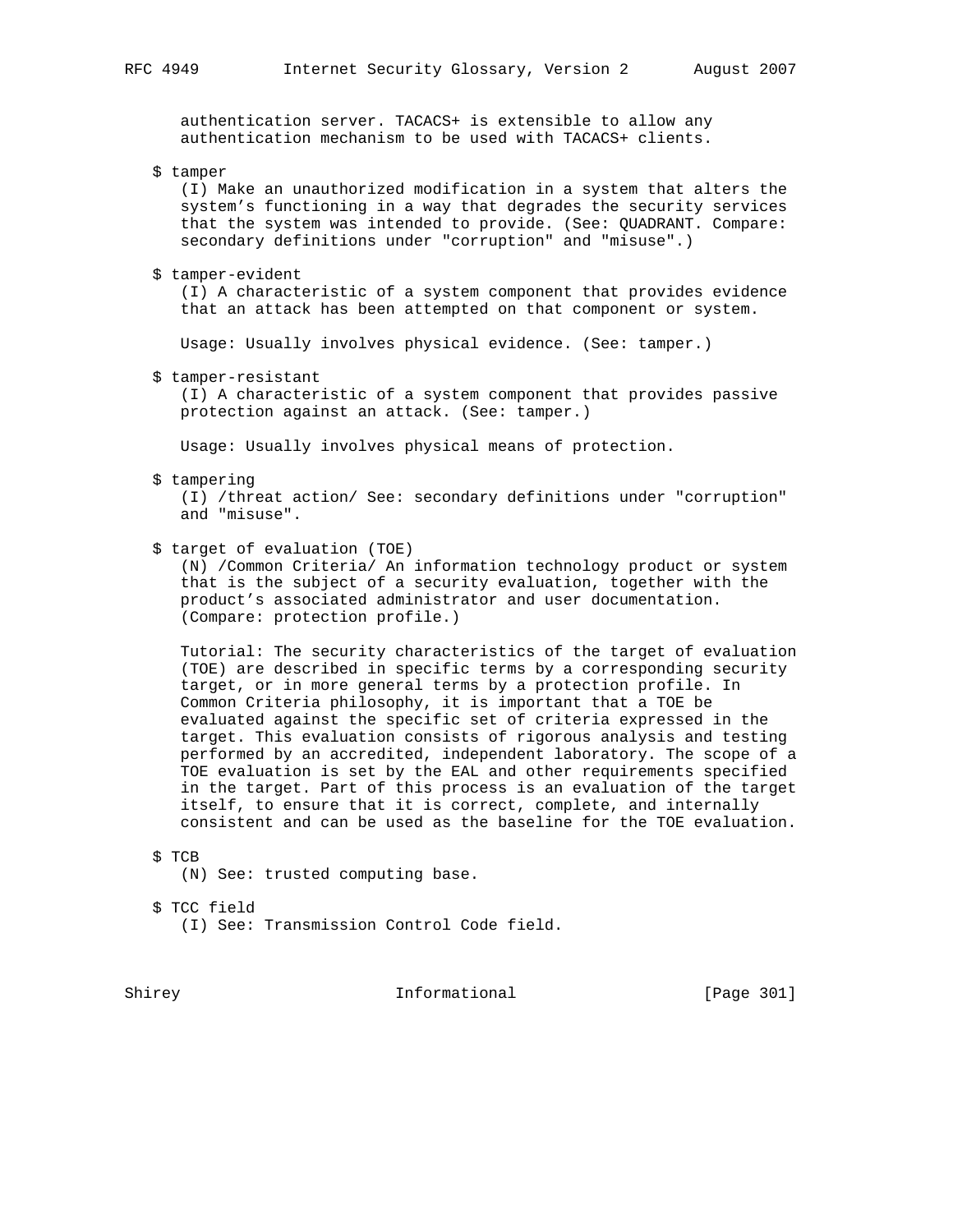\$ TCG (N) See: Trusted Computing Group. \$ TCP (I) See: Transmission Control Protocol. \$ TCP/IP (I) Synonym for "Internet Protocol Suite". \$ TCSEC (N) See: Trusted Computer System Evaluation Criteria. (Compare: TSEC.) \$ TDEA (I) See: Triple Data Encryption Algorithm. \$ teardrop attack (D) /slang/ A denial-of-service attack that sends improperly formed IP packet fragments with the intent of causing the destination system to fail. Deprecated Term: IDOCs that use this term SHOULD state a definition for it because the term is often used imprecisely and could easily be misunderstood. (See: Deprecated Usage under "Green Book".) \$ technical non-repudiation (I) See: (secondary definition under) non-repudiation. \$ technical security (I) Security mechanisms and procedures that are implemented in and executed by computer hardware, firmware, or software to provide automated protection for a system. (See: security architecture. Compare: administrative security.) \$ Telecommunications Security Word System (TSEC) (O) /U.S. Government/ A terminology for designating telecommunication security equipment. (Compare: TCSEC.) Tutorial: A TSEC designator has the following parts: - Prefix "TSEC/" for items and systems, or suffix "/TSEC" for assemblies. (Often omitted when the context is clear.) - First letter, for function: "C" COMSEC equipment system, "G" general purpose, "K" cryptographic, "H" crypto-ancillary, "M" manufacturing, "N" noncryptographic, "S" special purpose. - Second letter, for type or purpose: "G" key generation, "I"

 data transmission, "L" literal conversion, "N" signal conversion, "O" multipurpose, "P" materials production, "S"

Shirey **Informational** [Page 302]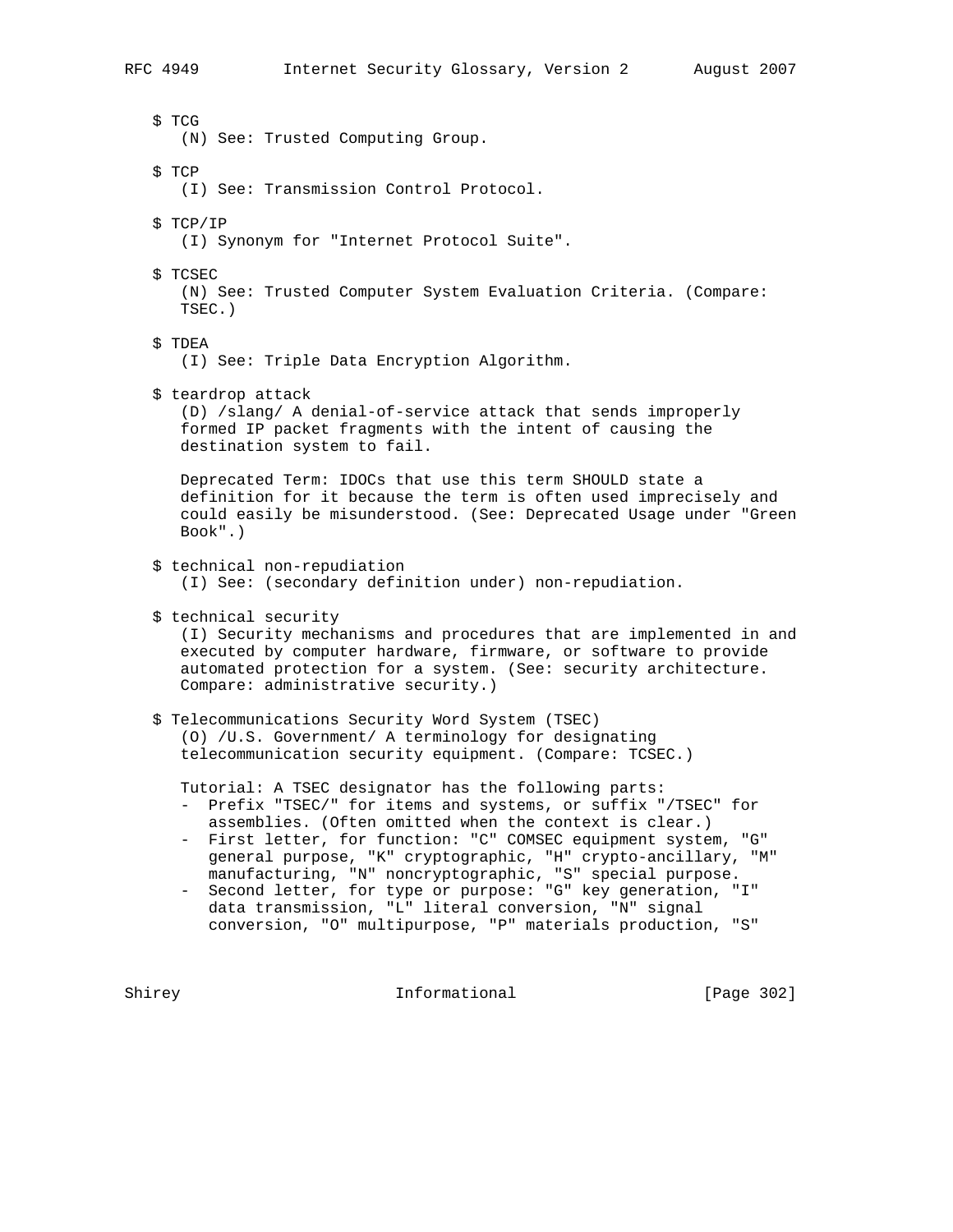special purpose, "T" testing or checking, "U" television, "W" teletypewriter, "X" facsimile, "Y" speech.

- Optional third letter, used only in designations of assemblies, for type or purpose: "A" advancing, "B" base or cabinet, "C" combining, "D" drawer or panel, "E" strip or chassis, "F" frame or rack, "G" key generator, "H" keyboard, "I" translator or reader, "J" speech processing, "K" keying or permuting, "L" repeater, "M" memory or storage, "O" observation, "P" power supply or converter, "R" receiver, "S" synchronizing, "T" transmitter, "U" printer, "V" removable COMSEC component, "W" logic programmer/programming, "X" special purpose.
	- Model number, usually two or three digits, assigned sequentially within each letter combination (e.g., KG-34, KG- 84).
	- Optional suffix letter, used to designate a version. First version has no letter, next version has "A" (e.g., KG-84, KG- 84A), etc.

#### \$ TELNET

 (I) A TCP-based, Application-Layer, Internet Standard protocol (RFC 854) for remote login from one host to another.

### \$ TEMPEST

 1. (N) Short name for technology and methods for protecting against data compromise due to electromagnetic emanations from electrical and electronic equipment. [Army, Russ] (See: inspectable space, soft TEMPEST, TEMPEST zone. Compare: QUADRANT)

 2. (O) /U.S. Government/ "Short name referring to investigation, study, and control of compromising emanations from IS equipment." [C4009]

 Deprecated Usage: IDOCs SHOULD NOT use this term as a synonym for "electromagnetic emanations security"; instead, use EMSEC. Also, the term is NOT an acronym for Transient Electromagnetic Pulse Surveillance Technology.

 Tutorial: The U.S. Federal Government issues security policies that (a) state specifications and standards for techniques to reduce the strength of emanations from systems and reduce the ability of unauthorized parties to receive and make use of emanations and (b) state rules for applying those techniques. Other nations presumably do the same.

\$ TEMPEST zone

 (O) "Designated area [i.e., a physical volume] within a facility where equipment with appropriate TEMPEST characteristics ... may

Shirey **Informational** [Page 303]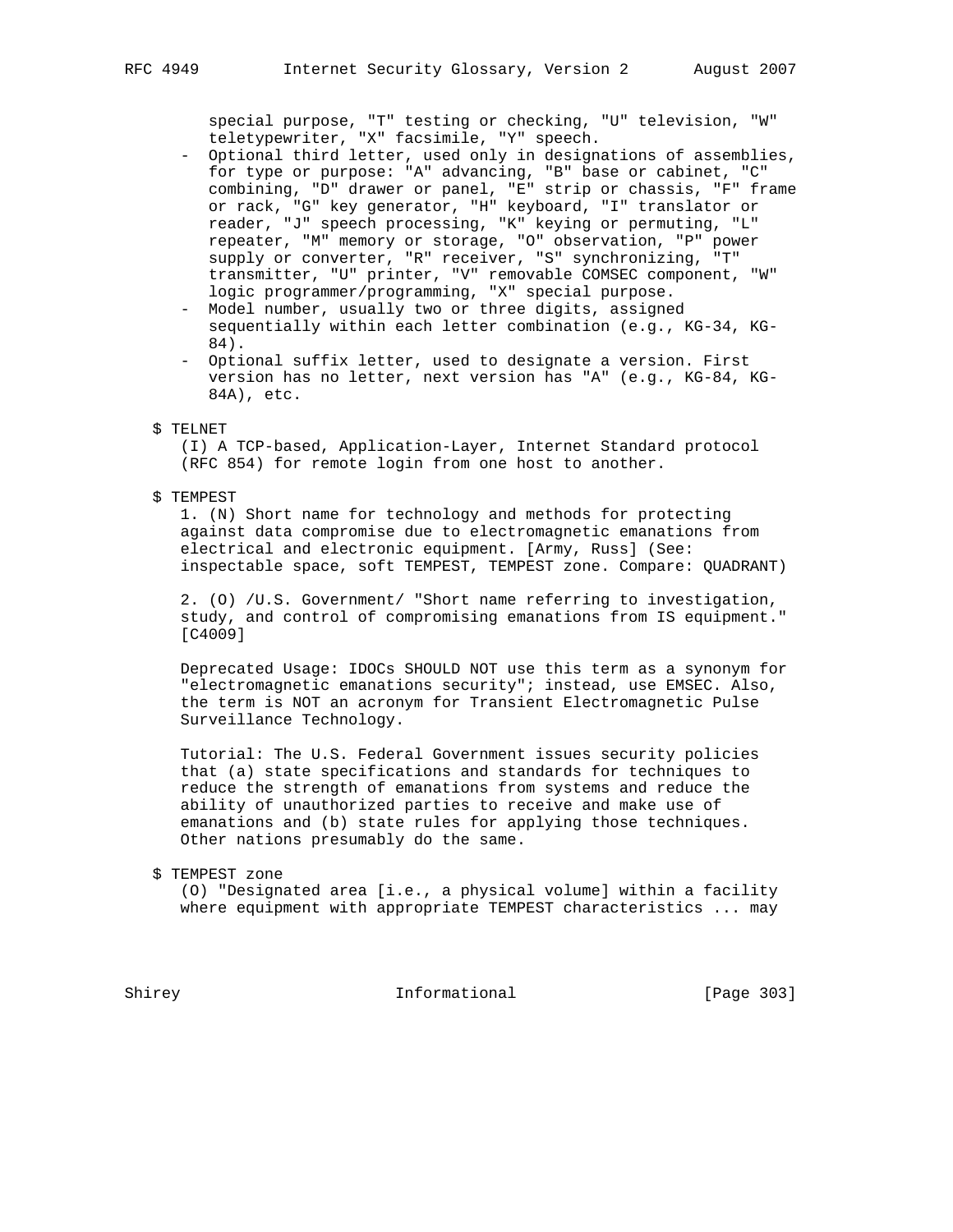be operated." [C4009] (See: emanation security, TEMPEST. Compare: control zone, inspectable space.)

 Tutorial: The strength of an electromagnetic signal decreases in proportion to the square of the distance between the source and the receiver. Therefore, EMSEC for electromagnetic signals can be achieved by a combination of (a) reducing the strength of emanations to a defined level and (b) establishing around that equipment an appropriately sized physical buffer zone from which unauthorized entities are excluded. By making the zone large enough, it is possible to limit the signal strength available to entities outside the zone to a level lower than can be received and read with known, state-of-the-art methods. Typically, the need for and size of a TEMPEST zone established by a security policy depends not only on the measured level of signal emitted by equipment, but also on the perceived threat level in the equipment's environment.

 \$ Terminal Access Controller (TAC) Access Control System (TACACS) (I) A UDP-based authentication and access control protocol [R1492] in which a network access server receives an identifier and password from a remote terminal and passes them to a separate authentication server for verification. (See: TACACS+.)

 Tutorial: TACACS can provide service not only for network access servers but also routers and other networked computing devices via one or more centralized authentication servers. TACACS was originally developed for ARPANET and has evolved for use in commercial equipment.

- \$ TESS
	- (I) See: The Exponential Encryption System.
- \$ The Exponential Encryption System (TESS)

 (I) A system of separate but cooperating cryptographic mechanisms and functions for the secure authenticated exchange of cryptographic keys, the generation of digital signatures, and the distribution of public keys. TESS uses asymmetric cryptography, based on discrete exponentiation, and a structure of self certified public keys. [R1824]

\$ theft

 (I) /threat action/ See: secondary definitions under "interception" and "misappropriation".

\$ threat

 1a. (I) A potential for violation of security, which exists when there is an entity, circumstance, capability, action, or event

Shirey **Informational** [Page 304]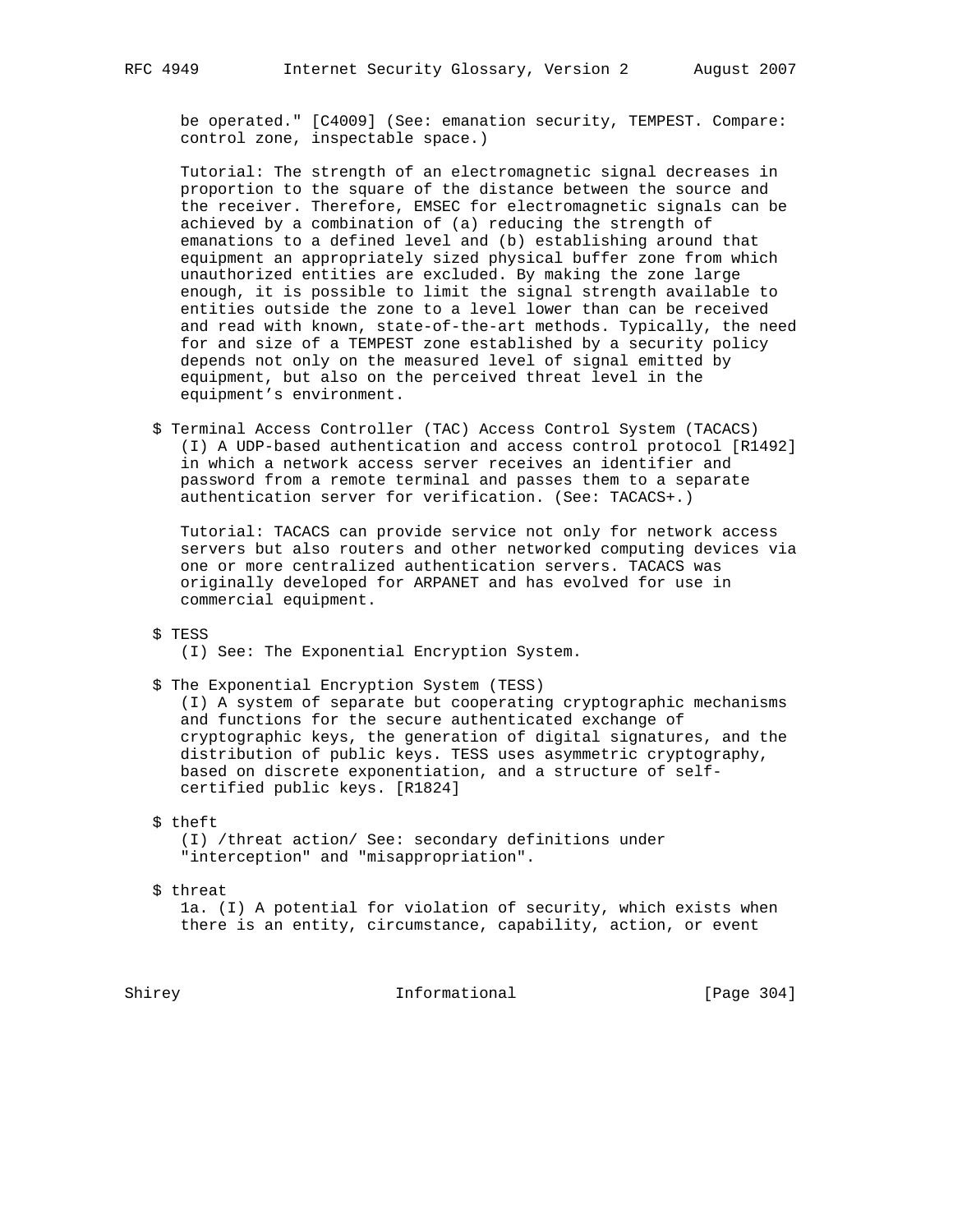that could cause harm. (See: dangling threat, INFOCON level, threat action, threat agent, threat consequence. Compare: attack, vulnerability.)

 1b. (N) Any circumstance or event with the potential to adversely affect a system through unauthorized access, destruction, disclosure, or modification of data, or denial of service. [C4009] (See: sensitive information.)

 Usage: (a) Frequently misused with the meaning of either "threat action" or "vulnerability". (b) In some contexts, "threat" is used more narrowly to refer only to intelligent threats; for example, see definition 2 below. (c) In some contexts, "threat" is used more broadly to cover both definition 1 and other concepts, such as in definition 3 below.

 Tutorial: A threat is a possible danger that might exploit a vulnerability. Thus, a threat may be intentional or not:

- "Intentional threat": A possibility of an attack by an intelligent entity (e.g., an individual cracker or a criminal organization).
- "Accidental threat": A possibility of human error or omission, unintended equipment malfunction, or natural disaster (e.g., fire, flood, earthquake, windstorm, and other causes listed in [FP031]).

 The Common Criteria characterizes a threat in terms of (a) a threat agent, (b) a presumed method of attack, (c) any vulnerabilities that are the foundation for the attack, and (d) the system resource that is attacked. That characterization agrees with the definitions in this Glossary (see: diagram under "attack").

 2. (O) The technical and operational ability of a hostile entity to detect, exploit, or subvert a friendly system and the demonstrated, presumed, or inferred intent of that entity to conduct such activity.

 Tutorial: To be likely to launch an attack, an adversary must have (a) a motive to attack, (b) a method or technical ability to make the attack, and (c) an opportunity to appropriately access the targeted system.

3. (D) "An indication of an impending undesirable event." [Park]

 Deprecated Definition: IDOCs SHOULD NOT use this term with definition 3 because the definition is ambiguous; the definition was intended to include the following three meanings:

Shirey **Informational** [Page 305]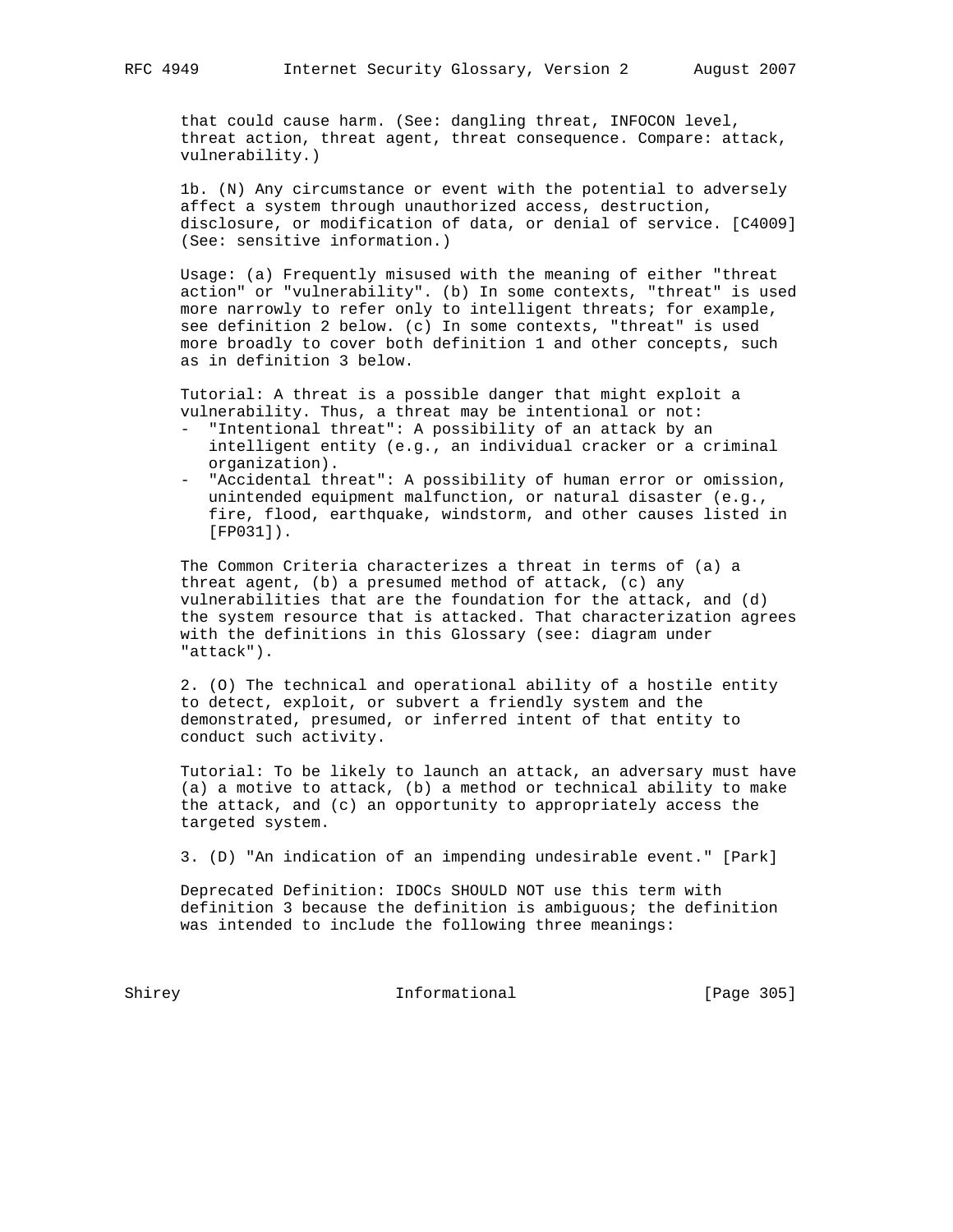- "Potential threat": A possible security violation; i.e., the same as definition 1.
- "Active threat": An expression of intent to violate security. (Context usually distinguishes this meaning from the previous one.)
- "Accomplished threat" or "actualized threat": That is, a threat action. Deprecated Usage: IDOCs SHOULD NOT use the term "threat" with this meaning; instead, use "threat action".
- \$ threat action

 (I) A realization of a threat, i.e., an occurrence in which system security is assaulted as the result of either an accidental event or an intentional act. (See: attack, threat, threat consequence.)

 Tutorial: A complete security architecture deals with both intentional acts (i.e., attacks) and accidental events [FP031]. (See: various kinds of threat actions defined under the four kinds of "threat consequence".)

\$ threat agent

 (I) A system entity that performs a threat action, or an event that results in a threat action.

\$ threat analysis

 (I) An analysis of the threat actions that might affect a system, primarily emphasizing their probability of occurrence but also considering their resulting threat consequences. Example: RFC 3833. (Compare: risk analysis.)

\$ threat consequence

(I) A security violation that results from a threat action.

 Tutorial: The four basic types of threat consequence are "unauthorized disclosure", "deception", "disruption", and "usurpation". (See main Glossary entries of each of these four terms for lists of the types of threat actions that can result in these consequences.)

\$ thumbprint

 1. (I) A pattern of curves formed by the ridges on the tip of a thumb. (See: biometric authentication, fingerprint.)

 2. (D) Synonym for some type of "hash result". (See: biometric authentication. Compare: fingerprint.)

 Deprecated Usage: IDOCs SHOULD NOT use this term with definition 2 because that meaning mixes concepts in a potentially misleading way.

Shirey **Informational** [Page 306]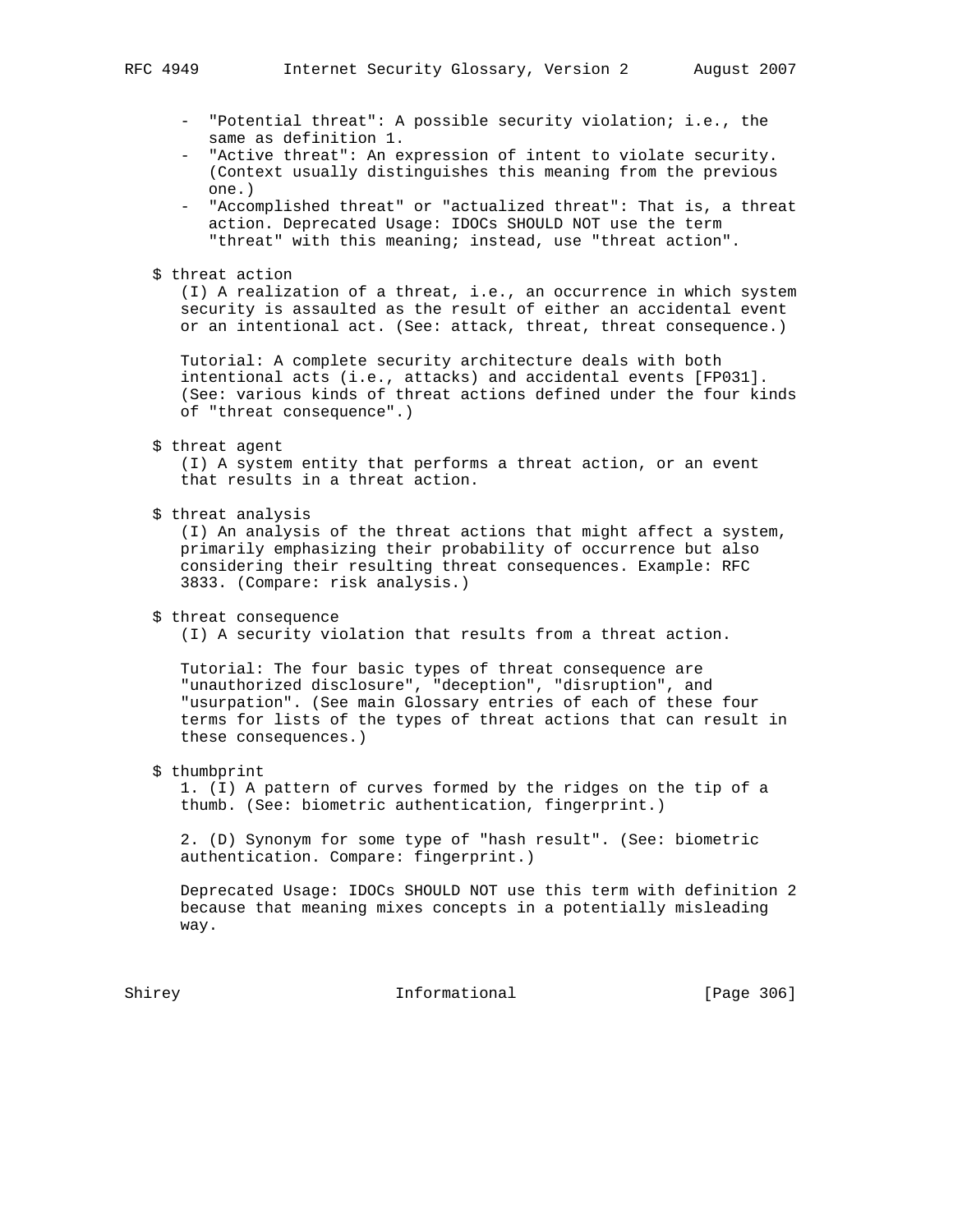# \$ ticket

(I) Synonym for "capability token".

 Tutorial: A ticket is usually granted by a centralized access control server (ticket-granting agent) to authorize access to a system resource for a limited time. Tickets can be implemented with either symmetric cryptography (see: Kerberos) or asymmetric cryptography (see: attribute certificate).

\$ tiger team

 (O) A group of evaluators employed by a system's managers to perform penetration tests on the system.

 Deprecated Usage: It is likely that other cultures use different metaphors for this concept. Therefore, to avoid international misunderstanding, IDOCs SHOULD NOT use this term. (See: Deprecated Usage under "Green Book".)

#### \$ time stamp

 1. (I) /noun/ With respect to a data object, a label or marking in which is recorded the time (time of day or other instant of elapsed time) at which the label or marking was affixed to the data object. (See: Time-Stamp Protocol.)

 2. (O) /noun/ "With respect to a recorded network event, a data field in which is recorded the time (time of day or other instant of elapsed time) at which the event took place." [A1523]

 Tutorial: A time stamp can be used as evidence to prove that a data object existed (or that an event occurred) at or before a particular time. For example, a time stamp might be used to prove that a digital signature based on a private key was created while the corresponding public-key certificate was valid, i.e., before the certificate either expired or was revoked. Establishing this proof would enable the certificate to be used after its expiration or revocation, to verify a signature that was created earlier. This kind of proof is required as part of implementing PKI services, such as non-repudiation service, and long-term security services, such as audit.

\$ Time-Stamp Protocol

 (I) An Internet protocol (RFC 3161) that specifies how a client requests and receives a time stamp from a server for a data object held by the client.

 Tutorial: The protocol describes the format of (a) a request sent to a time-stamp authority and (b) the response that is returned containing a time stamp. The authority creates the stamp by

Shirey **Informational** [Page 307]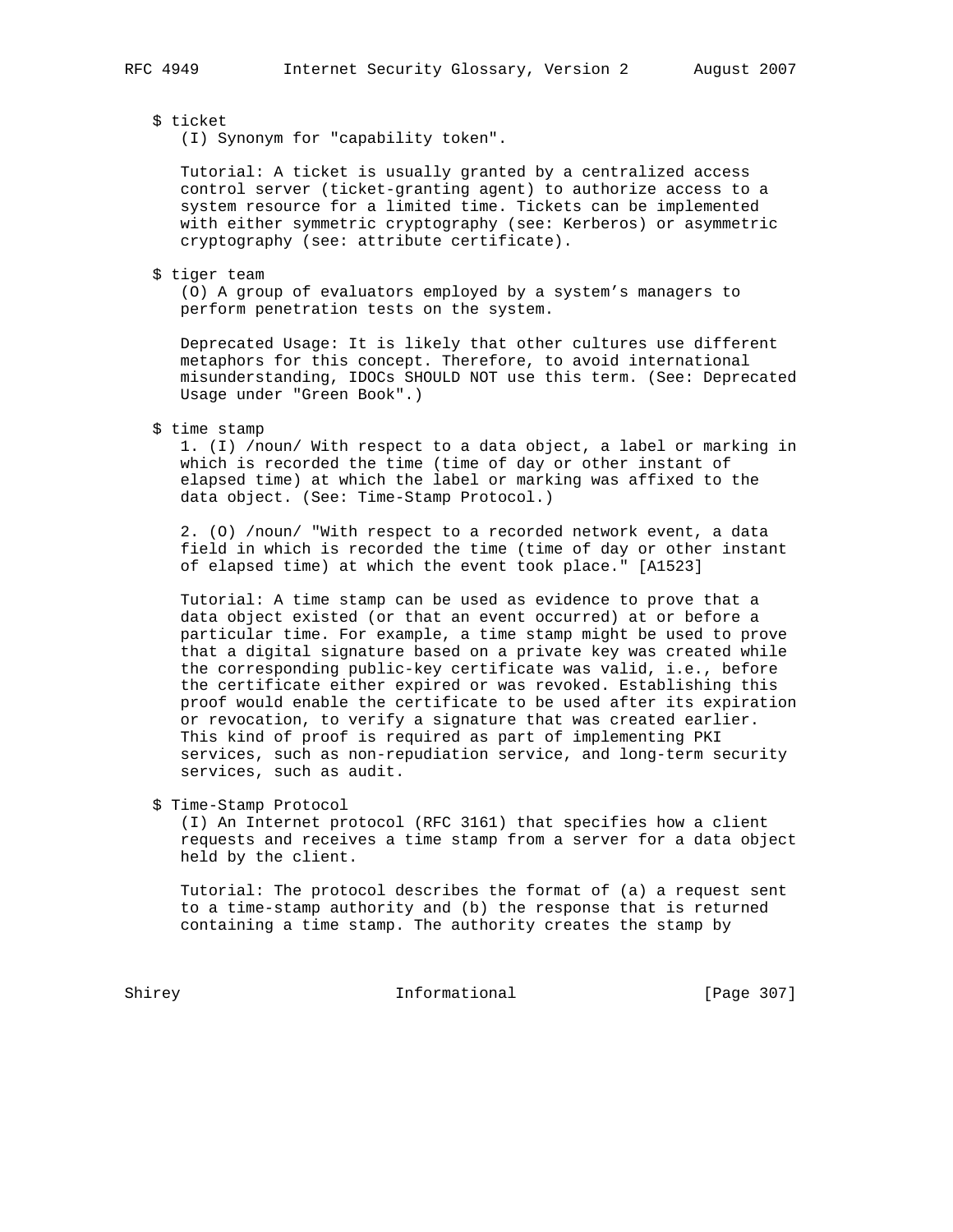concatenating (a) a hash value of the input data object with (b) a UTC time value and other parameters (policy OID, serial number, indication of time accuracy, nonce, DN of the authority, and various extensions), and then signing that dataset with the authority's private key as specified in CMS. Such an authority typically would operate as a trusted third-party service, but other operational models might be used.

 \$ timing channel (I) See: covert timing channel.

 \$ TKEY (I) A mnemonic referring to an Internet protocol (RFC 2930) for establishing a shared secret key between a DNS resolver and a DNS name server. (See: TSIG.)

\$ TLS

(I) See: Transport Layer Security.

\$ TLSP

(N) See: Transport Layer Security Protocol.

\$ TOE

(N) See: target of evaluation.

#### \$ token

1. (I) /cryptography/ See: cryptographic token. (Compare: dongle.)

 2. (I) /access control/ An object that is used to control access and is passed between cooperating entities in a protocol that synchronizes use of a shared resource. Usually, the entity that currently holds the token has exclusive access to the resource. (See: capability token.)

 Usage: This term is heavily overloaded in the computing literature; therefore, IDOCs SHOULD NOT use this term with any definition other than 1 or 2.

 3a. (D) /authentication/ A data object or a physical device used to verify an identity in an authentication process.

 3b. (D) /U.S. Government/ Something that the claimant in an authentication process (i.e., the entity that claims an identity) possesses and controls, and uses to prove the claim during the verification step of the process. [SP63]

 Deprecated usage: IDOCs SHOULD NOT use this term with definitions 3a and 3b; instead, use more specifically descriptive and

Shirey **Informational** [Page 308]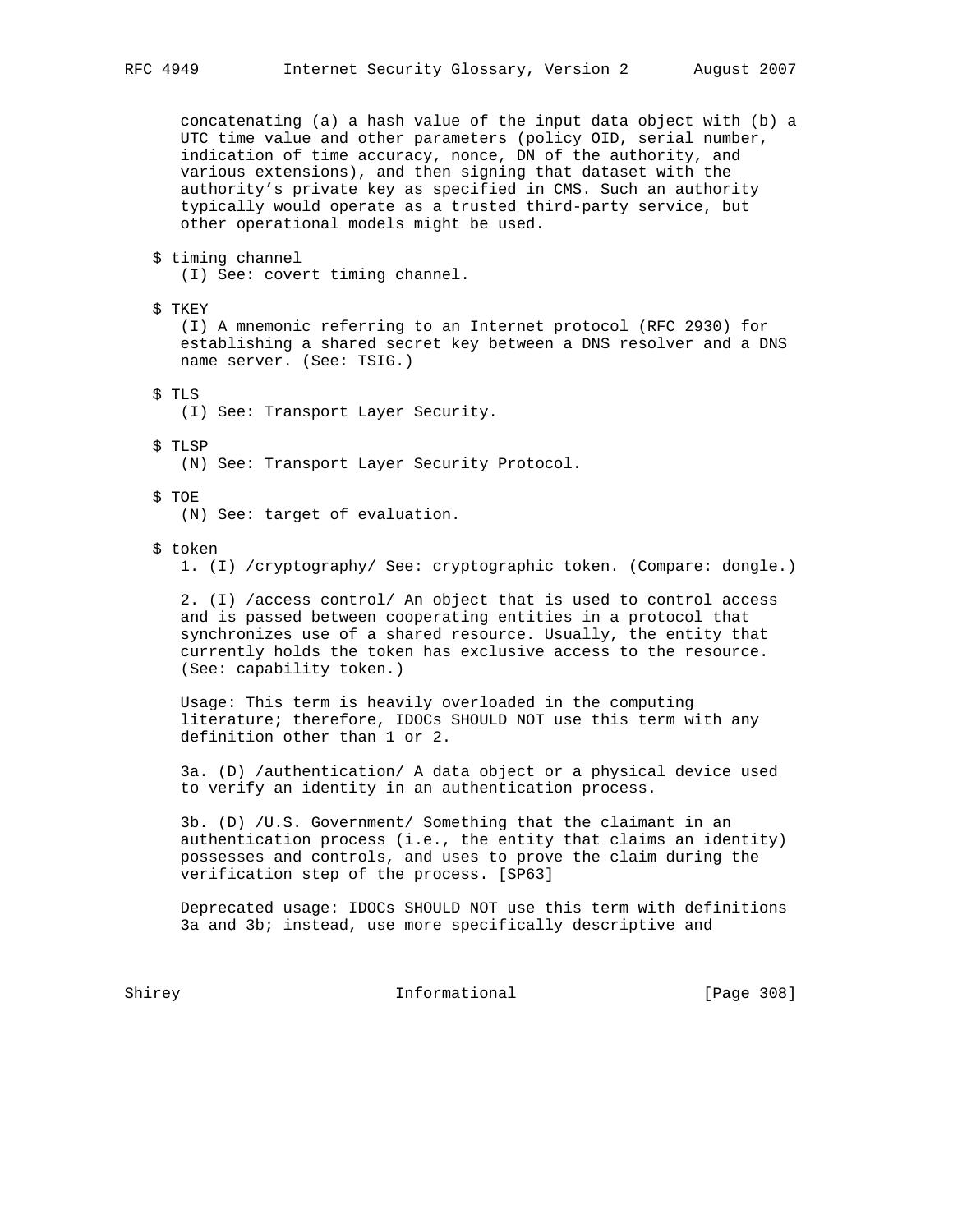informative terms such as "authentication information" or "cryptographic token", depending on what is meant.

 NIST defines four types of claimant tokens for electronic authentication in an information system [SP63]. IDOCs SHOULD NOT use these four NIST terms; they mix concepts in potentially confusing ways and duplicate the meaning of better-established terms. These four terms can be avoided by using more specifically descriptive terms as follows:

- NIST "hard token": A hardware device that contains a protected cryptographic key. (This is a type of "cryptographic token", and the key is a type of "authentication information".)
- NIST "one-time password device token": A personal hardware device that generates one-time passwords. (One-time passwords are typically generated cryptographically. Therefore, this is a type of "cryptographic token", and the key is a type of "authentication information".)
- NIST "soft token": A cryptographic key that typically is stored on disk or some other magnetic media. (The key is a type of "authentication information"; "authentication key" would be a better description.)
- NIST "password token": A secret data value that the claimant memorizes. (This is a "password" that is being used as "authentication information".)
- \$ token backup

 (I) A token management operation that stores sufficient information in a database (e.g., in a CAW) to recreate or restore a security token (e.g., a smart card) if it is lost or damaged.

\$ token copy

 (I) A token management operation that copies all the personality information from one security token to another. However, unlike in a token restore operation, the second token is initialized with its own, different local security values such as PINs and storage keys.

\$ token management

 (I) The process that includes initializing security tokens (e.g., "smart card"), loading data into the tokens, and controlling the tokens during their lifecycle. May include performing key management and certificate management functions; generating and installing PINs; loading user personality data; performing card backup, card copy, and card restore operations; and updating firmware.

Shirey **Informational** [Page 309]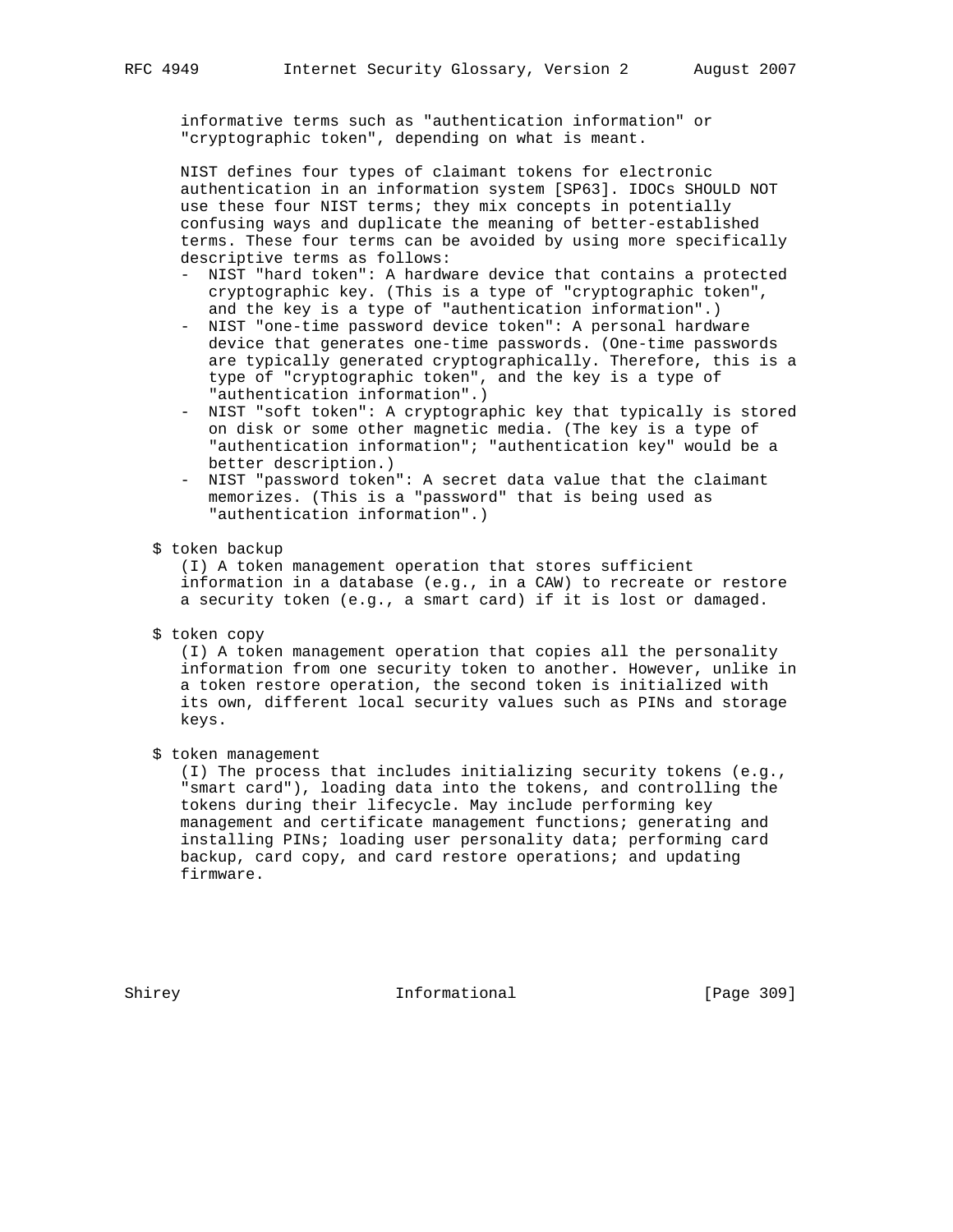# \$ token restore

 (I) A token management operation that loads a security token with data for the purpose of recreating (duplicating) the contents previously held by that or another token. (See: recovery.)

\$ token storage key

 (I) A cryptographic key used to protect data that is stored on a security token.

\$ top CA

 (I) Synonym for "root" in a certification hierarchy. (See: apex trust anchor.)

\$ top-level specification

 (I) "A non-procedural description of system behavior at the most abstract level; typically a functional specification that omits all implementation details." [NCS04] (See: formal top-level specification, Tutorial under "security policy".)

 Tutorial: A top-level specification is at a level of abstraction below "security model" and above "security architecture" (see: Tutorial under "security policy").

- A top-level specification may be descriptive or formal:
- "Descriptive top-level specification": One that is written in a natural language like English or an informal design notation.
- "Formal top-level specification": One that is written in a formal mathematical language to enable theorems to be proven that show that the specification correctly implements a set of formal requirements or a formal security model. (See: correctness proof.)

# \$ TPM

- (N) See: Trusted Platform Module.
- \$ traceback

 (I) Identification of the source of a data packet. (See: masquerade, network weaving.)

\$ tracker

 (N) An attack technique for achieving unauthorized disclosure from a statistical database. [Denns] (See: Tutorial under "inference control".)

\$ traffic analysis

 1. (I) Gaining knowledge of information by inference from observable characteristics of a data flow, even if the information is not directly available (e.g., when the data is encrypted).

Shirey **Informational** [Page 310]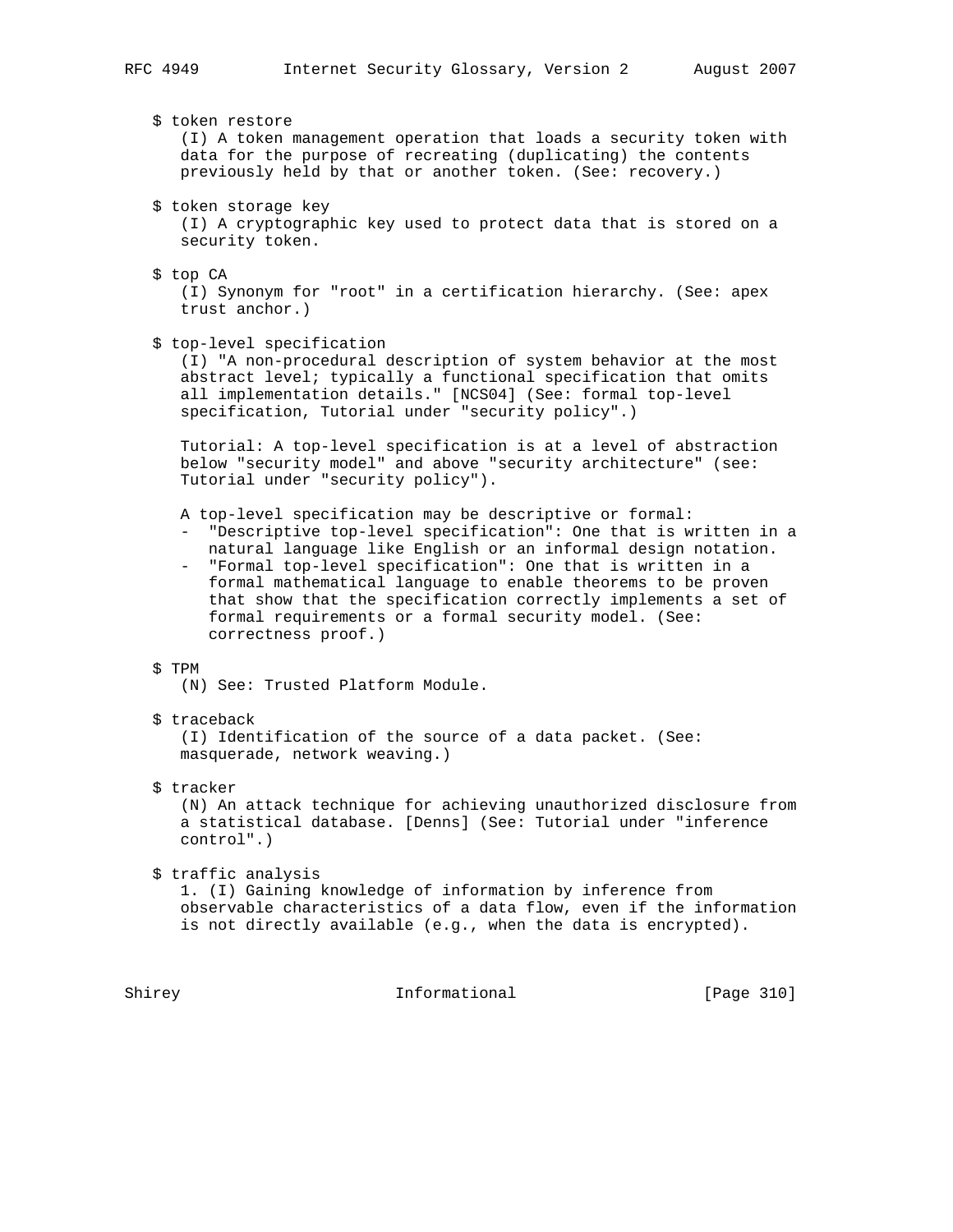These characteristics include the identities and locations of the source(s) and destination(s) of the flow, and the flow's presence, amount, frequency, and duration of occurrence. The object of the analysis might be information in SDUs, information in the PCI, or both. (See: inference, traffic-flow confidentiality, wiretapping. Compare: signal analysis.)

 2. (O) "The inference of information from observation of traffic flows (presence, absence, amount, direction, and frequency)." [I7498-2]

- \$ traffic-flow analysis (I) Synonym for "traffic analysis".
- \$ traffic-flow confidentiality (TFC) 1. (I) A data confidentiality service to protect against traffic analysis. (See: communications cover.)

 2. (O) "A confidentiality service to protect against traffic analysis." [I7498-2]

 Tutorial: Confidentiality concerns involve both direct and indirect disclosure of data, and the latter includes traffic analysis. However, operational considerations can make TFC difficult to achieve. For example, if Alice sends a product idea to Bob in an email message, she wants data confidentiality for the message's content, and she might also want to conceal the destination of the message to hide Bob's identity from her competitors. However, the identity of the intended recipient, or at least a network address for that recipient, needs to be made available to the mail system. Thus, complex forwarding schemes may be needed to conceal the ultimate destination as the message travels through the open Internet (see: onion routing).

 Later, if Alice uses an ATM during a clandestine visit to negotiate with Bob, she might prefer that her bank conceal the origin of her transaction, because knowledge of the ATM's location might allow a competitor to infer Bob's identity. The bank, on the other hand, might prefer to protect only Alice's PIN (see: selective-field confidentiality).

A TFC service can be either full or partial:

- "Full TFC": This type of service conceals all traffic characteristics.
- "Partial TFC": This type of service either (a) conceals some but not all of the characteristics or (b) does not completely conceal some characteristic.

Shirey **Informational** [Page 311]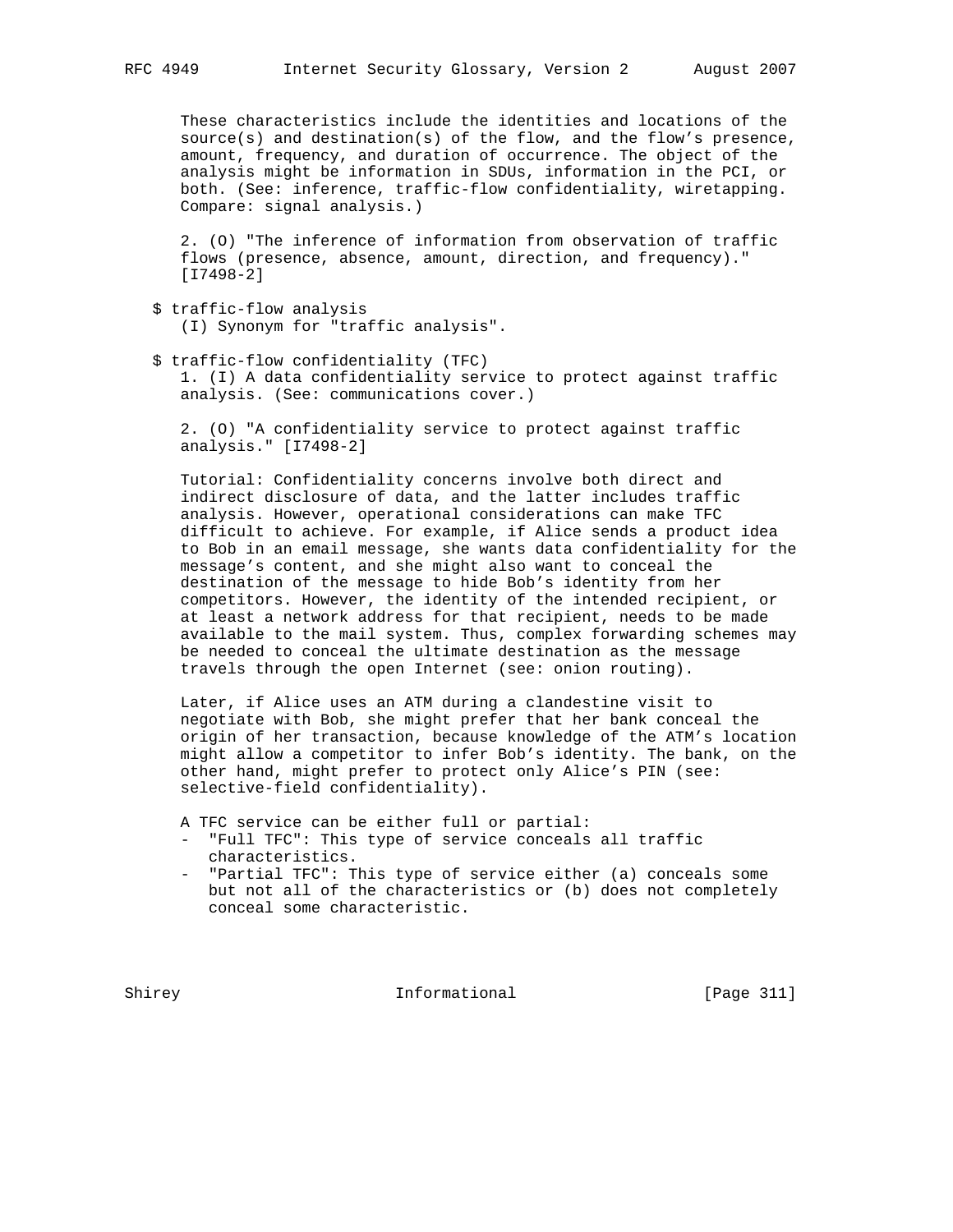On point-to-point data links, full TFC can be provided by enciphering all PDUs and also generating a continuous, random data stream to seamlessly fill all gaps between PDUs. To a wiretapper, the link then appears to be carrying an unbroken stream of enciphered data. In other cases -- including on a shared or broadcast medium, or end-to-end in a network -- only partial TFC is possible, and that may require a combination of techniques. For example, a LAN that uses "carrier sense multiple access with collision detection" (CSMA/CD; a.k.a. "listen while talk") to control access to the medium, relies on detecting intervals of silence, which prevents using full TFC. Partial TFC can be provided on that LAN by measures such as adding spurious PDUs, padding PDUs to a constant size, or enciphering addresses just above the Physical Layer; but these measures reduce the efficiency with which the LAN can carry traffic. At higher protocol layers, SDUs can be protected, but addresses and other items of PCI must be visible at the layers below.

\$ traffic key

 (I) A cryptographic key used by a device for protecting information that is being transmitted between devices, as opposed to protecting information that being is maintained in the device. (Compare: storage key.)

\$ traffic padding

 (I) "The generation of spurious instances of communication, spurious data units, and/or spurious data within data units." [I7498-2]

\$ tranquility property

 (N) /formal model/ Property of a system whereby the security level of an object cannot change while the object is being processed by the system. (See: Bell-LaPadula model.)

\$ transaction

 1. (I) A unit of interaction between an external entity and a system, or between components within a system, that involves a series of system actions or events.

 2. (O) "A discrete event between user and systems that supports a business or programmatic purpose." [M0404]

 Tutorial: To maintain secure state, transactions need to be processed coherently and reliably. Usually, they need to be designed to be atomic, consistent, isolated, and durable [Gray]:

 - "Atomic": All actions and events that comprise the transaction are guaranteed to be completed successfully, or else the result is as if none at all were executed.

Shirey **Informational** [Page 312]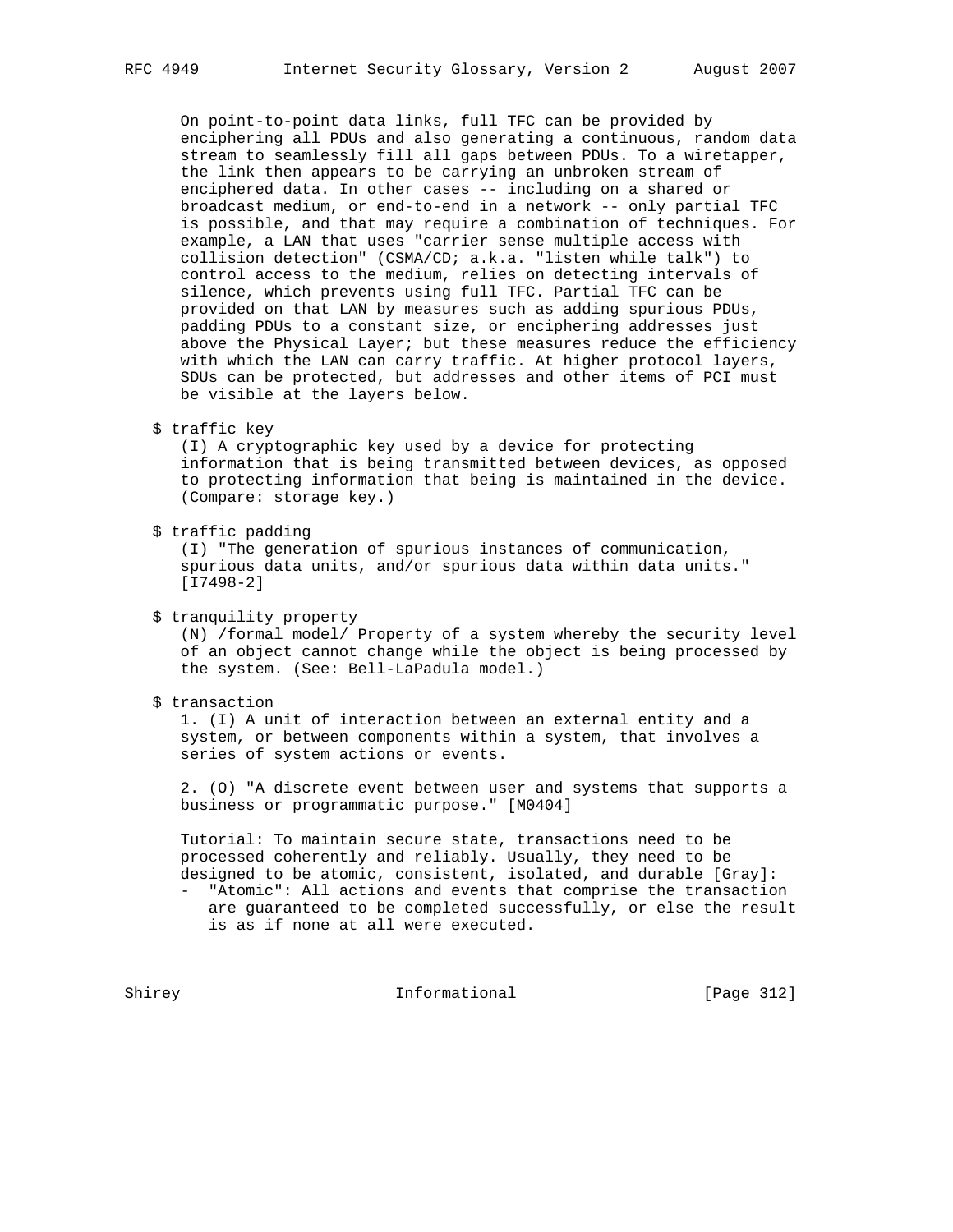- "Consistent": The transaction satisfies correctness constraints defined for the data that is being processed.
- "Isolated": If two transactions are performed concurrently, they do not interfere with each other, and it appears as though the system performs one at a time.
- "Durable": System state and transaction semantics survive system failures.
- \$ TRANSEC
	- (I) See: transmission security.
- \$ Transmission Control Code field (TCC field)

 (I) A data field that provides a means to segregate traffic and define controlled communities of interest in the security option (option type = 130) of IPv4's datagram header format. The TCC values are alphanumeric trigraphs assigned by the U.S. Government as specified in RFC 791.

\$ Transmission Control Protocol (TCP)

 (I) An Internet Standard, Transport-Layer protocol (RFC 793) that reliably delivers a sequence of datagrams from one computer to another in a computer network. (See: TCP/IP.)

 Tutorial: TCP is designed to fit into a layered suite of protocols that support internetwork applications. TCP assumes it can obtain a simple but potentially unreliable end-to-end datagram service (such as IP) from the lower-layer protocols.

\$ transmission security (TRANSEC)

 (I) COMSEC measures that protect communications from interception and exploitation by means other than cryptanalysis. Example: frequency hopping. (Compare: anti-jam, traffic flow confidentiality.)

- \$ Transport Layer See: Internet Protocol Suite, OSIRM.
- \$ Transport Layer Security (TLS) (I) TLS is an Internet protocol [R4346] that is based on, and very similar to, SSL Version 3.0. (Compare: TLSP.)

 Tutorial: The TLS protocol is misnamed. The name misleadingly suggests that TLS is situated in the IPS Transport Layer, but TLS is always layered above a reliable Transport-Layer protocol (usually TCP) and either layered immediately below or integrated with an Application-Layer protocol (often HTTP).

Shirey **Informational** [Page 313]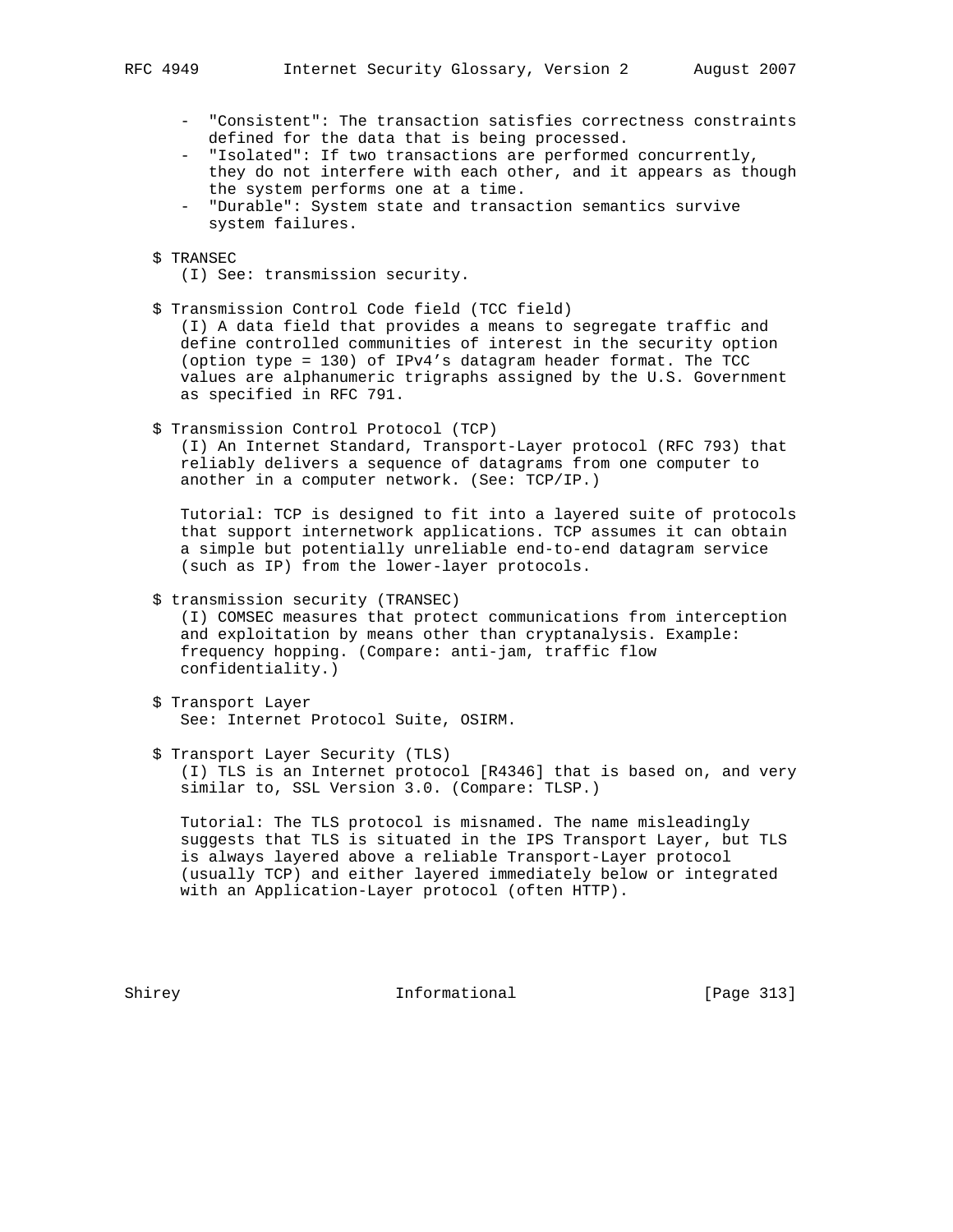\$ Transport Layer Security Protocol (TLSP) (N) An end-to-end encryption protocol (ISO 10736) that provides security services at the bottom of OSIRM Layer 4, i.e., directly above Layer 3. (Compare: TLS.)

Tutorial: TLSP evolved directly from SP4.

\$ transport mode

 (I) One of two ways to apply AH or ESP to protect data packets; in this mode, the IPsec protocol encapsulates (i.e., the protection applies to) the packets of an IPS Transport-Layer protocol (e.g., TCP, UDP), which normally is carried directly above IP in an IPS protocol stack. (Compare: tunnel mode.)

 Tutorial: An IPsec transport-mode security association is always between two hosts; neither end has the role of a security gateway. Whenever either end of an IPsec security association is a security gateway, the association is required to be in tunnel mode.

\$ transposition

 (I) /cryptography/ A method of encryption in which elements of the plain text retain their original form but undergo some change in their sequential position. (Compare: substitution.)

\$ trap door

(I) Synonym for "back door".

\$ trespass

(I) /threat action/ See: secondary definition under "intrusion".

\$ Triple Data Encryption Algorithm

 (I) A block cipher that transforms each 64-bit plaintext block by applying the DEA three successive times, using either two or three different keys for an effective key length of 112 or 168 bits. [A9052, SP67]

 Example: A variation proposed for IPsec's ESP uses a 168-bit key, consisting of three independent 56-bit values used by the DEA, and a 64-bit initialization vector. Each datagram contains an IV to ensure that each received datagram can be decrypted even when other datagrams are dropped or a sequence of datagrams is reordered in transit. [R1851]

\$ triple-wrapped

 (I) /S-MIME/ Data that has been signed with a digital signature, then encrypted, and then signed again. [R2634]

Shirey **Informational** [Page 314]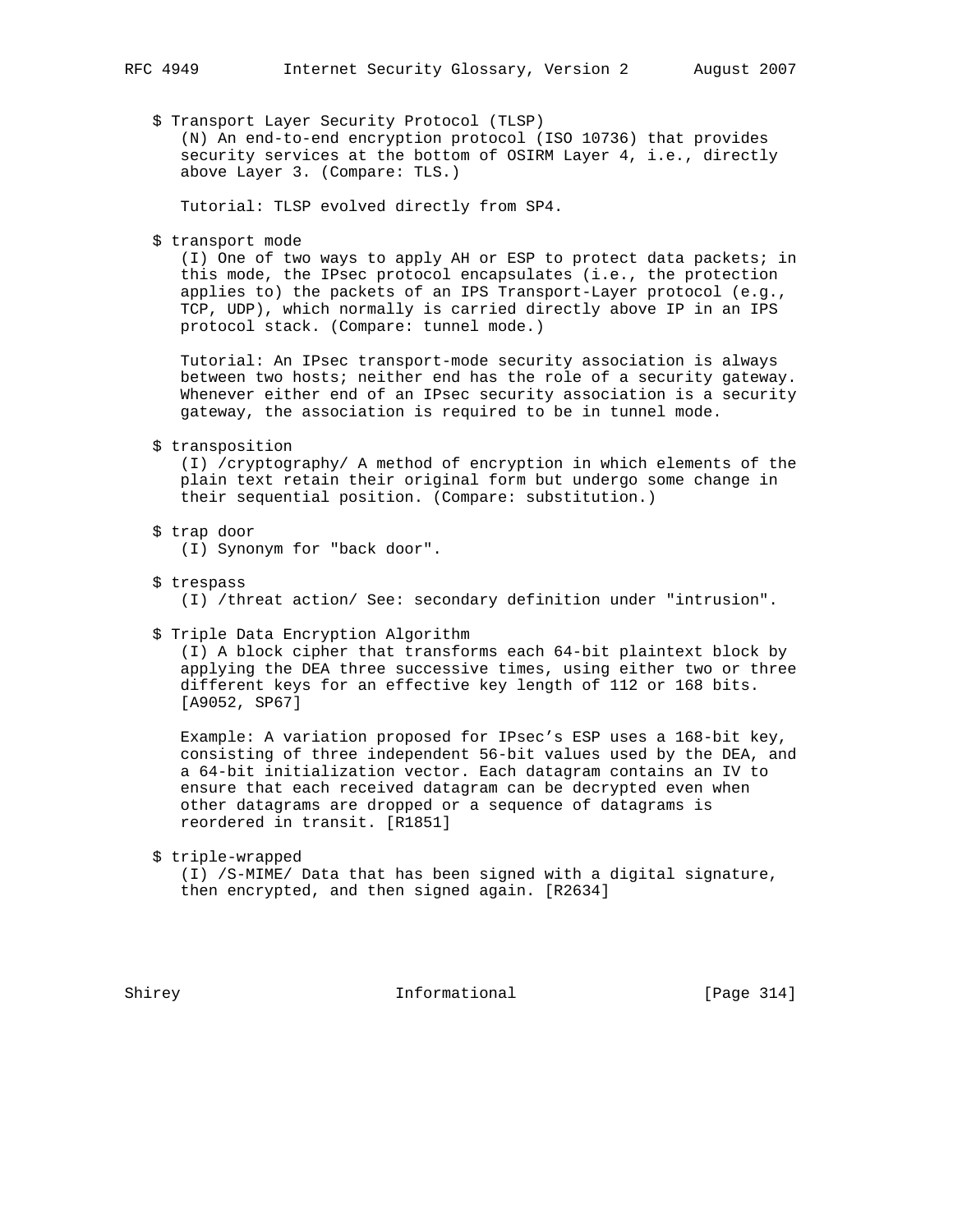# \$ Trojan horse

 (I) A computer program that appears to have a useful function, but also has a hidden and potentially malicious function that evades security mechanisms, sometimes by exploiting legitimate authorizations of a system entity that invokes the program. (See: malware, spyware. Compare: logic bomb, virus, worm.)

#### \$ trust

 1. (I) /information system/ A feeling of certainty (sometimes based on inconclusive evidence) either (a) that the system will not fail or (b) that the system meets its specifications (i.e., the system does what it claims to do and does not perform unwanted functions). (See: trust level, trusted system, trustworthy system. Compare: assurance.)

 Tutorial: Components of a system can be grouped into three classes of trust [Gass]:

- "Trusted": The component is responsible for enforcing security policy on other components; the system's security depends on flawless operation of the component. (See: trusted process.)
- "Benign": The component is not responsible for enforcing security policy, but it has sensitive authorizations. It must be trusted not to intentionally violate security policy, but security violations are assumed to be accidental and not likely to affect overall system security.
- "Untrusted": The component is of unknown or suspicious provenance and must be treated as deliberately malicious. (See: malicious logic.)

 2. (I) /PKI/ A relationship between a certificate user and a CA in which the user acts according to the assumption that the CA creates only valid digital certificates.

 Tutorial: "Generally, an entity is said to 'trust' a second entity when the first entity makes the assumption that the second entity will behave exactly as the first entity expects. This trust may apply only for some specific function. The key role of trust in [X.509] is to describe the relationship between an entity [i.e., a certificate user] and a [CA]; an entity shall be certain that it can trust the CA to create only valid and reliable certificates." [X509]

\$ trust anchor

 (I) /PKI/ An established point of trust (usually based on the authority of some person, office, or organization) from which a certificate user begins the validation of a certification path. (See: apex trust anchor, path validation, trust anchor CA, trust anchor certificate, trust anchor key.)

Shirey **Informational** [Page 315]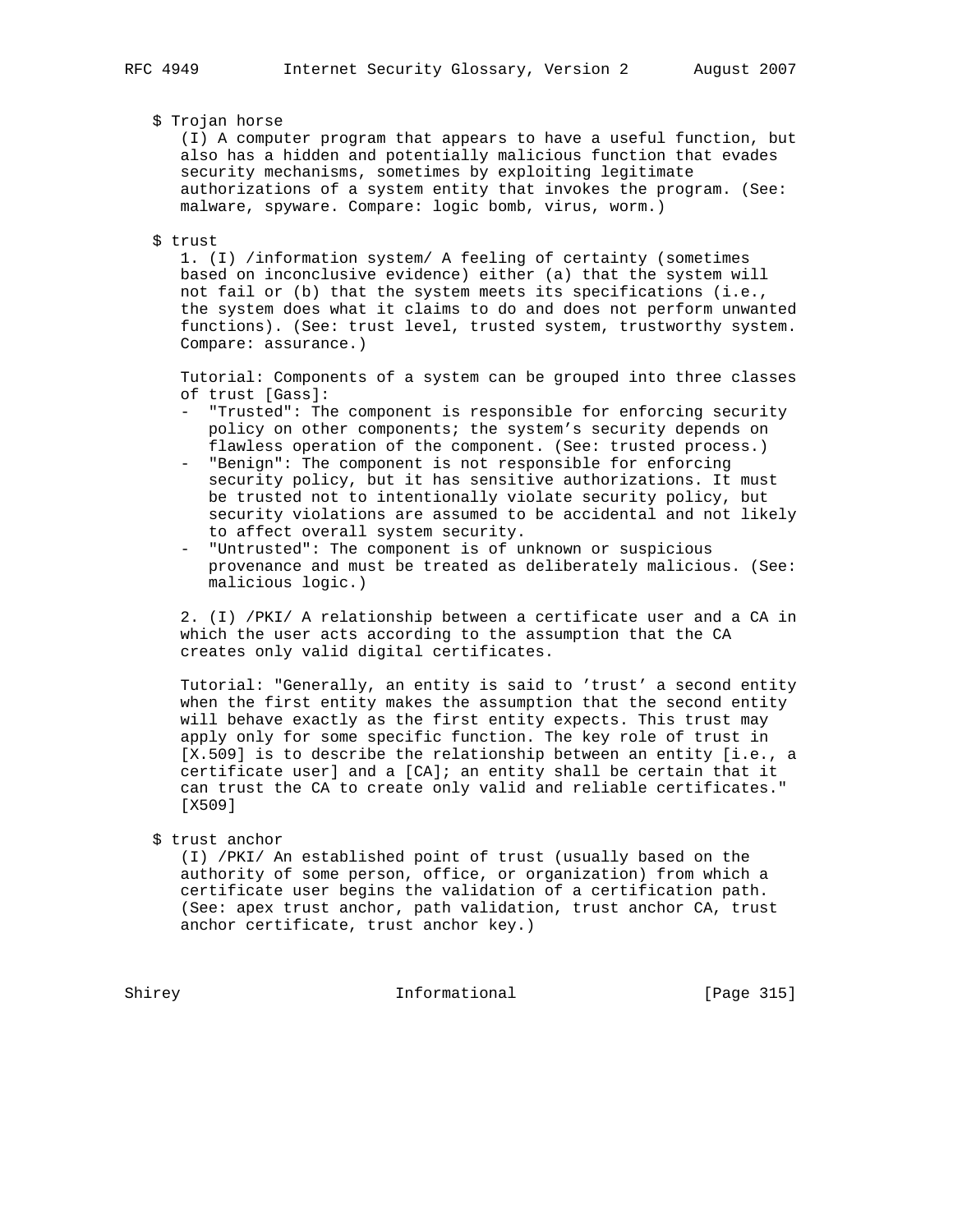Usage: IDOCs that use this term SHOULD state a definition for it because it is used in various ways in existing IDOCs and other PKI literature. The literature almost always uses this term in a sense that is equivalent to this definition, but usage often differs with regard to what constitutes the point of trust.

 Tutorial: A trust anchor may be defined as being based on a public key, a CA, a public-key certificate, or some combination or variation of those:

 - 1. A public key as a point of trust: Although a certification path is defined as beginning with a "sequence of public-key certificates", an implementation of a path validation process might not explicitly handle a root certificate as part of the path, but instead begin the process by using a trusted root key to verify the signature on a certificate that was issued by the root.

 Therefore, "trust anchor" is sometimes defined as just a public key. (See: root key, trust anchor key, trusted key.)

 - 2. A CA as a point of trust: A trusted public key is just one of the data elements needed for path validation; the IPS path validation algorithm [R3280] also needs the name of the CA to which that key belongs, i.e., the DN of the issuer of the first X.509 certificate to be validated on the path. (See: issue.)

 Therefore, "trust anchor" is sometimes defined as either just a CA (where some public key is implied) or as a CA together with a specified public key belonging to that CA. (See: root, trust anchor CA, trusted CA.)

 Example: "A public key and the name of a [CA] that is used to validate the first certificate in a sequence of certificates. The trust anchor public key is used to verify the signature on a certificate issued by a trust anchor [CA]." [SP57]

 - 3. A public-key certificate as a point of trust: Besides the trusted CA's public key and name, the path validation algorithm needs to know the digital signature algorithm and any associated parameters with which the public key is used, and also any constraints that have been placed on the set of paths that may be validated using the key. All of this information is available from a CA's public-key certificate.

 Therefore, "trust anchor" is sometimes defined as a public-key certificate of a CA. (See: root certificate, trust anchor certificate, trusted certificate.)

Shirey **Informational** [Page 316]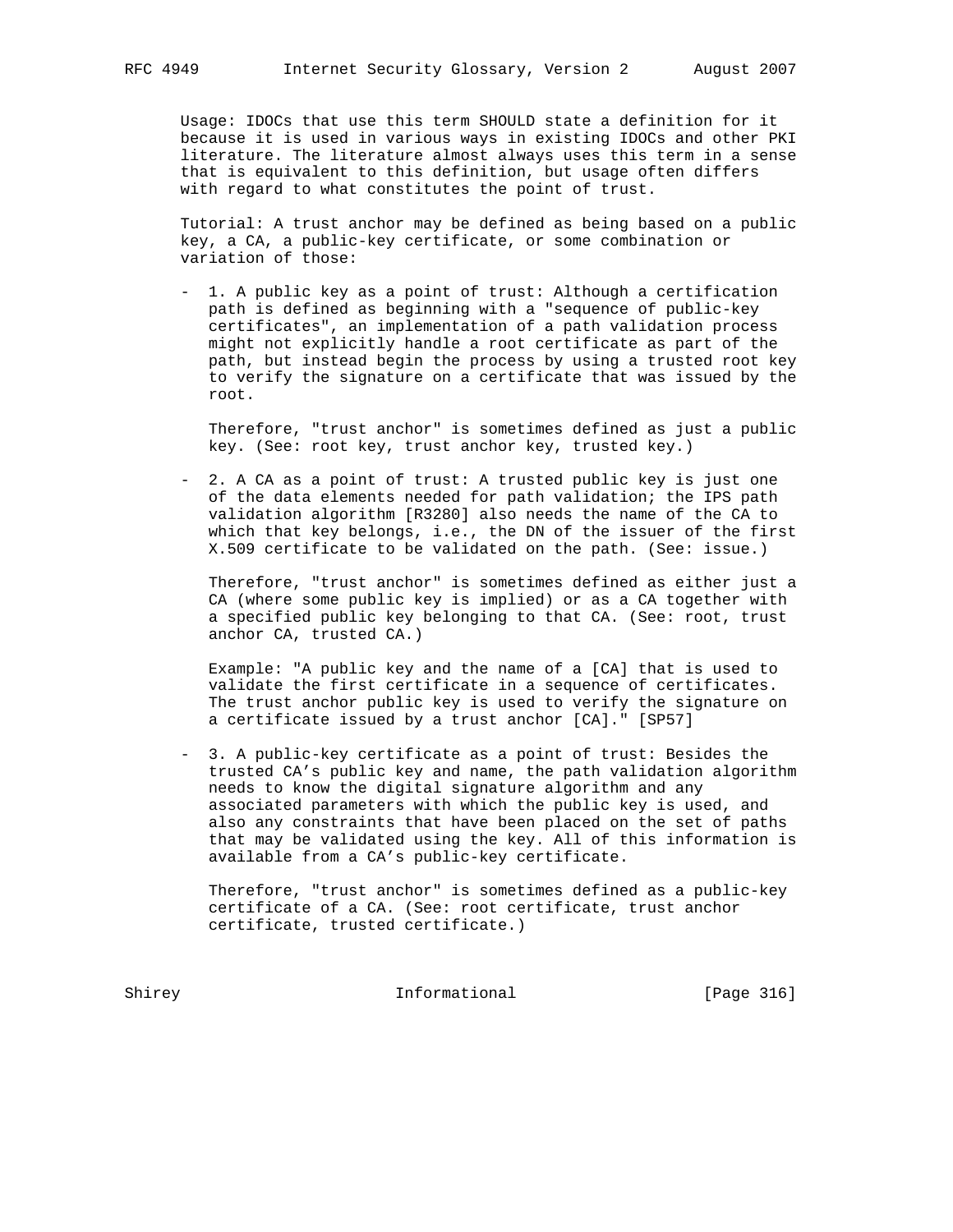- 4. Combinations: Combinations and variations of the first three definitions are also used in the PKI literature.

 Example: "trust anchor information". The IPS standard for path validation [R3280] specifies the information that describes "a CA that serves as a trust anchor for the certification path. The trust anchor information includes: (a) the trusted issuer name, (b) the trusted public key algorithm, (c) the trusted public key, and (d) optionally, the trusted public key parameters associated with the public key. The trust anchor information may be provided to the path processing procedure in the form of a self-signed certificate. The trusted anchor information is trusted because it was delivered to the path processing procedure by some trustworthy out-of-band procedure. If the trusted public key algorithm requires parameters, then the parameters are provided along with the trusted public key."

\$ trust anchor CA

 (I) A CA that is the subject of a trust anchor certificate or otherwise establishes a trust anchor key. (See: root, trusted CA.)

 Tutorial: The selection of a CA to be a trust anchor is a matter of policy. Some of the possible choices include (a) the top CA in a hierarchical PKI, (b) the CA that issued the verifier's own certificate, or (c) any other CA in a network PKI. Different applications may rely on different trust anchors, or may accept paths that begin with any of a set of trust anchors. The IPS path validation algorithm is the same, regardless of the choice.

\$ trust anchor certificate

 (I) A public-key certificate that is used to provide the first public key in a certification path. (See: root certificate, trust anchor, trusted certificate.)

```
 $ trust anchor key
```
 (I) A public key that is used as the first public key in a certification path. (See: root key, trust anchor, trusted public key.)

- \$ trust anchor information (I) See: secondary definition under "trust anchor".
- \$ trust chain (D) Synonym for "certification path". (See: trust anchor, trusted certificate.)

Shirey **Informational** [Page 317]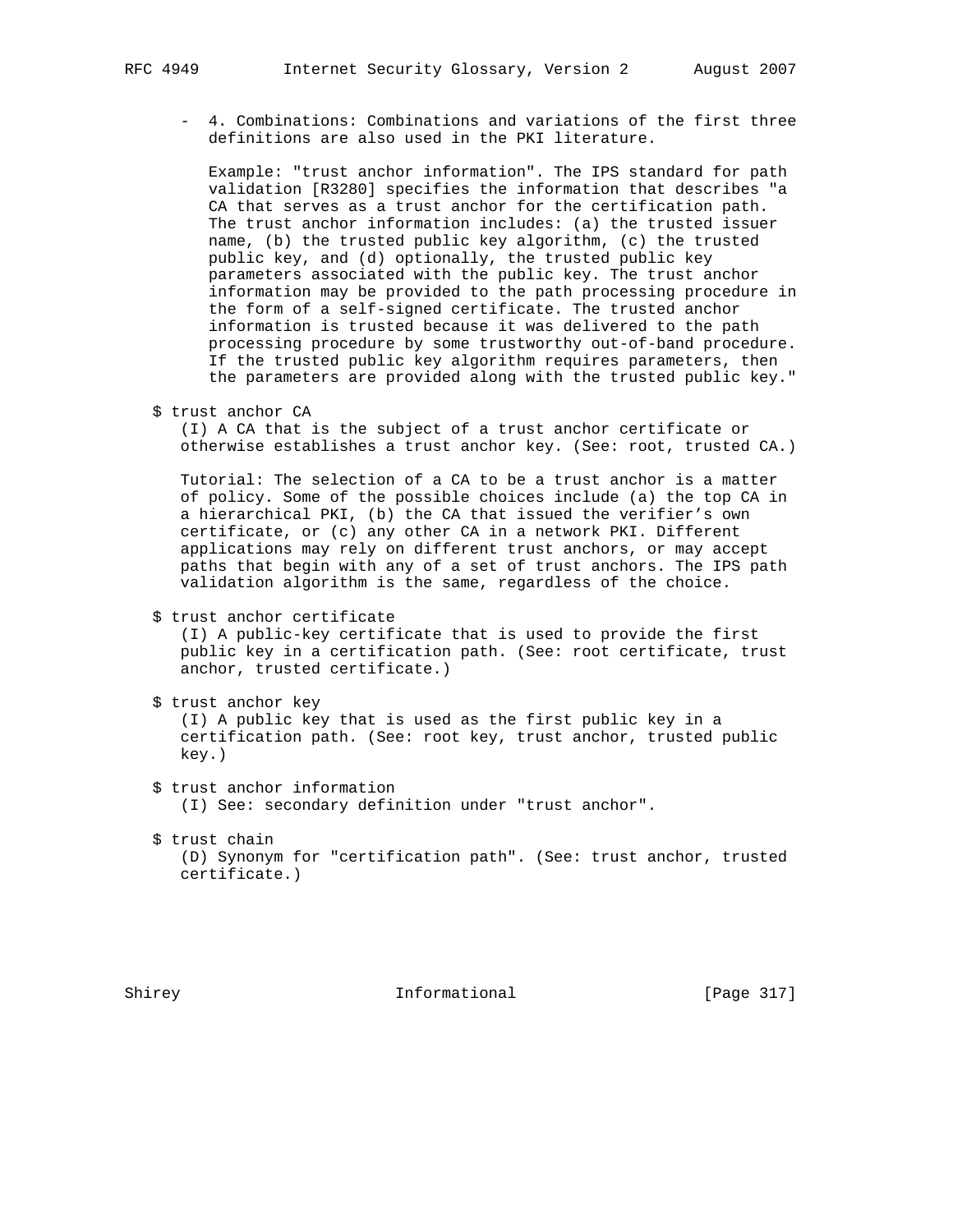Deprecated Term: IDOCs SHOULD NOT use this term, because it unnecessarily duplicates the meaning of the internationally standardized term.

 Also, the term mixes concepts in a potentially misleading way. Having "trust" involves factors unrelated to simply verifying signatures and performing other tests as specified by a standard algorithm for path validation (e.g., RFC 3280). Thus, even if a user is able to validate a certification path algorithmically, the user still might distrust one of the CAs that issued certificates in that path or distrust some other aspects of the PKI.

\$ trust-file PKI

 (I) A non-hierarchical PKI in which each certificate user has its own local file (which is used by application software) of trust anchors, i.e., either public keys or public-key certificates that the user trusts as starting points for certification paths. (See: trust anchor, web of trust. Compare: hierarchical PKI, mesh PKI.)

 Example: Popular browsers are distributed with an initial file of trust anchor certificates, which often are self-signed certificates. Users can add certificates to the file or delete from it. The file may be directly managed by the user, or the user's organization may manage it from a centralized server.

\$ trust hierarchy

(D) Synonym for "certification hierarchy".

 Deprecated Usage: IDOCs SHOULD NOT use this term because it mixes concepts in a potentially misleading way, and because a trust hierarchy could be implemented in other ways. (See: trust, trust chain, web of trust.)

\$ trust level

 (N) A characterization of a standard of security protection to be met by an information system. (See: Common Criteria, TCSEC.)

 Tutorial: A trust level is based not only on (a) the presence of security mechanisms, but also on the use of (b) systems engineering discipline to properly structure the system and (c) implementation analysis to ensure that the system provides an appropriate degree of trust.

# \$ trusted

(I) See: secondary definition under "trust".

Shirey **Informational** [Page 318]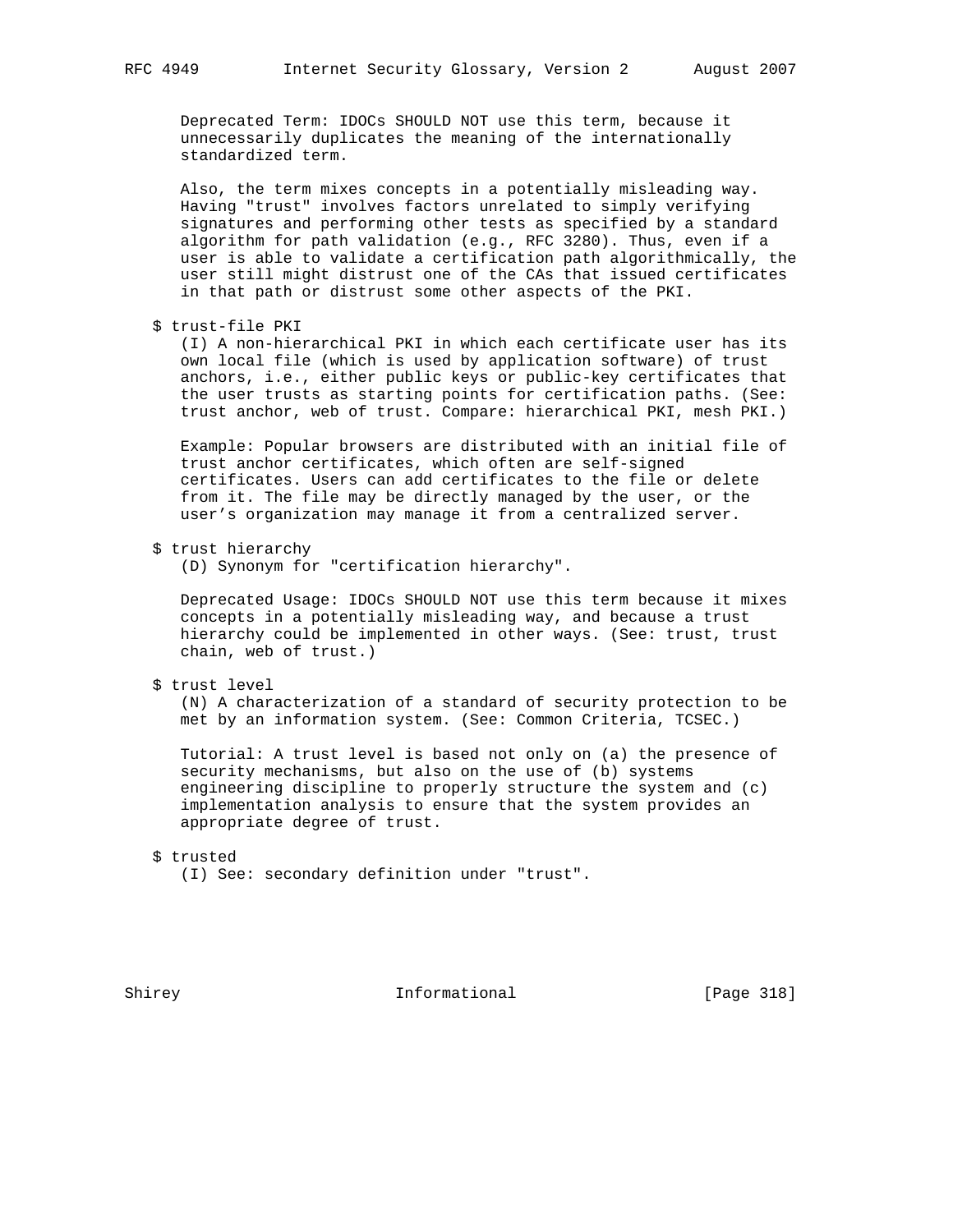\$ trusted CA

 (I) A CA upon which a certificate user relies as issuing valid certificates; especially a CA that is used as a trust anchor CA. (See: certification path, root, trust anchor CA, validation.)

 Tutorial. This trust is transitive to the extent that the X.509 certificate extensions permit; that is, if a trusted CA issues a certificate to another CA, a user that trusts the first CA also trusts the second CA if the user succeeds in validating the certificate path (see: path validation).

\$ trusted certificate

 (I) A digital certificate that a certificate user accepts as being valid "a priori", i.e., without testing the certificate to validate it as the final certificate on a certification path; especially a certificate that is used as a trust anchor certificate. (See: certification path, root certificate, trust anchor certificate, trust-file PKI, validation.)

 Tutorial: The acceptance of a certificate as trusted is a matter of policy and choice. Usually, a certificate is accepted as trusted because the user obtained it by reliable, out-of-band means that cause the user to believe the certificate accurately binds its subject's name to the subject's public key or other attribute values. Many choices are possible; e.g., a trusted public-key certificate might be (a) the root certificate in a hierarchical PKI, (b) the certificate of the CA that issued the user's own certificate in a mesh PKI, or (c) a certificate provided with an application that uses a trust-file PKI.

\$ Trusted Computer System Evaluation Criteria (TCSEC)

 (N) A standard for evaluating the security provided by operating systems [CSC1, DoD1]. Known as the "Orange Book" because of the color of its cover; first document in the Rainbow Series. (See: Common Criteria, Deprecated Usage under "Green Book", Orange Book, trust level, trusted system. Compare: TSEC.)

 Tutorial: The TCSEC defines classes of hierarchically ordered assurance levels for rating computer systems. From highest to lowest, the classes are as follows:

|          | - Division A: Verified protection.                     |
|----------|--------------------------------------------------------|
|          | Beyond A1 Beyond current technology. (See: beyond A1.) |
|          | Class A1 Verified design. (See: SCOMP.)                |
|          | - Division B: Mandatory protection.                    |
|          | Class B3 Security domains.                             |
| Class B2 | Structured protection. (See: Multics.)                 |
| Class B1 | Labeled security protection.                           |

Shirey **Informational** [Page 319]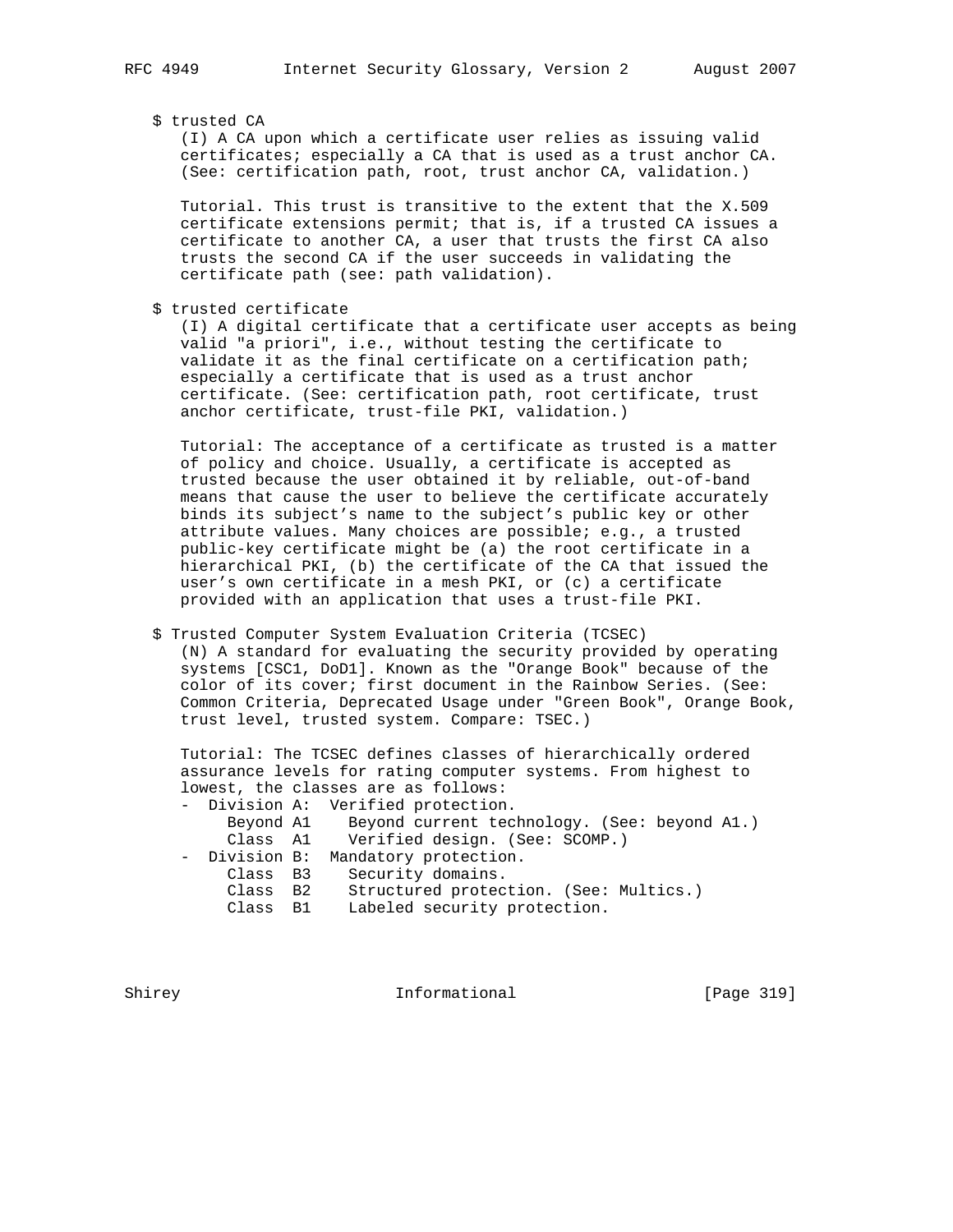- Division C: Discretionary protection.
- Class C2 Controlled access protection.
- Class C1 Discretionary security protection.
- Division D: Minimal protection, i.e., has been evaluated but does not meet the requirements for a higher evaluation class.
	- \$ trusted computing base (TCB)

 (N) "The totality of protection mechanisms within a computer system, including hardware, firmware, and software, the combination of which is responsible for enforcing a security policy." [NCS04] (See: "trusted" under "trust". Compare: TPM.)

\$ Trusted Computing Group (TCG)

 (N) A not-for-profit, industry standards organization formed to develop, define, and promote open standards for hardware-enabled trusted computing and security technologies, including hardware building blocks and software interfaces, across multiple platforms, peripherals, and devices. (See: TPM, trusted system. Compare: TSIG.)

\$ trusted distribution

 (I) /COMPUSEC/ "A trusted method for distributing the TCB hardware, software, and firmware components, both originals and updates, that provides methods for protecting the TCB from modification during distribution and for detection of any changes to the TCB that may occur." [NCS04] (See: code signing, configuration control.)

\$ trusted key

 (D) Abbreviation for "trusted public key" and also for other types of keys. (See: root key, trust anchor key.)

 Deprecated Usage: IDOCs SHOULD either (a) state a definition for this term or (b) use a different, less ambiguous term. This term is ambiguous when it stands alone; e.g., it could refer to a trusted public key or to a private key or symmetric key that is believed to be secure (i.e., not compromised).

\$ trusted path

 1a. (I) /COMPUSEC/ A mechanism by which a computer system user can communicate directly and reliably with the TCB and that can only be activated by the user or the TCB and cannot be imitated by untrusted software within the computer. [NCS04]

 1b. (I) /COMSEC/ A mechanism by which a person or process can communicate directly with a cryptographic module and that can only be activated by the person, process, or module, and cannot be imitated by untrusted software within the module. [FP140]

Shirey **Informational** [Page 320]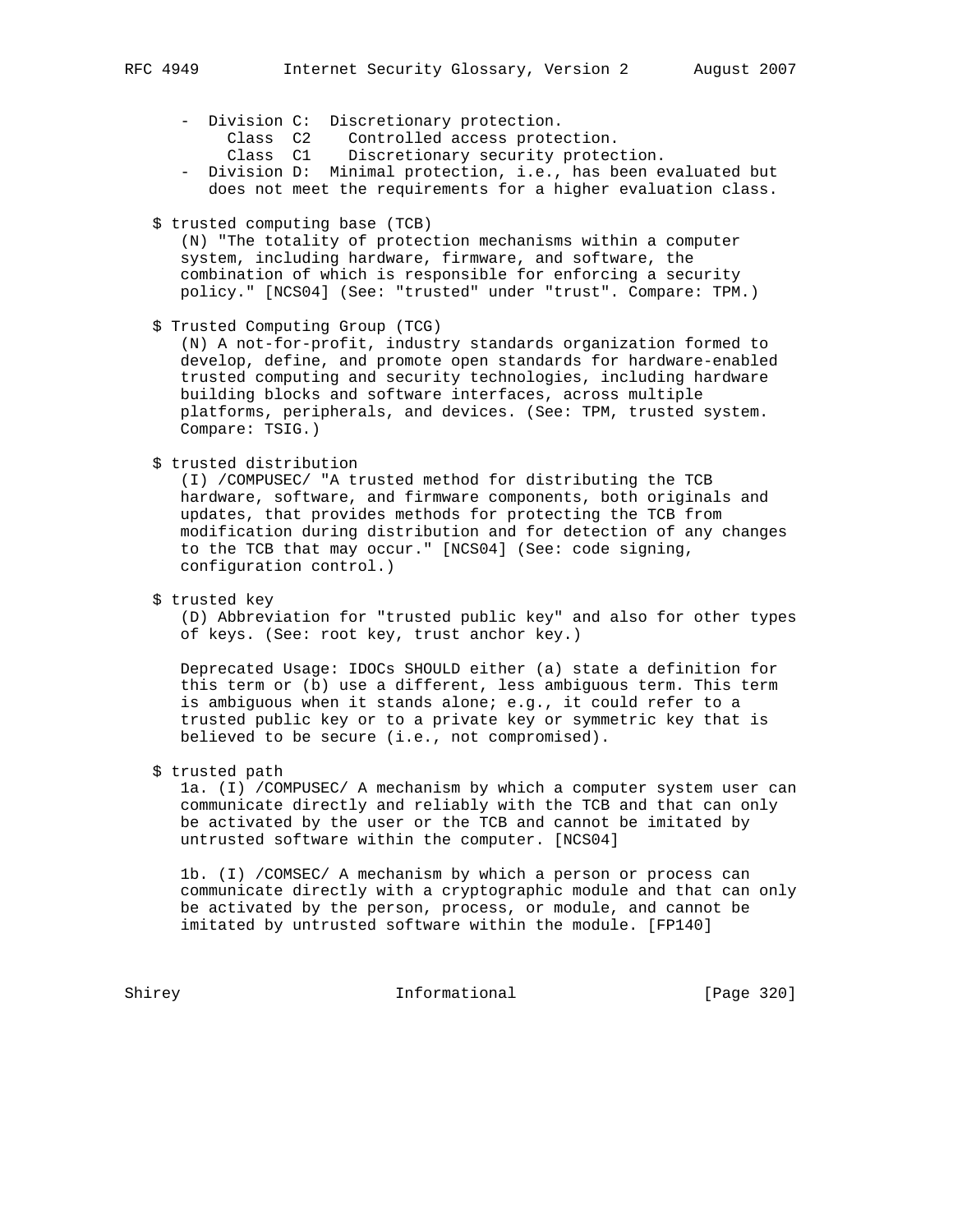\$ Trusted Platform Module (TPM)

 (N) The name of a specification, published by the TCG, for a microcontroller that can store secured information; and also the general name of implementations of that specification. (Compare: TCB.)

\$ trusted process

 (I) A system component that has privileges that enable it to affect the state of system security and that can, therefore, through incorrect or malicious execution, violate the system's security policy. (See: privileged process, trusted system.)

\$ trusted public key

 (I) A public key upon which a user relies; especially a public key that is used as a trust anchor key. (See: certification path, root key, trust anchor key, validation.)

 Tutorial: A trusted public key could be (a) the root key in a hierarchical PKI, (b) the key of the CA that issued the user's own certificate in a mesh PKI, or (c) any key accepted by the user in a trust-file PKI.

\$ trusted recovery

 (I) A process that, after a system has experienced a failure or an attack, restores the system to normal operation (or to a secure state) without causing a security compromise. (See: recovery.)

\$ trusted subnetwork

 (I) A subnetwork containing hosts and routers that trust each other not to engage in active or passive attacks. (There also is an assumption that the underlying communication channels, such as telephone lines or a LAN, are protected from attack.)

\$ trusted system

 1. (I) /information system/ A system that operates as expected, according to design and policy, doing what is required -- despite environmental disruption, human user and operator errors, and attacks by hostile parties -- and not doing other things [NRC98]. (See: trust level, trusted process. Compare: trustworthy.)

 2. (N) /multilevel secure/ "A [trusted system is a] system that employs sufficient hardware and software assurance measures to allow its use for simultaneous processing of a range of sensitive or classified information." [NCS04] (See: multilevel security mode.)

Shirey **Informational** [Page 321]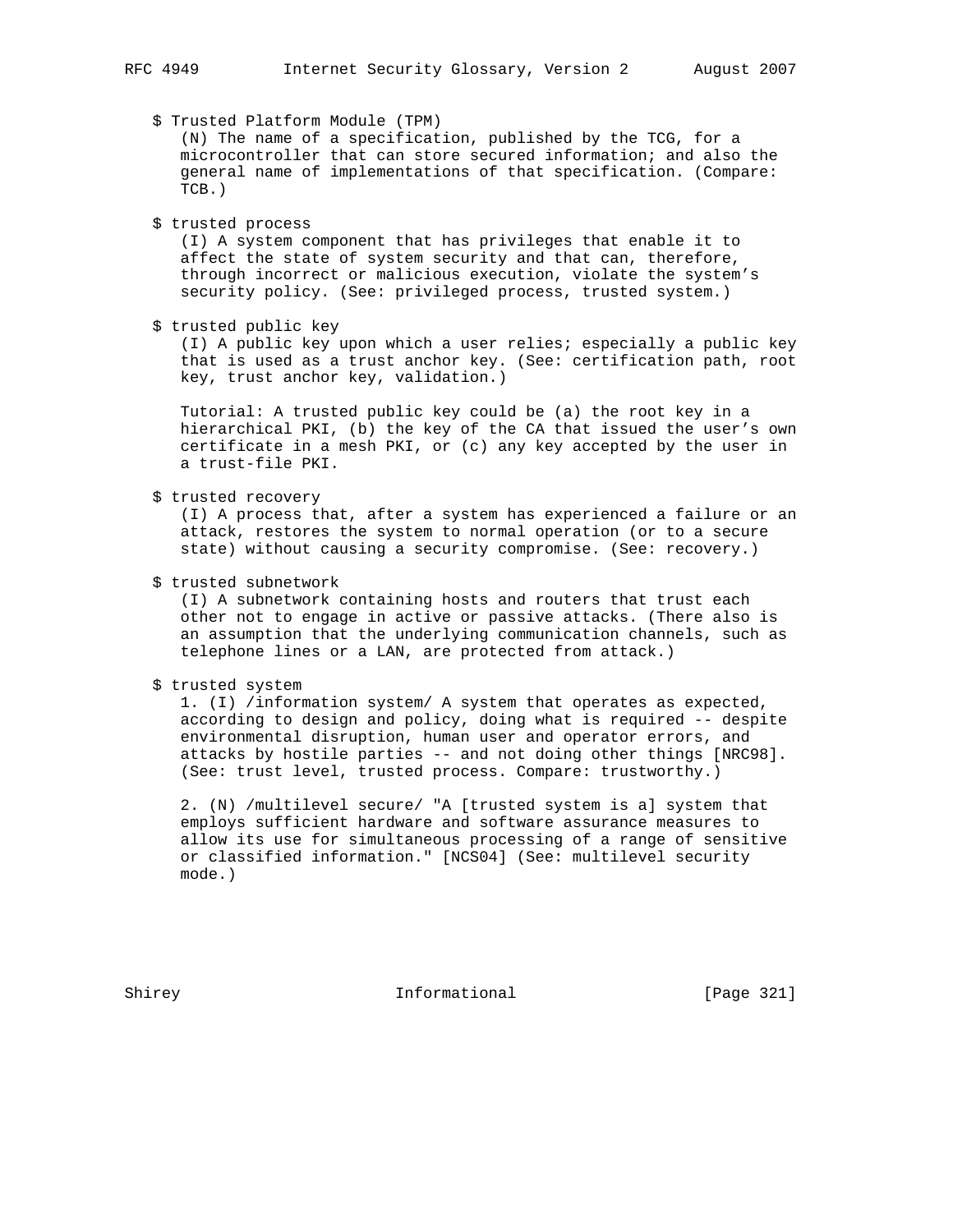\$ Trusted Systems Interoperability Group (TSIG)

 (N) A forum of computer vendors, system integrators, and users devoted to promoting interoperability of trusted computer systems. (See: trusted system. Compare: TCG.)

\$ trustworthy system

 1. (I) A system that not only is trusted, but also warrants that trust because the system's behavior can be validated in some convincing way, such as through formal analysis or code review. (See: trust. Compare: trusted.)

 2. (O) /Digital Signature Guidelines/ "Computer hardware, software, and procedures that: (a) are reasonably secure from intrusion and misuse; (b) provide a reasonably reliable level of availability, reliability, and correct operation; (c) are reasonably suited to performing their intended functions; and (d) adhere to generally accepted security principles." [DSG]

# \$ TSEC

 (O) See: Telecommunications Security Nomenclature System. (Compare: TCSEC.)

#### \$ TSIG

1. (N) See: Trusted System Interoperability Group.

 2. (I) A mnemonic (presumed to be derived from "Transaction SIGnature") referring to an Internet protocol (RFC 2845) for data origin authentication and data integrity for certain DNS operations. (See: TKEY.)

# \$ tunnel

 1. (I) A communication channel created in a computer network by encapsulating (i.e., layering) a communication protocol's data packets in (i.e., above) a second protocol that normally would be carried above, or at the same layer as, the first one. (See: L2TP, tunnel mode, VPN. Compare: covert channel.)

 Tutorial: Tunneling can involve almost any two IPS protocol layers. For example, a TCP connection between two hosts could conceivably be carried above SMTP (i.e., in SMTP messages) as a covert channel to evade access controls that a security gateway applies to the normal TCP layer that is below SMTP.

 Usually, however, a tunnel is a logical point-to-point link - i.e., an OSIRM Layer 2 connection -- created by encapsulating the Layer 2 protocol in one of the following three types of IPS protocols: (a) an IPS Transport-Layer protocol (such as TCP), (b) an IPS Network-Layer or Internet-Layer protocol (such as IP), or

Shirey **Informational** [Page 322]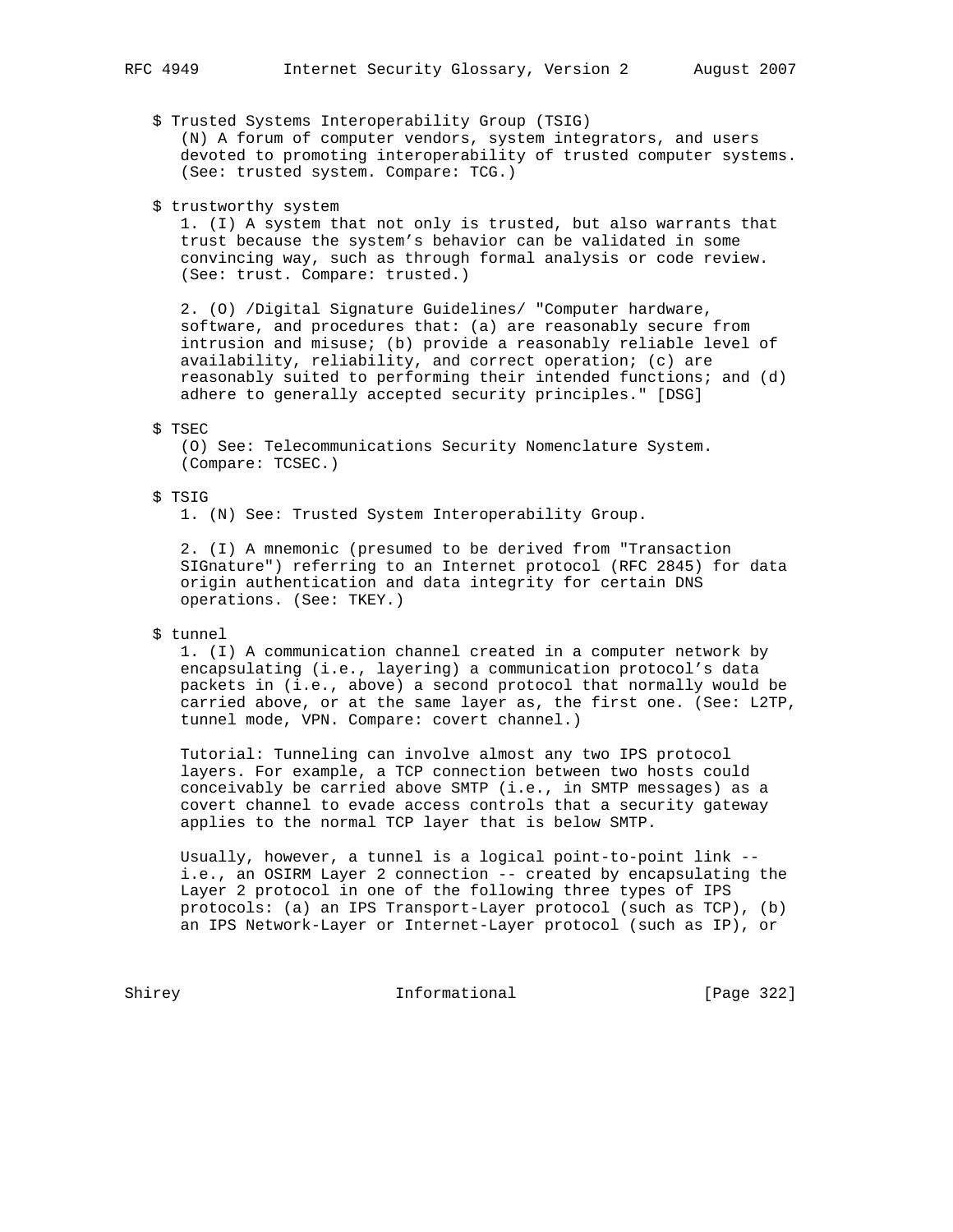(c) another Layer 2 protocol. In many cases, the encapsulation is accomplished with an extra, intermediate protocol (i.e., a "tunneling protocol"; e.g., L2TP) that is layered below the tunneled Layer 2 protocol and above the encapsulating protocol.

 Tunneling can be used to move data between computers that use a protocol not supported by the network connecting them. Tunneling also can enable a computer network to use the services of a second network as though the second network were a set of point-to-point links between the first network's nodes. (See: VPN.)

 2. (O) /SET/ The name of a SET private extension that indicates whether the CA or the payment gateway supports passing encrypted messages to the cardholder through the merchant. If so, the extension lists OIDs of symmetric encryption algorithms that are supported.

 (I) One of two ways to apply the IPsec protocols (AH and ESP) to protect data packets; in this mode, the IPsec protocol encapsulates (i.e., the protection applies to) IP packets, rather than the packets of higher-layer protocols. (See: tunnel. Compare: transport mode.)

 Tutorial: Each end of a tunnel-mode security association may be either a host or a security gateway. Whenever either end of an IPsec security association is a security gateway, the association is required to be in tunnel mode.

\$ two-person control

 (I) The close surveillance and control of a system, a process, or materials (especially with regard to cryptography) at all times by a minimum of two appropriately authorized persons, each capable of detecting incorrect and unauthorized procedures with respect to the tasks to be performed and each familiar with established security requirements. (See: dual control, no-lone zone.)

# \$ Twofish

 (O) A symmetric, 128-bit block cipher with variable key length (128, 192, or 256 bits), developed by Counterpane Labs as a candidate for the AES. (See: Blowfish.)

\$ type 0 product

 (O) /cryptography, U.S. Government/ Classified cryptographic equipment endorsed by NSA for use (when appropriately keyed) in electronically distributing bulk keying material.

Shirey **Informational** [Page 323]

 <sup>\$</sup> tunnel mode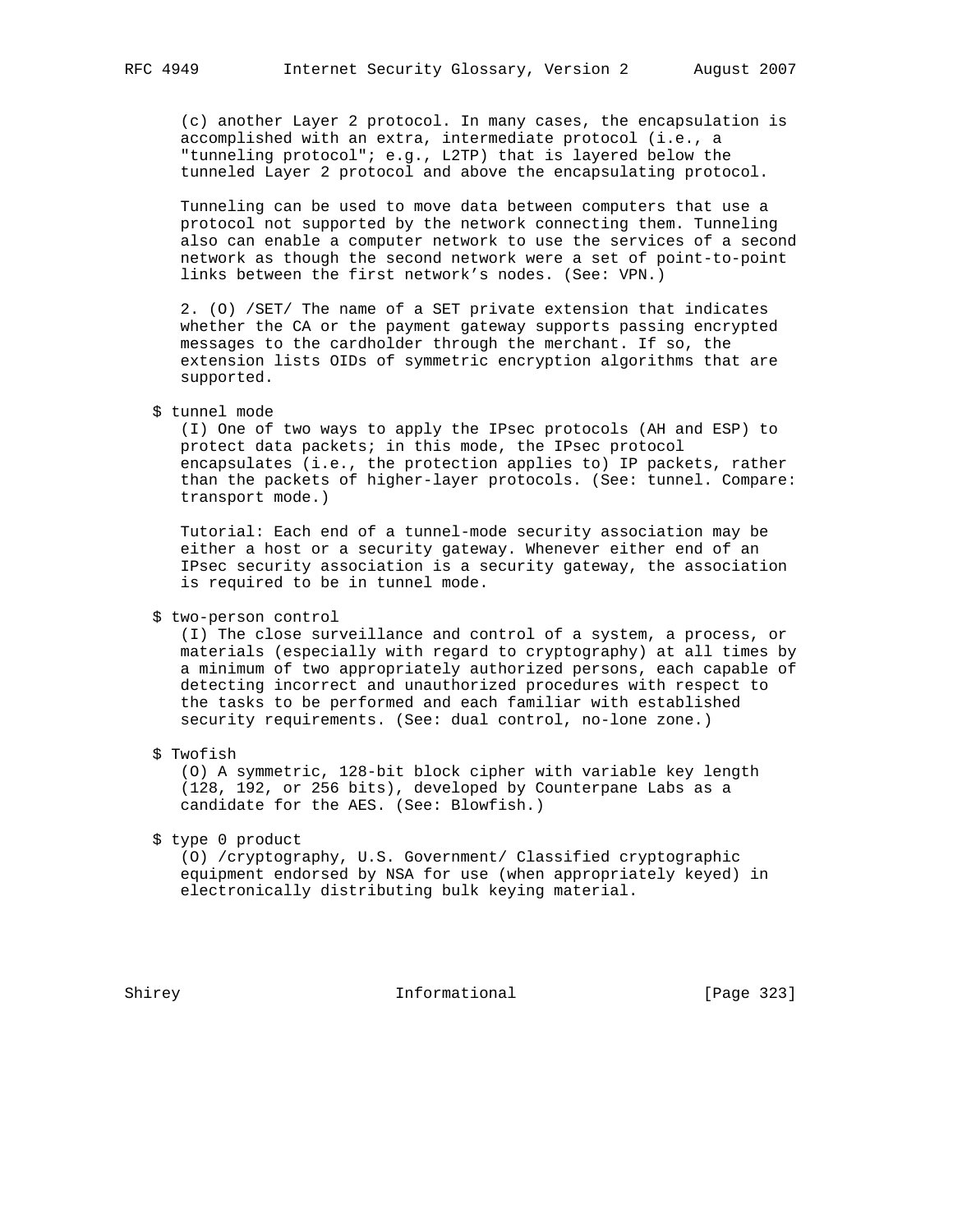# \$ type 1 key

 (O) /cryptography, U.S. Government/ "Generated and distributed under the auspices of NSA for use in a cryptographic device for the protection of classified and sensitive national security information." [C4009]

\$ type 1 product

 (O) /cryptography, U.S. Government/ "Cryptographic equipment, assembly or component classified or certified by NSA for encrypting and decrypting classified and sensitive national security information when appropriately keyed. Developed using established NSA business processes and containing NSA approved algorithms. Used to protect systems requiring the most stringent protection mechanisms." [C4009]

 Tutorial: The current definition of this term is less specific than an earlier version: "Classified or controlled cryptographic item endorsed by the NSA for securing classified and sensitive U.S. Government information, when appropriately keyed. The term refers only to products, and not to information, key, services, or controls. Type 1 products contain classified NSA algorithms. They are available to U.S. Government users, their contractors, and federally sponsored non-U.S. Government activities subject to export restrictions in accordance with International Traffic in Arms Regulation." [from an earlier version of C4009] (See: ITAR.)

\$ type 2 key

 (O) /cryptography, U.S. Government/ "Generated and distributed under the auspices of NSA for use in a cryptographic device for the protection of unclassified national security information." [C4009]

\$ type 2 product

 (O) /cryptography, U.S. Government/ "Cryptographic equipment, assembly, or component certified by NSA for encrypting or decrypting sensitive national security information when appropriately keyed. Developed using established NSA business processes and containing NSA approved algorithms. Used to protect systems requiring protection mechanisms exceeding best commercial practices including systems used for the protection of unclassified national security information." [C4009]

 Tutorial: The current definition of this term is less specific than an earlier version: "Unclassified cryptographic equipment, assembly, or component, endorsed by the NSA, for use in national security systems as defined in Title 40 U.S.C. Section 1452." [from an earlier version of C4009] (See: national security system. Compare: EUCI.)

Shirey **Informational** [Page 324]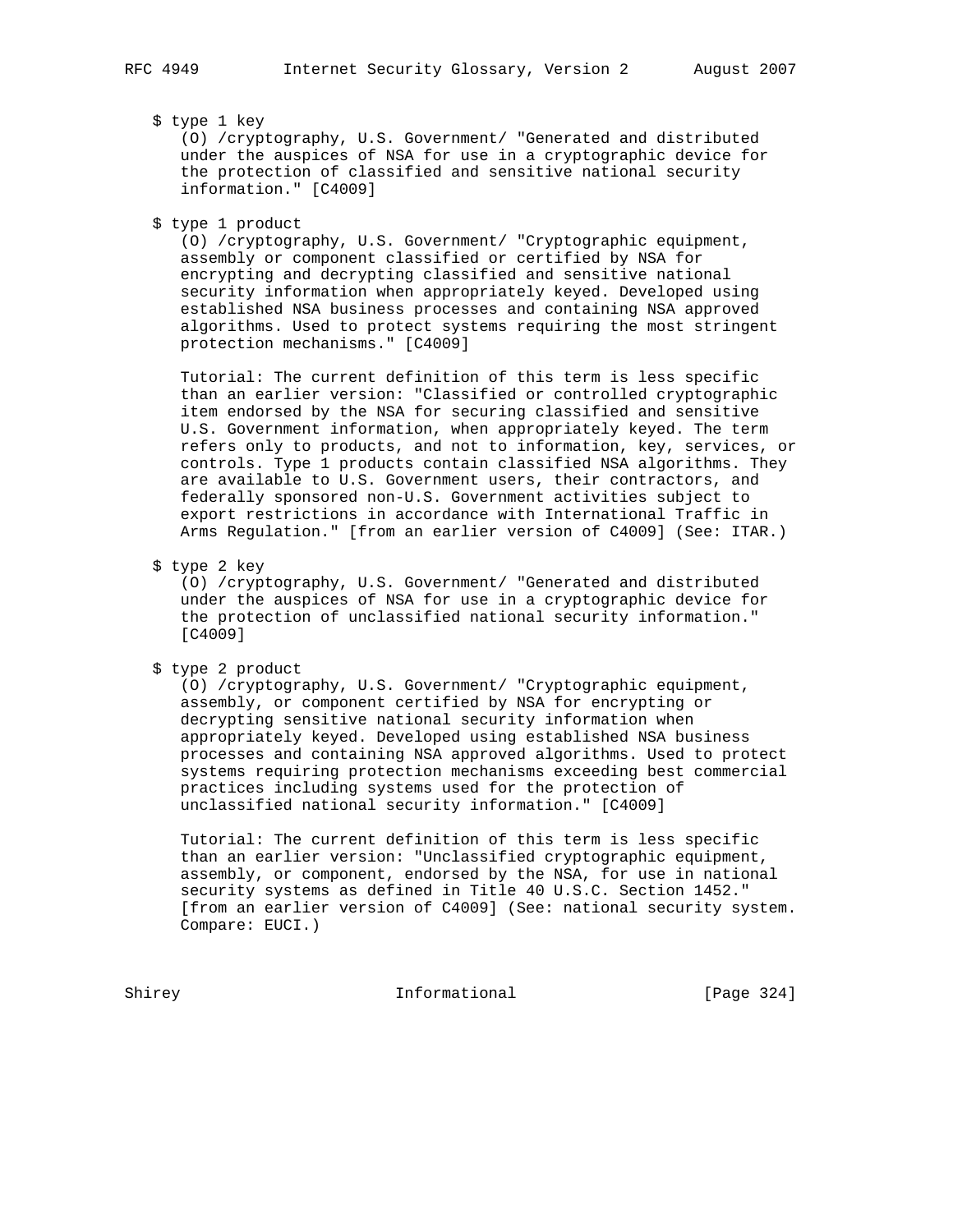# \$ type 3 key

 (O) /cryptography, U.S. Government/ "Used in a cryptographic device for the protection of unclassified sensitive information, even if used in a Type 1 or Type 2 product." [C4009]

\$ type 3 product

 (O) /cryptography, U.S. Government/ "Unclassified cryptographic equipment, assembly, or component used, when appropriately keyed, for encrypting or decrypting unclassified sensitive U.S. Government or commercial information, and to protect systems requiring protection mechanisms consistent with standard commercial practices. Developed using established commercial standards and containing NIST approved cryptographic algorithms/modules or successfully evaluated by the National Information Assurance Partnership (NIAP)." [C4009]

### \$ type 4 key

 (O) /cryptography, U.S. Government/ "Used by a cryptographic device in support of its Type 4 functionality; i.e., any provision of key that lacks U.S. Government endorsement or oversight." [C4009]

\$ type 4 product

 (O) /cryptography, U.S. Government/ "Unevaluated commercial cryptographic equipment, assemblies, or components that neither NSA nor NIST certify for any Government usage. These products are typically delivered as part of commercial offerings and are commensurate with the vendor's commercial practices. These products may contain either vendor proprietary algorithms, algorithms registered by NIST, or algorithms registered by NIST and published in a FIPS." [C4009]

#### \$ UDP

- (I) See: User Datagram Protocol.
- \$ UDP flood

 (I) A denial-of-service attack that takes advantage of (a) one system's UDP test function that generates a series of characters for each packet it receives and (b) another system's UPD test function that echoes any character it receives; the attack connects (a) to (b) to cause a nonstop flow of data between the two systems. (See: flooding.)

\$ unauthorized disclosure

 (I) A circumstance or event whereby an entity gains access to information for which the entity is not authorized.

Shirey **Informational** [Page 325]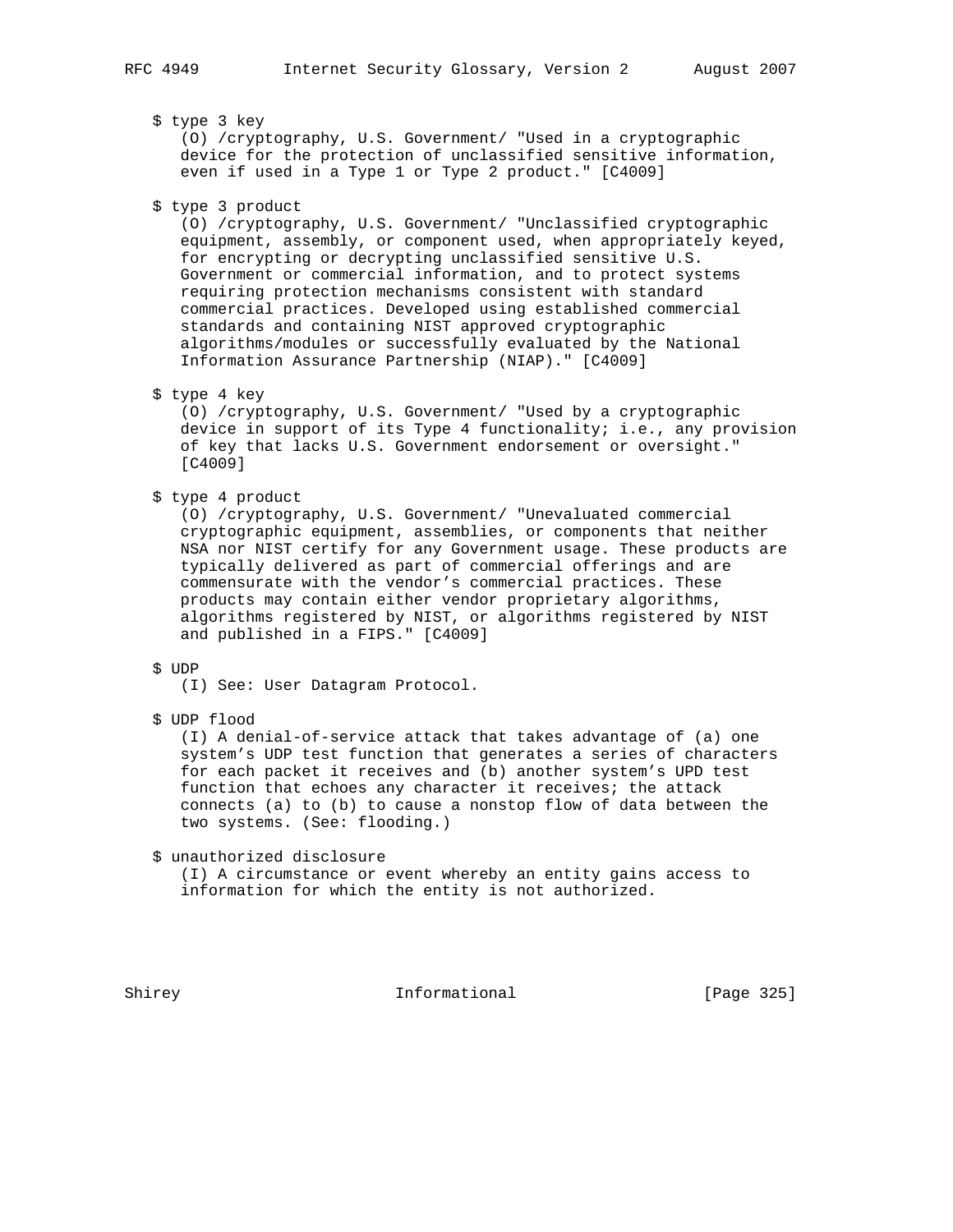Tutorial: This type of threat consequence can be caused by the following types of threat actions: exposure, interception, inference, and intrusion. Some methods of protecting against this consequence include access control, flow control, and inference control. (See: data confidentiality.)

\$ unauthorized user

 (I) /access control/ A system entity that accesses a system resource for which the entity has not received an authorization. (See: user. Compare: authorized user, insider, outsider.)

 Usage: IDOCs that use this term SHOULD state a definition for it because the term is used in many ways and could easily be misunderstood.

\$ uncertainty

 (N) An information-theoretic measure (usually stated as a number of bits) of the minimum amount of plaintext information that needs to be recovered from cipher text to learn the entire plain text that was encrypted. [SP63] (See: entropy.)

\$ unclassified

(I) Not classified. (Compare: FOUO.)

\$ unencrypted

(I) Not encrypted.

\$ unforgeable

 (I) /cryptography/ The property of a cryptographic data structure (i.e., a data structure that is defined using one or more cryptographic functions, e.g., "digital certificate") that makes it computationally infeasible to construct (i.e., compute) an unauthorized but correct value of the structure without having knowledge of one of more keys.

 Tutorial: This definition is narrower than general English usage, where "unforgeable" means unable to be fraudulently created or duplicated. In that broader sense, anyone can forge a digital certificate containing any set of data items whatsoever by generating the to-be-signed certificate and signing it with any private key whatsoever. But for PKI purposes, the forged data structure is invalid if it is not signed with the true private key of the claimed issuer; thus, the forgery will be detected when a certificate user uses the true public key of the claimed issuer to verify the signature.

Shirey **Informational** [Page 326]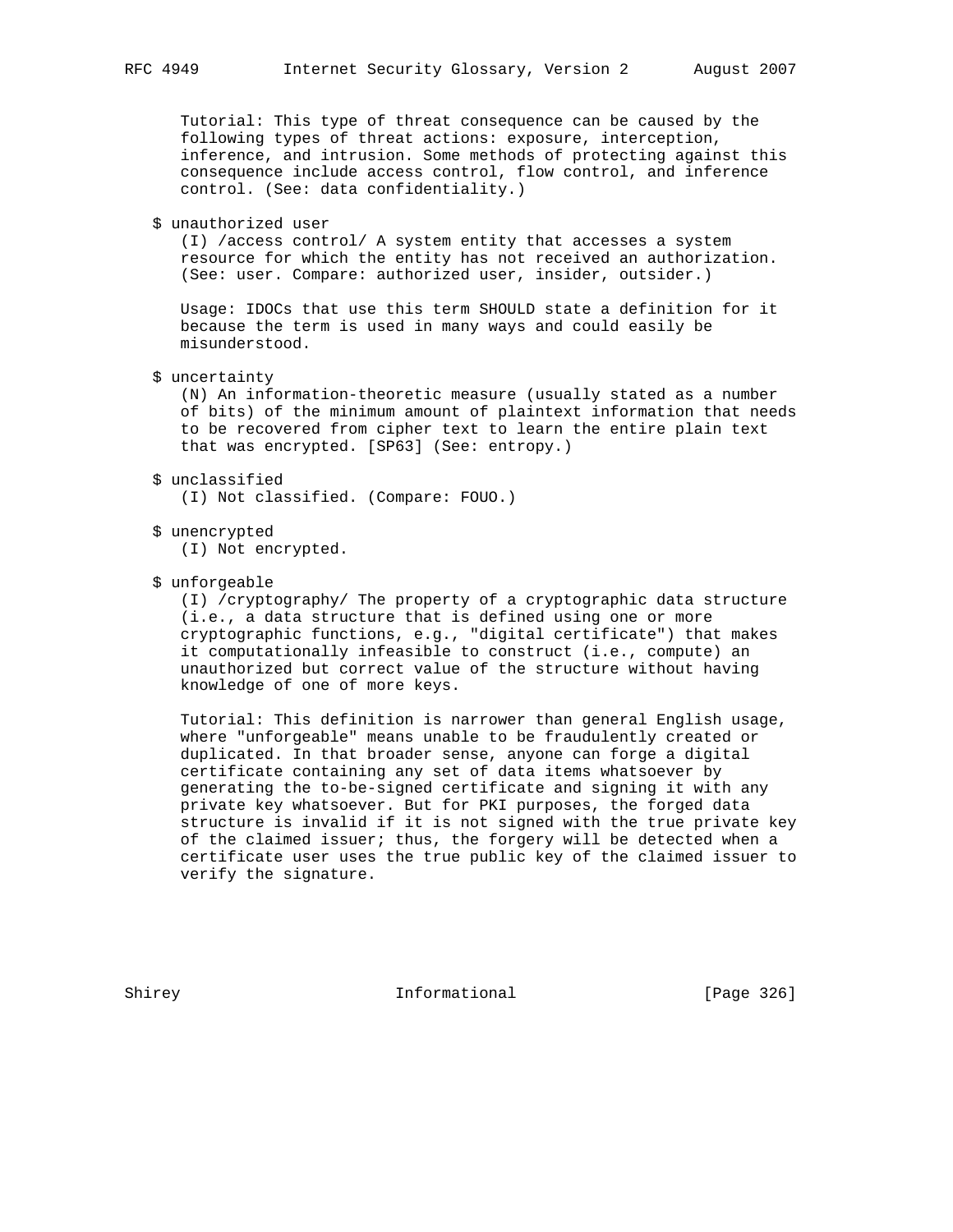\$ uniform resource identifier (URI)

 (I) A type of formatted identifier (RFC 3986) that encapsulates the name of an Internet object, and labels it with an identification of the name space, thus producing a member of the universal set of names in registered name spaces and of addresses referring to registered protocols or name spaces.

Example: HTML uses URIs to identify the target of hyperlinks.

 Usage: "A URI can be classified as a locator (see: URL), a name (see: URN), or both. ... Instances of URIs from any given scheme may have the characteristics of names or locators or both, often depending on the persistence and care in the assignment of identifiers by the naming authority, rather than on any quality of the scheme." IDOCs SHOULD "use the general term 'URI' rather than the more restrictive terms 'URL' and 'URN'." (RFC 3986)

\$ uniform resource locator (URL)

 (I) A URI that describes the access method and location of an information resource object on the Internet. (See: Usage under "URI". Compare: URN.)

 Tutorial: The term URL "refers to the subset of URIs that, besides identifying a resource, provide a means of locating the resource by describing its primary access mechanism (e.g., its network 'location')." (RFC 3986)

 A URL provides explicit instructions on how to access the named object. For example,

 "ftp://bbnarchive.bbn.com/foo/bar/picture/cambridge.zip" is a URL. The part before the colon specifies the access scheme or protocol, and the part after the colon is interpreted according to that access method. Usually, two slashes after the colon indicate the host name of a server (written as a domain name). In an FTP or HTTP URL, the host name is followed by the path name of a file on the server. The last (optional) part of a URL may be either a fragment identifier that indicates a position in the file, or a query string.

\$ uniform resource name (URN)

 (I) A URI with the properties of a name. (See: Usage under "URI". Compare: URL.)

 Tutorial: The term URN "has been used historically to refer to both URIs under the "urn" scheme (RFC 2141), which are required to remain globally unique and persistent even when the resource ceases to exist or becomes unavailable, and to any other URI with the properties of a name." (RFC 3986)

Shirey **Informational** [Page 327]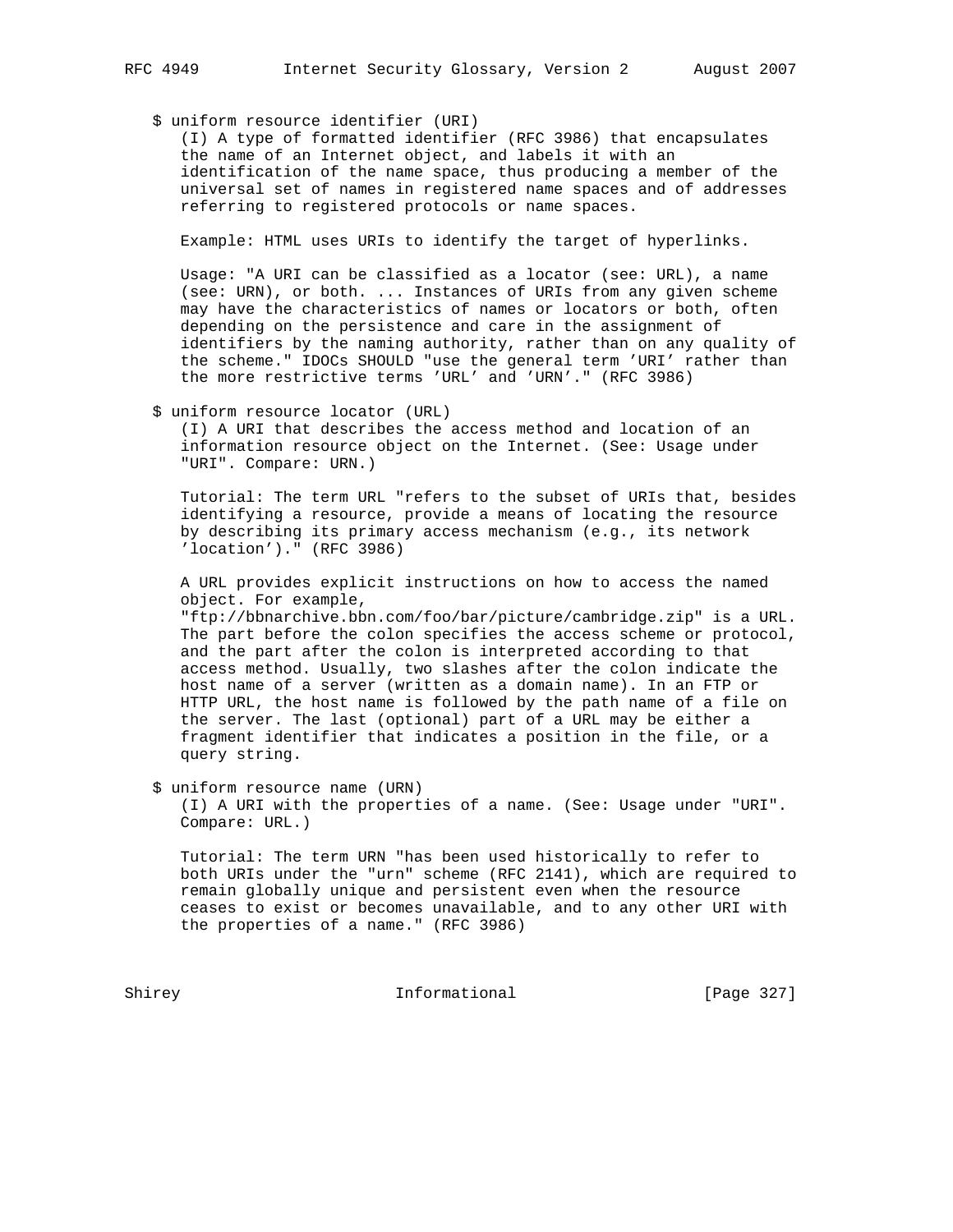\$ untrusted (I) See: secondary definition under "trust". \$ untrusted process 1. (I) A system component that is not able to affect the state of system security through incorrect or malicious operation. Example: A component that has its operations confined by a security kernel. (See: trusted process.) 2. (I) A system component that (a) has not been evaluated or examined for adherence to a specified security policy and, therefore, (b) must be assumed to contain logic that might attempt to circumvent system security. \$ UORA (O) See: user-PIN ORA. \$ update See: "certificate update" and "key update". \$ upgrade (I) /data security/ Increase the classification level of data without changing the information content of the data. (See: classify, downgrade, regrade.) \$ URI (I) See: uniform resource identifier. \$ URL (I) See: uniform resource locator. \$ URN (I) See: uniform resource name. \$ user See: system user. Usage: IDOCs that use this term SHOULD state a definition for it because the term is used in many ways and could easily be misunderstood. \$ user authentication service (I) A security service that verifies the identity claimed by an entity that attempts to access the system. (See: authentication, user.)

Shirey **Informational** [Page 328]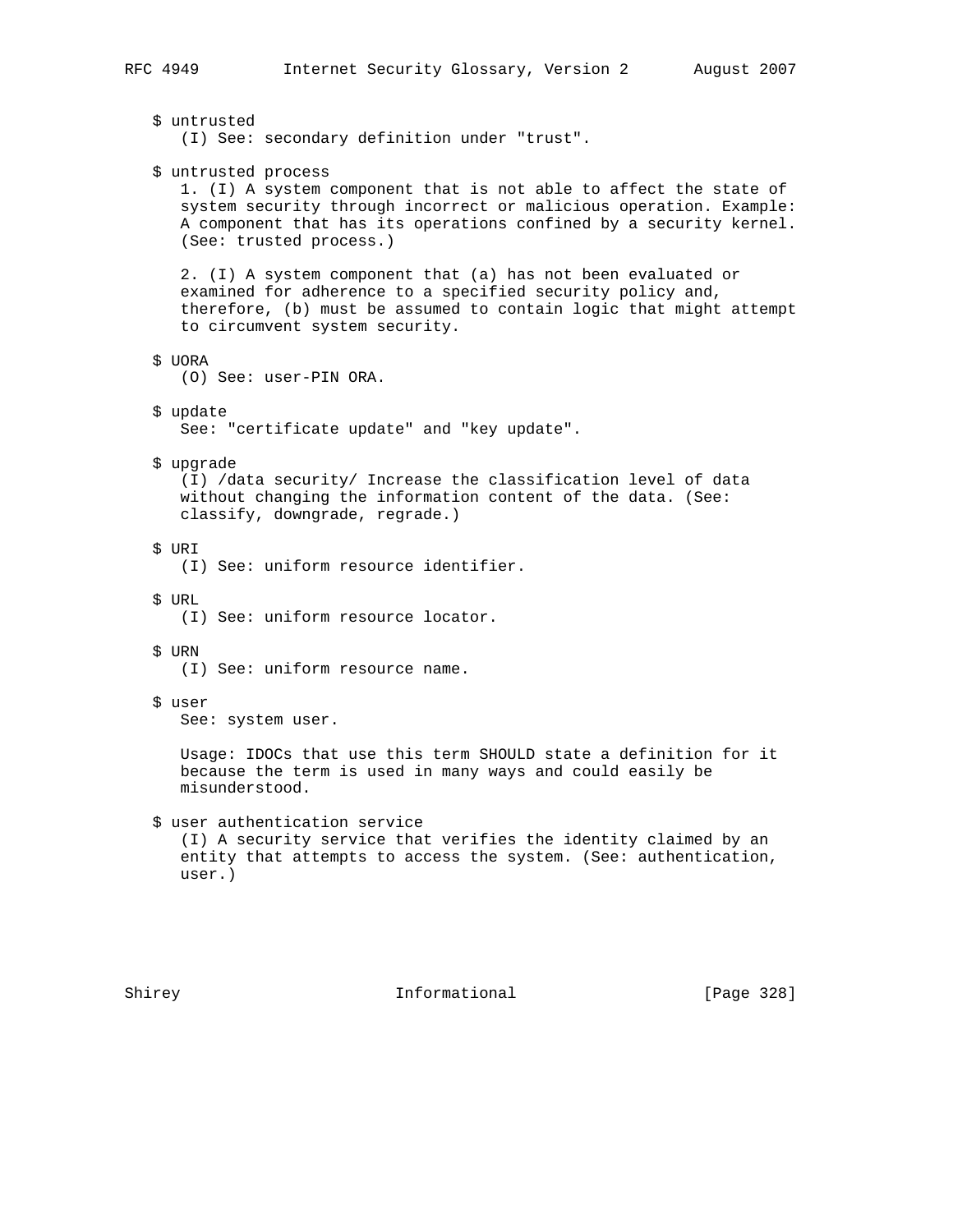## \$ User Datagram Protocol (UDP)

 (I) An Internet Standard, Transport-Layer protocol (RFC 768) that delivers a sequence of datagrams from one computer to another in a computer network. (See: UPD flood.)

 Tutorial: UDP assumes that IP is the underlying protocol. UDP enables application programs to send transaction-oriented data to other programs with minimal protocol mechanism. UDP does not provide reliable delivery, flow control, sequencing, or other end to-end service guarantees that TCP does.

- \$ user identifier (I) See: identifier.
- \$ user identity (I) See: identity.
- \$ user PIN

 (O) /MISSI/ One of two PINs that control access to the functions and stored data of a FORTEZZA PC card. Knowledge of the user PIN enables a card user to perform the FORTEZZA functions that are intended for use by an end user. (See: PIN. Compare: SSO PIN.)

\$ user-PIN ORA (UORA)

 (O) /MISSI/ A MISSI organizational RA that operates in a mode in which the ORA performs only the subset of card management functions that are possible with knowledge of the user PIN for a FORTEZZA PC card. (See: no-PIN ORA, SSO-PIN ORA.)

\$ usurpation

 (I) A circumstance or event that results in control of system services or functions by an unauthorized entity. This type of threat consequence can be caused by the following types of threat actions: misappropriation, misuse. (See: access control.)

\$ UTCTime

 (N) The ASN.1 data type "UTCTime" contains a calendar date (YYMMDD) and a time to a precision of either one minute (HHMM) or one second (HHMMSS), where the time is either (a) Coordinated Universal Time or (b) the local time followed by an offset that enables Coordinated Universal Time to be calculated. (See: Coordinated Universal Time. Compare: GeneralizedTime.)

 Usage: If you care about centuries or millennia, you probably need to use the GeneralizedTime data type instead of UTCTime.

Shirey **Informational** [Page 329]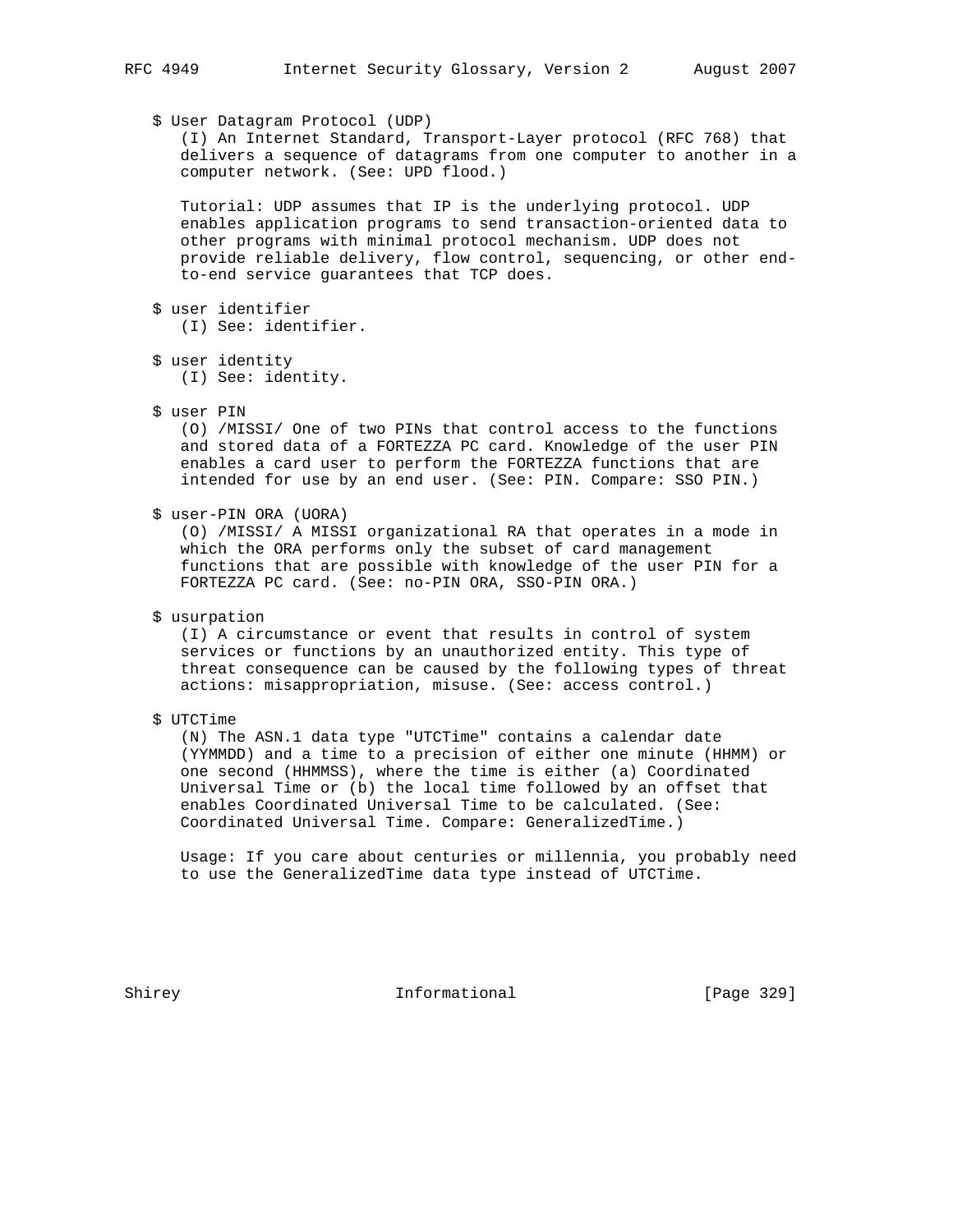\$ v1 certificate (N) An abbreviation that ambiguously refers to either an "X.509 public-key certificate in version 1 format" or an "X.509 attribute certificate in version 1 format". Deprecated Usage: IDOCs MAY use this term as an abbreviation of "version 1 X.509 public-key certificate", but only after using the full term at the first instance. Otherwise, the term is ambiguous, because X.509 specifies both v1 public-key certificates and v1 attribute certificates. (See: X.509 attribute certificate, X.509 public-key certificate.) \$ v1 CRL (N) Abbreviation of "X.509 CRL in version 1 format". Usage: IDOCs MAY use this abbreviation, but SHOULD use the full term at its first occurrence and define the abbreviation there. \$ v2 certificate (N) Abbreviation of "X.509 public-key certificate in version 2 format". Usage: IDOCs MAY use this abbreviation, but SHOULD use the full term at its first occurrence and define the abbreviation there. \$ v2 CRL (N) Abbreviation of "X.509 CRL in version 2 format". Usage: IDOCs MAY use this abbreviation, but SHOULD use the full term at its first occurrence and define the abbreviation there. \$ v3 certificate (N) Abbreviation of "X.509 public-key certificate in version 3 format". Usage: IDOCs MAY use this abbreviation, but SHOULD use the full term at its first occurrence and define the abbreviation there. \$ valid certificate 1. (I) A digital certificate that can be validated successfully. (See: validate, verify.) 2. (I) A digital certificate for which the binding of the data items can be trusted. \$ valid signature (D) Synonym for "verified signature".

Shirey **Informational** [Page 330]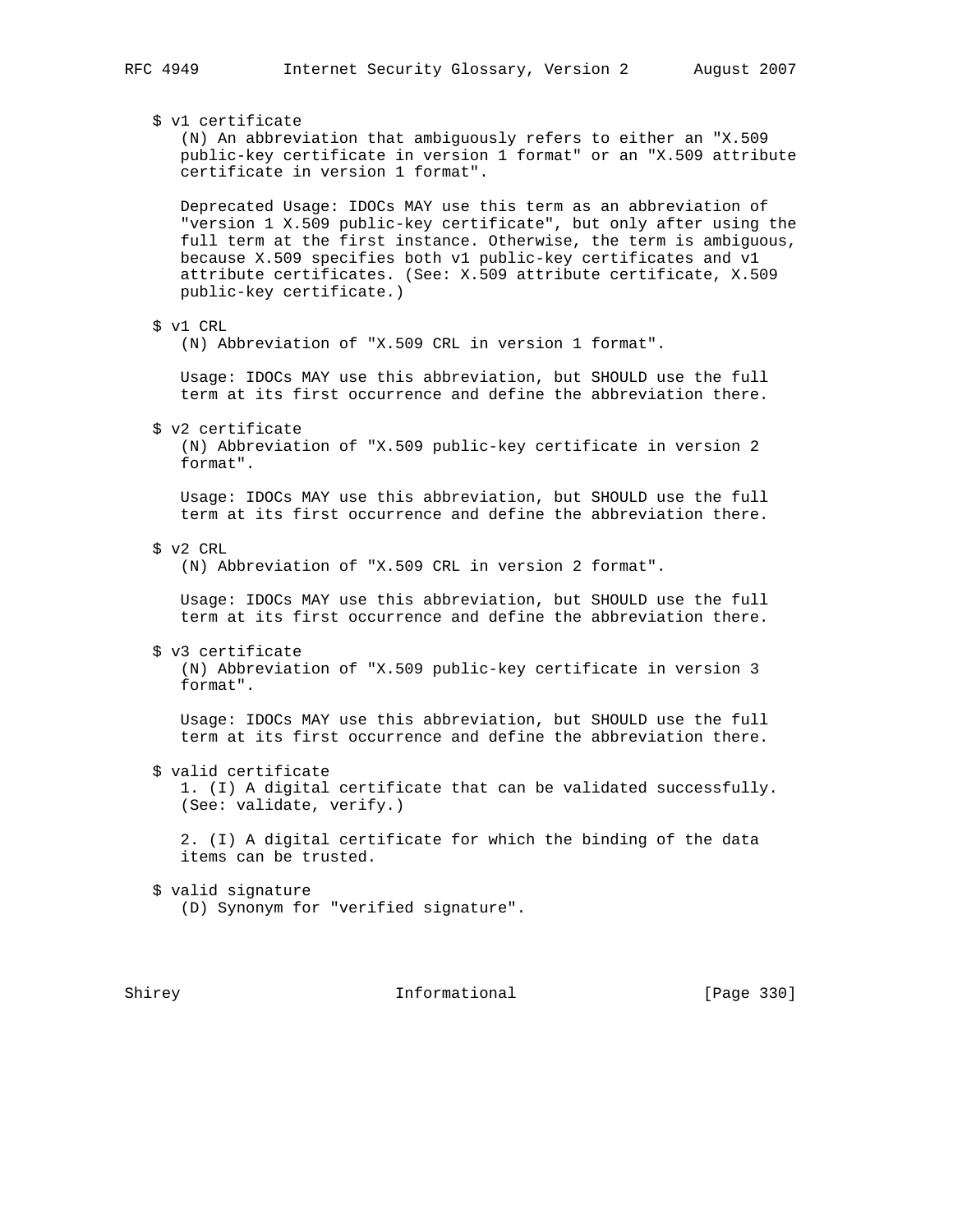Deprecated Term: IDOCs SHOULD NOT use this synonym. This Glossary recommends saying "validate the certificate" and "verify the signature"; therefore, it would be inconsistent to say that a signature is "valid". (See: validate, verify.)

\$ validate

 1. (I) Establish the soundness or correctness of a construct. Example: certificate validation. (See: validate vs. verify.)

 2. (I) To officially approve something, sometimes in relation to a standard. Example: NIST validates cryptographic modules for conformance with [FP140].

```
 $ validate vs. verify
```
 Usage: To ensure consistency and align with ordinary English usage, IDOCs SHOULD comply with the following two rules:

- Rule 1: Use "validate" when referring to a process intended to establish the soundness or correctness of a construct (e.g., "certificate validation"). (See: validate.)
- Rule 2: Use "verify" when referring to a process intended to test or prove the truth or accuracy of a fact or value (e.g., "authenticate"). (See: verify.)

 Tutorial: The Internet security community sometimes uses these two terms inconsistently, especially in a PKI context. Most often, however, we say "verify the signature" but say "validate the certificate". That is, we "verify" atomic truths but "validate" data structures, relationships, and systems that are composed of or depend on verified items. This usage has a basis in Latin:

 The word "valid" derives from a Latin word that means "strong". Thus, to validate means to check that a construct is sound. For example, a certificate user validates a public-key certificate to establish trust in the binding that the certificate asserts between an identity and a key. This can include checking various aspects of the certificate's construction, such as verifying the digital signature on the certificate by performing calculations, verifying that the current time is within the certificate's validity period, and validating a certification path involving additional certificates.

 The word "verify" derives from a Latin word that means "true". Thus, to verify means to check the truth of an assertion by examining evidence or performing tests. For example, to verify an identity, an authentication process examines identification information that is presented or generated. To validate a certificate, a certificate user verifies the digital signature on the certificate by performing calculations, verifies that the

Shirey **Informational** [Page 331]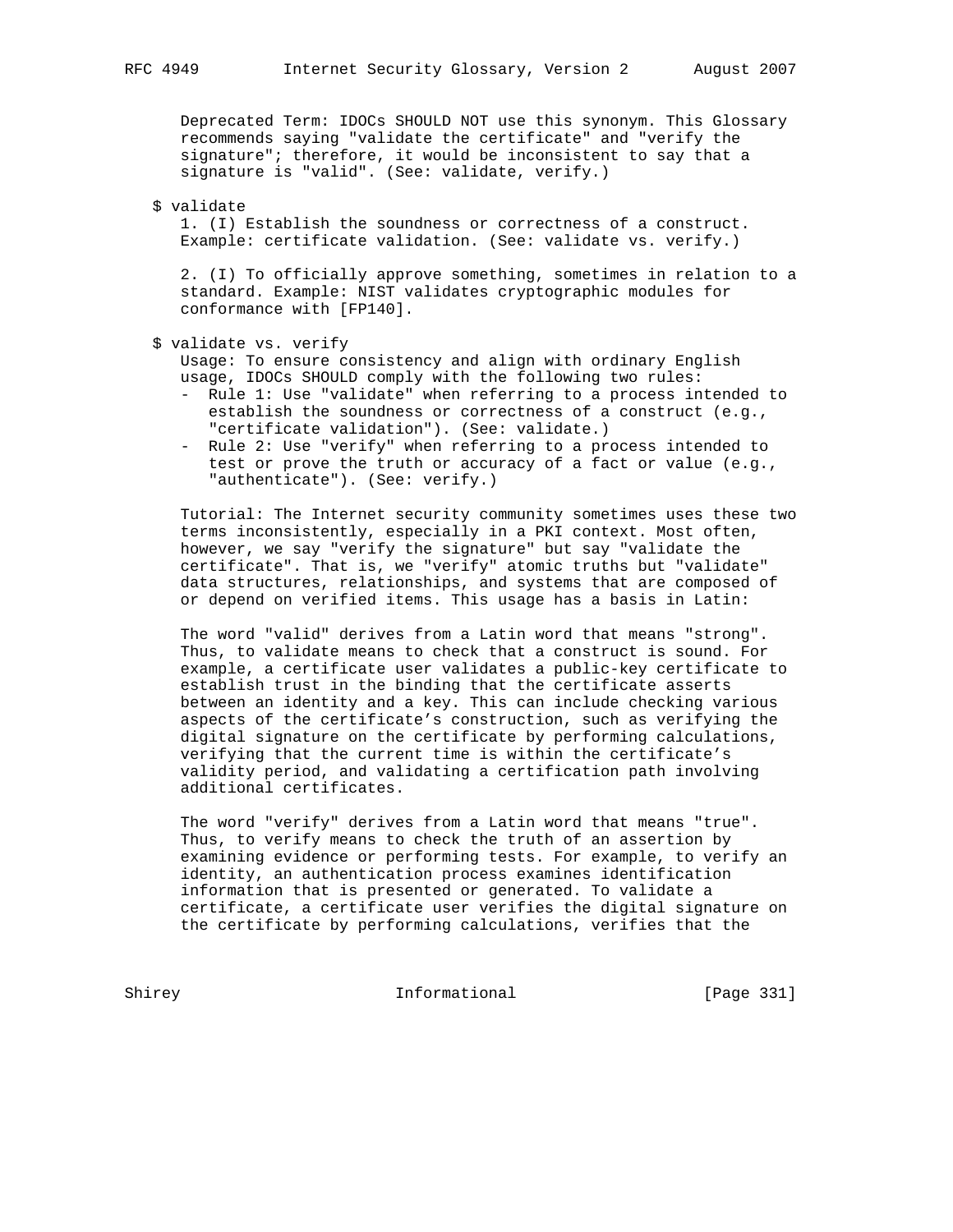current time is within the certificate's validity period, and may need to validate a certification path involving additional certificates.

 \$ validation (I) See: validate vs. verify.

\$ validity period

 (I) /PKI/ A data item in a digital certificate that specifies the time period for which the binding between data items (especially between the subject name and the public key value in a public-key certificate) is valid, except if the certificate appears on a CRL or the key appears on a CKL. (See: cryptoperiod, key lifetime.)

\$ value-added network (VAN)

 (I) A computer network or subnetwork (usually a commercial enterprise) that transmits, receives, and stores EDI transactions on behalf of its users.

 Tutorial: A VAN may also provide additional services, ranging from EDI format translation, to EDI-to-FAX conversion, to integrated business systems.

\$ VAN

(I) See: value-added network.

\$ verification

 1. (I) /authentication/ The process of examining information to establish the truth of a claimed fact or value. (See: validate vs. verify, verify. Compare: authentication.)

 2. (N) /COMPUSEC/ The process of comparing two levels of system specification for proper correspondence, such as comparing a security model with a top-level specification, a top-level specification with source code, or source code with object code. [NCS04]

 \$ verified design (O) See: TCSEC Class A1.

\$ verify

 (I) To test or prove the truth or accuracy of a fact or value. (See: validate vs. verify, verification. Compare: authenticate.)

\$ vet

 (I) /verb/ To examine or evaluate thoroughly. (Compare: authenticate, identity proofing, validate, verify.)

Shirey **Informational** [Page 332]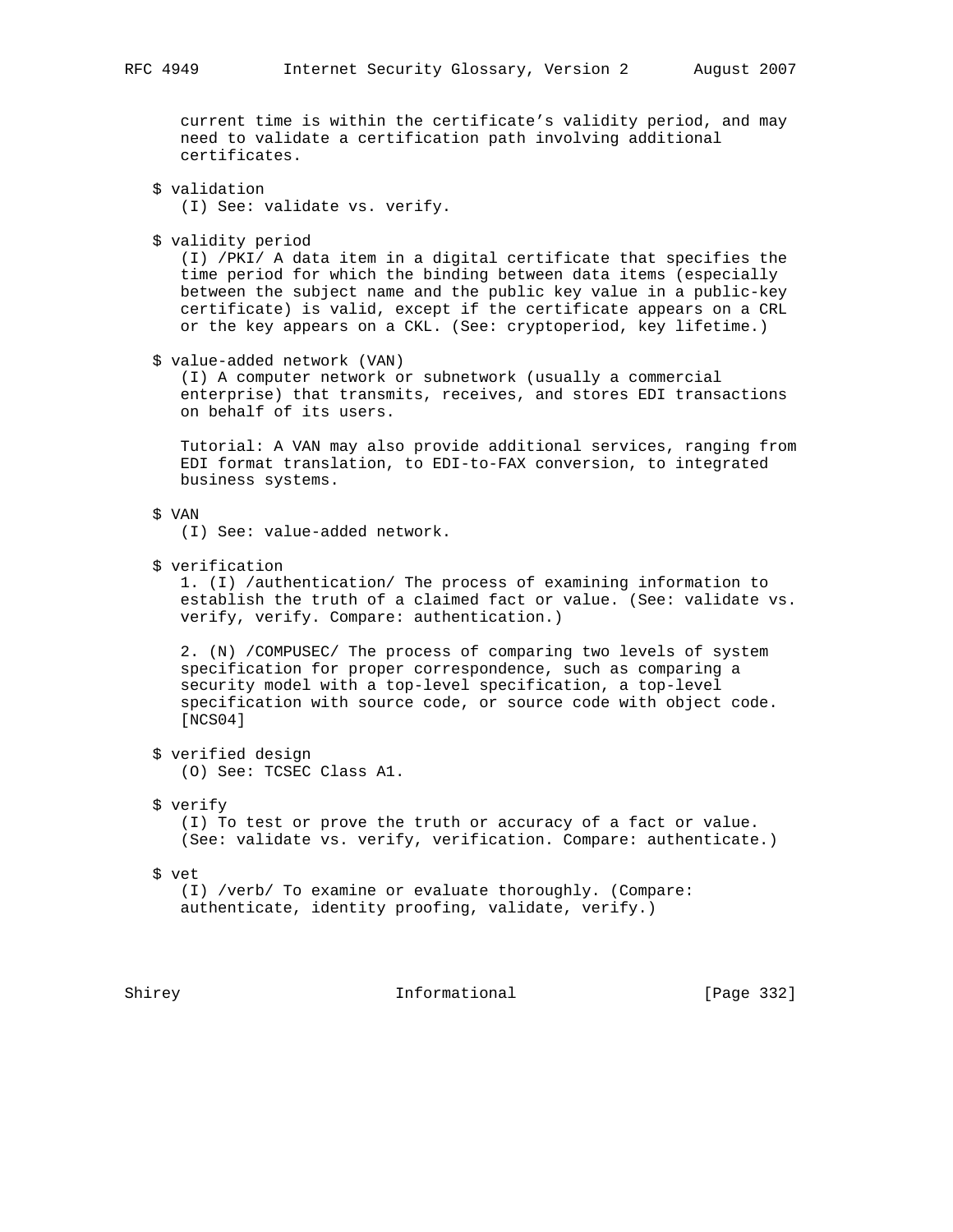\$ violation See: security violation.

### \$ virtual private network (VPN)

 (I) A restricted-use, logical (i.e., artificial or simulated) computer network that is constructed from the system resources of a relatively public, physical (i.e., real) network (e.g., the Internet), often by using encryption (located at hosts or gateways), and often by tunneling links of the virtual network across the real network. (See: tunnel.)

 Tutorial: A VPN is generally less expensive to build and operate than a dedicated real network, because the virtual network shares the cost of system resources with other users of the underlying real network. For example, if a corporation has LANs at several different sites, each connected to the Internet by a firewall, the corporation could create a VPN by using encrypted tunnels to connect from firewall to firewall across the Internet.

#### \$ virus

 (I) A self-replicating (and usually hidden) section of computer software (usually malicious logic) that propagates by infecting - i.e., inserting a copy of itself into and becoming part of - another program. A virus cannot run by itself; it requires that its host program be run to make the virus active.

\$ Visa Cash

 (O) A smartcard-based electronic money system that incorporates cryptography and can be used to make payments via the Internet. (See: IOTP.)

\$ volatile media

 (I) Storage media that require an external power supply to maintain stored information. (Compare: non-volatile media, permanent storage.)

# \$ VPN

(I) See: virtual private network.

### \$ vulnerability

 (I) A flaw or weakness in a system's design, implementation, or operation and management that could be exploited to violate the system's security policy. (See: harden.)

 Tutorial: A system can have three types of vulnerabilities: (a) vulnerabilities in design or specification; (b) vulnerabilities in implementation; and (c) vulnerabilities in operation and management. Most systems have one or more vulnerabilities, but

Shirey **Informational** [Page 333]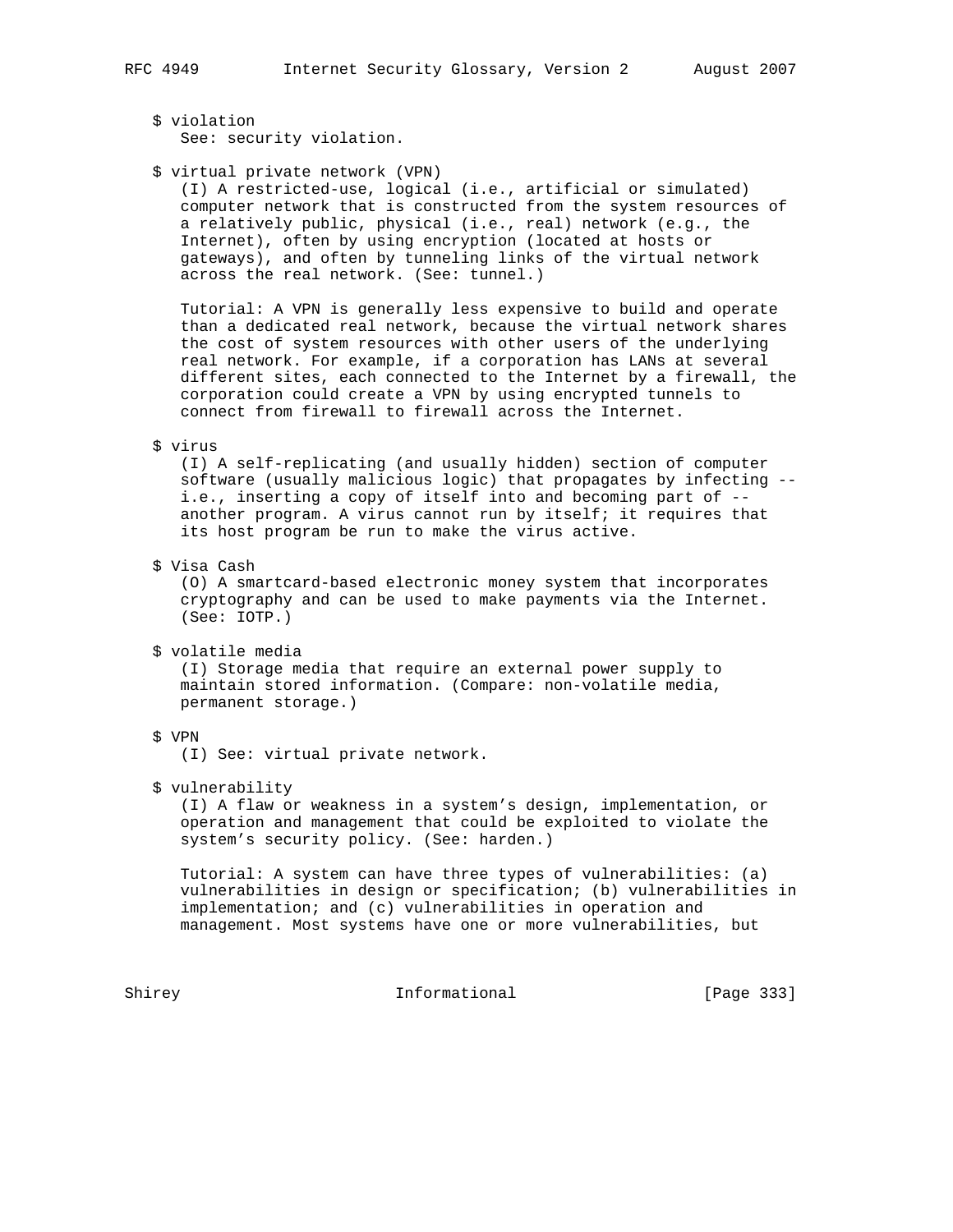this does not mean that the systems are too flawed to use. Not every threat results in an attack, and not every attack succeeds. Success depends on the degree of vulnerability, the strength of attacks, and the effectiveness of any countermeasures in use. If the attacks needed to exploit a vulnerability are very difficult to carry out, then the vulnerability may be tolerable. If the perceived benefit to an attacker is small, then even an easily exploited vulnerability may be tolerable. However, if the attacks are well understood and easily made, and if the vulnerable system is employed by a wide range of users, then it is likely that there will be enough motivation for someone to launch an attack.

### \$ W3

(D) Synonym for WWW.

 Deprecated Abbreviation: This abbreviation could be confused with W3C; use "WWW" instead.

\$ W3C

(N) See: World Wide Web Consortium.

\$ war dialer

 (I) /slang/ A computer program that automatically dials a series of telephone numbers to find lines connected to computer systems, and catalogs those numbers so that a cracker can try to break the systems.

 Deprecated Usage: IDOCs that use this term SHOULD state a definition for it because the term could confuse international readers.

### \$ Wassenaar Arrangement

 (N) The Wassenaar Arrangement on Export Controls for Conventional Arms and Dual-Use Goods and Technologies is a global, multilateral agreement approved by 33 countries in July 1996 to contribute to regional and international security and stability, by promoting information exchange concerning, and greater responsibility in, transfers of arms and dual-use items, thus preventing destabilizing accumulations. (See: International Traffic in Arms Regulations.)

 Tutorial: The Arrangement began operations in September 1996 with headquarters in Vienna. The participating countries were Argentina, Australia, Austria, Belgium, Bulgaria, Canada, Czech Republic, Denmark, Finland, France, Germany, Greece, Hungary, Ireland, Italy, Japan, Luxembourg, Netherlands, New Zealand, Norway, Poland, Portugal, Republic of Korea, Romania, Russian

Shirey **Informational** [Page 334]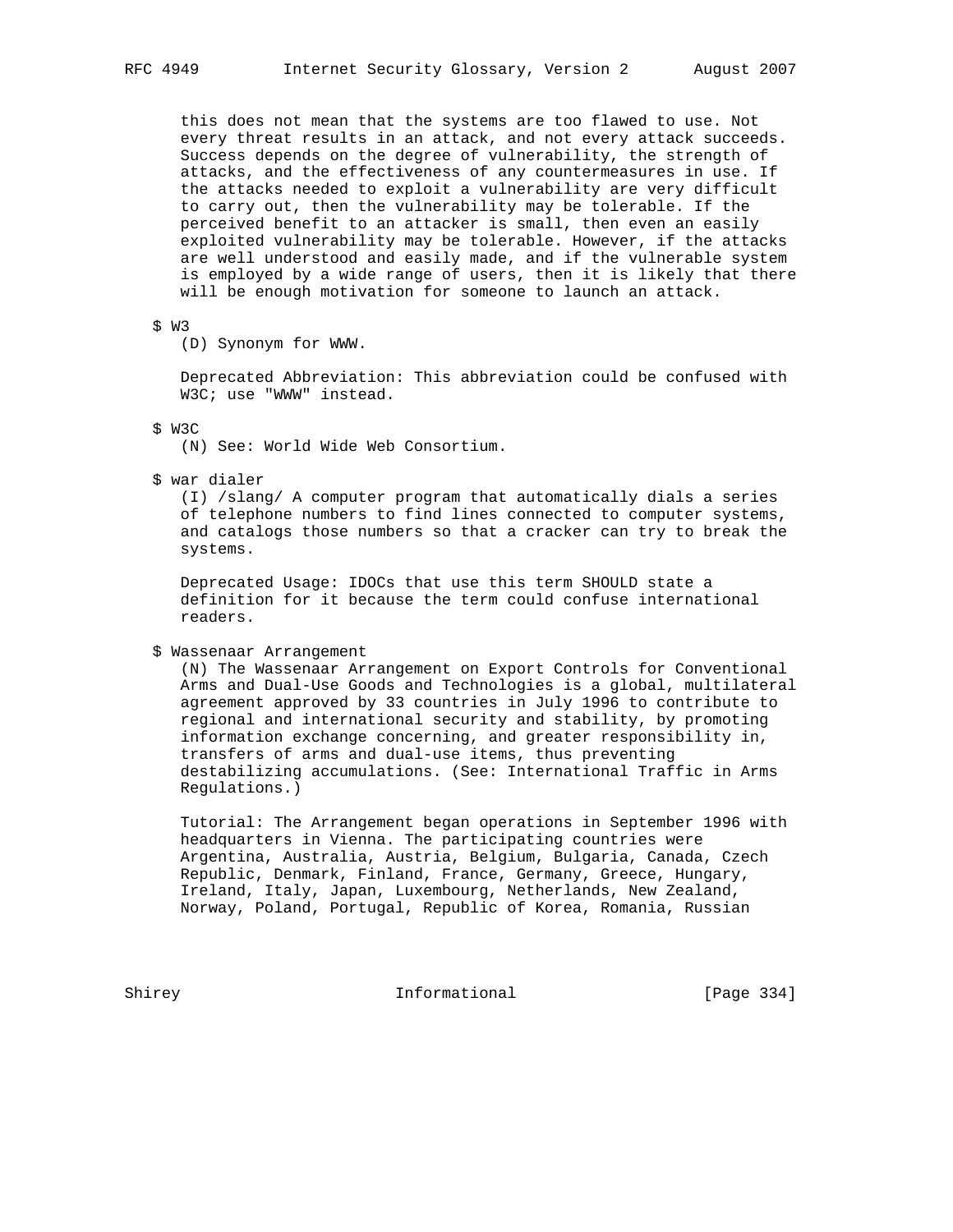Federation, Slovak Republic, Spain, Sweden, Switzerland, Turkey, Ukraine, United Kingdom, and United States.

 Participating countries seek through their national policies to ensure that transfers do not contribute to the development or enhancement of military capabilities that undermine the goals of the arrangement, and are not diverted to support such capabilities. The countries maintain effective export controls for items on the agreed lists, which are reviewed periodically to account for technological developments and experience gained. Through transparency and exchange of views and information, suppliers of arms and dual-use items can develop common understandings of the risks associated with their transfer and assess the scope for coordinating national control policies to combat these risks. Members provide semi-annual notification of arms transfers, covering seven categories derived from the UN Register of Conventional Arms. Members also report transfers or denials of transfers of certain controlled dual-use items. However, the decision to transfer or deny transfer of any item is the sole responsibility of each participating country. All measures undertaken with respect to the arrangement are in accordance with national legislation and policies and are implemented on the basis of national discretion.

\$ watermarking

See: digital watermarking.

\$ weak key

 (I) In the context of a particular cryptographic algorithm, a key value that provides poor security. (See: strong.)

 Example: The DEA has four "weak keys" [Schn] for which encryption produces the same result as decryption. It also has ten pairs of "semi-weak keys" [Schn] (a.k.a. "dual keys" [FP074]) for which encryption with one key in the pair produces the same result as decryption with the other key.

\$ web, Web

 1. (I) /not capitalized/ IDOCs SHOULD NOT capitalize "web" when using the term (usually as an adjective) to refer generically to technology -- such as web browsers, web servers, HTTP, and HTML - that is used in the Web or similar networks.

 2. (I) /capitalized/ IDOCs SHOULD capitalize "Web" when using the term (as either a noun or an adjective) to refer specifically to the World Wide Web. (Similarly, see: internet.)

Shirey **Informational** [Page 335]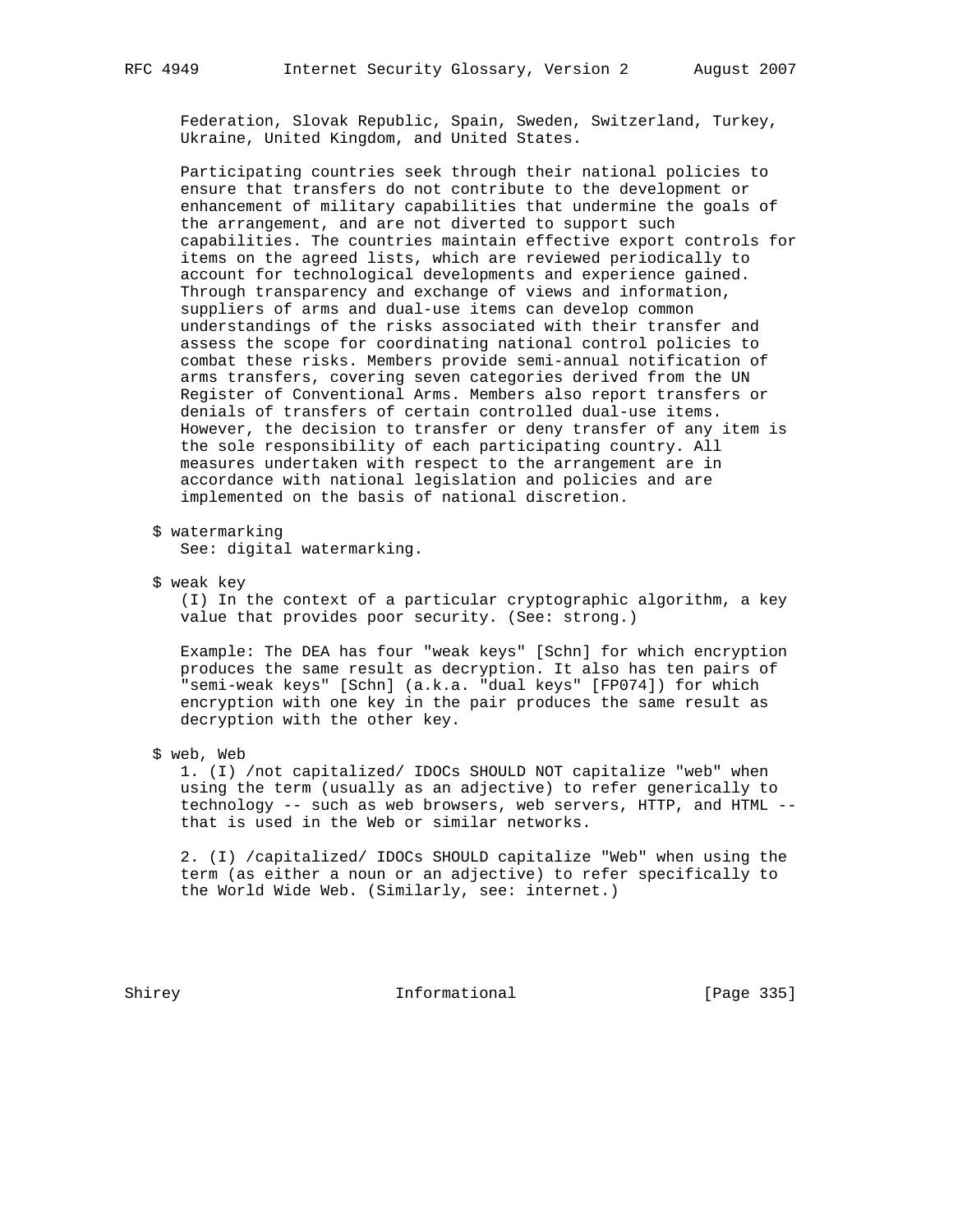Usage: IDOCs SHOULD NOT use "web" or "Web" in a way that might confuse these definitions with the PGP "web of trust". When using Web as an abbreviation for "World Wide Web", IDOCs SHOULD fully spell out the term at the first instance of usage.

\$ web of trust

 (D) /PGP/ A PKI architecture in which each certificate user defines their own trust anchor(s) by depending on personal relationships. (See: trust anchor. Compare: hierarchical PKI, mesh PKI.)

 Deprecated Usage: IDOCs SHOULD NOT use this term except with reference to PGP. This term mixes concepts in potentially misleading ways; e.g., this architecture does not depend on World Wide Web technology. Instead of this term, IDOCs MAY use "trust file PKI". (See: web, Web).

 Tutorial: This type of architecture does not usually include public repositories of certificates. Instead, each certificate user builds their own, private repository of trusted public keys by making personal judgments about being able to trust certain people to be holding properly certified keys of other people. It is this set of person-to-person relationships from which the architecture gets its name.

\$ web server

 (I) A software process that runs on a host computer connected to a network and responds to HTTP requests made by client web browsers.

\$ WEP

(N) See: Wired Equivalency Protocol.

\$ Wired Equivalent Privacy (WEP)

 (N) A cryptographic protocol that is defined in the IEEE 802.11 standard and encapsulates the packets on wireless LANs. Usage: a.k.a. "Wired Equivalency Protocol".

 Tutorial: The WEP design, which uses RC4 to encrypt both the plain text and a CRC, has been shown to be flawed in multiple ways; and it also has often suffered from flawed implementation and management.

### \$ wiretapping

 (I) An attack that intercepts and accesses information contained in a data flow in a communication system. (See: active wiretapping, end-to-end encryption, passive wiretapping, secondary definition under "interception".)

Shirey **Informational** [Page 336]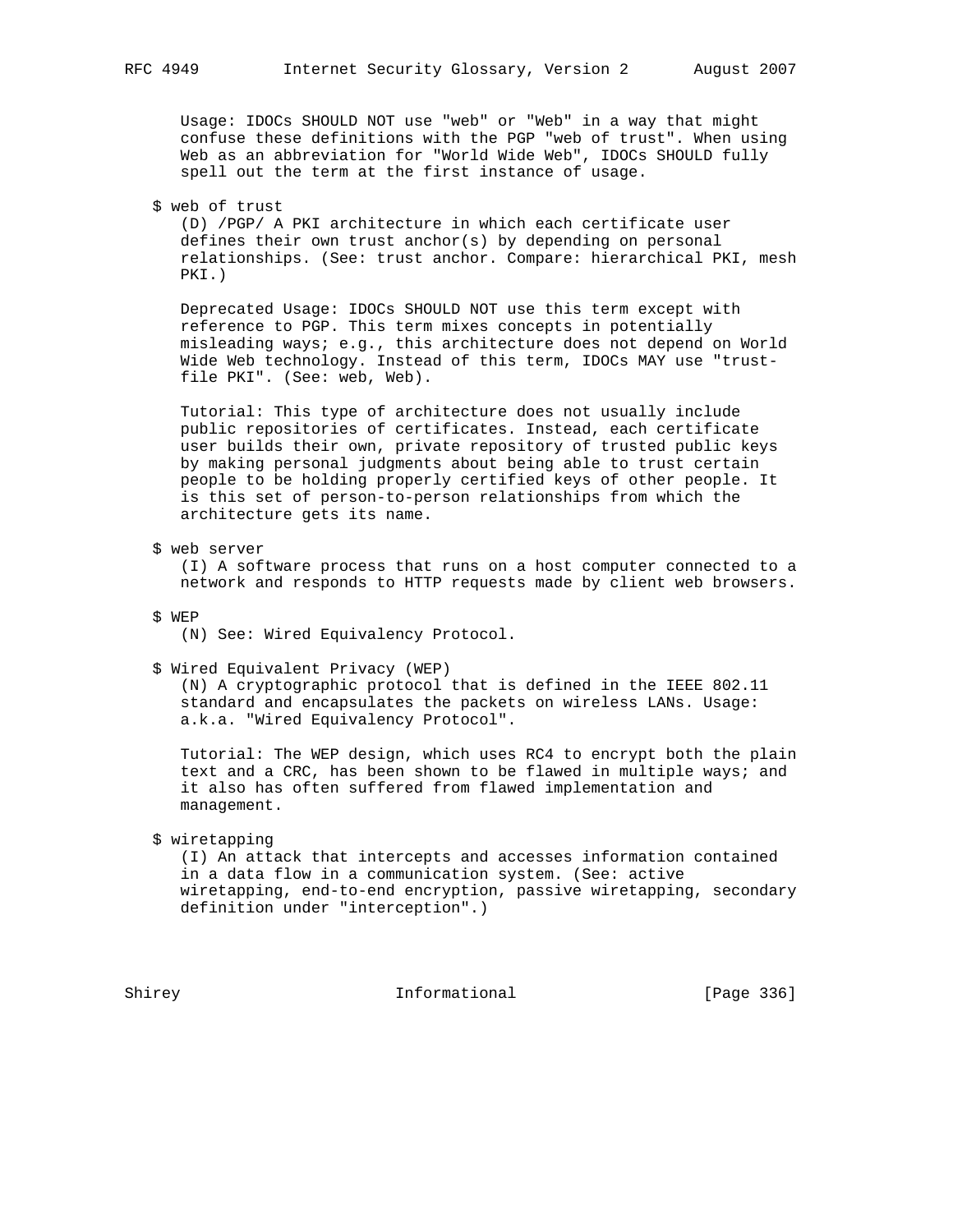Usage: Although the term originally referred to making a mechanical connection to an electrical conductor that links two nodes, it is now used to refer to accessing information from any sort of medium used for a link or even from a node, such as a gateway or subnetwork switch.

Tutorial: Wiretapping can be characterized according to intent:

- "Active wiretapping" attempts to alter the data or otherwise affect the flow.
- "Passive wiretapping" only attempts to observe the data flow and gain knowledge of information contained in it.
- \$ work factor

 1a. (I) /COMPUSEC/ The estimated amount of effort or time that can be expected to be expended by a potential intruder to penetrate a system, or defeat a particular countermeasure, when using specified amounts of expertise and resources. (See: brute force, impossible, strength.)

 1b. (I) /cryptography/ The estimated amount of computing power and time needed to break a cryptographic system. (See: brute force, impossible, strength.)

\$ World Wide Web ("the Web", WWW)

 (N) The global, hypermedia-based collection of information and services that is available on Internet servers and is accessed by browsers using Hypertext Transfer Protocol and other information retrieval mechanisms. (See: web vs. Web, [R2084].)

\$ World Wide Web Consortium (W3C)

 (N) Created in October 1994 to develop and standardize protocols to promote the evolution and interoperability of the Web, and now consisting of hundreds of member organizations (commercial firms, governmental agencies, schools, and others).

 Tutorial: W3C Recommendations are developed through a process similar to that of the standards published by other organizations, such as the IETF. The W3 Recommendation Track (i.e., standards track) has four levels of increasing maturity: Working, Candidate Recommendation, Proposed Recommendation, and W3C Recommendation. W3C Recommendations are similar to the standards published by other organizations. (Compare: Internet Standard, ISO.)

\$ worm

 (I) A computer program that can run independently, can propagate a complete working version of itself onto other hosts on a network, and may consume system resources destructively. (See: mobile code, Morris Worm, virus.)

Shirey **Informational** [Page 337]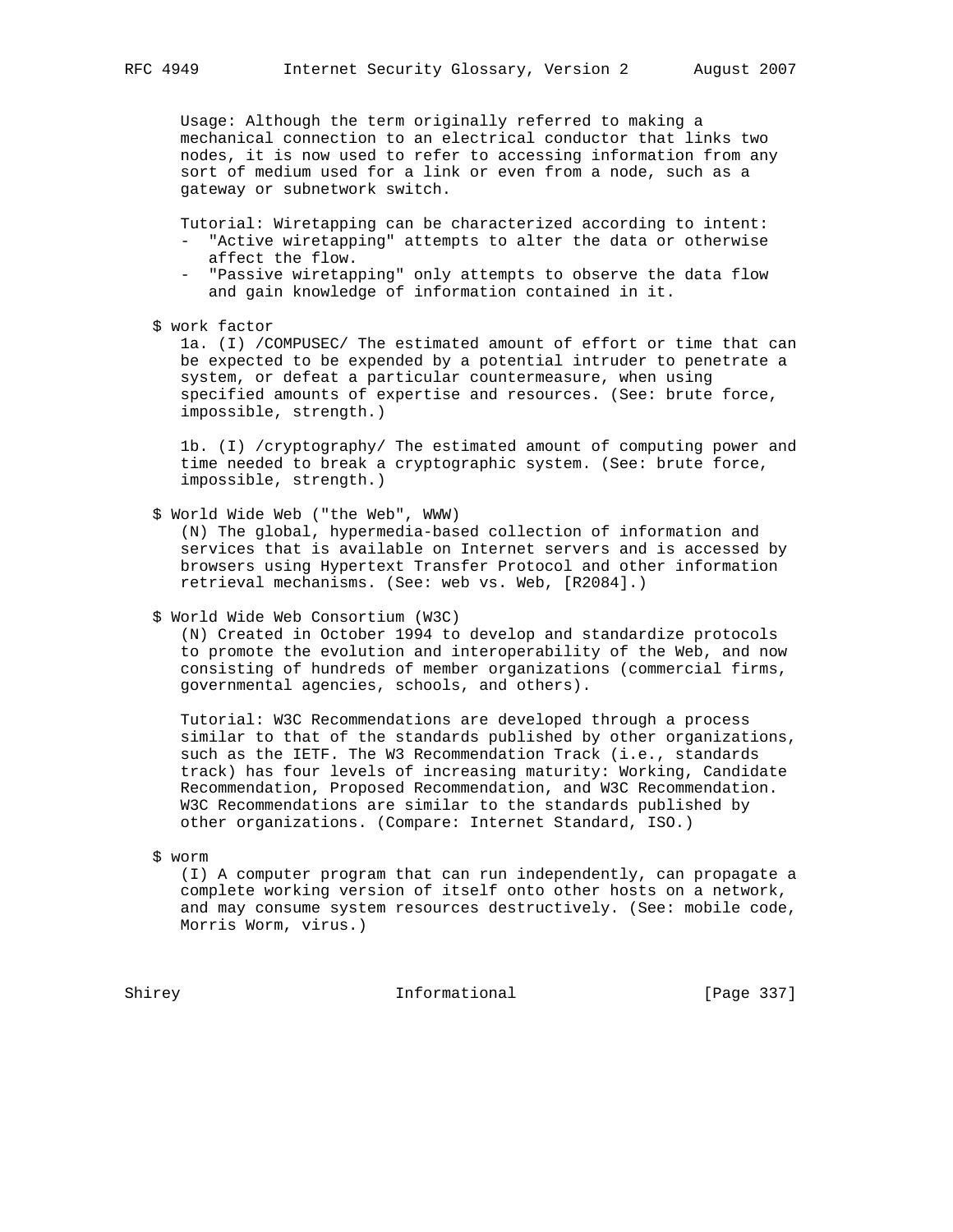\$ wrap

 1. (N) To use cryptography to provide data confidentiality service for keying material. (See: encrypt, wrapping algorithm, wrapping key. Compare: seal, shroud.)

 2. (D) To use cryptography to provide data confidentiality service for data in general.

 Deprecated Usage: IDOCs SHOULD NOT use this term with definition 2 because that duplicates the meaning of the more widely understood "encrypt".

\$ wrapping algorithm

 (N) An encryption algorithm that is specifically intended for use in encrypting keys. (See: KEK, wrap.)

\$ wrapping key

(N) Synonym for "KEK". (See: encrypt. Compare: seal, shroud.)

#### \$ write

 (I) /security model/ A system operation that causes a flow of information from a subject to an object. (See: access mode. Compare: read.)

# \$ WWW

(I) See: World Wide Web.

\$ X.400

 (N) An ITU-T Recommendation [X400] that is one part of a joint ITU-T/ISO multi-part standard (X.400-X.421) that defines the Message Handling Systems. (The ISO equivalent is IS 10021, parts 1-7.) (See: Message Handling Systems.)

# \$ X.500

 (N) An ITU-T Recommendation [X500] that is one part of a joint ITU-T/ISO multi-part standard (X.500-X.525) that defines the X.500 Directory, a conceptual collection of systems that provide distributed directory capabilities for OSI entities, processes, applications, and services. (The ISO equivalent is IS 9594-1 and related standards, IS 9594-x.) (See: directory vs. Directory, X.509.)

 Tutorial: The X.500 Directory is structured as a tree (the Directory Information Tree), and information is stored in directory entries. Each entry is a collection of information about one object, and each object has a DN. A directory entry is composed of attributes, each with a type and one or more values. For example, if a PKI uses the Directory to distribute

Shirey **Informational** [Page 338]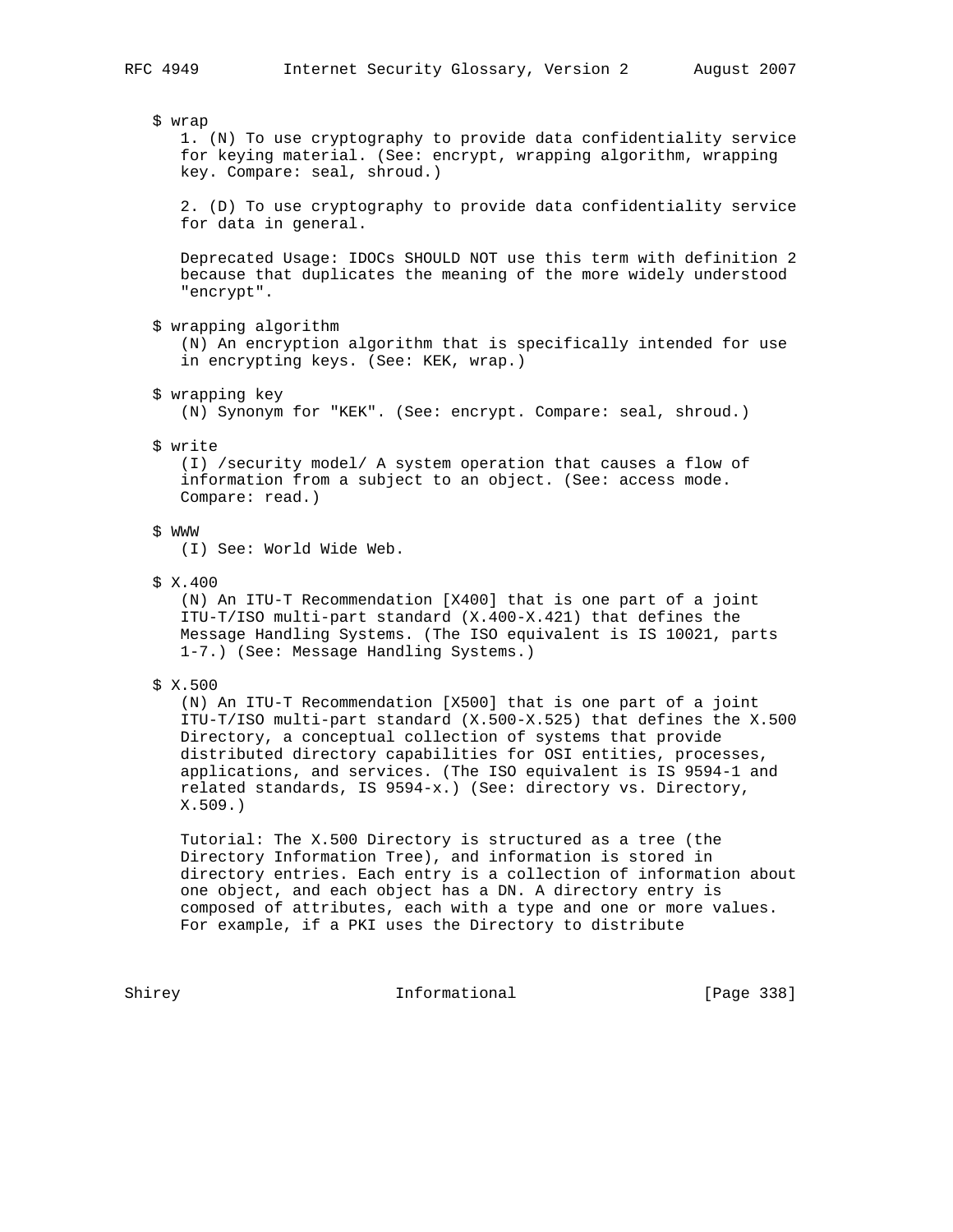certificates, then the X.509 public-key certificate of an end user is normally stored as a value of an attribute of type "userCertificate" in the Directory entry that has the DN that is the subject of the certificate.

\$ X.509

 (N) An ITU-T Recommendation [X509] that defines a framework to provide and support data origin authentication and peer entity authentication, including formats for X.509 public-key certificates, X.509 attribute certificates, and X.509 CRLs. (The ISO equivalent is IS 9498-4.) (See: X.500.)

 Tutorial: X.509 describes two "levels" of authentication: "simple authentication" and "strong authentication". It recommends, "While simple authentication offers some limited protection against unauthorized access, only strong authentication should be used as the basis for providing secure services."

\$ X.509 attribute certificate

 (N) An attribute certificate in the version 1 (v1) format defined by X.509. (The v1 designation for an X.509 attribute certificate is disjoint from the v1 designation for an X.509 public-key certificate, and from the v1 designation for an X.509 CRL.)

 Tutorial: An X.509 attribute certificate has a "subject" field, but the attribute certificate is a separate data structure from that subject's public-key certificate. A subject may have multiple attribute certificates associated with each of its public-key certificates, and an attribute certificate may be issued by a different CA than the one that issued the associated public-key certificate.

 An X.509 attribute certificate contains a sequence of data items and has a digital signature that is computed from that sequence. Besides the signature, an attribute certificate contains items 1 through 9 listed below:

|  | version                  | Identifies v1.                         |
|--|--------------------------|----------------------------------------|
|  | 2. subject               | Is one of the following:               |
|  | 2a. baseCertificateID    | Issuer and serial number of an         |
|  |                          | X.509 public-key certificate.          |
|  | 2b. subjectName          | DN of the subject.                     |
|  | 3. issuer                | DN of the issuer (the CA who signed).  |
|  | 4. signature             | OID of algorithm that signed the cert. |
|  | 5. serialNumber          | Certificate serial number;             |
|  |                          | an integer assigned by the issuer.     |
|  | 6. attCertValidityPeriod | Validity period; a pair of UTCTime     |
|  |                          | values: "not before" and "not after".  |
|  |                          |                                        |

Shirey **Informational** [Page 339]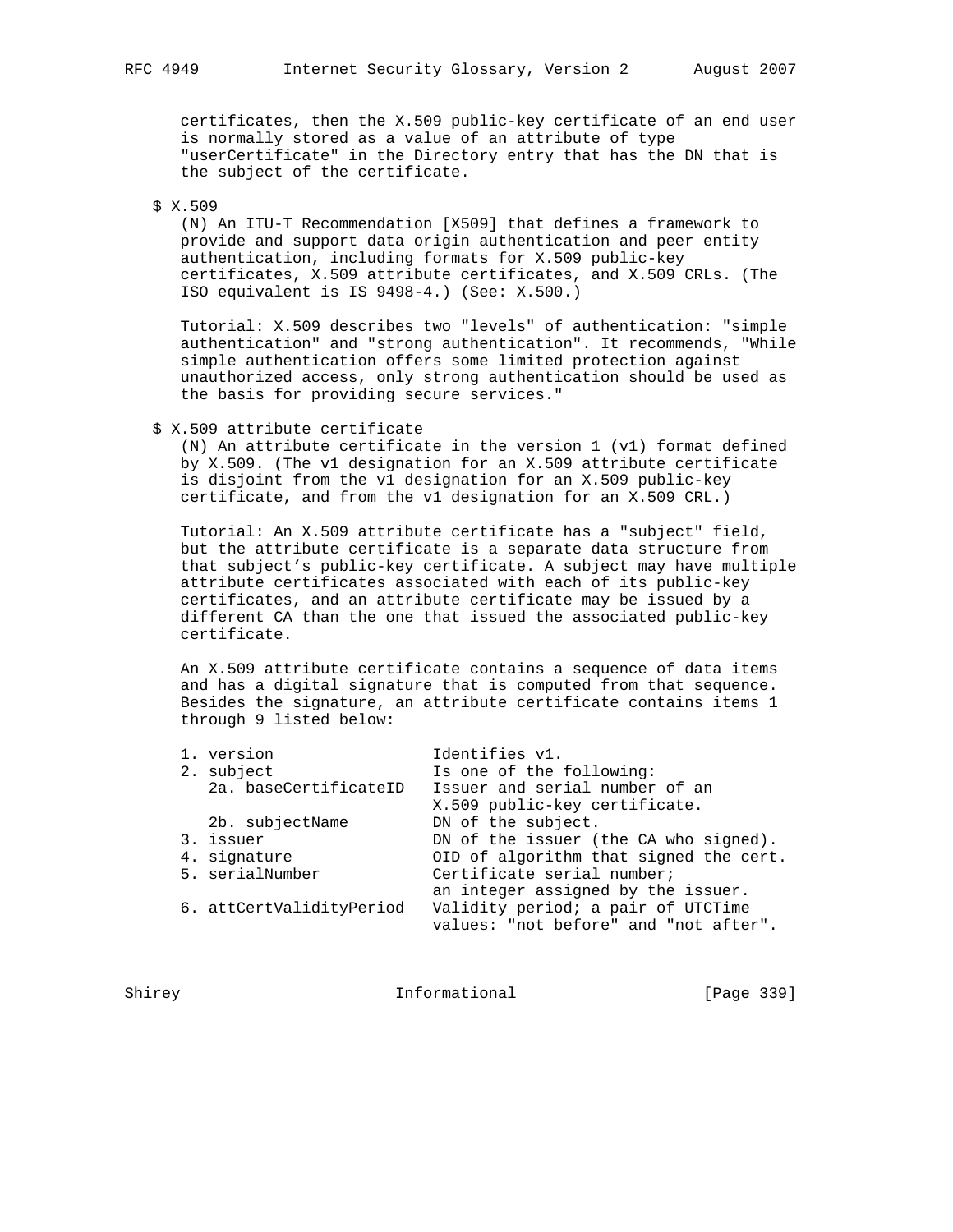| 7. attributes     | Sequence of attributes describing the  |
|-------------------|----------------------------------------|
|                   | subject.                               |
| 8. issuerUniqueId | Optional, when a DN is not sufficient. |
| 9. extensions     | Optional.                              |

\$ X.509 certificate

(N) Synonym for "X.509 public-key certificate".

 Usage: IDOCs MAY use this term as an abbreviation of "X.509 public-key certificate", but only after using the full term at the first instance. Otherwise, the term is ambiguous, because X.509 specifies both public-key certificates and attribute certificates. (See: X.509 attribute certificate, X.509 public-key certificate.)

 Deprecated Usage: IDOCs SHOULD NOT use this term as an abbreviation of "X.509 attribute certificate", because the term is much more commonly used to mean "X.509 public-key certificate" and, therefore, is likely to be misunderstood.

\$ X.509 certificate revocation list (CRL)

(N) A CRL in one of the formats defined by X.509 -- version  $1$  (v1) or version 2 (v2). (The v1 and v2 designations for an X.509 CRL are disjoint from the v1 and v2 designations for an X.509 public key certificate, and from the v1 designation for an X.509 attribute certificate.) (See: certificate revocation.)

 Usage: IDOCs SHOULD NOT refer to an X.509 CRL as a digital certificate; however, note that an X.509 CRL does meet this Glossary's definition of "digital certificate". That is, like a digital certificate, an X.509 CRL makes an assertion and is signed by a CA. But instead of binding a key or other attributes to a subject, an X.509 CRL asserts that certain previously issued, X.509 certificates have been revoked.

 Tutorial: An X.509 CRL contains a sequence of data items and has a digital signature computed on that sequence. Besides the signature, both v1 and v2 contain items 2 through 6b listed below. Version 2 contains item 1 and may optionally contain 6c and 7.

| Optional. If present, identifies v2.<br>1. version |  |  |
|----------------------------------------------------|--|--|
|----------------------------------------------------|--|--|

1. vers<br>2. signature 2. signature 2. Supposed CRL.<br>
2. issuer 2. OID of the issuer (the CA who signed).

DN of the issuer (the CA who signed).

- 4. thisUpdate A UTCTime value.
- 5. nextUpdate A UTCTime value.
- 6. revokedCertificates 3-tuples of 6a, 6b, and (optional) 6c: 6a. userCertificate A certificate's serial number.
- 6b. revocationDate UTCTime value for the revocation date. 6c. crlEntryExtensions Optional.

Shirey **Informational** [Page 340]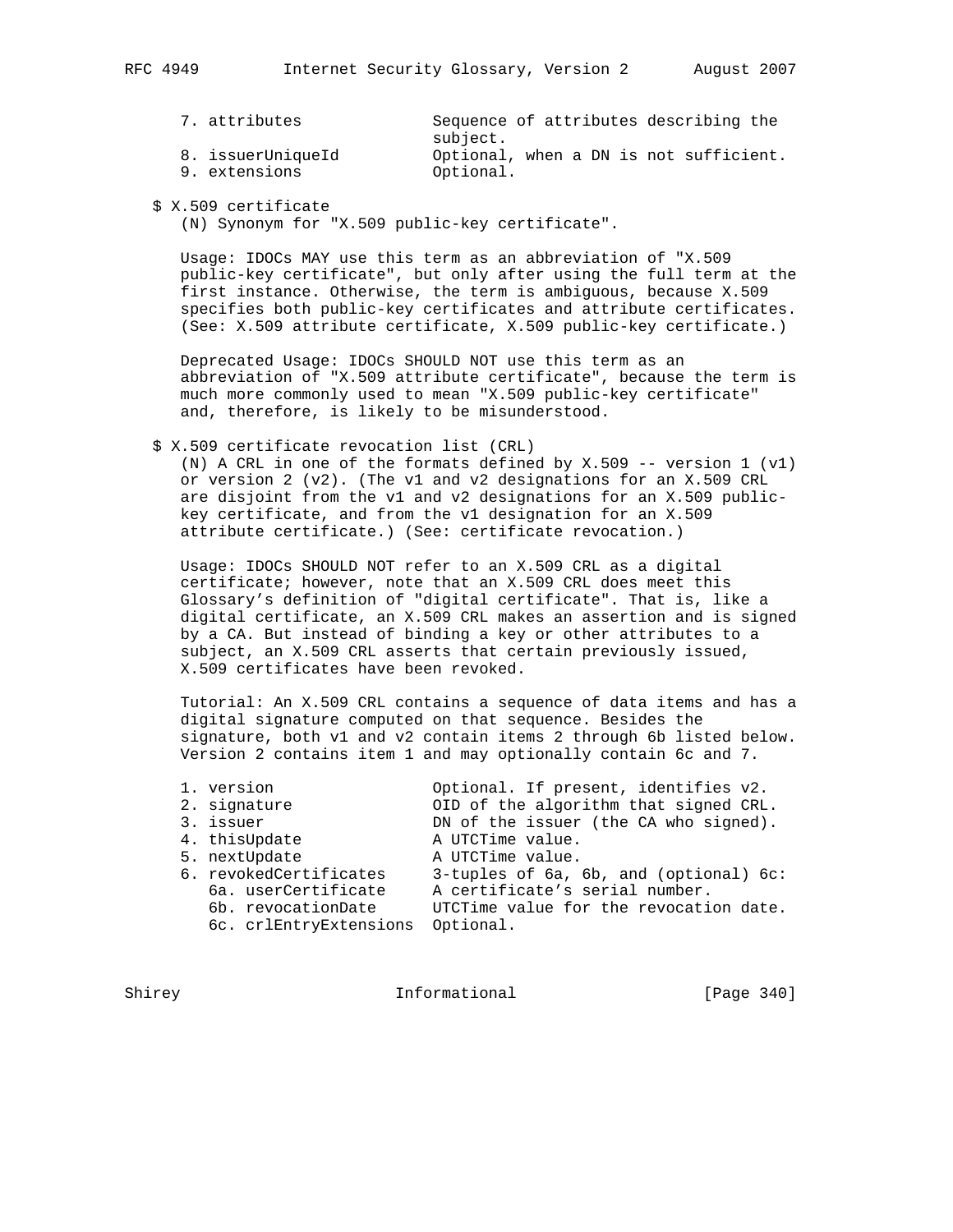- - 7. crlExtensions Optional.

\$ X.509 public-key certificate

 (N) A public-key certificate in one of the formats defined by X.509 -- version  $1$  (v1), version  $2$  (v2), or version  $3$  (v3). (The v1 and v2 designations for an X.509 public-key certificate are disjoint from the v1 and v2 designations for an X.509 CRL, and from the v1 designation for an X.509 attribute certificate.)

 Tutorial: An X.509 public-key certificate contains a sequence of data items and has a digital signature computed on that sequence. Besides the signature, all three versions contain items 1 through 7 listed below. Only v2 and v3 certificates may also contain items 8 and 9, and only v3 may contain item 10.

| an integer assigned by the issuer.<br>OID of algorithm that was used to<br>3. signature<br>sign the certificate.<br>4. issuer<br>Validity period; a pair of UTCTime<br>5. validity<br>6. subject<br>7. subjectPublicKeyInfo<br>Public key value and algorithm OID.<br>8. issuerUniqueIdentifier Defined for v2, v3; optional.<br>9. subjectUniqueIdentifier Defined for v2, v2; optional.<br>Defined only for v3; optional.<br>10. extensions |  | 1. version<br>2. serialNumber | Identifies v1, v2, or v3.<br>Certificate serial number; |
|-----------------------------------------------------------------------------------------------------------------------------------------------------------------------------------------------------------------------------------------------------------------------------------------------------------------------------------------------------------------------------------------------------------------------------------------------|--|-------------------------------|---------------------------------------------------------|
|                                                                                                                                                                                                                                                                                                                                                                                                                                               |  |                               |                                                         |
|                                                                                                                                                                                                                                                                                                                                                                                                                                               |  |                               | DN of the issuer (the CA who signed).                   |
|                                                                                                                                                                                                                                                                                                                                                                                                                                               |  |                               | values: "not before" and "not after".                   |
|                                                                                                                                                                                                                                                                                                                                                                                                                                               |  |                               | DN of entity who owns the public key.                   |
|                                                                                                                                                                                                                                                                                                                                                                                                                                               |  |                               |                                                         |
|                                                                                                                                                                                                                                                                                                                                                                                                                                               |  |                               |                                                         |
|                                                                                                                                                                                                                                                                                                                                                                                                                                               |  |                               |                                                         |
|                                                                                                                                                                                                                                                                                                                                                                                                                                               |  |                               |                                                         |

# \$ X9

(N) See: "Accredited Standards Committee X9" under "ANSI".

- \$ XML
	- (N) See: Extensible Markup Language.
- \$ XML-Signature.

 (N) A W3C Recommendation (i.e., approved standard) that specifies XML syntax and processing rules for creating and representing digital signatures (based on asymmetric cryptography) that can be applied to any digital content (i.e., any data object) including other XML material.

\$ Yellow Book

 (D) /slang/ Synonym for "Computer Security Requirements: Guidance for Applying the [U.S.] Department of Defense Trusted Computer System Evaluation Criteria in Specific Environments" [CSC3] (See: "first law" under "Courtney's laws".)

Shirey 1nformational [Page 341]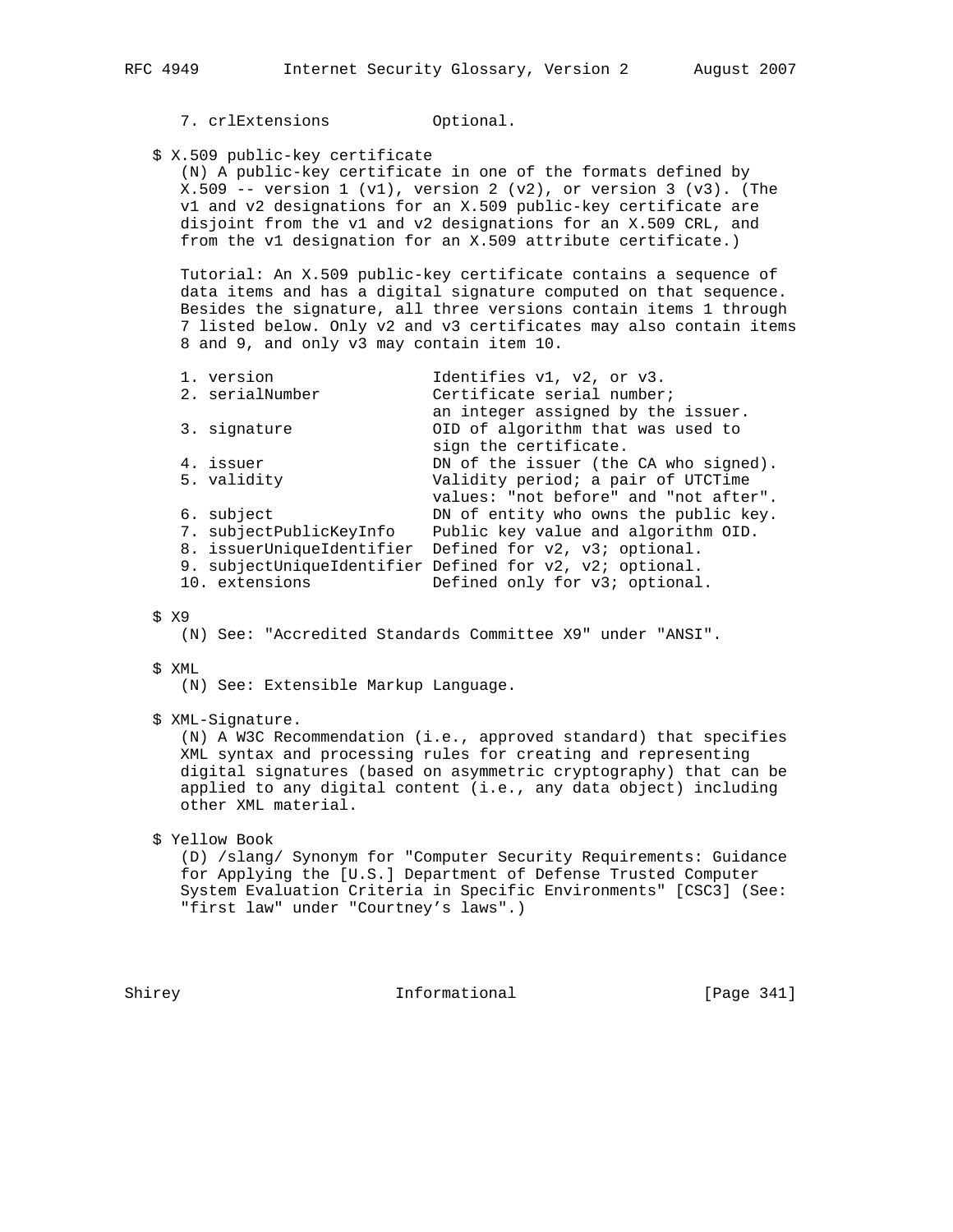Deprecated Term: IDOCs SHOULD NOT use this term as a synonym for that or any other document. Instead, use the full proper name of the document or, in subsequent references, a conventional abbreviation. (See: Deprecated Usage under "Green Book", Rainbow Series.)

# \$ zero-knowledge proof

 (I) /cryptography/ A proof-of-possession protocol whereby a system entity can prove possession of some information to another entity, without revealing any of that information. (See: proof-of possession protocol.)

\$ zeroize

 1. (I) Synonym for "erase". (See: sanitize.) Usage: Particularly with regard to erasing keys that are stored in a cryptographic module.

 2. (O) Erase electronically stored data by altering the contents of the data storage so as to prevent the recovery of the data. [FP140]

 3. (O) "To remove or eliminate the key from a cryptoequipment or fill device." [C4009]

 Usage: The phrase "zeroize the device" normally is used to mean erasing all keys stored in the device, but sometimes means erasing all keying material in the device, or all cryptographic information in the device, or even all sensitive information in the device.

## \$ zombie

 (I) /slang/ An Internet host computer that has been surreptitiously penetrated by an intruder that installed malicious daemon software to cause the host to operate as an accomplice in attacking other hosts, particularly in distributed attacks that attempt denial of service through flooding.

 Deprecated Usage: Other cultures likely use different metaphorical terms (such as "robot") for this concept, and some use this term for different concepts. Therefore, to avoid international misunderstanding, IDOCs SHOULD NOT use this term. Instead, use "compromised, coopted computer" or other explicitly descriptive terminology. (See: Deprecated Usage under "Green Book".)

 \$ zone of control (O) /EMSEC/ Synonym for "inspectable space". [C4009] (See: TEMPEST.)

Shirey **Informational** [Page 342]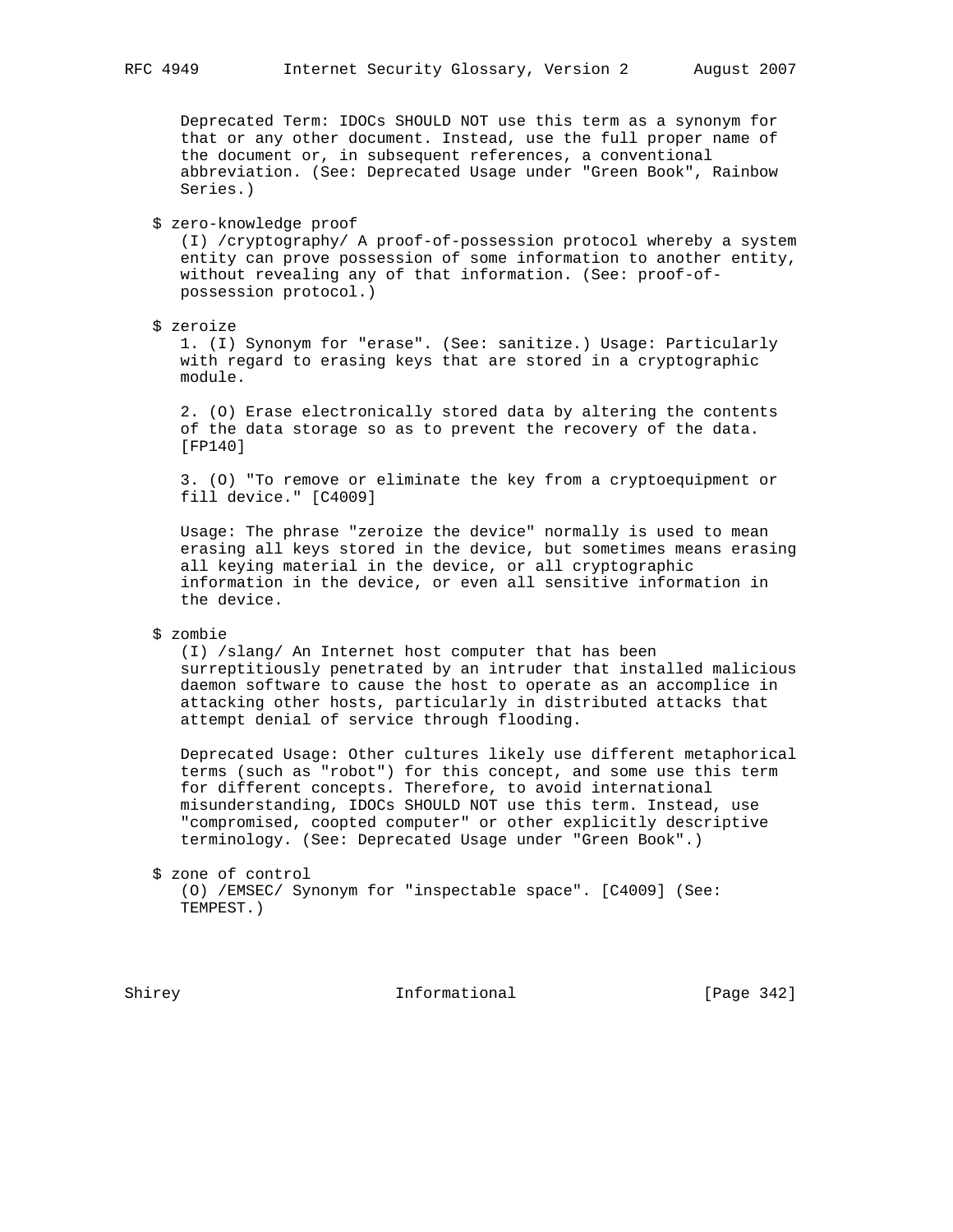5. Security Considerations

 This document mainly defines security terms and recommends how to use them. It also provides limited tutorial information about security aspects of Internet protocols, but it does not describe in detail the vulnerabilities of, or threats to, specific protocols and does not definitively describe mechanisms that protect specific protocols.

6. Normative Reference

 [R2119] Bradner, S., "Key words for use in RFCs to Indicate Requirement Levels", BCP 14, RFC 2119, March 1997.

7. Informative References

 This Glossary focuses on the Internet Standards Process. Therefore, this set of informative references emphasizes international, governmental, and industrial standards documents. Some RFCs that are especially relevant to Internet security are mentioned in Glossary entries in square brackets (e.g., "[R1457]" in the entry for "security label") and are listed here; some other RFCs are mentioned in parentheses (e.g., "(RFC 959)" in the entry for "File Transport Protocol") but are not listed here.

- [A1523] American National Standards Institute, "American National Standard Telecom Glossary", ANSI T1.523-2001.
- [A3092] ---, "American National Standard Data Encryption Algorithm", ANSI X3.92-1981, 30 December 1980.
- [A9009] ---, "Financial Institution Message Authentication (Wholesale)", ANSI X9.9-1986, 15 August 1986.
- [A9017] ---, "Financial Institution Key Management (Wholesale)", X9.17, 4 April 1985. (Defines procedures for manual and automated management of keying material and uses DES to provide key management for a variety of operational environments.)
- [A9042] ---, "Public key Cryptography for the Financial Service Industry: Agreement of Symmetric Keys Using Diffie-Hellman and MQV Algorithms", X9.42, 29 January 1999. (See: Diffie- Hellman-Merkle.)
- [A9052] ---, "Triple Data Encryption Algorithm Modes of Operation", X9.52-1998, ANSI approval 9 November 1998.

Shirey **Informational** [Page 343]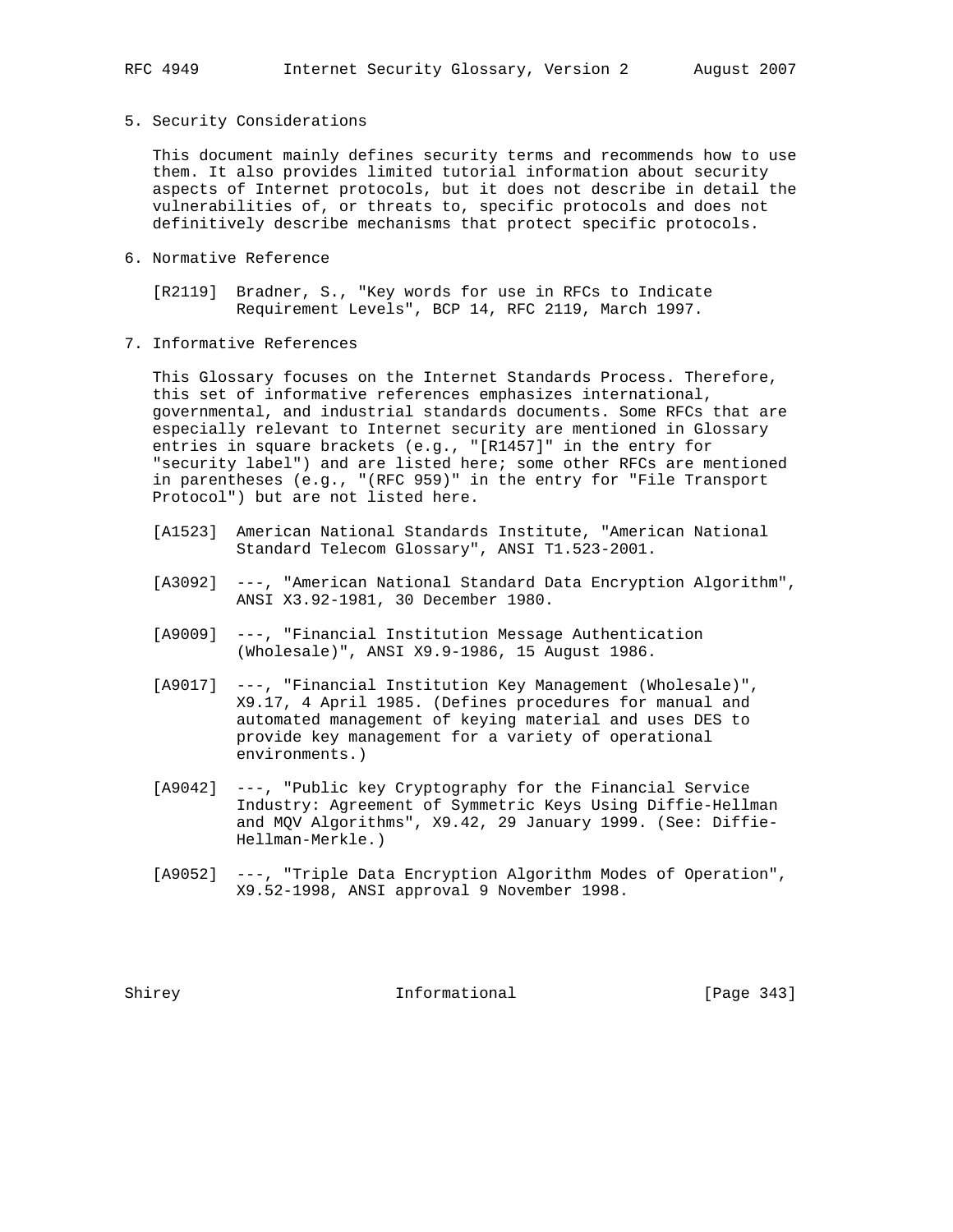- [A9062] ---, "Public Key Cryptography for the Financial Services Industry: The Elliptic Curve Digital Signature Algorithm (ECDSA)", X9.62-1998, ANSI approval 7 January 1999.
- [A9063] ---, "Public Key Cryptography for the Financial Services Industry: Key Agreement and Key Transport Using Elliptic Curve Cryptography", X9.63-2001.
- [ACM] Association for Computing Machinery, "Communications of the ACM", July 1998 issue with: M. Yeung, "Digital Watermarking"; N. Memom and P. Wong, "Protecting Digital Media Content"; and S. Craver, B.-L. Yeo, and M. Yeung, "Technical Trials and Legal Tribulations".
- [Ande] Anderson, J., "Computer Security Technology Planning Study", ESD-TR-73-51, Vols. I and II, USAF Electronics Systems Div., Bedford, MA, October 1972. (Available as AD-758206/772806, National Technical Information Service, Springfield, VA.)
- [ANSI] American National Standards Institute, "Role Based Access Control", Secretariat, Information Technology Industry Council, BSR INCITS 359, DRAFT, 10 November 2003.
- [Army] U.S. Army Corps of Engineers, "Electromagnetic Pulse (EMP) and Tempest Protection for Facilities", EP 1110-3-2, 31 December 1990.
- [B1822] Bolt Baranek and Newman Inc., "Appendix H: Interfacing a Host to a Private Line Interface", in "Specifications for the Interconnection of a Host and an IMP", BBN Report No. 1822, revised, December 1983.
- [B4799] ---, "A History of the Arpanet: The First Decade", BBN Report No. 4799, April 1981.
- [Bell] Bell, D. and L. LaPadula, "Secure Computer Systems: Mathematical Foundations and Model", M74-244, The MITRE Corporation, Bedford, MA, May 1973. (Available as AD-771543, National Technical Information Service, Springfield, VA.)
- [Biba] K. Biba, "Integrity Considerations for Secure Computer Systems", ESD-TR-76-372, USAF Electronic Systems Division, Bedford, MA, April 1977.
- [BN89] Brewer, D. and M. Nash, "The Chinese wall security policy", in "Proceedings of IEEE Symposium on Security and Privacy", May 1989, pp. 205-214.

Shirey **Informational** [Page 344]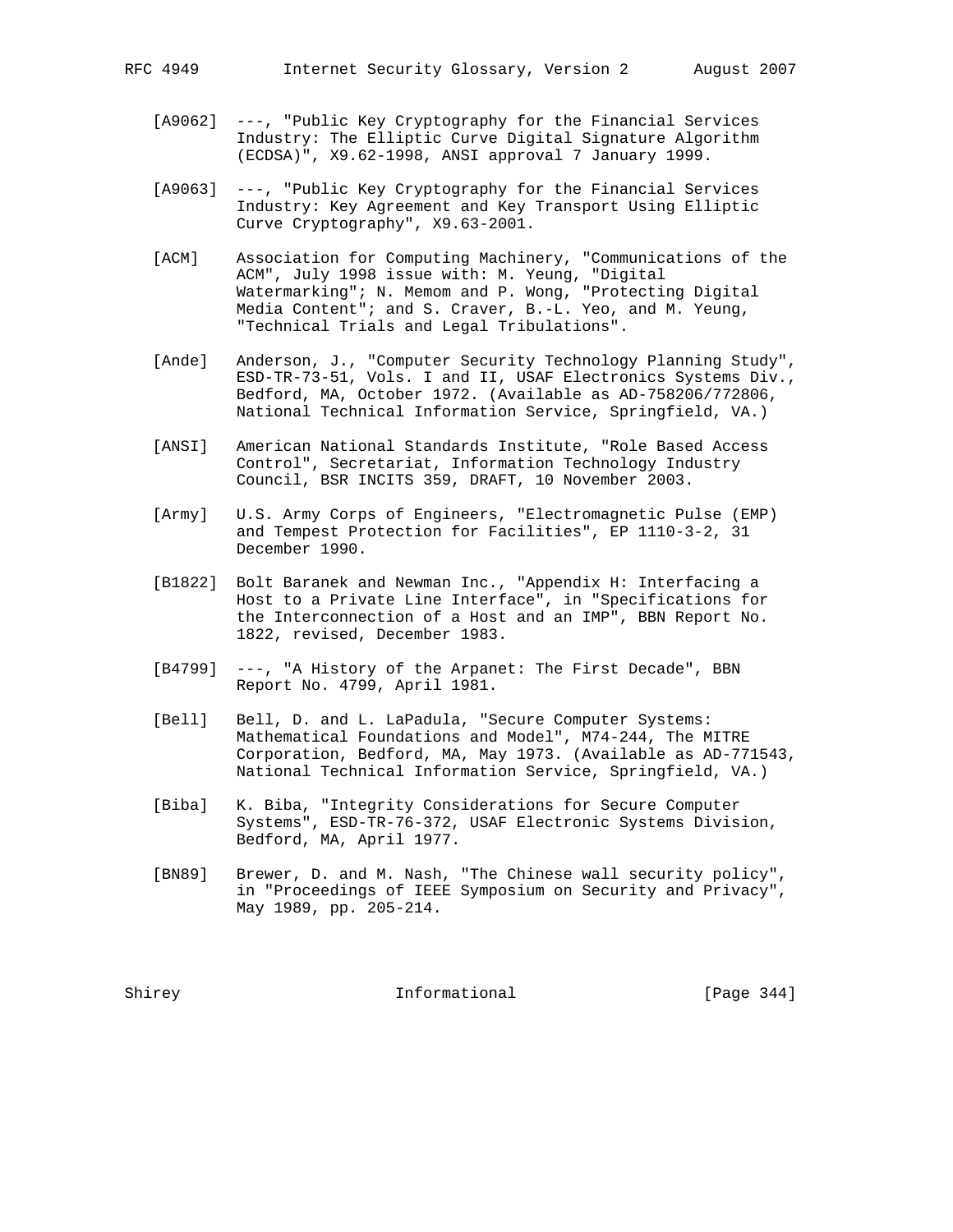[BS7799] British Standards Institution, "Information Security Management, Part 1: Code of Practice for Information Security Management", BS 7799-1:1999, 15 May 1999.

> ---, "Information Security Management, Part 2: Specification for Information Security Management Systems", BS 7799- 2:1999, 15 May 1999.

- [C4009] Committee on National Security Systems (U.S. Government), "National Information Assurance (IA) Glossary", CNSS Instruction No. 4009, revised June 2006.
- [CCIB] Common Criteria Implementation Board, "Common Criteria for Information Technology Security Evaluation, Part 1: Introduction and General Model", version 2.0, CCIB-98-026, May 1998.
- [Chau] D. Chaum, "Untraceable Electronic Mail, Return Addresses, and Digital Pseudonyms", in "Communications of the ACM", vol. 24, no. 2, February 1981, pp. 84-88.
- [Cheh] Cheheyl, M., Gasser, M., Huff, G., and J. Millen, "Verifying Security", in "ACM Computing Surveys", vol. 13, no. 3, September 1981, pp. 279-339.
- [Chris] Chrissis, M. et al, 1993. "SW-CMM [Capability Maturity Model for Software Version", Release 3.0, Software Engineering Institute, Carnegie Mellon University, August 1996.
- [CIPSO] Trusted Systems Interoperability Working Group, "Common IP Security Option", version 2.3, 9 March 1993.
- [Clark] Clark, D. and D. Wilson, "A Comparison of Commercial and Military computer Security Policies", in "Proceedings of the IEEE Symposium on Security and Privacy", April 1987, pp. 184-194.
- [Cons] NSA, "Consistency Instruction Manual for Development of U.S. Government Protection Profiles for Use in Basic Robustness Environments", Release 2.0, 1 March 2004
- [CORBA] Object Management Group, Inc., "CORBAservices: Common Object Service Specification", December 1998.
- [CSC1] U.S. DoD Computer Security Center, "Department of Defense Trusted Computer System Evaluation Criteria", CSC-STD-001- 83, 15 August 1983. (Superseded by [DoD1].)

Shirey **Informational** [Page 345]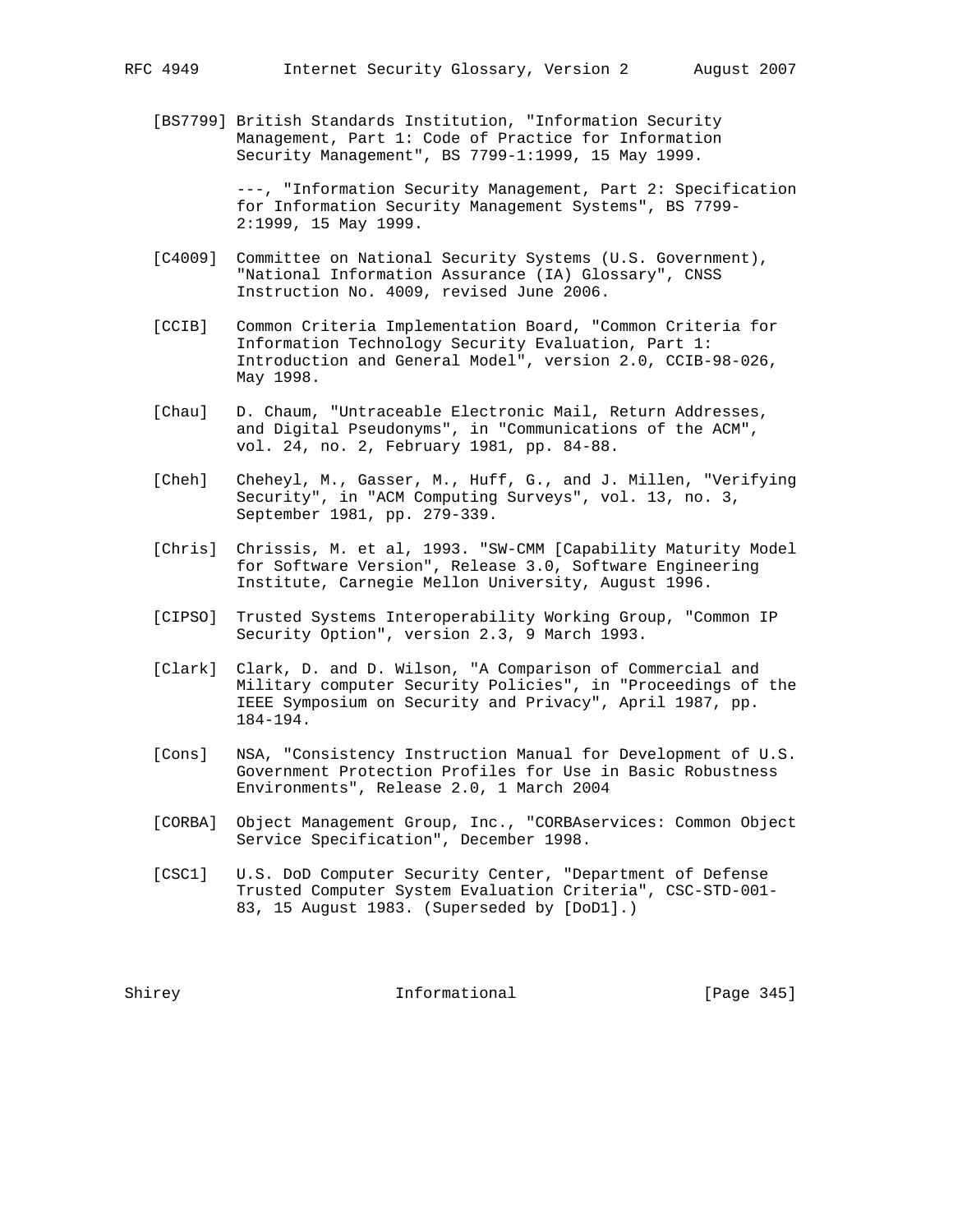- [CSC2] ---, "Department of Defense Password Management Guideline", CSC-STD-002-85, 12 April 1985.
- [CSC3] ---, "Computer Security Requirements: Guidance for Applying the Department of Defense Trusted Computer System Evaluation Criteria in Specific Environments", CSC-STD-003-85, 25 June 1985.
- [CSOR] U.S. Department of Commerce, "General Procedures for Registering Computer Security Objects", National Institute of Standards Interagency Report 5308, December 1993.
- [Daem] Daemen, J. and V. Rijmen, "Rijndael, the advanced encryption standard", in "Dr. Dobb's Journal", vol. 26, no. 3, March 2001, pp. 137-139.
- [DC6/9] Director of Central Intelligence, "Physical Security Standards for Sensitive Compartmented Information Facilities", DCI Directive 6/9, 18 November 2002.
- [Denn] Denning, D., "A Lattice Model of Secure Information Flow", in "Communications of the ACM", vol. 19, no. 5, May 1976, pp. 236-243.
- [Denns] Denning, D. and P. Denning, "Data Security", in "ACM Computing Surveys", vol. 11, no. 3, September 1979, pp. 227- 249.
- [DH76] Diffie, W. and M. Hellman, "New Directions in Cryptography", in "IEEE Transactions on Information Theory", vol. IT-22, no. 6, November 1976, pp. 644-654. (See: Diffie-Hellman- Merkle.)
- [DoD1] U.S. DoD, "Department of Defense Trusted Computer System Evaluation Criteria", DoD 5200.28-STD, 26 December 1985. (Supersedes [CSC1].) (Superseded by DoD Directive 8500.1.)
- [DoD4] ---, "NSA Key Recovery Assessment Criteria", 8 June 1998.
- [DoD5] ---, Directive 5200.1, "DoD Information Security Program", 13 December 1996.
- [DoD6] ---, "Department of Defense Technical Architecture Framework for Information Management, Volume 6: Department of Defense (DoD) Goal Security Architecture", Defense Information Systems Agency, Center for Standards, version 3.0, 15 April 1996.

Shirey **Informational** [Page 346]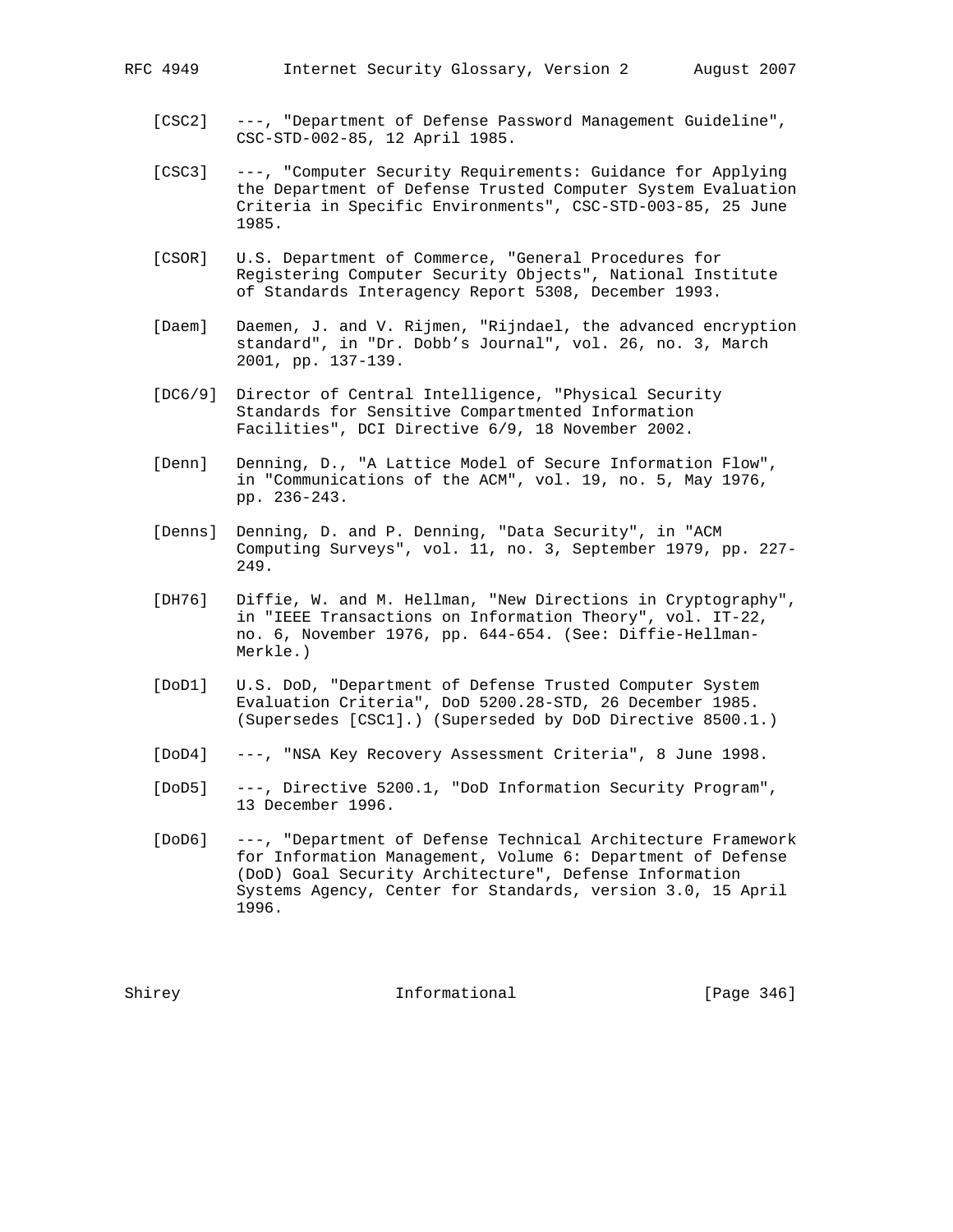- [DoD7] ---, "X.509 Certificate Policy for the United States Department of Defense", version 7, 18 December 2002. (Superseded by [DoD9].)
- [DoD9] ---, "X.509 Certificate Policy for the United States Department of Defense", version 9, 9 February 2005.
- [DoD10] ---, "DoD Architecture Framework, Version 1: Deskbook", 9 February 2004.
- [DSG] American Bar Association, "Digital Signature Guidelines: Legal Infrastructure for Certification Authorities and Secure Electronic Commerce", Chicago, IL, 1 August 1996. (See: [PAG].)
- [ElGa] El Gamal, T., "A Public-Key Cryptosystem and a Signature Scheme Based on Discrete Logarithms", in "IEEE Transactions on Information Theory", vol. IT-31, no. 4, 1985, pp. 469- 472.
- [EMV1] Europay International S.A., MasterCard International Incorporated, and Visa International Service Association, "EMV '96 Integrated Circuit Card Specification for Payment Systems", version 3.1.1, 31 May 1998.
- [EMV2] ---, "EMV '96 Integrated Circuit Card Terminal Specification for Payment Systems", version 3.1.1, 31 May 1998.
- [EMV3] ---, "EMV '96 Integrated Circuit Card Application Specification for Payment Systems", version 3.1.1, 31 May 1998.
- [F1037] U.S. General Services Administration, "Glossary of Telecommunications Terms", FED STD 1037C, 7 August 1996.
- [For94] Ford, W., "Computer Communications Security: Principles, Standard Protocols and Techniques", ISBN 0-13-799453-2, 1994.
- [For97] --- and M. Baum, "Secure Electronic Commerce: Building the Infrastructure for Digital Signatures and Encryption", ISBN 0-13-476342-4, 1994.
- [FP001] U.S. Department of Commerce, "Code for Information Interchange", Federal Information Processing Standards Publication (FIPS PUB) 1, 1 November 1968.

Shirey **Informational** [Page 347]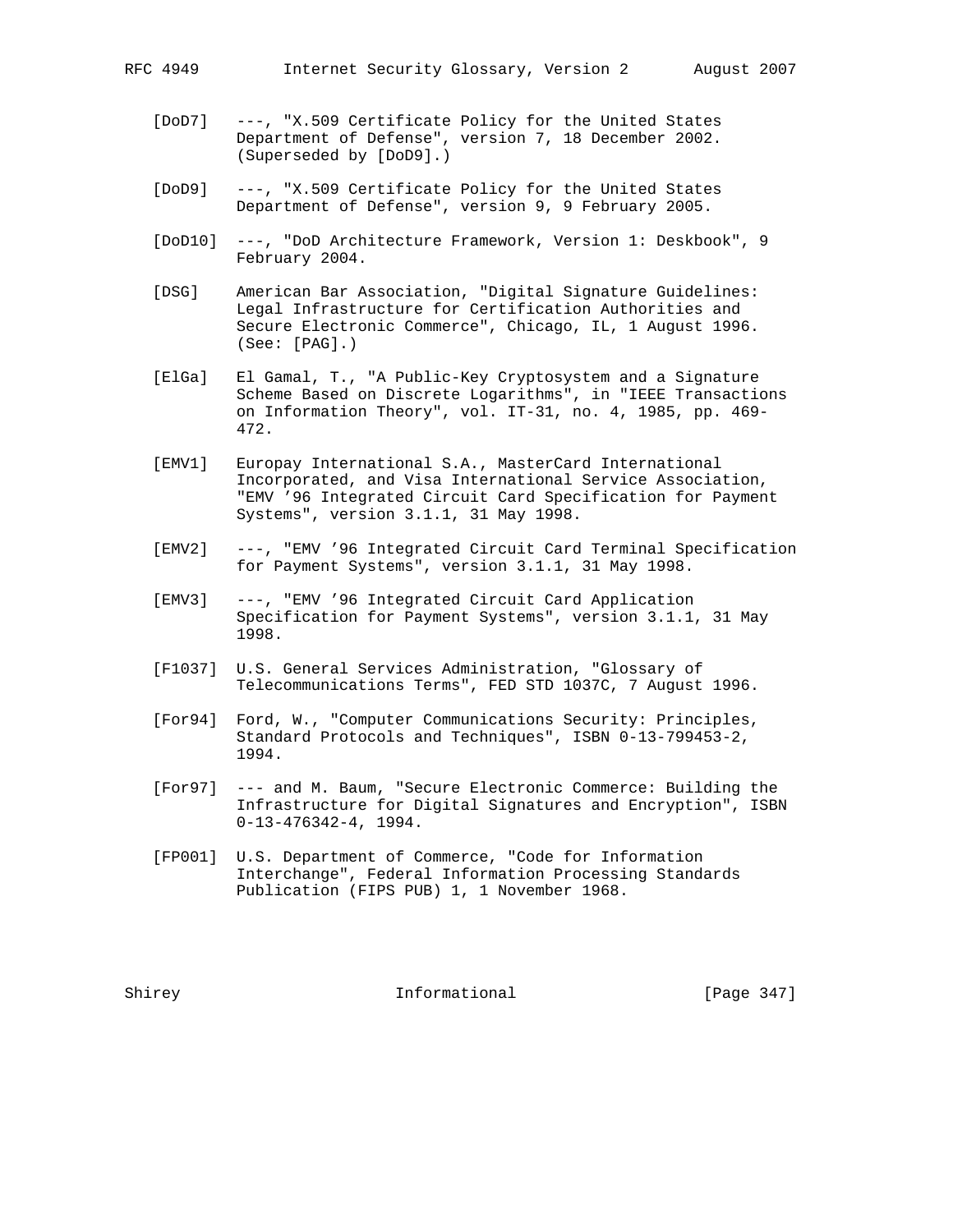- [FP031] ---, "Guidelines for Automatic Data Processing Physical Security and Risk Management", FIPS PUB 31, June 1974.
- [FP039] ---, "Glossary for Computer Systems Security", FIPS PUB 39, 15 February 1976.
- [FP041] ---, "Computer Security Guidelines for Implementing the Privacy Act of 1974", FIPS PUB 41, 30 May 1975.
- [FP046] ---, "Data Encryption Standard (DES)", FIPS PUB 46-3, 25 October 1999.
- [FP074] ---, "Data Encryption Standard (DES)", FIPS PUB 46-3, 25 October 1999.
- [FP081] ---, "DES Modes of Operation", FIPS PUB 81, 2 December 1980.
- [FP087] ---, "Guidelines for ADP Contingency Planning", FIPS PUB 87, 27 March 1981.
- [FP102] ---, "Guideline for Computer Security Certification and Accreditation", FIPS PUB 102, 27 September 1983.
- [FP113] ---, "Computer Data Authentication", FIPS PUB 113, 30 May 1985.
- [FP140] ---, "Security Requirements for Cryptographic Modules", FIPS PUB 140-2, 25 May 2001; with change notice 4, 3 December 2002.
- [FP151] ---, "Portable Operating System Interface (POSIX) -- System Application Program Interface [C Language]", FIPS PUB 151-2, 12 May 1993
- [FP180] ---, "Secure Hash Standard", FIPS PUB 180-2, August 2000; with change notice 1, 25 February 2004.
- [FP185] ---, "Escrowed Encryption Standard", FIPS PUB 185, 9 February 1994.
- [FP186] ---, "Digital Signature Standard (DSS)", FIPS PUB 186-2, 27 June 2000; with change notice 1, 5 October 2001.
- [FP188] ---, "Standard Security Label for Information Transfer", FIPS PUB 188, 6 September 1994.
- [FP191] ---, "Guideline for the Analysis of Local Area Network Security", FIPS PUB 191, 9 November 1994.

Shirey **Informational** Informational [Page 348]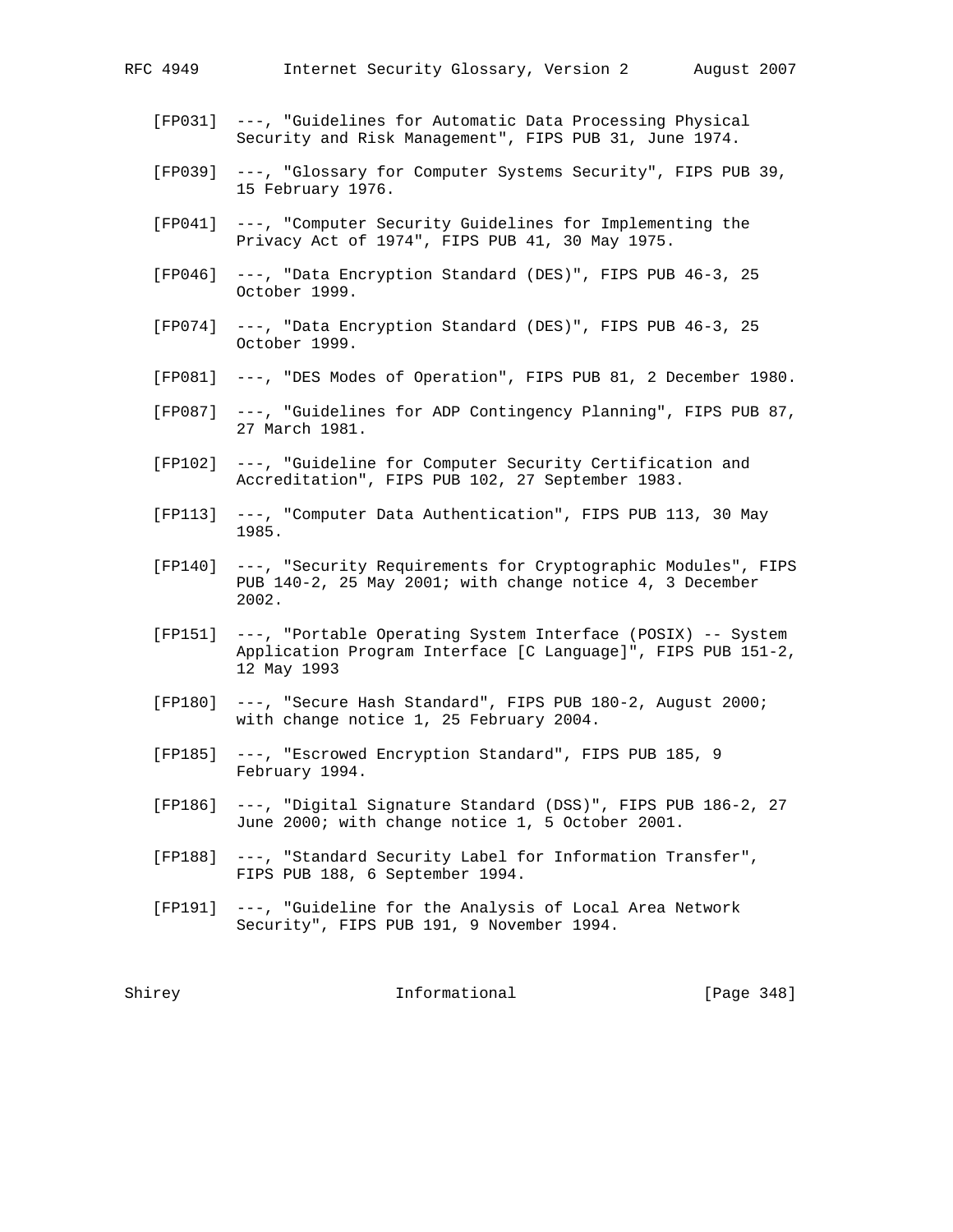- [FP197] ---, "Advanced Encryption Standard", FIPS PUB 197, 26 November 2001.
- [FP199] ---, "Standards for Security Categorization of Federal Information and Information Systems ", FIPS PUB 199, December 2003.
- [FPKI] ---, "Public Key Infrastructure (PKI) Technical Specifications: Part A -- Technical Concept of Operations", NIST, 4 September 1998.
- [Gass] Gasser, M., "Building a Secure Computer System", Van Nostrand Reinhold Company, New York, 1988, ISBN 0-442- 23022-2.
- [Gray] Gray, J. and A. Reuter, "Transaction Processing: Concepts and Techniques", Morgan Kaufmann Publishers, Inc., 1993.
- [Hafn] Hafner, K. and M. Lyon, "Where Wizards Stay Up Late: The Origins of the Internet", Simon & Schuster, New York, 1996.
- [Huff] Huff, G., "Trusted Computer Systems -- Glossary", MTR 8201, The MITRE Corporation, March 1981.
- [I3166] International Standards Organization, "Codes for the Representation of Names of Countries and Their Subdivisions, Part 1: Country Codes", ISO 3166-1:1997.

 ---, "Codes for the Representation of Names of Countries and Their Subdivisions, Part 2: Country Subdivision Codes", ISO/DIS 3166-2.

 ---, "Codes for the Representation of Names of Countries and Their Subdivisions, Part 3: Codes for Formerly Used Names of Countries", ISO/DIS 3166-3.

- [I7498-1] ---, "Information Processing Systems -- Open Systems Interconnection Reference Model, [Part 1:] Basic Reference Model", ISO/IEC 7498-1. (Equivalent to ITU-T Recommendation X.200.)
- [I7498-2] ---, "Information Processing Systems -- Open Systems Interconnection Reference Model, Part 2: Security Architecture", ISO/IEC 7499-2.
- [I7498-4] ---, "Information Processing Systems -- Open Systems Interconnection Reference Model, Part 4: Management Framework", ISO/IEC 7498-4.

Shirey **Informational** [Page 349]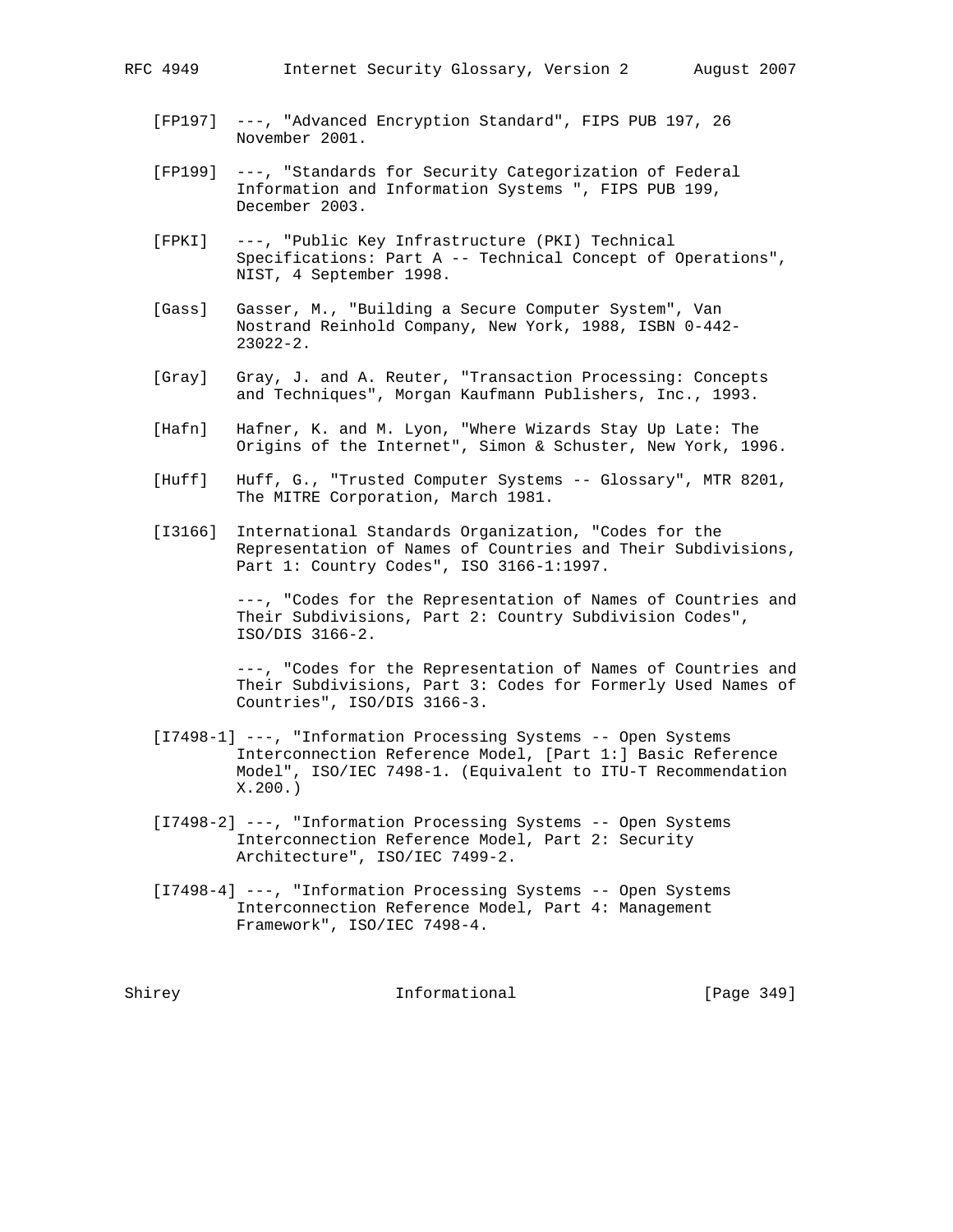[I7812] ---, "Identification cards -- Identification of Issuers, Part 1: Numbering System", ISO/IEC 7812-1:1993

> ---, "Identification cards -- Identification of Issuers, Part 2: Application and Registration Procedures", ISO/IEC 7812-2:1993.

- [I8073] ---, "Information Processing Systems -- Open Systems Interconnection, Transport Protocol Specification", ISO IS 8073.
- [I8327] ---, "Information Processing Systems -- Open Systems Interconnection, Session Protocol Specification", ISO IS 8327.
- [I8473] ---, "Information Processing Systems -- Open Systems Interconnection, Protocol for Providing the Connectionless Network Service", ISO IS 8473.
- [I8802-2] ---, "Information Processing Systems -- Local Area Networks, Part 2: Logical Link Control", ISO IS 8802-2. (Equivalent to IEEE 802.2.)
- [I8802-3] ---, "Information Processing Systems -- Local Area Networks, Part 3: Carrier Sense Multiple Access with Collision Detection (CSMA/CD) Access Method and Physical Layer Specifications", ISO IS 8802-3. (Equivalent to IEEE 802.3.)
- [I8823] ---, "Information Processing Systems -- Open Systems Interconnection -- Connection-Oriented Presentation Protocol Specification", ISO IS 8823.
- [I9945] "Portable Operating System Interface for Computer Environments", ISO/IEC 9945-1: 1990.
- [IATF] NSA, "Information Assurance Technical Framework", Release 3, NSA, September 2000. (See: IATF.)
- [IDSAN] ---, "Intrusion Detection System Analyzer Protection Profile", version 1.1, NSA, 10 December 2001.
- [IDSSC] ---, "Intrusion Detection System Scanner Protection Profile", version 1.1, NSA, 10 December 2001.
- [IDSSE] ---, "Intrusion Detection System Sensor Protection Profile", version 1.1, NSA, 10 December 2001.

Shirey **Informational** [Page 350]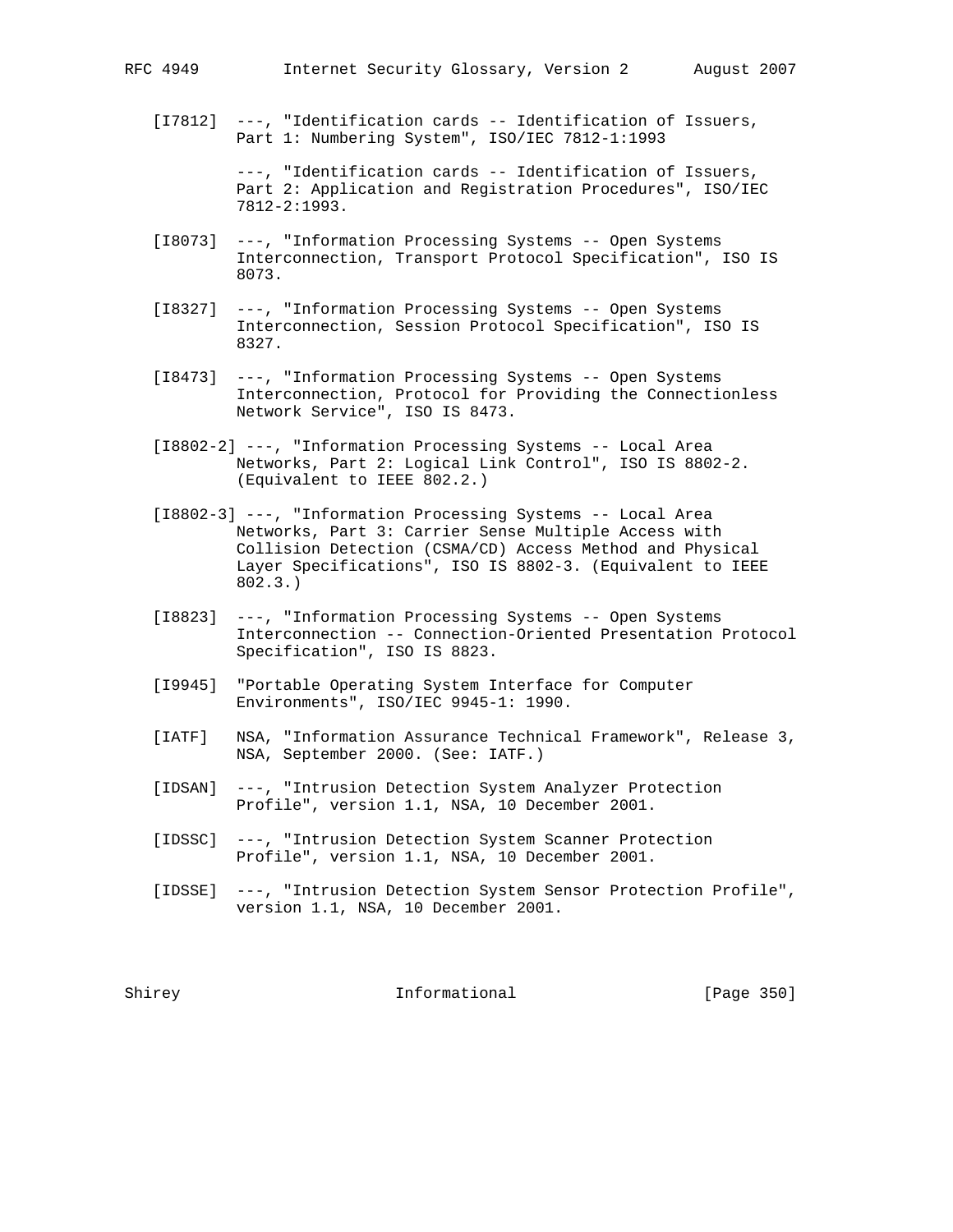- [IDSSY] ---, "Intrusion Detection System", version 1.4, NSA, 4 February 2002.
- [Ioan] Ioannidis, J. and M. Blaze, "The Architecture and Implementation of Network Layer Security in UNIX", in "UNIX Security IV Symposium", October 1993, pp. 29-39.
- [ITSEC] "Information Technology Security Evaluation Criteria (ITSEC): Harmonised Criteria of France, Germany, the Netherlands, and the United Kingdom", version 1.2, U.K. Department of Trade and Industry, June 1991.
- [JP1] U.S. DoD, "Department of Defense Dictionary of Military and Associated Terms", Joint Publication 1-02, as amended through 13 June 2007.
- [John] Johnson, N. and S. Jajodia, "Exploring Steganography; Seeing the Unseen", in "IEEE Computer", February 1998, pp. 26-34.
- [Kahn] Kahn, D., "The Codebreakers: The Story of Secret Writing", The Macmillan Company, New York, 1967.
- [Knut] Knuth, D., Chapter 3 ("Random Numbers") of Volume 2 ("Seminumerical Algorithms") of "The Art of Computer Programming", Addison-Wesley, Reading, MA, 1969.
- [Kuhn] Kuhn, M. and R. Anderson, "Soft Tempest: Hidden Data Transmission Using Electromagnetic Emanations", in David Aucsmith, ed., "Information Hiding, Second International Workshop, IH'98", Portland, Oregon, USA, 15-17 April 1998, LNCS 1525, Springer-Verlag, ISBN 3-540-65386-4, pp. 124-142.
- [Land] Landwehr, C., "Formal Models for Computer Security", in "ACM Computing Surveys", vol. 13, no. 3, September 1981, pp. 247- 278.
- [Larm] Larmouth, J., "ASN.1 Complete", Open System Solutions, 1999 (a freeware book).
- [M0404] U.S. Office of Management and Budget, "E-Authentication Guidance for Federal Agencies", Memorandum M-04-04, 16 December 2003.
- [Mene] Menezes, A. et al, "Some Key Agreement Protocols Providing Implicit Authentication", in "The 2nd Workshop on Selected Areas in Cryptography", 1995.

Shirey **Informational** [Page 351]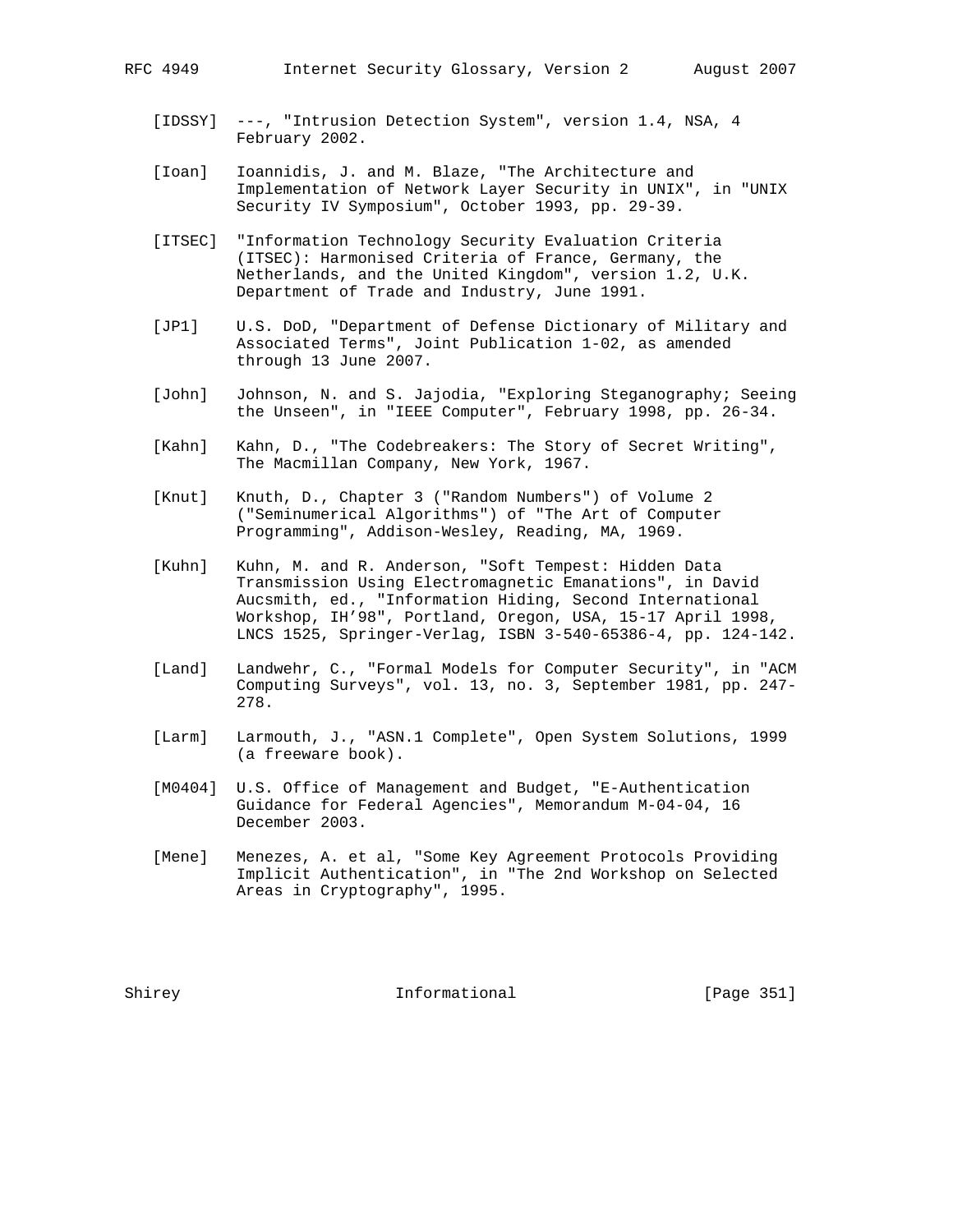- [Moor] Moore, A. et al, "Attack Modeling for Information Security and Survivability", Carnegie Mellon University / Software Engineering Institute, CMU/SEI-2001-TN-001, March 2001.
- [Murr] Murray, W., "Courtney's Laws of Security", in "Infosecurity News", March/April 1993, p. 65.
- [N4001] National Security Telecommunications and Information System Security Committee, "Controlled Cryptographic Items", NSTISSI No. 4001, 25 March 1985.
- [N4006] ---, "Controlled Cryptographic Items", NSTISSI No. 4006, 2 December 1991.
- [N7003] ---, "Protective Distribution Systems", NSTISSI No. 7003, 13 December 1996.
- [NCS01] National Computer Security Center, "A Guide to Understanding Audit in Trusted Systems", NCSC-TG-001, 1 June 1988. (See: Rainbow Series.)
- [NCS03] ---, "Information System Security Policy Guideline", I942- TR-003, version 1, July 1994. (See: Rainbow Series.)
- [NCS04] ---, "Glossary of Computer Security Terms", NCSC-TG-004, version 1, 21 October 1988. (See: Rainbow Series.)
- [NCS05] ---, "Trusted Network Interpretation of the Trusted Computer System Evaluation Criteria", NCSC-TG-005, version 1, 31 July 1987. (See: Rainbow Series.)
- [NCS25] ---, "A Guide to Understanding Data Remanence in Automated Information Systems", NCSC-TG-025, version 2, September 1991. (See: Rainbow Series.)
- [NCSSG] National Computer Security Center, "COMPUSECese: Computer Security Glossary", NCSC-WA-001-85, Edition 1, 1 October 1985. (See: Rainbow Series.)
- [NRC91] National Research Council, "Computers At Risk: Safe Computing in the Information Age", National Academy Press, 1991.
- [NRC98] Schneider, F., ed., "Trust in Cyberspace", National Research Council, National Academy of Sciences, 1998.
- [Padl] Padlipsky, M., "The Elements of Networking Style", 1985, ISBN 0-13-268111-0.

Shirey **Informational** Informational [Page 352]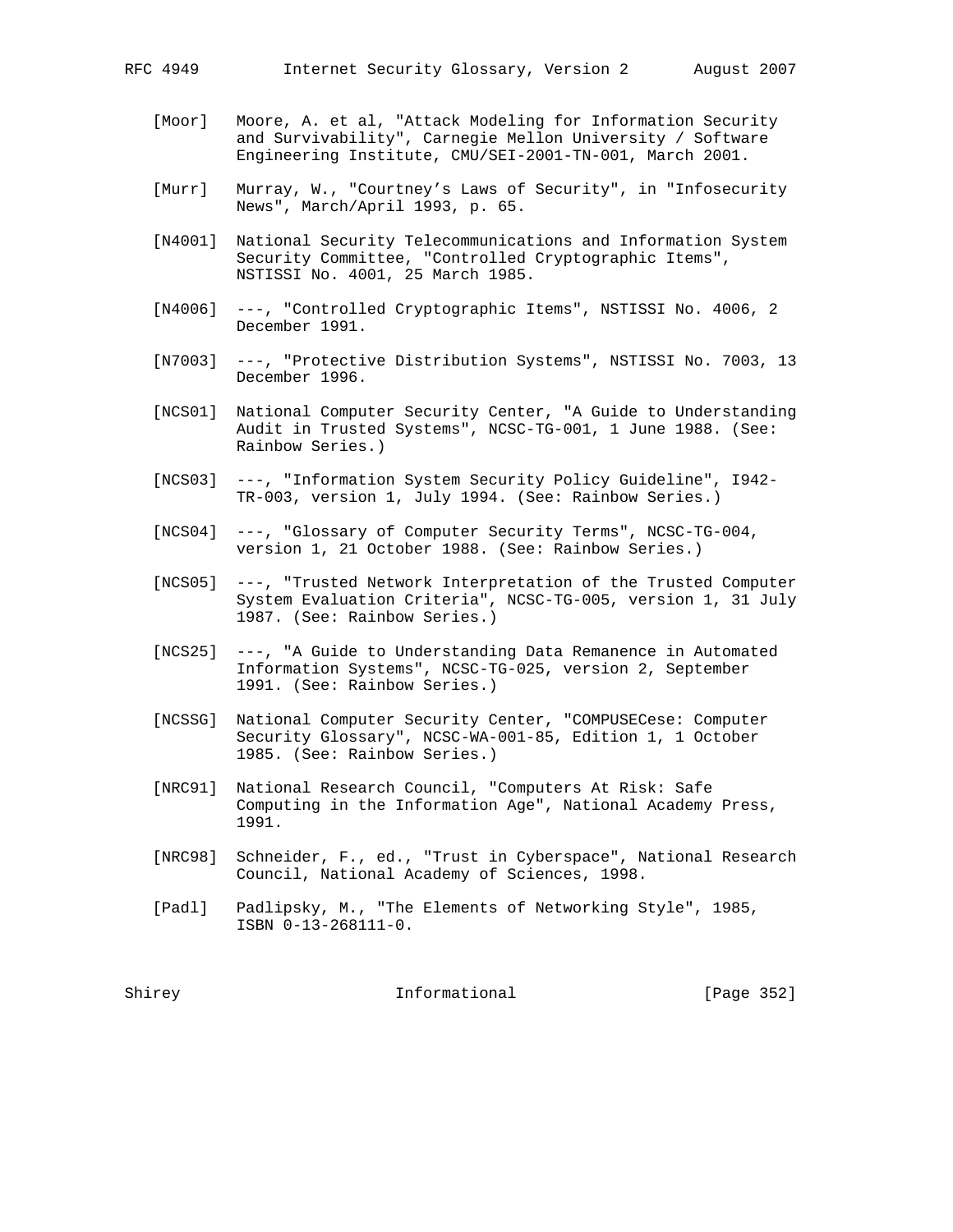- [PAG] American Bar Association, "PKI Assessment Guidelines", version 1.0, 10 May 2002. (See: [DSG].)
- [Park] Parker, D., "Computer Security Management", ISBN 0-8359- 0905-0, 1981
- [Perr] Perrine, T. et al, "An Overview of the Kernelized Secure Operating System (KSOS)", in "Proceedings of the 7th DoD/NBS Computer Security Conference", 24-26 September 1984.
- [PGP] Garfinkel, S.. "PGP: Pretty Good Privacy", O'Reilly & Associates, Inc., Sebastopol, CA, 1995.
- [PKCS] Kaliski Jr., B., "An Overview of the PKCS Standards", RSA Data Security, Inc., 3 June 1991.
- [PKC05] RSA Laboratories, "PKCS #5: Password-Based Encryption Standard ", version 1.5, 1 November 1993. (See: RFC 2898.)
- [PKC07] ---, "PKCS #7: Cryptographic Message Syntax Standard", version 1.5, 1 November 1993. (See: RFC 2315.)
- [PKC10] ---, "PKCS #10: Certification Request Syntax Standard", version 1.0, 1 November 1993.
- [PKC11] ---, "PKCS #11: Cryptographic Token Interface Standard", version 1.0, 28 April 1995.
- [PKC12] ---, "PKCS #12: Personal Information Exchange Syntax", version 1.0, 24 June 1995.
- [R1108] Kent, S., "U.S. Department of Defense Security Options for the Internet Protocol", RFC 1108, November 1991.
- [R1135] Reynolds, J., "The Helminthiasis of the Internet", RFC 1135, December 1989
- [R1208] Jacobsen, O. and D. Lynch, "A Glossary of Networking Terms", RFC 1208, March 1991.
- [R1281] Pethia, R., Crocker, S., and B. Fraser, "Guidelines for Secure Operation of the Internet", RFC 1281, November 1991.
- [R1319] Kaliski, B., "The MD2 Message-Digest Algorithm", RFC 1319, April 1992.
- [R1320] Rivest, R., "The MD4 Message-Digest Algorithm", RFC 1320, April 1992.

Shirey **Informational** [Page 353]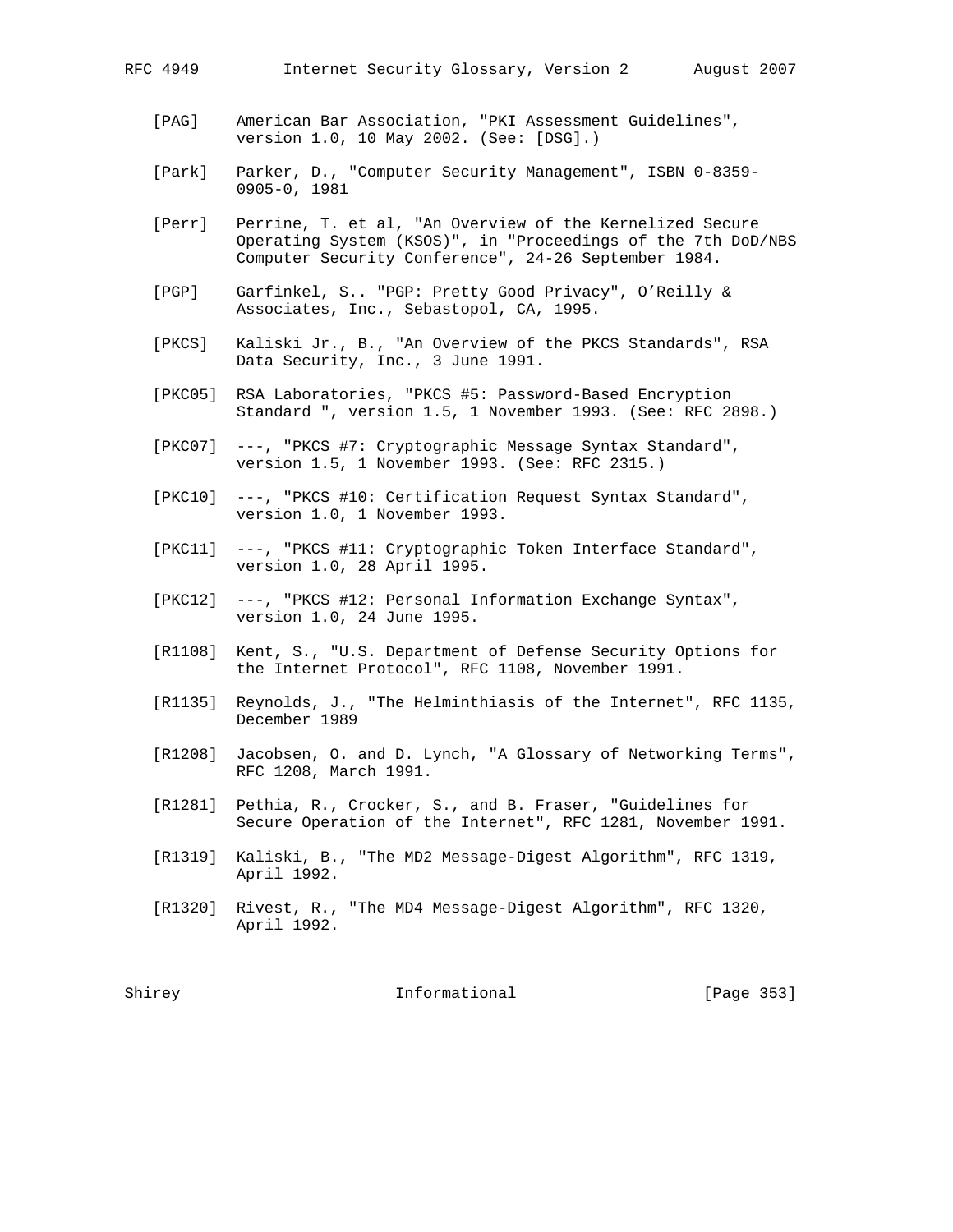- [R1321] ---, "The MD5 Message-Digest Algorithm", RFC 1321, April 1992.
- [R1334] Lloyd, B. and W. Simpson, "PPP Authentication Protocols", RFC 1334, October 1992.
- [R1413] St. Johns, M., "Identification Protocol", RFC 1413, February 1993.
- [R1421] Linn, J., "Privacy Enhancement for Internet Electronic Mail, Part I: Message Encryption and Authentication Procedures", RFC 1421, February 1993.
- [R1422] Kent, S., "Privacy Enhancement for Internet Electronic Mail, Part II: Certificate-Based Key Management", RFC 1422, February 1993.
- [R1455] Eastlake 3rd, D., "Physical Link Security Type of Service", RFC 1455, May 1993.
- [R1457] Housley, R., "Security Label Framework for the Internet", RFC 1457, May 1993.
- [R1492] Finseth, C., "An Access Control Protocol, Sometimes Called TACACS", RFC 1492, July 1993.
- [R1507] Kaufman, C., "DASS: Distributed Authentication Security Service", RFC 1507, September 1993.
- [R1731] Myers, J., "IMAP4 Authentication Mechanisms", RFC 1731, December 1994.
- [R1734] ---, "POP3 AUTHentication Command", RFC 1734, Dec, 1994.
- [R1760] Haller, N., "The S/KEY One-Time Password System", RFC 1760, February 1995.
- [R1824] Danisch, H., "The Exponential Security System TESS: An Identity-Based Cryptographic Protocol for Authenticated Key- Exchange (E.I.S.S.-Report 1995/4)", RFC 1824, August 1995.
- [R1828] Metzger, P. and W. Simpson, "IP Authentication using Keyed MD5", RFC 1828, August 1995.
- [R1829] Karn, P., Metzger, P., and W. Simpson, "The ESP DES-CBC Transform", RFC 1829, August 1995.

Shirey **Informational** [Page 354]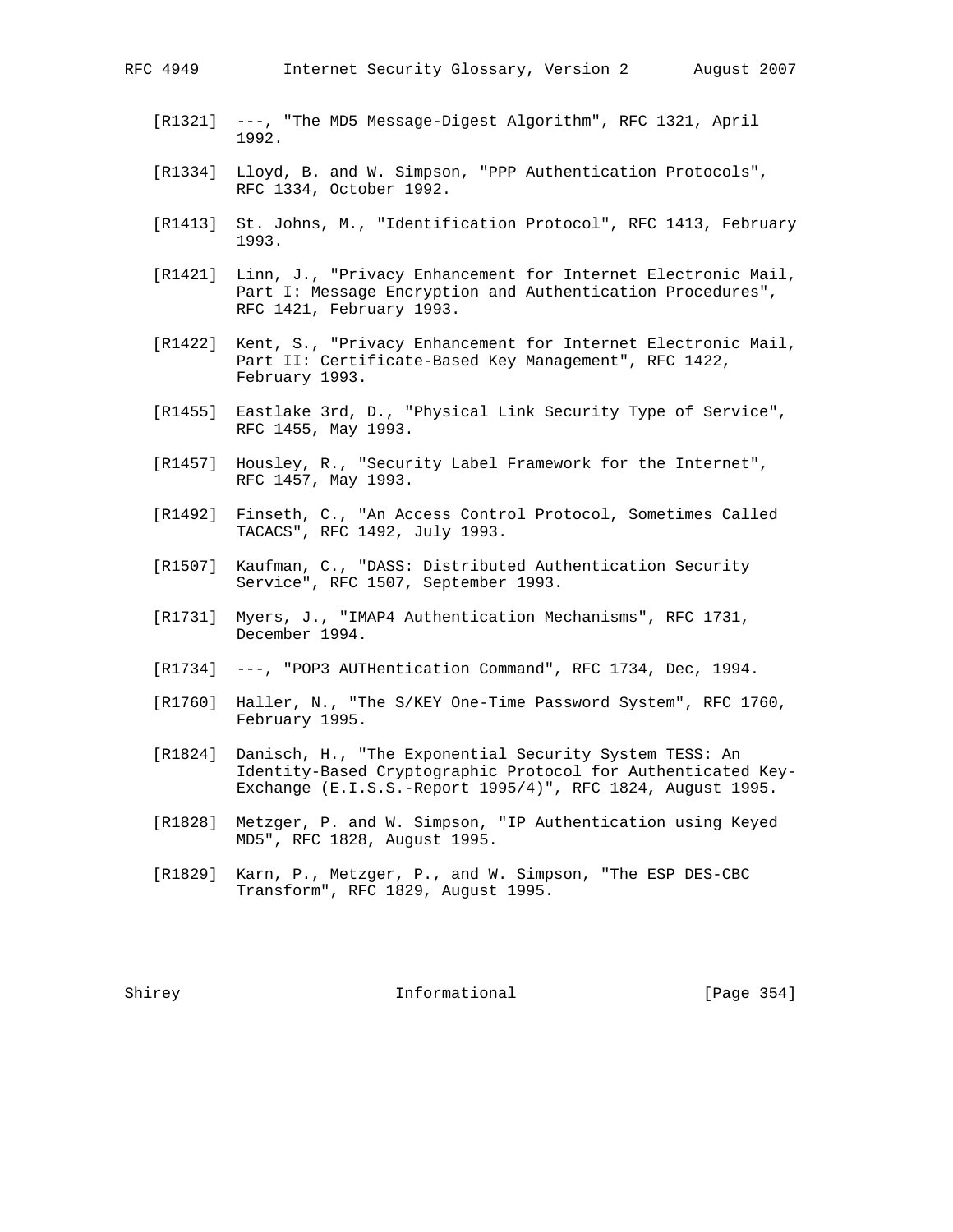- [R1848] Crocker, S., Freed, N., Galvin, J., and S. Murphy, "MIME Object Security Services", RFC 1848, October 1995.
- [R1851] Karn, P., Metzger, P., and W. Simpson, "The ESP Triple DES Transform", RFC 1851, September 1995.
- [R1928] Leech, M., Ganis, M., Lee, Y., Kuris, R., Koblas, D., and L. Jones, "SOCKS Protocol Version 5", RFC 1928, March 1996.
- [R1958] Carpenter, B., "Architectural Principles of the Internet", RFC 1958, June 1996.
- [R1983] Malkin, G., "Internet Users' Glossary", FYI 18, RFC 1983, August 1996.
- [R1994] Simpson, W., "PPP Challenge Handshake Authentication Protocol (CHAP)", RFC 1994, August 1996.
- [R2078] Linn, J., "Generic Security Service Application Program Interface, Version 2", RFC 2078, January 1997. (Superseded by RFC 2743.)
- [R2084] Bossert, G., Cooper, S., and W. Drummond, "Considerations for Web Transaction Security", RFC 2084, January 1997.
- [R2104] Krawczyk, H., Bellare, M., and R. Canetti, "HMAC: Keyed- Hashing for Message Authentication", RFC 2104, February 1997.
- [R2144] Adams, C., "The CAST-128 Encryption Algorithm", RFC 2144, May 1997.
- [R2179] Gwinn, A., "Network Security For Trade Shows", RFC 2179, July 1997.
- [R2195] Klensin, J., Catoe, R., and P. Krumviede, "IMAP/POP AUTHorize Extension for Simple Challenge/Response", RFC 2195, September 1997.
- [R2196] Fraser, B., "Site Security Handbook", FYI 8, RFC 2196, September 1997.
- [R2202] Cheng, P. and R. Glenn, "Test Cases for HMAC-MD5 and HMAC- SHA-1", RFC 2202, Sep. 1997.
- [R2222] Myers, J., "Simple Authentication and Security Layer (SASL)", RFC 2222, October 1997.

Shirey **Informational** [Page 355]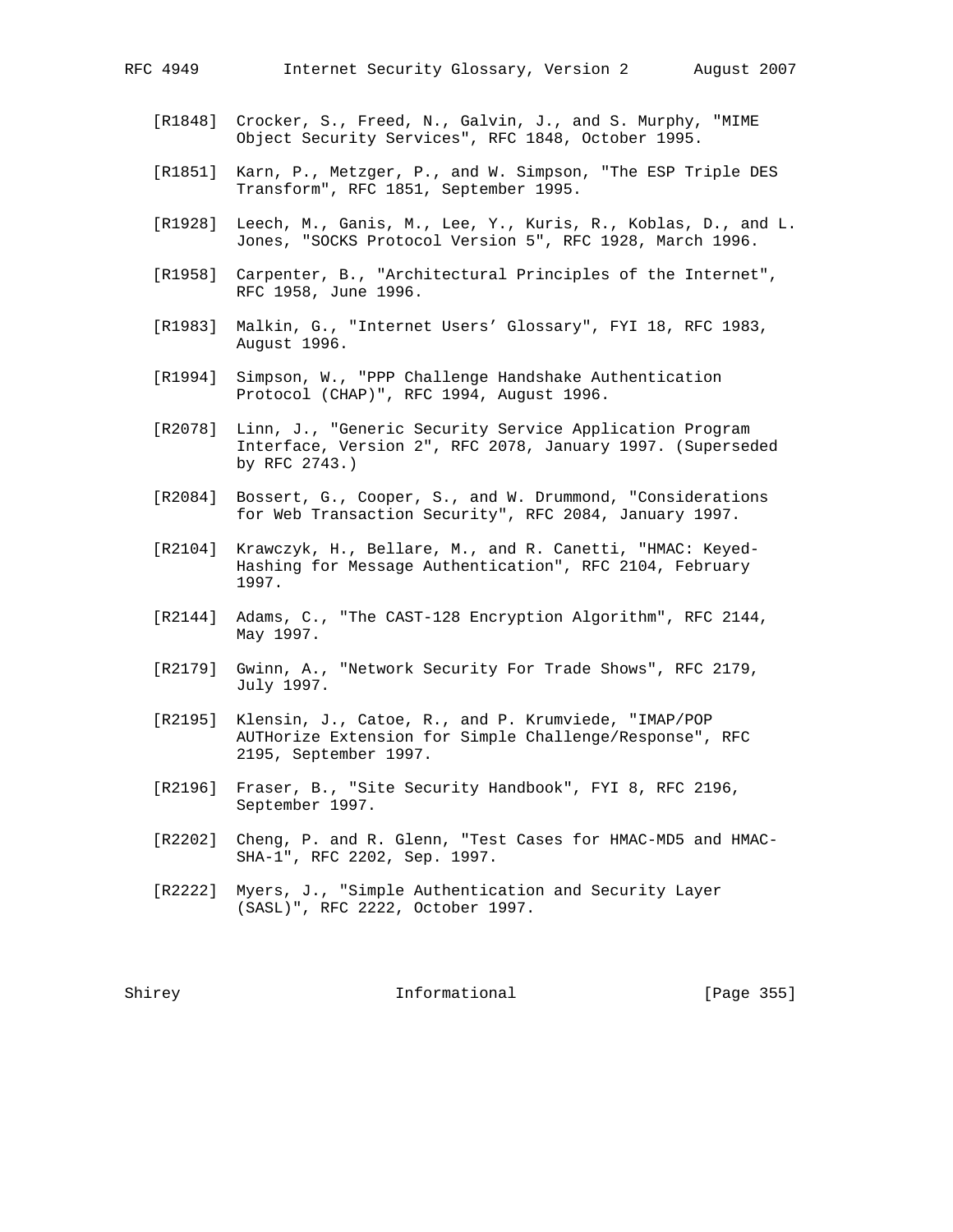- [R2289] Haller, N., Metz, C., Nesser, P., and M. Straw, "A One-Time Password System", STD 61, RFC 2289, February 1998.
- [R2323] Ramos, A., "IETF Identification and Security Guidelines", RFC 2323, 1 April 1998. (Intended for humorous entertainment -- "please laugh loud and hard" -- and does not contain serious security information.)
- [R2350] Brownlee, N. and E. Guttman, "Expectations for Computer Security Incident Response", BCP 21, RFC 2350, June 1998.
- [R2356] Montenegro, G. and V. Gupta, "Sun's SKIP Firewall Traversal for Mobile IP", RFC 2356, June 1998.
- [R2401] Kent, S. and R. Atkinson, "Security Architecture for the Internet Protocol", RFC 2401, November 1998.
- [R2402] ---, "IP Authentication Header", RFC 2402, November 1998.
- [R2403] Madson, C. and R. Glenn, "The Use of HMAC-MD5-96 within ESP and AH", RFC 2403, November 1998.
- [R2404] ---, "The Use of HMAC-SHA-1-96 within ESP and AH", RFC 2404, November 1998.
- [R2405] Madson, C. and N. Doraswamy, "The ESP DES-CBC Cipher Algorithm With Explicit IV", RFC 2405, November 1998.
	- [R2406] Kent, S. and R. Atkinson, "IP Encapsulating Security Payload (ESP)", RFC 2406, November 1998.
	- [R2407] Piper, D. "The Internet IP Security Domain of Interpretation for ISAKMP", RFC 2407, November 1998.
	- [R2408] Maughan, D., Schertler, M., Schneider, M., and J. Turner, "Internet Security Association and Key Management Protocol (ISAKMP)", RFC 2408, November 1998.
	- [R2410] Glenn, R. and S. Kent, "The NULL Encryption Algorithm and Its Use With IPsec", RFC 2410, November 1998.
	- [R2412] Orman, H., "The OAKLEY Key Determination Protocol", RFC 2412, November 1998.
	- [R2451] Pereira, R. and R. Adams, "The ESP CBC-Mode Cipher Algorithms", RFC 2451, November 1998.

Shirey **Informational** [Page 356]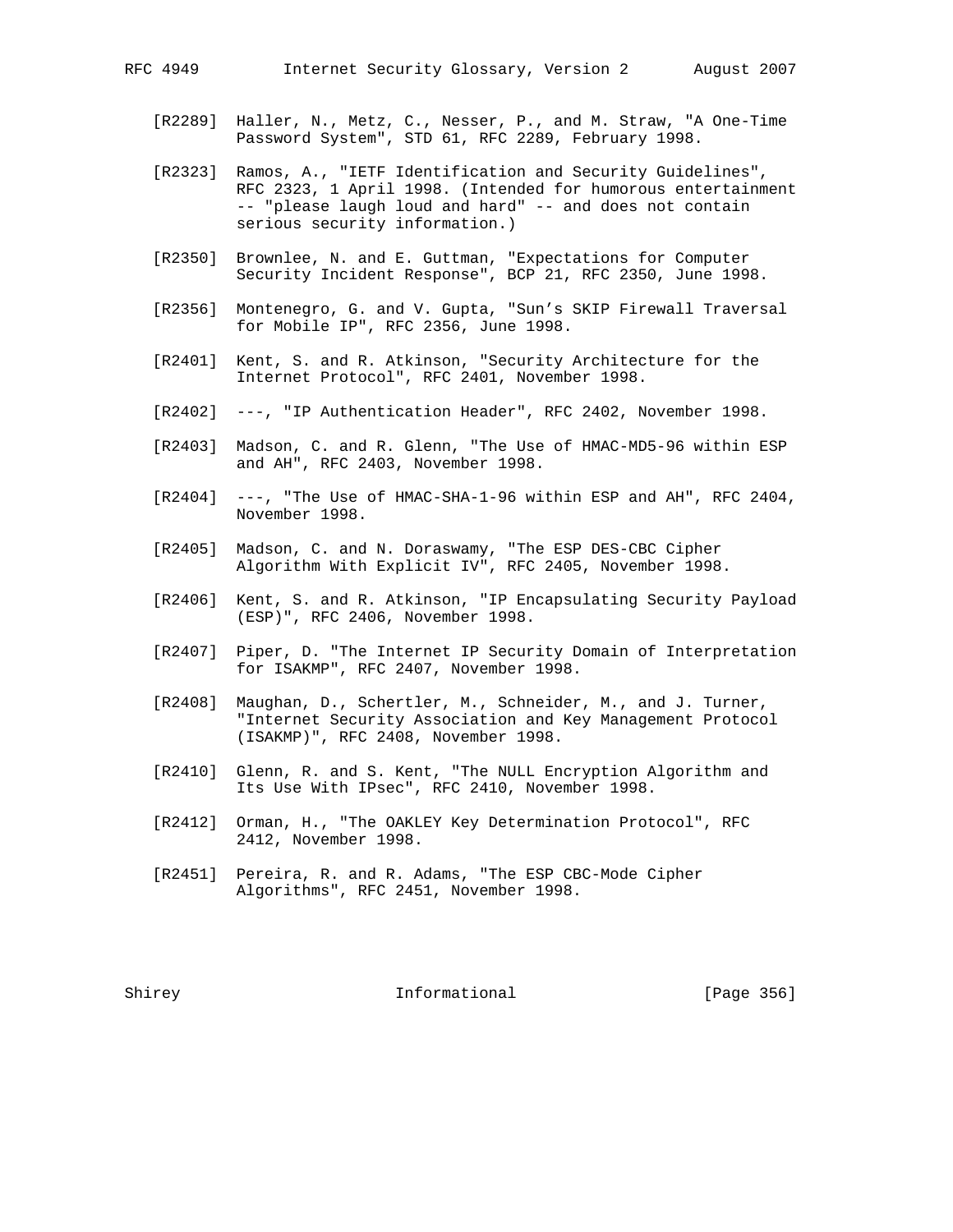- [R2504] Guttman, E., Leong, L., and G. Malkin, "Users' Security Handbook", RFC 2504, February 1999.
- [R2560] Myers, M., Ankney, R., Malpani, A., Galperin, S., and C. Adams, "X.509 Internet Public Key Infrastructure Online Certificate Status Protocol - OCSP", RFC 2560, June 1999.
- [R2612] Adams, C. and J. Gilchrist, "The CAST-256 Encryption Algorithm", RFC 2612, June 1999.
- [R2628] Smyslov, V., "Simple Cryptographic Program Interface (Crypto API)", RFC 2628, June 1999.
- [R2631] Rescorla, E., "Diffie-Hellman Key Agreement Method", RFC 2631, June 1999. (See: Diffie-Hellman-Merkle.)
- [R2634] Hoffman, P., "Enhanced Security Services for S/MIME", RFC 2634, June 1999.
- [R2635] Hambridge, S. and A. Lunde, "DON'T SPEW: A Set of Guidelines for Mass Unsolicited Mailings and Postings", RFC 2635, June 1999.
- [R2660] Rescorla, E. and A. Schiffman, "The Secure HyperText Transfer Protocol", RFC 2660, August 1999.
- [R2743] Linn, J., "Generic Security Service Application Program Interface Version 2, Update 1", RFC 2743, January 2000.
- [R2773] Housley, R., Yee, P., and W. Nace, "Encryption using KEA and SKIPJACK", RFC 2773, February 2000.
- [R2801] Burdett, D., "Internet Open Trading Protocol IOTP, Version 1.0", RFC 2801, April 2000.
- [R2827] Ferguson, P. and D. Senie, "Network Ingress Filtering: Defeating Denial of Service Attacks which employ IP Source Address Spoofing", BCP 38, RFC 2827, May 2000.
- [R2865] Rigney, C., Willens, S., Rubens, A., and W. Simpson, "Remote Authentication Dial In User Service (RADIUS)", RFC 2865, June 2000.
- [R3060] Moore, B., Ellesson, E., Strassner, J., and A. Westerinen, "Policy Core Information Model -- Version 1 Specification", RFC 3060, February 2001.

Shirey **Informational** [Page 357]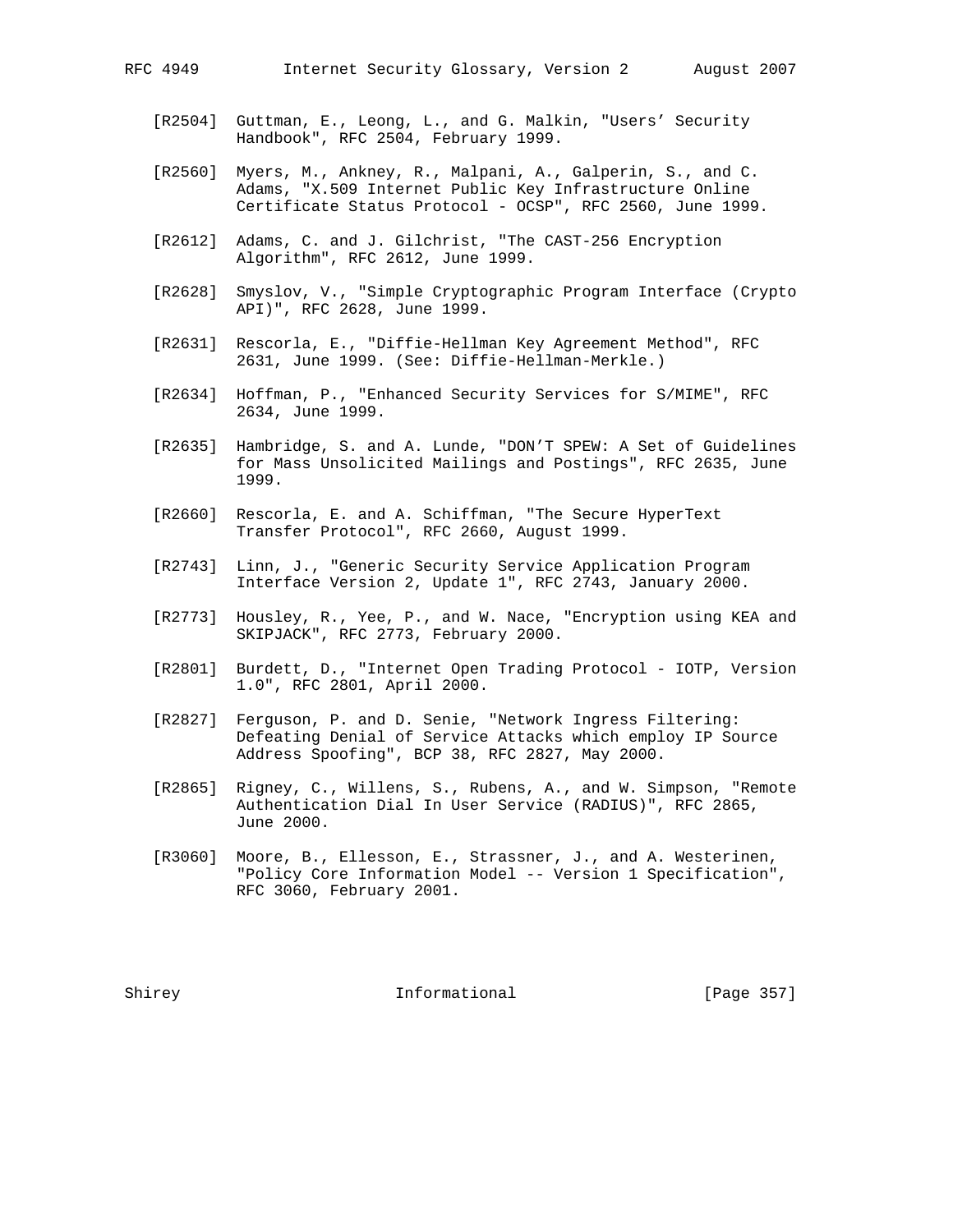- [R3198] Westerinen, A., Schnizlein, J., Strassner, J., Scherling, M., Quinn, B., Herzog, S., Huynh, A., Carlson, M., Perry, J., and S. Waldbusser, "Terminology for Policy-Based Management", RFC 3198, November 2001.
	- [R3280] Housley, R., Polk, W., Ford, W., and D. Solo, "Internet X.509 Public Key Infrastructure Certificate and Certificate Revocation List (CRL) Profile", RFC 3280, April 2002.
	- [R3547] Baugher, M., Weis, B., Hardjono, T., and H. Harney, "Group Domain of Interpretation", RFC 3547, July 2003.
	- [R3552] Rescorla, E. and B. Korver, "Guidelines for Writing RFC Text on Security Considerations", RFC 3552, July 2003.
	- [R3647] Chokhani, S., Ford, W., Sabett, R., Merrill, C., and S. Wu, "Internet X.509 Public Key Infrastructure Certificate Policy and Certification Practices Framework", RFC 3647, November 2003.
	- [R3739] Santesson, S., Nystrom, M., and T. Polk, "Internet X.509 Public Key Infrastructure: Qualified Certificates Profile", RFC 3739, March 2004.
	- [R3740] Hardjono, T. and B. Weis, "The Multicast Group Security Architecture", RFC 3740, March 2004.
	- [R3748] Aboba, B., Blunk, L., Vollbrecht, J., Carlson, J., and H. Levkowetz, "Extensible Authentication Protocol (EAP)", RFC 3748, June 2004.
	- [R3766] Orman, H. and P. Hoffman, "Determining Strengths For Public Keys Used For Exchanging Symmetric Keys", BCP 86, RFC 3766, April 2004.
	- [R3820] Tuecke, S., Welch, V., Engert, D., Pearlman, L., and M. Thompson, "Internet X.509 Public Key Infrastructure (PKI) Proxy Certificate Profile", RFC 3820, June 2004.
	- [R3851] Ramsdell, B., "Secure/Multipurpose Internet Mail Extensions (S/MIME) Version 3.1 Message Specification", RFC 3851, July 2004.
	- [R3871] Jones, G., "Operational Security Requirements for Large Internet Service Provider (ISP) IP Network Infrastructure", RFC 3871, September 2004.

Shirey **Informational** [Page 358]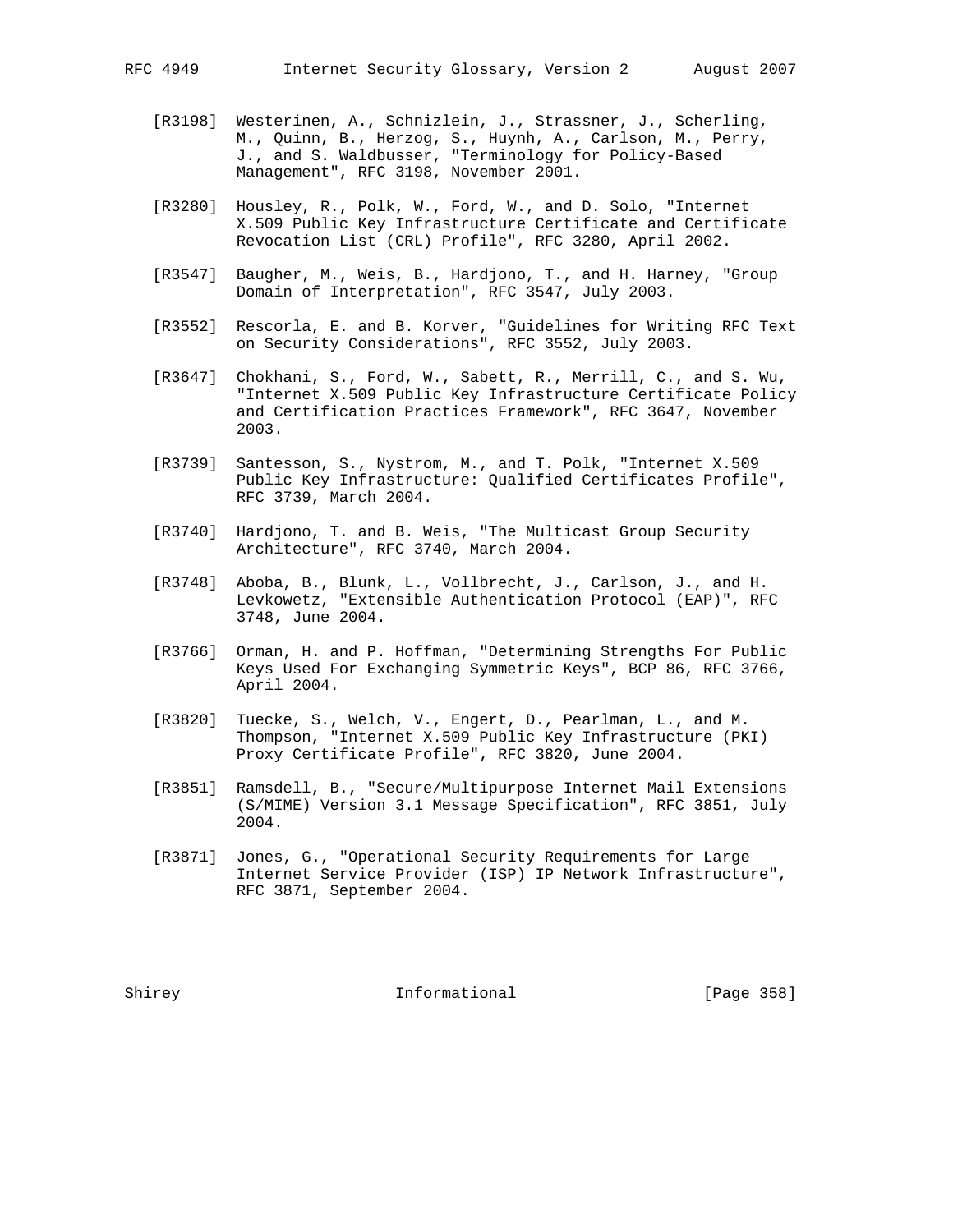- [R4033] Arends, R., Austein, R., Larson, M., Massey, D., and S. Rose, "DNS Security Introduction and Requirements", RFC 4033, March 2005.
- [R4034] Arends, R., Austein, R., Larson, M., Massey, D., and S. Rose, "Resource Records for the DNS Security Extensions", RFC 4034, March 2005.
- [R4035] Arends, R., Austein, R., Larson, M., Massey, D., and S. Rose, "Protocol Modifications for the DNS Security Extensions", RFC 4035, March 2005.
- [R4086] Eastlake, D., 3rd, Schiller, J., and S. Crocker, "Randomness Requirements for Security", BCP 106, RFC 4086, June 2005.
- [R4120] Neuman, C., Yu, T., Hartman, S., and K. Raeburn, "The Kerberos Network Authentication Service (V5)", RFC 4120, July 2005.
- [R4158] Cooper, M., Dzambasow, Y., Hesse, P., Joseph, S., and R. Nicholas, "Internet X.509 Public Key Infrastructure: Certification Path Building", RFC 4158, September 2005.
- [R4210] Adams, C., Farrell, S., Kause, T., and T. Mononen, "Internet X.509 Public Key Infrastructure Certificate Management Protocol (CMP)", RFC 4210, September 2005.
- [R4301] Kent, S. and K. Seo, "Security Architecture for the Internet Protocol", RFC 4301, December 2005.
- [R4302] Kent, S., "IP Authentication Header", RFC 4302, December 2005.
- [R4303] Kent, S., "IP Encapsulating Security Payload (ESP)", RFC 4303, December 2005.
- [R4306] Kaufman, C., "Internet Key Exchange (IKEv2) Protocol", RFC 4306, December 2005.
- [R4346] Dierks, T. and E. Rescorla, "The Transport Layer Security (TLS) Protocol Version 1.1", RFC 4346, April 2006.
	- [R4422] Melnikov, A. and K. Zeilenga, "Simple Authentication and Security Layer (SASL)", RFC 4422, June 2006.

Shirey **Informational** [Page 359]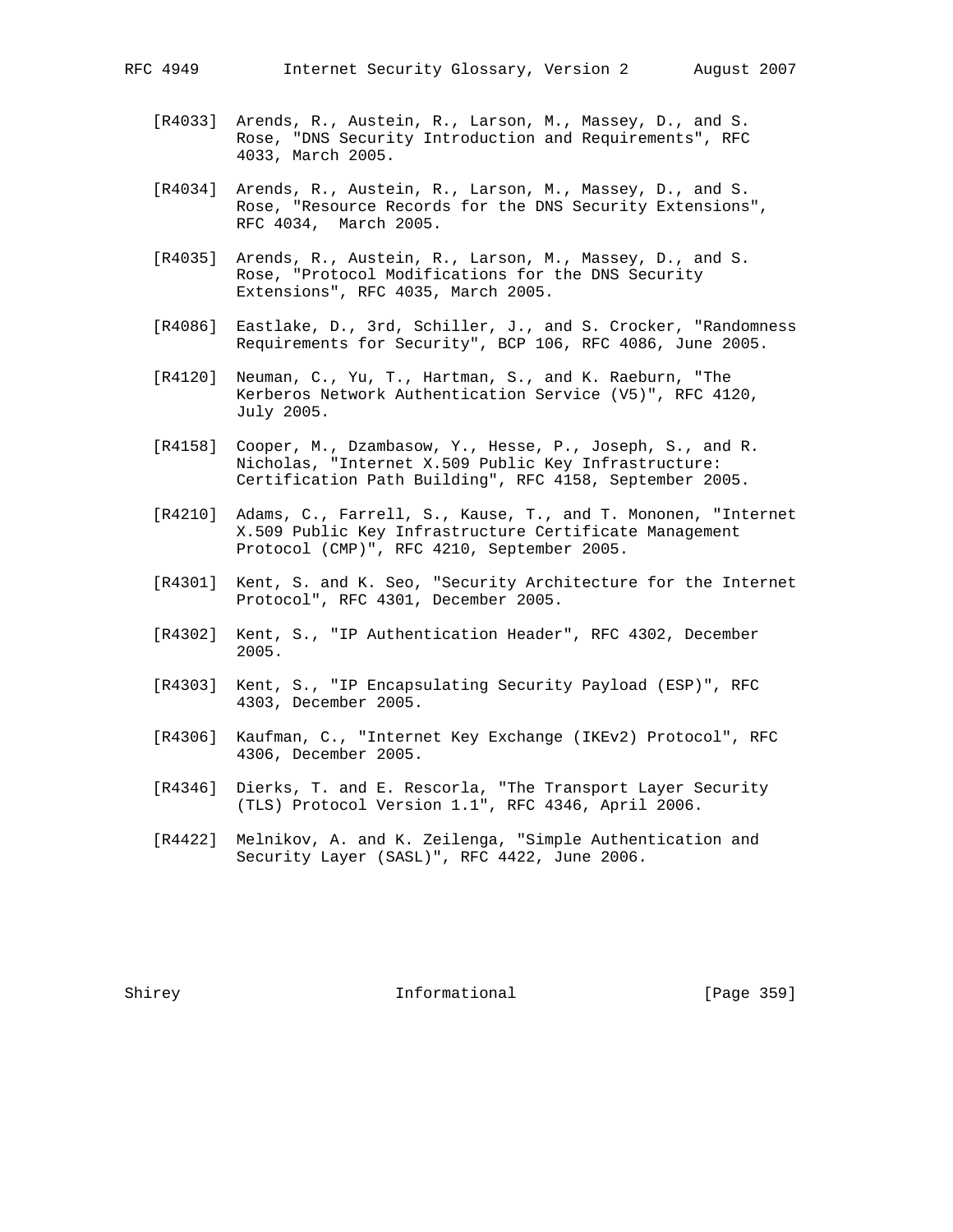- [Raym] Raymond, E., ed., "The On-Line Hacker Jargon File", version 4.0.0, 24 July 1996. (See: http://www.catb.org/˜esr/jargon for the latest version. Also, "The New Hacker's Dictionary", 3rd edition, MIT Press, September 1996, ISBN 0-262-68092-0.)
- [Roge] Rogers, H., "An Overview of the CANEWARE Program", in "Proceedings of the 10th National Computer Security Conference", NIST and NCSC, September 1987.
- [RSA78] Rivest, R., A. Shamir, and L. Adleman, "A Method for Obtaining Digital Signatures and Public-Key Cryptosystems", in "Communications of the ACM", vol. 21, no. 2, February 1978, pp. 120-126.
- [RSCG] NSA, "Router Security Configuration Guide: Principles and Guidance for Secure Configuration of IP Routers, with Detailed Instructions for Cisco Systems Routers", version 1.1c, C4-040R-02, 15 December 2005, available at http://www.nsa.gov/snac/routers/C4-040R-02.pdf.
- [Russ] Russell, D. et al, Chapter 10 ("TEMPEST") of "Computer Security Basics", ISBN 0-937175-71-4, 1991.
- [SAML] Organization for the Advancement of Structured Information Standards (OASIS), "Assertions and Protocol for the OASIS Security Assertion Markup Language (SAML)", version 1.1, 2 September 2003.
- [Sand] Sandhu, R. et al, "Role-Based Access Control Models", in "IEEE Computer", vol. 29, no. 2, February 1996, pp. 38-47.
- [Schn] Schneier, B., "Applied Cryptography Second Edition", John Wiley & Sons, Inc., New York, 1996.
- [SDNS3] U.S. DoD, NSA, "Secure Data Network Systems, Security Protocol 3 (SP3)", document SDN.301, Revision 1.5, 15 May 1989.
- [SDNS4] ---, "Secure Data Network Systems, Security Protocol 4 (SP4)", document SDN.401, Revision 1.2, 12 July 1988.
- [SDNS7] ---, "Secure Data Network Systems, Message Security Protocol (MSP)", SDN.701, Revision 4.0, 7 June 1996, with "Corrections to Message Security Protocol, SDN.701, Rev 4.0, 96-06-07", 30 Aug, 1996.

Shirey **Informational** [Page 360]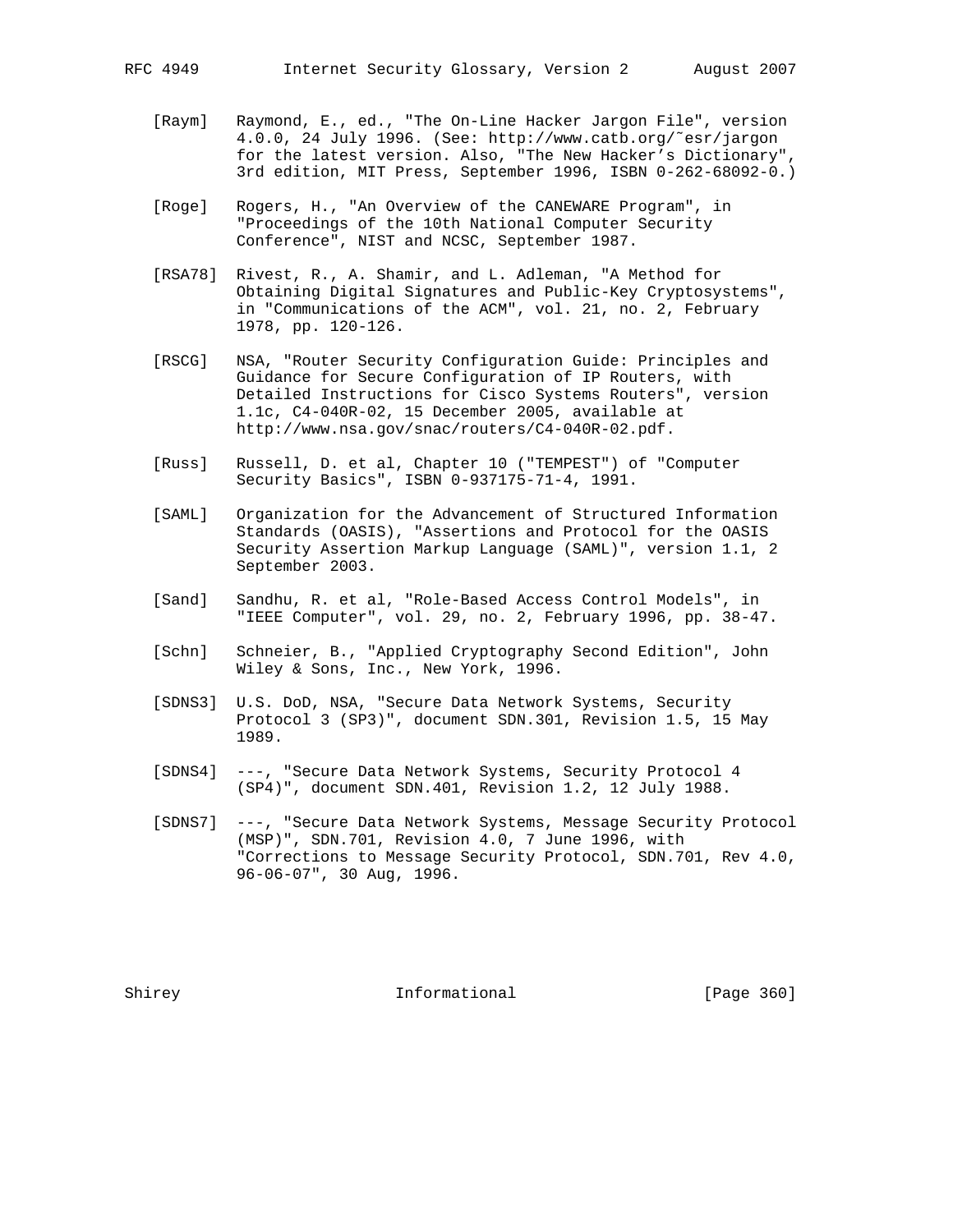- 
- [SET1] MasterCard and Visa, "SET Secure Electronic Transaction Specification, Book 1: Business Description", version 1.0, 31 May 1997.
- [SET2] ---, "SET Secure Electronic Transaction Specification, Book 2: Programmer's Guide", version 1.0, 31 May 1997.
- [SKEME] Krawczyk, H., "SKEME: A Versatile Secure Key Exchange Mechanism for Internet", in "Proceedings of the 1996 Symposium on Network and Distributed Systems Security".
- [SKIP] "SKIPJACK and KEA Algorithm Specifications", version 2.0, 22 May 1998, and "Clarification to the SKIPJACK Algorithm Specification", 9 May 2002 (available from NIST Computer Security Resource Center).
- [SP12] NIST, "An Introduction to Computer Security: The NIST Handbook", Special Publication 800-12.
- [SP14] Swanson, M. et al (NIST), "Generally Accepted Principles and Practices for Security Information Technology Systems", Special Publication 800-14, September 1996.
- [SP15] Burr, W. et al (NIST), "Minimum Interoperability Specification for PKI Components (MISPC), Version 1", Special Publication 800-15, September 1997.
- [SP22] Rukhin, A. et al (NIST), "A Statistical Test Suite for Random and Pseudorandom Number Generators for Cryptographic Applications", Special Publication 800-15, 15 May 2001.
- [SP27] Stoneburner, G. et al (NIST), "Engineering Principles for Information Technology Security (A Baseline for Achieving Security)", Special Publication 800-27 Rev A, June 2004.
- [SP28] Jansen, W. (NIST), "Guidelines on Active Content and Mobile Code", Special Publication 800-28, October 2001.
- [SP30] Stoneburner, G. et al (NIST), "Risk Management Guide for Information Technology Systems", Special Publication 800-30, October 2001.
- [SP31] Bace, R. et al (NIST), "Intrusion Detection Systems", Special Publication 800-31.
- [SP32] Kuhn, D. (NIST), "Introduction to Public Key Technology and the Federal PKI Infrastructure ", Special Publication 800-32, 26 February 2001.

Shirey **Informational** [Page 361]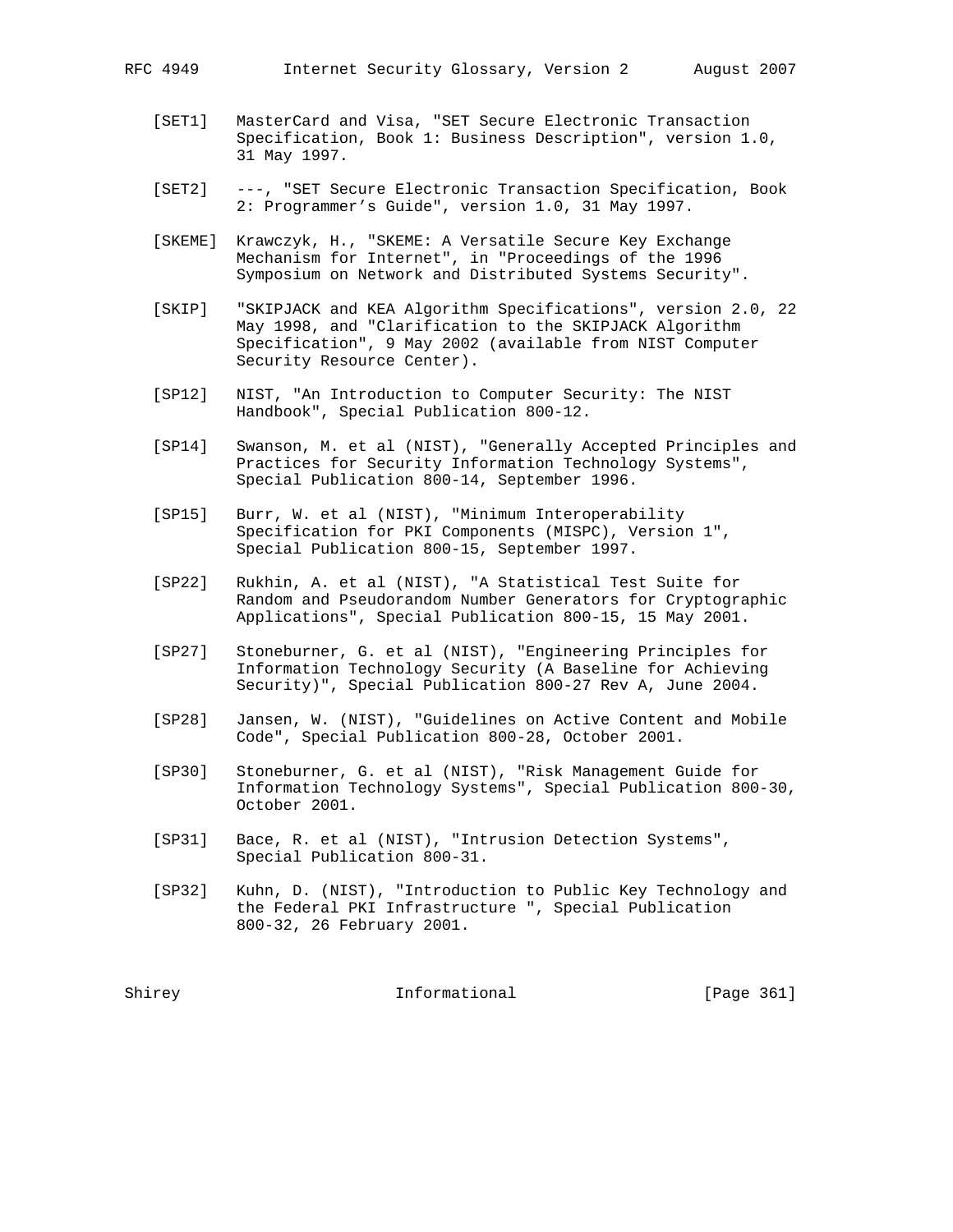- [SP33] Stoneburner, G. (NIST), "Underlying Technical Models for Information Technology Security", Special Publication 800-33, December 2001.
- [SP37] Ross, R. et al (NIST), "Guide for the Security Certification and Accreditation of Federal Information Systems", Special Publication 800-37, May 2004.
- [SP38A] Dworkin, M. (NIST), "Recommendation for Block Cipher Modes of Operation: Methods and Techniques", Special Publication 800-38A, 2001 Edition, December 2001.
- [SP38B] ---, "Recommendation for Block Cipher Modes of Operation: The CMAC Mode for Authentication", Special Publication 800-38B, May 2005.
- [SP38C] ---, "Recommendation for Block Cipher Modes of Operation: The CCM Mode for Authentication and Confidentiality", Special Publication 800-38C, May 2004.
- [SP41] Wack, J. et al (NIST), "Guidelines on Firewalls and Firewall Policy", Special Publication 800-41, January 2002.
- [SP42] ---, "Guideline on Network Security Testing", Special Publication 800-42, October 2003.
- [SP56] NIST, "Recommendations on Key Establishment Schemes", Draft 2.0, Special Publication 800-63, January 2003.
- [SP57] ---, "Recommendation for Key Management", Part 1 "General Guideline" and Part 2 "Best Practices for Key Management Organization", Special Publication 800-57, DRAFT, January 2003.
- [SP61] Grance, T. et al (NIST), "Computer Security Incident Handling Guide", Special Publication 800-57, January 2003.
- [SP63] Burr, W. et al (NIST), "Electronic Authentication Guideline", Special Publication 800-63, June 2004
- [SP67] Barker, W. (NIST), "Recommendation for the Triple Data Encryption Algorithm (TDEA) Block Cipher", Special Publication 800-67, May 2004
- [Stal] Stallings, W., "Local Networks", 1987, ISBN 0-02-415520-9.

Shirey **Informational** [Page 362]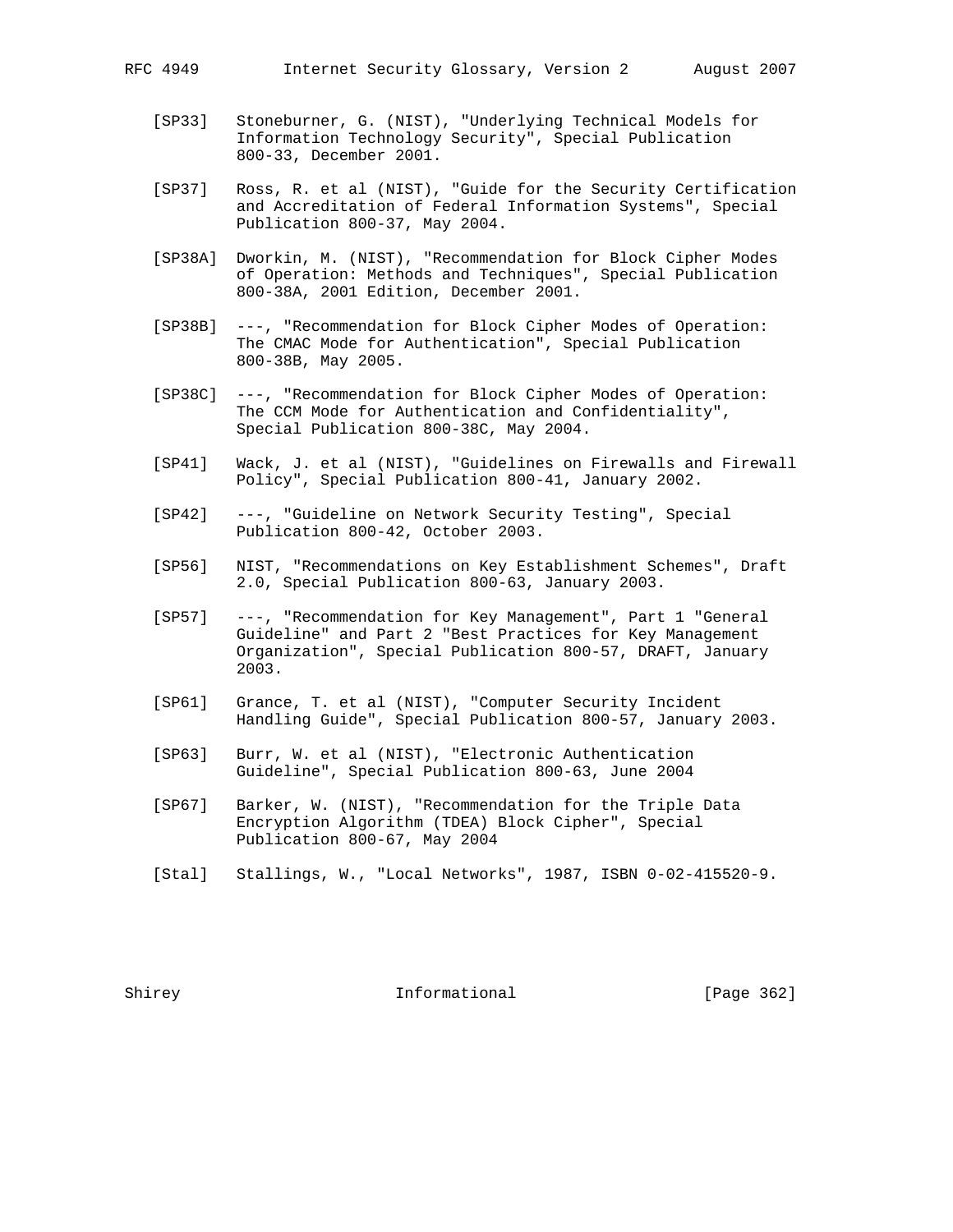- [Stei] Steiner, J. et al, "Kerberos: An Authentication Service for Open Network Systems", in "Usenix Conference Proceedings", February 1988.
- [Weis] Weissman, C., "Blacker: Security for the DDN: Examples of A1 Security Engineering Trades", in "Symposium on Security and Privacy", IEEE Computer Society Press, May 1992, pp. 286- 292.
- [X400] International Telecommunications Union -- Telecommunication Standardization Sector (formerly "CCITT"), Recommendation X.400, "Message Handling Services: Message Handling System and Service Overview".
- [X419] ---, "Message Handling Systems: Protocol Specifications", ITU-T Recommendation X.419. (Equivalent to ISO 10021-6).
- [X420] ---, "Message Handling Systems: Interpersonal Messaging System", ITU-T Recommendation X.420. (Equivalent to ISO  $10021 - 7.$ ).
- [X500] ---, Recommendation X.500, "Information Technology -- Open Systems Interconnection -- The Directory: Overview of Concepts, Models, and Services". (Equivalent to ISO 9594-1.)
- [X501] ---, Recommendation X.501, "Information Technology -- Open Systems Interconnection -- The Directory: Models".
- [X509] ---, Recommendation X.509, "Information Technology -- Open Systems Interconnection -- The Directory: Authentication Framework", COM 7-250-E Revision 1, 23 February 2001. (Equivalent to ISO 9594-8.)
- [X519] ---, Recommendation X.519, "Information Technology -- Open Systems Interconnection -- The Directory: Protocol Specifications".
- [X520] ---, Recommendation X.520, "Information Technology -- Open Systems Interconnection -- The Directory: Selected Attribute Types".
- [X680] ---, Recommendation X.680, "Information Technology -- Abstract Syntax Notation One (ASN.1) -- Specification of Basic Notation", 15 November 1994. (Equivalent to ISO/IEC 8824-1.)

Shirey **Informational** [Page 363]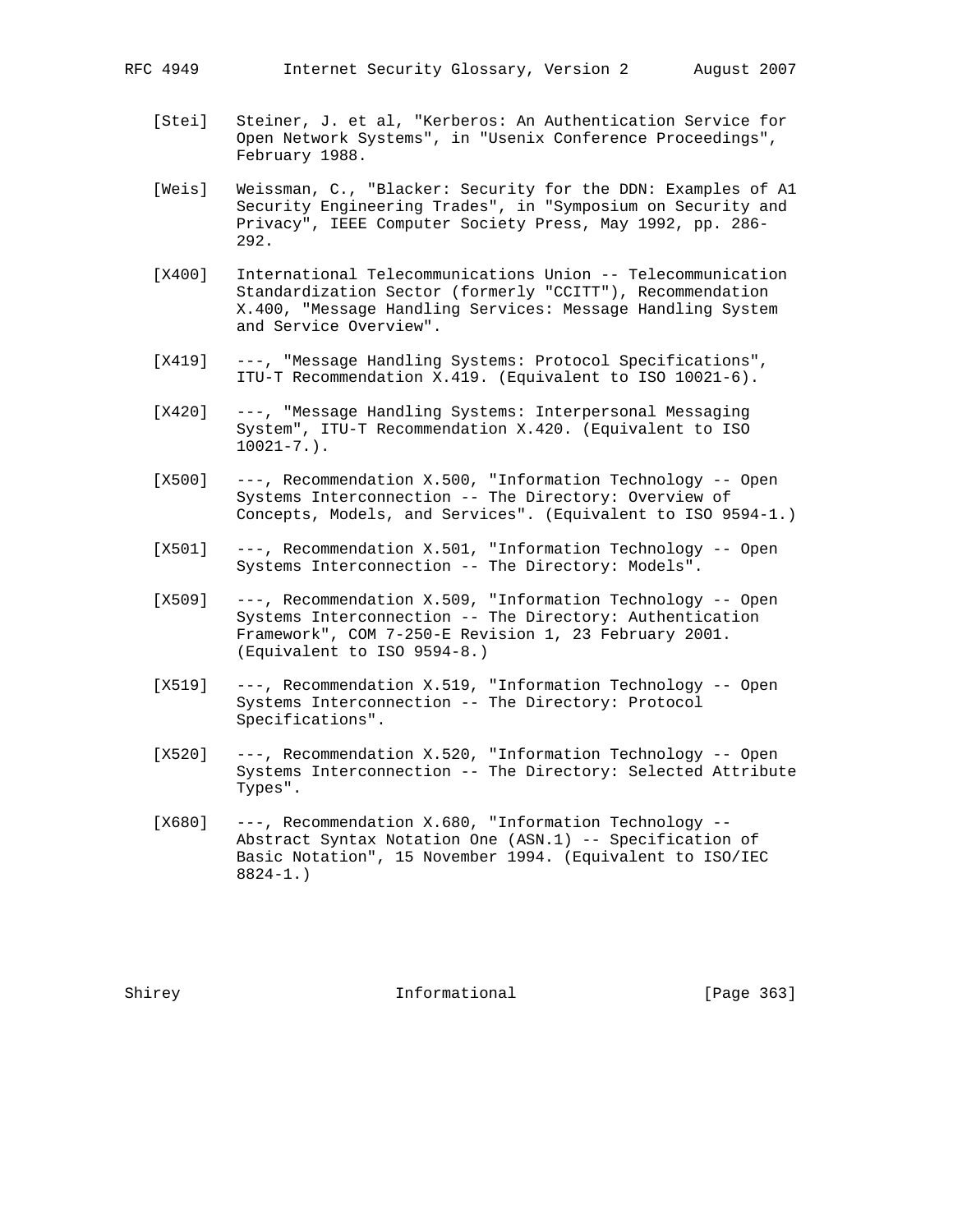[X690] ---, Recommendation X.690, "Information Technology -- ASN.1 Encoding Rules -- Specification of Basic Encoding Rules (BER), Canonical Encoding Rules (CER) and Distinguished Encoding Rules (DER)", 15 November 1994. (Equivalent to ISO/IEC 8825-1.)

7. Acknowledgments

George Huff had a good idea! [Huff]

Author's Address

 Dr. Robert W. Shirey 3516 N. Kensington St. Arlington, Virginia 22207-1328 USA

EMail: rwshirey4949@verizon.net

Shirey **Informational** [Page 364]